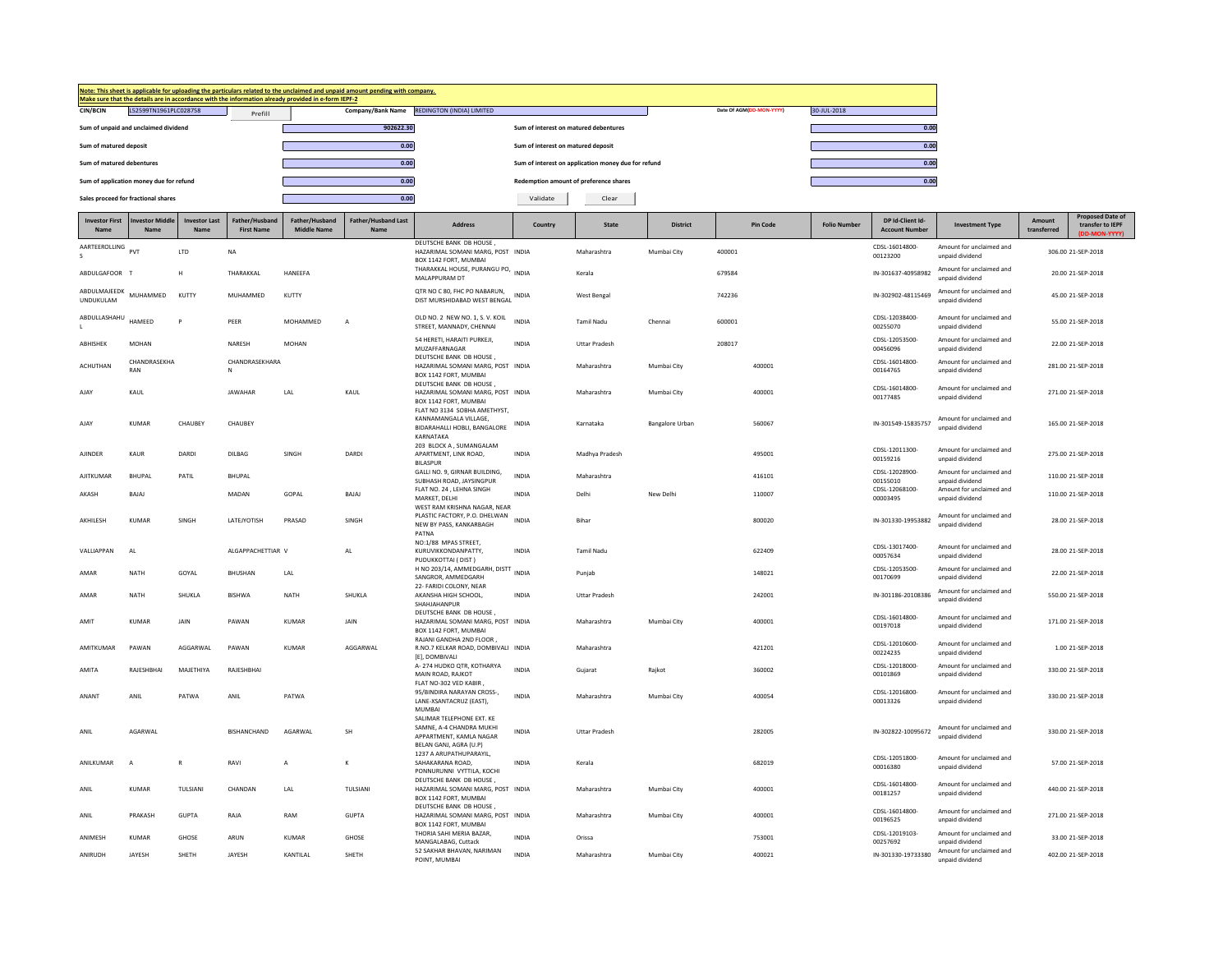| ANITA                                   | <b>MOR</b>                |                     | RAI                 | KAPOOR                  | <b>SH</b>                   | 6C AUCHANDI ROAD, BAWANA,<br>DELHI, DELHI                                                                           | <b>INDIA</b> | Delhi                | New Delhi   | 110039 | CDSL-12019110-<br>00030521 | Amount for unclaimed and<br>unpaid dividend | 110.00 21-SEP-2018  |
|-----------------------------------------|---------------------------|---------------------|---------------------|-------------------------|-----------------------------|---------------------------------------------------------------------------------------------------------------------|--------------|----------------------|-------------|--------|----------------------------|---------------------------------------------|---------------------|
| ANITA                                   | NAMBIAR                   |                     | AJAY                | NAMBIAR                 |                             | DEUTSCHE BANK DB HOUSE,<br>HAZARIMAL SOMANI MARG, POST INDIA<br>BOX 1142 FORT, MUMBAI                               |              | Maharashtra          | Mumbai City | 400001 | CDSL-16014800<br>00221656  | Amount for unclaimed and<br>unpaid dividend | 271.00 21-SEP-2018  |
| ANJALI                                  | CHANDEL                   |                     | GAJENDRAPAL         | SINGH                   | CHANDEL                     | DEUTSCHE BANK DB HOUSE,<br>HAZARIMAL SOMANI MARG, POST INDIA<br>BOX 1142 FORT, MUMBAI                               |              | Maharashtra          | Mumbai City | 400001 | CDSL-16014800-<br>00080155 | Amount for unclaimed and<br>unpaid dividend | 1041.00 21-SEP-2018 |
| ANJU                                    | HITENDRA                  | PATEL               | PRAGJIBHAI          | D                       | KALARIYA                    | DEUTSCHE BANK DB HOUSE<br>HAZARIMAL SOMANI MARG, POST INDIA<br>BOX 1142 FORT, MUMBAI                                |              | Maharashtra          | Mumbai City | 400001 | CDSL-16014800-<br>00195384 | Amount for unclaimed and<br>unpaid dividend | 264.00 21-SEP-2018  |
| ANSHU                                   |                           |                     | BANSHI              | LAL                     |                             | HOUSE NO 638/205, MANAS<br>ENCLAVE, DIST LUCKNOW.<br>LUCKNOW                                                        | <b>INDIA</b> | <b>Uttar Pradesh</b> |             | 226016 | CDSL-12010600-<br>02085091 | Amount for unclaimed and<br>unpaid dividend | 110.00 21-SEP-2018  |
| ANTONY                                  | KURIAN                    | MANAVALAN           | MANAVALAN           | K                       | S                           | DEUTSCHE BANK DB HOUSE.<br>HAZARIMAL SOMANI MARG, POST INDIA<br>BOX 1142 FORT, MUMBAI                               |              | Maharashtra          | Mumbai City | 400001 | CDSL-16014800-<br>00196470 | Amount for unclaimed and<br>unpaid dividend | 652.00 21-SEP-2018  |
| ANUJ                                    | <b>KUMAR</b>              | ARYA                | DEVENDRA            | KUMAR                   | ARYA                        | DEUTSCHE BANK DB HOUSE<br>HAZARIMAL SOMANI MARG, POST INDIA<br>BOX 1142 FORT, MUMBAI                                |              | Maharashtra          | Mumbai City | 400001 | CDSL-16014800<br>00271294  | Amount for unclaimed and<br>unpaid dividend | 264.00 21-SEP-2018  |
| ARAVIND                                 | $\mathbf{r}$              |                     | THIRUNAVUKARAS<br>U |                         |                             | FLAT B SRI RAMA FLATS 13 1ST S,<br><b>LOGANATHAN NAGAR</b><br>CHOOLAIMEDU, LOGANATHAN<br>NAGAR CHOOLAIMEDU, CHENNAI | <b>INDIA</b> | Tamil Nadu           | Chennai     | 600094 | CDSL-13041400-<br>01991361 | Amount for unclaimed and<br>unpaid dividend | 55.00 21-SEP-2018   |
| ARCHANA                                 | RAHUL                     | GANDHI              | RAHUL               |                         |                             | BHAWANI NAGAR MARKET YARD, INDIA<br>AHMEDNAGAR                                                                      |              | Maharashtra          |             | 414001 | CDSL-12030000-<br>00103465 | Amount for unclaimed and<br>unpaid dividend | 55.00 21-SEP-2018   |
| ARCHNA                                  | <b>RUNGTA</b>             |                     | ARUN                | <b>KUMAR</b>            | RUNGTA                      | 202 PANKAJ APARTMENTS, A N<br>PATH, S K PURI, PATNA                                                                 | <b>INDIA</b> | Bihar                |             | 800013 | IN-300513-10890754         | Amount for unclaimed and<br>unpaid dividend | 220.00 21-SEP-2018  |
| ARCOT                                   | M                         | NARAYANAMOO<br>RTHY | MASILAMANI          | $\overline{A}$          | v                           | DEUTSCHE BANK DB HOUSE,<br>HAZARIMAL SOMANI MARG, POST INDIA<br>BOX 1142 FORT, MUMBAI                               |              | Maharashtra          | Mumbai City | 400001 | CDSL-16014800-<br>00093732 | Amount for unclaimed and<br>unpaid dividend | 944.00 21-SEP-2018  |
| ARIC                                    | <b>BARA</b>               |                     | EGINIUS             | <b>BARA</b>             |                             | CHARGEMAN GDE 1, SQAE A,<br>COSSIPORE Hooghly, Hooghly                                                              | INDIA        | West Bengal          | Hooghly     | 700002 | CDSL-12044700-<br>00856591 | Amount for unclaimed and<br>unpaid dividend | 39.00 21-SEP-2018   |
| ARUNA                                   | s                         |                     | CHANDRA             | MOULI                   |                             | NO 1 SOMPURA ANEKAL TALUK,<br>SARJAPURA POST, BANGALORE<br>DIST, BANGALORE                                          | <b>INDIA</b> | Karnataka            |             | 562125 | IN-301135-26499573         | Amount for unclaimed and<br>unpaid dividend | 193.00 21-SEP-2018  |
| ARUNDATI                                |                           |                     | <b>MOHANDAS</b>     | HEGDE                   |                             | DEUTSCHE BANK DB HOUSE,<br>HAZARIMAL SOMANI MARG, POST INDIA<br>BOX 1142 FORT, MUMBAI                               |              | Maharashtra          | Mumbai City | 400001 | CDSL-16014800-<br>00184598 | Amount for unclaimed and<br>unpaid dividend | 945.00 21-SEP-2018  |
| ARVINDKUMAR PAWAN                       |                           | AGARWAL             | PAWAN               | KUMAR                   | AGGARWAL                    | RAJANI GANDHA 2ND FLOOR,<br>ROOM NO7 KELKAR ROAD.                                                                   | <b>INDIA</b> | Maharashtra          |             | 421201 | CDSL-12010600-<br>00224123 | Amount for unclaimed and<br>unpaid dividend | 2.00 21-SEP-2018    |
|                                         |                           |                     |                     |                         |                             | DOMBIVALI [E], DOMBIVALI                                                                                            |              |                      |             |        |                            |                                             |                     |
| <b>ASHIM</b>                            | MANNATHUKKA<br><b>REN</b> |                     | <b>JOHN</b>         | <b>JOSEPH</b>           |                             | 3 A VYSHAKAM, OUR OWN VALLEY, INDIA<br>ERAYILKADAVU, KOTTAYAM                                                       |              | Kerala               |             | 686001 | IN-300214-14106842         | Amount for unclaimed and<br>unpaid dividend | 77.00 21-SEP-2018   |
| <b>ASHOK</b>                            | HALDER                    |                     | TULSI               | CHARAN                  | HALDER                      | BHADRA PARA HARIBASARTALA.<br>GILARCHAT 107 RAYDIGHI, S 24<br>PGS, RAYDIGHI                                         | <b>INDIA</b> | West Bengal          |             | 743354 | CDSL-12013300-<br>00131022 | Amount for unclaimed and<br>unpaid dividend | 220.00 21-SEP-2018  |
| <b>ASHOK</b>                            | <b>KUMAR</b>              | <b>GUPTA</b>        | GUPTA               | $\mathsf{R}$            | к                           | WZ-41 STREET NO 2, LAJWANTI<br>GARDEN, NEW DELHI                                                                    | <b>INDIA</b> | Delhi                | New Delhi   | 110046 | IN-300360-22592093         | Amount for unclaimed and<br>unpaid dividend | 402.00 21-SEP-2018  |
| ASHOK                                   | VASUDEV                   | JADHAV              | VASUDEV             |                         |                             | RAM WADI AT AND POST KOSUMB, INDIA<br>TAL SANGMESHWAR, DEVRUKH                                                      |              | Maharashtra          |             | 415804 | CDSL-12013200-<br>00632722 | Amount for unclaimed and<br>unpaid dividend | 55.00 21-SEP-2018   |
| ATUL                                    | <b>BHATNAGAR</b>          |                     | RAJ                 | <b>BEHARI</b>           | $\ensuremath{\mathsf{LAL}}$ | DEUTSCHE BANK DB HOUSE.<br>HAZARIMAL SOMANI MARG, POST INDIA<br>BOX 1142 FORT, MUMBAI                               |              | Maharashtra          | Mumbai City | 400001 | CDSL-16014800-<br>00181578 | Amount for unclaimed and<br>unpaid dividend | 271.00 21-SEP-2018  |
| ATUL                                    | MADHAO                    | <b>DIGHE</b>        | MADHAO              | $\overline{\mathsf{R}}$ | <b>DIGHE</b>                | DEUTSCHE BANK DB HOUSE,<br>HAZARIMAL SOMANI MARG, POST INDIA<br>BOX 1142 FORT, MUMBAI                               |              | Maharashtra          | Mumbai City | 400001 | CDSL-16014800-<br>00191263 | Amount for unclaimed and<br>unpaid dividend | 282.00 21-SEP-2018  |
| ATUL                                    | MANIKCHANDII PAHADE       |                     | MANIKCHANDII        |                         |                             | SHEETAL MAIN ROAD, AT & TAL-<br>MALEGAON CAMP. TAL -<br>MALEGAON, MALEGAON                                          | <b>INDIA</b> | Maharashtra          |             | 423105 | CDSL-12020000-<br>00219477 | Amount for unclaimed and<br>unpaid dividend | 6.00 21-SEP-2018    |
| BABY                                    | NAGAPPAN                  |                     | NAGAPPAN            |                         |                             | KUNDUVARA HOUSE.<br>PORATHISSERY, MADYIKONAM P INDIA<br>O. THRISSUE                                                 |              | Kerala               |             | 680712 | IN-301637-40676140         | Amount for unclaimed and<br>unpaid dividend | 28.00 21-SEP-2018   |
| <b>BALAKRISHNA</b>                      | - D                       |                     | DASANNA             |                         |                             | DOOR NO 29 RAJAIAHNA, PALYA<br>KODLAHALLI, KORARAGERE.                                                              | <b>INDIA</b> | Karnataka            |             | 572121 | CDSL-12010600<br>01800753  | Amount for unclaimed and<br>unpaid dividend | 11.00.21-SEP-2018   |
| BALASUBRAMAN <sub>S</sub><br><b>IAN</b> |                           |                     | CHINNASAMY          | SABAPATHY               |                             | <b>TUMKUR</b><br>DEUTSCHE BANK DB HOUSE.<br>HAZARIMAL SOMANI MARG, POST INDIA<br>BOX 1142 FORT, MUMBAI              |              | Maharashtra          | Mumbai City | 400001 | CDSL-16014800-<br>00107098 | Amount for unclaimed and<br>unpaid dividend | 344.00 21-SEP-2018  |
| BANA                                    | <b>BIHARI</b>             | PATI                | KULAMANI            | PATI                    |                             | BHUBANESWAR OLD TOWN,<br>BHUBANESWAR MUNICIPALITY,<br>DIST - KHURDA, BHUBANESWAR                                    | <b>INDIA</b> | Orissa               |             | 751002 | IN-301604-10656809         | Amount for unclaimed and<br>unpaid dividend | 11.00 21-SEP-2018   |
| BANI                                    | <b>MALHOTRA</b>           |                     | <b>OM</b>           | PRAKASH                 | SETH                        | DEUTSCHE BANK DB HOUSE,<br>HAZARIMAL SOMANI MARG, POST INDIA                                                        |              | Maharashtra          | Mumbai City | 400001 | CDSI-16014800-<br>00180063 | Amount for unclaimed and<br>unpaid dividend | 298.00 21-SEP-2018  |
| BANKE                                   | LAL                       |                     | <b>ASHARFI</b>      | LAL                     |                             | BOX 1142 FORT, MUMBAI<br>E-4657 RAJAJIPURAM, SECTOR-12, INDIA                                                       |              | <b>Uttar Pradesh</b> |             | 226017 | IN-301604-10556227         | Amount for unclaimed and<br>unpaid dividend | 110.00 21-SEP-2018  |
| BARANIDHARAN                            |                           |                     | SHANMUGAM           |                         |                             | LUCKNOW, LUCKNOW<br>16 KULATHU, METTU STREET,<br>PONDICHERRY                                                        | INDIA        | Pondicherry          |             | 605110 | CDSL-12053500<br>00417400  | Amount for unclaimed and<br>unpaid dividend | 22.00 21-SEP-2018   |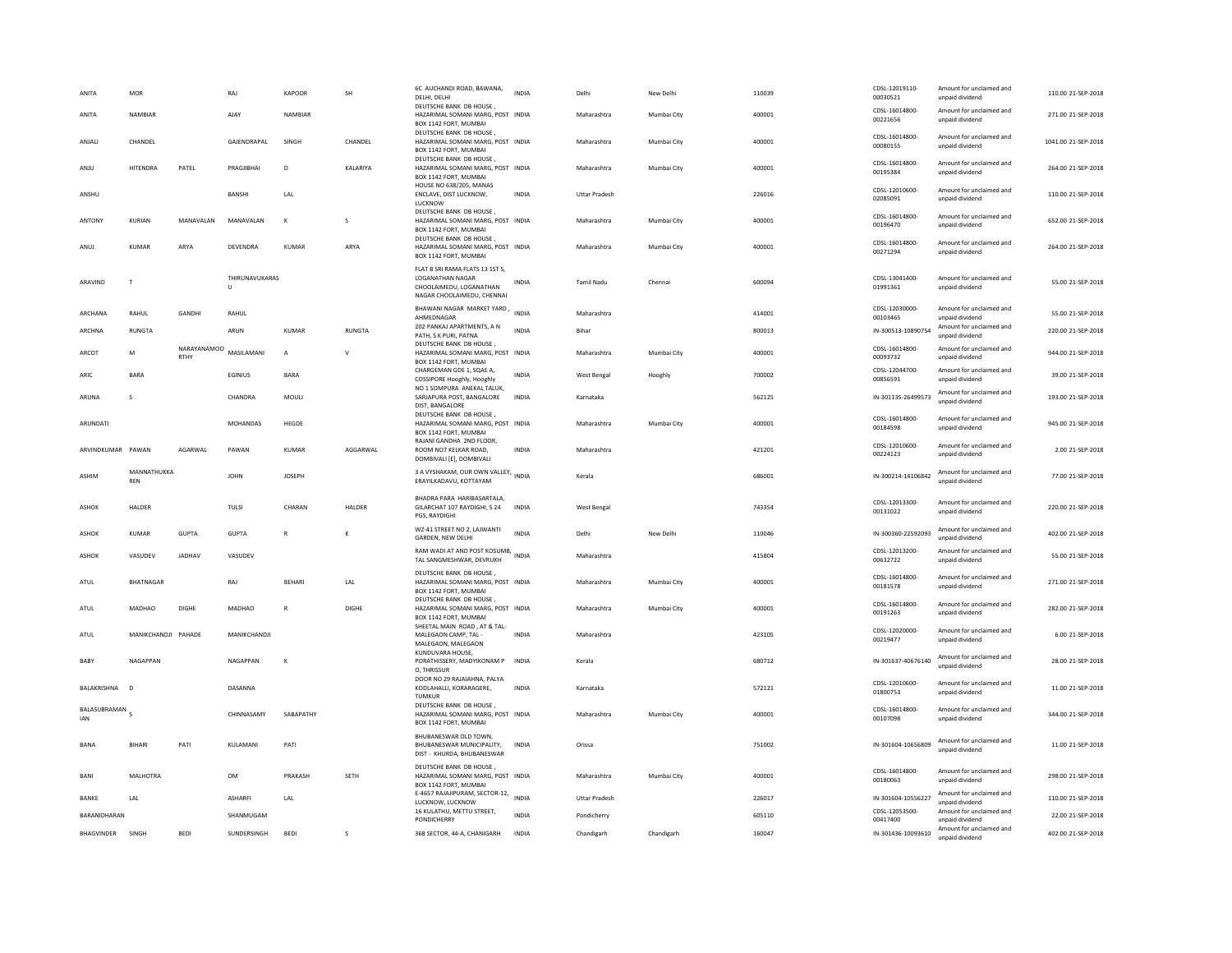| BHAGYADHAR MOHAPATRA                           |                              |                        | BHASKAR                                  | MOHAPATRA            |                | AT/PO- BISWANATHPUAR, PS-<br>BALIPATNA, BISWANATHPUR,<br>KHURDA                                                         | <b>INDIA</b> | Orissa             |                        | 752102 | IN-300239-13577188         | Amount for unclaimed and<br>unpaid dividend | 110.00 21-SEP-2018  |
|------------------------------------------------|------------------------------|------------------------|------------------------------------------|----------------------|----------------|-------------------------------------------------------------------------------------------------------------------------|--------------|--------------------|------------------------|--------|----------------------------|---------------------------------------------|---------------------|
| BHAGYAVANTI                                    | PUKHRAJ                      | MEHTA                  | PUKHRAJ                                  | MEHTA                |                | GIRIRAJ APPARTMENT, SABARMATI<br>- 2. AHMEDABAD                                                                         | INDIA        | Gujarat            | Ahmedabad              | 380005 | CDSL-12044600-<br>00016716 | Amount for unclaimed and<br>unpaid dividend | 1100.00 21-SEP-2018 |
| <b>BHAIRU</b>                                  | <b>SHIDALING</b>             | KABADE                 | <b>SHIDALING</b>                         | <b>BHAIRLI</b>       | KABADE         | A/P EXAMBA TAL CHIKODI, DIST<br>BELGAUM, BELGAUM                                                                        | <b>INDIA</b> | Karnataka          |                        | 591244 | CDSL-12035000<br>00363019  | Amount for unclaimed and<br>unpaid dividend | 11.00 21-SEP-2018   |
| <b>BHARAT</b>                                  | <b>KUMAR</b>                 | <b>GUPTA</b>           | SURESH                                   | <b>KUMAR</b>         | <b>GUPTA</b>   | 43, Adarsh C G H S, 85 Patparganj,<br>Delhi                                                                             | <b>INDIA</b> | Delhi              | New Delhi              | 110092 | CDSL-12029900-<br>06264868 | Amount for unclaimed and<br>unpaid dividend | 8.00 21-SEP-2018    |
| <b>BHARATA</b>                                 | BHAGYALAKSHM MANDAVA         |                        | RATNAMOHAN                               | RAO                  | MANDAVA        | D NO 59A 16 1/7, FIRST FLOOR<br>TEACHERS COLONY, GURUNANAK INDIA<br>ROAD, VIJAYAWADA KRISHNA DT                         |              | Andhra Pradesh     |                        | 520008 | IN-301022-20914088         | Amount for unclaimed and<br>unpaid dividend | 330.00 21-SEP-2018  |
| BHRUGU                                         | CHANDRAKANT KHAKHAR          |                        | CHANDRAKANT                              | M                    | KHAKHAR        | DEUTSCHE BANK DB HOUSE<br>HAZARIMAL SOMANI MARG, POST INDIA<br>BOX 1142 FORT, MUMBAI                                    |              | Maharashtra        | Mumbai City            | 400001 | CDSL-16014800-<br>00199564 | Amount for unclaimed and<br>unnaid dividend | 171.00 21-SEP-2018  |
| <b>BHUPINDER</b>                               | SINGH                        | <b>DUA</b>             | RAJ                                      | <b>KUMAR</b>         | <b>DUA</b>     | B 112, MOTIA KHAN, PAHAR GANJ, INDIA<br><b>NEW DELHI</b>                                                                |              | Delhi              | New Delhi              | 110055 | IN-300118-10935726         | Amount for unclaimed and<br>unpaid dividend | 275.00 21-SEP-2018  |
| <b>BHUSHAN</b>                                 | RAMESH                       | <b>JADHAV</b>          | RAMESH                                   | PANDURANG            | JADHAV         | MISHRAKUNJ ROOM NO 9.<br>VAIBHAV CHOWK, T P ROAD<br>BHANDUP (W), MUMBAI                                                 | <b>INDIA</b> | Maharashtra        | Mumbai City            | 400078 | IN-300214-10514098         | Amount for unclaimed and<br>unnaid dividend | 550.00 21-SEP-2018  |
| <b>BHUWAN</b>                                  | CHANDRA                      | <b>IOSHI</b>           | HAR                                      | GOVIND               | SINGH          | 3/11, MALVIYA NAGAR, JAIPUR                                                                                             | <b>INDIA</b> | Raiasthan          |                        | 302017 | CDSL-12029200-<br>00110512 | Amount for unclaimed and<br>unpaid dividend | 55.00 21-SEP-2018   |
| BIMALDEEP                                      | SINGH                        |                        | KULDIPSINGH                              | KANWAL               | s              | 60 NEW KABIR PARK B/S ROOP<br>INTERNATI, P.O RAYON & SILK<br>MILLS, NEAR GND UNIVERSITY,<br>AMRITSAR                    | <b>INDIA</b> | Punjab             |                        | 143104 | IN-301330-19797915         | Amount for unclaimed and<br>unpaid dividend | 99.00 21-SEP-2018   |
| BINAY                                          | KUMAR                        | SINHA                  | SHYAM                                    | <b>SUNDER</b>        | SINHA          | DEUTSCHE BANK DB HOUSE,<br>HAZARIMAL SOMANI MARG, POST INDIA<br>BOX 1142 FORT, MUMBAI<br>32 PUJARA PLOT STREET NO 9, NR |              | Maharashtra        | Mumbai City            | 400001 | CDSL-16014800-<br>00092095 | Amount for unclaimed and<br>unpaid dividend | 1324.00 21-SEP-2018 |
| <b>BINDITA</b>                                 | D                            | BABARIYA               | DHARMESHBHAI                             | BABARIYA             |                | VANIYAVADI 80 FEET ROAD,<br>DHEBAR ROAD SOUTH 80 FOOT<br>ROAD, RAJKOT                                                   | INDIA        | Gujarat            | Rajkot                 | 360002 | CDSL-12044700-<br>03845744 | Amount for unclaimed and<br>unnaid dividend | 6.00 21-SEP-2018    |
| <b>BIRENDRA</b>                                | <b>NATH</b>                  | PURKAIT                | <b>HARISADHAN</b>                        | PURKAIT              |                | GURIA BHATALY, HOOGHLY                                                                                                  | <b>INDIA</b> | <b>West Bengal</b> |                        | 712410 | IN-301774-15114975         | Amount for unclaimed and<br>unpaid dividenc | 110.00 21-SEP-2018  |
| <b>BORNALI</b>                                 | PUZARI                       |                        | MANTU                                    | PUZARI               |                | BORBIL NO 2, NEAR L P SCHOOL,<br>DIGBOI, TINSUKIA ASSAM                                                                 | <b>INDIA</b> | Assam              |                        | 786171 | IN-301250-28952710         | Amount for unclaimed and<br>unpaid dividend | 55.00 21-SEP-2018   |
| <b>BRHAM</b>                                   | PRAKASH                      | YADAV                  | DHARAM                                   | PAL                  | YADAV          | SECURITY SECTION 26 E D AIR,<br>FORCE VIMANPURAOLD AIRPORT<br>RD. HAL HELICOPTER DEVISION.<br>BANGALORE                 | <b>INDIA</b> | Karnataka          | <b>Bangalore Urban</b> | 560017 | CDSL-12010900-<br>03718791 | Amount for unclaimed and<br>unpaid dividend | 11.00 21-SEP-2018   |
| <b>BRUESH</b>                                  | SHAH                         |                        | SHAH                                     | M                    |                | HOUSE NO.41 SEMA TILLA, ST<br>LUKE SCHOOL, DIMAPUR                                                                      | <b>INDIA</b> | Nagaland           |                        | 797112 | CDSL-12017500-<br>00424088 | Amount for unclaimed and<br>unpaid dividend | 28.00 21-SEP-2018   |
| CENTBANKFINAN<br>CIALANDCUSTOD SERVICES        |                              | LTD                    | <b>NA</b>                                |                      |                | DEUTSCHE BANK DB HOUSE.<br>HAZARIMAL SOMANI MARG, POST INDIA<br>BOX 1142 FORT, MUMBAI                                   |              | Maharashtra        | Mumbai City            | 400001 | CDSL-16014800-<br>00127239 | Amount for unclaimed and<br>unpaid dividend | 1036.00 21-SEP-2018 |
| CENTRANKEINAN<br>CIALANDCUSTOD SERVICES<br>IAL |                              | LTD                    | <b>NA</b>                                |                      |                | DEUTSCHE BANK DB HOUSE<br>HAZARIMAL SOMANI MARG, POST INDIA<br>BOX 1142 FORT, MUMBAI                                    |              | Maharashtra        | Mumbai City            | 400001 | CDSL-16014800-<br>00127277 | Amount for unclaimed and<br>unnaid dividend | 2118.00 21-SEP-2018 |
| CHAMKESH                                       | <b>KUMAR</b>                 | SADH                   | SAHADEV                                  | NARAIN               | SADH           | DEUTSCHE BANK DB HOUSE<br>HAZARIMAL SOMANI MARG, POST INDIA<br>BOX 1142 FORT, MUMBAI                                    |              | Maharashtra        | Mumbai City            | 400001 | CDSI-16014800-<br>00099086 | Amount for unclaimed and<br>unpaid dividend | 894.00 21-SEP-2018  |
| CHANDRA                                        | KALA                         |                        | <b>IOHRI</b>                             | LAL                  | BANT           | C-277, BHABHA MARG, TILAK<br>NAGAR, JAIPUR                                                                              | <b>INDIA</b> | Rajasthan          |                        | 302004 | CDSL-12017701<br>00304755  | Amount for unclaimed and<br>unpaid dividend | 253.00 21-SEP-2018  |
| CHANDRABABU SHANKAR                            |                              |                        | RAJA                                     | CHANDRABABU          |                | 118, KAVARAI STREET, THIRUKKALI<br>MEDU, KANCHEEPURAM                                                                   | <b>INDIA</b> | <b>Tamil Nadu</b>  | Kanchipuram            | 631501 | IN-301696-11580380         | Amount for unclaimed and<br>unpaid dividend | 22.00 21-SEP-2018   |
|                                                | CHANDRAKANT PURUSHOTTAM NAIK |                        | PURUSHOTTAM                              | HARI                 | NAIK           | HOUSE NO. 141 OPP DENA BANK, INDIA<br>LANE NO. 4 DHULE, DHULE                                                           |              | Maharashtra        |                        | 424001 | CDSL-12010907-<br>00074137 | Amount for unclaimed and<br>unpaid dividend | 55.00 21-SEP-2018   |
| CHANDRAKANTH C                                 |                              | $\mathsf{C}$           | CHANDRABALAN                             |                      |                | VRINDAVANAM BUNGLAW.<br>ELAKOMAN P O, VARKALA,<br>TRIVANDRUM                                                            | <b>INDIA</b> | Kerala             |                        | 695310 | IN-300239-13156552         | Amount for unclaimed and<br>unpaid dividend | 22.00 21-SEP-2018   |
| CHANDRASEKHA<br>RAN                            | NAIR                         | JAYACHANDRAN MANTHATTU |                                          | CHANDRASEKHARAN NAIR |                | DEUTSCHE BANK DB HOUSE,<br>HAZARIMAL SOMANI MARG, POST INDIA<br>BOX 1142 FORT, MUMBAI                                   |              | Maharashtra        | Mumbai City            | 400001 | CDSI-16014800-<br>00191073 | Amount for unclaimed and<br>unpaid dividend | 433.00 21-SEP-2018  |
| CHELABHAI                                      | $\mathbf{v}$                 | CHAUDHARI              | CHAUDHARI                                | $\mathsf{v}$         | $\mathsf{v}$   | NANDANVAN SOCIETY RAJMAHEL<br>ROAD, PATAN GUJARAT                                                                       | <b>INDIA</b> | Gujarat            | Patan                  | 384265 | IN-300214-14745437         | Amount for unclaimed and<br>unpaid dividend | 55.00.21-SEP-2018   |
| CHELLIBOYINA KRISHNA                           |                              |                        | CHELLIBOYINA                             | G                    | N              | DEUTSCHE BANK DB HOUSE<br>HAZARIMAL SOMANI MARG, POST INDIA<br>BOX 1142 FORT, MUMBAI                                    |              | Maharashtra        | Mumbai City            | 400001 | CDSL-16014800-<br>00161327 | Amount for unclaimed and<br>unpaid dividend | 283.00 21-SEP-2018  |
| CHIRAG                                         | GHANSHYAM                    | ALAIYA                 | GHANSHYAM                                | POPATLAL             | ALAIYA         | B/H GURUKUL, ALKAPURI,<br>SURENDRANAGAR                                                                                 | <b>INDIA</b> | Gujarat            | Surendranagar          | 363001 | CDSL-12024400-<br>00031567 | Amount for unclaimed and<br>unpaid dividend | 330.00 21-SEP-2018  |
| CHIRIVIRALA                                    | RAMAKRISHNA PRASAD           |                        | CHIRIVIRALAVENKA CHALAPATHI<br><b>TA</b> |                      | RAO            | H. NO 5-53-3/4, 6/17 BRODIPET,<br><b>GUNTUR</b>                                                                         | <b>INDIA</b> | Andhra Pradesh     | Guntur                 | 522002 | IN-300360-10068189         | Amount for unclaimed and<br>unpaid dividend | 330.00 21-SEP-2018  |
| DAMODARAN                                      | G                            |                        | GOVINDARAJALU                            |                      |                | #70 ARYA GOWDER ROAD, WEST<br>MAMBALAM, CHENNAI                                                                         | <b>INDIA</b> | <b>Tamil Nadu</b>  | Chennai                | 600033 | IN-300378-10015653         | Amount for unclaimed and<br>unpaid dividend | 814.00 21-SEP-2018  |
| DANIELKIRUBAK<br>ARAN                          | <b>IOSHUA</b>                | s                      | <b>STEPHEN</b>                           | К                    |                | 25/1A SOMU CHETTY 5TH STREET.<br>ROYAPURAM, CHENNAI, TAMIL<br>NADU                                                      | <b>INDIA</b> | <b>Tamil Nadu</b>  | Chennai                | 600013 | IN-301637-40505112         | Amount for unclaimed and<br>unnaid dividend | 165.00 21-SEP-2018  |
| <b>DASAPPA</b>                                 | RAVINDRANATH                 |                        | DASAPPA                                  | s                    | G              | ENG/SCIENTIST SF, INSAT MCF,<br>HASSAN, HASSAN                                                                          | INDIA        | Karnataka          | Hassan                 | 573201 | IN-300239-12340287         | Amount for unclaimed and<br>unpaid dividend | 55.00 21-SEP-2018   |
| DAULATRAM                                      | LILANI                       |                        | DAS                                      | s                    | $\overline{R}$ | 108 SHEKHAR VILLA, FF 29 AND 30<br>SCHEME 54. VIIAYNAGAR. INDORE                                                        | <b>INDIA</b> | Madhya Pradesh     |                        | 452010 | IN-301549-17130296         | Amount for unclaimed and<br>unnaid dividend | 110.00 21-SEP-2018  |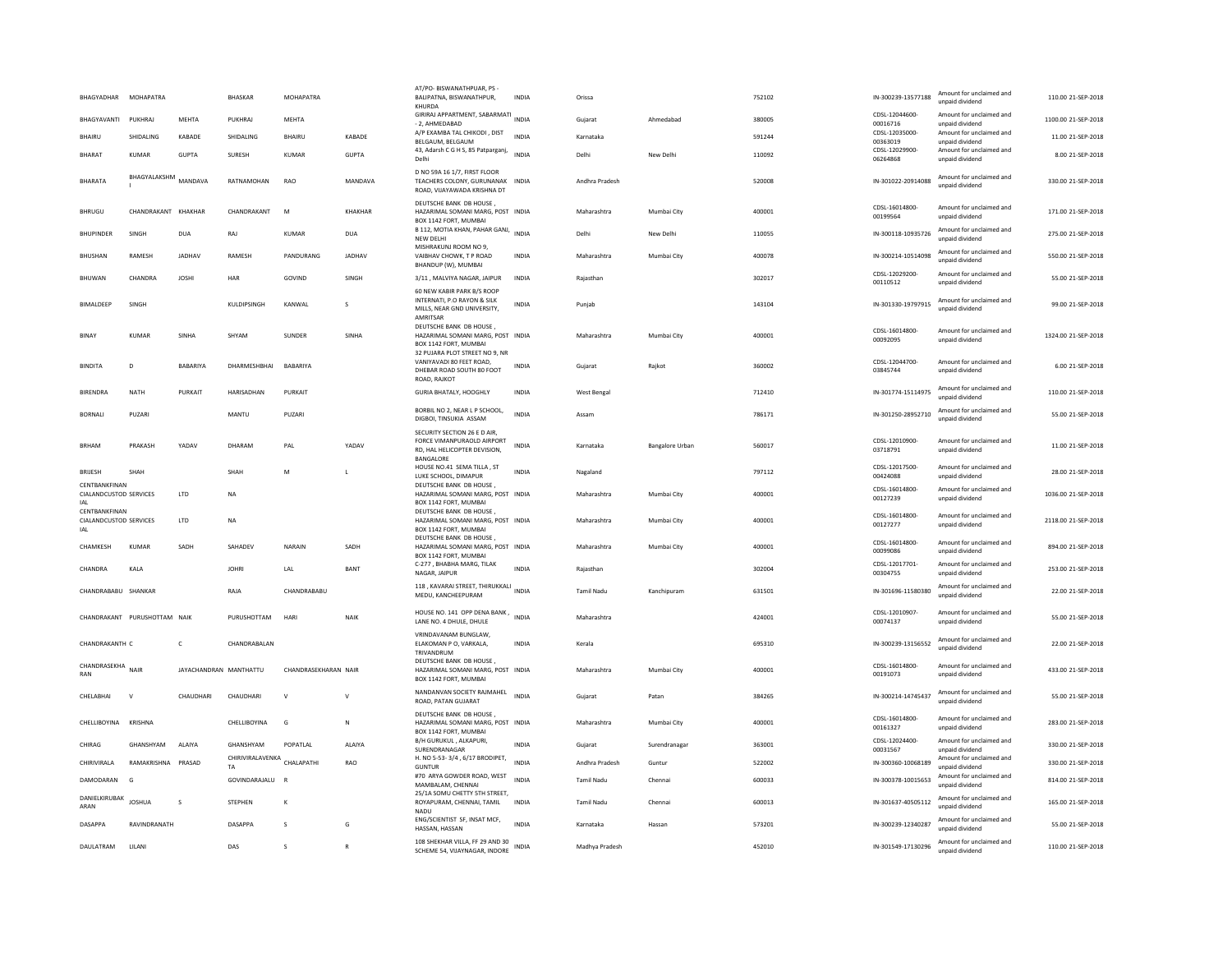| <b>DAVOOD</b>         | THEEKUNNUMM<br>AI          |                | <b>MAMMOO</b>           | THEEKUNNUMMAL                 |               | THEEKUNNUMMAL HO.<br>PARAKKADAV, VATAKARA                                                                          | <b>INDIA</b> | Kerala               |                        | 673509 | CDSL-12044700-<br>04138841 | Amount for unclaimed and<br>unpaid dividend | 61.00 21-SEP-2018   |
|-----------------------|----------------------------|----------------|-------------------------|-------------------------------|---------------|--------------------------------------------------------------------------------------------------------------------|--------------|----------------------|------------------------|--------|----------------------------|---------------------------------------------|---------------------|
| DEB                   | <b>KUMAR</b>               | <b>NAG</b>     | LATEGANESH              | CHANDRA                       | <b>NAG</b>    | 195B ARABINDA SARANI, Hooghly INDIA                                                                                |              | West Bengal          | Hooghly                | 700006 | IN-300214-11112290         | Amount for unclaimed and<br>unpaid dividend | 275.00 21-SEP-2018  |
| DEEPAK                | <b>BIST</b>                |                | RATTAN                  | CHAND                         | <b>BIST</b>   | DEUTSCHE BANK DB HOUSE<br>HAZARIMAL SOMANI MARG, POST INDIA<br>BOX 1142 FORT, MUMBAI                               |              | Maharashtra          | Mumbai City            | 400001 | CDSL-16014800-<br>00105660 | Amount for unclaimed and<br>unpaid dividend | 344.00 21-SEP-2018  |
| DEEPAK                | MARWAH                     |                | <b>MANOHAR</b>          | LAL                           |               | DEUTSCHE BANK DB HOUSE<br>HAZARIMAL SOMANI MARG, POST INDIA<br>BOX 1142 FORT, MUMBAI                               |              | Maharashtra          | Mumbai City            | 400001 | CDSL-16014800-<br>00189938 | Amount for unclaimed and<br>unpaid dividend | 432.00 21-SEP-2018  |
| <b>DESHPANDE</b>      | <b>IYOTSNA</b>             |                | CHAURAL                 | D.                            | R             | DEUTSCHE BANK DB HOUSE,<br>HAZARIMAL SOMANI MARG, POST INDIA<br>BOX 1142 FORT, MUMBAI                              |              | Maharashtra          | Mumbai City            | 400001 | CDSL-16014800-<br>00204961 | Amount for unclaimed and<br>unpaid dividend | 339.00.21-SEP-2018  |
| DEVENDRA              | <b>KUMAR</b>               | <b>SETH</b>    | CHANDRA                 | BALI                          | <b>SETH</b>   | HANUMAN GHAT GALI, JAUNPUR INDIA                                                                                   |              | <b>Uttar Pradesh</b> |                        | 222001 | CDSL-12032700-<br>00113820 | Amount for unclaimed and<br>unpaid dividend | 28.00 21-SEP-2018   |
| DEVENDRA              | MANOHAR                    | POLAKHARE      | <b>MANOHAR</b>          |                               |               | KULAMKHED, MALKAPUR, DIST -<br>BULDANA, MALKAPUR<br>DEUTSCHE BANK DB HOUSE,                                        | <b>INDIA</b> | Maharashtra          |                        | 443101 | CDSL-12020000-<br>00118016 | Amount for unclaimed and<br>unpaid dividend | 55.00 21-SEP-2018   |
| DHIRAJ                | JAIN                       |                | PAWAN                   | KUMAR                         | JAIN          | HAZARIMAL SOMANI MARG, POST INDIA<br>BOX 1142 FORT, MUMBAI                                                         |              | Maharashtra          | Mumbai City            | 400001 | CDSL-16014800-<br>00197284 | Amount for unclaimed and<br>unpaid dividend | 171.00 21-SEP-2018  |
| DHIREN                | GULATI                     |                | BALDEV                  | <b>GULATI</b>                 |               | DEUTSCHE BANK DB HOUSE<br>HAZARIMAL SOMANI MARG, POST INDIA<br>BOX 1142 FORT, MUMBAI<br>H.NO-345 W.NO-13, JAGANATH |              | Maharashtra          | Mumbai City            | 400001 | CDSL-16014800-<br>00203075 | Amount for unclaimed and<br>unpaid dividend | 262.00 21-SEP-2018  |
| DILIP                 | <b>KUMAR</b>               | AGARWALLA      | SUBH                    | KARANJI                       | AGARWALLA     | APPARTMENT PLOT NO.<br>2873/2917CHOUDHURY BAZAR,<br><b>CUTTACK</b>                                                 | <b>INDIA</b> | Orissa               |                        | 753001 | CDSL-12010600<br>00468317  | Amount for unclaimed and<br>unpaid dividend | 110.00 21-SEP-2018  |
| <b>DINESH</b>         | CHANDRA                    | <b>SHUKLA</b>  | RAIFNDRA                | PRASAD                        | <b>SHUKLA</b> | H. NO-125, CIVIL LINES (JAIL<br>ROAD), HARDOI<br>BRAHMANAPALLE,                                                    | <b>INDIA</b> | <b>Uttar Pradesh</b> |                        | 241001 | CDSL-12032700-<br>00247437 | Amount for unclaimed and<br>unpaid dividend | 165.00.21-SEP-2018  |
| DURGAPRASAD           | <b>REDDY</b>               | D              | VENKATA                 | REDDY                         | D             | CHAGALAMARRI, KURNOOL<br><b>DISTRICT</b>                                                                           | <b>INDIA</b> | Andhra Pradesh       |                        | 518553 | IN-302324-10849232         | Amount for unclaimed and<br>unpaid dividend | 99.00 21-SEP-2018   |
| DURGARANI             | N                          |                | PITCHAIAHYARLAG<br>ADDA |                               |               | DEUTSCHE BANK DB HOUSE,<br>HAZARIMAL SOMANI MARG, POST INDIA<br>BOX 1142 FORT, MUMBAI                              |              | Maharashtra          | Mumbai City            | 400001 | CDSL-16014800-<br>00205813 | Amount for unclaimed and<br>unpaid dividend | 262.00 21-SEP-2018  |
| <b>DURGESH</b>        | <b>BAHADUR</b>             | SRIVASTAVA     | PHOOL                   | <b>BADAN</b>                  | <b>IAI</b>    | QUIPPO TELECOM & INFRAST LTD,<br>PLO N88/A ROAD NO 25, SRI<br>KRISHNA NAGAR, PATNA                                 | <b>INDIA</b> | <b>Bihar</b>         |                        | 800001 | CDSL-12030200-<br>00083564 | Amount for unclaimed and<br>unpaid dividend | 523.00.21-SEP-2018  |
| DURLABH               | <b>KUMAR</b>               | SANGHI         | <b>HARIKISHAN</b>       |                               |               | 30 3, MALHARGANG, INDORE                                                                                           | INDIA        | Madhya Pradesh       |                        | 452002 | IN-300183-11585926         | Amount for unclaimed and<br>unpaid dividend | 275.00 21-SEP-2018  |
| ERUKULLA              | SOMA                       | LINGAM         | SHANTHAIAH              |                               |               | #12-8-64 NR RAILWAY GEAT,<br>WARD NO 12, S V N RD, WAR                                                             | <b>INDIA</b> | Telangana            | Warangal               | 506002 | CDSL-13042500-<br>00038201 | Amount for unclaimed and<br>unpaid dividend | 407.00 21-SEP-2018  |
| FINANCIALVENT<br>URES | LIMITED                    | JM             | NA                      |                               |               | DEUTSCHE BANK AG DB HOUSE.<br>HAZARIMAL SOMANI MARG,<br>P.O.BOX NO. 1142 FORT MUMBAI                               | INDIA        | Maharashtra          | Mumbai City            | 400001 | IN-300167-10084437         | Amount for unclaimed and<br>unpaid dividend | 7077.00 21-SEP-2018 |
| GEORGE                | THOMAS                     | MALY           | <b>OOMMEN</b>           | <b>THOMAS</b>                 |               | DEUTSCHE BANK DB HOUSE.<br>HAZARIMAL SOMANI MARG, POST INDIA<br>BOX 1142 FORT, MUMBAI                              |              | Maharashtra          | Mumbai City            | 400001 | CDSL-16014800-<br>00219862 | Amount for unclaimed and<br>unpaid dividend | 400.00 21-SEP-2018  |
| GIRIDHAR              | P                          | c              | PANAYANTHATTA           | RAJAGOPALANNAMB<br><b>JAR</b> |               | VADAKKERATH HOUSE PILI CODE<br>PO, KANNAMKAI, KASARGODE                                                            | INDIA        | KERALA               |                        | 671353 | CDSL-12044700-<br>00606841 | Amount for unclaimed and<br>unpaid dividend | 6.00 21-SEP-2018    |
| GOLLAMUDI             | LAKSHMI                    | KAMESWARI      | PRABHUG                 | s                             | $\mathbb{N}$  | H NO 1-98/9 ARUNODAYA<br>COLONY, MADHAPUR, HYDERABAD INDIA                                                         |              | Telangana            | Hyderabad              | 500081 | IN-300476-40901130         | Amount for unclaimed and<br>unpaid dividend | 66.00 21-SEP-2018   |
| GOPAL                 | <b>KRISHAN</b>             |                | AMAR                    | <b>NATH</b>                   | SAWHNEY       | C - 30. BHAGWAN DASS NAGAR.<br>EAST PUNJABI BAGH, NEW DELHI                                                        | <b>INDIA</b> | Delhi                | New Delhi              | 110026 | IN-300206-10417273         | Amount for unclaimed and<br>unpaid dividend | 330.00 21-SEP-2018  |
| GOURI                 | SHANKAR                    | <b>GUPTA</b>   | RAM                     | LAKHANPRASAD                  | <b>GUPTA</b>  | 46 MAIN RD, KARAIKELA PO<br>KARAIKELA, KARAIKELA                                                                   | <b>INDIA</b> | West Bengal          |                        | 712410 | IN-300214-12923366         | Amount for unclaimed and<br>unpaid dividend | 110.00 21-SEP-2018  |
| GOVIND                | PRASAD                     | MODI           | JAGDISH                 | PRASAD                        | MODI          | 303 GARDEN VIEW CO OP HSG<br>SOCIETY, OPP G I D C GARDEN.<br>KOPARLI ROAD, VAPI                                    | <b>INDIA</b> | Guiarat              |                        | 396191 | IN-303028-50025132         | Amount for unclaimed and<br>unpaid dividend | 110.00 21-SEP-2018  |
| <b>GRATIAN</b>        | PEREZ                      |                | JOE                     | PEREZ                         |               | DEUTSCHE BANK DB HOUSE,<br>HAZARIMAL SOMANI MARG, POST INDIA<br>BOX 1142 FORT, MUMBAI                              |              | Maharashtra          | Mumbai City            | 400001 | CDSL-16014800-<br>00173351 | Amount for unclaimed and<br>unpaid dividend | 438.00 21-SEP-2018  |
|                       | GUMMADAVALLI MURALIKRISHNA |                | RANGAIAH                | G                             |               | H NO 5-171/A. SMAVARAM. WYRA<br>POST & MANDAL, KHAMMAM<br><b>DISTRICT</b>                                          | INDIA        | Andhra Pradesh       |                        | 507165 | CDSL-12036900-<br>00141390 | Amount for unclaimed and<br>unpaid dividend | 110.00 21-SEP-2018  |
| HABIB                 | <b>AZHARUDIN</b>           |                | HABIB                   | MOOSA                         |               | DEUTSCHE BANK DB HOUSE,<br>HAZARIMAL SOMANI MARG, POST INDIA<br>BOX 1142 FORT, MUMBAI                              |              | Maharashtra          | Mumbai City            | 400001 | CDSL-16014800-<br>00183668 | Amount for unclaimed and<br>unpaid dividend | 440.00 21-SEP-2018  |
| HANUMANTRAO GOVIND    |                            | PATIL          | GOVIND                  | DYANU                         | PATIL         | SHIVAJI CHOWK, PATIL WADA.<br>URUN ISLAMPUR, ISLAMPUR                                                              | <b>INDIA</b> | Maharashtra          |                        | 415409 | CDSL-12020000-<br>00174747 | Amount for unclaimed and<br>unpaid dividend | 138.00 21-SEP-2018  |
| HARISH                | KANTIBHAI                  | RANPARA        | NA                      |                               |               | 'SEVADAS ', 2 BALMUKUND PLOTS,<br>NIRMALA SCHOOL ROAD, RAJKOT.                                                     | INDIA        | Gujarat              | Rajkot                 | 360005 | IN-300974-10002034         | Amount for unclaimed and<br>unpaid dividend | 402.00 21-SEP-2018  |
| <b>HEMANTH</b>        | <b>KUMAR</b>               | $\overline{R}$ | RAJARAM                 | s                             |               | NO 367 7TH MAIN ROAD, IST<br>STAGE, HEBBAL, Bangalore Urban                                                        | <b>INDIA</b> | Karnataka            | <b>Bangalore Urban</b> | 570016 | IN-302148-10239689         | Amount for unclaimed and<br>unpaid dividend | 28.00 21-SEP-2018   |
| HIRA                  | LAL                        | SINGHAL        | LATESHRAM               | SARUP                         | AGGARWAL      | XY-21 NDMC FLATS, SAROJINI<br>VIHAR, SAROJINI NAGAR, NEW<br>DELHI                                                  | <b>INDIA</b> | Delhi                | New Delhi              | 110023 | CDSL-12018902<br>00011596  | Amount for unclaimed and<br>unpaid dividend | 110.00 21-SEP-2018  |
| HIRANMAYI             | $\mathbf{s}$               |                | SUBRAMANIAN             | $\mathsf{C}$                  | к             | DEUTSCHE BANK DB HOUSE,<br>HAZARIMAL SOMANI MARG, POST INDIA<br>BOX 1142 FORT, MUMBAI                              |              | Maharashtra          | Mumbai City            | 400001 | CDSL-16014800<br>00183269  | Amount for unclaimed and<br>unpaid dividend | 440.00 21-SEP-2018  |
| HITESH                | VENKATRAO                  | NALGIRKAR      | VENKATRA                | <b>GYANOBA</b>                | NALGIRKAR     | RING ROAD, SONA NAGAR, DIST<br>LATUR, LATUR                                                                        | <b>INDIA</b> | Maharashtra          |                        | 413512 | CDSL-12010600-<br>02066598 | Amount for unclaimed and<br>unpaid dividend | 39.00 21-SEP-2018   |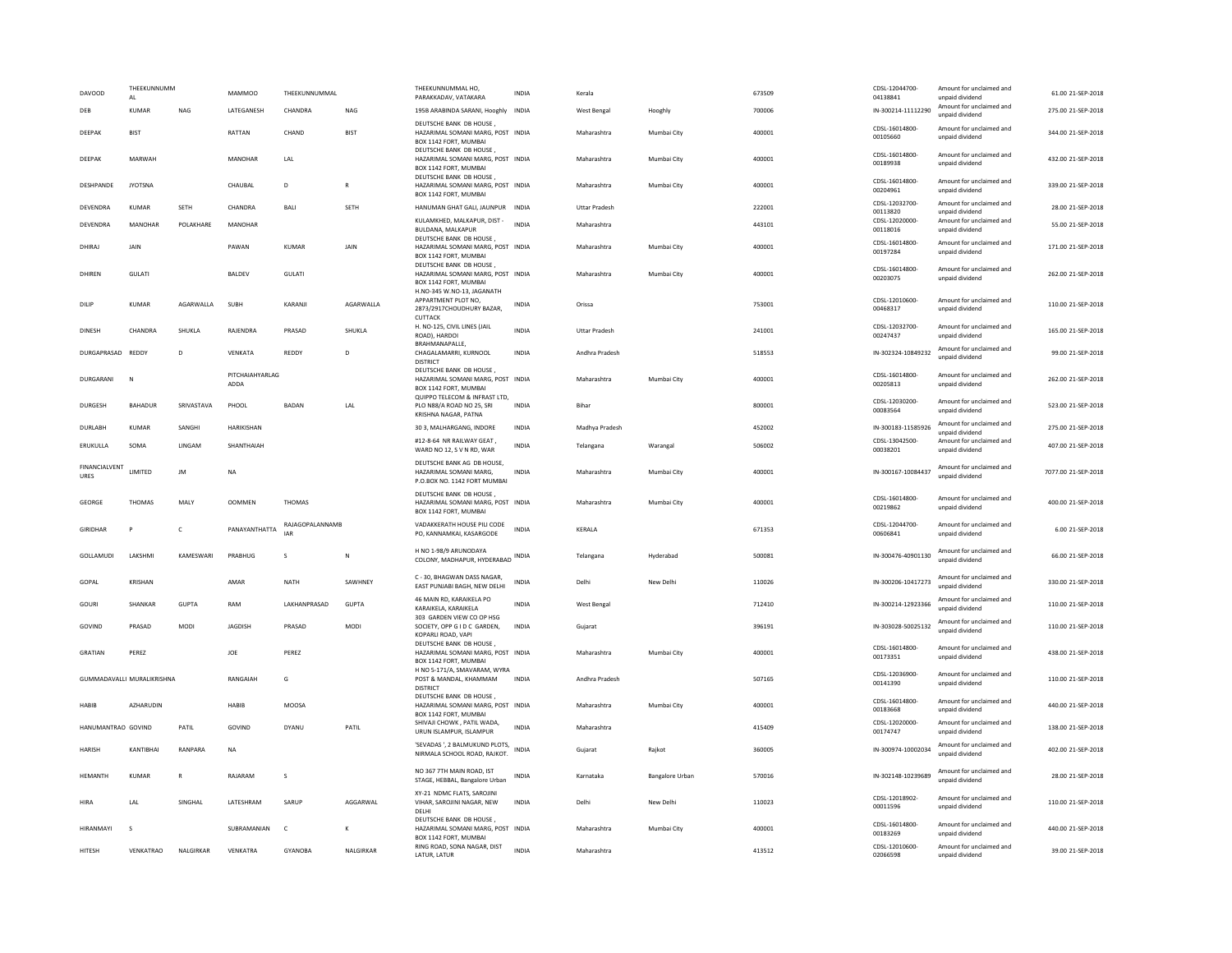| HITESHKUMAR      | DILIPKUMAR        | MAHESHWARI    | DILIPKUMAR            |                     |               | BIJESHWAR, COLONI SERI NO 2,<br>PALANPUR                                                               | <b>INDIA</b>                   | Gujarat           |                 | 385001 |               | CDSL-13041400-<br>04682253 | Amount for unclaimed and<br>unpaid dividend | 110.00 21-SEP-2018  |
|------------------|-------------------|---------------|-----------------------|---------------------|---------------|--------------------------------------------------------------------------------------------------------|--------------------------------|-------------------|-----------------|--------|---------------|----------------------------|---------------------------------------------|---------------------|
| ILA              | SHUKLA            |               | RAMESHCHANDRA ACHARYA |                     |               | F 94/37 TULSI NAGAR, BHOPAL<br><b>MADHYA PRADESH</b>                                                   | <b>INDIA</b>                   | Madhya Pradesh    |                 | 462003 |               | IN-300214-14440964         | Amount for unclaimed and<br>unpaid dividend | 55.00 21-SEP-2018   |
| <b>IMRAN</b>     | UR                | RAHMAN        | MOHAMMEDLNG<br>MAN    | <b>UR</b>           | <b>RAHMAN</b> | P O BOX 62918, ZIP CODE 11595,<br>RIYADH, KSA                                                          | <b>INDIA</b>                   | West Bengal       |                 | 712410 | FOLIO00000189 |                            | Amount for unclaimed and<br>unpaid dividend | 3438.00 21-SEP-2018 |
| INDERPAL         | SINGH             | MALHOTRA      | BALWANT               | SINGH               |               | DEUTSCHE BANK DB HOUSE,<br>HAZARIMAL SOMANI MARG, POST INDIA<br>BOX 1142 FORT, MUMBAI                  |                                | Maharashtra       | Mumbai City     | 400001 |               | CDSI-16014800-<br>00200017 | Amount for unclaimed and<br>unpaid dividend | 432.00 21-SEP-2018  |
| <b>ISHWAR</b>    | <b>BHAI</b>       | RANA          | MANGALDAS             | RANA                |               | SHRI I M RANA, DANDIYA BAZAR,<br>NEAR SUTHIAPURA, BHARUCH                                              | <b>INDIA</b>                   | Gujarat           | Bharuch         | 392001 |               | IN-300394-10442667         | Amount for unclaimed and<br>unpaid dividend | 94.00 21-SEP-2018   |
| JANAVEERA        | <b>BHADRA</b>     | RAO           | SATYA                 | KONDAL              |               | H NO 9-87 VISWAKARMA COLONY,<br>POST CHENNUR, DIST ADILABAD, INDIA<br>ADILABAD                         |                                | Andhra Pradesh    |                 | 504201 |               | CDSL-12033200-<br>01882801 | Amount for unclaimed and<br>unpaid dividend | 101.00 21-SEP-2018  |
| <b>JAPPY</b>     | <b>BAKSHI</b>     |               | ARBINDO               | к                   | KAWATRA       | DEUTSCHE BANK DB HOUSE<br>HAZARIMAL SOMANI MARG, POST INDIA<br>BOX 1142 FORT, MUMBAI                   |                                | Maharashtra       | Mumbai City     | 400001 |               | CDSL-16014800<br>00184701  | Amount for unclaimed and<br>unpaid dividend | 440.00 21-SEP-2018  |
| <b>IASWINDER</b> | <b>SINGH</b>      | <b>IASWAI</b> | SWARN                 | SINGH               |               | V.P.O NARUR, TEH. PHAGHARA,<br>DISTT. KAPURTHALA, KAPURTHALA                                           | INDIA                          | Punjab            |                 | 144401 |               | CDSL-12034400-<br>00043485 | Amount for unclaimed and<br>unpaid dividend | 55.00 21-SEP-2018   |
| JAYALAKSHMI      | o                 |               | RAMASAMY              | SINGAM              |               | 8 1 326 GF, SHIVAJI NAGAR, NEAR INDIA<br>R.P ROAD, SECUNDERABAD                                        |                                | Telangana         | Hyderabad       | 500003 |               | IN-300239-13172206         | Amount for unclaimed and<br>unpaid dividend | 275.00 21-SEP-2018  |
| <b>JAYANT</b>    | ANANT             | <b>JOSHI</b>  | ANANT                 | <b>GUNDERAO</b>     | <b>JOSHI</b>  | DEUTSCHE BANK DB HOUSE,<br>HAZARIMAL SOMANI MARG, POST INDIA<br>BOX 1142 FORT, MUMBAI                  |                                | Maharashtra       | Mumbai City     | 400001 |               | CDSL-16014800-<br>00162827 | Amount for unclaimed and<br>unpaid dividend | 351.00 21-SEP-2018  |
| <b>JAYANTHI</b>  | G                 |               | <b>GOVINDARAJ</b>     | $\overline{A}$      | S             | 118 PANAKAL STREET.<br>KAVERIPATTINAM POST,<br>KRISHNAGIRI DIST, CHENNAI<br>NO 306 SARANGA NILAYA, 1ST | <b>INDIA</b>                   | Tamil Nadu        |                 | 635112 |               | IN-300095-11343922         | Amount for unclaimed and<br>unpaid dividend | 330.00 21-SEP-2018  |
| JAYASHREE        | M                 |               | KRISHANAPPAIH         | RAMAPPAIAH          | HEBBAR        | MAIN 9TH BLOCK, NEAR<br>BANDEMARAMMA TEMPLE.<br>BANGALORE                                              | <b>INDIA</b>                   | Karnataka         | Bangalore Urban | 560072 |               | IN-301774-16813283         | Amount for unclaimed and<br>unpaid dividend | 275.00 21-SEP-2018  |
| JEETENDRA        | <b>KUMAR</b>      | MISHRA        | <b>MISHRA</b>         |                     | $\mathsf{C}$  | BRAHMPUR, AT & PO SAKARI,<br>DARBHANGA, SAKARI                                                         | INDIA                          | Bihar             |                 | 847239 |               | CDSL-12033200-<br>01324233 | Amount for unclaimed and<br>unpaid dividend | 55.00 21-SEP-2018   |
| JEGANATHAN       | <b>B</b>          |               | RENGASAMY             | BASHYARAMANUJA<br>M |               | DOOR NO 101. MEDAVAKKAM<br>MAIN ROAD, ST THOMAS MOUNT, INDIA<br>CHENNAI                                |                                | <b>Tamil Nadu</b> | Chennai         | 600117 |               | CDSL-12044700-<br>03150473 | Amount for unclaimed and<br>unpaid dividend | 226.00 21-SEP-2018  |
| JINESH           | DILIPLAL          | VARIYA        | DILIPLAL              | VARIYA              |               | SAVAN APPT. FALT NO.29.<br>NR.SIVAM PETROLIUM, SARU<br>SECTION ROAD, JAMNAGAR                          | INDIA                          | Gujarat           | Jamnaga         | 361008 |               | CDSL-12010600-<br>00543715 | Amount for unclaimed and<br>unpaid dividend | 11.00 21-SEP-2018   |
| <b>JITENDRA</b>  | CHHAGANLAL        | RATHOD        | CHHAGANLAL            | MANGABHAI           | RATHOD        | AT - GHEKTI, PO - VANKAL, TAL -<br>CHIKHLI DIST - NAVSARI, CHIKHLI                                     | INDIA                          | Guiarat           |                 | 396325 |               | CDSL-12044000-<br>00008132 | Amount for unclaimed and<br>unpaid dividend | 22.00 21-SEP-2018   |
| <b>JITENDRA</b>  | G                 | M             | SHANTIVEERANNA G      |                     | M             | H NO 15 387/1, VICTORIA PET,<br>ADONI, KURNOOL DIST                                                    | <b>INDIA</b>                   | Andhra Pradesh    |                 | 518301 |               | IN-301022-21292376         | Amount for unclaimed and<br>unpaid dividend | 330.00 21-SEP-2018  |
| <b>JOHN</b>      | <b>IOSEPH</b>     |               | <b>IOSEPH</b>         | <b>JOSEPH</b>       |               | DEUTSCHE BANK DB HOUSE,<br>HAZARIMAL SOMANI MARG, POST INDIA<br>BOX 1142 FORT, MUMBAI                  |                                | Maharashtra       | Mumbai City     | 400001 |               | CDSL-16014800-<br>00201215 | Amount for unclaimed and<br>unpaid dividend | 802.00 21-SEP-2018  |
| ILOL             | SEBASTIAN         |               | SEBASTIAN             | DEVASIA             |               | NJONDIMAKKAL HOUSE.<br>VENKURINJI P O, MANIPUZHA,<br>ERUMELY                                           | <b>INDIA</b>                   | Kerala            |                 | 686510 |               | CDSL-12023900-<br>00318203 | Amount for unclaimed and<br>unpaid dividend | 11.00 21-SEP-2018   |
| JOSE             | <b>ANTO</b>       | $\mathsf{k}$  | KOLLANNUR             | <b>INASU</b>        | ANTONY        | 18/66-1 KOLLANNOOR, THRISSUR<br>MUNICIPALITY, THRISSUR                                                 | INDIA                          | Kerala            |                 | 680618 |               | CDSI-12044700<br>06413039  | Amount for unclaimed and<br>unpaid dividend | 110.00 21-SEP-2018  |
| JOSE             | PAUL              |               | KALAPPARAMBATH OUSEPH |                     | POULOSE       | P O BOX NO. 17266, DUBAI, DUBAI                                                                        | UNITED ARAB<br><b>EMIRATES</b> | NA                | <b>NA</b>       |        |               | CDSL-12019101-<br>00528561 | Amount for unclaimed and<br>unpaid dividend | 3850.00 21-SEP-2018 |
| JOYDEEP          | <b>CHATTERIEF</b> |               | LALIT                 | MOHAN               | CHATTERJEE    | 68 JR MIGI, PHASE 5, NEAR JAIN<br>MANDIR, BHOPAL                                                       | <b>INDIA</b>                   | Madhya Pradesh    |                 | 462016 |               | CDSL-12013300<br>00212141  | Amount for unclaimed and<br>unpaid dividend | 11.00 21-SEP-2018   |
| JYOTHIPRAKASH D  |                   | M             | MUNASWAMY             | D                   |               | SATYAM COMPUTER SERVICES, TSR<br>TOWERS RAJ BHAVAN ROAD.<br>HYDERABAD                                  | <b>INDIA</b>                   | Telangana         | Hyderabad       | 500082 |               | IN-300183-10853535         | Amount for unclaimed and<br>unpaid dividend | 110.00 21-SEP-2018  |
| <b>JYOTHISH</b>  | R                 | P             | RAJAGOPALAN           | PILLAI              |               | R.P NIVAS, KADUVAYIL, ATTINGAL<br>P.O, TRIVANDRUM                                                      | <b>INDIA</b>                   | Kerala            |                 | 695101 |               | IN-300239-13030227         | Amount for unclaimed and<br>unpaid dividend | 330.00 21-SEP-2018  |
| KADIRVELU        | SHANMUGAM         |               | <b>JAGAPATHY</b>      | KADIRVELU           |               | 212 B, SHANTHI NAGAR, V STREET<br>CHROMPET, CHENNAI                                                    | <b>INDIA</b>                   | Tamil Nadu        | Chennai         | 600044 |               | CDSL-12029900-<br>03464274 | Amount for unclaimed and<br>unpaid dividend | 6.00 21-SEP-2018    |
| <b>KAILAS</b>    | <b>IAWAHAR</b>    | VAKHARIA      | <b>IAWAHAR</b>        | M                   | VAKHARIA      | C 1101 KUMARPURAM, 707<br>MUKUNDNAGAR, GULTEKDI, PUNE                                                  | INDIA                          | Maharashtra       |                 | 411037 |               | IN-301098-10080732         | Amount for unclaimed and<br>unpaid dividend | 347.00.21-SEP-2018  |
| KALYANI          | <b>JENA</b>       |               | SANGRAM               | KESHARI             | JENA          | H/O SANGRAM JENA, SRIRAM<br>NAGAR, BADAMBADI, CUTTACK                                                  | INDIA                          | Orissa            |                 | 753012 |               | IN-301250-28977776         | Amount for unclaimed and<br>unpaid dividend | 22.00 21-SEP-2018   |
| KAMBRATH         | <b>SUDHIR</b>     |               | GANGADHARAN           |                     |               | DEUTSCHE BANK DB HOUSE<br>HAZARIMAL SOMANI MARG, POST INDIA<br>BOX 1142 FORT, MUMBAI                   |                                | Maharashtra       | Mumbai City     | 400001 |               | CDSL-16014800-<br>00205049 | Amount for unclaimed and<br>unpaid dividend | 525.00 21-SEP-2018  |
| KAMLESH          | KANTILAL          | SHAH          | KANTILAL              | RAICHAND            | SHAH          | 27 RITA PARK SOCIETY, OPP<br>RACHNA SCHOOL, SHAHIBAUG,<br>AHMFDARAD                                    | <b>INDIA</b>                   | Gujarat           | Ahmedabad       | 380004 |               | IN-300982-10452150         | Amount for unclaimed and<br>unpaid dividend | 407.00 21-SEP-2018  |
| KANCHANADEVI S   |                   |               | SUDHAKARAN            | R                   |               | F-3, SRI VARSHITHAM, SATYA SA<br>NAGAR, THINDAL ERODE                                                  | <b>INDIA</b>                   | Tamil Nadu        | Erode           | 638009 |               | IN-300394-13552934         | Amount for unclaimed and<br>unpaid dividend | 330.00 21-SEP-2018  |
| KANNAN           | <b>KUSUM</b>      |               | KANNAN                |                     |               | 2-1 BLOCK KESARI 2ND FLOOR,<br>DOSHI SYMPHONY NO 129,<br>VELACHRY TAMBARAM MAIN<br>ROAD, VELACHERY     | <b>INDIA</b>                   | <b>Tamil Nadu</b> | Chennai         | 600042 |               | IN-301637-40619230         | Amount for unclaimed and<br>unpaid dividend | 495.00 21-SEP-2018  |
| KANTIBHAI        | RAMBHA            | PATEL         | RAMBHA                | PATEL               |               | DEUTSCHE BANK DB HOUSE.<br>HAZARIMAL SOMANI MARG, POST INDIA<br>BOX 1142 FORT, MUMBAI                  |                                | Maharashtra       | Mumbai City     | 400001 |               | CDSL-16014800-<br>00241455 | Amount for unclaimed and<br>unpaid dividend | 229.00 21-SEP-2018  |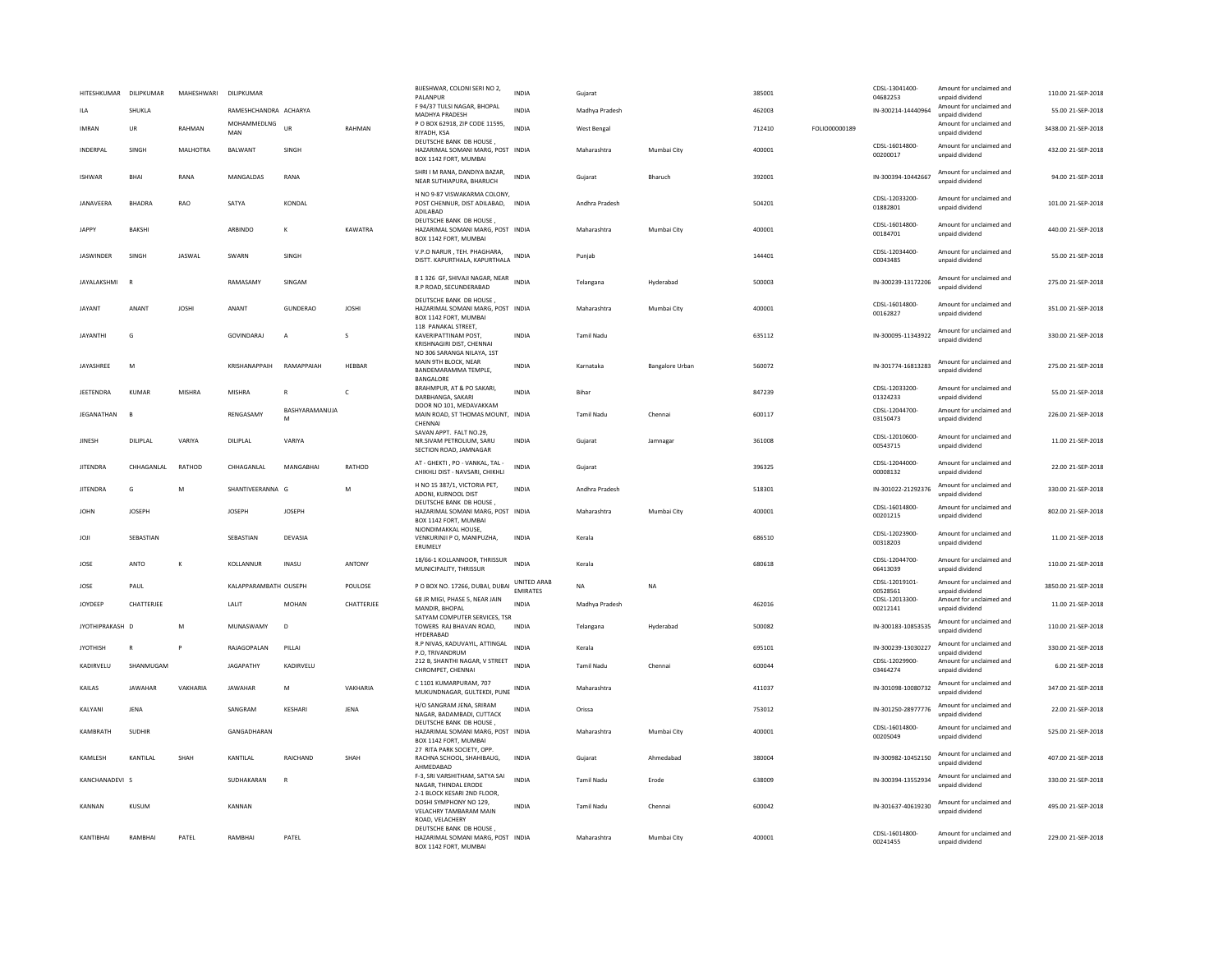| KANTILAL       | JAMNADAS      | SHAH         | JAMNADAS                  | SHAH            |              | 204 MODY NAGAR A BLDG<br>MATHURADAS ROAD, KANDIVLI<br>WEST, MUMBAI                              | <b>INDIA</b>    | Maharashtra          | Mumbai City    | 400067 | IN-303237-10128603         | Amount for unclaimed and<br>unpaid dividend | 11.00 21-SEP-2018   |
|----------------|---------------|--------------|---------------------------|-----------------|--------------|-------------------------------------------------------------------------------------------------|-----------------|----------------------|----------------|--------|----------------------------|---------------------------------------------|---------------------|
| KANYALAL       | LILARAM       | ABICHANDANI  | LILARAM                   | ABICHANDANI     |              | D/7 NAVDURGA SOCIETY , PATIA<br>SAIJPUR BOGHA, AHMEDABAD                                        | <b>INDIA</b>    | Guiarat              |                | 382345 | IN-302461-10212336         | Amount for unclaimed and<br>unpaid dividend | 330.00 21-SEP-2018  |
| KAPIL          | JAIN          |              | DEEPAK                    | <b>KUMAR</b>    | JAIN         | ABHEY KUMAR DEEPAK KUMAR.<br>JAIN METAL MERCHANT, GHANDI INDIA<br>CHOWK, HISAR                  |                 | Haryana              |                | 125001 | CDSL-12058200<br>00002231  | Amount for unclaimed and<br>unpaid dividend | 407.00 21-SEP-2018  |
| KARL           | GERARD        | DSOUZA       | LESLIE                    | FRANCIS         | DSOUZA       | DEUTSCHE BANK DB HOUSE,<br>HAZARIMAL SOMANI MARG, POST INDIA<br>BOX 1142 FORT, MUMBAI           |                 | Maharashtra          | Mumbai City    | 400001 | CDSL-16014800-<br>00173588 | Amount for unclaimed and<br>unpaid dividend | 685.00 21-SEP-2018  |
| KARTHIK        | KUMAR         | $\mathbf{B}$ | NA                        |                 |              | NO - 1 INDIRA GDN, NO - 170<br>PETERS ROAD, ROYAPETTAH,<br>CHENNA                               | INDIA           | Tamil Nadu           | Chennai        | 600014 | IN-302164-10345253         | Amount for unclaimed and<br>unpaid dividend | 157.00 21-SEP-2018  |
| KATARIA        | RAJNIBEN      | HITENDRA     | HITENDRA                  |                 |              | 16 DIGVIJAY PLOT, OPP POLICE<br>CHOWKI, IN KANJI KHIMJI HOUSE, INDIA<br><b>JAMNAGAR GUJARAT</b> |                 | Gujarat              | Jamnagar       | 361005 | IN-300513-17848156         | Amount for unclaimed and<br>unpaid dividend | 6.00 21-SEP-2018    |
| KAZI           | JENULABEDIN   | E            | KAZI                      | F.              | Н            | 26 RASULABAD SOC, NR MADNI<br>HIGH SCHOOL, MODASA, GUJARAT INDIA                                |                 | Gujarat              |                | 383315 | IN-302269-11375253         | Amount for unclaimed and<br>unnaid dividend | 127.00 21-SEP-2018  |
| KETAN          | $\mathbf{v}$  | MALKHARE     | VIJAY                     | G               | MALKHARE     | DEUTSCHE BANK DB HOUSE,<br>HAZARIMAL SOMANI MARG, POST INDIA<br>BOX 1142 FORT, MUMBAI           |                 | Maharashtra          | Mumbai City    | 400001 | CDSL-16014800-<br>00190616 | Amount for unclaimed and<br>unpaid dividend | 285.00 21-SEP-2018  |
| KIRAN          | MEHTA         |              | <b>TARUN</b>              | MEHTA           |              | 93 MAHAVIR NAGAR, INDORE                                                                        | <b>INDIA</b>    | Madhya Pradesh       |                | 452018 | CDSL-13017600-<br>00100662 | Amount for unclaimed and<br>unpaid dividend | 330.00 21-SEP-2018  |
| KIRAN          | NAHAR         |              | MADANLAL                  | NAHAR           |              | K1L1NUPURAPTT, NEAR<br>ADINATH NAGAR, NEAR JAWAHAR<br>NAGAR POLICE STATION,<br>AURANGABAD       | <b>INDIA</b>    | Maharashtra          |                | 431005 | IN-302269-10346217         | Amount for unclaimed and<br>unpaid dividend | 20.00 21-SEP-2018   |
| KISHORE        | <b>KUMAR</b>  | P            | KOTILINGAM                | P               |              | H. NO. 1-6-141/48/C8, BALAJI<br>NAGAR NR. VIDHYA-, RDHI BANDU INDIA<br>SCHOOL, SURYAPET         |                 | Andhra Pradesh       |                | 508213 | CDSL-12010900-<br>00654738 | Amount for unclaimed and<br>unpaid dividend | 182.00 21-SEP-2018  |
| KOLLI          | KAMALA        |              | KOLLISIVARAMA             | KRISHNA         | REDDY        | D NO: 2-64-7, JANATA HOSPITAL<br>MYLAVARAM, VIJAYAWADA,<br>MYLAVARAM                            | <b>INDIA</b>    | Andhra Pradesh       |                | 521230 | CDSL-12035000-<br>00031368 | Amount for unclaimed and<br>unpaid dividend | 110.00 21-SEP-2018  |
| KOUSALYA       | NARAYAN       |              | KRISHNASWAHY              | VARADHARAJAN    |              | V SRINIVASAN G 1 RAMS MARUTHI<br>APTT, NO 24 MUTHALAMMAN<br>KOIL STREET, WEST MAMBALAM,         | <b>INDIA</b>    | <b>Tamil Nadu</b>    | Chennai        | 600033 | IN-301774-11773844         | Amount for unclaimed and<br>unpaid dividend | 545.00 21-SEP-2018  |
| KRISHNA        | <b>KUMAR</b>  |              | KAREKUNNATH KUNHIRAMAN    | KAREKUNNATH     |              | CHENNAL<br>14 FAREEQ ABDUL AZIZ, 828 ABU UNITED ARAB<br>ABBAD, P. O.BOX 23804.                  | <b>EMIRATES</b> | <b>NA</b>            | <b>NA</b>      |        | CDSL-12032800-<br>00099314 | Amount for unclaimed and<br>unpaid dividend | 550.00 21-SEP-2018  |
| KRUSHNAT       | SHRIPATI      | SHINDE       | SHRIPATI                  | GUNDA           | SHINDE       | UDAYSING NAGAR FLAT NO 12<br>NEW PALACE ROAD BLDG NO-4, INDIA<br>KOLHAPUR, KOLHAPUR             |                 | Maharashtra          |                | 416003 | CDSL-12035000-<br>00365191 | Amount for unclaimed and<br>unpaid dividend | 39.00 21-SEP-2018   |
| KUMAR          | <b>SUNDER</b> | SHAH         | <b>SUNDER</b>             | KACHULAL        | SHAH         | DEUTSCHE BANK DB HOUSE,<br>HAZARIMAL SOMANI MARG, POST INDIA<br>BOX 1142 FORT, MUMBAI           |                 | Maharashtra          | Mumbai City    | 400001 | CDSL-16014800-<br>00161268 | Amount for unclaimed and<br>unpaid dividend | 296.00.21-SEP-2018  |
| KURUGOD        | SETRA         | MAYURNATH    | VEERABHADRAPPA SETRA      |                 | KURUGOD      | DEUTSCHE BANK DB HOUSE.<br>HAZARIMAL SOMANI MARG, POST INDIA<br>BOX 1142 FORT, MUMBAI           |                 | Maharashtra          | Mumbai City    | 400001 | CDSL-16014800<br>00203227  | Amount for unclaimed and<br>unpaid dividend | 3377.00 21-SEP-2018 |
| LAGHUVARAM     | SIVA          | PRASAD       | VEERABHADRAIAH L          |                 |              | JUNIOR ASSISTENT, APS RTC DEPOT<br>MANAGERS OFFICE, GOOTY PO, INDIA<br><b>ANANTAPUR DIST</b>    |                 | Andhra Pradesh       |                | 515401 | IN-301022-21292296         | Amount for unclaimed and<br>unpaid dividend | 55.00 21-SEP-2018   |
| LAVANYA        | $\mathbf{v}$  |              | VIJAYKUMAR                |                 |              | 11/530, 15TH STREET 4TH STREET, INDIA<br>KK NAGAR IMDS, CHENNAL                                 |                 | <b>Tamil Nadu</b>    | Chennai        | 600078 | IN-301637-41091926         | Amount for unclaimed and<br>unpaid dividend | 3.00 21-SEP-2018    |
| LEELAKUMARI    | KUNAPU        | REDDY        | NAGASWARA                 | RAO             |              | NO 8/74/18/C1, G K D NAGAR,<br><b>HOSUR</b><br>DEUTSCHE BANK DB HOUSE.                          | <b>INDIA</b>    | Tamil Nadu           |                | 635109 | IN-301926-30469898         | Amount for unclaimed and<br>unpaid dividend | 264.00 21-SEP-2018  |
| <b>I FKHA</b>  | HARSHAD       | PATFI        | AMBAI AI                  | <b>IIVARHAI</b> | PATFI        | HAZARIMAL SOMANI MARG, POST INDIA<br>BOX 1142 FORT, MUMBAI                                      |                 | Maharashtra          | Mumhai City    | 400001 | CDSL-16014800-<br>00178003 | Amount for unclaimed and<br>unpaid dividend | 680.00 21-SEP-2018  |
| LEKHA          | HARSHAD       | PATEL        | AMBALAL                   | <b>JIVABHAI</b> | PATEL        | DEUTSCHE BANK DB HOUSE<br>HAZARIMAL SOMANI MARG, POST INDIA<br>BOX 1142 FORT, MUMBAI            |                 | Maharashtra          | Mumbai City    | 400001 | CDSL-16014800-<br>00187852 | Amount for unclaimed and<br>unnaid dividend | 293.00 21-SEP-2018  |
| LEKHRAJ        | SHARMA        |              | RAMANAND                  | SHARMA          |              | HQ 15 CORPS ARTY BDE, C/O 56<br>APO, SRINAGAR, JAMMU &<br>KASHMIR                               | <b>INDIA</b>    | Jammu and Kashmir    |                | 190004 | IN-300239-12995319         | Amount for unclaimed and<br>unnaid dividend | 110.00 21-SEP-2018  |
| <b>MADDALL</b> | PADMAIA       |              | SUDHAKARM                 | $\mathsf{v}$    | $\mathsf{v}$ | 50/99/5, SITAMMADARA N E,<br>VISAKHAPATNAM                                                      | <b>INDIA</b>    | Andhra Pradesh       | Vishakhanatnam | 530013 | IN-302324-10428703         | Amount for unclaimed and<br>unpaid dividend | 55.00.21-SEP-2018   |
| MADHU          | MAI PANI      |              | MUKESH                    | MAI PANI        |              | I - U - 22, TALWANDI, KOTA<br>(RAJASTHAN)                                                       | <b>INDIA</b>    | Raiasthan            |                | 324005 | IN-301055-10322585         | Amount for unclaimed and<br>unpaid dividend | 138.00.21-SEP-2018  |
| MADHUKAR       | DATTATRAY     | DESHMUKH     | DATTATRAY                 | DHONDDEO        | DESHMUKH     | DEUTSCHE BANK DB HOUSE.<br>HAZARIMAL SOMANI MARG, POST INDIA<br>BOX 1142 FORT, MUMBAI           |                 | Maharashtra          | Mumbai City    | 400001 | CDSL-16014800-<br>00078473 | Amount for unclaimed and<br>unpaid dividend | 855.00 21-SEP-2018  |
| MAHASHIANDI    | <b>HATTI</b>  | LIMITED      | <b>NA</b>                 |                 |              | DEUTSCHE BANK DB HOUSE<br>HAZARIMAL SOMANI MARG, POST INDIA<br>BOX 1142 FORT, MUMBAI            |                 | Maharashtra          | Mumbai City    | 400001 | CDSL-16014800-<br>00085552 | Amount for unclaimed and<br>unpaid dividend | 6249.00 21-SEP-2018 |
| <b>MAHFSH</b>  | NARAYAN       | HEGDE        | <b>NA</b>                 |                 |              | GANESH NILAY, T B REVANKAR<br>KALYAN MANTAP, DESHPANDE<br>NAGAR, HUBLI                          | <b>INDIA</b>    | Karnataka            |                | 580029 | CDSL-12010600-<br>01004138 | Amount for unclaimed and<br>unpaid dividend | 110.00 21-SEP-2018  |
| MAHESH         | $\mathsf S$   |              | SUBRAMANIYAM SUBRAMANIYAM |                 | s            | DEUTSCHE BANK DB HOUSE,<br>HAZARIMAL SOMANI MARG, POST INDIA<br>BOX 1142 FORT, MUMBAI           |                 | Maharashtra          | Mumbai City    | 400001 | CDSL-16014800-<br>00204727 | Amount for unclaimed and<br>unpaid dividend | 527.00 21-SEP-2018  |
| MANASI         | TEWARI        |              | NA                        |                 |              | OTR NO E 79 ADM COLONY<br>HINDALCO, PO RENUKOOT, DIST<br>SONBHADRA, UTTAR PRADESH               | <b>INDIA</b>    | <b>Uttar Pradesh</b> |                | 231217 | IN-300450-10544105         | Amount for unclaimed and<br>unpaid dividend | 165.00 21-SEP-2018  |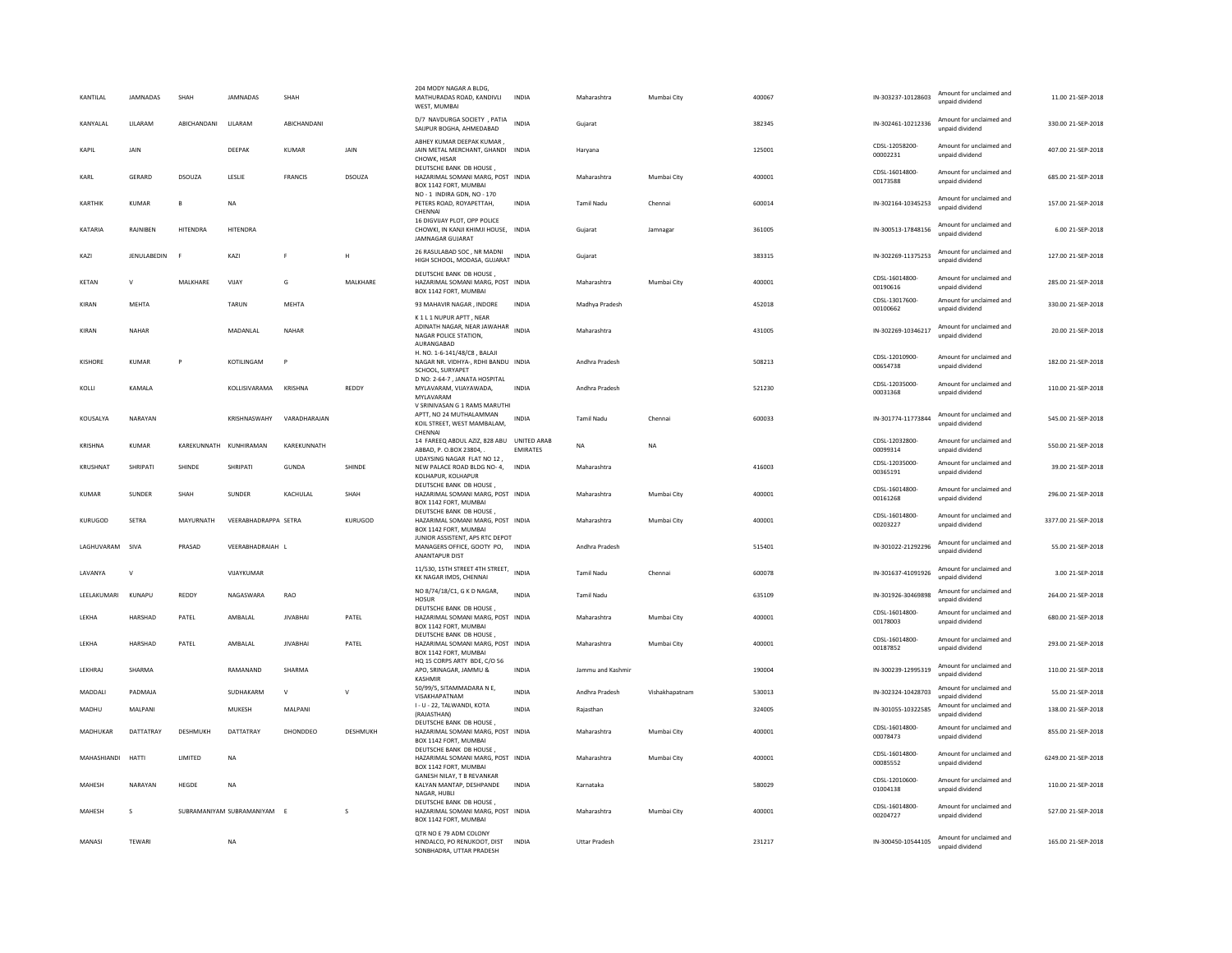| MANGAT<br>MANJIT                        | RAM<br>MANOHAR      | VERMA<br>PUNEKAR | CHOTEY<br>MANOHAR  | LAL          |                    | C/O STATE BANK OF INDIA.<br>CINEMA ROAD, HARDOI<br>B/601 BHARAT TOERS, MAJIWADA,                   | INDIA<br><b>INDIA</b> | <b>Uttar Pradesh</b><br>Maharashtra |                | 241001<br>400601 | CDSL-12032700<br>00099617<br>IN-301549-18696872 | Amount for unclaimed and<br>unpaid dividend<br>Amount for unclaimed and | 110.00 21-SEP-2018<br>660.00 21-SEP-2018 |
|-----------------------------------------|---------------------|------------------|--------------------|--------------|--------------------|----------------------------------------------------------------------------------------------------|-----------------------|-------------------------------------|----------------|------------------|-------------------------------------------------|-------------------------------------------------------------------------|------------------------------------------|
| MANJU                                   | DEVI                | SINGHI           | <b>SUBH</b>        | KARAN        | DUGAR              | THANE<br>FLAT NO 508 142C. INNOVATION<br>PARTMENT PG ROAD,                                         | INDIA                 | Telangana                           | Hyderabad      | 500003           | IN-301774-16466689                              | unpaid dividend<br>Amount for unclaimed and<br>unnaid dividend          | 275.00 21-SEP-2018                       |
| MANJULABEN                              | RAMNIKLAL           | MEHTA            | RAMNIKLAL          | MEHTA        |                    | SECUNDERABAD<br>B-G-14 PANWADI, NR FATIMA<br>CONWENT, RAVI FLAT,<br>BHAVNAGAR                      | <b>INDIA</b>          | Gujarat                             | Bhavnagar      | 364001           | IN-300450-11120549                              | Amount for unclaimed and<br>unpaid dividend                             | 330.00 21-SEP-2018                       |
| MANMOHAN                                | SENAPATI            |                  | <b>IGNI</b>        | SENAPATI     |                    | DEUTSCHE BANK DB HOUSE,<br>HAZARIMAL SOMANI MARG, POST INDIA<br>BOX 1142 FORT, MUMBAI              |                       | Maharashtra                         | Mumbai City    | 400001           | CDSL-16014800<br>00098200                       | Amount for unclaimed and<br>unpaid dividend                             | 894.00 21-SEP-2018                       |
| MANOJ                                   | JAIN                |                  | BABULAI            | JAIN         |                    | 3399 SUDAMA NAGAR SECTOR E,<br>INDORE                                                              | <b>INDIA</b>          | Madhya Pradesh                      |                | 452009           | CDSL-13017600-<br>00853407                      | Amount for unclaimed and<br>unpaid dividend                             | 55.00 21-SEP-2018                        |
| MANUHAARENGI<br>NEERINGSERVICE PVT<br>s |                     | LTD              | <b>NA</b>          |              |                    | DEUTSCHE BANK DB HOUSE.<br>HAZARIMAL SOMANI MARG, POST INDIA<br>BOX 1142 FORT, MUMBAI              |                       | Maharashtra                         | Mumbai City    | 400001           | CDSL-16014800-<br>00095326                      | Amount for unclaimed and<br>unpaid dividend                             | 894.00 21-SEP-2018                       |
| MEENA                                   | RATHORE             |                  | RAKESH             | SINGH        | RATHORE            | 3 B ASHIRWAD, HARIOM<br>COLONY, GWALIOR MP<br>104 NIRMAN HOUSE, OPP                                | <b>INDIA</b>          | Madhya Pradesh                      |                | 474006           | IN-301330-19904311                              | Amount for unclaimed and<br>unpaid dividend                             | 83.00 21-SEP-2018                        |
| MEHSANALEASI<br>NGAND                   | <b>FINANCE</b>      | LTD              | <b>NA</b>          |              |                    | VIDHYANAGAR SCHOOL, NR.<br>SARDAR PATEL RLY. CROSSING,<br>USMANPURA AHMEDABAD                      | <b>INDIA</b>          | Gujarat                             | Ahmedabad      | 380013           | IN-301233-10147529                              | Amount for unclaimed and<br>unpaid dividend                             | 550.00 21-SEP-2018                       |
| MFNAKA                                  |                     |                  | <b>PAI ANISAMY</b> |              |                    | NO.59, ALANGIAM ROAD, NR.<br>HIGHWAYS OFFICEDHARAPURAM, INDIA<br>ERODE                             |                       | Tamil Nadu                          |                | 638656           | CDSL-12010900-<br>03588218                      | Amount for unclaimed and<br>unpaid dividend                             | 55.00.21-SEP-2018                        |
| MISHRA                                  | $\mathsf{L}$        | N                | RADHAKANTA         | MISHRA       |                    | G J PLAZA IST FLOOR, 358 LLOYDS<br>ROAD, GOPALAPURAM, CHENNAI                                      | INDIA                 | <b>Tamil Nadu</b>                   | Chennai        | 600086           | IN-302269-11330684                              | Amount for unclaimed and<br>unnaid dividend                             | 28.00 21-SEP-2018                        |
| MITISHKUMAR                             | AMRUTLAL            | PATEL            | AMRUTLAL           |              |                    | B/6 SANSAR FLATS, MAHAVIR<br>NAGAR ROAD, OPP KIRTY DAIRY<br>HIRAWADI, AHMEDABAD                    | <b>INDIA</b>          | Gujarat                             |                | 382345           | CDSL-12033200-<br>00773391                      | Amount for unclaimed and<br>unpaid dividend                             | 325.00 21-SEP-2018                       |
| <b>MITUL</b>                            | s                   | <b>MEHTA</b>     | SUDHIRKUMAR        |              |                    | NAGAR PANCHAYAT. TA<br>KHEDBRAHMA, DIST<br>SABARKANTHA, KHEDBRAHMA                                 | <b>INDIA</b>          | Gujarat                             |                | 383255           | CDSL-12033200-<br>01813192                      | Amount for unclaimed and<br>unpaid dividend                             | 110.00 21-SEP-2018                       |
| <b>MOBAXNETWOR</b><br>KS                | PVT                 | LTD              | <b>NA</b>          |              |                    | DEUTSCHE BANK DB HOUSE<br>HAZARIMAL SOMANI MARG, POST INDIA<br>BOX 1142 FORT, MUMBAI               |                       | Maharashtra                         | Mumbai City    | 400001           | CDSL-16014800<br>00117640                       | Amount for unclaimed and<br>unpaid dividend                             | 1866.00 21-SEP-2018                      |
| MOHAMMAD                                | KARIMULLA           |                  | ABBASMIYA          | MOHAMMAD     |                    | DEUTSCHE BANK DB HOUSE,<br>HAZARIMAL SOMANI MARG, POST INDIA<br>BOX 1142 FORT, MUMBAI              |                       | Maharashtra                         | Mumbai City    | 400001           | CDSL-16014800-<br>00180502                      | Amount for unclaimed and<br>unpaid dividend                             | 439.00 21-SEP-2018                       |
| MOHD                                    | SHAHID              | SIDDIQUI         | MOHD               | QASIM        | SIDDIQUI           | 654 BALDA ROAD, NISHATGANJ,<br>NEAR POST OFFICE, LUCKNOW<br>UTTAR PRADESH                          | <b>INDIA</b>          | <b>Uttar Pradesh</b>                |                | 226006           | IN-300513-18933877                              | Amount for unclaimed and<br>unnaid dividend                             | 55.00 21-SEP-2018                        |
| <b>MOHITA</b>                           |                     |                  | <b>BINAY</b>       | <b>KUMAR</b> | SINHA              | DEUTSCHE BANK DB HOUSE.<br>HAZARIMAL SOMANI MARG, POST INDIA<br>BOX 1142 FORT, MUMBAI              |                       | Maharashtra                         | Mumbai City    | 400001           | CDSL-16014800-<br>00198444                      | Amount for unclaimed and<br>unpaid dividend                             | 264.00 21-SEP-2018                       |
| MOULY                                   | CHANDRA             | SHAHI            | <b>JAGAT</b>       | NARAYAN      | SHAHI              | SHOP NO 210 1ST FLOOR.<br>CHAUHAN TOWER G E ROAD,                                                  | <b>INDIA</b>          | Madhya Pradesh                      |                | 490023           | IN-302269-12131726                              | Amount for unclaimed and<br>unpaid dividend                             | 110.00 21-SEP-2018                       |
| MRIDUL                                  |                     |                  |                    |              |                    | BHILAI, CHHATTISGARH                                                                               |                       |                                     |                |                  |                                                 |                                                                         |                                          |
|                                         | SATISHCHANDRA GUPTA |                  | SATISHCHANDRA      | GUPTA        |                    | DEUTSCHE BANK DB HOUSE,<br>HAZARIMAL SOMANI MARG, POST INDIA<br>BOX 1142 FORT, MUMBAI              |                       | Maharashtra                         | Mumbai City    | 400001           | CDSL-16014800<br>00189511                       | Amount for unclaimed and<br>unpaid dividend                             | 433.00 21-SEP-2018                       |
| MUKESHBHAI                              | KANTIBHAI           | PATEL            | KANTIBHAI          | $\mathbb{R}$ | PATEL              | DEUTSCHE BANK DB HOUSE.<br>HAZARIMAL SOMANI MARG, POST INDIA<br>BOX 1142 FORT, MUMBAI              |                       | Maharashtra                         | Mumbai City    | 400001           | CDSL-16014800<br>00241651                       | Amount for unclaimed and<br>unpaid dividend                             | 229.00 21-SEP-2018                       |
| MUN                                     | DEVI                | VYAS             | GHANSHYAM          | VYAS         |                    | H NO:15-1-450, FEELKHANA, DR.<br>RANGACHARY LANE, HYDERABAD                                        | <b>INDIA</b>          | Telangana                           | Hyderabad      | 500012           | CDSL-12035000-<br>00054951                      | Amount for unclaimed and<br>unpaid dividend                             | 330.00 21-SEP-2018                       |
| MURALEEKRISH<br><b>NAN</b>              |                     |                  | KINARUVILAYIL      | PARAMESWARAN | CHANDRASEKHARAPILL | PRASANTHI, VISWESWARA TEMPLE INDIA<br>ROAD, WEST YAKKARA, PALAKKAD                                 |                       | Kerala                              |                | 678001           | IN-301637-40996896                              | Amount for unclaimed and<br>unpaid dividend                             | 44.00 21-SEP-2018                        |
| MURUGESAN                               | $\mathbf{S}$        | s                | SUBBIAH            | ENAMUTHU     |                    | BLOCK C1 FLAT T2 V G N<br>MINERVA, NOLAMBUR,<br>MOGAPPAIR WEST,<br>CHENNAITAMIL NADU               | <b>INDIA</b>          | <b>Tamil Nadu</b>                   | Chennai        | 600095           | IN-300214-11351909                              | Amount for unclaimed and<br>unpaid dividend                             | 330.00 21-SEP-2018                       |
| <b>MURUGESH</b>                         | MD                  |                  | DURAISAMY          |              |                    | DOOR NO 3/403 MUNIYAPPAN.<br>KOIL KADU UTTAMA<br>CHOLAPURAM, VSI INSTITUTIONS,<br>SALEM TAMIL NADU | INDIA                 | Tamil Nadu                          | Salem          | 636010           | IN-300513-19204417                              | Amount for unclaimed and<br>unpaid dividend                             | 1.00 21-SEP-2018                         |
| MUTHUKUMAR D                            |                     |                  | DEIVASIKAMANI      |              |                    | DOOR NO 4/55 PALAKKARAI,<br>MELA KABISTHALAM, PAPANASAM                                            | INDIA                 | Tamil Nadu                          |                | 614203           | IN-300214-13028146                              | Amount for unclaimed and<br>unpaid dividend                             | 33.00.21-SEP-2018                        |
| MUTHUNAGAI                              | $\sim$              |                  | KALAISELVAN        | M            |                    | 102 SATHYAMOORTHY ROAD<br>RAM NAGAR, ., COIMBATORE                                                 | <b>INDIA</b>          | Tamil Nadu                          | Coimbatore     | 641009           | CDSL-12011600<br>00042443                       | Amount for unclaimed and<br>unpaid dividend                             | 55.00 21-SEP-2018                        |
| <b>NAGA</b>                             | VALLI               | $\mathsf{v}$     | NA                 |              |                    | D NO 10 83/1, PLOT NO 272,<br>VISALAKSHI NAGAR,<br>VISAKHAPATNAM                                   | <b>INDIA</b>          | Andhra Pradesh                      | Vishakhapatnam | 530043           | IN-301022-10332121                              | Amount for unclaimed and<br>unpaid dividend                             | 110.00 21-SEP-2018                       |
| NANDAKISHOR RAMGOPAL                    |                     | MUNDADA          | RAMGOPAL           | s.           | MUNDADA            | 31 DA MAJAGE NAGAR , NA. PA.<br>SHALA KRA-1, LATUR<br>DEUTSCHE BANK DB HOUSE                       | <b>INDIA</b>          | Maharashtra                         |                | 413512           | CDSL-12030000<br>00429541<br>CDSL-16014800-     | Amount for unclaimed and<br>unpaid dividend<br>Amount for unclaimed and | 94.00 21-SEP-2018                        |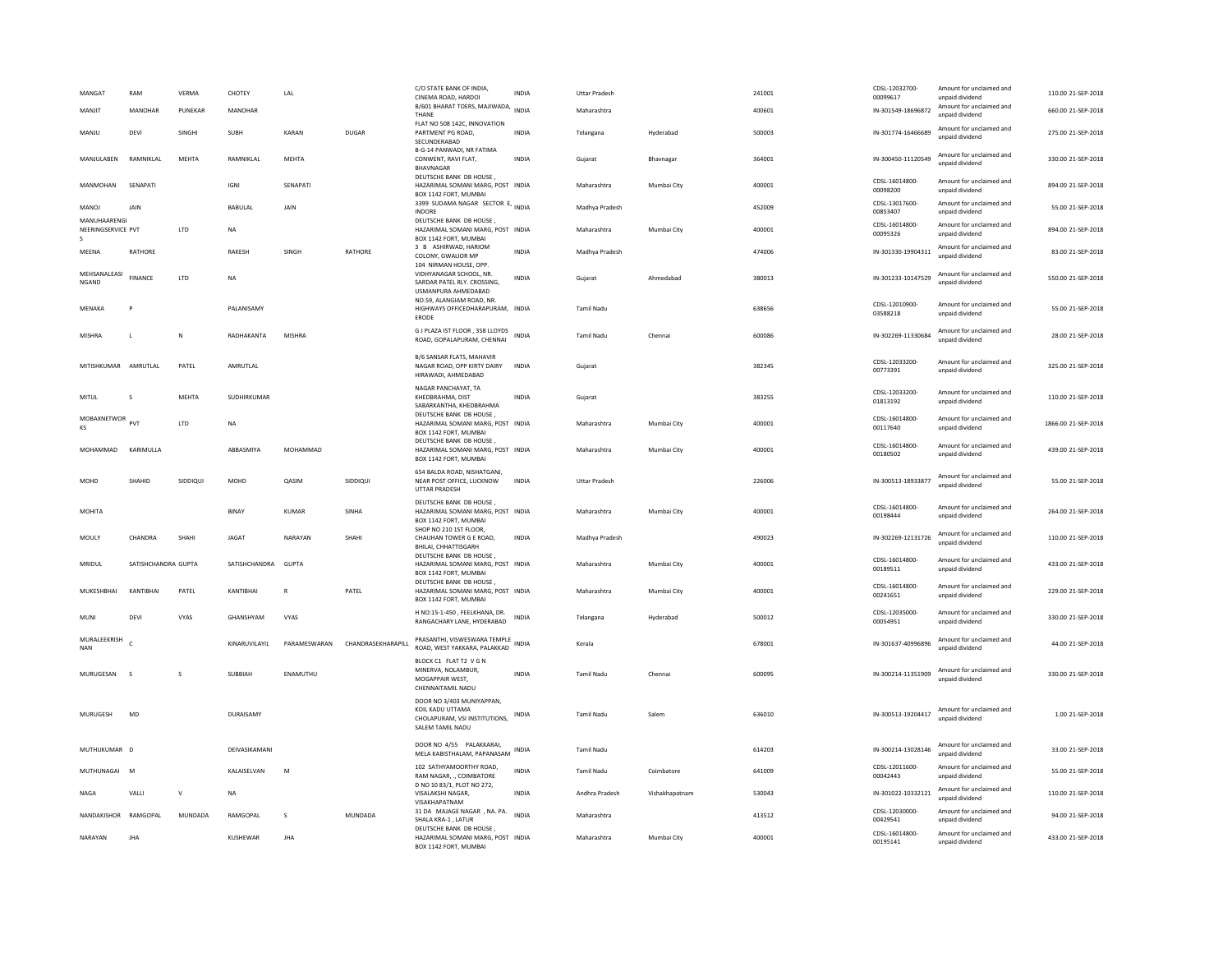| NARENDER            | <b>KUMAR</b>      | AHUJA           | AMAR                     | <b>NATH</b>     | <b>BHAPA</b>     | T 33 DCM SCHOOL MARG, NEW<br>ROHTAK ROAD, NEW DELHI                                                            | INDIA        | Delhi                | New Delhi              | 110005 |               | CDSL-12029900-<br>03165275 | Amount for unclaimed and<br>unpaid dividend | 275.00 21-SEP-2018 |
|---------------------|-------------------|-----------------|--------------------------|-----------------|------------------|----------------------------------------------------------------------------------------------------------------|--------------|----------------------|------------------------|--------|---------------|----------------------------|---------------------------------------------|--------------------|
| NARESH              | SONI              |                 | RAMESHWAR                | SONI            |                  | 43 THATHA MUTHIAPPAN ST, NEAR<br>SELECT TALKIES, SOWCARPET,<br>CHENNA                                          | <b>INDIA</b> | <b>Tamil Nadu</b>    | Chennai                | 600079 |               | IN-301637-60063904         | Amount for unclaimed and<br>unpaid dividend | 6.00 21-SEP-2018   |
| NEERAJ              | DHINGRA           |                 | DIN                      |                 |                  | HOUSE NO 86A, MANSROVER<br>COLONY, ROHTAK                                                                      | <b>INDIA</b> | Harvana              |                        | 124001 |               | CDSL-12032300-<br>00306673 | Amount for unclaimed and<br>unpaid dividend | 11.00 21-SEP-2018  |
| NETI                | SRINIVASAN        |                 | TIRUPATAYYA              | NETI            |                  | DEUTSCHE BANK DB HOUSE<br>HAZARIMAL SOMANI MARG, POST INDIA<br>BOX 1142 FORT, MUMBAI                           |              | Maharashtra          | Mumbai City            | 400001 |               | CDSL-16014800-<br>00086961 | Amount for unclaimed and<br>unpaid dividend | 570.00 21-SEP-2018 |
| NIDHI               | JAIN              |                 | <b>AMRIT</b>             | LAL             | JAIN             | NO 87, SECTOR-2, CHANDIGARH                                                                                    | <b>INDIA</b> | West Bengal          |                        | 712410 |               | IN-300394-13770976         | Amount for unclaimed and<br>unpaid dividend | 330.00 21-SEP-2018 |
| NIDHI               | <b>JOSHI</b>      |                 | AMIT                     | PRAKASH         |                  | DEUTSCHE BANK DB HOUSE<br>HAZARIMAL SOMANI MARG, POST INDIA<br>BOX 1142 FORT, MUMBAI                           |              | Maharashtra          | Mumbai City            | 400001 |               | CDSL-16014800-<br>00212073 | Amount for unclaimed and<br>unpaid dividend | 252.00 21-SEP-2018 |
| NIDHIN              | SAGAR             | $\mathbf{T}$    | <b>BHASKARAN</b>         | T               |                  | VANDANA HOUSE, PO PALAYAD,<br>THALASSERY, KANNUR                                                               | <b>INDIA</b> | Kerala               |                        | 670661 |               | IN-300394-13127309         | Amount for unclaimed and<br>unpaid dividend | 110.00 21-SEP-2018 |
| NILESH              | RATILAL           | <b>BADGUJAR</b> | RATILAL                  | <b>JANKIRAM</b> | <b>BADGUJAR</b>  | F8 PIAGGIO COLONY MIDC<br>BARAMATI, DIST PUNE BARAMATI, INDIA<br>PUNE, MAHARASHTRAINDIA                        |              | West Bengal          |                        | 712410 |               | IN-302679-36770657         | Amount for unclaimed and<br>unpaid dividend | 22.00 21-SEP-2018  |
| <b>NIMISH</b>       | MISHRA            |                 | VIRENDRA                 | KUMAR           | <b>MISHRA</b>    | MMB-1/120 SBI COLONY, SITAPUR INDIA<br>ROAD SCHEME, LUCKNOW                                                    |              | <b>Uttar Pradesh</b> | Lucknow                |        |               | CDSL-12013200-<br>00198906 | Amount for unclaimed and<br>unpaid dividend | 220.00 21-SEP-2018 |
| NIRAJ               | VED               |                 | <b>NA</b>                |                 |                  | MADISON KOCH HOUSE GRD FLR,<br>JERBAI WADIA ROAD, SEWRI WEST, INDIA<br><b>MUMBAI</b>                           |              | Maharashtra          | Mumbai City            | 400015 |               | IN-301549-17461196         | Amount for unclaimed and<br>unpaid dividend | 110.00 21-SEP-2018 |
| NIRALI              | HARISH            | AMLANI          | HARISH                   | DHARSHIBHAI     | AMLANI           | KADIA PLOT NR RAM GUEST<br>HOUSE. NR RAIWAY CROSSING.<br>GIRDHAR KUNJ, PORBANDAR                               | <b>INDIA</b> | Guiarat              |                        | 360575 |               | CDSL-12010900-<br>03797446 | Amount for unclaimed and<br>unpaid dividend | 110.00 21-SEP-2018 |
| NIRANIAN            | KUMAR             |                 | SAHUC                    | $\epsilon$      | P                | QTR NO BX 361, DULIAJAN,<br>ANANDAPARA, DIST DIBRUGARH                                                         | <b>INDIA</b> | Assam                |                        | 786602 |               | CDSL-12010900-<br>00281004 | Amount for unclaimed and<br>unpaid dividend | 292.00.21-SEP-2018 |
| NIRMALADEVI         | $\circ$           | $\mathbf{v}$    | GOPALAIAH                | s               |                  | NO.1471 BAZAR STREET.<br>MULBAGAL, KOLAR DISTRICT                                                              | <b>INDIA</b> | Karnataka            |                        | 563131 |               | IN-300239-11645416         | Amount for unclaimed and<br>unpaid dividend | 6.00 21-SEP-2018   |
| NIRVACHIKA          | <b>KOCHAR</b>     |                 | PANKAR                   | KOCHAR          |                  | M NO 68 SCHM NO 74. SEE ECH<br>SECTOR, VIJAY NAGAR, INDORE                                                     | <b>INDIA</b> | Madhya Pradesh       |                        | 452002 |               | CDSL-12033200-<br>01244620 | Amount for unclaimed and<br>unpaid dividend | 110.00 21-SEP-2018 |
| OLETYVEERAPPA SETTY |                   | <b>GURUNATH</b> | OLETYA                   | VEERAPPA        | SETTY            | 101 SRIKARA OLD POST OFFICE RD,<br>OPPTHYAGARAJA NAGAR<br>POSTOFFICE, 2ND BLOCK<br>THYAGARAJA NAGAR, BENGALURU | <b>INDIA</b> | Karnataka            | <b>Bangalore Urban</b> | 560028 |               | CDSL-12010900-<br>01404844 | Amount for unclaimed and<br>unpaid dividend | 6.00 21-SEP-2018   |
|                     |                   |                 |                          |                 |                  |                                                                                                                |              |                      |                        |        |               |                            |                                             |                    |
| PALAKALASHYA<br>M   | SUNDER            | REDDY           | REDDYP                   | $\zeta$         | $\mathbf{U}$     | DEUTSCHE BANK DB HOUSE.<br>HAZARIMAL SOMANI MARG, POST INDIA                                                   |              | Maharashtra          | Mumbai City            | 400001 |               | CDSL-16014800-<br>00177183 | Amount for unclaimed and<br>unpaid dividend | 267.00 21-SEP-2018 |
| PALANIAPPAN         | <b>M</b>          |                 | MEENAKSHISUNDA PL<br>RAM |                 |                  | BOX 1142 FORT, MUMBAI<br>247, SOLAI ST, AYANAVARAM,<br>CHENNA                                                  | <b>INDIA</b> | <b>Tamil Nadu</b>    | Chennai                | 600023 |               | IN-301549-15770774         | Amount for unclaimed and<br>unpaid dividend | 55.00 21-SEP-2018  |
| PARIKH              | MUKESH            |                 | CHIMANLAL                |                 |                  | 'OMEE' C.M. 197/A, K.P.E.S.<br>ROAD, NR. SITARAM SHOPPING<br>KALAWA BID, BHAVNAGAR.                            | <b>INDIA</b> | Gujarat              | Bhavnagar              | 364002 |               | IN-300974-10421877         | Amount for unclaimed and<br>unpaid dividend | 330.00 21-SEP-2018 |
| PARTH               | <b>JITENDRA</b>   | JANI            | <b>JITENDRA</b>          |                 |                  | VRAJWAS SOCIETY, NEAR OVER<br>BRIDGE, 100 FTS I G ROAD, ANAND                                                  | <b>INDIA</b> | Gujarat              | Anand                  | 388001 |               | CDSL-12022000-<br>00019440 | Amount for unclaimed and<br>unpaid dividend | 275.00 21-SEP-2018 |
| PARTHASARATHI NEOGI |                   |                 | NA                       |                 |                  | FLAT NO.2A, ATHREYA<br>APARTMENTS, 94A ST MARYS<br>ROAD, R. A PURAM, CHENNAI                                   | <b>INDIA</b> | Tamil Nadu           | Chennai                | 600018 | FOLIO00000018 |                            | Amount for unclaimed and<br>unpaid dividend | 55.00 21-SEP-2018  |
| PARTHIBAN           | $\sim$            |                 | SRIRANGAM                | $\mathsf{V}$    |                  | 134 SHUNMUGASIGAMANI<br>NAGAR, 5TH STREET BLOCK 5,<br>PANDAVARMANGALAM,<br>KOVILPATTI                          | <b>INDIA</b> | <b>Tamil Nadu</b>    |                        | 628502 |               | IN-301774-10583936         | Amount for unclaimed and<br>unpaid dividend | 88.00 21-SEP-2018  |
| PARVEEN             | CHADHA            |                 | MADAN                    | GOPAL           | CHADHA           | T-1/103, PARSVNATH GREEN VILLE, INDIA<br>SOHNA ROAD, GURGAON                                                   |              | HARYANA              |                        | 122018 |               | CDSL-12029900-<br>03892029 | Amount for unclaimed and<br>unpaid dividend | 141.00 21-SEP-2018 |
| PARVINDER           | <b>KUMAR</b>      |                 | SUBHASH                  | CHAND           |                  | DEUTSCHE BANK DB HOUSE<br>HAZARIMAL SOMANI MARG, POST INDIA<br>BOX 1142 FORT, MUMBAI                           |              | Maharashtra          | Mumbai City            | 400001 |               | CDSL-16014800-<br>00132076 | Amount for unclaimed and<br>unpaid dividend | 475.00 21-SEP-2018 |
| PATEL               | DIPAKRHAI         | $\overline{D}$  | DAYARHAI                 | $\overline{B}$  | PATEL            | DEUTSCHE BANK DB HOUSE<br>HAZARIMAL SOMANI MARG, POST INDIA<br>BOX 1142 FORT, MUMBAI                           |              | Maharashtra          | Mumbai City            | 400001 |               | CDSL-16014800<br>00241474  | Amount for unclaimed and<br>unpaid dividend | 229.00.21-SEP-2018 |
| PATEL               | <b>JAGRUTIBEN</b> | D               | KANTIBHAI                | $\mathsf{R}$    | PATEL            | DEUTSCHE BANK DB HOUSE<br>HAZARIMAL SOMANI MARG, POST INDIA<br>BOX 1142 FORT, MUMBAI                           |              | Maharashtra          | Mumbai City            | 400001 |               | CDSL-16014800-<br>00241567 | Amount for unclaimed and<br>unpaid dividend | 229.00 21-SEP-2018 |
| PATEL               | MAHESHBHAI        | DHULABHAI       | PATEL                    | DHULABHAI       | <b>BECHARDAS</b> | D 6 NEWGHANSHYAM FLATS, NEAR<br>VAMAJ SOCIETY, KASHIBA ROAD INDIA<br>RANIP, AHMEDABAD                          |              | Gujarat              |                        | 382480 |               | IN-301276-30384130         | Amount for unclaimed and<br>unpaid dividend | 138.00 21-SEP-2018 |
| PAVITHRA            | s                 |                 | KUPPUSWAMY               | SEKAR           |                  | LOBAMUDHRA, 50/852 (1)THOPPIL<br>LANE, THALIYAL, TRIVANDRUM                                                    | <b>INDIA</b> | Kerala               |                        | 695002 |               | CDSL-12032800-<br>00102672 | Amount for unclaimed and<br>unpaid dividend | 6.00 21-SEP-2018   |
| PAWAN               | KUMAR             |                 | LADHU                    | RAM             |                  | NANTON KAVASS, BARMER                                                                                          | <b>INDIA</b> | Rajasthan            |                        | 344001 |               | CDSL-12017701-<br>00172229 | Amount for unclaimed and<br>unpaid dividend | 275.00 21-SEP-2018 |
| PERISETTY           | VENKATA           | RAO             | ANJANEYULU               |                 |                  | H.NO.11/2, A S LTD COLONY,<br>KOVVUR. W G DIST AP<br>DEUTSCHE BANK DB HOUSE                                    | <b>INDIA</b> | Andhra Pradesh       |                        | 534350 |               | IN-301022-20244847         | Amount for unclaimed and<br>unpaid dividend | 275.00 21-SEP-2018 |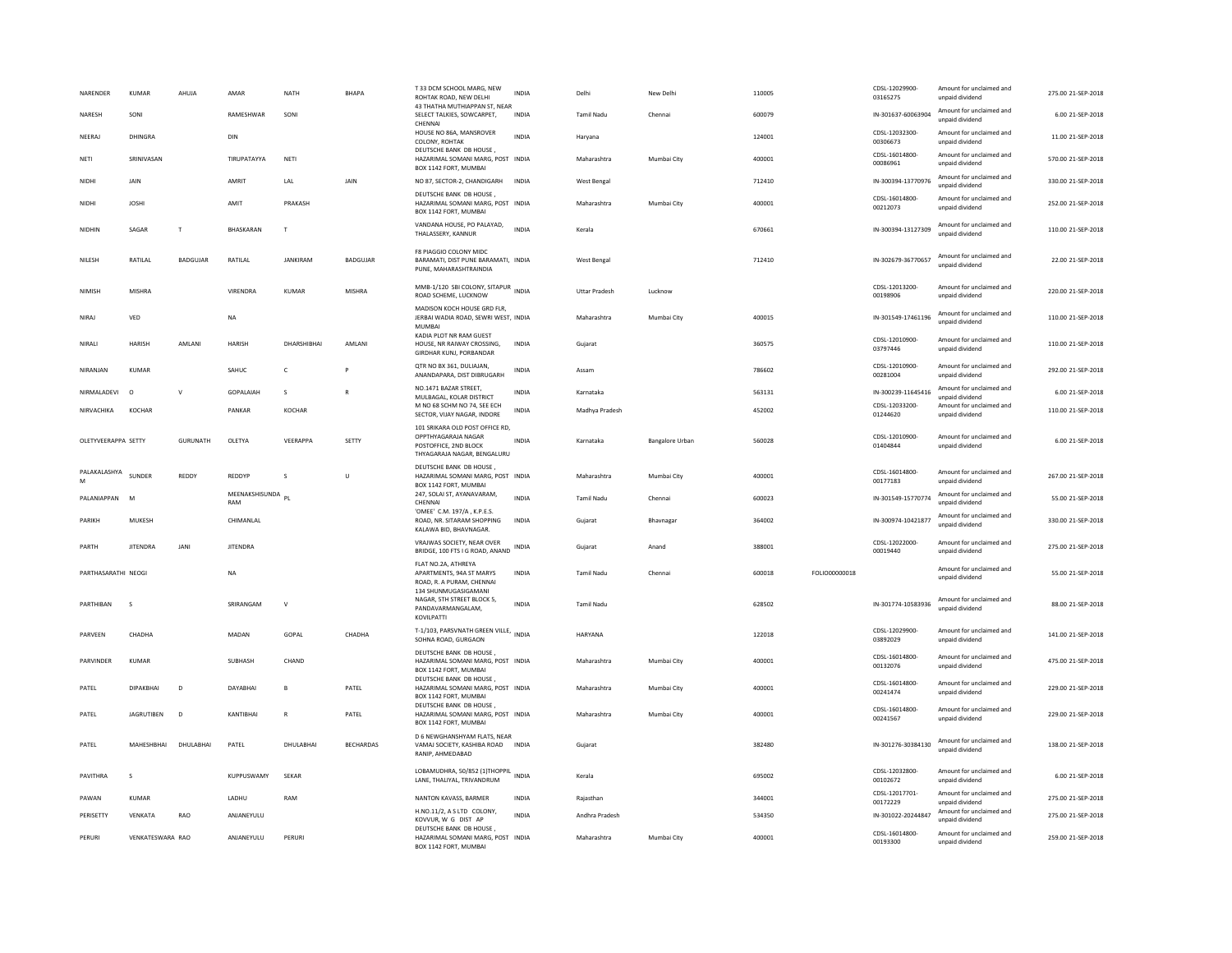| POONAM         |                         |               | HAR                   | SHARAN          | <b>BANSAL</b> | 4166 A, DHARAM PURA, AJIT<br>NAGAR GANDHI NAGAR, DELHI                                                            | <b>INDIA</b> | Delhi                   | New Delh    | 110051 | CDSL-12053500-<br>00122401 | Amount for unclaimed and<br>unpaid dividend | 330.00 21-SEP-2018  |
|----------------|-------------------------|---------------|-----------------------|-----------------|---------------|-------------------------------------------------------------------------------------------------------------------|--------------|-------------------------|-------------|--------|----------------------------|---------------------------------------------|---------------------|
| POPAT          | <b>BHASKAR</b>          | ARIJN         | <b>BHASKAR</b>        | ARUN            |               | PIMPALA, AT POST ASHTI, BEED                                                                                      | <b>INDIA</b> | Maharashtra             |             | 414203 | CDSL-12020000-<br>00252975 | Amount for unclaimed and<br>unpaid dividend | 55.00 21-SEP-2018   |
| PRABHA         | GHOSH                   |               | <b>TAPAS</b>          | <b>KUMAR</b>    | <b>GHOSH</b>  | FLAT NO103, SWARNAREKHA FLAT,<br>SAKCHI, JAMSHEDPUR                                                               | <b>INDIA</b> | Bihar                   |             | 831001 | IN-301250-28200285         | Amount for unclaimed and<br>unpaid dividend | 55.00 21-SEP-2018   |
| PRACHI         | VINAYAK                 | BALWADKAR     | VINAYAK               | BALWADKAR       |               | 322 FL 8, SHRI RAM APT, ROKDOBA<br>TEMPLE SHIVAJINAGAR, PUNE                                                      |              | Maharashtra             |             | 411005 | CDSL-12036000-<br>01365341 | Amount for unclaimed and<br>unpaid dividend | 22.00 21-SEP-2018   |
| <b>PRADEEP</b> | THAKUR                  |               | RAM                   | THAKUR          |               | S/O LAIQ RAM THAKUR, VIKRANT<br>BHAWAN CEMETRY ROAD,<br>SANJAULI, SHIMLA                                          | <b>INDIA</b> | <b>Himachal Pradesh</b> |             | 171006 | CDSL-12024201-<br>00134003 | Amount for unclaimed and<br>unpaid dividend | 330.00 21-SEP-2018  |
| RA             | PRAKASHCHAND BHAGVANDAS | PATADIYA      | <b>BHAGVANDAS</b>     | MAGANLAL        | PATADIYA      | SWASTIK SOCIETY, OPP-KOLI<br>BOARDING, PALIYAD ROAD, BOTAD                                                        | <b>INDIA</b> | Gujarat                 |             | 364710 | CDSL-12049200-<br>00115627 | Amount for unclaimed and<br>unpaid dividend | 110.00 21-SEP-2018  |
| PRAMILA        | MISHRA                  |               | NA                    |                 |               | 4/137 VISHESH KHAND, GOMTI<br>NAGAR LKO, LUCKNOW                                                                  | <b>INDIA</b> | <b>Uttar Pradesh</b>    |             | 226010 | CDSL-12013200-<br>00252167 | Amount for unclaimed and<br>unpaid dividend | 3300.00 21-SEP-2018 |
| PRANAR         | KUMAR                   | MITRA         | SAIL FNDRA            | <b>NATH</b>     | MITRA         | DEUTSCHE BANK DB HOUSE<br>HAZARIMAL SOMANI MARG, POST INDIA<br>BOX 1142 FORT, MUMBAI                              |              | Maharashtra             | Mumbai City | 400001 | CDSL-16014800-<br>00175002 | Amount for unclaimed and<br>unpaid dividend | 272.00 21-SEP-2018  |
| PRASANNA       | <b>KUMAR</b>            | DAS           | ADIKANDA              | DAS             |               | AT-TENTOL PO-TENTOL, Cuttack                                                                                      | <b>INDIA</b> | Orissa                  |             | 754200 | CDSL-12019103-<br>00253909 | Amount for unclaimed and<br>unpaid dividend | 17.00 21-SEP-2018   |
| PRAVINBHAI     | CHANDULAL               | SHAH          | CHANDULAL             | SHAH            |               | DEUTSCHE BANK DB HOUSE<br>HAZARIMAL SOMANI MARG, POST INDIA<br>BOX 1142 FORT, MUMBAI                              |              | Maharashtra             | Mumbai City | 400001 | CDSL-16014800-<br>00211181 | Amount for unclaimed and<br>unpaid dividend | 253.00 21-SEP-2018  |
|                | PRAVINKUMAR MATHURBHAI  | <b>BHUVA</b>  | MATHURBHAI            | <b>BHUVA</b>    |               | NANI MONPARI, T VISAVADAR, D<br>JUNAGADH, NANI MONPARI                                                            | INDIA        | Gujarat                 |             | 362120 | CDSL-12048900-<br>00084789 | Amount for unclaimed and<br>unpaid dividend | 55.00 21-SEP-2018   |
| PREETHA        | $\mathcal{S}$           | <b>THOMAS</b> | PUTHENVEEDU           | SKARIA          | THOMAS        | ROSE VILLA, CHEERANKAVU,<br>EZHUKONE PO. KOLLAM                                                                   | <b>INDIA</b> | Kerala                  |             | 691505 | IN-300239-11720540         | Amount for unclaimed and<br>unpaid dividend | 83.00 21-SEP-2018   |
| PREMII AREN    | HASMUKH                 | <b>SHAH</b>   | <b>HASMUKH</b>        | SHAH            |               | 35 SHANTIKUNJ SOCIETY<br>SABARMATI, AHMEDABAD<br>303. BLDG 8. GREEN FIELDS, BOM                                   | <b>INDIA</b> | Guiarat                 | Ahmedahad   | 380005 | CDSL-12042200-<br>00000886 | Amount for unclaimed and<br>unpaid dividend | 6.00 21-SEP-2018    |
| PRITHIDHARA    | MISHRA                  |               | <b>KUMUDA</b>         | RANJAN          | <b>MISHRA</b> | 60. JOGESHWARI VIKROLI.<br>ROAD.JOGHESHWARI(EAST),<br>MUMBAI                                                      | <b>INDIA</b> | Maharashtra             | Mumbai City | 400060 | CDSL-12029900-<br>02960323 | Amount for unclaimed and<br>unpaid dividend | 220.00 21-SEP-2018  |
| PRIYABHUSHAN   | PRASANNAKUM<br>AR       | KAKADE        | PRASANNAKUMAR VINAYAK |                 | KAKADE        | 306 KALPTARU APTS, 27/1 B E<br>WANE, PUNE                                                                         | <b>INDIA</b> | Maharashtra             |             | 411004 | IN-301549-15071921         | Amount for unclaimed and<br>unpaid dividend | 165.00 21-SEP-2018  |
| PRIYANKA       | GOYAL                   |               | SURENDER              | KR              | GOYAL         | SETH SRILAL MARKET, OPP.-<br>SINHAL AGENCY, 1ST FLOOR,<br>SILIGURI                                                | <b>INDIA</b> | West Bengal             |             | 734401 | IN-300327-10274972         | Amount for unclaimed and<br>unpaid dividend | 110.00 21-SEP-2018  |
| PRIYANKA       | HARESH                  | KHUSHALANI    | HARESH                | <b>BACHARAM</b> | KHUSHALANI    | 7 233 METHARAM APARTMENT,<br>SURVEY COLONY, TARABAI PARK,<br>KOLHAPUR                                             | INDIA        | Maharashtra             |             | 416003 | CDSL-12013300-<br>00342638 | Amount for unclaimed and<br>unnaid dividend | 11.00 21-SEP-2018   |
| PUNIT          | <b>KUMAR</b>            | TANDON        | PAWAN                 | <b>KUMAR</b>    | TANDON        | C/O PAWAN KUMAR TANDON, SRI<br>RAMNAGAR PO ARUNODAYA<br>NAGAR, BEHIND PURI BUS ST<br><b>BADA, CUTTACK</b>         | INDIA        | Orissa                  |             | 753003 | IN-300214-13716117         | Amount for unclaimed and<br>unpaid dividend | 110.00 21-SEP-2018  |
| PURNA          | CHANDRA                 | SANYAL        | MANOTOSH              | SANYAL          |               | DEUTSCHE BANK DB HOUSE<br>HAZARIMAL SOMANI MARG, POST INDIA<br>BOX 1142 FORT, MUMBAI                              |              | Maharashtra             | Mumbai City | 400001 | CDSL-16014800-<br>00233640 | Amount for unclaimed and<br>unpaid dividend | 399.00 21-SEP-2018  |
| PURNIMA        | SHAW                    |               | SHYAM                 | SUNDAR          | SHAW          | 11 H, TEMPLE STREET, Hooghly                                                                                      | INDIA        | West Benga              | Hooghly     | 700072 | CDSL-12044700-<br>03804101 | Amount for unclaimed and<br>unpaid dividend | 28.00 21-SEP-2018   |
| PURUSOTTAM     | <b>NAIK</b>             |               | CHANDRA               | MANI            | NAIK          | PLOT NO 1215/1486(B), AT<br>KHANDAGIRI BARI, PO<br>KHANDAGIRI, BHUBANESWAR                                        | <b>INDIA</b> | Orissa                  |             | 751030 | IN-301250-28595954         | Amount for unclaimed and<br>unpaid dividend | 440.00 21-SEP-2018  |
| RABI           | KUMAR                   |               | JUGAL                 | KISHORE         | SINGH         | CO UTI BANK LTD PANDARI,<br>RAIPUR CHHATISGARH                                                                    | <b>INDIA</b> | Madhya Pradesh          |             | 492004 | IN-300214-11950751         | Amount for unclaimed and<br>unpaid dividend | 770.00 21-SEP-2018  |
| RADHE          | SHYAM                   | KAKRA         | RAM                   | PRASAD          | KAKRA         | PLOT NO 07 A BLOCK D WARD NO<br>04 B. SHREE AMBAJI ADIPUR<br>OWNERS ASSOCIATI. NEAR<br>SADHUVASVANI NAGAR, ADIPUR | <b>INDIA</b> | Gujarat                 |             | 370201 | IN-301039-24581953         | Amount for unclaimed and<br>unpaid dividend | 550.00 21-SEP-2018  |
| RAGHAV         | HANS                    |               | RAHUL                 | <b>HANS</b>     |               | <b>GANDHIDHAM KUTCH</b><br>H. NO- B-3/377, PASCHIM VIHAR,<br><b>NEW DELHI</b>                                     | INDIA        | Delhi                   | New Delhi   | 110063 | CDSL-12058600-<br>00068401 | Amount for unclaimed and<br>unpaid dividend | 44.00 21-SEP-2018   |
| RAHAFI         | <b>MAMMEN</b>           |               | MAMMFN                | VARKEY          |               | DEUTSCHE BANK DB HOUSE,<br>HAZARIMAL SOMANI MARG, POST INDIA                                                      |              | Maharashtra             | Mumbai City | 400001 | CDSL-16014800-<br>00185986 | Amount for unclaimed and<br>unpaid dividend | 270.00 21-SEP-2018  |
|                |                         |               |                       |                 |               | BOX 1142 FORT, MUMBAI<br>4TH FLOOR FLAT-4/A 27 RAFI                                                               |              |                         |             |        |                            |                                             |                     |
| RAHUI          | SURFKA                  |               | RAIFNDRA              | PRASAD          | <b>SURFKA</b> | AHMED KIDWAI ROAD NR<br>DIAMOND, CITY NORTH ARADHNA<br>APPT, Hooghh                                               | INDIA        | <b>West Beneal</b>      | Hooghly     | 700055 | CDSL-12044700-<br>06459874 | Amount for unclaimed and<br>unpaid dividend | 110.00 21-SEP-2018  |
| RAI            | <b>KUMAR</b>            | KHETAN        | RAMESHWAR             | PRASAD          | KHETAN        | DEUTSCHE BANK DB HOUSE<br>HAZARIMAL SOMANI MARG, POST INDIA<br>BOX 1142 FORT, MUMBAI                              |              | Maharashtra             | Mumbai City | 400001 | CDSL-16014800-<br>00239355 | Amount for unclaimed and<br>unpaid dividend | 1309.00 21-SEP-2018 |
| RAJ            | KUMAR                   | <b>RUNGTA</b> | MADAN                 | LAL             | <b>RUNGTA</b> | 10, BANABIHARI BOSE ROAD,<br>SADAR, HOWRAH                                                                        | <b>INDIA</b> | West Bengal             | Howrah      | 711101 | IN-300394-16047973         | Amount for unclaimed and<br>unpaid dividend | 55.00 21-SEP-2018   |
| RAJAMMA        |                         |               | DAS                   | G               |               | NEW APPARTMENTS, KMC<br>XIII/68A7, FORT ROAD.<br>KASARAGOD                                                        | <b>INDIA</b> | West Bengal             |             | 712410 | IN-300239-12559212         | Amount for unclaimed and<br>unpaid dividend | 44.00 21-SEP-2018   |
| RAIAN          | SOHAL                   |               | AVTAR                 | SINGH           | SOHAL         | DEUTSCHE BANK DB HOUSE.<br>HAZARIMAL SOMANI MARG, POST INDIA<br>BOX 1142 FORT, MUMBAI                             |              | Maharashtra             | Mumbai City | 400001 | CDSL-16014800-<br>00198410 | Amount for unclaimed and<br>unpaid dividend | 875.00 21-SEP-2018  |
| RAJEEV         | KUMAR                   |               | NARFSH                | PRASAD          |               | DULARI KOTHI(MORE KOTHI)<br>PURANDAHA, B.DEOGHAR                                                                  | <b>INDIA</b> | <b>Bihar</b>            |             | 814112 | IN-301127-16021057         | Amount for unclaimed and<br>unpaid dividend | 330.00 21-SEP-2018  |
| RAJENDRA       | PRASAD                  | SINGH         | ANANDI                | PRASAD          | SINGH         | 37/3 NEW P AND T CALO EY,<br><b>JHANSI UTTAR PRADESH</b>                                                          | <b>INDIA</b> | <b>Uttar Pradesh</b>    |             | 284001 | IN-300513-19879864         | Amount for unclaimed and<br>unpaid dividend | 22.00 21-SEP-2018   |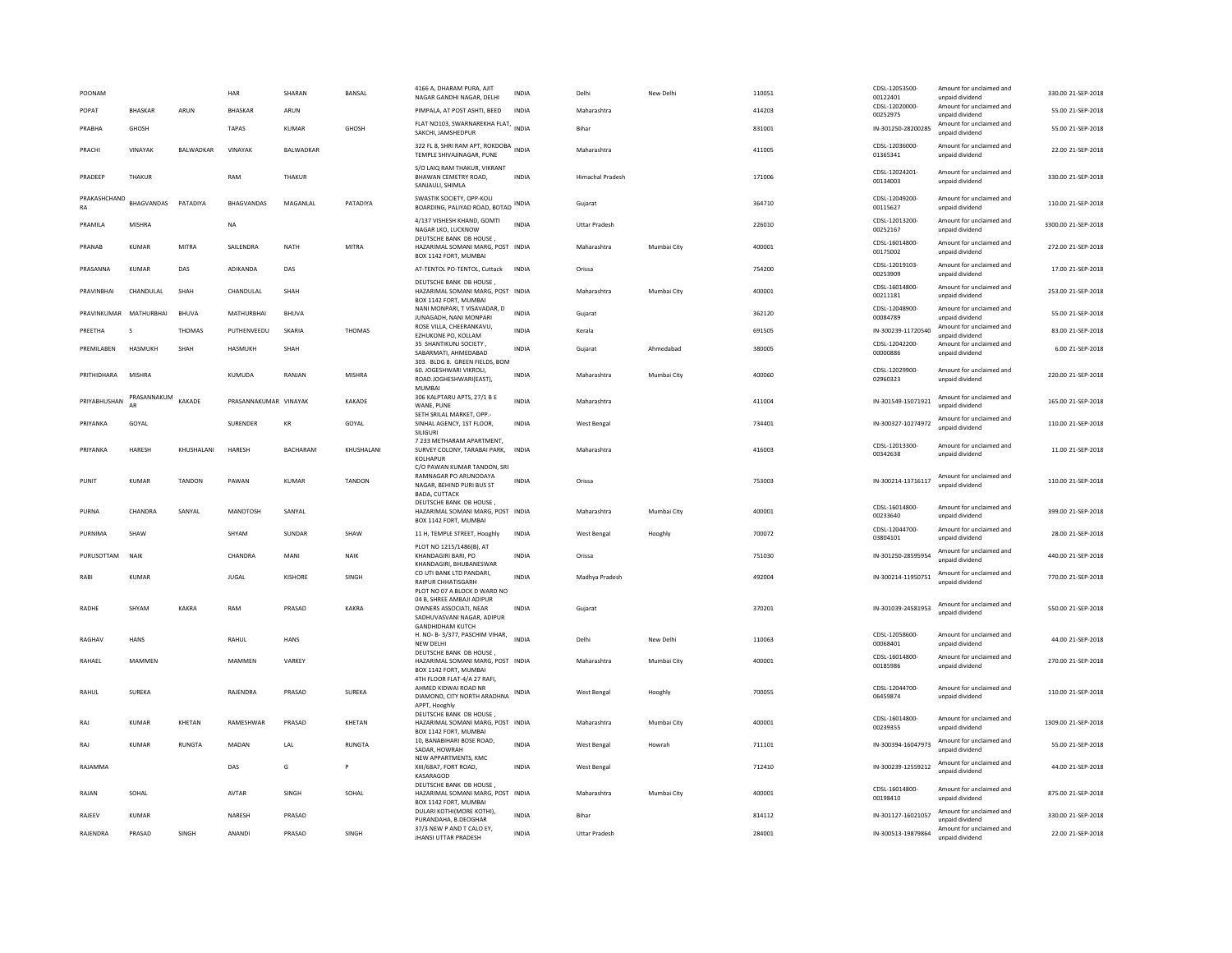| RAJENDRA              | SHRAVAN         | <b>DUDURKAR</b> | SHRAVAN          | RAMAJI        | <b>DUDURKAR</b> | 162 B LAXMINARAYAN NAGAR<br>NEAR HANUMANNAGAR, SUTGIRNI INDIA<br>HINGNA, NAGPUR                                 |              | Maharashtra          |                        | 440001 | CDSL-12038400-<br>01231857 | Amount for unclaimed and<br>unpaid dividend | 3.00 21-SEP-2018    |
|-----------------------|-----------------|-----------------|------------------|---------------|-----------------|-----------------------------------------------------------------------------------------------------------------|--------------|----------------------|------------------------|--------|----------------------------|---------------------------------------------|---------------------|
| RAJENDRAKUMA          | MANIKRAO        | KALBANDE        | MANIKRAO         | KALBANDE      |                 | 602 KONKAN RAIL VIHAR, SECTOR<br>40, NERUL, NAVI MUMBAI<br>MAHARASHTRA                                          | <b>INDIA</b> | Maharashtra          |                        | 400706 | IN-300513-17495538         | Amount for unclaimed and<br>unpaid dividend | 55.00 21-SEP-2018   |
| RAJESH                | B               | Ù               | <b>UMESH</b>     | <b>B</b>      | R               | NO.16 SHOP NO.2, S M PLAZA,<br>BTM LAYOUT 1ST STAGE.<br>BANGALORE                                               | <b>INDIA</b> | Karnataka            | <b>Bangalore Urban</b> | 560076 | CDSL-12044700-<br>03313027 | Amount for unclaimed and<br>unpaid dividend | 22.00 21-SEP-2018   |
| RAJESH                | KUMAR           | AGARWAL         | YUGAL            | KISHORE       | AGARWAL         | S/O. JUGAL KISHORE AGARWAL,<br>SIKANDARPUR ROAD, NEAR RAJGIR INDIA<br>CONTROL SHOP, MUZAFFARPUR<br><b>BIHAR</b> |              | Bihar                |                        | 842001 | IN-300999-10040326         | Amount for unclaimed and<br>unpaid dividend | 55.00 21-SEP-2018   |
| RAJESWAR              | CHINTALAPALLI   |                 | NARAYANARAO      | <b>BADDI</b>  |                 | DEUTSCHE BANK DB HOUSE<br>HAZARIMAL SOMANI MARG, POST INDIA<br>BOX 1142 FORT, MUMBAI                            |              | Maharashtra          | Mumbai City            | 400001 | CDSL-16014800-<br>00207386 | Amount for unclaimed and<br>unpaid dividend | 266.00 21-SEP-2018  |
| <b>RAIINDER</b>       | KAUR            | <b>BINDRA</b>   | <b>BINDRA</b>    | G             | s               | WZ 146, 2ND FLOOR, VIRENDER<br>NAGAR, NEW DELHI                                                                 | <b>INDIA</b> | Delhi                | New Delhi              | 110058 | IN-300724-10114645         | Amount for unclaimed and<br>unpaid dividend | 1.00 21-SEP-2018    |
| RAJINDER              | <b>KUMAR</b>    | MADAN           | SATYA            | PAL           | MADAN           | DEUTSCHE BANK DB HOUSE<br>HAZARIMAL SOMANI MARG, POST INDIA<br>BOX 1142 FORT, MUMBAI                            |              | Maharashtra          | Mumbai City            | 400001 | CDSL-16014800-<br>00186046 | Amount for unclaimed and<br>unpaid dividend | 432.00 21-SEP-2018  |
| RAJIV                 | KUMAR           | KHANDPUR        | MAHESH           | CHANDER       | KHANDPUR        | PUNJABI COLONY, STATION ROAD,<br>NAGINA, BUNOR                                                                  | <b>INDIA</b> | <b>Uttar Pradesh</b> |                        | 246762 | CDSL-12016404-<br>00015132 | Amount for unclaimed and<br>unpaid dividend | 402.00 21-SEP-2018  |
| RAJNI                 | SHARMA          |                 | HARI             | SHANKER       | SHARMA          | MIG 1A 106, LODHI VIHAR,<br>ALIGARH, UTTAR PRADESH                                                              | <b>INDIA</b> | <b>Uttar Pradesh</b> |                        | 202001 | IN-302269-11237187         | Amount for unclaimed and<br>unpaid dividend | 33.00 21-SEP-2018   |
| RAJU                  | $\mathsf{v}$    | K               | VASU             |               |                 | KOLOTH . VARANAD P<br>OTHANEERMUKKAM, ALAPUZHA, INDIA<br>KERALA                                                 |              | Kerala               |                        | 688543 | IN-300239-10756787         | Amount for unclaimed and<br>unpaid dividend | 110.00 21-SEP-2018  |
| <b>RAKESH</b>         | CHAKRAPANI      | GAUTAM          | CHAKRAPANI       | GAUTAM        |                 | 3 CHAMUNDA SOCIETY, CHANSMA-<br>DEESA ROAD, OPP HERO-HONDA INDIA<br>SHOWROOM, PATAN                             |              | Gujarat              | Patan                  | 384265 | CDSL-12067400-<br>00015328 | Amount for unclaimed and<br>unpaid dividend | 138.00 21-SEP-2018  |
| RAMAKRISHNAN SRIKUMAR |                 |                 | KRISHNAN         | RAMAKRISHNAN  |                 | DEUTSCHE BANK DB HOUSE<br>HAZARIMAL SOMANI MARG, POST INDIA<br>BOX 1142 FORT, MUMBA                             |              | Maharashtra          | Mumbai City            | 400001 | CDSL-16014800<br>00172599  | Amount for unclaimed and<br>unpaid dividend | 273.00 21-SEP-2018  |
| RAMESH                | $\mathsf{C}$    | s               | SREEDER          | CHALIL        |                 | DEUTSCHE BANK DB HOUSE<br>HAZARIMAL SOMANI MARG, POST INDIA<br>BOX 1142 FORT, MUMBAI                            |              | Maharashtra          | Mumbai City            | 400001 | CDSL-16014800-<br>00174524 | Amount for unclaimed and<br>unpaid dividend | 440.00 21-SEP-2018  |
| RAMESH                | M               |                 | <b>MUTHU</b>     | ARIRAMA       | NADAR           | NO 261 BLOCK-21, ANNA STREET,<br>NEYVELI                                                                        | <b>INDIA</b> | <b>Tamil Nadu</b>    |                        | 607807 | IN-301637-41008413         | Amount for unclaimed and<br>unpaid dividend | 6.00 21-SEP-2018    |
| RAMESHWAR             | PRASAD          |                 | LATE             | <b>BHAGLU</b> | <b>SAO</b>      | JHUNRI NIWAS, MOTI BABU LANE, INDIA<br>THARPAKHNA, RANCHI                                                       |              | Bihar                |                        | 834001 | IN-302105-10107882         | Amount for unclaimed and<br>unpaid dividend | 220.00 21-SEP-2018  |
| RAMESHWAR             | PRASAD          | SRIVASTAVA      | GANGA            | PRASAD        |                 | KUMUDINI NIWAS, Co- OPERATIVE<br>COLONY, NUTANDIH, DHANBAD                                                      | <b>INDIA</b> | <b>JHARKHAND</b>     |                        | 826005 | CDSL-12010926-<br>00168675 | Amount for unclaimed and<br>unpaid dividend | 605.00 21-SEP-2018  |
| RAMKRISHNA            | <b>MAROTRAO</b> | <b>BHOSLE</b>   | MAROTRAO         | BHAGAWANGI    | <b>BHOSLE</b>   | QTR.NO.MQ/308, WCL UMRED,<br>MAHARASHTRA                                                                        | <b>INDIA</b> | Maharashtra          |                        | 441204 | IN-301696-10970699         | Amount for unclaimed and<br>unpaid dividend | 17.00 21-SEP-2018   |
| RANDHIR               | <b>KUMAR</b>    |                 | MAHADEO          | PRASAD        |                 | AT TARNI COMPLEX CHATTE<br>BAZAR, RAMGARH CANTT DIST<br>HAZARIBAGH, RAMGARH                                     | INDIA        | Bihar                |                        | 829122 | IN-300214-14222705         | Amount for unclaimed and<br>unpaid dividend | 11.00 21-SEP-2018   |
| RASHEEDALI            | OPV             |                 | MOTHIKUTTY       |               |                 | VARIYATH (H), POOKKOLATHUR,<br>PULPATTA P.O, MANJERI                                                            | <b>INDIA</b> | Kerala               |                        | 676126 | CDSL-12056700-<br>00160141 | Amount for unclaimed and<br>unpaid dividend | 22.00 21-SEP-2018   |
| RASHI                 | <b>TAI WAR</b>  |                 | <b>I ATFMRN</b>  | к             | <b>TAI WAR</b>  | C 37 J PARK 2, MAHANAGAR<br>EXTENSION, LUCKNOW                                                                  | <b>INDIA</b> | <b>Uttar Pradesh</b> |                        | 226006 | IN-300556-10240813         | Amount for unclaimed and<br>unpaid dividend | 55.00 21-SEP-2018   |
| RASHMINBHAI           | KESHURBHAI      | PATEL           | KESHURBHAI       | G             | PATEL           | DEUTSCHE BANK DB HOUSE<br>HAZARIMAL SOMANI MARG, POST INDIA<br>BOX 1142 FORT, MUMBAI                            |              | Maharashtra          | Mumbai City            | 400001 | CDSL-16014800-<br>00201405 | Amount for unclaimed and<br>unpaid dividend | 432.00 21-SEP-2018  |
| RATNAMOHAN RAC        |                 | MANDAVA         | <b>BHUSHAIAH</b> | MANDAVA       |                 | 59A 16 1/7 FIRST FLOOR.<br>TEACHERS COLONY, GURUNANAK INDIA<br>ROAD, VIJAYAWADA                                 |              | Andhra Pradesh       |                        | 520008 | IN-301022-20914216         | Amount for unclaimed and<br>unpaid dividend | 407.00 21-SEP-2018  |
| RAUL                  | $\mathbb{R}$    | RAI             | RANIIT           | RAI           |                 | DEUTSCHE BANK AG, DB HOUSE<br>HAZARIMAI SOMANI MARG. POST INDIA<br>BOX NO. 1142 FORT, MUMBAI                    |              | Maharashtra          | Mumbai City            | 400001 | IN-300167-10075754         | Amount for unclaimed and<br>unpaid dividend | 6970.00 21-SEP-2018 |
| RAVI                  | SUDARSANAN      |                 | SUDARSANAN       |               |                 | DEUTSCHE BANK DB HOUSE,<br>HAZARIMAL SOMANI MARG, POST INDIA<br>BOX 1142 FORT, MUMBAI                           |              | Maharashtra          | Mumhai City            | 400001 | CDSL-16014800-<br>00174923 | Amount for unclaimed and<br>unpaid dividend | 880.00.21-SEP-2018  |
| RAVINDERPAL           | SINGH           | GILL            | TFIA             | SINGH         | GILL            | DEUTSCHE BANK DB HOUSE<br>HAZARIMAL SOMANI MARG, POST INDIA<br>BOX 1142 FORT, MUMBAI                            |              | Maharashtra          | Mumbai City            | 400001 | CDSL-16014800-<br>00146302 | Amount for unclaimed and<br>unpaid dividend | 281.00 21-SEP-2018  |
| REETA                 | SURESHBHAI      | RASHIWALA       | SURESHBHAI       |               |                 | B-29 NEW JAY VILLA BUNGLOS.<br>NEW CITY LIGHT ROAD, ALTHAN,<br>SURAT                                            | <b>INDIA</b> | West Bengal          |                        | 712410 | IN-300425-10125945         | Amount for unclaimed and<br>unpaid dividend | 275.00 21-SEP-2018  |
| <b>RINKU</b>          | MANNA           |                 | NEPAL            | MANNA         |                 | KRIPA DAS SAHA 25/C. ANJAN<br>GARH, GHUNGHUDANGA, Hooghly                                                       | INDIA        | <b>West Bengal</b>   | Hooghly                | 700030 | IN-303116-10663336         | Amount for unclaimed and<br>unpaid dividend | 12.00 21-SEP-2018   |
| RIPTI                 | <b>DIXIT</b>    |                 | <b>DIXIT</b>     | $\mathbf{s}$  | К               | MQ/80 COOPERATIVE COLONY,<br>CHURCHA COLLIERY, DT.- KOREA, INDIA<br>CHURCHA COLLIERY                            |              | Madhya Pradesh       |                        | 497442 | CDSL-12019101-<br>00238461 | Amount for unclaimed and<br>unpaid dividend | 22.00 21-SEP-2018   |
| <b>ROHIT</b>          | KISHORE         | ADALJA          | KISHORE          | P             | ADALJA          | SHANTI NIKETAN FLAT NO 42 AND<br>43, 4TH FLOOR PRABHAT COLONY, INDIA<br>SANTACRUZ EAST, MUMBAI                  |              | Maharashtra          | Mumbai City            | 400055 | IN-301330-19241301         | Amount for unclaimed and<br>unpaid dividend | 407.00 21-SEP-2018  |
| ROHIT                 | <b>SETH</b>     |                 | KEWAL            | <b>KUMAR</b>  | <b>SETH</b>     | DEUTSCHE BANK DB HOUSE,<br>HAZARIMAL SOMANI MARG, POST INDIA<br>BOX 1142 FORT, MUMBAL                           |              | Maharashtra          | Mumbai City            | 400001 | CDSL-16014800-<br>00104536 | Amount for unclaimed and<br>unpaid dividend | 372.00 21-SEP-2018  |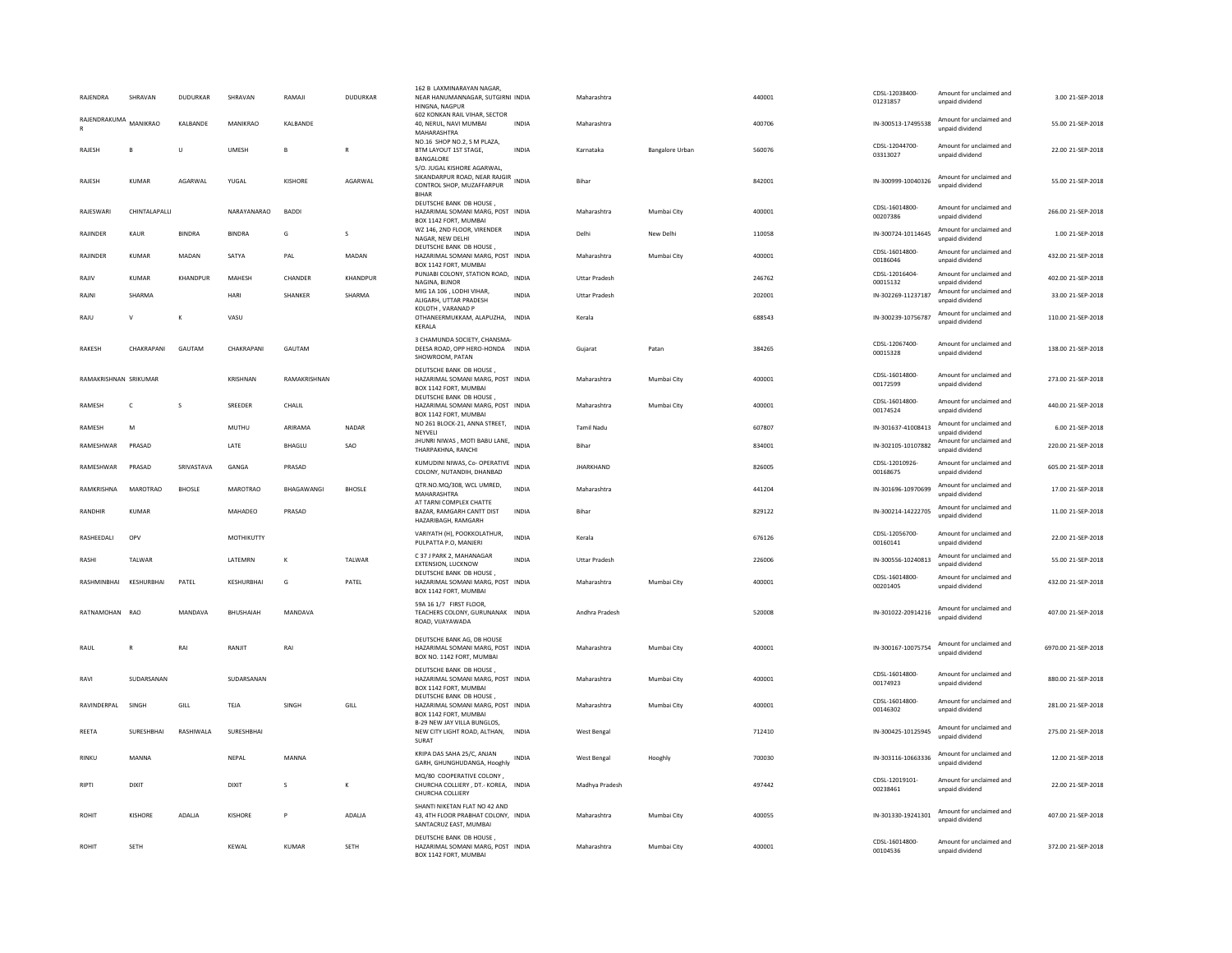| <b>RUPAL</b> | JAYESH         | SHETH            | JAYESH         | KANTILAL     | SHETH          | 52 SAKHAR BHAVAN, X, NARIMAN<br>POINT, MUMBAI                                                               | <b>INDIA</b> | Maharashtra          | Mumbai City            | 400021 | IN-300888-14946699         | Amount for unclaimed and<br>unnaid dividend | 402.00 21-SEP-2018 |
|--------------|----------------|------------------|----------------|--------------|----------------|-------------------------------------------------------------------------------------------------------------|--------------|----------------------|------------------------|--------|----------------------------|---------------------------------------------|--------------------|
| <b>RUSI</b>  | <b>JAL</b>     | <b>IRANI</b>     | <b>JAL</b>     | KAIKUSHROO   | <b>IRANI</b>   | DEUTSCHE BANK DB HOUSE.<br>HAZARIMAL SOMANI MARG, POST INDIA<br>BOX 1142 FORT, MUMBAI                       |              | Maharashtra          | Mumbai City            | 400001 | CDSL-16014800-<br>00108623 | Amount for unclaimed and<br>unpaid dividend | 306.00 21-SEP-2018 |
| SACHDEV      | KHEMCHAND      |                  | DAULATRAM      |              |                | SACHDEV E D SACHDEV BUILDING,<br>NEAR CHAYA TALKIES<br>TOPHKHANGI, AHMEDNAGAR                               | <b>INDIA</b> | Maharashtra          |                        | 414001 | IN-300450-80269197         | Amount for unclaimed and<br>unpaid dividend | 36.00 21-SEP-2018  |
| SAHFFR       | К              | к                | MOHAMMED       |              |                | KUZHIMATTIKALATHIL HOUSE,<br>MELMURI PO. MALAPPURAM.<br>MALAPPURAM                                          | <b>INDIA</b> | Kerala               |                        | 676514 | IN-301637-41249206         | Amount for unclaimed and<br>unpaid dividend | 39.00 21-SEP-2018  |
| SAKUNTHALA   | KANNAN         |                  | <b>IYENGAR</b> | <sub>S</sub> | T              | DEUTSCHE BANK DB HOUSE.<br>HAZARIMAL SOMANI MARG, POST INDIA<br>BOX 1142 FORT, MUMBAI                       |              | Maharashtra          | Mumbai City            | 400001 | CDSL-16014800-<br>00110284 | Amount for unclaimed and<br>unpaid dividend | 212.00 21-SEP-2018 |
| SALEENA      |                |                  | SULFIKKAR      |              |                | PUTHAN MALIYEKKAL, POST<br>KODIYATHUR MUKKAM,<br>KOZHIKODE, KERALA<br>25 INDRANAGAR VISTAR.                 | INDIA        | Kerala               |                        | 673602 | IN-302269-11229277         | Amount for unclaimed and<br>unpaid dividend | 83.00 21-SEP-2018  |
| SAMPAT       | SUMAN          |                  | PRAHLAD        | RAI          | SUMAN          | MADANGANJ KISHANGARH.<br>KISHANGARH 305003,<br>KISHANGARH                                                   | <b>INDIA</b> | Rajasthan            |                        | 305003 | CDSL-12013300-<br>00483999 | Amount for unclaimed and<br>unpaid dividend | 220.00 21-SEP-2018 |
| SANDHYA      | RANJIT         |                  | HANUMAPPA      |              |                | 64 65 RAINBOW DRIVE SARJAPUR<br>ROAD CARMELRAM NAGAR POST, INDIA<br><b>BANGALORE</b>                        |              | Karnataka            | <b>Bangalore Urban</b> | 560035 | CDSI-12010900-<br>03414374 | Amount for unclaimed and<br>unpaid dividend | 136.00 21-SEP-2018 |
| SANGEETA     | KISHOR         | RAIGANDHI        | KISHOR         | RAIGANDHI    |                | 1792 GANDHI CHOWK, ISLAMPUR<br>TAL-WALWA, DIST-SANGLI,<br>ISLAMPUR                                          | <b>INDIA</b> | Maharashtra          |                        | 415409 | CDSL-12020000-<br>00162543 | Amount for unclaimed and<br>unpaid dividend | 28.00 21-SEP-2018  |
| SANGITA      | GOTAMKUMAR     | SALECHA          | GOTAMKUMAR     | SALECHA      |                | 10 NALA COMPLEX, DAFNALA,<br>SHAHIBAUG, AHMEDABAD                                                           | INDIA        | Gujarat              | Ahmedabad              | 380004 | IN-301485-10254407         | Amount for unclaimed and<br>unpaid dividend | 6.00 21-SEP-2018   |
| SANJAY       | <b>BHASKAR</b> | NAIK             | <b>BHASKAR</b> | YESHWANT     | <b>NAIK</b>    | 2/2 DADAR POLICE LINE,<br>BHAVANISHANKAR RD, DADAR<br>WEST, MUMBAI MAHARASHTRA                              | <b>INDIA</b> | Maharashtra          | Mumbai City            | 400028 | IN-300513-15671267         | Amount for unclaimed and<br>unpaid dividend | 22.00 21-SEP-2018  |
| SANIAY       | RAMANI AI      | <b>GANDHI</b>    | RAMANI AI      | K            | GANDHI         | DEUTSCHE BANK DB HOUSE,<br>HAZARIMAL SOMANI MARG, POST INDIA<br>BOX 1142 FORT, MUMBAI                       |              | Maharashtra          | Mumhai City            | 400001 | CDSL-16014800-<br>00190538 | Amount for unclaimed and<br>unpaid dividend | 271.00.21-SEP-2018 |
| SANIAY       | SURYAKANT      | SAWANT           | SURYAKANT      | MAHADFV      | SAWANT         | ROOM NO B 1. JN 2 TYPE BLDG NO<br>35, SECTOR 9 VASHI, NAVI<br><b>MUMBAI</b>                                 | <b>INDIA</b> | Maharashtra          |                        | 400703 | IN-301774-16406338         | Amount for unclaimed and<br>unpaid dividend | 77.00 21-SEP-2018  |
| SANJEEV      | AGARWAL        |                  | RAMJEE         | MAL          | AGARWAL        | AGRAVAHSHI ENTERPRISES, 242<br>NAINITAL ROAD, BAREILLY                                                      | <b>INDIA</b> | <b>Uttar Pradesh</b> |                        | 243122 | IN-301186-20076928         | Amount for unclaimed and<br>unpaid dividend | 330.00 21-SEP-2018 |
| SANJEEV      | <b>GUPTA</b>   |                  | SHANTI         | SWARUP       | <b>GUPTA</b>   | DEUTSCHE BANK DB HOUSE<br>HAZARIMAL SOMANI MARG, POST INDIA<br>BOX 1142 FORT, MUMBAI                        |              | Maharashtra          | Mumbai City            | 400001 | CDSL-16014800-<br>00203305 | Amount for unclaimed and<br>unpaid dividend | 277.00 21-SEP-2018 |
| SANJEEV      | <b>KUMAR</b>   | GUPTA            | SITARAM        | GUPTA        | Mr             | PLOT NO - 81, KESHAV NAGAR,<br>SCHEME NO - 13, ALWAR                                                        | <b>INDIA</b> | Raiasthan            |                        | 301001 | CDSL-12020600-<br>00088329 | Amount for unclaimed and<br>unpaid dividend | 66.00 21-SEP-2018  |
| SANJEEV      | <b>KUMAR</b>   | RAI              | RAMASHARY      | G            | RAI            | B-539 SAPNA NAGAR<br>GANDHIDHAM-KUTCH.                                                                      | <b>INDIA</b> | Gujarat              |                        | 370201 | IN-300974-11038649         | Amount for unclaimed and<br>unnaid dividend | 550.00 21-SEP-2018 |
| SANJEEV      | <b>KUMAR</b>   | SHARMA           | SHYAM          | LAL          | SHARMA         | B 5/403 YAMUNA VIHAR, DELHI<br>DELHI                                                                        | <b>INDIA</b> | Delhi                | New Delhi              | 110053 | IN-300214-14053024         | Amount for unclaimed and<br>unpaid dividend | 17.00 21-SEP-2018  |
| SANKAR       | N              |                  | NALLAMANICKAM  |              |                | 2C/3 VALLIYAMMAI ILLAM,<br>MUTHAMIL STREET, THANGAM<br>NAGAR, THANJAVUR                                     | <b>INDIA</b> | <b>Tamil Nadu</b>    | Thanjavur              | 613007 | IN-301637-40694963         | Amount for unclaimed and<br>unpaid dividend | 11.00 21-SEP-2018  |
| SANTOSH      | PHOPHLIYA      |                  | KAMAI          | KISHOR       | PHOPHLIYA      | BAGHTAWAR MAL JI KA BAGH,<br>CHANDAK BHAWAN, JODHPUR                                                        | <b>INDIA</b> | Rajasthan            |                        | 342001 | CDSL-12012101-<br>00114665 | Amount for unclaimed and<br>unpaid dividend | 330.00 21-SEP-2018 |
| SAPNA        | GOVIND         | CHANDAK          | GOVIND         |              |                | C 208 ANAND NAGAR, 2ND FLOOR,<br>FORJETT STREET, MUMBAI                                                     | <b>INDIA</b> | Maharashtra          | Mumbai City            | 400036 | CDSL-12033200-<br>01373049 | Amount for unclaimed and<br>unpaid dividend | 55.00 21-SEP-2018  |
| SAPNA        | KUMAR          |                  | SANIAY         | KUMAR        |                | NO 5/13 FLAT F 2 1ST FLOOR,<br>KAMARAJ AVENUE 1ST STREET,<br>LAND MARVEL APARTMENTS<br><b>ADYAR CHENNAL</b> | <b>INDIA</b> | <b>Tamil Nadu</b>    | Chennai                | 600020 | IN-301080-22453367         | Amount for unclaimed and<br>unpaid dividend | 407.00.21-SEP-2018 |
| SARITA       | NAHATA         |                  | SANJAY         | NAHATA       |                | 471 RAMPURIYON MOHALLA,<br>UPASARE KE SAMANE, BIKANER                                                       | <b>INDIA</b> | Raiasthan            |                        | 334005 | CDSL-12023201-<br>00018237 | Amount for unclaimed and<br>unpaid dividend | 138.00.21-SEP-2018 |
| SATISH       | К              |                  | KRISHNA        | MURTHY       | $\mathsf{v}$   | NO.2764 GIRIDARSHINI.<br>CHAMUNDESHWARI ROAD<br>CHAMUDIPURAM, Bangalore<br>Urban                            | <b>INDIA</b> | Karnataka            | Bangalore Urban        | 570004 | IN-300239-10735859         | Amount for unclaimed and<br>unpaid dividend | 6.00 21-SEP-2018   |
| SATISH       | KRISHNA        | $\overline{1}$   | YELLA          | SUBBAIAH     | <b>ITIKELA</b> | H NO 45-142-8B, U/S ROAD NO 3,<br>VR COLONY, KURNOOL                                                        | <b>INDIA</b> | Andhra Pradesh       | Kurnool                | 518005 | CDSL-12044700-<br>05824617 | Amount for unclaimed and<br>unpaid dividend | 11.00 21-SEP-2018  |
| SATISH       | <b>KUMAR</b>   | MALHOTRA         | YASHPAUL       | MALHOTRA     |                | DEUTSCHE BANK DB HOUSE,<br>HAZARIMAL SOMANI MARG, POST INDIA<br>BOX 1142 FORT, MUMBAI                       |              | Maharashtra          | Mumbai City            | 400001 | CDSL-16014800-<br>00170209 | Amount for unclaimed and<br>unpaid dividend | 946.00 21-SEP-2018 |
| SATPAL       | SINGH          |                  | <b>NA</b>      |              |                | 158 PHASE 7, MOHAL I, ROPAR P B INDIA                                                                       |              | Chandigarh           | Chandigarh             | 160061 | IN-302269-10153735         | Amount for unclaimed and<br>unpaid dividend | 6.00 21-SEP-2018   |
| SATYANARAYAN | MURTY          | <b>REKAPALLI</b> | VENKATAREDDI   | NAIDU        | R              | RETD ENGINEER, KALVAKOLANU<br>STREET, AMALAPURAM E G-DIST INDIA<br>AP                                       |              | Andhra Pradesh       |                        | 533201 | IN-300394-14725117         | Amount for unclaimed and<br>unpaid dividend | 132.00.21-SEP-2018 |
| SAURABH      | SABHARWAL      |                  | SURESH         | CHANDER      | SABHARWAL      | E/6 NEHRU GROUND NIT.<br>FARIDABAD, HARYANA, INDIA                                                          | INDIA        | Haryana              |                        | 121001 | IN-302269-12912216         | Amount for unclaimed and<br>unpaid dividend | 44.00 21-SEP-2018  |
| SAVITHA      | c              |                  | SATISH         | К            |                | NO. 2764 GIRIDARSHINI,<br>CHAMUNDESHWARI ROAD<br>CHAMUNDIPURAM, Bangalore<br>Urban                          | <b>INDIA</b> | Karnataka            | Bangalore Urban        | 570004 | IN-300239-10771157         | Amount for unclaimed and<br>unpaid dividend | 6.00 21-SEP-2018   |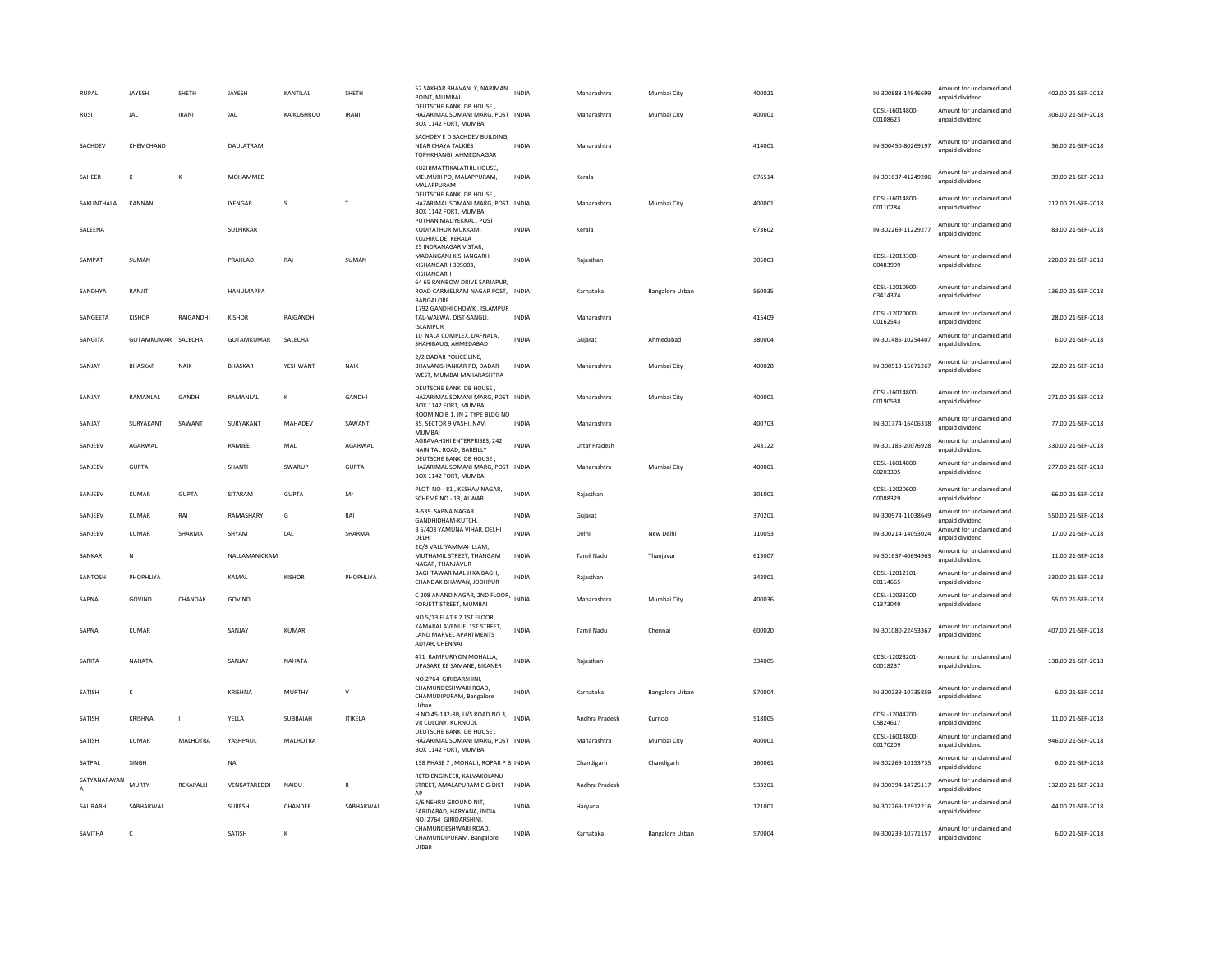| SEEMA                | DAYAL                     |                    | KRISHNA                  | PRASAD        | MATHUR        | DEUTSCHE BANK DB HOUSE<br>HAZARIMAL SOMANI MARG, POST INDIA<br>BOX 1142 FORT, MUMBAI    |              | Maharashtra          | Mumbai City     | 400001 | CDSL-16014800<br>00099559  | Amount for unclaimed and<br>unpaid dividend | 429.00 21-SEP-2018  |
|----------------------|---------------------------|--------------------|--------------------------|---------------|---------------|-----------------------------------------------------------------------------------------|--------------|----------------------|-----------------|--------|----------------------------|---------------------------------------------|---------------------|
| <b>SFKHAR</b>        | RAI                       | CHOUDHURI          | <b>BIRENDRAKUMAR RAI</b> |               | CHOUDHURI     | DEUTSCHE BANK DB HOUSE,<br>HAZARIMAL SOMANI MARG, POST INDIA<br>BOX 1142 FORT, MUMBAI   |              | Maharashtra          | Mumbai City     | 400001 | CDSL-16014800<br>00130712  | Amount for unclaimed and<br>unpaid dividend | 309.00 21-SEP-2018  |
| SERAJ                | AHMED                     |                    | REYAZ                    | AHMED         |               | C/O CITY OPTICAL GAR ALI, JORHAT INDIA                                                  |              | Assam                |                 | 785001 | CDSL-12044700<br>04353944  | Amount for unclaimed and<br>unpaid dividend | 53.00 21-SEP-2018   |
| SHAH                 | SARITA                    | HASMUKH            | MULCHAND                 | MADHAVJI      | <b>MEHTA</b>  | DEUTSCHE BANK DB HOUSE<br>HAZARIMAL SOMANI MARG, POST INDIA<br>BOX 1142 FORT, MUMBAI    |              | Maharashtra          | Mumbai City     | 400001 | CDSL-16014800<br>00098973  | Amount for unclaimed and<br>unpaid dividend | 329.00 21-SEP-2018  |
| <b>SHAHFFD</b>       | <b>SULTAN</b>             | GADEKAL            | <b>SULTAN</b>            |               |               | 804 BELLAD, BAGEVADI TAL:<br>HUKKERI, DIST: BELGAUM,<br><b>BELGAUM</b>                  | <b>INDIA</b> | Karnataka            |                 | 591305 | CDSL-12013200-<br>01531820 | Amount for unclaimed and<br>unpaid dividend | 22.00 21-SEP-2018   |
|                      | SHAILESHKUMAR HARKISANDAS | THAKKER            | HARKISANDAS              | DHANJIBHAI    | THAKKER       | 771 MEGHDOOT, 3/9 ROYAL PARK, INDIA<br>KALAWAD ROAD, RAJKOT                             |              | Gujarat              | Rajkot          | 360005 | IN-301276-30490779         | Amount for unclaimed and<br>unpaid dividend | 220.00 21-SEP-2018  |
| <b>SHANKER</b>       | KRISHNA                   | <b>SINGH</b>       | KRISHNA                  | SINGH         |               | DEUTSCHE BANK DB HOUSE,<br>HAZARIMAL SOMANI MARG, POST INDIA<br>BOX 1142 FORT, MUMBAI   |              | Maharashtra          | Mumbai City     | 400001 | CDSL-16014800<br>00232121  | Amount for unclaimed and<br>unpaid dividend | 267.00 21-SEP-2018  |
| SHANKER              | MITRA                     |                    | <b>BENOY</b>             | KUMAR         | MITRA         | DEUTSCHE BANK DB HOUSE.<br>HAZARIMAL SOMANI MARG, POST INDIA<br>BOX 1142 FORT, MUMBAI   |              | Maharashtra          | Mumbai City     | 400001 | CDSL-16014800-<br>00217466 | Amount for unclaimed and<br>unpaid dividend | 267.00 21-SEP-2018  |
| SHANMUGANAT G<br>HAN |                           |                    | GOVINDARAJAN             | $\mathbf R$   |               | NEW NO 32 / OLD NO 15/1A,<br>I.P.KOVIL NORTH STREET.<br>TIRUVARUR, TIRUVARUR            | <b>INDIA</b> | <b>Tamil Nadu</b>    |                 | 610001 | IN-301080-22690569         | Amount for unclaimed and<br>unpaid dividend | 6.00 21-SEP-2018    |
| SHANTILAL            | PRATAPCHAND SISODIA       |                    | PRATAPCHAND              | SISODIA       |               | SURVEY NO 612 FLAT NO 901, D-<br>WING LULLA NAGAR ESA.<br>EMERALAL SOC BIBWEWADI, PUNE  | <b>INDIA</b> | Maharashtra          |                 | 411037 | CDSL-12010900-<br>00532035 | Amount for unclaimed and<br>unpaid dividend | 550.00 21-SEP-2018  |
| SHARDA               | BANSAL                    |                    | CHOTTE                   | LAL           |               | 104/23 INDER LOK, BEHIND GUD<br>MANDI, SONEPAT, HARYANA                                 | INDIA        | Haryana              |                 | 131001 | IN-301143-10440288         | Amount for unclaimed and<br>unpaid dividend | 407.00 21-SEP-2018  |
| SHASHI               | KATARIA                   |                    | RAM                      | CHAND         | KATRIA        | DEUTSCHE BANK DB HOUSE,<br>HAZARIMAL SOMANI MARG, POST INDIA<br>BOX 1142 FORT, MUMBAI   |              | Maharashtra          | Mumbai City     | 400001 | CDSL-16014800<br>00379222  | Amount for unclaimed and<br>unpaid dividend | 1549.00 21-SEP-2018 |
| SHASH                | PRABHA                    | JAIN               | SOHAN                    | SINGH         | SURANA        | B 113. INDRA VIHAR, KOTA.<br>RAJASTHANINDIA                                             | <b>INDIA</b> | Raiasthan            |                 | 324005 | IN-302679-36841728         | Amount for unclaimed and<br>unpaid dividend | 28.00 21-SEP-2018   |
| SHIBUA               | P                         | P                  | LATHEESHKUMAR E          |               | T             | <b>HOUSE NO 38/1965, EDOTH</b><br>HOUSE, MANGATTPARAMBA,<br>EDAKKAD P. O. CALICUT       | <b>INDIA</b> | Kerala               |                 | 673005 | IN-301811-10052225         | Amount for unclaimed and<br>unpaid dividend | 110.00 21-SEP-2018  |
| SHIV                 | <b>KUMAR</b>              | GOYAL              | DARBARIMAL               | GAYAL         |               | DEUTSCHE BANK DB HOUSE,<br>HAZARIMAL SOMANI MARG, POST INDIA<br>BOX 1142 FORT, MUMBAI   |              | Maharashtra          | Mumbai City     | 400001 | CDSL-16014800<br>00225460  | Amount for unclaimed and<br>unpaid dividend | 235.00 21-SEP-2018  |
| SHIVANI              | <b>MEHTA</b>              |                    | RAMESH                   | MEHTA         |               | MEHATA BHAVAN, HANUMAN<br>NAGAR, PHALKA BAZAR, GWALIOR                                  | <b>INDIA</b> | Madhya Pradesh       |                 | 474001 | CDSL-12013300-<br>00348093 | Amount for unclaimed and<br>unpaid dividend | 110.00 21-SEP-2018  |
| SHOBHA               | JAIN                      |                    | YOGESH                   | CHAND         | JAIN          | C-11/3, YAMUNA VIHAR, YAMUNA INDIA<br>VIHAR, DELHI                                      |              | Delhi                | New Delhi       | 110053 | IN-300441-10786633         | Amount for unclaimed and<br>unpaid dividend | 66.00 21-SEP-2018   |
| SHREE                | PRAKASH                   | <b>GUPTA</b>       | JAGDISH                  | PRASAD        | <b>GUPTA</b>  | ANAND COLONY, SHAKTI NAGAR.<br>CHANDAUSI, DISTT- MORADABAD                              | <b>INDIA</b> | <b>Uttar Pradesh</b> |                 | 202412 | IN-301186-20107928         | Amount for unclaimed and<br>unpaid dividend | 275.00 21-SEP-2018  |
| SHRIKANT             | <b>ROKADE</b>             |                    | ANANDA                   | MANOHAR       | <b>ROKADE</b> | KOLLHAR RAHATA TALUKA DIST,<br>AHMEDNAGAR, AHMEDNAGAR<br>MAHARASHTRA                    | <b>INDIA</b> | Maharashtra          |                 | 413710 | IN-300214-12756315         | Amount for unclaimed and<br>unpaid dividend | 275.00.21-SEP-2018  |
| SHYAMALA             | PRAKASH                   |                    | PRAKASH                  | B             | к             | NO 103 KRISHVILA PALMA<br>APARTMENTS, JOGUPALYA MAIN<br>ROAD, HALASOOR, BANGALORE       | <b>INDIA</b> | Karnataka            | Bangalore Urban | 560008 | IN-302148-10587986         | Amount for unclaimed and<br>unpaid dividend | 330.00 21-SEP-2018  |
| SINGH                | MANJU                     | PRADEEPKUMAR SINGH |                          | PRADEEPKUMAR  | RAMAKANT      | ALAY RESIDENCY-102, SWASTIK<br>SOCIETY, NR. KANAIYAAP,<br>JAMNAGAR                      | INDIA        | Gujarat              | Jamnagar        | 361008 | IN-301233-10212042         | Amount for unclaimed and<br>unpaid dividend | 110.00 21-SEP-2018  |
| SIVAKAMI             | $\mathsf{C}$              | I.                 | CHIDAMBARAM              |               |               | 3/106, STREET NO 8,<br>RAGASAMUDRAM.                                                    | <b>INDIA</b> | <b>Tamil Nadu</b>    |                 | 638402 | IN-300239-13105087         | Amount for unclaimed and<br>unpaid dividend | 55.00 21-SEP-2018   |
| SIVAKUMAR            | $\mathsf{v}$              |                    | VAITHYALINGAM            |               |               | SATHYAMANGALAM<br>1/67, POIERIKARAI STREET, NEAR<br>FIRE SERVICE., ERODE                | <b>INDIA</b> | Tamil Nadu           | Erode           | 638001 | CDSI-12035000-<br>00224219 | Amount for unclaimed and<br>unpaid dividend | 17.00 21-SEP-2018   |
| SMITA                | SHAILESH                  | KENY               | SHAILESH                 | MOHAN         | KENY          | BLDG NO A/7, FLAT 303 HAPPY<br>VALLEY, MANPADA OFF UHOD<br><b>BUNDER RD, THANE WEST</b> | INDIA        | Maharashtra          |                 | 400607 | IN-300476-41899373         | Amount for unclaimed and<br>unpaid dividend | 165.00 21-SEP-2018  |
| SONY                 | ANIL                      |                    | ANIL                     | GEORGE        |               | THACHETH HOUSE, VYLOPPILLIL<br>LANE, AZAD ROAD, KALOOR KOCHI                            | <b>INDIA</b> | Kerala               |                 | 682017 | IN-300239-11763670         | Amount for unclaimed and<br>unpaid dividend | 253.00 21-SEP-2018  |
| SUBASH               | SAWHNEY                   |                    | CHANDER                  | <b>BHAN</b>   | SAWHNFY       | DEUTSCHE BANK DB HOUSE.<br>HAZARIMAL SOMANI MARG, POST INDIA<br>BOX 1142 FORT, MUMBAI   |              | Maharashtra          | Mumbai City     | 400001 | CDSL-16014800<br>00197153  | Amount for unclaimed and<br>unpaid dividend | 556.00 21-SEP-2018  |
| SUBHASH              | AGARWAI                   |                    | PRFM                     | NARAYAN       | AGARWAI       | WARD NO 31, BEHIND NO 1<br>SCHOOL, CHHATARPUR                                           | <b>INDIA</b> | Madhya Pradesh       |                 | 471001 | CDSL-12053500-<br>00356665 | Amount for unclaimed and<br>unpaid dividend | 22.00.21-SEP-2018   |
| <b>SUBHASIS</b>      | NANDA                     |                    | GAGAN                    | <b>BEHARI</b> | NANDA         | MADAN MOHAN PADA, PO DIST<br>ANGUL, ORISSA                                              | <b>INDIA</b> | Orissa               |                 | 759122 | IN-300484-10534814         | Amount for unclaimed and<br>unpaid dividend | 83.00 21-SEP-2018   |
| SUBIMAL              | MAHATO                    |                    | <b>ADHIR</b>             | CHANDRA       | MAHATO        | DEUTSCHE BANK DB HOUSE,<br>HAZARIMAL SOMANI MARG, POST INDIA<br>BOX 1142 FORT, MUMBAI   |              | Maharashtra          | Mumbai City     | 400001 | CDSL-16014800<br>00164750  | Amount for unclaimed and<br>unpaid dividend | 287.00 21-SEP-2018  |
| SUBRAMANYA M         |                           | s                  | MUDIGERE                 | SHIVSHANKAR   |               | DEUTSCHE BANK DB HOUSE<br>HAZARIMAL SOMANI MARG, POST INDIA<br>BOX 1142 FORT, MUMBAI    |              | Maharashtra          | Mumbai City     | 400001 | CDSL-16014800-<br>00192991 | Amount for unclaimed and<br>unpaid dividend | 432.00 21-SEP-2018  |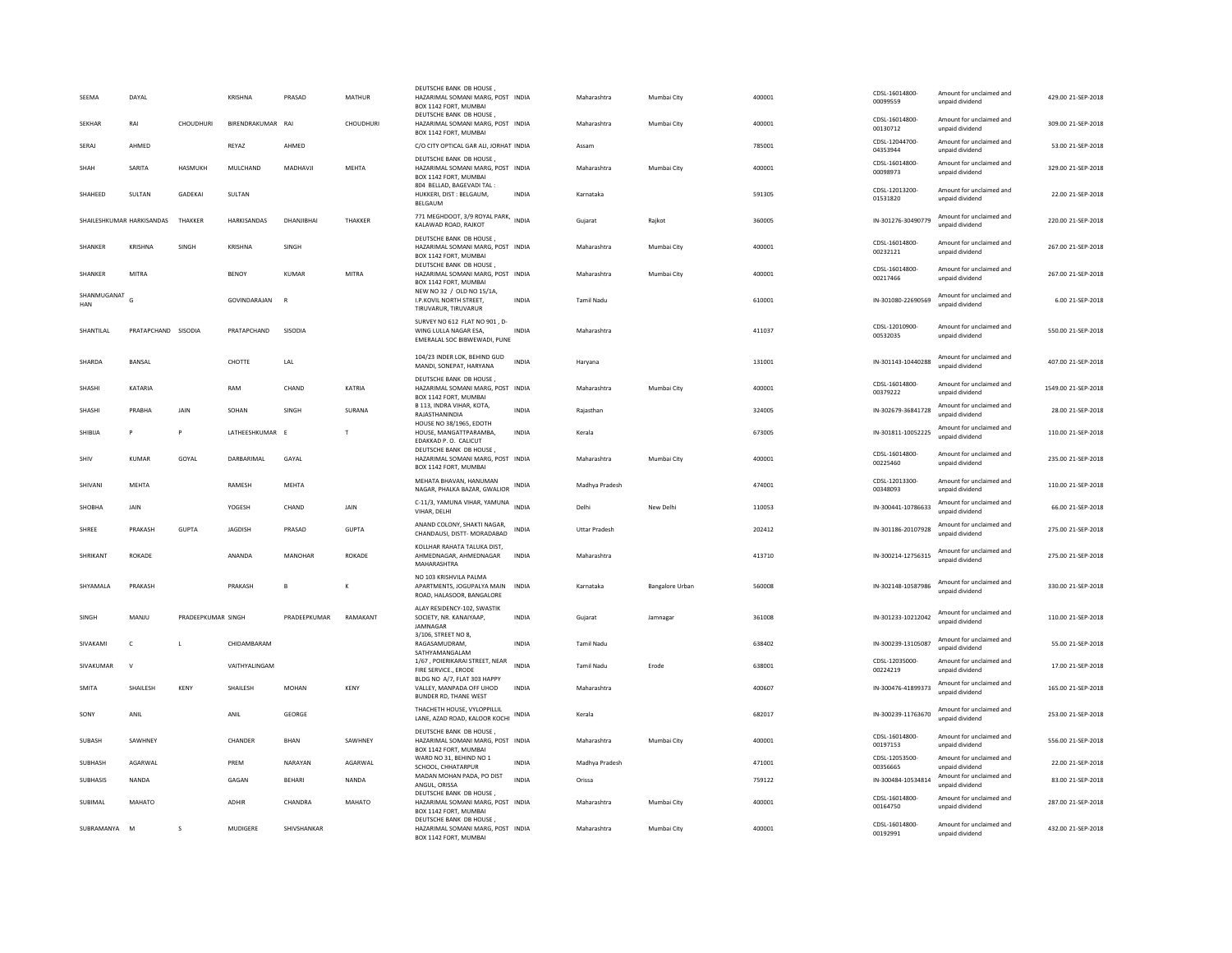| SUDHA                     | $\mathsf{v}$         |                   | VELUCHAMY                |                |               | 19 PAP COLONY,<br>CHINNAMPALAYAM, PANCHAYAT INDIA<br>POLLACHI, COIMBATORE                           |              | <b>Tamil Nadu</b>    |             | 642002 | CDSL-12049200<br>00061504  | Amount for unclaimed and<br>unpaid dividend | 11.00 21-SEP-2018  |
|---------------------------|----------------------|-------------------|--------------------------|----------------|---------------|-----------------------------------------------------------------------------------------------------|--------------|----------------------|-------------|--------|----------------------------|---------------------------------------------|--------------------|
| SUIATA                    | <b>HIRO</b>          | KARNANI           | CHHABAI DAS              | DOWLANI        |               | DEUTSCHE BANK DB HOUSE,<br>HAZARIMAL SOMANI MARG, POST INDIA<br>BOX 1142 FORT, MUMBAI               |              | Maharashtra          | Mumbai City | 400001 | CDSL-16014800-<br>00222704 | Amount for unclaimed and<br>unpaid dividend | 668.00 21-SEP-2018 |
| SUJATHA                   | $\mathsf{T}$         |                   | KRISHNAIAH               | $\mathsf{T}$   | v             | 77, TYPE III RAILWAY QUARTERS,<br>BESIDE VINAYAK TEMPLE,<br>ANANTHAPURAM                            | <b>INDIA</b> | Andhra Pradesh       | Anantapur   | 515001 | IN-301022-20263565         | Amount for unclaimed and<br>unpaid dividend | 110.00 21-SEP-2018 |
| SUKHDEVSAWAT VIR<br>ANTAR |                      | SINGH             | AMAR                     | NATH           |               | RAM NAGAR, JAMMU                                                                                    | <b>INDIA</b> | Jammu and Kashmir    |             | 182148 | CDSL-12023000-<br>00179276 | Amount for unclaimed and<br>unpaid dividend | 55.00 21-SEP-2018  |
| SULEKHA                   | KHANDUJA             |                   | TOPAN                    | RAM            | GROVER        | PUNJABI COLONY, CHHOTA<br>CHAURAHA, UNNAO                                                           | <b>INDIA</b> | <b>Uttar Pradesh</b> |             | 209801 | IN-301696-11401563         | Amount for unclaimed and<br>unpaid dividend | 110.00 21-SEP-2018 |
| SUMAN                     | JAIN                 |                   | SURENDRAKUMAR JAIN       |                | <b>SH</b>     | 53 HEERAPATH, MANSAROVAR,<br>JAIPUR                                                                 | <b>INDIA</b> | Rajasthan            |             | 302020 | CDSL-12029200-<br>00116873 | Amount for unclaimed and<br>unpaid dividend | 275.00 21-SEP-2018 |
| SUMAN                     | RANI                 |                   | RAI                      | KUMAR          |               | WARD NO.- 1, GADARPUR, U.S.<br>NAGAR                                                                | <b>INDIA</b> | <b>Uttar Pradesh</b> |             | 263152 | IN-301055-10521314         | Amount for unclaimed and<br>unpaid dividend | 275.00 21-SEP-2018 |
| SUMIE                     | <b>IOHN</b>          |                   | <b>IOHN</b>              | <b>IOSEPH</b>  |               | DEUTSCHE BANK DB HOUSE,<br>HAZARIMAL SOMANI MARG, POST INDIA<br>BOX 1142 FORT, MUMBAI               |              | Maharashtra          | Mumbai City | 400001 | CDSL-16014800-<br>00217850 | Amount for unclaimed and<br>unpaid dividend | 383.00.21-SEP-2018 |
| SUNDEEP                   | KRIPALANI            |                   | <b>MOHAN</b>             | D              | KRIPALANI     | DEUTSCHE BANK DB HOUSE<br>HAZARIMAL SOMANI MARG, POST INDIA<br>BOX 1142 FORT, MUMBAI                |              | Maharashtra          | Mumbai City | 400001 | CDSL-16014800-<br>00174178 | Amount for unclaimed and<br>unpaid dividend | 689.00 21-SEP-2018 |
| SUREKHA                   | KOTHARI              |                   | <b>KOTHAR</b>            | P              | S             | B-3/6 ASHOK VIHAR, PHASE-II,<br>DELHI                                                               | <b>INDIA</b> | Delhi                | New Delhi   | 110052 | IN-300724-10048835         | Amount for unclaimed and<br>unpaid dividend | 330.00 21-SEP-2018 |
| SURENDRAKUM<br>AR         | REDDY                | $\kappa$          | KANDULA                  | SUBBA          | REDDY         | D NO 2/166, BUDDAIPALLI,<br>PRODDATUR, KADAPA DIST                                                  | <b>INDIA</b> | Andhra Pradesh       |             | 516360 | IN-301022-21351854         | Amount for unclaimed and<br>unpaid dividend | 138.00 21-SEP-2018 |
| <b>SURESH</b>             | CHAND                | <b>BANSAL</b>     | RAM                      | PARSHAD        | <b>BANSAL</b> | 104/23 INDER LOK, BEHIND GUD<br>MANDI, SONEPAT, HARYANA                                             | <b>INDIA</b> | Harvana              |             | 131001 | IN-301143-10440270         | Amount for unclaimed and<br>unpaid dividend | 270.00 21-SEP-2018 |
| SURINDER                  | MOHINI               | <b>BAWA</b>       | TIRTH                    | SINGH          | LALVANI       | DEUTSCHE BANK DB HOUSE,<br>HAZARIMAL SOMANI MARG, POST INDIA                                        |              | Maharashtra          | Mumbai City | 400001 | CDSL-16014800-             | Amount for unclaimed and                    | 749.00 21-SEP-2018 |
|                           |                      |                   |                          |                |               | BOX 1142 FORT, MUMBAI<br>NO 3 / 7 PAPPUREDDY KUTHAGAI.<br>AYAKKARANPULAM 2                          |              |                      |             |        | 00108735                   | unpaid dividend                             |                    |
| SUSEETHA                  |                      |                   | VENKATASALAM             | AMBIGAPATHI    |               | VEDARANYAM TALUK,<br>NAGAPATTINAM DISTRICT.<br>NAGAPATTINAM TAMILNADU                               | <b>INDIA</b> | <b>Tamil Nadu</b>    |             | 614707 | IN-300214-14903208         | Amount for unclaimed and<br>unnaid dividend | 110.00 21-SEP-2018 |
| SWAMINATHAN P             |                      |                   | GOPALAMENON              | M              | к             | RAGASUDHA ELP XI/651,<br>VANIVILASAM SCHOOL ROAD,<br>VAIDYARPEEDIKA CHOVVA P.O.,<br>KANNUF          | INDIA        | Kerala               |             | 670006 | IN-301330-19733689         | Amount for unclaimed and<br>unpaid dividend | 55.00 21-SEP-2018  |
| SWARN                     | KANTA                | SALUJA            | MULK                     | RAJ            | SALUJA        | 67/A BEHIND PUNJAB NATIONAL<br>BANK, NAYA BAZAR LASHKAR.<br>GWALIOR MADHYA PRADESH,<br><b>INDIA</b> | <b>INDIA</b> | Madhya Pradesh       |             | 474009 | IN-302269-13522793         | Amount for unclaimed and<br>unpaid dividend | 550.00 21-SEP-2018 |
| TAKMOGE                   | VINAYAK              | SHANKAR           | SHANKAR                  | ANKUSH         | TAKMOGE       | LAXMI HSG SOC, S NO 49 KAWADE INDIA<br>RD, GHORPADI, PUNE                                           |              | Maharashtra          |             | 411001 | CDSL-12044700-<br>05200476 | Amount for unclaimed and<br>unpaid dividend | 13.00 21-SEP-2018  |
| THETROPICAL               | PLANTATIONS          | LIMITED           | NA                       |                |               | DEUTSCHE BANK DB HOUSE<br>HAZARIMAL SOMANI MARG, POST INDIA<br>BOX 1142 FORT, MUMBAI                |              | Maharashtra          | Mumbai City | 400001 | CDSL-16014800-<br>00209841 | Amount for unclaimed and<br>unpaid dividend | 418.00 21-SEP-2018 |
| THOMAS                    | E                    | $\mathbf{T}$      | THOMAS                   |                |               | EDAYAL(H), VELANILAM(PO),<br>KANJIRAPPALLY, MUNDAKAYAM                                              | INDIA        | Kerala               |             | 686514 | CDSL-12056700-<br>00066837 | Amount for unclaimed and<br>unpaid dividend | 110.00 21-SEP-2018 |
| TULSHI                    | M                    | <b>BHANUSHALI</b> | MULJI                    | BHANUSHALI     |               | 603 6 MAHAVIR TOWER NR<br>KAAMGAAR, HOSPITAL L B S MARG INDIA<br>MULUND W, MUMBAI<br>MAHARASHTRA    |              | Maharashtra          | Mumbai City | 400080 | IN-300214-11904784         | Amount for unclaimed and<br>unpaid dividend | 52.00 21-SEP-2018  |
| UDAIY                     | KHANNA               |                   | KULDEEF                  | KHANNA         |               | DEUTSCHE BANK DB HOUSE,<br>HAZARIMAL SOMANI MARG, POST INDIA<br>BOX 1142 FORT, MUMBAI               |              | Maharashtra          | Mumbai City | 400001 | CDSL-16014800-<br>00215074 | Amount for unclaimed and<br>unpaid dividend | 253.00 21-SEP-2018 |
| UPMA                      | MISHRA               |                   | NIMISH                   | MISHRA         |               | MMB/1/120, STATE BANK OF INDIA<br>COLONY, SITAPUR ROAD SECHME, INDIA<br>LUCKNOE                     |              | <b>Uttar Pradesh</b> | Lucknow     |        | CDSL-12013200-<br>00251256 | Amount for unclaimed and<br>unpaid dividend | 106.00 21-SEP-2018 |
| <b>USHA</b>               | RANI                 |                   | SUBHASH                  | CHAND          |               | H.NO-561, OPP NEW GRAIN MKT,<br>SAMRALA ROADKHANNA, PUNJAB                                          | <b>INDIA</b> | Puniab               |             | 141401 | IN-302269-11488055         | Amount for unclaimed and<br>unpaid dividend | 195.00 21-SEP-2018 |
| <b>UTTAM</b>              | <b>KUMAR</b>         | SHARMA            | RAJ                      | KARAN          | SHARMA        | RZ 502 B STREET NO 17 6 SADH<br>NAGAR, PALAM COLONY, DELHI                                          | <b>INDIA</b> | Delhi                | New Delh    | 110045 | IN-300214-12178518         | Amount for unclaimed and<br>unpaid dividend | 70.00 21-SEP-2018  |
| VAISHALI                  | VIJAY                | KURBET            | VIJAY                    |                |               | AZAD ROAD, SANKESHWAR,<br>HUKKERI, BELGAUM                                                          | <b>INDIA</b> | Karnataka            |             | 591313 | CDSL-13041400-<br>00998978 | Amount for unclaimed and<br>unpaid dividend | 6.00 21-SEP-2018   |
| VAROKY                    | VARFFD               | VILSON            | VAROKY                   | OUSEPH         | VARFFD        | VAROKY HOUSE, PADIYOOR POST, INDIA<br>IRINJALAKUDA, KERALA                                          |              | Kerala               |             | 680695 | IN-301696-11034864         | Amount for unclaimed and<br>unpaid dividend | 110.00 21-SEP-2018 |
| VASANTHA                  | KUMAR                |                   | PADUBIDRI                | VEDAVYASA      | RAO           | DEUTSCHE BANK DB HOUSE,<br>HAZARIMAL SOMANI MARG, POST INDIA<br>BOX 1142 FORT, MUMBAI               |              | Maharashtra          | Mumbai City | 400001 | CDSL-16014800-<br>00194965 | Amount for unclaimed and<br>unpaid dividend | 432.00 21-SEP-2018 |
| VENKATA                   | SATYANARAYAN<br>ARAO | YALLA             | CHANDRA                  | RAO            | Y             | DEUTSCHE BANK DB HOUSE,<br>HAZARIMAL SOMANI MARG, POST INDIA<br>BOX 1142 FORT, MUMBAI               |              | Maharashtra          | Mumbai City | 400001 | CDSL-16014800-<br>00184340 | Amount for unclaimed and<br>unpaid dividend | 277.00 21-SEP-2018 |
| VENKATESAN                | s                    | $\mathbf{v}$      | VENKATARAMAN SINGANALLUR |                |               | DEUTSCHE BANK DB HOUSE<br>HAZARIMAL SOMANI MARG, POST INDIA<br>BOX 1142 FORT, MUMBAI                |              | Maharashtra          | Mumbai City | 400001 | CDSL-16014800-<br>00171483 | Amount for unclaimed and<br>unpaid dividend | 945.00 21-SEP-2018 |
| VENKATESH                 | $\overline{D}$       | $\mathbf{v}$      | VIJAYAKUMARGUP<br>TA     | $\overline{D}$ | $\mathsf{v}$  | NO 755, 1ST CROSS, SHANKARAPPA INDIA<br>LAYOUT, TIPTUR                                              |              | Karnataka            |             | 572201 | IN-302148-10800728         | Amount for unclaimed and<br>unnaid dividend | 138.00 21-SEP-2018 |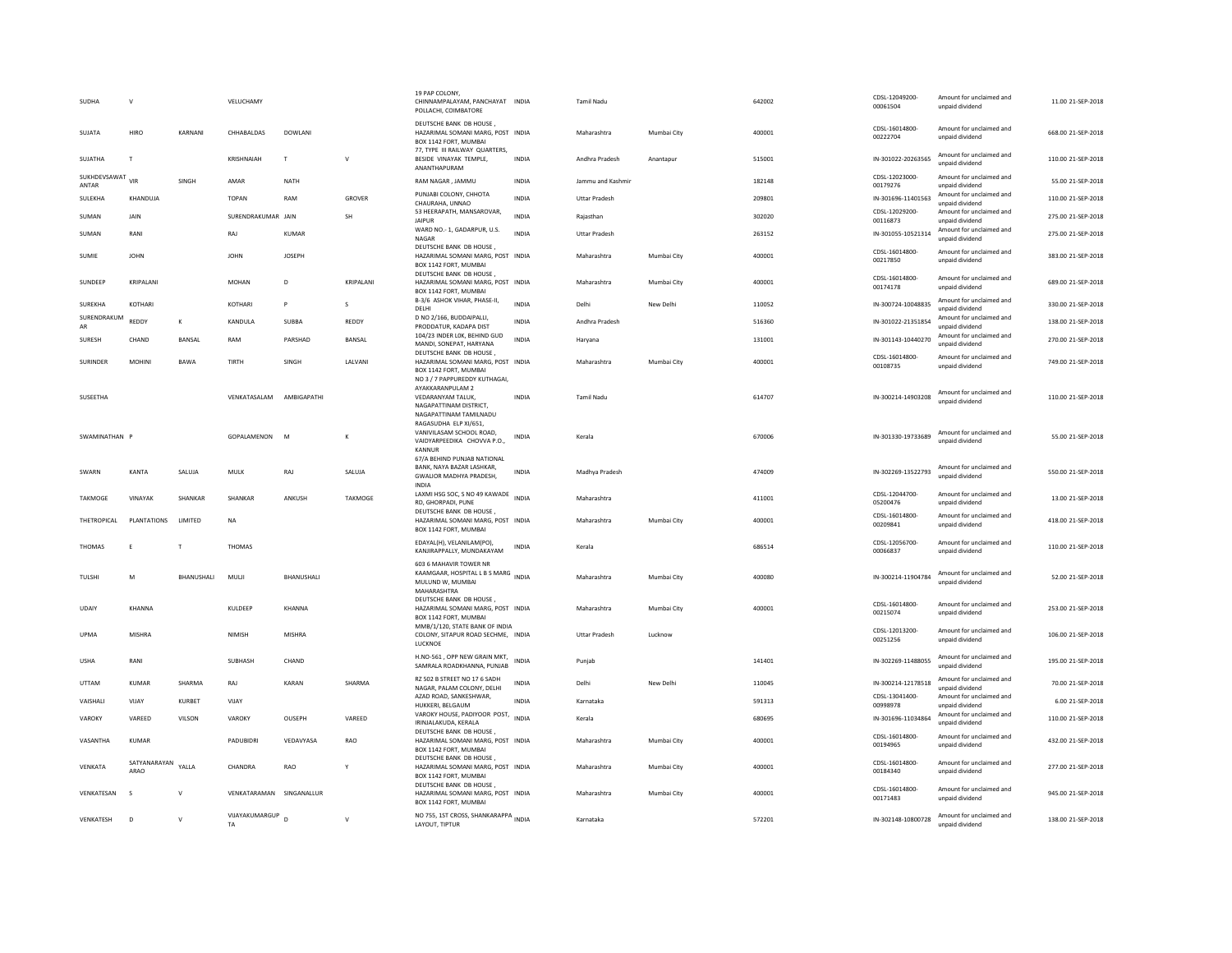| VENKATESWARA RAO     |                       | MANDAVA     | RATNAMOHAN          | RAO           | MANDAVA       | D NO 59A 16 1/7, FIRST FLOOR<br>TEACHERS COLONY, GURUNANAK INDIA<br>ROAD, VIJAYAWADA KRISHNA DT                    |              | Andhra Pradesh       |                        |        | 520008 | IN-301022-20914079         | Amount for unclaimed and<br>unnaid dividend | 402.00 21-SEP-2018  |
|----------------------|-----------------------|-------------|---------------------|---------------|---------------|--------------------------------------------------------------------------------------------------------------------|--------------|----------------------|------------------------|--------|--------|----------------------------|---------------------------------------------|---------------------|
| VENKATESWARA         | <b>UMASHANKAR</b>     |             | VENKATESWARAN       |               |               | DEUTSCHE BANK DB HOUSE<br>HAZARIMAL SOMANI MARG, POST INDIA<br>BOX 1142 FORT, MUMBAI                               |              | Maharashtra          | Mumbai City            |        | 400001 | CDSL-16014800-<br>00190937 | Amount for unclaimed and<br>unpaid dividend | 926.00 21-SEP-2018  |
| VENU                 | VASHISTA              |             | <b>JAIMUNI</b>      | KUMAR         | GARG          | DEUTSCHE BANK DB HOUSE.<br>HAZARIMAL SOMANI MARG, POST INDIA<br>BOX 1142 FORT, MUMBAI<br>NO 2/2 KONAPPANA AGRAHARA |              | Maharashtra          | Mumbai City            |        | 400001 | CDSL-16014800-<br>00132739 | Amount for unclaimed and<br>unpaid dividend | 309.00 21-SEP-2018  |
| VIIAYKAMAI           | PEDDI                 | REDDY       | SURYAPRAKASH        |               |               | ELECTRONIC CITY POST, HOSUR<br>MAIN ROAD, BANGALORE<br>KARNATAKA                                                   | <b>INDIA</b> | Karnataka            | <b>Bangalore Urban</b> |        | 560100 | IN-300513-19358102         | Amount for unclaimed and<br>unpaid dividend | 17.00.21-SEP-2018   |
| VIJAY                | <b>KUMAR</b>          |             | INDER               | SINGH         |               | C - 255, CHHAWLA, NEW DELHI                                                                                        | <b>INDIA</b> | Delhi                | New Delhi              |        | 110071 | CDSL-12010900-<br>02663435 | Amount for unclaimed and<br>unpaid dividend | 55.00 21-SEP-2018   |
| VIJAY                | PREMI                 |             | <b>BALRAJ</b>       | PREMI         |               | 6/215, SUNDER VIHAR, NEW DELHI INDIA                                                                               |              | Delhi                | New Delhi              |        | 110087 | IN-300940-10209502         | Amount for unclaimed and<br>unpaid dividend | 330.00 21-SEP-2018  |
| VIJAY                | SHYAMSUNDER MADIKONDA |             | SHYAMSUNDER         | SATYANARAYANA | MADIKONDA     | DEUTSCHE BANK DB HOUSE.<br>HAZARIMAL SOMANI MARG, POST INDIA<br>BOX 1142 FORT, MUMBAI                              |              | Maharashtra          | Mumbai City            |        | 400001 | CDSL-16014800-<br>00165735 | Amount for unclaimed and<br>unpaid dividend | 281.00 21-SEP-2018  |
| VIJAYA               | RAJ                   | KOTHARI     | <b>NEMI</b>         | CHAND         | <b>KOTHAR</b> | 8, MAHAVEER COLONY, EVK<br>SAMPATH ROAD VEPERY, CHENNAI                                                            | INDIA        | <b>Tamil Nadu</b>    | Chennai                |        | 600007 | IN-300966-10313152         | Amount for unclaimed and<br>unpaid dividend | 6.00 21-SEP-2018    |
| VIJAYALAXMI          | PRABHAKAR             | GOLI        | PANDURANGA          | GOVIND        | PAI           | FLAT NO 8 ACHALA APARTMENT<br>NEAR, LALIT KALA BHAVAN<br>OSMANPURA, AURANGABAD<br>MAHARASHTRA                      | <b>INDIA</b> | Maharashtra          |                        |        | 431005 | IN-300214-12974936         | Amount for unclaimed and<br>unpaid dividend | 138.00 21-SEP-2018  |
| VUAYRAJSINH          | DASHRATHSINH GOHII    |             | <b>DASHRATHSINH</b> | GOHII         |               | CM 1242 - A NEAR GAUSHALA,<br>SATSANG PARK, KALIYABID,<br>BHAVNAGAR                                                | <b>INDIA</b> | Gujarat              | Bhavnagar              |        | 364002 | CDSL-12021600-<br>00066886 | Amount for unclaimed and<br>unpaid dividend | 275.00 21-SEP-2018  |
| VINA                 | GUNVANTRAI            | <b>MODI</b> | <b>GUNVANTRAI</b>   | <b>MODI</b>   |               | PLOT NO 596 ISCON MEGA CITY,<br>VICTORIA PARK ROAD.<br>BHAVNAGAR                                                   | <b>INDIA</b> | Gujarat              | Bhavnagar              |        | 364002 | IN-301991-10081460         | Amount for unclaimed and<br>unpaid dividend | 55.00 21-SEP-2018   |
| VINEETA              | SAREEN                |             | PRAMOD              | SAREEN        |               | 455 LANE-4, RAJA PARK JAIPUR,<br><b>JAIPUR</b>                                                                     | <b>INDIA</b> | Raiasthan            |                        |        | 302004 | CDSL-13025900-<br>00232150 | Amount for unclaimed and<br>unpaid dividend | 330.00 21-SEP-2018  |
| VINOD                | <b>KUMAR</b>          |             | RAGHUBIR            | SINGH         |               | 1/3818, BHAGWAN PUR KHERA,<br>LONI ROAD SHAHDRA, DELHI<br>CHERUVELIL HOUSE JOTHIS SOUTH,                           | <b>INDIA</b> | Delhi                | New Delhi              |        | 110032 | IN-300118-10936010         | Amount for unclaimed and<br>unpaid dividend | 55.00 21-SEP-2018   |
| VINODKUMAR           | $\epsilon$            | $\cup$      | MADAVANA            | UNNI          | MENON         | CHITTOOR PO ERNAKULAM.<br>COCHIN KERALA                                                                            | <b>INDIA</b> | Kerala               |                        |        | 682027 | IN-300214-12998935         | Amount for unclaimed and<br>unpaid dividend | 44.00 21-SEP-2018   |
| VINOD                | KUMAR                 | NAYAK       | SURENDRA            | KUMAR         | NAYAK         | RAM WARD, KANDELI,<br>NARSINGHPUR                                                                                  | <b>INDIA</b> | Madhya Pradesh       |                        |        | 487001 | IN-300394-16046000         | Amount for unclaimed and<br>unpaid dividend | 28.00 21-SEP-2018   |
| VINOD                | PRASAD                | MAMGAIN     | GOVIND              | RAM           | MAMGAIN       | PLOT NO 248, PATPARGANI<br>INDUSTRIAL AREA, NEW DELHI                                                              | <b>INDIA</b> | Delhi                | New Delhi              |        | 110092 | IN-301774-13502774         | Amount for unclaimed and<br>unpaid dividend | 2.00 21-SEP-2018    |
| VINOD                | <b>RAMNIKI AI</b>     | <b>SHAH</b> | <b>RAMNIKI AI</b>   | SHAH          |               | 25 SURYA SEN STREET, 2ND<br>FLOOR, Hooghly                                                                         | <b>INDIA</b> | <b>West Bengal</b>   | Hooghly                |        | 700009 | IN-300773-10108085         | Amount for unclaimed and<br>unpaid dividend | 6.00 21-SEP-2018    |
| VIPUL                | TULI                  |             | VIJAY               | <b>KUMAR</b>  | TULI          | DEUTSCHE BANK DB HOUSE,<br>HAZARIMAL SOMANI MARG, POST INDIA<br>BOX 1142 FORT, MUMBAI                              |              | Maharashtra          | Mumbai City            |        | 400001 | CDSL-16014800-<br>00095081 | Amount for unclaimed and<br>unpaid dividend | 1550.00 21-SEP-2018 |
| VIRUPAKSHA           | <b>IRAPPA</b>         | SANNAKKI    | <b>IRAPPA</b>       |               |               | MICRONET COMPUTERS,<br>RAJESHWARI NAGAR.<br>RANEBENNUR                                                             | <b>INDIA</b> | Karnataka            |                        |        | 581115 | CDSL-13041400-<br>01557434 | Amount for unclaimed and<br>unpaid dividend | 110.00 21-SEP-2018  |
| VISHAL               | YADNESHWAR            | <b>NAIK</b> | YADNESHWAR          | BABU          | NAIK          | RATODI SATPALA, PO AGASHI, TAL<br>VASAI, THANE                                                                     | <b>INDIA</b> | Maharashtra          |                        |        | 401301 | IN-300513-14032518         | Amount for unclaimed and<br>unpaid dividend | 52.00 21-SEP-2018   |
| VISHNU               | JAIN                  |             | KRISHNA             | JAIN          |               | DEUTSCHE BANK DB HOUSE.<br>HAZARIMAL SOMANI MARG, POST INDIA<br>BOX 1142 FORT, MUMBAI                              |              | Maharashtra          | Mumbai City            |        | 400001 | CDSL-16014800-<br>00220941 | Amount for unclaimed and<br>unpaid dividend | 436.00 21-SEP-2018  |
| YASODHA              | $\mathsf{v}$          |             | VEERASEKARAN        |               |               | C 20 3RD CROSS, THILLAI NAGAR,<br>TIRUCHIRAPALLI, TIRUCHIRAPALLI                                                   | <b>INDIA</b> | <b>Tamil Nadu</b>    | Tiruchirapalli         |        | 620018 | CDSL-12044700<br>06251362  | Amount for unclaimed and<br>unpaid dividend | 7.00 21-SEP-2018    |
| YOGESH               | <b>BEHARI</b>         | SINHA       | <b>BIPIN</b>        | <b>BEHARI</b> | SINHA         | DEUTSCHE BANK DB HOUSE,<br>HAZARIMAL SOMANI MARG, POST INDIA<br>BOX 1142 FORT, MUMBAI                              |              | Maharashtra          | Mumbai City            |        | 400001 | CDSI-16014800<br>00196238  | Amount for unclaimed and<br>unpaid dividend | 263.00 21-SEP-2018  |
| ZKLBEARINGSIN<br>DIA | PVT                   | LTD         | <b>NA</b>           |               |               | DEUTSCHE BANK DB HOUSE.<br>HAZARIMAL SOMANI MARG, POST INDIA<br>BOX 1142 FORT, MUMBAI                              |              | Maharashtra          | Mumbai City            |        | 400001 | CDSL-16014800-<br>00200376 | Amount for unclaimed and<br>unpaid dividend | 171.00 21-SEP-2018  |
| hemalkumar           | rasiklal              | raja        | rasiklal            |               | raja          | desaiwad zandachawk khergam<br>via khergam, ta chikhli di navsari, INDIA<br>valsad                                 |              | Gujarat              | Valsad                 |        | 396040 | CDSL-12010900-<br>01137394 | Amount for unclaimed and<br>unpaid dividend | 55.00 21-SEP-2018   |
| ARHAY                | AGGARWAI              |             | <b>RAMESH</b>       | CHANDRA       | AGGARWAI      | 357 POCKET E, MAYUR VIHAR<br>PHASE 2. DELHI DELHI                                                                  | <b>INDIA</b> | Delhi                | New Delhi              | 110091 |        | IN-300513-18837684         | Amount for unclaimed and<br>unpaid dividend | 2.00 30-SEP-2019    |
| ABHIJIT              | SHIVAJI               | PATIL       | SHIVAJI             | <b>BABAN</b>  | PATIL         | RS NO.1254 C WARD, RAVIWAR<br>PETH, LAXMIPURI, KOLHAPUR                                                            | <b>INDIA</b> | Maharashtra          |                        | 416002 |        | CDSL-12035000-<br>00363173 | Amount for unclaimed and<br>unpaid dividend | 10.00 30-SEP-2019   |
| ABHISHEK             | $\mathbf{J}$          |             | <b>JAICHAND</b>     | PAHLAJRAI     |               | NO 13 BANK STREET, FLAT NO 301<br>CROWN COURT, KILPAUK,<br>CHENNAI TAMIL NADU                                      | INDIA        | Tamil Nadu           | Chennai                | 600010 |        | IN-301637-41359155         | Amount for unclaimed and<br>unpaid dividend | 1.00 30-SEP-2019    |
| ABHISHEK             | MOHAN                 |             | NARESH              | MOHAN         |               | 54 HERETI, HARAITI PURKEJI,<br>MUZAFFARNAGAR                                                                       | INDIA        | <b>Uttar Pradesh</b> |                        | 208017 |        | CDSL-12053500-<br>00456096 | Amount for unclaimed and<br>unpaid dividend | 8.00 30-SEP-2019    |
| AJAY                 | BHATIA                |             | MULKHRAJRAJ         | <b>BHATIA</b> | SH            | 2/12. PATEL NAGAR.<br>SAHARANPUR, UTTAR PRADESH                                                                    | INDIA        | <b>Uttar Pradesh</b> |                        | 247001 |        | IN-302316-10078847         | Amount for unclaimed and<br>unpaid dividend | 40.00 30-SEP-2019   |
| AJAY                 | <b>KUMAR</b>          | SINGHAL     | <b>NA</b>           |               |               | C 60, MAYA BAZAR, NAJAF GARH,<br>NFW DFI HI                                                                        | <b>INDIA</b> | Delhi                | New Delhi              |        | 110043 | IN-301127-15288349         | Amount for unclaimed and<br>unnaid dividend | 120.00 30-SEP-2019  |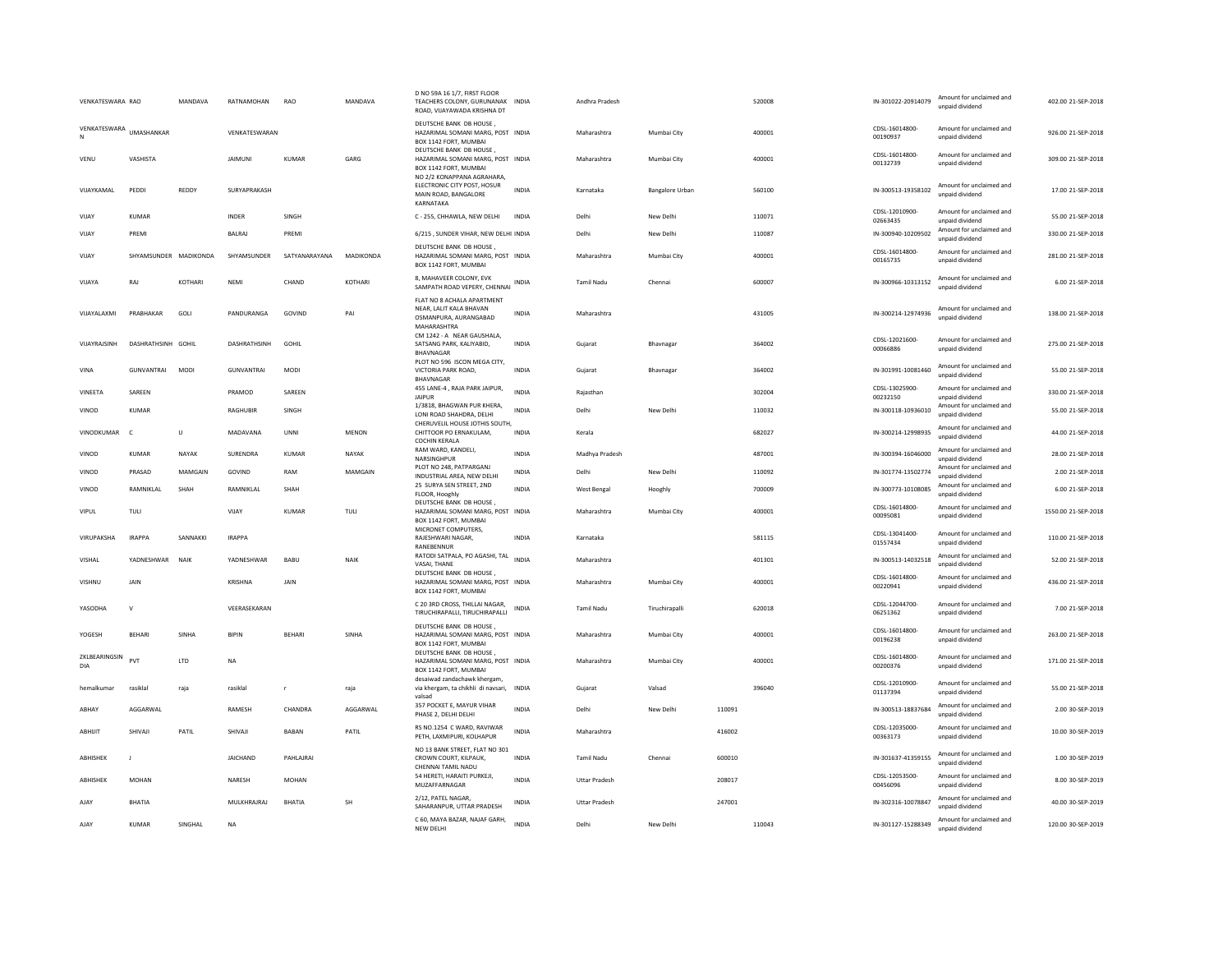| AJAY                     | KUMAR               | SRIVASTAVA   | SRIVASTAVA           | $\mathsf{V}$   | N             | FLAT F2 SHAMITHA MEADOWS.<br>1ST CROSSKAGADASAPURA, MAIN<br>ROADC V RAMAN NAGAR,<br>BANGALORE                   | <b>INDIA</b>                          | Karnataka            | <b>Bangalore Urban</b> | 560093 |               | IN-300239-11298337         | Amount for unclaimed and<br>unpaid dividend | 48.00 30-SEP-2019   |
|--------------------------|---------------------|--------------|----------------------|----------------|---------------|-----------------------------------------------------------------------------------------------------------------|---------------------------------------|----------------------|------------------------|--------|---------------|----------------------------|---------------------------------------------|---------------------|
| AJEETHKUMAR              |                     | R            | RICKABCHAND          |                |               | NO 24 ESWARAN KOIL STREET,<br>THIRUMAZHISAI, CHENNAI,<br>CHENNAI                                                | <b>INDIA</b>                          | <b>TAMIL NADU</b>    |                        | 600124 |               | CDSL-12036000<br>00573357  | Amount for unclaimed and<br>unpaid dividend | 10.00 30-SEP-2019   |
| AJINDER                  | KAUR                | DARDI        | DILBAG               | SINGH          | DARDI         | 203 BLOCK A, SUMANGALAM<br>APARTMENT, LINK ROAD,<br><b>BILASPUR</b><br>WEST RAM KRISHNA NAGAR, NEAR             | <b>INDIA</b>                          | Madhya Pradesh       |                        | 495001 |               | CDSL-12011300-<br>00159216 | Amount for unclaimed and<br>unpaid dividend | 100.00 30-SEP-2019  |
| AKHILESH                 | KUMAR               | SINGH        | LATEJYOTISH          | PRASAD         | SINGH         | PLASTIC FACTORY, P.O. DHELWAN<br>NEW BY PASS, KANKARBAGH<br>PATNA                                               | <b>INDIA</b>                          | Bihar                |                        | 800020 |               | IN-301330-19953882         | Amount for unclaimed and<br>unpaid dividend | 10.00 30-SEP-2019   |
| <b>VAILIAPPAN</b>        | AI                  |              | ALGAPPACHETTIAR V    |                | AI            | NO:1/88 MPAS STREET,<br>KURUVIKKONDANPATTY,<br>PUDUKKOTTAI (DIST)                                               | <b>INDIA</b>                          | Tamil Nadu           |                        | 622409 |               | CDSL-13017400-<br>00057634 | Amount for unclaimed and<br>unpaid dividend | 10.00 30-SEP-2019   |
| <b>ALO</b>               | HALDER              |              | SWAPAN               | HALDER         |               | 700 NANDAN NAGAR, OFFICE<br>PARA, Hooghly                                                                       | INDIA                                 | West Bengal          | Hooghly                | 700083 |               | IN-300773-10217337         | Amount for unclaimed and<br>unpaid dividend | 200.00 30-SEP-2019  |
| ALPA                     | DIPAKBHAI           | AIMFRA       | DIPAKRHAI            | AIMFRA         |               | 601 SHANTI NIKETAN, ATABHAI<br>ROAD, PARIMAL CHOWK,<br><b>BHAVNAGAR</b>                                         | INDIA                                 | Gujarat              | Bhavnagar              | 364002 |               | IN-301991-10385172         | Amount for unclaimed and<br>unpaid dividend | 120.00 30-SEP-2019  |
| AMAR                     | NATH                | SHUKLA       | <b>BISHWA</b>        | NATH           | SHUKLA        | 22- FARIDI COLONY, NEAR<br>AKANSHA HIGH SCHOOL,<br>SHAHJAHANPUR                                                 | <b>INDIA</b>                          | <b>Uttar Pradesh</b> |                        | 242001 |               | IN-301186-20108386         | Amount for unclaimed and<br>unpaid dividend | 200.00 30-SEP-2019  |
| AMIT                     | <b>KUMAR</b>        | GOYAL        | SURENDRAKUMAR GOYAL  |                | <b>SH</b>     | 52-53 new agrasen nagar<br>SRIGANGANAGAR                                                                        | <b>INDIA</b>                          | Rajasthan            |                        | 335001 |               | CDSL-13017600-<br>00455151 | Amount for unclaimed and<br>unpaid dividend | 2.00 30-SEP-2019    |
| AMRUTHA                  | SHIIU               |              | SIDHARTHAN           | CHETTIYANKANDY |               | NO 320 KAVUNKAL HOUSE,<br>PULLAMBIL ROAD CHIRAKKARA<br>POST, THALASSERY, KANNUR                                 | <b>INDIA</b>                          | Kerala               |                        | 670104 |               | CDSL-13041400-<br>06740115 | Amount for unclaimed and<br>unpaid dividend | 10.00 30-SEP-2019   |
| ANAESTHETICGA PVT<br>SES |                     | LTD          | NA                   |                |               | DEUTSCHE BANK DB HOUSE.<br>HAZARIMAL SOMANI MARG, POST INDIA<br>BOX 1142 FORT, MUMBAI<br>FLAT NO D-1005, MANTRI |                                       | Maharashtra          | Mumbai City            | 400001 |               | CDSL-16014800-<br>00193197 | Amount for unclaimed and<br>unpaid dividend | 301.00 30-SEP-2019  |
| ANIL                     | KESAVAN             |              | KESAVAN              |                |               | ELEGANCE N S PALYA,<br>BANNERGHATTA ROAD,<br>BANGALORE                                                          | <b>INDIA</b>                          | Karnataka            | Bangalore Urban        | 560076 |               | IN-300610-10915712         | Amount for unclaimed and<br>unpaid dividend | 120.00 30-SEP-2019  |
| ANILKUMAR                | REDDY               | LINGAMPALLY  | MADAN                | <b>MOHAN</b>   | REDDY         | 8 3 833 1 2 3 509 A. USHA<br>ENCLAVE, NAVODAYA COLONY<br>YELLAREDDYGUDA, HYDERABAD                              | INDIA                                 | Telangana            | Hyderabad              | 500007 |               | CDSL-13019300-<br>01254913 | Amount for unclaimed and<br>unpaid dividend | 20.00 30-SEP-2019   |
| ANIRUDH                  | JAYESH              | SHETH        | JAYESH               | KANTILAL       | SHETH         | 52 SAKHAR BHAVAN, NARIMAN<br>POINT, MUMBAI                                                                      | <b>INDIA</b>                          | Maharashtra          | Mumbai City            | 400021 |               | IN-301330-19733380         | Amount for unclaimed and<br>unpaid dividend | 146.00 30-SEP-2019  |
| ANITA                    | MOR                 |              | RAJ                  | KAPOOR         | SH            | 6C AUCHANDI ROAD, BAWANA,<br>DELHI, DELHI                                                                       | <b>INDIA</b>                          | Delhi                | New Delhi              | 110039 |               | CDSL-12019110-<br>00030521 | Amount for unclaimed and<br>unpaid dividend | 40.00 30-SEP-2019   |
| ANITHA                   | KRISHNA             | PRABHU       | RAMANATH             | PAI            |               | 25 1ST AVENUE, DAE TOWNSHIP,<br>KALPAKKAM, KALPAKKAM                                                            | INDIA                                 | <b>Tamil Nadu</b>    |                        | 603102 |               | IN-301637-41264522         | Amount for unclaimed and<br>unpaid dividend | 1.00 30-SEP-2019    |
| ANKUR                    | SETHI               |              | <b>INDRA</b>         | KUMAR          | <b>SFTHI</b>  | 65/B NEMI NAGAR, JAIN COLONY, INDIA<br><b>INDORE</b>                                                            |                                       | Madhya Pradesh       |                        | 452009 |               | CDSL-12026200-<br>00006347 | Amount for unclaimed and<br>unpaid dividend | 120.00.30-SEP-2019  |
| ANOOP                    | MOHAN               |              | CHANDRAMOHAN KFSAVAN |                | NAIR          | P B NO 1150, DUBAI, UAE, UAE                                                                                    | UNITED ARAB<br>EMIRATES               | <b>NA</b>            | <b>NA</b>              |        |               | IN-300239-13300457         | Amount for unclaimed and<br>unpaid dividend | 40.00 30-SEP-2019   |
| ARAVIND                  | T                   |              | THIRUNAVUKARAS<br>U  |                |               | FLAT B SRI RAMA FLATS 13 1ST S<br>LOGANATHAN NAGAR<br>CHOOLAIMEDU, LOGANATHAN<br>NAGAR CHOOLAIMEDU, CHENNAI     | <b>INDIA</b>                          | Tamil Nadu           | Chennai                | 600094 |               | CDSL-13041400-<br>01991361 | Amount for unclaimed and<br>unpaid dividend | 20.00 30-SEP-2019   |
| ARAVINDKUMAR R           |                     | CHOKSHI      | RAMANLAL             | BHAGWANJI      | CHOKSHI       | NO 26 SEVAK NAGAR, B H GEB,<br>RACE COURSE, VADODARA                                                            | <b>INDIA</b>                          | Gujarat              | Vadodara               | 390007 |               | CDSL-13041400-<br>06720962 | Amount for unclaimed and<br>unnaid dividend | 89.00 30-SEP-2019   |
| ARCHNA                   | RUNGTA              |              | ARUN                 | <b>KUMAR</b>   | <b>RUNGTA</b> | 202 PANKAJ APARTMENTS, A N<br>PATH, S K PURL PATNA                                                              | <b>INDIA</b>                          | <b>Bihar</b>         |                        | 800013 |               | IN-300513-10890754         | Amount for unclaimed and<br>unnaid dividend | 80.00 30-SEP-2019   |
| <b>ARIC</b>              | <b>BARA</b>         |              | <b>FGINIUS</b>       | <b>BARA</b>    |               | CHARGEMAN GDE 1, SQAE A,<br>COSSIPORE Hooghly, Hooghly<br>KALAPPADAN HOUSE,                                     | <b>INDIA</b>                          | West Bengal          | Hooghly                | 700002 |               | CDSL-12044700-<br>00856591 | Amount for unclaimed and<br>unpaid dividend | 14.00 30-SEP-2019   |
| ARIF                     | $\kappa$            |              | SAIDALI              | KALAPPADAN     |               | PATTARKADAVU POST,<br>PATTARKADAVU POST,                                                                        | <b>INDIA</b>                          | Kerala               |                        | 676519 |               | IN-301774-14683894         | Amount for unclaimed and<br>unpaid dividend | 100.00 30-SEP-2019  |
| ARUN                     | $\mathsf{v}$        |              | VENKATARAMAN         | $\sim$         |               | MALAPPURAM<br>DEUTSCHE BANK DB HOUSE,<br>HAZARIMAL SOMANI MARG, POST INDIA<br>BOX 1142 FORT, MUMBAI             |                                       | Maharashtra          | Mumbai City            | 400001 |               | CDSL-16014800-<br>00367559 | Amount for unclaimed and<br>unpaid dividend | 191.00 30-SEP-2019  |
| ARUNA                    | $\mathcal{S}$       |              | CHANDRA              | MOULI          |               | NO 1 SOMPURA ANEKAL TALUK,<br>SARJAPURA POST, BANGALORE<br>DIST, BANGALORE                                      | <b>INDIA</b>                          | Karnataka            |                        | 562125 |               | IN-301135-26499573         | Amount for unclaimed and<br>unpaid dividend | 70.00 30-SEP-2019   |
| <b>ASHISH</b>            | BHARTI              |              | <b>BHARTI</b>        | P              | L             | P O BOX, 17266, DUBAI                                                                                           | <b>UNITED ARAB</b><br><b>EMIRATES</b> | <b>NA</b>            | <b>NA</b>              |        | FOLIO00000210 |                            | Amount for unclaimed and<br>unpaid dividend | 4000.00 30-SEP-2019 |
| ASHOK                    | KUMAR               | <b>GUPTA</b> | <b>GUPTA</b>         |                | K             | WZ-41 STREET NO 2, LAJWANTI<br>GARDEN, NEW DELHI                                                                | INDIA                                 | Delhi                | New Delhi              | 110046 |               | IN-300360-22592093         | Amount for unclaimed and<br>unpaid dividend | 146.00 30-SEP-2019  |
| ASHUTOSH                 | TIWARI              |              | RAKESH               | <b>KUMAR</b>   | TIWARI        | SHIV COLONY, LAKHIMPUR KHERI                                                                                    | <b>INDIA</b>                          | <b>Uttar Pradesh</b> |                        | 262701 |               | IN-301774-15248024         | Amount for unclaimed and<br>unpaid dividend | 20.00 30-SEP-2019   |
| ASHWANI                  | <b>KUMAR</b>        | KHANNA       | LATEM                | $\mathsf{L}$   | KHANNA        | C-104 SECTOR-D LDA COLONY,<br>KANPUR ROAD, LUCKNOW                                                              | INDIA                                 | <b>Uttar Pradesh</b> |                        | 226012 |               | IN-301557-20049809         | Amount for unclaimed and<br>unpaid dividend | 60.00 30-SEP-2019   |
| ATUL                     | MANIKCHANDII PAHADE |              | MANIKCHANDJI         |                |               | SHEETAL MAIN ROAD . AT & TAL-<br>MALEGAON CAMP, TAL<br>MALEGAON, MALEGAON                                       | <b>INDIA</b>                          | Maharashtra          |                        | 423105 |               | CDSL-12020000-<br>00219477 | Amount for unclaimed and<br>unnaid dividend | 2.00 30-SEP-2019    |
| AYAPPAN                  | PILLAI              | M            | PILLAIM              | P              | К             | 7/4 11TH STREET, JAI NAGAR<br>ARUMBAKKAM, CHENNAI                                                               | <b>INDIA</b>                          | <b>Tamil Nadu</b>    | Chennai                | 600106 |               | IN-303116-10583713         | Amount for unclaimed and<br>unpaid dividend | 80.00 30-SEP-2019   |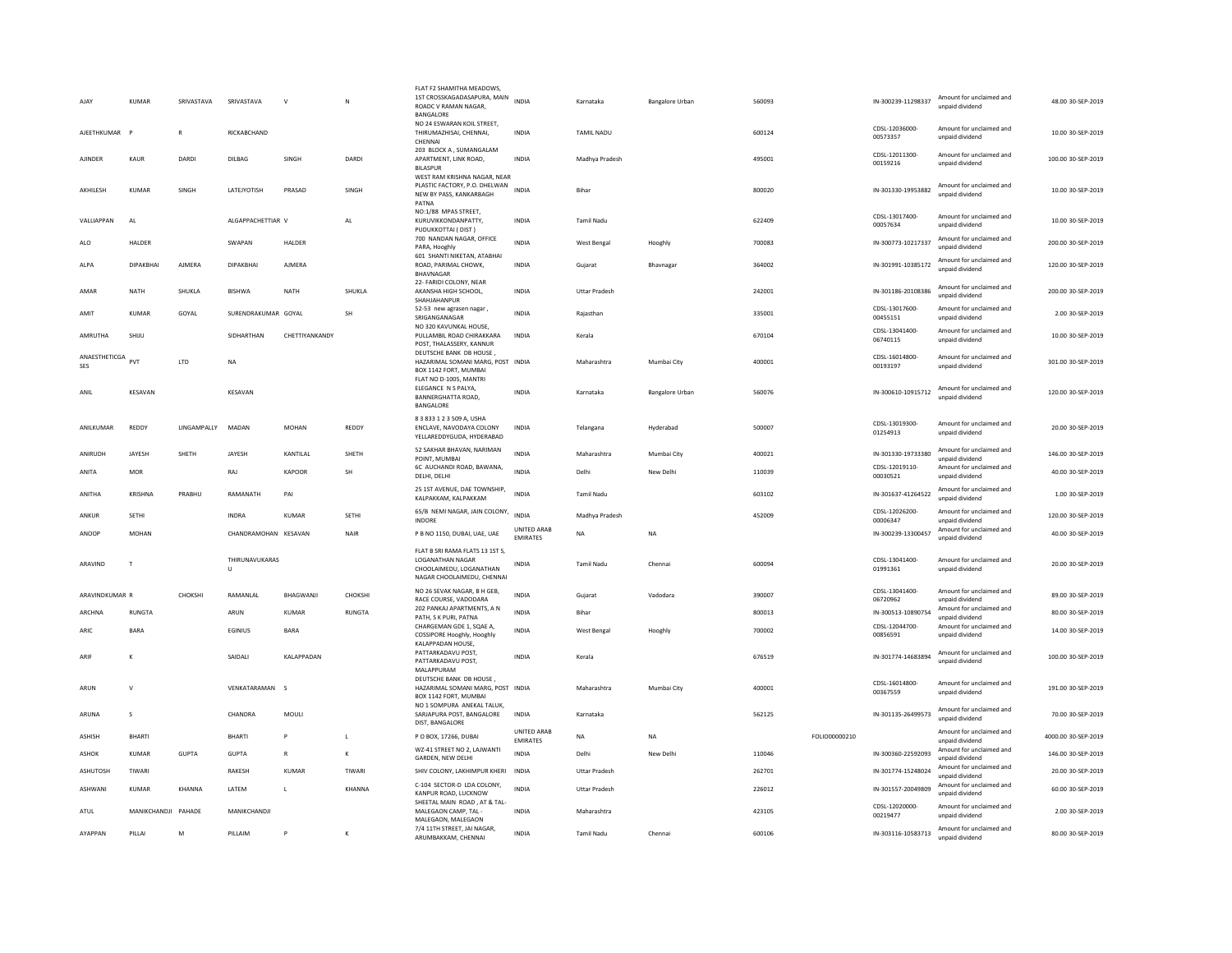| BABITA              | JAIN           |                 | AK                                       | JAIN            | SH            | FLAT NO - 305 B, SUNBREEZE<br>APARTMENT - II, SECTOR - V<br>VAISHALI, DISTT - GHAZIABAD<br><b>UTTAR PRADESH</b> | INDIA                                 | <b>Uttar Pradesh</b> |                        | 201010 |               | IN-300206-10274909             | Amount for unclaimed and<br>unpaid dividend | 40.00 30-SEP-2019  |
|---------------------|----------------|-----------------|------------------------------------------|-----------------|---------------|-----------------------------------------------------------------------------------------------------------------|---------------------------------------|----------------------|------------------------|--------|---------------|--------------------------------|---------------------------------------------|--------------------|
| BABUBHAI            | SULEMAN        | PATEL           | SULEMAN                                  | H               | PATEL         | MEGHRAJ, MEGHRAJ                                                                                                | <b>INDIA</b>                          | Guiarat              |                        | 383350 |               | CDSL-12028900-<br>00775005     | Amount for unclaimed and<br>unpaid dividend | 40.00 30-SEP-2019  |
| BABY                | NAGAPPAN       |                 | NAGAPPAN                                 | к               |               | KUNDUVARA HOUSE.<br>PORATHISSERY, MADYIKONAM P<br>O. THRISSUR                                                   | INDIA                                 | Kerala               |                        | 680712 |               | IN-301637-40676140             | Amount for unclaimed and<br>unpaid dividend | 10.00 30-SEP-2019  |
| <b>BADAMI</b>       | DEVI           |                 | <b>GEWARCHAND</b>                        |                 |               | NO 17/2 1ST FLOOR, NEW HIGH<br>SCHOOL ROAD, V V PURAM<br>BANGALORE SOUTH, BANGALORE                             | <b>INDIA</b>                          | Karnataka            | <b>Bangalore Urban</b> | 560004 |               | IN-302148-10691670             | Amount for unclaimed and<br>unpaid dividend | 80.00 30-SEP-2019  |
| BAI                 | KISHAN         | VYAS            | BADRINARAYAN                             | VYAS            |               | OLD TELEPHONE EX OTRS NO.3.<br>WCPM LTD NO / 3, BANGUR<br>NAGAR, DANDELI                                        | <b>INDIA</b>                          | Karnataka            |                        | 581325 |               | CDSL-12058600-<br>00060339     | Amount for unclaimed and<br>unpaid dividend | 20.00 30-SEP-2019  |
| <b>BAP</b>          | RAJU           | D               | NARAYANA                                 | RAJU            |               | SRIRAM PURAM, UNDI ROAD,<br>BHIMAVARAM                                                                          | <b>INDIA</b>                          | Andhra Pradesh       |                        | 534202 |               | IN-302324-10352685             | Amount for unclaimed and<br>unpaid dividend | 120.00 30-SEP-2019 |
| RARANIDHARAN        |                |                 | SHANMUGAM                                |                 |               | 16 KULATHU, METTU STREET,<br><b>PONDICHERRY</b>                                                                 | <b>INDIA</b>                          | Pondicherry          |                        | 605110 |               | CDSL-12053500-<br>00417400     | Amount for unclaimed and<br>unpaid dividend | 8.00 30-SEP-2019   |
| <b>BASKARAN</b>     | $\mathbb{R}$   |                 | RAMACHANDRAN                             |                 |               | DOOR NO 14, SHOP STREET,<br>SRIMUSHNAM, SRIMUSHNAM                                                              | <b>INDIA</b>                          | <b>Tamil Nadu</b>    |                        | 608703 |               | IN-301637-40736267             | Amount for unclaimed and<br>unpaid dividend | 1.00 30-SEP-2019   |
| BEHNAZ              | ANSARI         |                 | BABAJAN                                  |                 |               | P O BOX 38959 SHARJEH, UAE                                                                                      | <b>UNITED ARAB</b><br><b>EMIRATES</b> | <b>NA</b>            | <b>NA</b>              |        | FOLIO00000158 |                                | Amount for unclaimed and<br>unpaid dividend | 500.00 30-SEP-2019 |
| BHAIRU              | SHIDALING      | KABADE          | SHIDALING                                | <b>BHAIRU</b>   | KABADE        | A/P EXAMBA TAL CHIKODI, DIST<br>BELGAUM, BELGAUM                                                                | <b>INDIA</b>                          | Karnataka            |                        | 591244 |               | CDSL-12035000-<br>00363019     | Amount for unclaimed and<br>unpaid dividend | 4.00 30-SEP-2019   |
| <b>BHAJITH</b>      | <b>KUMAR</b>   |                 | BHASKARAN                                | K               |               | JITH NIVAS, KAVUMBHAGAM P.O,<br>THALASSERY                                                                      | <b>INDIA</b>                          | Kerala               |                        | 670110 |               | IN-301811-10029900             | Amount for unclaimed and<br>unpaid dividend | 40.00 30-SEP-2019  |
| BHARATIBEN          | $\top$         | SUTARIYA        | TULSIBHAI                                | SUTARIYA        |               | 49 NILKANTH SOC, KAPODRA CHAR<br>RASTA, VARCHHA ROAD, SURAT                                                     | INDIA                                 | Gujarat              | Surat                  | 395006 |               | IN-303052-10196079             | Amount for unclaimed and<br>unpaid dividend | 138.00 30-SEP-2019 |
| <b>RHAVESH</b>      | MAHENDRAKUM    | MODI            | MAHFNDRA                                 | RAMANI AI       | KUMAR         | MANDVI, GANDIGATE ROAD,                                                                                         | <b>INDIA</b>                          | Gujarat              | Vadodara               | 390017 |               | CDSL-13016700-                 | Amount for unclaimed and                    | 80.00 30-SEP-2019  |
| <b>BHUPINDER</b>    | AR<br>SINGH    | <b>DUA</b>      | RAJ                                      | <b>KUMAR</b>    | <b>DUA</b>    | OPP.LADWADA, BARODA<br>B 112, MOTIA KHAN, PAHAR GANJ,                                                           | <b>INDIA</b>                          | Delhi                | New Delhi              | 110055 |               | 00189489<br>IN-300118-10935726 | unpaid dividend<br>Amount for unclaimed and | 100.00 30-SEP-2019 |
|                     |                |                 |                                          |                 |               | NEW DELHI<br>MISHRAKUNJ ROOM NO 9.                                                                              |                                       |                      |                        |        |               |                                | unpaid dividend<br>Amount for unclaimed and |                    |
| <b>BHUSHAN</b>      | RAMESH         | JADHAV          | RAMESH                                   | PANDURANG       | <b>JADHAV</b> | VAIBHAV CHOWK. T P ROAD<br>BHANDUP (W), MUMBAI                                                                  | <b>INDIA</b>                          | Maharashtra          | Mumbai City            | 400078 |               | IN-300214-10514098             | unpaid dividend                             | 200.00 30-SEP-2019 |
| <b>BIKASH</b>       | CHANDRA        | PAL             | NANI                                     | GOPAL           | PAL           | 34/8 P C GHOSH ROAD, E P/8 NO 1, INDIA<br>PALLY SREE COLONY, Hooghly                                            |                                       | West Bengal          | Hooghly                | 700048 |               | IN-300484-13499119             | Amount for unclaimed and<br>unpaid dividend | 80.00 30-SEP-2019  |
| <b>BINDITA</b>      | D              | <b>BABARIYA</b> | DHARMESHBHAI                             | <b>BABARIYA</b> |               | 32 PUJARA PLOT STREET NO 9, NR<br>VANIYAVADI 80 FEET ROAD.<br>DHEBAR ROAD SOUTH 80 FOOT<br>ROAD, RAJKOT         | INDIA                                 | Guiarat              | Raikot                 | 360002 |               | CDSL-12044700-<br>03845744     | Amount for unclaimed and<br>unpaid dividend | 2.00 30-SEP-2019   |
| <b>BIPIN</b>        | <b>IOSEPH</b>  |                 | <b>IOSEPH</b>                            |                 |               | MANNARVELIL HOUSE, KULATHUR<br>P.O. MAILAPPALLY.<br>PATHANAMTHITTA                                              | <b>INDIA</b>                          | Kerala               |                        | 689588 |               | IN-300239-13699779             | Amount for unclaimed and<br>unpaid dividend | 4.00 30-SEP-2019   |
| <b>BIRENDRA</b>     | NATH           | PURKAIT         | HARISADHAN                               | PURKAIT         |               | <b>GURIA BHATALY, HOOGHLY</b>                                                                                   | INDIA                                 | West Bengal          |                        | 712410 |               | IN-301774-15114975             | Amount for unclaimed and<br>unpaid dividend | 40.00 30-SEP-2019  |
| <b>BIRINDER</b>     | SINGH          | <b>BAJWA</b>    | KARTAR                                   | SINGH           | BAJWA         | B-2/603 P NO. 27, S V CGHS SEC<br>12, DWARKA, NEW DELHI                                                         | <b>INDIA</b>                          | Delhi                | New Delh               | 110075 |               | CDSL-12010600-<br>01697316     | Amount for unclaimed and<br>unpaid dividend | 235.00 30-SEP-2019 |
| BOMMANNA            | GOWDA          | K               | BALAPPA                                  | GOWDA           |               | MUKRUMPADY, DARBE, PUTTUR                                                                                       | INDIA                                 | Karnataka            |                        | 574202 |               | CDSL-12062900-<br>00001795     | Amount for unclaimed and<br>unnaid dividend | 8.00 30-SEP-2019   |
| <b>BORNALI</b>      | PUZARI         |                 | MANTU                                    | <b>PUZAR</b>    |               | BORBIL NO 2, NEAR L P SCHOOL,<br>DIGBOI, TINSUKIA ASSAM                                                         | <b>INDIA</b>                          | Assam                |                        | 786171 |               | IN-301250-28952710             | Amount for unclaimed and<br>unpaid dividend | 20.00 30-SEP-2019  |
| <b>BRHAM</b>        | PRAKASH        | YADAV           | DHARAM                                   | PAI             | YADAV         | SECURITY SECTION 26 E D AIR,<br>FORCE VIMANPURAOLD AIRPORT<br>RD. HAL HELICOPTER DEVISION.<br>BANGALORE         | <b>INDIA</b>                          | Karnataka            | Bangalore Urban        | 560017 |               | CDSL-12010900-<br>03718791     | Amount for unclaimed and<br>unpaid dividend | 4.00 30-SEP-2019   |
| CHAKRAVARTHY T      |                |                 | THANGAVELU                               |                 |               | 532, KAMARAJANAR ROAD, ATTUR<br>POST VINAYAGA CLINIC, ATTUR<br>SALEM                                            | <b>INDIA</b>                          | <b>Tamil Nadu</b>    |                        | 636102 |               | IN-301696-11112139             | Amount for unclaimed and<br>unpaid dividend | 2.00 30-SEP-2019   |
| CHANDRA             | KALA           | SHARMA          | RAJESH                                   | <b>KUMAR</b>    | SHARMA        | TONGRAN MOHALLA MALAKHERA<br>BAZAR, ALWAR RAJGARH, ALWAR INDIA<br>RAIASTHAN                                     |                                       | Rajasthan            |                        | 301408 |               | IN-300214-13157911             | Amount for unclaimed and<br>unpaid dividend | 10.00 30-SEP-2019  |
| CHANDRA             | SHEKHAR        | PATEL           | SIDDARAMAPPA                             | PATEL           |               | H NO-1-10-67 YASPATIL<br>COMOUND, STATION RAOD,<br>RAICHUR, KARBNATAKA                                          | INDIA                                 | Karnataka            | Raichur                | 584102 |               | IN-302269-11362257             | Amount for unclaimed and<br>unpaid dividend | 80.00 30-SEP-2019  |
| CHANDRABABU SHANKAR |                |                 | RAJA                                     | CHANDRABABU     |               | 118, KAVARAI STREET, THIRUKKALI INDIA<br>MEDU, KANCHEEPURAM                                                     |                                       | Tamil Nadu           | Kanchipuram            | 631501 |               | IN-301696-11580380             | Amount for unclaimed and<br>unnaid dividend | 8.00 30-SEP-2019   |
| CHANDRAKANT         | <b>N</b>       | SHETH           | LATENANDLAL                              | D               | SHETH         | 12 POLLOCK STREET, 2ND FLOOR,<br>Hooghly                                                                        | <b>INDIA</b>                          | West Bengal          | Hooghly                | 700001 |               | IN-301740-10164638             | Amount for unclaimed and<br>unpaid dividend | 146.00 30-SEP-2019 |
| CHELABHAI           | $\mathsf{v}$   | CHAUDHARI       | CHAUDHARI                                | $\mathsf{v}$    | V             | NANDANVAN SOCIETY RAJMAHEL<br>ROAD, PATAN GUJARAT                                                               | <b>INDIA</b>                          | Gujarat              | Patan                  | 384265 |               | IN-300214-14745437             | Amount for unclaimed and<br>unpaid dividend | 20.00 30-SEP-2019  |
| <b>CHIRIVIRALA</b>  | RAMAKRISHNA    | PRASAD          | CHIRIVIRALAVENKA CHALAPATHI<br><b>TA</b> |                 | RAO           | H. NO 5-53-3/4, 6/17 BRODIPET,<br><b>GUNTUR</b>                                                                 | <b>INDIA</b>                          | Andhra Pradesh       | Guntur                 | 522002 |               | IN-300360-10068189             | Amount for unclaimed and<br>unpaid dividend | 120.00.30-SEP-2019 |
| CLAUDIUS            | WILLIAM        | LASRADO         | WILLIAM                                  | LASRADO         |               | DEUTSCHE BANK DB HOUSE<br>HAZARIMAL SOMANI MARG, POST INDIA<br>BOX 1142 FORT, MUMBAI                            |                                       | Maharashtra          | Mumbai City            | 400001 |               | CDSL-16014800-<br>00344423     | Amount for unclaimed and<br>unpaid dividend | 100.00 30-SEP-2019 |
| DAMODARAN           | G              |                 | GOVINDARAJALU                            | $\overline{R}$  |               | #70 ARYA GOWDER ROAD, WEST<br>MAMBALAM, CHENNAI                                                                 | <b>INDIA</b>                          | Tamil Nadu           | Chennai                | 600033 |               | IN-300378-10015653             | Amount for unclaimed and<br>unpaid dividend | 296.00 30-SEP-2019 |
| <b>DASTAGIR</b>     | $\overline{A}$ |                 | ALLAUDDIN                                | P               |               | F-70 NEW F 37, 4TH STREET,<br>ANNANAGAR, CHENNAL                                                                | <b>INDIA</b>                          | <b>Tamil Nadu</b>    | Chennai                | 600102 |               | IN-300441-10169073             | Amount for unclaimed and<br>unnaid dividend | 120.00 30-SEP-2019 |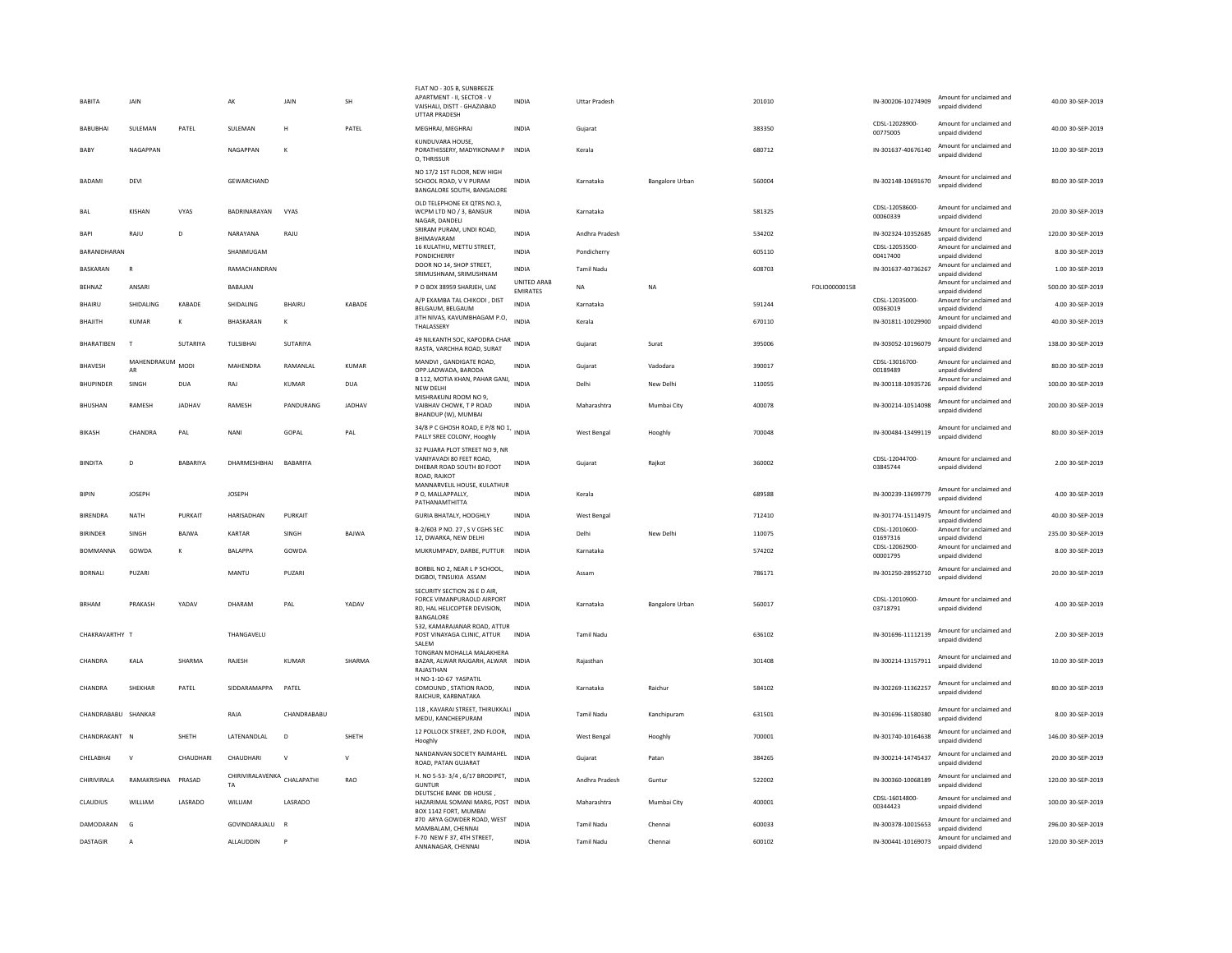| DATTATRAY<br><b>DAVOOD</b> | VITTHAL<br>THEFKUNNUMM | THAKURDESAI  | VITTHAL<br><b>MAMMOO</b> | THAKURDESAI<br>THEEKUNNUMMAL |             | 821 J, ASHIRWAD, AROGYA<br>MANDIR, RATNAGIRI<br>THEFKUNNUMMAL HO.                                                  | INDIA<br><b>INDIA</b> | Maharashtra<br>Kerala |                 | 415639<br>673509 | CDSL-12048900<br>00085915<br>CDSL-12044700- | Amount for unclaimed and<br>unpaid dividend<br>Amount for unclaimed and | 4.00 30-SEP-2019<br>22.00 30-SEP-2019 |
|----------------------------|------------------------|--------------|--------------------------|------------------------------|-------------|--------------------------------------------------------------------------------------------------------------------|-----------------------|-----------------------|-----------------|------------------|---------------------------------------------|-------------------------------------------------------------------------|---------------------------------------|
|                            | AL                     |              |                          | NANDAN                       | VERMA       | PARAKKADAV, VATAKARA<br>SARWAN BHADSARA, GORAKHARI                                                                 | <b>INDIA</b>          | Bihar                 |                 |                  | 04138841<br>CDSL-12021800-                  | unpaid dividend<br>Amount for unclaimed and                             |                                       |
| DEENBANDHU                 | KUMAR                  |              | DEO                      |                              |             | <b>BIKRAM, PATNA</b>                                                                                               |                       |                       |                 | 801104           | 00085048<br>CDSL-12019101-                  | unpaid dividend<br>Amount for unclaimed and                             | 40.00 30-SEP-2019                     |
| DEEPAK                     | <b>KUMAR</b>           | AGRAWAL      | TEJNARAYAN               | SAHU                         |             | PALKOT ROAD, ., GUMLA                                                                                              | <b>INDIA</b>          | Bihar                 |                 | 835207           | 00925661<br>CDSL-12032700-                  | unpaid dividend<br>Amount for unclaimed and                             | 160.00 30-SEP-2019                    |
| DEVENDRA                   | <b>KUMAR</b>           | SETH         | CHANDRA                  | <b>BALI</b>                  | SETH        | HANUMAN GHAT GALI, JAUNPUR                                                                                         | INDIA                 | <b>Uttar Pradesh</b>  |                 | 222001           | 00113820                                    | unpaid dividend                                                         | 10.00 30-SEP-2019                     |
| <b>DEVINDRA</b>            | <b>NATH</b>            |              | <b>NA</b>                |                              |             | 101 OLYMPUS, ALTAMOUNT<br>ROAD, MUMABI, MUMBAI                                                                     | <b>INDIA</b>          | West Bengal           |                 | 712410           | IN-300888-13213679                          | Amount for unclaimed and<br>unnaid dividend                             | 1000.00 30-SEP-2019                   |
| DHANABAL                   | M                      |              | MUTHUSAMY                |                              |             | OLD NO 4/34E NEW NO 4/934,<br>KOIL STREET<br>PRADHAPARAMAPURAM.<br>KEELVELURE TK, NAGAPATTINAM                     | INDIA                 | Tamil Nadu            |                 | 611111           | IN-301637-41210967                          | Amount for unclaimed and<br>unpaid dividend                             | 40.00 30-SEP-2019                     |
| DHIRAL                     | <b>JAIN</b>            |              | PAWAN                    | <b>KUMAR</b>                 | <b>JAIN</b> | DEUTSCHE BANK DB HOUSE.<br>HAZARIMAL SOMANI MARG, POST INDIA<br>BOX 1142 FORT, MUMBAI<br>FLAT NO 8 BUILDING NO B V |                       | Maharashtra           | Mumbai City     | 400001           | CDSL-16014800-<br>00197284                  | Amount for unclaimed and<br>unpaid dividend                             | 56.00 30-SEP-2019                     |
| DHRUVAKUMAR VASANTRAO      |                        | HARIHAR      | VASANTRAO                | DATTATREYARAO                | HARIHAR     | GARDENIA, PHASE I CO OP HSG<br>SOCIETY, VADGAON SHERI PUNE,<br>MAHARASHATRA                                        | INDIA                 | Maharashtra           |                 | 411014           | IN-300513-14397444                          | Amount for unclaimed and<br>unnaid dividend                             | 8.00 30-SEP-2019                      |
| DILIP                      | PANNALAL               | <b>BAFNA</b> | PANNALAL                 | MAGANLAL                     | BAFNA       | H NO. 3362 SHIMPI GALLI, A/P<br>YEOLA DIST. NASIK, YEOLA                                                           | <b>INDIA</b>          | Maharashtra           |                 | 423401           | CDSL-12010907-<br>00199471                  | Amount for unclaimed and<br>unpaid dividend                             | 20.00 30-SEP-2019                     |
| <b>DINESH</b>              | <b>KUMAR</b>           | GIRI         | SHIO                     | <b>NANDAN</b>                | GIRI        | NO.S/A/33. SUPERVISOR FLAT. L<br>TOWN SAKCHI, JAMSHEDPUR                                                           | <b>INDIA</b>          | Bihar                 |                 | 831001           | IN-301696-10883595                          | Amount for unclaimed and<br>unpaid dividend                             | 20.00 30-SEP-2019                     |
| GAURANG                    | <b>MFHTA</b>           |              | NA                       |                              |             | 31 2 AP ROAD 2ND FLOOR, 2ND<br>LANE CHOOLAI, CHENNAI<br>TAMILNADU, INDIA                                           | <b>INDIA</b>          | Tamil Nadu            | Chennai         | 600112           | IN-302269-13613114                          | Amount for unclaimed and<br>unpaid dividend                             | 80.00 30-SEP-2019                     |
| GIRIJA                     | SRINIVAS               |              | KRISHNAMURTHY            |                              |             | NO 34/1 VASAVI TEMPLE ROAD. V<br>V PURAM BASAVANAGUDI,<br>BANGALORE                                                | <b>INDIA</b>          | Karnataka             | Bangalore Urban | 560004           | CDSL-12044700-<br>05799471                  | Amount for unclaimed and<br>unpaid dividend                             | 1.00 30-SEP-2019                      |
| GOKUL                      | CHAND                  | AGARWAL      | LATERADHA                | KISAN                        | AGARWAL     | 113 NASKAR PARA ROAD,<br>GHUSURI, HOWRAH                                                                           | <b>INDIA</b>          | West Bengal           | Howrah          | 711107           | IN-300773-10181615                          | Amount for unclaimed and<br>unnaid dividend                             | 60.00 30-SEP-2019                     |
| GOKUL                      | PATIL                  |              | BALU                     | PATIL                        |             | A/L 25 HOUSING BOARD COLONY<br>PITHAMPUR                                                                           | <b>INDIA</b>          | <b>MADHYA PRADESH</b> |                 | 454775           | CDSL-12010608-<br>00080361                  | Amount for unclaimed and<br>unpaid dividend                             | 1.00.30-SEP-2019                      |
| GOVIND                     | LAL                    | SONI         | POONAM                   | CHAND                        | л           | BHURA WARI, NAGAUR, NAGAUR INDIA                                                                                   |                       | Raiasthan             |                 | 341001           | CDSL-12044700-<br>00870346                  | Amount for unclaimed and<br>unpaid dividend                             | 4.00 30-SEP-2019                      |
| <b>GUNVANTIBEN</b>         | JIVANLAL               | SHAH         | <b>JIVANLAL</b>          | CHUNILAL                     | SHAH        | <b>B-18 SHREEJI PARK, OPP</b><br>CHANKYAPURI SOCIETY, NEW<br>SAMA ROAD. VADODARA                                   | <b>INDIA</b>          | Gujarat               | Vadodara        | 390008           | CDSI-12042800-<br>00009446                  | Amount for unclaimed and<br>unpaid dividend                             | 30.00 30-SEP-2019                     |
| <b>GURCHARAN</b>           | SINGH                  |              | RAM                      | SARUP                        |             | H NO.46, V P O ADDA NADALA,<br>DISTT- KAPURTHALA, KAPURTHALA                                                       | <b>INDIA</b>          | Puniab                |                 | 144624           | IN-301508-10059068                          | Amount for unclaimed and<br>unpaid dividend                             | 40.00 30-SEP-2019                     |
| GURDAYAL                   | SINGH                  |              | WADHAWA                  | SINGH                        |             | H. NO.538, SECTOR - 16 A,<br>FARIDABAD                                                                             | INDIA                 | Haryana               |                 | 121007           | CDSL-12011700-<br>00090750                  | Amount for unclaimed and<br>unpaid dividend                             | 40.00 30-SEP-2019                     |
| GURURAO                    | $\mathbf{H}$           | s            | SRINIVASA                | MURTHY                       | Н           | 195/11TH CROSS, SHIVAJI ROAD, N<br>R MOHALLA, Bangalore Urban                                                      | <b>INDIA</b>          | Karnataka             | Bangalore Urban | 570007           | IN-301926-10526445                          | Amount for unclaimed and<br>unpaid dividend                             | 120.00 30-SEP-2019                    |
| HANUMANTHAN D              |                        |              | DAMODARAN                |                              |             | H-13 PHASE III ANNANAGAR.<br>NAVALPATTU TRICHY-26,<br>TIRUCHIRAPALLI, TIRUCHIRAPALLI                               | <b>INDIA</b>          | Tamil Nadu            | Tiruchirapalli  | 620026           | CDSL-13019300-<br>02007539                  | Amount for unclaimed and<br>unpaid dividend                             | 2.00 30-SEP-2019                      |
| <b>HARAK</b>               | CHAND                  | JAIN         | PARASMAL                 | JAIN                         |             | 10 - A, HEAVY INDUSTRIAL AREA,<br>JODHPUR                                                                          | <b>INDIA</b>          | Rajasthan             |                 | 342005           | CDSI-12020000-<br>00086031                  | Amount for unclaimed and<br>unpaid dividend                             | 120.00 30-SEP-2019                    |
| HARCHARAN                  | KAUR                   |              | PARTAP                   | SINGH                        |             | 102- B- XII SHAHPUR ROAD,<br>LUDHIANA, PUNJAB                                                                      | INDIA                 | Punjab                |                 | 141008           | IN-302269-10605349                          | Amount for unclaimed and<br>unpaid dividend                             | 148.00 30-SEP-2019                    |
| HARI                       | LAL                    | TANWAR       | <b>FAQIR</b>             | CHAND                        | TANWAR      | HOUSE NO 153 SECTOR 20, HUDA<br>SIRSA, HARYANA, INDIA                                                              | <b>INDIA</b>          | Haryana               |                 | 125055           | IN-302269-13808289                          | Amount for unclaimed and<br>unnaid dividend                             | 120.00 30-SEP-2019                    |
| HARIDAS                    | MALAYIL                |              | KANNAN                   | MALAYIL                      |             | KAVITHA VIHAR KOTTARACHOWKI,<br>URWA SOUTH CANARA DISTRICT,<br>NEAR URWA, MANGALORE<br>KARNATAKA                   | INDIA                 | Karnataka             |                 | 575006           | IN-300513-17513752                          | Amount for unclaimed and<br>unnaid dividend                             | 1.00 30-SEP-2019                      |
| HARSHADBHAI                | $\Box$                 | PATFI        | DAHYARHAI                | P                            | PATFI       | C/142 GANJAWALA APARTMENT.<br>BUILDING NO. 2. S. V. PATEL ROAD. INDIA<br>BORIVALI (WEST) MUMBAI                    |                       | Maharashtra           | Mumhai City     | 400092           | IN-301604-10181643                          | Amount for unclaimed and<br>unpaid dividend                             | 40.00 30-SEP-2019                     |
| HEMA                       | ASWAL                  |              | BRIJENDRA                | SINGH                        | ASWAL       | 86 OLD DALANWALA, MANDIR<br>MARG, DEHRADUN, DEHRADUN                                                               | INDIA                 | <b>Uttar Pradesh</b>  |                 | 248001           | CDSL-12044700-<br>02959220                  | Amount for unclaimed and<br>unpaid dividend                             | 11.00 30-SEP-2019                     |
| HEMRAJ                     | KHANDELWAL             |              | <b>HEMRAJ</b>            | KHANDELWAL                   |             | 65 BURTOLLA STREET, Hooghly                                                                                        | INDIA                 | West Bengal           | Hooghly         | 700007           | IN-301250-28132682                          | Amount for unclaimed and<br>unpaid dividend                             | 20.00 30-SEP-2019                     |
| HINA                       | MFHII                  | SHAH         | MFHII                    | $\epsilon$                   | SHAH        | E/1/6 GANESH KUNJ SOC., B/H<br>DHARNIDHAR ROAD, VASNA,<br>AHMEDABAD                                                | <b>INDIA</b>          | Gujarat               | Ahmedabad       | 380007           | CDSL-12046200<br>00006565                   | Amount for unclaimed and<br>unpaid dividend                             | 1.00 30-SEP-2019                      |
| HIRANMAYI                  | $\mathbf{S}$           |              | SUBRAMANIAN              | $\mathbb{C}$                 | K           | DEUTSCHE BANK DB HOUSE.<br>HAZARIMAL SOMANI MARG, POST INDIA<br>BOX 1142 FORT, MUMBAI                              |                       | Maharashtra           | Mumbai City     | 400001           | CDSL-16014800-<br>00183269                  | Amount for unclaimed and<br>unpaid dividend                             | 143.00 30-SEP-2019                    |
| HITESHKUMAR                | <b>DILIPKUMAR</b>      | MAHFSHWARI   | DILIPKUMAR               |                              |             | BIJESHWAR, COLONI SERI NO 2,<br>PALANPUR                                                                           | <b>INDIA</b>          | Gujarat               |                 | 385001           | CDSL-13041400-<br>04682253                  | Amount for unclaimed and<br>unpaid dividend                             | 40.00 30-SEP-2019                     |
| INDRAMANI                  | <b>BEHERA</b>          |              | UCHHAB                   | <b>BEHERA</b>                |             | QR NO-IVR-153, UNIT-6.,<br>BHUBANESWAR                                                                             | <b>INDIA</b>          | Orissa                |                 | 751001           | CDSL-12011700-<br>00078965                  | Amount for unclaimed and<br>unpaid dividend                             | 40.00 30-SEP-2019                     |
| <b>ISHWAR</b>              | BHAI                   | RANA         | MANGALDAS                | RANA                         |             | SHRI I M RANA, DANDIYA BAZAR,<br>NEAR SUTHIAPURA, BHARUCH                                                          | <b>INDIA</b>          | Gujarat               | Bharuch         | 392001           | IN-300394-10442667                          | Amount for unclaimed and<br>unnaid dividend                             | 10.00 30-SEP-2019                     |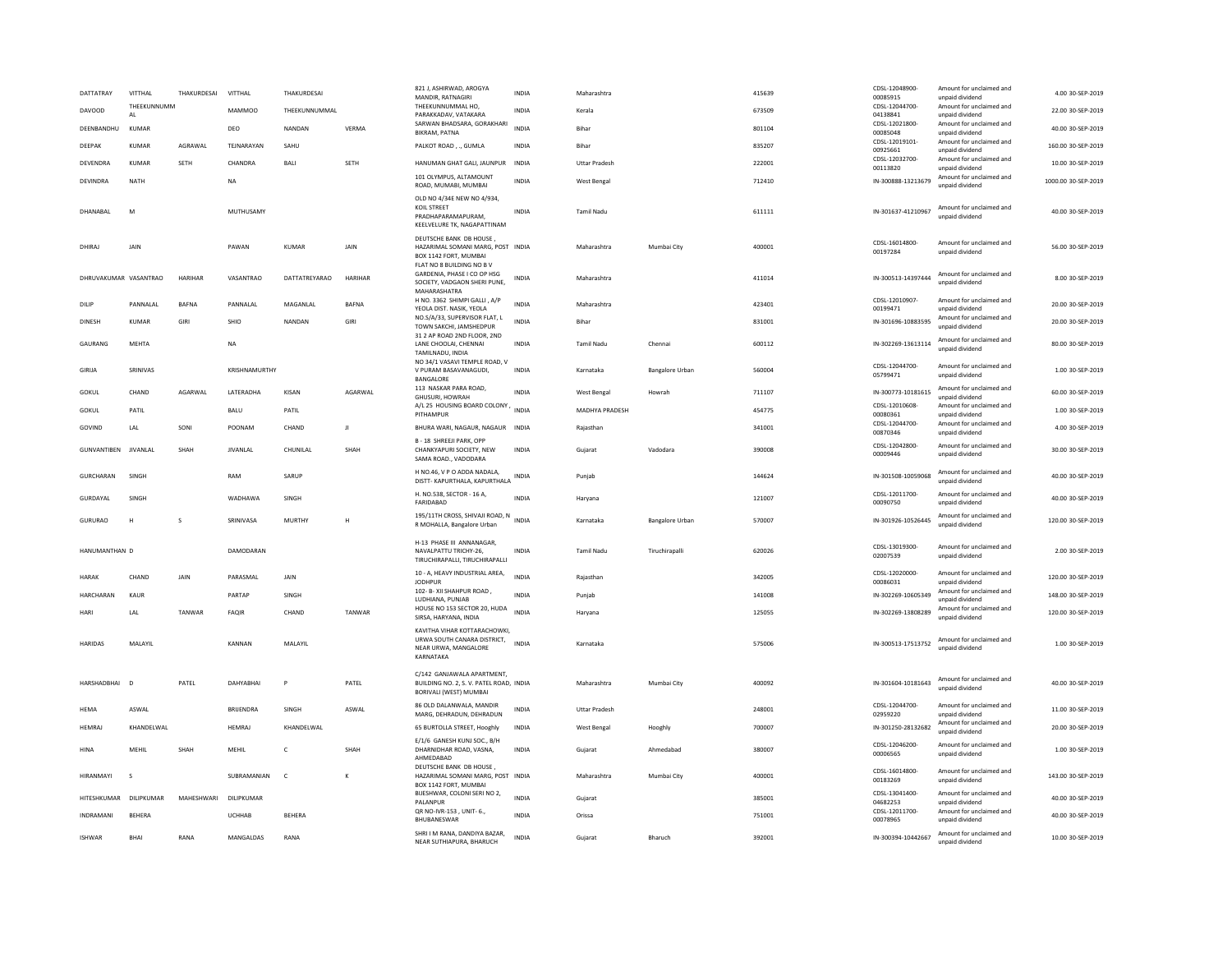| <b>JACOB</b>         | $\blacksquare$     | ARAKAL     | EAPEN                 | ARAKAL       |              | ANUGRAHA, TC 7/1931 6,<br>PANGODE, TRIVANDRUM                                                                    | <b>INDIA</b>                   | Kerala            |                        | 695006 |               | IN-301637-41178614             | Amount for unclaimed and<br>unpaid dividend                    | 40.00 30-SEP-2019   |
|----------------------|--------------------|------------|-----------------------|--------------|--------------|------------------------------------------------------------------------------------------------------------------|--------------------------------|-------------------|------------------------|--------|---------------|--------------------------------|----------------------------------------------------------------|---------------------|
| JANAVEERA            | <b>BHADRA</b>      | <b>RAO</b> | SATYA                 | KONDAL       |              | H NO 9-87 VISWAKARMA COLONY.<br>POST CHENNUR, DIST ADILABAD, INDIA<br>ADILABAD                                   |                                | Andhra Pradesh    |                        | 504201 |               | CDSL-12033200-<br>01882801     | Amount for unclaimed and<br>unpaid dividend                    | 37.00 30-SEP-2019   |
| <b>JANAK</b>         | VASANTRAI          | DABH       | VASANTRAI             | LAVJIBHAI    | DABHI        | TAKHTESHWAR PLOT NO 13 - B,<br>B/H MANMOHAN APPT B/H RANG<br>BHAVAN, NR MADHULI.<br>BHAVNAGAR                    | <b>INDIA</b>                   | Gujarat           | Bhavnagar              | 364002 |               | IN-302201-11046532             | Amount for unclaimed and<br>unpaid dividend                    | 1.00 30-SEP-2019    |
| <b>JASWINDER</b>     | SINGH              | JASWAL     | SWARN                 | SINGH        |              | V.P.O NARUR, TEH. PHAGHARA,<br>DISTT. KAPURTHALA, KAPURTHALA INDIA                                               |                                | Puniab            |                        | 144401 |               | CDSL-12034400-<br>00043485     | Amount for unclaimed and<br>unpaid dividend                    | 20.00 30-SEP-2019   |
| <b>IAWAHAR</b>       | LAL                | CHOWDHARY  | <b>SURFSH</b>         | CHOWDHARY    |              | S/O SURESH CHOWDHARY,<br>SHASTRINAGAR, 155 PROFESSOR INDIA<br>COLONY, DHANBAD                                    |                                | <b>Bihar</b>      |                        | 826001 |               | CDSL-12044700-<br>04798067     | Amount for unclaimed and<br>unpaid dividend                    | 60.00 30-SEP-2019   |
| <b>JAYABEN</b>       | <b>JASVANTBHAI</b> | DAVE       | <b>JASVANTBHAI</b>    | DAVE         |              | HARI DARSHAN TENAMENT, PLOT<br>NO 395/C, PRABHUDAS TALAV,<br>BHAVNAGAR                                           | <b>INDIA</b>                   | Gujarat           | Bhavnagar              | 364001 |               | IN-300394-12457972             | Amount for unclaimed and<br>unpaid dividend                    | 120.00 30-SEP-2019  |
| JAYALAKSHMI          |                    |            | RAMASAMY              | SINGAM       |              | 8 1 326 GF, SHIVAJI NAGAR, NEAR<br>R.P ROAD, SECUNDERABAD                                                        | <b>INDIA</b>                   | Telangana         | Hyderabad              | 500003 |               | IN-300239-13172206             | Amount for unclaimed and<br>unpaid dividend                    | 100.00 30-SEP-2019  |
| JAYASHREE            | M                  |            | KRISHANAPPAIH         | RAMAPPAIAH   | HEBBAR       | NO 306 SARANGA NILAYA, 1ST<br>MAIN 9TH BLOCK, NEAR<br>BANDEMARAMMA TEMPLE,<br><b>BANGALORE</b>                   | INDIA                          | Karnataka         | <b>Bangalore Urban</b> | 560072 |               | IN-301774-16813283             | Amount for unclaimed and<br>unpaid dividend                    | 40.00 30-SEP-2019   |
| <b>IAYSHANKAR</b>    | PRASAD             | AGRAWAI    | PARMESHWAR            | <b>SAHU</b>  |              | KUND MOHALLA, DALTONGANJ,<br>DALTONGANJ                                                                          | <b>INDIA</b>                   | <b>Bihar</b>      |                        | 822101 |               | CDSL-12025700-<br>00100201     | Amount for unclaimed and<br>unpaid dividend                    | 40.00 30-SEP-2019   |
| JEETENDRA            | <b>KUMAR</b>       | MISHRA     | <b>MISHRA</b>         | R            | $\mathsf{C}$ | BRAHMPUR, AT & PO SAKARI,<br>DARBHANGA, SAKARI                                                                   | <b>INDIA</b>                   | Bihar             |                        | 847239 |               | CDSL-12033200-<br>01324233     | Amount for unclaimed and<br>unpaid dividend                    | 20.00 30-SEP-2019   |
| <b>JINESH</b>        | DILIPLAL           | VARIYA     | DILIPLAL              | VARIYA       |              | SAVAN APPT. FALT NO.29,<br>NR.SIVAM PETROLIUM, SARU<br>SECTION ROAD, JAMNAGAR                                    | <b>INDIA</b>                   | Gujarat           | Jamnagar               | 361008 |               | CDSL-12010600-<br>00543715     | Amount for unclaimed and<br>unpaid dividend                    | 4.00 30-SEP-2019    |
| <b>JOGESH</b>        | KUMAR              |            | PUSHKARAN             |              |              | V/670(1), AMBADI DEVINAGAR,<br>MANALI, PALAKKAD                                                                  | <b>INDIA</b>                   | Kerala            |                        | 678001 |               | IN-301637-40935386             | Amount for unclaimed and<br>unpaid dividend                    | 30.00 30-SEP-2019   |
| <b>JOHAN</b>         | JOSE               |            | JOSE                  | $\mathsf{C}$ | J            | C/O.REDINGTON GULF FZE, 607<br>ATRIUM CENTRE, BUR DUBAI,<br><b>DUBAI</b>                                         | <b>INDIA</b>                   | West Bengal       |                        | 712410 | FOLIO00000218 |                                | Amount for unclaimed and<br>unpaid dividend                    | 4000.00 30-SEP-2019 |
| JOJI                 | SEBASTIAN          |            | SEBASTIAN             | DEVASIA      |              | NJONDIMAKKAL HOUSE.<br>VENKURINJI P O, MANIPUZHA,<br>ERUMELY                                                     | <b>INDIA</b>                   | Kerala            |                        | 686510 |               | CDSL-12023900-<br>00318203     | Amount for unclaimed and<br>unpaid dividend                    | 4.00 30-SEP-2019    |
| JOSE                 | KUTTY              | MATHEW     | MATHAI                | $\mathsf{C}$ | T            | KAVUNKAL KOOTHRAPPALLY,<br>KARUKACHAL, KOTTAYAM, KERALA                                                          | <b>INDIA</b>                   | Kerala            |                        | 686540 |               | IN-300239-10163044             | Amount for unclaimed and<br>unpaid dividend                    | 25.00 30-SEP-2019   |
|                      |                    |            |                       |              |              |                                                                                                                  |                                |                   |                        |        |               |                                |                                                                |                     |
| JOSE                 | PAUL               |            | KALAPPARAMBATH OUSEPH |              | POULOSE      | P O BOX NO. 17266, DUBAI, DUBAI                                                                                  | UNITED ARAB<br><b>EMIRATES</b> | <b>NA</b>         | <b>NA</b>              |        |               | CDSL-12019101-<br>00528561     | Amount for unclaimed and<br>unpaid dividend                    | 2500.00 30-SEP-2019 |
| JYOTHIPRAKASH D      |                    | M          | MUNASWAMY             | D            |              | SATYAM COMPUTER SERVICES. TSR<br>TOWERS RAJ BHAVAN ROAD,                                                         | <b>INDIA</b>                   | Telangana         | Hyderabad              | 500082 |               | IN-300183-10853535             | Amount for unclaimed and<br>unpaid dividend                    | 40.00 30-SEP-2019   |
| <b>JYOTHILEKSHMI</b> | т                  |            | THANKAPPAN            | NAIR         |              | HYDERABAD<br>LAKSHMI DALE, NATTAKOM,<br>КОТТАҮАМ, КОТТАҮАМ                                                       | INDIA                          | Kerala            |                        | 686013 |               | IN-300239-13098195             | Amount for unclaimed and<br>unpaid dividend                    | 24.00 30-SEP-2019   |
| <b>JYOTHISH</b>      | $\mathbb{R}$       |            | RAJAGOPALAN           | PILLAI       |              | R.P NIVAS, KADUVAYIL, ATTINGAL<br>P.O, TRIVANDRUM                                                                | <b>INDIA</b>                   | Kerala            |                        | 695101 |               | IN-300239-13030227             | Amount for unclaimed and<br>unpaid dividend                    | 120.00 30-SEP-2019  |
| KAILASH              | ASARAMJI           | AGRWAL     | ASARAMJI              | N            | AGRWAL       | NEAR MADHYAMESHWAR<br>MANDIR, WASHIM                                                                             | <b>INDIA</b>                   | Maharashtra       |                        | 444505 |               | IN-301774-14148211             | Amount for unclaimed and<br>unpaid dividend                    | 2.00 30-SEP-2019    |
| KALUBHAI             | PUNMABHAI          | MODI       | PUNMABHAI             | MANJIBHAI    | MODI         | 10/12 GAUTAM CHAWLI, OPP<br>BOMBAY HOUSING, O/S SARASPUR INDIA                                                   |                                | Gujarat           | Ahmedabad              | 380018 |               | CDSL-12029900-<br>02621268     | Amount for unclaimed and<br>unpaid dividend                    | 8.00 30-SEP-2019    |
| KAMALCHAND           | HUE                |            | RHIKAM                | CHAND        |              | GATE, AHMEDABAD<br>NO: 14/5B NEW NO: 22, VASU                                                                    | <b>INDIA</b>                   | <b>Tamil Nadu</b> | Chennai                | 600010 |               | CDSL-13017400-                 | Amount for unclaimed and                                       | 1.00 30-SEP-2019    |
| KAMLA                | DEVI               |            | BHAGWAN               | DASS         |              | STREET, KILPAUK, CHENNAI<br>C-7/109-10 BLOCK C-7, SECTOR-7, INDIA                                                |                                | Delhi             | New Delhi              | 110085 |               | 00104329<br>CDSL-12010900-     | unpaid dividend<br>Amount for unclaimed and                    | 37.00 30-SEP-2019   |
| KANCHANADEVI S       |                    |            | SUDHAKARAN            | $\mathbf R$  |              | ROHINI, DELHI<br>F-3, SRI VARSHITHAM, SATYA SAI                                                                  | <b>INDIA</b>                   | <b>Tamil Nadu</b> | Erode                  | 638009 |               | 01764983<br>IN-300394-13552934 | unpaid dividend<br>Amount for unclaimed and                    | 120.00 30-SEP-2019  |
| KANTILAL             | NARANDAS           | PATEL      | NA                    |              |              | NAGAR, THINDAL ERODE<br>106 YASH VIJAY SOCIETY, C T M<br>HIGHWAY, OPP SHARDA SCHOOL, INDIA<br>AMRAIWADI AHMEDABD |                                | Gujarat           | Ahmedabad              | 380026 |               | IN-301276-15662297             | unpaid dividend<br>Amount for unclaimed and<br>unpaid dividend | 120.00 30-SEP-2019  |
| KAPIL                | KUMAR              | AGARWAL    | VIJAY                 | KUMAR        | AGARWAL      | H NO 7-1-450, GODOWN ROAD,<br>NIZAMABAD, ANDHRA PRADESH                                                          | <b>INDIA</b>                   | Telangana         | Nizamabad              | 503001 |               | IN-302269-11369958             | Amount for unclaimed and<br>unpaid dividend                    | 148.00 30-SEP-2019  |
| KARTHIKEYAN          | M                  |            | MURUGESAN             |              |              | OLD NO.32/D NEW NO. 38/4,<br>SARASWATHI NILAYAM,<br>RAGAVENDRA ST<br>KOMARAPALAYAM, NAMAKKAL                     | <b>INDIA</b>                   | <b>Tamil Nadu</b> |                        | 638183 |               | CDSL-12041600-<br>00020902     | Amount for unclaimed and<br>unpaid dividend                    | 1.00 30-SEP-2019    |
| KAZI                 | JENULABEDIN        | F          | KAZI                  | F            | H            | 26 RASULABAD SOC, NR MADNI<br>HIGH SCHOOL, MODASA, GUJARAT                                                       | <b>INDIA</b>                   | Gujarat           |                        | 383315 |               | IN-302269-11375253             | Amount for unclaimed and<br>unpaid dividend                    | 46.00 30-SEP-2019   |
| KESAVAN              | E                  |            | <b>NA</b>             |              |              | NO 32 SIVAN KOIL STREET,<br>MADUKARAI, PONDICHERRY                                                               | <b>INDIA</b>                   | <b>Tamil Nadu</b> |                        | 605105 |               | CDSL-12033200-<br>07627088     | Amount for unclaimed and<br>unpaid dividend                    | 1.00 30-SEP-2019    |
| KIRAN                | <b>HANUMANT</b>    | GAIKWAD    | <b>HANUMANT</b>       | GAIKWAD      |              | A/P PIMPARE KH. TAL PURANDAR<br>DIST PUNE, NEAR TO Z P SCHOOL, INDIA<br>PUNF                                     |                                | Maharashtra       |                        | 412102 |               | CDSL-12036000-<br>01450357     | Amount for unclaimed and<br>unpaid dividend                    | 4.00 30-SEP-2019    |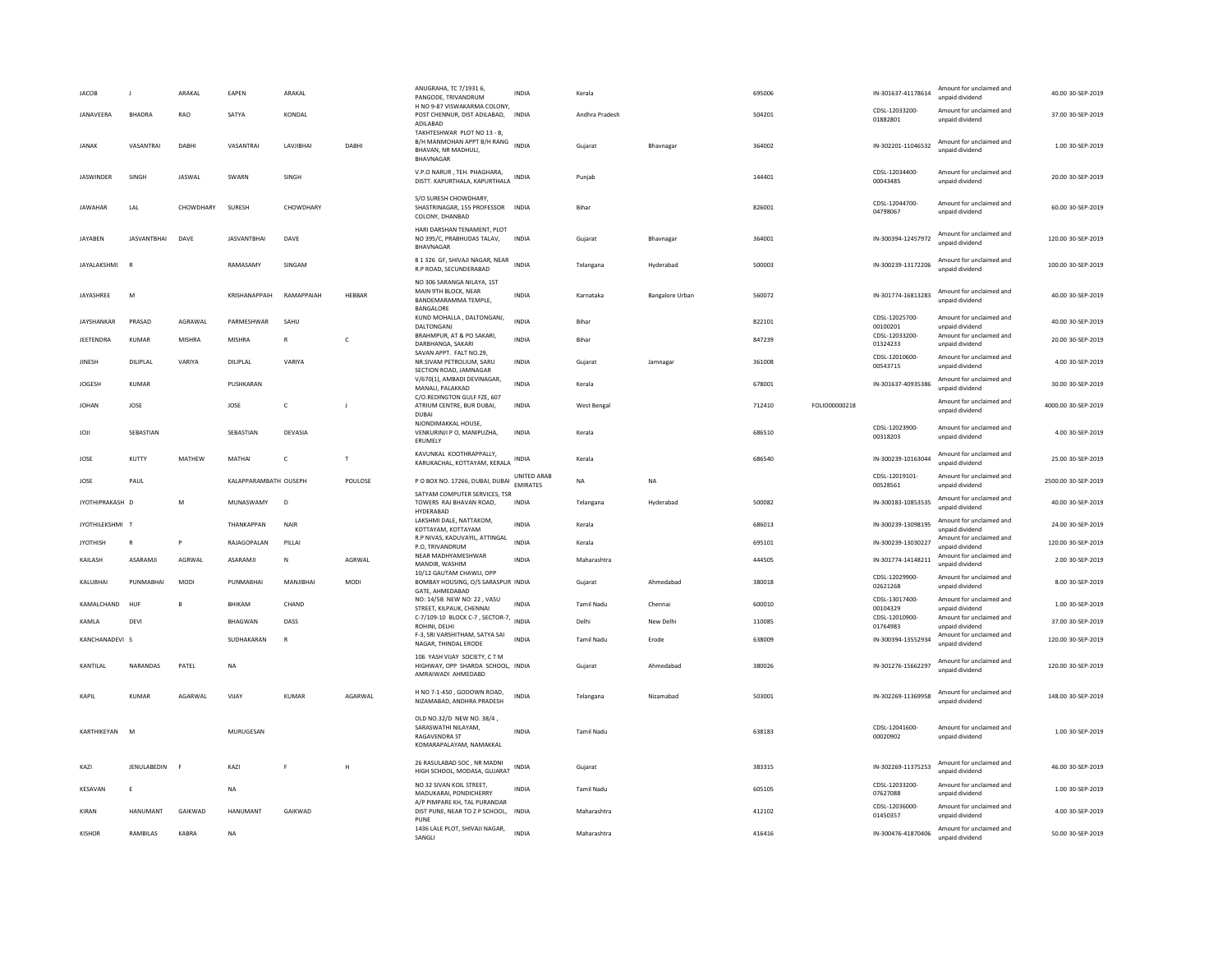| KISHORE                      | KUMAR             | P           | KOTILINGAM        |                |              | H. NO. 1-6-141/48/C8, BALAJI<br>NAGAR NR. VIDHYA-, RDHI BANDU INDIA<br>SCHOOL, SURYAPET<br>V SRINIVASAN G 1 RAMS MARUTHI |                 | Andhra Pradesh       |                        | 508213 | CDSL-12010900-<br>00654738 | Amount for unclaimed and<br>unpaid dividend | 66.00 30-SEP-2019  |
|------------------------------|-------------------|-------------|-------------------|----------------|--------------|--------------------------------------------------------------------------------------------------------------------------|-----------------|----------------------|------------------------|--------|----------------------------|---------------------------------------------|--------------------|
| KOUSALYA                     | NARAYAN           |             | KRISHNASWAHY      | VARADHARAJAN   |              | APTT, NO 24 MUTHALAMMAN<br>KOIL STREET, WEST MAMBALAM,<br>CHENNAL                                                        | INDIA           | Tamil Nadu           | Chenna                 | 600033 | IN-301774-11773844         | Amount for unclaimed and<br>unpaid dividend | 198.00 30-SEP-2019 |
| KRISHNA                      | KUMAR             | KAREKUNNATH | KUNHIRAMAN        | KAREKUNNATH    |              | 14 FAREEQ ABDUL AZIZ, 828 ABU UNITED ARAB<br>ABBAD, P. O.BOX 23804,                                                      | <b>EMIRATES</b> | <b>NA</b>            | <b>NA</b>              |        | CDSL-12032800-<br>00099314 | Amount for unclaimed and<br>unpaid dividend | 200.00 30-SEP-2019 |
| KRISHNA                      | KUMAR             | POLAKATI    | RAMA              | KRISHNAIAH     | POLAKATI     | 10/175. DEVVNIKADAPA.<br><b>CUDDAPAH</b>                                                                                 | INDIA           | Andhra Pradesh       |                        | 516002 | CDSL-12052700-<br>00028556 | Amount for unclaimed and<br>unpaid dividend | 20.00 30-SEP-2019  |
| KRISHNAN                     | UNNI              | B           | BAHULEYAN         | <b>NAIR</b>    | s            | KOUSTHUBHAM, HILL TOP<br>GARDENS, HOUSE NO 36<br>VAZHAYILA, TRIVANDRUM                                                   | <b>INDIA</b>    | Kerala               |                        | 695564 | CDSL-12023900-<br>00217971 | Amount for unclaimed and<br>unpaid dividend | 20.00 30-SEP-2019  |
| KULDEEP                      | CHETANNATH        | PANCHAL     | CHETANNATH        | MANILAL        | PANCHAL      | A-11, VAIBHAV VATIKA<br>TENAMENTS, OPP TIRTH DUPLEX INDIA<br>GIDC ROAD, MANJALPUR BARODA                                 |                 | Gujarat              | Vadodara               | 390011 | IN-300394-15800495         | Amount for unclaimed and<br>unpaid dividend | 44.00 30-SEP-2019  |
| KUNJU                        | PANICKER          | PRAKASH     | PANICKER          | KUNJU          |              | P B NO 16222, ADILIYA, BAHRAIN,<br><b>BAHRAIN</b>                                                                        | <b>INDIA</b>    | West Bengal          |                        | 712410 | IN-300239-12904327         | Amount for unclaimed and<br>unpaid dividend | 120.00 30-SEP-2019 |
| LAGHUVARAM                   | SIVA              | PRASAD      | VEERABHADRAIAH L  |                |              | D NO 12/100, SAI NAGAR<br>- 11<br>CROSS, CENTRAL EXCISE COLONY, INDIA<br>ANANTAPUR                                       |                 | Andhra Pradesh       | Anantapur              | 515001 | IN-301022-21292296         | Amount for unclaimed and<br>unpaid dividend | 20.00 30-SEP-2019  |
| LALIT                        | SETH              |             | SATYA             | PAL            | <b>SETH</b>  | HOUSE NO 1323, URBAN ESTATE<br>PHASE-1, JALANDHAR, JALANDHAR                                                             | <b>INDIA</b>    | Puniab               |                        | 144001 | IN-301604-10567800         | Amount for unclaimed and<br>unpaid dividend | 1.00 30-SEP-2019   |
| LALIT                        | SINGHAL           |             | SINGHAL           |                | $\mathsf{P}$ | 4/148 HARDEV GANJ, AGRA                                                                                                  | INDIA           | <b>Uttar Pradesh</b> |                        | 282004 | CDSL-12021400-<br>00007798 | Amount for unclaimed and<br>unpaid dividend | 100.00 30-SEP-2019 |
| LALITKUMAR                   | GANPATBHAI        | BRAHAMANIYA | GANPATBHAI        |                |              | CHIMANLAL MAHASUKHRAM<br>CHALI, CHAMANPURA, ASARWA, INDIA<br>AHMEDABAD                                                   |                 | Gujarat              | Ahmedabad              | 380016 | IN-300343-10356793         | Amount for unclaimed and<br>unpaid dividend | 120.00 30-SEP-2019 |
| LAVANYA                      | $\mathsf{v}$      |             | VIJAYKUMAR        |                |              | 11/530, 15TH STREET 4TH STREET,<br>KK NAGAR IMDS, CHENNAI                                                                | <b>INDIA</b>    | Tamil Nadu           | Chennai                | 600078 | IN-301637-41091926         | Amount for unclaimed and<br>unpaid dividend | 1.00 30-SEP-2019   |
| LAXMI                        | NARAYAN           | PATIDER     | SHANKAR           | LAL            | PATIDER      | VILL SEJAVTA, RATLAM                                                                                                     | INDIA           | Madhya Pradesh       |                        | 457002 | IN-301774-17333712         | Amount for unclaimed and<br>unpaid dividend | 20.00 30-SEP-2019  |
| LEELAKUMARI                  | KUNAPU            | REDDY       | NAGASWARA         | RAO            |              | H NO 2/415 VISWANATHA PURAM,<br>BACK SIDE OF SAMATHAVAPURAM, INDIA<br>HOSUR VALLEY PHASE III, HOSUR                      |                 | <b>Tamil Nadu</b>    |                        | 635103 | IN-301926-30469898         | Amount for unclaimed and<br>unpaid dividend | 96.00 30-SEP-2019  |
| LUO                          | PETER             |             | PETER             |                |              | FLAT NO 8, 3RD FLOOR, MOHIT<br>PARK 140 LULLANAGAR, PUNE                                                                 | INDIA           | Maharashtra          |                        | 411048 | CDSL-12036000-<br>01194297 | Amount for unclaimed and<br>unnaid dividend | 1.00 30-SEP-2019   |
| LINGAMVENKAT<br>$\mathbf{A}$ | SUBBA             | RAO         | LINGAM            | VENKATA        | KRISHNAYYA   | 154/12 10TH WARD, GUDIVADA                                                                                               | <b>INDIA</b>    | Andhra Pradesh       |                        | 521301 | IN-301313-20282071         | Amount for unclaimed and<br>unpaid dividend | 400.00 30-SEP-2019 |
| MADHU                        | MALPANI           |             | MUKESH            | MALPANI        |              | I - U - 22, TALWANDI, KOTA<br>(RAJASTHAN)                                                                                | <b>INDIA</b>    | Rajasthan            |                        | 324005 | IN-301055-10322585         | Amount for unclaimed and<br>hnebivib bisonu | 50.00 30-SEP-2019  |
| MAHADEVAN                    | VENKATARAMA       |             | VENKATARAMAN      |                |              | N NO.1440 13(1), 42<br>SREEVARAHAM,<br>THIRUVANANTHAPURAM, KERALA                                                        | <b>INDIA</b>    | Kerala               |                        | 695008 | IN-301696-11238174         | Amount for unclaimed and<br>unpaid dividend | 10.00 30-SEP-2019  |
| MAHENDRABHA<br>RANI          | <b>KUMAR</b>      | GUBBALA     | BAPI              | RAJU           | GUBBALA      | NO 18/3/4 RAGHAMPETA TELUV,<br>KAKINADA, ANDHRA PRADESH,<br><b>INDIA</b>                                                 | INDIA           | Andhra Pradesh       |                        | 533001 | IN-302269-13831040         | Amount for unclaimed and<br>unpaid dividend | 27.00 30-SEP-2019  |
| MAHESH                       | GANGULLI          |             | $_{\sf NA}$       |                |              | CHANDRA NURSING, HOME,<br>GANGOLI                                                                                        | <b>INDIA</b>    | Karnataka            |                        | 576216 | CDSL-12010600-<br>00994399 | Amount for unclaimed and<br>unnaid dividend | 4.00 30-SEP-2019   |
| <b>MAHFSH</b>                | NARAYAN           | HEGDE       | <b>NA</b>         |                |              | GANESH NILAY, T B REVANKAR<br>KALYAN MANTAP, DESHPANDE<br>NAGAR, HUBLI                                                   | <b>INDIA</b>    | Karnataka            |                        | 580029 | CDSL-12010600-<br>01004138 | Amount for unclaimed and<br>unpaid dividend | 40.00 30-SEP-2019  |
| MAHESHKUMAR MANSUKHLAL       |                   | SHAH        | MANSUKHI AI       | SHAH           |              | 15 MADHAVBAUG SOCIETY, OPP.<br>ONGC MAIN GATE, MAKARPURA<br>ROAD, VADODARA                                               | <b>INDIA</b>    | Gujarat              | Vadodara               | 390009 | IN-301991-10080101         | Amount for unclaimed and<br>unpaid dividend | 4.00 30-SEP-2019   |
| MALTI                        | ARVIND            | SANGHV      | <b>NA</b>         |                |              | 9 BANK OF INDIA SCOLONY , OPP.<br>D.K.V. HOSPITAL, BH. AKRAM<br>HOTEL, JAMNAGAR                                          | <b>INDIA</b>    | Gujarat              | Jamnagar               | 361008 | IN-300974-10083526         | Amount for unclaimed and<br>hnebivib bisnnu | 120.00 30-SEP-2019 |
| MAMTABEN                     | SHAMITKUMAR PATEL |             | SHAMITKUMAR       | $\Delta$       | PATEL        | 4/25 BIDC ESTATE, GORWA ROAD,<br><b>BARODA</b>                                                                           | <b>INDIA</b>    | Gujarat              | Vadodara               | 390016 | CDSL-13016700-<br>00025309 | Amount for unclaimed and<br>unpaid dividend | 100.00 30-SEP-2019 |
| MANASI                       | TEWARI            |             | <b>NA</b>         |                |              | OTR NO E 79 ADM COLONY<br>HINDALCO, PO RENUKOOT, DIST<br>SONBHADRA, UTTAR PRADESH                                        | INDIA           | <b>Uttar Pradesh</b> |                        | 231217 | IN-300450-10544105         | Amount for unclaimed and<br>unpaid dividend | 60.00 30-SEP-2019  |
| MANDAKINI                    | PANDITRAO         | PATIL       | PANDITRAO         | $\mathbf{B}$   | PATIL        | 2889 BHD MULLA SAW MILL<br>NIVRUTTI COLONY, A/P<br>WARANANAGAR TAL PANHALA<br><b>DIST KOLHAPUR</b>                       | INDIA           | Maharashtra          |                        | 416113 | CDSL-12020000-<br>00112257 | Amount for unclaimed and<br>unpaid dividend | 80.00 30-SEP-2019  |
| MANGAL                       | <b>DEVSH</b>      | DAMA        | DEVSHI            | P              | DAMA         | N-25 APMC MARKET-2, GRAIN<br>MARKET, PHASE-2 VASHI, NAVI                                                                 | INDIA           | Maharashtra          |                        | 400703 | CDSL-12010900-<br>00083939 | Amount for unclaimed and<br>unpaid dividend | 160.00 30-SEP-2019 |
| MANGAT                       | RAM               | VFRMA       | CHOTEY            | 1AI            |              | <b>MUMBAI</b><br>C/O STATE BANK OF INDIA,<br>CINEMA ROAD, HARDOI                                                         | <b>INDIA</b>    | <b>Uttar Pradesh</b> |                        | 241001 | CDSL-12032700-<br>00099617 | Amount for unclaimed and<br>unpaid dividend | 40.00 30-SEP-2019  |
| MANIKA                       | SETHIA            |             | <b>JHANWARLAL</b> | <b>GOLCHHA</b> |              | W/O ALOK SETHIA 2ND FLR NO<br>4/1. 3RD CRS NAGAPPA STREET.<br>PALACE GUTTHALLI, BANGALORE                                | <b>INDIA</b>    | Karnataka            | <b>Bangalore Urban</b> | 560003 | IN-302236-12282391         | Amount for unclaimed and<br>unpaid dividend | 4.00 30-SEP-2019   |
| MANISH                       | PORWAL            |             | SATYANARAYAN      | PORWAL         |              | TRADER JAWAHAR MARG, NAGDA<br>JN, MADHYA PRADESH, INDIA                                                                  | <b>INDIA</b>    | Madhya Pradesh       |                        | 456335 | IN-302269-12770903         | Amount for unclaimed and<br>unpaid dividend | 10.00 30-SEP-2019  |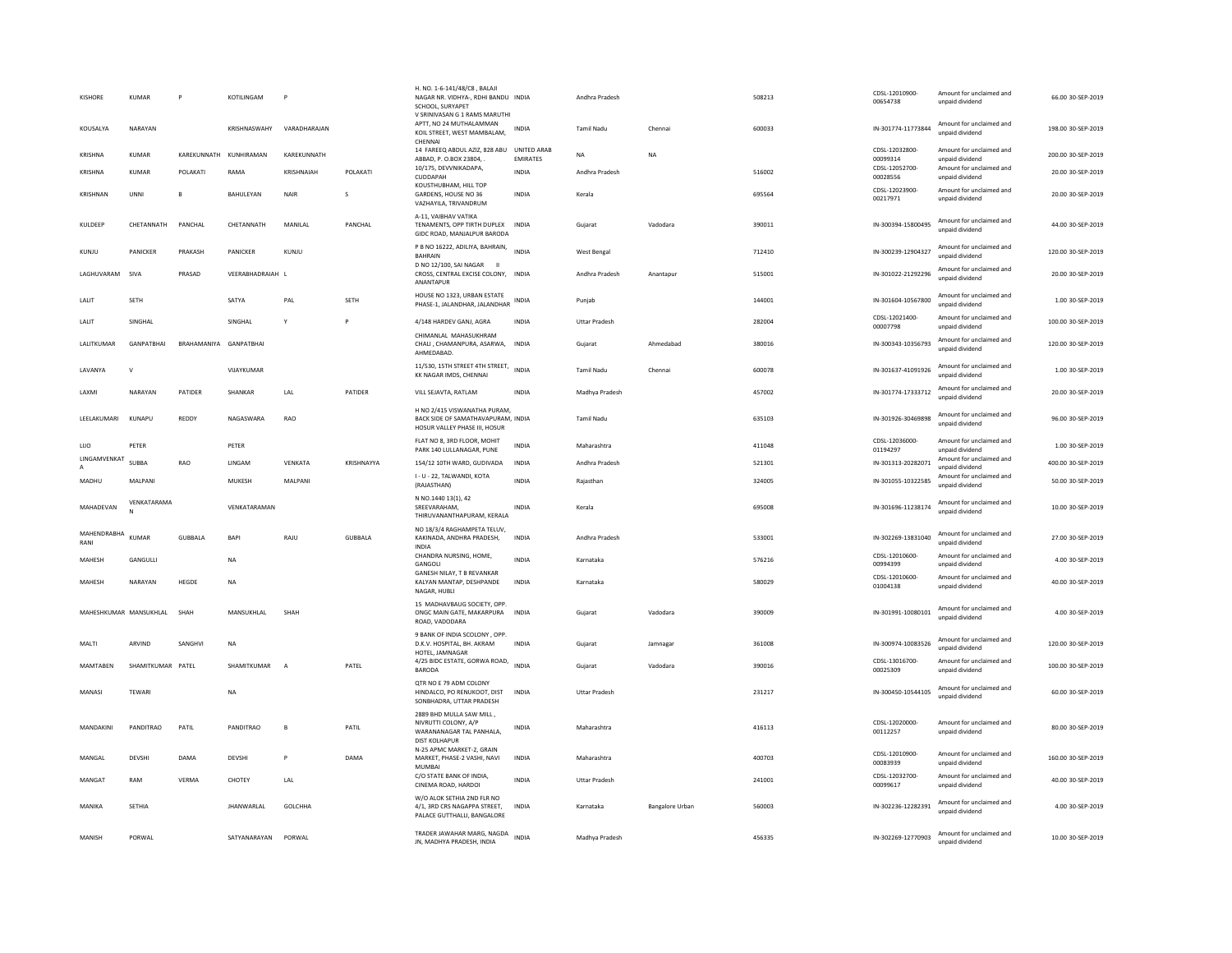| MANJULABEN         | RAMNIKLAL        | MEHTA          | RAMNIKLAI       | <b>MEHTA</b>  |          | B-G-14 PANWADI, NR FATIMA<br>CONWENT, RAVI FLAT,<br>BHAVNAGAR                                                | <b>INDIA</b> | Gujarat              | Bhavnagar   | 364001 | IN-300450-11120549         | Amount for unclaimed and<br>unpaid dividend | 120.00 30-SEP-2019  |
|--------------------|------------------|----------------|-----------------|---------------|----------|--------------------------------------------------------------------------------------------------------------|--------------|----------------------|-------------|--------|----------------------------|---------------------------------------------|---------------------|
| <b>MANOJ</b>       | <b>JAIN</b>      |                | BABULAL         | <b>JAIN</b>   |          | 3399 SUDAMA NAGAR SECTOR E,<br>INDORE                                                                        | <b>INDIA</b> | Madhya Pradesh       |             | 452009 | CDSL-13017600-<br>00853407 | Amount for unclaimed and<br>unpaid dividend | 20.00 30-SEP-2019   |
| MARUTHAN           | GOPINATHAN       |                | MARUTHAN        |               |          | DEUTSCHE BANK DB HOUSE<br>HAZARIMAL SOMANI MARG, POST INDIA<br>BOX 1142 FORT, MUMBAI<br>31/1AND 2 SURUCHI    |              | Maharashtra          | Mumbai City | 400001 | CDSL-16014800-<br>00197888 | Amount for unclaimed and<br>unpaid dividend | 56.00 30-SEP-2019   |
| MAYANK             | NAVNITLAL        | BANKER         | NAVNITLAL       | BANKER        |          | APPARTMENT, 22SHANTI SADAN<br>SOCIETY, AMBAWADI,<br>AHMEDABAD                                                | <b>INDIA</b> | Gujarat              | Ahmedabad   | 380006 | IN-300982-10470728         | Amount for unclaimed and<br>unnaid dividend | 40.00 30-SEP-2019   |
| MEENA              | GOVIND           | KELA           | GOVIND          | ONKARDAS      | KELA     | CHITRAKOOT, NEAR SIDDHI<br>VINAYAK MANGA, KARYALAYA<br>RAM NAGAR AKOLA, AKOLA                                | <b>INDIA</b> | Maharashtra          |             | 444108 | CDSL-12010900-<br>00856585 | Amount for unclaimed and<br>unpaid dividend | 400.00 30-SEP-2019  |
| MENAKA             |                  |                | PALANISAMY      |               |          | NO.59, ALANGIAM ROAD, NR<br>HIGHWAYS OFFICEDHARAPURAM, INDIA<br>ERODE                                        |              | Tamil Nadu           |             | 638656 | CDSL-12010900-<br>03588218 | Amount for unclaimed and<br>unpaid dividend | 20.00 30-SEP-2019   |
| <b>MISHRA</b>      | L.               | N              | RADHAKANTA      | MISHRA        |          | G J PLAZA IST FLOOR, 358 LLOYDS<br>ROAD, GOPALAPURAM, CHENNAI                                                | <b>INDIA</b> | <b>Tamil Nadu</b>    | Chennai     | 600086 | IN-302269-11330684         | Amount for unclaimed and<br>unpaid dividend | 10.00 30-SEP-2019   |
| MITUL              | $\mathbf{S}$     | <b>MFHTA</b>   | SUDHIRKUMAR     |               |          | NAGAR PANCHAYAT, TA<br>KHFDBRAHMA, DIST<br>SABARKANTHA, KHEDBRAHMA                                           | <b>INDIA</b> | Guiarat              |             | 383255 | CDSL-12033200-<br>01813192 | Amount for unclaimed and<br>unpaid dividend | 40.00 30-SEP-2019   |
| MOHAMMED           | <b>IMRANUR</b>   | RAHMAN         | LUQMANUR        | RAHMAN        | MOHAMMED | 9/4/47 GIRMAJI PETA, WARD 9<br>CHARBOULI, WARANGAL, ANDHRA INDIA<br>PRADESHINDIA<br>SAI RAM APT FLAT NO 102, |              | Telangana            | Warangal    | 506002 | IN-302902-47350360         | Amount for unclaimed and<br>unnaid dividend | 1250.00 30-SEP-2019 |
| <b>MOHAN</b>       | HEMANDAS         | <b>IDNANI</b>  | <b>NA</b>       |               |          | SECTION 17, ULHASNAGAR 3, DIST INDIA<br>THANE                                                                |              | Maharashtra          |             | 421003 | IN-301127-15668331         | Amount for unclaimed and<br>unpaid dividend | 40.00 30-SEP-2019   |
| <b>MOHAN</b>       | RAO              | s              | SURI            | <b>UMA</b>    | RAO      | S/O SURI UMA RAO BADAPUTTI.<br>VIA GOPALPUR ON SEA GANJAM, INDIA<br>GANJAM, ORISSA INDIA                     |              | Orissa               |             | 760001 | IN-302269-12800812         | Amount for unclaimed and<br>unnaid dividend | 72.00 30-SEP-2019   |
| MOHANACHAND<br>RAN | M                |                | MADHAVAN        | <b>NAIR</b>   | N        | SOUPARNIKA, VALANCHERY,<br>KILIMANOOR PO,<br>THIRUVANANTHAPURAM                                              | INDIA        | Kerala               |             | 695601 | IN-300239-13668191         | Amount for unclaimed and<br>unnaid dividend | 8.00 30-SEP-2019    |
| MOHANAKUMA<br>RAN  | NAIR             |                | KRISHNAN        | <b>NAIR</b>   |          | <b>RES SANTHINIKETHAN, NEAR</b><br>NEMOM RLY STN, NEMOM P O T V INDIA<br>M. TRIVANDRUM                       |              | Kerala               |             | 695020 | CDSL-13019300-<br>01692098 | Amount for unclaimed and<br>unpaid dividend | 4.00 30-SEP-2019    |
| <b>MOHD</b>        | ZAHID            |                | MOHD            | ZAKIR         |          | 259/46 GALIB NAGAR FIROJABAD<br>TEHSIL, FIRAJABAD, FIROZABAD.<br>UTTAR PRADESHINDIA                          | INDIA        | <b>Uttar Pradesh</b> |             | 283203 | IN-302679-38863494         | Amount for unclaimed and<br>unnaid dividend | 40.00 30-SEP-2019   |
| MOHINIDEVI         | ARVINDKUMAR SHAH |                | ARVINDKUMAR     | $\mathbf{I}$  | SHAH     | SHANTINAGAR SOCIETY, TA<br>TALOD, DIST. SABARKANTHA                                                          | INDIA        | Gujarat              |             | 383215 | IN-303044-10009136         | Amount for unclaimed and<br>unpaid dividend | 20.00 30-SEP-2019   |
| MOLY               | SAM              | К              | PAULACHAN       | к             | т        | K K COTTAGE 1/221 E. BLUE<br>MOON VILLA, KARANTHUR PO,<br>CALICUT                                            | INDIA        | Kerala               |             | 673571 | IN-300239-11553870         | Amount for unclaimed and<br>unpaid dividend | 1.00 30-SEP-2019    |
| MOULY              | CHANDRA          | SHAHI          | JAGAT           | NARAYAN       | SHAHI    | SHOP NO 210 1ST FLOOR.<br>CHAUHAN TOWER G E ROAD,<br>BHILAI, CHHATTISGARH                                    | <b>INDIA</b> | Madhya Pradesh       |             | 490023 | IN-302269-12131726         | Amount for unclaimed and<br>unpaid dividend | 40.00 30-SEP-2019   |
| MUHAMMEDKU<br>TTY  |                  |                | AHAMEDKUTTY     |               |          | POOTHANARI HOUSE, AREACODE,<br>MALAPPURAM, KERALA                                                            | <b>INDIA</b> | Kerala               |             | 673639 | IN-301895-10121863         | Amount for unclaimed and<br>unpaid dividend | 68.00 30-SEP-2019   |
| MUKESH             | SHIV             | <b>BALAK</b>   | SHIV            | <b>BAI AK</b> | MOHARAT  | P O BOX 41473, 85855, JLEEB AL<br>SHUYOKH, KUWAIT                                                            | <b>INDIA</b> | <b>West Bengal</b>   |             | 712410 | IN-300239-12629807         | Amount for unclaimed and<br>unpaid dividend | 400.00 30-SEP-2019  |
| MUKTA              | SINGH            |                | NIRANTAR        | SINGH         |          | DEUTSCHE BANK DB HOUSE,<br>HAZARIMAL SOMANI MARG, POST INDIA<br>BOX 1142 FORT, MUMBAI                        |              | Maharashtra          | Mumbai City | 400001 | CDSL-16014800-<br>00315742 | Amount for unclaimed and<br>unpaid dividend | 95.00 30-SEP-2019   |
| MUKTESHWAR         | OHDAR            |                | MAKHAN          | LAL           | OHDAR    | VILLAGE + PO BUTI, VIA NEORY, PS<br>SADAR, RANCHI                                                            | INDIA        | Bihar                |             | 835217 | IN-300394-14528157         | Amount for unclaimed and<br>unpaid dividend | 120.00 30-SEP-2019  |
| MURALI             | $\mathsf{v}$     | s              | SETHUMADHAVAN K |               | K        | 7 HENDRICKSON, DR BELLE MEAD, INDIA<br>NEW JERSY, UNITED STATES                                              |              | <b>West Bengal</b>   |             | 712410 | IN-301637-40589902         | Amount for unclaimed and<br>unpaid dividend | 8.00 30-SEP-2019    |
| MUTHUKUMAR D       |                  |                | DEIVASIKAMANI   |               |          | DOOR NO 4/55 PALAKKARAI.<br>MELA KABISTHALAM, PAPANASAM INDIA                                                |              | <b>Tamil Nadu</b>    |             | 614203 | IN-300214-13028146         | Amount for unclaimed and<br>unpaid dividend | 12.00 30-SEP-2019   |
| MUTHUNAGAI M       |                  |                | KALAISELVAN     | M             |          | 102 SATHYAMOORTHY ROAD,<br>RAM NAGAR COIMBATORE<br>H NO 1-123 MAIN ROAD,                                     | <b>INDIA</b> | <b>Tamil Nadu</b>    | Coimbatore  | 641009 | CDSL-12011600-<br>00042443 | Amount for unclaimed and<br>unpaid dividend | 20.00 30-SEP-2019   |
| NAGESH             | VEMULA           |                | VEMULA          | SATYANARAYANA |          | ANNAPUREDDYPALLY VILLAGE,<br>CHANDRUGONDA MANDAL,<br><b>KHAMMAM DISTRICT</b>                                 | <b>INDIA</b> | Andhra Pradesh       |             | 507316 | CDSL-12036900-<br>00140306 | Amount for unclaimed and<br>unpaid dividend | 40.00 30-SEP-2019   |
| NAGNATH            | SHRIKRISHNA      | GHISAD         | SHRIKRISHNA     | $\mathsf D$   | GHISAD   | KRUNESHWAR, WARD-25, WASHIM INDIA                                                                            |              | Maharashtra          |             | 444505 | IN-301774-14343244         | Amount for unclaimed and<br>unpaid dividend | 8.00 30-SEP-2019    |
| NARAYAN            | VASUDEV          | PANGAM         | VASUDEV         | NARAYAN       | PANGAM   | FLAT NO 103 BLDG C1, NOVA<br>CIDADE COMPLEX, PORVORIM<br>GOA                                                 | <b>INDIA</b> | Maharashtra          |             | 403521 | IN-300513-18292585         | Amount for unclaimed and<br>unpaid dividend | 20.00 30-SEP-2019   |
| NARENDER           | KUMAR            | AHUJA          | AMAR            | <b>NATH</b>   | BHAPA    | T 33 DCM SCHOOL MARG. NEW<br>ROHTAK ROAD, NEW DELH<br>43 THATHA MUTHIAPPAN ST. NEAR                          | <b>INDIA</b> | Delhi                | New Delhi   | 110005 | CDSL-12029900-<br>03165275 | Amount for unclaimed and<br>unpaid dividend | 100.00 30-SEP-2019  |
| NARESH             | SONI             |                | RAMESHWAR       | SONI          |          | SELECT TALKIES, SOWCARPET,<br>CHENNA                                                                         | INDIA        | <b>Tamil Nadu</b>    | Chennai     | 600079 | IN-301637-60063904         | Amount for unclaimed and<br>unnaid dividend | 2.00 30-SEP-2019    |
| <b>NAVIN</b>       | RAIZADA          |                | LATESHVISHNU    | KRIPAL        | RAIZADA  | F-82 . SHASTRI NAGAR, MEERUT<br>CITY(U.P.)                                                                   | <b>INDIA</b> | <b>Uttar Pradesh</b> |             | 250005 | IN-302050-10030783         | Amount for unclaimed and<br>unpaid dividend | 120.00 30-SEP-2019  |
| NAZEER             | P                | $\overline{A}$ | AZIZ            |               |          | OTTATHANGIL HOUSE, PALACE<br>WARD, ALAPPUZHA                                                                 | INDIA        | Kerala               |             | 688011 | IN-300239-11290727         | Amount for unclaimed and<br>unpaid dividend | 30.00 30-SEP-2019   |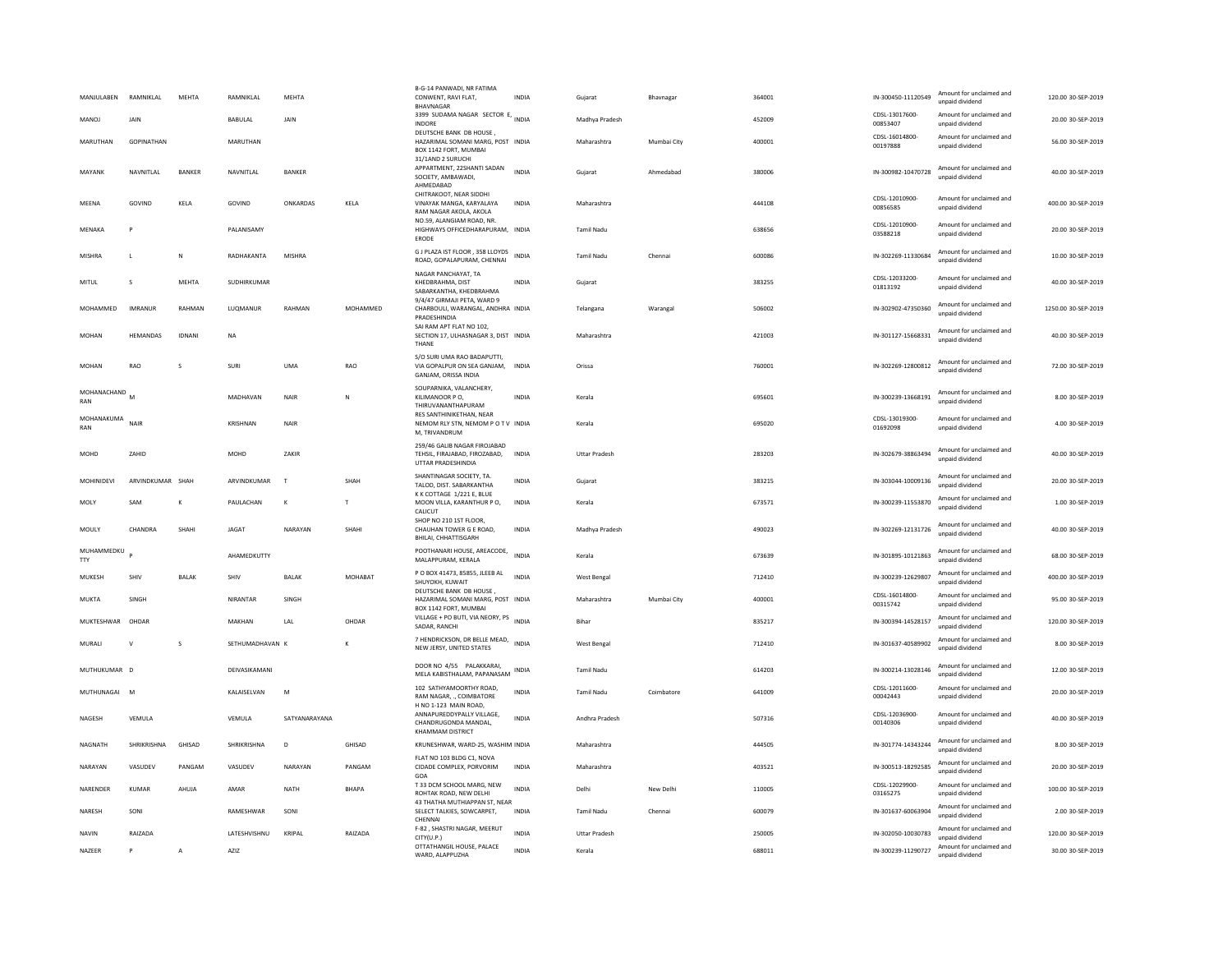| NEENA                | KULKARNI                     |                 | PRASAD                   |              |                 | B-4/1103 VIKAS COMPLEX, CASTLE<br>MILLS COMPOUND, THANE (WEST)                                                 | <b>INDIA</b> | Maharashtra       |                        | 400601 |               | IN-300183-10814743         | Amount for unclaimed and<br>unpaid dividend | 120.00 30-SEP-2019 |
|----------------------|------------------------------|-----------------|--------------------------|--------------|-----------------|----------------------------------------------------------------------------------------------------------------|--------------|-------------------|------------------------|--------|---------------|----------------------------|---------------------------------------------|--------------------|
| NIKITA               | TFIRAI                       | <b>BHANDARI</b> | TFIRAL                   | DONGARMAL    | <b>BHANDARI</b> | 203 GURUWAR PETH, SOLAPUR                                                                                      | INDIA        | Maharashtra       |                        | 413003 |               | IN-302201-10919177         | Amount for unclaimed and<br>unpaid dividend | 21.00.30-SEP-2019  |
| NILESH               | GAIKWAD                      |                 | GAIKWAD                  |              | s               | AT PIMPRE KD POST NIRA. TAL<br>PURANDAR DIST PUNE, NEAR Z P INDIA<br>SCHOOL, PUNE                              |              | Maharashtra       |                        | 412102 |               | CDSL-12036000<br>01561826  | Amount for unclaimed and<br>unpaid dividend | 4.00 30-SEP-2019   |
| NIRIANAREN           | HARSHUDRAY                   | SHAH            | <b>HARSHUDRAY</b>        | SHAH         |                 | KALANALA OPP DR VYAS, HOSPITAL<br>DR HARINANDAN, BUNG.<br>BHAVNAGAR                                            | <b>INDIA</b> | Gujarat           | Bhavnagar              | 364001 |               | CDSL-12024700-<br>00334948 | Amount for unclaimed and<br>unpaid dividend | 120.00 30-SEP-2019 |
| NIRMALADEVI          | $\circ$                      | $\vee$          | GOPALAIAH                | s            | $\overline{R}$  | NO.1471 BAZAR STREET.<br>MULBAGAL, KOLAR DISTRICT                                                              | INDIA        | Karnataka         |                        | 563131 |               | IN-300239-11645416         | Amount for unclaimed and<br>unpaid dividend | 2.00 30-SEP-2019   |
| NOORAHMED            | ABUBEKER                     | PEERA           | ABUBEKER                 | PEERA        |                 | DEUTSCHE BANK DB HOUSE,<br>HAZARIMAL SOMANI MARG, POST INDIA<br>BOX 1142 FORT, MUMBAI                          |              | Maharashtra       | Mumbai City            | 400001 |               | CDSL-16014800<br>00338669  | Amount for unclaimed and<br>unnaid dividend | 90.00 30-SEP-2019  |
| OLETYVEERAPPA SETTY  |                              | <b>GURUNATH</b> | OLETYA                   | VEERAPPA     | SETTY           | 101 SRIKARA OLD POST OFFICE RD,<br>OPPTHYAGARAJA NAGAR<br>POSTOFFICE, 2ND BLOCK<br>THYAGARAJA NAGAR, BENGALURU | <b>INDIA</b> | Karnataka         | <b>Bangalore Urban</b> | 560028 |               | CDSL-12010900-<br>01404844 | Amount for unclaimed and<br>unpaid dividend | 2.00 30-SEP-2019   |
| OMKARAVARMA M        |                              |                 | SITARAMARAJU             |              |                 | DOOR NO 9-140A, PALAKODERU,<br>BHIMAVARAM<br>INDRA LOK COMPLEX, FLAT NO                                        | <b>INDIA</b> | Andhra Pradesh    |                        | 534210 |               | IN-302324-10825406         | Amount for unclaimed and<br>unpaid dividend | 148.00 30-SEP-2019 |
| OMPRAKASH            | GINDODIA                     |                 | <b>DWARAKDAS</b>         | GINDODIYA    |                 | 404. BANJARA HILLS ROAD NO 1.<br>HYDERABAD                                                                     | INDIA        | Telangana         | Hyderabad              | 500034 |               | IN-301774-11664516         | Amount for unclaimed and<br>unpaid dividend | 40.00 30-SEP-2019  |
| ORPITA               | MENON                        |                 | NISHANT                  | MENON        |                 | 40/89, CHITTARANJAN PARK, NEW<br>DELHI                                                                         | <b>INDIA</b> | Delhi             | New Delhi              | 110019 |               | IN-301774-15702730         | Amount for unclaimed and<br>unpaid dividend | 6.00 30-SEP-2019   |
| PALANIAPPAN          | M                            |                 | MEENAKSHISUNDA PL<br>RAM |              |                 | 247, SOLAI ST, AYANAVARAM,<br>CHENNAI                                                                          | <b>INDIA</b> | Tamil Nadu        | Chennai                | 600023 |               | IN-301549-15770774         | Amount for unclaimed and<br>unpaid dividend | 20.00 30-SEP-2019  |
| PANA                 | DEVI                         | <b>BAID</b>     | CHETAN                   | PRAKASH      | <b>BAID</b>     | NEHA SADAN OPP. ADINATH<br>MANDI, TELI MOHALLA.<br>MADANGANJ, KISHANGARH<br>A/104 VRAJ DHAM RAM BAUG           | <b>INDIA</b> | Raiasthan         |                        | 305801 |               | CDSL-13017600-<br>00602932 | Amount for unclaimed and<br>unpaid dividend | 600.00 30-SEP-2019 |
| PANKAJ               | RAMESH                       | PITHAVA         | RAMESH                   | PITHAVA      |                 | LANE, POISAR BEHIND CHAMUNDA INDIA<br>MOTORS, BORIVALI (EAST),<br>MUMBAI                                       |              | Maharashtra       | Mumbai City            | 400092 |               | CDSL-12012100-<br>00065111 | Amount for unclaimed and<br>unnaid dividend | 146.00 30-SEP-2019 |
| PANNALAL             | PYARACHAND                   | SEWAK           | PYARACHAND               | SEWAK        |                 | PLOT NO 7, HIMGIRI CHHAYA,<br><b>BABUL BAN, NAGPUR</b><br>PLOT NO. 25, BHARATHI EAST                           | INDIA        | Maharashtra       |                        | 440015 |               | IN-302269-11376390         | Amount for unclaimed and<br>unpaid dividend | 4.00 30-SEP-2019   |
| PAPPA                | К                            |                 | NATARAIAN                | NARASINGAM   |                 | STREETTHIYAGARAJA, NAGAR<br>MAHARAJA NAGAR POST,<br>TIRUNELVELI                                                | <b>INDIA</b> | Tamil Nadu        | Tirunelveli            | 627011 |               | IN-300597-10106723         | Amount for unclaimed and<br>unpaid dividend | 3.00 30-SEP-2019   |
| PARIKH               | MUKESH                       |                 | CHIMANLAL                |              |                 | 'OMEE' C.M. 197/A, K.P.E.S.<br>ROAD, NR. SITARAM SHOPPING<br>KALAWA BID, BHAVNAGAR                             | <b>INDIA</b> | Gujarat           | Bhavnagar              | 364002 |               | IN-300974-10421877         | Amount for unclaimed and<br>unpaid dividend | 120.00 30-SEP-2019 |
| PARTAP               | SINGH                        |                 | NIRMAL                   | SINGH        |                 | H NO 102/B, XII SHAHPUR ROAD,<br>LUDHIANA, PUNJAB                                                              | <b>INDIA</b> | Punjab            |                        | 141003 |               | IN-302269-10390182         | Amount for unclaimed and<br>unpaid dividend | 146.00 30-SEP-2019 |
| PARTH                | <b>JITENDRA</b>              | <b>JANI</b>     | <b>JITENDRA</b>          |              |                 | VRAJWAS SOCIETY, NEAR OVER<br>BRIDGE, 100 FTS I G ROAD, ANAND                                                  | INDIA        | Gujarat           | Anand                  | 388001 |               | CDSL-12022000<br>00019440  | Amount for unclaimed and<br>unpaid dividend | 100.00 30-SEP-2019 |
| PARTHASARATHI NEOGI  |                              |                 | <b>NA</b>                |              |                 | FLAT NO.2A, ATHREYA<br>APARTMENTS, 94A ST MARYS<br>ROAD, R. A PURAM, CHENNAI                                   | INDIA        | Tamil Nadu        | Chennai                | 600018 | FOLIO00000018 |                            | Amount for unclaimed and<br>unpaid dividend | 20.00 30-SEP-2019  |
| PARTHASARATH         | $\mathbf{u}$                 |                 | <b>UNNIKRISHNAN</b>      | $\mathbb{C}$ | K               | FLAT 31 SAIKALA APT, PLOT 22/23,<br>SECTOR 30 SANPADA, NAVI<br><b>MUMBA</b>                                    | <b>INDIA</b> | Maharashtra       |                        | 400703 |               | IN-301549-16643086         | Amount for unclaimed and<br>unpaid dividend | 636.00 30-SEP-2019 |
| PARTHIBAN            | $\mathbf{S}$                 |                 | SRIRANGAM                | $\mathsf{v}$ |                 | 134 SHUNMUGASIGAMANI<br>NAGAR, 5TH STREET BLOCK 5,<br>PANDAVARMANGALAM.<br>KOVILPATTI                          | <b>INDIA</b> | <b>Tamil Nadu</b> |                        | 628502 |               | IN-301774-10583936         | Amount for unclaimed and<br>unpaid dividend | 32.00 30-SEP-2019  |
| PATEL                | PRAKASHCHAND MAGANBHAI<br>RA |                 | MAGANBHAI                |              |                 | 3 KRUPAL SOCIETY NO 3, NEAR<br>JAIN TEMPLE, MANJALPUR,<br><b>BARODA</b>                                        | <b>INDIA</b> | Gujarat           | Vadodara               | 390011 |               | IN-300183-11319650         | Amount for unclaimed and<br>unnaid dividend | 600.00 30-SEP-2019 |
| PATELSHOKAT          | HUSEN                        | G               | GULAMMOHMED HUSAIN       |              | PATEL           | JITALI, ANKLESHWAR GUJARAT                                                                                     | <b>INDIA</b> | Gujarat           |                        | 393001 |               | IN-300513-17401512         | Amount for unclaimed and<br>unpaid dividend | 40.00 30-SEP-2019  |
| PAVITHRA             | s                            |                 | KUPPUSWAMY               | SEKAR        |                 | LOBAMUDHRA, 50/852 (1)THOPPIL<br>LANE, THALIYAL, TRIVANDRUM                                                    | <b>INDIA</b> | Kerala            |                        | 695002 |               | CDSL-12032800-<br>00102672 | Amount for unclaimed and<br>unpaid dividend | 2.00 30-SEP-2019   |
| PAWAN                | KUMAR                        |                 | LADHU                    | RAM          |                 | NANTON KAVASS, BARMER                                                                                          | <b>INDIA</b> | Rajasthan         |                        | 344001 |               | CDSL-12017701<br>00172229  | Amount for unclaimed and<br>unpaid dividend | 100.00 30-SEP-2019 |
| PERISETTY            | VENKATA                      | RAO             | ANJANEYULU               |              |                 | H.NO.11/2, A S LTD COLONY,<br>KOVVUR. W G DIST AP                                                              | <b>INDIA</b> | Andhra Pradesh    |                        | 534350 |               | IN-301022-20244847         | Amount for unclaimed and<br>unpaid dividend | 100.00 30-SEP-2019 |
| PHILIP               | THOMAS                       |                 | THOMAS                   | P            |                 | KANDUVILAYIL HOUSE,<br>NADUVATTOM P.O., PALLIPAD,<br>ALLEPPEY KERALA                                           | INDIA        | Kerala            |                        | 690512 |               | IN-300239-10249185         | Amount for unclaimed and<br>unpaid dividend | 20.00 30-SEP-2019  |
| POPAT                | <b>BHASKAR</b>               | ARUN            | BHASKAR                  | ARUN         |                 | PIMPALA, AT POST ASHTI, BEED                                                                                   | <b>INDIA</b> | Maharashtra       |                        | 414203 |               | CDSL-12020000-<br>00252975 | Amount for unclaimed and<br>unpaid dividend | 20.00 30-SEP-2019  |
| POTHULAVEERA VENKATA |                              | RAMANA          | KRISHNA                  | MURTHY       |                 | ANDHRA BANK, GOVERNOR PET<br>BR, VIJAYAWADA, AP                                                                | <b>INDIA</b> | Andhra Pradesh    |                        | 520002 |               | IN-301022-20701178         | Amount for unclaimed and<br>unpaid dividend | 120.00 30-SEP-2019 |
| PRABHATH             | RAJU                         |                 | MADHAVAN                 | RAJU         |                 | P O BOX 5643, ABUDHABI, UAE,<br>UAE                                                                            | <b>INDIA</b> | West Bengal       |                        | 712410 |               | IN-300239-13780014         | Amount for unclaimed and<br>unpaid dividend | 4.00 30-SEP-2019   |
| PRADEEP              | GAJANAN                      | KHANWALKAR      | GAJANAN                  | SHANKAR      | KHANWALKAR      | E-7 DOCTOR COLONY, S S MEDICAL<br>COLLEGE CAMPUS, REWA                                                         | <b>INDIA</b> | Madhya Pradesh    |                        | 486001 |               | CDSL-12044700-<br>03982532 | Amount for unclaimed and<br>unpaid dividend | 8.00 30-SEP-2019   |
| PRAKASH              | NAHATA                       |                 | KISHAN                   | LAL          | NAHATA          | CITY CENTRE, B B ROAD, DIST-<br>SONITPUR, TEZPUR                                                               | <b>INDIA</b> | Assam             |                        | 784001 |               | CDSL-12010600-<br>01785088 | Amount for unclaimed and<br>unpaid dividend | 20.00 30-SEP-2019  |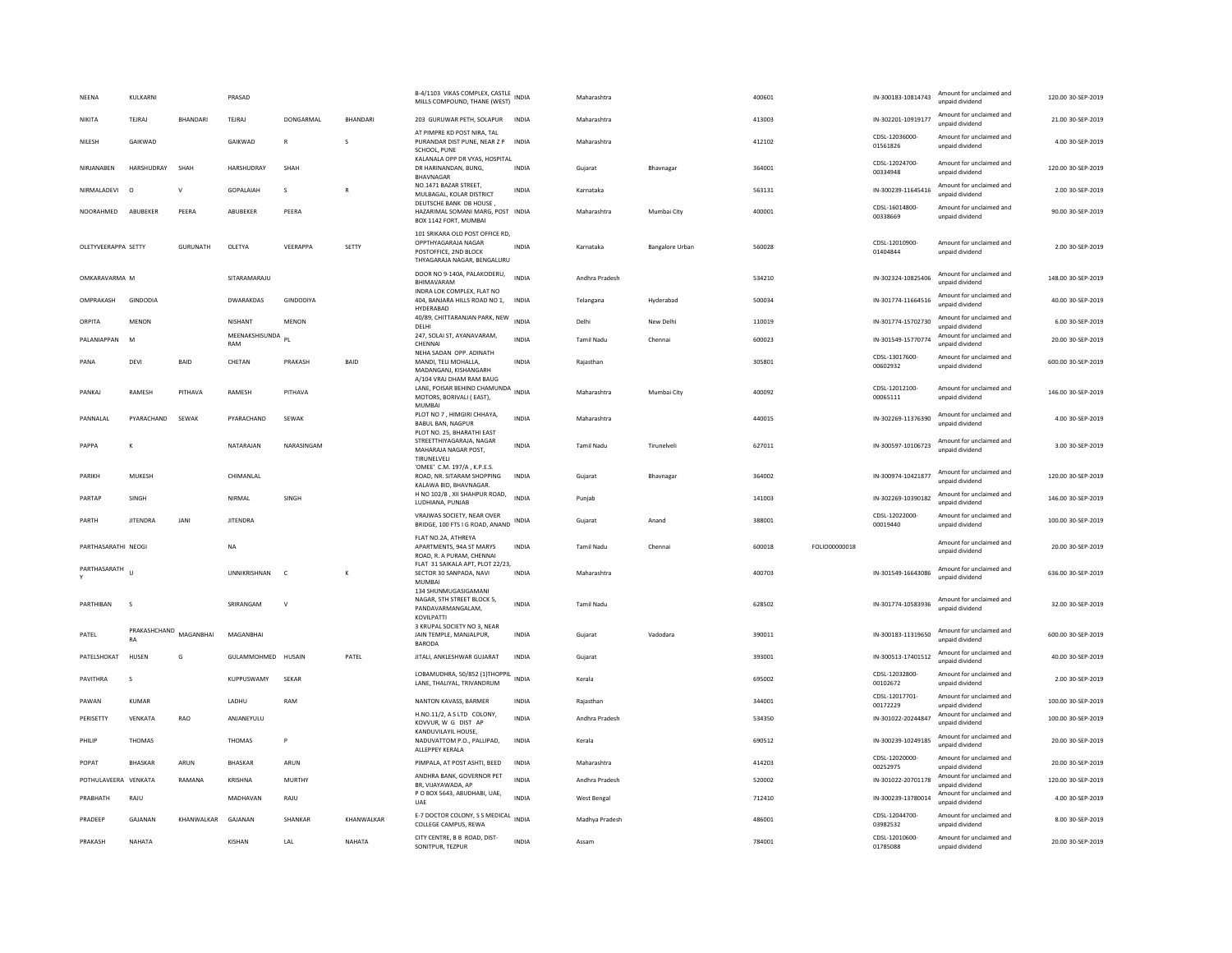| PRAKASH              | SAWAJI        | MALI           | SAWAJI        |              |                 | RM NO.5 GRND FLR, CHUNAWALA<br>BLDG, SONAPUR LANECHIRA<br>BAZAR, MUMBAI                                             | INDIA        | Maharashtra          | Mumbai City     | 400002 | CDSL-12047100-<br>00027019 | Amount for unclaimed and<br>unpaid dividend | 118.00 30-SEP-2019 |
|----------------------|---------------|----------------|---------------|--------------|-----------------|---------------------------------------------------------------------------------------------------------------------|--------------|----------------------|-----------------|--------|----------------------------|---------------------------------------------|--------------------|
| PRATIMA              | VARSHNFY      |                | <b>MADAN</b>  | <b>MOHAN</b> | VARSHNFY        | SPARLING COMPOUND, SHYAM<br>NAGAR, ALIGARH (U.P)                                                                    | <b>INDIA</b> | <b>Uttar Pradesh</b> |                 | 202001 | IN-303743-10000302         | Amount for unclaimed and<br>unpaid dividend | 40.00 30-SEP-2019  |
| PRAVEEN              | <b>KUMAR</b>  | DHALL          | <b>GOBIND</b> | RAM          | $\mathbf{L}$    | 3270, GALI DOOR WALI, MORI<br>GATE, DELHI                                                                           | <b>INDIA</b> | Delhi                | New Delhi       | 110006 | IN-300118-10153943         | Amount for unclaimed and<br>unpaid dividend | 1.00 30-SEP-2019   |
| PRAVINCHANDR<br>A    |               | RAVAL          | ATMARAM       | MULSHANKAR   | RAVAL           | 272 DHARMANATH PRABHU SOC,<br>NICOL ROAD NARODA,                                                                    | <b>INDIA</b> | Gujarat              |                 | 382325 | IN-300513-12893792         | Amount for unclaimed and<br>unnaid dividend | 120.00 30-SEP-2019 |
| PREETHA              | $\mathbf{S}$  | <b>THOMAS</b>  | PUTHENVEEDU   | SKARIA       | THOMAS          | AHMEDABAD, GUJARAT<br>ROSE VILLA, CHEERANKAVU,<br>EZHUKONE PO, KOLLAM                                               | <b>INDIA</b> | Kerala               |                 | 691505 | IN-300239-11720540         | Amount for unclaimed and<br>unpaid dividend | 30.00 30-SEP-2019  |
| PREMILABEN           | HASMUKH       | SHAH           | HASMUKH       | SHAH         |                 | 35 SHANTIKUNJ SOCIETY.<br>SABARMATI, AHMEDABAD                                                                      | INDIA        | Guiarat              | Ahmedabad       | 380005 | CDSL-12042200-<br>00000886 | Amount for unclaimed and<br>unpaid dividend | 2.00 30-SEP-2019   |
| PRITHIDHARA          | <b>MISHRA</b> |                | KUMUDA        | RANJAN       | <b>MISHRA</b>   | 303. BLDG 8. GREEN FIELDS, BOM<br>60. JOGESHWARI VIKROLI,<br>ROAD.JOGHESHWARI(EAST),<br><b>MUMBAI</b>               | <b>INDIA</b> | Maharashtra          | Mumbai City     | 400060 | CDSL-12029900-<br>02960323 | Amount for unclaimed and<br>unpaid dividend | 80.00 30-SEP-2019  |
| PRITI                | KFDIA         |                | SHARWAN       | KUMAR        | KFDIA           | 5D TRIVENI APPT, KHALIFA BAGH,<br>BHAGALPUR                                                                         | <b>INDIA</b> | <b>Bihar</b>         |                 | 812002 | CDSL-12019101-<br>00314576 | Amount for unclaimed and<br>unpaid dividend | 50.00 30-SEP-2019  |
| PRIYA                | KHANDFI WAI   |                | PRADEEP       | KHANDFI WAI  |                 | 1-B B, VISHVESARIA NAGAR, GOPAL<br>PURA BYE PASS, JAIPUR                                                            | <b>INDIA</b> | Raiasthan            |                 | 302018 | CDSL-12036600-<br>00160507 | Amount for unclaimed and<br>unpaid dividend | 20.00 30-SEP-2019  |
| PULAK                | SARKAR        |                | LATER         | $\mathsf{R}$ | SARKAR          | 114, LUKERGANJ, BEHARI-PURI,<br>ALLAHABAD                                                                           | <b>INDIA</b> | <b>Uttar Pradesh</b> |                 | 211001 | IN-301330-17939754         | Amount for unclaimed and<br>unpaid dividend | 40.00 30-SEP-2019  |
| PUNIT                | J             | KARIA          | JAYENDRA      | D            | KARIA           | NIRANT, JALARAM COLONY,<br>PORBANDAR                                                                                | <b>INDIA</b> | Gujarat              |                 | 360575 | IN-301039-24439542         | Amount for unclaimed and<br>unpaid dividend | 40.00 30-SEP-2019  |
| PUNITA               | GUPTA         |                | <b>UMESH</b>  | PRASAD       | <b>GUPTA</b>    | ROOM NO-303 PRASADI<br>BHAWAN, ABOVE TEMPLE ROAD, INDIA<br>PURANA BAZAR, DHANBAD                                    |              | Bihar                |                 | 826001 | CDSL-12038400-<br>00995017 | Amount for unclaimed and<br>unpaid dividend | 160.00 30-SEP-2019 |
| PURNIMA              | SHAW          |                | SHYAM         | SUNDAR       | <b>SHAW</b>     | 11 H, TEMPLE STREET, Hooghly                                                                                        | <b>INDIA</b> | <b>West Bengal</b>   | Hooghly         | 700072 | CDSL-12044700-<br>03804101 | Amount for unclaimed and<br>unpaid dividend | 10.00 30-SEP-2019  |
| PURUSOTTAM           | NAIK          |                | CHANDRA       | MANI         | NAIK            | PLOT NO 1215/1486(B). AT<br>KHANDAGIRI BARI, PO<br>KHANDAGIRI, BHUBANESWAR                                          | <b>INDIA</b> | Orissa               |                 | 751030 | IN-301250-28595954         | Amount for unclaimed and<br>unpaid dividend | 160.00 30-SEP-2019 |
| RAJESH               |               |                | RAJENDRAN     |              |                 | 1 4/98 A6, KANGA NAGAR,<br>PERUVILAINAGERCOIL,<br>KANYAKUMARI                                                       | <b>INDIA</b> | Tamil Nadu           |                 | 629003 | CDSL-12029800-<br>00124319 | Amount for unclaimed and<br>unpaid dividend | 1.00 30-SEP-2019   |
| RADHAKRISHNA MURTHY  |               | M              | <b>IATF</b>   | M            | VFNKAIAH        | C/O M NEEHARIKA H NO 406 F<br>BLOCK, VERTEX PLESANT<br>BRINDAVAN COLONY, NIZAMPET<br>ROAD KUKATPALLI, HYDERABAD     | INDIA        | Telangana            | Hyderabad       | 500072 | IN-301022-20427343         | Amount for unclaimed and<br>unnaid dividend | 40.00 30-SEP-2019  |
| RAGAVI               |               |                | SYED          | KHIZER       | SHOWKATHPEER    | D/O SYED KHIZER SHOWKATHPEER<br>NO, 700/O F45 B B GARDEN<br>RAMACHANDRA, AGRAFORT MOH,<br>Bangalore Urban KARNATAKA | <b>INDIA</b> | Karnataka            | Bangalore Urban | 570004 | IN-300214-16032344         | Amount for unclaimed and<br>unpaid dividend | 90.00 30-SEP-2019  |
| RAIAGANAPATHI V      |               |                | VENUGOPAL     |              |                 | DOOR NO. 52. CHETTY STREET.<br>NORTH RADA STREET,<br>TIRUCHENGODU                                                   | <b>INDIA</b> | <b>Tamil Nadu</b>    |                 | 637211 | CDSL-12041600-<br>00038498 | Amount for unclaimed and<br>unnaid dividend | 1.00 30-SEP-2019   |
| RAJALAKSHMI G        |               |                | NAGARAJAN     | SRINIVASAN   |                 | FLAT NO C 1 DOSHI DEEPANJALI.<br>APARTMENTS 1 KEEZHA MADA<br>VEETHI, SAIDAPET, CHENNAI<br>TAMILNADU                 | INDIA        | Tamil Nadu           | Chennai         | 600015 | IN-300214-15012376         | Amount for unclaimed and<br>unpaid dividend | 8.00 30-SEP-2019   |
| RAJASHEKHAR          | <b>P</b>      |                | FRAPPA        | P            |                 | FLAT NO L 5/8, J V S L TOWNSHIP,<br>VIDYANAGAR TORNAGALLU,<br><b>BELLARY KARNATAKA</b>                              | <b>INDIA</b> | Karnataka            |                 | 583123 | IN-301926-10840877         | Amount for unclaimed and<br>unpaid dividend | 20.00 30-SEP-2019  |
| RAJEEV               | KUMAR         |                | NARESH        | PRASAD       |                 | DULARI KOTHI(MORE KOTHI),<br>PURANDAHA, B.DEOGHAR                                                                   | <b>INDIA</b> | Bihar                |                 | 814112 | IN-301127-16021057         | Amount for unclaimed and<br>unnaid dividend | 120.00 30-SEP-2019 |
| RAJENDRA             | KOTHARI       |                | DEEPCHAND     | KOTHARI      |                 | 79/1 SACHHIDANAND NAGAR<br>ANNAPURNA ROAD, BEHIND ICICI INDIA<br>PRUDENCIAL, INDORE                                 |              | Madhya Pradesh       |                 | 452009 | CDSL-12026200-<br>00004618 | Amount for unclaimed and<br>unpaid dividend | 40.00 30-SEP-2019  |
| RAJENDRA             | KUMAR         | <b>ADHIKAR</b> | LAXMI         | NARAYAN      | <b>ADHIKARI</b> | MAIN ROAD, NEAR KRUSHAK<br>BANDHU AGENCY, JEYPORE,<br><b>KORAPUT DIST</b>                                           | <b>INDIA</b> | Orissa               |                 | 764001 | IN-302324-10254282         | Amount for unclaimed and<br>unpaid dividend | 60.00 30-SEP-2019  |
| RAJENDRA             | PRASAD        | VELAGA         | VENKATA       | SUBHAIAH     | VELAGA          | DOOR NO.11-2-31,<br>PANDURANGAPET, TENALI, A.P.                                                                     | INDIA        | Andhra Pradesh       |                 | 522202 | IN-300378-10073647         | Amount for unclaimed and<br>unnaid dividend | 8.00 30-SEP-2019   |
| RAJENDRA             | SHRAVAN       | DUDURKAR       | SHRAVAN       | RAMAJI       | <b>DUDURKAR</b> | 162 B LAXMINARAYAN NAGAR<br>NEAR HANUMANNAGAR, SUTGIRNI INDIA<br>HINGNA, NAGPUR                                     |              | Maharashtra          |                 | 440001 | CDSL-12038400-<br>01231857 | Amount for unclaimed and<br>unpaid dividend | 1.00 30-SEP-2019   |
| RAJENDRAKUMA SHRIRAM |               | SEHGAL         | SHRIRAM       |              |                 | BEHIND N.C.C.OFFICE , GANDHI<br>NAGAR, AKOLA                                                                        | <b>INDIA</b> | Maharashtra          |                 | 444001 | CDSL-13035800-<br>00016139 | Amount for unclaimed and<br>unpaid dividend | 20.00 30-SEP-2019  |
| RAJESH               | $\mathbf{B}$  | U              | <b>UMESH</b>  | B            | $\overline{R}$  | NO.16 SHOP NO.2, S M PLAZA,<br>BTM LAYOUT 1ST STAGE,<br>BANGALORE                                                   | <b>INDIA</b> | Karnataka            | Bangalore Urban | 560076 | CDSL-12044700-<br>03313027 | Amount for unclaimed and<br>unpaid dividend | 8.00 30-SEP-2019   |
| RAJESH               | KUMAR         | AGARWAL        | YUGAL         | KISHORE      | AGARWAL         | S/O. JUGAL KISHORE AGARWAL,<br>SIKANDARPUR ROAD, NEAR RAJGIR<br>CONTROL SHOP, MUZAFFARPUR                           |              | Bihar                |                 | 842001 | IN-300999-10040326         | Amount for unclaimed and<br>unnaid dividend | 20.00 30-SEP-2019  |
|                      |               |                |               |              |                 | BIHAR                                                                                                               |              |                      |                 |        |                            |                                             |                    |
| RAJIV                | <b>KUMAR</b>  | KHANDPUR       | MAHESH        | CHANDER      | KHANDPUR        | PUNJABI COLONY, STATION ROAD.<br>NAGINA, BUNOR                                                                      | <b>INDIA</b> | <b>Uttar Pradesh</b> |                 | 246762 | CDSL-12016404<br>00015132  | Amount for unclaimed and<br>unpaid dividend | 146.00 30-SEP-2019 |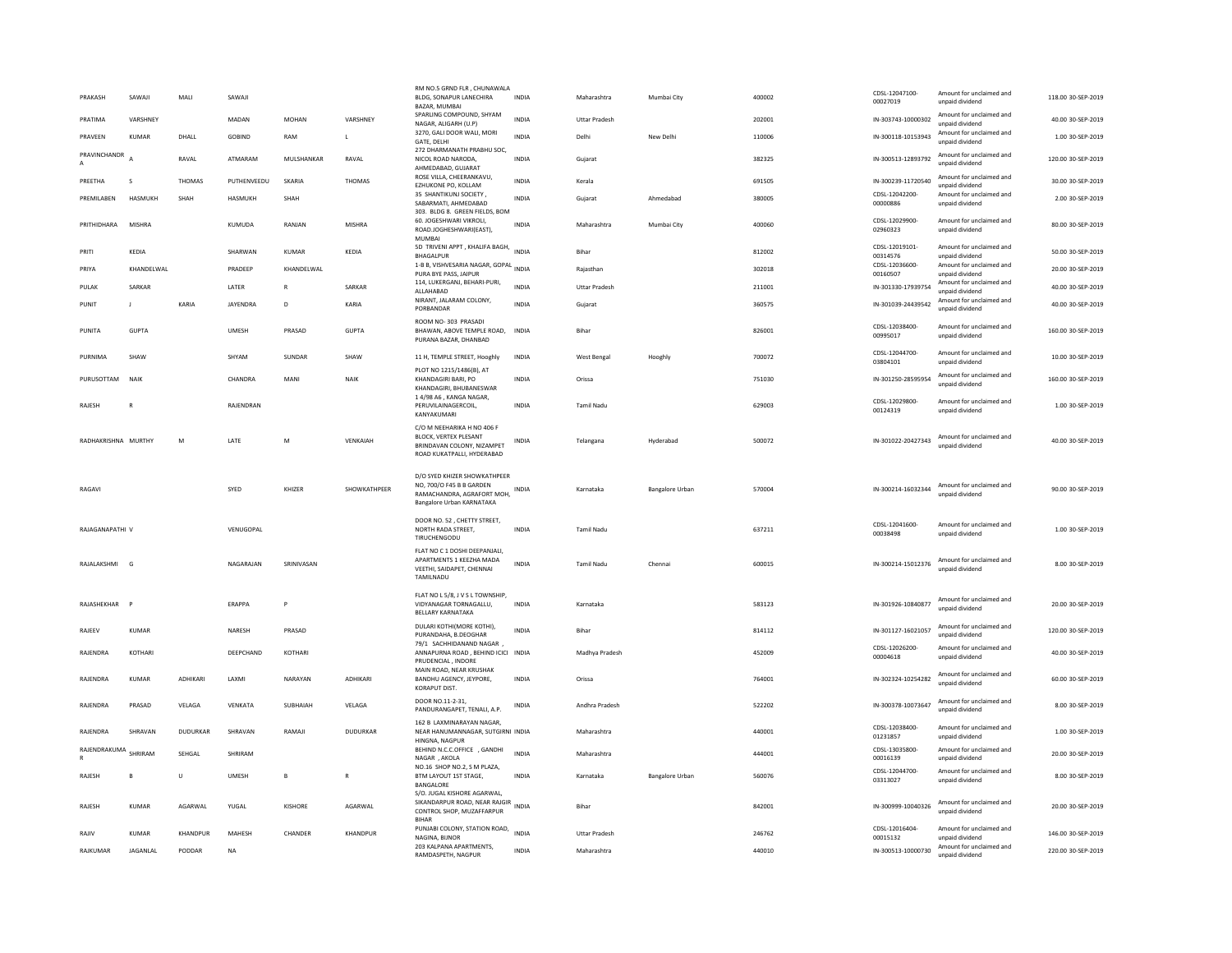| RAJNI         | SHARMA            |               | <b>HAR</b>             | SHANKER        | SHARMA        | MIG 1A 106, LODHI VIHAR,<br>ALIGARH, UTTAR PRADESH                                                | <b>INDIA</b> | <b>Uttar Pradesh</b> |                        | 202001 | IN-302269-11237187         | Amount for unclaimed and<br>unpaid dividend | 12.00 30-SEP-2019   |
|---------------|-------------------|---------------|------------------------|----------------|---------------|---------------------------------------------------------------------------------------------------|--------------|----------------------|------------------------|--------|----------------------------|---------------------------------------------|---------------------|
| RAKESH        | KUMAR             | PANDEY        | RAVI                   | <b>SHANKER</b> | <b>PANDEY</b> | QTR NO 319 SECTOR 1 TYPE C,<br>BALCO TOWN SHIP KORBA, KORBA INDIA<br>CHHATTISGARH, INDIA          |              | Madhya Pradesh       |                        | 495684 | IN-302269-12829982         | Amount for unclaimed and<br>unpaid dividend | 16.00 30-SEP-2019   |
| RAM           | AVATAR            | JAIN          | $_{\sf NA}$            |                |               | 8 VIJAYNAGAR COLONY, BEHIND<br>MUNGASKA, ALWAR, ALWAR                                             | <b>INDIA</b> | Rajasthan            |                        | 301001 | IN-301330-20906689         | Amount for unclaimed and<br>unpaid dividend | 80.00 30-SEP-2019   |
| RAM           | <b>BACHAN</b>     | MEHTA         | NIRANJAN               | MEHTA          |               | QUARTER NO BWA 5, BALUDIH,<br>POST MOONIDIH, DHANBAD                                              | <b>INDIA</b> | Bihar                |                        | 828129 | IN-301774-12503965         | Amount for unclaimed and<br>unpaid dividend | 80.00 30-SEP-2019   |
| RAMA          | KANTA             | SAHOO         | SADA                   | SIBA           | SAHOO         | AT PANDARA PLOT NO 5141,<br>RASULGARH GGP COLONY, NR<br>HIGH TECH MEDICAL.<br><b>BHURANESHWAR</b> | <b>INDIA</b> | ORISSA               |                        | 751025 | CDSL-12054600-<br>00153480 | Amount for unclaimed and<br>unpaid dividend | 20.00 30-SEP-2019   |
| RAMADURAI     | R                 |               | DORAISWAMY             | RAMALINGAM     |               | NO 2133 SANDEEP APTS 12TH<br>MAIN, ANNANAGAR, CHENNAI                                             | <b>INDIA</b> | <b>Tamil Nadu</b>    | Chennai                | 600040 | CDSL-12010900-<br>03631860 | Amount for unclaimed and<br>unpaid dividend | 16.00 30-SEP-2019   |
| RAMANATHAN    |                   |               | THIAGARAJAN            | KATHIRESAN     |               | FLAT NO G14 KRISTAL HALITE, 79/6<br>BELLANDUR VILLAGE, VARTHUR<br>HUBLI, BANGALORE KARNATAKA      | <b>INDIA</b> | Karnataka            | Bangalore Urban        | 560037 | IN-300513-19083706         | Amount for unclaimed and<br>unpaid dividend | 2.00 30-SEP-2019    |
| RAMESH        | <b>KUMAR</b>      |               | HEERALAL               | PRASAD         |               | C/O HIRA LAL PRASAD, MAUNA<br>ALLO BAZAR, CHAPRA                                                  | <b>INDIA</b> | Bihar                |                        | 841301 | CDSL-12018600-<br>00409958 | Amount for unclaimed and<br>unpaid dividend | 20.00 30-SEP-2019   |
| RAMESH        | <b>KUMAR</b>      |               | HARBANSLAL             | s.             | $\circ$       | GALI NO.13, AJIT ROAD, POWER<br>HOUSE ROAD CANTT, BATHINDA                                        | <b>INDIA</b> | Puniab               |                        | 151001 | CDSL-12024202-<br>00009073 | Amount for unclaimed and<br>unpaid dividend | 60.00 30-SEP-2019   |
| RAMESH        | M                 |               | MUTHU                  | ARIRAMA        | NADAR         | NO 261 BLOCK-21, ANNA STREET, INDIA<br>NEYVELI                                                    |              | <b>Tamil Nadu</b>    |                        | 607807 | IN-301637-41008413         | Amount for unclaimed and<br>unpaid dividend | 2.00 30-SEP-2019    |
| RAMESHWAR     | PRASAD            |               | LATE                   | <b>BHAGLU</b>  | SAO           | JHUNRI NIWAS, MOTI BABU LANE, INDIA<br>THARPAKHNA, RANCH                                          |              | Bihar                |                        | 834001 | IN-302105-10107882         | Amount for unclaimed and<br>unpaid dividend | 80.00 30-SEP-2019   |
| RAMKRISHNA    | <b>MAROTRAO</b>   | <b>BHOSLE</b> | <b>MAROTRAO</b>        | BHAGAWANGI     | <b>BHOSLE</b> | QTR.NO.MQ/308, WCL UMRED,<br>MAHARASHTRA                                                          | <b>INDIA</b> | Maharashtra          |                        | 441204 | IN-301696-10970699         | Amount for unclaimed and<br>unpaid dividend | 6.00 30-SEP-2019    |
| RAMNIVAS      | KAKANIHUF         |               | <b>NA</b>              |                |               | 15-7-202, MUSLIM JUNG BRIDGE,<br>BEGUM BAZAR, HYDERABAD                                           | <b>INDIA</b> | Telangana            | Hyderabad              | 500012 | CDSL-12010600-<br>00469650 | Amount for unclaimed and<br>unpaid dividend | 2.00 30-SEP-2019    |
| RAUL          | R                 | RAI           | RANJIT                 | RAI            |               | DEUTSCHE BANK AG. DB HOUSE<br>HAZARIMAL SOMANI MARG, POST INDIA<br>BOX NO. 1142 FORT, MUMBAI      |              | Maharashtra          | Mumbai City            | 400001 | IN-300167-10075754         | Amount for unclaimed and<br>unpaid dividend | 2534.00 30-SEP-2019 |
| RAVILAKSHMI   | SUBHAKARA         | RAO           | ANKAIAH                |                |               | 7 242 4RTH LANE, SUJATHA<br>NAGAR, NEAR SP COMPLEX.<br>ONGOLE                                     | INDIA        | Andhra Pradesh       |                        | 523001 | IN-301022-20795652         | Amount for unclaimed and<br>unpaid dividend | 120.00 30-SEP-2019  |
| RAVINDRA      | <b>NATH</b>       | CH            | VEDANTHAM              | CH             |               | H.NO. 8-3-17/1, METTUGADDA,<br>MAHABUBNAGAR,<br>MAHABOOBNAGAR                                     | <b>INDIA</b> | Andhra Pradesh       |                        | 509002 | CDSL-12054500-<br>00111662 | Amount for unclaimed and<br>unpaid dividend | 10.00 30-SEP-2019   |
| REETA         | SURESHBHAI        | RASHIWALA     | SURESHBHAI             |                |               | B-29 NEW JAY VILLA BUNGLOS,<br>NEW CITY LIGHT ROAD, ALTHAN,<br>SURAT                              | INDIA        | <b>West Bengal</b>   |                        | 712410 | IN-300425-10125945         | Amount for unclaimed and<br>unpaid dividend | 100.00 30-SEP-2019  |
| REJI          | ABRAHAM           |               | CHACKO                 | ABRAHAM        |               | THUNDU VILAYIL, MALLASSERY P<br>O, PATHANAMTHITTA, KERALA                                         | <b>INDIA</b> | Kerala               |                        | 689646 | IN-300239-12968189         | Amount for unclaimed and<br>unpaid dividend | 400.00 30-SEP-2019  |
| <b>RESHMA</b> |                   |               | ABHAYA                 | KUMAR          | M             | 2 4 256 RAMGOPALPET,<br>SECUNDERABAD, ANDHRA<br>PRADESH, INDIA                                    | <b>INDIA</b> | Telangana            | Hyderabad              | 500003 | IN-302269-12443044         | Amount for unclaimed and<br>unpaid dividend | 10.00 30-SEP-2019   |
| RICKY         | ANUPAM            |               | SUBHASH                | SIBAL          |               | E 603 KONARK INDRAYU ENCLAVE,<br>NIBM AREA UNDRI RD, KONDHWA INDIA<br>KHURD, PUNE                 |              | Maharashtra          |                        | 411048 | CDSL-13041400-<br>06468212 | Amount for unclaimed and<br>unpaid dividend | 60.00 30-SEP-2019   |
| <b>ROHIT</b>  | KISHORE           | ADALIA        | KISHORE                |                | ADALIA        | SHANTI NIKETAN FLAT NO 42 AND<br>43, 4TH FLOOR PRABHAT COLONY, INDIA<br>SANTACRUZ EAST, MUMBAI    |              | Maharashtra          | Mumbai City            | 400055 | IN-301330-19241301         | Amount for unclaimed and<br>unpaid dividend | 148.00 30-SEP-2019  |
| <b>ROOPAL</b> | RAMESHCHAND<br>RA | GANDHI        | RAMESHCHANDRA POPATLAL |                | GANDHI        | `RUPAL NR. SHRI NIVAS SOCIETY,<br>NEW VIKAS GRUH ROAD, PALDI,<br>AHMEDABAD                        | INDIA        | Gujarat              | Ahmedabad              | 380007 | IN-300343-10202868         | Amount for unclaimed and<br>unpaid dividend | 2.00 30-SEP-2019    |
| <b>RUPAL</b>  | <b>JAYESH</b>     | SHETH         | JAYESH                 | KANTILAL       | SHETH         | 52 SAKHAR BHAVAN, X, NARIMAN<br>POINT, MUMBAI                                                     | <b>INDIA</b> | Maharashtra          | Mumbai City            | 400021 | IN-300888-14946699         | Amount for unclaimed and<br>unpaid dividend | 146.00 30-SEP-2019  |
| SAJJAN        | <b>KUMAR</b>      | SARAF         | DURGAPRASAD            | SARAF          | LT.           | ORIENTAL BANK LANE, COURT<br>ROAD, RANCHI, RANCHI                                                 | <b>INDIA</b> | <b>Bihar</b>         |                        | 834001 | IN-301127-16053297         | Amount for unclaimed and<br>unnaid dividend | 148.00 30-SEP-2019  |
| <b>SAKTI</b>  | PRASANNA          | NAYAK         | LATEB                  | N              | NAYAK         | PLOT ONE, MADHUSUDAN NAGAR,<br>UNIT 4, BHUBANESWAR                                                | <b>INDIA</b> | Orissa               |                        | 751001 | IN-301250-28799611         | Amount for unclaimed and<br>unpaid dividend | 120.00 30-SEP-2019  |
| SALEENA       |                   |               | SULFIKKAR              |                |               | PUTHAN MALIYEKKAL . POST<br>KODIYATHUR MUKKAM.<br>KOZHIKODE, KERALA                               | <b>INDIA</b> | Kerala               |                        | 673602 | IN-302269-11229277         | Amount for unclaimed and<br>unpaid dividend | 30.00 30-SEP-2019   |
| SANDEEP       |                   |               | SUSHIL                 | KUMAR          | <b>GUPTA</b>  | 139, FRIENDS ENCLAVE, SULTAN<br>PURI, NEW DELHI                                                   | <b>INDIA</b> | Delhi                | New Delhi              | 110041 | CDSL-12033400-<br>00038088 | Amount for unclaimed and<br>unpaid dividend | 4.00 30-SEP-2019    |
| SANDEEP       | KUMAR             |               | KFSHARI                | PRASAD         |               | 488 MEERPUR CANTT, KANPUR,<br><b>UTTAR PRADESH</b>                                                | <b>INDIA</b> | <b>Uttar Pradesh</b> |                        | 208001 | IN-300513-16110405         | Amount for unclaimed and<br>unpaid dividend | 8.00 30-SEP-2019    |
| SANDHYA       | <b>GUPTA</b>      |               | RAJNISH                | <b>GUPTA</b>   |               | C-7/109-10 BLOCK C-7, ROHINI,<br>DELHI                                                            | <b>INDIA</b> | Delhi                | New Delhi              | 110085 | CDSL-12010900-<br>01769392 | Amount for unclaimed and<br>unpaid dividend | 139.00 30-SEP-2019  |
| SANDHYA       | <b>GUPTA</b>      |               | RAJNISH                | <b>GUPTA</b>   |               | GANESH POLY CLINIC, PLOT NO.110<br>POCKET NO. C-7, SECTOR-7<br>ROHINI, NEW DELHI                  | <b>INDIA</b> | Delhi                | New Delhi              | 110085 | IN-300118-10019007         | Amount for unclaimed and<br>unpaid dividend | 24.00 30-SEP-2019   |
| SANDHYA       | RANJIT            |               | HANUMAPPA              |                |               | 64 65 RAINBOW DRIVE SARJAPUR,<br>ROAD CARMELRAM NAGAR POST, INDIA<br>BANGALORE                    |              | Karnataka            | <b>Bangalore Urban</b> | 560035 | CDSL-12010900-<br>03414374 | Amount for unclaimed and<br>unpaid dividend | 41.00 30-SEP-2019   |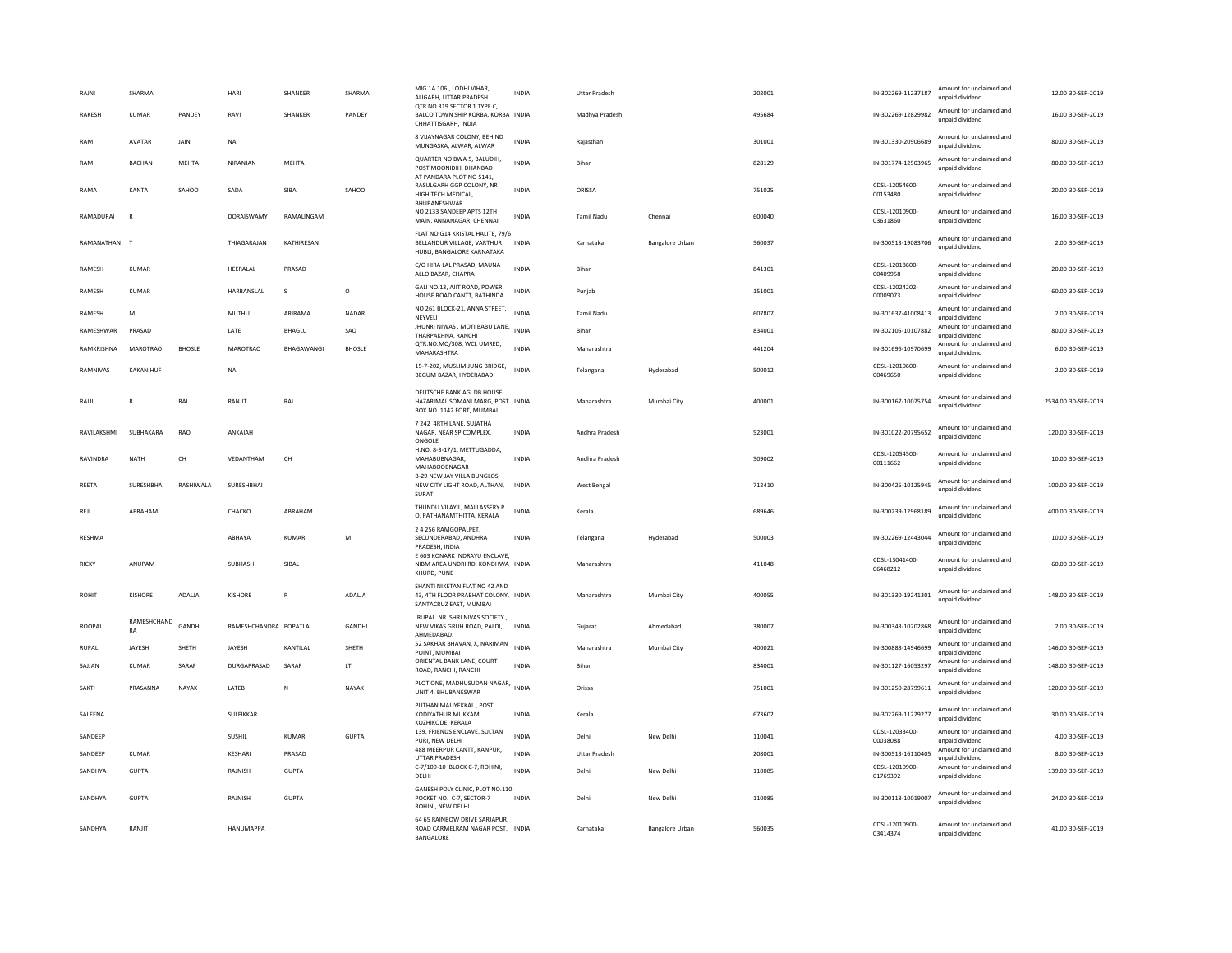| SANGEETA               | KISHOR             | RAIGANDHI    | KISHOR         | RAIGANDHI      |              | 1792 GANDHI CHOWK, ISLAMPUR<br>TAL-WALWA, DIST-SANGLI.<br><b>ISLAMPUR</b>                            | <b>INDIA</b> | Maharashtra          |                        | 415409 |                      | CDSL-12020000-<br>00162543 | Amount for unclaimed and<br>unpaid dividend | 10.00 30-SEP-2019   |
|------------------------|--------------------|--------------|----------------|----------------|--------------|------------------------------------------------------------------------------------------------------|--------------|----------------------|------------------------|--------|----------------------|----------------------------|---------------------------------------------|---------------------|
| SANGITA                | GOTAMKUMAR SALECHA |              | GOTAMKUMAR     | SALECHA        |              | 10 NALA COMPLEX, DAFNALA,<br>SHAHIBAUG, AHMEDABAD                                                    | <b>INDIA</b> | Gujarat              | Ahmedabad              | 380004 |                      | IN-301485-10254407         | Amount for unclaimed and<br>unpaid dividend | 2.00 30-SEP-2019    |
| SANJEEV                | AGARWAL            |              | RAMJEE         | MAL            | AGARWAI      | AGRAVAHSHI ENTERPRISES, 242<br>NAINITAL ROAD, BAREILLY                                               | <b>INDIA</b> | <b>Uttar Pradesh</b> |                        | 243122 |                      | IN-301186-20076928         | Amount for unclaimed and<br>unnaid dividend | 120.00 30-SEP-2019  |
| SANIFFV                | GUPTA              |              | SHANTI         | SWARLIP        | GUPTA        | DEUTSCHE BANK DB HOUSE<br>HAZARIMAL SOMANI MARG, POST INDIA<br>BOX 1142 FORT, MUMBAI                 |              | Maharashtra          | Mumbai City            | 400001 |                      | CDSL-16014800-<br>00203305 | Amount for unclaimed and<br>unpaid dividend | 90.00 30-SEP-2019   |
| SANJEEV                | KUMAR              | RAI          | RAMASHARY      | G              | RAI          | B-539 SAPNA NAGAR<br>GANDHIDHAM-KUTCH.                                                               | <b>INDIA</b> | Gujarat              |                        | 370201 |                      | IN-300974-11038649         | Amount for unclaimed and<br>unpaid dividend | 200.00 30-SEP-2019  |
| SANJEEV                | <b>KUMAR</b>       | SHARMA       | SHYAM          | LAL            | SHARMA       | B 5/403 YAMUNA VIHAR, DELHI<br>DELHI                                                                 | <b>INDIA</b> | Delhi                | New Delhi              | 110053 |                      | IN-300214-14053024         | Amount for unclaimed and<br>unpaid dividend | 6.00 30-SEP-2019    |
| SANKAR                 | N                  |              | NALLAMANICKAM  |                |              | 2C/3 VALLIYAMMAI ILLAM,<br>MUTHAMIL STREET, THANGAM<br>NAGAR, THANJAVUR                              | INDIA        | Tamil Nadu           | Thanjavur              | 613007 |                      | IN-301637-40694963         | Amount for unclaimed and<br>unnaid dividend | 4.00 30-SEP-2019    |
| SANKARASURRA<br>MANIAN |                    |              | SHANMUGA       | MUDALIAR       |              | NO 42, SANKAR NAGAR 3RD<br>STREET, SANKARANKOVIL.<br>TIRUNELVELI                                     | <b>INDIA</b> | <b>Tamil Nadu</b>    |                        | 627756 |                      | IN-301774-10814412         | Amount for unclaimed and<br>unpaid dividend | 100.00 30-SEP-2019  |
| SANTHOSH               | <b>R</b>           | $\mathbf R$  | <b>BHADRAN</b> |                |              | NO 29 SAMRAKSHA DASSAPA<br>LAYOUT, 3RD BLOCK R M NAGAR,<br>BANGALORE                                 | <b>INDIA</b> | Karnataka            | Bangalore Urban        | 560016 |                      | IN-300476-41025562         | Amount for unclaimed and<br>unnaid dividend | 40.00 30-SEP-2019   |
| SANTOSH                | M                  | <b>NAIR</b>  | DEVADASAN      | $\overline{A}$ |              | 16/20 SRP KOIL STREET,<br>PERAMBUR, CHENNAI                                                          | <b>INDIA</b> | <b>Tamil Nadu</b>    | Chennai                | 600052 | <b>EQLIO00000052</b> |                            | Amount for unclaimed and<br>unpaid dividend | 1000.00 30-SEP-2019 |
| SANTOSH                | PHOPHLIYA          |              | KAMAL          | <b>KISHOR</b>  | PHOPHLIYA    | BAGHTAWAR MAL JI KA BAGH,<br>CHANDAK BHAWAN, JODHPUR                                                 | <b>INDIA</b> | Raiasthan            |                        | 342001 |                      | CDSL-12012101-<br>00114665 | Amount for unclaimed and<br>unpaid dividend | 120.00 30-SEP-2019  |
| SAPNA                  | GOVIND             | CHANDAK      | GOVIND         |                |              | C 208 ANAND NAGAR, 2ND FLOOR,<br>FORJETT STREET, MUMBAI                                              | <b>INDIA</b> | Maharashtra          | Mumbai City            | 400036 |                      | CDSL-12033200-<br>01373049 | Amount for unclaimed and<br>unpaid dividend | 20.00 30-SEP-2019   |
| SAPNA                  | <b>KUMAR</b>       |              | SANJAY         | <b>KUMAR</b>   |              | NO 5/13 FLAT F 2 1ST FLOOR<br>KAMARAJ AVENUE 1ST STREET,<br>LAND MARVEL APARTMENTS<br>ADYAR, CHENNAI | <b>INDIA</b> | <b>Tamil Nadu</b>    | Chennai                | 600020 |                      | IN-301080-22453367         | Amount for unclaimed and<br>unpaid dividend | 148.00 30-SEP-2019  |
| SARAVANA               | <b>KUMAR</b>       | M            | MUTHU          |                |              | 61/28 MUTHU STORES, SATHY<br>MAIN ROAD, PUNJAI PULIAMPATTI INDIA                                     |              | <b>Tamil Nadu</b>    |                        | 638459 |                      | IN-300175-10568636         | Amount for unclaimed and<br>unpaid dividend | 20.00 30-SEP-2019   |
| SARITA                 | TYAGI              |              | ANURAG         | <b>TYAGI</b>   |              | W/O ANURAG TYAGI, C-291<br>SIDHARTH NAGAR GATORE, ROAD INDIA<br>BEHIND JAWAHAR CIRCLE, JAIPUR        |              | Rajasthan            |                        | 302017 |                      | CDSL-12068500-<br>00043701 | Amount for unclaimed and<br>unnaid dividend | 120.00 30-SEP-2019  |
| SASIDHARAN             | $\mathbf{v}$       | N            | VASUDEVAN      | NEDUMPILLY     |              | FLAT NO 22 BLDG 1493, ROAD<br>4630, BLOCK 646, BAHRAIN<br>1 VIGNESH ABINAYA                          | <b>INDIA</b> | West Bengal          |                        | 712410 |                      | IN-300239-13757397         | Amount for unclaimed and<br>unpaid dividend | 5.00 30-SEP-2019    |
| SASITHARAN             | $\overline{A}$     |              | ARUNACHALAM    |                |              | APARTMENTS, 10TH CROSS WEST<br>EXTENSION. THILLAI NAGAR<br><b>TRICHY</b>                             | <b>INDIA</b> | Tamil Nadu           | Tiruchirapalli         | 620018 |                      | IN-301637-40616910         | Amount for unclaimed and<br>unpaid dividend | 1.00 30-SEP-2019    |
| SATHISH                | <b>SEKAR</b>       | D            | DHANASEKAR     | s              |              | 6A/19 1. III CROSS, VEERAPPA<br>NAGAR, KRISHNAGIR                                                    | INDIA        | <b>Tamil Nadu</b>    | Krishnagiri            | 635001 |                      | IN-300239-13794906         | Amount for unclaimed and<br>unpaid dividend | 4.00 30-SEP-2019    |
| SATISH                 | BALWANT            | KOTHAWADE    | BALWANT        |                |              | N-32 N-5/8/3, NEW JEEVDANI<br>FLOURE MILL, NEW CIDCO, NASHIK                                         | INDIA        | Maharashtra          |                        | 422009 |                      | CDSL-12017502-<br>00050833 | Amount for unclaimed and<br>unpaid dividend | 32.00 30-SEP-2019   |
| SATISH                 | к                  |              | KRISHNA        | <b>MURTHY</b>  | $\vee$       | NO.2764 GIRIDARSHINI,<br>CHAMUNDESHWARI ROAD.<br>CHAMUDIPURAM, Bangalore<br>Urban                    | INDIA        | Karnataka            | <b>Bangalore Urban</b> | 570004 |                      | IN-300239-10735859         | Amount for unclaimed and<br>unpaid dividend | 2.00 30-SEP-2019    |
| SATPAI                 | SINGH              |              | <b>NA</b>      |                |              | 158 PHASE 7 . MOHAL I. ROPAR P B INDIA                                                               |              | Chandigarh           | Chandigarh             | 160061 |                      | IN-302269-10153735         | Amount for unclaimed and<br>unpaid dividend | 2.00.30-SEP-2019    |
| SATVIR                 | SWAROOP            | SHARMA       | HARI           | SINGH          |              | 9 BANK ENCLAVE, NEAR TEHSIL<br>BAHADURGARH, JHAJJAR,<br>BAHADURGARH                                  | <b>INDIA</b> | Harvana              |                        | 124507 |                      | CDSL-12029900-<br>04021282 | Amount for unclaimed and<br>unpaid dividend | 20.00 30-SEP-2019   |
| SAVITHA                | $\epsilon$         |              | SATISH         | к              |              | NO. 2764 GIRIDARSHINI,<br>CHAMUNDESHWARI ROAD.<br>CHAMUNDIPURAM, Bangalore<br>Urban                  | <b>INDIA</b> | Karnataka            | <b>Bangalore Urban</b> | 570004 |                      | IN-300239-10771157         | Amount for unclaimed and<br>unpaid dividend | 2.00 30-SEP-2019    |
| SAVRIN                 | <b>NILESHBHAL</b>  | SHAH         | NILESH         | PRANLAL        | SHAH         | FLAT NO G 9 10, 3RD FLR<br>PANCHAL NAGAR, VASAI, MUMBAI INDIA                                        |              | Maharashtra          |                        | 401202 |                      | CDSL-12044700-<br>00872134 | Amount for unclaimed and<br>unpaid dividend | 37.00 30-SEP-2019   |
| SEEMA                  | SHANKAR            | DARGOPATIL   | SHANKAR        | DARGOPATIL     |              | B/11 SHRADHA APARTMENT, 78<br>RAILWAY LINES, SENT JOSEPH<br>SCHOOL, SOLAPUR                          | INDIA        | Maharashtra          |                        | 413001 |                      | CDSL-12036000-<br>00732626 | Amount for unclaimed and<br>unpaid dividend | 20.00 30-SEP-2019   |
| SERAJ                  | AHMED              |              | REYAZ          | AHMED          |              | C/O CITY OPTICAL GAR ALI, JORHAT INDIA                                                               |              | Assam                |                        | 785001 |                      | CDSL-12044700-<br>04353944 | Amount for unclaimed and<br>unpaid dividend | 19.00 30-SEP-2019   |
| <b>SHAIK</b>           | <b>IFFLANI</b>     |              | <b>SHAIK</b>   | <b>JANI</b>    | SAHFR        | OTR NO B 8 DELTA SUGARS<br>COLONY, HANUMAN JUNCTION.<br>KRISHNA                                      | <b>INDIA</b> | Andhra Pradesh       |                        | 521105 |                      | CDSL-12047200-<br>00905944 | Amount for unclaimed and<br>unpaid dividend | 1.00 30-SEP-2019    |
| SHANMUGANAT<br>HAN     | G                  |              | GOVINDARAJAN   | $\overline{R}$ |              | NEW NO 32 / OLD NO 15/1A,<br>I.P.KOVIL NORTH STREET,<br>TIRUVARUR, TIRUVARUR                         | <b>INDIA</b> | <b>Tamil Nadu</b>    |                        | 610001 |                      | IN-301080-22690569         | Amount for unclaimed and<br>unpaid dividend | 2.00 30-SEP-2019    |
| <b>SHANTA</b>          | KAR                |              | SADHAN         | <b>BOSE</b>    |              | PLOT NO 2/20/485, NEHRU<br>NAGAR REWA                                                                | <b>INDIA</b> | Madhya Pradesh       |                        | 486001 |                      | CDSL-12028900-<br>00731362 | Amount for unclaimed and<br>unpaid dividend | 40.00 30-SEP-2019   |
| SHANTHEVEL             |                    |              | PUDUR          | ARUMUGAM       | RAMASAMY     | DEUTSCHE BANK DB HOUSE,<br>HAZARIMAL SOMANI MARG, POST INDIA<br>BOX 1142 FORT, MUMBAI                |              | Maharashtra          | Mumbai City            | 400001 |                      | CDSL-16014800-<br>00172166 | Amount for unclaimed and<br>unpaid dividend | 142.00 30-SEP-2019  |
| SHANTI                 | DEVI               | <b>SETHI</b> | DEVI           | PRASAD         | <b>SETHI</b> | 58. ANUPAM NAGAR, GWALIOR<br>MADHYA PRADESH                                                          | <b>INDIA</b> | Madhya Pradesh       |                        | 474011 |                      | IN-300183-11173002         | Amount for unclaimed and<br>unpaid dividend | 120.00 30-SEP-2019  |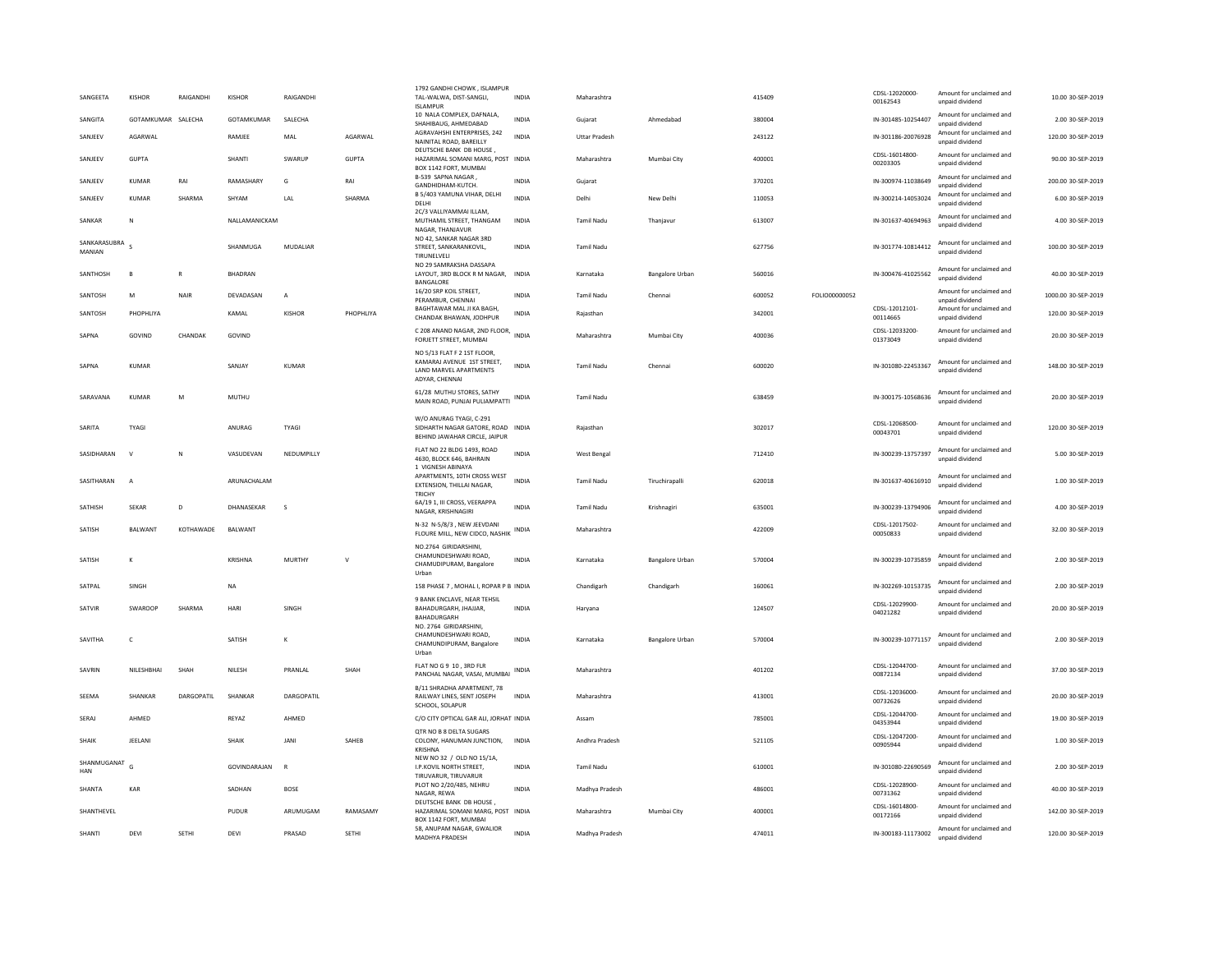| SHARAD                | DEVIDAS                        | <b>BADGUJAR</b>    | DEVIDAS                  | TANIRAM        | BADGUJAR     | PLOT NO 35, RAMESHWAR<br>COLONY, VISHWAKARMA NAGAR INDIA<br>MEHRUN, JALGAON                |              | Maharashtra          |                        | 425135 |               | CDSL-13019300-<br>00790140 | Amount for unclaimed and<br>unpaid dividend | 10.00 30-SEP-2019   |
|-----------------------|--------------------------------|--------------------|--------------------------|----------------|--------------|--------------------------------------------------------------------------------------------|--------------|----------------------|------------------------|--------|---------------|----------------------------|---------------------------------------------|---------------------|
| SHARWAN               | <b>KUMAR</b>                   | SINGH              | BABULAL                  | SINGH          | <b>SH</b>    | 10/18, TRUNK ROAD, A-ZONE<br>DURGAPUR, WEST BENGAL                                         | <b>INDIA</b> | West Bengal          |                        | 713204 |               | IN-302316-10170020         | Amount for unclaimed and<br>unpaid dividend | 12.00 30-SEP-2019   |
| <b>SHASHI</b>         | KATARIA                        |                    | RAM                      | CHAND          | KATRIA       | DEUTSCHE BANK DB HOUSE,<br>HAZARIMAL SOMANI MARG, POST INDIA<br>BOX 1142 FORT, MUMBAI      |              | Maharashtra          | Mumhai City            | 400001 |               | CDSL-16014800-<br>00379222 | Amount for unclaimed and<br>unpaid dividend | 370.00 30-SEP-2019  |
| SHEELA                | SATHYADEVAN                    |                    | RAMANKUTTY               |                |              | PARAYANGATTIL HOUSE.<br>KIZHAKKUMMURI POST,<br>PERINGOTTUKARA, THRISSUR                    | <b>INDIA</b> | Kerala               |                        | 680571 |               | IN-301637-41337378         | Amount for unclaimed and<br>unpaid dividend | 60.00 30-SEP-2019   |
| SHEELA                | VASANT                         | BAMANE             | SHANKAR                  | <b>JOTIBA</b>  | MANWADKAR    | PLOT NO 9 ST COLONY NEAR<br>MONARK, HOTEL GODOLI, SATARA INDIA<br>MAHARASHTRA              |              | Maharashtra          |                        | 415001 |               | IN-300214-14878428         | Amount for unclaimed and<br>unpaid dividend | 4.00 30-SEP-2019    |
| SHIBADUTTA            | MAHAPATRA                      |                    | THAKUR                   | MAHAPATRA      |              | AT BHAGABAT PLOT PO/DIST<br>SONEPUR, SONEPUR, ORISSA,<br><b>INDIA</b>                      | <b>INDIA</b> | Orissa               |                        | 767017 |               | IN-302269-13334653         | Amount for unclaimed and<br>unpaid dividend | 24.00 30-SEP-2019   |
| SHOBHA                | JAIN                           |                    | YOGESH                   | CHAND          | JAIN         | C-11/3, YAMUNA VIHAR, YAMUNA<br>VIHAR, DELHI                                               | <b>INDIA</b> | Delhi                | New Delhi              | 110053 |               | IN-300441-10786633         | Amount for unclaimed and<br>unpaid dividend | 24.00 30-SEP-2019   |
| SHUBHADA              | <b>ASHOK</b>                   | KAVI               | ASHOK                    |                |              | MALATI NIVAS, COURT LANE,<br>AHMEDNAGAR                                                    | INDIA        | Maharashtra          |                        | 414001 |               | CDSL-13021900-<br>00051642 | Amount for unclaimed and<br>unpaid dividend | 100.00 30-SEP-2019  |
| SHUBHANG              | RATHI                          |                    | <b>NA</b>                |                |              | 11/13A SARVA PRIYA VIHAR, NEW<br>DELHI, NEW DELHI                                          | INDIA        | Delhi                | New Delhi              | 110016 |               | IN-301127-15387420         | Amount for unclaimed and<br>unpaid dividend | 40.00 30-SEP-2019   |
| SHYAM                 | <b>KUMAR</b>                   | AGRAWAL            | AGRAWAL                  | G              | L            | 69/82, KHULDABAD, ROSHAN<br>BAGH, ALLAHABAD                                                | <b>INDIA</b> | <b>Uttar Pradesh</b> |                        | 211003 |               | IN-301127-15987652         | Amount for unclaimed and<br>unpaid dividend | 100.00 30-SEP-2019  |
| <b>SINGH</b>          | MANIU                          | PRADEFPKUMAR SINGH |                          | PRADFFPKUMAR   | RAMAKANT     | ALAY RESIDENCY-102, SWASTIK<br>SOCIETY, NR. KANAIYAAP.<br>JAMNAGAR                         | <b>INDIA</b> | Gujarat              | Jamnagar               | 361008 |               | IN-301233-10212042         | Amount for unclaimed and<br>unpaid dividend | 40.00 30-SEP-2019   |
| SITAL                 | SINGH                          |                    | SARDAR                   | CHARAN         | SINGH        | SITAL HOTEL. TIWARY TANK ROAD.<br>NEAR MAIN ROAD GURUDWARA, INDIA<br>RANCHI                |              | Bihar                |                        | 834001 |               | IN-301330-18678442         | Amount for unclaimed and<br>unpaid dividend | 120.00 30-SEP-2019  |
| SITARAM               | SHARMA                         |                    | <b>BECHAN</b>            | SHARMA         |              | RAPTI NAGAR, PHASE 1, EWS 253,<br><b>GORAKHPUR UTTAR PRADESH</b>                           | <b>INDIA</b> | <b>Uttar Pradesh</b> |                        | 273001 |               | IN-300513-19654847         | Amount for unclaimed and<br>unpaid dividend | 2.00 30-SEP-2019    |
| SITARAM               | SHARMA                         |                    | <b>BECHAN</b>            | SHARMA         |              | 52 CHIUTAHA GORAKHPUR SADAR,<br>GORAKHPUR, NEAR MAHEBA SABJI INDIA<br>MANDI, UTTAR PRADESH |              | <b>Uttar Pradesh</b> |                        | 273001 |               | IN-303116-10847469         | Amount for unclaimed and<br>unpaid dividend | 12.00 30-SEP-2019   |
| SIVAKUMAR             | $\mathbf{v}$                   |                    | VAITHYALINGAM            |                |              | 1/67, POIERIKARAI STREET, NEAR<br>FIRE SERVICE., ERODE                                     | <b>INDIA</b> | Tamil Nadu           | Erode                  | 638001 |               | CDSL-12035000-<br>00224219 | Amount for unclaimed and<br>unpaid dividend | 6.00 30-SEP-2019    |
| SIVASUBRAMANI<br>AN   |                                |                    | VENKATASUBRAMA S<br>NIAN |                |              | TIRUVANMIYUR, CHENNAI                                                                      | <b>INDIA</b> | <b>Tamil Nadu</b>    | Chennai                | 600041 | FOLIO00000220 |                            | Amount for unclaimed and<br>unpaid dividend | 1600.00 30-SEP-2019 |
| SMITA                 | SHAILESH                       | KENY               | SHAILESH                 | MOHAN          | KENY         | BLDG NO A/7, FLAT 303 HAPPY<br>VALLEY, MANPADA OFF UHOD<br>BUNDER RD. THANE WEST           | <b>INDIA</b> | Maharashtra          |                        | 400607 |               | IN-300476-41899373         | Amount for unclaimed and<br>unpaid dividend | 60.00 30-SEP-2019   |
| SREEHARI              | SATYANARAYAN<br>$\overline{A}$ | ALLURI             | VENKATESWARA             | <b>RAO</b>     |              | H NO 41-20/8-65, LAL BAHADUR<br>STREET, KRISHNA LANKA BANDAR INDIA<br>ROAD, VIJAYAWADA     |              | Andhra Pradesh       |                        | 520013 |               | IN-300394-13247599         | Amount for unclaimed and<br>unpaid dividend | 148.00.30-SEP-2019  |
| SRINIVASABABU O       |                                | $\mathsf{v}$       | OLETY                    | $\overline{A}$ | $\mathsf{v}$ | 83/1 1ST FLOOR, K R ROAD, OPP V<br>V PURAM COLLEGE, BANGALORE                              | <b>INDIA</b> | Karnataka            | <b>Bangalore Urban</b> | 560004 |               | IN-301604-10635431         | Amount for unclaimed and<br>unpaid dividend | 1.00 30-SEP-2019    |
| SRIPAL                | $\epsilon$                     |                    | CHANDRANATHAN            |                |              | 21 KASTHURI BAI STREET,<br>VANDAVASI, VANDAVASI                                            | <b>INDIA</b> | Tamil Nadu           |                        | 604408 |               | CDSL-13017400-<br>00060075 | Amount for unclaimed and<br>unpaid dividend | 46.00 30-SEP-2019   |
| SUBHASH               | AGARWAL                        |                    | PREM                     | NARAYAN        | AGARWAL      | WARD NO 31, BEHIND NO 1<br>SCHOOL, CHHATARPUF                                              | <b>INDIA</b> | Madhya Pradesh       |                        | 471001 |               | CDSL-12053500-<br>00356665 | Amount for unclaimed and<br>unpaid dividend | 8.00 30-SEP-2019    |
| SUBRAMANIAN           |                                |                    | SUBBIAHTHEVAR ESAKKI     |                | THEVAR       | NO 1/18 THALAVAI PURAM<br><b>BURKITMA NAGAR,</b><br>PALAYMKOTTAI, TIRUNELVELI              | <b>INDIA</b> | <b>Tamil Nadu</b>    |                        | 627351 |               | IN-300597-10213124         | Amount for unclaimed and<br>unpaid dividend | 4.00 30-SEP-2019    |
| SUBRAMANIYAN P        |                                | $\overline{A}$     | AHOBILAM                 | P              | s            | 5 RUKMANI STREET,<br><b>VENKATRAMAN NAGAR.</b><br>KORATTUR, CHENAI                         | <b>INDIA</b> | <b>Tamil Nadu</b>    | Chennai                | 600080 |               | IN-301080-22150253         | Amount for unclaimed and<br>unpaid dividend | 40.00 30-SEP-2019   |
| <b>SUDERSHAN</b>      | KHURANA                        |                    | MUNISH                   | CHAND          | KHURANA      | FLAT NO.244 GH-4, MEERA APTS. INDIA<br>PASCHIM VIHAR, NEW DELHI                            |              | Delhi                | New Delhi              | 110063 |               | CDSL-13025900-<br>01120988 | Amount for unclaimed and<br>unpaid dividend | 120.00 30-SEP-2019  |
| SUDHA                 | $\mathbf{v}$                   |                    | VELUCHAMY                |                |              | 19 PAP COLONY.<br>CHINNAMPALAYAM, PANCHAYAT INDIA<br>POLLACHI, COIMBATORE                  |              | Tamil Nadu           |                        | 642002 |               | CDSL-12049200-<br>00061504 | Amount for unclaimed and<br>unnaid dividend | 4.00 30-SEP-2019    |
| <b>SUDHIR</b>         | <b>BABU</b>                    |                    | KUNHIRAMAN               |                |              | DEUTSCHE BANK DB HOUSE.<br>HAZARIMAL SOMANI MARG, POST INDIA<br>BOX 1142 FORT, MUMBAI      |              | Maharashtra          | Mumbai City            | 400001 |               | CDSL-16014800-<br>00333145 | Amount for unclaimed and<br>unpaid dividend | 152.00 30-SEP-2019  |
| <b>SUDHIR</b>         | DHARMRAI                       | DHOLE              | DHARMRAI                 | SHANKARRAO     | DHOLF        | 792 KASBA PETH, PUNE,<br>MAHARASHTRA<br>D NO B1-1/6 WARD NO 15.                            | <b>INDIA</b> | Maharashtra          |                        | 411011 |               | IN-300513-14825202         | Amount for unclaimed and<br>unpaid dividend | 4.00.30-SEP-2019    |
| SUJATHA               | KANNURI                        |                    | NA                       |                |              | ASWAPURAM ASWAPURAM<br>MANDAL, KHAMMAM.<br>ASWAPURAM                                       | <b>INDIA</b> | Andhra Pradesh       |                        | 507118 |               | CDSL-12033200-<br>07491526 | Amount for unclaimed and<br>unpaid dividend | 4.00 30-SEP-2019    |
| SUJATHA               | T.                             |                    | KRISHNAIAH               | $\mathbb T$    | $\vee$       | 77. TYPE III RAILWAY QUARTERS.<br>BESIDE VINAYAK TEMPLE,<br>ANANTHAPURAM                   | <b>INDIA</b> | Andhra Pradesh       | Anantapur              | 515001 |               | IN-301022-20263565         | Amount for unclaimed and<br>unnaid dividend | 40.00 30-SEP-2019   |
| SUJEET                | SHRIRAM                        | MEDEWAR            | SHRIRAM                  | $\cup$         | MEDEWAR      | DEUTSCHE BANK DB HOUSE,<br>HAZARIMAL SOMANI MARG, POST INDIA<br>BOX 1142 FORT, MUMBAI      |              | Maharashtra          | Mumbai City            | 400001 |               | CDSL-16014800-<br>00307110 | Amount for unclaimed and<br>unpaid dividend | 98.00 30-SEP-2019   |
| SUKHDEVSAWAT<br>ANTAR | VIR                            | SINGH              | AMAR                     | <b>NATH</b>    |              | RAM NAGAR, JAMMU                                                                           | INDIA        | Jammu and Kashmir    |                        | 182148 |               | CDSL-12023000<br>00179276  | Amount for unclaimed and<br>unpaid dividend | 20.00 30-SEP-2019   |
| SUMAN                 | JAIN                           |                    | SURENDRAKUMAR JAIN       |                | <b>SH</b>    | 53 HEERAPATH, MANSAROVAR,<br><b>IAIPUR</b>                                                 | <b>INDIA</b> | Rajasthan            |                        | 302020 |               | CDSL-12029200-<br>00116873 | Amount for unclaimed and<br>unnaid dividend | 100.00 30-SEP-2019  |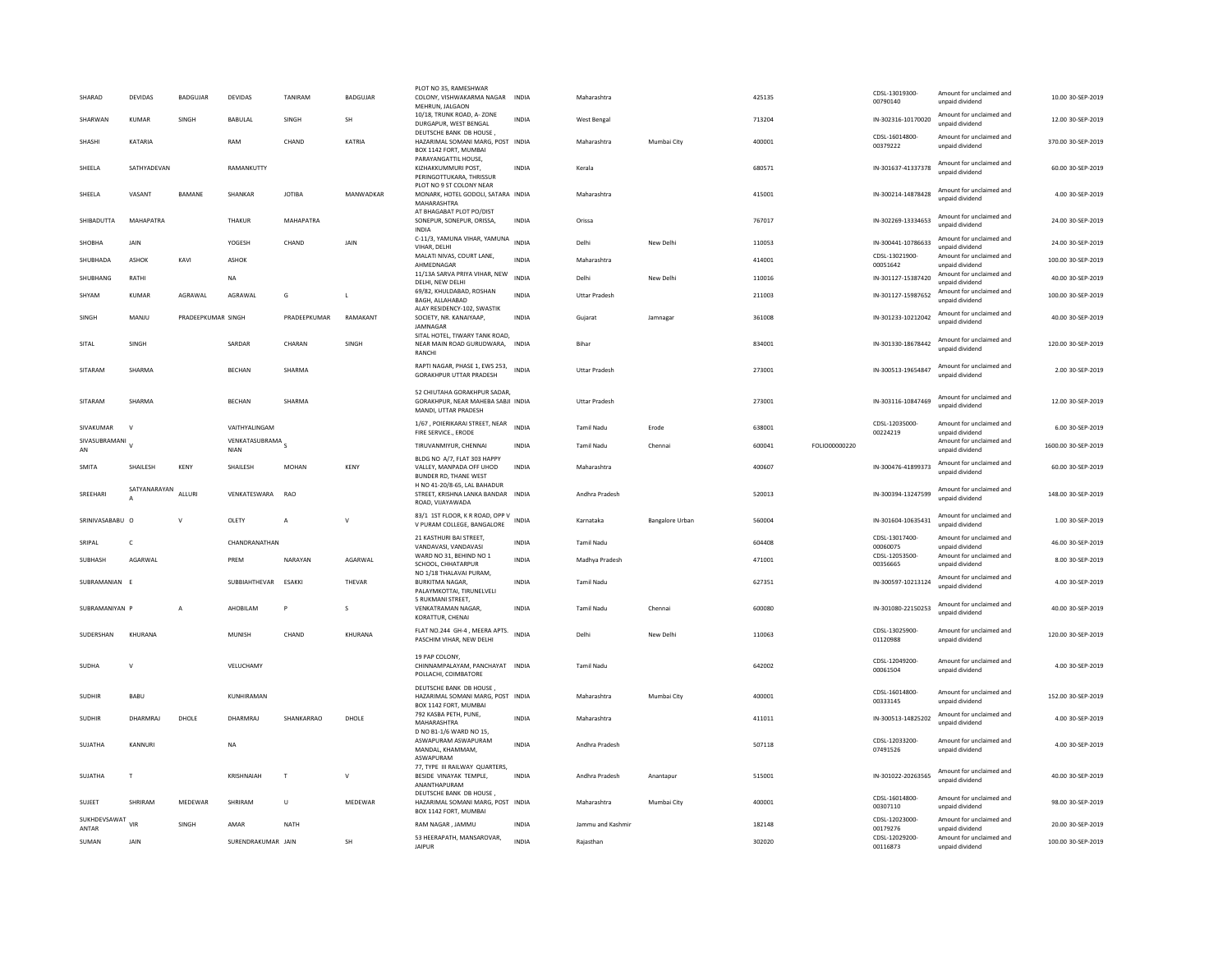| SUMIT                 | MALHOTRA                     |            | <b>ASHOK</b>     | MALHOTRA     |              | H NO D-20, SINGLE STOREY, VIJAY<br>NAGAR, DELHI                                                       | <b>INDIA</b> | Delhi             | New Delhi       | 110009 | IN-301143-10954031         | Amount for unclaimed and<br>unnaid dividend                    | 120.00 30-SEP-2019 |
|-----------------------|------------------------------|------------|------------------|--------------|--------------|-------------------------------------------------------------------------------------------------------|--------------|-------------------|-----------------|--------|----------------------------|----------------------------------------------------------------|--------------------|
| SUNAYNA               |                              |            | JETINDER         | VERMA        |              | SHIVA NAGAR, NEAR MICRO WAVE<br>TOWER, KATHUA                                                         | <b>INDIA</b> | Jammu and Kashmir |                 | 184101 | CDSL-12033200-<br>00967626 | Amount for unclaimed and<br>unnaid dividend                    | 48.00 30-SEP-2019  |
| SUNDARARAJAN C        |                              |            | CHELLIAH         | к            | $\mathbb{R}$ | 107J/138/2, MILLARPURAM 1,                                                                            | <b>INDIA</b> | Tamil Nadu        |                 | 628008 | IN-301774-13326549         | Amount for unclaimed and                                       | 4.00 30-SEP-2019   |
| SUNIL                 | KUMAR                        | MALHOTRA   | GIAN             | CHAND        |              | <b>TUTICORIN</b><br>574 VIKASKUNJ, VIKASPURI, NEW<br>DELHI                                            | <b>INDIA</b> | Delhi             | New Delhi       | 110018 | IN-300476-40735194         | unpaid dividend<br>Amount for unclaimed and<br>unpaid dividend | 280.00 30-SEP-2019 |
| <b>SUNITA</b>         | RANIA                        |            | KESRI            | RANIA        |              | 10/2 D.H. ROAD., AMRAPALI APT,<br>FLAT NO 8A ALIPORE, Hooghly                                         | <b>INDIA</b> | West Bengal       | Hooghly         | 700027 | CDSL-12019103-<br>00035837 | Amount for unclaimed and<br>unpaid dividend                    | 89.00 30-SEP-2019  |
| <b>SUREKHA</b>        | KOTHARI                      |            | <b>KOTHAR</b>    | <b>P</b>     | s            | B-3/6 ASHOK VIHAR, PHASE-II,<br>DELHI                                                                 | <b>INDIA</b> | Delhi             | New Delhi       | 110052 | IN-300724-10048835         | Amount for unclaimed and<br>unpaid dividend                    | 120.00 30-SEP-2019 |
| SURENDRAKUM<br>AR     | REDDY                        | К          | KANDULA          | SUBBA        | REDDY        | D NO 2/166, BUDDAIPALLI,<br>PRODDATUR, KADAPA DIST                                                    | <b>INDIA</b> | Andhra Pradesh    |                 | 516360 | IN-301022-21351854         | Amount for unclaimed and<br>unpaid dividend                    | 50.00 30-SEP-2019  |
| SURESH                | KUMAR                        | MEHTA      | <b>BHOGILAL</b>  | MEHTA        |              | 3-4-1013/11 NAVKARBLD, 3rd<br>FLOOR RAJENDER COLONY.<br>BARKATPURA, HYDERABAD                         | <b>INDIA</b> | Telangana         | Hyderabad       | 500027 | CDSL-12030700-<br>00027341 | Amount for unclaimed and<br>unpaid dividend                    | 40.00 30-SEP-2019  |
| SURESH                | NEEMA                        |            | <b>DWARKADAS</b> | NEEMA        |              | 85 MOON PLACE COLONY, KESAR<br>BAGH ROAD, INDORE<br>CHARAN VAS, NEAR PANJARA                          | <b>INDIA</b> | Madhya Pradesh    |                 | 452009 | CDSL-12033200-<br>00563233 | Amount for unclaimed and<br>unpaid dividend                    | 60.00 30-SEP-2019  |
| SURESHKUMAR           | <b>BABALDAS</b>              | PATEL      | <b>BABALDAS</b>  | PATEL        |              | POLE, TA - MANSA AT - MANSA,<br>GANDHINAGAR                                                           | <b>INDIA</b> | Gujarat           |                 | 382845 | IN-303052-10005412         | Amount for unclaimed and<br>unpaid dividend                    | 53.00 30-SEP-2019  |
| SUSHIL                | SRIRAM                       | MEDEWAR    | SRIRAM           |              |              | DEUTSCHE BANK DB HOUSE,<br>HAZARIMAL SOMANI MARG, POST INDIA<br>BOX 1142 FORT, MUMBAI                 |              | Maharashtra       | Mumbai City     | 400001 | CDSL-16014800-<br>00307163 | Amount for unclaimed and<br>unnaid dividend                    | 98.00 30-SEP-2019  |
| SUSHMA                | SRIVASTAVA                   |            | PREMPRAKASH      |              |              | 9 HEAVY WATER COLONY, CHHANI<br>JAKATNAKA, NIZAMPURA,<br>VADODARA                                     | <b>INDIA</b> | Gujarat           | Vadodara        | 390002 | IN-300214-11104025         | Amount for unclaimed and<br>unpaid dividend                    | 20.00 30-SEP-2019  |
| SWARN                 | KANTA                        | SALUJA     | MULK             | RAJ          | SALUJA       | 67/A BEHIND PUNJAB NATIONAL<br>BANK, NAYA BAZAR LASHKAR,<br><b>GWALIOR MADHYA PRADESH.</b>            | INDIA        | Madhya Pradesh    |                 | 474009 | IN-302269-13522793         | Amount for unclaimed and<br>unpaid dividend                    | 57.00 30-SEP-2019  |
| SWATI                 | MALIK                        |            | RAVINDER         | PAL          | MALIK        | INDIA<br>H NO- B- I- 107, LAJPAT NAGAR- I,<br>NEW DELHI, NEW DELHI                                    | <b>INDIA</b> | Delhi             | New Delhi       | 110024 | CDSI-12049100-<br>00375084 | Amount for unclaimed and<br>unpaid dividend                    | 120.00 30-SEP-2019 |
| TARIO                 | AHMAD                        | RATHER     | ABDUL            | SALAM        | RATHER       | PALPORA, SONWAR, SRINAGAR                                                                             | <b>INDIA</b> | Jammu and Kashmir |                 | 190001 | CDSL-12028900-<br>00365506 | Amount for unclaimed and<br>unpaid dividend                    | 24.00 30-SEP-2019  |
| TECHNOLOGYPRI<br>VATE | LTD                          | DH         | <b>NA</b>        |              |              | D-714, CR PARK, NEW DELHI,<br>DELHI                                                                   | INDIA        | Delhi             | New Delhi       | 110019 | IN-302269-12149192         | Amount for unclaimed and<br>unpaid dividend                    | 50.00 30-SEP-2019  |
| THAMAN                | SINGH                        |            | SANT             | SINGH        |              | FLAT NO 10. TFIL HOUSING<br>COLONY, THANE BELAPUR ROAD<br>KOPAR KHAIRNE, NAVI MUMBAI                  | <b>INDIA</b> | Maharashtra       |                 | 400709 | IN-300476-40499573         | Amount for unclaimed and<br>unpaid dividend                    | 400.00 30-SEP-2019 |
|                       |                              |            |                  |              |              |                                                                                                       |              |                   |                 |        |                            |                                                                |                    |
| THODETIGNANA VIJAYA   |                              | KIREETI    | THODETI          | SAMUEL       |              | 32 13 53 4 JOURNALIST COLONY,<br>MOGHALRAJAPURAM,<br>VIJAYAWADA                                       | <b>INDIA</b> | Andhra Pradesh    |                 | 520010 | IN-302679-30258859         | Amount for unclaimed and<br>unpaid dividend                    | 148.00 30-SEP-2019 |
| TILAK                 | RAJ                          | SHARMA     | <b>AJUDHIA</b>   | <b>NATH</b>  | SHARMA       | 74 G, POCKET A 1, MAYUR VIHAR<br>PHASE III, DELHI                                                     | <b>INDIA</b> | Delhi             | New Delhi       | 110096 | IN-300239-13049453         | Amount for unclaimed and<br>unnaid dividend                    | 1.00 30-SEP-2019   |
| <b>TOM</b>            | PAUL                         | A          | POULOSE          |              |              | ARACKAL MALAKKARAN HOUSE.<br>KUZHUR, AIRANIKKULAM P O,<br>THRISSUF                                    | INDIA        | Kerala            |                 | 680734 | IN-301637-41216925         | Amount for unclaimed and<br>unpaid dividend                    | 80.00 30-SEP-2019  |
| TULSHI                | M                            | BHANUSHALI | MULJI            | BHANUSHALI   |              | 603 6 MAHAVIR TOWER NR<br>KAAMGAAR, HOSPITAL L B S MARG INDIA<br>MULUND W, MUMBAI<br>MAHARASHTRA      |              | Maharashtra       | Mumbai City     | 400080 | IN-300214-11904784         | Amount for unclaimed and<br>unnaid dividend                    | 19.00 30-SEP-2019  |
| UDAYAKUMAR            |                              |            | LATE             |              | RAMABHAT     | 1270 KANAKADASA ROAD.<br>GANAPATHIPURA, KONANAKUNTE INDIA<br>EXTN., BANGALORE                         |              | Karnataka         | Bangalore Urban | 560062 | IN-302148-10252660         | Amount for unclaimed and<br>unpaid dividend                    | 120.00 30-SEP-2019 |
| <b>UMA</b>            | BHAGATRAJ                    | SUHJANI    | BHAGATRAJ        | $\mathsf{K}$ | SUHJANI      | 28 BASANT GARDEN BUNGALOW,<br>SCHEME OPP.MAITRI PARK, SION-<br>TROMBAY ROAD CHEMBUR<br>MUMBAI         | <b>INDIA</b> | Maharashtra       | Mumbai City     | 400071 | CDSL-12034200-<br>00000985 | Amount for unclaimed and<br>unpaid dividend                    | 20.00 30-SEP-2019  |
| UMESHRAJU             | $\mathbf{K}$                 | N          | KAKARLAPUDI      | VENKATARAJU  | NAGARAJU     | NO 406 PRIME BLUE FOREST APPT,<br>HOODI VILLAGE D BLOCK<br>RAJPALYA, BANGALORE.<br>KARNATAKA          | <b>INDIA</b> | Karnataka         | Bangalore Urban | 560048 | IN-303116-10861223         | Amount for unclaimed and<br>unpaid dividend                    | 40.00 30-SEP-2019  |
| URMILA                | PRAVINCHANDR<br>$\mathsf{A}$ | TRIVEDI    | PRAVINCHANDRA    |              |              | 71B RAVI RANDAL PARK MADHAV<br>DA, GANDHIGRAM NR<br>PURUSHARTH VIDHY, RAJKOT                          | <b>INDIA</b> | Gujarat           | Rajkot          | 360007 | CDSL-12013200-<br>01237610 | Amount for unclaimed and<br>unpaid dividend                    | 40.00 30-SEP-2019  |
| URVI                  | SAVLA                        |            | RATILAL          | NANJIBHAI    | SAVLA        | FLAT NO A 301 3RD FLOOR<br>NILKANTH DHA, RA MULUND W N<br>S ROAD OPP DHANVANTARI,<br>HOSPITAL, MUMBAI | <b>INDIA</b> | Maharashtra       | Mumbai City     | 400080 | IN-300513-20265287         | Amount for unclaimed and<br>unpaid dividend                    | 4.00 30-SEP-2019   |
| VAISHALI              | VIJAY                        | KURBET     | VIJAY            |              |              | MAHARASHTRA<br>AZAD ROAD, SANKESHWAR<br>HUKKERI, BELGAUM                                              | <b>INDIA</b> | Karnataka         |                 | 591313 | CDSI-13041400-<br>00998978 | Amount for unclaimed and<br>unpaid dividend                    | 2.00 30-SEP-2019   |
| VARDHAMAN             | SUMITA                       |            | VIJAYARAJ        | KOTHARI      |              | NO-8 MAHAVEER COLONY. E.V.K.<br>SAMPATH ROAD, VEEPERY.<br>CHENNAL                                     | <b>INDIA</b> | <b>Tamil Nadu</b> | Chennai         | 600007 | CDSL-12049800-<br>00094131 | Amount for unclaimed and<br>unpaid dividend                    | 1.00 30-SEP-2019   |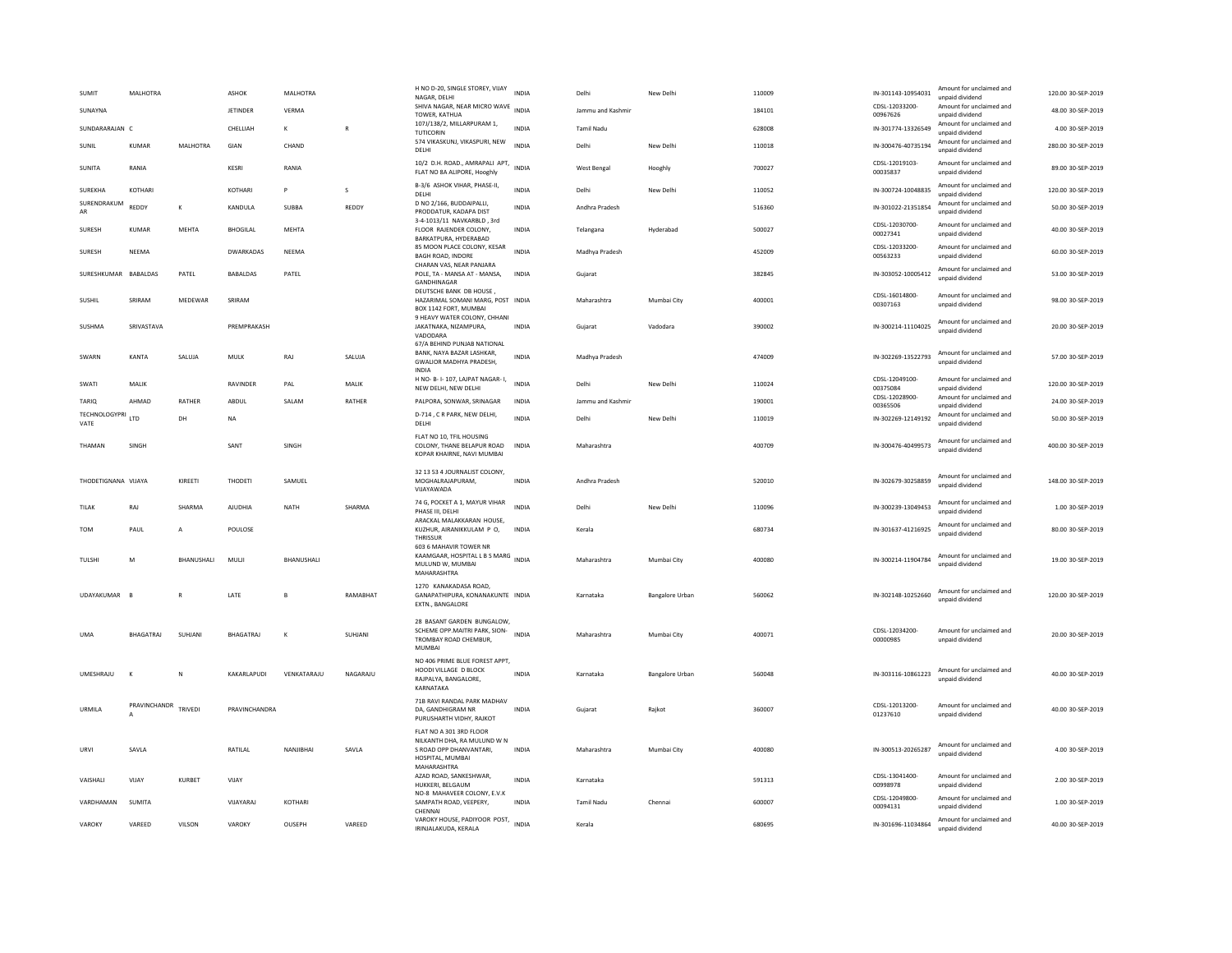| VARSHABEN           | RAMNIKLAL          | GOSALIA         | RAMNIKLAL         | SUNDERJI     | GOSALIA         | 9 A BRAMKSHTRIYA NAGAF<br>SOCIETY 1, OPP SHANKAR<br>ASHRAM, AHMEDABAD, GUJARAT                 | INDIA        | Gujarat              | Ahmedabad   |        | 380007 | IN-300450-14097072         | Amount for unclaimed and<br>unnaid dividend | 40.00 30-SEP-2019  |
|---------------------|--------------------|-----------------|-------------------|--------------|-----------------|------------------------------------------------------------------------------------------------|--------------|----------------------|-------------|--------|--------|----------------------------|---------------------------------------------|--------------------|
| VASANT              | RAVETKAR           |                 | MOHANIRAJ         | RAVETKAR     |                 | 32 GURUPRASAD APTS, DAGA<br>LAYOUT, NAGPUR, MAHARASHTRA                                        | <b>INDIA</b> | Maharashtra          |             |        | 440010 | IN-300239-11246636         | Amount for unclaimed and<br>unpaid dividend | 46.00 30-SEP-2019  |
| VASANTHA            | KUMAR              |                 | PADUBIDRI         | VEDAVYASA    | RAO             | DEUTSCHE BANK DB HOUSE.<br>HAZARIMAL SOMANI MARG, POST INDIA<br>BOX 1142 FORT. MUMBAL          |              | Maharashtra          | Mumbai City |        | 400001 | CDSL-16014800-<br>00194965 | Amount for unclaimed and<br>unpaid dividend | 142.00 30-SEP-2019 |
| VASUDEV             | PARMANAND          | GHANVANI        | PARMANAND         | GHANVANI     |                 | ROOM NO 26 LINE 1 RASALA<br>CAMP, UPERKOT KALUBHA RD,<br>BHAVNAGAR, GUJARAT                    | INDIA        | Gujarat              | Bhavnagar   |        | 364001 | IN-300450-13105732         | Amount for unclaimed and<br>unnaid dividend | 120.00 30-SEP-2019 |
| <b>VELLAYATH</b>    | VASANTHAKUM<br>ARY |                 | PATTATHIL         | PARAMESWARAN | NAIR            | VAISAKH, ANANDAPURAM PO,<br>IRINJALAKUDA, THRISSUR                                             | <b>INDIA</b> | Kerala               |             |        | 680323 | CDSL-12044700-<br>01788210 | Amount for unclaimed and<br>unpaid dividend | 2.00 30-SEP-2019   |
| VENUGOPAL           | RAIU               | к               | SUBBARAIU         |              |                 | D NO 1-181. SRI KRISHNA BHAVAN.<br>CANAL ROAD, RAYALAM<br>BHIMAVARAN                           | <b>INDIA</b> | Andhra Pradesh       |             |        | 534208 | IN-302324-10244030         | Amount for unclaimed and<br>unpaid dividend | 148.00.30-SEP-2019 |
| VIJAY               | <b>KUMAR</b>       | AGARWAL         | <b>BIRDICHAND</b> | AGARWAL      |                 | H NO 7-1-450, GODOWN ROAD,<br>NIZAMABAD, ANDHRA PRADESH                                        | <b>INDIA</b> | Telangana            | Nizamabad   |        | 503001 | IN-302269-11486627         | Amount for unclaimed and<br>unpaid dividend | 146.00 30-SEP-2019 |
| VIJAYA              | RAJ                | KOTHARI         | NFMI              | CHAND        | KOTHARI         | 8, MAHAVEER COLONY, EVK<br>SAMPATH ROAD VEPERY, CHENNAI                                        | <b>INDIA</b> | <b>Tamil Nadu</b>    | Chennai     |        | 600007 | IN-300966-10313152         | Amount for unclaimed and<br>unpaid dividend | 2.00 30-SEP-2019   |
| VIJAYALAXMI         | PRABHAKAR          | GOLI            | PANDURANGA        | GOVIND       | PAI             | FLAT NO 8 ACHALA APARTMENT<br>NEAR. LALIT KALA BHAVAN<br>OSMANPURA, AURANGABAD<br>MAHARASHTRA  | <b>INDIA</b> | Maharashtra          |             |        | 431005 | IN-300214-12974936         | Amount for unclaimed and<br>unpaid dividend | 42.00 30-SEP-2019  |
| VIKAS               | KEDIA              |                 | MAHENDRA          | KEDIA        |                 | 4/1 AGARWAL NAGAR, DR BA<br>ROAD MATUNGA, MUMBAI                                               | <b>INDIA</b> | Maharashtra          | Mumbai City |        | 400019 | IN-301549-18446685         | Amount for unclaimed and<br>unpaid dividend | 40.00 30-SEP-2019  |
| VIKRANT             | <b>KUMAR</b>       | SINGH           | KRISHNA           | <b>NAND</b>  | SINGH           | AT MOHANPUR BRA BAGICHA,<br>DHARHARA, MUNGER                                                   | <b>INDIA</b> | Bihar                |             |        | 811201 | CDSL-12044700-<br>05640365 | Amount for unclaimed and<br>unpaid dividend | 1.00 30-SEP-2019   |
| VIMAL               | KAPOOR             |                 | KAPOOR            | s            | $\mathbf{S}$    | 255 PHASE IV, MOHALI<br>PLOT NO 596 ISCON MEGA CITY.                                           | <b>INDIA</b> | Chandigarh           | Chandigarh  |        | 160059 | IN-300183-13561710         | Amount for unclaimed and<br>unpaid dividend | 2.00 30-SEP-2019   |
| VINA                | <b>GUNVANTRAI</b>  | <b>MODI</b>     | <b>GUNVANTRAI</b> | MODI         |                 | VICTORIA PARK ROAD,<br>BHAVNAGAR                                                               | <b>INDIA</b> | Gujarat              | Bhavnagar   |        | 364002 | IN-301991-10081460         | Amount for unclaimed and<br>unpaid dividend | 20.00 30-SEP-2019  |
| VINAY               | <b>TOMAR</b>       |                 | PARMAL            | SINGH        | TOMAR           | D-714, MALVIYA NAGAR, JAIPUR                                                                   | INDIA        | Rajasthan            |             |        | 302017 | IN-300394-12747844         | Amount for unclaimed and<br>unpaid dividend | 10.00 30-SEP-2019  |
| VINAYA              | KUMAR              | AGARWAI         | VIRENDRA          | <b>KUMAR</b> | AGARWAL         | DOCTOR RESIDENCE, SUGANDHA<br>VIHAR COLONY, SECTOR 7 VIKAS<br>NAGAR, LUCKNOW                   | <b>INDIA</b> | <b>Uttar Pradesh</b> |             |        | 226022 | IN-300556-10041949         | Amount for unclaimed and<br>unpaid dividend | 80.00 30-SEP-2019  |
| VINEETA             | SAREEN             |                 | PRAMOD            | SAREEN       |                 | 455 LANE-4, RAJA PARK JAIPUR,<br><b>JAIPUR</b>                                                 | <b>INDIA</b> | Raiasthan            |             |        | 302004 | CDSL-13025900-<br>00232150 | Amount for unclaimed and<br>unpaid dividend | 120.00 30-SEP-2019 |
| VINITA              | $\mathbb{R}$       | SARINE          | RAVINDER          | $\mathsf{R}$ | SARINE          | DEUTSCHE BANK DB HOUSE,<br>HAZARIMAL SOMANI MARG, POST INDIA<br>BOX 1142 FORT, MUMBAI          |              | Maharashtra          | Mumbai City |        | 400001 | CDSI-16014800-<br>00313103 | Amount for unclaimed and<br>unpaid dividend | 320.00 30-SEP-2019 |
| VINOD               | <b>KUMAR</b>       |                 | RAGHUBIR          | SINGH        |                 | 1/3818, BHAGWAN PUR KHERA,<br>LONI ROAD SHAHDRA, DELHI                                         | <b>INDIA</b> | Delhi                | New Delhi   |        | 110032 | IN-300118-10936010         | Amount for unclaimed and<br>unpaid dividend | 20.00 30-SEP-2019  |
| VINOD               | <b>KUMAR</b>       | NAYAK           | SURENDRA          | <b>KUMAR</b> | NAYAK           | RAM WARD, KANDELI,<br>NARSINGHPUR                                                              | <b>INDIA</b> | Madhya Pradesh       |             |        | 487001 | IN-300394-16046000         | Amount for unclaimed and<br>unpaid dividend | 10.00 30-SEP-2019  |
| VINOD               | PRASAD             | MAMGAIN         | GOVIND            | RAM          | MAMGAIN         | PLOT NO 248, PATPARGANJ<br>INDUSTRIAL AREA, NEW DELHI                                          | <b>INDIA</b> | Delhi                | New Delhi   |        | 110092 | IN-301774-13502774         | Amount for unclaimed and<br>unpaid dividend | 1.00 30-SEP-2019   |
| VINODHA             | $\kappa$           | U               | KEDARESHWARA      | $\mathsf{K}$ | Ù               | D NO 1755, 2ND MAIN 1ST CROSS,<br>JALINAGAR, DAVANGERE                                         | <b>INDIA</b> | Karnataka            | Davanagere  |        | 577001 | IN-302148-10808240         | Amount for unclaimed and<br>unpaid dividend | 240.00 30-SEP-2019 |
| VISHNU              | DUTT               | <b>DIDWANIA</b> | SHANKAR           | LAL          | <b>DIDWANIA</b> | 12 DHABAI JI KI BADI, PULAN.<br><b>UDAIPUR</b>                                                 | <b>INDIA</b> | Rajasthan            |             |        | 313001 | IN-301055-10571654         | Amount for unclaimed and<br>unpaid dividend | 20.00 30-SEP-2019  |
| <b>VIVEK</b>        | <b>BHASKAR</b>     | PARANJAPE       | <b>BHASKAR</b>    | KESHAV       | PARANJAPE       | TAPACHARYA RUII DING CHA.<br>SHIVA, JI MARG MAHAD TAL<br>MAHAD DIST., MAHAD                    | <b>INDIA</b> | Maharashtra          |             |        | 402301 | CDSL-12010900-<br>03709280 | Amount for unclaimed and<br>unpaid dividend | 100.00 30-SEP-2019 |
| WALNACE             | ALEX               | DIAS            | ALEX              |              |                 | B 604 FIESTA CHS, VASANT OSCAR<br>LBS ROAD, MULUND WEST,<br>MUMBAI                             | INDIA        | Maharashtra          | Mumbai City |        | 400080 | IN-301549-17108747         | Amount for unclaimed and<br>unnaid dividend | 113.00 30-SEP-2019 |
| YOGENDRA            | KUMAR              | <b>GUPTA</b>    | KESHAV            | PRASAD       | <b>GUPTA</b>    | 185 SADAR BAZAR, CANTT,<br>VARANASI                                                            | <b>INDIA</b> | <b>Uttar Pradesh</b> |             |        | 221002 | IN-301557-20522449         | Amount for unclaimed and<br>unpaid dividend | 120.00 30-SEP-2019 |
| YUGENDAR            | LADE               |                 | SAMBAIAH          | LADE         |                 | VILLAGE LAXMIPURAM, MAD<br>DUGGONDI, VIA ATMAKUR<br>DISTRICT WARANGAL, ANDHRA<br>PRADESH INDIA | <b>INDIA</b> | Andhra Pradesh       |             |        | 506342 | IN-301696-10936414         | Amount for unclaimed and<br>unpaid dividend | 8.00 30-SEP-2019   |
| ZEENATH             | M                  |                 | AHAMED            | MOGRAL       |                 | ZAKEENA SEETHI SILVER LINE, NR<br>DEVI NAGAR, KUMBLA POST,<br>KASARGOD                         | INDIA        | KERALA               |             |        | 671321 | CDSL-12056700-<br>00035481 | Amount for unclaimed and<br>unpaid dividend | 158.00 30-SEP-2019 |
| hemalkumar          | rasiklal           | raja            | rasiklal          | r.           | raja            | desaiwad zandachawk khergam<br>via khergam, ta chikhli di navsari,<br>valsad                   | <b>INDIA</b> | Gujarat              | Valsad      |        | 396040 | CDSL-12010900-<br>01137394 | Amount for unclaimed and<br>unpaid dividend | 20.00 30-SEP-2019  |
| THRIPURASUND<br>ARI | $\sim$             | $\overline{B}$  | <b>BALAIAH</b>    |              |                 | 8/12 KESAVA IYER STREET, PARK<br>TOWN, CHENNAI                                                 | <b>INDIA</b> | <b>Tamil Nadu</b>    | Chennai     | 600003 |        | CDSL-12032800-<br>00047206 | Amount for unclaimed and<br>unpaid dividend | 1.00 02-OCT-2020   |
| ABDUL               | KASIM              |                 | ABDUI             | WADOOD       |                 | Q NO MM-09, NCL KAKARI<br>SONEBHADRA                                                           | <b>INDIA</b> | <b>Uttar Pradesh</b> |             | 231218 |        | CDSL-12038400-<br>01420171 | Amount for unclaimed and<br>unpaid dividend | 8.00.02-OCT-2020   |
| ABDUL               | SAMAD              | K               | NELLEYEL          | SHAHABUDEEN  |                 | RAYYAN, P O KANNOOKARA,<br>VADAKARA, VADAKARA                                                  | <b>INDIA</b> | Kerala               |             | 673102 |        | CDSL-12013300-<br>00512366 | Amount for unclaimed and<br>unpaid dividend | 18.00 02-OCT-2020  |
|                     |                    |                 |                   |              |                 | 357 POCKET E, MAYUR VIHAR                                                                      |              |                      |             |        |        |                            |                                             |                    |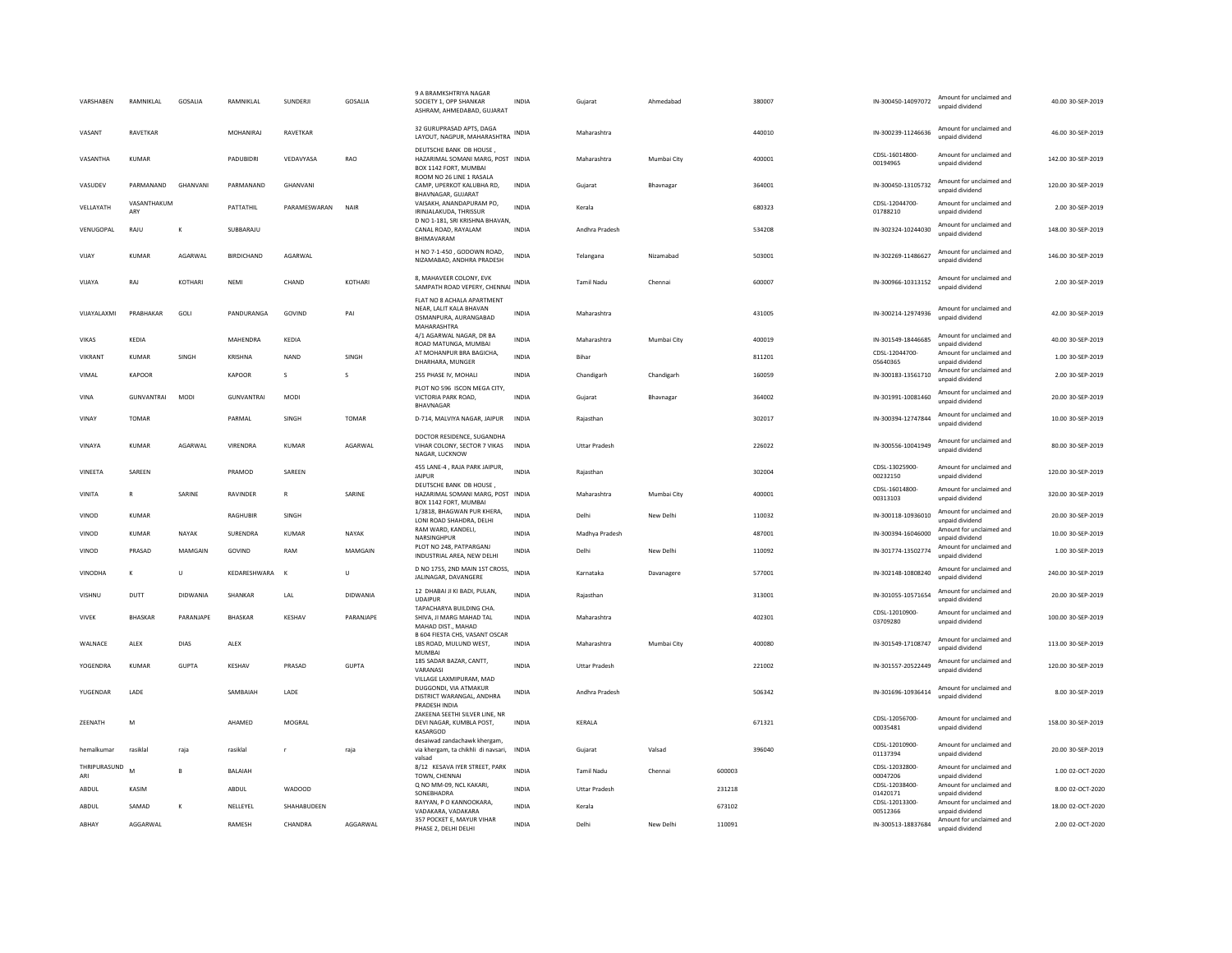| <b>ARHISHEK</b> | AGRAWAI        |               | SHYAMSUNDER          | AGRAWAI        |           | SOFT CORNER 5TH FLOOR. SHREE<br>NIKETAN SHREE NIKETAN, SHEELA INDIA<br>COLONY OFF KARVE ROAD, PUNE                  |                                | Maharashtra          |                 | 411038 |        | CDSL-12044700-<br>01631181 | Amount for unclaimed and<br>unpaid dividend | 40.00 02-OCT-2020  |
|-----------------|----------------|---------------|----------------------|----------------|-----------|---------------------------------------------------------------------------------------------------------------------|--------------------------------|----------------------|-----------------|--------|--------|----------------------------|---------------------------------------------|--------------------|
| ABHISHEK        |                |               | JAICHAND             | PAHLAJRAI      |           | NO 13 BANK STREET, FLAT NO 301<br>CROWN COURT, KILPAUK,<br>CHENNAI TAMIL NADU                                       | INDIA                          | <b>Tamil Nadu</b>    | Chenna          |        | 600010 | IN-301637-41359155         | Amount for unclaimed and<br>unpaid dividend | 1.00 02-OCT-2020   |
| ABHISHEK        | <b>KUMAR</b>   | SINHA         | NA                   |                |           | R NO 166 IX BLOCK, MIT HOSTELS,<br>MAHIPAL, UDUPI                                                                   | <b>INDIA</b>                   | Karnataka            | Udupi           |        | 576104 | CDSL-12033200-<br>05718869 | Amount for unclaimed and<br>unpaid dividend | 8.00 02-OCT-2020   |
| ABHISHEK        | <b>MOHAN</b>   |               | NARESH               | <b>MOHAN</b>   |           | 54 HERETI, HARAITI PURKEJI,<br>MUZAFFARNAGAR<br>MAHALAKSHMI RESIDENCY, FLAT                                         | <b>INDIA</b>                   | <b>Uttar Pradesh</b> |                 |        | 208017 | CDSL-12053500-<br>00456096 | Amount for unclaimed and<br>unpaid dividend | 8.00 02-OCT-2020   |
| ADDANKISREE     | RAMA           | <b>MURTHY</b> | REDDIAH              |                |           | NO 204 PLOT NO 169, MOTI<br>NAGAR HYDERABAD                                                                         | <b>INDIA</b>                   | Telangana            | Hyderabad       |        | 500018 | IN-300351-70021028         | Amount for unclaimed and<br>unpaid dividend | 120.00 02-OCT-2020 |
| AJAYKUMAR       | RAMCHANDRA     | AGRAWAL       | RAM                  | CHANDRA        | AGRAWAL   | 125 CHHATRAPATI NAGAR.<br>AERODROME ROAD, INDORE                                                                    | INDIA                          | Madhya Pradesh       |                 |        | 452005 | IN-300214-14137599         | Amount for unclaimed and<br>unpaid dividend | 120.00 02-OCT-2020 |
| AJAY            | <b>KUMAR</b>   | SINGHAL       | <b>NA</b>            |                |           | C 60, MAYA BAZAR, NAJAF GARH,<br><b>NEW DELHI</b>                                                                   | <b>INDIA</b>                   | Delhi                | New Delhi       |        | 110043 | IN-301127-15288349         | Amount for unclaimed and<br>unpaid dividend | 120.00 02-OCT-2020 |
| AIINDER         | KAUR           | DARDI         | <b>DILBAG</b>        | SINGH          | DARDI     | 203 BLOCK A . SUMANGALAM<br>APARTMENT, LINK ROAD<br><b>BILASPUR</b>                                                 | <b>INDIA</b>                   | Madhya Pradesh       |                 |        | 495001 | CDSL-12011300-<br>00159216 | Amount for unclaimed and<br>unpaid dividend | 100.00.02-OCT-2020 |
| AJITH           | $\mathsf{C}$   |               | PEETHAMBARAN         |                |           | NO 315 ANNA NAGAR<br>NAVALPATTU, TRICHY, TRICHY,<br>TRICHY                                                          | <b>INDIA</b>                   | Tamil Nadu           | Tiruchirapalli  |        | 620026 | CDSL-12044700-<br>06797079 | Amount for unclaimed and<br>unpaid dividend | 4.00 02-OCT-2020   |
| AJOYMATHEW      | VARGHESE       |               | VARGHESE             |                |           | CMC HOSPITAL DEPT OF ENT 2,<br>VELLORE, TAMILNADU                                                                   | <b>INDIA</b>                   | <b>Tamil Nadu</b>    | Vellore         |        | 632004 | IN-300513-14021339         | Amount for unclaimed and<br>unnaid dividend | 40.00 02-OCT-2020  |
| AKHILESH        | KUMAR          | SINGH         | LATEJYOTISH          | PRASAD         | SINGH     | WEST RAM KRISHNA NAGAR, NEAR<br>PLASTIC FACTORY, P.O. DHELWAN INDIA<br>NEW BY PASS, KANKARBAGH<br>PATNA             |                                | Bihar                |                 |        | 800020 | IN-301330-19953882         | Amount for unclaimed and<br>unpaid dividend | 10.00 02-OCT-2020  |
| ALKA            | DHANANJAY      | NIRGUDKAR     | DHANANJAY            | $\mathsf{C}$   | NIRGUDKAR | 235, VIBHUSHA BUNGLOWS, NEAR<br>ANURADHA SOC BOPAL,<br>AHMEDABAD                                                    | INDIA                          | Gujarat              | Ahmedabad       |        | 380058 | CDSL-12019101-<br>01037271 | Amount for unclaimed and<br>unpaid dividend | 120.00 02-OCT-2020 |
| AMAN            | DEEP           | SINGH         | GURCHARAN            | SINGH          |           | 127/290 U- BLOCK, NIRALA NAGAR, INDIA<br><b>KANPUR</b>                                                              |                                | <b>Uttar Pradesh</b> |                 |        | 208014 | IN-300556-10212066         | Amount for unclaimed and<br>unnaid dividend | 200.00 02-OCT-2020 |
| AMAR            | <b>NATH</b>    | SHUKLA        | <b>BISHWA</b>        | <b>NATH</b>    | SHUKLA    | 22- FARIDI COLONY, NEAR<br>AKANSHA HIGH SCHOOL,<br>SHAHJAHANPUR                                                     | INDIA                          | <b>Uttar Pradesh</b> |                 |        | 242001 | IN-301186-20108386         | Amount for unclaimed and<br>unpaid dividend | 200.00 02-OCT-2020 |
| AMIT            | KUMAR          | GOYAL         | SURENDRAKUMAR GOYAL  |                | <b>SH</b> | 52-53 new agrasen nagar<br>SRIGANGANAGAR                                                                            | INDIA                          | Rajasthan            |                 |        | 335001 | CDSL-13017600<br>00455151  | Amount for unclaimed and<br>unpaid dividend | 2.00 02-OCT-2020   |
| AMRUTHA         | SHIJU          |               | SIDHARTHAN           | CHETTIYANKANDY |           | NO 320 KAVUNKAL HOUSE.<br>PULLAMBIL ROAD CHIRAKKARA<br>POST, THALASSERY, KANNUR                                     | INDIA                          | Kerala               |                 |        | 670104 | CDSL-13041400-<br>06740115 | Amount for unclaimed and<br>unpaid dividend | 10.00 02-OCT-2020  |
| ANAND           | <b>JIMNANI</b> |               | <b>JIMNANI</b>       | $\overline{D}$ | D         | DIXIT COLONY IN LANE OF BABA<br>MEDICAL, DURG, CHHATTISGARH                                                         | <b>INDIA</b>                   | Madhya Pradesh       |                 |        | 491001 | IN-300450-12051250         | Amount for unclaimed and<br>unpaid dividend | 20.00 02-OCT-2020  |
| ANII            | KFSAVAN        |               | KFSAVAN              |                |           | FLAT NO D-1005, MANTRI<br>ELEGANCE N S PALYA,<br>BANNERGHATTA ROAD.<br>BANGALORE                                    | <b>INDIA</b>                   | Karnataka            | Bangalore Urban |        | 560076 | IN-300610-10915712         | Amount for unclaimed and<br>unpaid dividend | 120.00.02-OCT-2020 |
| ANOOP           | <b>MOHAN</b>   |               | CHANDRAMOHAN KESAVAN |                | NAIR      | P B NO 1150, DUBAI, UAE, UAE                                                                                        | UNITED ARAB<br><b>EMIRATES</b> | NA                   | <b>NA</b>       |        |        | IN-300239-13300457         | Amount for unclaimed and<br>unpaid dividend | 40.00 02-OCT-2020  |
| ARAVIND         | $\mathsf{T}$   |               | THIRUNAVUKARAS<br>U  |                |           | FLAT B SRI RAMA FLATS 13 1ST S.<br><b>LOGANATHAN NAGAR</b><br>CHOOLAIMEDU, LOGANATHAN<br>NAGAR CHOOLAIMEDU, CHENNAI | <b>INDIA</b>                   | <b>Tamil Nadu</b>    | Chennai         |        | 600094 | CDSI-13041400-<br>01991361 | Amount for unclaimed and<br>unpaid dividend | 20.00 02-OCT-2020  |
| ARCHANA         | J.             |               | JAICHAND             |                |           | CROWN COURT FLAT NO 301, OLD<br>NO 13 NEW NO 8 BANK STREET,<br>KILPAUK, CHENNAI                                     | INDIA                          | <b>Tamil Nadu</b>    | Chennai         |        | 600010 | IN-300441-10674334         | Amount for unclaimed and<br>unpaid dividend | 1.00 02-OCT-2020   |
| ARIO            | <b>BARA</b>    |               | EGINIUS              | <b>BARA</b>    |           | CHARGEMAN GDE 1, SQAE A,<br>COSSIPORE Hooghly, Hooghly                                                              | <b>INDIA</b>                   | West Bengal          | Hooghly         |        | 700002 | CDSL-12044700<br>00856591  | Amount for unclaimed and<br>unnaid dividend | 12.00 02-OCT-2020  |
| ARIF            |                |               | SAIDALI              | KALAPPADAN     |           | KALAPPADAN HOUSE,<br>PATTARKADAVU POST.<br>PATTARKADAVU POST,<br>MALAPPURAM                                         | INDIA                          | Kerala               |                 |        | 676519 | IN-301774-14683894         | Amount for unclaimed and<br>unpaid dividend | 100.00 02-OCT-2020 |
| ARTHAMOHAN      | $\sim$         | C             | ARTHANARI            | CHENNAKASAVEN  |           | 13 E 5 NEW EDAPPADI ROAD,<br>SANGAKIRI TP, SANKARI TK, SALEM                                                        | INDIA                          | <b>Tamil Nadu</b>    |                 |        | 637301 | IN-301604-10433494         | Amount for unclaimed and<br>unpaid dividend | 4.00 02-OCT-2020   |
| ARUNA           | -S             |               | CHANDRA              | MOULI          |           | NO 1 SOMPURA ANEKAL TALUK.<br>SARJAPURA POST, BANGALORE<br>DIST. BANGALORE                                          | INDIA                          | Karnataka            |                 |        | 562125 | IN-301135-26499573         | Amount for unclaimed and<br>unpaid dividend | 70.00 02-OCT-2020  |
| ARUNKUMAR       | KESHAVLAL      | MODI          | KESHAVLAL            | DAYARAM        | MODI      | A 4 ARBUDA SOCIETY, T B<br>HOSPITAL ROAD, AT AND POST<br>MEHSANA, MEHSANA                                           | INDIA                          | Gujarat              |                 |        | 384002 | IN-301276-30431456         | Amount for unclaimed and<br>unpaid dividend | 120.00 02-OCT-2020 |
| <b>ASHISH</b>   | APPAJI         | RANE          | APPAJI               | NARAYAN        | RANE      | 2 /17 SHREENIWAS BLDG AYRE<br>ROAD, NEAR OM BUNGLOW,<br>DOMBIVALI E THANE                                           | <b>INDIA</b>                   | Maharashtra          |                 |        | 421201 | IN-300214-13748598         | Amount for unclaimed and<br>unpaid dividend | 8.00 02-OCT-2020   |
| ASHOK           | <b>KUMAR</b>   | <b>GUPTA</b>  | <b>GUPTA</b>         |                | к         | WZ-41 STREET NO 2, LAJWANTI<br>GARDEN, NEW DELHI                                                                    | <b>INDIA</b>                   | Delhi                | New Delhi       |        | 110046 | IN-300360-22592093         | Amount for unclaimed and<br>unpaid dividend | 146.00 02-OCT-2020 |
| ASHOKKUMAR      | JAIN           | N             | NAVARATANMAL JAIN    |                |           | 40 RAMA NAICKEN ST. FIRST<br>FLOOR OPP INDEPENDENCE DAY,<br>PARK NUGAMBAKKAM, CHENNAI                               | INDIA                          | Tamil Nadu           | Chennai         |        | 600034 | IN-302236-10662175         | Amount for unclaimed and<br>unnaid dividend | 16.00 02-OCT-2020  |
| ASHOK           |                |               |                      |                |           | FLAT NO 1 B PRATHAMESH, 2                                                                                           |                                |                      |                 |        |        |                            |                                             |                    |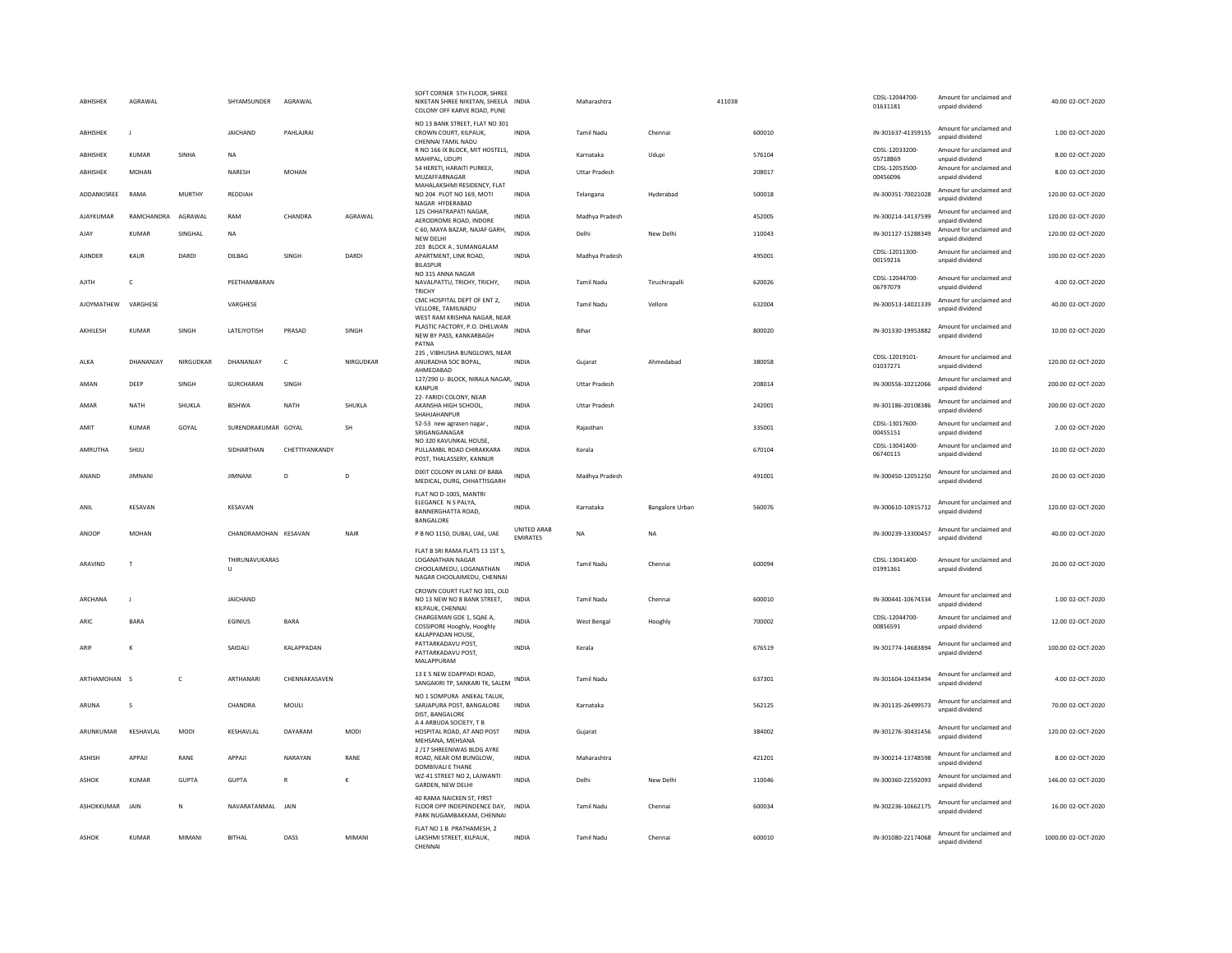| ASHWANI             | <b>KUMAR</b>        | KHANNA       | LATEM         | $\mathbf{I}$    | KHANNA       | C-104 SECTOR-D LDA COLONY,<br>KANPUR ROAD, LUCKNOW                                                      | <b>INDIA</b>                   | <b>Uttar Pradesh</b> |             | 226012 |               | IN-301557-20049809<br>CDSL-12044700- | Amount for unclaimed and<br>unnaid dividend<br>Amount for unclaimed and | 60.00 02-OCT-2020   |
|---------------------|---------------------|--------------|---------------|-----------------|--------------|---------------------------------------------------------------------------------------------------------|--------------------------------|----------------------|-------------|--------|---------------|--------------------------------------|-------------------------------------------------------------------------|---------------------|
| ASIYA               | SARDAR              | PATEL        | SARDAR        | MUNAF           | PATEL        | 1913 RAVIWAR PETH, WAI, WAI<br>SHEETAL MAIN ROAD, AT & TAL                                              | <b>INDIA</b>                   | Maharashtra          |             | 412803 |               | 00294845                             | unpaid dividend                                                         | 180.00 02-OCT-2020  |
| ATUL                | MANIKCHANDJI PAHADE |              | MANIKCHANDJI  |                 |              | MALEGAON CAMP. TAL -<br>MALEGAON, MALEGAON                                                              | <b>INDIA</b>                   | Maharashtra          |             | 423105 |               | CDSI-12020000-<br>00219477           | Amount for unclaimed and<br>unpaid dividend                             | 2.00 02-OCT-2020    |
| <b>AVINASH</b>      | KUMAR               |              | AKHILESHWAR   | PRASAD          |              | C/O- DAMODAR PRASAD, NEW<br>GODOWN, GAYA                                                                | <b>INDIA</b>                   | <b>Bihar</b>         |             | 823001 |               | CDSL-12016403<br>00016995            | Amount for unclaimed and<br>unpaid dividend                             | 50.00 02-OCT-2020   |
| AYYAPPAN            | s                   |              | SUBBIAH       | PILLAI          |              | TC 38/396 'SUPRIYA', VALIASALA<br>STREET, TRIVANDRUM                                                    | <b>INDIA</b>                   | Kerala               |             | 695036 |               | CDSL-12023900<br>00073315            | Amount for unclaimed and<br>unpaid dividend                             | 220.00 02-OCT-2020  |
| <b>BABUBHAI</b>     | SULEMAN             | PATEL        | SULEMAN       | H               | PATEL        | MEGHRAJ, MEGHRAJ                                                                                        | <b>INDIA</b>                   | Gujarat              |             | 383350 |               | CDSL-12028900<br>00775005            | Amount for unclaimed and<br>unpaid dividend                             | 40.00 02-OCT-2020   |
| <b>BABULAL</b>      | BHAGWANDAS DHARIWAL |              | BHAGWANDAS    | HAMIRMAL        | DHARIWAL     | A-F-15 RUSHIKA APARTMENT . NR<br>SUJATA FLAT, SHAHIBAG.<br>AHMEDABAD                                    | <b>INDIA</b>                   | Gujarat              | Ahmedabad   | 380004 |               | IN-300974-11738617                   | Amount for unclaimed and<br>unpaid dividend                             | 400.00 02-OCT-2020  |
| BALAGURUNATH<br>AN  |                     |              | SWAMINATHAN   | G               |              | C 9 MIDDLE STREET, BLOCK 25,<br>NEYVELL                                                                 | <b>INDIA</b>                   | Tamil Nadu           |             | 607803 |               | IN-300175-10090228                   | Amount for unclaimed and<br>unnaid dividend                             | 20.00 02-OCT-2020   |
| <b>BALAJI</b>       | Ε                   |              | EMPERUMAL     | N               |              | E 69 KAMARAJ ROAD, BLOCK 10,<br>NEYVELI                                                                 | <b>INDIA</b>                   | <b>Tamil Nadu</b>    |             | 607801 |               | IN-300175-10628907                   | Amount for unclaimed and<br>unpaid dividend                             | 6.00 02-OCT-2020    |
| <b>BALAJI</b>       | s                   |              | SUNDARAMURTHY |                 |              | OLD NO 3 NEW NO 4, JB ESTATE<br>23RD STREET, AVADI, CHENNAI                                             | INDIA                          | <b>Tamil Nadu</b>    | Chennai     | 600054 |               | IN-301696-11363040                   | Amount for unclaimed and<br>unpaid dividend                             | 44.00 02-OCT-2020   |
| <b>BASKARAN</b>     | $\mathbb{R}$        |              | RAMACHANDRAN  |                 |              | DOOR NO 14, SHOP STREET,<br>SRIMUSHNAM, SRIMUSHNAM                                                      | <b>INDIA</b>                   | <b>Tamil Nadu</b>    |             | 608703 |               | IN-301637-40736267                   | Amount for unclaimed and<br>unpaid dividend                             | 1.00 02-OCT-2020    |
| <b>BEHNAZ</b>       | ANSARI              |              | BABAJAN       |                 |              | P O BOX 38959 SHARJEH, UAE                                                                              | UNITED ARAB<br><b>EMIRATES</b> | <b>NA</b>            | <b>NA</b>   |        | FOLIO00000158 |                                      | Amount for unclaimed and<br>unpaid dividend                             | 500.00 02-OCT-2020  |
| BELOTE              | SARIKA              | VISHVANATH   | <b>BELOTE</b> | VISHVANATH      | LAXMAN       | 10 ANAND APT, SHRIDHAR NAGAR,<br>CHINCHIWAD, PUNE                                                       | <b>INDIA</b>                   | Maharashtra          |             | 411033 |               | IN-300394-13464532                   | Amount for unclaimed and<br>unpaid dividend                             | 50.00 02-OCT-2020   |
| <b>BHAIRU</b>       | SHIDALING           | KABADE       | SHIDALING     | <b>BHAIRU</b>   | KABADE       | A/P EXAMBA TAL CHIKODI, DIST<br>BELGAUM, BELGAUM                                                        | <b>INDIA</b>                   | Karnataka            |             | 591244 |               | CDSL-12035000-<br>00363019           | Amount for unclaimed and<br>unpaid dividend                             | 4.00 02-OCT-2020    |
| BHAJITH             | KUMAR               | K            | BHASKARAN     | K               |              | JITH NIVAS, KAVUMBHAGAM P.O,<br><b>THAI ASSERY</b>                                                      | <b>INDIA</b>                   | Kerala               |             | 670110 |               | IN-301811-10029900                   | Amount for unclaimed and<br>unnaid dividend                             | 40.00 02-OCT-2020   |
| <b>BHARAT</b>       | BACHHAWAT           |              | <b>HEMANT</b> | BACHHAWAT       |              | 20, BAL MUKUND ROAD, Hooghly INDIA                                                                      |                                | <b>West Bengal</b>   | Hooghly     | 700007 |               | CDSL-12010600-<br>01047666           | Amount for unclaimed and<br>unnaid dividend                             | 86.00 02-OCT-2020   |
| BHARATIBEN          | $\mathbf{I}$        | SUTARIYA     | TULSIBHAI     | SUTARIYA        |              | 49 NILKANTH SOC, KAPODRA CHAR<br>RASTA, VARCHHA ROAD, SURAT                                             | <b>INDIA</b>                   | Gujarat              | Surat       | 395006 |               | IN-303052-10196079                   | Amount for unclaimed and<br>unpaid dividend                             | 138.00 02-OCT-2020  |
| <b>BHUPINDER</b>    | <b>SINGH</b>        | DUA          | RAI           | KUMAR           | DUA          | B 112, MOTIA KHAN, PAHAR GANJ, INDIA<br>NEW DELHI                                                       |                                | Delhi                | New Delhi   | 110055 |               | IN-300118-10935726                   | Amount for unclaimed and<br>unpaid dividend                             | 100.00.02-OCT-2020  |
| <b>BHUSHAN</b>      | RAMESH              | JADHAV       | RAMESH        | PANDURANG       | JADHAV       | MISHRAKUNJ ROOM NO 9.<br>VAIBHAV CHOWK, T P ROAD<br>BHANDUP (W), MUMBAI                                 | INDIA                          | Maharashtra          | Mumbai City | 400078 |               | IN-300214-10514098                   | Amount for unclaimed and<br>unpaid dividend                             | 200.00 02-OCT-2020  |
| <b>BHUVNESH</b>     | DATT                |              | SUBHASH       | CHANDER         | VOHRA        | HOUSE NO. 412 -E, SUBHASH<br>COLONY, KARNAL, HARYANA                                                    | INDIA                          | Haryana              |             | 132001 |               | IN-301670-10161747                   | Amount for unclaimed and<br>unpaid dividend                             | 50.00 02-OCT-2020   |
| <b>BIKASH</b>       | CHANDRA             | PAL          | NANI          | GOPAL           | PAL          | 34/8 P C GHOSH ROAD, E P/8 NO 1, INDIA<br>PALLY SREE COLONY, Hooghly                                    |                                | West Bengal          | Hooghly     | 700048 |               | IN-300484-13499119                   | Amount for unclaimed and<br>unpaid dividend                             | 80.00 02-OCT-2020   |
| <b>BINDITA</b>      | $\overline{D}$      | BABARIYA     | DHARMESHBHAI  | <b>BABARIYA</b> |              | 32 PUJARA PLOT STREET NO 9, NR<br>VANIYAVADI 80 FEET ROAD.<br>DHEBAR ROAD SOUTH 80 FOOT<br>ROAD, RAJKOT | <b>INDIA</b>                   | Guiarat              | Raikot      | 360002 |               | CDSL-12044700<br>03845744            | Amount for unclaimed and<br>unpaid dividend                             | 2.00 02-OCT-2020    |
| BINDIYA             | AGARWALA            |              | SAWARMAL      | AGARWALA        |              | C/O-SAWARMAL AGARWALA, P.O-<br>HILI, DI-DAKSHIN DINAJPUR, HILI INDIA<br><b>BAZAR</b>                    |                                | West Bengal          |             | 733126 |               | CDSL-12034500<br>00236179            | Amount for unclaimed and<br>unpaid dividend                             | 316.00 02-OCT-2020  |
| BINI                |                     |              | ANTONY        |                 |              | THULAPARAMBIL HOUSE,<br>KALANADIKOLLY P O, PULPALLY,<br>WAYANAD                                         | <b>INDIA</b>                   | Kerala               |             | 673579 |               | IN-300239-11539957                   | Amount for unclaimed and<br>unpaid dividend                             | 116.00 02-OCT-2020  |
| <b>BINOJ</b>        | к                   | <b>NAIR</b>  | KRISHNANKUTTY | <b>NAIR</b>     |              | SUBIBI 7, OPPOSITE SBI, IIT POWAI,<br>MUMBAI                                                            | <b>INDIA</b>                   | Maharashtra          | Mumbai City | 400076 |               | IN-300513-13039824                   | Amount for unclaimed and<br>unnaid dividend                             | 9.00 02-OCT-2020    |
| <b>BINOY</b>        | <b>KUMAR</b>        | MAHATO       | ARUN          | <b>KUMR</b>     | MAHATO       | VILL SAMALAPUR, PO SINDRI, DIST<br>DHANBAD, SAMALAPUR                                                   | <b>INDIA</b>                   | Bihar                |             | 828122 |               | CDSL-12044700-<br>06684396           | Amount for unclaimed and<br>unpaid dividend                             | 2.00 02-OCT-2020    |
| <b>BIPIN</b>        | <b>JOSEPH</b>       |              | <b>JOSEPH</b> |                 |              | MANNARVELIL HOUSE, KULATHUR<br>P O. MALLAPPALLY.<br>PATHANAMTHITTA                                      | <b>INDIA</b>                   | Kerala               |             | 689588 |               | IN-300239-13699779                   | Amount for unclaimed and<br>unpaid dividend                             | 4.00 02-OCT-2020    |
| <b>BIRENDRA</b>     | NATH                | PURKAIT      | HARISADHAN    | PURKAIT         |              | <b>GURIA BHATALY, HOOGHLY</b>                                                                           | <b>INDIA</b>                   | <b>WEST BENGAL</b>   |             | 712410 |               | IN-301774-15114975                   | Amount for unclaimed and<br>unpaid dividend                             | 40.00 02-OCT-2020   |
| <b>BORNALI</b>      | PUZARI              |              | MANTU         | PUZARI          |              | BORBIL NO 2. NEAR L P SCHOOL.<br>DIGBOI, TINSUKIA ASSAM                                                 | <b>INDIA</b>                   | Assam                |             | 786171 |               | IN-301250-28952710                   | Amount for unclaimed and<br>unpaid dividend                             | 20.00 02-OCT-2020   |
| <b>BRUESHRAJ</b>    | $\mathsf{C}$        | $\mathsf{C}$ | RAJAN         |                 | $\mathsf{C}$ | LULU BUILDING OFFICE NO.201,<br>OLAYA P O BOX 66120, RIYADH<br>11576, K S A                             | <b>INDIA</b>                   | West Bengal          | Hooghly     |        | FOLIO00000216 |                                      | Amount for unclaimed and<br>unpaid dividend                             | 1600.00 02-OCT-2020 |
| CHAMAN              | LAL                 |              | LATE          | MANGAL          | DASS         | PHAGWARA MACHINERY STORE,<br>RAILWAY ROAD, SAHARANPUR                                                   | <b>INDIA</b>                   | <b>Uttar Pradesh</b> |             | 247001 |               | IN-301557-21842057                   | Amount for unclaimed and<br>unpaid dividend                             | 4.00 02-OCT-2020    |
| CHAND               | <b>BALA</b>         | MEHTA        | <b>BULAND</b> | IQUBAL          | MEHTA        | H NO 1262, NEW LIGHT SOCIETY,<br>SECTOR 51B, CHANDIGARH                                                 | <b>INDIA</b>                   | Chandigarh           | Chandigarh  | 160047 |               | IN-301774-16903457                   | Amount for unclaimed and<br>unpaid dividend                             | 40.00 02-OCT-2020   |
| CHANDRA             | SHEKHAR             | PATEL        | SIDDARAMAPPA  | PATEL           |              | H NO-1-10-67 YASPATIL<br>COMOUND, STATION RAOD.<br>RAICHUR, KARBNATAKA                                  | <b>INDIA</b>                   | Karnataka            | Raichur     | 584102 |               | IN-302269-11362257                   | Amount for unclaimed and<br>unpaid dividend                             | 80.00 02-OCT-2020   |
| CHANDRABABU SHANKAR |                     |              | RAJA          | CHANDRABABU     |              | 118, KAVARAI STREET, THIRUKKALI<br>MEDU, KANCHEEPURAM                                                   | <b>INDIA</b>                   | <b>Tamil Nadu</b>    | Kanchipuram | 631501 |               | IN-301696-11580380                   | Amount for unclaimed and<br>unpaid dividend                             | 8.00 02-OCT-2020    |
| CHARANJIT           | <b>WALIA</b>        |              | <b>WALIA</b>  | N               | s            | HOUSE NO. 594, SECTOR -6,<br><b>BAHADURGARH, HARYANA</b>                                                | <b>INDIA</b>                   | Haryana              |             | 124507 |               | IN-300966-10170140                   | Amount for unclaimed and<br>unnaid dividend                             | 120.00 02-OCT-2020  |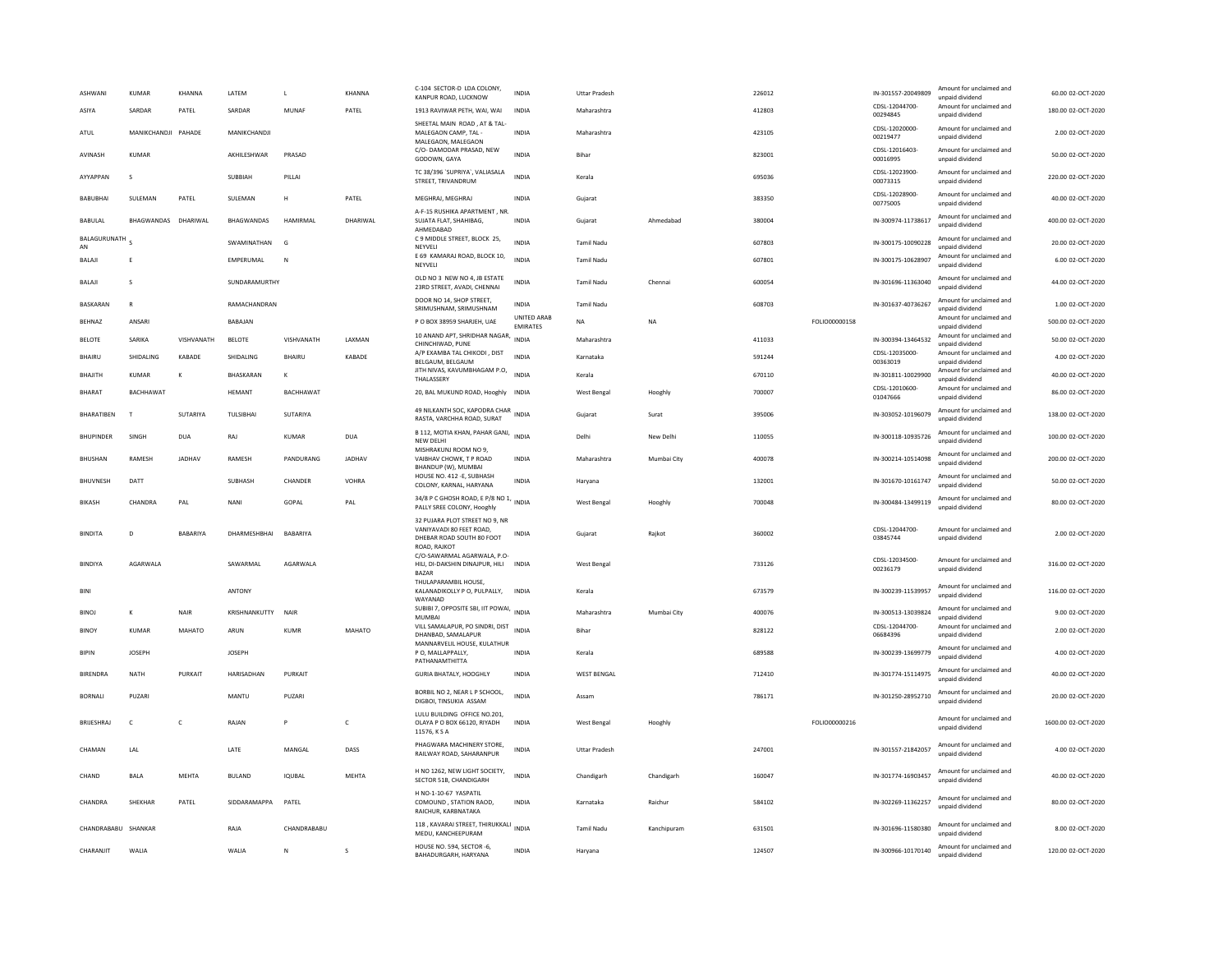| CHIDAMBARAM A  |                    |                 | ARUMUGAM                               |                |             | OLD NO 34 NEW NO 39, POWER<br>HOUSE ROAD, ERODE                                                      | <b>INDIA</b>                   | <b>Tamil Nadu</b>     | Erode                  | 638001 | IN-301080-22743313         | Amount for unclaimed and<br>unnaid dividend | 20.00 02-OCT-2020  |
|----------------|--------------------|-----------------|----------------------------------------|----------------|-------------|------------------------------------------------------------------------------------------------------|--------------------------------|-----------------------|------------------------|--------|----------------------------|---------------------------------------------|--------------------|
| CHIRIVIRALA    | RAMAKRISHNA PRASAD |                 | CHIRIVIRALAVENKA CHALAPATHI<br>TA      |                | RAO         | H. NO 5-53-3/4, 6/17 BRODIPET,<br><b>GUNTUR</b>                                                      | <b>INDIA</b>                   | Andhra Pradesh        | Guntur                 | 522002 | IN-300360-10068189         | Amount for unclaimed and<br>unpaid dividend | 120.00 02-OCT-2020 |
| DAMODARAN      | G                  |                 | GOVINDARAJALU                          | $\overline{R}$ |             | #70 ARYA GOWDER ROAD, WEST<br>MAMBALAM, CHENNAI                                                      | <b>INDIA</b>                   | <b>Tamil Nadu</b>     | Chennai                | 600033 | IN-300378-10015653         | Amount for unclaimed and<br>unpaid dividend | 296.00 02-OCT-2020 |
| DANMAL         | DHARMAIL           | SHAH            | DHARMAJI                               | VANAJI         | SHAH        | 213 NEW CLOTH MARKET, RAIPUR, INDIA<br>AHMEDABAD, AHMEDABAD                                          |                                | Gujarat               | Ahmedabad              | 380002 | IN-302461-10280516         | Amount for unclaimed and<br>unpaid dividend | 146.00 02-OCT-2020 |
| DEENBANDHU     | KUMAR              |                 | DEO                                    | NANDAN         | VFRMA       | SARWAN BHADSARA, GORAKHARI<br><b>BIKRAM, PATNA</b>                                                   | <b>INDIA</b>                   | <b>Bihar</b>          |                        | 801104 | CDSL-12021800-<br>00085048 | Amount for unclaimed and<br>unpaid dividend | 40.00 02-OCT-2020  |
| DESH           | MUKH               | OBRAI           | SOHAN                                  | LAL            | OBERAI      | 1A/130, BUDHI VIHAR, .,<br>MORADABAD                                                                 | <b>INDIA</b>                   | <b>Uttar Pradesh</b>  |                        | 244001 | CDSL-12034400<br>00609126  | Amount for unclaimed and<br>unpaid dividend | 20.00 02-OCT-2020  |
| DEV            | <b>DUTTA</b>       | <b>NASKER</b>   | <b>ASHOK</b>                           | <b>KUMAR</b>   | NASKER      | K N TRUST ESTATE, MUNCIPAL<br>WARD 17, KULPI ROAD BARUIPUR, INDIA<br>SOUTH 24 PGS                    |                                | <b>WEST BENGAL</b>    |                        | 700144 | CDSL-12047200<br>00257049  | Amount for unclaimed and<br>unpaid dividend | 4.00 02-OCT-2020   |
| DEVASHISH      | SACHAN             |                 | RAMAUTAR                               | SACHAN         |             | C-1/34, GULMOHAR VIHAR JUHI,<br><b>KANPUR</b>                                                        | <b>INDIA</b>                   | <b>Uttar Pradesh</b>  |                        | 208027 | CDSL-12029900-<br>04199363 | Amount for unclaimed and<br>unnaid dividend | 60.00 02-OCT-2020  |
| DEVENDRA       | KUMAR              | <b>SFTH</b>     | CHANDRA                                | <b>BALL</b>    | <b>SFTH</b> | HANUMAN GHAT GALI, JAUNPUR INDIA                                                                     |                                | <b>Uttar Pradesh</b>  |                        | 222001 | CDSL-12032700-<br>00113820 | Amount for unclaimed and<br>unpaid dividend | 10.00 02-OCT-2020  |
| DEVENDRA       | SINGH              | YADAV           | LYADAVA                                | s              | M           | 17 KHAIRONA GRAM, MUDAR NAI<br>SARAY TEHSIL, ASHOKNAGAR DIST, INDIA<br>ASHOKNAGAR                    |                                | Madhya Pradesh        |                        | 473330 | IN-300239-13742560         | Amount for unclaimed and<br>unnaid dividend | 40.00 02-OCT-2020  |
| DILIP          | KOTHARI            |                 | VIJAYRAJ                               | KOTHARI        |             | NO-8 MAHAVEER COLONY, E.V.K<br>SAMPATH ROAD, VEPPARY,<br>CHENNAL                                     | INDIA                          | <b>Tamil Nadu</b>     | Chennai                | 600007 | CDSL-12049800<br>00093759  | Amount for unclaimed and<br>unnaid dividend | 1.00 02-OCT-2020   |
| DILIP          | KUMAR              | AGARWALLA       | SUBH                                   | KARANI         | AGARWALLA   | H.NO-345 W.NO-13, JAGANATH<br>APPARTMENT PLOT NO,<br>2873/2917CHOUDHURY BAZAR,<br>CUTTACK            | <b>INDIA</b>                   | Orissa                |                        | 753001 | CDSL-12010600-<br>00468317 | Amount for unclaimed and<br>unpaid dividend | 40.00 02-OCT-2020  |
| DINESH         | KUMAR              | GIRI            | SHIO                                   | NANDAN         | GIRI        | NO.S/A/33. SUPERVISOR FLAT. L<br>TOWN SAKCHI, JAMSHEDPUR                                             | <b>INDIA</b>                   | Bihar                 |                        | 831001 | IN-301696-10883595         | Amount for unclaimed and<br>unpaid dividend | 20.00 02-OCT-2020  |
| <b>DIPAK</b>   | KANTILAL           | DESAI           | KANTILAL                               | DESAI          |             | 8 PANCHMUKHA HANUMAN,<br>DHRANGADHRA                                                                 | INDIA                          | Gujarat               |                        | 363310 | IN-300974-10738505         | Amount for unclaimed and<br>unpaid dividend | 120.00 02-OCT-2020 |
| DIPTI          | MANDAL             |                 | <b>ASHISH</b>                          | <b>KUMAR</b>   | MANDAL      | HOUSE NO 24 IIND FLOOR, PKT A 8,<br>KALKAJI EXTN. NEW DELHI                                          | <b>INDIA</b>                   | Delhi                 | New Delhi              | 110019 | IN-301143-11150053         | Amount for unclaimed and<br>unpaid dividend | 30.00 02-OCT-2020  |
| <b>DIVYANG</b> | RAINIKANT          | KADAKIA         | RAINIKANT                              | GOKALDAS       | KADAKIA     | 28/A KAILASH SOCIETY.<br>WAGHODIA ROAD, VADODARA                                                     | <b>INDIA</b>                   | Gujarat               | Vadodara               | 390019 | CDSL-13016700<br>00167821  | Amount for unclaimed and<br>unpaid dividend | 120.00 02-OCT-2020 |
| GANESHA        | G                  |                 | GOVINDA                                | N              | SWAMY       | YALLAKAPPAKERI, D NO 48/4,<br>SHIMOGA                                                                | <b>INDIA</b>                   | Karnataka             | Shimoga                | 577202 | IN-300239-11359435         | Amount for unclaimed and<br>unpaid dividend | 4.00 02-OCT-2020   |
| GEETA          | PARMANAND          | AMBWANI         | NA                                     |                |             | FLAT NO.1121 SHIV TIRTH TOWER.<br>NO.6SOHAM PARKHARIOM<br>NAGAR, MULUND (EAST), MULUND               | INDIA                          | Maharashtra           | Mumbai City            | 400081 | CDSL-12025500<br>00074461  | Amount for unclaimed and<br>unpaid dividend | 80.00 02-OCT-2020  |
| GERSON         | SYDNEY             | DIAS            | LUDOVICO                               | <b>JOHN</b>    | DIAS        | P O BOX 112899, 136 AL                                                                               | UNITED ARAB<br><b>EMIRATES</b> | <b>NA</b>             | <b>NA</b>              |        | IN-300239-13605075         | Amount for unclaimed and                    | 52.00 02-OCT-2020  |
|                |                    |                 |                                        |                |             | MUSHRIFAL QUASIS, DUBAI, U A E                                                                       |                                |                       |                        |        |                            | unnaid dividend                             |                    |
| GIRIJA         | SRINIVAS           |                 | KRISHNAMURTHY                          |                |             | NO 34/1 VASAVI TEMPLE ROAD, V<br>V PURAM BASAVANAGUDI,<br><b>BANGALORE</b>                           | <b>INDIA</b>                   | Karnataka             | <b>Bangalore Urban</b> | 560004 | CDSL-12044700<br>05799471  | Amount for unclaimed and<br>unpaid dividend | 1.00 02-OCT-2020   |
| GIRIJA         | SRINIVAS           |                 | SRINIVAS                               |                |             | 83-1 1ST FLOOR, PADMAVATHI<br>NILAYA K R ROAD.<br>SHANKARAPURAM, BANGLORE                            | <b>INDIA</b>                   | Karnataka             | Bangalore Urban        | 560004 | CDSL-12034400<br>00604886  | Amount for unclaimed and<br>unpaid dividend | 1.00 02-OCT-2020   |
| <b>GIRISH</b>  | VRAJLAL            | JANI            | VRAJLAL                                | JANI           |             | GAYATRI KUNJ, 5 RANCHOD<br>NAGAR COCIETY, RAJKOT                                                     | INDIA                          | Gujarat               | Rajkot                 | 360003 | CDSL-12018000<br>00233955  | Amount for unclaimed and<br>unpaid dividend | 120.00 02-OCT-2020 |
| GOKUL          | PATIL              |                 | BALU                                   | PATIL          |             | A/L 25 HOUSING BOARD COLONY<br>PITHAMPUR                                                             | <b>INDIA</b>                   | <b>MADHYA PRADESH</b> |                        | 454775 | CDSL-12010608-<br>00080361 | Amount for unclaimed and<br>unpaid dividend | 1.00 02-OCT-2020   |
| GOPAL          | К                  | <b>DAXIN</b>    | KESHAVLAL                              | DAXIN          |             | AT VIJALIYA, TAL. CHOTILA, VIAT<br>THANGADH DIST.<br>SURENDRANAGAR, VIJALIYA.                        | <b>INDIA</b>                   | Guiarat               |                        | 363530 | IN-300974-10688207         | Amount for unclaimed and<br>unpaid dividend | 14.00 02-OCT-2020  |
| <b>GOPATHY</b> | $\mathbf{v}$       |                 | VFFRAPPAN                              | N              |             | OLD NO-RH 223 NEW NO RH 223,<br>ELLIS NAGAR HOUSING BOARD, RH INDIA<br>TYPE, MADURA                  |                                | Tamil Nadu            | Madurai                | 625010 | IN-300394-18511133         | Amount for unclaimed and<br>unpaid dividend | 2.00.02-OCT-2020   |
| GOVINDAIAH     | MANJUNATH          |                 | <b>GOVINDAIAH</b>                      | THIMMAIAH      |             | 2138 8TH MAIN D BLOCK, RAJAJI<br>NAGAR, 2ND STAGE, BANGALORE                                         | <b>INDIA</b>                   | Karnataka             | Bangalore Urban        | 560010 | IN-301364-10151861         | Amount for unclaimed and<br>unpaid dividend | 1.00 02-OCT-2020   |
| GUDLA          | VIIAY              | KUMAR           | KANAKAIAH                              | GUDLA          |             | GD 163 VIDYA NAGAR.<br>RAMAKRISHNAPUR MANDAMARRI, INDIA<br>NEAR BUS STOP, ADILABAD<br>ANDHRA PRADESH |                                | Andhra Pradesh        |                        | 504205 | IN-300513-17781848         | Amount for unclaimed and<br>unpaid dividend | 40.00 02-OCT-2020  |
| GULZAR         | CHADHA             |                 | ASHWANI                                | CHADHA         |             | 30 ADARSH NAGAR, JALANDHAR                                                                           | INDIA                          | Punjab                |                        | 144008 | IN-300214-10447800         | Amount for unclaimed and<br>unpaid dividend | 40.00 02-OCT-2020  |
| GUNVANTIBEN    | <b>JIVANLAL</b>    | SHAH            | <b>JIVANLAL</b>                        | CHUNILAL       | SHAH        | B - 18 SHREEJI PARK, OPP<br>CHANKYAPURI SOCIETY, NEW<br>SAMA ROAD., VADODARA                         | <b>INDIA</b>                   | Guiarat               | Vadodara               | 390008 | CDSL-12042800<br>00009446  | Amount for unclaimed and<br>unpaid dividend | 20.00 02-OCT-2020  |
| GURUNATH       | PANDITRAO          | <b>KHASANIS</b> | <b>PANDITRAO</b>                       |                |             | 159 YASHAVANT NAGAR RAMADEV<br>BA, JUNA AUSA ROAD, LATUR                                             | <b>INDIA</b>                   | Maharashtra           |                        | 413512 | CDSL-13041400<br>06759479  | Amount for unclaimed and<br>unpaid dividend | 20.00.02-OCT-2020  |
| HARI           | LAL                | TANWAR          | FAQIR                                  | CHAND          | TANWAR      | HOUSE NO 153 SECTOR 20, HUDA<br>SIRSA, HARYANA, INDIA                                                | <b>INDIA</b>                   | Haryana               |                        | 125055 | IN-302269-13808289         | Amount for unclaimed and<br>unpaid dividend | 120.00 02-OCT-2020 |
| <b>HARISH</b>  | KANTIRHAI          | RANPARA         | <b>NA</b><br>OLETYVEERAPPASE SRINIVASA |                |             | 'SEVADAS', 2 BALMUKUND PLOTS, INDIA<br>NIRMALA SCHOOL ROAD, RAJKOT.                                  |                                | Guiarat               | Raikot                 | 360005 | IN-300974-10002034         | Amount for unclaimed and<br>unpaid dividend | 146.00.02-OCT-2020 |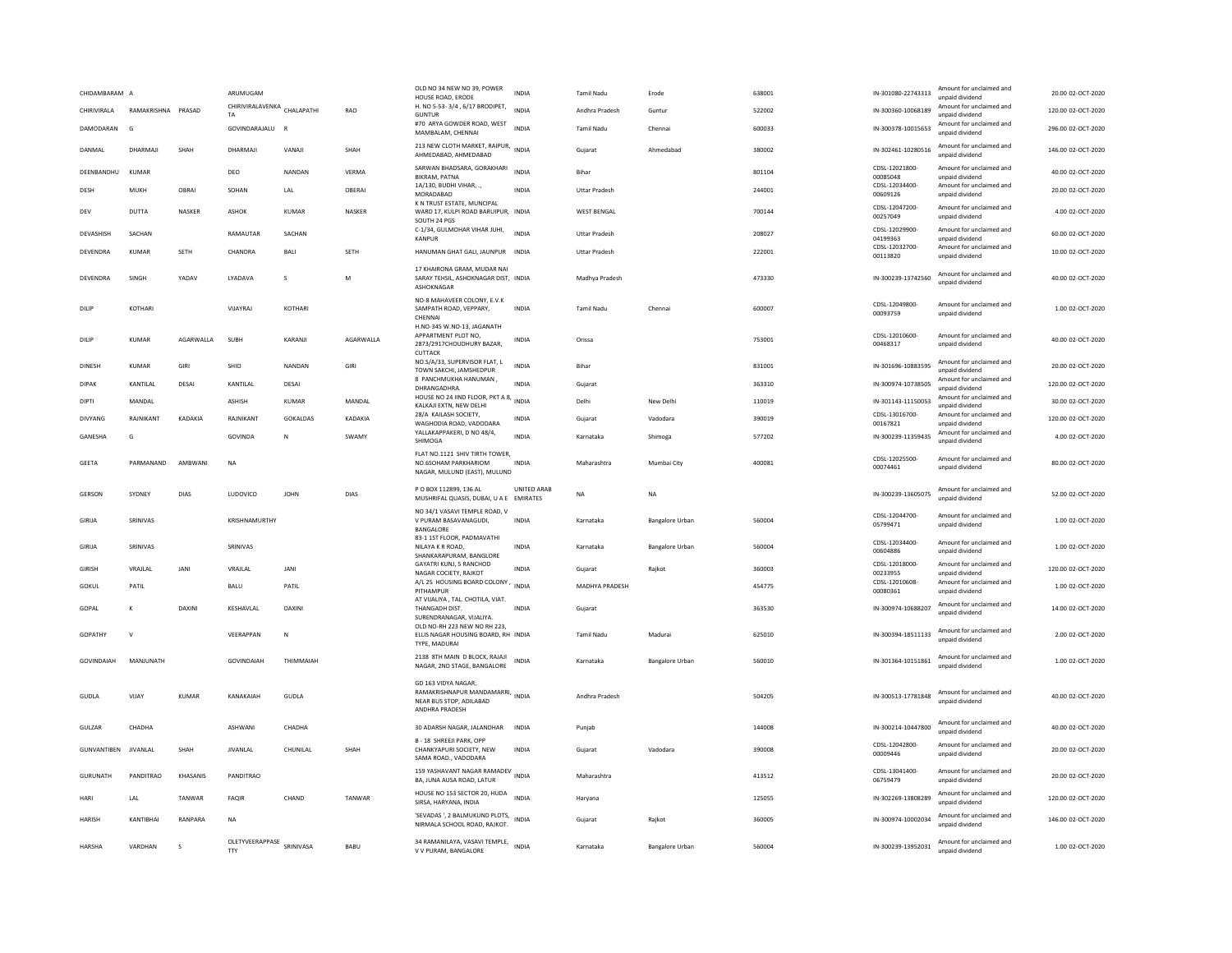| HEMA               | ASWAL              |            | <b>BRIJENDRA</b>      | SINGH             | ASWAL          | 86 OLD DALANWALA, MANDIR<br>MARG, DEHRADUN, DEHRADUN                          | INDIA        | <b>Uttar Pradesh</b> |           | 248001 | CDSL-12044700<br>02959220                   | Amount for unclaimed and<br>unpaid dividend                             | 11.00 02-OCT-2020  |
|--------------------|--------------------|------------|-----------------------|-------------------|----------------|-------------------------------------------------------------------------------|--------------|----------------------|-----------|--------|---------------------------------------------|-------------------------------------------------------------------------|--------------------|
| <b>HINA</b>        | MEHIL              | SHAH       | MEHIL                 | $\mathsf{C}$      | SHAH           | E/1/6 GANESH KUNJ SOC., B/H<br>DHARNIDHAR ROAD, VASNA,<br>AHMEDABAD           | INDIA        | Gujarat              | Ahmedabad | 380007 | CDSL-12046200-<br>00006565                  | Amount for unclaimed and<br>unpaid dividend                             | 1.00 02-OCT-2020   |
| HITESHKUMAR        | DILIPKUMAR         | MAHESHWARI | DILIPKUMAR            |                   |                | BIJESHWAR, COLONI SERI NO 2,<br>PALANPUR                                      | INDIA        | Gujarat              |           | 385001 | CDSL-13041400<br>04682253                   | Amount for unclaimed and<br>unpaid dividend                             | 40.00 02-OCT-2020  |
| HUSEN              | CHANDULAL          | TAMBOL     | CHUNDULAL             | RASUL             | <b>TAMBOLI</b> | 1453 SHIVAJI MANDAI, NR RUBINA<br>BANGLOW, FASHION BAG, SANGLI                | <b>INDIA</b> | Maharashtra          |           | 416416 | IN-302201-11292716                          | Amount for unclaimed and<br>unpaid dividend                             | 3.00 02-OCT-2020   |
| ILA                | SHUKLA             |            | RAMESHCHANDRA ACHARYA |                   |                | F 94/37 TULSI NAGAR, BHOPAL<br>MADHYA PRADESH                                 | <b>INDIA</b> | Madhya Pradesh       |           | 462003 | IN-300214-14440964                          | Amount for unclaimed and<br>unpaid dividend                             | 20.00 02-OCT-2020  |
| <b>ISHA</b>        | AGRAWAL            |            | SURYA                 | NARAIN            |                | 54/28 SURYA MARG, MAN<br>SAROVAR., JAIPUR                                     | <b>INDIA</b> | Raiasthan            |           | 302020 | CDSI-12056000<br>00020089                   | Amount for unclaimed and<br>unpaid dividend                             | 40.00 02-OCT-2020  |
| <b>ISMAIL</b>      | CHAUHAN            |            | OSMAN                 | CHAUHAN           |                | BLOCK NO. 43-B, JYOTINAGAR,<br>KALAWAD ROAD, RAJKOT.                          | <b>INDIA</b> | Gujarat              | Rajkot    | 360005 | IN-300974-10298789                          | Amount for unclaimed and<br>unpaid dividend                             | 120.00 02-OCT-2020 |
| JAI                | DEV                | KINGER     | HONDA                 | RAM               | <b>NIL</b>     | H NO 287, SECTOR 7, GURGAON                                                   | INDIA        | Haryana              |           | 122001 | IN-302871-20413567                          | Amount for unclaimed and<br>unpaid dividend                             | 20.00 02-OCT-2020  |
| <b>JAICHAND</b>    | P                  |            | PAHLARAI              | TIKAMDAS          | KALRA          | NO 13 BANK STREET, FLAT NO 301<br>CROWN COURT, KILPAUK,<br>CHENNA             | <b>INDIA</b> | <b>Tamil Nadu</b>    | Chennai   | 600010 | IN-301637-41159143                          | Amount for unclaimed and<br>unpaid dividend                             | 1.00 02-OCT-2020   |
| JAINANDSONSH<br>UF |                    | К          | DHAN                  | PAL               | JAIN           | FLAT NO 39, ANAMIKA APPTS,<br>DELHI                                           | <b>INDIA</b> | Delhi                | New Delhi | 110092 | CDSL-12044700<br>04401763                   | Amount for unclaimed and<br>unpaid dividend                             | 20.00 02-OCT-2020  |
| JANAVEERA          | <b>BHADRA</b>      | RAO        | SATYA                 | KONDAI            |                | H NO 9-87 VISWAKARMA COLONY<br>POST CHENNUR, DIST ADILABAD,<br>ADILABAD       | <b>INDIA</b> | Andhra Pradesh       |           | 504201 | CDSL-12033200-<br>01882801                  | Amount for unclaimed and<br>unpaid dividend                             | 37.00 02-OCT-2020  |
| <b>JANAK</b>       | VASANTRAI          | DABHI      | VASANTRAI             | LAVJIBHAI         | <b>DABH</b>    | TAKHTESHWAR PLOT NO 13 - B,<br>B/H MANMOHAN APPT B/H RANG                     | <b>INDIA</b> | Gujarat              | Bhavnaga  | 364002 | IN-302201-11046532                          | Amount for unclaimed and                                                | 1.00 02-OCT-2020   |
|                    |                    |            |                       |                   |                | BHAVAN, NR MADHULI,<br>BHAVNAGAE                                              |              |                      |           |        |                                             | unpaid dividend                                                         |                    |
| <b>JANAKI</b>      | $\mathbf{I}$       | RAMAN      | <b>JANAKI</b>         | RAMAN             | s              | SECTOR D, NO 724, MANDIR<br>MARG, NEW DELHI                                   | <b>INDIA</b> | Delhi                | New Delhi | 110001 | IN-300441-10955823                          | Amount for unclaimed and<br>unpaid dividend                             | 50.00 02-OCT-2020  |
| <b>JASWINDER</b>   | SINGH              | JASWAL     | SWARN                 | SINGH             |                | V.P.O NARUR, TEH. PHAGHARA,<br>DISTT. KAPURTHALA, KAPURTHALA                  | <b>INDIA</b> | Punjab               |           | 144401 | CDSL-12034400-<br>00043485                  | Amount for unclaimed and<br>unpaid dividend                             | 20.00 02-OCT-2020  |
| JAYABEN            | <b>JASVANTBHAI</b> | DAVE       | <b>JASVANTBHAI</b>    | DAVE              |                | HARI DARSHAN TENAMENT, PLOT<br>NO 395/C. PRABHUDAS TALAV.<br>BHAVNAGAR        | <b>INDIA</b> | Guiarat              | Bhaynagar | 364001 | IN-300394-12457972                          | Amount for unclaimed and<br>unpaid dividend                             | 120.00 02-OCT-2020 |
| <b>JAYALAKSHMI</b> |                    |            | RAMASAMY              | SINGAM            |                | 8 1 326 GF, SHIVAJI NAGAR, NEAR<br>R.P ROAD, SECUNDERABAD                     | <b>INDIA</b> | Telangana            | Hyderabad | 500003 | IN-300239-13172206                          | Amount for unclaimed and<br>unpaid dividend                             | 100.00 02-OCT-2020 |
| <b>JAYANTHI</b>    | G                  |            | <b>GOVINDARAJ</b>     | $\overline{A}$    | s              | 118 PANAKAL STREET.<br>KAVERIPATTINAM POST,<br>KRISHNAGIRI DIST. CHENNAI      | <b>INDIA</b> | <b>Tamil Nadu</b>    |           | 635112 | IN-300095-11343922                          | Amount for unclaimed and<br>unpaid dividend                             | 120.00 02-OCT-2020 |
| <b>IFFTENDRA</b>   | KUMAR              | MISHRA     | <b>MISHRA</b>         | $\mathbb{R}$      | $\epsilon$     | BRAHMPUR, AT & PO SAKARI,<br>DARBHANGA, SAKARI                                | <b>INDIA</b> | <b>Bihar</b>         |           | 847239 | CDSL-12033200<br>01324233                   | Amount for unclaimed and<br>unpaid dividend                             | 20.00.02-OCT-2020  |
| <b>JITENDRA</b>    | G                  | M          | SHANTIVEERANNA G      |                   | M              | H NO 15 387/1, VICTORIA PET,<br>ADONI, KURNOOL DIST                           | <b>INDIA</b> | Andhra Pradesh       |           | 518301 | IN-301022-21292376                          | Amount for unclaimed and<br>unpaid dividend                             | 120.00 02-OCT-2020 |
| <b>JITENDRA</b>    | NAGARBHAI          | VAGHELA    | NAGARBHAI             | <b>ISHWARBHAI</b> | VAGHELA        | 39 BANAS NAGAR DIVDA TALAV,<br>KALOL-29KALOL, GANDHINAGAR                     | <b>INDIA</b> | Gujarat              |           | 382721 | CDSL-12036100-<br>00116713                  | Amount for unclaimed and<br>unpaid dividend                             | 200.00 02-OCT-2020 |
| <b>JOJI</b>        | SEBASTIAN          |            | SEBASTIAN             | DEVASIA           |                | NJONDIMAKKAL HOUSE<br>VENKURINJI P O, MANIPUZHA,<br>ERUMELY                   | INDIA        | Kerala               |           | 686510 | CDSL-12023900<br>00318203                   | Amount for unclaimed and<br>unpaid dividend                             | 4.00 02-OCT-2020   |
| JOY                | DHAR               |            | SUKHENDU              | <b>BIKASH</b>     | DHAR           | 16DR JIBAN RATAN DHAR RD, 24<br>PGS N, Hooghly                                | <b>INDIA</b> | West Bengal          | Hooghly   | 700028 | IN-300484-15456677                          | Amount for unclaimed and<br>unpaid dividend                             | 40.00 02-OCT-2020  |
| IYOTHIPRAKASH D    |                    | M          | MUNASWAMY             | D <sub>1</sub>    |                | SATYAM COMPUTER SERVICES, TSR<br>TOWERS RAJ BHAVAN ROAD,<br>HYDERABAD         | <b>INDIA</b> | Telangana            | Hyderabad | 500082 | IN-300183-10853535                          | Amount for unclaimed and                                                | 40.00 02-OCT-2020  |
| <b>JYOTHISH</b>    | $\overline{R}$     |            |                       |                   |                |                                                                               |              |                      |           |        |                                             | unpaid dividend                                                         |                    |
| VENKATARATHN<br>AM |                    |            | RAJAGOPALAN           | PILLA             |                | R.P NIVAS, KADUVAYIL, ATTINGAL<br>P.O, TRIVANDRUM                             | <b>INDIA</b> | Kerala               |           | 695101 | IN-300239-13030227                          | Amount for unclaimed and<br>unpaid dividend                             | 120.00 02-OCT-2020 |
|                    |                    |            | KUMARASAMY            | NAIDU             |                | NEW NO 34 LAKSHMI TALKIES<br>ROAD, SHENOY NAGAR, CHENNAI                      | INDIA        | <b>Tamil Nadu</b>    | Chennai   | 600030 | IN-302437-20071720                          | Amount for unclaimed and<br>unnaid dividend                             | 120.00 02-OCT-2020 |
| KADIRVELU          | SHANMUGAM          |            | <b>JAGAPATHY</b>      | KADIRVELU         |                | 212 B, SHANTHI NAGAR, V STREET<br>CHROMPET, CHENNA                            | <b>INDIA</b> | <b>Tamil Nadu</b>    | Chennai   | 600044 | CDSL-12029900-<br>03464274                  | Amount for unclaimed and<br>unpaid dividend                             | 2.00 02-OCT-2020   |
| KALPESH            | JAYANTILAL         | SHAH       | <b>JAYANTILAL</b>     | SHAH              |                | C/O. JAYANT CUTLERY STOERS<br>NANAWATI BAZAR, M. G. ROAD,<br><b>BHAVNAGAR</b> | <b>INDIA</b> | Gujarat              | Bhavnagar | 364001 | IN-300974-10737422                          | Amount for unclaimed and<br>unpaid dividend                             | 20.00 02-OCT-2020  |
| KAMAL              | <b>KUMAR</b>       | LAKHOTIA   | LATE                  | SIWRATAN          | CAKHOTIA       | 133 SUNIKET APARTMENTS,<br>SRINAGAR EXTENSION, KHAJRANA INDIA<br>ROAD, INDORE |              | Madhya Pradesh       |           | 452008 | CDSL-12029900-<br>03305905                  | Amount for unclaimed and<br>unpaid dividend                             | 32.00 02-OCT-2020  |
| KAMAL              | <b>KUMAR</b>       | SARDANA    | RAM                   | KISHAN            | SARDANA        | 7E, BB BLOCK, JANAKPURI, NEW<br>DELHI                                         | INDIA        | Delhi                | New Delhi | 110058 | IN-302620-10155211                          | Amount for unclaimed and<br>unpaid dividend                             | 120.00 02-OCT-2020 |
| KAMLABEN           | DANMALI            |            | DANMA                 | DHARMAJI          |                | 213 NEW CLOTH MARKET, O/S.<br>RAIPUR GATE, AHMEDABAD                          | <b>INDIA</b> | Gujarat              | Ahmedabad | 380002 | IN-302461-10072626                          | Amount for unclaimed and<br>unpaid dividend                             | 100.00 02-OCT-2020 |
| KAMLESH            | AGARWAL            |            | AJAY                  | <b>KUMAR</b>      | AGARWAL        | 109/5 E, MODEL HOUSE,<br>LUCKNOW                                              | <b>INDIA</b> | <b>Uttar Pradesh</b> |           | 226018 | CDSL-12028900-<br>00294754                  | Amount for unclaimed and<br>unpaid dividend                             | 20.00 02-OCT-2020  |
| KAMLESH            | <b>JAIN</b>        |            | SHANTILAI             | <b>JAIN</b>       |                | 522 GUMASTA NAGAR . INDORE                                                    | INDIA        | Madhya Pradesh       |           | 452009 | CDSL-13017600<br>00611531                   | Amount for unclaimed and<br>unpaid dividend                             | 60.00 02-OCT-2020  |
| KANCHANADEVI S     |                    |            | SUDHAKARAN            | $\mathbb{R}$      |                | F-3, SRI VARSHITHAM, SATYA SAI<br>NAGAR, THINDAL ERODE                        | <b>INDIA</b> | <b>Tamil Nadu</b>    | Erode     | 638009 | IN-300394-13552934                          | Amount for unclaimed and<br>unpaid dividend                             | 120.00 02-OCT-2020 |
| KANTHA             | KAWAR              |            | SAMPATHRAJ            | CHORDIA           |                | NO-8 MAHAVEER COLONY, EVK<br>SAMPOTH ROAD, VEPPERY,<br>CHENNAI                | <b>INDIA</b> | Tamil Nadu           | Chennai   | 600007 | CDSL-12049800<br>00093860<br>CDSL-12024200- | Amount for unclaimed and<br>unpaid dividend<br>Amount for unclaimed and | 1.00 02-OCT-2020   |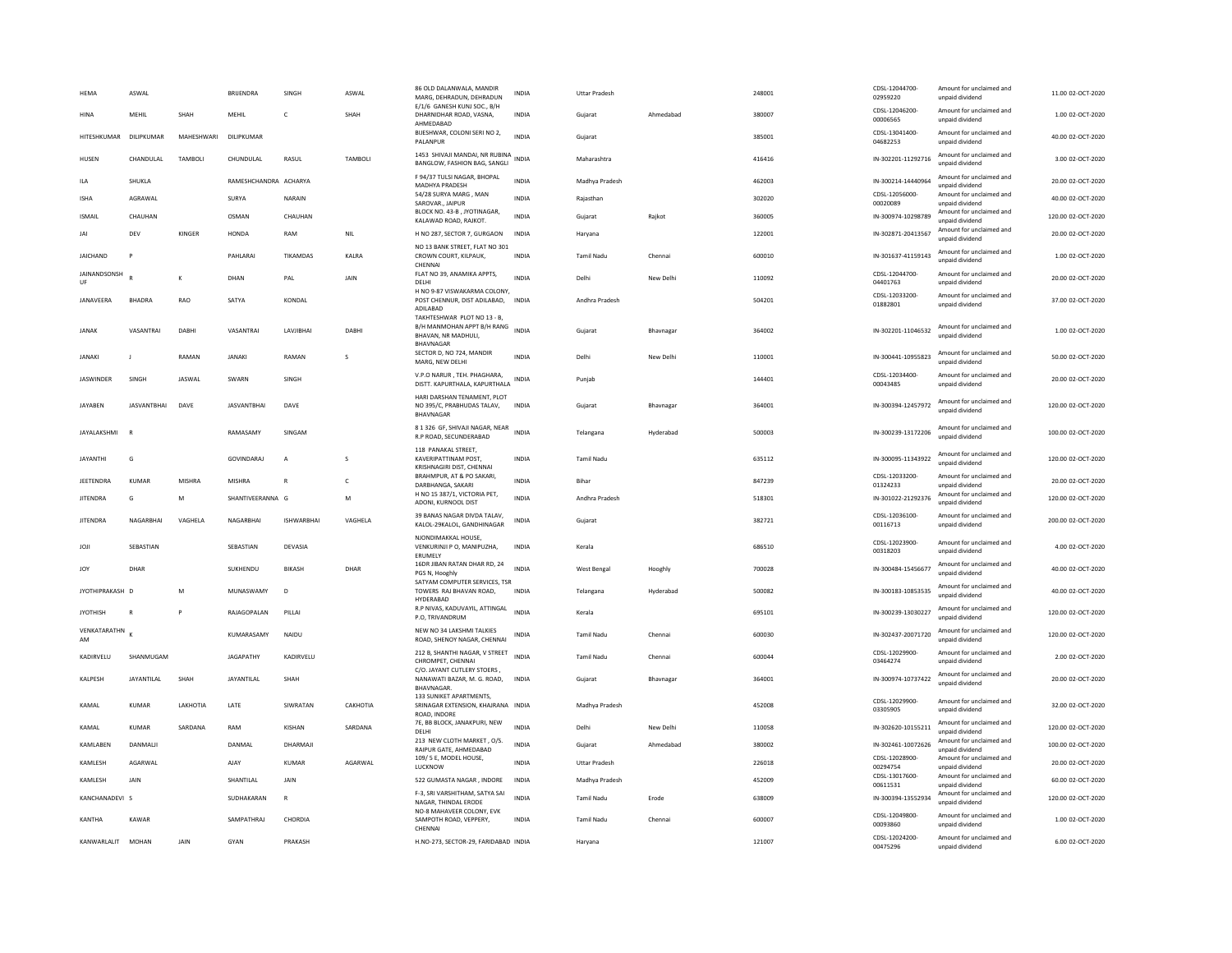| KANYALAL              | <b>I II ARAM</b>  | ARICHANDANI            | <b>III ARAM</b>        | ARICHANDANI    |            | D/7 NAVDURGA SOCIETY , PATIA<br>SAIJPUR BOGHA, AHMEDABAD                                                         | <b>INDIA</b>            | Gujarat              |                 | 382345 | IN-302461-10212336         | Amount for unclaimed and<br>unpaid dividend | 120.00 02-OCT-2020 |
|-----------------------|-------------------|------------------------|------------------------|----------------|------------|------------------------------------------------------------------------------------------------------------------|-------------------------|----------------------|-----------------|--------|----------------------------|---------------------------------------------|--------------------|
| KAPIL                 | JAIN              |                        | DEEPAK                 | KUMAR          | JAIN       | ABHEY KUMAR DEEPAK KUMAR<br>JAIN METAL MERCHANT, GHANDI INDIA<br>CHOWK, HISAR                                    |                         | Haryana              |                 | 125001 | CDSL-12058200-<br>00002231 | Amount for unclaimed and<br>unpaid dividend | 148.00 02-OCT-2020 |
| KARANTHD              | $\mathbb{R}$      | $\mathsf{v}$           | RAMDEVA                | KARANTH        |            | SRI RAMA NILAYA, H NO 5/95,<br>BANNADA BAIL PO MANUR, UDUPI                                                      | INDIA                   | Karnataka            |                 | 576221 | IN-301135-26731580         | Amount for unclaimed and<br>unpaid dividend | 68.00.02-OCT-2020  |
| KARNALLI              | PRASANNAKUM<br>AR |                        | KARNALLI               | RAJASHEKARAPPA |            | S/O K RAJASHEKARAPPA.<br>SAHYADRI 2ND CROSS<br>BASAVESWARA NAGAR, SHIMOGA<br>KARNATAKA, INDIA                    | INDIA                   | Karnataka            | Shimoga         | 577201 | IN-302269-14001949         | Amount for unclaimed and<br>unpaid dividend | 37.00 02-OCT-2020  |
| KARTHIKEYAN           | $\sim$            |                        | SHANMUGAVELU           | - B            |            | PLOT NO-45 SRIRAM NAGAR,<br>SAINATH BUILDERS FLATS BLK-B,<br>GROUND FLOOR MEDAVAKKAM,<br>CHENNAL                 | <b>INDIA</b>            | <b>Tamil Nadu</b>    | Chennai         | 600100 | CDSL-12038400<br>00723788  | Amount for unclaimed and<br>unpaid dividend | 1.00 02-OCT-2020   |
| KAZI                  | JENULABEDIN F     |                        | KAZI                   | F              | H          | 26 RASULABAD SOC, NR MADNI<br>HIGH SCHOOL, MODASA, GUJARAT INDIA                                                 |                         | Gujarat              |                 | 383315 | IN-302269-11375253         | Amount for unclaimed and<br>unpaid dividend | 46.00 02-OCT-2020  |
| KIRAN                 | AGARWAL           |                        | AGARWAL                | s              | N          | POCKET C-4 HOUSE NO 2-3.<br>SECTOR-6 IST FLOOR, ROHINI,<br>DELHI                                                 | INDIA                   | Delhi                | New Delh        | 110085 | IN-300118-10306033         | Amount for unclaimed and<br>unpaid dividend | 60.00 02-OCT-2020  |
| KIRAN                 | HANUMANT          | GAIKWAD                | HANUMANT               | GAIKWAD        |            | A/P PIMPARE KH, TAL PURANDAR<br>DIST PUNE, NEAR TO Z P SCHOOL, INDIA<br>PUNE                                     |                         | Maharashtra          |                 | 412102 | CDSL-12036000<br>01450357  | Amount for unclaimed and<br>unpaid dividend | 4.00 02-OCT-2020   |
| KIRAN                 | NAHAR             |                        | MADANLAL               | <b>NAHAR</b>   |            | K1L1NUPUR APTT, NEAR<br>ADINATH NAGAR, NEAR JAWAHAR INDIA<br>NAGAR POLICE STATION.<br>AURANGABAD                 |                         | Maharashtra          |                 | 431005 | IN-302269-10346217         | Amount for unclaimed and<br>unpaid dividend | 7.00 02-OCT-2020   |
| KOKA                  | CHAKRADHARA RAO   |                        | VFNKATA                | KRISHNARAO     |            | 5-16-28, KANTAMANIVARI STREET,<br>OLDTOWN KOVVUR, WEST<br><b>GODAVARI DT AP</b><br>V SRINIVASAN G 1 RAMS MARUTHI | <b>INDIA</b>            | Andhra Pradesh       |                 | 534350 | IN-300394-13759913         | Amount for unclaimed and<br>unnaid dividend | 100.00 02-OCT-2020 |
| KOUSALYA              | NARAYAN           |                        | KRISHNASWAHY           | VARADHARAJAN   |            | APTT, NO 24 MUTHALAMMAN<br>KOIL STREET, WEST MAMBALAM,<br>CHENNA                                                 | <b>INDIA</b>            | Tamil Nadu           | Chennai         | 600033 | IN-301774-11773844         | Amount for unclaimed and<br>unnaid dividend | 198.00 02-OCT-2020 |
| KRISHAN               | KUMAR             | <b>GUPTA</b>           | NANAK                  | CHAND          | GUPTA      | RAMPUR ROAD, WARD NO. 17,<br><b>HALDWAN</b>                                                                      | <b>INDIA</b>            | <b>Uttar Pradesh</b> |                 | 263139 | CDSL-12019101-<br>01037461 | Amount for unclaimed and<br>unpaid dividend | 400.00 02-OCT-2020 |
| KRISHNA               | <b>KUMAR</b>      |                        | KAREKUNNATH KUNHIRAMAN | KAREKUNNATH    |            | 14 FAREEQ ABDUL AZIZ, 828 ABU<br>ABBAD, P. O.BOX 23804, .<br>KOUSTHUBHAM, HILL TOP                               | UNITED ARAB<br>EMIRATES | <b>NA</b>            | <b>NA</b>       |        | CDSL-12032800<br>00099314  | Amount for unclaimed and<br>unpaid dividend | 200.00 02-OCT-2020 |
| KRISHNAN              | UNNI              | B                      | BAHULEYAN              | <b>NAIR</b>    | s          | GARDENS, HOUSE NO 36<br>VAZHAYILA, TRIVANDRUM                                                                    | <b>INDIA</b>            | Kerala               |                 | 695564 | CDSL-12023900-<br>00217971 | Amount for unclaimed and<br>unpaid dividend | 20.00 02-OCT-2020  |
| KRUSHNAT              | SHRIPATI          | SHINDE                 | SHRIPATI               | <b>GUNDA</b>   | SHINDE     | UDAYSING NAGAR FLAT NO 12,<br>NEW PALACE ROAD BLDG NO-4.<br>KOLHAPUR, KOLHAPUR                                   | <b>INDIA</b>            | Maharashtra          |                 | 416003 | CDSI-12035000-<br>00365191 | Amount for unclaimed and<br>unpaid dividend | 14.00 02-OCT-2020  |
| KULJINDER             | SINGH             |                        | GURCHARAN              | SINGH          |            | 34 II BLOCK PURANI ABADI, SRI<br><b>GANGA NAGAR RAJASTHAN</b>                                                    | <b>INDIA</b>            | Rajasthan            |                 | 335001 | IN-300214-13180217         | Amount for unclaimed and<br>unpaid dividend | 34.00 02-OCT-2020  |
| KUMAR                 | GAURAV            | PANDEY                 | ANOOP                  | <b>KUMAR</b>   | PANDEY     | NO 18-M-22, DABULI, KANPUR<br>16 NEW PROFESSOR COLONY,                                                           | INDIA                   | <b>Uttar Pradesh</b> |                 | 208027 | IN-300394-18078478         | Amount for unclaimed and<br>unnaid dividend | 10.00 02-OCT-2020  |
| KUNAL                 | <b>BHARGAV</b>    |                        | <b>KRISHAN</b>         | GOPAL          |            | GOBIND PURI ROAD, YAMUNA<br>NAGAR<br>D NO 12/100, SAI NAGAR                                                      | <b>INDIA</b>            | Harvana              |                 | 135001 | CDSL-12044700-<br>06874873 | Amount for unclaimed and<br>unpaid dividend | 40.00 02-OCT-2020  |
| LAGHUVARAM            | SIVA              | PRASAD                 | VEERABHADRAIAH L       |                |            | CROSS, CENTRAL EXCISE COLONY, INDIA<br>ANANTAPUR                                                                 |                         | Andhra Pradesh       | Anantapur       | 515001 | IN-301022-21292296         | Amount for unclaimed and<br>unnaid dividend | 20.00 02-OCT-2020  |
| <b>JAIIA</b>          | <b>SURFSH</b>     | SHAH                   | <b>SURFSH</b>          | AMRATI AI      | SHAH       | PATTANI HOUSE, 425 KALBADEVI<br>ROAD, MUMBAI<br>141 A SANKALP LANE 7,                                            | <b>INDIA</b>            | Maharashtra          | Mumbai City     | 400002 | IN-300685-10428611         | Amount for unclaimed and<br>unpaid dividend | 148.00 02-OCT-2020 |
| LAKSHMINARASI<br>MHAN |                   |                        | RAMASWAMY              |                |            | NANDANVAN CHS. SECTOR 17<br>NERUL, NAVI MUMBAI                                                                   | <b>INDIA</b>            | Maharashtra          |                 | 400706 | IN-300476-41403010         | Amount for unclaimed and<br>unpaid dividend | 40.00 02-OCT-2020  |
| LAKSHMINARAY<br>ANA   |                   | $\overline{R}$         | SUNDAPALYAM            | RAMASWAMY      |            | NO. 6 SRI RANGA, NIMISHAMBA<br>NAGAR, KUVEMPUNAGARA POST, INDIA<br><b>Bangalore Urbar</b>                        |                         | Karnataka            | Bangalore Urban | 570023 | CDSI-12038400-<br>00253016 | Amount for unclaimed and<br>unpaid dividend | 16.00 02-OCT-2020  |
| <b>I ALITKUMAR</b>    | <b>GANPATRHAI</b> | BRAHAMANIYA GANPATRHAI |                        |                |            | CHIMANLAL MAHASUKHRAM<br>CHALI, CHAMANPURA, ASARWA, INDIA<br>AHMEDABAD<br>C/O. D-102 SETU SHELLS APTS. NR        |                         | Guiarat              | Ahmedahad       | 380016 | IN-300343-10356793         | Amount for unclaimed and<br>unpaid dividend | 120.00.02-OCT-2020 |
| LATA                  | NIKULBHAI         | DAVE                   | DAVE                   | NIKUL          | NATVARLAL  | NAVRACHNA UNI AND SPRING,<br>COUNTRY SOC. VASNA BHAYLI RD,<br>VADODARA                                           | INDIA                   | Gujarat              |                 | 391410 | CDSL-12012600-<br>00034726 | Amount for unclaimed and<br>unpaid dividend | 40.00 02-OCT-2020  |
| LAVANYA               | $\mathsf{V}$      |                        | VIJAYKUMAR             |                |            | 11/530, 15TH STREET 4TH STREET, INDIA<br>KK NAGAR IMDS, CHENNAI                                                  |                         | Tamil Nadu           | Chennai         | 600078 | IN-301637-41091926         | Amount for unclaimed and<br>unpaid dividend | 1.00 02-OCT-2020   |
| LAXMAN                | KUMAR             | KHANDELWAL             | HARI                   | KISHAN         | KHANDELWAL | J-266, SHIVALIK NAGAR,<br>KHANDELWAL HOUSE, HARIDWAR INDIA<br>UTTRANCHAL                                         |                         | <b>Uttar Pradesh</b> |                 | 249403 | IN-302269-12119787         | Amount for unclaimed and<br>unpaid dividend | 100.00 02-OCT-2020 |
| LETHA                 | SASIDHARAN        |                        | SREEDHARAN             | <b>NAIR</b>    |            | PARAMATTU HOUSE, WEST<br>KADUNGALLUR, ALUVA, KOCHI                                                               | <b>INDIA</b>            | KERALA               |                 | 683110 | CDSL-12051800-<br>00003544 | Amount for unclaimed and<br>unpaid dividend | 200.00 02-OCT-2020 |
| <b>IINGAIAH</b>       | $\mathbf{S}$      | K                      | <b>SHAMBULINGAIAH</b>  |                |            | H NO 941 1ST MAIN ROAD,<br>GOVINDRAJ NAGAR, BANGALORE, INDIA<br>BANGALORE                                        |                         | Karnataka            | Bangalore Urban | 560040 | CDSL-12010600-<br>02078525 | Amount for unclaimed and<br>unpaid dividend | 11.00.02-OCT-2020  |
| LIPSA                 | <b>DUSHYANT</b>   | RAVAL                  | <b>DUSHYANT</b>        | VIDAYASHANKAR  | RAVAL      | MILLENNIUM PLOT NO 146<br>SECTOR 28, GANDHINAGAR,<br><b>GANDHINAGAR</b>                                          | <b>INDIA</b>            | Gujarat              |                 | 382028 | IN-301276-30357189         | Amount for unclaimed and<br>unpaid dividend | 120.00 02-OCT-2020 |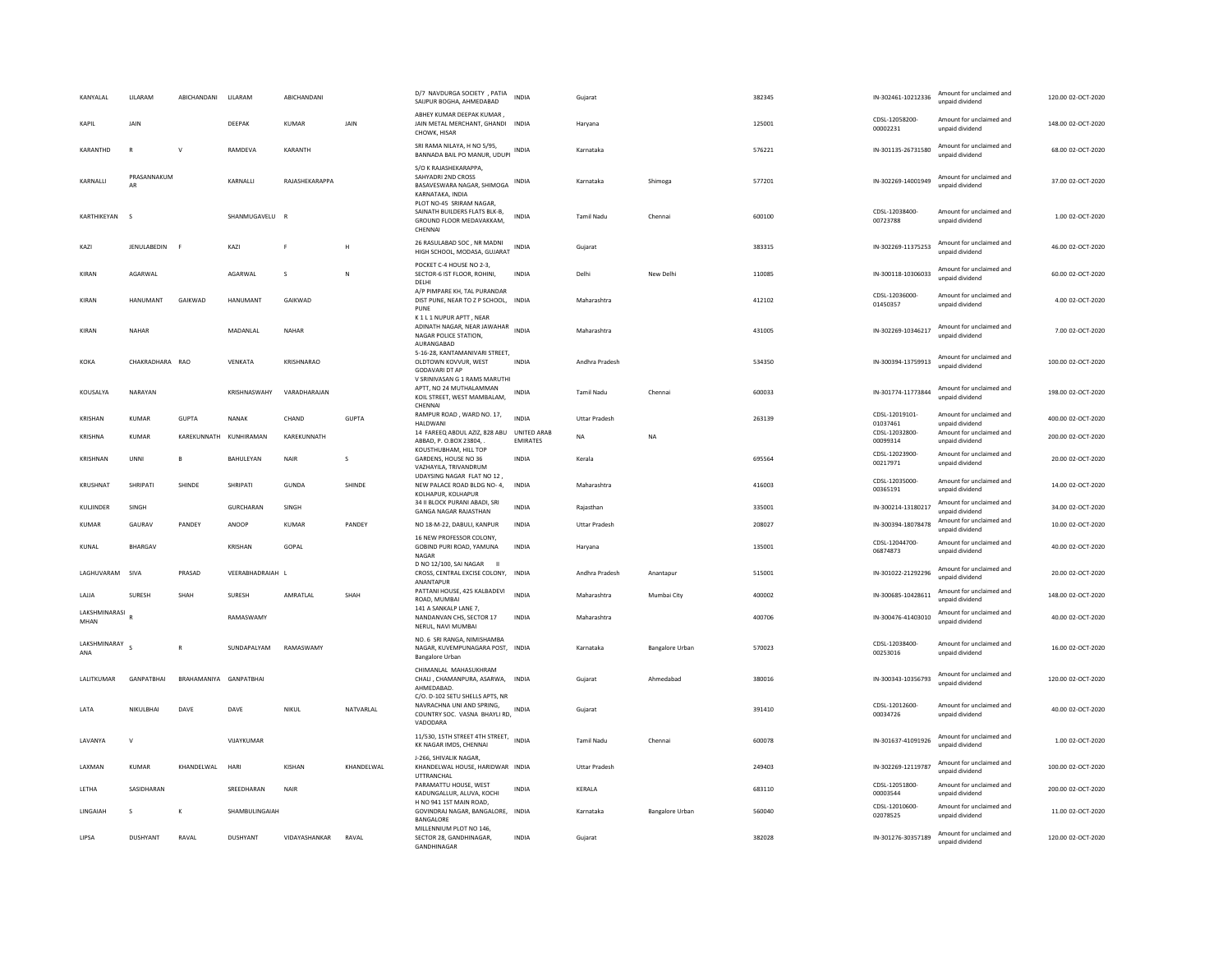| LOKESH                          | <b>BHADVIYA</b>   |               | SUJANSINGH                | <b>BHADVIYA</b> |                | 44 SUBHASH MARG, BHAVDIA<br>HOUSE, UDAIPUR                                                                               | <b>INDIA</b> | Rajasthan            |           | 313001 | CDSL-12013300-<br>00129623 | Amount for unclaimed and<br>unpaid dividend | 1.00 02-OCT-2020    |
|---------------------------------|-------------------|---------------|---------------------------|-----------------|----------------|--------------------------------------------------------------------------------------------------------------------------|--------------|----------------------|-----------|--------|----------------------------|---------------------------------------------|---------------------|
| MAHADEVISTOC<br><b>KBROKERS</b> |                   | LTD           | <b>NA</b>                 |                 |                | 199-A SAMTA COLONY, RAIPUR<br>(C.G), RAIPUR                                                                              | <b>INDIA</b> | Madhya Pradesh       |           | 492001 | CDSL-13023400-<br>00080671 | Amount for unclaimed and<br>unpaid dividend | 2.00 02-OCT-2020    |
| MAHENDRAKUM<br>AR               | DANMALI           |               | DANMALJI                  | DHARMAJI        |                | 213 NEWCLOTH MAARKET.<br>AHMEDABAD                                                                                       | <b>INDIA</b> | Gujarat              | Ahmedabad | 380002 | IN-302461-10145895         | Amount for unclaimed and<br>unpaid dividend | 148.00 02-OCT-2020  |
| MAHESH                          | GANGULLI          |               | <b>NA</b>                 |                 |                | CHANDRA NURSING, HOME,<br>GANGOLI                                                                                        | INDIA        | Karnataka            |           | 576216 | CDSL-12010600-<br>00994399 | Amount for unclaimed and<br>unpaid dividend | 4.00 02-OCT-2020    |
| MAHESH                          | NARAYAN           | HEGDE         | <b>NA</b>                 |                 |                | <b>GANESH NILAY, T B REVANKAR</b><br>KALYAN MANTAP, DESHPANDE<br>NAGAR, HUBLI                                            | INDIA        | Karnataka            |           | 580029 | CDSL-12010600-<br>01004138 | Amount for unclaimed and<br>unpaid dividend | 40.00 02-OCT-2020   |
| MAHFSHKUMAR HIRARHAI            |                   | PATEL         | <b>HARIBHAI</b>           |                 |                | A-101 AMRUTPARK PALACE,<br>KATARGAM, SURAT                                                                               | <b>INDIA</b> | Guiarat              | Surat     | 395004 | CDSL-12010705-<br>00039010 | Amount for unclaimed and<br>unpaid dividend | 100.00.02-OCT-2020  |
| MAKAM                           | SREEDHAR          | <b>GUPTA</b>  | <b>GUPTA</b>              | M               | $\overline{A}$ | 12 437, KANCHIGARI STREET<br>KANCHIGARI, STREET WARD 12<br>ADONI, KURNOOL                                                | INDIA        | Andhra Pradesh       |           | 518301 | IN-300239-13706389         | Amount for unclaimed and<br>unpaid dividend | 4.00 02-OCT-2020    |
| MALLIKARJUNA<br>M               | NALLAPEDDI        |               | RAMA                      | SUBBAIAH        |                | F-301 SWATHI TOWERS ST, DOOR<br>NO 7-8-5, RAMARAOPETA,<br><b>KAKINADA</b>                                                | INDIA        | Andhra Pradesh       |           | 533004 | IN-302324-11046512         | Amount for unclaimed and<br>unpaid dividend | 80.00 02-OCT-2020   |
| MAMTABEN                        | SHAMITKUMAR PATEL |               | SHAMITKUMAR               | $\overline{A}$  | PATEL          | 4/25 BIDC ESTATE, GORWA ROAD, INDIA<br><b>BARODA</b>                                                                     |              | Gujarat              | Vadodara  | 390016 | CDSL-13016700-<br>00025309 | Amount for unclaimed and<br>unpaid dividend | 100.00 02-OCT-2020  |
| MANASI                          | TEWARI            |               | <b>NA</b>                 |                 |                | QTR NO E 79 ADM COLONY<br>HINDALCO, PO RENUKOOT, DIST<br>SONBHADRA, UTTAR PRADESH                                        | <b>INDIA</b> | <b>Uttar Pradesh</b> |           | 231217 | IN-300450-10544105         | Amount for unclaimed and<br>unpaid dividend | 60.00 02-OCT-2020   |
| MANDAVA                         | PADMAVATHI        |               | <b>GOVINDAIAH</b>         | KOMMALAPATI     |                | H NO 32/379/2 PLOT NO 250, FLAT<br>NO 201 SURYA BHAVAN APTS,<br>SHAPUR NAGAR IDA JEEDIMETLA.<br>HYDERABAD ANDHRA PRADESH | <b>INDIA</b> | Telangana            | Hyderabad | 500055 | IN-302269-13246387         | Amount for unclaimed and<br>unpaid dividend | 1.00 02-OCT-2020    |
| MANGAL                          | DEVSHI            | DAMA          | DEVSHI                    | $\overline{P}$  | DAMA           | <b>INDIA</b><br>N-25 APMC MARKET-2, GRAIN<br>MARKET, PHASE-2 VASHI, NAVI<br>MUMBAI                                       | <b>INDIA</b> | Maharashtra          |           | 400703 | CDSL-12010900-<br>00083939 | Amount for unclaimed and<br>unpaid dividend | 160.00 02-OCT-2020  |
| MANGA1                          | RAM               | VERMA         | CHOTEY                    | LAL             |                | C/O STATE BANK OF INDIA,<br>CINEMA ROAD, HARDOI                                                                          | <b>INDIA</b> | <b>Uttar Pradesh</b> |           | 241001 | CDSL-12032700-<br>00099617 | Amount for unclaimed and<br>unpaid dividend | 40.00 02-OCT-2020   |
| MANISH                          | RAJ               |               | SURESH                    | CHANDRA         | SRIVASTAVA     | 3. B N ROAD, OAISER BAGH.<br>LUCKNOW                                                                                     | <b>INDIA</b> | <b>Uttar Pradesh</b> |           | 226001 | IN-303116-10712795         | Amount for unclaimed and<br>unpaid dividend | 40.00 02-OCT-2020   |
| MANJULABEN                      | RAMNIKLAL         | MEHTA         | RAMNIKLAL                 | MEHTA           |                | B-G-14 PANWADI, NR FATIMA<br>CONWENT, RAVI FLAT,<br><b>BHAVNAGAI</b>                                                     | INDIA        | Gujarat              | Bhavnagar | 364001 | IN-300450-11120549         | Amount for unclaimed and<br>unpaid dividend | 120.00 02-OCT-2020  |
| MANJUNATH                       | <b>BHAT</b>       |               | MAHABALESHWAR VENKATACHAL |                 | <b>BHAT</b>    | C/O KANAM BHAT HOUSE, HEGDE<br>PO. KUMTA TALUQ UTTARA                                                                    | <b>INDIA</b> | Karnataka            |           | 581343 | IN-302148-11082925         | Amount for unclaimed and<br>unpaid dividend | 8.00 02-OCT-2020    |
|                                 |                   |               |                           |                 |                | KANNADA, KUMTA                                                                                                           |              |                      |           |        |                            |                                             |                     |
| MENAKA                          | P                 |               | PALANISAMY                |                 |                | NO.59, ALANGIAM ROAD, NR<br>HIGHWAYS OFFICEDHARAPURAM, INDIA<br>ERODE                                                    |              | <b>Tamil Nadu</b>    |           | 638656 | CDSL-12010900-<br>03588218 | Amount for unclaimed and<br>unpaid dividend | 20.00 02-OCT-2020   |
| MIRA                            | DAS               |               | <b>BASU</b>               | DFV             | DAS            | VILL-UTTAR DHANYASHISHA PARA,<br>RAMKRISHNAPUR PO: SUKDEVPUR, INDIA<br>DIST: SOUTH 24 PARGANAS,<br>SOUTH 24 PARGANAS     |              | West Bengal          |           | 743503 | CDSL-12034500<br>00060662  | Amount for unclaimed and<br>unpaid dividend | 20.00.02-OCT-2020   |
| <b>MISHRA</b>                   | L                 | N             | RADHAKANTA                | MISHRA          |                | G J PLAZA IST FLOOR, 358 LLOYDS<br>ROAD, GOPALAPURAM, CHENNAI                                                            | <b>INDIA</b> | <b>Tamil Nadu</b>    | Chennai   | 600086 | IN-302269-11330684         | Amount for unclaimed and<br>unpaid dividend | 10.00 02-OCT-2020   |
| MITUL                           | s                 | MEHTA         | SUDHIRKUMAR               |                 |                | NAGAR PANCHAYAT, TA<br>KHEDBRAHMA, DIST<br>SABARKANTHA, KHEDBRAHMA                                                       | <b>INDIA</b> | Gujarat              |           | 383255 | CDSL-12033200-<br>01813192 | Amount for unclaimed and<br>unnaid dividend | 40.00 02-OCT-2020   |
| MOHAMEEDME<br>HABOOB            | <b>MOHAMMED</b>   | SHIYAS        | MOHAMMED                  | <b>MEHABOOB</b> |                | 13/19 ANNA NAGAR, FATHIMA<br>COLLEGE OPP, MADURAI, TAMIL<br>NADU                                                         | <b>INDIA</b> | <b>Tamil Nadu</b>    | Madurai   | 625018 | IN-300450-14151906         | Amount for unclaimed and<br>unpaid dividend | 800.00 02-OCT-2020  |
| MOHAMMED                        | <b>IMRANUR</b>    | RAHMAN        | LUOMANUR                  | RAHMAN          | MOHAMMED       | 9/4/47 GIRMAJI PETA, WARD 9<br>CHARBOULI, WARANGAL, ANDHRA INDIA<br>PRADESHINDIA                                         |              | Telangana            | Warangal  | 506002 | IN-302902-47350360         | Amount for unclaimed and<br>unnaid dividend | 1250.00 02-OCT-2020 |
| <b>MOHAN</b>                    | HEMANDAS          | <b>IDNANI</b> | <b>NA</b>                 |                 |                | SAI RAM APT FLAT NO 102.<br>SECTION 17, ULHASNAGAR 3, DIST INDIA<br>THANE                                                |              | Maharashtra          |           | 421003 | IN-301127-15668331         | Amount for unclaimed and<br>unpaid dividend | 40.00 02-OCT-2020   |
| <b>MOHAN</b>                    | K                 |               | KRISHNAN                  |                 |                | DOOR NO 22/F-6 ABV HOMES,<br>MARISON 2ND STREET, ALANDUR, INDIA<br>CHENNA                                                |              | Tamil Nadu           | Chennai   | 600016 | CDSL-12044700-<br>06966373 | Amount for unclaimed and<br>unpaid dividend | 1.00 02-OCT-2020    |
| MOHAN                           | RAO               | s             | <b>SURI</b>               | <b>UMA</b>      | RAO            | S/O SURI UMA RAO BADAPUTTI,<br>VIA GOPALPUR ON SEA GANJAM,<br>GANJAM, ORISSA INDIA                                       | <b>INDIA</b> | Orissa               |           | 760001 | IN-302269-12800812         | Amount for unclaimed and<br>unpaid dividend | 72.00 02-OCT-2020   |
| MUHAMMEDKU p<br><b>TTY</b>      |                   |               | AHAMEDKUTTY               |                 |                | POOTHANARI HOUSE, AREACODE,<br>MALAPPURAM, KERALA                                                                        | <b>INDIA</b> | Kerala               |           | 673639 | IN-301895-10121863         | Amount for unclaimed and<br>unpaid dividend | 68.00 02-OCT-2020   |
| <b>MUNAFBHAI</b>                | <b>ISMAILBHAI</b> | RADHANPURI    | <b>ISMAILBHAI</b>         |                 |                | STATION ROAD, B/H MASJID AT &<br>PO DHOLKA, DIST AHMEDABAD,                                                              | <b>INDIA</b> | <b>GUJARAT</b>       |           | 381810 | CDSL-12033200-<br>02702698 | Amount for unclaimed and<br>unpaid dividend | 20.00 02-OCT-2020   |
| MUNESH                          | RANI              |               | SURENDRA                  | SINGH           |                | DHOLKA<br>B-307, DDA FLATS LONI ROAD, MIG INDIA<br>FLATS, DELHI                                                          |              | Delhi                | New Delhi | 110093 | IN-300966-10214973         | Amount for unclaimed and<br>unpaid dividend | 200.00 02-OCT-2020  |
| MURALI                          | V                 | s             | SETHUMADHAVAN K           |                 | K              | 7 HENDRICKSON, DR BELLE MEAD, UNITED STATES OF<br>NEW JERSY, UNITED STATES                                               | AMFRICA      | <b>NA</b>            | <b>NA</b> |        | IN-301637-40589902         | Amount for unclaimed and<br>unnaid dividend | 8.00 02-OCT-2020    |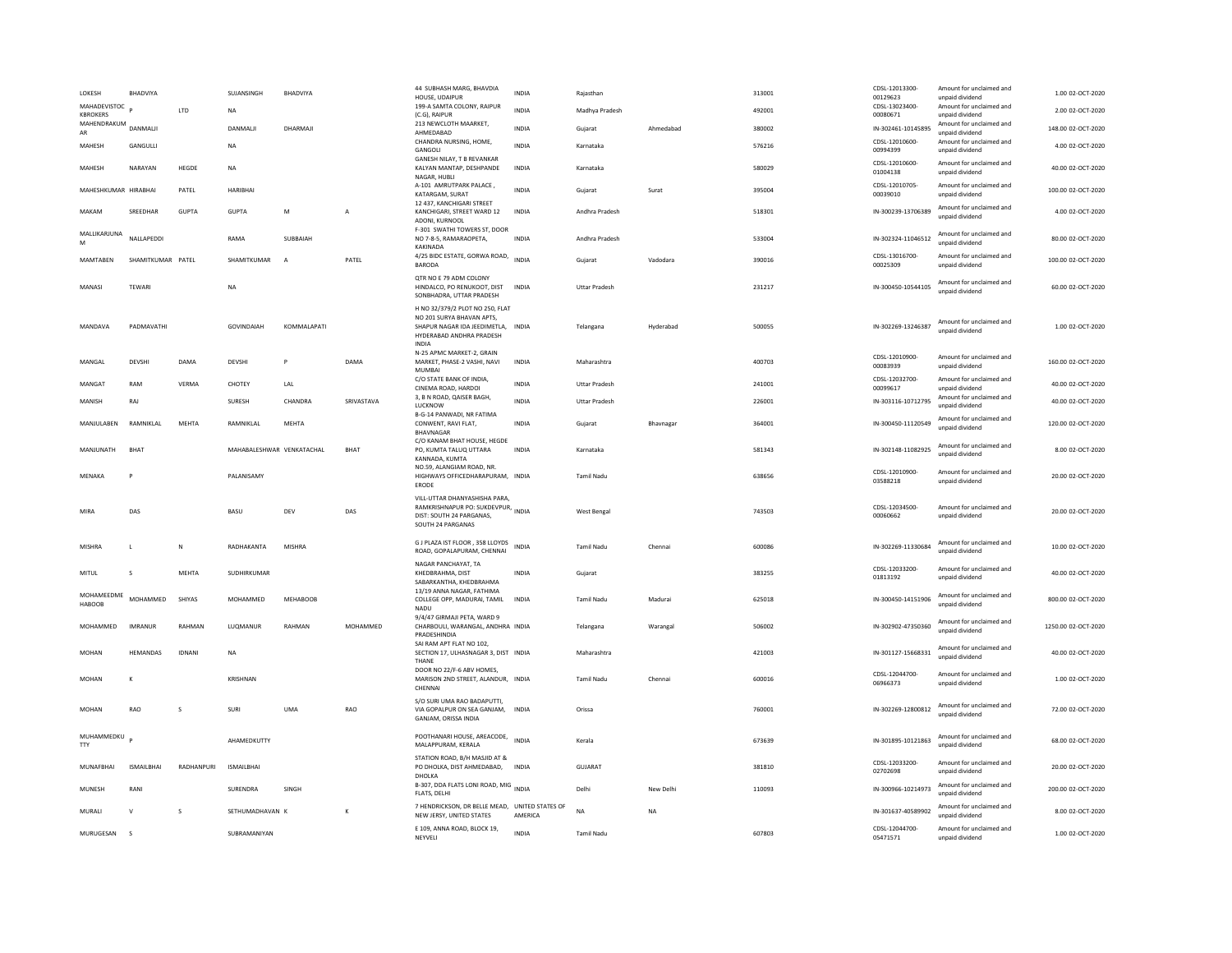|                     | MUTHUKRISHNA SWAMINATHAN |              | MUTHUKRISHNA IYER        |              |                  | BLOCK F D NO 6 2 ND FLOOR, BSNL<br>STAFF QUARTERS TAYLORS RD,<br>CHENNAI                                       | INDIA        | <b>Tamil Nadu</b>    | Chennai         | 600010 |               | CDSL-12010900-<br>03944866 | Amount for unclaimed and<br>unpaid dividend | 20.00 02-OCT-2020  |
|---------------------|--------------------------|--------------|--------------------------|--------------|------------------|----------------------------------------------------------------------------------------------------------------|--------------|----------------------|-----------------|--------|---------------|----------------------------|---------------------------------------------|--------------------|
| MUTHUKUMAR D        |                          |              | DEIVASIKAMANI            |              |                  | DOOR NO 4/55 PALAKKARAI,<br>MELA KABISTHALAM, PAPANASAM                                                        | INDIA        | <b>Tamil Nadu</b>    |                 | 614203 |               | IN-300214-13028146         | Amount for unclaimed and<br>unpaid dividend | 12.00 02-OCT-2020  |
| MUTHUKUMAR S        |                          |              | SHANMUGASUNDA<br>RAM     |              |                  | NO 12, PATTAMANGALA, NEW<br>STREET, MAYILADUTURA                                                               | <b>INDIA</b> | Tamil Nadu           |                 | 609001 |               | IN-301774-10272385         | Amount for unclaimed and<br>unpaid dividend | 16.00 02-OCT-2020  |
| MUTHUNAGAI M        |                          |              | KALAISELVAN              | M            |                  | 102 SATHYAMOORTHY ROAD.<br>RAM NAGAR, ., COIMBATORE                                                            | INDIA        | Tamil Nadu           | Coimbatore      | 641009 |               | CDSL-12011600-<br>00042443 | Amount for unclaimed and<br>unpaid dividend | 20.00 02-OCT-2020  |
| NAGNATH             | SHRIKRISHNA              | GHISAD       | SHRIKRISHNA              | D            | GHISAD           | KRUNESHWAR, WARD-25, WASHIM INDIA                                                                              |              | Maharashtra          |                 | 444505 |               | IN-301774-14343244         | Amount for unclaimed and<br>unpaid dividend | 8.00 02-OCT-2020   |
| NARASIMHA           | <b>BHAT</b>              | К            | KHANDIGE                 | KRISHNA      | BHAT             | SRI AMBIKA, PALLATHADKA,<br>KASARGOD KERALA                                                                    | INDIA        | Kerala               |                 | 671551 |               | IN-301895-10776036         | Amount for unclaimed and<br>unpaid dividend | 20.00 02-OCT-2020  |
| NARENDER            | <b>KUMAR</b>             | AHUJA        | AMAR                     | <b>NATH</b>  | <b>BHAPA</b>     | T 33 DCM SCHOOL MARG, NEW<br>ROHTAK ROAD, NEW DELHI                                                            | <b>INDIA</b> | Delhi                | New Delhi       | 110005 |               | CDSL-12029900-<br>03165275 | Amount for unclaimed and<br>unpaid dividend | 100.00 02-OCT-2020 |
| NARESH              | KUMAR                    | SUKHRAJI     | SUKHRAJJI                |              |                  | 24-10-26, RAIBAHUDUR BUILDING, INDIA<br>R AGRAHARAM, GUNTUR                                                    |              | Andhra Pradesh       | Guntur          | 522003 |               | CDSL-12010900-<br>01626866 | Amount for unclaimed and<br>unpaid dividend | 148.00 02-OCT-2020 |
| NAZEER              | $\mathsf{P}$             | A            | AZIZ                     |              |                  | OTTATHANGIL HOUSE, PALACE<br>WARD, ALAPPUZHA<br>B-33 MIRANI NAGAR, GANESH                                      | <b>INDIA</b> | Kerala               |                 | 688011 |               | IN-300239-11290727         | Amount for unclaimed and<br>unpaid dividend | 30.00 02-OCT-2020  |
| <b>NEETA</b>        | KATIRA                   |              | NII FSH                  | KATIRA       |                  | GAWDE ROAD, MULUND EAST,<br><b>MUMBAI</b>                                                                      | <b>INDIA</b> | Maharashtra          | Mumbai City     | 400080 |               | CDSL-12044700-<br>01759865 | Amount for unclaimed and<br>unpaid dividend | 17.00 02-OCT-2020  |
| NIDHI               | DHARAMRAJ                | UPADHYAY     | UPADHYAY                 | D            | B                | T 5 ADHIKAR SOCIETY, D CABIN<br>SABARMATI, AHMEDABAD                                                           | <b>INDIA</b> | Guiarat              | Ahmedabad       | 380005 |               | IN-301645-10325199         | Amount for unclaimed and<br>unpaid dividend | 80.00 02-OCT-2020  |
| <b>NIKHII</b>       | KUMAR                    | <b>JAIN</b>  | ANII                     | KUMAR        | <b>JAIN</b>      | S/O ANIL KUMAR JAIN, LIONS<br>COLONY MUNSIF ROAD. NR BAL<br>VIDYA MANDIR, CHANDAUSI                            | <b>INDIA</b> | <b>Uttar Pradesh</b> |                 | 202412 |               | CDSL-12010900-<br>04779411 | Amount for unclaimed and<br>unpaid dividend | 20.00.02-OCT-2020  |
| NILESH              | GAIKWAD                  |              | GAIKWAD                  | $\mathbf R$  | s                | AT PIMPRE KD POST NIRA, TAL<br>PURANDAR DIST PUNE, NEAR Z P<br>SCHOOL, PUNE                                    | INDIA        | Maharashtra          |                 | 412102 |               | CDSL-12036000<br>01561826  | Amount for unclaimed and<br>unnaid dividend | 4.00 02-OCT-2020   |
| NIRJANABEN          | HARSHUDRAY               | SHAH         | HARSHUDRAY               | SHAH         |                  | KALANALA OPP DR VYAS, HOSPITAL<br>DR HARINANDAN, BUNG,<br><b>BHAVNAGAR</b>                                     | INDIA        | Gujarat              | Bhavnagar       | 364001 |               | CDSL-12024700-<br>00334948 | Amount for unclaimed and<br>unpaid dividend | 120.00 02-OCT-2020 |
| NIRMAL              | <b>KUMAR</b>             | $\mathsf{R}$ | ROOPCHAND                | P            |                  | 13/8. CHOKAVEL SUBRAMANIA<br>SWAMY KOIL ST, VIGNESH APT I ST INDIA<br>FLOOR, CHOOLAI CHENNAI                   |              | <b>Tamil Nadu</b>    | Chennai         | 600112 |               | IN-301637-40359844         | Amount for unclaimed and<br>unpaid dividend | 146.00 02-OCT-2020 |
| NIRMALADEVI         | $\circ$                  | $\mathsf{v}$ | GOPALAIAH                | s            | R                | NO.1471 BAZAR STREET.<br>MULBAGAL, KOLAR DISTRICT                                                              | <b>INDIA</b> | Karnataka            |                 | 563131 |               | IN-300239-11645416         | Amount for unclaimed and<br>unpaid dividend | 2.00 02-OCT-2020   |
| NITIN               | SAXENA                   |              | SURYA                    | PRAKASH      | SAXENA           | J-100 JALVAYU VIHAR,<br>MUNDENVELI, KOCHI ERNAKULAM, INDIA                                                     |              | Kerala               |                 | 682507 |               | IN-303116-10946211         | Amount for unclaimed and<br>unpaid dividend | 1.00 02-OCT-2020   |
|                     |                          |              |                          |              |                  | KERALA                                                                                                         |              |                      |                 |        |               |                            |                                             |                    |
| OLETYVEERAPPA SETTY |                          | GURUNATH     | OLETYA                   | VFFRAPPA     | SETTY            | 101 SRIKARA OLD POST OFFICE RD,<br>OPPTHYAGARAJA NAGAR<br>POSTOFFICE, 2ND BLOCK<br>THYAGARAJA NAGAR, BENGALURU | <b>INDIA</b> | Karnataka            | Bangalore Urban | 560028 |               | CDSL-12010900-<br>01404844 | Amount for unclaimed and<br>unpaid dividend | 2.00.02-OCT-2020   |
| ORPITA              | <b>MENON</b>             |              | <b>NISHANT</b>           | <b>MENON</b> |                  | 40/89, CHITTARANJAN PARK, NEW INDIA<br>DELHI                                                                   |              | Delhi                | New Delhi       | 110019 |               | IN-301774-15702730         | Amount for unclaimed and<br>unpaid dividend | 6.00 02-OCT-2020   |
| PADMAJA             |                          |              | AVPRASADE                | N            | v                | Q NO 332/A, SECTOR 5.<br>UKKUNAGARAM, VISAKHAPATNAM INDIA                                                      |              | Andhra Pradesh       | Vishakhapatnam  | 530032 |               | IN-302324-10414814         | Amount for unclaimed and<br>unpaid dividend | 4.00 02-OCT-2020   |
| PADMANARH           | <b>BAICHANDRA</b>        | PUSALKAR     | <b>BHAICHANDRA</b>       |              |                  | G-2 SAMARTH PARK CHS LTD<br>ANAND NAGARSINHAGAD ROAD,<br>PUNE                                                  | <b>INDIA</b> | Maharashtra          |                 | 411038 |               | CDSL-12020000-<br>00136451 | Amount for unclaimed and<br>unpaid dividend | 40.00 02-OCT-2020  |
| PALANIAPPAN         | $\mathsf{N}$             |              | MEENAKSHISUNDA PL<br>RAM |              |                  | 247, SOLAI ST, AYANAVARAM,<br>CHENNAI                                                                          | <b>INDIA</b> | <b>Tamil Nadu</b>    | Chennai         | 600023 |               | IN-301549-15770774         | Amount for unclaimed and<br>unpaid dividend | 20.00 02-OCT-2020  |
| PANNALAL            | PYARACHAND               | SEWAK        | PYARACHAND               | SEWAK        |                  | PLOT NO 7, HIMGIRI CHHAYA,<br>BABUL BAN, NAGPUR                                                                | INDIA        | Maharashtra          |                 | 440015 |               | IN-302269-11376390         | Amount for unclaimed and<br>unpaid dividend | 4.00 02-OCT-2020   |
| PAPPA               | $\kappa$                 |              | NATARAJAN                | NARASINGAM   |                  | PLOT NO. 25, BHARATHI EAST<br>STREETTHIYAGARAJA, NAGAR<br>MAHARAJA NAGAR POST,<br>TIRUNELVELI                  | <b>INDIA</b> | <b>Tamil Nadu</b>    | Tirunelvel      | 627011 |               | IN-300597-10106723         | Amount for unclaimed and<br>unpaid dividend | 3.00 02-OCT-2020   |
| PARAMESWARI R       |                          |              | SOMARAILI                | $\mathsf{v}$ | $\mathsf{v}$     | D NO 74-4-15, FIRST FLOOR,<br>SAHAJA RES PRAKASHNAGAR.<br><b>RAJAHMUNDRY</b>                                   | <b>INDIA</b> | Andhra Pradesh       |                 | 533103 |               | IN-302324-10862033         | Amount for unclaimed and<br>unpaid dividend | 20.00.02-OCT-2020  |
| PARIKH              | MUKESH                   |              | CHIMANLAL                |              |                  | 'OMEE' C.M. 197/A. K.P.E.S.<br>ROAD, NR. SITARAM SHOPPING<br>KALAWA BID, BHAVNAGAR.                            | INDIA        | Gujarat              | Bhavnagar       | 364002 |               | IN-300974-10421877         | Amount for unclaimed and<br>unpaid dividend | 120.00 02-OCT-2020 |
| PARTHASARATHI NEOGI |                          |              | <b>NA</b>                |              |                  | FLAT NO.2A, ATHREYA<br>APARTMENTS, 94A ST MARYS<br>ROAD, R. A PURAM, CHENNAI                                   | INDIA        | <b>Tamil Nadu</b>    | Chennai         | 600018 | FOLIO00000018 |                            | Amount for unclaimed and<br>unpaid dividend | 20.00 02-OCT-2020  |
| PARTHASARATH        | $\mathbf{u}$             |              | <b>UNNIKRISHNAN</b>      | $\mathsf{C}$ | K                | FLAT 31 SAIKALA APT, PLOT 22/23,<br>SECTOR 30 SANPADA, NAVI<br><b>MUMBA</b>                                    | <b>INDIA</b> | Maharashtra          |                 | 400703 |               | IN-301549-16643086         | Amount for unclaimed and<br>unpaid dividend | 636.00 02-OCT-2020 |
| PARTHIRAN           | $\mathbf{S}$             |              | SRIRANGAM                | $\mathsf{v}$ |                  | 134 SHUNMUGASIGAMANI<br>NAGAR, 5TH STREET BLOCK 5,<br>PANDAVARMANGALAM.                                        | <b>INDIA</b> | <b>Tamil Nadu</b>    |                 | 628502 |               | IN-301774-10583936         | Amount for unclaimed and<br>unpaid dividend | 32.00.02-OCT-2020  |
| PATFI               | SHAILESHKUMAR CHIMANLAL  |              | PATFI                    | CHIMANI AI   | <b>MANGALDAS</b> | KOVILPATTI<br>HARI KRUPA, UNDI FALI OPP. JANI<br>BLDG., SAIJPUR BOGHA,<br>AHMEDABAD                            | <b>INDIA</b> | Guiarat              |                 | 382345 |               | IN-300343-10695199         | Amount for unclaimed and<br>unpaid dividend | 120.00.02-OCT-2020 |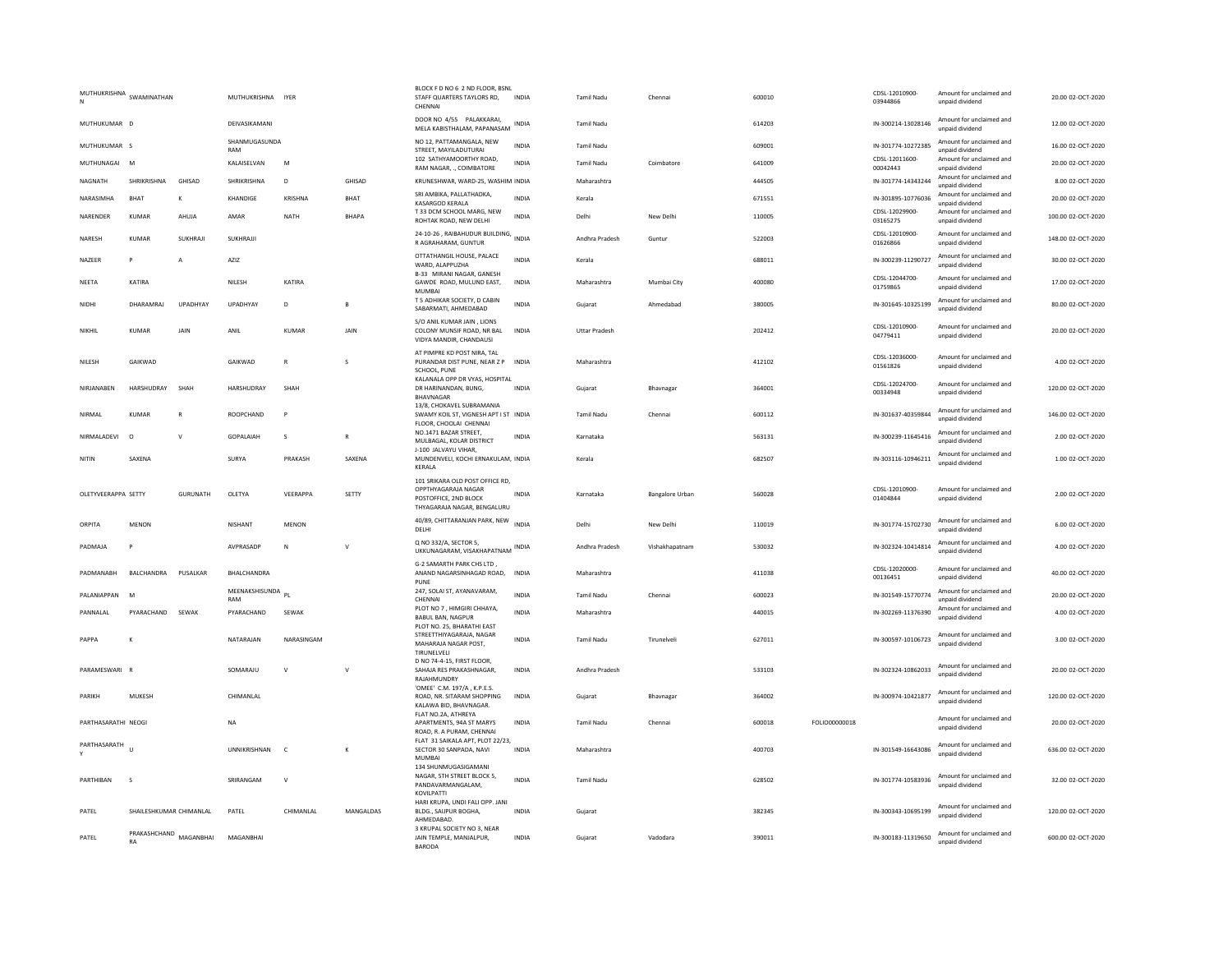| PATEL           | SHARDABEN       | <b>BECHARDAS</b> | <b>BECHARDAS</b> | PATEL         |                 | C-4 DUTT NAGAR SOCIETY<br>OPP.BALIYA HANUMAN, PATAN.                                                                          | INDIA                          | Gujarat              | Patan                  | 384265 | IN-300343-20080882         | Amount for unclaimed and<br>unpaid dividend | 6.00 02-OCT-2020    |
|-----------------|-----------------|------------------|------------------|---------------|-----------------|-------------------------------------------------------------------------------------------------------------------------------|--------------------------------|----------------------|------------------------|--------|----------------------------|---------------------------------------------|---------------------|
| PAVITHRA        | s               |                  | KUPPUSWAMY       | SEKAR         |                 | LOBAMUDHRA, 50/852 (1)THOPPIL INDIA<br>LANE, THALIYAL, TRIVANDRUM                                                             |                                | Kerala               |                        | 695002 | CDSL-12032800-<br>00102672 | Amount for unclaimed and<br>unpaid dividend | 2.00 02-OCT-2020    |
| PAWAN           | <b>KUMAR</b>    |                  | LADHU            | RAM           |                 | NANTON KAVASS, BARMER                                                                                                         | <b>INDIA</b>                   | Raiasthan            |                        | 344001 | CDSL-12017701-<br>00172229 | Amount for unclaimed and<br>unpaid dividend | 100.00 02-OCT-2020  |
| PERISETTY       | VENKATA         | RAO              | ANJANEYULU       |               |                 | H.NO.11/2, A S LTD COLONY,<br>KOVVUR, W G DIST AP                                                                             | <b>INDIA</b>                   | Andhra Pradesh       |                        | 534350 | IN-301022-20244847         | Amount for unclaimed and<br>unpaid dividend | 100.00 02-OCT-2020  |
| PILLAIP         | K               | $\vee$           | KRISHNA          | PILLAI        |                 | HOUSE NO 21 2ND FLOOR, 8TH<br>CROSS BRINDAVAN, PONDICHERRY                                                                    | INDIA                          | Pondicherry          |                        | 605013 | CDSL-12010600-<br>02295306 | Amount for unclaimed and<br>unpaid dividend | 20.00 02-OCT-2020   |
| POPAT           | <b>BHASKAR</b>  | ARUN             | <b>BHASKAR</b>   | ARUN          |                 | PIMPALA, AT POST ASHTI, BEED                                                                                                  | <b>INDIA</b>                   | Maharashtra          |                        | 414203 | CDSL-12020000-<br>00252975 | Amount for unclaimed and<br>unpaid dividend | 20.00 02-OCT-2020   |
| PRABHATH        | RAJU            |                  | MADHAVAN         | RAJU          |                 | P O BOX 5643, ABUDHABI, UAE,<br>LIAF                                                                                          | UNITED ARAB<br><b>FMIRATES</b> | <b>NA</b>            | NA                     |        | IN-300239-13780014         | Amount for unclaimed and<br>unpaid dividend | 4.00 02-OCT-2020    |
| PRABUDDHA       | <b>KUMAR</b>    | KAR              | LATESUNIL        | KUMAR         | KAR             | ASSISTANT GENERAL MANAGER,<br>STATE BANK OF INDIA, DHANBAD<br><b>BRANCH, DHANBAD</b>                                          | <b>INDIA</b>                   | Bihar                |                        | 826001 | CDSL-13019300-<br>00581495 | Amount for unclaimed and<br>unpaid dividend | 8.00 02-OCT-2020    |
| PRADEEP         | KUMAR           | GARG             | GORDHAN          | LAL           | GARG            | CAPGEMINI INDIA PVT LTD, A1<br>TECHNOLOGY PARK, TALAWDE<br>TALAWDE MIDC, PUNE<br>MAHARASHTRA<br>FLAT NO -2/4 MCD COLONY G.F., | <b>INDIA</b>                   | Maharashtra          |                        | 412114 | IN-300513-20624566         | Amount for unclaimed and<br>unpaid dividend | 4.00 02-OCT-2020    |
| PRADEEP         | KUMAR           | MITTAL           | LATESHTEJ        | RAM           | MITTAL          | (BEHIND WAH JI WAH<br>RESTAURENT), TYPE IIIRD<br>ANDREWS GANJ, DELHI                                                          | INDIA                          | Delhi                | New Delhi              | 110049 | IN-302050-10125941         | Amount for unclaimed and<br>unpaid dividend | 40.00 02-OCT-2020   |
| PRAKASH         | SAWAJI          | MALI             | SAWAJI           |               |                 | RM NO.5 GRND FLR, CHUNAWALA<br>BLDG, SONAPUR LANECHIRA<br><b>BAZAR, MUMBAL</b><br>43 1 BK NO 1294 OT SECTION,                 | <b>INDIA</b>                   | Maharashtra          | Mumbai City            | 400002 | CDSL-12047100-<br>00027019 | Amount for unclaimed and<br>unpaid dividend | 118.00 02-OCT-2020  |
| PRAMOD          | SHANKAR         | VADNERE          | SHANKAR          | $\mathbf{B}$  | VADNERE         | ROOM NO 8 NR PUJ<br>PANCHAYATHALL, OT SECTION<br>ULHASNAGAR 421004. THANF                                                     | INDIA                          | Maharashtra          |                        | 421004 | IN-301604-11006529         | Amount for unclaimed and<br>unpaid dividend | 1.00 02-OCT-2020    |
| PRANESH         | RANJAN          | DAS              | PROMOD           | DAS           |                 | NOAGAON KRISHNANAGAR<br>KUNJABAN, AGARTALA, AGARTALA INDIA<br>TRIPURA                                                         |                                | Tripura              |                        | 799006 | IN-300214-15212470         | Amount for unclaimed and<br>unpaid dividend | 20.00 02-OCT-2020   |
| PREETHA         | s               | THOMAS           | PUTHENVEEDU      | SKARIA        | THOMAS          | ROSE VILLA, CHEERANKAVU.<br>EZHUKONE PO, KOLLAM                                                                               | INDIA                          | Kerala               |                        | 691505 | IN-300239-11720540         | Amount for unclaimed and<br>unpaid dividend | 30.00 02-OCT-2020   |
| PREM            | CHAND           | HUF              | SHIO             | PUJAN         |                 | 3/37 VIPUL KHAND, GOMTI<br>NAGAR, LUCKNOW<br>303. BLDG 8. GREEN FIELDS, BOM                                                   | INDIA                          | <b>Uttar Pradesh</b> |                        | 226010 | CDSL-12013200-<br>00274738 | Amount for unclaimed and<br>unpaid dividend | 120.00 02-OCT-2020  |
| PRITHIDHARA     | MISHRA          |                  | KUMUDA           | RANJAN        | <b>MISHRA</b>   | 60. JOGESHWARI VIKROLI.<br>ROAD.JOGHESHWARI(EAST),<br><b>MUMBAI</b>                                                           | <b>INDIA</b>                   | Maharashtra          | Mumbai City            | 400060 | CDSL-12029900-<br>02960323 | Amount for unclaimed and<br>unpaid dividend | 80.00 02-OCT-2020   |
| PRITI           | KEDIA           |                  | SHARWAN          | <b>KUMAR</b>  | KEDIA           | 5D TRIVENI APPT, KHALIFA BAGH,<br>BHAGALPUR                                                                                   | INDIA                          | Bihar                |                        | 812002 | CDSL-12019101-<br>00314576 | Amount for unclaimed and<br>unpaid dividend | 50.00 02-OCT-2020   |
| PRITPAL         | SINGH           | ARORA            | LATES            | SOHAN         | SINGH           | HOUSE NO 1327/I, SECTOR 70,<br><b>MOHALL</b>                                                                                  | <b>INDIA</b>                   | PUNJAB               |                        | 160071 | CDSL-12022900<br>00059395  | Amount for unclaimed and<br>unnaid dividend | 120.00 02-OCT-2020  |
| PULAK           | SARKAR          |                  | LATER            | $\mathbb{R}$  | SARKAR          | 114, LUKERGANJ, BEHARI-PURI,<br>ALLAHABAD                                                                                     | <b>INDIA</b>                   | <b>Uttar Pradesh</b> |                        | 211001 | IN-301330-17939754         | Amount for unclaimed and<br>unpaid dividend | 40.00 02-OCT-2020   |
| PUNEET          | CHADHA          |                  | <b>ASHWANI</b>   | CHADHA        |                 | 30 ADARSH NAGAR, JALANDHAR                                                                                                    | <b>INDIA</b>                   | Punjab               |                        | 144008 | IN-300214-10447826         | Amount for unclaimed and<br>unpaid dividend | 40.00 02-OCT-2020   |
| PURNIMA         | SHAW            |                  | SHYAM            | <b>SUNDAR</b> | <b>SHAW</b>     | 11 H, TEMPLE STREET, Hooghly                                                                                                  | INDIA                          | West Bengal          | Hooghly                | 700072 | CDSL-12044700-<br>03804101 | Amount for unclaimed and<br>unpaid dividend | 10.00.02-OCT-2020   |
| PURUSOTTAM      | NAIK            |                  | CHANDRA          | MANI          | NAIK            | PLOT NO 1215/1486(B), AT<br>KHANDAGIRI BARI, PO                                                                               | <b>INDIA</b>                   | Orissa               |                        | 751030 | IN-301250-28595954         | Amount for unclaimed and<br>unpaid dividend | 160.00 02-OCT-2020  |
| RABINDRA        | KUMAR           | SAHOO            | MAKAR            | CHARAN        | SAHOO           | KHANDAGIRI, BHUBANESWAR<br>PLOT NO-CL/40, V S S NAGAR,<br>BHUBANESWAR, ORISSA                                                 | INDIA                          | Orissa               |                        | 751007 | IN-300394-14982869         | Amount for unclaimed and<br>unpaid dividend | 120.00 02-OCT-2020  |
| RAGAVI          |                 |                  | SYED             | KHIZER        | SHOWKATHPEER    | D/O SYED KHIZER SHOWKATHPEER<br>NO, 700/O F45 B B GARDEN<br>RAMACHANDRA, AGRAFORT MOH, INDIA<br>Bangalore Urban KARNATAKA     |                                | Karnataka            | <b>Bangalore Urban</b> | 570004 | IN-300214-16032344         | Amount for unclaimed and<br>unnaid dividend | 90.00 02-OCT-2020   |
| RAJ             | <b>KUMAR</b>    | ARORA            | RAM              | CHANDRA       | ARORA           | 128 JAWAHAR NAGAR EXTENSION, INDIA<br>BHELUPUR, VARANASI                                                                      |                                | <b>Uttar Pradesh</b> |                        | 221010 | IN-301330-19493613         | Amount for unclaimed and<br>unpaid dividend | 30.00 02-OCT-2020   |
| RAJAGANAPATHI V |                 |                  | VENUGOPAL        |               |                 | DOOR NO. 52. CHETTY STREET.<br>NORTH RADA STREET,<br>TIRUCHENGODU                                                             | <b>INDIA</b>                   | Tamil Nadu           |                        | 637211 | CDSL-12041600-<br>00038498 | Amount for unclaimed and<br>unpaid dividend | 1.00 02-OCT-2020    |
| RAJALAKSHMI     | $\sim$          |                  | SEETHARAMAN      | $\kappa$      | $\overline{A}$  | L 28 G BHARATHI DASAN COLONY, INDIA<br>K K NAGAR, CHENNAI, CHENNAI                                                            |                                | <b>Tamil Nadu</b>    | Chennai                | 600078 | IN-301080-22160425         | Amount for unclaimed and<br>unpaid dividend | 1000.00 02-OCT-2020 |
| RAJASHEKHAR     |                 |                  | ERAPPA           | P             |                 | FLAT NO L 5/8, J V S L TOWNSHIP,<br>VIDYANAGAR TORNAGALLU.<br><b>BELLARY KARNATAKA</b>                                        | <b>INDIA</b>                   | Karnataka            |                        | 583123 | IN-301926-10840877         | Amount for unclaimed and<br>unpaid dividend | 20.00 02-OCT-2020   |
| RAIASHRFF       | <b>NFFIAPPA</b> | <b>FULARI</b>    | <b>NFFIAPPA</b>  | SHANKARFPPA   | <b>FULARI</b>   | I D B I BANK 11 FIRST CROSS,<br>GANDHINAGAR, P.B.NO-9931.<br>BANGALORE                                                        | INDIA                          | Karnataka            | Bangalore Urban        | 560009 | CDSL-12020000-<br>00047509 | Amount for unclaimed and<br>unpaid dividend | 150.00.02-OCT-2020  |
| RAJENDRA        | SHRAVAN         | <b>DUDURKAR</b>  | SHRAVAN          | RAMAJI        | <b>DUDURKAR</b> | 162 B LAXMINARAYAN NAGAR.<br>NEAR HANUMANNAGAR, SUTGIRNI INDIA<br>HINGNA, NAGPUR                                              |                                | Maharashtra          |                        | 440001 | CDSL-12038400-<br>01231857 | Amount for unclaimed and<br>unpaid dividend | 1.00 02-OCT-2020    |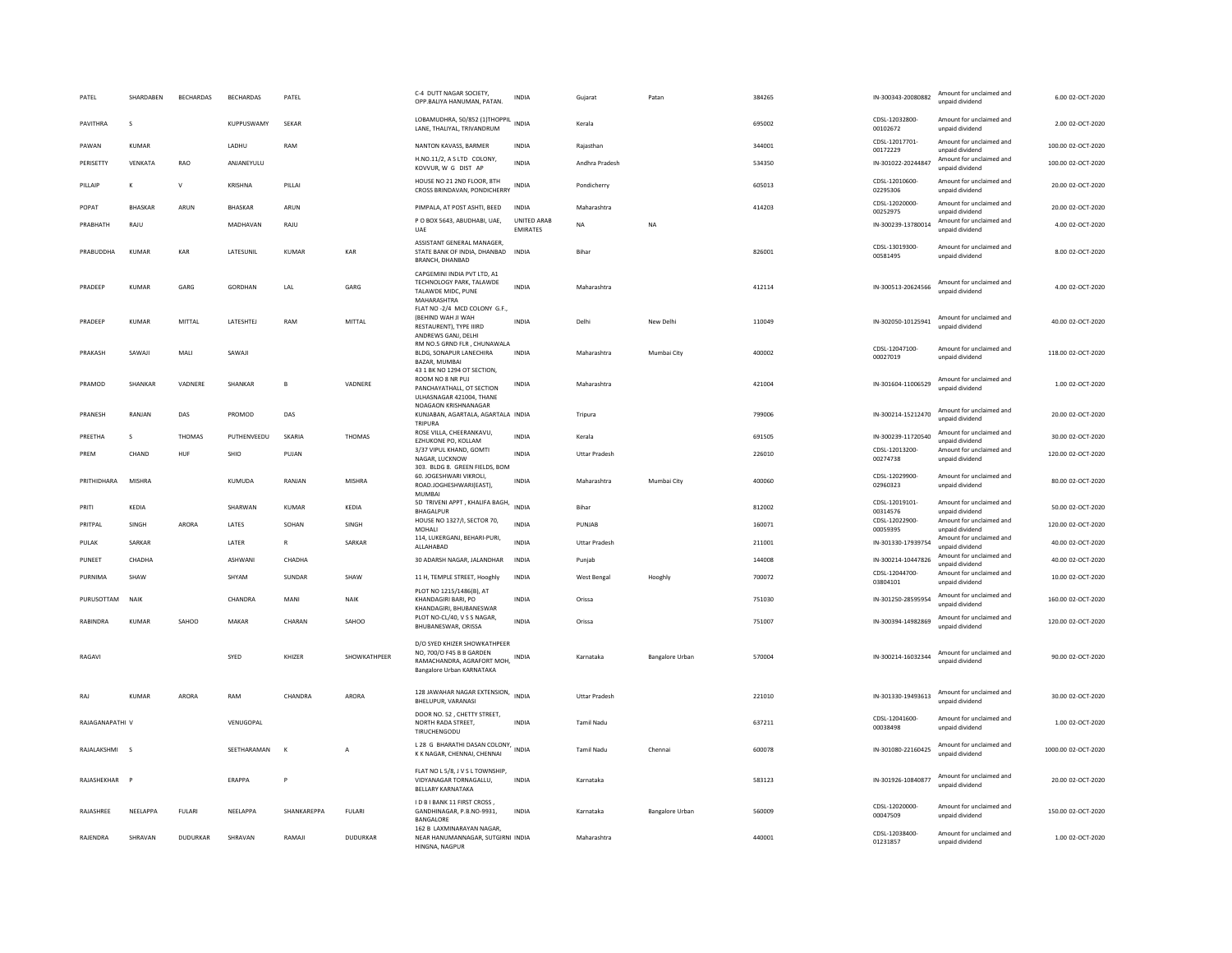| RAJESH         | B              | $\cup$         | UMESH            | B                 | $\mathbb{R}$   | NO.16 SHOP NO.2, S M PLAZA,<br>BTM LAYOUT 1ST STAGE,<br>BANGALORE                                       | <b>INDIA</b> | Karnataka            | <b>Bangalore Urban</b> | 560076 | CDSL-12044700-<br>03313027 | Amount for unclaimed and<br>unpaid dividend | 11.00 02-OCT-2020   |
|----------------|----------------|----------------|------------------|-------------------|----------------|---------------------------------------------------------------------------------------------------------|--------------|----------------------|------------------------|--------|----------------------------|---------------------------------------------|---------------------|
| RAJESH         | KUMAR          |                | RAM              | PARKASH           |                | RAMESH KUMAR CLOTH<br>MERCHANT, VPO MALLANWALA,<br>FEROZEPUR                                            | <b>INDIA</b> | Punjab               |                        | 152021 | IN-301774-13937075         | Amount for unclaimed and<br>unnaid dividend | 200.00 02-OCT-2020  |
| RAJESH         | KUMAR          | AGARWAI        | YUGAL            | KISHORE           | AGARWAI        | S/O. JUGAL KISHORE AGARWAL,<br>CONTROL SHOP, MUZAFFARPUR<br><b>BIHAR</b>                                |              | <b>Bihar</b>         |                        | 842001 | IN-300999-10040326         | Amount for unclaimed and<br>unnaid dividend | 20.00 02-OCT-2020   |
| RAJESHBHAI     | $\overline{A}$ | PATEL          | ARVINDBHAI       | PARSHOTTAMDAS     | PATEL          | 16 PUNITNAGAR PART 3 NR<br>ASHWAMEGH, BUNGLOW CROSS<br>RD SATELIT RD, AHMEDABAD<br>GUJARAT, INDIA       | <b>INDIA</b> | Gujarat              | Ahmedabad              | 380015 | IN-302269-13931112         | Amount for unclaimed and<br>unpaid dividend | 12.00 02-OCT-2020   |
| RAJINDER       | SINGH          |                | <b>INDERJEET</b> | SINGH             | SH             | 124 - C, A - 2/B MIG FLATS,<br>PASCHIM VIHAR, NEW DELHI                                                 | <b>INDIA</b> | Delhi                | New Delhi              | 110063 | IN-300206-10756145         | Amount for unclaimed and<br>unpaid dividend | 36.00 02-OCT-2020   |
| RAJNI          | SHARMA         |                | HARI             | SHANKER           | SHARMA         | MIG 1A 106, LODHI VIHAR,<br>ALIGARH, UTTAR PRADESH                                                      | <b>INDIA</b> | Uttar Pradesh        |                        | 202001 | IN-302269-11237187         | Amount for unclaimed and<br>unpaid dividend | 12.00 02-OCT-2020   |
| RAKHI          | PATNI          |                | SANJAY           | PATNI             |                | 8 TILAK PATH, INDORE (M.P.)                                                                             | <b>INDIA</b> | Madhya Pradesh       |                        | 452004 | IN-301983-10028780         | Amount for unclaimed and<br>unnaid dividend | 2.00 02-OCT-2020    |
| RAMCHANDRA LAL |                | NIGAM          | SADA             | <b>SHIV</b>       | LAL            | B-36/14-B-5, KEVALYADHAM<br>EXTENSION COLONY, DURGAKUND, INDIA<br>VARANASI                              |              | <b>Uttar Pradesh</b> |                        | 221005 | CDSL-12024700-<br>00034911 | Amount for unclaimed and<br>unpaid dividend | 5.00 02-OCT-2020    |
| RAM            | SANEHI         | <b>DWIVEDI</b> | MATA             | DEEN              | <b>DWIVEDI</b> | ELECTRICITY TRAUS DIV I, CHAKKAR INDIA<br>KA MAIDAN, MORADABAD                                          |              | <b>Uttar Pradesh</b> |                        | 244001 | IN-300214-13215780         | Amount for unclaimed and<br>unpaid dividend | 40.00 02-OCT-2020   |
| RAMESH         | KUMAR          | AGRAWAL        | <b>BHAJAN</b>    | LAL               | AGRAWAL        | S/O BHAJAN LAL AGRAWAL, HPCC<br>DEALER, KANTABAJI                                                       | <b>INDIA</b> | Orissa               |                        | 767039 | CDSL-12028900-<br>00570573 | Amount for unclaimed and<br>unpaid dividend | 40.00 02-OCT-2020   |
| RAMESH         | M              |                | MUTHU            | ARIRAMA           | NADAR          | NO 261 BLOCK-21, ANNA STREET,<br>NEYVELI                                                                | <b>INDIA</b> | Tamil Nadu           |                        | 607807 | IN-301637-41008413         | Amount for unclaimed and<br>unpaid dividend | 2.00 02-OCT-2020    |
| RAMESH         | MAHESHWAR      |                | HARINARAYAN      | PANNALAL          | MAHESHWARI     | HARIKRIPA RAM MANOHAR<br>LOHIYA WARD, KATNI MADHYA<br>PRADESH                                           | INDIA        | Madhya Pradesh       |                        | 483501 | IN-300214-15426711         | Amount for unclaimed and<br>unpaid dividend | 1.00 02-OCT-2020    |
| RAMKRISHNA     | MAROTRAO       | <b>BHOSLE</b>  | <b>MAROTRAO</b>  | <b>BHAGAWANGI</b> | <b>BHOSLE</b>  | QTR.NO.MQ/308, WCL UMRED,<br>MAHARASHTRA                                                                | <b>INDIA</b> | Maharashtra          |                        | 441204 | IN-301696-10970699         | Amount for unclaimed and<br>unpaid dividend | 6.00.02-OCT-2020    |
| RANJEET        | KUMAR          |                | RAM              | <b>NATH</b>       |                | C O HIMACHAL SORANG POWER<br>LTD C 35 L, AKE NEW SHIMLA,<br>SHIMLA HIMACHAL PRADESH                     | <b>INDIA</b> | Himachal Pradesh     |                        | 171009 | IN-300484-16027378         | Amount for unclaimed and<br>unpaid dividend | 2.00 02-OCT-2020    |
| RANJITA        | PAUL           |                | NIRMAL           | <b>KUMAR</b>      | <b>ROY</b>     | SE-87, INDO GULF TOWN SHIP.<br>VILL. KATHAURA, SULTANPUR                                                | <b>INDIA</b> | <b>Uttar Pradesh</b> |                        | 227817 | CDSL-12034600<br>00268907  | Amount for unclaimed and<br>unpaid dividend | 12.00 02-OCT-2020   |
| RAVI           | <b>KUMAR</b>   | ASAWA          | RANGLAL          | ASAWA             |                | 4-3-518, BOGULKUNTA,<br>HYDERABAD                                                                       | <b>INDIA</b> | Telangana            | Hyderabad              | 500001 | CDSL-12054500-<br>00141746 | Amount for unclaimed and<br>unpaid dividend | 600.00 02-OCT-2020  |
| RAVINDRA       | <b>NATH</b>    | CH             | VFDANTHAM        | CH                |                | H.NO. 8-3-17/1, METTUGADDA,<br>MAHABUBNAGAR.                                                            | <b>INDIA</b> | Andhra Pradesh       |                        | 509002 | CDSL-12054500-<br>00111662 | Amount for unclaimed and<br>unpaid dividend | 10.00.02-OCT-2020   |
| RAVINDRA       | PRASAD         |                | SHEO             | PRASAD            |                | MAHABOOBNAGAR<br>1345 SECTOR 12E B3 CITY, PO DIST<br>BOKARO, BOKARO                                     | <b>INDIA</b> | Bihar                |                        | 827012 | CDSL-13019300-<br>02210668 | Amount for unclaimed and<br>unpaid dividend | 17.00 02-OCT-2020   |
| REETA          | <b>DWIVEDI</b> |                | <b>DINESH</b>    | <b>KUMAR</b>      | DWIVEDI        | HOUSE NO- 170- A, SHIV KATRA,<br>HARJINDER NAGAR, KANPUR                                                | <b>INDIA</b> | <b>Uttar Pradesh</b> |                        | 208007 | IN-301557-22096956         | Amount for unclaimed and<br>unnaid dividend | 112.00 02-OCT-2020  |
| REETA          | SURESHBHAI     | RASHIWALA      | SURESHBHAI       |                   |                | B-29 NEW JAY VILLA BUNGLOS<br>NEW CITY LIGHT ROAD, ALTHAN, INDIA<br>SURAT                               |              | Gujarat              | Surat                  |        | IN-300425-10125945         | Amount for unclaimed and<br>unpaid dividend | 100.00 02-OCT-2020  |
| REJU           | s              |                | SAHADEVAN        |                   |                | KARTHIKA, PANANGADU, PUNALUR<br>INDIA<br>P O, KOLLAM                                                    |              | Kerala               |                        | 691305 | CDSL-12057300-<br>00218436 | Amount for unclaimed and<br>unpaid dividend | 4.00 02-OCT-2020    |
| RFKHA          | $\mathbf{S}$   | CHHAPIA        | SURENDRA         | $\mathbb{R}$      | CHHAPIA        | 'BHAVANI-KRUPA', NEW ARAM<br>COLONY STREET NO. 3, OPP. RAJ INDIA<br>CHAMBER, JAMNAGAR                   |              | Guiarat              | Jamnagar               | 361006 | IN-300974-10446051         | Amount for unclaimed and<br>unpaid dividend | 60.00.02-OCT-2020   |
| <b>RICHETJ</b> | $\mathbf{T}$   | GOMEZ          | GEORGE           |                   |                | BLOK D 01 09, VILLA BESTARI JIN<br>NB2 10/2, TAMAN NUSH BESTARI INDIA<br>2, 81300 SKUDAI JOHOR MALAYSIA |              | West Bengal          | Hooghly                |        | IN-300095-11505840         | Amount for unclaimed and<br>unpaid dividend | 2400.00 02-OCT-2020 |
| <b>RICKY</b>   | ANUPAM         |                | SUBHASH          | SIBAI             |                | E 603 KONARK INDRAYU ENCLAVE,<br>NIBM AREA UNDRI RD, KONDHWA INDIA<br>KHURD, PUNE                       |              | Maharashtra          |                        | 411048 | CDSL-13041400-<br>06468212 | Amount for unclaimed and<br>unpaid dividend | 60.00 02-OCT-2020   |
| RINKUBEN       | <b>VIPUL</b>   | PATEL          | VIPUL            |                   |                | KUNJ GALI BLOCK NO 25,<br>VIVEKANAND NAGAR 1, RAVAPAR INDIA<br>ROAD, MORB                               |              | Gujarat              |                        | 363641 | CDSL-12018000-<br>00254192 | Amount for unclaimed and<br>unpaid dividend | 40.00 02-OCT-2020   |
| RIYAZKHAN      | KARIM          | KHAN           | KARIM            | KHAN              |                | MALWANI SUKRA TARA CHS, PLOT<br>NO 6 RSC 2 MALWANI, MALAD<br>WEST, MUMBAI                               | <b>INDIA</b> | Maharashtra          | Mumbai City            | 400095 | IN-302603-10104037         | Amount for unclaimed and<br>unpaid dividend | 20.00 02-OCT-2020   |
| ROHIT          | KHURANA        |                | <b>RAVINDER</b>  | KHURANA           |                | 434/1 GHER ARAIYAN, NEAR SALAR INDIA<br>GANJ GATE, PANIPAT HARYANA                                      |              | Haryana              |                        | 132103 | IN-300513-20933647         | Amount for unclaimed and<br>unpaid dividend | 2.00 02-OCT-2020    |
| <b>ROHIT</b>   | <b>KISHORE</b> | ADALJA         | <b>KISHORE</b>   | P                 | ADALJA         | SHANTI NIKETAN FLAT NO 42 AND<br>43, 4TH FLOOR PRABHAT COLONY, INDIA<br>SANTACRUZ EAST, MUMBAI          |              | Maharashtra          | Mumbai City            | 400055 | IN-301330-19241301         | Amount for unclaimed and<br>unnaid dividend | 148.00 02-OCT-2020  |
| SAJJAN         | <b>KUMAR</b>   | SARAF          | DURGAPRASAD      | SARAF             | LT             | ORIENTAL BANK LANE, COURT<br>ROAD, RANCHI, RANCHI                                                       | <b>INDIA</b> | Bihar                |                        | 834001 | IN-301127-16053297         | Amount for unclaimed and<br>unpaid dividend | 148.00 02-OCT-2020  |
| SAKTI          | PRASANNA       | NAYAK          | LATEB            | N                 | NAYAK          | PLOT ONE, MADHUSUDAN NAGAR,<br>UNIT 4, BHUBANESWAR                                                      | <b>INDIA</b> | Orissa               |                        | 751001 | IN-301250-28799611         | Amount for unclaimed and<br>unpaid dividend | 120.00.02-OCT-2020  |
| SALEENA        |                |                | SULFIKKAR        |                   |                | PUTHAN MALIYEKKAL, POST<br>KODIYATHUR MUKKAM,<br>KOZHIKODE, KERALA                                      | <b>INDIA</b> | Kerala               |                        | 673602 | IN-302269-11229277         | Amount for unclaimed and<br>unpaid dividend | 30.00 02-OCT-2020   |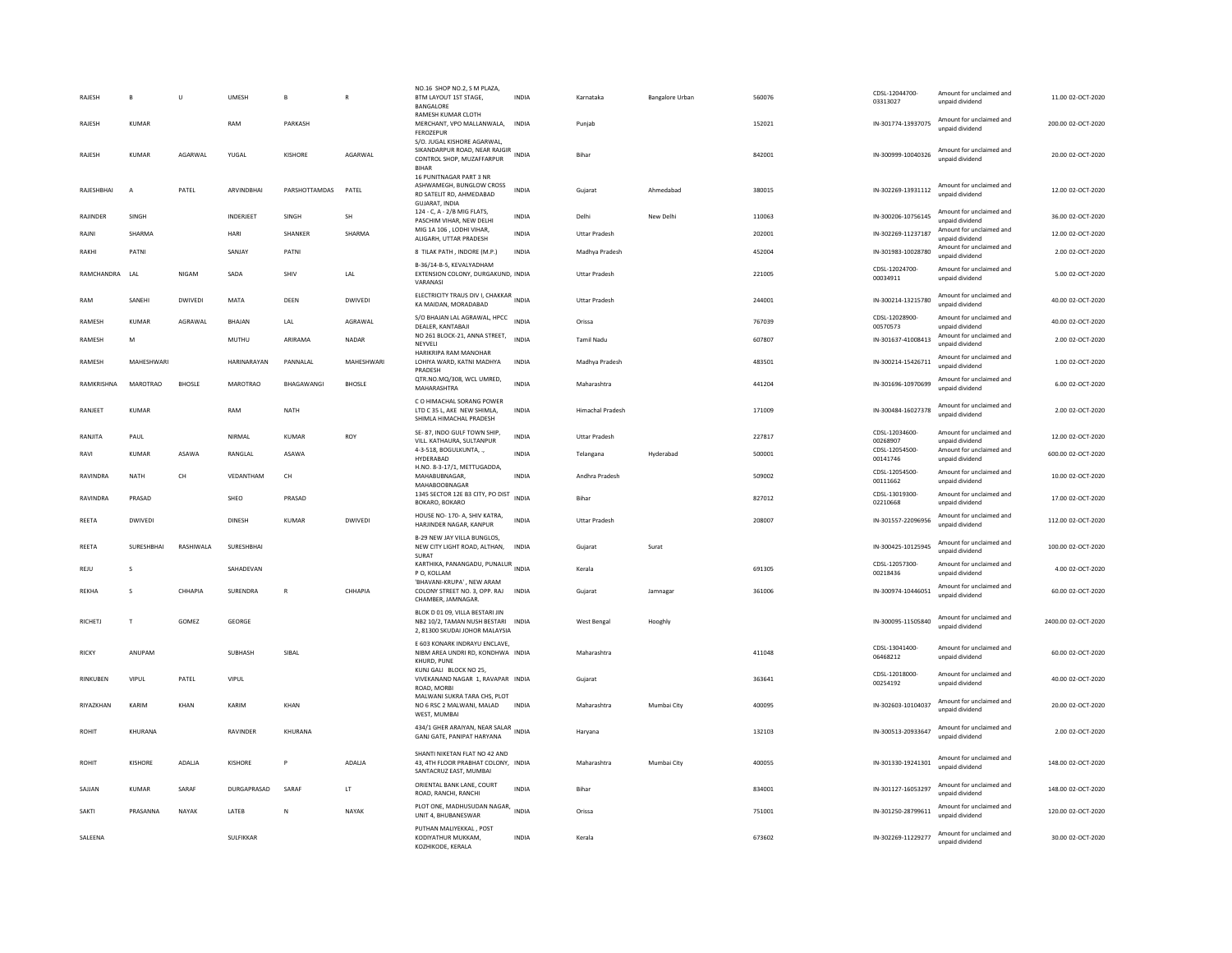| SALVI             | <b>JAGADISHBHAI</b> | DAVABHAI     | SALVI           | DAVABHAI      | KUBERBHAI      | 190 L AT PO GADH, TA PALANPUR, INDIA<br>DIST BANASKANTHA                                                                   |              | Gujarat              |                        | 385515 | IN-300239-12049708         | Amount for unclaimed and<br>unpaid dividend | 40.00 02-OCT-2020  |
|-------------------|---------------------|--------------|-----------------|---------------|----------------|----------------------------------------------------------------------------------------------------------------------------|--------------|----------------------|------------------------|--------|----------------------------|---------------------------------------------|--------------------|
| SANGFFTA          | GUPTA               |              | KAMAI           | GUPTA         |                | 38 BHARAT NAGAR, PIPLANI,<br><b>BHOPAL, BHOPAL</b>                                                                         | <b>INDIA</b> | Madhya Pradesh       |                        | 462021 | IN-300757-11374968         | Amount for unclaimed and<br>unpaid dividend | 20.00.02-OCT-2020  |
| SANGITA           | GOTAMKUMAR SALECHA  |              | GOTAMKUMAR      | SALECHA       |                | 10 NALA COMPLEX, DAFNALA,<br>SHAHIBAUG, AHMEDABAD                                                                          | <b>INDIA</b> | Gujarat              | Ahmedabad              | 380004 | IN-301485-10254407         | Amount for unclaimed and<br>unpaid dividend | 2.00 02-OCT-2020   |
| SANJAY            | CHUDAMAN            | INGLE        | CHUDAMAN        |               |                | KANHAIYALAL PLOT, JAMNER<br>ROAD, BHUSAWAL                                                                                 | <b>INDIA</b> | Maharashtra          |                        | 425201 | CDSL-12028900-<br>00450906 | Amount for unclaimed and<br>unpaid dividend | 20.00 02-OCT-2020  |
| SANJEEV           | AGARWAL             |              | RAMJEE          | MAL           | AGARWAL        | AGRAVAHSHI ENTERPRISES, 242<br>NAINITAL ROAD, BAREILLY                                                                     | <b>INDIA</b> | <b>Uttar Pradesh</b> |                        | 243122 | IN-301186-20076928         | Amount for unclaimed and<br>unpaid dividend | 120.00 02-OCT-2020 |
| SANJEEV           | KUMAR               |              | <b>GUPTA</b>    | $\mathsf{C}$  | $\mathbf{I}$   | H.NO 5287, SECTOR-38 WEST,<br>CHANDIGARH                                                                                   | <b>INDIA</b> | Chandigarh           | Chandigarh             | 160036 | IN-301127-16276240         | Amount for unclaimed and<br>unpaid dividend | 80.00 02-OCT-2020  |
| SANJEEV           | KUMAR               | RAI          | RAMASHARY       | G             | RAI            | B-539 SAPNA NAGAR<br>GANDHIDHAM-KUTCH.                                                                                     | <b>INDIA</b> | Gujarat              |                        | 370201 | IN-300974-11038649         | Amount for unclaimed and<br>unpaid dividend | 200.00 02-OCT-2020 |
| SANJEEV           | <b>KUMAR</b>        | SHARMA       | SHYAM           | LAL           | SHARMA         | B 5/403 YAMUNA VIHAR, DELHI<br>DELHI                                                                                       | <b>INDIA</b> | Delhi                | New Delhi              | 110053 | IN-300214-14053024         | Amount for unclaimed and<br>unpaid dividend | 6.00 02-OCT-2020   |
| SANJEEV           | MITHILESH           | ROY          | MITHILESH       | MULANAND      | ROY            | FLAT NO 09 GANGA WARSHAN.<br>CHS NR A TEMPLE BHAIRAV N, GR<br>DHANORI PUNE AYEPPA MANDIR,<br>PUNE                          | <b>INDIA</b> | West Bengal          | Hooghly                |        | IN-300239-13633628         | Amount for unclaimed and<br>unpaid dividend | 26.00 02-OCT-2020  |
| SANJU             | P                   | OMMEN        | OMMEN           | YOHANNAN      |                | EDAYATH VILAYIL EDAKUNNAM,<br>CHARUMMOODU P O.<br>ALAPPUZHA, KERALA                                                        | <b>INDIA</b> | Kerala               |                        | 690505 | IN-300513-15346236         | Amount for unclaimed and<br>unpaid dividend | 20.00 02-OCT-2020  |
| SANKAR            | N                   |              | NALLAMANICKAM   |               |                | 2C/3 VALLIYAMMAI ILLAM,<br>MUTHAMIL STREET, THANGAM<br>NAGAR, THANJAVUF                                                    | <b>INDIA</b> | <b>Tamil Nadu</b>    | Thanjavur              | 613007 | IN-301637-40694963         | Amount for unclaimed and<br>unpaid dividend | 4.00 02-OCT-2020   |
| SANTHOSH          | B                   | $\mathsf{R}$ | BHADRAN         |               |                | NO 29 SAMRAKSHA DASSAPA<br>LAYOUT, 3RD BLOCK R M NAGAR, INDIA<br>BANGALORE                                                 |              | Karnataka            | <b>Bangalore Urban</b> | 560016 | IN-300476-41025562         | Amount for unclaimed and<br>unpaid dividend | 40.00 02-OCT-2020  |
| SANTOSH           | PHOPHLIYA           |              | KAMAL           | <b>KISHOR</b> | PHOPHLIYA      | BAGHTAWAR MAL JI KA BAGH,<br>CHANDAK BHAWAN, JODHPUR                                                                       | INDIA        | Rajasthan            |                        | 342001 | CDSL-12012101-<br>00114665 | Amount for unclaimed and<br>unpaid dividend | 120.00 02-OCT-2020 |
| SAPNA             | GOVIND              | CHANDAK      | GOVIND          |               |                | C 208 ANAND NAGAR, 2ND FLOOR, INDIA<br>FORJETT STREET, MUMBAI                                                              |              | Maharashtra          | Mumbai City            | 400036 | CDSL-12033200-<br>01373049 | Amount for unclaimed and<br>unpaid dividend | 20.00 02-OCT-2020  |
| SAPNA             | <b>KUMAR</b>        |              | SANJAY          | <b>KUMAR</b>  |                | NO 5/13 FLAT F 2 1ST FLOOR,<br>KAMARAJ AVENUE 1ST STREET,<br>LAND MARVEL APARTMENTS<br>ADYAR, CHENNAI                      | <b>INDIA</b> | Tamil Nadu           | Chennai                | 600020 | IN-301080-22453367         | Amount for unclaimed and<br>unpaid dividend | 148.00 02-OCT-2020 |
| SARAVANA          | <b>KUMAR</b>        | M            | <b>MUTHU</b>    |               |                | 61/28 MUTHU STORES, SATHY<br>MAIN ROAD, PUNJAI PULIAMPATTI                                                                 | INDIA        | <b>Tamil Nadu</b>    |                        | 638459 | IN-300175-10568636         | Amount for unclaimed and<br>unpaid dividend | 20.00 02-OCT-2020  |
| SARITA            | MAHENDRASING<br>н   | SHEKHAWAT    | MAHENDRASINGH   |               |                | A/8 BHUNESHWARI SOCIETY.<br>SHASTRI ROAD, BARDOLI                                                                          | <b>INDIA</b> | Gujarat              |                        | 394601 | CDSL-12013200-<br>00573420 | Amount for unclaimed and<br>unpaid dividend | 240.00 02-OCT-2020 |
| SARITA            | NAHATA              |              | SANJAY          | NAHATA        |                | 471 RAMPURIYON MOHALLA,<br>UPASARE KE SAMANE, ., BIKANER                                                                   | <b>INDIA</b> | Rajasthan            |                        | 334005 | CDSL-12017701-<br>00710931 | Amount for unclaimed and<br>unpaid dividend | 50.00 02-OCT-2020  |
| SAROJ             | VYAS                |              | SHYAM           | VYAS          |                | 3 A 51 GUPTESHWAR NAGAR,<br>SECTOR 7 HOUSING BOARD P K M, INDIA<br>UDAIPUR, UDAIPUR                                        |              | Rajasthan            |                        | 313002 | IN-301276-30129669         | Amount for unclaimed and<br>unpaid dividend | 120.00 02-OCT-2020 |
| SATHI             | VENUGOPAL           |              | VENUGOPAL       | K             |                | KOKKATT HOUSE, KARUKUTTY P.O INDIA<br>ANGAMALY VIA, ERNAKULAM                                                              |              | Kerala               |                        | 683576 | CDSL-12023900-<br>00163751 | Amount for unclaimed and<br>unpaid dividend | 200.00.02-OCT-2020 |
| SATISH            | <b>BALWANT</b>      | KOTHAWADE    | BALWANT         |               |                | N-32 N-5/8/3, NEW JEEVDANI<br>FLOURE MILL, NEW CIDCO, NASHIK INDIA                                                         |              | Maharashtra          |                        | 422009 | CDSL-12017502-<br>00050833 | Amount for unclaimed and<br>unpaid dividend | 32.00 02-OCT-2020  |
| SATISH            | K                   |              | KRISHNA         | MURTHY        | $\vee$         | NO.2764 GIRIDARSHINI.<br>CHAMUNDESHWARI ROAD.<br>CHAMUDIPURAM, Bangalore<br>Urban                                          | <b>INDIA</b> | Karnataka            | <b>Bangalore Urban</b> | 570004 | IN-300239-10735859         | Amount for unclaimed and<br>unpaid dividend | 2.00 02-OCT-2020   |
| SATPAL            | SINGH               |              | <b>NA</b>       |               |                | 158 PHASE 7, MOHAL I, ROPAR P B INDIA                                                                                      |              | Chandigarh           | Chandigarh             | 160061 | IN-302269-10153735         | Amount for unclaimed and<br>unpaid dividend | 2.00 02-OCT-2020   |
| SATYANARAYAN<br>A | MACHA               |              | FASHWARAIAH     | MACHA         |                | PLOT NO 100, SHANTOSH NAGAR<br>COLONY, KURNOOL                                                                             | <b>INDIA</b> | Andhra Pradesh       | Kurnool                | 518003 | IN-300394-18058879         | Amount for unclaimed and<br>unpaid dividend | 2.00.02-OCT-2020   |
| SAVITHA           | $\mathsf{C}$        |              | SATISH          | К             |                | NO. 2764 GIRIDARSHINI,<br>CHAMUNDESHWARI ROAD,<br>CHAMUNDIPURAM, Bangalore<br>Urban                                        | <b>INDIA</b> | Karnataka            | <b>Bangalore Urban</b> | 570004 | IN-300239-10771157         | Amount for unclaimed and<br>unpaid dividend | 2.00 02-OCT-2020   |
| SEEMA             | <b>KAPOOR</b>       |              | SANDEEP         | <b>KAPOOR</b> |                | H.NO.404, SECTOR 38- A<br>CHANDIGARH,                                                                                      | <b>INDIA</b> | Chandigarh           | Chandigarh             | 160036 | IN-300888-14062782         | Amount for unclaimed and<br>unpaid dividend | 148.00 02-OCT-2020 |
| SEEMA             | SHANKAR             | DARGOPATIL   | SHANKAR         | DARGOPATIL    |                | B/11 SHRADHA APARTMENT, 78<br>RAILWAY LINES, SENT JOSEPH<br>SCHOOL, SOLAPUR                                                | INDIA        | Maharashtra          |                        | 413001 | CDSL-12036000-<br>00732626 | Amount for unclaimed and<br>unpaid dividend | 20.00 02-OCT-2020  |
| SELVAKUMARA       | DEVANATHAN          | D            | DHANDAPANI      |               |                | PLOT NO 44 II MAIN ROAD, THILLAI<br>NAGAR THIRUNALLAR ROAD, SABA INDIA<br>STHIYAR KOIL, KARAIKAI<br>PONDICHERRY (UT) INDIA |              | Tamil Nadu           |                        | 609602 | IN-300513-18298292         | Amount for unclaimed and<br>unnaid dividend | 20.00 02-OCT-2020  |
| SERAJ             | AHMED               |              | REYAZ           | AHMED         |                | C/O CITY OPTICAL GAR ALI, JORHAT INDIA                                                                                     |              | Assam                |                        | 785001 | CDSL-12044700-<br>04353944 | Amount for unclaimed and<br>unpaid dividend | 19.00 02-OCT-2020  |
| SHAII             | <b>DWIVEDI</b>      |              | ANII            | KUMAR         | <b>DWIVEDI</b> | W/O ANIL KUMAR DWIVEDI 102A,<br>164 NATH PURI COLONY.<br>FATEHPUR, FATEHPUR                                                | <b>INDIA</b> | <b>Uttar Pradesh</b> |                        | 212601 | CDSL-12044700-<br>02397069 | Amount for unclaimed and<br>unpaid dividend | 40.00.02-OCT-2020  |
| SHAMIKA           | <b>SUHAS</b>        | NAIK         | <b>SUDHAKAR</b> | MORESHWAR     | MHATRE         | CHANDRAKANT ROOM NO 202.<br>PLOT NO 220/221, SECTOR - 4,<br>NFW PANVFI                                                     | INDIA        | Maharashtra          |                        | 410206 | IN-303116-10864775         | Amount for unclaimed and<br>unpaid dividend | 40.00 02-OCT-2020  |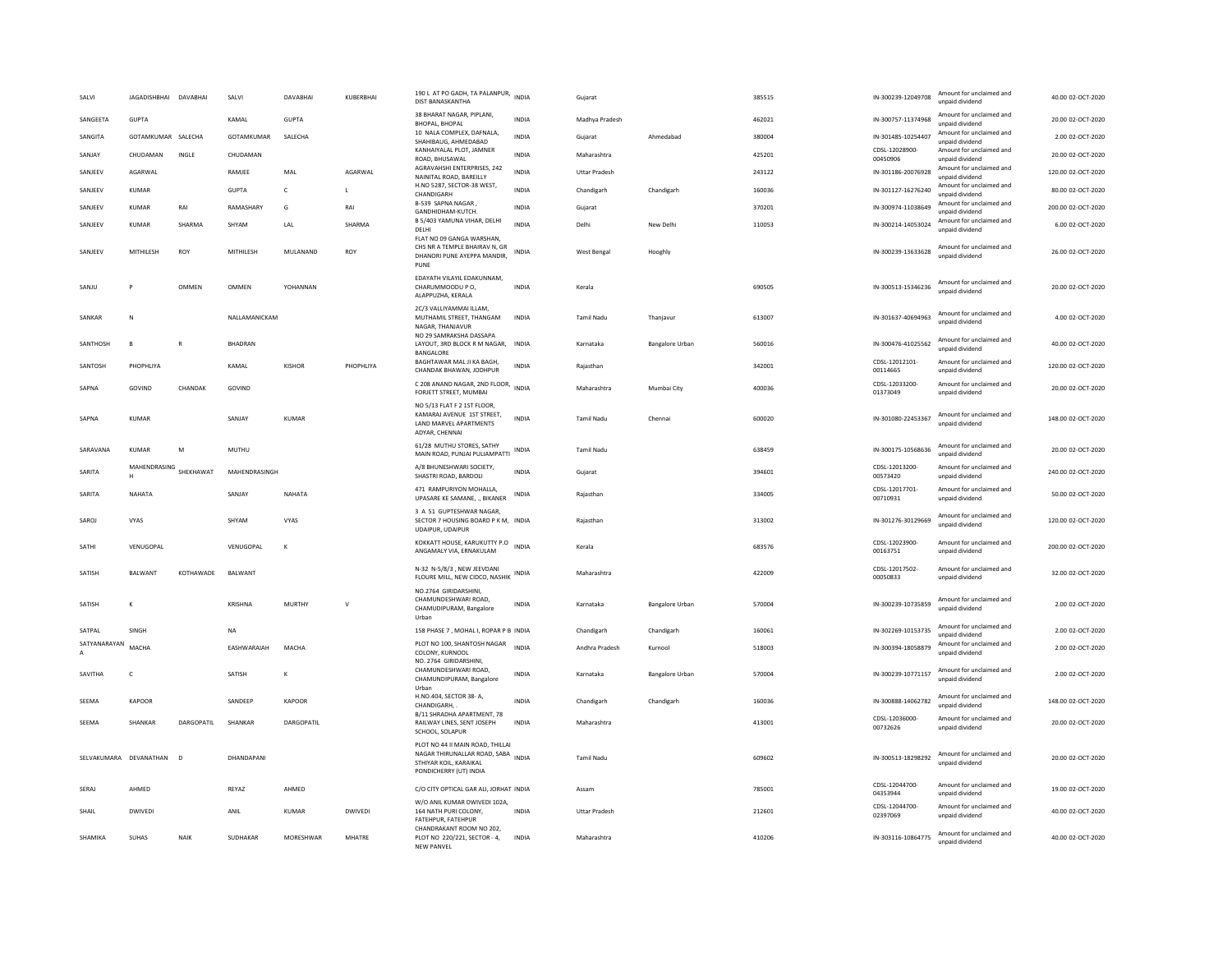| SHANMUGANAT<br>HAN   | G                 |                    | GOVINDARAJAN    | $\mathbb{R}$   |              | NEW NO 32 / OLD NO 15/1A,<br>I.P.KOVIL NORTH STREET,<br>TIRUVARUR, TIRUVARUR            | <b>INDIA</b> | <b>Tamil Nadu</b>    |                 | 610001 | IN-301080-22690569         | Amount for unclaimed and<br>unpaid dividend | 2.00 02-OCT-2020   |
|----------------------|-------------------|--------------------|-----------------|----------------|--------------|-----------------------------------------------------------------------------------------|--------------|----------------------|-----------------|--------|----------------------------|---------------------------------------------|--------------------|
| SHANTA               | KAR               |                    | SADHAN          | <b>BOSE</b>    |              | PLOT NO 2/20/485, NEHRU<br>NAGAR, REWA                                                  | <b>INDIA</b> | Madhya Pradesh       |                 | 486001 | CDSL-12028900<br>00731362  | Amount for unclaimed and<br>unpaid dividend | 40.00 02-OCT-2020  |
| SHARADCHANDR RAMNATH |                   | JAJU               | RAMNATH         | HIRALAL        | JAJU         | 702, OM SAMADHAN CO OP<br>HOUSING SOC, CHANDAVARKAR<br>ROAD, BORIVLI<br>WESTMAHARASHTRA | <b>INDIA</b> | Maharashtra          | Mumbai City     | 400092 | IN-302269-12064196         | Amount for unclaimed and<br>unnaid dividend | 38.00 02-OCT-2020  |
| SHARWAN              | KUMAR             | SINGH              | BABULAL         | SINGH          | SH           | 10/18. TRUNK ROAD, A-ZONE<br>DURGAPUR, WEST BENGAL                                      | <b>INDIA</b> | West Bengal          |                 | 713204 | IN-302316-10170020         | Amount for unclaimed and<br>unpaid dividend | 12.00 02-OCT-2020  |
| SHEELA               | VASANT            | <b>BAMANE</b>      | SHANKAR         | <b>IOTIBA</b>  | MANWADKAR    | PLOT NO 9 ST COLONY NEAR<br>MONARK, HOTEL GODOLI, SATARA INDIA<br><b>MAHARASHTRA</b>    |              | Maharashtra          |                 | 415001 | IN-300214-14878428         | Amount for unclaimed and<br>unpaid dividend | 4.00 02-OCT-2020   |
| SHIBIJA              | P                 |                    | LATHEESHKUMAR E |                | $\mathsf{T}$ | HOUSE NO 38/1965, EDOTH<br>HOUSE, MANGATTPARAMBA,<br>EDAKKAD P. O. CALICUT              | <b>INDIA</b> | Kerala               |                 | 673005 | IN-301811-10052225         | Amount for unclaimed and<br>unpaid dividend | 40.00 02-OCT-2020  |
| SHIJURAJ             | к                 | $\mathbf{R}$       | RAVEENDRAN      |                |              | --.<br>KUMBALAT HOUSE, KUMBALANGI, INDIA<br>KOCHI                                       |              | Kerala               |                 | 682007 | CDSL-12029800-<br>00276768 | Amount for unclaimed and<br>unpaid dividend | 10.00 02-OCT-2020  |
| SHIKHA               | AGARWAL           |                    | <b>MOHAN</b>    | MURARI         | <b>GUPTA</b> | GANESH WARD, CHOTI BAJARIYA,<br>BINA (M.P.)                                             | <b>INDIA</b> | Madhya Pradesh       |                 | 470113 | IN-301983-10703448         | Amount for unclaimed and<br>unpaid dividend | 40.00 02-OCT-2020  |
| SHOBHA               | <b>JAIN</b>       |                    | YOGESH          | CHAND          | <b>JAIN</b>  | C-11/3, YAMUNA VIHAR, YAMUNA<br>VIHAR, DELHI                                            | <b>INDIA</b> | Delhi                | New Delhi       | 110053 | IN-300441-10786633         | Amount for unclaimed and<br>unpaid dividend | 24.00 02-OCT-2020  |
| SHOBHA               | RAVINDRA          | CHETA              | RAVINDRA        | SUNDERJI       | CHETA        | SHRIKRISHNASHRAY, JANKI MARG,<br>JALARAM 2 UNIVERSITY ROAD,<br>RAJKOT                   | INDIA        | Gujarat              | Rajkot          | 360007 | CDSL-13019300-<br>01618154 | Amount for unclaimed and<br>unpaid dividend | 12.00 02-OCT-2020  |
| SHWETA               | <b>TONGIA</b>     |                    | MOHANI AI       | GODHA          |              | 14 N SANCHAR NAGAR EXTN.<br>KANADIA ROAD, INDORE                                        | <b>INDIA</b> | Madhya Pradesh       |                 | 452018 | CDSL-13023400-<br>00258871 | Amount for unclaimed and<br>unpaid dividend | 20.00 02-OCT-2020  |
| SHYAM                | KUMAR             | AGRAWAI            | AGRAWAI         | G              | л.           | 69/82, KHULDABAD, ROSHAN<br>BAGH, ALLAHABAD                                             | <b>INDIA</b> | <b>Uttar Pradesh</b> |                 | 211003 | IN-301127-15987652         | Amount for unclaimed and<br>unpaid dividend | 100.00.02-OCT-2020 |
| SHYAMALA             | PRAKASH           |                    | PRAKASH         | $\overline{B}$ |              | NO 103 KRISHVILA PALMA<br>APARTMENTS, JOGUPALYA MAIN<br>ROAD, HALASOOR, BANGALORE       | <b>INDIA</b> | Karnataka            | Bangalore Urban | 560008 | IN-302148-10587986         | Amount for unclaimed and<br>unpaid dividend | 120.00 02-OCT-2020 |
| SIJO                 | DEVASIA           |                    | DEVASIA         | $\mathsf{C}$   | s            | CHENNAMKARA (H), PACHA,<br>CHEKKIDIKKADU, ALAPPUZHA                                     | <b>INDIA</b> | Kerala               |                 | 689573 | CDSI-12057300-<br>00033309 | Amount for unclaimed and<br>unpaid dividend | 40.00 02-OCT-2020  |
| SINGH                | MANJU             | PRADEEPKUMAR SINGH |                 | PRADEEPKUMAR   | RAMAKANT     | ALAY RESIDENCY-102, SWASTIK<br>SOCIETY, NR. KANAIYAAP,<br>JAMNAGAR                      | <b>INDIA</b> | Gujarat              | Jamnagar        | 361008 | IN-301233-10212042         | Amount for unclaimed and<br>unpaid dividend | 40.00 02-OCT-2020  |
| SOMALINGAM           | ERUKULLA          |                    | SHANTHAIAH      | ERUKULLA       |              | NO 12/8/64 S V N ROAD, NEAR<br>RAILWAY GEAT WARD 12.<br>WARANGAL                        | <b>INDIA</b> | Telangana            | Warangal        | 506002 | CDSL-12044700-<br>07010819 | Amount for unclaimed and<br>unpaid dividend | 148.00 02-OCT-2020 |
| SONIA                | KHANDFI WAI       |                    | SATPAI          | <b>BHAGAT</b>  |              | BL P FL 9 KONARK CAMPUS, VIMAN<br>NAGAR, PUNE<br>MAHARASHTRAINDIA                       | <b>INDIA</b> | Maharashtra          |                 | 411014 | IN-302679-36857237         | Amount for unclaimed and<br>unpaid dividend | 9.00 02-OCT-2020   |
| SREEHARI             | SATYANARAYAN<br>А | ALLURI             | VENKATESWARA    | <b>RAO</b>     |              | H NO 41-20/8-65, LAL BAHADUR<br>STREET, KRISHNA LANKA BANDAR<br>ROAD, VIIAYAWADA        | <b>INDIA</b> | Andhra Pradesh       |                 | 520013 | IN-300394-13247599         | Amount for unclaimed and<br>unpaid dividend | 148.00 02-OCT-2020 |
| SRIKANTH             | К                 |                    | GANGADHARA      | <b>ACHAR</b>   | $\mathbf{K}$ | DOOR NO. 109 FLAT NO.6<br>KRISHNA SAROVAR, BIG STREET<br>TRIPLICANE, CHENNAI            | <b>INDIA</b> | <b>Tamil Nadu</b>    | Chennai         | 600005 | CDSL-12039700-<br>00062204 | Amount for unclaimed and<br>unpaid dividend | 40.00 02-OCT-2020  |
| SRINIVASAN           | E                 |                    | ELUMALAI        |                |              | C42 240, LIG FLAT, ASHOK NAGAR<br>7TH AVENUE, CHENNAI                                   | <b>INDIA</b> | <b>Tamil Nadu</b>    | Chenna          | 600083 | CDSL-12038400-<br>01314422 | Amount for unclaimed and<br>unpaid dividend | 40.00 02-OCT-2020  |
| SRIPAL               | c                 |                    | CHANDRANATHAN   |                |              | 21 KASTHURI BAI STREET.<br>VANDAVASI, VANDAVASI                                         | <b>INDIA</b> | Tamil Nadu           |                 | 604408 | CDSL-13017400-<br>00060075 | Amount for unclaimed and<br>unpaid dividend | 46.00 02-OCT-2020  |
| SUBHASH              | AGARWAL           |                    | PRFM            | NARAYAN        | AGARWAL      | WARD NO 31, BEHIND NO 1<br>SCHOOL, CHHATARPUR                                           | <b>INDIA</b> | Madhya Pradesh       |                 | 471001 | CDSL-12053500-<br>00356665 | Amount for unclaimed and<br>unpaid dividend | 8.00 02-OCT-2020   |
| <b>SUDHA</b>         | RANI              | MITTAI             | <b>BAI AK</b>   | RAM            |              | 6271, CHIPPET WARA, REWARI                                                              | <b>INDIA</b> | Haryana              |                 | 123401 | IN-300206-10273867         | Amount for unclaimed and<br>unpaid dividend | 20.00 02-OCT-2020  |
| <b>SUDHA</b>         | $\mathsf{v}$      |                    | VELUCHAMY       |                |              | 19 PAP COLONY,<br>CHINNAMPALAYAM, PANCHAYAT INDIA<br>POLLACHI, COIMBATORE               |              | <b>Tamil Nadu</b>    |                 | 642002 | CDSL-12049200-<br>00061504 | Amount for unclaimed and<br>unpaid dividend | 4.00 02-OCT-2020   |
| <b>SUDHIR</b>        | DHARMRAJ          | DHOLE              | DHARMRAJ        | SHANKARRAO     | DHOLE        | 792 KASBA PETH, PUNE,<br>MAHARASHTR,                                                    | <b>INDIA</b> | Maharashtra          |                 | 411011 | IN-300513-14825202         | Amount for unclaimed and<br>unpaid dividend | 1.00 02-OCT-2020   |
| SUJIT                | <b>KUMAR</b>      | <b>VERMA</b>       | LALIT           | <b>KISHOR</b>  | PRASAD       | 1 VILL-SHAIKH TOLI, ANCHAL-U<br>SAMASTIPUR, TOWN & DIST-<br>SAMASTIPUR, SAMASTIPUR      | <b>INDIA</b> | Bihar                |                 | 848101 | CDSL-12038400-<br>01410925 | Amount for unclaimed and<br>unpaid dividend | 6.00 02-OCT-2020   |
| SUKHDEV              | SINGH             | SANDHU             | UGGAR           | SINGH          | SANDHU       | W NO - 2 H.NO.61 STREET NO 1,<br>TEACHER COLONY BALACHOUR,<br>DIST NAWANSHAHR, PUNJAB   | INDIA        | Punjab               |                 | 144521 | IN-302269-11208513         | Amount for unclaimed and<br>unpaid dividend | 80.00 02-OCT-2020  |
| SUMAN                | RANI              |                    | RAJ             | <b>KUMAR</b>   |              | WARD NO.- 1, GADARPUR, U.S.<br>NAGAR                                                    | <b>INDIA</b> | <b>Uttar Pradesh</b> |                 | 263152 | IN-301055-10521314         | Amount for unclaimed and<br>unpaid dividend | 100.00 02-OCT-2020 |
| SUMITRA              | <b>ARORA</b>      |                    | PRITHVI         | RAJ            | ARORA        | 80/34-B, FIRST FLOOR BLOCK -80,<br>MALVIYA NAGAR, NEW DELHI                             | <b>INDIA</b> | Delhi                | New Delhi       | 110017 | IN-301653-10102424         | Amount for unclaimed and<br>unpaid dividend | 120.00 02-OCT-2020 |
| SUNANDA              | <b>GUPTA</b>      |                    | SANDIP          | <b>KUMAR</b>   | <b>GUPTA</b> | A-2 B B TOWER, 819 NEW<br>SITARAMDERA, PO AGRICO.<br>JAMSHEDPUR (JHARKHAND)             | <b>INDIA</b> | Bihar                |                 | 831009 | IN-300394-14636359         | Amount for unclaimed and<br>unpaid dividend | 120.00 02-OCT-2020 |
| SUNAYNA              |                   |                    | <b>JETINDER</b> | <b>VERMA</b>   |              | SHIVA NAGAR, NEAR MICRO WAVE INDIA<br>TOWER, KATHUA                                     |              | Jammu and Kashmir    |                 | 184101 | CDSL-12033200-<br>00967626 | Amount for unclaimed and<br>unpaid dividend | 48.00 02-OCT-2020  |
| <b>SUNDERDAS</b>     |                   |                    | GOVINDAN        | LATE           |              | VANDANA 53/315, WEST OF<br>KANAKALAYA BANK, WESTHILL P.O, INDIA<br>KOZHIKODE            |              | Kerala               |                 | 673005 | IN-300239-13723507         | Amount for unclaimed and<br>unpaid dividend | 20.00 02-OCT-2020  |
| SUNITA               | SINGAL            | SUNITA             | HL              | SINGAL         | SH           | B-38 POCKET-5, KENDRIYA VIHAR-<br>2, SECTOR-82, NOIDA                                   | <b>INDIA</b> | Uttar Pradesh        |                 | 201304 | CDSL-12018902-<br>00000586 | Amount for unclaimed and<br>unpaid dividend | 50.00 02-OCT-2020  |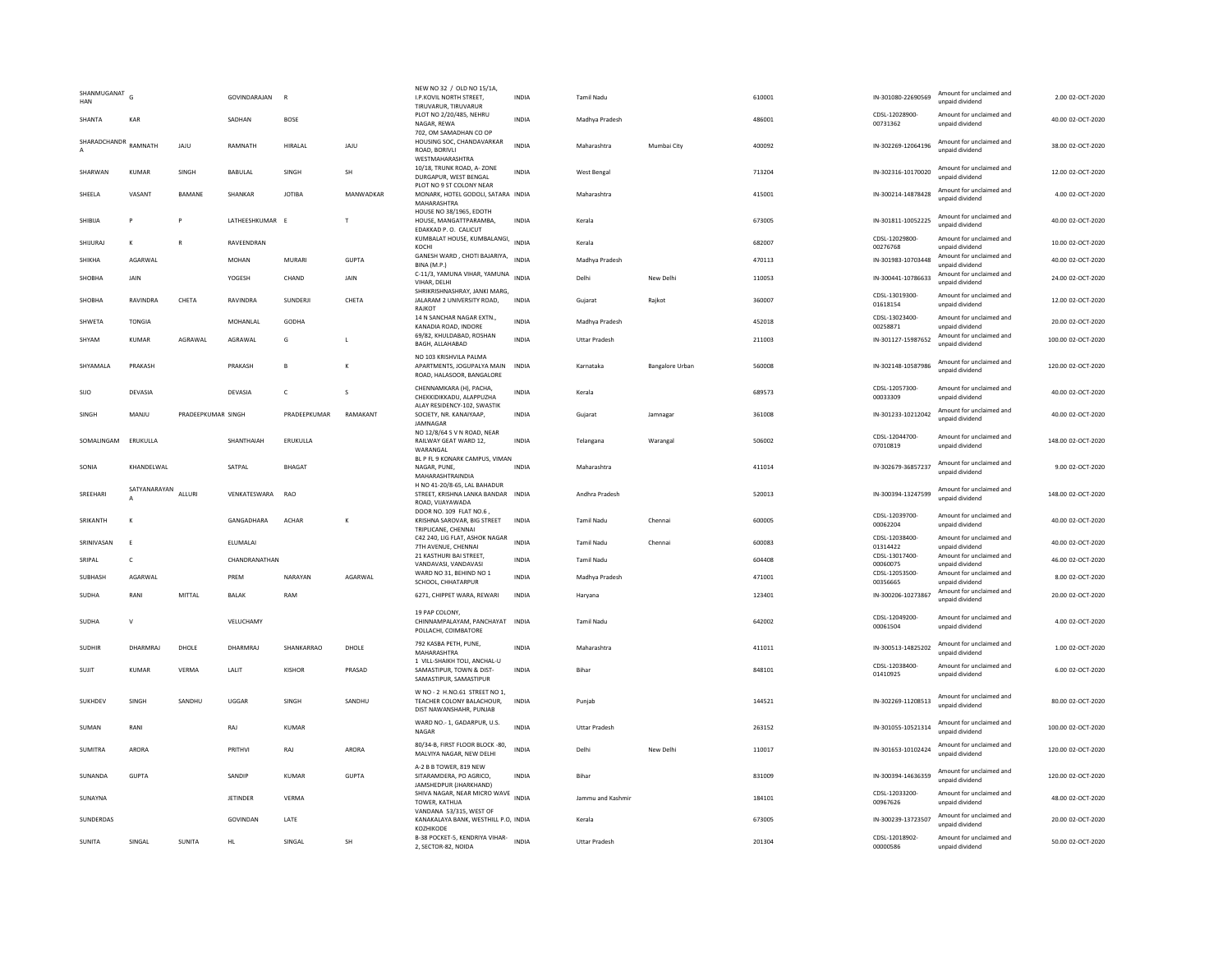| SURENDRAKUM<br>AR        | REDDY               | K                 | KANDULA          | SUBBA          | REDDY        | D NO 2/166, BUDDAIPALLI,<br>PRODDATUR, KADAPA DIST                                                                                 | <b>INDIA</b> | Andhra Pradesh    |                 | 516360 | IN-301022-21351854         | Amount for unclaimed and<br>unpaid dividend | 50.00 02-OCT-2020  |
|--------------------------|---------------------|-------------------|------------------|----------------|--------------|------------------------------------------------------------------------------------------------------------------------------------|--------------|-------------------|-----------------|--------|----------------------------|---------------------------------------------|--------------------|
| <b>SURFSH</b>            | KUMAR               | N                 | KRISHNA          | MURTHY         | N            | 82 M I G H, 1/2323, A P HOUSING<br>BOARD COLONY, KADAPA                                                                            | <b>INDIA</b> | Andhra Pradesh    |                 | 516004 | IN-300669-10170123         | Amount for unclaimed and<br>unpaid dividend | 60.00.02-OCT-2020  |
| SURESHKUMAR              | <b>BABALDAS</b>     | PATEL             | <b>BABALDAS</b>  | PATEL          |              | CHARAN VAS, NEAR PANJARA<br>POLE, TA - MANSA AT - MANSA,<br>GANDHINAGAR<br>RAGASUDHA ELP XI/651                                    | INDIA        | Gujarat           |                 | 382845 | IN-303052-10005412         | Amount for unclaimed and<br>unpaid dividend | 53.00 02-OCT-2020  |
| SWAMINATHAN P            |                     |                   | GOPALAMENON      | M              | K            | VANIVILASAM SCHOOL ROAD.<br>VAIDYARPEEDIKA CHOVVA P.O.,<br>KANNUR                                                                  | INDIA        | Kerala            |                 | 670006 | IN-301330-19733689         | Amount for unclaimed and<br>unpaid dividend | 20.00 02-OCT-2020  |
| SWARN                    | KANTA               | SALUJA            | <b>MULK</b>      | RAJ            | SALUJA       | 67/A BEHIND PUNJAB NATIONAL<br>BANK, NAYA BAZAR LASHKAR.<br>GWALIOR MADHYA PRADESH,<br><b>INDIA</b>                                | <b>INDIA</b> | Madhya Pradesh    |                 | 474009 | IN-302269-13522793         | Amount for unclaimed and<br>unpaid dividend | 57.00 02-OCT-2020  |
| SYAMALA                  | PURUSHOTHAM<br>AN   |                   | PURUSHOTHAMAN    |                |              | CHAITHANYA, NEAR ASHRAM<br>JUNCTION, KARUVATTA.<br>ALAPPUZHA                                                                       | <b>INDIA</b> | Kerala            |                 | 690554 | CDSL-12056700-<br>00197461 | Amount for unclaimed and<br>unpaid dividend | 20.00 02-OCT-2020  |
| TAKMOGE                  | VINAYAK             | SHANKAR           | SHANKAR          | ANKUSH         | TAKMOGE      | LAXMI HSG SOC, S NO 49 KAWADE<br>RD, GHORPADI, PUNE                                                                                | <b>INDIA</b> | Maharashtra       |                 | 411001 | CDSL-12044700-<br>05200476 | Amount for unclaimed and<br>unpaid dividend | 5.00 02-OCT-2020   |
| TARIQ                    | AHMAD               | RATHER            | ABDUL            | SALAM          | RATHER       | PALPORA, SONWAR, SRINAGAR                                                                                                          | INDIA        | Jammu and Kashmi  |                 | 190001 | CDSL-12028900-<br>00365506 | Amount for unclaimed and<br>unpaid dividend | 24.00 02-OCT-2020  |
| THAI                     | MAHALAKSHMI         |                   | ASWATH           | NAGARAJU       |              | 8-3-329, CAR STREET, RAYADURG,<br><b>ANANTAPUR DIST</b>                                                                            | <b>INDIA</b> | Andhra Pradesh    |                 | 515865 | IN-300669-10172205         | Amount for unclaimed and<br>unnaid dividend | 80.00 02-OCT-2020  |
| THODETIGNANA VIJAYA      |                     | KIREETI           | THODETI          | SAMUEL         |              | 32 13 53 4 JOURNALIST COLONY,<br>MOGHALRAJAPURAM,<br>VIJAYAWADA                                                                    | INDIA        | Andhra Pradesh    |                 | 520010 | IN-302679-30258859         | Amount for unclaimed and<br>unpaid dividend | 148.00 02-OCT-2020 |
| <b>THOMAS</b>            | <b>FDATHOTTIYII</b> |                   | <b>AUGUSTINE</b> |                |              | KATTAPPANA SOUTH PO,<br>KATTAPPANA, IDUKKI                                                                                         | <b>INDIA</b> | Kerala            |                 | 685515 | IN-300239-10091964         | Amount for unclaimed and<br>unpaid dividend | 80.00.02-OCT-2020  |
| TRINATH                  | BABU                | s                 | JANARDHAN        | RAO            | SEGU         | 191099 BASITH NAGAR, BEHIND<br>SPENCERS, WARANGAL.<br>ANDHRAPRADESH                                                                | <b>INDIA</b> | Telangana         | Warangal        | 506001 | IN-300450-14172149         | Amount for unclaimed and<br>unpaid dividend | 40.00 02-OCT-2020  |
| TULSHI                   | M                   | <b>BHANUSHALL</b> | MULII            | BHANUSHALI     |              | 603 6 MAHAVIR TOWER NR<br>KAAMGAAR, HOSPITAL L B S MARG INDIA<br>MULUND W, MUMBAI<br>MAHARASHTRA<br>NO 406 PRIME BLUE FOREST APPT, |              | Maharashtra       | Mumbai City     | 400080 | IN-300214-11904784         | Amount for unclaimed and<br>unpaid dividend | 19.00.02-OCT-2020  |
| <b>UMESHRAJU</b>         | $\kappa$            | N                 | KAKARLAPUDI      | VENKATARAJU    | NAGARAJU     | HOODI VILLAGE D BLOCK<br>RAJPALYA, BANGALORE,<br>KARNATAKA                                                                         | <b>INDIA</b> | Karnataka         | Bangalore Urban | 560048 | IN-303116-10861223         | Amount for unclaimed and<br>unpaid dividend | 40.00 02-OCT-2020  |
| <b>UMMEDRAJ</b>          | MEHTA               | HUF               | <b>NA</b>        |                |              | 3 C/A AJIT COLONY, RATANADA,<br><b>IODHPUR</b>                                                                                     | <b>INDIA</b> | Rajasthan         |                 | 342001 | CDSL-12068500-<br>00050242 | Amount for unclaimed and<br>unpaid dividend | 120.00 02-OCT-2020 |
| VAISHALI                 | VIJAY               | KURBET            | VIJAY            |                |              | AZAD ROAD, SANKESHWAR,<br>HUKKERI, BELGAUM                                                                                         | INDIA        | Karnataka         |                 | 591313 | CDSL-13041400-<br>00998978 | Amount for unclaimed and<br>unpaid dividend | 2.00 02-OCT-2020   |
| VAJRAPU                  | RAJARATNAM          |                   | VAIRAPLI         | RAMANA         | <b>MURTY</b> | V.R.MURTY MEDICAL STORES,<br>MAIN ROAD, ICHAPURAM, DIST<br>SRIKAKULAN                                                              | <b>INDIA</b> | Andhra Pradesh    |                 | 532312 | IN-302324-10572914         | Amount for unclaimed and<br>unpaid dividend | 20.00 02-OCT-2020  |
| VALOTH                   | SURESH              | <b>BABU</b>       | PULAPADY         | RAMADASAN      |              | SHANTHI R C CHURCH ROAD, OPP<br>BRENNEN COLLEGE, PO<br>DHARMADOM TELLICHERRY.<br>KANNUR DIST KERALA                                | <b>INDIA</b> | Kerala            |                 | 670106 | IN-300214-12401676         | Amount for unclaimed and<br>unpaid dividend | 170.00 02-OCT-2020 |
| VAMSHIDHAR               | G                   |                   | <b>BRAHMAIAH</b> | G              |              | HNO 4 10 106(OLD) 144 (NEW).<br>TAILORS STREET, HANAMKONDA, INDIA<br>WARANGAL                                                      |              | Telangana         | Warangal        | 506011 | IN-301022-21296556         | Amount for unclaimed and<br>unpaid dividend | 120.00 02-OCT-2020 |
| VANDANA                  | SARAOGI             |                   | SUBODH           | <b>KUMAR</b>   | SARAOGI      | HOUSE NO 413, IIND FLOOR<br>SHAKTI KHAND 3, INDIRAPURAM, INDIA<br>GHAZIABAD                                                        |              | West Bengal       | Hooghly         |        | IN-301959-10040393         | Amount for unclaimed and<br>unpaid dividend | 20.00 02-OCT-2020  |
| VANJARI                  | VENKATA             | SUBRAHMANYA<br>M  | VENKATA          | RAMANAIAH      |              | 27/2/1455, BALAJI NAGAR, BALAJI<br>NAGAR, NELLORE                                                                                  | INDIA        | Andhra Pradesh    | Nellore         | 524002 | IN-301313-20907180         | Amount for unclaimed and<br>unpaid dividend | 40.00 02-OCT-2020  |
| VAROKY                   | VAREED              | VILSON            | VAROKY           | OUSEPH         | VAREED       | VAROKY HOUSE, PADIYOOR POST,<br>IRINJALAKUDA, KERALA                                                                               | <b>INDIA</b> | Kerala            |                 | 680695 | IN-301696-11034864         | Amount for unclaimed and<br>unpaid dividend | 40.00 02-OCT-2020  |
| VELLAYATH                | VASANTHAKUM<br>ARY  |                   | PATTATHIL        | PARAMESWARAN   | NAIR         | VAISAKH, ANANDAPURAM PO,<br>IRINJALAKUDA, THRISSUR                                                                                 | <b>INDIA</b> | Kerala            |                 | 680323 | CDSL-12044700-<br>01788210 | Amount for unclaimed and<br>unpaid dividend | 2.00 02-OCT-2020   |
| VENKATARAMA SARMA        |                     | Y                 | SASTRY           | $\mathsf{V}$   | P            | C/81 S V N COLONY, S V N<br>COLONY, S V N COLONY, GUNTUR                                                                           | INDIA        | Andhra Pradesh    | Guntur          | 522006 | IN-301313-20778272         | Amount for unclaimed and<br>unpaid dividend | 120.00 02-OCT-2020 |
| VICTORIAWJ               | D                   | SOUZA             | PETER            | $\overline{A}$ | LOBO         | SUGAM SHARE SERVICES, 1ST &<br>2ND FLOOR SAHYADRI, CIRCLE<br>SALAGAME ROAD, HASSAN                                                 | <b>INDIA</b> | Karnataka         | Hassan          | 573201 | CDSL-12013200-<br>00303031 | Amount for unclaimed and<br>unpaid dividend | 60.00 02-OCT-2020  |
| VIJAY                    | BAHADUR             | SINGH             | BHAWANI          | PRASAD         | SINGH        | 19/6 SAHAPUR COLONY, NR SBI<br>NEW ALIPUR, Hooghly                                                                                 | <b>INDIA</b> | West Bengal       | Hooghly         | 700053 | IN-300484-13685348         | Amount for unclaimed and<br>unpaid dividend | 8.00 02-OCT-2020   |
| VIJAYKUMARRA<br>MCHANDRA | AGRAWAL             | HUF               | <b>NA</b>        |                |              | SHRI SHYAM KRIPA 125<br>CHHATRAP, NAGAR AERODRUM<br>ROAD, INDORE                                                                   | <b>INDIA</b> | Madhva Pradesh    |                 | 452005 | CDSL-13017600-<br>00267066 | Amount for unclaimed and<br>unpaid dividend | 120.00 02-OCT-2020 |
| VIJAYA                   | RAJ                 | KOTHARI           | <b>NEMI</b>      | CHAND          | KOTHARI      | 8, MAHAVEER COLONY, EVK<br>SAMPATH ROAD VEPERY, CHENNAI                                                                            | INDIA        | Tamil Nadu        | Chenna          | 600007 | IN-300966-10313152         | Amount for unclaimed and<br>unnaid dividend | 2.00 02-OCT-2020   |
| VIJAYALAXMI              | PRABHAKAR           | GOLI              | PANDURANGA       | GOVIND         | PAI          | FLAT NO 8 ACHALA APARTMENT<br>NEAR, LALIT KALA BHAVAN<br>OSMANPURA, AURANGABAD<br>MAHARASHTRA                                      | <b>INDIA</b> | Maharashtra       |                 | 431005 | IN-300214-12974936         | Amount for unclaimed and<br>unpaid dividend | 42.00 02-OCT-2020  |
| VIJAYARAJ                | KOTHARI             |                   | NEMICHAND        | KOTHAR         |              | NO 8 MAHAVEER COLONY. E V K<br>SAMPATH ROAD, VEPERY,<br>CHENNAI                                                                    | <b>INDIA</b> | <b>Tamil Nadu</b> | Chennai         | 600007 | CDSL-12024700-<br>00431116 | Amount for unclaimed and<br>unpaid dividend | 1.00 02-OCT-2020   |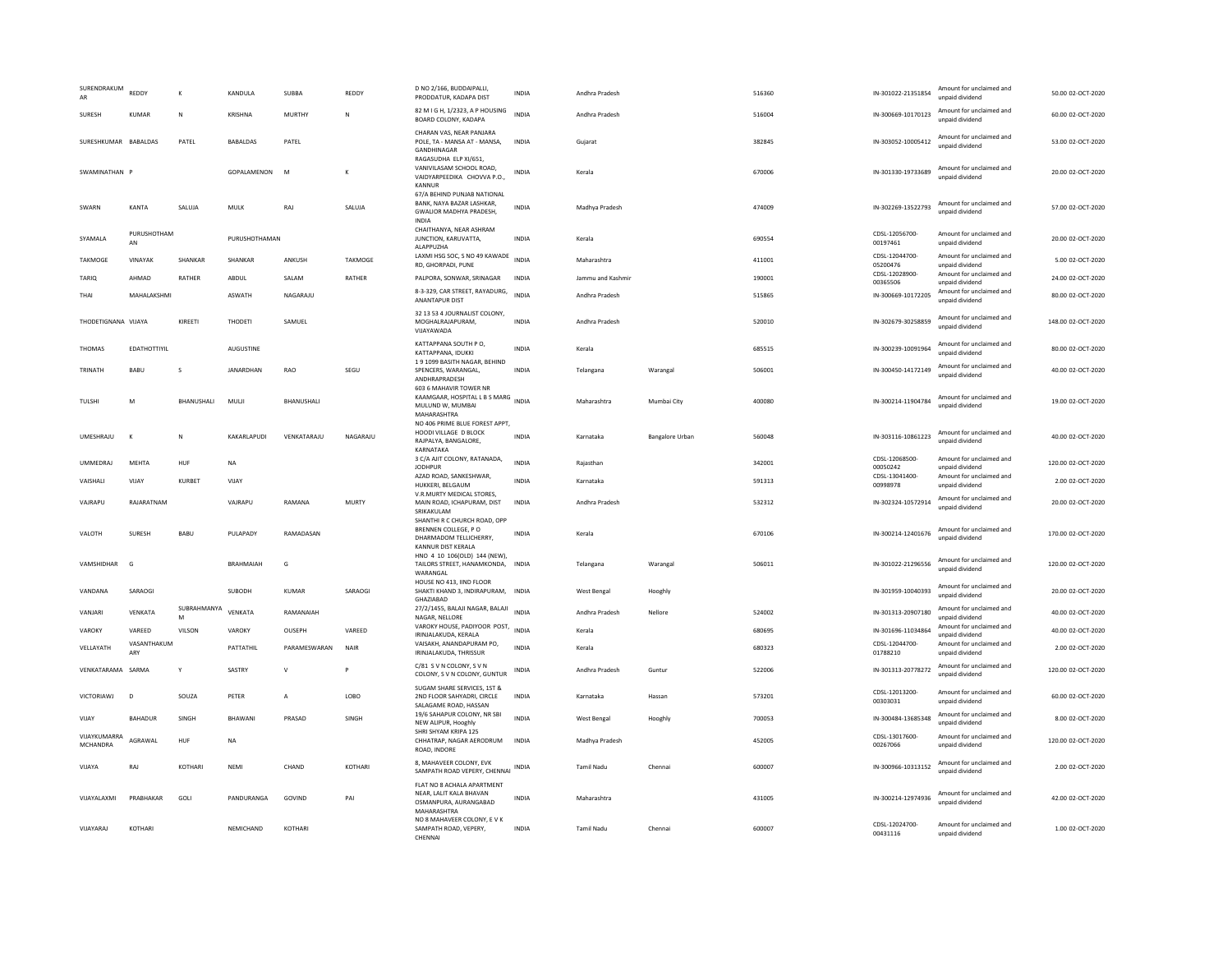| VIJAYARAJ          | KOTHARI              |          | NEMICHAND       | KOTHARI         |              | NO-8 MAHAVEER COLONY, E V.<br>KSAMPATHI ROAD, VEPPERY,<br>CHENNA                                  | <b>INDIA</b> | Tamil Nadu           | Chennai                |        | 600007 |               | CDSL-12049800-<br>00093921 | Amount for unclaimed and<br>unpaid dividend | 1.00 02-OCT-2020    |
|--------------------|----------------------|----------|-----------------|-----------------|--------------|---------------------------------------------------------------------------------------------------|--------------|----------------------|------------------------|--------|--------|---------------|----------------------------|---------------------------------------------|---------------------|
| VIKAS              | KEDIA                |          | MAHENDRA        | KEDIA           |              | 4/1 AGARWAL NAGAR, DR BA<br>ROAD MATUNGA, MUMBAI                                                  | INDIA        | Maharashtra          | Mumbai City            |        | 400019 |               | IN-301549-18446685         | Amount for unclaimed and<br>unpaid dividend | 40.00 02-OCT-2020   |
| VIKRAM             | MAHESH               | THAKKAR  | MAHESH          | <b>GOKULDAS</b> | THAKKAR      | FLAT NO.W602 BLDG NO.A-8. JAL<br>VAYU VIHAR PHASE-3, SECTOR.20, INDIA<br>NAVI MUMBAI              |              | Maharashtra          |                        |        | 410210 |               | CDSL-12010600-<br>00499871 | Amount for unclaimed and<br>unpaid dividend | 550.00 02-OCT-2020  |
| VIKRANT            | KUMAR                | SINGH    | KRISHNA         | NAND            | SINGH        | AT MOHANPUR BRA BAGICHA,<br>DHARHARA, MUNGER                                                      | <b>INDIA</b> | Bihar                |                        |        | 811201 |               | CDSL-12044700-<br>05640365 | Amount for unclaimed and<br>unpaid dividend | 1.00 02-OCT-2020    |
| VILAS              | RANGNATHRAO DESHMUKH |          | RANGNATHRAO     |                 |              | H NO 3 18 7162, BANSILAL NAGAR,<br>OLD JALNA, JALNA                                               | <b>INDIA</b> | Maharashtra          |                        |        | 431203 |               | CDSL-12048900-<br>00114812 | Amount for unclaimed and<br>unpaid dividend | 80.00 02-OCT-2020   |
| <b>VII ASBEN</b>   | RAMESHBHAI           | PATFI    | RAMESHBHAI      |                 |              | A 22 VRAJ VATIKA SOCIETY, OPP<br>LAXMIKUNJ SOCIETY, NEW SAMA INDIA<br>ROAD, BARODA                |              | Gujarat              | Vadodara               |        | 390008 |               | IN-301127-15453473         | Amount for unclaimed and<br>unpaid dividend | 120.00 02-OCT-2020  |
| VIMAL              | KAPOOR               |          | KAPOOR          | s               | s            | 255 PHASE IV, MOHALI                                                                              | <b>INDIA</b> | Chandigarh           | Chandigarh             |        | 160059 |               | IN-300183-13561710         | Amount for unclaimed and<br>unpaid dividend | 2.00 02-OCT-2020    |
| VIMLA              | SARAYA               |          | LATEDEVENDRA    | SAHAI           | SARAYA       | 7/122 SWAROOP NAGAR, KANPUR INDIA                                                                 |              | <b>Uttar Pradesh</b> |                        |        | 208002 |               | IN-300556-10156187         | Amount for unclaimed and<br>unpaid dividend | 120.00 02-OCT-2020  |
| VINAYA             | <b>KUMAR</b>         | AGARWAL  | VIRENDRA        | <b>KUMAR</b>    | AGARWAL      | DOCTOR RESIDENCE, SUGANDHA<br>VIHAR COLONY, SECTOR 7 VIKAS<br>NAGAR, LUCKNOW                      | <b>INDIA</b> | <b>Uttar Pradesh</b> |                        |        | 226022 |               | IN-300556-10041949         | Amount for unclaimed and<br>unpaid dividend | 80.00 02-OCT-2020   |
| VINEETA            | SAREEN               |          | PRAMOD          | SAREEN          |              | 455 LANE-4, RAJA PARK JAIPUR,<br>JAIPUR                                                           | <b>INDIA</b> | Rajasthan            |                        |        | 302004 |               | CDSL-13025900-<br>00232150 | Amount for unclaimed and<br>unpaid dividend | 120.00 02-OCT-2020  |
| VINOD              | <b>KUMAR</b>         |          | RAGHUBIR        | SINGH           |              | 1/3818, BHAGWAN PUR KHERA,<br>LONI ROAD SHAHDRA, DELHI                                            | INDIA        | Delhi                | New Delhi              |        | 110032 |               | IN-300118-10936010         | Amount for unclaimed and<br>unpaid dividend | 20.00 02-OCT-2020   |
| VINOD              | PRASAD               | MAMGAIN  | GOVIND          | RAM             | MAMGAIN      | PLOT NO 248. PATPARGANJ<br>INDUSTRIAL AREA, NEW DELHI                                             | INDIA        | Delhi                | New Delhi              |        | 110092 |               | IN-301774-13502774         | Amount for unclaimed and<br>unpaid dividend | 1.00 02-OCT-2020    |
| VINODHA            | К                    | U        | KEDARESHWARA    | $\mathbf{K}$    | U            | D NO 1755, 2ND MAIN 1ST CROSS,<br><b>IALINAGAR, DAVANGERE</b>                                     | <b>INDIA</b> | Karnataka            | Davanagere             |        | 577001 |               | IN-302148-10808240         | Amount for unclaimed and<br>unnaid dividend | 240.00 02-OCT-2020  |
| VISWANADHARA<br>JU |                      | $\kappa$ | RAJUK           | $\mathbb{R}$    | $\mathsf{C}$ | DNO 3-13-59, UNDI ROAD.<br>BHIMAVARAM                                                             | <b>INDIA</b> | Andhra Pradesh       |                        |        | 534202 |               | IN-302324-10711280         | Amount for unclaimed and<br>unpaid dividend | 148.00 02-OCT-2020  |
| VRINDA             | VARMA                |          | <b>NA</b>       |                 |              | VANDANA, KOSSERI LANE.<br>EDAPPALLY, ERNAKULAM                                                    | <b>INDIA</b> | Kerala               |                        |        | 682024 |               | CDSL-12023900-<br>00355174 | Amount for unclaimed and<br>unpaid dividend | 40.00 02-OCT-2020   |
| YAKKALA            | BHARATHI             |          | VENKATA         | RAO             |              | NO 18-4-36 2ND LANE,<br>KEDARESWARA PET, OPP CENTRAL INDIA<br>WARE HOUSE ROAD, VIJAYAWADA         |              | Andhra Pradesh       |                        |        | 520003 |               | IN-300394-14685624         | Amount for unclaimed and<br>unpaid dividend | 120.00 02-OCT-2020  |
| ZEENATH            | M                    |          | AHAMED          | MOGRAL          |              | ZAKEENA SEETHI SILVER LINE, NR<br>DEVI NAGAR, KUMBLA POST.<br>KASARGOD                            | INDIA        | KERALA               |                        |        | 671321 |               | CDSL-12056700<br>00035481  | Amount for unclaimed and<br>unpaid dividend | 158.00 02-OCT-2020  |
| deepak             | gupta                |          | ram             | chandra         | gupta        | deepak gupta, passereta bazar,<br>chandausi, chandausi                                            | INDIA        | <b>Uttar Pradesh</b> |                        |        | 202412 |               | CDSL-12010900-<br>05054516 | Amount for unclaimed and<br>unpaid dividend | 14.00 02-OCT-2020   |
| hemalkumar         | rasiklal             | raia     | rasiklal        | $\mathbf{r}$    | raia         | desaiwad zandachawk khergam,<br>via khergam, ta chikhli di navsari,<br>valsad                     | INDIA        | Guiarat              | Valsad                 |        | 396040 |               | CDSL-12010900-<br>01137394 | Amount for unclaimed and<br>unpaid dividend | 20.00.02-OCT-2020   |
| AANANDII AI        | DUGGAD               |          | PHOOLCHAND      | DUGGAD          |              | ANAND VIHAR, SHASTRI COLONEY,<br>MAL GODAM ROAD, MANDSAUR<br>M <sub>P</sub>                       | <b>INDIA</b> | Madhya Pradesh       |                        | 458001 |        |               | IN-300214-13845950         | Amount for unclaimed and<br>unpaid dividend | 36.00 30-SEP-2021   |
| ABDUL              | KASIM                |          | ABDUL           | <b>WADOOD</b>   |              | Q NO MM-09, NCL KAKARI,<br>SONEBHADRA                                                             | <b>INDIA</b> | <b>Uttar Pradesh</b> |                        | 231218 |        |               | CDSL-12038400-<br>01420171 | Amount for unclaimed and<br>unpaid dividend | 18.00 30-SEP-2021   |
| ABHINAV            | NIRANJANBHAI BUCH    |          | NIRANJANBHAI    | <b>BUCH</b>     |              | A/602 SANSHARAYA FLATS.<br>AHMEDABAD                                                              | <b>INDIA</b> | Gujarat              | Ahmedabad              | 380054 |        | FOLIO00000068 |                            | Amount for unclaimed and<br>unpaid dividend | 1125.00 30-SEP-2021 |
| ABHISHEK           | J                    |          | <b>JAICHAND</b> | PAHLAJRAI       |              | NO 13 BANK STREET, FLAT NO 301<br>CROWN COURT, KILPAUK,<br>CHENNAI TAMIL NADU                     | <b>INDIA</b> | <b>Tamil Nadu</b>    | Chennai                | 600010 |        |               | IN-301637-41359155         | Amount for unclaimed and<br>unpaid dividend | 0.90 30-SEP-2021    |
| ABHISHEK           | <b>MOHAN</b>         |          | NARESH          | <b>MOHAN</b>    |              | 54 HERETI, HARAITI PURKEJI,<br>MUZAFFARNAGAR                                                      | <b>INDIA</b> | <b>Uttar Pradesh</b> |                        | 208017 |        |               | CDSL-12053500-<br>00456096 | Amount for unclaimed and<br>unpaid dividend | 18.00 30-SEP-2021   |
| ABY                | <b>OOMMEN</b>        |          | <b>OOMMEN</b>   |                 |              | NO 218 2ND MAIN, EAST OF NGEF,<br>KASTHURI NAGAR, BANGALORE<br>KARNATAKA                          | INDIA        | Karnataka            | <b>Bangalore Urban</b> |        | 560043 |               | IN-302871-20857930         | Amount for unclaimed and<br>unpaid dividend | 45.00 30-SEP-2021   |
| ADILPASHAK         | A                    | K        | ABDUL           | KHUDHUJ         |              | 47 1 LAGGERE, RAJESHWARI<br>NAGAR, CHAMUNDI PUR,                                                  | <b>INDIA</b> | Karnataka            | <b>Bangalore Urban</b> |        | 560058 |               | IN-301774-17139809         | Amount for unclaimed and<br>unpaid dividend | 18.00 30-SEP-2021   |
| AJAY               | <b>KUMAR</b>         | SINGHAL  | <b>NA</b>       |                 |              | BANGALORE<br>C 60, MAYA BAZAR, NAJAF GARH,<br>NEW DELHI                                           | <b>INDIA</b> | Delhi                | New Delhi              |        | 110043 |               | IN-301127-15288349         | Amount for unclaimed and<br>unpaid dividend | 270.00 30-SEP-2021  |
| <b>AJINDER</b>     | <b>KAUR</b>          | DARDI    | DILBAG          | SINGH           | DARDI        | 203 BLOCK A, SUMANGALAM<br>APARTMENT, LINK ROAD.<br><b>BILASPUR</b>                               | <b>INDIA</b> | Madhya Pradesh       |                        |        | 495001 |               | CDSL-12011300-<br>00159216 | Amount for unclaimed and<br>unpaid dividend | 225.00 30-SEP-2021  |
| AJITKUMAR          | $\mathsf{C}$         |          | CHAMPALAL       | M               |              | 88 VALLUVAR KOTTAM HIGH RD,<br>NUNGAMBAKKAM, CHENNAI                                              | INDIA        | <b>Tamil Nadu</b>    | Chennai                |        | 600034 |               | CDSL-13017400-<br>00043490 | Amount for unclaimed and<br>unpaid dividend | 0.90 30-SEP-2021    |
| AKASH              | <b>KUMAR</b>         | SANGHI   | SANGHI          | D               | K            | 30/3 MALHAR GANJ, INDORE                                                                          | <b>INDIA</b> | Madhya Pradesh       |                        |        | 452002 |               | IN-300476-42766259         | Amount for unclaimed and<br>unnaid dividend | 225.00 30-SEP-2021  |
| AKHILESH           | KUMAR                | SINGH    | LATEJYOTISH     | PRASAD          | SINGH        | WEST RAM KRISHNA NAGAR, NEAR<br>PLASTIC FACTORY, P.O. DHELWAN<br>NEW BY PASS, KANKARBAGH<br>PATNA | INDIA        | Bihar                |                        |        | 800020 |               | IN-301330-19953882         | Amount for unclaimed and<br>unpaid dividend | 22.50 30-SEP-2021   |
| ALI                | AKBAR                | MD       | EKRAMUL         | HAQUE           |              | 404 GULMOHAR APARTMENT.<br>SOUTH EAST GANDHI MAIDAN,                                              | INDIA        | Bihar                |                        |        | 800001 |               | CDSL-12044700-<br>05567627 | Amount for unclaimed and<br>unpaid dividend | 90.00 30-SEP-2021   |
| ALO                | HAI DER              |          | <b>SWAPAN</b>   | <b>HAI DFR</b>  |              | OPP SUBHASH PARK, PATNA<br>700 NANDAN NAGAR, OFFICE<br>PARA, Hooghly                              | <b>INDIA</b> | West Bengal          | Hooghly                |        | 700083 |               | IN-300773-10217337         | Amount for unclaimed and<br>unpaid dividend | 450.00 30-SEP-2021  |
| ALPA               | <b>DIPAK</b>         | AJMERA   | <b>NA</b>       |                 |              | 601 SIXTH FLOOR, SHANTI NIKETAN<br>PARIMAL, ATABHAI ROAD,<br><b>BHAVNAGAR</b>                     | <b>INDIA</b> | Gujarat              | Bhavnagar              |        | 364001 |               | IN-300450-11076759         | Amount for unclaimed and<br>unpaid dividend | 270.00 30-SEP-2021  |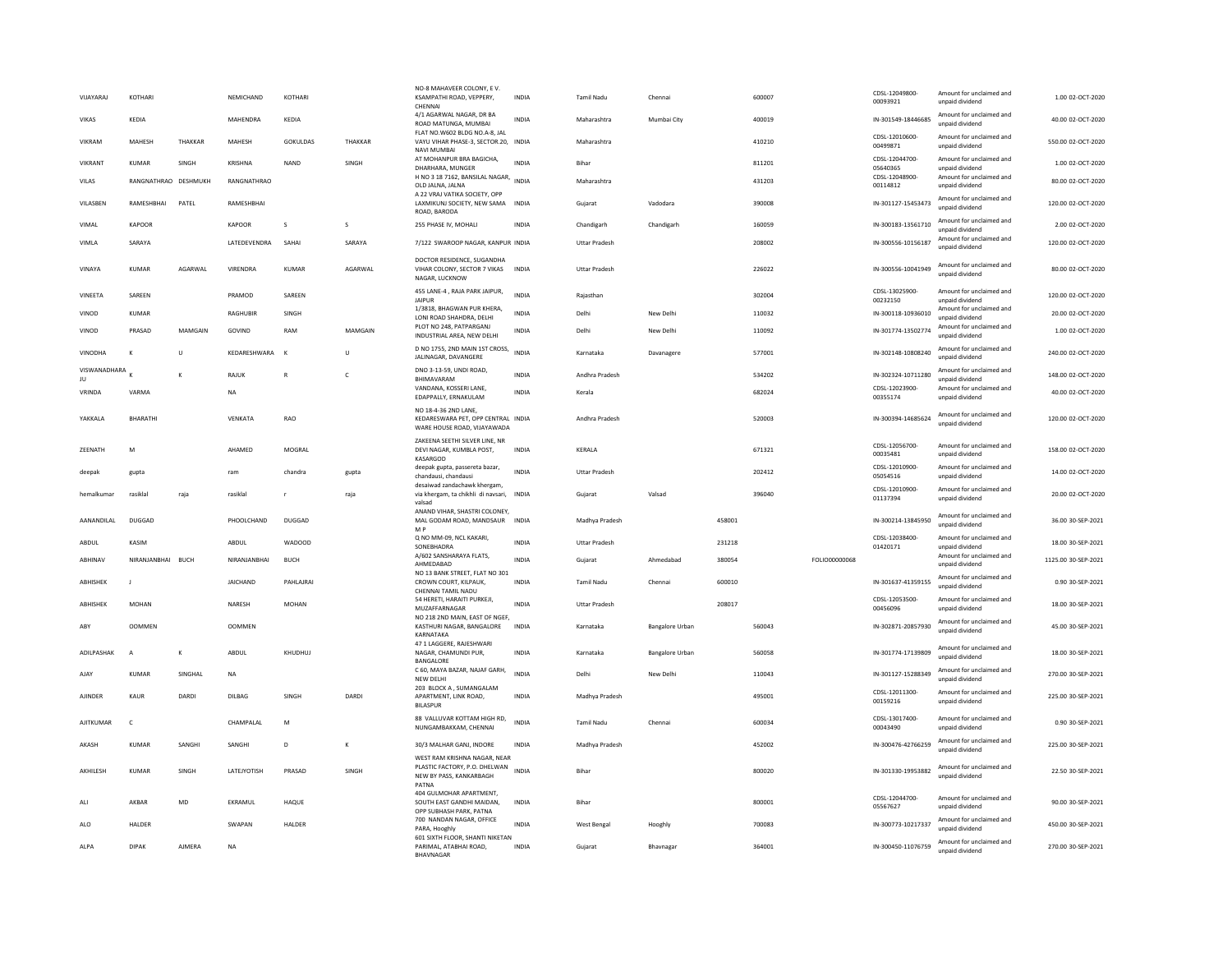| ALPA          | MAHESHKUMAR PANDIT  |              | MAHESHKUMAR          | PANDIT         |               | BLOCK 103 SHRIJEE FLATS, NEAR<br>POLICE H/Q, THANA ROAD,<br><b>JUNAGADH GUJARAT</b>                                 | <b>INDIA</b> | Gujarat              | Junagadh               | 362001 | IN-300513-16571559         | Amount for unclaimed and<br>unpaid dividend | 22.50 30-SEP-2021  |
|---------------|---------------------|--------------|----------------------|----------------|---------------|---------------------------------------------------------------------------------------------------------------------|--------------|----------------------|------------------------|--------|----------------------------|---------------------------------------------|--------------------|
| AMAN          | DEEP                | SINGH        | <b>GURCHARAN</b>     | SINGH          |               | 127/290 U- BLOCK, NIRALA NAGAR, INDIA<br><b>KANPUR</b>                                                              |              | <b>Uttar Pradesh</b> |                        | 208014 | IN-300556-10212066         | Amount for unclaimed and<br>unpaid dividend | 270.00 30-SEP-2021 |
| AMAR          | <b>NATH</b>         | SHUKLA       | BISHWA               | <b>NATH</b>    | SHUKLA        | 22- FARIDI COLONY, NEAR<br>AKANSHA HIGH SCHOOL.<br>SHAHJAHANPUR                                                     | <b>INDIA</b> | <b>Uttar Pradesh</b> |                        | 242001 | IN-301186-20108386         | Amount for unclaimed and<br>unpaid dividend | 450.00 30-SEP-2021 |
| AMIT          | CHATURVEDI          |              | ASHOKKUMAR           | MURLIDHAR      | CHATURVEDI    | ASHOK NIWAS SHIVNAGAR<br>WADGAON, CHANDRAPUR DIST<br>MAHARASHTRA                                                    | <b>INDIA</b> | Maharashtra          |                        | 442401 | IN-300484-17280985         | Amount for unclaimed and<br>unpaid dividend | 18.00 30-SEP-2021  |
| AMIT          | <b>KUMAR</b>        | GOYAL        | SURENDRAKUMAR GOYAL  |                | <b>SH</b>     | 52-53 new agrasen nagar<br>SRIGANGANAGAR                                                                            | <b>INDIA</b> | Raiasthan            |                        | 335001 | CDSL-13017600-<br>00455151 | Amount for unclaimed and<br>unpaid dividend | 4.50 30-SEP-2021   |
| AMRUTHA       | SHIJU               |              | SIDHARTHAN           | CHETTIYANKANDY |               | NO 320 KAVUNKAL HOUSE.<br>PULLAMBIL ROAD CHIRAKKARA<br>POST, THALASSERY, KANNUR<br>1304A WHISPARING HEIGHTS,        | INDIA        | Kerala               |                        | 670104 | CDSL-13041400-<br>06740115 | Amount for unclaimed and<br>unnaid dividend | 22.50 30-SEP-2021  |
| AMUL          | DAMODAR             | MAHALE       | DAMODAR              | NARSINH        | MAHALE        | MIND SPACE, MALAD WEST,<br>MUMBAI                                                                                   | <b>INDIA</b> | Maharashtra          | Mumbai City            | 400064 | IN-301549-16102527         | Amount for unclaimed and<br>unpaid dividend | 900.00 30-SEP-2021 |
| ANII          | DUTT                | AGARWAI      | DURGADUTT            | GARODIA        |               | DINESH SALT & CHEMICAL<br>INDUSTRIES, PO PHALODI, RAJ                                                               | <b>INDIA</b> | Raiasthan            |                        | 342301 | IN-300394-11293780         | Amount for unclaimed and<br>unpaid dividend | 270.00.30-SEP-2021 |
| ANIL          | KESAVAN             |              | KESAVAN              |                |               | FLAT NO D-1005, MANTRI<br>ELEGANCE N S PALYA,<br>BANNERGHATTA ROAD,<br>BANGALORE                                    | <b>INDIA</b> | Karnataka            | Bangalore Urban        | 560076 | IN-300610-10915712         | Amount for unclaimed and<br>unpaid dividend | 270.00 30-SEP-2021 |
| ANJANA        | BHATTACHARJEE       |              | BHATTACHARJEE D      |                | K             | FLAT NO C6-D- PARIAY RESIDENCY,<br>BEHIND SHANTIGRAM HOUSING<br>COMPLEX, TRIPURA ROAD.<br>GUWAHATIASSAM             | <b>INDIA</b> | Assam                |                        | 781022 | IN-300214-11861031         | Amount for unclaimed and<br>unpaid dividend | 45.00 30-SEP-2021  |
| ANKUR         | SETHI               |              | <b>INDRA</b>         | KUMAR          | SFTHI         | 65/B NEMI NAGAR, JAIN COLONY,<br><b>INDORE</b>                                                                      | INDIA        | Madhya Pradesh       |                        | 452009 | CDSL-12026200-<br>00006347 | Amount for unclaimed and<br>unpaid dividend | 270.00 30-SEP-2021 |
| ANOOP         | <b>MOHAN</b>        |              | CHANDRAMOHAN KESAVAN |                | <b>NAIR</b>   | P B NO 1150, DUBAI, UAE, UAE<br>MANAMEL HOUSE, INDUSTRIAL                                                           | <b>INDIA</b> | Assam                |                        | 781022 | IN-300239-13300457         | Amount for unclaimed and<br>unpaid dividend | 90.00 30-SEP-2021  |
| ANTONY        | <b>IOSEPH</b>       |              | MANAMEL              | VARGHESE       | <b>IOSEPH</b> | <b>ESTATE NAGAR P O</b><br>CHANGANACHERRY, KOTTAYAM<br>KERALA                                                       | INDIA        | Kerala               |                        | 686106 | IN-301895-11023637         | Amount for unclaimed and<br>unpaid dividend | 180.00 30-SEP-2021 |
| ANURHA        | <b>JAIN</b>         |              | ANIL                 | <b>JAIN</b>    |               | 116 TRILOKYA APARTMENTS, 85<br>PATPAR GANJ, I P EXTENSION II,<br>DELHI                                              | <b>INDIA</b> | Delhi                | New Delhi              | 110092 | IN-300118-10404617         | Amount for unclaimed and<br>unpaid dividend | 270.00 30-SEP-2021 |
| ARAVIND       | $\mathsf{T}$        |              | THIRUNAVUKARAS<br>U  |                |               | FLAT B SRI RAMA FLATS 13 1ST S,<br><b>LOGANATHAN NAGAR</b><br>CHOOLAIMEDU, LOGANATHAN<br>NAGAR CHOOLAIMEDU, CHENNAI | <b>INDIA</b> | <b>Tamil Nadu</b>    | Chennai                | 600094 | CDSL-13041400-<br>01991361 | Amount for unclaimed and<br>unpaid dividend | 39.60 30-SEP-2021  |
| ARCHANA       | J                   |              | <b>JAICHAND</b>      |                |               | CROWN COURT FLAT NO 301, OLD<br>NO 13 NEW NO 8 BANK STREET,<br>KILPAUK, CHENNAI                                     | <b>INDIA</b> | <b>Tamil Nadu</b>    | Chennai                | 600010 | IN-300441-10674334         | Amount for unclaimed and<br>unpaid dividend | 0.90 30-SEP-2021   |
| <b>ARIC</b>   | <b>BARA</b>         |              | <b>FGINIUS</b>       | <b>BARA</b>    |               | CHARGEMAN GDE 1, SQAE A,<br>COSSIPORE Hooghly, Hooghly                                                              | <b>INDIA</b> | West Bengal          | Hooghly                | 700002 | CDSL-12044700-<br>00856591 | Amount for unclaimed and<br>unpaid dividend | 27.90.30-SEP-2021  |
| ARIF          | HUSAIN              | RIZVI        | <b>I ATFAFSAR</b>    | <b>HUSAIN</b>  | RAZVI         | C\O ARIF JANRAL, STORE, SADAR<br>BAZAR, HARDOI<br>OLD NO 13 BANK STREET. FLAT                                       | <b>INDIA</b> | <b>Uttar Pradesh</b> |                        | 241001 | CDSL-12039800-<br>00013003 | Amount for unclaimed and<br>unpaid dividend | 10.80 30-SEP-2021  |
| ARTHI         | J                   |              | JAICHAND             | P              |               | NO.301 CROWN COURT, 3RD<br>FLOOR KILPAUK, CHENNAI                                                                   | <b>INDIA</b> | <b>Tamil Nadu</b>    | Chennai                | 600010 | IN-301637-41480802         | Amount for unclaimed and<br>unpaid dividend | 0.90 30-SEP-2021   |
| ARUNKUMAR     | KESHAVLAL           | <b>MODI</b>  | KESHAVLAL            | DAYARAM        | MODI          | A 4 ARBUDA SOCIETY, T B<br>HOSPITAL ROAD, AT AND POST<br>MEHSANA, MEHSANA                                           | <b>INDIA</b> | Gujarat              |                        | 384002 | IN-301276-30431456         | Amount for unclaimed and<br>unpaid dividend | 270.00 30-SEP-2021 |
| ARWIND        | KUMAR               |              | PARMESHWAR           | SINGH          |               | 52 B PARAS NAGAR PARADISE,<br>HOTEL TAL MUND DIST KUTCH,<br>MUNDRA GUJARAT                                          | <b>INDIA</b> | Gujarat              |                        | 370421 | IN-300484-18377538         | Amount for unclaimed and<br>unpaid dividend | 18.00 30-SEP-2021  |
| ASHA          | A                   | J            | RAPHY                | <b>JOSEPH</b>  |               | NO 4 2ND STAGE 3RD CROSS.<br>AUSTIN TOWN LAYOUT,<br>BANGALORE, BANGALORE                                            | INDIA        | Karnataka            | <b>Bangalore Urban</b> | 560047 | IN-300239-13960162         | Amount for unclaimed and<br>unpaid dividend | 450.00 30-SEP-2021 |
| <b>ASHISH</b> | APPAJI              | RANE         | APPAJI               | NARAYAN        | RANE          | 2 /17 SHREENIWAS BLDG AYRE<br>ROAD. NEAR OM BUNGLOW.<br>DOMBIVALI E THANE                                           | <b>INDIA</b> | Maharashtra          |                        | 421201 | IN-300214-13748598         | Amount for unclaimed and<br>unpaid dividend | 18.00 30-SEP-2021  |
| ASHOK         | <b>KUMAR</b>        | <b>GUPTA</b> | <b>GUPTA</b>         | $\overline{R}$ | $\mathbf{K}$  | WZ-41 STREET NO 2, LAJWANTI<br><b>GARDEN, NEW DELHI</b>                                                             | <b>INDIA</b> | Delhi                | New Delhi              | 110046 | IN-300360-22592093         | Amount for unclaimed and<br>unnaid dividend | 328.50 30-SEP-2021 |
| ASHOK         | VIDHYADHAR          | YADAV        | VIDHYADHAR           |                |               | 5 RAJHAPARK, PUNIT BANGLAPASE<br>ANAND, ANAND                                                                       | <b>INDIA</b> | Gujarat              | Anand                  | 388001 | CDSL-12033200-<br>04149979 | Amount for unclaimed and<br>unpaid dividend | 450.00 30-SEP-2021 |
| ASHWANI       | <b>KUMAR</b>        | KHANNA       | MOHAN                | LAL            | KHANNA        | C 104 SECTOR D, LDA COLONY<br>KANPUR ROAD, NEAR CMS DEGREE<br>COLLEGE, LUCKNOW UTTAR<br>PRADESH                     |              | <b>Uttar Pradesh</b> |                        | 226012 | IN-300513-20984744         | Amount for unclaimed and<br>unpaid dividend | 135.00 30-SEP-2021 |
| ATUL          | MANIKCHANDJI PAHADE |              | MANIKCHANDJI         |                |               | 10 MAIN ROAD, POLICE STATION<br>JAVAL, MAIN ROAD MARWADI<br>GALLI, MALEGAON                                         | <b>INDIA</b> | Maharashtra          |                        | 423203 | CDSL-12020000-<br>00219477 | Amount for unclaimed and<br>unpaid dividend | 4.50 30-SEP-2021   |
| AYYAPPAN      | $\mathbf{S}$        |              | SUBBIAH              | PILLAI         |               | TC 38/396 'SUPRIYA', VALIASALA<br>STREET, TRIVANDRUM                                                                | <b>INDIA</b> | Kerala               |                        | 695036 | CDSL-12023900-<br>00073315 | Amount for unclaimed and<br>unpaid dividend | 495.00 30-SEP-2021 |
| BABUBHAI      | KESHAVLAL           | KADIYA       | KESHAVLAL            | KADIYA         |               | MAHADEV VAD, KHERVA, GUJARAT INDIA                                                                                  |              | Gujarat              |                        | 382711 | IN-301276-30174066         | Amount for unclaimed and<br>unpaid dividend | 112.50 30-SEP-2021 |
| <b>BADAMI</b> | DEVI                |              | GEWARCHAND           |                |               | NO 17/2 1ST FLOOR, NEW HIGH<br>SCHOOL ROAD, V V PURAM<br>BANGALORE SOUTH, BANGALORE                                 | <b>INDIA</b> | Karnataka            | <b>Bangalore Urban</b> | 560004 | IN-302148-10691670         | Amount for unclaimed and<br>unpaid dividend | 180.00 30-SEP-2021 |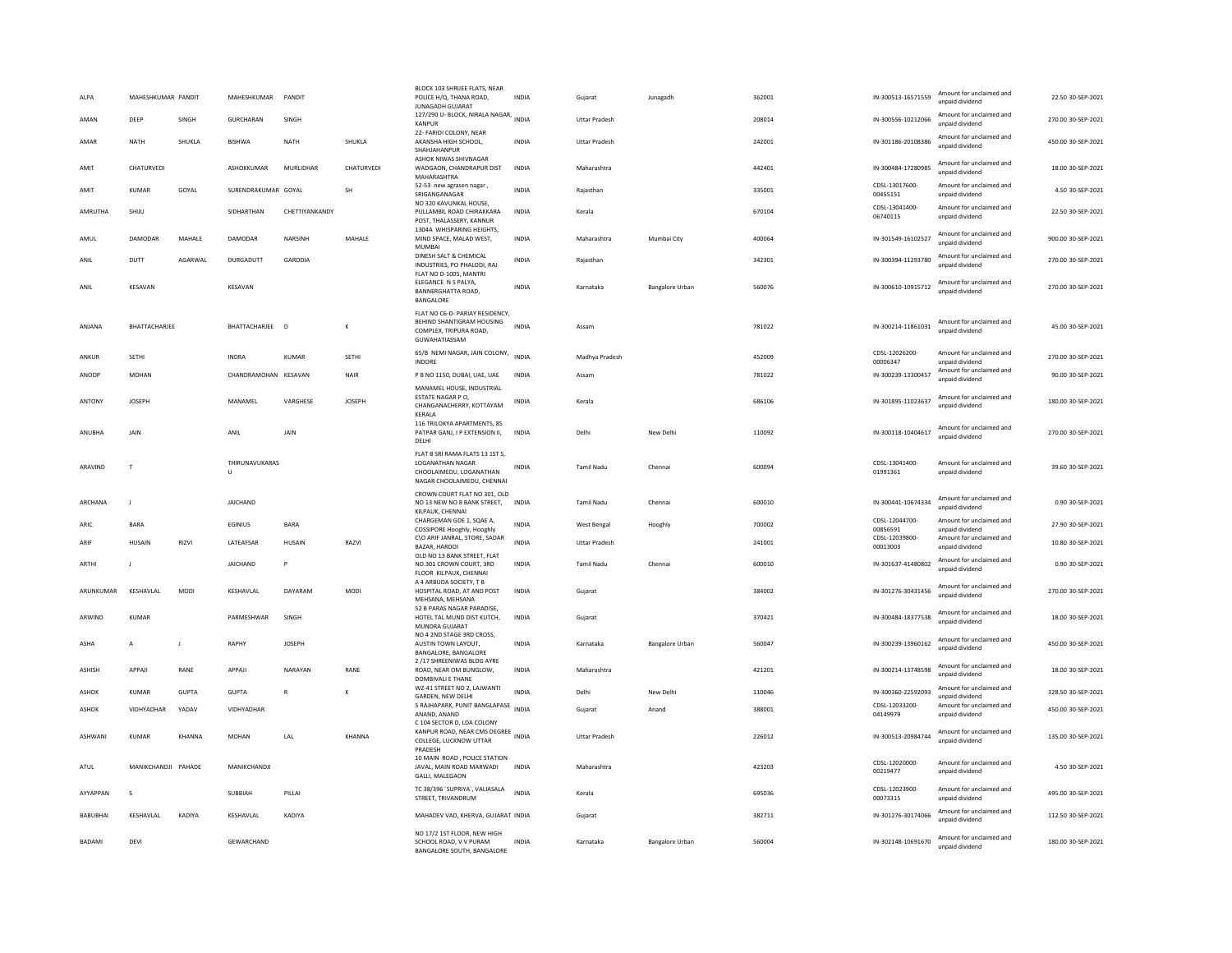| BADDAM                     | HANMANTH           | REDDY           | KARRENNA                    |                  |            | P NO 36 37 38 F NO 503, SAI NIVAS<br>RESI. SHRUNGERI CLY, KOTHA PET, INDIA<br><b>HYDERABAD</b> |              | Telangana            | Hyderabad   | 500035 |               | CDSL-12054500<br>00179113  | Amount for unclaimed and<br>unpaid dividend | 90.00 30-SEP-2021   |
|----------------------------|--------------------|-----------------|-----------------------------|------------------|------------|------------------------------------------------------------------------------------------------|--------------|----------------------|-------------|--------|---------------|----------------------------|---------------------------------------------|---------------------|
| <b>BALACHANDRAN MURARI</b> |                    |                 | <b>ACHATH</b>               | BALACHANDRAN     |            | 14/59 RAHUL NIVAS, VALMUTTY<br>LANE, CHITTUR (PO), PALAKKAD<br>KERALA                          | <b>INDIA</b> | Kerala               |             | 678101 |               | IN-301637-41001780         | Amount for unclaimed and<br>unpaid dividend | 4.50 30-SEP-2021    |
| BALAJI                     |                    |                 | EMPERUMAL                   | N                |            | E 69 KAMARAJ ROAD, BLOCK 10,<br>NEYVELI                                                        | INDIA        | Tamil Nadu           |             | 607801 |               | IN-300175-10628907         | Amount for unclaimed and<br>unpaid dividend | 13.50 30-SEP-2021   |
| <b>BALAJI</b>              | $\mathcal{S}$      |                 | SUNDARAMURTHY               |                  |            | OLD NO 3 NEW NO 4, JB ESTATE<br>23RD STREET, AVADI, CHENNAI                                    | <b>INDIA</b> | Tamil Nadu           | Chennai     | 600054 |               | IN-301696-11363040         | Amount for unclaimed and<br>unpaid dividend | 90.00 30-SEP-2021   |
| <b>BAIKISHAN</b>           | AGRAWAI            |                 | SAGARMAI                    | AGRAWAI          |            | SAGARMAL OMPRAKASH, MAIN<br>ROAD, KORBA                                                        | <b>INDIA</b> | Chhattisgarh         | Dhamtari    |        |               | CDSL-12043300-<br>00018331 | Amount for unclaimed and<br>unpaid dividend | 450.00 30-SEP-2021  |
| BEHNAZ                     | ANSARI             |                 | <b>BABAJAN</b>              |                  |            | P O BOX 38959 SHARJEH, UAE                                                                     | <b>INDIA</b> | Assam                |             | 781022 | FOLIO00000158 |                            | Amount for unclaimed and<br>unpaid dividend | 1125.00 30-SEP-2021 |
| BHAJITH                    | KUMAR              | K               | BHASKARAN                   | К                |            | JITH NIVAS, KAVUMBHAGAM P.O,<br>THALASSERY                                                     | <b>INDIA</b> | Kerala               |             | 670110 |               | IN-301811-10029900         | Amount for unclaimed and<br>unpaid dividend | 90.00 30-SEP-2021   |
| <b>BHARAT</b>              | <b>BACHHAWAT</b>   |                 | HEMANT                      | <b>BACHHAWAT</b> |            | 20, BAL MUKUND ROAD, Hooghly INDIA                                                             |              | <b>West Bengal</b>   | Hooghly     | 700007 |               | CDSL-12010600-<br>01047666 | Amount for unclaimed and<br>unpaid dividend | 194.40 30-SEP-2021  |
| <b>BHARATIBEN</b>          | T                  | <b>SUTARIYA</b> | <b>TULSIBHA</b>             | SUTARIYA         |            | 49 NILKANTH SOC, KAPODRA CHAR<br>RASTA, VARCHHA ROAD, SURAT                                    | <b>INDIA</b> | Gujarat              | Surat       | 395006 |               | IN-303052-10196079         | Amount for unclaimed and<br>unnaid dividend | 310.50 30-SEP-2021  |
| <b>BHUPINDER</b>           | SINGH              | <b>DUA</b>      | RAJ                         | <b>KUMAR</b>     | <b>DUA</b> | B 112, MOTIA KHAN, PAHAR GANJ, INDIA<br><b>NEW DELHI</b><br>32 PUJARA PLOT STREET NO 9. NR     |              | Delhi                | New Delhi   | 110055 |               | IN-300118-10935726         | Amount for unclaimed and<br>unpaid dividend | 225.00 30-SEP-2021  |
| <b>BINDITA</b>             | D                  | RARARIVA        | DHARMESHBHAI                | BABARIYA         |            | VANIYAVADI 80 FEET ROAD<br>DHEBAR ROAD SOUTH 80 FOOT                                           | INDIA        | Gujarat              | Rajkot      | 360002 |               | CDSL-12044700-<br>03845744 | Amount for unclaimed and<br>unnaid dividend | 4.50 30-SEP-2021    |
| <b>BINOJ</b>               | К                  | NAIR            | KRISHNANKUTTY               | NAIR             |            | ROAD, RAJKOT<br>SUBIBI 7, OPPOSITE SBI, IIT POWAI,<br><b>MUMBAI</b>                            | <b>INDIA</b> | Maharashtra          | Mumbai City | 400076 |               | IN-300513-13039824         | Amount for unclaimed and<br>unpaid dividend | 20.70 30-SEP-2021   |
| <b>BINOY</b>               | <b>KUMAR</b>       | MAHATO          | ARUN                        | <b>KUMR</b>      | MAHATO     | VILL SAMALAPUR, PO SINDRI, DIST<br>DHANBAD, SAMALAPUR                                          | <b>INDIA</b> | Bihar                |             | 828122 |               | CDSL-12044700-<br>06684396 | Amount for unclaimed and<br>unpaid dividend | 4.50 30-SEP-2021    |
| <b>BIRENDRA</b>            | NATH               | PURKAIT         | HARISADHAN                  | PURKAIT          |            | GURIA BHATALY, HOOGHLY                                                                         | INDIA        | Assam                |             | 781022 |               | IN-301774-15114975         | Amount for unclaimed and<br>unnaid dividend | 90.00 30-SEP-2021   |
| <b>BORNALI</b>             | PUZARI             |                 | MANTU                       | <b>PUZAR</b>     |            | BORBIL NO 2, NEAR L P SCHOOL,<br>DIGBOI, TINSUKIA ASSAM                                        | <b>INDIA</b> | Assam                |             | 786171 |               | IN-301250-28952710         | Amount for unclaimed and<br>unpaid dividend | 45.00 30-SEP-2021   |
| BRIJESHRAJ                 | $\mathsf{C}$       | $\mathsf{C}$    | RAJAN                       |                  | c          | LULU BUILDING OFFICE NO.201.<br>OLAYA P O BOX 66120, RIYADH<br>11576, KSA                      | INDIA        | Assam                |             | 781022 | FOLIO00000216 |                            | Amount for unclaimed and<br>unnaid dividend | 900.00 30-SEP-2021  |
| CHAMAN                     | LAL                |                 | LATE                        | MANGAL           | DASS       | PHAGWARA MACHINERY STORE,<br>RAILWAY ROAD, SAHARANPUR                                          | <b>INDIA</b> | <b>Uttar Pradesh</b> |             | 247001 |               | IN-301557-21842057         | Amount for unclaimed and<br>unpaid dividend | 9.00 30-SEP-2021    |
|                            |                    |                 |                             |                  |            | 88 VALLUVAR KOTTAM, HIGH                                                                       |              |                      |             |        |               | CDSL-12033200              | Amount for unclaimed and                    |                     |
| CHAMPABAI                  | c                  |                 | <b>GEWAR</b>                | CHAND            |            | ROAD, NUNGAMBAKKAM.<br>CHENNA                                                                  | <b>INDIA</b> | <b>Tamil Nadu</b>    | Chennai     | 600034 |               | 01639654                   | unpaid dividend                             | 0.90 30-SEP-2021    |
| CHANDRA                    | KALA               | <b>VERMA</b>    | <b>BHARAT</b>               | JEE              |            | 262 BATA GALI, MEJARGANJ,<br><b>SULTANPUR CITY</b><br>H NO-1-10-67 YASPATIL                    | <b>INDIA</b> | <b>Uttar Pradesh</b> |             | 228001 |               | IN-300394-11268483         | Amount for unclaimed and<br>unpaid dividend | 270.00 30-SEP-2021  |
| CHANDRA                    | SHEKHAR            | PATEL           | SIDDARAMAPPA                | PATEL            |            | COMOUND, STATION RAOD,<br>RAICHUR, KARBNATAKA                                                  | <b>INDIA</b> | Karnataka            | Raichur     | 584102 |               | IN-302269-11362257         | Amount for unclaimed and<br>unpaid dividend | 180.00 30-SEP-2021  |
| CHANDRABABU                | SHANKAR            |                 | RAJA                        | CHANDRABABU      |            | 118, KAVARAI STREET, THIRUKKALI<br>MEDU, KANCHEEPURAM                                          | INDIA        | <b>Tamil Nadu</b>    | Kanchipuram | 631501 |               | IN-301696-11580380         | Amount for unclaimed and<br>unpaid dividend | 18.00 30-SEP-2021   |
| CHARANJIT                  | WALIA              |                 | WALIA                       | N                | s          | HOUSE NO. 594, SECTOR -6,<br>BAHADURGARH, HARYANA                                              | <b>INDIA</b> | Haryana              |             | 124507 |               | IN-300966-10170140         | Amount for unclaimed and<br>unpaid dividend | 270.00 30-SEP-2021  |
| CHIDAMBARAM A              |                    |                 | ARUMUGAM                    |                  |            | OLD NO 34 NEW NO 39, POWER<br>HOUSE ROAD, ERODE                                                | <b>INDIA</b> | Tamil Nadu           | Erode       | 638001 |               | IN-301080-22743313         | Amount for unclaimed and<br>unpaid dividend | 45.00 30-SEP-2021   |
| CHINMOY                    | SAHA               |                 | PRANBALLAV                  | SAHA             |            | C O PRANBALLAV SAHA VILL PO<br>ERAL, BURDWAN WEST BENGAL                                       | <b>INDIA</b> | <b>West Bengal</b>   |             | 713144 |               | IN-300484-15939612         | Amount for unclaimed and<br>unpaid dividend | 90.00 30-SEP-2021   |
| CHIRIVIRALA                | RAMAKRISHNA PRASAD |                 | CHIRIVIRALAVENKA CHALAPATHI |                  | RAO        | H. NO 5-53-3/4, 6/17 BRODIPET,                                                                 | <b>INDIA</b> | Andhra Pradesh       | Guntur      | 522002 |               | IN-300360-10068189         | Amount for unclaimed and                    | 270.00 30-SEP-2021  |
| DAMODARAN                  | G                  |                 | TA<br>GOVINDARAJALU         |                  |            | <b>GUNTUR</b><br>#70 ARYA GOWDER ROAD, WEST                                                    | <b>INDIA</b> | Tamil Nadu           | Chennai     | 600033 |               | IN-300378-10015653         | unnaid dividend<br>Amount for unclaimed and | 666.00 30-SEP-2021  |
|                            |                    |                 |                             |                  |            | MAMBALAM, CHENNAI<br>SARWAN BHADSARA, GORAKHARI                                                |              |                      |             |        |               | CDSL-12021800-             | unpaid dividend<br>Amount for unclaimed and |                     |
| DEENBANDHU                 | KIIMAR             |                 | DEO                         | NANDAN           | VERMA      | BIKRAM, PATNA                                                                                  | <b>INDIA</b> | Bihar                |             | 801104 |               | 00085048<br>CDSL-12019101- | unnaid dividend<br>Amount for unclaimed and | 90.00 30-SEP-2021   |
| DEEPAK                     | KUMAR              | AGRAWAI         | TFINARAYAN                  | SAHU             |            | PALKOT ROAD, ., GUMLA<br>VALWADA, VIA BHILAD,                                                  | <b>INDIA</b> | <b>Bihar</b>         |             | 835207 |               | 00925661<br>CDSL-12033200  | unpaid dividend<br>Amount for unclaimed and | 360.00 30-SEP-2021  |
| DHARMENDRA                 | G                  | PRAJAPATI       | G                           |                  |            | UMBERGAON                                                                                      | <b>INDIA</b> | Gujarat              |             | 396191 |               | 01622302                   | unpaid dividend                             | 450.00 30-SEP-2021  |
| DHAVAL                     | KIRITRHAI          | DESAI           | KIRITRHAI                   | DHIRURHAL        | DESAL      | PARTHAN, VIA-VESMA,  NAVSARI INDIA                                                             |              | Gujarat              |             | 396475 |               | CDSL-12034400-<br>00737465 | Amount for unclaimed and<br>unpaid dividend | 45.00 30-SEP-2021   |
| DHOLAKIYA                  | VIPULA             | HITENDRAKUMA    | HITENDRAKUMAR               |                  |            | 'VIJAY BHUVAN', OPP. NATIONAL<br>HIGH SCHOOL, JAMNAGAR.                                        | <b>INDIA</b> | Gujarat              | Jamnagar    | 361005 |               | IN-300974-10411613         | Amount for unclaimed and<br>unpaid dividend | 135.00 30-SEP-2021  |
| <b>DIGVIJAY</b>            | BHALCHANDRA        |                 | VARDHAMANE BHALACHANDRA     | NFMANA           | VARDHAMANF | 339, E WARD, STATION ROAD KOP, INDIA<br>KOLHAPUR                                               |              | Maharashtra          |             | 416001 |               | CDSL-12035000<br>00363141  | Amount for unclaimed and<br>unpaid dividend | 4.50 30-SEP-2021    |
| DILIP                      | KOTHARI            |                 | PRATAP                      | SINGH            | KOTHARI    | 3007 4TH FLOOR SAINI BUILDING, INDIA<br>BAHADURGARH ROAD, DELHI                                |              | Delhi                | New Delhi   | 110006 |               | IN-300724-10025116         | Amount for unclaimed and<br>unpaid dividend | 270.00 30-SEP-2021  |
| DILIP                      | <b>KUMAR</b>       | AGARWALLA       | <b>SUBH</b>                 | KARANJI          | AGARWALLA  | H.NO-345 W.NO-13, JAGANATH<br>APPARTMENT PLOT NO.<br>2873/2917CHOUDHURY BAZAR<br>CUTTACK       | <b>INDIA</b> | Orissa               |             | 753001 |               | CDSL-12010600-<br>00468317 | Amount for unclaimed and<br>unpaid dividend | 45.00 30-SEP-2021   |
| <b>DINESH</b>              | <b>KUMAR</b>       | GIRI            | SHIO                        | NANDAN           | GIRI       | NO.S/A/33, SUPERVISOR FLAT, L<br>TOWN SAKCHI, IAMSHEDPUR                                       | <b>INDIA</b> | Bihar                |             | 831001 |               | IN-301696-10883595         | Amount for unclaimed and<br>unnaid dividend | 45.00 30-SEP-2021   |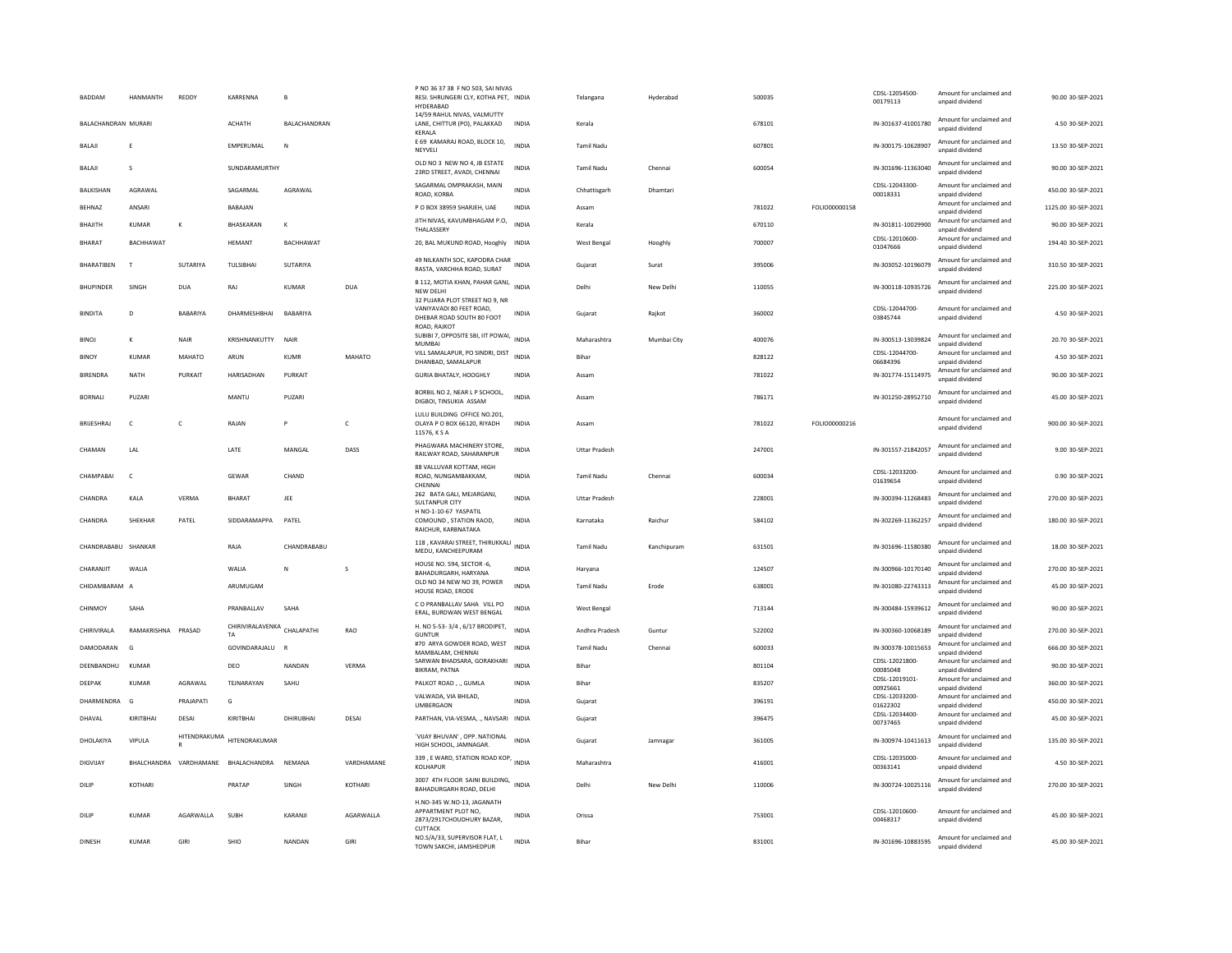| DINESHBHAI         | D             | DESAI          | DESAI                                   | D               | s          | 27 ZEEL PARK, SOC - 2 GAJERA<br>ROAD, AMBA TALVADI KATARGAM, INDIA<br>SURAT                                                                      |              | Gujarat              | Surat                  | 395004 | CDSL-12028900-<br>00599113     | Amount for unclaimed and<br>unpaid dividend                    | 90.00 30-SEP-2021  |
|--------------------|---------------|----------------|-----------------------------------------|-----------------|------------|--------------------------------------------------------------------------------------------------------------------------------------------------|--------------|----------------------|------------------------|--------|--------------------------------|----------------------------------------------------------------|--------------------|
| <b>DIPTI</b>       | MANDAL        |                | ASHISH                                  | <b>KUMAR</b>    | MANDAL     | HOUSE NO 24 IIND FLOOR, PKT A 8, INDIA<br>KALKAJI EXTN. NEW DELHI                                                                                |              | Delhi                | New Delhi              | 110019 | IN-301143-11150053             | Amount for unclaimed and<br>unnaid dividend                    | 67.50 30-SEP-2021  |
| DIPTI              | VADHER        |                | MANISH                                  | VADHER          |            | SHRI RAJ VILLA, 65/35<br>VIVEKANAND COLONY, SHANTI<br>NAGAR, BHILAI.                                                                             | <b>INDIA</b> | Madhya Pradesh       |                        | 490023 | IN-302017-10088897             | Amount for unclaimed and<br>unpaid dividend                    | 0.90 30-SEP-2021   |
| DWARKA             | PRASAD        | AGARWAL        | MOOL                                    | CHANDRA         | AGARWAL    | H.N.-210, CHANIA PURA, MUNNA<br>LAL KI DHARM SHALA, JHANSI                                                                                       | <b>INDIA</b> | <b>Uttar Pradesh</b> |                        | 284002 | CDSL-12010900-<br>04669201     | Amount for unclaimed and<br>unnaid dividend                    | 90.00 30-SEP-2021  |
| GANESH             | SHIVRAM       | SAMANT         | SHIVRAM                                 | GANESH          | SAMANT     | FLAT NO 240 IIND FLOOR, SUMAN<br>III/C CO OP SOCIETY, SUMAN<br>COMPLEX AGASHI ROAD, VIRAR<br>(WEST) MUMBAI                                       | <b>INDIA</b> | Maharashtra          |                        | 401303 | IN-301549-15204286             | Amount for unclaimed and<br>unpaid dividend                    | 36.00 30-SEP-2021  |
| GANESHA            | G             |                | GOVINDA                                 | $\mathbb{N}$    | SWAMY      | YALLAKAPPAKERI, D NO 48/4,<br>SHIMOGA                                                                                                            | <b>INDIA</b> | Karnataka            | Shimoga                | 577202 | IN-300239-11359435             | Amount for unclaimed and<br>unpaid dividend                    | 9.00 30-SEP-2021   |
| GEETA              | YADAV         |                | RAJINDERSINGH                           | YADAV           | <b>SH</b>  | C/O R.S. YADAV, INDIAN BANK,<br><b>BHIWANI</b>                                                                                                   | INDIA        | Harvana              |                        | 127021 | CDSL-12037200-<br>00058311     | Amount for unclaimed and<br>unpaid dividend                    | 270.00 30-SEP-2021 |
| GEO                | THOMAS        |                | THOMAS                                  |                 |            | CHARAMTHOTTIYII HOUSE<br>SEETHAMOUNT P O, PULPALLY,<br>WAYANAD                                                                                   | INDIA        | Kerala               |                        | 673579 | IN-300239-13683709             | Amount for unclaimed and<br>unpaid dividend                    | 37.80 30-SEP-2021  |
| GERSON             | SYDNEY        | <b>DIAS</b>    | LUDOVICO                                | <b>JOHN</b>     | DIAS       | P O BOX 112899, 136 AL<br>MUSHRIFAL QUASIS, DUBAI, U A E                                                                                         | <b>INDIA</b> | Assam                |                        | 781022 | IN-300239-13605075             | Amount for unclaimed and<br>unpaid dividend                    | 117.00 30-SEP-2021 |
| GIRIJA             | SRINIVAS      |                | KRISHNAMURTHY                           |                 |            | 83/1 1ST FLOOR, PADMAVATHI<br>NILAYA, K R ROAD, BANGALORE                                                                                        | <b>INDIA</b> | Karnataka            | <b>Bangalore Urban</b> | 560004 | CDSL-12036000-<br>00334765     | Amount for unclaimed and<br>unpaid dividend                    | 0.90 30-SEP-2021   |
| GIRIJA             | SRINIVAS      |                | KRISHNAMURTHY                           |                 |            | NO 34/1 VASAVI TEMPLE ROAD, V<br>V PURAM BASAVANAGUDI,<br><b>BANGALORE</b>                                                                       | <b>INDIA</b> | Karnataka            | <b>Bangalore Urban</b> | 560004 | CDSL-12044700-<br>05799471     | Amount for unclaimed and<br>unpaid dividend                    | 0.90 30-SEP-2021   |
| GIRIJA             | SRINIVAS      |                | SRINIVAS                                |                 |            | 83-1 1ST FLOOR, PADMAVATHI<br>NILAYA K R ROAD.<br>SHANKARAPURAM, BANGLORE                                                                        | <b>INDIA</b> | Karnataka            | Bangalore Urban        | 560004 | CDSL-12034400-<br>00604886     | Amount for unclaimed and<br>unpaid dividend                    | 0.90 30-SEP-2021   |
| <b>GIRISH</b>      | VRAJLAL       | JANI           | VRAJLAL                                 | <b>JANI</b>     |            | GAYATRI KUNJ, 5 RANCHOD<br>NAGAR COCIETY, RAJKOT                                                                                                 | <b>INDIA</b> | Gujarat              | Rajkot                 | 360003 | CDSL-12018000-<br>00233955     | Amount for unclaimed and<br>unpaid dividend                    | 270.00 30-SEP-2021 |
| GOKUL              | PATIL         |                | BALU                                    | PATIL           |            | A/L 25 HOUSING BOARD COLONY,<br>PITHAMPUR                                                                                                        | <b>INDIA</b> | MADHYA PRADESH       |                        | 454775 | CDSL-12010608-<br>00080361     | Amount for unclaimed and<br>unpaid dividend                    | 0.90 30-SEP-2021   |
| GOVINDAIAH         | MANJUNATH     |                | <b>GOVINDAIAH</b>                       | THIMMAIAH       |            | 2138 8TH MAIN D BLOCK, RAJAJI<br>NAGAR, 2ND STAGE, BANGALORE                                                                                     | INDIA        | Karnataka            | Bangalore Urban        | 560010 | IN-301364-10151861             | Amount for unclaimed and<br>unpaid dividend                    | 0.90 30-SEP-2021   |
| HANUMANTRAO GOVIND |               | PATIL          | GOVIND                                  | DYANU           | PATIL      | SHIVAJI CHOWK, PATIL WADA,<br>URUN ISLAMPUR, ISLAMPUR                                                                                            | <b>INDIA</b> | Maharashtra          |                        | 415409 | CDSL-12020000-<br>00174747     | Amount for unclaimed and<br>unpaid dividend                    | 112.50 30-SEP-2021 |
|                    |               |                |                                         |                 |            |                                                                                                                                                  |              |                      |                        |        |                                |                                                                |                    |
| HARI               | LAL           | TANWAR         | <b>FAQIR</b>                            | CHAND           | TANWAR     | HOUSE NO 153 SECTOR 20, HUDA<br>SIRSA, HARYANA, INDIA                                                                                            | <b>INDIA</b> | Harvana              |                        | 125055 | IN-302269-13808289             | Amount for unclaimed and<br>unpaid dividend                    | 270.00 30-SEP-2021 |
| HARI               | $\mathbf{v}$  | RAO            | CHITTORE                                | $\mathsf{v}$    | RAO        | FLAT NO 102 1ST FLOOR MOIN<br>MANOR, DORESANPALAYA<br>VENKATADRI LAYOUT, OPP TO IIMB INDIA<br>NEAR PANDURANG NAGAR<br>BANERGHETTA ROAD BANGALORE |              | Karnataka            | <b>Bangalore Urban</b> | 560076 | IN-300214-10793773             | Amount for unclaimed and<br>unpaid dividend                    | 45.00 30-SEP-2021  |
| <b>HARISH</b>      | KANTIRHAI     | RANPARA        | <b>NA</b>                               |                 |            | 'SEVADAS ', 2 BALMUKUND PLOTS,<br>NIRMALA SCHOOL ROAD, RAJKOT.                                                                                   | <b>INDIA</b> | Gujarat              | Rajkot                 | 360005 | IN-300974-10002034             | Amount for unclaimed and<br>unnaid dividend                    | 328.50 30-SEP-2021 |
| <b>HARISH</b>      | <b>KUMAR</b>  | SHARMA         | <b>BHOODUTI</b>                         | SHARMA          |            | H.NO-1211 . SECTOR-8<br>FARIDABAD                                                                                                                | <b>INDIA</b> | Harvana              |                        | 121008 | CDSL-12011700-<br>00052668     | Amount for unclaimed and<br>unpaid dividend                    | 112.50 30-SEP-2021 |
| HARSHA             | VARDHAN       | s              | OLETYVEERAPPASE SRINIVASA<br><b>TTY</b> |                 | BABU       | 34 RAMANILAYA, VASAVI TEMPLE,<br>V V PURAM, BANGALORE                                                                                            | <b>INDIA</b> | Karnataka            | <b>Bangalore Urban</b> | 560004 | IN-300239-13952031             | Amount for unclaimed and<br>unpaid dividend                    | 0.90 30-SEP-2021   |
| <b>HEMA</b>        | ASWAI         |                | <b>BRIJENDRA</b>                        | SINGH           | ASWAI      | 86 OLD DALANWALA, MANDIR<br>MARG, DEHRADUN, DEHRADUN                                                                                             | <b>INDIA</b> | <b>Uttar Pradesh</b> |                        | 248001 | CDSL-12044700-<br>02959220     | Amount for unclaimed and<br>unpaid dividend                    | 25.20 30-SEP-2021  |
| HINA               | MEHIL         | SHAH           | MEHIL                                   | $\mathbb{C}$    | SHAH       | E/1/6 GANESH KUNJ SOC., B/H<br>DHARNIDHAR ROAD, VASNA.<br>AHMEDABAD                                                                              | INDIA        | Guiarat              | Ahmedabad              | 380007 | CDSL-12046200-<br>00006565     | Amount for unclaimed and<br>unpaid dividend                    | 0.90 30-SEP-2021   |
| HITESHKUMAR        | DILIPKUMAR    | MAHESHWARI     | DILIPKUMAR                              |                 |            | BIJESHWAR, COLONI SERI NO 2,<br>PALANPUR                                                                                                         | <b>INDIA</b> | Gujarat              |                        | 385001 | CDSL-13041400-                 | Amount for unclaimed and                                       | 90.00 30-SEP-2021  |
| <b>INDUBALA</b>    | M             |                | NA                                      |                 |            | 12 KALATHI PILLAI STREET,<br>SOWCARPET, CHENNAI.                                                                                                 | <b>INDIA</b> | Tamil Nadu           | Chenna                 | 600079 | 04682253<br>IN-300450-10081926 | unpaid dividend<br>Amount for unclaimed and<br>unpaid dividend | 4.50 30-SEP-2021   |
| JAGADEESH          | $\mathbf{K}$  | $\overline{B}$ | BASAVRAJU                               |                 |            | NO - 152 BASAVESHWARA NILAYA,<br>SRINIVASA NURSING HOME ROAD, INDIA<br>NISARGA LAYOUT, TUMKUR                                                    |              | Karnataka            | Tumkur                 | 572103 | IN-302201-11412812             | Amount for unclaimed and<br>unpaid dividend                    | 45.00 30-SEP-2021  |
| IAI                | DEV           | KINGER         | HONDA                                   | RAM             | <b>NIL</b> | H NO 287, SECTOR 7, GURGAON                                                                                                                      | <b>INDIA</b> | Haryana              |                        | 122001 | IN-302871-20413567             | Amount for unclaimed and<br>unpaid dividend                    | 45.00 30-SEP-2021  |
| <b>JAICHAND</b>    | $\mathsf{P}$  |                | PAHLARAI                                | <b>TIKAMDAS</b> | KALRA      | NO 13 BANK STREET, FLAT NO 301<br>CROWN COURT, KILPAUK,<br>CHENNAL                                                                               | <b>INDIA</b> | <b>Tamil Nadu</b>    | Chennai                | 600010 | IN-301637-41159143             | Amount for unclaimed and<br>unpaid dividend                    | 0.90 30-SEP-2021   |
| JANAVEERA          | <b>BHADRA</b> | RAO            | SATYA                                   | KONDAL          |            | H NO 9-87 VISWAKARMA COLONY.<br>POST CHENNUR, DIST ADILABAD,<br>ADILABAD                                                                         | INDIA        | Andhra Pradesh       |                        | 504201 | CDSL-12033200-<br>01882801     | Amount for unclaimed and<br>unpaid dividend                    | 98.10 30-SEP-2021  |
| <b>JANAK</b>       | VASANTRAI     | DABHI          | VASANTRAI                               | LAVJIBHAI       | DABHI      | TAKHTESHWAR PLOT NO 13 - B,<br>B/H MANMOHAN APPT B/H RANG<br>BHAVAN, NR MADHULI,<br>BHAVNAGAR                                                    | <b>INDIA</b> | Gujarat              | Bhavnagar              | 364002 | IN-302201-11046532             | Amount for unclaimed and<br>unpaid dividend                    | 0.90 30-SEP-2021   |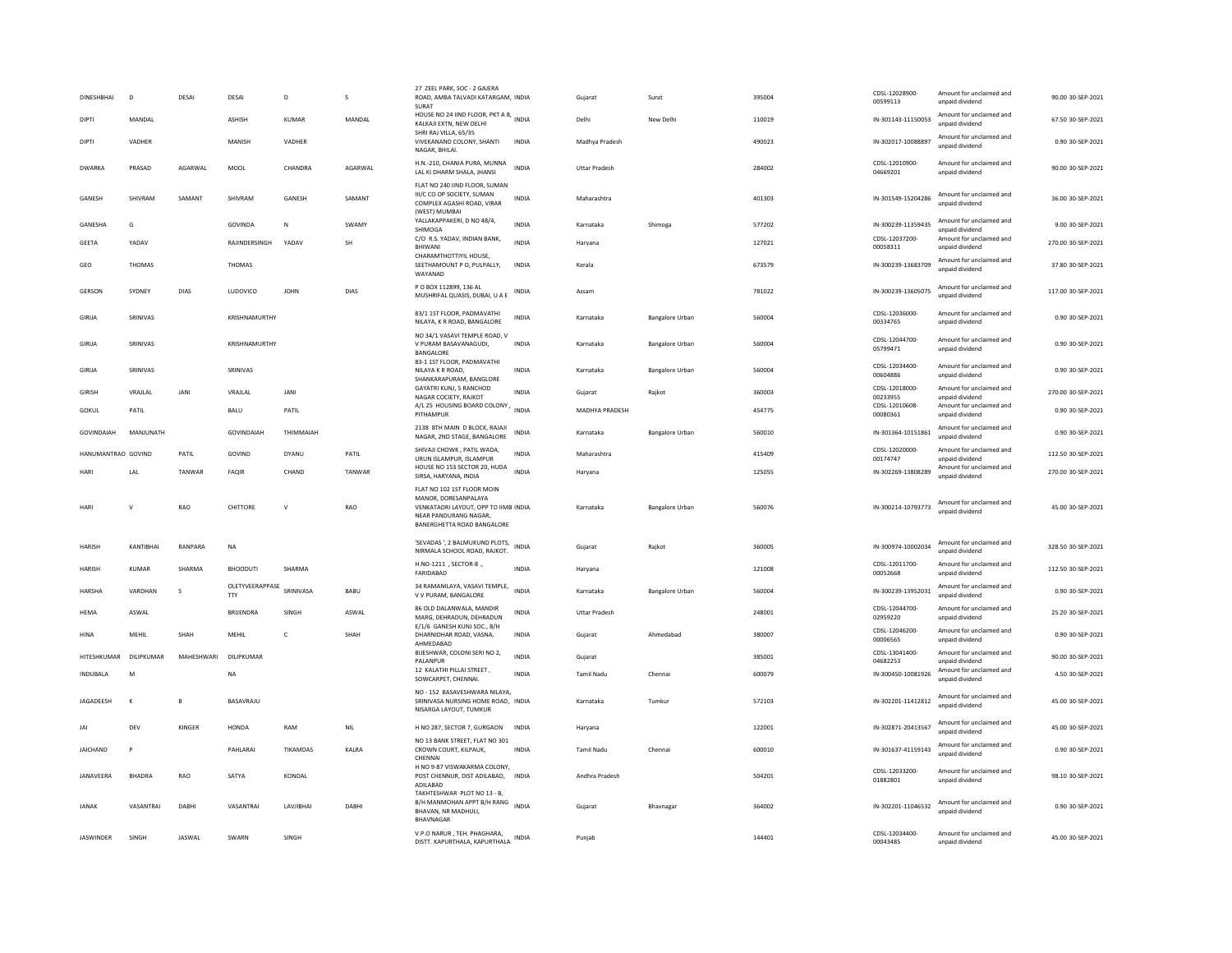| JAYABEN           | JASVANTBHAI DAVE     |                 | <b>JASVANTBHAI</b>     | DAVE             |              | HARI DARSHAN TENAMENT, PLOT<br>NO 395/C, PRABHUDAS TALAV,<br><b>BHAVNAGAR</b>                          | <b>INDIA</b>    | Gujarat              | Bhavnagar | 364001 | IN-300394-12457972         | Amount for unclaimed and<br>unpaid dividend                             | 270.00 30-SEP-2021 |
|-------------------|----------------------|-----------------|------------------------|------------------|--------------|--------------------------------------------------------------------------------------------------------|-----------------|----------------------|-----------|--------|----------------------------|-------------------------------------------------------------------------|--------------------|
| JAYALAKSHMI       | $\mathbf R$          |                 | RAMASAMY               | SINGAM           |              | 8 1 326 GF, SHIVAJI NAGAR, NEAR<br>R.P ROAD, SECUNDERABAD                                              | <b>INDIA</b>    | Telangana            | Hyderabad | 500003 | IN-300239-13172206         | Amount for unclaimed and<br>unpaid dividend                             | 225.00 30-SEP-2021 |
| JAYASING          | NAMDEO               | PADWAL          | <b>NAMDEO</b>          | PADWAL           |              | RUPEENAGAR HSG SOC<br>RUPEENAGAR, NEAR RENUKA<br>KARYALAYA, TAL HAVELI, PUNE                           | <b>INDIA</b>    | Maharashtra          |           | 412114 | IN-300378-10296845         | Amount for unclaimed and<br>unpaid dividend                             | 45.00 30-SEP-2021  |
| JEETENDRA         | <b>KUMAR</b>         | MISHRA          | MISHRA                 | $\mathsf{R}$     | $\mathsf{C}$ | BRAHMPUR, AT & PO SAKARI,<br>DARBHANGA, SAKARI                                                         | <b>INDIA</b>    | Bihar                |           | 847239 | CDSL-12033200-<br>01324233 | Amount for unclaimed and<br>unpaid dividend                             | 45.00 30-SEP-2021  |
| JHANSILAKSHMI BAI |                      | <b>KANCHANA</b> | PANDURANGA             | RAO              | KANCHANA     | SO A EXP/FA CAO S OFFICE/SCR,<br>FLAT NO 305 III FLOOR, SRI BALAJI INDIA<br>APTTS ANANDBAGH, HYDERABAD |                 | Telangana            | Hyderabad | 500047 | IN-300118-11108640         | Amount for unclaimed and<br>unpaid dividend                             | 90.00 30-SEP-2021  |
| <b>JITESH</b>     | <b>KUMAR</b>         | SINGH           | PREM                   | <b>KUMAR</b>     | SINGH        | PO BOX 1437 PC 112, RUWI,<br>MUSCAT, OMAN<br>A 79 MAHAVIR SMRUTI,                                      | <b>INDIA</b>    | Assam                |           | 781022 | IN-300239-14214528         | Amount for unclaimed and<br>unpaid dividend                             | 26.10 30-SEP-2021  |
| <b>JOSHI</b>      | VASUDEV              |                 | <b>JOSHI</b>           | NATVARLAL        |              | PARSWANATH VIBHAG 9 KRISHNA<br>NAGAR, NAVANARODA,<br>AHMEDABAD                                         | <b>INDIA</b>    | Gujarat              |           | 382346 | IN-301127-15824508         | Amount for unclaimed and<br>unpaid dividend                             | 90.00 30-SEP-2021  |
| <b>IYOTHISH</b>   | $\mathbf R$          | P               | <b>RAIAGOPALAN</b>     | PILLAI           |              | R.P NIVAS, KADUVAYIL, ATTINGAL<br>P.O, TRIVANDRUM                                                      | <b>INDIA</b>    | Kerala               |           | 695101 | IN-300239-13030227         | Amount for unclaimed and<br>unpaid dividend<br>Amount for unclaimed and | 270.00 30-SEP-2021 |
| KAILASH           | CHANDER              | KOHLI           | LATEB                  | $\mathsf{R}$     | KOHLI        | B 92, SUBHADRA COLONY, SARAI<br>ROHILLA, DELHI                                                         | <b>INDIA</b>    | Delhi                | New Delhi | 110035 | IN-300360-22572862         | unpaid dividend                                                         | 135.00 30-SEP-2021 |
| KAMALCHAND        | HUF                  | B               | BHIKAM                 | CHAND            |              | NO: 14/5B NEW NO: 22, VASU<br>STREET, KILPAUK, CHENNAI<br>NO 42/2 CHAKARAI SREET 2ND                   | INDIA           | <b>Tamil Nadu</b>    | Chennai   | 600010 | CDSL-13017400-<br>00104329 | Amount for unclaimed and<br>unpaid dividend                             | 0.90 30-SEP-2021   |
| KAMAL             | <b>KISHORE</b>       | KATARIA         | BHAWARLAL              | KATARIA          |              | FLOOR, CHETAN NIWAS FRONT<br>SIDE, KONDITHOPE, CHENNAI                                                 | INDIA           | Tamil Nadu           | Chennai   | 600079 | IN-301637-41130596         | Amount for unclaimed and<br>unpaid dividend                             | 0.90 30-SEP-2021   |
| KANCHANADEVI S    |                      |                 | SUDHAKARAN             | $\mathbf{R}$     |              | F-3, SRI VARSHITHAM, SATYA SAI<br>NAGAR, THINDAL ERODE                                                 | <b>INDIA</b>    | <b>Tamil Nadu</b>    | Erode     | 638009 | IN-300394-13552934         | Amount for unclaimed and<br>unpaid dividend                             | 270.00 30-SEP-2021 |
| KANTILAL          | NARANDAS             | PATEL           | <b>NA</b>              |                  |              | 106 YASH VIJAY SOCIETY, C T M<br>HIGHWAY, OPP SHARDA SCHOOL, INDIA<br>AMRAIWADI AHMEDABD               |                 | Gujarat              | Ahmedabad | 380026 | IN-301276-15662297         | Amount for unclaimed and<br>unpaid dividend                             | 270.00 30-SEP-2021 |
| KAPII             | <b>JAIN</b>          |                 | DEEPAK                 | KUMAR            | JAIN         | ABHEY KUMAR DEEPAK KUMAR.<br>JAIN METAL MERCHANT, GHANDI INDIA<br>CHOWK, HISAR                         |                 | Haryana              |           | 125001 | CDSL-12058200-<br>00002231 | Amount for unclaimed and<br>unpaid dividend                             | 333.00 30-SEP-2021 |
| KARTHIKEYAN       | $\mathbf{S}$         |                 | SHANMUGAVELU           |                  |              | PLOT NO-45 SRIRAM NAGAR.<br>SAINATH BUILDERS FLATS BLK-B.<br>GROUND FLOOR MEDAVAKKAM.<br>CHENNAL       | <b>INDIA</b>    | <b>Tamil Nadu</b>    | Chennai   | 600100 | CDSL-12038400-<br>00723788 | Amount for unclaimed and<br>unpaid dividend                             | 1.80 30-SEP-2021   |
| KARTIK            | HARSHADRAI           | SOLANKI         | HARSHADRAI             | SOLANKI          |              | 112/A SADASHIV VIDYANAGAR<br>SOCIETY, BHAVNAGAR, GUJARAT                                               | <b>INDIA</b>    | Gujarat              | Bhavnagar | 364001 | IN-300450-13025714         | Amount for unclaimed and<br>unpaid dividend                             | 22.50 30-SEP-2021  |
| KARVYSTOCK        | <b>BROKING</b>       | LTD             | <b>NA</b>              |                  |              | 529 ROAD NO 4, BANJARA HILLS,<br>HYDERABAD                                                             | <b>INDIA</b>    | Telangana            | Hyderabad | 500034 | IN-300394-10000158         | Amount for unclaimed and<br>unpaid dividend                             | 715.50 30-SEP-2021 |
| KATHIRFSAN        |                      |                 | <b>PAI ANIYAND</b>     |                  |              | PLOT NO 30 SRI KRISHNA GARDEN,<br>BIKSHANDAR KOIL POST<br>MANACHANALLUR, TRICHY.                       | <b>INDIA</b>    | <b>Tamil Nadu</b>    |           | 621216 | IN-303077-10069116         | Amount for unclaimed and<br>unpaid dividend                             | 36.00.30-SEP-2021  |
| <b>KAVITA</b>     | BHARAT               | SONAWANE        | BHARAT                 |                  |              | TAMILNADU<br>HUDCO COLONY, JAMNER ROAD,<br>BHUSAWAL                                                    | <b>INDIA</b>    | Maharashtra          |           | 425201 | CDSL-12028900-<br>00441678 | Amount for unclaimed and<br>unpaid dividend                             | 45.00 30-SEP-2021  |
| KA71              | <b>JENULABEDIN</b>   | F               | KA71                   | F.               | H            | 26 RASULABAD SOC, NR MADNI<br>HIGH SCHOOL, MODASA, GUJARAT                                             | <b>INDIA</b>    | Gujarat              |           | 383315 | IN-302269-11375253         | Amount for unclaimed and<br>unpaid dividend                             | 103.50 30-SEP-2021 |
| KEERTHIMEENA V    |                      |                 | VETRISELVAN            |                  |              | 2/E2 E2 1ST STREET, NEW<br>COLONY, MADURAI                                                             | INDIA           | <b>Tamil Nadu</b>    | Madurai   | 625002 | IN-301696-10895523         | Amount for unclaimed and<br>unpaid dividend                             | 0.90 30-SEP-2021   |
| KESHAV            | PURUSHOTTAM GODBOLE  |                 | PURUSHOTTAM            | RAGHUNATH        | GODBOLE      | C 204 SATYAPURAM, LANE NO 16<br>FURSUNGI, PUNE                                                         | <b>INDIA</b>    | Maharashtra          |           | 412308 | CDSL-12033300-<br>00634501 | Amount for unclaimed and<br>unpaid dividend                             | 0.90 30-SEP-2021   |
| KHIVRAJ           | SHIKARCHAND KATARIYA |                 | <b>NA</b>              |                  |              | NEW NO 71/1, POOSALAGENGU<br>REDDY STREET, EGMORE, CHENNAI                                             | <b>INDIA</b>    | <b>Tamil Nadu</b>    | Chennai   | 600008 | CDSL-12033200-<br>07726562 | Amount for unclaimed and<br>unpaid dividend                             | 0.90 30-SEP-2021   |
| KIRAN             | AGARWAL              |                 | AGARWAL                | s                | N            | POCKET C-4 HOUSE NO 2-3,<br>SECTOR-6 IST FLOOR, ROHINI,<br>DELHI                                       | INDIA           | Delhi                | New Delhi | 110085 | IN-300118-10306033         | Amount for unclaimed and<br>unnaid dividend                             | 135.00 30-SEP-2021 |
| KIRAN             | HANUMANT             | GAIKWAD         | HANUMANT               | GAIKWAD          |              | A/P PIMPARE KH, TAL PURANDAR<br>DIST PUNE, NEAR TO Z P SCHOOL, INDIA<br>PUNE                           |                 | Maharashtra          |           | 412102 | CDSL-12036000-<br>01450357 | Amount for unclaimed and<br>unpaid dividend                             | 9.00 30-SEP-2021   |
| KISHOR            | <b>HARIBHAI</b>      | SAVALIA         | HARIBHAI               | <b>BHADABHAI</b> | SAVALIA      | SAVALIA HOSPITAL, STATION PLOT, INDIA<br><b>BILKHA</b><br>V SRINIVASAN G 1 RAMS MARUTHI                |                 | Gujarat              |           | 362110 | CDSL-12036000-<br>00965449 | Amount for unclaimed and<br>unpaid dividend                             | 135.00 30-SEP-2021 |
| KOUSALYA          | NARAYAN              |                 | KRISHNASWAHY           | VARADHARAJAN     |              | APTT, NO 24 MUTHALAMMAN<br>KOIL STREET, WEST MAMBALAM,<br>CHENNAI                                      | INDIA           | <b>Tamil Nadu</b>    | Chennai   | 600033 | IN-301774-11773844         | Amount for unclaimed and<br>unpaid dividend                             | 445.50 30-SEP-2021 |
| KRISHAN           | <b>KUMAR</b>         | <b>GUPTA</b>    | NANAK                  | CHAND            | <b>GUPTA</b> | RAMPUR ROAD, WARD NO. 17,<br><b>HALDWAN</b>                                                            | <b>INDIA</b>    | <b>Uttar Pradesh</b> |           | 263139 | CDSL-12019101-<br>01037461 | Amount for unclaimed and<br>unpaid dividend                             | 900.00 30-SEP-2021 |
| <b>KRISHNA</b>    | <b>KUMAR</b>         |                 | KAREKUNNATH KUNHIRAMAN | KAREKUNNATH      |              | 14 FAREEQ ABDUL AZIZ, 828 ABU UNITED ARAB<br>ABBAD, P. O.BOX 23804,                                    | <b>EMIRATES</b> | <b>NA</b>            | <b>NA</b> |        | CDSL-12032800-<br>00099314 | Amount for unclaimed and<br>unpaid dividend                             | 450.00 30-SEP-2021 |
| KRISHNAN          | <b>UNNI</b>          | $\overline{B}$  | BAHULEYAN              | <b>NAIR</b>      | s            | KOUSTHUBHAM, HILL TOP<br>GARDENS, HOUSE NO 36<br>VAZHAYILA, TRIVANDRUM                                 | <b>INDIA</b>    | Kerala               |           | 695564 | CDSL-12023900-<br>00217971 | Amount for unclaimed and<br>unnaid dividend                             | 45.00 30-SEP-2021  |
| KRUPALIBEN        | JAYESHBHAI           | GANDHI          | <b>JAYESHBHAI</b>      |                  |              | 27 GAJANAND SOC, MANJALPUR,<br><b>BARODA</b>                                                           | <b>INDIA</b>    | Guiarat              | Vadodara  | 390011 | CDSI-13018700-<br>00043800 | Amount for unclaimed and<br>unpaid dividend                             | 133.20 30-SEP-2021 |
| KULDEEP           | SINGH                |                 | PYARA                  | SINGH            |              | VILL DHEMARPUR PO BANDA.<br>SHAHIAHANPUR UTTAR PRADESH                                                 | INDIA           | <b>Uttar Pradesh</b> |           | 242001 | IN-300214-15588029         | Amount for unclaimed and<br>unnaid dividend                             | 90.00 30-SEP-2021  |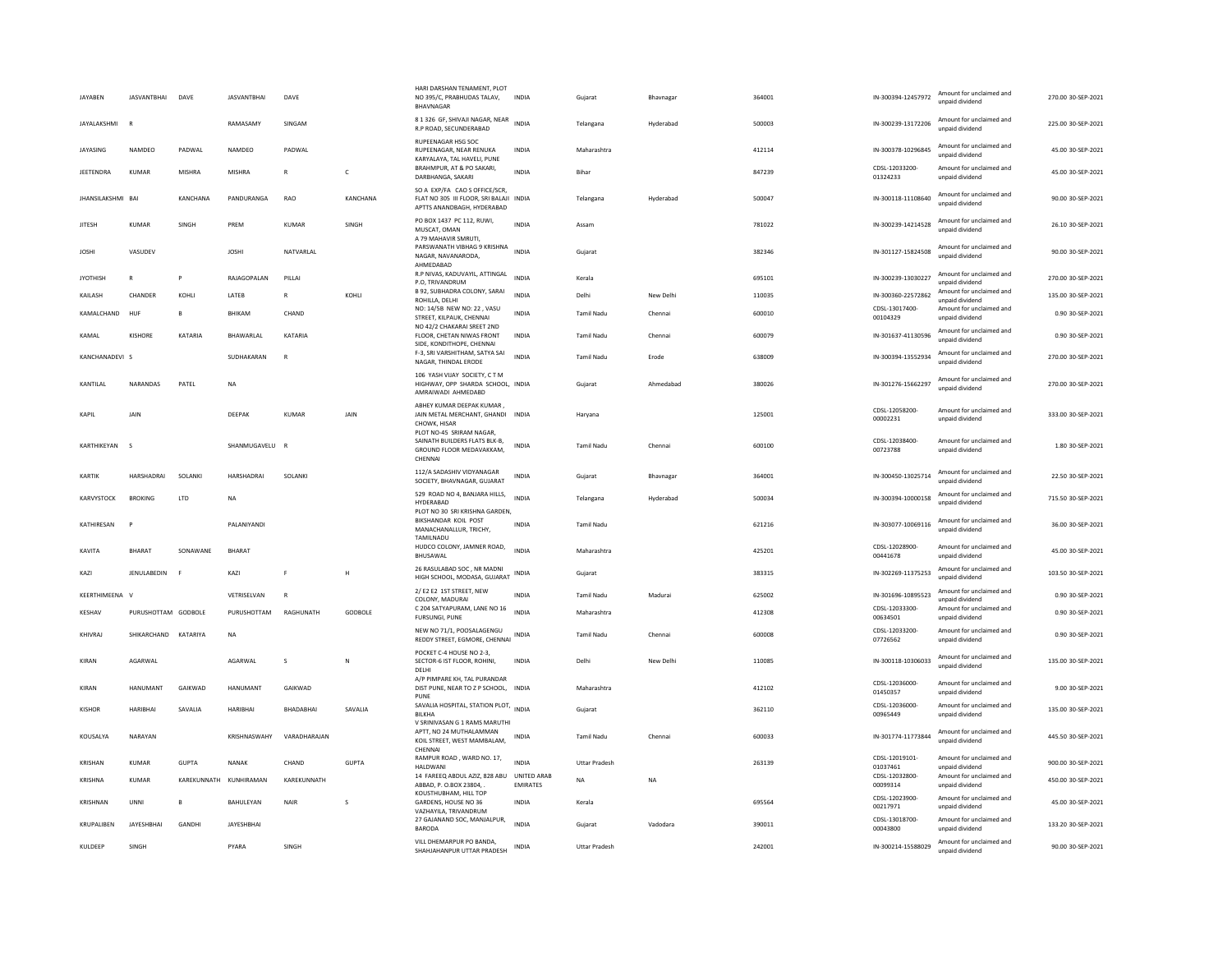| KUMAR                                        | GAURAV            | PANDEY                        | ANOOP                     | <b>KUMAR</b>    | PANDEY       | NO 18-M-22, DABULI, KANPUR                                                               | INDIA        | <b>Uttar Pradesh</b> |           | 208027 | IN-300394-18078478         | Amount for unclaimed and<br>unnaid dividend | 22.50 30-SEP-2021  |
|----------------------------------------------|-------------------|-------------------------------|---------------------------|-----------------|--------------|------------------------------------------------------------------------------------------|--------------|----------------------|-----------|--------|----------------------------|---------------------------------------------|--------------------|
| KUNAL                                        | $\mathbb{R}$      | TREVADIA                      | RAMESH                    | N               | TREVADIA     | KULDHARMI PLOT NO. 1,<br>VARDHMANNAGAR, HOSPITAL<br>ROAD, BHUJ-KUTCH.                    | INDIA        | Gujarat              |           | 370001 | IN-300974-10708072         | Amount for unclaimed and<br>unpaid dividend | 225.00 30-SEP-2021 |
| KUNCHOLIKAR                                  | DEVABA            |                               | MOGALAJI                  | KUNCHOLIKAR     |              | 17/73/74, HUDCO N D 31, NANDED INDIA                                                     |              | Maharashtra          |           | 431603 | IN-301696-12139379         | Amount for unclaimed and<br>unpaid dividend | 144.00 30-SEP-2021 |
| KUPPUSAMY                                    | JAIDEEP           |                               | KUPPUSAMY                 |                 |              | 5/205 A, UDAYAGOUNDER<br>THOTTAM, KARADIVAVI POST,<br>PALLADAM                           | <b>INDIA</b> | Tamil Nadu           |           | 641664 | CDSL-12053500-<br>00541405 | Amount for unclaimed and<br>unpaid dividend | 18.00 30-SEP-2021  |
| LAKSHMINARASI<br>MHAN                        |                   |                               | <b>RAMASWAMY</b>          |                 |              | 141 A SANKALP LANE 7,<br>NANDANVAN CHS, SECTOR 17<br>NERUL, NAVI MUMBA                   | <b>INDIA</b> | Maharashtra          |           | 400706 | IN-300476-41403010         | Amount for unclaimed and<br>unpaid dividend | 90.00 30-SEP-2021  |
| LALIT                                        | <b>SETH</b>       |                               | SATYA                     | PAL             | <b>SETH</b>  | HOUSE NO 1323, URBAN ESTATE<br>PHASE-1, JALANDHAR, JALANDHAR                             | <b>INDIA</b> | Punjab               |           | 144001 | IN-301604-10567800         | Amount for unclaimed and<br>unpaid dividend | 1.80 30-SEP-2021   |
| LALITKUMAR                                   | <b>GANPATRHAI</b> | <b>BRAHAMANIYA GANPATRHAI</b> |                           |                 |              | CHIMANLAL MAHASUKHRAM<br>CHALI, CHAMANPURA, ASARWA, INDIA<br>AHMEDABAD                   |              | Gujarat              | Ahmedabad | 380016 | IN-300343-10356793         | Amount for unclaimed and<br>unpaid dividend | 270.00 30-SEP-2021 |
| LAVANYA                                      | $\mathsf{V}$      |                               | VIJAYKUMAR                |                 |              | 11/530, 15TH STREET 4TH STREET,<br>KK NAGAR IMDS, CHENNAI                                | INDIA        | <b>Tamil Nadu</b>    | Chennai   | 600078 | IN-301637-41091926         | Amount for unclaimed and<br>unpaid dividend | 2.70 30-SEP-2021   |
| LILAVATIBEN                                  | <b>KFSHAVI AI</b> | <b>MODI</b>                   | KESHAVLAL                 | DAYARAM         | <b>MODI</b>  | A 4 ARBUDA SOCIETY, T B<br>HOSPITAL ROAD, AT AND POST<br>MEHSANA, MEHSANA                | INDIA        | Gujarat              |           | 384002 | IN-301276-30431464         | Amount for unclaimed and<br>unnaid dividend | 270.00 30-SEP-2021 |
| <b>I OKESH</b>                               | <b>BHADVIYA</b>   |                               | SUJANSINGH                | <b>BHADVIYA</b> |              | 44 SUBHASH MARG, BHAVDIA<br>HOUSE, UDAIPUR                                               | <b>INDIA</b> | Rajasthan            |           | 313001 | CDSL-12013300-<br>00129623 | Amount for unclaimed and<br>unpaid dividend | 0.90 30-SEP-2021   |
| MAHADEVISTOC <sub>p</sub><br><b>KBROKERS</b> |                   | LTD                           | <b>NA</b>                 |                 |              | 199-A SAMTA COLONY, RAIPUR<br>(C.G), RAIPUR                                              | <b>INDIA</b> | Madhya Pradesh       |           | 492001 | CDSL-13023400-<br>00080671 | Amount for unclaimed and<br>unpaid dividend | 4.50 30-SEP-2021   |
| MAHESH                                       | GANGULLI          |                               | <b>NA</b>                 |                 |              | CHANDRA NURSING, HOME,<br>GANGOLI                                                        | <b>INDIA</b> | Karnataka            |           | 576216 | CDSL-12010600-<br>00994399 | Amount for unclaimed and<br>unpaid dividend | 9.00 30-SEP-2021   |
| MAHESHWAR                                    | P                 | PANCHANGMAT<br>н              | PANCHAYARAYYA M           |                 | PANCHANGMATH | 14 LINGRAJNAGAR, VIDYANAGAR,<br>HUBLI                                                    | <b>INDIA</b> | Karnataka            |           | 580031 | IN-301135-26298285         | Amount for unclaimed and<br>unpaid dividend | 90.00 30-SEP-2021  |
| MAKAM                                        | SREEDHAR          | GUPTA                         | <b>GUPTA</b>              | M               | A            | 12 437, KANCHIGARI STREET<br>KANCHIGARI, STREET WARD 12<br>ADONI, KURNOOL                | INDIA        | Andhra Pradesh       |           | 518301 | IN-300239-13706389         | Amount for unclaimed and<br>unpaid dividend | 9.00 30-SEP-2021   |
| MALLIKARJUNA<br>M                            | NALLAPEDDI        |                               | RAMA                      | SUBBAIAH        |              | F-301 SWATHI TOWERS ST. DOOR<br>NO 7-8-5, RAMARAOPETA,<br><b>KAKINADA</b>                | <b>INDIA</b> | Andhra Pradesh       |           | 533004 | IN-302324-11046512         | Amount for unclaimed and<br>unnaid dividend | 180.00 30-SEP-2021 |
| MANDEEP                                      | KAUR              |                               | <b>BAI VINDER</b>         | <b>SINGH</b>    | KHATTER      | B-16-111-1-218, PATEL<br>NAGAR, SAHARANPUR, U P                                          | <b>INDIA</b> | Uttar Pradesh        |           | 247001 | IN-303116-10050279         | Amount for unclaimed and<br>unpaid dividend | 180.00 30-SEP-2021 |
| MANGAT                                       | RAM               | <b>VERMA</b>                  | CHOTEY                    | LAL             |              | C/O STATE BANK OF INDIA,<br>CINEMA ROAD, HARDOI                                          | <b>INDIA</b> | <b>Uttar Pradesh</b> |           | 241001 | CDSL-12032700-<br>00099617 | Amount for unclaimed and<br>unpaid dividend | 90.00 30-SEP-2021  |
| MANGUKIYA                                    | DILIPBHAI         |                               | MADHAVJIBHAI MADHAVJIBHAI | H               | MANGUKIYA    | 5 KRISHNA RAW HOUSE, OPP JAKT<br>NAKA, NANA VARACHHA, SURAT                              | <b>INDIA</b> | Guiarat              | Surat     | 395004 | CDSL-12028900-<br>00465224 | Amount for unclaimed and<br>unpaid dividend | 180.00 30-SEP-2021 |
| MANJEET                                      | <b>KUMAR</b>      |                               | <b>BHARAT</b>             | SINGH           |              | H NO 2192 B, SECTOR 12, SONEPAT INDIA                                                    |              | Haryana              |           | 131001 | CDSL-12022900-<br>00179881 | Amount for unclaimed and<br>unpaid dividend | 333.00 30-SEP-2021 |
| MANJULABEN                                   | RAMNIKLAL         | MEHTA                         | RAMNIKLAL                 | MEHTA           |              | <b>B-G-14 PANWADI, NR FATIMA</b><br>CONWENT, RAVI FLAT,<br>BHAVNAGAR                     | <b>INDIA</b> | Gujarat              | Bhavnagar | 364001 | IN-300450-11120549         | Amount for unclaimed and<br>unnaid dividend | 270.00 30-SEP-2021 |
| <b>MANOJ</b>                                 | $\epsilon$        | $\mathbf R$                   | RAGHAVA                   | MENON           | M            | 9C 4TH BLOCK RAMANIYAM<br>ABHISH, EK 36 EAST COAST ROAD, INDIA<br>THIRUVANMIYUR, CHENNAI |              | <b>Tamil Nadu</b>    | Chennai   | 600041 | IN-301637-60016375         | Amount for unclaimed and<br>unpaid dividend | 7.20 30-SEP-2021   |
| MATHEW                                       | <b>IOSEPH</b>     |                               | <b>IOSEPH</b>             | $\mathsf{T}$    | M            | THEVALAKKARA (H), INDUSTRIAL<br>NAGAR P.O, CHENGANASSERY,<br>KOTTAYAM                    | INDIA        | Kerala               |           | 686106 | IN-300239-10688018         | Amount for unclaimed and<br>unpaid dividend | 72.00 30-SEP-2021  |
| MEHULKUMAR                                   | VASUDEVBHAI       | RAVAL                         | RAVAL                     | $\mathsf{V}$    | S            | <b>B 902 NRI TOWER JUDGES</b><br>BUNGLOW ROAD, BODAKDEV,<br>AHMEDABAD, GUJARATINDIA      | <b>INDIA</b> | Gujarat              | Ahmedabad | 380015 | IN-303028-59094205         | Amount for unclaimed and<br>unpaid dividend | 0.90 30-SEP-2021   |
| MFNAKA                                       | P                 |                               | <b>PAI ANISAMY</b>        |                 |              | NO.59. ALANGIAM ROAD. NR<br>HIGHWAYS OFFICEDHARAPURAM, INDIA<br>ERODE                    |              | Tamil Nadu           |           | 638656 | CDSL-12010900-<br>03588218 | Amount for unclaimed and<br>unpaid dividend | 45.00 30-SEP-2021  |
| MISHRA                                       | L                 | N                             | RADHAKANTA                | MISHRA          |              | G J PLAZA IST FLOOR . 358 LLOYDS<br>ROAD, GOPALAPURAM, CHENNAI                           | <b>INDIA</b> | Tamil Nadu           | Chennai   | 600086 | IN-302269-11330684         | Amount for unclaimed and<br>unpaid dividend | 22.50 30-SEP-2021  |
| MITISHKUMAR AMRUTLAL                         |                   | PATEL                         | AMRUTLAL                  |                 |              | B/6 SANSAR FLATS, MAHAVIR<br>NAGAR ROAD, OPP KIRTY DAIRY<br>HIRAWADI, AHMEDABAD          | INDIA        | Guiarat              |           | 382345 | CDSL-12033200-<br>00773391 | Amount for unclaimed and<br>unpaid dividend | 265.50 30-SEP-2021 |
| MITUL                                        | $\mathbf{S}$      | MFHTA                         | SUDHIRKUMAR               |                 |              | NAGAR PANCHAYAT, TA<br>KHEDBRAHMA, DIST<br>SABARKANTHA, KHEDBRAHMA                       | <b>INDIA</b> | Gujarat              |           | 383255 | CDSL-12033200-<br>01813192 | Amount for unclaimed and<br>unpaid dividend | 90.00 30-SEP-2021  |
| MOHANAKUMA<br>RAN                            | NAIR              |                               | KRISHNAN                  | NAIR            |              | RES SANTHINIKETHAN, NEAR<br>NEMOM RLY STN, NEMOM P O T V INDIA<br>M, TRIVANDRUM          |              | Kerala               |           | 695020 | CDSL-13019300<br>01692098  | Amount for unclaimed and<br>unpaid dividend | 9.00 30-SEP-2021   |
| MOHANLAL                                     | B.                | PRAJAPATI                     | $\overline{B}$            |                 |              | 63 DADHALIYA, TA MODASA TA<br>MODASA, DI SABARKANTHA,<br>MODASA                          | <b>INDIA</b> | Gujarat              |           | 383317 | CDSL-12033200-<br>03129473 | Amount for unclaimed and<br>unpaid dividend | 4.50 30-SEP-2021   |
| <b>MOHIT</b>                                 | CHANDNA           |                               | CHANDNA                   | $\mathbf R$     | G            | G-54, LAJPAT NAGAR, DELHI, NEW<br>DELHI                                                  | <b>INDIA</b> | Delhi                | New Delhi | 110024 | CDSL-12044700-<br>01789554 | Amount for unclaimed and<br>unpaid dividend | 270.00 30-SEP-2021 |
| MOOKKUPARAM KUNJITTY<br><b>BIL</b>           |                   | SOMASUNDARA<br>N              | SOMASUNDARAN M            |                 | K            | HILGUEST HOUSE, HIL<br>TOWNSHIP CHAMBARLI, PO<br>MOHOPADA RASAYANI, RAIGAD               | <b>INDIA</b> | MAHARASHTRA          |           | 410222 | CDSL-12033300-<br>00671506 | Amount for unclaimed and<br>unpaid dividend | 450.00 30-SEP-2021 |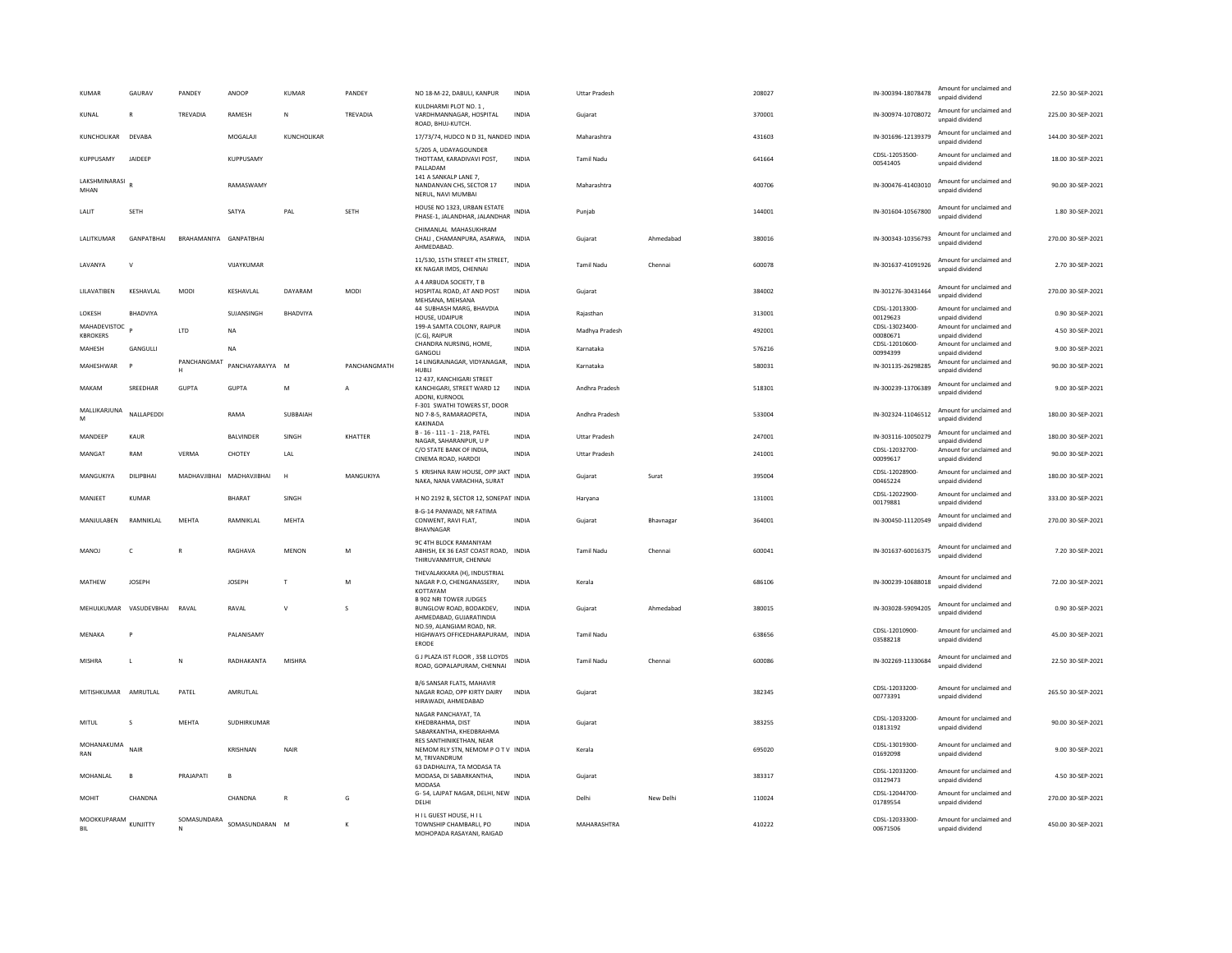| MOTHERINDIASE PVT<br><b>CURITIES</b> |                | <b>ITD</b>     | <b>NA</b>            |               |           | 154 GREAT WESTERN BUILDING,<br>123 MAHARASHTRA CHAMBER, OF<br>COMMERCE LANE (MCC LANE),<br><b>FORT MUMBAI</b> | <b>INDIA</b> | Maharashtra          | Mumhai City | 400023 | IN-300011-10009323         | Amount for unclaimed and<br>unpaid dividend | 450.00 30-SEP-2021 |
|--------------------------------------|----------------|----------------|----------------------|---------------|-----------|---------------------------------------------------------------------------------------------------------------|--------------|----------------------|-------------|--------|----------------------------|---------------------------------------------|--------------------|
| MRIDULA                              | WALIA          |                | CHARANJIT            | WALIA         |           | H.NO. 594, SECTOR 6.<br>BAHADURGARH, JHAJJAR<br>(HARYANA)                                                     | <b>INDIA</b> | Haryana              |             | 124507 | IN-300966-10256262         | Amount for unclaimed and<br>unpaid dividend | 270.00 30-SEP-2021 |
| MUKESH                               | SANCHETI       |                | <b>JHANWAR</b>       | LAL           | SANCHETI  | CO MUSKAN ENTERPRISES, 409<br>4TH FLOOR, P B COMPLEX OPP<br>RUPASHREE CINEMA, GUWAHATI                        | INDIA        | Assam                |             | 781001 | IN-301250-28868511         | Amount for unclaimed and<br>unpaid dividend | 0.90 30-SEP-2021   |
| <b>MUNESH</b>                        | RANI           |                | SURENDRA             | SINGH         |           | B-307, DDA FLATS LONI ROAD, MIG<br>FLATS, DELHI                                                               | <b>INDIA</b> | Delhi                | New Delhi   | 110093 | IN-300966-10214973         | Amount for unclaimed and<br>unpaid dividend | 450.00 30-SEP-2021 |
| MUNNA                                | LAL            |                | MAHAVIR              |               |           | ALLAHABAD BANK, VIDYA MANDIR<br>ROAD, ., HAMIRPUR                                                             | <b>INDIA</b> | Uttar Pradesh        |             | 210301 | CDSL-13031900-<br>00044235 | Amount for unclaimed and<br>unpaid dividend | 224.10 30-SEP-2021 |
| MURALL                               | $\mathsf{v}$   | s              | SETHUMADHAVAN K      |               | к         | 7 HENDRICKSON, DR BELLE MEAD,<br>NEW JERSY, UNITED STATES                                                     | <b>INDIA</b> | Assam                |             | 781022 | IN-301637-40589902         | Amount for unclaimed and<br>unpaid dividend | 18.00 30-SEP-2021  |
| MURARI                               | LAL            | KHETAN         | BHANWAR              | LAL           | KHETAN    | SHOP NO.-95, A.M.Y PANDRA, P.O.- INDIA<br>HEHAL, RANCHI                                                       |              | Bihar                |             | 834005 | IN-302105-10217791         | Amount for unclaimed and<br>unpaid dividend | 720.00 30-SEP-2021 |
| MUTHUKRISHNA SWAMINATHAN             |                |                | MUTHUKRISHNA IYER    |               |           | BLOCK F D NO 6 2 ND FLOOR, BSNL<br>STAFF QUARTERS TAYLORS RD,<br>CHENNAI                                      | <b>INDIA</b> | <b>Tamil Nadu</b>    | Chennai     | 600010 | CDSL-12010900<br>03944866  | Amount for unclaimed and<br>unpaid dividend | 45.00 30-SEP-2021  |
| MUTHUKUMAR                           | $\overline{D}$ |                | DEIVASIKAMANI        |               |           | DOOR NO 4/55 PALAKKARAI,<br>MELA KABISTHALAM, PAPANASAM                                                       | INDIA        | Tamil Nadu           |             | 614203 | IN-300214-13028146         | Amount for unclaimed and<br>unpaid dividend | 27.00 30-SEP-2021  |
| MUTHUKUMAR S                         |                |                | SHANMUGASUNDA<br>RAM |               |           | NO 12, PATTAMANGALA, NEW<br>STREET, MAYILADUTURAI                                                             | <b>INDIA</b> | Tamil Nadu           |             | 609001 | IN-301774-10272385         | Amount for unclaimed and<br>unpaid dividend | 36.00 30-SEP-2021  |
| MUTHUNAGAI                           | M              |                | KALAISELVAN          | M             |           | 102 SATHYAMOORTHY ROAD,<br>RAM NAGAR, ., COIMBATORE<br>H NO 1-123 MAIN ROAD,                                  | <b>INDIA</b> | Tamil Nadu           | Coimbatore  | 641009 | CDSL-12011600-<br>00042443 | Amount for unclaimed and<br>unpaid dividend | 45.00 30-SEP-2021  |
| <b>NAGESH</b>                        | VEMULA         |                | VEMULA               | SATYANARAYANA |           | ANNAPUREDDYPALLY VILLAGE,<br>CHANDRUGONDA MANDAL.<br>KHAMMAM DISTRICT                                         | <b>INDIA</b> | Andhra Pradesh       |             | 507316 | CDSL-12036900-<br>00140306 | Amount for unclaimed and<br>unpaid dividend | 90.00 30-SEP-2021  |
| NAKUL                                | SINGHAL        |                | NARENDRA             | SINGHAL       |           | SAKAR, 230 SHRI NAGAR MAIN<br>INDORE (M.P.)                                                                   | <b>INDIA</b> | Madhya Pradesh       |             | 452018 | IN-301983-10023534         | Amount for unclaimed and<br>unpaid dividend | 270.00 30-SEP-2021 |
| NARENDER                             | KUMAR          | AHUJA          | AMAR                 | NATH          | BHAPA     | T 33 DCM SCHOOL MARG, NEW<br>ROHTAK ROAD, NEW DELHI                                                           | <b>INDIA</b> | Delhi                | New Delhi   | 110005 | CDSL-12029900<br>03165275  | Amount for unclaimed and<br>unpaid dividend | 225.00 30-SEP-2021 |
| NARENDRASINH PRABHATSINH             |                | <b>JETHWA</b>  | PRABHATSINH          |               |           | AASHIRWAD, 57 A PANCHVATI<br>GAUSHALA, JAMNAGAR                                                               | <b>INDIA</b> | Guiarat              | Jamnagar    | 361002 | IN-301039-24519792         | Amount for unclaimed and<br>unpaid dividend | 270.00 30-SEP-2021 |
| NARESH                               | KUMAR          | <b>SUKHRAJ</b> | SUKHRAJJI            |               |           | 24-10-26, RAIBAHUDUR BUILDING, INDIA<br>R AGRAHARAM, GUNTUR                                                   |              | Andhra Pradesh       | Guntur      | 522003 | CDSL-12010900-<br>01626866 | Amount for unclaimed and<br>unpaid dividend | 333.00 30-SEP-2021 |
| NARESH                               | SONI           |                | RAMESHWAR            | SONI          |           | 43 THATHA MUTHIAPPAN ST, NEAR<br>SELECT TALKIES, SOWCARPET,<br>CHENNAL                                        | INDIA        | Tamil Nadu           | Chennai     | 600079 | IN-301637-60063904         | Amount for unclaimed and<br>hnebivib bisonu | 4.50 30-SEP-2021   |
| <b>NAVIN</b>                         | RAIZADA        |                | LATESHVISHNU         | KRIPAI        | RAIZADA   | F-82, SHASTRI NAGAR, MEERUT<br>CITY(U.P.)                                                                     | <b>INDIA</b> | <b>Uttar Pradesh</b> |             | 250005 | IN-302050-10030783         | Amount for unclaimed and<br>unnaid dividend | 270.00 30-SEP-2021 |
| NAYANI                               | NAGENDRA       | KUMAR          | RAMCHANDRA           | <b>RAO</b>    | NAYANI    | NO-A/203, VARUN APT PALANPUR<br>PATIA, RANDER RD, SURAT                                                       | <b>INDIA</b> | Gujarat              | Surat       | 395005 | IN-302470-40247805         | Amount for unclaimed and<br>unpaid dividend | 166.50 30-SEP-2021 |
| NAZEER                               | P              | A              | AZIZ                 |               |           | OTTATHANGIL HOUSE, PALACE<br>WARD, ALAPPUZHA                                                                  | <b>INDIA</b> | Kerala               |             | 688011 | IN-300239-11290727         | Amount for unclaimed and<br>unpaid dividend | 66.60 30-SEP-2021  |
| <b>NIDHI</b>                         | DHARAMRAI      | LIPADHYAY      | <b>UPADHYAY</b>      | D.            | B         | T 5 ADHIKAR SOCIETY, D CABIN<br>SABARMATI, AHMEDABAD                                                          | <b>INDIA</b> | Gujarat              | Ahmedahad   | 380005 | IN-301645-10325199         | Amount for unclaimed and<br>unpaid dividend | 180.00 30-SEP-2021 |
| NIKHII                               | KANT           |                | <b>I ATF</b>         | RAMAKANT      | SINHA     | A/37 VIJAYNAGAR, HANUMAN<br>NAGAR, LOHIA NAGAR, PATNA                                                         | <b>INDIA</b> | <b>Bihar</b>         |             | 800020 | CDSL-12010924-<br>00031461 | Amount for unclaimed and<br>unpaid dividend | 180.00 30-SEP-2021 |
| NIKITA                               | $\mathsf{K}$   |                | KAMAL                | KISHORE       | KATARIA   | NO.42/2, CHAKARAI CHETTY<br>STREET, 2ND FLOOR CHETAN NIVAS INDIA<br>KONDITHOPE, CHENNAI                       |              | <b>Tamil Nadu</b>    | Chennai     | 600079 | IN-301637-41415255         | Amount for unclaimed and<br>unpaid dividend | 0.90 30-SEP-2021   |
| NIRAV                                | GANDHI         |                | RASIKLAL             | GANDHI        |           | 2 /386 RANA STREET, PANCH<br>HATDI, JAMSHED BAUG, NAVSARI                                                     | <b>INDIA</b> | Gujarat              | Navsari     | 396445 | IN-300214-10888708         | Amount for unclaimed and<br>unpaid dividend | 0.90 30-SEP-2021   |
| NIRJANABEN                           | HARSHUDRAY     | SHAH           | HARSHUDRAY           | SHAH          |           | KALANALA OPP DR VYAS, HOSPITAL<br>DR HARINANDAN, BUNG,<br>BHAVNAGAR                                           | <b>INDIA</b> | Gujarat              | Bhavnagar   | 364001 | CDSL-12024700-<br>00334948 | Amount for unclaimed and<br>unpaid dividend | 270.00 30-SEP-2021 |
| NIRMAL                               | <b>KUMAR</b>   | R              | ROOPCHAND            | P             |           | 13/8, CHOKAVEL SUBRAMANIA<br>SWAMY KOIL ST. VIGNESH APT I ST INDIA<br>FLOOR, CHOOLAI CHENNAI                  |              | <b>Tamil Nadu</b>    | Chennai     | 600112 | IN-301637-40359844         | Amount for unclaimed and<br>unpaid dividend | 328.50 30-SEP-2021 |
| <b>NISHA</b>                         | BHARATWAL      |                | VIRENDER             | KUMAR         |           | HOUSE NO-2192-B, SECTOR-12,<br>SONEPAT                                                                        | <b>INDIA</b> | Harvana              |             | 131001 | CDSL-12022900<br>00179877  | Amount for unclaimed and<br>unpaid dividend | 270.00 30-SEP-2021 |
| <b>NISHA</b>                         | KANNAN         |                | SHANMUGAM            | KANNAN        | SHIVAM    | A 504 JHELUM. EVERSHINE ESTATE.<br>100 FT ROAD AMBADI RD, VASAI<br>EAST                                       | INDIA        | Maharashtra          |             | 401202 | IN-301549-18693208         | Amount for unclaimed and<br>unpaid dividend | 135.00 30-SEP-2021 |
| <b>NISHA</b>                         | MAHESHWARI     |                | RANJAN               | MAHESHWARI    | <b>SH</b> | 17/199, PEEPAL WALI GALI,<br>JAIGANJ, ALIGARH                                                                 | <b>INDIA</b> | <b>Uttar Pradesh</b> |             | 202001 | IN-302960-10025142         | Amount for unclaimed and<br>unpaid dividend | 90.00 30-SEP-2021  |
| NISHANT                              | THITE          |                | CHANDRA              | SHEKHAR       | THITE     | L 274 INDIRA NAGAR, NEEMUCH<br>MP                                                                             | <b>INDIA</b> | Madhya Pradesh       |             | 458441 | IN-301330-20512472         | Amount for unclaimed and<br>unpaid dividend | 18.00 30-SEP-2021  |
| NITIN                                | E              | KHALANE        | EAKNATH              | GANGARAM      | KHALANE   | PLOT NO 39 VARDHAMAN NAGAR<br>DHULE ROAD, NANDURBAR,<br>NANDURBAR                                             | <b>INDIA</b> | Maharashtra          |             | 425412 | CDSL-12013300<br>00382859  | Amount for unclaimed and<br>unpaid dividend | 90.00 30-SEP-2021  |
| NITIN                                | SAXENA         |                | SURYA                | PRAKASH       | SAXENA    | J-100 JALVAYU VIHAR,<br>MUNDENVELI, KOCHI ERNAKULAM, INDIA<br>KERALA                                          |              | Kerala               |             | 682507 | IN-303116-10946211         | Amount for unclaimed and<br>unpaid dividend | 0.90 30-SEP-2021   |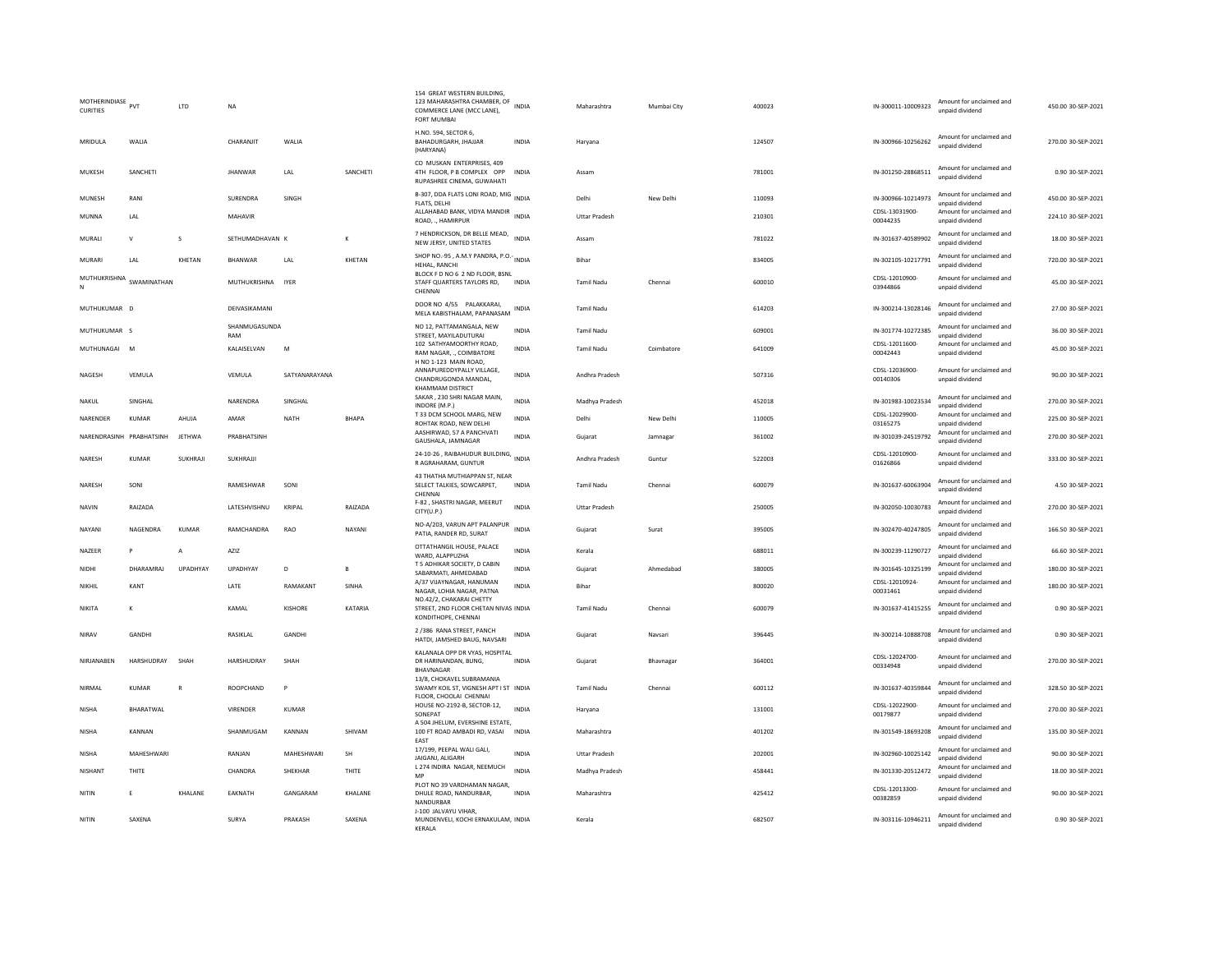| OLETYVEERAPPA SETTY |                 | <b>GURUNATH</b> | OLETYA                   | VEERAPPA        | SETTY        | 101 SRIKARA OLD POST OFFICE RD,<br>OPPTHYAGARAJA NAGAR<br>POSTOFFICE, 2ND BLOCK<br>THYAGARAJA NAGAR, BENGALURU           | <b>INDIA</b> | Karnataka         | <b>Bangalore Urban</b> | 560028 |               | CDSL-12010900-<br>01404844 | Amount for unclaimed and<br>unpaid dividend | 4.50 30-SEP-2021   |
|---------------------|-----------------|-----------------|--------------------------|-----------------|--------------|--------------------------------------------------------------------------------------------------------------------------|--------------|-------------------|------------------------|--------|---------------|----------------------------|---------------------------------------------|--------------------|
| OM                  | ANIRUDH         | CHELLAPILLA     | LAKSHMI                  | GAMAMATH        | CHELLAPILLA  | PLOT NO 25 FLAT NO G 3<br>NEWVIDYANAGAR, SAI CLASSIC<br>APTS NEREDMET MALKAJGIRI.<br>RANGAREDDY                          | INDIA        | Telangana         | Hyderabad              | 500047 |               | IN-300095-11752495         | Amount for unclaimed and<br>unpaid dividend | 9.00 30-SEP-2021   |
| OMPRAKASH           | AGARWAI         |                 | NATHULALI                |                 |              | SHRIMAL NAGAR, BHINMAL DIST<br>JALORE, BHINMAL, RAJASTHAN                                                                | <b>INDIA</b> | Raiasthan         |                        | 343029 |               | IN-300513-11337202         | Amount for unclaimed and<br>unpaid dividend | 90.00 30-SEP-2021  |
| OMPRAKASH           | <b>BAJAJ</b>    |                 | GHANSHAM                 | DAS             | <b>BAJAJ</b> | 1-1-93, S D ROAD, SIRPUR-<br>KAGHAZNAGAR                                                                                 | <b>INDIA</b> | Andhra Pradesh    |                        | 504296 |               | CDSL-12030700-<br>00024617 | Amount for unclaimed and<br>unpaid dividend | 450.00 30-SEP-2021 |
| OMPRAKASH           | THAWARDAS       | THUTHEJA        | THAWARDAS                | THUTHEJA        |              | PLOT NO 152 JANKI BHAWAN,<br>QUETTA COLONY, NAGPUR,<br>NAGPUR                                                            | INDIA        | Maharashtra       |                        | 440008 |               | CDSL-12017501-<br>00045001 | Amount for unclaimed and<br>unpaid dividend | 12.60 30-SEP-2021  |
| ORPITA              | <b>MENON</b>    |                 | NISHANT                  | <b>MENON</b>    |              | 40/89, CHITTARANJAN PARK, NEW<br>DELHI                                                                                   | <b>INDIA</b> | Delhi             | New Delhi              | 110019 |               | IN-301774-15702730         | Amount for unclaimed and<br>unpaid dividend | 13.50 30-SEP-2021  |
| PALANIAPPAN         | M               |                 | MEENAKSHISUNDA PL<br>RAM |                 |              | 247, SOLAI ST, AYANAVARAM,<br>CHENNAI                                                                                    | <b>INDIA</b> | <b>Tamil Nadu</b> | Chennai                | 600023 |               | IN-301549-15770774         | Amount for unclaimed and<br>unpaid dividend | 45.00 30-SEP-2021  |
| PALANISAMY          | $\overline{A}$  |                 | ARUMUGAM                 |                 |              | 3 IST CROSS, KUMARAN NAGAR,<br>HOSUR                                                                                     | <b>INDIA</b> | <b>Tamil Nadu</b> |                        | 635109 |               | IN-300175-10665306         | Amount for unclaimed and<br>unpaid dividend | 2.70 30-SEP-2021   |
| PANKAI              | NAVANITI AI     | SHAH            | NAVANITI AI              | SHAH            |              | 6/C PRERNA APARTMENT,<br>PRATISHTHA COMPLEX. PARLE<br>POINT, SURAT                                                       | <b>INDIA</b> | Gujarat           | Surat                  | 395007 |               | IN-302201-10264848         | Amount for unclaimed and<br>unpaid dividend | 4.50 30-SEP-2021   |
| PAPPA               | K               |                 | NATARAJAN                | NARASINGAM      |              | PLOT NO. 25, BHARATHI EAST<br>STREETTHIYAGARAJA, NAGAR<br>MAHARAJA NAGAR POST,<br>TIRUNELVELI                            | INDIA        | Tamil Nadu        | Tirunelveli            | 627011 |               | IN-300597-10106723         | Amount for unclaimed and<br>hnebivib bisnnu | 6.30 30-SEP-2021   |
| PARAMESWARA SARMA   |                 | M               | MADHDEVA                 | <b>IYER</b>     |              | SREE DHANWANTHARI ASRAMAM,<br>SOUTH GATE.P.O., VAIKOM,<br>VAIKOM                                                         | <b>INDIA</b> | Kerala            |                        | 686142 |               | IN-300239-13323115         | Amount for unclaimed and<br>unpaid dividend | 900.00 30-SEP-2021 |
| PARTH               | <b>JITENDRA</b> | <b>JANI</b>     | <b>JITENDRA</b>          |                 |              | VRAJWAS SOCIETY, NEAR OVER<br>BRIDGE, 100 FTS I G ROAD, ANAND                                                            | <b>INDIA</b> | Gujarat           | Anand                  | 388001 |               | CDSL-12022000-<br>00019440 | Amount for unclaimed and<br>unnaid dividend | 225.00 30-SEP-2021 |
| PARTHASARATHI NEOGI |                 |                 | <b>NA</b>                |                 |              | FLAT NO.2A, ATHREYA<br>APARTMENTS, 94A ST MARYS<br>ROAD, R. A PURAM, CHENNAI<br>134 SHUNMUGASIGAMANI                     | <b>INDIA</b> | <b>Tamil Nadu</b> | Chennai                | 600018 | FOLIO00000018 |                            | Amount for unclaimed and<br>unpaid dividend | 45.00 30-SEP-2021  |
| PARTHIBAN           | s               |                 | SRIRANGAM                | $\mathsf{V}$    |              | NAGAR, 5TH STREET BLOCK 5,<br>PANDAVARMANGALAM,<br>KOVILPATTI                                                            | <b>INDIA</b> | <b>Tamil Nadu</b> |                        | 628502 |               | IN-301774-10583936         | Amount for unclaimed and<br>unpaid dividend | 72.00 30-SEP-2021  |
| PATEL               | DILIPKUMAR      | $\mathsf{K}$    | KANTIBHAI                | <b>JIVABHAI</b> | PATEL        | A 5 BANSIDHAR TENAMENT,<br>ADRASHNAGAR TA HIMATNAGAR,<br>MAHAVIRNAGAR DIST<br>SABARKANTHA, HIMATNAGAR                    | <b>INDIA</b> | Gujarat           |                        | 383001 |               | IN-300214-13737755         | Amount for unclaimed and<br>unpaid dividend | 45.00 30-SEP-2021  |
| PATEL               | VIMLABEN        | KANAIYALAL      | NARANDAS                 | PATEL           |              | DIWANPARA ROAD VORAWAD,<br>DHOBI STREET, BHAVNAGAR,<br>GUJARAT                                                           | <b>INDIA</b> | Gujarat           | Bhavnagar              | 364001 |               | IN-302269-12129614         | Amount for unclaimed and<br>unpaid dividend | 90.00 30-SEP-2021  |
| PAVITHRA            | s               |                 | KUPPUSWAMY               | SEKAR           |              | LOBAMUDHRA, 50/852 (1)THOPPIL INDIA<br>LANE, THALIYAL, TRIVANDRUM                                                        |              | Kerala            |                        | 695002 |               | CDSL-12032800-<br>00102672 | Amount for unclaimed and<br>unpaid dividend | 4.50 30-SEP-2021   |
| PAWAN               | AGARWAI         |                 | PARSURAM                 | AGARWAI         |              | MAKUM ROAD, P/O<br>SUKANPUKHURI, DIST TINSUKIA,<br>TINSUKIA                                                              | <b>INDIA</b> | Assam             |                        | 786125 |               | CDSL-12024700-<br>00448550 | Amount for unclaimed and<br>unpaid dividend | 18.00 30-SEP-2021  |
| PERISETTY           | VENKATA         | RAO             | ANJANEYULU               |                 |              | H.NO.11/2, A S LTD COLONY,<br>KOVVUR, W G DIST AP                                                                        | <b>INDIA</b> | Andhra Pradesh    |                        | 534350 |               | IN-301022-20244847         | Amount for unclaimed and<br>unpaid dividend | 225.00 30-SEP-2021 |
| PIYUSH              | B               | CHATURVEDI      | <b>BRJLAL</b>            | CHATURVEDI      |              | 4-A ABHILASHA, AUGUST KRANTI<br>ROAD, GOWALIA TANK, MUMBAI                                                               | INDIA        | Maharashtra       | Mumbai City            | 400036 |               | IN-300214-10589006         | Amount for unclaimed and<br>unpaid dividend | 0.90 30-SEP-2021   |
| POOJA               | PAWAN           | PATEL           | RAJENDRAPRASAD DAULAL    |                 | PHOPHALIA    | B-402 NEELKANTH RESIDENCY,<br>NEAR SILVER GEST APTOPP PAL<br>RTO LAN, BH TGS RESTAURANT PAL INDIA<br>ADAJAN RD, PALSURAT |              | Guiarat           | Surat                  | 395009 |               | IN-300214-13972082         | Amount for unclaimed and<br>unpaid dividend | 90.00 30-SEP-2021  |
| POONAM              | SUDHIR          | WADIA           | SUDHIR                   | $\mathsf{v}$    | WADIA        | B/608 VEENA SANTOOR OPP<br>KAMLA, VIHAR SPORT CLUB SAI<br>BABA NGR, EXT ROAD BORIVALI W,<br><b>MUMBAI</b>                | INDIA        | Maharashtra       | Mumbai City            | 400092 |               | CDSL-12033200-<br>01051824 | Amount for unclaimed and<br>unpaid dividend | 72.00 30-SEP-2021  |
| POPAT               | <b>BHASKAR</b>  | ARUN            | BHASKAR                  | ARUN            |              | PIMPALA, AT POST ASHTI, BEED                                                                                             | INDIA        | Maharashtra       |                        | 414203 |               | CDSL-12020000-<br>00252975 | Amount for unclaimed and<br>unnaid dividend | 45.00 30-SEP-2021  |
| POTLURIANJANE<br>YA | VARA            | PRASAD          | LAKSHMANA                | <b>RAO</b>      | P            | H NO-54-13/16-3, 4TH CROSS<br>ROAD BANK COLONY, SRINIVASA<br>NAGAR, VUAYAWADA                                            | <b>INDIA</b> | Andhra Pradesh    |                        | 520008 |               | IN-300394-10611889         | Amount for unclaimed and<br>unpaid dividend | 270.00 30-SEP-2021 |
| PRABAVATHI          | <b>R</b>        |                 | RAMACHANDRAN A           |                 |              | OLD NO 47 NEW NO 32, NEW<br>AGRAHARAM, DINDIGUL,<br>DINDIGUL                                                             | <b>INDIA</b> | <b>Tamil Nadu</b> | Dindigul               | 624001 |               | IN-301637-41098358         | Amount for unclaimed and<br>unpaid dividend | 0.90 30-SEP-2021   |
| PRABHATH            | RAJU            |                 | MADHAVAN                 | RAJU            |              | P O BOX 5643, ABUDHABI, UAE,<br>UAE                                                                                      | <b>INDIA</b> | Assam             |                        | 781022 |               | IN-300239-13780014         | Amount for unclaimed and<br>unpaid dividend | 9.00 30-SEP-2021   |
| PRAKASH             | SAWAJI          | MALI            | SAWAJI                   |                 |              | RM NO.5 GRND FLR, CHUNAWALA<br>BLDG, SONAPUR LANECHIRA<br>BAZAR, MUMBAI                                                  | <b>INDIA</b> | Maharashtra       | Mumbai City            | 400002 |               | CDSL-12047100-<br>00027019 | Amount for unclaimed and<br>unpaid dividend | 175.50 30-SEP-2021 |
| PRASAD              | SHASHIKANT      | NEWASKAR        | SHASHIKANT               | GOVARDHANDAS    | NEWASKAR     | DEEP JYOTI ELECTRICALS, KAPAD<br>BAZAR, AHMEDNAGAR                                                                       | INDIA        | Maharashtra       |                        | 414001 |               | CDSL-13023400-<br>00366142 | Amount for unclaimed and<br>unpaid dividend | 90.00 30-SEP-2021  |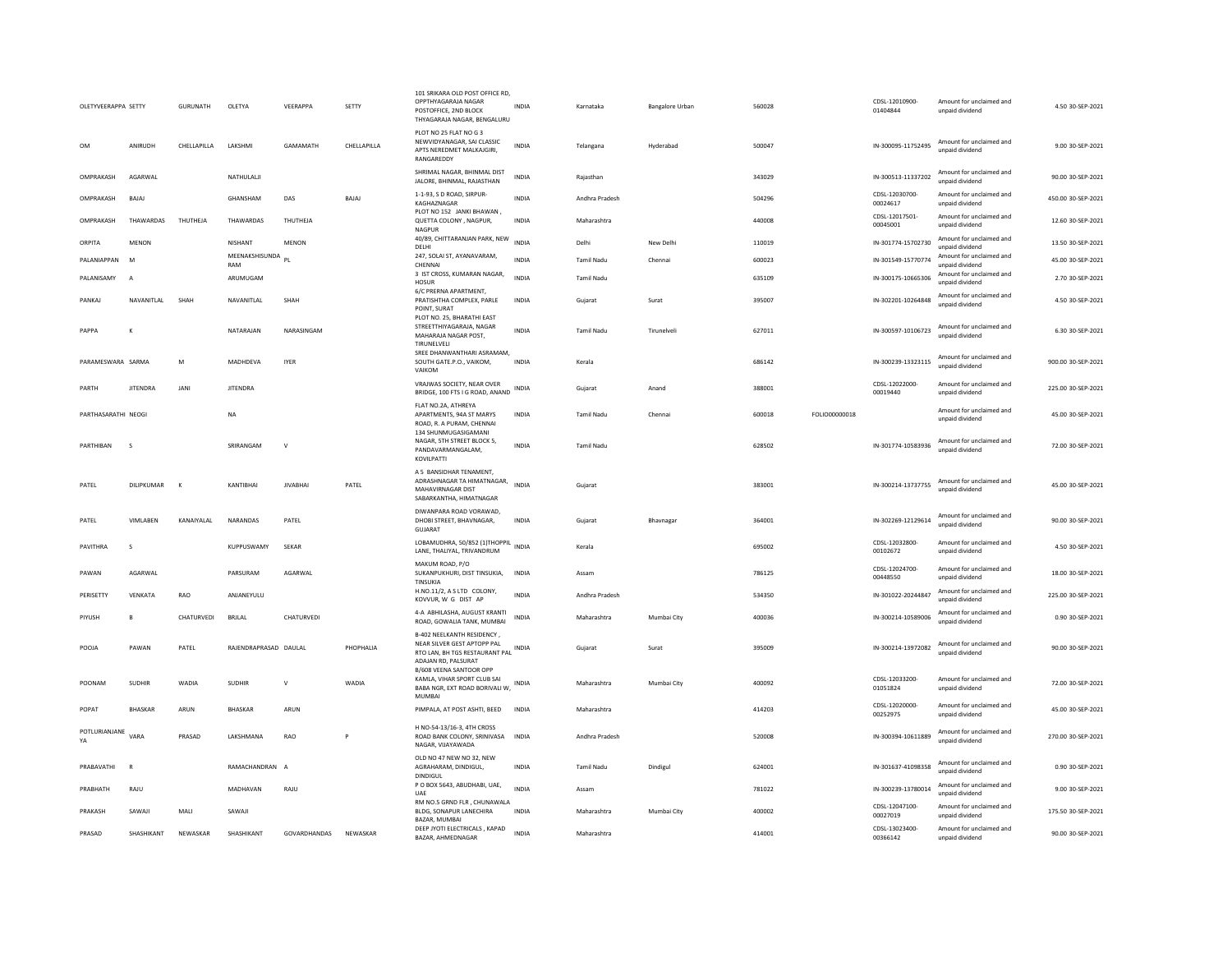| PRASANTA          | KUMAR             | DAS             | SANATAN            | DAS                |                 | ADANI MINING PVT LTD. AT BIKASH<br>NAGARTUR, NR NARAYANI INDUST, INDIA<br>ANGUL                                      |              | Orissa               |                        | 759123 | IN-300484-14892919         | Amount for unclaimed and<br>unpaid dividend | 45.00 30-SEP-2021  |
|-------------------|-------------------|-----------------|--------------------|--------------------|-----------------|----------------------------------------------------------------------------------------------------------------------|--------------|----------------------|------------------------|--------|----------------------------|---------------------------------------------|--------------------|
| PRASANTA          | KUMAR             | DAS             | PARIMAL            | KUMAR              | DAS             | POKEPARI, P O BUDGE BUDGE,<br>DISTRICT 24 PARGANAS (SOUTH)                                                           | INDIA        | West Bengal          |                        | 743319 | IN-301549-15924878         | Amount for unclaimed and<br>unpaid dividend | 450.00 30-SEP-2021 |
| PRAVINKUMAR       | HARGOVANDAS PATEL |                 | HARGOVANDAS        | PATEL              |                 | AT - RANASAN, TAL - VIJAPUR, DIST INDIA<br>- MEHSANA, MEHSANA                                                        |              | Gujarat              |                        | 382870 | CDSL-12028900-<br>00199411 | Amount for unclaimed and<br>unpaid dividend | 45.00 30-SEP-2021  |
| PRAVINKUMAR N     |                   | PATEL           | NANIIRHAI          | D.                 | PATEL           | B-31 SHREEPRAKASH SOC, NR<br>MOHANNAGAR, NARODA,<br>AHMEDABAD                                                        | <b>INDIA</b> | Gujarat              |                        | 382330 | CDSL-12048400-<br>00196574 | Amount for unclaimed and<br>unpaid dividend | 45.00 30-SEP-2021  |
| PREETHA           | $\mathbf{S}$      | THOMAS          | PUTHENVEEDU        | SKARIA             | THOMAS          | ROSE VILLA, CHEERANKAVU,<br>EZHUKONE PO, KOLLAM                                                                      | <b>INDIA</b> | Kerala               |                        | 691505 | IN-300239-11720540         | Amount for unclaimed and<br>unpaid dividend | 67.50 30-SEP-2021  |
| PRITHIDHARA       | MISHRA            |                 | KUMUDA             | RANIAN             | <b>MISHRA</b>   | 303. BLDG 8. GREEN FIELDS, BOM<br>60. JOGESHWARI VIKROLI.<br>ROAD.JOGHESHWARI(EAST),<br>MUMBAI                       | <b>INDIA</b> | Maharashtra          | Mumbai City            | 400060 | CDSL-12029900<br>02960323  | Amount for unclaimed and<br>unpaid dividend | 180.00 30-SEP-2021 |
| PRITI             | KEDIA             |                 | SHARWAN            | KUMAR              | KEDIA           | 5D TRIVENI APPT, KHALIFA BAGH, INDIA<br>BHAGALPUR                                                                    |              | Bihar                |                        | 812002 | CDSL-12019101-<br>00314576 | Amount for unclaimed and<br>unpaid dividend | 112.50 30-SEP-2021 |
| PRITIBEN          | AJAYBHAI          | PATEL           | <b>AJAYBHAI</b>    | <b>GORDHANBHAI</b> | PATEL           | 18/B JIVAN APPARTMENT, GOR NO<br>KUVOOPP. KAILASVAN. NR.KANS<br>MANINAGAR(EAST), AHMEDABAD                           | <b>INDIA</b> | Guiarat              | Ahmedabad              | 380008 | IN-301469-10112622         | Amount for unclaimed and<br>unpaid dividend | 13.50 30-SEP-2021  |
| PRIYANKA          | MUKHERJEE         |                 | JAGABANDHU         | DEY                |                 | KUTUL SAHI ROAD KHEJUR TALA,<br>LANE 5 DAKSHIN PARA, BARASAT, INDIA<br>Hooghly                                       |              | West Bengal          | Hooghly                | 700124 | IN-301604-11232171         | Amount for unclaimed and<br>unpaid dividend | 9.00 30-SEP-2021   |
| PURNIMA           | SHAW              |                 | SHYAM              | SUNDAR             | SHAW            | 11 H, TEMPLE STREET, Hooghly                                                                                         | INDIA        | <b>West Bengal</b>   | Hooghly                | 700072 | CDSL-12044700<br>03804101  | Amount for unclaimed and<br>unpaid dividend | 22.50 30-SEP-2021  |
| PURUSOTTAM        | NAIK              |                 | CHANDRA            | MANI               | NAIK            | PLOT NO 1215/1486(B), AT<br>KHANDAGIRI BARI, PO<br>KHANDAGIRI, BHUBANESWAR                                           | <b>INDIA</b> | Orissa               |                        | 751030 | IN-301250-28595954         | Amount for unclaimed and<br>unpaid dividend | 360.00 30-SEP-2021 |
| PUSHPA            | <b>ASHOKLAL</b>   | MAKHUA          | <b>ASHOKLAL</b>    |                    |                 | BK NO 1490/2, SECTION30/B<br>ULHASNAGAR                                                                              | <b>INDIA</b> | Maharashtra          |                        | 421004 | CDSL-12013700-<br>00037317 | Amount for unclaimed and<br>unpaid dividend | 90.00 30-SEP-2021  |
| RAGAVI            |                   |                 | SYED               | KHIZER             | SHOWKATHPEER    | D/O SYED KHIZER SHOWKATHPEER<br>NO. 700/O F45 B B GARDEN<br>RAMACHANDRA, AGRAFORT MOH,<br>Bangalore Urban KARNATAKA  | INDIA        | Karnataka            | <b>Bangalore Urban</b> | 570004 | IN-300214-16032344         | Amount for unclaimed and<br>unpaid dividend | 202.50 30-SEP-2021 |
| RAGHAVENDRA POORU |                   |                 | CHANDRUDU          | POORU              |                 | 3-5-94/1 INDRA NAGAR<br>RAMANTHPUR, NEAR HYDERABAD<br>PUBLIC SCHOOL, HYDERABAD<br><b>ANDHRA PRADESH</b>              | <b>INDIA</b> | Telangana            | Hyderabad              | 500013 | IN-303719-10744551         | Amount for unclaimed and<br>unpaid dividend | 90.00 30-SEP-2021  |
| RAHUL             | PATIDAR           |                 | BIHARILAL          | PATIDAR            |                 | 91 KANYA SHALA ROAD NEAR<br>BHAWANIMATA, KASRAWAD,<br>KHARGONE MADHYA PRADESH<br>2916 25 PRADEEP NAGAR               | <b>INDIA</b> | Madhya Pradesh       |                        | 451228 | IN-300484-17736256         | Amount for unclaimed and<br>unpaid dividend | 9.00 30-SEP-2021   |
| RAHUL             | KISHORBHAI        | GODHIYA         | <b>KISHORBHAI</b>  | <b>GODHIYA</b>     |                 | CHINUBHAI NI C, HALI AMBAWADI<br>ELLISBRIDGE, AHMEDABAD<br><b>GUJARAT</b>                                            | <b>INDIA</b> | Gujarat              | Ahmedabad              | 380006 | IN-300484-15664112         | Amount for unclaimed and<br>unpaid dividend | 27.90 30-SEP-2021  |
| RAJ               | KISHOR            | <b>SINGH</b>    | SP                 | SINGH              | <b>SH</b>       | 13/288 CHAI TANYA COLONY, NR<br>VAKOLA BRIDGE, SANTACRUZ(W), INDIA<br><b>MUMBAI</b><br>OLD NO 17 D VENKATAJALAPATHY. |              | Assam                |                        | 781022 | IN-300142-10289486         | Amount for unclaimed and<br>unpaid dividend | 270.00 30-SEP-2021 |
| RAJAN             | $\mathbb{R}$      | KALRA           | KALRA              | $\mathbb{R}$       | G               | I STREET F1 D BLOCK<br>RADHAHOMES, SHENOY NAGAR,<br>CHENNAI                                                          | INDIA        | <b>Tamil Nadu</b>    | Chennai                | 600030 | IN-301604-11346256         | Amount for unclaimed and<br>unnaid dividend | 0.90 30-SEP-2021   |
| RAJASHEKHAR       |                   |                 | <b>ERAPPA</b>      | P                  |                 | FLAT NO L 5/8, J V S L TOWNSHIP,<br>VIDYANAGAR TORNAGALLU,<br><b>BELLARY KARNATAKA</b>                               | <b>INDIA</b> | Karnataka            |                        | 583123 | IN-301926-10840877         | Amount for unclaimed and<br>unpaid dividend | 45.00 30-SEP-2021  |
| RAIASHRFF         | <b>NFFLAPPA</b>   | <b>FULARI</b>   | <b>NFFI APPA</b>   | SHANKARFPPA        | <b>FULARI</b>   | I D B I BANK 11 FIRST CROSS,<br>GANDHINAGAR, P.B.NO-9931,<br>BANGALORE                                               | <b>INDIA</b> | Karnataka            | Bangalore Urban        | 560009 | CDSL-12020000-<br>00047509 | Amount for unclaimed and<br>unpaid dividend | 337.50 30-SEP-2021 |
| RAJENDER          | KUMAR             | TIHARA          | BACHAN             | DASS               | SH              | C - 45, SECTOR - 50, NOIDA                                                                                           | <b>INDIA</b> | <b>Uttar Pradesh</b> |                        | 201301 | IN-301209-10001486         | Amount for unclaimed and<br>unpaid dividend | 270.00 30-SEP-2021 |
| RAJENDRA          | KANTBHAI          | PATEL           | KANTIBHAI          | СННОТАВНАІ         | PATEL           | 2946- SHREEJI CLINIC, MAIN<br>BAZAR, AT-PO BAREJA, BAREJA<br>162 B LAXMINARAYAN NAGAR.                               | <b>INDIA</b> | Gujarat              |                        | 382425 | IN-301485-10321975         | Amount for unclaimed and<br>unpaid dividend | 180.00 30-SEP-2021 |
| RAJENDRA          | SHRAVAN           | <b>DUDURKAR</b> | SHRAVAN            | RAMAJI             | <b>DUDURKAR</b> | NEAR HANUMANNAGAR, SUTGIRNI INDIA<br>HINGNA, NAGPUR                                                                  |              | Maharashtra          |                        | 440001 | CDSL-12038400-<br>01231857 | Amount for unclaimed and<br>unpaid dividend | 2.70 30-SEP-2021   |
| RAJESH            | KUMAR             |                 | RAM                | <b>BILASH</b>      | YADAV           | DISTRICT AGRICULTURE OFFICE,<br>BHADURPUR BL LAHERIASARAI,<br>DARBHANGA BIHAR                                        | <b>INDIA</b> | Bihar                |                        | 846001 | IN-300484-18369666         | Amount for unclaimed and<br>unpaid dividend | 18.00 30-SEP-2021  |
| RAJESH            | SHANKARLAL        | BHANUSHALI      | <b>NA</b>          |                    |                 | K-1 N-1 CIDCO, AURANGABAD                                                                                            | <b>INDIA</b> | Maharashtra          |                        | 431001 | CDSL-12033200-<br>08341536 | Amount for unclaimed and<br>unnaid dividend | 38.70 30-SEP-2021  |
| RAJINDAR          | PARKASH           | OBEROL          | <b>NA</b>          |                    |                 | 279 KAILASH HILLS, NEW DELHI                                                                                         | <b>INDIA</b> | Delhi                | New Delhi              | 110065 | CDSL-12032300-<br>00022627 | Amount for unclaimed and<br>unpaid dividend | 270.00 30-SEP-2021 |
| RAJNI             | SHARMA            |                 | HARI               | SHANKER            | SHARMA          | MIG 1A 106, LODHI VIHAR,<br>ALIGARH, UTTAR PRADESH                                                                   | <b>INDIA</b> | <b>Uttar Pradesh</b> |                        | 202001 | IN-302269-11237187         | Amount for unclaimed and<br>unpaid dividend | 27.00 30-SEP-2021  |
| <b>RAKESH</b>     | YADAV             |                 | <b>BHUDEVSINGH</b> | YADAV              | <b>SH</b>       | RZ-44 B/3, GALI NO.-5/7, MAIN<br>SAGARPUR, NEW DELHI                                                                 | <b>INDIA</b> | Delhi                | New Delhi              | 110046 | IN-300861-10125586         | Amount for unclaimed and<br>unpaid dividend | 270.00 30-SEP-2021 |
| RAKHI             | PATNI             |                 | SANJAY             | PATNI              |                 | 8 TILAK PATH, INDORE (M.P.)                                                                                          | <b>INDIA</b> | Madhya Pradesh       |                        | 452004 | IN-301983-10028780         | Amount for unclaimed and<br>unpaid dividend | 4.50 30-SEP-2021   |
| RAMABEN           | KANTILAL          | PATEL           | KANTILAL           | SOMDAS             | PATEL           | 102/A NARMAD NAGAR PART - 1<br>NEAR PRAGATIYALAXMI, RANIP,<br>AHMFDARAD                                              | <b>INDIA</b> | Gujarat              |                        | 382480 | CDSL-13015200-<br>00013143 | Amount for unclaimed and<br>unpaid dividend | 225.00 30-SEP-2021 |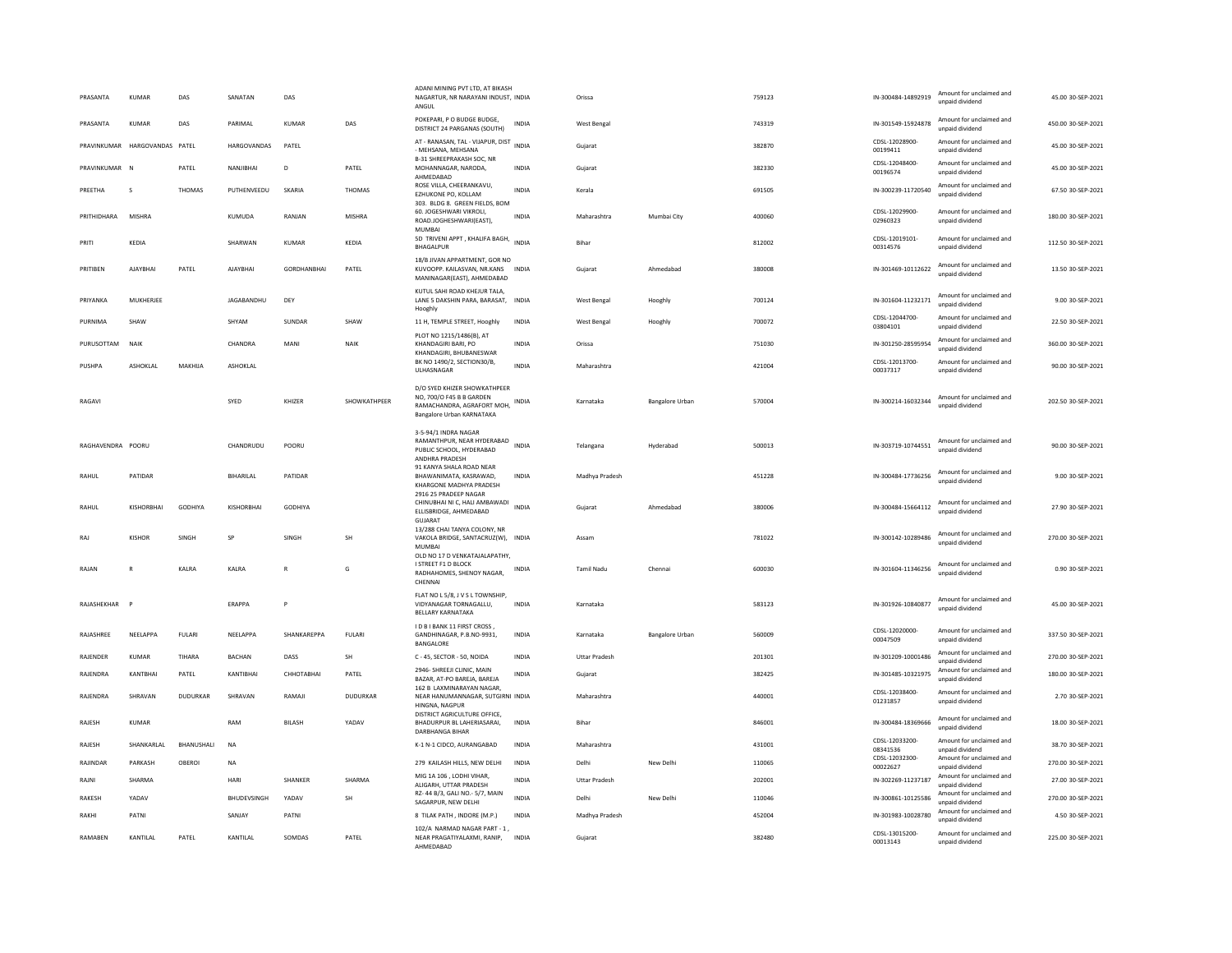| RAMKRISHNA     | <b>MAROTRAO</b>    | <b>BHOSLE</b>     | <b>MAROTRAO</b>                 | BHAGAWANGI      | <b>BHOSLE</b>  | QTR.NO.MQ/308, WCL UMRED<br>MAHARASHTRA<br>F 403 PALM COURT COMPLEX,                                                                                    | <b>INDIA</b> | Maharashtra          |                 | 441204 | IN-301696-10970699         | Amount for unclaimed and<br>unpaid dividend | 13.50 30-SEP-2021  |
|----------------|--------------------|-------------------|---------------------------------|-----------------|----------------|---------------------------------------------------------------------------------------------------------------------------------------------------------|--------------|----------------------|-----------------|--------|----------------------------|---------------------------------------------|--------------------|
| RASHMI         | <b>RAMFSH</b>      | KSHIRSAGAR        | <b>FKNATH</b>                   | PANDURANG       | <b>BATTASE</b> | NEXT TO GOREGAON, SPORTS<br>CLUB MALAD (WEST), MUMBAI<br>MAHARASTRA                                                                                     | <b>INDIA</b> | Maharashtra          | Mumbai City     | 400064 | IN-302871-20588971         | Amount for unclaimed and<br>unpaid dividend | 90.00 30-SEP-2021  |
| RATHINAM       | CHANDRA            | <b>MOHAN</b>      | RETHINAM                        |                 |                | O NO 94 N NO 29,<br>MADURAIVEERAN KOIL ST.<br>PUDUERI CHENGALPET,<br>CHENGALPET                                                                         | <b>INDIA</b> | <b>Tamil Nadu</b>    |                 | 603001 | IN-301604-10543387         | Amount for unclaimed and<br>unpaid dividend | 27.00 30-SEP-2021  |
| RAVI           | BHANWARLAL         | SHARMA            | BHANWARLAL                      | SHARMA          |                | D/304, ARIHANT NAGAR.<br>SHAHIBDUG, AHMEDABAD                                                                                                           | INDIA        | Gujarat              | Ahmedabad       | 380004 | CDSL-12041900-<br>00114352 | Amount for unclaimed and<br>unpaid dividend | 90.00 30-SEP-2021  |
| RAVINDRA       | M                  |                   | MUTHAPPA                        | <b>BELCHADA</b> |                | S/O MUTHAPPA BELCHADA.<br>BADANIDIYOOR, UDUPI                                                                                                           | <b>INDIA</b> | Karnataka            |                 | 576115 | CDSL-12035000-<br>00027524 | Amount for unclaimed and<br>unpaid dividend | 45.00 30-SEP-2021  |
| RAVINDRA       | PRASAD             |                   | SHEO                            | PRASAD          |                | 1345 SECTOR 12E B3 CITY, PO DIST<br>BOKARO, BOKARO                                                                                                      | <b>INDIA</b> | Bihar                |                 | 827012 | CDSL-13019300-<br>02210668 | Amount for unclaimed and<br>unpaid dividend | 37.80 30-SEP-2021  |
| RFFTA          | SURFSHRHAI         | <b>RASHIWAI A</b> | SURFSHRHAI                      |                 |                | B-29 NEW JAY VILLA BUNGLOS,<br>NEW CITY LIGHT ROAD, ALTHAN,<br>SURAT                                                                                    | <b>INDIA</b> | Assam                |                 | 781022 | IN-300425-10125945         | Amount for unclaimed and<br>unpaid dividend | 225.00.30-SEP-2021 |
| REKHA          | s                  | CHHAPIA           | SURENDRA                        | $\mathsf{R}$    | СННАРІА        | 'BHAVANI-KRUPA', NEW ARAM<br>COLONY STREET NO. 3, OPP. RAJ<br>CHAMBER, JAMNAGAR                                                                         | <b>INDIA</b> | Gujarat              | Jamnagar        | 361006 | IN-300974-10446051         | Amount for unclaimed and<br>unpaid dividend | 135.00 30-SEP-2021 |
| <b>RESHMA</b>  | RANJEET            | <b>JAIN</b>       | RANJEET                         | UMEDMAL         | <b>JAIN</b>    | 405 SHATRUNJAY TOWER, NR<br>PADMAVATI JAIN SOC, KALA<br>TALAV, KALYAN WEST                                                                              | <b>INDIA</b> | Maharashtra          |                 | 421301 | IN-301330-19932620         | Amount for unclaimed and<br>unpaid dividend | 720.00 30-SEP-2021 |
| <b>RESHU</b>   | CHAUDHARY          |                   | KRISHANPALSINGH CHAUDHARY       |                 |                | H NO 269 ISAPURAM MEERUT. PS<br>LALKURTI, TEH MEERUT, MEERUT                                                                                            | <b>INDIA</b> | <b>Uttar Pradesh</b> |                 | 250001 | CDSL-12013300-<br>00820893 | Amount for unclaimed and<br>unpaid dividend | 9.00 30-SEP-2021   |
| <b>RICKY</b>   | ANUPAM             |                   | SUBHASH                         | SIBAL           |                | E 603 KONARK INDRAYU ENCLAVE,<br>NIBM AREA UNDRI RD, KONDHWA INDIA<br>KHURD, PUNE                                                                       |              | Maharashtra          |                 | 411048 | CDSL-13041400-<br>06468212 | Amount for unclaimed and<br>unpaid dividend | 135.00 30-SEP-2021 |
| RINKUBEN       | <b>VIPUL</b>       | PATEL             | VIPUL                           |                 |                | KUNJ GALI BLOCK NO 25,<br>VIVEKANAND NAGAR 1, RAVAPAR INDIA<br>ROAD, MORBI                                                                              |              | Gujarat              |                 | 363641 | CDSL-12018000-<br>00254192 | Amount for unclaimed and<br>unpaid dividend | 90.00 30-SEP-2021  |
| <b>ROHIT</b>   | KISHORE            | ADALJA            | KISHORE                         | P               | ADALIA         | SHANTI NIKETAN FLAT NO 42 AND<br>43, 4TH FLOOR PRABHAT COLONY, INDIA<br>SANTACRUZ EAST, MUMBAI                                                          |              | Maharashtra          | Mumbai City     | 400055 | IN-301330-19241301         | Amount for unclaimed and<br>unpaid dividend | 333.00 30-SEP-2021 |
| <b>ROHITNV</b> | $\mathsf{V}$       | S                 | VENKATESWARA RAO                |                 | NELLIPUDI      | D NO 78-16-06, GANDHIPURAM -3, INDIA<br>RAJAHMUNDRY                                                                                                     |              | Andhra Pradesh       |                 | 533103 | CDSL-13019300-<br>01323233 | Amount for unclaimed and<br>unpaid dividend | 0.90 30-SEP-2021   |
| ROHITPRASAD    | SARMA              | G                 | GUNDUGOLAMRUT PRASAD<br>YUNJAYA |                 | SARMA          | CHAINALYTICS SERV PVT LTD 1ST<br>FLR AL. PHA TOWER SIGMA SOFT<br>TECH PARK 7 WHI, TEFIELD MAIN<br>ROAD NEAR VARTHUR KODI.<br><b>BANGALORE KARNATAKA</b> | <b>INDIA</b> | Karnataka            | Bangalore Urban | 560066 | IN-300513-20105875         | Amount for unclaimed and<br>unpaid dividend | 0.90 30-SEP-2021   |
| <b>RUNA</b>    | GHOSH              |                   | <b>ASHOKE</b>                   | <b>KUMAR</b>    | GANGULY        | KRISHNA KALITALA, P.O-<br>MAKDUMPUR, DIST- MALDA                                                                                                        | <b>INDIA</b> | West Bengal          |                 | 732103 | IN-302646-10026765         | Amount for unclaimed and<br>unnaid dividend | 450.00 30-SEP-2021 |
| SADHANABEN     | VIPUL              | SHAH              | VIPUL                           | SHAH            |                | 49, BHAGYODAY SOCIETY, DAHOD INDIA                                                                                                                      |              | Gujarat              | Dahod           | 389151 | CDSL-12013300-<br>00149840 | Amount for unclaimed and<br>unpaid dividend | 45.00 30-SEP-2021  |
| SADHNABEN      | PRAMODBHAI         | SHAH              | MANGILALJI                      | SIRKISSHANLALJI | DHANOTIYA      | 8 DIGAMBARJAIN SOSEYTI.<br>GADHAVINA DAWAKHANA SAME, INDIA<br>AMRAPALI ROAD., AHMEDABAD                                                                 |              | Gujarat              | Ahmedabad       | 380021 | CDSL-12057900-<br>00000822 | Amount for unclaimed and<br>unpaid dividend | 450.00 30-SEP-2021 |
| SAHIL          | ARORA              |                   | BHARAT                          | <b>BHUSHAN</b>  | ARORA          | WZ T 76, VISHNU GARDEN, NR 830<br><b>BUS STAND, NEW DELHI</b><br>PUTHAN MALIYEKKAL, POST                                                                | <b>INDIA</b> | Delhi                | New Delhi       | 110018 | IN-302236-12302912         | Amount for unclaimed and<br>unpaid dividend | 3.60 30-SEP-2021   |
| SAIFFNA        |                    |                   | <b>SULFIKKAR</b>                |                 |                | KODIYATHUR MUKKAM.<br>KOZHIKODE, KERALA                                                                                                                 | <b>INDIA</b> | Kerala               |                 | 673602 | IN-302269-11229277         | Amount for unclaimed and<br>unpaid dividend | 67.50 30-SEP-2021  |
| SAMBHU         | DAS                | <b>BARMAN</b>     | DHIRENDRANATH DAS               |                 | <b>BARMAN</b>  | KAMARTHUBA N/RKPS HABRA.<br>24PGSN, HABRA                                                                                                               | <b>INDIA</b> | West Bengal          |                 | 743263 | CDSL-12030000-<br>00387753 | Amount for unclaimed and<br>unpaid dividend | 90.00 30-SEP-2021  |
| SANDHYA        | <b>GUPTA</b>       |                   | RAJNISH                         | GUPTA           |                | GANESH POLY CLINIC, PLOT NO.110<br>POCKET NO. C-7, SECTOR-7<br>ROHINI, NEW DELHI                                                                        | INDIA        | Delhi                | New Delhi       | 110085 | IN-300118-10019007         | Amount for unclaimed and<br>unpaid dividend | 393.30 30-SEP-2021 |
| SANDHYA        | <b>MENON</b>       |                   | RAJAN                           |                 |                | PO BOX 191768, DUBAI, UAE, UAE INDIA                                                                                                                    |              | Assam                |                 | 781022 | IN-300239-14373373         | Amount for unclaimed and<br>unpaid dividend | 900.00 30-SEP-2021 |
| SANGEETA       | <b>GUPTA</b>       |                   | KAMAL                           | <b>GUPTA</b>    |                | 38 BHARAT NAGAR, PIPLANI,<br><b>BHOPAL, BHOPAI</b>                                                                                                      | <b>INDIA</b> | Madhya Pradesh       |                 | 462021 | IN-300757-11374968         | Amount for unclaimed and<br>unpaid dividend | 45.00 30-SEP-2021  |
| SANGITA        | GOTAMKUMAR SALECHA |                   | GOTAMKUMAR                      | SALECHA         |                | 10 NALA COMPLEX, DAFNALA,<br>SHAHIBAUG, AHMEDABAD                                                                                                       | <b>INDIA</b> | Gujarat              | Ahmedabad       | 380004 | IN-301485-10254407         | Amount for unclaimed and<br>unpaid dividend | 4.50 30-SEP-2021   |
| SANJAY         | CHUDAMAN           | INGLE             | CHUDAMAN                        |                 |                | KANHAIYALAL PLOT, JAMNER<br>ROAD, BHUSAWAL                                                                                                              | <b>INDIA</b> | Maharashtra          |                 | 425201 | CDSL-12028900-<br>00450906 | Amount for unclaimed and<br>unpaid dividend | 45.00 30-SEP-2021  |
| SANJAY         | KUMAR              |                   | <b>JAGDISHWAR</b>               | DAYAL           |                | 16 MANSAROWER OPP SAI<br>HOSPITAL DELHI, ROAD,<br>MORADABAD UTTAR PRADESH                                                                               | INDIA        | <b>Uttar Pradesh</b> |                 | 244001 | IN-300214-13449784         | Amount for unclaimed and<br>unpaid dividend | 180.00 30-SEP-2021 |
| SANIAYRAO      | $\mathbb{R}$       | <b>KARHAIF</b>    | <b>NA</b>                       |                 |                | S/O RUSTUMRAO KARHALE,<br>MANGRUL NEAR CANNEL BRIDGE. INDIA<br>MANGRUL, JALNA                                                                           |              | Maharashtra          |                 | 431211 | CDSL-12033200-<br>08556580 | Amount for unclaimed and<br>unpaid dividend | 74.70 30-SEP-2021  |
| SANJEEV        | KUMAR              |                   | GUPTA                           | $\mathsf{C}$    | $\mathbf{I}$   | H.NO 5287, SECTOR-38 WEST.<br>CHANDIGARH                                                                                                                | <b>INDIA</b> | Chandigarh           | Chandigarh      | 160036 | IN-301127-16276240         | Amount for unclaimed and<br>unpaid dividend | 180.00 30-SEP-2021 |
| SANJEEV        | KUMAR              | RAI               | RAMASHARY                       | G               | RAI            | B-539 SAPNA NAGAR.<br>GANDHIDHAM-KUTCH.                                                                                                                 | INDIA        | Gujarat              |                 | 370201 | IN-300974-11038649         | Amount for unclaimed and<br>unpaid dividend | 450.00 30-SEP-2021 |
| SANJEEV        | KUMAR              | SHARMA            | SHYAM                           | LAL             | SHARMA         | B 5/403 YAMUNA VIHAR, DELHI<br>DELHI                                                                                                                    | <b>INDIA</b> | Delhi                | New Delhi       | 110053 | IN-300214-14053024         | Amount for unclaimed and<br>unpaid dividend | 13.50 30-SEP-2021  |
| SANKAR         | N                  |                   | NALLAMANICKAM                   |                 |                | 2C/3 VALLIYAMMAI ILLAM,<br>MUTHAMIL STREET, THANGAM<br>NAGAR, THANIAVUR                                                                                 | <b>INDIA</b> | <b>Tamil Nadu</b>    | Thanjavur       | 613007 | IN-301637-40694963         | Amount for unclaimed and<br>unpaid dividend | 9.00 30-SEP-2021   |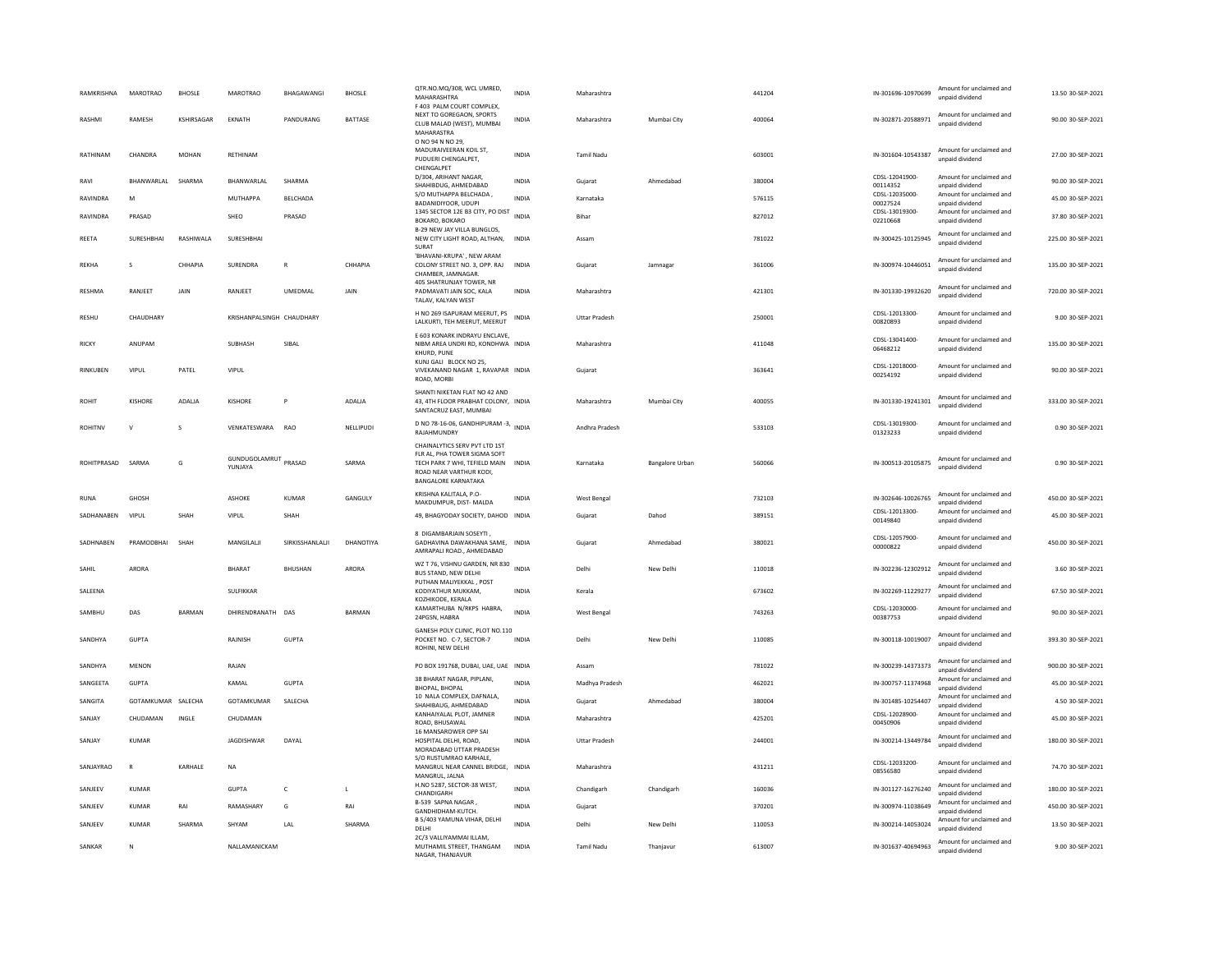| SANTHOSH             | B                        | $\mathbf R$ | <b>BHADRAN</b>                 |                |                      | NO 29 SAMRAKSHA DASSAPA<br>LAYOUT, 3RD BLOCK R M NAGAR, INDIA<br>BANGALORE                                                          |              | Karnataka            | <b>Bangalore Urban</b> | 560016 |               | IN-300476-41025562         | Amount for unclaimed and<br>unpaid dividend | 90.00 30-SEP-2021   |
|----------------------|--------------------------|-------------|--------------------------------|----------------|----------------------|-------------------------------------------------------------------------------------------------------------------------------------|--------------|----------------------|------------------------|--------|---------------|----------------------------|---------------------------------------------|---------------------|
| SANTI                | PADA                     | SAMANTA     | LATEKRISHNA                    | PRASAD         | SAMANTA              | FLAT NO 1B, 23 BONDEL ROAD,<br>Hooghly                                                                                              | <b>INDIA</b> | West Bengal          | Hooghly                | 700019 |               | IN-301250-28197965         | Amount for unclaimed and<br>unpaid dividend | 270.00 30-SEP-2021  |
| SAPNA                | <b>KUMAR</b>             |             | SANJAY                         | KUMAR          |                      | NO 5/13 FLAT F 2 1ST FLOOR.<br>KAMARAJ AVENUE 1ST STREET,<br>LAND MARVEL APARTMENTS<br>ADYAR, CHENNAI                               | <b>INDIA</b> | <b>Tamil Nadu</b>    | Chennai                | 600020 |               | IN-301080-22453367         | Amount for unclaimed and<br>unpaid dividend | 333.00 30-SEP-2021  |
| SARASWATHI           | P                        |             | ARUMUGECHETTIA<br>$\mathbb{R}$ |                |                      | OLD NO 19 NEW NO 22<br>DAKSHINAMURTHY S. VETRI<br>NAGAR PERAVALLUR, NEAR ANNA INDIA<br>SILAI BUS STAND, CHENNAI TAMIL<br>NADU INDIA |              | Tamil Nadu           | Chennai                | 600082 |               | IN-300513-12389299         | Amount for unclaimed and<br>unpaid dividend | 27.00 30-SEP-2021   |
| SARFARAZ             | AHMAD                    | SIDDIQUI    | MUMTAZ                         | AHMAD          |                      | KHAIL KHAN PO, KAIRANA, DT<br>MUZAFFAR NAGAR, UP                                                                                    | INDIA        | <b>Uttar Pradesh</b> |                        | 247774 |               | IN-300239-14046147         | Amount for unclaimed and<br>unpaid dividend | 1800.00 30-SEP-2021 |
| SARITA               | KHEMKA                   |             | SURESH                         | <b>KUMAR</b>   | KHFMKA               | C-27 FIRST FLOOR, BLOCK - C,<br>MALVIYA NAGAR, NEW DELHI                                                                            | <b>INDIA</b> | Delhi                | New Delhi              | 110017 |               | IN-301653-10334692         | Amount for unclaimed and<br>unpaid dividend | 90.00 30-SEP-2021   |
| SARITA               | NAHATA                   |             | SANIAY                         | NAHATA         |                      | 471 RAMPURIYON MOHALLA,<br>UPASARE KE SAMANE, ., BIKANER                                                                            | INDIA        | Rajasthan            |                        | 334005 |               | CDSL-12017701-<br>00710931 | Amount for unclaimed and<br>unpaid dividend | 112.50 30-SEP-2021  |
| SARITA               | NANDA                    |             | <b>NA</b>                      |                |                      | BAZARAPADA ANGUL, NAC ANGUL, INDIA<br>NEAR WOMENS COLLEGE, ANGUL                                                                    |              | Orissa               |                        | 759122 |               | IN-300394-10112559         | Amount for unclaimed and<br>unpaid dividend | 67.50 30-SEP-2021   |
| SAROJ                | THAKRAL                  |             | RAM                            | CHAND          | <b>SH</b>            | 130/11-A SHANTI NAGAR, HISAR<br>(HARYANA)                                                                                           | <b>INDIA</b> | Haryana              |                        | 125001 |               | IN-300940-10019074         | Amount for unclaimed and<br>unpaid dividend | 45.00 30-SEP-2021   |
| SASHIKALA            | M                        |             | <b>NA</b>                      |                |                      | 12 KALATHI PILLAI ST., 1ST FLOOR<br>SOWCARPET, CHENNAI.<br>4/193 UDAYA KUMAR STREET.                                                | <b>INDIA</b> | <b>Tamil Nadu</b>    | Chennai                | 600079 |               | IN-300450-10081942         | Amount for unclaimed and<br>unpaid dividend | 4.50 30-SEP-2021    |
| SATHYA               | ${\sf M}$                |             | MUTHU                          |                |                      | PERAMBUR (Z), VYSARPADI,<br>CHENNAI                                                                                                 | INDIA        | Tamil Nadu           | Chennai                | 600039 |               | IN-301364-10172088         | Amount for unclaimed and<br>unpaid dividend | 0.90 30-SEP-2021    |
| SATISH               | K                        |             | KRISHNA                        | MURTHY         | v                    | NO.2764 GIRIDARSHINI,<br>CHAMUNDESHWARI ROAD,<br>CHAMUDIPURAM, Bangalore<br>Urban                                                   | <b>INDIA</b> | Karnataka            | <b>Bangalore Urban</b> | 570004 |               | IN-300239-10735859         | Amount for unclaimed and<br>unpaid dividend | 4.50 30-SEP-2021    |
| SATPAL               | SINGH                    |             | <b>NA</b>                      |                |                      | 158 PHASE 7 . MOHAL I. ROPAR P B INDIA                                                                                              |              | Chandigarh           | Chandigarh             | 160061 |               | IN-302269-10153735         | Amount for unclaimed and<br>unpaid dividend | 4.50 30-SEP-2021    |
| SATVIR               | SWAROOP                  | SHARMA      | HARI                           | SINGH          |                      | 9 BANK ENCLAVE, NEAR TEHSIL<br>BAHADURGARH, JHAJJAR,<br>BAHADURGARH                                                                 | <b>INDIA</b> | Haryana              |                        | 124507 |               | CDSL-12029900-<br>04021282 | Amount for unclaimed and<br>unpaid dividend | 90.00 30-SEP-2021   |
| SATYANARAYAN         | <b>MACHA</b>             |             | EASHWARAIAH                    | MACHA          |                      | PLOT NO 100, SHANTOSH NAGAR<br>COLONY, KURNOOL<br>NO. 2764 GIRIDARSHINI                                                             | <b>INDIA</b> | Andhra Pradesh       | Kurnool                | 518003 |               | IN-300394-18058879         | Amount for unclaimed and<br>unpaid dividend | 4.50 30-SEP-2021    |
| SAVITHA              | C                        |             | SATISH                         | к              |                      | CHAMUNDESHWARI ROAD,<br>CHAMUNDIPURAM, Bangalore                                                                                    | INDIA        | Karnataka            | Bangalore Urban        | 570004 |               | IN-300239-10771157         | Amount for unclaimed and<br>unnaid dividend | 4.50 30-SEP-2021    |
| SEEMA                | SHANKAR                  | DARGOPATIL  | SHANKAR                        | DARGOPATIL     |                      | Urban<br>B/11 SHRADHA APARTMENT, 78<br>RAILWAY LINES, SENT JOSEPH<br>SCHOOL, SOLAPUR                                                | <b>INDIA</b> | Maharashtra          |                        | 413001 |               | CDSL-12036000-<br>00732626 | Amount for unclaimed and<br>unpaid dividend | 45.00 30-SEP-2021   |
|                      | SELVAKUMARA DEVANATHAN D |             | DHANDAPANI                     |                |                      | PLOT NO 44 II MAIN ROAD. THILLAI<br>NAGAR THIRUNALLAR ROAD, SABA<br>STHIYAR KOIL, KARAIKAL<br>PONDICHERRY (UT) INDIA                | <b>INDIA</b> | <b>Tamil Nadu</b>    |                        | 609602 |               | IN-300513-18298292         | Amount for unclaimed and<br>unpaid dividend | 45.00 30-SEP-2021   |
| SETHURAMAN           | $\overline{A}$           |             | <b>NA</b>                      |                |                      | C-3 KADAMBARI APARTMENTS, 4<br>SUBRAMANIAM STREET,<br>CHROMPET, CHENNAI                                                             | <b>INDIA</b> | <b>Tamil Nadu</b>    | Chennai                | 600044 | FOLIO00000023 |                            | Amount for unclaimed and<br>unpaid dividend | 45.00 30-SEP-2021   |
| SHAKUNTALA           | KAMALAKAR                | ZENDE       | KAMALAKAR                      | ZENDE          |                      | 1981 CONVENT STREET.<br>PARAMOUNT APT, PUNE                                                                                         | <b>INDIA</b> | Maharashtra          |                        | 411001 |               | CDSL-12023000-<br>00891401 | Amount for unclaimed and<br>unpaid dividend | 90.00 30-SEP-2021   |
| <b>SHAM</b>          | BHALCHANDRA SOINDE       |             | BHALCHANDRANAR SOINDE<br>AYAN  |                | $\mathsf{LT}\xspace$ | 14 TYPE IV CPWD QUARTER.<br>SEMINARI HILLS, NAGPUR,<br>MAHARASHTRA                                                                  | <b>INDIA</b> | Maharashtra          |                        | 440006 |               | IN-300513-12136782         | Amount for unclaimed and<br>unpaid dividend | 94.50 30-SEP-2021   |
| SHANMUGANAT G<br>HAN |                          |             | GOVINDARAJAN                   |                |                      | NEW NO 32 / OLD NO 15/1A,<br>I.P.KOVIL NORTH STREET,<br>TIRUVARUR, TIRUVARUR                                                        | <b>INDIA</b> | <b>Tamil Nadu</b>    |                        | 610001 |               | IN-301080-22690569         | Amount for unclaimed and<br>unpaid dividend | 4.50 30-SEP-2021    |
| SHANTI               | DEVI                     | SETHI       | DEVI                           | PRASAD         | <b>SETHI</b>         | 58, ANUPAM NAGAR, GWALIOR<br>MADHYA PRADESH                                                                                         | <b>INDIA</b> | Madhya Pradesh       |                        | 474011 |               | IN-300183-11173002         | Amount for unclaimed and<br>unpaid dividend | 270.00 30-SEP-2021  |
| SHARWAN              | KUMAR                    | SINGH       | <b>BABULAL</b>                 | <b>SINGH</b>   | <b>SH</b>            | 10/18. TRUNK ROAD, A-ZONE<br>DURGAPUR, WEST BENGAL                                                                                  | <b>INDIA</b> | West Bengal          |                        | 713204 |               | IN-302316-10170020         | Amount for unclaimed and<br>unpaid dividend | 27.00 30-SEP-2021   |
| SHIBIJA              | P                        | P           | LATHEESHKUMAR E                |                | $\mathsf{T}$         | HOUSE NO 38/1965, EDOTH<br>HOUSE, MANGATTPARAMBA.<br>EDAKKAD P. O. CALICUT                                                          | <b>INDIA</b> | Kerala               |                        | 673005 |               | IN-301811-10052225         | Amount for unclaimed and<br>unpaid dividend | 90.00 30-SEP-2021   |
| SHOBHA               | JAIN                     |             | YOGESH                         | CHAND          | JAIN                 | C-11/3, YAMUNA VIHAR, YAMUNA<br>VIHAR, DELHI                                                                                        | <b>INDIA</b> | Delhi                | New Delhi              | 110053 |               | IN-300441-10786633         | Amount for unclaimed and<br>unnaid dividend | 54.00 30-SEP-2021   |
| SHWETA               | <b>JOSHI</b>             |             | SHRIPAD                        | WAMANRAO       | JOSHI                | E-7/1 ARMAMENT COLONY,<br>GANESHKHIND, AUNDH, PUNE                                                                                  | INDIA        | Maharashtra          |                        | 411007 |               | IN-301098-10612143         | Amount for unclaimed and<br>unpaid dividend | 333.00 30-SEP-2021  |
| SHYAM                | <b>KUMAR</b>             | AGRAWAL     | AGRAWAL                        | G              | $\mathsf{L}$         | 69/82, KHULDABAD, ROSHAN<br><b>BAGH, ALLAHABAD</b>                                                                                  | <b>INDIA</b> | <b>Uttar Pradesh</b> |                        | 211003 |               | IN-301127-15987652         | Amount for unclaimed and<br>unpaid dividend | 225.00 30-SEP-2021  |
| SHYAMA               | PRASAD                   | GHOSH       | ANIL                           | <b>KUMAR</b>   | GHOSH                | DVC COLONY KANAI NATSAL, PS-<br>BARDHAMAN SADAR, DIST-<br>BURDWAN, BURDWAN                                                          | <b>INDIA</b> | West Bengal          |                        | 713103 |               | CDSI-12030000-<br>00640962 | Amount for unclaimed and<br>unpaid dividend | 180.00 30-SEP-2021  |
| SHYAMALA             | PRAKASH                  |             | PRAKASH                        | B              | К                    | NO 103 KRISHVILA PALMA<br>APARTMENTS, JOGUPALYA MAIN INDIA<br>ROAD, HALASOOR, BANGALORE                                             |              | Karnataka            | <b>Bangalore Urban</b> | 560008 |               | IN-302148-10587986         | Amount for unclaimed and<br>unpaid dividend | 270.00 30-SEP-2021  |
| SIVA                 | PRASAD                   | $\mathsf L$ | LAGHUVARAM                     | VEERABHADRAIAH |                      | D NO 12-100, SAI NAGAR, 2 ND<br><b>CROSS ANANTAPUR</b>                                                                              | <b>INDIA</b> | Andhra Pradesh       | Anantapur              | 515001 |               | IN-302863-10342029         | Amount for unclaimed and<br>unnaid dividend | 45.00 30-SEP-2021   |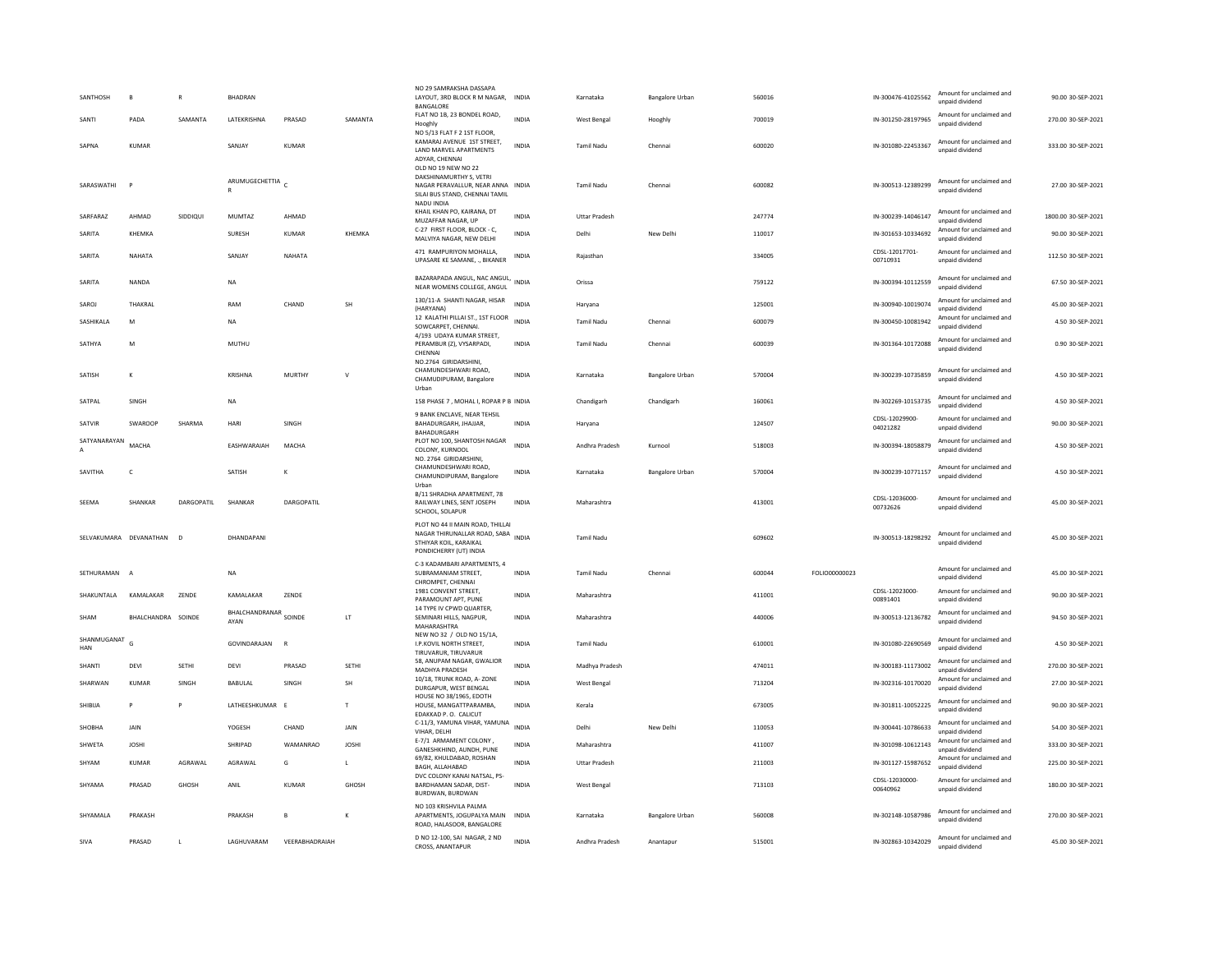| SIVANANDAM<br>$\sim$           |               | SUBBRAMANIYAN                   |                |              | 76 N NO 85, SOUTH ULL VEETHI, T<br>V KOIL, TRICHY                                                                 | <b>INDIA</b> | <b>Tamil Nadu</b>    | Tiruchirapalli         | 620005 |               | IN-300597-10284931         | Amount for unclaimed and<br>unpaid dividend | 0.90 30-SEP-2021    |
|--------------------------------|---------------|---------------------------------|----------------|--------------|-------------------------------------------------------------------------------------------------------------------|--------------|----------------------|------------------------|--------|---------------|----------------------------|---------------------------------------------|---------------------|
| SIVASUBRAMANI<br>AN            |               | VENKATASUBRAMA S<br><b>NIAN</b> |                |              | TIRUVANMIYUR, CHENNAI                                                                                             | <b>INDIA</b> | <b>Tamil Nadu</b>    | Chennai                | 600041 | FOLIO00000220 |                            | Amount for unclaimed and<br>unpaid dividend | 3600.00 30-SEP-2021 |
| SOKALCHAND                     |               | VAGTAWARMAL                     |                |              | SHA VAGTHAVAR MULL<br>SOKALCHAND, 8 NARAYAN MUDALI INDIA                                                          |              | <b>Tamil Nadu</b>    | Chennai                | 600079 | FOLIO00000232 |                            | Amount for unclaimed and<br>unpaid dividend | 0.90 30-SEP-2021    |
| SOMYATA<br>PUROHIT             |               | MURARILAL                       | MISHRA         |              | LANE, CHENNAI<br>FLAT NO C 305 BCM HEIGHT<br>SCHEME NO, 54, INDORE MADHYA INDIA<br>PRADESH                        |              | Madhya Pradesh       |                        | 452001 |               | IN-300214-14800042         | Amount for unclaimed and<br>unnaid dividend | 90.00 30-SEP-2021   |
| SRINIVASABABU O                | $\vee$        | OLETY                           | $\overline{A}$ | $\vee$       | 83/1 1ST FLOOR, K R ROAD, OPP V<br>V PURAM COLLEGE, BANGALORE                                                     | <b>INDIA</b> | Karnataka            | <b>Bangalore Urban</b> | 560004 |               | IN-301604-10635431         | Amount for unclaimed and<br>unpaid dividend | 0.90 30-SEP-2021    |
| SRINIVASAN<br>-F               |               | ELUMALAI                        |                |              | C42 240, LIG FLAT, ASHOK NAGAR<br>7TH AVENUE, CHENNAI                                                             | <b>INDIA</b> | <b>Tamil Nadu</b>    | Chennai                | 600083 |               | CDSL-12038400-<br>01314422 | Amount for unclaimed and<br>unpaid dividend | 90.00 30-SEP-2021   |
| SRIPAL<br>$\mathsf{C}$         |               | CHANDRANATHAN                   |                |              | 21 KASTHURI BAI STREET.<br>VANDAVASI, VANDAVASI                                                                   | INDIA        | Tamil Nadu           |                        | 604408 |               | CDSL-13017400-<br>00060075 | Amount for unclaimed and<br>unpaid dividend | 103.50 30-SEP-2021  |
| SUBHASH<br>AGARWAL             |               | PRFM                            | NARAYAN        | AGARWAL      | WARD NO 31, BEHIND NO 1<br>SCHOOL, CHHATARPUR                                                                     | <b>INDIA</b> | Madhya Pradesh       |                        | 471001 |               | CDSL-12053500-<br>00356665 | Amount for unclaimed and<br>unpaid dividend | 18.00 30-SEP-2021   |
| SUBHASH<br>CHANDER             | SHARMA        | NA                              |                |              | WZ 71 IST FLOOR, JANAK PARK,<br>HARI NAGAR, NEW DELHI                                                             | INDIA        | Delhi                | New Delhi              | 110064 |               | IN-301127-15120634         | Amount for unclaimed and<br>unpaid dividend | 45.00 30-SEP-2021   |
| NANDA<br><b>SUBHASIS</b>       |               | GAGAN                           | <b>BEHARI</b>  | <b>NANDA</b> | MADAN MOHAN PADA, PO DIST<br>ANGUL, ORISSA                                                                        | <b>INDIA</b> | Orissa               |                        | 759122 |               | IN-300484-10534814         | Amount for unclaimed and<br>unpaid dividend | 67.50 30-SEP-2021   |
|                                |               |                                 |                |              | 19 PAP COLONY.                                                                                                    |              |                      |                        |        |               |                            |                                             |                     |
| SUDHA<br>$\mathbf{v}$          |               | VELUCHAMY                       |                |              | CHINNAMPALAYAM, PANCHAYAT INDIA<br>POLLACHI, COIMBATORE                                                           |              | <b>Tamil Nadu</b>    |                        | 642002 |               | CDSL-12049200-<br>00061504 | Amount for unclaimed and<br>unpaid dividend | 9.00 30-SEP-2021    |
| <b>SUDHIR</b><br>SURENDRA      | VERMA         | SURENDRA                        | $\mathcal{S}$  | VERMA        | PLOT NO 107 FLAT NO 101.<br>NARAYAN APARTMENT,<br>ABHYANKAR NAGAR, NAGPUR                                         | INDIA        | Maharashtra          |                        | 440010 |               | CDSL-12013300-<br>00724261 | Amount for unclaimed and<br>unpaid dividend | 90.00 30-SEP-2021   |
| SUJIT<br><b>KUMAR</b>          | <b>VERMA</b>  | LALIT                           | <b>KISHOR</b>  | PRASAD       | 1 VILL-SHAIKH TOLI, ANCHAL-U<br>SAMASTIPUR, TOWN & DIST-<br>SAMASTIPUR, SAMASTIPUR<br>REDINGTON INDIA LIMITED 94, | <b>INDIA</b> | Bihar                |                        | 848101 |               | CDSL-12038400-<br>01410925 | Amount for unclaimed and<br>unpaid dividend | 13.50 30-SEP-2021   |
| SUJIT<br>P                     | GEORGE        | GEORGE                          | PARAKULLATH    | SAKARIA      | MAHALAXMI BUILDING MOUNT<br>RD, NR SPIC BUILDING GUINDY,<br>CHENNAI                                               | <b>INDIA</b> | <b>Tamil Nadu</b>    | Chennai                | 600032 |               | CDSL-12048800-<br>00086675 | Amount for unclaimed and<br>unpaid dividend | 28.80 30-SEP-2021   |
| RANI<br>SUMAN                  |               | RAI                             | KUMAR          |              | WARD NO.- 1, GADARPUR, U.S.<br>NAGAR                                                                              | <b>INDIA</b> | <b>Uttar Pradesh</b> |                        | 263152 |               | IN-301055-10521314         | Amount for unclaimed and<br>unpaid dividend | 225.00.30-SEP-2021  |
| JAITLY<br><b>SUMIT</b>         |               | RAMAN                           | <b>KUMAR</b>   | SHARMA       | H.NO. 494/7, BAGICHI SHOBHA<br>RAM, O/S LOHGARH GATE,<br>AMRITSAR                                                 | <b>INDIA</b> | Puniab               |                        | 143001 |               | CDSI-12052300-<br>00008459 | Amount for unclaimed and<br>unpaid dividend | 270.00 30-SEP-2021  |
| <b>SUMITRA</b><br>ARORA        |               | PRITHVI                         | RAJ            | ARORA        | 80/34-B, FIRST FLOOR BLOCK -80,<br>MALVIYA NAGAR, NEW DELHI                                                       | <b>INDIA</b> | Delhi                | New Delhi              | 110017 |               | IN-301653-10102424         | Amount for unclaimed and<br>unpaid dividend | 270.00 30-SEP-2021  |
| SUNANDA<br>GUPTA               |               | SANDIP                          | KUMAR          | GUPTA        | A-2 B B TOWER, 819 NEW<br>SITARAMDERA, PO AGRICO.<br>JAMSHEDPUR (JHARKHAND)                                       | <b>INDIA</b> | <b>Bihar</b>         |                        | 831009 |               | IN-300394-14636359         | Amount for unclaimed and<br>unpaid dividend | 90.00 30-SEP-2021   |
| SUNAYNA                        |               | <b>JETINDER</b>                 | <b>VERMA</b>   |              | SHIVA NAGAR, NEAR MICRO WAVE<br>TOWER, KATHUA                                                                     | <b>INDIA</b> | Jammu and Kashmir    |                        | 184101 |               | CDSL-12033200-<br>00967626 | Amount for unclaimed and<br>unpaid dividend | 117.90 30-SEP-2021  |
| CHOUDHARY<br>SUNIL             |               | RAJ                             | SINGH          | CHOUDHARY    | 26 LIG DUPLEX, NEAR NANDA<br>NAGAR CHARCH, INDORE                                                                 | <b>INDIA</b> | Madhya Pradesh       |                        | 452011 |               | IN-300214-12137673         | Amount for unclaimed and<br>unpaid dividend | 135.00 30-SEP-2021  |
| SUNIL<br>B                     | s             | SENUGURU                        | в              | B            | 1/89 HOSAKERI STREET, BEAR<br>HUTTY VILLAGE AND POST, THE<br>NILGIRIS                                             | <b>INDIA</b> | <b>Tamil Nadu</b>    |                        | 643231 |               | IN-301637-40300292         | Amount for unclaimed and<br>unpaid dividend | 90.00 30-SEP-2021   |
| SUNIL<br><b>KUMAR</b>          | JAIN          | JEEVAN                          | <b>KUMAR</b>   | <b>JAIN</b>  | 411 FIRST FLOOR, RACHNA NAGAR,<br><b>BHOPAL</b>                                                                   | <b>INDIA</b> | Madhya Pradesh       |                        | 462001 |               | CDSL-12033200-<br>01016065 | Amount for unclaimed and<br>unpaid dividend | 22.50 30-SEP-2021   |
| SUNIL<br><b>KUMAR</b>          | MALHOTRA      | GIAN                            | CHAND          |              | 574 VIKASKUNJ, VIKASPURI, NEW<br>DELHI                                                                            | <b>INDIA</b> | Delhi                | New Delhi              | 110018 |               | IN-300476-40735194         | Amount for unclaimed and<br>unpaid dividend | 630.00 30-SEP-2021  |
| <b>SUNITA</b><br><b>ASHWIN</b> | SANGHAVI      | <b>ASHWIN</b>                   | AMRATLAL       | SANGHAVI     | FLAT NO 12 / A VIJAY MAHAL CO<br>OP. HOUSING SOCIETY LIMITED, 57<br>/ D ROAD CHURCHGATE, MUMBAI<br>MAHARASHTRA    | <b>INDIA</b> | Maharashtra          | Mumbai City            | 400020 |               | IN-301549-14365727         | Amount for unclaimed and<br>unpaid dividend | 45.00 30-SEP-2021   |
| SUNITA<br>SINGAL               | <b>SUNITA</b> | <b>HL</b>                       | SINGAL         | <b>SH</b>    | B-38 POCKET-5, KENDRIYA VIHAR-<br>2. SECTOR-82, NOIDA                                                             | <b>INDIA</b> | <b>Uttar Pradesh</b> |                        | 201304 |               | CDSL-12018902-<br>00000586 | Amount for unclaimed and<br>unpaid dividend | 112.50 30-SEP-2021  |
| SANKHLA<br><b>SUNITHA</b>      |               | RAMCHANDRAJI                    |                |              | NO 31/28, ANDIYAPPAN STREET,<br>OLD WASHERMENPET, CHENNAI                                                         | <b>INDIA</b> | <b>Tamil Nadu</b>    | Chennai                | 600021 |               | IN-301637-41428752         | Amount for unclaimed and<br>unpaid dividend | 3.60 30-SEP-2021    |
| SUREKHA<br>KOTHARI             |               | KOTHARI                         | P              | s            | B-3/6 ASHOK VIHAR, PHASE-II,<br>DELHI                                                                             | <b>INDIA</b> | Delhi                | New Delhi              | 110052 |               | IN-300724-10048835         | Amount for unclaimed and<br>unpaid dividend | 270.00 30-SEP-2021  |
| SURENDRAKUM<br>REDDY<br>AR     | $\mathsf{K}$  | KANDULA                         | <b>SUBBA</b>   | REDDY        | D NO 2/166, BUDDAIPALLI,<br>PRODDATUR, KADAPA DIST                                                                | <b>INDIA</b> | Andhra Pradesh       |                        | 516360 |               | IN-301022-21351854         | Amount for unclaimed and<br>unpaid dividend | 112.50 30-SEP-2021  |
| SURENDRA<br><b>KUMAR</b>       | SURANA        | HIRA                            | LAL            | SURANA       | 4TH FLOOR SAINI BUILDING, 3007<br>BAHADURGARH ROAD, DELHI                                                         | <b>INDIA</b> | Delhi                | New Delhi              | 110006 |               | IN-300724-10025212         | Amount for unclaimed and<br>unpaid dividend | 270.00 30-SEP-2021  |
| SURESH<br><b>KUMAR</b>         | $\mathsf{C}$  | CHAMPALAL                       | M              |              | 88 VALLUVARKOTTAM HIGH<br>ROAD, NUNGAMBAKKAM.<br>CHENNA                                                           | <b>INDIA</b> | <b>Tamil Nadu</b>    | Chennai                | 600034 |               | CDSI-13017400-<br>00043507 | Amount for unclaimed and<br>unpaid dividend | 0.90 30-SEP-2021    |
| SURESHKUMAR BABALDAS           | PATEL         | <b>BABALDAS</b>                 | PATEL          |              | CHARAN VAS, NEAR PANJARA<br>POLE, TA - MANSA AT - MANSA,<br>GANDHINAGAR                                           | <b>INDIA</b> | Gujarat              |                        | 382845 |               | IN-303052-10005412         | Amount for unclaimed and<br>unpaid dividend | 29.70 30-SEP-2021   |
| SUSHMA<br>SHAM                 | SOINDE        | SHAM                            | BHALCHANDRA    | SOINDE       | 24 MANGLAYA NAGARI, BESA,<br>NAGPUR, NAGPUR MAHARASHTRA INDIA<br><b>INDIA</b>                                     |              | Maharashtra          |                        | 440034 |               | IN-300513-12060725         | Amount for unclaimed and<br>unpaid dividend | 67.50 30-SEP-2021   |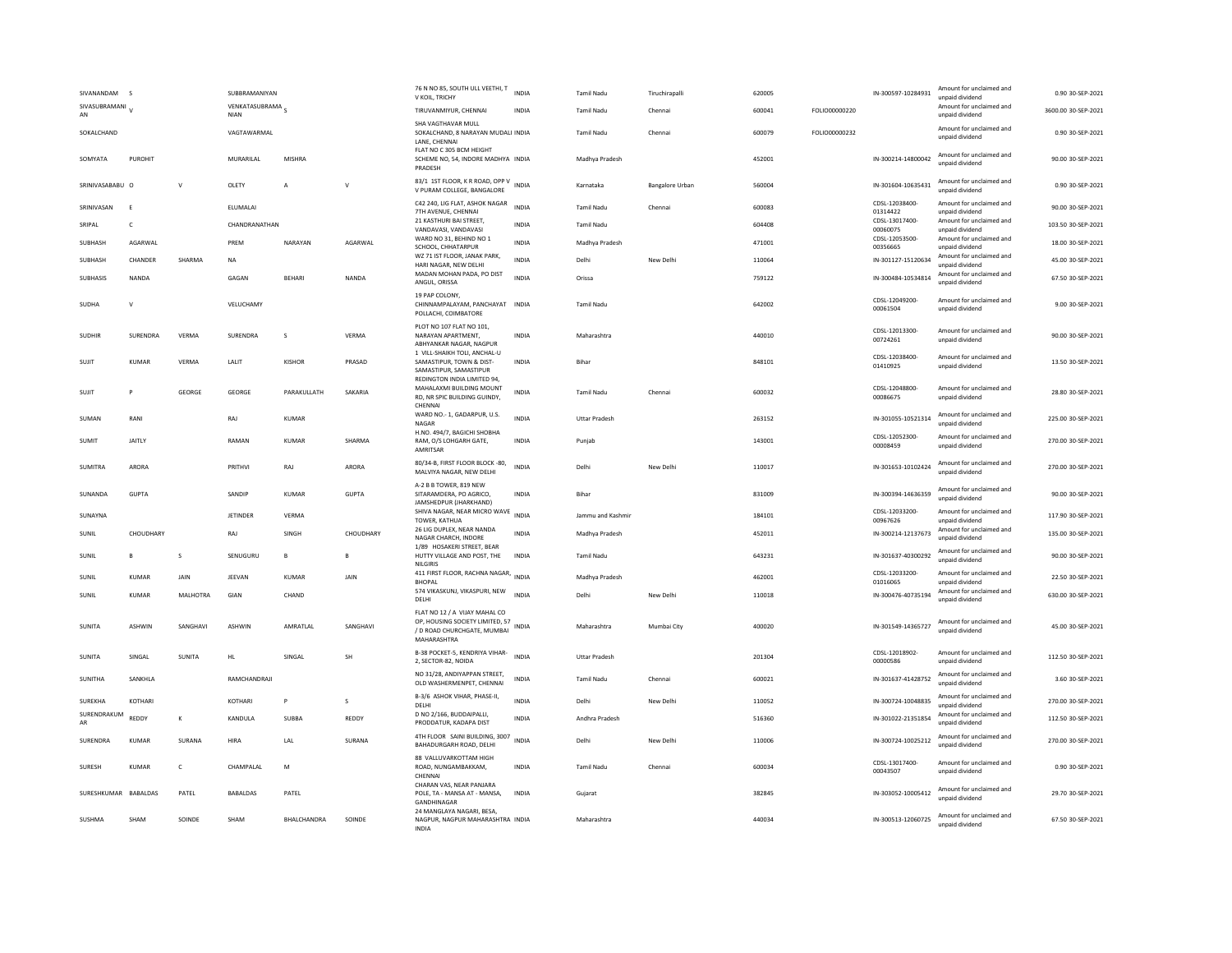| SUVARNA             | RAVINDRA      | DESHMUKH              | RAVINDRA                 | DHONDIRAM      | DESHMUKH       | NIMAKHEDA KHURD, DAHIGAON<br>NIMAKHEDA KHURD, VILL<br>DAHIGAON JALNA, JALNA                                                       | <b>INDIA</b> | Maharashtra          |                 | 431208 | CDSL-12013300-<br>00816901 | Amount for unclaimed and<br>unpaid dividend | 9.00 30-SEP-2021   |
|---------------------|---------------|-----------------------|--------------------------|----------------|----------------|-----------------------------------------------------------------------------------------------------------------------------------|--------------|----------------------|-----------------|--------|----------------------------|---------------------------------------------|--------------------|
| SWAMINATHAN P       |               |                       | GOPALAMENON              | M              |                | RAGASUDHA FLP XI/651<br>VANIVILASAM SCHOOL ROAD,<br>VAIDYARPEEDIKA CHOVVA P.O.,<br>KANNUR                                         | INDIA        | Kerala               |                 | 670006 | IN-301330-19733689         | Amount for unclaimed and<br>unnaid dividend | 45.00 30-SEP-2021  |
| SWAPAN              | <b>KUMAR</b>  | <b>BHUNIA</b>         | PANNA                    | LAL            | <b>BHUNIA</b>  | ALAMGANJ PO AND PS GHATAL, DT<br>PASCHIM MEDINIPUR C/O. PANNA INDIA<br>LAL BHUNIA, GHATAL                                         |              | West Bengal          |                 | 721212 | IN-301604-11399872         | Amount for unclaimed and<br>unpaid dividend | 45.00 30-SEP-2021  |
| SWAPNIL             | s             | SHAH                  | SUNIL                    | <b>BABULAL</b> | SHAH           | 33 JAYJINNDRA TOWER OPP,<br>RAIDHAT SOCIETY FATEHPURA<br>PALDI, AHMEDABAD 380007.<br>AHMEDABAD INDIA                              | <b>INDIA</b> | Gujarat              | Ahmedabad       | 380007 | IN-302269-14302995         | Amount for unclaimed and<br>unpaid dividend | 31.50 30-SEP-2021  |
| SWATI               | PRAVIN        | KARAMBHE              | OMPRAKASH                | YELNE          |                | PLOT NO 159 BEHIND RASHTRA<br>SANT, TUKDOJI MAHARAJ<br>SABHAGRUH GURUDEO, NAGAR<br>NANDANWAN HANUMAN NAGAR.<br>NAGPUR MAHARASHTRA | <b>INDIA</b> | Maharashtra          |                 | 440009 | IN-300159-11079296         | Amount for unclaimed and<br>unpaid dividend | 72.00 30-SEP-2021  |
| SWEETLYN            | <b>ESTHER</b> |                       | SELVARAJ                 |                |                | NEW NO 57 OLD NO 82, TNHB II<br>STREET, KORATTUR, CHENNAI                                                                         | <b>INDIA</b> | <b>Tamil Nadu</b>    | Chenna          | 600080 | IN-301604-10936855         | Amount for unclaimed and<br>unnaid dividend | 0.90 30-SEP-2021   |
| SWETA               |               |                       | KAMAL                    | KISHORE        | KATARIA        | 42/2 CHAKARAI STREET, CHETAN<br>NIWAS 2ND FLORR, FRONT SIDE<br>KONDITOPE, CHENNAI                                                 | <b>INDIA</b> | Tamil Nadu           | Chennai         | 600079 | IN-301637-41207397         | Amount for unclaimed and<br>unpaid dividend | 0.90 30-SEP-2021   |
| <b>TAKMOGE</b>      | VINAYAK       | SHANKAR               | SHANKAR                  | ANKUSH         | <b>TAKMOGE</b> | LAXMI HSG SOC, S NO 49 KAWADE<br>RD, GHORPADI, PUNE                                                                               | <b>INDIA</b> | Maharashtra          |                 | 411001 | CDSL-12044700-<br>05200476 | Amount for unclaimed and<br>unpaid dividend | 10.80 30-SEP-2021  |
| TARACHAND           | $\mathsf{C}$  | JAIN                  | CHHAGANLAL               | JAIN           |                | DOOR NO. 1094, 18TH CENTRAL<br>CROSS ROAD. M K B NAGAR<br>VYASARPADI, CHENNAI                                                     | <b>INDIA</b> | <b>Tamil Nadu</b>    | Chennai         | 600039 | CDSL-12041600-<br>00054366 | Amount for unclaimed and<br>unpaid dividend | 2.70 30-SEP-2021   |
| <b>TARIQ</b>        | AHMAD         | RATHER                | ABDUL                    | SALAM          | RATHER         | PALPORA, SONWAR, SRINAGAR                                                                                                         | <b>INDIA</b> | Jammu and Kashmir    |                 | 190001 | CDSL-12028900-<br>00365506 | Amount for unclaimed and<br>unpaid dividend | 54.00 30-SEP-2021  |
| <b>TARUN</b>        | SETHI         |                       | <b>ASHOK</b>             | KUMAR          | <b>SETHI</b>   | 10/D 15 SEC 7, ROHINI, DELHI                                                                                                      | <b>INDIA</b> | Delhi                | New Delhi       | 110085 | IN-300513-15979169         | Amount for unclaimed and<br>unpaid dividend | 22.50 30-SEP-2021  |
| TRINATH             | BABU          | s                     | JANARDHAN                | <b>RAO</b>     | SEGU           | 1 9 1099 BASITH NAGAR, BEHIND<br>SPENCERS, WARANGAL,<br>ANDHRAPRADESH                                                             | <b>INDIA</b> | Telangana            | Warangal        | 506001 | IN-300450-14172149         | Amount for unclaimed and<br>unpaid dividend | 90.00 30-SEP-2021  |
| TRISHLA             | PATNI         |                       | HAZARI                   | LAL            | GANGWAL        | 136 SHRI NAGAR MAIN, INDORE<br>MADHYA PRADESH                                                                                     | <b>INDIA</b> | Madhya Pradesh       |                 | 452008 | IN-300214-14999109         | Amount for unclaimed and<br>unpaid dividend | 270.00 30-SEP-2021 |
| TULSHI              | M             | BHANUSHALI            | MULJI                    | BHANUSHALI     |                | 603 6 MAHAVIR TOWER NR<br>KAAMGAAR, HOSPITAL L B S MARG INDIA<br>MULUND W, MUMBAI<br>MAHARASHTRA                                  |              | Maharashtra          | Mumbai City     | 400080 | IN-300214-11904784         | Amount for unclaimed and<br>unpaid dividend | 42.30 30-SEP-2021  |
| UJWAL               | GOPALRAO      | TEMBHURNIKAR GOPALRAO |                          |                |                | KULASHREE PLOT NO.68 VISHAL<br>NAGAR, BEHIND YAMUNA KUNJ,<br>LATUR                                                                | INDIA        | Maharashtra          |                 | 413531 | CDSL-12020000-<br>00097871 | Amount for unclaimed and<br>unnaid dividend | 45.00 30-SEP-2021  |
| UJWALA              | D             | PATIL                 | VISHNU                   | AKARAM         | PATIL          | E 601 SHUBHKALASH COMPLEX,<br>SEC 35 KHAMOTHE TAL PANVEL<br>DT, RAIGAD NEAR MALVAN TADKA<br>HOTEL, NAVI MUMBAI                    | INDIA        | Maharashtra          |                 | 410209 | CDSL-12036000-<br>01616110 | Amount for unclaimed and<br>unnaid dividend | 0.90 30-SEP-2021   |
| <b>UMESH</b>        | CHANDRAKANT   |                       | PANDHARPURKA CHANDRAKANT | DATTATRAY      | PANDHARPURKAR  | 1360 BHAGAT APTS, NEAR SETHI<br>CAMP POONA ROAD, NASIK                                                                            | <b>INDIA</b> | Maharashtra          |                 | 422001 | CDSL-12023000-<br>00087489 | Amount for unclaimed and<br>unnaid dividend | 90.00 30-SEP-2021  |
| <b>UMESH</b>        | <b>GUPTA</b>  |                       | RAM                      | GOPAL          | <b>GUPTA</b>   | HNO F 195, BLOCK F, LAXMI<br>NAGAR, DELHI<br>NO 406 PRIME BLUE FOREST APPT.                                                       | <b>INDIA</b> | Delhi                | New Delhi       | 110092 | CDSL-12061800-<br>00004564 | Amount for unclaimed and<br>unpaid dividend | 45.00 30-SEP-2021  |
| UMFSHRAIU           | К             | N                     | KAKARI APUDI             | VENKATARAILI   | NAGARAIU       | HOODI VILLAGE D BLOCK<br>RAJPALYA, BANGALORE.<br>KARNATAKA                                                                        | <b>INDIA</b> | Karnataka            | Bangalore Urban | 560048 | IN-303116-10861223         | Amount for unclaimed and<br>unpaid dividend | 90.00 30-SEP-2021  |
| <b>USHARANI</b>     | К             |                       | KRISHNAKLIMAR            |                |                | NO 18 KOTTAIYANNAN KOVIL<br>STREET WARD, 2, KARUR<br>TAMILNADU                                                                    | <b>INDIA</b> | <b>Tamil Nadu</b>    | Karur           | 639001 | IN-300214-15830223         | Amount for unclaimed and<br>unpaid dividend | 225.00 30-SEP-2021 |
| VAISHALI            | VIJAY         | KURBET                | VIJAY                    |                |                | AZAD ROAD, SANKESHWAR,<br>HUKKERI, BELGAUM                                                                                        | <b>INDIA</b> | Karnataka            |                 | 591313 | CDSL-13041400-<br>00998978 | Amount for unclaimed and<br>unpaid dividend | 4.50 30-SEP-2021   |
| VAITHIYANATHA<br>N  | G             |                       | GOVINDASAMY              |                |                | OLD NO 56 NEW NO 14, VISWAPPA<br>NAIKEN PETT, PUTHUR,<br>TIRUCHIRAPPALLI                                                          | <b>INDIA</b> | <b>Tamil Nadu</b>    | Tiruchirapalli  | 620017 | IN-302201-11725223         | Amount for unclaimed and<br>unpaid dividend | 36.00 30-SEP-2021  |
| VAJRAPU             | RAJARATNAM    |                       | VAJRAPU                  | RAMANA         | MURTY          | V.R.MURTY MEDICAL STORES.<br>MAIN ROAD, ICHAPURAM, DIST<br>SRIKAKULAM                                                             | INDIA        | Andhra Pradesh       |                 | 532312 | IN-302324-10572914         | Amount for unclaimed and<br>unpaid dividend | 45.00 30-SEP-2021  |
| VALLAMKONDU NEELIMA |               |                       | SRIDHAF                  | $\vee$         |                | R K SADAN, INDIRA NAGAR, NEAR<br>SP BUNGLA, VIZIANAGARAM                                                                          | <b>INDIA</b> | Assam                |                 | 781022 | IN-301696-11312997         | Amount for unclaimed and<br>unpaid dividend | 90.00 30-SEP-2021  |
| VALLIAPPAN          | AL            |                       | ALAGAPPA                 | CHETTIAR       |                | 1/88 M P A S STREET,<br>KURUVIKKONDANPATTY PO,<br>KURUVIKKONDANPATTY,<br>PUDUKOTTAI                                               | INDIA        | Tamil Nadu           |                 | 622409 | IN-301774-12001932         | Amount for unclaimed and<br>unpaid dividend | 22.50 30-SEP-2021  |
| VAMSHI              | VISHNU        | Y                     | MADHUSUDAN               | RAO            | YANSANI        | 5 - 11 - 509, OPP. ALL INDIA RADIO,<br>UNIVERSITY ROAD.<br>VIDYARANYAPURI WARANAGAR                                               | <b>INDIA</b> | Telangana            | Warangal        | 506001 | IN-302324-10949524         | Amount for unclaimed and<br>unpaid dividend | 22.50 30-SEP-2021  |
| VAROKY              | VAREED        | VILSON                | VAROKY                   | OUSEPH         | VAREED         | VAROKY HOUSE, PADIYOOR POST,<br>IRINJALAKUDA, KERALA                                                                              | <b>INDIA</b> | Kerala               |                 | 680695 | IN-301696-11034864         | Amount for unclaimed and<br>unpaid dividend | 90.00 30-SEP-2021  |
| VARTIKA             | SRIVASTAVA    |                       | SHAILENDRA               | KUMAR          | SRIVASTAVA     | H NO A-153, KESHAV VIHAR.<br>KALYAN PUR, LUCKNOW                                                                                  | <b>INDIA</b> | <b>Uttar Pradesh</b> |                 | 226001 | IN-301774-17945439         | Amount for unclaimed and<br>unpaid dividend | 43.20 30-SEP-2021  |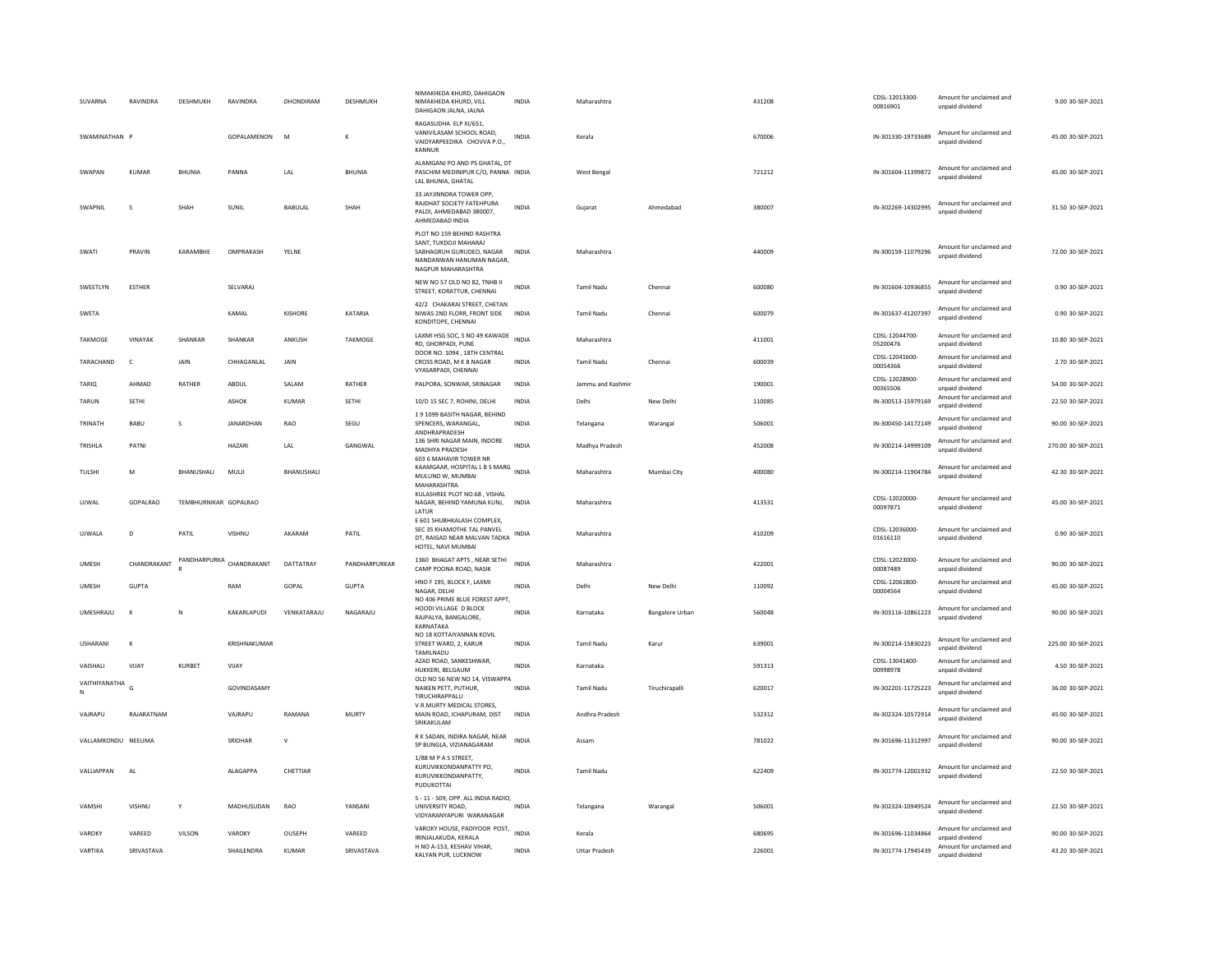| VETRISELVAN                   | B                 |                   | RAMASAMY         |                 |              | NO 3 E2-E2, NEW COLONY,<br>MADURAI TAMILNADU                                                  | <b>INDIA</b> | <b>Tamil Nadu</b>    | Madurai         |        | 625002 | IN-301895-10255278         | Amount for unclaimed and<br>unpaid dividend | 0.90 30-SEP-2021    |
|-------------------------------|-------------------|-------------------|------------------|-----------------|--------------|-----------------------------------------------------------------------------------------------|--------------|----------------------|-----------------|--------|--------|----------------------------|---------------------------------------------|---------------------|
| VIJAY                         | <b>BAHADUR</b>    | SINGH             | BHAWANI          | PRASAD          | SINGH        | 19/6 SAHAPUR COLONY, NR SBI<br>NEW ALIPUR, Hooghly                                            | <b>INDIA</b> | <b>West Bengal</b>   | Hooghly         |        | 700053 | IN-300484-13685348         | Amount for unclaimed and<br>unpaid dividend | 18.00 30-SEP-2021   |
| VIJAY                         | LUXMI             |                   | SHYAM            | DATT            | SHARMA       | 30, MODEL BASTI, KAROL BAGH,<br>NEW DELHI                                                     | <b>INDIA</b> | Delhi                | New Delhi       |        | 110005 | IN-300966-10532662         | Amount for unclaimed and<br>unpaid dividend | 153.00 30-SEP-2021  |
| VIJAYA                        | RAJ               | KOTHARI           | NEMI             | CHAND           | KOTHARI      | 8, MAHAVEER COLONY, EVK<br>SAMPATH ROAD VEPERY, CHENNAI INDIA                                 |              | Tamil Nadu           | Chennai         |        | 600007 | IN-300966-10313152         | Amount for unclaimed and<br>unpaid dividend | 4.50 30-SEP-2021    |
| VIJAYALAXMI                   | PRABHAKAR         | GOLI              | PANDURANGA       | GOVIND          | PAI          | FLAT NO 8 ACHALA APARTMENT<br>NEAR, LALIT KALA BHAVAN<br>OSMANPURA, AURANGABAD<br>MAHARASHTRA | INDIA        | Maharashtra          |                 |        | 431005 | IN-300214-12974936         | Amount for unclaimed and<br>unpaid dividend | 94.50 30-SEP-2021   |
| VIJAYARAJ                     | KOTHARI           |                   | NEMICHAND        | KOTHARI         |              | NO 8 MAHAVEER COLONY, E V K<br>SAMPATH ROAD, VEPERY,<br>CHENNAL                               | INDIA        | Tamil Nadu           | Chennai         |        | 600007 | CDSL-12024700-<br>00431116 | Amount for unclaimed and<br>unpaid dividend | 1.80 30-SEP-2021    |
| <b>VIKAS</b>                  | KEDIA             |                   | MAHENDRA         | KFDIA           |              | 4/1 AGARWAL NAGAR, DR BA<br>ROAD MATUNGA, MUMBAI                                              | <b>INDIA</b> | Maharashtra          | Mumbai City     |        | 400019 | IN-301549-18446685         | Amount for unclaimed and<br>unpaid dividend | 90.00 30-SEP-2021   |
| <b>VIKAS</b>                  | PREMCHAND         | KARAMCHANDA<br>NI | PREMCHAND        |                 |              | C 2 11 A KHIRA NAGAR, S V ROAD,<br>SANTACRUZ WEST, MUMBAI                                     | <b>INDIA</b> | Maharashtra          | Mumbai City     |        | 400054 | CDSL-13041400-<br>06394704 | Amount for unclaimed and<br>unpaid dividend | 45.00 30-SEP-2021   |
| VIKRAM                        | MAHESH            | THAKKAR           | MAHESH           | <b>GOKULDAS</b> | THAKKAR      | FLAT NO.W602 BLDG NO.A-8, JAL<br>VAYU VIHAR PHASE-3, SECTOR.20, INDIA<br><b>NAVI MUMBAI</b>   |              | Maharashtra          |                 |        | 410210 | CDSL-12010600-<br>00499871 | Amount for unclaimed and<br>unpaid dividend | 1237.50 30-SEP-2021 |
| VIKRANT                       | <b>KUMAR</b>      | SINGH             | KRISHNA          | <b>NAND</b>     | SINGH        | AT MOHANPUR BRA BAGICHA,<br>DHARHARA, MUNGER                                                  | INDIA        | Bihar                |                 |        | 811201 | CDSL-12044700-<br>05640365 | Amount for unclaimed and<br>unpaid dividend | 0.90 30-SEP-2021    |
| VINAY                         | <b>TOMER</b>      |                   | PARMAL           | SINGH           | <b>TOMAR</b> | C 314, HARI MARG, MALVIYA<br>NAGAR, JAIPUR                                                    | <b>INDIA</b> | Rajasthan            |                 |        | 302017 | IN-301330-21389392         | Amount for unclaimed and<br>unpaid dividend | 22.50 30-SEP-2021   |
| VINAYA                        | <b>KUMAR</b>      | AGARWAL           | VIRENDRA         | <b>KUMAR</b>    | AGARWAL      | DOCTOR RESIDENCE, SUGANDHA<br>VIHAR COLONY, SECTOR 7 VIKAS<br>NAGAR, LUCKNOW                  | <b>INDIA</b> | <b>Uttar Pradesh</b> |                 |        | 226022 | IN-300556-10041949         | Amount for unclaimed and<br>unpaid dividend | 180.00 30-SEP-2021  |
| VINEETA                       | SAREEN            |                   | PRAMOD           | SAREEN          |              | 455 LANE-4, RAJA PARK JAIPUR,<br><b>JAIPUR</b>                                                | <b>INDIA</b> | Rajasthan            |                 |        | 302004 | CDSL-13025900-<br>00232150 | Amount for unclaimed and<br>unpaid dividend | 270.00 30-SEP-2021  |
| VINOD                         | <b>KUMAR</b>      | AGARWAL           | ANANT            | RAM             | AGARWAL      | 3/88, LOHAI ROAD, FARRUKHABAD INDIA                                                           |              | Uttar Pradesh        |                 |        | 209625 | CDSL-12061200-<br>00356822 | Amount for unclaimed and<br>unpaid dividend | 270.00 30-SEP-2021  |
| VINODHA                       | К                 | U                 | KEDARESHWARA     | $\mathsf{K}$    | $\cup$       | D NO 1755, 2ND MAIN 1ST CROSS,<br>JALINAGAR, DAVANGERE                                        | <b>INDIA</b> | Karnataka            | Davanagere      |        | 577001 | IN-302148-10808240         | Amount for unclaimed and<br>unpaid dividend | 540.00 30-SEP-2021  |
| <b>VIPULAREN</b>              | <b>JATIN</b>      | MFHATA            | <b>JATIN</b>     |                 |              | 34TH SIDDHARTH APPARTMENT.<br>HOSPITAL ROAD, VIJAY NAGAR,<br><b>BHUJ</b>                      | INDIA        | Gujarat              |                 |        | 370001 | CDSL-12048400-<br>00063237 | Amount for unclaimed and<br>unpaid dividend | 270.00 30-SEP-2021  |
| VIRENDRAKUMA<br><b>RSINGH</b> | POOJA             |                   | VIRENDRA         | <b>KUMAR</b>    | SINGH        | RAMBAGH CHAURI ADRESH<br>COLONY, TOWN/VILL<br>MUZAFFARPUR, ANCHAL<br>MUSHAHARI, MUZAFFARPUR   | INDIA        | Bihar                |                 |        | 842002 | CDSL-12053500-<br>00542067 | Amount for unclaimed and<br>unpaid dividend | 18.00 30-SEP-2021   |
| VISHAL                        | VRAJESHKUMAR SHAH |                   | VRAJESHKUMAR     |                 |              | GORDHAN GANDHI FALIYA.<br>ZAROLA WAGA, AT DABHOI,<br>BARODA                                   | INDIA        | Gujarat              |                 |        | 391110 | CDSL-12013200-<br>01392521 | Amount for unclaimed and<br>unpaid dividend | 180.00 30-SEP-2021  |
| <b>VIVEK</b>                  | SHARMA            |                   | KULDIP           | SHARMA          |              | F-5 B-47, OLD DLF COLONY,<br>SECTOR-14, GURGAON                                               | <b>INDIA</b> | Haryana              |                 |        | 122001 | IN-302236-12283752         | Amount for unclaimed and<br>unpaid dividend | 450.00 30-SEP-2021  |
| Vijaykumar                    | Nandlal           | Agrawal           | <b>NA</b>        |                 |              | 201 A Shubham Appt, Shubham<br>Appt Behind, Sangam Society Parle INDIA<br>Point, Surat        |              | Gujarat              | Surat           |        | 395007 | CDSL-12033300-<br>00052861 | Amount for unclaimed and<br>unpaid dividend | 90.00 30-SEP-2021   |
| <b>7FFNATH</b>                | M                 |                   | AHAMED           | MOGRAI          |              | ZAKEENA SEETHI SILVER LINE, NR<br>DEVI NAGAR, KUMBLA POST,<br>KASARGOD                        | <b>INDIA</b> | <b>KFRAIA</b>        |                 |        | 671321 | CDSL-12056700-<br>00035481 | Amount for unclaimed and<br>unpaid dividend | 355.50 30-SEP-2021  |
| hemalkuma                     | rasiklal          | raja              | rasiklal         |                 | raja         | desaiwad zandachawk khergam,<br>via khergam, ta chikhli di navsari,                           | INDIA        | Gujarat              | Valsad          |        | 396040 | CDSL-12010900-<br>01137394 | Amount for unclaimed and<br>unpaid dividend | 45.00 30-SEP-2021   |
| ABDUL                         | <b>HAMID</b>      | <b>BHAT</b>       | GHULAM           | AHMAD           | <b>BHAT</b>  | valsad<br>RAWALPORA, SRINAGAR                                                                 | <b>INDIA</b> | Jammu and Kashmir    |                 | 190005 |        | CDSL-12011300-<br>00197079 | Amount for unclaimed and<br>unpaid dividend | 380.00 03-OCT-2022  |
| ABDUL                         | KASIM             |                   | ABDUL            | <b>WADOOD</b>   |              | Q NO MM-09, NCL KAKARI,<br>SONEBHADRA<br>PEEDIKA PARAMBEN HOUSE,                              | <b>INDIA</b> | <b>Uttar Pradesh</b> |                 | 231218 |        | CDSL-12038400-<br>01420171 | Amount for unclaimed and<br>unpaid dividend | 38.00 03-OCT-2022   |
| ABDURAHIMAN P                 |                   |                   | MOIDEENKUTTY     | PEEDIKAPARAMBEN |              | VALLUVAMBRAM-PO<br>MALAPPURAM-DIST.                                                           | <b>INDIA</b> | Kerala               |                 | 673651 |        | IN-302269-10909017         | Amount for unclaimed and<br>unnaid dividend | 76.00 03-OCT-2022   |
| ABHIMANYU                     | DHAR              |                   | ABHINOV          | DHAR            |              | MALLAPPURAM, KERALA<br>B-9, SOUTH EXTENSION-2, NEW<br>DELHI, NEW DELHI                        | INDIA        | Delhi                | New Delhi       | 110049 |        | IN-300239-13742061         | Amount for unclaimed and<br>unpaid dividend | 180.50 03-OCT-2022  |
| ABHISHEK                      | <b>MOHAN</b>      |                   | NARESH           | <b>MOHAN</b>    |              | 54 HERETI, HARAITI PURKEJI, .,<br>MUZAFFARNAGAR                                               | <b>INDIA</b> | <b>Uttar Pradesh</b> |                 | 208017 |        | CDSL-12019101-<br>02408849 | Amount for unclaimed and<br>unpaid dividend | 38.00 03-OCT-2022   |
| ARY                           | <b>OOMMEN</b>     |                   | <b>OOMMEN</b>    |                 |              | NO 218 2ND MAIN, EAST OF NGEF,<br>KASTHURI NAGAR, BANGALORE<br>KARNATAKA                      | <b>INDIA</b> | Karnataka            | Bangalore Urban |        | 560043 | IN-302871-20857930         | Amount for unclaimed and<br>unpaid dividend | 95.00 03-OCT-2022   |
| AFSAR                         | <b>MOIN</b>       |                   | <b>MOINUDDIN</b> |                 |              | H NO 160 MOU NASIRABAD WARD<br>NO 9. UMARI KALAN KANTH<br>MORADABAD, UTTAR PRADESH,<br>INDIA  | <b>INDIA</b> | <b>Uttar Pradesh</b> |                 |        | 244001 | IN-302269-14053111         | Amount for unclaimed and<br>unpaid dividend | 13.30 03-OCT-2022   |
| <b>AGICKAPUR</b>              | M                 |                   | MOHAMED          | KANI            |              | NO 10A/5 . PALLIVASAL KADU 2ND<br>STREET, ILLUPPUR PO AND TK,<br>PUDUKKOTTAI TAMILNADU        | <b>INDIA</b> | <b>Tamil Nadu</b>    |                 |        | 622102 | IN-303116-11682509         | Amount for unclaimed and<br>unpaid dividend | 9.50 03-OCT-2022    |
| AGRAWAL                       | $\mathsf{R}$      | к                 | SRINIVAS         | AGRAWAL         |              | D40/42, LUXMAN PURA,<br>GODOWLIA, VARANASI                                                    | <b>INDIA</b> | <b>Uttar Pradesh</b> |                 |        | 221001 | IN-302855-10011513         | Amount for unclaimed and<br>unpaid dividend | 30.40 03-OCT-2022   |
| AJAY                          | <b>KUMAR</b>      | CHADHA            | <b>SIKANDER</b>  | LAL             |              | H NO 43 RANJIT ENCLAVE, NEAR<br>ASHOKA NURSERY, KARNAL<br>HARYANA, INDIA                      | <b>INDIA</b> | Haryana              |                 |        | 132001 | IN-302269-12930418         | Amount for unclaimed and<br>unpaid dividend | 15.20 03-OCT-2022   |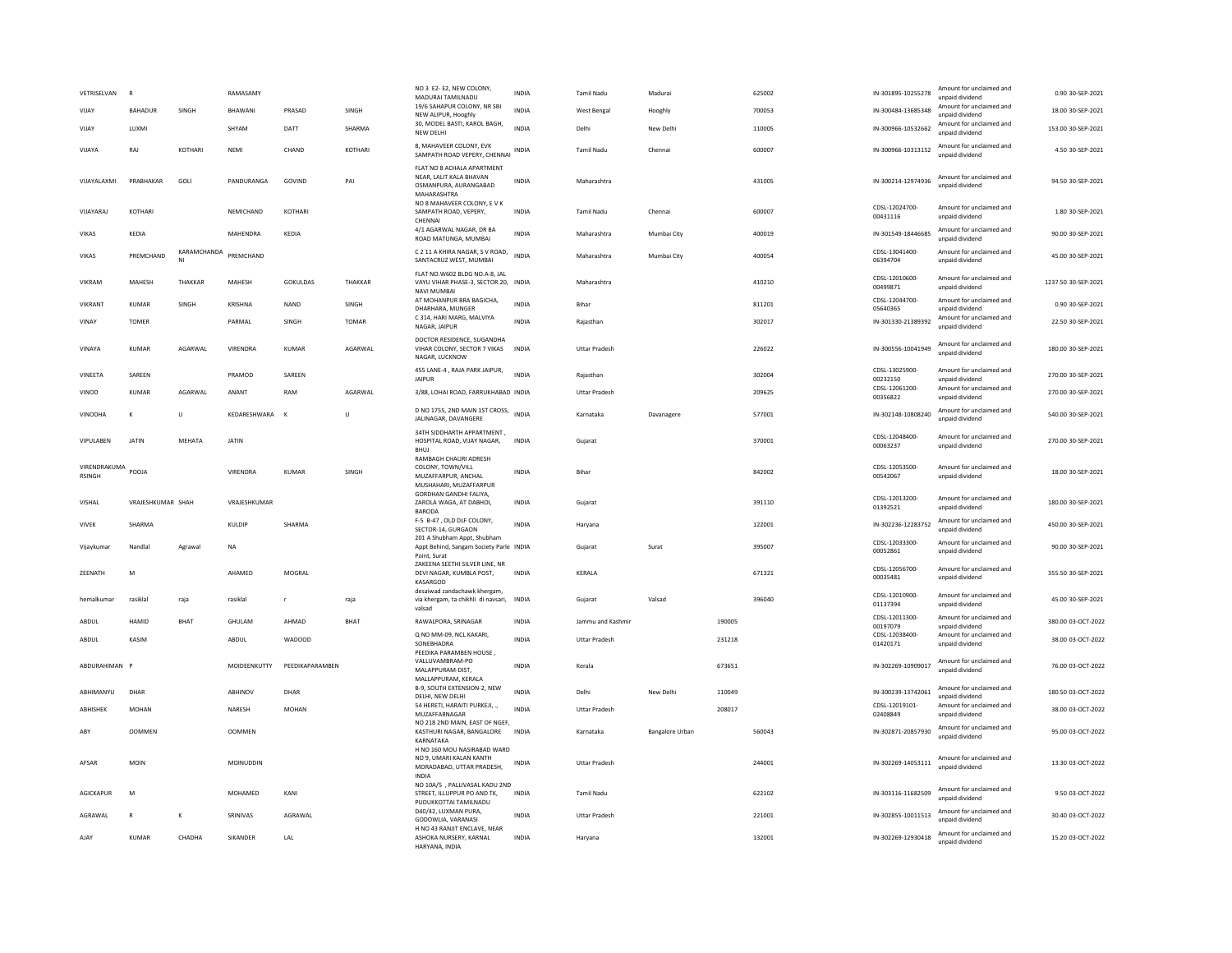| <b>AJAY</b>        | <b>KUMAR</b>       | JAISWAL      | <b>BRIDHI</b>            | CHAND              | <b>GUPTA</b>    | NIZAMUDDINPURA, MAU                                                                                                 | <b>INDIA</b> | <b>Uttar Pradesh</b> |                 | 275101 | IN-301774-17710243         | Amount for unclaimed and<br>unpaid dividend | 9.50 03-OCT-2022   |
|--------------------|--------------------|--------------|--------------------------|--------------------|-----------------|---------------------------------------------------------------------------------------------------------------------|--------------|----------------------|-----------------|--------|----------------------------|---------------------------------------------|--------------------|
| AJAY               | THIRANI            |              | THIRANI                  | н                  |                 | 32 DR SUNDARI MOHAN AVENUE,<br>CALCUTTA                                                                             | <b>INDIA</b> | West Bengal          | Hooghly         | 700014 | IN-300095-10570447         | Amount for unclaimed and<br>unpaid dividend | 950.00 03-OCT-2022 |
| AJINDER            | KAUR               | DARDI        | DILBAG                   | SINGH              | DARDI           | 203 BLOCK A . SUMANGALAM<br>APARTMENT, LINK ROAD,<br><b>BILASPUR</b>                                                | INDIA        | Madhya Pradesh       |                 | 495001 | CDSL-12011300-<br>00159216 | Amount for unclaimed and<br>unpaid dividend | 475.00 03-OCT-2022 |
| AIIT               | SHIVRAM            | <b>KAMAT</b> | <b>NA</b>                |                    |                 | B/19 FIRST FLR JAI JYOTI CO OP<br>HSG. SOC. LTD.NEAR NEMADE<br>DOCTORS CLINIC, SHASTRI NAGAR,<br>DOMBIVLI WEST      | <b>INDIA</b> | Maharashtra          |                 | 421202 | IN-301127-15969615         | Amount for unclaimed and<br>unpaid dividend | 190.00 03-OCT-2022 |
| AKHILESH           | <b>KUMAR</b>       | SINGH        | LATEJYOTISH              | PRASAD             | SINGH           | WEST RAM KRISHNA NAGAR, NEAR<br>PLASTIC FACTORY, P.O. DHELWAN<br>NEW BY PASS, KANKARBAGH<br>PATNA                   | <b>INDIA</b> | Bihar                |                 | 800020 | IN-301330-19953882         | Amount for unclaimed and<br>unpaid dividend | 47.50 03-OCT-2022  |
| AKHILESH           | <b>KUMAR</b>       | <b>TIWAR</b> | RAJESHWAR                |                    |                 | H NO 10, VILL KAMALPUR, TEH.<br>BADLAPUR, DIST JAUNPUR                                                              | <b>INDIA</b> | <b>Uttar Pradesh</b> |                 | 249403 | IN-301330-21104117         | Amount for unclaimed and<br>unpaid dividend | 123.50 03-OCT-2022 |
| <b>AKKINFPFIII</b> | GOPAL              |              | NANAIAH                  | <b>AKKINFPFIII</b> |                 | H NO 13-78, VADRANGI VADA,<br>POST CHENNUR DIST ADILABAD,<br>CHENNUR<br>AT POST YELDARI CAMP, TQ                    | <b>INDIA</b> | Andhra Pradesh       |                 | 504201 | CDSL-12033200-<br>03531714 | Amount for unclaimed and<br>unpaid dividend | 13.30.03-0CT-2022  |
| <b>AKSHAY</b>      | <b>АЅНОКАРРА</b>   | EKSHINGE     | <b>АЅНОКАРРА</b>         | <b>FKSHINGF</b>    |                 | JINTUR, DIST PARBHANI, PARBHANI INDIA<br>MAHARASHTRA                                                                |              | Maharashtra          |                 | 431510 | IN-300513-20085773         | Amount for unclaimed and<br>unpaid dividend | 57.00 03-OCT-2022  |
| ALAP               | KIRITBHAI          | SHAH         | KIRITKUMAR               | PRATAPRAI          | SHAH            | FLAT NO-402 AMARDHAM-B,<br>SHILA PARK, TITHAL ROAD, VALSAD INDIA                                                    |              | Gujarat              | Valsad          | 396001 | CDSL-13023400-<br>00383675 | Amount for unclaimed and<br>unpaid dividend | 950.00 03-OCT-2022 |
| ALPA               | MAHESHKUMAR PANDIT |              | MAHESHKUMAR              | PANDIT             |                 | BLOCK 103 SHRIJEE FLATS, NEAR<br>POLICE H/Q, THANA ROAD,<br><b>JUNAGADH GUJARAT</b>                                 | <b>INDIA</b> | Gujarat              | Junagadh        | 362001 | IN-300513-16571559         | Amount for unclaimed and<br>unpaid dividend | 47.50 03-OCT-2022  |
| AMAN               | DEEP               | SINGH        | GURCHARAN                | SINGH              |                 | 127/290 U- BLOCK, NIRALA NAGAR, INDIA<br><b>KANPUR</b>                                                              |              | Uttar Pradesh        |                 | 208014 | IN-300556-10212066         | Amount for unclaimed and<br>unpaid dividend | 570.00 03-OCT-2022 |
| AMAR               | NATH               | SHUKLA       | <b>BISHWA</b>            | <b>NATH</b>        | SHUKLA          | 22- FARIDI COLONY, NEAR<br>AKANSHA HIGH SCHOOL,<br>SHAHIAHANPUR                                                     | INDIA        | <b>Uttar Pradesh</b> |                 | 242001 | IN-301186-20108386         | Amount for unclaimed and<br>unpaid dividend | 950.00 03-OCT-2022 |
| AMARNATH           | N                  | D            | <b>DIVAKAR</b>           | NAGARAHALLI        |                 | LIG 2/139 2ND PHASE G,<br>SHIMOGA, KARNATAKA                                                                        | <b>INDIA</b> | Karnataka            | Shimoga         | 577201 | IN-300513-12311747         | Amount for unclaimed and<br>unnaid dividend | 1.90 03-OCT-2022   |
| AMIT               | <b>KUMAR</b>       | GOYAL        | SURENDRAKUMAR GOYAL      |                    | SH              | 52-53 new agrasen nagar,<br>SRIGANGANAGAR                                                                           | <b>INDIA</b> | Rajasthan            |                 | 335001 | CDSL-13017600-<br>00455151 | Amount for unclaimed and<br>unpaid dividend | 9.50 03-OCT-2022   |
| AMITBHAI           | $\mathbb{R}$       | VAGHASIYA    | RAMJIBHAI                | PARSHOTTAMBHAI     | VAGHASIYA       | AT PIPALIYA, SIHOR, BHAVNAGAR INDIA                                                                                 |              | Gujarat              | Bhavnagar       | 364001 | IN-300610-11027106         | Amount for unclaimed and<br>unpaid dividend | 190.00 03-OCT-2022 |
| AMRUTHA            | SHIJU              |              | SIDHARTHAN               | CHETTIYANKANDY     |                 | NO 320 KAVUNKAL HOUSE.<br>PULLAMBIL ROAD CHIRAKKARA<br>POST, THALASSERY, KANNUR                                     | <b>INDIA</b> | Kerala               |                 | 670104 | CDSL-13041400-<br>06740115 | Amount for unclaimed and<br>unpaid dividend | 47.50 03-OCT-2022  |
| ANIKFT             | PRAKASH            | MHAPUSKAR    | PRAKASH                  | ANANT              | MHAPUSKAR       | AT UKTAD. NEAR GANESH MANDIR.<br>POST TAL CHIPLUN, DIST<br>RATNAGIRI MAHARASHTRA                                    | <b>INDIA</b> | Maharashtra          |                 | 415605 | IN-303116-10853049         | Amount for unclaimed and<br>unpaid dividend | 19.00 03-OCT-2022  |
| ANIL               | c                  | WILSON       | WILSON                   | CHELATTU           | <b>ITHAPIRI</b> | CHELATTU H VALLUVADY PO. S<br>BATHERY WAYANAD, KERALA,<br><b>INDIA</b>                                              | <b>INDIA</b> | Kerala               |                 | 673592 | IN-302269-13630795         | Amount for unclaimed and<br>unpaid dividend | 28.50 03-OCT-2022  |
| ANIL               | DUTT               | AGARWAL      | DURGADUTT                | GARODIA            |                 | DINESH SALT & CHEMICAL<br>INDUSTRIES, PO PHALODI, RAJ<br>FLAT NO D-1005, MANTRI                                     | <b>INDIA</b> | Raiasthan            |                 | 342301 | IN-300394-11293780         | Amount for unclaimed and<br>unpaid dividend | 570.00 03-OCT-2022 |
| ANII               | KFSAVAN            |              | KFSAVAN                  |                    |                 | ELEGANCE N S PALYA,<br><b>BANNERGHATTA ROAD,</b><br>BANGALORE                                                       | <b>INDIA</b> | Karnataka            | Bangalore Urban | 560076 | IN-300610-10915712         | Amount for unclaimed and<br>unpaid dividend | 570.00.03-OCT-2022 |
| ANIL               | <b>KUMAR</b>       | <b>BERA</b>  | PANCHANAN                | <b>BERA</b>        |                 | TALUCKPAIKAN LUTUNIA PASCHIM, INDIA<br>MIDNAPUR, LUTUNIA                                                            |              | West Bengal          |                 | 721166 | CDSL-12044700-<br>04050391 | Amount for unclaimed and<br>unpaid dividend | 28.50 03-OCT-2022  |
| ANIL               | <b>KUMAR</b>       | <b>GUPTA</b> | <b>OM</b>                | PRAKASH            | <b>GUPTA</b>    | MOH SHAHADATPURA, SHANTI<br>KATRA, PO/PS MAU, MAU                                                                   | <b>INDIA</b> | <b>Uttar Pradesh</b> |                 | 275101 | IN-301774-17724582         | Amount for unclaimed and<br>unnaid dividend | 43.70 03-OCT-2022  |
| ANIL               | $\mathsf{V}$       | CHHATRALIA   | VALLABHBHAI              |                    |                 | ASHAPURA SOCIETY, SURAJKARADI INDIA                                                                                 |              | Gujarat              |                 | 361347 | IN-301276-30449796         | Amount for unclaimed and<br>unpaid dividend | 237.50 03-OCT-2022 |
| ANITA              | <b>GUPTA</b>       |              | RAIFNDRA                 | PRASAD             | SAH             | C/O RAJEEV KUMAR, INDRALOK<br>COMPLEX, DEOGHAR                                                                      | <b>INDIA</b> | <b>Bihar</b>         |                 | 814112 | IN-300394-17349045         | Amount for unclaimed and<br>unpaid dividend | 570.00 03-OCT-2022 |
| ANKITKUMAR         | RAJENDRAKUMA SHAH  |              | RAJENDRAKUMAR            |                    |                 | BANK OF INDIA SHAHIBAUG BR.,<br>SAHJANAND SHOPPING CENTRE, ., INDIA<br>AHMFDARAD                                    |              | Gujarat              | Ahmedabad       | 380004 | CDSL-13020800-<br>00352571 | Amount for unclaimed and<br>unpaid dividend | 9.50 03-OCT-2022   |
| ANKUR              | <b>AGARWAIA</b>    |              | OMPRAKASH                | <b>AGARWALA</b>    |                 | NORTH, BONGAIGAON,<br><b>BONGAIGAON (ASSAM)</b>                                                                     | <b>INDIA</b> | Assam                |                 | 783380 | IN-300708-10343459         | Amount for unclaimed and<br>unpaid dividend | 465.50.03-OCT-2022 |
| ANOOP              | BADJATIYA          |              | NARENDRA                 | BADJATIYA          |                 | H. NO. 3 B, KASERA BAJAR,<br>BARTAN BAZAAR, INDORE<br><b>MADHYA PRADESH</b>                                         | <b>INDIA</b> | Madhya Pradesh       |                 | 452004 | IN-300079-10417914         | Amount for unclaimed and<br>unpaid dividend | 91.20 03-OCT-2022  |
| ANSUMALI           | TRIPATHY           |              | <b>UPENDRA</b>           | NATH               | DASH            | PLOT NO C 1290, SECTOR 6 CDA<br><b>BIDANASI, CUTTACK</b>                                                            | <b>INDIA</b> | Assam                |                 | 783380 | IN-300484-14595190         | Amount for unclaimed and<br>unpaid dividend | 1.90 03-OCT-2022   |
| ANUBHAV            | GHAND              |              | ANIL                     | GHAND              |                 | B 200 GUPTA COLONY, OLD DELHI, INDIA<br><b>NEW DELHI</b>                                                            |              | Delhi                | New Delhi       | 110009 | CDSL-12032300-<br>00546410 | Amount for unclaimed and<br>unpaid dividend | 9.50 03-OCT-2022   |
| ANURADHA           | MANNE              |              | NARAYANA                 | PRASAD             | VASIREDDY       | PLOT NO.12 & 3 E BLOCK, DOLLAR<br>HILLS, PUPPALAGUDA, HYDERABAD INDIA                                               |              | ANDHRA PRADESH       |                 | 500089 | CDSL-12052700-<br>00039946 | Amount for unclaimed and<br>unpaid dividend | 494.00 03-OCT-2022 |
| ARAVIND            | $\mathbf{T}$       |              | THIRUNAVUKARAS<br>$\cup$ |                    |                 | FLAT B SRI RAMA FLATS 13 1ST S,<br><b>LOGANATHAN NAGAR</b><br>CHOOLAIMEDU, LOGANATHAN<br>NAGAR CHOOLAIMEDU, CHENNAI | <b>INDIA</b> | <b>Tamil Nadu</b>    | Chennai         | 600094 | CDSL-13041400-<br>01991361 | Amount for unclaimed and<br>unpaid dividend | 83.60 03-OCT-2022  |
| ARIC.              | <b>BARA</b>        |              | <b>EGINIUS</b>           | <b>BARA</b>        |                 | CHARGEMAN GDE 1, SQAE A,<br>COSSIPORE Hooghly, Hooghly                                                              | <b>INDIA</b> | West Bengal          | Hooghly         | 700002 | CDSL-12044700-<br>00856591 | Amount for unclaimed and<br>unpaid dividend | 53.20 03-OCT-2022  |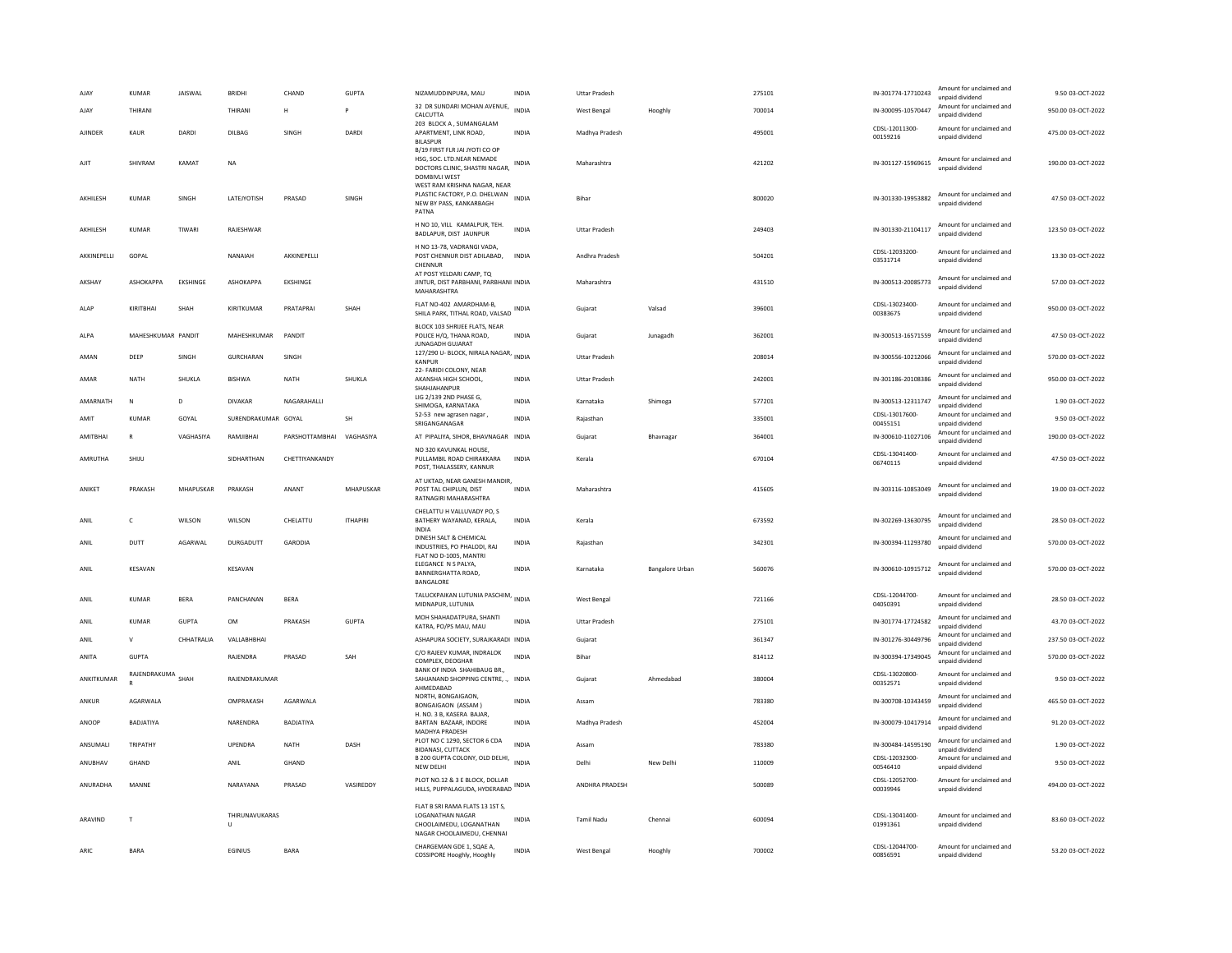| ARIE              | K                 |            | SAIDALI           | <b>KAI APPADAN</b> |              | KALAPPADAN HOUSE,<br>PATTARKADAVU POST<br>PATTARKADAVU POST,<br>MALAPPURAM                                               | <b>INDIA</b> | Kerala               |                 | 676519 |               | IN-301774-14683894         | Amount for unclaimed and<br>unpaid dividend | 475.00 03-OCT-2022  |
|-------------------|-------------------|------------|-------------------|--------------------|--------------|--------------------------------------------------------------------------------------------------------------------------|--------------|----------------------|-----------------|--------|---------------|----------------------------|---------------------------------------------|---------------------|
| ARUL              | PRAKASH           | M          | <b>MARAPPAN</b>   |                    |              | 181 WARD 7 MANIVILUNDAN<br>COLONY, MANIVILUNTHAN,<br>MANIVILUNDAN P, SALEM                                               | <b>INDIA</b> | <b>Tamil Nadu</b>    |                 | 636121 |               | CDSL-12044700-<br>06147697 | Amount for unclaimed and<br>unpaid dividend | 9.50 03-OCT-2022    |
| ARUNA             | <b>IYOTHI</b>     | SALLA      | ASHOK             | KUKALLA            |              | 6 114/A NEW MADHURAPURI<br>COLONY, ALMASGUDA<br>SAROORNAGAR, RANGAREDDY<br>ANDHRA PRADESH                                | <b>INDIA</b> | Telangana            | Hyderabad       | 500035 |               | IN-300513-22055133         | Amount for unclaimed and<br>unpaid dividend | 190.00 03-OCT-2022  |
| ARUNACHALAM M     |                   |            | MUTHUREDDY        |                    |              | OLD NO 1A NEW NO 1974. NEW<br>NEHRU NAGAR PITCHANDAR<br>KOVIL, ST MARYS SCHOOL NEAR<br>NO 1 TOLGATE, TRICHY              | <b>INDIA</b> | <b>Tamil Nadu</b>    |                 | 621216 |               | IN-303116-10409427         | Amount for unclaimed and<br>unpaid dividend | 38.00 03-OCT-2022   |
| ARVINDER          | SINGH             |            | INDERPAL          | SINGH              |              | H NO 339 H NO 131 TO LAST<br>AAHALUPUR, TEH SARDULGARH,<br>DIST MANSA SARDULGARH,<br>PUNJAB                              | <b>INDIA</b> | Puniab               |                 | 151507 |               | IN-303116-11042811         | Amount for unclaimed and<br>unpaid dividend | 190.00 03-OCT-2022  |
| <b>ASHISH</b>     | APPAJI            | RANE       | APPAJI            | NARAYAN            | RANE         | 2 /17 SHREENIWAS BLDG AYRE<br>ROAD. NEAR OM BUNGLOW.<br>DOMBIVALI E THANE                                                | <b>INDIA</b> | Maharashtra          |                 | 421201 |               | IN-300214-13748598         | Amount for unclaimed and<br>unpaid dividend | 38.00 03-OCT-2022   |
| <b>ASHISH</b>     | <b>KUMAR</b>      |            | KHARIATI          | LAL                |              | H NO 159/8, BHARGAV NAGAR.<br>JALANDHAR-1, JALANDHAR                                                                     | <b>INDIA</b> | Punjab               |                 | 144001 |               | IN-301774-18053681         | Amount for unclaimed and<br>unpaid dividend | 95.00 03-OCT-2022   |
| ASHUTOSH          | PATHAK            |            | HARI              | SHANKAR            | PATHAK       | PATHAK MEDICAL STORE, MAIN<br>RAOD SUBHASH NAGAR, KONCH<br>JALAUN, JALAUN                                                | <b>INDIA</b> | Uttar Pradesh        |                 | 285205 |               | CDSL-12029900-<br>04552364 | Amount for unclaimed and<br>unpaid dividend | 57.00 03-OCT-2022   |
| ASIYA             | SARDAR            | PATEL      | SARDAR            | MUNAF              | PATEL        | 1913 RAVIWAR PETH, WAI, WAI                                                                                              | <b>INDIA</b> | Maharashtra          |                 | 412803 |               | CDSL-12044700-<br>00294845 | Amount for unclaimed and<br>unpaid dividend | 855.00 03-OCT-2022  |
| ATUL              | KUMAR             | JASU       | RAINARAYAN        | JASU               |              | GANPATI NAGAR, NEAR DOJRAJ<br>GANESH MANDIR, P O DIDWANA, INDIA<br>NAGAUR RAJASTHAN                                      |              | Rajasthan            |                 | 341303 |               | IN-300513-17347592         | Amount for unclaimed and<br>unpaid dividend | 114.00 03-OCT-2022  |
| <b>ATULKUMAR</b>  | <b>JAYANTILAI</b> | GAILAR     | <b>JAYANTILAI</b> | <b>HARGOVINDAS</b> | GAILAR       | SANTRAM ROAD, AT-KARAMSAD,<br>TA-ANAND, ANAND                                                                            | <b>INDIA</b> | Gujarat              |                 | 388325 |               | CDSL-12044700-<br>03141456 | Amount for unclaimed and<br>unpaid dividend | 76.00 03-OCT-2022   |
| <b>BADAMI</b>     | DEVI              |            | GEWARCHAND        |                    |              | NO 17/2 1ST FLOOR, NEW HIGH<br>SCHOOL ROAD, V V PURAM<br>BANGALORE SOUTH, BANGALORE                                      | <b>INDIA</b> | Karnataka            | Bangalore Urban | 560004 |               | IN-302148-10691670         | Amount for unclaimed and<br>unpaid dividend | 380.00 03-OCT-2022  |
| BALACHANDAR D     |                   |            | DHASARATHAN       |                    |              | NO. 19 KAMARAJ NAGAR, 9TH<br>STREET, CHENNAI, TAMILNADU                                                                  | <b>INDIA</b> | <b>Tamil Nadu</b>    | Chennai         | 600057 |               | IN-302269-11723378         | Amount for unclaimed and<br>unpaid dividend | 57.00 03-OCT-2022   |
| <b>BAI MINDER</b> | SINGH             |            | <b>SUKH</b>       | CHARAN             |              | A-7/63 SECTOR 18, ROHINI NEAR<br>MATAMANDIR, NEW DELHI, NEW<br>DELHI                                                     | <b>INDIA</b> | Delhi                | New Delhi       | 110085 |               | IN-303116-10811716         | Amount for unclaimed and<br>unpaid dividend | 190.00 03-OCT-2022  |
| <b>BALVIR</b>     | SINGH             |            | MATWAR            | SINGH              |              | A4/18, P AND T CLY, JANAKPURI,<br>NEW DELHI DELHI                                                                        | <b>INDIA</b> | Delhi                | New Delhi       | 110058 |               | IN-303116-11459180         | Amount for unclaimed and<br>unpaid dividend | 19.00 03-OCT-2022   |
| BANISRI           | RAY               |            | MANINDRA          | NATH               | MAJUMDAR     | VIDYASAGARPUR NORTH INDA,<br>KHARAGPUR                                                                                   | INDIA        | West Bengal          |                 | 721305 |               | CDSL-12044700-<br>04319647 | Amount for unclaimed and<br>unpaid dividend | 47.50 03-OCT-2022   |
| BEHNAZ            | ANSARI            |            | BABAJAN           |                    |              | P O BOX 38959 SHARJEH, UAE                                                                                               | INDIA        | Assam                |                 | 783380 | FOLIO00000158 |                            | Amount for unclaimed and<br>unpaid dividend | 2375.00 03-OCT-2022 |
| BHAGYALAKSHM      |                   |            | PARAMESHWARAN     |                    |              | 18 WARD NO 14, KARUPPUSAMY<br>NAGAR 1, SOWRIPALAYAM,<br>COIMBATORE                                                       | <b>INDIA</b> | Tamil Nadu           | Coimbatore      | 641028 |               | CDSL-12044700-<br>02023584 | Amount for unclaimed and<br>unpaid dividend | 38.00 03-OCT-2022   |
| <b>BHARANI</b>    | К                 |            | KUPPUSAMY         | s                  |              | O NO 28/1 N NO 52/1, SABAPATHY<br>STREET, AYANAVARAM, CHENNAI                                                            | <b>INDIA</b> | <b>Tamil Nadu</b>    | Chennai         | 600023 |               | IN-301637-41607078         | Amount for unclaimed and<br>unpaid dividend | 361.00 03-OCT-2022  |
| BHARAT            | <b>BACHHAWAT</b>  |            | HEMANT            | <b>BACHHAWAT</b>   |              | 20, BAL MUKUND ROAD, Hooghly INDIA                                                                                       |              | West Bengal          | Hooghly         | 700007 |               | CDSL-12010600-<br>01047666 | Amount for unclaimed and<br>unpaid dividend | 410.40 03-OCT-2022  |
| BHARGAV           | MUKESH            | THANKI     | MUKESH            | MANSUKLAL          | THANKI       | G 103 FIRST FLOOR SOUMYA<br>RESIDENCY, NEAR SHUBHAM<br>BUNGLOWS, SCIENCE CITY ROAD<br>SOLA, AHMEDABAD GUJARAT            | INDIA        | Gujarat              | Ahmedabad       | 380060 |               | IN-300450-14237575         | Amount for unclaimed and<br>unpaid dividend | 38.00 03-OCT-2022   |
| <b>BHUMI</b>      | <b>VINODRAY</b>   | POBARI     | <b>NA</b>         |                    |              | SANKET, 26-L.I.C. SOCIETY, TAGORE<br>ROAD, RAJKOT                                                                        | <b>INDIA</b> | Gujarat              | Rajkot          | 360001 |               | CDSL-13019900-<br>00286710 | Amount for unclaimed and<br>unpaid dividend | 760.00 03-OCT-2022  |
| <b>BHUPINDER</b>  | SINGH             | <b>DUA</b> | RAJ               | KUMAR              | <b>DUA</b>   | B 112, MOTIA KHAN, PAHAR GANJ,<br>NEW DELHI                                                                              | <b>INDIA</b> | Delhi                | New Delhi       | 110055 |               | IN-300118-10935726         | Amount for unclaimed and<br>unpaid dividend | 475.00 03-OCT-2022  |
| <b>BINDITA</b>    | D                 | BABARIYA   | DHARMESHBHAI      | BABARIYA           |              | 32 PUJARA PLOT STREET NO 9, NR<br>VANIYAVADI 80 FEET ROAD.<br>DHEBAR ROAD SOUTH 80 FOOT<br>ROAD, RAJKOT                  | INDIA        | Gujarat              | Rajkot          | 360002 |               | CDSL-12044700-<br>03845744 | Amount for unclaimed and<br>unpaid dividend | 9.50 03-OCT-2022    |
| <b>BINDU</b>      | <b>BALA</b>       |            | SHRIKISHAN        | VERMA              |              | 1866 NAVAJYOTI COLONY TATHA<br>BANK, STREET BARD NO-7 NAVA<br>JYOTI COLONY, BIKANER TH-<br>BIKANER DIST-BIKANER, BIKANER | <b>INDIA</b> | Rajasthan            |                 | 334003 |               | IN-303116-10703075         | Amount for unclaimed and<br>unpaid dividend | 190.00 03-OCT-2022  |
| <b>BINOJ</b>      | K                 | NAIR       | KRISHNANKUTTY     | <b>NAIR</b>        |              | SUBIBI 7, OPPOSITE SBI, IIT POWAI, INDIA<br>MUMBAI                                                                       |              | Maharashtra          | Mumbai City     | 400076 |               | IN-300513-13039824         | Amount for unclaimed and<br>unpaid dividend | 43.70 03-OCT-2022   |
| <b>BINOY</b>      | <b>KUMAR</b>      | MAHATO     | ARUN              | <b>KUMR</b>        | MAHATO       | VILL SAMALAPUR, PO SINDRI, DIST<br>DHANBAD, SAMALAPUR                                                                    | <b>INDIA</b> | Bihar                |                 | 828122 |               | CDSL-12044700-<br>06684396 | Amount for unclaimed and<br>unpaid dividend | 9.50 03-OCT-2022    |
| <b>BISWAJIT</b>   | <b>BASAK</b>      |            | <b>BISHNU</b>     | CHARAN             | <b>BASAK</b> | BLOCK 1, PLOT NO 107, B G<br>PATULI, Hooghly                                                                             | <b>INDIA</b> | West Bengal          | Hooghly         | 700094 |               | IN-301774-12385550         | Amount for unclaimed and<br>unpaid dividend | 9.50 03-OCT-2022    |
| <b>BISWANATH</b>  | CHAKRABORTY       |            | DILIP             | <b>KUMAR</b>       | CHAKRABORTY  | 146 VIKRAM ENCLAVE, SHALIMAR<br>GARDEN, SAHIBABAD, GHAZIABAD INDIA<br><b>UTTAR PRADESH</b>                               |              | <b>Uttar Pradesh</b> |                 | 201005 |               | IN-303116-11460153         | Amount for unclaimed and<br>unpaid dividend | 9.50 03-OCT-2022    |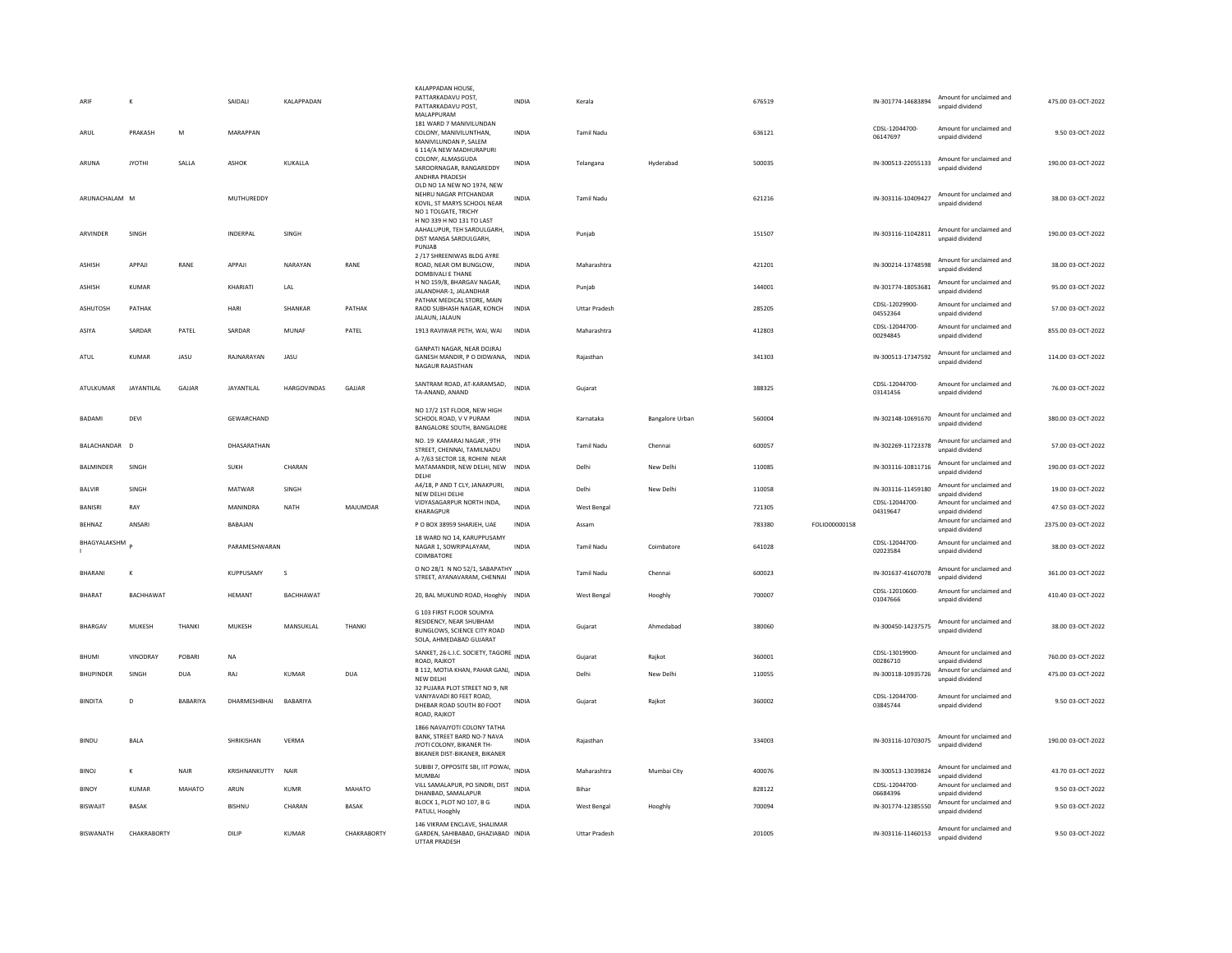| <b>BORNALI</b>      | PUZARI           |              | MANTU                             | PUZARI        |              | BORBIL NO 2, NEAR L P SCHOOL,<br>DIGBOI, TINSUKIA ASSAM                                                   | <b>INDIA</b> | Assam             |             | 786171 |               | IN-301250-28952710         | Amount for unclaimed and<br>unpaid dividend | 95.00 03-OCT-2022   |
|---------------------|------------------|--------------|-----------------------------------|---------------|--------------|-----------------------------------------------------------------------------------------------------------|--------------|-------------------|-------------|--------|---------------|----------------------------|---------------------------------------------|---------------------|
| BRIJESHRAJ          | c                | $\mathsf{C}$ | RAJAN                             | P             | $\mathsf{C}$ | LULU BUILDING OFFICE NO.201,<br>OLAYA P O BOX 66120, RIYADH<br>11576, K S A                               | <b>INDIA</b> | Assam             |             | 783380 | FOLIO00000216 |                            | Amount for unclaimed and<br>unpaid dividend | 1900.00 03-OCT-2022 |
| <b>BRINDABAN</b>    | MONDAL           |              | HARADHAN                          | MONDAL        |              | VILL MAHINAGAR, PO PANCHKULA, INDIA<br>BURDWAN, WEST BENGAL                                               |              | West Bengal       |             | 713141 |               | IN-302269-12266866         | Amount for unclaimed and<br>unpaid dividend | 5.70 03-OCT-2022    |
| CHANCHAL            | SHARMA           |              | DINESH                            | SHARMA        |              | N-12/A1 DILSHAD GARDEN, DELHI,<br>DELHI, DELHI                                                            | <b>INDIA</b> | Delhi             | New Delhi   | 110095 |               | IN-303116-11551069         | Amount for unclaimed and<br>unpaid dividend | 1.90 03-OCT-2022    |
| CHANDA              | <b>MODI</b>      |              | <b>MOHAN</b>                      | LAL           | MODI         | WARD NO-21 GADDI CHOUK,<br>PALACE ROAD, RAIGARH                                                           | <b>INDIA</b> | Madhya Pradesh    |             | 496001 |               | CDSL-12044700-<br>05589140 | Amount for unclaimed and<br>unpaid dividend | 114.00 03-OCT-2022  |
| CHANDRA             | <b>KUMAR</b>     | D            | DURAISAMY                         | $\kappa$      |              | NO:83 WEAVERS COLONY, SAI-<br><b>BABA MISSION POST,</b><br>COIMBATORE, COIMBATORE                         | <b>INDIA</b> | Tamil Nadu        | Coimbatore  | 641011 |               | CDSL-12010900-<br>00484594 | Amount for unclaimed and<br>unpaid dividend | 570.00 03-OCT-2022  |
| CHERIAN             | THOMAS           |              | MATHUNNY                          | THOMAS        |              | MANATHRAKUZHIYIL, PATHIRICKAL<br>INDIA<br>P O, PATHANAPURAM, KERALA                                       |              | Kerala            |             | 689695 |               | IN-300239-10427553         | Amount for unclaimed and<br>unpaid dividend | 1900.00 03-OCT-2022 |
| CHIRIVIRALA         | RAMAKRISHNA      | PRASAD       | CHIRIVIRALAVENKA CHALAPATHI<br>TA |               | RAO          | H. NO 5-53-3/4, 6/17 BRODIPET,<br><b>GUNTUR</b>                                                           | <b>INDIA</b> | Andhra Pradesh    | Guntur      | 522002 |               | IN-300360-10068189         | Amount for unclaimed and<br>unpaid dividend | 570.00 03-OCT-2022  |
| <b>CHITNIS</b>      | PRAFUL           | SITARAM      | CHITNIS                           | SITARAM       | RAMKRISHNA   | A/202 JASMINE TOWER,<br>POKHARAN RD NO 2 OPP<br>AMRAPALI MARKET, VASANT<br>VIHAR, THANE                   | <b>INDIA</b> | Maharashtra       |             | 400610 |               | IN-300757-11099659         | Amount for unclaimed and<br>unpaid dividend | 95.00 03-OCT-2022   |
| CHRISTY             | $\overline{A}$   | KOSHY        | ABRAHAM                           | KOSHY         |              | THYKKOOTTATHIL HOUSE,<br>PUTHENPEEDIKA OMALLOOR PO,<br>PATHANAMTHITTA, KERALA                             | INDIA        | Kerala            |             | 689647 |               | IN-303116-10925985         | Amount for unclaimed and<br>unpaid dividend | 190.00 03-OCT-2022  |
| <b>DADINENI</b>     | LAKSHMI          | DEVI         | <b>DADINENI</b>                   | VENKATA       | RAMANA       | D NO 69-6-142/2, RAJENDRA<br>NAGAR, GAIGOLUPADU, KAKINADA                                                 | INDIA        | Andhra Pradesh    |             | 533003 |               | IN-301313-21209068         | Amount for unclaimed and<br>unpaid dividend | 190.00 03-OCT-2022  |
| <b>DADINENI</b>     | LAKSHMI          | DEVI         | VENKATA                           | RAMANA        | D            | D NO 69-6-142/2, RAJENDRA<br>NAGAR, GAIGOLUPADU, KAKINADA                                                 | INDIA        | Andhra Pradesh    |             | 533003 |               | CDSL-12038100-<br>00010758 | Amount for unclaimed and<br>unnaid dividend | 190.00 03-OCT-2022  |
| DAKSHA              | VINOD            | KOTAK        | VITHALDAS                         | MOHANDAS      | RUGHANI      | JANG BAHADURPANDEY CHAL NO<br>2, KARTER ROAD NO-4, BORIVALI INDIA<br>EAST, MUMBAI                         |              | Maharashtra       | Mumbai City | 400066 |               | CDSL-12010900-<br>05694766 | Amount for unclaimed and<br>unpaid dividend | 950.00 03-OCT-2022  |
| DAMODARAN           | G                |              | GOVINDARAJALU                     | R             |              | #70 ARYA GOWDER ROAD, WEST<br>MAMBALAM, CHENNAI                                                           | <b>INDIA</b> | <b>Tamil Nadu</b> | Chennai     | 600033 |               | IN-300378-10015653         | Amount for unclaimed and<br>unpaid dividend | 1406.00 03-OCT-2022 |
| DARSHAN             | SINGH            | ALANG        | BALWANT                           | SINGH         | ALANG        | N-30 NAVEEN, SHAHADRA, DELHI                                                                              | INDIA        | Delhi             | New Delhi   | 110032 |               | CDSL-12010900-<br>04327329 | Amount for unclaimed and<br>unpaid dividend | 290.70 03-OCT-2022  |
| DASHARATH           | PANDURANG        | SALVI        | PANDURANG                         | GANAPAT       | SALVI        | 101 GANESH CHHAYA CHS PLOT<br>NO 117 4. NEAR ROYAL COSMO<br>CLUB CLUFF ROAD, THANA,<br>MUMBAI MAHARASHTRA | <b>INDIA</b> | Maharashtra       |             | 410206 |               | IN-300214-11564627         | Amount for unclaimed and<br>unpaid dividend | 190.00 03-OCT-2022  |
| DATTATRAYA          | DAMODAR          | NIPHADE      | DAMODAR                           | MAHADU        | NIHPADE      | 37 MADHALI LANE,<br>SHIRVADEVANI, TAL NIPHAD PUNE, INDIA<br>PUNE                                          |              | Maharashtra       |             | 423111 |               | CDSL-12044700-<br>00192490 | Amount for unclaimed and<br>unpaid dividend | 38.00 03-OCT-2022   |
| DEEPTI              | KUMARI           |              | <b>DINESH</b>                     | KUMAR         | MAHTO        | VILL LOVADIH PS NAMKUM, PO<br>NAMKUM DIST RANCHI, NEAR<br>CARMEL GIRLS SCHOOL, RANCHI                     | <b>INDIA</b> | <b>Bihar</b>      |             | 834010 |               | IN-303116-10861901         | Amount for unclaimed and<br>unpaid dividend | 190.00.03-OCT-2022  |
| DESAI               | KRUPABEN         | P            | PANKAJKUMAR                       | SHANTILAL     | DESAI        | 29-KRUSHNAKUNJ SOCIETY, NR-<br>BUS-STAND, HALOL                                                           | <b>INDIA</b> | Gujarat           |             | 389350 |               | CDSL-12010900-<br>05440737 | Amount for unclaimed and<br>unpaid dividend | 693.50 03-OCT-2022  |
| <b>DEVARAIULU</b>   | G                |              | GOVINDASAMY                       | $\mathbf{v}$  |              | NO 61/20, VILAKKADI KOIL STREET, INDIA<br>KANCHEEPURAM, CHENNAI                                           |              | Tamil Nadu        | Kanchipuram | 631503 |               | CDSL-12044700-<br>03734543 | Amount for unclaimed and<br>unpaid dividend | 9.50.03-OCT-2022    |
| DHADA               | <b>JUNED</b>     | AGAFFAR      | AGAFFAR                           | ADAMBHAI      | DHADA        | NEW PATEL WADA, OPP.GANI<br>PANWALA BUILDING, VERAVAL,<br><b>JUNAGADH</b>                                 | INDIA        | Gujarat           |             | 362265 |               | IN-303116-10520933         | Amount for unclaimed and<br>unpaid dividend | 9.50 03-OCT-2022    |
| DHANALAKSHMI VEMULA |                  |              | VEMULA                            | VENKATAPRASAD |              | H NO 4-3, ANAKARLAPUDI PO,<br>KONDAPI MD, KONDAPI                                                         | <b>INDIA</b> | ANDHRA PRADESH    |             | 523270 |               | CDSL-12038100-<br>00194952 | Amount for unclaimed and<br>unpaid dividend | 95.00 03-OCT-2022   |
| DHANRAJ             | <b>HIMMATRAO</b> | PAWAR        | <b>HIMMATRAO</b>                  | PAWAR         |              | BDD CHAWL NO 76 ROOM NO 33<br>WARLI, JHAMBHORI MAIDAN<br>WARLI, MUMBAI MAHARASHTRA,<br><b>INDIA</b>       | INDIA        | Maharashtra       | Mumbai City | 400018 |               | IN-302269-13808408         | Amount for unclaimed and<br>unpaid dividend | 26.60 03-OCT-2022   |
| DHARAM              | SHYAMLAL         | MADHVANI     | SHYAMLAL                          |               |              | LILA BHAVAN, ZOPADI CANTEEN.<br>AHMEDNAGAR, AHMEDNAGAR                                                    | <b>INDIA</b> | Maharashtra       |             | 414001 |               | CDSL-13021900-<br>00073472 | Amount for unclaimed and<br>unpaid dividend | 475.00 03-OCT-2022  |
| DHARMESHKUM<br>AR   |                  | PATEL        | RAVJIBHAI                         | СНОТАВНАІ     | PATEL        | GIDC HALOL, DUNIYA GIDC,<br>HALOL, PANCHMAAL                                                              | INDIA        | Gujarat           |             | 389351 |               | IN-303116-10624764         | Amount for unclaimed and<br>unpaid dividend | 190.00 03-OCT-2022  |
| DIGAMBAR            | DAMODAR          | SANSARE      | DAMODAR                           |               |              | BAZAR PETH, RAJAPUR                                                                                       | INDIA        | Maharashtra       |             | 416702 |               | CDSL-12020000-<br>00190292 | Amount for unclaimed and<br>unpaid dividend | 190.00 03-OCT-2022  |
| <b>DINESH</b>       | <b>JAIN</b>      |              | SURESH                            | <b>JAIN</b>   |              | H NO 431, SRI NAGAR, SHAKUR<br><b>BASTI, DELHI</b>                                                        | <b>INDIA</b> | Delhi             | New Delhi   | 110085 |               | IN-301143-11292733         | Amount for unclaimed and<br>unpaid dividend | 912.00 03-OCT-2022  |
| DINESH              | KUMAR            | GIRI         | <b>SHIO</b>                       | NANDAN        | GIRI         | NO.S/A/33, SUPERVISOR FLAT, L<br>TOWN SAKCHI, JAMSHEDPUR                                                  | <b>INDIA</b> | <b>Bihar</b>      |             | 831001 |               | IN-301696-10883595         | Amount for unclaimed and<br>unpaid dividend | 95.00 03-OCT-2022   |
| <b>DINESH</b>       | <b>KUMAR</b>     | KATELA       | RAJENDRA                          | <b>KUMAR</b>  |              | KATELA KA BASS, DESHNOKE,<br>BIKANER                                                                      | <b>INDIA</b> | Raiasthan         |             | 334801 |               | CDSL-12028900-<br>00679883 | Amount for unclaimed and<br>unpaid dividend | 114.00 03-OCT-2022  |
| DINESHKUMAR LUMBAIL |                  | <b>MODI</b>  | <b>IUMBAIL</b>                    | MODAIL        | <b>MODI</b>  | A/73 MIRA PARK, VI-2 NARAYAN<br>NAGAR BAPUNAGAR, AHMADABAD INDIA<br>CITY T B NAGAR, AHMEDABAD<br>GUJARAT  |              | Guiarat           |             | 382350 |               | IN-303116-11623809         | Amount for unclaimed and<br>unpaid dividend | 11.40.03-OCT-2022   |
| <b>DIPA</b>         | <b>MUNDRA</b>    |              | NATHAMAL                          | MUNDRA        |              | C/O KHUSBOO, RAMBHA, GANJAM INDIA                                                                         |              | Orissa            |             | 761028 |               | IN-302324-11052272         | Amount for unclaimed and<br>unnaid dividend | 47.50 03-OCT-2022   |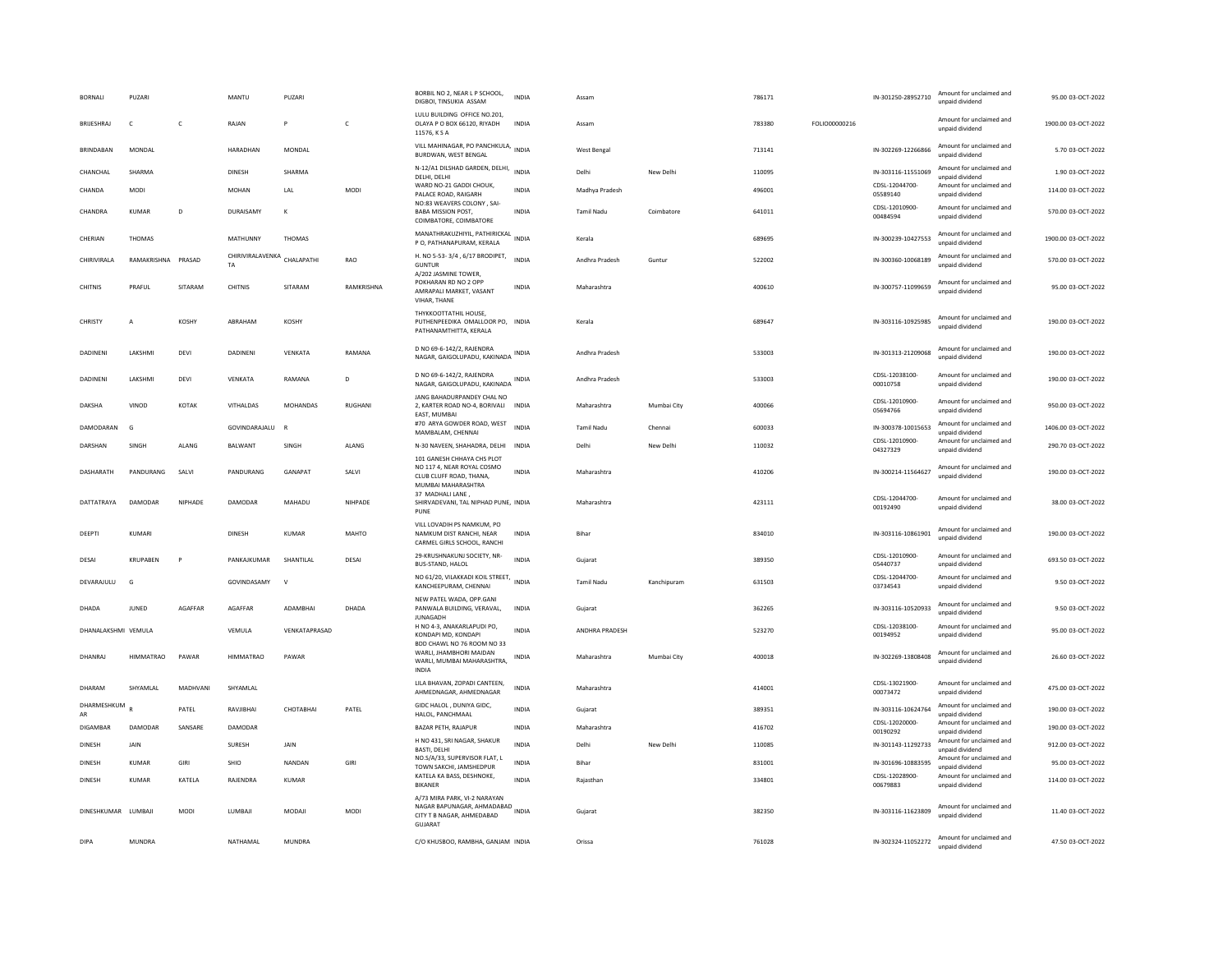| <b>DIPALI</b>          | YOGESH       | WARIK            | RAJU              | GOVIND       | MALEKAR          | ASHOK NAGAR SOC TAGOR NAGAR<br>OPP BUILDING 8, VIKHROLI<br>MUMBAI, MAHARASHTRA                                    | <b>INDIA</b> | Maharashtra          | Mumbai City     | 400083 | IN-303116-11286774         | Amount for unclaimed and<br>unpaid dividend | 15.20 03-OCT-2022  |
|------------------------|--------------|------------------|-------------------|--------------|------------------|-------------------------------------------------------------------------------------------------------------------|--------------|----------------------|-----------------|--------|----------------------------|---------------------------------------------|--------------------|
| DIPANKAR               | PRAMANIK     |                  | PATIT             | PABAN        | PRAMANIK         | P.O. G.I.P. COLONY, HOWRAH.,<br><b>HOWRAH</b>                                                                     | <b>INDIA</b> | <b>WEST BENGAL</b>   |                 | 711112 | CDSL-12010900-<br>01656745 | Amount for unclaimed and<br>unpaid dividend | 95.00 03-OCT-2022  |
| DIPTI                  | MANDAL       |                  | ASHISH            | KUMAR        | MANDAL           | HOUSE NO 24 IIND FLOOR, PKT A 8, INDIA<br>KALKAJI EXTN, NEW DELHI                                                 |              | Delhi                | New Delhi       | 110019 | IN-301143-11150053         | Amount for unclaimed and<br>unpaid dividend | 142.50 03-OCT-2022 |
| <b>DIPTI</b>           | VADHER       |                  | MANISH            | VADHER       |                  | SHRI RAJ VILLA, 65/35<br>VIVEKANAND COLONY, SHANTI<br>NAGAR, RHILAI                                               | <b>INDIA</b> | Madhya Pradesh       |                 | 490023 | IN-302017-10088897         | Amount for unclaimed and<br>unpaid dividend | 1.90 03-OCT-2022   |
| DNYANESHWAR G          |              | <b>BARSAGADE</b> | <b>GYANIRAMII</b> | $\mathsf{A}$ | <b>BARSAGADE</b> | DONGARGAON SADAK, SADAK<br>ARJUNI, GONDIYA, GONDIA<br>MAHARASHTRA                                                 | <b>INDIA</b> | Maharashtra          |                 | 441807 | IN-303116-11727670         | Amount for unclaimed and<br>unpaid dividend | 24.70.03-OCT-2022  |
| DOSHI                  | PRANAV       | ASHOK            | <b>DOSHI</b>      | ASHOK        | HIMATLAL         | C 201 SURENDRA NAGAR CO OP<br>HSG SOC, RAM GULLY NEAR<br>COSMOS BANK, KANDIVALI WEST,<br>MUMBAI MAHARASHTRA INDIA | INDIA        | Maharashtra          | Mumbai City     | 400067 | IN-300513-12356398         | Amount for unclaimed and<br>unpaid dividend | 32.30 03-OCT-2022  |
| DWARIKA                | PRASAD       |                  | <b>JANKI</b>      | HAZAM        |                  | DHARSA HOWRAH MUNICIPAL<br>CORP, JAGACHA, HOWRAH,<br><b>HOWRAH</b>                                                | <b>INDIA</b> | Assam                |                 | 783380 | IN-303116-10738416         | Amount for unclaimed and<br>unnaid dividend | 3.80 03-OCT-2022   |
| <b>DWARKA</b>          | PRASAD       | AGARWAL          | MOOL              | CHANDRA      | AGARWAL          | H.N.-210, CHANIA PURA, MUNNA<br>LAL KI DHARM SHALA, JHANSI                                                        | <b>INDIA</b> | <b>Uttar Pradesh</b> |                 | 284002 | CDSL-12010900-<br>04669201 | Amount for unclaimed and<br>unpaid dividend | 190.00 03-OCT-2022 |
| ESHAM                  | SAHA         |                  | KASHI             | <b>NATH</b>  | SAHA             | KASHIMPUR BAMANGACHI<br>PARAGANAS, Hooghly, WEST<br><b>BENGAL, INDIA</b>                                          | <b>INDIA</b> | Assam                |                 | 783380 | IN-302269-12250360         | Amount for unclaimed and<br>unpaid dividend | 1.90 03-OCT-2022   |
| FLAVIA                 | OSWALD       | MORAS            | LEO               | XAVICR       | MORAS            | D/12 SUVAS APPARTMENT . OPP<br>JEEVANDEEP ROW HOUSE, DRIVE- INDIA<br>IN-ROAD THALTEJ, AHMEDABAD                   |              | Gujarat              | Ahmedabad       | 380054 | CDSL-13015200-<br>00179421 | Amount for unclaimed and<br>unpaid dividend | 190.00 03-OCT-2022 |
| GAGAN                  | GOYAL        |                  | RAKESH            | <b>KUMAR</b> |                  | HOUSE NO 1457, ST NO 5, LAJPAT<br>RAI ROAD JAGRAON, PUNJAB                                                        | INDIA        | Punjab               |                 | 142026 | IN-301143-10719975         | Amount for unclaimed and<br>unpaid dividend | 950.00 03-OCT-2022 |
| GANESAN                | s            |                  | SUBBIAH           |              |                  | NO 9 A -426, SUNDARA<br>VELPURAM, 9TH STREET,<br><b>TUTICORIN</b>                                                 | <b>INDIA</b> | Tamil Nadu           |                 | 628002 | IN-300394-18055992         | Amount for unclaimed and<br>unnaid dividend | 9.50 03-OCT-2022   |
| GANESAPANDIA<br>$\,$ N |              |                  | RAJARATHINAM      | $\mathbf{s}$ |                  | 75/6A3, ICA COLONY,<br>RAMAMOORTHY ROAD.<br>VIRUDHUNAGAR                                                          | <b>INDIA</b> | <b>Tamil Nadu</b>    | Madurai         | 625001 | IN-300394-16674190         | Amount for unclaimed and<br>unpaid dividend | 950.00 03-OCT-2022 |
| GANESH                 | BALKRISHNA   | PANDIT           | BALKRISHNA        | GANESH       | PANDIT           | <b>G 2 KISHOR SMRUTI, STATION</b><br>ROAD, KALWA WEST, THANE                                                      | <b>INDIA</b> | Maharashtra          |                 | 400605 | IN-300476-41503013         | Amount for unclaimed and<br>unpaid dividend | 66.50 03-OCT-2022  |
| GANESH                 | BHANUSHALI   |                  | <b>NA</b>         |              |                  | TAKSHASHILA, A/12 ANUSHAKTI<br>NAGAR, CHEMBUR, MUMBAI                                                             | <b>INDIA</b> | Maharashtra          | Mumbai City     | 400094 | CDSL-12033200-<br>07376840 | Amount for unclaimed and<br>unpaid dividend | 190.00 03-OCT-2022 |
| GANESH                 | <b>KUMAR</b> | $\overline{R}$   | RAMASAMY          | $\kappa$     |                  | 4/5 PUDHUPALAYAM.<br>NALLIPALAYAM, TIRUCHENGODE INDIA<br>NAMAKKAL, TAMILNADU INDIA                                |              | <b>Tamil Nadu</b>    |                 | 637201 | IN-302269-12225107         | Amount for unclaimed and<br>unpaid dividend | 17.10 03-OCT-2022  |
| GANESH                 | SHIVRAM      | SAMANT           | SHIVRAM           | GANESH       | SAMANT           | FLAT NO 240 IIND FLOOR, SUMAN<br>III/C CO OP SOCIETY, SUMAN<br>COMPLEX AGASHI ROAD, VIRAR<br>(WEST) MUMBAI        | INDIA        | Maharashtra          |                 | 401303 | IN-301549-15204286         | Amount for unclaimed and<br>unpaid dividend | 76.00 03-OCT-2022  |
| GANESHA                | G            |                  | GOVINDA           | ${\sf N}$    | SWAMY            | YALLAKAPPAKERI, D NO 48/4,<br>SHIMOGA                                                                             | <b>INDIA</b> | Karnataka            | Shimoga         | 577202 | IN-300239-11359435         | Amount for unclaimed and<br>unnaid dividend | 19.00 03-OCT-2022  |
| GEORGESEBASTI<br>N     | PUSHPARAJ    | ${\mathbb G}$    | GNANAPRAGASAM C   |              |                  | G GEORGE SEBASTIN PUSHPARAJ<br>PLOT, NO 6 SALAI MUTHUNAGAR<br>THIRD STREET, ELLIS NAGAR EXTN,<br>MADURAL          | <b>INDIA</b> | Tamil Nadu           | Madurai         | 625016 | IN-300095-11887221         | Amount for unclaimed and<br>unpaid dividend | 91.20 03-OCT-2022  |
| GERALD                 | DALMEIDA     |                  | <b>JOSEPH</b>     |              |                  | C G E W H O AH 2 FLAT NO 111,<br>FLOOR NO 11 BULD 2. KENDRIYA<br>VIHAR KHARGHAR, NAVI MUMBAI                      | <b>INDIA</b> | Maharashtra          |                 | 410210 | IN-300214-11006458         | Amount for unclaimed and<br>unpaid dividend | 237.50 03-OCT-2022 |
| GIRIDHAR               | GOPAL        | SOMANI           | RAMCHANDER        | SOMAN        |                  | NO. 8-8-74, BANDELLI STREET,<br>WARANGAL                                                                          | <b>INDIA</b> | Telangana            | Warangal        | 506002 | CDSL-12010600-<br>00882327 | Amount for unclaimed and<br>unpaid dividend | 190.00 03-OCT-2022 |
| GIRIJA                 | SRINIVAS     |                  | KRISHNAMURTHY     |              |                  | 83/1 1ST FLOOR, PADMAVATHI<br>NILAYA, K R ROAD, BANGALORE                                                         | <b>INDIA</b> | Karnataka            | Bangalore Urban | 560004 | CDSL-12036000-<br>00334765 | Amount for unclaimed and<br>unpaid dividend | 1.90 03-OCT-2022   |
| GIRIJA                 | SRINIVAS     |                  | KRISHNAMURTHY     |              |                  | NO 34/1 VASAVI TEMPLE ROAD, V<br>V PURAM BASAVANAGUDI.<br>BANGALORE                                               | <b>INDIA</b> | Karnataka            | Bangalore Urban | 560004 | CDSL-12044700-<br>05799471 | Amount for unclaimed and<br>unpaid dividend | 1.90 03-OCT-2022   |
| GIRIJA                 | SRINIVAS     |                  | SRINIVAS          |              |                  | 83-1 1ST FLOOR, PADMAVATHI<br>NILAYA K R ROAD.<br>SHANKARAPURAM, BANGLORE                                         | <b>INDIA</b> | Karnataka            | Bangalore Urban | 560004 | CDSL-12034400-<br>00604886 | Amount for unclaimed and<br>unpaid dividend | 1.90 03-OCT-2022   |
| GOJE                   | PAVAN        | <b>KUMAR</b>     | VITOBHA           |              |                  | 28-53 RANGREEZ BAZAR, WARD<br>NO 11, MIRYALGUDA NALGONDA INDIA<br>DIST, ANDHRA PRADESH                            |              | Andhra Pradesh       |                 | 508207 | IN-301696-10380936         | Amount for unclaimed and<br>unpaid dividend | 190.00 03-OCT-2022 |
| GOKUL                  | PATIL        |                  | BALU              | PATIL        |                  | A/L 25 HOUSING BOARD COLONY, INDIA<br>PITHAMPUR                                                                   |              | MADHYA PRADESH       |                 | 454775 | CDSL-12010608-<br>00080361 | Amount for unclaimed and<br>unpaid dividend | 1.90 03-OCT-2022   |
| GOPAL                  | <b>KUMAR</b> |                  | ARVIND            | SINGH        |                  | RAMANAGAR UTTARI TOLA<br>TOWN/VILL RAMDIRI, ANCHAL<br>MATIHANI, BEGUSARAY BIHAR                                   | <b>INDIA</b> | Bihar                |                 | 851129 | IN-303116-11509687         | Amount for unclaimed and<br>unpaid dividend | 85.50 03-OCT-2022  |
| GOPINATH               | s            |                  | SUBBARAO          |              |                  | NO.69C, CHAIRMAN SADAGOPAN<br>STREET, SALEM                                                                       | <b>INDIA</b> | Tamil Nadu           | Salem           | 636001 | CDSL-12010900-<br>03648040 | Amount for unclaimed and<br>unpaid dividend | 95.00 03-OCT-2022  |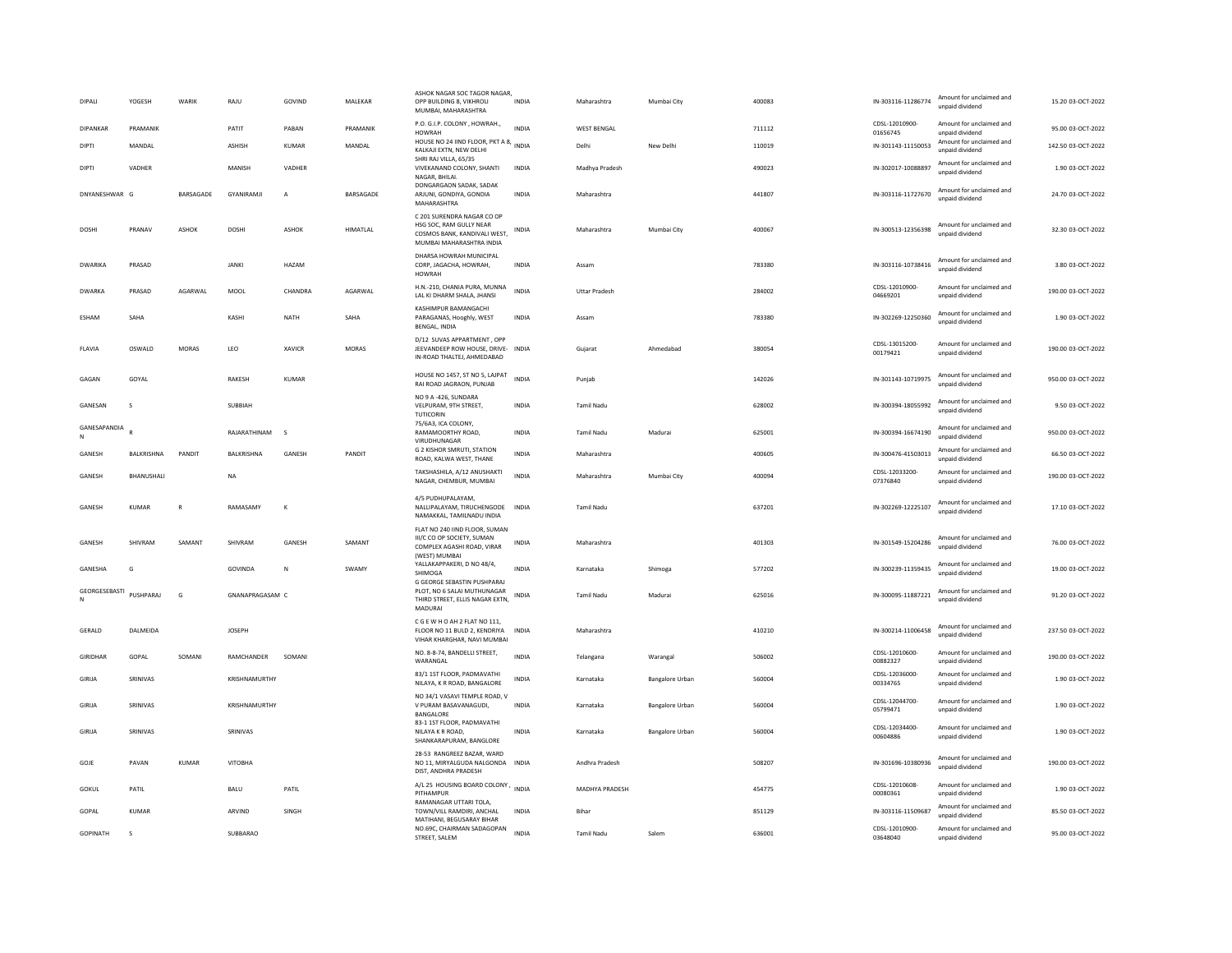| GOURAV                 | RAY              |                  | GOPAL                                   | DAS                     | RAY         | ATTENDING QFIC 114, AIR FORCE<br>STATION, TAMBARAM, CHENNAI                                                                                       | <b>INDIA</b> | Tamil Nadu           | Chenna                 | 600046 |               | IN-300476-40193104         | Amount for unclaimed and<br>unpaid dividend | 190.00 03-OCT-2022  |
|------------------------|------------------|------------------|-----------------------------------------|-------------------------|-------------|---------------------------------------------------------------------------------------------------------------------------------------------------|--------------|----------------------|------------------------|--------|---------------|----------------------------|---------------------------------------------|---------------------|
| GULLAPALLI             | VENKATESWARA RAO |                  | RAMA                                    | <b>RAO</b>              | GULLAPALLI  | 7 153 RAMAVARAPPADU, POST<br>OFFICE BACKSIDE, VIJAYAWADA,<br>ANDHRA PRADESH                                                                       | <b>INDIA</b> | Andhra Pradesh       |                        | 521108 |               | IN-300450-14480115         | Amount for unclaimed and<br>unnaid dividend | 3.80 03-OCT-2022    |
| <b>GURPARTAP</b>       | SINGH            |                  | JASDEVPAL                               | SINGH                   |             | VILLAGE CHAK SAHU. NEAR<br>GURUDWARA, DISTT FARIDKOT,<br>PUNJAB                                                                                   | INDIA        | Punjab               |                        | 151203 |               | IN-303116-11136796         | Amount for unclaimed and<br>unpaid dividend | 57.00 03-OCT-2022   |
| GYAN                   | CHANDRA          | VERMA            | VERMA                                   | $\mathbf{B}$            | P           | E-7/16 LALALAJ PAT, RAI SOCIETY,<br>ARERA COLOY, BHOPAL                                                                                           | <b>INDIA</b> | Madhya Pradesh       |                        | 462016 |               | CDSL-12031600-<br>00042340 | Amount for unclaimed and<br>unpaid dividend | 475.00 03-OCT-2022  |
| GYANCHAND              | JAIN             |                  | PARASMAL                                | JAIN                    |             | NO 13/8 PATTABIRAM STREET,<br>2ND FLOOR KONDITHOPE,<br>CHENNA                                                                                     | INDIA        | Tamil Nadu           | Chennai                | 600079 |               | CDSL-12010600<br>00601221  | Amount for unclaimed and<br>unpaid dividend | 1.90 03-OCT-2022    |
| <b>HARBIR</b>          | SINGH            | <b>BEDI</b>      | RAWEL                                   | SINGH                   | <b>BEDI</b> | 252/7 ANANDPURA STREET,<br>JATTAN CHOUNTRA, PATIALA,<br>PUNJAB                                                                                    | <b>INDIA</b> | Punjab               |                        | 147001 |               | IN-300450-11937568         | Amount for unclaimed and<br>unpaid dividend | 190.00 03-OCT-2022  |
| HARI                   | V                | <b>RAO</b>       | CHITTORE                                | $\mathsf{v}$            | RAO         | FLAT NO 102 1ST FLOOR MOIN<br>MANOR, DORESANPALAYA<br>VENKATADRI LAYOUT, OPP TO IIMB INDIA<br>NEAR PANDURANG NAGAR.<br>BANERGHETTA ROAD BANGALORE |              | Karnataka            | Bangalore Urban        | 560076 |               | IN-300214-10793773         | Amount for unclaimed and<br>unpaid dividend | 95.00 03-OCT-2022   |
| HARIHARA               | PRADHAN          |                  | BIRABHADRA                              | PRADHAN                 |             | VILL/LOC-GADAGOPINATH<br>PRASAD, GP/TOWN-<br>BHUBANESWAR, PS-MANCHESWAR INDIA<br>DIST-KHURDA, ORISSA                                              |              | Orissa               |                        | 751010 |               | IN-303116-11367033         | Amount for unclaimed and<br>unpaid dividend | 38.00 03-OCT-2022   |
| HARINATH               | R                | $\mathbf v$      | NARAYANAPPA                             | $\mathsf{v}$            | R           | 25/2 4th MAIN, M.S RAMAIAH<br>CITY LAYOUT, J.P NAGAR 8th<br>PHASE, BANGALORE                                                                      | <b>INDIA</b> | Karnataka            | <b>Bangalore Urban</b> | 560076 |               | CDSL-12044700-<br>01218247 | Amount for unclaimed and<br>unpaid dividend | 19.00 03-OCT-2022   |
| HARIRAM                | NARANJI          | BHANUSHALI       | NARANJI                                 | <b>DWARKADAS</b>        | BHANUSHALI  | 202 2 ND FLOOR HARI NIWAS<br>KOPRI GAON SECTOR-26, VASHI,<br><b>NAVI MUMBAI</b>                                                                   | <b>INDIA</b> | Maharashtra          |                        | 400703 |               | CDSL-12012600-<br>00193141 | Amount for unclaimed and<br>unpaid dividend | 95.00 03-OCT-2022   |
| HARISH                 | KANTIBHAI        | RANPARA          | NA                                      |                         |             | 'SEVADAS', 2 BALMUKUND PLOTS,<br>NIRMALA SCHOOL ROAD, RAJKOT.                                                                                     | <b>INDIA</b> | Gujarat              | Rajkot                 | 360005 |               | IN-300974-10002034         | Amount for unclaimed and<br>unpaid dividend | 693.50 03-OCT-2022  |
| HARJEET                | SINGH            | <b>KUMAR</b>     | MOHINDER                                | SINGH                   |             | WZ 242A FF, OPP RAMGARIYA<br>GURDWARA GALI NO 4, VIRENDER INDIA<br>NAGAR, NEW DELHI                                                               |              | Delhi                | New Delhi              | 110058 |               | IN-301330-20999575         | Amount for unclaimed and<br>unpaid dividend | 47.50 03-OCT-2022   |
| <b>HARSHA</b>          | VARDHAN          | s                | OLETYVEERAPPASE SRINIVASA<br><b>TTY</b> |                         | BABU        | 34 RAMANILAYA, VASAVI TEMPLE, INDIA<br>V V PURAM, BANGALORE                                                                                       |              | Karnataka            | Bangalore Urban        | 560004 |               | IN-300239-13952031         | Amount for unclaimed and<br>unpaid dividend | 1.90 03-OCT-2022    |
| <b>HASMUKH</b>         | SAVJIBHAI        | KHATRA           | SAVJIBHAI                               | $\overline{\mathsf{R}}$ | KHATRA      | FLAT NO. 101, PLAT NO.79/B3,<br>PRIME C H S SECTOR 21, NERUL<br>NAVI MUMBAI                                                                       | <b>INDIA</b> | Maharashtra          |                        | 400706 |               | IN-302269-11748148         | Amount for unclaimed and<br>unpaid dividend | 9.50 03-OCT-2022    |
| HEMLATA                | A                | RATHI            | ANIL                                    | M                       | RATHI       | 9 GURUDEV SOCIETY<br>BHAIRAVNATH, ROAD MANINAGAR<br>OPP PATEL, RATHILAL<br>MANINAGAR, AHMEDABAD                                                   | <b>INDIA</b> | Gujarat              | Ahmedabad              | 380008 |               | CDSL-12033200-<br>09129613 | Amount for unclaimed and<br>unpaid dividend | 237.50 03-OCT-2022  |
| HERALD                 | CHRISTIE         | REBERIO          | CHRISTIE                                | HARELD                  | REBERIO     | A 301 PRIME ROSE, VIJAY VIHAR<br>COMPLEX, EVERSHINE CITY VASAI INDIA<br>E, THANE                                                                  |              | Maharashtra          |                        | 401208 |               | CDSL-12036000<br>01671259  | Amount for unclaimed and<br>unpaid dividend | 47.50 03-OCT-2022   |
| HIMANK                 | GIRDHAR          |                  | SATPAL                                  | GIRDHAR                 |             | J-132 PATEL NAGAR IST.<br>GHAZIABAD, GHAZIABAD                                                                                                    | INDIA        | <b>Uttar Pradesh</b> |                        | 201001 |               | CDSL-12019101-<br>00147190 | Amount for unclaimed and<br>unpaid dividend | 380.00 03-OCT-2022  |
| HITESH                 | KUMAR            | SHARMA           | BASUDEO                                 | PRASAD                  | SHARMA      | SP 40 KUKAS INDUSTRIAL AREA<br>RZZCO, JAIPUR RAJASTHAN                                                                                            | <b>INDIA</b> | Assam                |                        | 783380 |               | IN-300484-15984795         | Amount for unclaimed and<br>unpaid dividend | 9.50 03-OCT-2022    |
| HITESHKUMAR            | DILIPKUMAR       | MAHESHWARI       | DILIPKUMAR                              |                         |             | BIJESHWAR, COLONI SERI NO 2,<br>PALANPUR<br>DARJEE PARA JALPAIGURI                                                                                | <b>INDIA</b> | Gujarat              |                        | 385001 |               | CDSL-13041400-<br>04682253 | Amount for unclaimed and<br>unpaid dividend | 190.00 03-OCT-2022  |
| <b>IBRAHIM</b>         | KHAI II          |                  | MOHAMMAD                                | <b>SUKURULLAH</b>       |             | JALPAIGURI, JALPAIGURI WEST<br>BENGAL                                                                                                             | <b>INDIA</b> | West Bengal          | Jalpaiguri             | 735101 |               | IN-300214-14994233         | Amount for unclaimed and<br>unpaid dividend | 26.60 03-OCT-2022   |
| <b>IMMADI</b>          | SRINIVAS         |                  | RRAHMAIAH                               | <b>IMMADI</b>           |             | H NO 16-86 SHIVALAYAM ROAD,<br>PADMASHALI STREET, POST<br>CHENNUR DI ADILABAD, ADILABAD                                                           | <b>INDIA</b> | Andhra Pradesh       |                        | 504201 |               | CDSL-12033200-<br>01537622 | Amount for unclaimed and<br>unpaid dividend | 36.10 03-OCT-2022   |
| INDERCHAND             | RANKA            |                  | HAMEERMAL                               |                         |             | H. NO. 11-2-23 LOHARWADI,<br>GANDHI CHOWK, RAICHUR                                                                                                | <b>INDIA</b> | Karnataka            | Raichur                | 584101 |               | CDSL-13023400-<br>00282881 | Amount for unclaimed and<br>unpaid dividend | 1520.00 03-OCT-2022 |
| INDERPAL               | SINGH            |                  | <b>TARLOK</b>                           | SINGH                   |             | 723-C MODEL TOWN EXTN, DUGRI<br>ROAD, LUDHIANA, PUNJAB                                                                                            | <b>INDIA</b> | Punjab               |                        | 141002 |               | IN-301143-10416253         | Amount for unclaimed and<br>unpaid dividend | 703.00 03-OCT-2022  |
| <b>INDRAJIT</b>        | SARKAR           |                  | PABITRA                                 | <b>KUMAR</b>            | SARKAR      | PO-- PREMBAZAR, HIJLI PLIT, 51<br>KHARAGPUR, KHARAGPUR                                                                                            | <b>INDIA</b> | <b>West Bengal</b>   |                        | 721306 |               | CDSL-12044700-<br>01056469 | Amount for unclaimed and<br>unpaid dividend | 9.50 03-OCT-2022    |
| <b>JADHAV</b>          | SWAPNIL          | <b>BHARATRAO</b> | <b>BHARATRAO</b>                        | DESHMUKH                |             | P O BOX 17266, ATRIOM CENTRE,<br>DUBAI, U A E<br>PLOT NO 13 402 NAV SANGAM                                                                        | <b>INDIA</b> | Assam                |                        | 783380 | FOLIO00000221 |                            | Amount for unclaimed and<br>unpaid dividend | 1900.00 03-OCT-2022 |
| <b>JAHNAVI</b>         | ALPESH           | UPADHYAY         | SHASHIKANT                              | VITHALDAS               | SODHA       | BLDG, MADURA BANK LANE, 60<br>FEET ROAD GHATKOPAR EAST,<br><b>MUMBAI</b>                                                                          | <b>INDIA</b> | Maharashtra          | Mumbai City            | 400077 |               | IN-300484-13012716         | Amount for unclaimed and<br>unpaid dividend | 190.00 03-OCT-2022  |
| IAI                    | DFV              | KINGER           | HONDA                                   | RAM                     | NII         | H NO 287, SECTOR 7, GURGAON                                                                                                                       | <b>INDIA</b> | Harvana              |                        | 122001 |               | IN-302871-20413567         | Amount for unclaimed and<br>unpaid dividend | 95.00.03-OCT-2022   |
| JASWANTIBEN DHANJIBHAI |                  | KOTHAR           | <b>NA</b>                               |                         |             | B/401 CHANDANBALA FLAT, OPP<br>SUVIDHA SHOPPING CENTRE,<br>PALDL AHMEDARAD                                                                        | <b>INDIA</b> | Gujarat              | Ahmedabad              | 380007 |               | IN-300450-10601506         | Amount for unclaimed and<br>unpaid dividend | 703.00 03-OCT-2022  |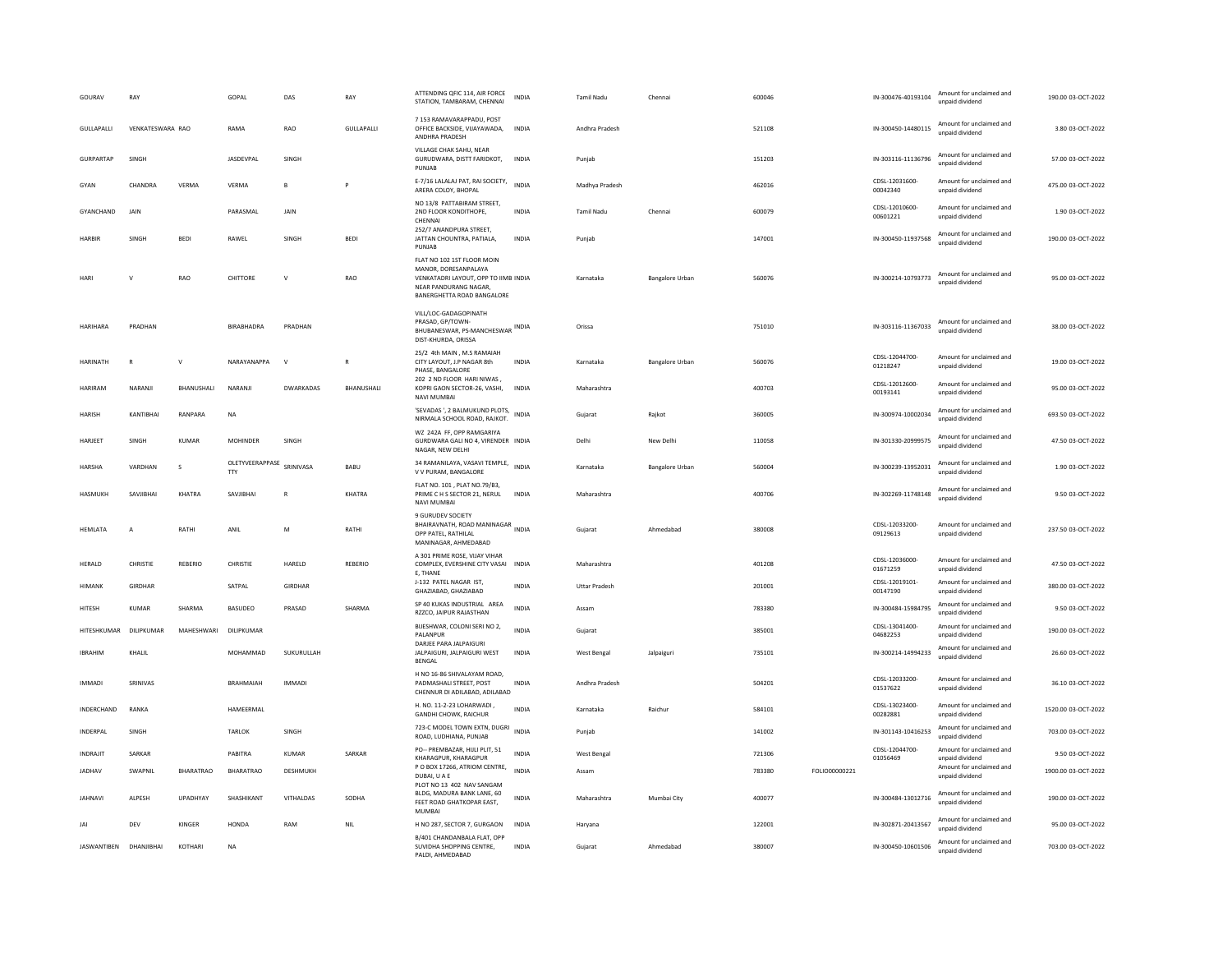| JASWINDER                           | SINGH             | <b>JASWAL</b>        | SWARN                     | SINGH                   |                 | V.P.O NARUR, TEH. PHAGHARA,<br>DISTT. KAPURTHALA, KAPURTHALA                                                             | <b>INDIA</b>                 | Punjab                            |             | 144401           | CDSL-12034400-<br>00043485                       | Amount for unclaimed and<br>unpaid dividend                             | 95.00 03-OCT-2022                      |
|-------------------------------------|-------------------|----------------------|---------------------------|-------------------------|-----------------|--------------------------------------------------------------------------------------------------------------------------|------------------------------|-----------------------------------|-------------|------------------|--------------------------------------------------|-------------------------------------------------------------------------|----------------------------------------|
| JAYALAKSHMI                         | $\mathbb{R}$      |                      | RAMASAMY                  | SINGAM                  |                 | 8 1 326 GF, SHIVAJI NAGAR, NEAR INDIA<br>R.P ROAD, SECUNDERABAD                                                          |                              | Telangana                         | Hyderabad   | 500003           | IN-300239-13172206                               | Amount for unclaimed and<br>unpaid dividend                             | 475.00 03-OCT-2022                     |
| JAYALAKSHMI C                       |                   |                      | CHELLAPPAN                | MR                      |                 | OLD NO 18/13A NEW NO 36, 26TH<br>STREET 18TH BLOCK, THIRU NAGAR INDIA<br>VILLIVAKKAM, CHENNAI                            |                              | Tamil Nadu                        | Chennai     | 600049           | IN-300175-10203397                               | Amount for unclaimed and<br>unpaid dividend                             | 1.90 03-OCT-2022                       |
| JAYANT                              | <b>BALKRISHNA</b> | <b>KESKAR</b>        | BALKRISHNA                | MADHAV                  | <b>KESKAR</b>   | FL-C/204 KALPAVRUKSHA CHS,<br>PLOT-04 SEC-09 KHANDA COLONY, INDIA<br>NEW PANVEL WEST. PANVEL                             |                              | Maharashtra                       |             | 410206           | CDSL-12013200-<br>00088620                       | Amount for unclaimed and<br>unpaid dividend                             | 152.00 03-OCT-2022                     |
| JAYANT                              | PRABHAKAR         | <b>BOBDE</b>         | PRABHAKAR                 |                         |                 | 181 DARSHAN KAPILA NAGAR,<br>NEAR SIDDHI VINAYAK COLONY,<br>GORAKSHAN ROAD, AKOLA                                        | <b>INDIA</b>                 | Maharashtra                       |             | 444004           | CDSL-13023100-<br>00095923                       | Amount for unclaimed and<br>unpaid dividend                             | 76.00 03-OCT-2022                      |
| JAYASHEELA                          | $\mathbb{N}$      | MAGANURMATH MALLAYYA |                           |                         |                 | 8TH MAIN, 8TH CROSS.<br>MRUTYUNJAYA NAGAR,<br>RANEBENNUR                                                                 | <b>INDIA</b>                 | Karnataka                         |             | 581115           | CDSL-12038400-<br>01045448                       | Amount for unclaimed and<br>unpaid dividend                             | 95.00 03-OCT-2022                      |
| JAYENDRAKUMA                        |                   | <b>BUDDHDEV</b>      | LALIBHAI                  | P                       | <b>BUDDHDEV</b> | RANDAL KRUPA, 4-A<br>GANDHIGRAM SOCIETY, RAIYA<br>ROAD, RAJKOT                                                           | <b>INDIA</b>                 | Gujarat                           | Rajkot      | 360007           | IN-300974-11689197                               | Amount for unclaimed and<br>unpaid dividend                             | 13.30 03-OCT-2022                      |
| JAYESHKUMAR THAKORBHAI              |                   | PATEL                | THAKORBHAI                | D                       | PATEL           | D-110 MORDHWAJ APPARTMENT, INDIA<br>ADAJAN, SURAT                                                                        |                              | Gujarat                           | Surat       | 395009           | CDSL-13023400-<br>00298203                       | Amount for unclaimed and<br>unpaid dividend                             | 1140.00 03-OCT-2022                    |
| <b>IFFTENDRA</b><br>JEEVARATHINAM V | KUMAR             | MISHRA               | <b>MISHRA</b><br>VELUSAMY | $\mathbb{R}$<br>GOUNDER | $\mathfrak{c}$  | BRAHMPUR, AT & PO SAKARI,<br>DARBHANGA, SAKARI<br>50 NETHAJI ROAD, POLLACHI,                                             | <b>INDIA</b><br><b>INDIA</b> | <b>Bihar</b><br><b>Tamil Nadu</b> |             | 847239<br>642001 | CDSL-12033200-<br>01324233<br>IN-303116-10575184 | Amount for unclaimed and<br>unpaid dividend<br>Amount for unclaimed and | 95.00 03-OCT-2022<br>38.00 03-OCT-2022 |
|                                     |                   |                      |                           |                         |                 | COIMBATORE, COIMBATORE<br>SO A EXP/FA CAO S OFFICE/SCR.                                                                  |                              |                                   |             |                  |                                                  | unpaid dividend<br>Amount for unclaimed and                             |                                        |
| JHANSILAKSHMI BAI                   |                   | KANCHANA             | PANDURANGA                | RAO                     | KANCHANA        | FLAT NO 305 III FLOOR, SRI BALAJI INDIA<br>APTTS ANANDBAGH, HYDERABAD                                                    |                              | Telangana                         | Hyderabad   | 500047           | IN-300118-11108640                               | unpaid dividend                                                         | 190.00 03-OCT-2022                     |
| <b>JIMIT</b>                        | MAHESHBHAI        | SHAH                 | <b>MAHFSHRHAI</b>         | $\mathbb{R}$            | SHAH            | A - 4 SAHAKAR VIKAS FLATS.<br>NEHRU NAGAR, AMBAWADI,<br>AHMEDABAD<br>3 ALKAPURI SOCIETY                                  | <b>INDIA</b>                 | Gujarat                           | Ahmedabad   | 380015           | CDSL-12033800-<br>00047031                       | Amount for unclaimed and<br>unpaid dividend                             | 95.00 03-OCT-2022                      |
| JITEN                               | JAYENDRABHAI SHAH |                      | SHAH                      | J                       | B               | USMANPURA, AHMEDABAD,<br>GUJARAT                                                                                         | <b>INDIA</b>                 | Gujarat                           | Ahmedabad   | 380014           | IN-302269-10651730                               | Amount for unclaimed and<br>unpaid dividend                             | 285.00 03-OCT-2022                     |
| <b>JITENDRA</b>                     | <b>KUMAR</b>      | SAW                  | MADHO                     | SAW                     |                 | BOMBAY BLUE KALAGHODA 18,<br>HARGOVINDAS BLDG, K DUBHASH INDIA<br>MARG FORT, MUMBAI                                      |                              | Maharashtra                       | Mumbai City | 400001           | CDSL-13041400-<br>00811962                       | Amount for unclaimed and<br>unpaid dividend                             | 19.00 03-OCT-2022                      |
| <b>JIWADE</b>                       | <b>BHAUSAHEB</b>  | <b>ROHIDAS</b>       | <b>ROHIDAS</b>            | TATYABA                 | <b>JIWADE</b>   | AT LANDAKWADI PO<br>MANIKDOUNDI, TAL PATHARDI<br>DIST AHMEDNAGAR, MARUTI<br>MANDER, AHMEDNAGAR                           | <b>INDIA</b>                 | Maharashtra                       |             | 414102           | CDSL-12036000-<br>00739539                       | Amount for unclaimed and<br>unpaid dividend                             | 53.20 03-OCT-2022                      |
| JOSE                                | P                 | $\mathsf{C}$         | СНАСКО                    | P                       | $\mathsf{v}$    | PAYYAPPILLY HOUSE,<br>PUTHENVELIKARA P O, MALAVANA                                                                       | INDIA                        | Kerala                            |             | 683594           | IN-300239-12360496                               | Amount for unclaimed and<br>unpaid dividend                             | 49.40 03-OCT-2022                      |
| <b>IYOTIPRAKASH</b>                 | PARIDA            |                      | <b>BINOD</b>              | <b>BIHARI</b>           | PARIDA          | VILL/WARD SHRIDHARAPUR,<br>GP/TOWN AKARAPADA, JAJPUR,<br>ORISSA                                                          | INDIA                        | Orissa                            |             | 755007           | IN-303116-11277038                               | Amount for unclaimed and<br>unpaid dividend                             | 11.40 03-OCT-2022                      |
| KAKULAI                             | NARRHFRAM         | SEDANI               | <b>NA</b>                 |                         |                 | 204 2ND FLOOR, RAJ ARCADE<br>MAHAVIR NAGAR<br>DHANUKARWADI KANDIVALI (W),<br>MUMBAI                                      | INDIA                        | Maharashtra                       | Mumbai City | 400067           | CDSL-12039900-<br>00014988                       | Amount for unclaimed and<br>unpaid dividend                             | 380.00.03-OCT-2022                     |
| KANAK                               | SINGH             |                      | RAJESH                    | KUMAR                   | SINGH           | FLAT G 206 FIRST FLOOR, NEEL<br>PADAMKUNJ, OPP DABUR<br>VAISHALI, GHAZIBAD UTTAR<br>PRADESH                              | <b>INDIA</b>                 | <b>Uttar Pradesh</b>              |             | 201001           | IN-300513-17494068                               | Amount for unclaimed and<br>unpaid dividend                             | 1330.00 03-OCT-2022                    |
| KANCHANADEVI S                      |                   |                      | SUDHAKARAN                | R                       |                 | F-3, SRI VARSHITHAM, SATYA SAI<br>NAGAR, THINDAL ERODE                                                                   | <b>INDIA</b>                 | <b>Tamil Nadu</b>                 | Erode       | 638009           | IN-300394-13552934                               | Amount for unclaimed and<br>unpaid dividend                             | 570.00 03-OCT-2022                     |
| KANTA                               | LOHIYA            |                      | GIRIRAJ                   | LOHIYA                  |                 | DARAWARI, NAGAUR                                                                                                         | <b>INDIA</b>                 | Rajasthan                         |             | 341001           | CDSL-12012101-<br>00285911                       | Amount for unclaimed and<br>unpaid dividend                             | 19.00 03-OCT-2022                      |
| KANYALAL                            | LILARAM           | ABICHANDANI          | LILARAM                   | ABICHANDANI             |                 | D/7 NAVDURGA SOCIETY , PATIA<br>SAIJPUR BOGHA, AHMEDABAD                                                                 | <b>INDIA</b>                 | Gujarat                           |             | 382345           | IN-302461-10212336                               | Amount for unclaimed and<br>unpaid dividend                             | 570.00 03-OCT-2022                     |
| KARTHICK                            | $\mathsf{C}$      |                      | CHIDAMPARAM               | PILLAI                  |                 | NO.2, FLAG STAFF STREET,<br>ROYAPURAM, CHENNAI                                                                           | <b>INDIA</b>                 | <b>Tamil Nadu</b>                 | Chennai     | 600013           | IN-301637-41344049                               | Amount for unclaimed and<br>unpaid dividend                             | 1.90 03-OCT-2022                       |
| KARTIK                              | CHANDRA           | BEHERA               | <b>GUNDICHI</b>           | BEHERA                  |                 | VILLAGE/WARD DHANMANDAL<br>PART, GP/TOWN<br>BRAHMANASAILO, PS<br>GOVINDAPUR, CUTTACK ODISHA                              | <b>INDIA</b>                 | Orissa                            |             | 754018           | IN-303116-11277757                               | Amount for unclaimed and<br>unpaid dividend                             | 38.00 03-OCT-2022                      |
| KARUTURI                            | SREEDHARA         | RAO                  | RAMA                      | KRISHNA                 | KARUTURI        | D NO 7-130 7TH WARD GOSTANI,<br>NADIST UNDRAIA VARAM.<br>TANUKU W/G DIST, TANUKU                                         | <b>INDIA</b>                 | Andhra Pradesh                    |             | 534216           | CDSL-12044700-<br>06050595                       | Amount for unclaimed and<br>unpaid dividend                             | 19.00 03-OCT-2022                      |
| KATRAPATIJAGA                       | <b>MOHAN</b>      | RAO                  | SATYA                     | PRASAD                  |                 | PLOT NO 15/1 OPP. DOOR NO 2-3-<br>494. NEAR LATHA KIRANA AND<br>GENERAL STORES, ROAD NO 3 SAI<br>NAGAR, NAGOLE HYDERABAD | INDIA                        | Telangana                         | Hyderabad   | 500068           | IN-302863-10057701                               | Amount for unclaimed and<br>unpaid dividend                             | 190.00 03-OCT-2022                     |
| KAVITA                              | <b>BHARAT</b>     | SONAWANE             | BHARAT                    |                         |                 | HUDCO COLONY, JAMNER ROAD,<br>BHUSAWAL                                                                                   | <b>INDIA</b>                 | Maharashtra                       |             | 425201           | CDSL-12028900-<br>00441678                       | Amount for unclaimed and<br>unpaid dividend                             | 95.00 03-OCT-2022                      |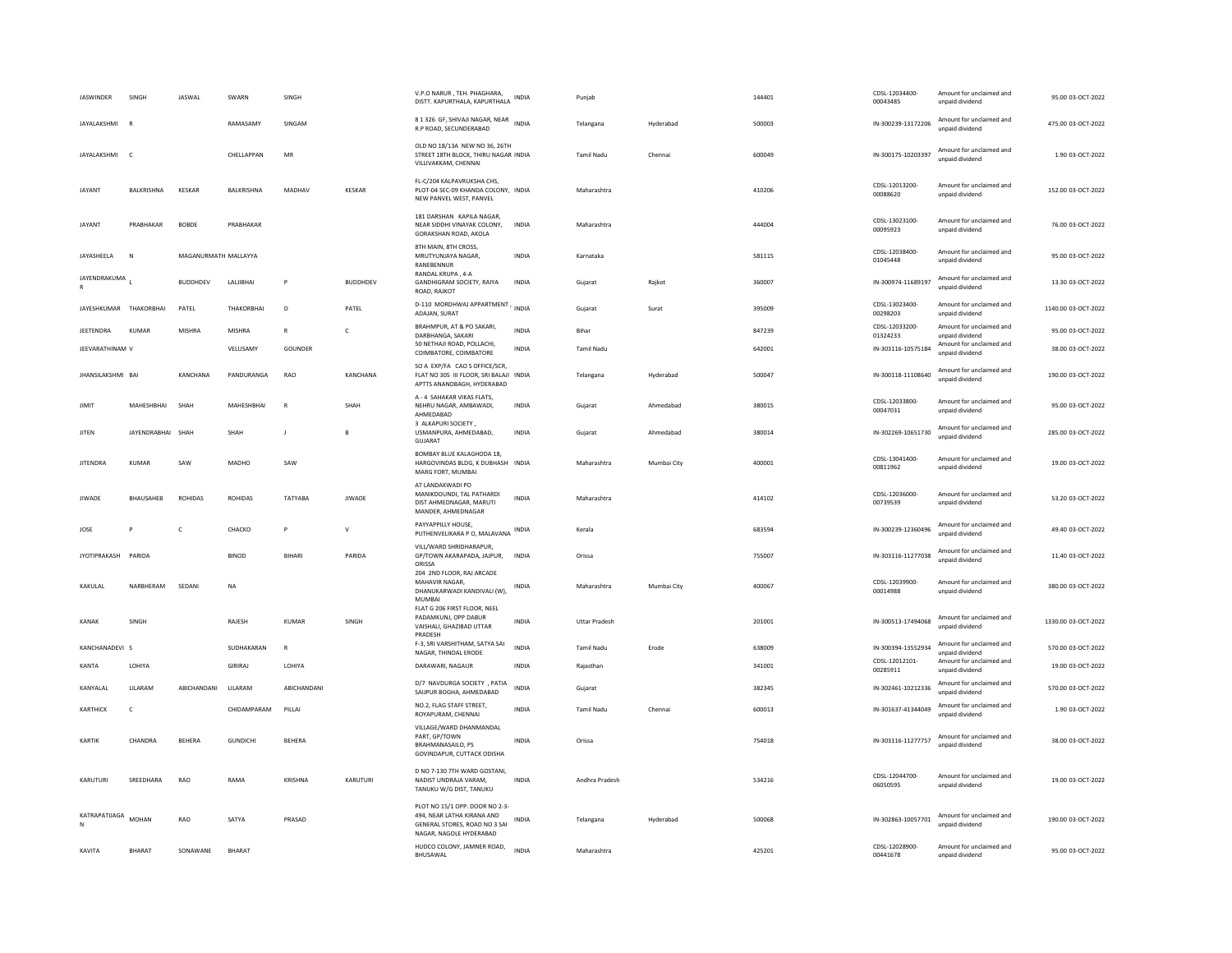| KAZI                  | <b>JENULABEDIN</b> | <b>F</b>      | KAZI                   | F                | H            | 26 RASULABAD SOC, NR MADNI<br>HIGH SCHOOL, MODASA, GUJARAT                                         | INDIA                          | Gujarat              |           | 383315 | IN-302269-11375253         | Amount for unclaimed and<br>unpaid dividend | 218.50 03-OCT-2022  |
|-----------------------|--------------------|---------------|------------------------|------------------|--------------|----------------------------------------------------------------------------------------------------|--------------------------------|----------------------|-----------|--------|----------------------------|---------------------------------------------|---------------------|
| KEDARNATH             | BURNWAL            |               | RAMCHANDRA             | BURNWAL          |              | MIG-2/93 PT R S S NAGAR, DIST<br>KORBA, CHHATTISGARH,<br>CHHATTISGARH                              | INDIA                          | Madhya Pradesh       |           | 495677 | IN-302863-10175095         | Amount for unclaimed and<br>unpaid dividend | 190.00 03-OCT-2022  |
| KEERTHI               | CHANDRIKA          | AKKAPATRUNI   | VFNKATA                | NEHRURABU        | AKKAPATRUNI  | H.NO.16-2-309 PLOT NO.152,<br>GROUND FLOOR, S S NAGAR,<br>HYDERABAD TELANGANA                      | <b>INDIA</b>                   | Telangana            | Hyderabad | 500072 | IN-303116-11519965         | Amount for unclaimed and<br>unpaid dividend | 66.50 03-OCT-2022   |
| KETHARNATH            | M                  | C             | CHINNY                 |                  |              | DOOR NO 136/34, ANNAI FLATS<br>PADIKUPPAM RD, ANNANAGAR,<br>CHENNA                                 | <b>INDIA</b>                   | <b>Tamil Nadu</b>    | Chennai   | 600040 | CDSL-12048800-<br>00155740 | Amount for unclaimed and<br>unpaid dividend | 1520.00 03-OCT-2022 |
| KEWAL                 | PRASAD             |               | BHOLA                  | PRASAD           |              | SAHADATPURA, PURANI TAHSHIL,<br>MAU                                                                | <b>INDIA</b>                   | <b>Uttar Pradesh</b> |           | 275101 | IN-301774-17781071         | Amount for unclaimed and<br>unnaid dividend | 123.50 03-OCT-2022  |
| KEYA                  | CHAKRABORTY        |               | SUBODH                 | CHANDRA          | MAULICK      | 3/1 AMBICA MUKHERJEE ROAD,<br>BELGHORIA, NEAR BHAIRAB<br>GANGOLY COLLEGE, Hooghly                  | <b>INDIA</b>                   | West Bengal          | Hooghly   | 700056 | CDSL-12036000-<br>00908263 | Amount for unclaimed and<br>unpaid dividend | 190.00 03-OCT-2022  |
| KIRAN                 | DEVI               | <b>BOTHRA</b> | TEJRAJ                 | OSTWAL           |              | OLD NO 11 NEW NO 21,<br>DEENDAYAL STREET, TNAGAR,<br>CHENNA                                        | INDIA                          | Tamil Nadu           | Chennai   | 600017 | IN-301637-40777234         | Amount for unclaimed and<br>unpaid dividend | 47.50 03-OCT-2022   |
| KOUSALYA              | NARAYAN            |               | KRISHNASWAHY           | VARADHARAIAN     |              | V SRINIVASAN G 1 RAMS MARUTHI<br>APTT, NO 24 MUTHALAMMAN<br>KOIL STREET, WEST MAMBALAM,<br>CHENNA  | INDIA                          | Tamil Nadu           | Chennai   | 600033 | IN-301774-11773844         | Amount for unclaimed and<br>unpaid dividend | 940.50 03-OCT-2022  |
| KRISHANGOPAL MURARKA  |                    |               | OMPRAKASH              | MURARKA          |              | A-403 GREEN EVANYUA A, BHATAR-<br>1 SURAT SITI, SURAT, GUJARAT                                     |                                | Gujarat              | Surat     | 395001 | IN-303077-10499954         | Amount for unclaimed and<br>unnaid dividend | 285.00 03-OCT-2022  |
| KRISHNA               | <b>GHOSH</b>       |               | <b>TAPAS</b>           | KUMAR            | GHOSH        | 78-B KANKULIA ROAD,<br>BALLYGAUNGE, Hooghly                                                        | <b>INDIA</b>                   | West Bengal          | Hooghly   | 700029 | CDSL-12034500-<br>00069232 | Amount for unclaimed and<br>unpaid dividend | 95.00 03-OCT-2022   |
| KRISHNA               | KUMAR              |               | KARFKUNNATH KUNHIRAMAN | KARFKUNNATH      |              | 14 FAREEQ ABDUL AZIZ, 828 ABU<br>ABBAD, P. O.BOX 23804.<br>CM 83 JRMIG, PT                         | UNITED ARAB<br><b>EMIRATES</b> | NA                   | <b>NA</b> |        | CDSL-12032800-<br>00099314 | Amount for unclaimed and<br>unpaid dividend | 950.00 03-OCT-2022  |
| KRISHNA               | RAO                | FATE          | JANNATH                | FATE             |              | DINDAYALUPADHYAYA NAGAR.<br>SUKHALIA, INDORE                                                       | <b>INDIA</b>                   | Madhya Pradesh       |           | 452010 | IN-301549-18874253         | Amount for unclaimed and<br>unpaid dividend | 570.00 03-OCT-2022  |
| KRISHNALAL            | ODHAVJIBHAI        | PATEL         | ODHAVJIBHAI            | <b>JERAMBHAI</b> |              | A/171 HARBHOLENATH PARK,<br>N.H.ROAD, ODHAV, AHMEDABAD                                             | <b>INDIA</b>                   | Gujarat              |           | 382415 | IN-301645-10294009         | Amount for unclaimed and<br>unpaid dividend | 760.00 03-OCT-2022  |
| KRISHNAN              | <b>UNNI</b>        | B             | <b>BAHULFYAN</b>       | NAIR             | $\mathbf{s}$ | KOUSTHUBHAM, HILL TOP<br>GARDENS, HOUSE NO 36<br>VAZHAYILA, TRIVANDRUM<br>AT AND PO ASARGANJ PS    | <b>INDIA</b>                   | Kerala               |           | 695564 | CDSL-12023900<br>00217971  | Amount for unclaimed and<br>unpaid dividend | 95.00.03-OCT-2022   |
| KUMAR                 | ANAND              |               | RAM                    | PRASD            | <b>GUPTA</b> | ASARGANJ, DIST MUNGER NEAR<br>ASARGANJ MARKET, ASARGANJ,<br><b>BIHAR</b>                           | <b>INDIA</b>                   | Bihar                |           | 813201 | IN-303116-11233787         | Amount for unclaimed and<br>unnaid dividend | 380.00 03-OCT-2022  |
| KUMARI                | PUNAM              |               | SANJAY                 | <b>KUMAR</b>     | SUMAN        | C/O DIVYA SADAN NORTH JAI<br>PRAKASH, NAGAR ROAD NO 6<br>ASHIANA NAGAR, PATNA, BIHAR               | INDIA                          | Bihar                |           | 800014 | IN-300513-13270680         | Amount for unclaimed and<br>unpaid dividend | 146.30 03-OCT-2022  |
| KUNAL                 | JHA                |               | BINAY                  | KUMAR            | <b>JHA</b>   | 93, CANAL STREET, SREEBHUMI<br>LAKE TOWN, Hooghly                                                  | <b>INDIA</b>                   | West Bengal          | Hooghly   | 700048 | IN-303116-10619137         | Amount for unclaimed and<br>unpaid dividend | 190.00 03-OCT-2022  |
| KUPPUSAMY             | JAIDEEP            |               | KUPPUSAMY              |                  |              | 5/205 A, UDAYAGOUNDER<br>THOTTAM, KARADIVAVI POST,<br>PALLADAM                                     | <b>INDIA</b>                   | <b>Tamil Nadu</b>    |           | 641664 | CDSL-12019101-<br>02359515 | Amount for unclaimed and<br>unpaid dividend | 38.00 03-OCT-2022   |
| <b>KUSUM</b>          | <b>I ATA</b>       | <b>GUPTA</b>  | <b>GIRDHARI</b>        | LAL              | AGARWAL      | C/O BANK OF BARODA, CHIRAWA,<br>JHUNJHUNU, JHUNJHUNU                                               | <b>INDIA</b>                   | Raiasthan            |           | 333026 | IN-303116-10606607         | Amount for unclaimed and<br>unpaid dividend | 19.00 03-OCT-2022   |
| LAKHMICHAND DOULATRAM |                    | KHANDELWAL    | DOULATRAM              |                  |              | HOUSE NO. 1760 C/O<br>KHANDELWAL, BUILDING<br>GEETANJALI BHAVAN, SONARPADA INDIA<br>MURBAD, MURBAD |                                | Maharashtra          |           | 421401 | CDSL-12010900-<br>02564117 | Amount for unclaimed and<br>unpaid dividend | 95.00 03-OCT-2022   |
| LAKSHMINARASI<br>MHAN |                    |               | RAMASWAMY              |                  |              | 141 A SANKALP LANE 7.<br>NANDANVAN CHS, SECTOR 17<br>NERUL, NAVI MUMBAI                            | <b>INDIA</b>                   | Maharashtra          |           | 400706 | IN-300476-41403010         | Amount for unclaimed and<br>unpaid dividend | 190.00 03-OCT-2022  |
| LALIT                 | SETH               |               | SATYA                  | PAL              | <b>SETH</b>  | HOUSE NO 1323, URBAN ESTATE<br>PHASE-1, JALANDHAR, JALANDHAR                                       | <b>INDIA</b>                   | Puniab               |           | 144001 | IN-301604-10567800         | Amount for unclaimed and<br>unpaid dividend | 3.80 03-OCT-2022    |
| LALIT                 | KUMAR              | GOYAL         | NARENDRA               | KUMAR            | GOYAL        | NI GRAM SHAHBAD, SHAHBAD JI<br>BARAN, NEAR JAMA MASJID,<br><b>BARAN</b>                            | INDIA                          | Rajasthan            |           | 325205 | IN-303116-10790934         | Amount for unclaimed and<br>unnaid dividend | 1.90 03-OCT-2022    |
| LALIT                 | ROSHAN             |               | PYARELAL               | <b>ROSHAN</b>    |              | 167 SL 1 SEC B-2, VIJAY NAGAR,<br><b>INDORE</b>                                                    | <b>INDIA</b>                   | Madhya Pradesh       |           | 452001 | CDSL-12017000-<br>00179087 | Amount for unclaimed and<br>unpaid dividend | 47.50 03-OCT-2022   |
| LATA                  | <b>GOENKA</b>      |               | MADHUSUDAN             | GOENKA           |              | C/O HIND CHEMI COLOUR & CO, 37<br>ARMENIAN STREET, CALCUTTA,<br><b>CALCUTTA</b>                    | <b>INDIA</b>                   | West Bengal          | Hooghly   | 700001 | IN-300360-20405670         | Amount for unclaimed and<br>unpaid dividend | 1.90 03-OCT-2022    |
| LILY                  | AJMERA             |               | SHANKAR                | BHAI             | MEHTA        | 15D SARAT BOSE ROAD, ELGIN<br>Hooghly, WEST BENGAL, INDIA                                          | <b>INDIA</b>                   | West Bengal          | Hooghly   | 700020 | IN-302269-14241821         | Amount for unclaimed and<br>unpaid dividend | 380.00 03-OCT-2022  |
| LIVENPAUL             | $\mathsf{v}$       | ARACKAL       | VARGHESE               |                  |              | ARAKKAL HOUSE PUTHANANGADI,<br>POST ANGADIPPURAM,<br>ANGADIPPURAM                                  | <b>INDIA</b>                   | KERALA               |           | 674321 | CDSL-12044700-<br>00607292 | Amount for unclaimed and<br>unpaid dividend | 95.00 03-OCT-2022   |
| LOKESH                | <b>BHADVIYA</b>    |               | SUJANSINGH             | <b>BHADVIYA</b>  |              | 44 SUBHASH MARG, BHAVDIA<br>HOUSE, UDAIPUR                                                         | <b>INDIA</b>                   | Raiasthan            |           | 313001 | CDSL-12013300-<br>00129623 | Amount for unclaimed and<br>unpaid dividend | 1.90 03-OCT-2022    |
| MADHU                 | SHARMA             |               | PRABHU                 | DAYAL            | <b>JOSHI</b> | 45, UTADA ROAD KRISHNAPURI.<br>WARD SANKHYA 12 TH<br>KISHANGARH, AJMER                             | <b>INDIA</b>                   | Rajasthan            |           | 305801 | IN-301774-13651741         | Amount for unclaimed and<br>unpaid dividend | 380.00 03-OCT-2022  |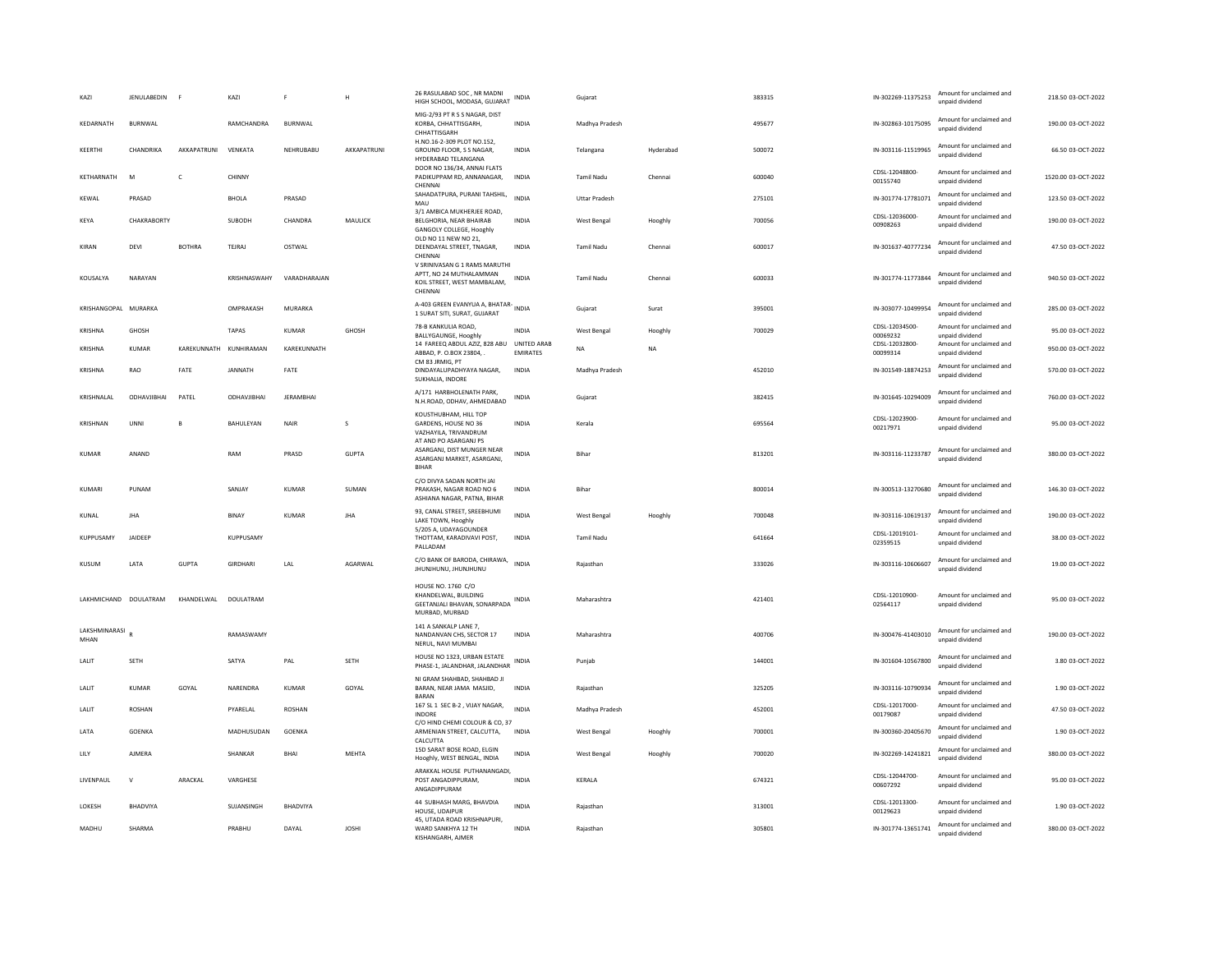| MADHUSMITA JENA     |                 |               | ABHAYA            | <b>KUMAR</b> | JENA          | VILLAGE/LOCALITY<br>BRAHMANABADI, GP/TOWN<br>ERADANGA PS-TIRTOL, NEAR<br><b>GORAKHNATH STATION,</b><br>JAGATSINGHPUR ODISHA         | <b>INDIA</b> | Orissa               |           | 754104 | IN-303116-11314827         | Amount for unclaimed and<br>unnaid dividend | 36.10 03-OCT-2022  |
|---------------------|-----------------|---------------|-------------------|--------------|---------------|-------------------------------------------------------------------------------------------------------------------------------------|--------------|----------------------|-----------|--------|----------------------------|---------------------------------------------|--------------------|
| MAHANTHAPPA KATTI   |                 |               | SHIVAPPA          | KATTI        |               | VIDYANAGAR, BEHIND IRAKAR<br>TEMPLE, BASAVANABAGEWADI.<br><b>DIST BIJAPUR</b>                                                       | <b>INDIA</b> | Karnataka            |           | 586203 | IN-300239-10492449         | Amount for unclaimed and<br>unpaid dividend | 380.00 03-OCT-2022 |
| <b>MAHFNDRA</b>     | <b>GIRIDHAR</b> | DHANANI       | DHANANI           | G            | $\vee$        | NEAR S T COLONY,<br>PRIYADARSHANI NAGAR, SANGVI, INDIA<br>PUNE                                                                      |              | Maharashtra          |           | 411027 | CDSL-12044700-<br>02450637 | Amount for unclaimed and<br>unpaid dividend | 47.50.03-OCT-2022  |
| MAHESH              | $\mathsf{V}$    | SORATHIYA     | VITHALBHAI        | RAJABHAI     | SORATHIYA     | RAIYANI NAGAR OPP AMBA ASHIS.<br>V KOTDA RD, GONDAL, DIST-<br>RAJKOT                                                                | INDIA        | Gujarat              |           | 360311 | IN-303116-10761517         | Amount for unclaimed and<br>unpaid dividend | 152.00 03-OCT-2022 |
| MAHIM               | PANDYA          |               | MADHU             | SUDAN        | PANDYA        | MANHAR, 19 - C, MADHUVAN,<br><b>UDAIPUR</b>                                                                                         | <b>INDIA</b> | Rajasthan            |           | 313001 | CDSL-12049400-<br>00113588 | Amount for unclaimed and<br>unpaid dividend | 380.00 03-OCT-2022 |
| MANGAT              | RAM             | VERMA         | CHOTEY            | LAL          |               | C/O STATE BANK OF INDIA,<br>CINEMA ROAD, HARDOI                                                                                     | <b>INDIA</b> | <b>Uttar Pradesh</b> |           | 241001 | CDSL-12032700-<br>00099617 | Amount for unclaimed and<br>unpaid dividend | 190.00 03-OCT-2022 |
| MANGESH             | ABAJI           | SONAWANE      | ABAJI             | SONAWANE     |               | SNEHA BANDHAN CHS LTD., C/34<br>SECTOR-16/A, PLOT NO. 3 VASHI,<br>NAVI MUMBAI                                                       | <b>INDIA</b> | Maharashtra          |           | 400705 | CDSL-12010900-<br>01809675 | Amount for unclaimed and<br>unpaid dividend | 760.00 03-OCT-2022 |
| MANIKA              | SETHIA          |               | <b>JHANWARLAL</b> | GOLCHHA      |               | MOUJA BHEMRA ROUTA HAT<br>NEAR. JAMA MASZID. PURNIA                                                                                 | <b>INDIA</b> | Bihar                |           | 854315 | IN-300095-11818262         | Amount for unclaimed and<br>unpaid dividend | 76.00 03-OCT-2022  |
| MANISH              | <b>KUMAR</b>    | <b>MISHRA</b> | VIJAY             | <b>KUMAR</b> | <b>MISHRA</b> | NR JINDAL POWER LTD, HNO-5<br>TAMNAR RAIGARH, RAIGARH                                                                               | <b>INDIA</b> | Madhya Pradesh       |           | 496107 | CDSL-13041400-<br>07654608 | Amount for unclaimed and<br>unpaid dividend | 85.50 03-OCT-2022  |
| MANISHA             | $\overline{B}$  | VADGAMA       | BHAVESH           | $\mathbf{B}$ | VADGAMA       | 28 PAVANSUT SOC, JIVRAJ PARK,<br>AHMEDABAD, AHMEDABAD                                                                               | <b>INDIA</b> | Guiarat              | Ahmedahad | 380051 | IN-301604-11250005         | Amount for unclaimed and<br>unpaid dividend | 93.10 03-OCT-2022  |
| MANISHA             | GAIKWAD         |               | RAMKRISHNA        | TUKARAM      | GAIKWAD       | 1795 MAIN ROAD DAKSHAN BAJU,<br>KEJ WARD KR.3 GRAM KEJ, TEHSIL INDIA<br>KEJ, DIST BEED                                              |              | Maharashtra          |           | 431123 | IN-303116-10778641         | Amount for unclaimed and<br>unpaid dividend | 19.00 03-OCT-2022  |
| MANJULABEN          | RAMNIKLAL       | MEHTA         | RAMNIKLAL         | MEHTA        |               | B-G-14 PANWADI, NR FATIMA<br>CONWENT, RAVI FLAT,<br>BHAVNAGAR                                                                       | <b>INDIA</b> | Gujarat              | Bhavnagar | 364001 | IN-300450-11120549         | Amount for unclaimed and<br>unpaid dividend | 570.00 03-OCT-2022 |
| MANNEY              | ARVIND          | REDDY         | MANNEY            | YADI         | REDDY         | HNO 2-1-114. UPPARPALLY.<br>HYDERABAD<br>MEENAKSHI KARIPPACHERRY,                                                                   | <b>INDIA</b> | Telangana            | Hyderabad | 500004 | CDSL-13041400-<br>07484523 | Amount for unclaimed and<br>unpaid dividend | 9.50 03-OCT-2022   |
| MANOJ               | $\epsilon$      |               | CHANDAPILLAI      | $\mathbf k$  | T             | BEHIND RAILWAY HOSPITAL<br>KALLEKKULANGARA P O,<br>PALAKKAD KERALA                                                                  | <b>INDIA</b> | Kerala               |           | 678009 | IN-301637-10048452         | Amount for unclaimed and<br>unpaid dividend | 95.00 03-OCT-2022  |
| MANOJ               | KUMAR           | <b>JHA</b>    | SURENDRA          | <b>JHA</b>   |               | 26-A/2, CHANDRA VIHAR,<br>FAZALPUR MANDAYLI, NEW DELHI                                                                              | INDIA        | Delhi                | New Delh  | 110092 | IN-300450-13921939         | Amount for unclaimed and<br>unpaid dividend | 66.50 03-OCT-2022  |
| MANORANJAN MAHARANA |                 |               | <b>BHAGABAN</b>   | MAHARANA     |               | C/O- SMT L LAXMI, DDL-3 PH-1<br>DDHB COLONY DUMDUMA.<br>KHANDAGIRI BHUBANESWAR.<br>ORISSA                                           | <b>INDIA</b> | Assam                |           | 783380 | IN-303116-10925848         | Amount for unclaimed and<br>unpaid dividend | 38.00 03-OCT-2022  |
| MANYA               | <b>DUA</b>      |               | VIJAY             | KUMAR        | <b>DUA</b>    | VILLA NO 200 SAPPHIRE GREENS<br>VIDHAN, SABHA ROAD IN FRONT<br>OF KRISHNA, BHAWANRAIPUR,<br>CHHATTISGARHINDIA                       | <b>INDIA</b> | Madhya Pradesh       |           | 492001 | IN-303028-61931141         | Amount for unclaimed and<br>unpaid dividend | 136.80 03-OCT-2022 |
| MARIA               | RAJU            | PASALA        | BALTHA            | RAJU         | PASALA        | H NO 9-1-257 ST MARYS HIGH<br>SCHOOL, ST FRANCIS STREET<br>REZIMENTAL BAZAR.<br>HIMMATNAGAR SECUNDERABAD,<br>SECUNDERABAD TELANGANA | <b>INDIA</b> | Telangana            | Hyderabad | 500025 | IN-303116-11519772         | Amount for unclaimed and<br>unpaid dividend | 19.00 03-OCT-2022  |
| MARY                | GEORGE          |               | MANI              |              |               | KODIYATTU (PALAKKATTU) HOUSE,<br>KAVALANGADUNELLIMATTOM,<br>KOTHAMANGALAM,<br>KOTHAMANGALAM                                         | <b>INDIA</b> | Kerala               |           | 686691 | IN-303116-10490854         | Amount for unclaimed and<br>unpaid dividend | 47.50 03-OCT-2022  |
| MAYANK              | KAIRA           |               | <b>KAIRA</b>      | IR           |               | H NO 909, SECTOR 3, HUDA,<br>REWARI HARYANA                                                                                         | <b>INDIA</b> | Haryana              |           | 123401 | IN-302269-10365968         | Amount for unclaimed and<br>unpaid dividend | 76.00.03-OCT-2022  |
| MEENU               | SRIVASTAVA      |               | GOPAL             | RAM          | ASTHANA       | 93 CIVIL LINES, NEAR DR<br>DHIRENDRA GOELS CLINIC. CIVIL<br>LINES, SITAPUR                                                          | <b>INDIA</b> | <b>Uttar Pradesh</b> |           | 261001 | CDSL-12032700-<br>00120270 | Amount for unclaimed and<br>unpaid dividend | 950.00 03-OCT-2022 |
| MEERA               | PATHAK          |               | <b>BHRIGU</b>     | <b>NATH</b>  | TIWARI        | WARD NO-2, SHASTRI NAGAR<br>PANCHAYAT, CHANDAULI                                                                                    | <b>INDIA</b> | Uttar Pradesh        |           | 232104 | CDSL-12059100-<br>00069763 | Amount for unclaimed and<br>unpaid dividend | 47.50 03-OCT-2022  |
| MFNAKA              | P               |               | <b>PALANISAMY</b> |              |               | NO.59, ALANGIAM ROAD, NR<br>HIGHWAYS OFFICEDHARAPURAM, INDIA<br>ERODE                                                               |              | Tamil Nadu           |           | 638656 | CDSL-12010900-<br>03588218 | Amount for unclaimed and<br>unpaid dividend | 95.00.03-OCT-2022  |
| MIHIR               | SHETH           |               | JEETENDRA         | PRATAPRAI    | SHETH         | FLAT NO.302 4TH FLOOR, ASHA<br>APTS ABOVE FOOD WORLD, P G<br>ROAD SECUNDERABAD.<br>SECUNDERABAD TELANGANA                           | <b>INDIA</b> | Telangana            | Hyderabad | 500003 | IN-303116-11474447         | Amount for unclaimed and<br>unnaid dividend | 5.70 03-OCT-2022   |
| MISHRA              | $\mathsf{L}$    | N             | RADHAKANTA        | MISHRA       |               | G J PLAZA IST FLOOR, 358 LLOYDS<br>ROAD, GOPALAPURAM, CHENNAI                                                                       | INDIA        | Tamil Nadu           | Chennai   | 600086 | IN-302269-11330684         | Amount for unclaimed and<br>unpaid dividend | 47.50 03-OCT-2022  |
| MITHU               | GUHA            |               | MUKTI             | MII AN       | CHOWDHURY     | 368 N N ROAD, SATGACHI,<br>DUMDUM, Hooghly                                                                                          | <b>INDIA</b> | West Bengal          | Hooghly   | 700028 | IN-300214-14054342         | Amount for unclaimed and<br>unpaid dividend | 190.00.03-OCT-2022 |
| <b>MITUL</b>        | s               | <b>MEHTA</b>  | SUDHIRKUMAR       |              |               | NAGAR PANCHAYAT, TA<br>KHEDBRAHMA, DIST<br>SABARKANTHA, KHEDBRAHMA                                                                  | <b>INDIA</b> | Gujarat              |           | 383255 | CDSL-12033200-<br>01813192 | Amount for unclaimed and<br>unpaid dividend | 190.00 03-OCT-2022 |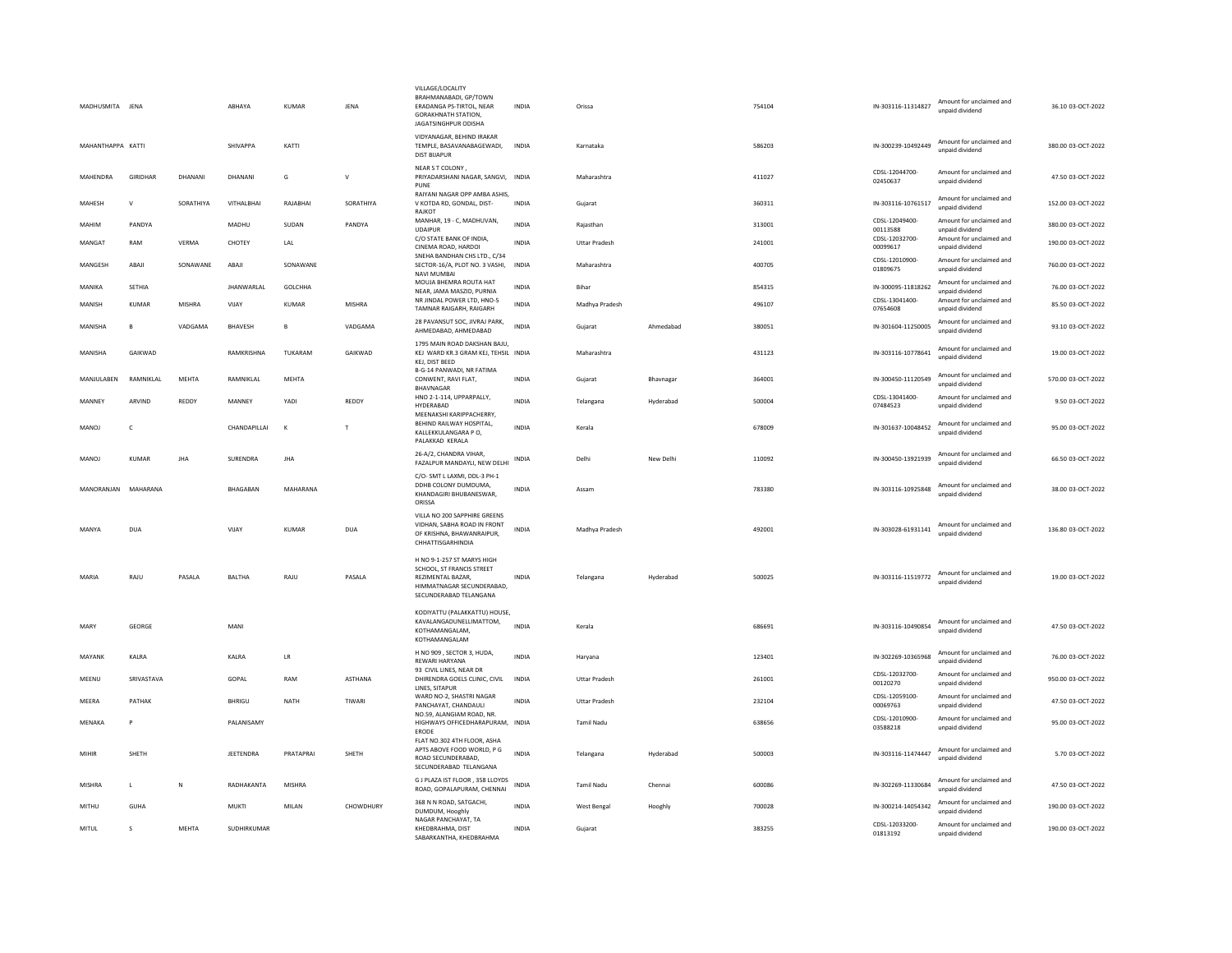| MOHAMED              | YUSUF          |          | ABDUL                       | RAHMAN         | SOLANKY       | O/S FATHEPURI GATE, BHATI BASS<br>ROAD, DIDWANA, NAGAUR                                                           | <b>INDIA</b> | Raiasthan            |                | 341303 | IN-302201-10447679         | Amount for unclaimed and<br>unpaid dividend                             | 190.00 03-OCT-2022  |
|----------------------|----------------|----------|-----------------------------|----------------|---------------|-------------------------------------------------------------------------------------------------------------------|--------------|----------------------|----------------|--------|----------------------------|-------------------------------------------------------------------------|---------------------|
| MOHAMMAD             | KALIMHAIDER    | KHAN     | <b>ABDUI</b>                | KADAR          | KHAN          | NR MASJID, GOVT HOSPITAL ROAD, INDIA<br>PO DT-BARGARH, BARGARH                                                    |              | Orissa               |                | 768028 | IN-303116-10562055         | Amount for unclaimed and<br>unpaid dividend                             | 95.00.03-OCT-2022   |
| MOHAMMEDABI<br>D.    | <b>IQBAL</b>   | AHMED    | IQBALAHMED                  | MO             | <b>BASHIR</b> | H NO. 438 LINE NO. 9, ARFAT<br>HOSPITAL, ISLAMPURA DIST-<br>NASHIK, MALEGAON                                      | <b>INDIA</b> | Maharashtra          |                | 423203 | CDSL-12071000-<br>00054363 | Amount for unclaimed and<br>unpaid dividend                             | 19.00 03-OCT-2022   |
| MOHANRAJU            |                | H        | HANUMANTHASHE<br><b>TTY</b> |                | $\mathsf{v}$  | LAKSHMI VENKATESHWARA<br>NILAYA, OPP MARUTHI SAW MILL, INDIA<br>AIREXTM HOSAKOTE, BANGALORE                       |              | Karnataka            |                | 562114 | CDSL-12047200-<br>00109580 | Amount for unclaimed and<br>unpaid dividend                             | 1.90 03-OCT-2022    |
| MOHANAKUMA<br>RAN    | NAIR           |          | <b>KRISHNAN</b>             | <b>NAIR</b>    |               | RES SANTHINIKETHAN, NEAR<br>NEMOM RLY STN, NEMOM P O T V INDIA<br>M. TRIVANDRUM                                   |              | Kerala               |                | 695020 | CDSL-13019300-<br>01692098 | Amount for unclaimed and<br>unpaid dividend                             | 19.00 03-OCT-2022   |
| <b>MOHD</b>          | MAQBOOL        | BHAT     | <b>GULAM</b>                | AHMAD          | <b>BHAT</b>   | WANABAL, RAWALPORA,<br>SRINAGAR                                                                                   | <b>INDIA</b> | Jammu and Kashmir    |                | 190005 | CDSL-12011300-<br>00196567 | Amount for unclaimed and<br>unpaid dividend                             | 190.00 03-OCT-2022  |
| MOHINDERPAL SINGH    |                | BAKSHI   | RAGHUBIR                    | SINGH          | BAKSHI        | H NO 6, ROAD NO 8, EAST PUNJABI INDIA<br>BAGH, NEW DELHI                                                          |              | Delhi                | New Delhi      | 110026 | IN-300214-11456681         | Amount for unclaimed and<br>unpaid dividend                             | 1.90 03-OCT-2022    |
| <b>MONTU</b>         | HARISH         | SANGOI   | <b>HARISH</b>               | NAGSHI         | SAGOI         | ROOM NO D MITRA BHUVAN<br>BLDG, 2 ND FLOORAAI MAI,<br>MERWANJI STREET PAREL.<br>MUMBAI                            | INDIA        | Maharashtra          | Mumbai City    | 400012 | CDSL-12010900-<br>05573597 | Amount for unclaimed and<br>unpaid dividend                             | 76.00 03-OCT-2022   |
| MUKESH               | VERMA          |          | JAIPAL                      | VERMA          |               | 4/103/1, BALUGANJ, AGRA- U.P                                                                                      | INDIA        | <b>Uttar Pradesh</b> |                | 282002 | IN-300556-10353050         | Amount for unclaimed and<br>unpaid dividend                             | 190.00 03-OCT-2022  |
| MUKESHKUMAR MOHANLAL |                | SHAH     | MOHANI AI                   | MULCHAND       | SHAH          | B/3 192 GANJAWALA APT,<br>GANJAWALA LANE, BORIVILI W,<br>MUMBAI                                                   | <b>INDIA</b> | Maharashtra          | Mumbai City    | 400092 | IN-301151-12256639         | Amount for unclaimed and<br>unpaid dividend                             | 703.00.03-OCT-2022  |
| MULUKUTLA            | MURTY          | RANGARAO | MULUKUTLA                   | RANGARAO       |               | 120/857 M H B COLONY<br>SARVODAY, NAGAR MEGHAWADI INDIA<br>JOGESHWARI, MUMBAI, MUMBAI                             |              | Maharashtra          | Mumbai City    | 400060 | CDSL-12045500-<br>00473924 | Amount for unclaimed and<br>unpaid dividend                             | 66.50 03-OCT-2022   |
| MUNESH               | RANI           |          | SURENDRA                    | SINGH          |               | B-307, DDA FLATS LONI ROAD, MIG INDIA<br>FLATS, DELHI                                                             |              | Delhi                | New Delhi      | 110093 | IN-300966-10214973         | Amount for unclaimed and<br>unpaid dividend                             | 950.00 03-OCT-2022  |
| MURALI               | KRUSHNA        | PATNAIK  | RAMMOHAN                    | PATNAIK        |               | VIP COLONY, GOPALGAON,<br>BALASORE, BALASORE                                                                      | <b>INDIA</b> | Orissa               |                | 756001 | CDSL-12010600-<br>02270513 | Amount for unclaimed and<br>unpaid dividend                             | 380.00 03-OCT-2022  |
| MURUGHANAND<br>HAM   | $\overline{D}$ |          | DHAKSHINAMOOR<br>THY        |                |               | DOOR NO 1966, ANNA NAGAR,<br>THIRUGOKARNAM PO.<br>PUDUKKOTTAI                                                     | INDIA        | Tamil Nadu           | Pudukkottai    | 622002 | CDSL-12044700-<br>00731244 | Amount for unclaimed and<br>unpaid dividend                             | 22.80 03-OCT-2022   |
| MUTHUKRISHNA<br>N    |                |          | VEERASAMY                   | GOVINDASAMY    |               | 1 - 1 WARD 27 KOVALAN STREET,<br>TIRUCHIRAPALLI CORPORATION.<br>TIRUCHIRAPALLI, TAMILNADU                         | <b>INDIA</b> | <b>Tamil Nadu</b>    | Tiruchirapalli | 620004 | IN-303116-11443827         | Amount for unclaimed and<br>unpaid dividend                             | 19.00 03-OCT-2022   |
|                      |                |          |                             |                |               |                                                                                                                   |              |                      |                |        |                            |                                                                         |                     |
| MUTHUKUMAR D         |                |          | DEIVASIKAMANI               |                |               | DOOR NO 4/55 PALAKKARAI,                                                                                          |              | <b>Tamil Nadu</b>    |                | 614203 | IN-300214-13028146         | Amount for unclaimed and<br>unpaid dividend                             | 57.00 03-OCT-2022   |
| MUTHUKUMAR S         |                |          | SHANMUGASUNDA<br>RAM        |                |               | MELA KABISTHALAM, PAPANASAM INDIA<br>NO 12, PATTAMANGALA, NEW<br>STREET, MAYILADUTURAI                            | <b>INDIA</b> | <b>Tamil Nadu</b>    |                | 609001 | IN-301774-10272385         | Amount for unclaimed and<br>unpaid dividend                             | 76.00 03-OCT-2022   |
| MUTHULAKSHMI C       |                |          | SUBRAMANYAM                 | CHANDRA        | SEKHARAN      | 6 162/A MUDALIAR STREET,<br>SANTHAPETA, CHITOOR, ANDHRA INDIA                                                     |              | Andhra Pradesh       | Chittoor       | 517004 | IN-300450-14372983         | Amount for unclaimed and<br>unpaid dividend                             | 190.00 03-OCT-2022  |
| MUTHUNAGAI           | M              |          | KALAISELVAN                 | M              |               | PRADESH<br>102 SATHYAMOORTHY ROAD,<br>RAM NAGAR, ., COIMBATORE                                                    | INDIA        | <b>Tamil Nadu</b>    | Coimbatore     | 641009 | CDSL-12011600-<br>00042443 | Amount for unclaimed and<br>unpaid dividend                             | 95.00 03-OCT-2022   |
| NACHHATAR            | SINGH          | SAINI    | BALWANT                     | SINGH          | SAINI         | H NO 82C SECTOR 14, HOUSING<br>BOARD COLONY WARD NO 18,<br>PANCHKULA TEHSIL PANCHKULA<br>DISTT, PANCHKULA HARYANA | <b>INDIA</b> | Haryana              |                | 134109 | IN-303116-10740749         | Amount for unclaimed and<br>unnaid dividend                             | 28.50 03-OCT-2022   |
| NAINI                | AGARWAI        |          | VINOD                       | <b>KUMAR</b>   | AGARWAL       | 15-8-499/1, MOTILAL BUILDING,<br>FEELKHANA, HYDERABAD                                                             | <b>INDIA</b> | Telangana            | Hyderabad      | 500012 | CDSL-12051400-<br>00084911 | Amount for unclaimed and<br>unnaid dividend                             | 190.00 03-OCT-2022  |
| NANIGOPAL            | PANDIT         |          | SURENDRANATH                | PANDIT         |               | STAFF OTRS KHARAGPUR.<br>GENERAL HOSPITAL, MIDNAPUR<br>KHARAGPUR, WEST BENGAL INDIA                               | <b>INDIA</b> | West Bengal          |                | 721301 | IN-302269-12517849         | Amount for unclaimed and<br>unpaid dividend                             | 38.00 03-OCT-2022   |
| NARAYANAN            | к              | T        | KUNHAMBAU                   | NAMBIAR        |               | CHEMMINCHERY HOUSE,                                                                                               |              | Kerala               |                | 670334 | IN-300239-11435087         | Amount for unclaimed and<br>unpaid dividend                             | 38.00 03-OCT-2022   |
| NARENDRA             | SHANKARLAL     | CHHAJED  | SHANKARLAL                  | G              | CHHAJED       | PAYANGADI, EZHOM POST, KANAYI INDIA<br>320 MAMLATDAR LANE,<br>MALEGAON                                            | <b>INDIA</b> | Maharashtra          |                | 423203 | CDSI-13017600-<br>00369712 | Amount for unclaimed and<br>unpaid dividend                             | 95.00 03-OCT-2022   |
| NARFNDRAN            | M              |          | MUTHU                       |                |               | 9/11 RAJAJI NAGAR 9TH STREET.<br>VILLIVAKKAM TIRUVALLUR,<br>VILLIVAKKAM, VILLIVAKKAM<br>TAMILNADU                 | <b>INDIA</b> | <b>Tamil Nadu</b>    | Chennai        | 600049 | IN-303116-11527422         | Amount for unclaimed and<br>unpaid dividend                             | 95.00 03-OCT-2022   |
| NATARAJ              | $\mathbf{B}$   | E        | LATEB                       | ESWARA         | SETTY         | M G ROAD, M G ROAD,<br>CHIKMANGALUR                                                                               | <b>INDIA</b> | Karnataka            |                | 577101 | IN-300610-10194610         | Amount for unclaimed and<br>unpaid dividend                             | 570.00 03-OCT-2022  |
| NATARAJAN            | D              |          | DORAIRAJAN                  | N              |               | NO D5 5TH CROSS WEST, THILLAI<br>NAGAR, TRICHY                                                                    | <b>INDIA</b> | Tamil Nadu           | Tiruchirapalli | 620018 | IN-302164-10372796         | Amount for unclaimed and<br>unpaid dividend                             | 9.50 03-OCT-2022    |
| NAVAL                | GIRDHAR        |          | SATPAL                      | <b>GIRDHAR</b> |               | J - 132, PATEL NAGAR, GHAZIABAD INDIA                                                                             |              | <b>Uttar Pradesh</b> |                | 201001 | CDSL-12019101-<br>00124669 | Amount for unclaimed and<br>unpaid dividend                             | 1520.00 03-OCT-2022 |
| NAVIN                | RAIZADA        |          | LATESHVISHNU                | KRIPAL         | RAIZADA       | F-82, SHASTRI NAGAR, MEERUT<br>CITY(U.P.)                                                                         | <b>INDIA</b> | <b>Uttar Pradesh</b> |                | 250005 | IN-302050-10030783         | Amount for unclaimed and<br>unpaid dividend                             | 570.00 03-OCT-2022  |
| NEERAJAK             | $\mathsf{V}$   | D        | KALIDAS                     | к              |               | 9-66-42 ALLADIVARISTREET,<br>KOTHAPET VIJAYAWADA,<br>VIIAYAWADA                                                   | <b>INDIA</b> | Andhra Pradesh       |                | 520001 | CDSL-12035000-<br>00359456 | Amount for unclaimed and<br>unpaid dividend<br>Amount for unclaimed and | 237.50 03-OCT-2022  |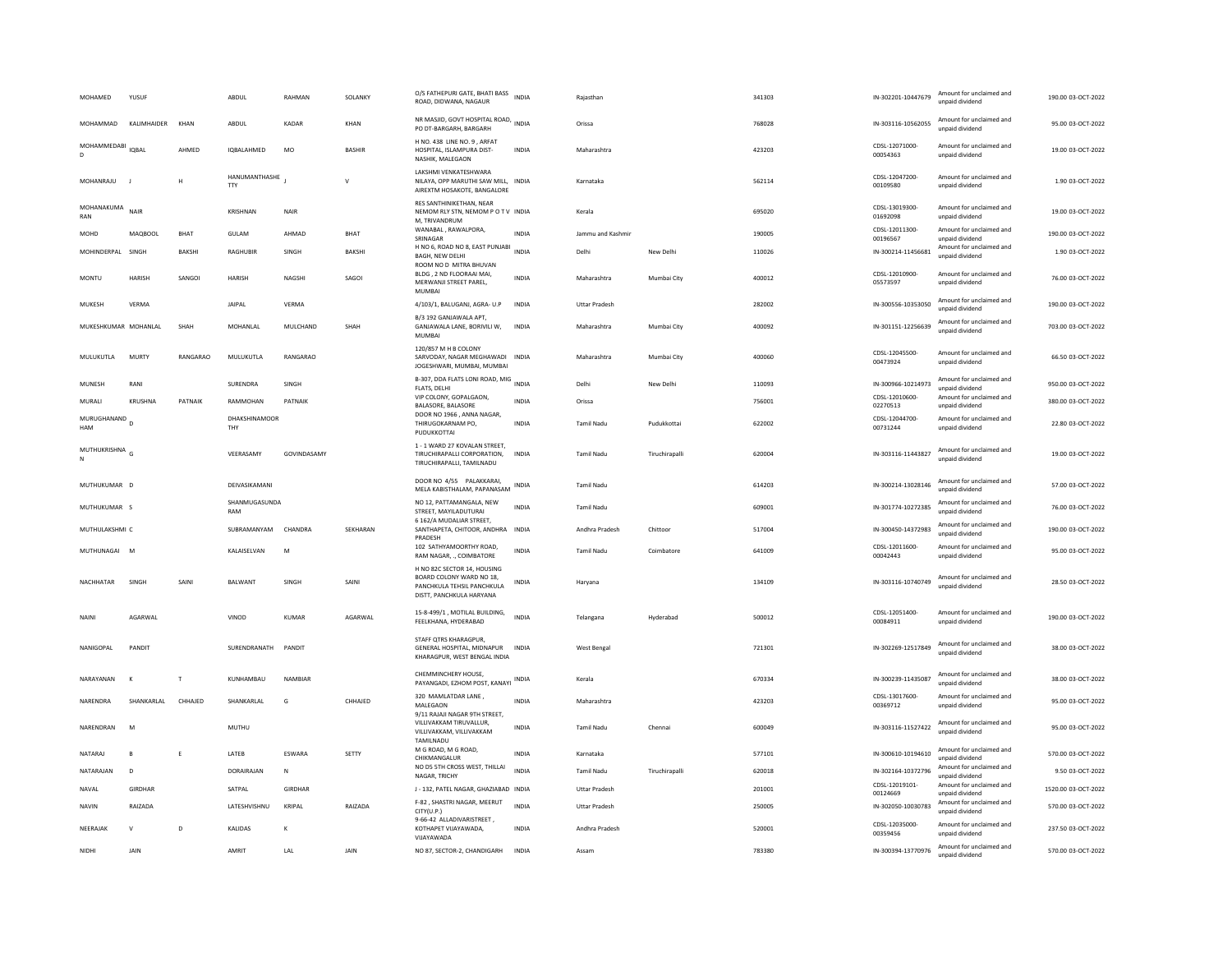| NILESH                | <b>BHASKAR</b>     | RAUT            | <b>BHASKAR</b>           | SONBA           | RAUT           | VITTHALWADI, SHIRUR, PUNE,<br>PUNE MAHARASHTRA                                                                 | <b>INDIA</b> | Maharashtra             |                 | 412208 |               | IN-303116-11658772         | Amount for unclaimed and<br>unnaid dividend | 95.00 03-OCT-2022   |
|-----------------------|--------------------|-----------------|--------------------------|-----------------|----------------|----------------------------------------------------------------------------------------------------------------|--------------|-------------------------|-----------------|--------|---------------|----------------------------|---------------------------------------------|---------------------|
| NIRJANABEN            | HARSHUDRAY         | SHAH            | HARSHUDRAY               | SHAH            |                | KALANALA OPP DR VYAS, HOSPITAL<br>DR HARINANDAN, BUNG.<br><b>BHAVNAGAR</b>                                     | <b>INDIA</b> | Guiarat                 | Bhavnagar       | 364001 |               | CDSL-12024700-<br>00334948 | Amount for unclaimed and<br>unpaid dividend | 570.00 03-OCT-2022  |
| NIRMALADEVI           | $\circ$            | $\vee$          | GOPALAIAH                | s               | $\overline{R}$ | NO.1471 BAZAR STREET.<br>MULBAGAL, KOLAR DISTRICT                                                              | INDIA        | Karnataka               |                 | 563131 |               | IN-300239-11645416         | Amount for unclaimed and<br>unpaid dividend | 9.50 03-OCT-2022    |
| <b>NISHANT</b>        | THITE              |                 | CHANDRA                  | <b>SHEKHAR</b>  | <b>THITE</b>   | L 274 INDIRA NAGAR, NEEMUCH<br>MP                                                                              | <b>INDIA</b> | Madhya Pradesh          |                 | 458441 |               | IN-301330-20512472         | Amount for unclaimed and<br>unpaid dividend | 38.00 03-OCT-2022   |
| NITI                  | MALHOTRA           |                 | <b>VIPIN</b>             |                 |                | B 58/A GALI NO 19 BLOCK B, JITAR<br>NAGAR, KRISHNA NAGAR, DELHI<br>DELHI                                       | <b>INDIA</b> | Delhi                   | New Delhi       | 110051 |               | IN-300513-21590840         | Amount for unclaimed and<br>unpaid dividend | 38.00 03-OCT-2022   |
| OLETYVEERAPPA SETTY   |                    | <b>GURUNATH</b> | OLETYA                   | VEERAPPA        | SETTY          | 101 SRIKARA OLD POST OFFICE RD,<br>OPPTHYAGARAJA NAGAR<br>POSTOFFICE, 2ND BLOCK<br>THYAGARAJA NAGAR, BENGALURU | <b>INDIA</b> | Karnataka               | Bangalore Urban | 560028 |               | CDSL-12010900-<br>01404844 | Amount for unclaimed and<br>unnaid dividend | 9.50 03-OCT-2022    |
| OM                    | PARKASH            |                 | HANS                     | RAJ             |                | H NO 50, SEC 6, URBAN ESTATE,<br>KARNAL HARYANA                                                                | <b>INDIA</b> | Haryana                 |                 | 132001 |               | IN-300513-18909505         | Amount for unclaimed and<br>unnaid dividend | 39.90 03-OCT-2022   |
| ORPITA                | <b>MENON</b>       |                 | <b>NISHANT</b>           | <b>MENON</b>    |                | 40/89, CHITTARANJAN PARK, NEW<br>DELHI                                                                         | <b>INDIA</b> | Delhi                   | New Delhi       | 110019 |               | IN-301774-15702730         | Amount for unclaimed and<br>unpaid dividend | 28.50 03-OCT-2022   |
| PACIFIC               | PVT                | LTD             | <b>NA</b>                |                 |                | 13A SATISH MUKHERJEE ROAD,<br>2ND FLOOR, Hooghly                                                               | <b>INDIA</b> | West Bengal             | Hooghly         | 700026 |               | CDSL-12019103<br>00254254  | Amount for unclaimed and<br>unpaid dividend | 1900.00 03-OCT-2022 |
| PADMAJA               | P                  |                 | AVPRASADP                | N               | v              | Q NO 332/A, SECTOR 5,<br>UKKUNAGARAM, VISAKHAPATNAM                                                            | <b>INDIA</b> | Andhra Pradesh          | Vishakhapatnam  | 530032 |               | IN-302324-10414814         | Amount for unclaimed and<br>unpaid dividend | 19.00 03-OCT-2022   |
| PALANIAPPAN           | M                  |                 | MEENAKSHISUNDA PL<br>RAM |                 |                | 247, SOLAI ST, AYANAVARAM,<br>CHENNAI                                                                          | <b>INDIA</b> | <b>Tamil Nadu</b>       | Chennai         | 600023 |               | IN-301549-15770774         | Amount for unclaimed and<br>unpaid dividend | 95.00 03-OCT-2022   |
| PANKAI                | KUMAR              | AGARWAI         | <b>MOTILAL</b>           | AGARWAI         |                | C/O SANKAR DAS, SAMARESH BOSE<br>SARANI, EAST MILANPALLY.<br>MILANPALLY WEST BENGAL INDIA                      | <b>INDIA</b> | Assam                   |                 | 783380 |               | IN-300513-20471566         | Amount for unclaimed and<br>unpaid dividend | 237.50.03-OCT-2022  |
| PANKAI                | SOMANI             |                 | <b>BIMLESH</b>           | SOMANI          |                | H. NO. 235 GALI NO - 3, BHUDUTT<br>COLONY, BALLABGARH,<br>FARIDABAD                                            | <b>INDIA</b> | Haryana                 |                 | 121004 |               | IN-301209-10180009         | Amount for unclaimed and<br>unpaid dividend | 95.00.03-OCT-2022   |
| PANKAJ                | TARACHANDJI        | <b>BHOWATE</b>  | <b>BHOWATE</b>           | $\mathsf{T}$    | $\mathsf{C}$   | 87, NAVNEET NAGAR, WADI,<br>NAGPUR                                                                             | INDIA        | Maharashtra             |                 | 440025 |               | CDSL-12044700-<br>02588307 | Amount for unclaimed and<br>unpaid dividend | 19.00 03-OCT-2022   |
| PANKAJ                | YADAV              |                 | RAM                      | SINGH           | YADAV          | E-1, KHATURIA COLONY, OPP-<br>MASJID, BIKANER                                                                  | <b>INDIA</b> | Rajasthan               |                 | 334003 |               | IN-301696-10844322         | Amount for unclaimed and<br>unpaid dividend | 190.00 03-OCT-2022  |
| PANKAIKUMAR MANHARIAI |                    | THAKKAR         | MANHARI AI               | THAKKAR         |                | A-580-83 KOHINOOR TEXTILE MKT, INDIA<br><b>RING ROAD, SURAT</b>                                                |              | Gujarat                 | Surat           | 395002 |               | CDSL-13023400<br>00341541  | Amount for unclaimed and<br>unpaid dividend | 665.00.03-OCT-2022  |
| PAPPA                 | K                  |                 | NATARAJAN                | NARASINGAM      |                | PLOT NO. 25, BHARATHI EAST<br>STREETTHIYAGARAJA, NAGAR<br>MAHARAJA NAGAR POST.<br>TIRUNELVELI                  | INDIA        | <b>Tamil Nadu</b>       | Tirunelveli     | 627011 |               | IN-300597-10106723         | Amount for unclaimed and<br>unpaid dividend | 13.30 03-OCT-2022   |
| PARAMESWARA SARMA     |                    | M               | MADHDEVA                 | <b>IYER</b>     |                | SREE DHANWANTHARI ASRAMAM.<br>SOUTH GATE.P.O., VAIKOM,<br>VAIKOM                                               | <b>INDIA</b> | Kerala                  |                 | 686142 |               | IN-300239-13323115         | Amount for unclaimed and<br>unnaid dividend | 1900.00 03-OCT-2022 |
| PARIKH                | <b>MUKESH</b>      |                 | CHIMANLAL                |                 |                | 'OMEE' C.M. 197/A, K.P.E.S.<br>ROAD, NR. SITARAM SHOPPING<br>KALAWA BID, BHAVNAGAR.                            | <b>INDIA</b> | Gujarat                 | Bhavnagar       | 364002 |               | IN-300974-10421877         | Amount for unclaimed and<br>unpaid dividend | 570.00 03-OCT-2022  |
| PARTHASARATHI NEOGI   |                    |                 | NA                       |                 |                | FLAT NO.2A, ATHREYA<br>APARTMENTS, 94A ST MARYS<br>ROAD, R. A PURAM, CHENNAI                                   | <b>INDIA</b> | Tamil Nadu              | Chennai         | 600018 | FOLIO00000018 |                            | Amount for unclaimed and<br>unpaid dividend | 95.00 03-OCT-2022   |
| PARVIN                | KUMAR              |                 | KRISHAN                  | PAI             |                | 648 A ASHOKA GARDEN, NR<br>SARASWATI SHISHU MAND,<br><b>BHOPAL, BHOPAL</b>                                     | <b>INDIA</b> | Madhya Pradesh          |                 | 462003 |               | IN-303116-10681534         | Amount for unclaimed and<br>unpaid dividend | 380.00 03-OCT-2022  |
| PATEL                 | PRAKASHCHAND<br>RA | MAGANRHAI       | MAGANRHAI                |                 |                | 3 KRUPAL SOCIETY NO 3. NEAR<br>JAIN TEMPLE, MANJALPUR,<br>BARODA                                               | <b>INDIA</b> | Gujarat                 | Vadodara        | 390011 |               | IN-300183-11319650         | Amount for unclaimed and<br>unpaid dividend | 2850.00 03-OCT-2022 |
| PAWAN                 | AGARWAL            |                 | PARSURAM                 | AGARWAL         |                | MAKUM ROAD, P/O<br>SUKANPUKHURI, DIST TINSUKIA,<br>TINSUKIA                                                    | INDIA        | Assam                   |                 | 786125 |               | CDSL-12024700<br>00448550  | Amount for unclaimed and<br>unpaid dividend | 38.00 03-OCT-2022   |
| PAWAN                 | KUMAR              |                 | <b>MUNSHI</b>            | RAM             |                | VILLAGE MASLANA, POST OFFICE-<br>RAJPUR JASWAN, TEHSIL-AMB<br>DISTRICT-UNA, UNA                                | INDIA        | <b>Himachal Pradesh</b> |                 | 177210 |               | CDSL-12022900<br>00089386  | Amount for unclaimed and<br>unpaid dividend | 1753.70 03-OCT-2022 |
| PAWAN                 | <b>KUMAR</b>       | DALMIA          | KESHAV                   | DEV             | DALMIA         | 3-4-1005/5/1, DALMIA SADAN,<br>BARKATPURA, HYDERABAD                                                           | <b>INDIA</b> | Telangana               | Hyderabad       | 500027 |               | CDSL-12030700<br>00114766  | Amount for unclaimed and<br>unpaid dividend | 950.00 03-OCT-2022  |
| PERISETTY             | <b>VENKATA</b>     | RAO             | ANJANEYULU               |                 |                | H.NO.11/2, A S LTD COLONY,<br>KOVVUR. W G DIST AP                                                              | <b>INDIA</b> | Andhra Pradesh          |                 | 534350 |               | IN-301022-20244847         | Amount for unclaimed and<br>unpaid dividend | 475.00 03-OCT-2022  |
| PINALBEN              | P                  | PATEL           | CHANDRAKANTBH<br>AI      | <b>UMEDBHAL</b> | PATEL          | 383 VASANDAS NI KHADKI, GANA<br>ANAND, ANAND                                                                   | <b>INDIA</b> | Gujarat                 |                 | 388210 |               | IN-303116-10408163         | Amount for unclaimed and<br>unpaid dividend | 19.00 03-OCT-2022   |
| PIYUSH                | B                  | CHATURVEDI      | BRJLAL                   | CHATURVEDI      |                | 4-A ABHILASHA, AUGUST KRANTI<br>ROAD, GOWALIA TANK, MUMBAI                                                     | <b>INDIA</b> | Maharashtra             | Mumbai City     | 400036 |               | IN-300214-10589006         | Amount for unclaimed and<br>unpaid dividend | 1.90 03-OCT-2022    |
| PIYUSH                | <b>BISHNOL</b>     |                 | BHUPENDRA                | SINGH           | <b>BISHNOL</b> | 148 / 2 SHASTRI NAGAR, MEERUT INDIA                                                                            |              | <b>Uttar Pradesh</b>    |                 | 250001 |               | IN-302201-10444756         | Amount for unclaimed and<br>unnaid dividend | 950.00 03-OCT-2022  |
| POONAM                | <b>MOTWANI</b>     |                 | KANHAIYALAL              | <b>MOTWANI</b>  | <b>SH</b>      | HOUSE NO- J-103 GROUND<br>FLOOR, MAYFIELD GARDEN<br>SECTOR-51, GURGAON, HARYANA                                | <b>INDIA</b> | Assam                   |                 | 783380 |               | IN-302316-10276038         | Amount for unclaimed and<br>unpaid dividend | 190.00 03-OCT-2022  |
| PRABHAKAR             | <b>ROY</b>         |                 | SATYENDRA                | NATH            | ROY            | D 94, DCL COLONY, DURGAPUR,<br>DIST BURDWAN W B<br>703/04 SPECTRA 7th FLOOR,                                   | <b>INDIA</b> | West Bengal             |                 | 713215 |               | IN-300484-12744305         | Amount for unclaimed and<br>unpaid dividend | 190.00 03-OCT-2022  |
| PRAFULLA              | HARENDRA           | SHETH           | HARENDRA                 | KUMUDCHANDRA    | SHETH          | PRATHAMESH COMPLEX, VEERA<br>DESAI ROAD ANDHERI (W),<br>MUMBAI                                                 | <b>INDIA</b> | Maharashtra             | Mumbai City     | 400053 |               | CDSL-12034200-<br>00013992 | Amount for unclaimed and<br>unpaid dividend | 100.70 03-OCT-2022  |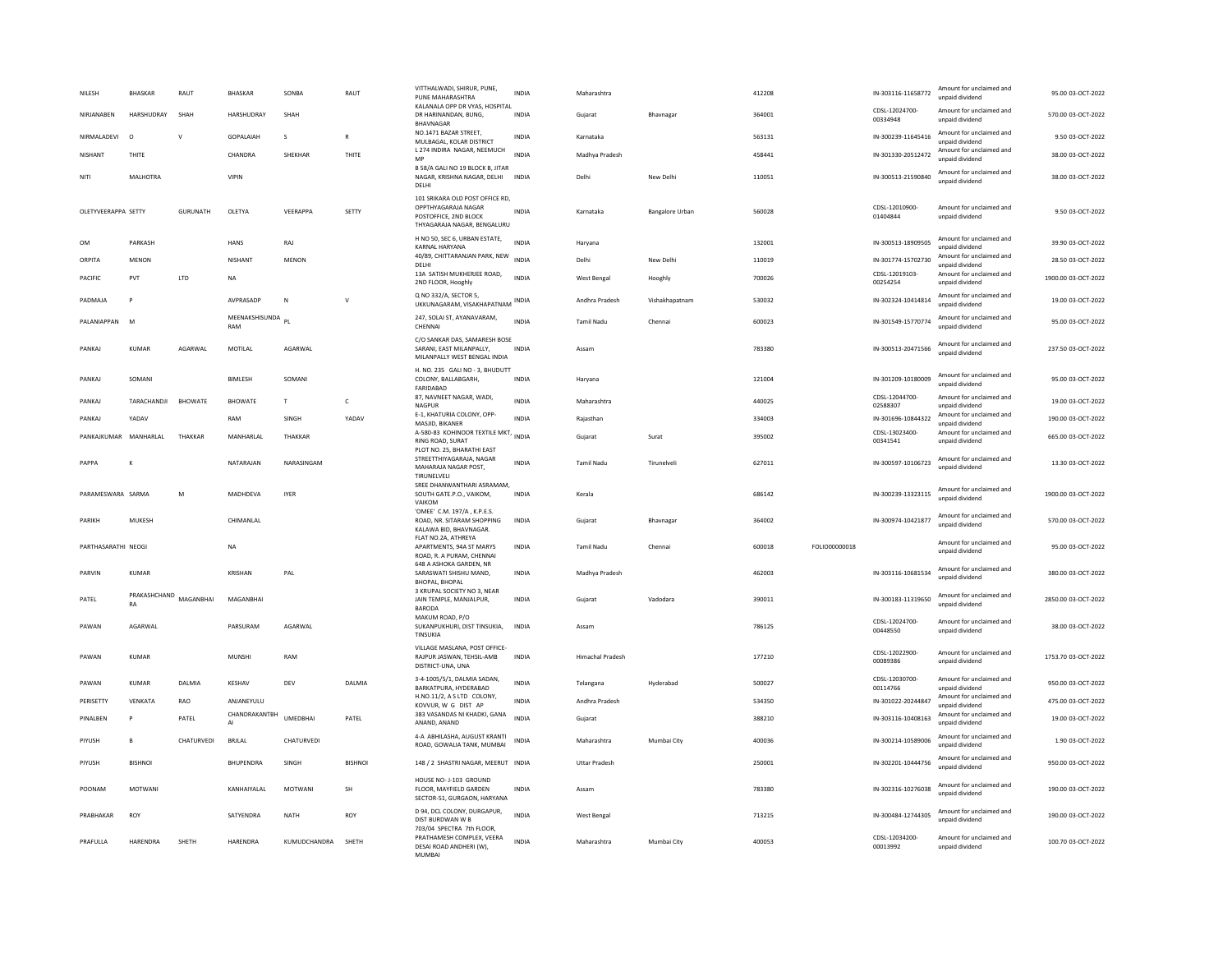| PRAKASH           | SAWAII            | MAI           | SAWAII        |                |                 | RM NO.5 GRND FLR, CHUNAWALA<br>BLDG, SONAPUR LANECHIRA<br>BAZAR, MUMBAI                                                   | INDIA        | Maharashtra        | Mumbai City     | 400002 | CDSL-12047100-<br>00027019 | Amount for unclaimed and<br>unpaid dividend | 190.00.03-OCT-2022 |
|-------------------|-------------------|---------------|---------------|----------------|-----------------|---------------------------------------------------------------------------------------------------------------------------|--------------|--------------------|-----------------|--------|----------------------------|---------------------------------------------|--------------------|
| PRAMILA           | AGARWALA          |               | OMPRAKASH     | AGARWALA       |                 | NORTH, BONGAIGAON,<br><b>BONGAIGAON (ASSAM)</b>                                                                           | <b>INDIA</b> | Assam              |                 | 783380 | IN-300708-10343434         | Amount for unclaimed and<br>unpaid dividend | 950.00 03-OCT-2022 |
| PRANAR            | HAI DER           |               | PAIAN         | CHANDRA        | <b>HALDER</b>   | VILL RADHABAGH, PO LALGOLA,<br>DIST MURSHIDABAD, LALGOLA                                                                  | <b>INDIA</b> | <b>West Bengal</b> |                 | 742148 | CDSL-12044700<br>05558861  | Amount for unclaimed and<br>unpaid dividend | 323.00.03-OCT-2022 |
| PRASAD            | KRISHNA           | LAKHAVALLI    | KRISHNAMURTHY | MALARIA        | LAKHAVALLI      | 101 PRATINAV EAST MARREDPALLY<br>MAIN, ROAD NEXT TO MODELCH,<br>SECUNDERABAD ANDHRA<br>PRADESH                            | <b>INDIA</b> | Telangana          | Hyderabad       | 500026 | IN-300214-11566143         | Amount for unclaimed and<br>unnaid dividend | 95.00 03-OCT-2022  |
| PRASANNAKUM       |                   |               | KUNHIRAMAN    | <b>NAIR</b>    |                 | 406 HARINIVAS, TRICHAMBARAM<br>TALIPARAMBA, KANNUR, KERALA                                                                | <b>INDIA</b> | Kerala             |                 | 670141 | IN-302269-11637679         | Amount for unclaimed and<br>unpaid dividend | 95.00 03-OCT-2022  |
| PRAVFFN           | -F                | KIRANGE       | <b>FKNATH</b> | KHUSHAI        | KIRANGE         | B/309 VISHWAMBHAR DARSHAN.<br>SUBHASH RD VISHNUNAGAR<br>DOMBIVLI, WEST THANE<br>MAHARASHTRA, INDIA                        | <b>INDIA</b> | Maharashtra        |                 | 421202 | IN-302269-13305606         | Amount for unclaimed and<br>unpaid dividend | 19.00.03-OCT-2022  |
| PRAVINABEN        | HASMUKHBHAI       | SHAH          | LAXMICHAND    | SHAH           |                 | ROOM NO. 45 3RD FLR KESHAV,<br>BAUG 116 PRINCESS STREET S.G.,<br>MARG. MUMBAI                                             | <b>INDIA</b> | Maharashtra        | Mumbai City     | 400002 | CDSI-12027700-<br>00286172 | Amount for unclaimed and<br>unpaid dividend | 7.60 03-OCT-2022   |
| PRAVINCHANDR      |                   | RAVAL         | ATMARAM       | MULSHANKAR     | RAVAL           | 272 DHARMANATH PRABHU SOC,<br>NICOL ROAD NARODA.<br>AHMEDABAD, GUJARAT                                                    | <b>INDIA</b> | Gujarat            |                 | 382325 | IN-300513-12893792         | Amount for unclaimed and<br>unpaid dividend | 570.00 03-OCT-2022 |
| PRAVINKUMAR N     |                   | PATFI         | NANJIRHAI     | D.             | PATFI           | B-31 SHREEPRAKASH SOC, NR<br>MOHANNAGAR, NARODA,<br>AHMEDABAD                                                             | <b>INDIA</b> | Gujarat            |                 | 382330 | CDSL-12048400<br>00196574  | Amount for unclaimed and<br>unpaid dividend | 95.00.03-OCT-2022  |
| PRITI             | KEDIA             |               | SHARWAN       | KUMAR          | KEDIA           | 5D TRIVENI APPT, KHALIFA BAGH,<br>BHAGALPUR                                                                               | <b>INDIA</b> | Bihar              |                 | 812002 | CDSL-12019101-<br>00314576 | Amount for unclaimed and<br>unpaid dividend | 237.50 03-OCT-2022 |
| PRIYANKKUMAR      | RAJENDRAKUMA SHAH |               | RAJENDRAKUMAR |                |                 | BANK OF INDIA, SAHJANAND<br>SHOPPING CENTRE SHAH<br>AHMEDABAD                                                             | <b>INDIA</b> | Guiarat            | Ahmedabad       | 380004 | CDSL-13020800-<br>00352626 | Amount for unclaimed and<br>unpaid dividend | 9.50 03-OCT-2022   |
| PULOKESH          | GANGULY           |               | SHANT         | RAM            | GANGULY         | 25/1 DINGSAI PARA LANE, BALLY, INDIA<br>HOWRAH, WEST BENGAL                                                               |              | West Bengal        |                 | 711201 | IN-302269-12039818         | Amount for unclaimed and<br>unpaid dividend | 1.90 03-OCT-2022   |
| PUNIT             | <b>KUMAR</b>      |               | UMESH         | PRASAD         | SINHA           | PUNIT KUMAR B 435 SECTOR 4.<br>JAYANT SINGRAULI M P, JAYANT<br>PROJECT, SINGRAULI                                         | INDIA        | Madhya Pradesh     |                 | 486890 | CDSL-13019300-<br>01249335 | Amount for unclaimed and<br>unpaid dividend | 38.00 03-OCT-2022  |
| PURUSOTTAM        | NAIK              |               | CHANDRA       | MANI           | NAIK            | PLOT NO 1215/1486(B), AT<br>KHANDAGIRI BARI, PO<br>KHANDAGIRI, BHUBANESWAR                                                | <b>INDIA</b> | Orissa             |                 | 751030 | IN-301250-28595954         | Amount for unclaimed and<br>unpaid dividend | 760.00 03-OCT-2022 |
| PUSHKAR           | <b>BAIPA</b>      |               | PRADEEP       | KUMAR          | <b>BAIPAI</b>   | 1ST FLR PLT NO 184<br>MUNNEKOLALA, MAIN RD<br>MARATHAHALLI OPP GOVT,<br>SCHOOL, BANGALORE KARNATAKA                       | <b>INDIA</b> | Karnataka          | Bangalore Urban | 560037 | IN-300484-18511481         | Amount for unclaimed and<br>unpaid dividend | 38.00 03-OCT-2022  |
| RAGAVI            |                   |               | SYED          | KHIZER         | SHOWKATHPEER    | D/O SYED KHIZER SHOWKATHPEER<br>NO. 700/O F45 B B GARDEN<br>RAMACHANDRA, AGRAFORT MOH, INDIA<br>Bangalore Urban KARNATAKA |              | Karnataka          | Bangalore Urban | 570004 | IN-300214-16032344         | Amount for unclaimed and<br>unpaid dividend | 427.50 03-OCT-2022 |
| RAGHAVENDRA POORU |                   |               | CHANDRUDU     | POORU          |                 | 3-5-94/1 INDRA NAGAR<br>RAMANTHPUR, NEAR HYDERABAD<br>PUBLIC SCHOOL, HYDERABAD<br>ANDHRA PRADESH                          | <b>INDIA</b> | Telangana          | Hyderabad       | 500013 | IN-303719-10744551         | Amount for unclaimed and<br>unpaid dividend | 20.90 03-OCT-2022  |
| RAHUL             | KISHORRHAI        | GODHIYA       | KISHORBHAI    | <b>GODHIYA</b> |                 | 2916 25 PRADEEP NAGAR<br>CHINUBHAI NI C, HALI AMBAWADI<br>ELLISBRIDGE, AHMEDABAD<br>GUJARAT                               | INDIA        | Gujarat            | Ahmedabad       | 380006 | IN-300484-15664112         | Amount for unclaimed and<br>unpaid dividend | 58.90 03-OCT-2022  |
| RAJAGOPAL         |                   |               | RAJENDRAN     |                |                 | 171 SOUTH STREET KOTHAVASAL,<br>POONTHOTTAM PO, NANNILAM<br>TK. TIRUVARUR TAMILNADU                                       | INDIA        | Tamil Nadu         |                 | 609503 | IN-303116-11687652         | Amount for unclaimed and<br>unpaid dividend | 38.00 03-OCT-2022  |
| RAJAN             | $\mathbb{R}$      | KALRA         | KALRA         | $\mathbb{R}$   | G               | OLD NO 17 D VENKATAJALAPATHY,<br>I STREET F1 D BLOCK<br>RADHAHOMES, SHENOY NAGAR,<br>CHENNAI                              | INDIA        | <b>Tamil Nadu</b>  | Chennai         | 600030 | IN-301604-11346256         | Amount for unclaimed and<br>unnaid dividend | 1.90 03-OCT-2022   |
| RAJASHEKHAR       |                   |               | <b>ERAPPA</b> | P              |                 | FLAT NO L 5/8, J V S L TOWNSHIP,<br>VIDYANAGAR TORNAGALLU,<br>BELLARY KARNATAKA                                           | <b>INDIA</b> | Karnataka          |                 | 583123 | IN-301926-10840877         | Amount for unclaimed and<br>unpaid dividend | 95.00 03-OCT-2022  |
| RAJASHREE         | NEELAPPA          | <b>FULARI</b> | NEELAPPA      | SHANKAREPPA    | <b>FULARI</b>   | I D B I BANK 11 FIRST CROSS,<br>GANDHINAGAR, P.B.NO-9931,<br>BANGALORE                                                    | <b>INDIA</b> | Karnataka          | Bangalore Urban | 560009 | CDSL-12020000<br>00047509  | Amount for unclaimed and<br>unpaid dividend | 712.50 03-OCT-2022 |
| RAJAT             | ADHIKARY          |               | <b>NIMAI</b>  | CHANDRA        | <b>ADHIKARY</b> | DHARMATALA PURBA ICHAPUR.<br>KADAMBAGACHI BARASAT, NEAR<br>KADAMBAGACHI RLY STN, NORTH<br>24 PARGANAS                     | <b>INDIA</b> | <b>WEST BENGAL</b> |                 | 700125 | CDSL-12036000-<br>01795642 | Amount for unclaimed and<br>unpaid dividend | 77.90 03-OCT-2022  |
| RAJENDER          | <b>KUMAR</b>      | <b>GUPTA</b>  | SHANTI        | LAL            | <b>GUPTA</b>    | 49, SECTOR 9, R K PURAM, NEW<br>DELHI                                                                                     | <b>INDIA</b> | Delhi              | New Delhi       | 110022 | CDSL-12033500-<br>01710242 | Amount for unclaimed and<br>unpaid dividend | 47.50 03-OCT-2022  |
| RAJENDRA          | KANTBHAI          | PATEL         | KANTIBHAI     | СННОТАВНАІ     | PATEL           | 2946- SHREEJI CLINIC, MAIN<br>BAZAR, AT-PO BAREJA, BAREJA                                                                 | <b>INDIA</b> | Gujarat            |                 | 382425 | IN-301485-10321975         | Amount for unclaimed and<br>unpaid dividend | 380.00 03-OCT-2022 |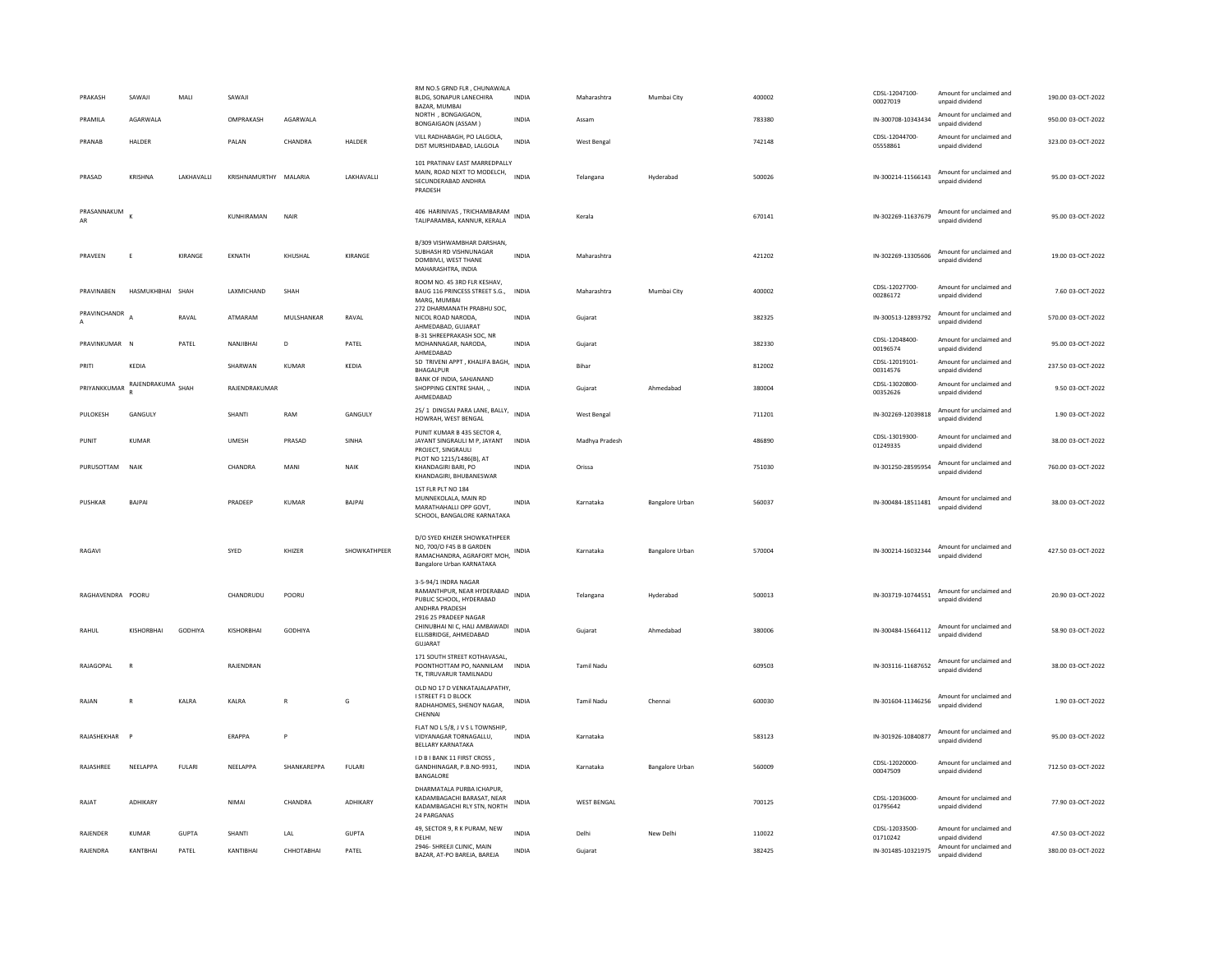| RAJENDRAN     | $\overline{D}$  |               | DHANDAPANI                 |              |               | 2/358, ANNA NESAVALAR COLONY<br>CHETTIPALAYAM, TIRUPUR<br>TAMILNADU                                                           | <b>INDIA</b> | <b>Tamil Nadu</b>  |             | 641652 |               | IN-303116-11712789         | Amount for unclaimed and<br>unpaid dividend | 1.90 03-OCT-2022    |
|---------------|-----------------|---------------|----------------------------|--------------|---------------|-------------------------------------------------------------------------------------------------------------------------------|--------------|--------------------|-------------|--------|---------------|----------------------------|---------------------------------------------|---------------------|
| RAJESH        | <b>KUMAR</b>    | SHAH          | MANIK                      | CHAND        | SHAH          | 165 BANOULI VILLAGE, TEHSIL-<br>SINGARAULI, DISTRICT- SINGRAULI, INDIA<br><b>MADHYA PRADESH</b>                               |              | Madhya Pradesh     |             | 486886 |               | IN-303116-11405926         | Amount for unclaimed and<br>unnaid dividend | 190.00 03-OCT-2022  |
| RAJINDER      | SINGH           |               | INDERJEET                  | SINGH        | <b>SH</b>     | 124 - C, A - 2/B MIG FLATS,<br>PASCHIM VIHAR, NEW DELHI                                                                       | <b>INDIA</b> | Delhi              | New Delhi   | 110063 |               | IN-300206-10756145         | Amount for unclaimed and<br>unpaid dividend | 171.00 03-OCT-2022  |
| RAJKAMAL      |                 |               | <b>KRISHNA</b>             | <b>KUMAR</b> |               | H. NO. 417, DUPLEX BHEL SANGAN<br>COLONY, BAGSEANIYA, BHOPAL                                                                  |              | Madhya Pradesh     |             | 462024 |               | CDSL-12010900-<br>05578407 | Amount for unclaimed and<br>unpaid dividend | 703.00 03-OCT-2022  |
| RAJKUMARI     | JAIN            |               | RANJIT                     | <b>KUMAR</b> | SARAWAGI      | RAJ KUMARI JAIN 29 2ND FLR,<br>TIRUPATI MARKETFANCY BAZAR,<br>T.R PHOOKAN ROAD, GUWAHATI                                      | <b>INDIA</b> | Assam              |             | 781001 |               | CDSL-12010900-<br>00064276 | Amount for unclaimed and<br>unpaid dividend | 646.00 03-OCT-2022  |
| RAJU          | UKHARDU         | SONAWANE      | UKHARDU                    | s            | SONAWANE      | B-63 GAJANAN NAGAR, NEAR BK<br>A 562 SECTION-32, ULHASNAGAR, INDIA<br>THANF                                                   |              | Maharashtra        |             | 421004 |               | CDSL-12011200-<br>00249974 | Amount for unclaimed and<br>unpaid dividend | 28.50 03-OCT-2022   |
| RAJULKUMARI   | SUBHASH         | SHAH          | SUBHASH                    | M            | SHAH          | AT PO- FANSA KABUTAR KHANA,<br>TA UMBERGAON, DI - VALSAD,<br>VALSAD                                                           | <b>INDIA</b> | Guiarat            |             | 396140 |               | CDSL-12032100-<br>00011720 | Amount for unclaimed and<br>unpaid dividend | 47.50 03-OCT-2022   |
| RAKESH        | KUMAR           |               | RAMESHWAR                  | CHOUDHRY     |               | M/S ICON COMPUTER EDUCATION,<br>THAKUR PYARA SINGH ROAD.<br>NEAR KASHIDIH DURGAPUJA<br>MAIDAN, JAMSHEDPUR<br><b>JHARKHAND</b> | INDIA        | Bihar              |             | 831001 |               | IN-303116-10862597         | Amount for unclaimed and<br>unpaid dividend | 19.00 03-OCT-2022   |
| RAKESH        | NAIR            |               | DHEEPA                     | PALAN        |               | POTTEKKAT, PARIYAPURAM PO,<br>TANUR, MALAPPURAM                                                                               | <b>INDIA</b> | Kerala             |             | 676302 |               | CDSL-12047600-<br>00179877 | Amount for unclaimed and<br>unpaid dividend | 9.50 03-OCT-2022    |
| RAKESH        | YADAV           |               | BHUDEVSINGH                | YADAV        | <b>SH</b>     | RZ-44 B/3, GALI NO.-5/7, MAIN<br>SAGARPUR. NEW DELHI                                                                          | <b>INDIA</b> | Delhi              | New Delhi   | 110046 |               | IN-300861-10125586         | Amount for unclaimed and<br>unpaid dividend | 570.00 03-OCT-2022  |
| RAM           | REDDY           | M             | MITAN                      | PAPEYA       | REDDY         | S O M PAPEYA REDDY, WATER<br>WORKS RD, PURI                                                                                   | <b>INDIA</b> | Orissa             |             | 752002 |               | IN-300484-15525891         | Amount for unclaimed and<br>unpaid dividend | 68.40 03-OCT-2022   |
| RAMAKANT      | <b>GUPTA</b>    |               | RAM                        | SARAN        | <b>GUPTA</b>  | C O NARAYAN SAHU, H NO 281,<br>SIKHYAKPADA ANGUL, ANGUL                                                                       | <b>INDIA</b> | Orissa             |             | 759126 |               | IN-303116-10157184         | Amount for unclaimed and<br>unpaid dividend | 57.00 03-OCT-2022   |
| RAMAMURTHY R  |                 |               | <b>IYERLATE</b>            | к            | R             | D 84 1 FLOOR, GULMOHAR PARK,<br>NEW DELHI                                                                                     | <b>INDIA</b> | Delhi              | New Delhi   | 110049 |               | IN-300476-10127351         | Amount for unclaimed and<br>unpaid dividend | 950.00 03-OCT-2022  |
| RAMKRISHNA    | <b>MAROTRAO</b> | <b>BHOSLE</b> | <b>MAROTRAO</b>            | BHAGAWANGI   | <b>BHOSLE</b> | QTR.NO.MQ/308, WCL UMRED,<br>MAHARASHTRA                                                                                      | INDIA        | Maharashtra        |             | 441204 |               | IN-301696-10970699         | Amount for unclaimed and<br>unpaid dividend | 28.50 03-OCT-2022   |
| RAMNIVAS      | KAKANIHUF       |               | NA                         |              |               | 15-7-202, MUSLIM JUNG BRIDGE,<br>BEGUM BAZAR, HYDERABAD                                                                       | <b>INDIA</b> | Telangana          | Hyderabad   | 500012 |               | CDSL-12010600-<br>00469650 | Amount for unclaimed and<br>unpaid dividend | 9.50 03-OCT-2022    |
| RASHMI        | RAMESH          | KSHIRSAGAR    | EKNATH                     | PANDURANG    | BATTASE       | F 403 PALM COURT COMPLEX,<br>NEXT TO GOREGAON, SPORTS<br>CLUB MALAD (WEST), MUMBAI<br>MAHARASTRA                              | INDIA        | Maharashtra        | Mumbai City | 400064 |               | IN-302871-20588971         | Amount for unclaimed and<br>unpaid dividend | 190.00 03-OCT-2022  |
| RATAN         | KUMAR           | SARDAR        | NANTU                      | SARDAR       |               | GOLPUKUR MONDALPARA, WARD<br>NO-10 P.O.BRP, SOUTH 24 PGS,<br>Hooghly                                                          | INDIA        | <b>WEST BENGAL</b> |             | 700144 |               | CDSL-12044700<br>03087625  | Amount for unclaimed and<br>unnaid dividend | 1.90 03-OCT-2022    |
| RATHI         | M               | K             | LAXMI                      | NARAYAN      | RATHI         | FLAT NO. 5, AAKASH DEEP APPT.,<br>POWER HOUSE ROAD, RATLAM (M. INDIA<br>P.                                                    |              | Madhya Pradesh     |             | 457001 |               | IN-301983-10016254         | Amount for unclaimed and<br>unpaid dividend | 174.80 03-OCT-2022  |
| RATHINAM      | CHANDRA         | MOHAN         | RETHINAM                   |              |               | O NO 94 N NO 29,<br>MADURAIVEERAN KOIL ST.<br>PUDUERI CHENGALPET,<br>CHENGALPET                                               | <b>INDIA</b> | Tamil Nadu         |             | 603001 |               | IN-301604-10543387         | Amount for unclaimed and<br>unpaid dividend | 57.00 03-OCT-2022   |
| RAVI          | PRAKASH         | KHEMKA        | RADHESHYAM                 | KHEMKA       |               | P-21/22, RADHA BAZAR STREET, 1<br>ST FLOOR, Hooghly                                                                           | <b>INDIA</b> | West Bengal        | Hooghly     | 700001 |               | CDSL-12044700-<br>03317361 | Amount for unclaimed and<br>unpaid dividend | 1.90 03-OCT-2022    |
| RAVITEJA      | SIDDABATHULA    |               | SATYANARAYANA SIDDABATHULA |              |               | H NO 6-2-41, GANGANAMMAPETA,<br>TENALI, GUNTUR                                                                                | <b>INDIA</b> | Andhra Pradesh     |             | 522201 |               | IN-301774-13216913         | Amount for unclaimed and<br>unpaid dividend | 64.60 03-OCT-2022   |
| RAY           | R.              | K             | <b>IAINFSWAR</b>           |              |               | D-4/4070, VASANT KUNJ, NEW<br>DELHI                                                                                           | <b>INDIA</b> | Delhi              | New Delhi   | 110070 |               | IN-301209-10055680         | Amount for unclaimed and<br>unpaid dividend | 5.70 03-OCT-2022    |
| REJI          | DANIEL          |               | <b>NA</b>                  |              |               | KANNAMKARAMUKAHI.<br>ANANDAPALLY PO, ADOOR                                                                                    | <b>INDIA</b> | Kerala             |             | 691525 | FOLIO00000236 |                            | Amount for unclaimed and<br>unpaid dividend | 5500.50 03-OCT-2022 |
| <b>REKHA</b>  | BAJAJ           |               | KAILASH                    | CHANDIR      | <b>MODI</b>   | BEHIND PHAR BAZAR, NEW<br>TELIYAN MASJID, BIKANER.<br><b>BIKANER</b>                                                          | INDIA        | Rajasthan          |             | 334001 |               | CDSL-12028900-<br>00782215 | Amount for unclaimed and<br>unpaid dividend | 190.00 03-OCT-2022  |
| REKHA         | NARESH          | PAREKH        | NARESH                     | PAREKH       |               | 206 SANI DARSHAN APPARTMENT,<br>NANA VARACHHA, SURAT SITI,<br>SURAT                                                           | <b>INDIA</b> | Gujarat            | Surat       | 395004 |               | IN-303116-10616717         | Amount for unclaimed and<br>unpaid dividend | 19.00 03-OCT-2022   |
| <b>RENU</b>   | ARVIND          | <b>KUMAR</b>  | ARVIND                     | WEB          |               | PLOT NO 12-A A/12, SECTOR-06<br>NEW PANVEL (E), NEW PANVEL (E), INDIA<br>NAVI MUMBAI                                          |              | Maharashtra        |             | 410206 |               | CDSL-12013200-<br>00246651 | Amount for unclaimed and<br>unpaid dividend | 66.50 03-OCT-2022   |
| <b>RICKY</b>  | ANUPAN          |               | SUBHASH                    | SIBAL        |               | E 603 KONARK INDRAYU ENCLAVE.<br>NIBM AREA UNDRI RD, KONDHWA INDIA<br>KHURD, PUNE<br>MR JITENDRA KUMAR NAGAR,                 |              | Maharashtra        |             | 411048 |               | CDSL-13041400-<br>06468212 | Amount for unclaimed and<br>unpaid dividend | 285.00 03-OCT-2022  |
| RITA          | <b>NAGAR</b>    |               | <b>I AXMIRAM</b>           | <b>NAGAR</b> |               | RAJEEV SURI SHANKAR TAILOR<br>GALL INFRONT OF FARIDI<br>HOSPITAL KATNI, AMBEDKAR KTN<br>MADHYA PRADESH                        | <b>INDIA</b> | Madhya Pradesh     |             | 483501 |               | IN-303116-11183721         | Amount for unclaimed and<br>unpaid dividend | 184.30.03-OCT-2022  |
| <b>RITESH</b> | ANILKUMAR       | CHOPRA        | ANILKUMAR                  | MULCHAND     | CHOPRA        | ROW HOUSE NO 31, CHRRYSALIS<br>GAT NO 1420, WAGHOLI PUNE,<br>PUNF                                                             | <b>INDIA</b> | Maharashtra        |             | 412207 |               | CDSL-12036000<br>00810548  | Amount for unclaimed and<br>unpaid dividend | 47.50 03-OCT-2022   |
| RITIKA        | M               | <b>MIRPUR</b> | <b>MOHAN</b>               | MIRPURI      |               | 8-A SAGAR SANGEET, COLABA<br>ROAD, NR. COLABA POST OFFICE, INDIA<br>MUMBAI (MAHARASHTRA)                                      |              | Maharashtra        | Mumbai City | 400005 |               | IN-302453-10166456         | Amount for unclaimed and<br>unpaid dividend | 95.00 03-OCT-2022   |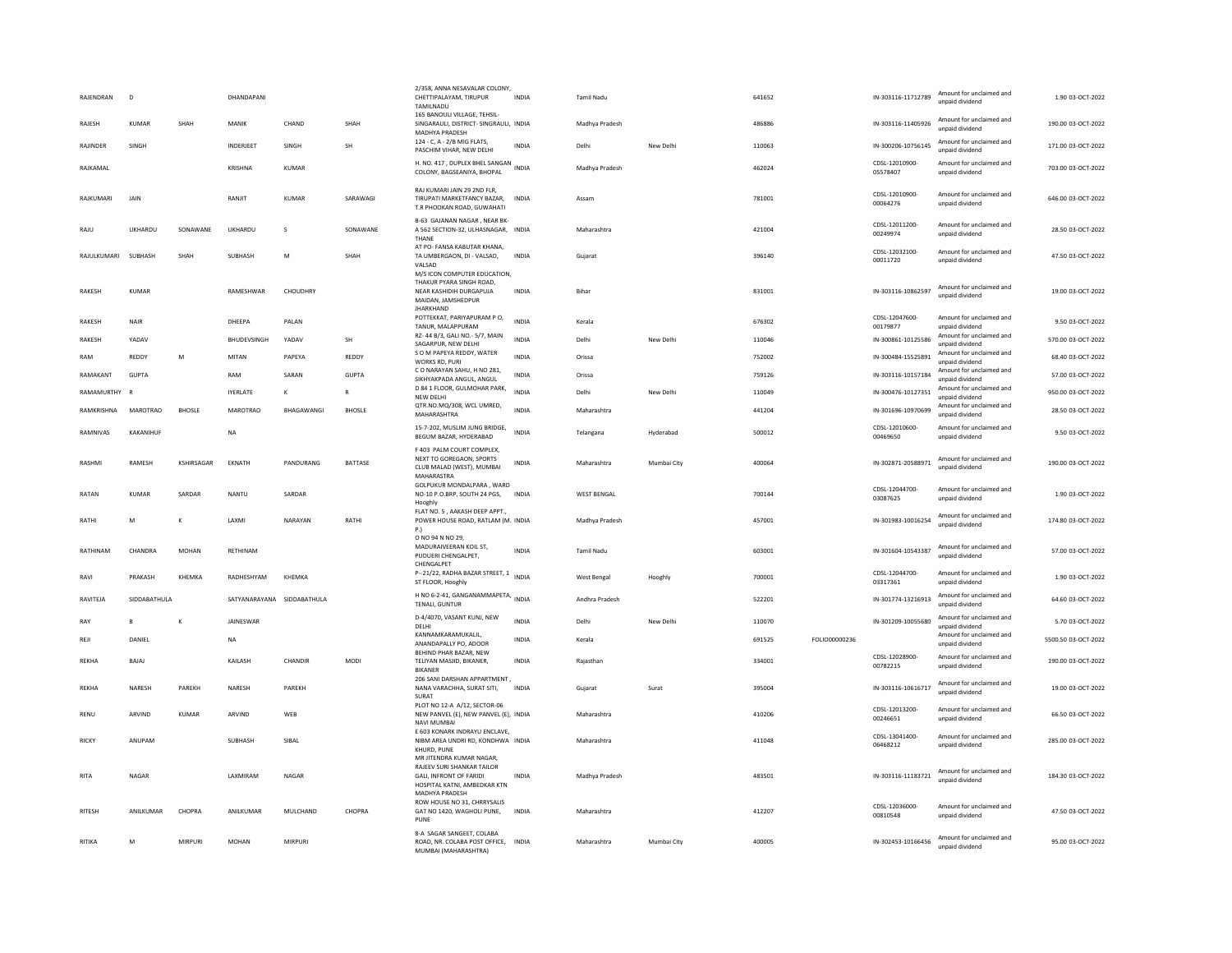| <b>ROHAN</b>                   | <b>HINDURAO</b>             | PATIL           | <b>HINDURAO</b>         | PATIL                      |              | MANISH HSG SOCIETY, MORE<br>WASTI, PUNE 411014, PUNE                                                                  | <b>INDIA</b> | Maharashtra          |                 | 411014 | CDSL-12013300-<br>00746256 | Amount for unclaimed and<br>unpaid dividend | 9.50 03-OCT-2022    |
|--------------------------------|-----------------------------|-----------------|-------------------------|----------------------------|--------------|-----------------------------------------------------------------------------------------------------------------------|--------------|----------------------|-----------------|--------|----------------------------|---------------------------------------------|---------------------|
| <b>ROHIT</b>                   | <b>KISHORE</b>              | ADALIA          | KISHORE                 | P                          | ADALIA       | SHANTI NIKETAN FLAT NO 42 AND<br>43. 4TH FLOOR PRABHAT COLONY. INDIA<br>SANTACRUZ EAST, MUMBAI                        |              | Maharashtra          | Mumbai City     | 400055 | IN-301330-19241301         | Amount for unclaimed and<br>unpaid dividend | 703.00 03-OCT-2022  |
| <b>ROHIT</b>                   | SAHU                        |                 | PRAKASH                 | SAHU                       |              | 272 B/1 MANMOHAN NAGAR, NAI<br>BASTI KYDGANJ, NEAR SHALIMAR<br>PALACE, ALLAHABAD UTTAR<br>PRADESH                     | <b>INDIA</b> | <b>Uttar Pradesh</b> |                 | 211003 | IN-303116-11682162         | Amount for unclaimed and<br>unpaid dividend | 47.50 03-OCT-2022   |
| <b>SACHIN</b>                  | MANOHAR                     | KHARATE         | MANOHAR                 | <b>FKNATH</b>              | KHARATF      | N-31 F/2/10/16, NR KALIKA<br>MANDIR, MAHARANA PRATAP<br>CHOWKCIDCO, NASHIK                                            | <b>INDIA</b> | Maharashtra          |                 | 422009 | CDSL-12038400<br>00112052  | Amount for unclaimed and<br>unpaid dividend | 142.50 03-OCT-2022  |
| SAKTI                          | PRASANNA                    | NAYAK           | LATEB                   | N                          | NAYAK        | PLOT ONE, MADHUSUDAN NAGAR, INDIA<br>UNIT 4, BHUBANESWAR                                                              |              | Orissa               |                 | 751001 | IN-301250-28799611         | Amount for unclaimed and<br>unpaid dividend | 570.00 03-OCT-2022  |
| SALEENA                        |                             |                 | SULFIKKAR               |                            |              | PUTHAN MALIYEKKAL, POST<br>KODIYATHUR MUKKAM,<br>KOZHIKODE, KERALA                                                    | <b>INDIA</b> | Kerala               |                 | 673602 | IN-302269-11229277         | Amount for unclaimed and<br>unpaid dividend | 142.50 03-OCT-2022  |
| SANDIP                         | HANUMANTRAO SHINDE          |                 | HANUMANTRAO SHINDE      |                            |              | 717/D RAJSHIVAM HSG SOC,<br>ASHOKVAN,<br>MARUTINAGARDAHISAR, MUMBAI                                                   | <b>INDIA</b> | Maharashtra          | Mumbai City     | 400068 | IN-302201-10368923         | Amount for unclaimed and<br>unnaid dividend | 30.40 03-OCT-2022   |
| SANJAY                         | MUKHOPADHYA<br>Y            |                 |                         | SOURENDRANATH MUKHOPADHYAY |              | FLAT NO 303 BLDG NO 17A<br>GODAVARI CUSTOMS COLONY<br>POWAI, MUMBAI                                                   | INDIA        | Maharashtra          | Mumbai City     | 400076 | IN-300484-14965756         | Amount for unclaimed and<br>unpaid dividend | 190.00 03-OCT-2022  |
| SANJAY                         | <b>JINDAI</b>               |                 | HARDWARI                | LAL                        |              | DR. GERA STREET, WATER WORKS<br>ROAD MANSA, MANSA, MANSA                                                              | <b>INDIA</b> | Punjab               |                 | 151505 | CDSL-12044700-<br>00261794 | Amount for unclaimed and<br>unpaid dividend | 1.90 03-OCT-2022    |
| SANJAY                         | <b>KUMAR</b>                | AGRWAL          | RAMESH                  | CHAND                      | AGRWAL       | WARD NO. 31, GANDHI CHOWK<br>WARD, SAGAR (M,P.)<br>D-3 FLT NO 202, TAPOVAN DEEP                                       | <b>INDIA</b> | Madhya Pradesh       |                 | 470002 | IN-301983-10667343         | Amount for unclaimed and<br>unpaid dividend | 19.00 03-OCT-2022   |
| SANJEEV                        | <b>KUMAR</b>                | KATHURIA        | RAMESH                  | CHANDRA                    | KATHURIA     | CO-OP HSG SOC, OPP ALAGSA<br>BLDG PATANWADI, MALAD (E)<br><b>MUMBAI</b>                                               | <b>INDIA</b> | Maharashtra          | Mumbai City     | 400097 | CDSL-12039900<br>00038154  | Amount for unclaimed and<br>unpaid dividend | 332.50 03-OCT-2022  |
| SANJEEV                        | <b>KUMAR</b>                | RAI             | RAMASHARY               | G                          | RAI          | B-539 SAPNA NAGAR.<br>GANDHIDHAM-KUTCH.                                                                               | <b>INDIA</b> | Gujarat              |                 | 370201 | IN-300974-11038649         | Amount for unclaimed and<br>unpaid dividend | 950.00 03-OCT-2022  |
| SANJIB                         | DAS                         |                 | ARJUN                   | <b>KUMAR</b>               | DAS          | SANTINAGAR, WARD NO - 30,<br>HRIDAYPUR, Hooghly                                                                       | <b>INDIA</b> | West Bengal          | Hooghly         | 700127 | IN-301604-11161658         | Amount for unclaimed and<br>unpaid dividend | 38.00 03-OCT-2022   |
| SANKAR                         | N                           |                 | NALLAMANICKAM           |                            |              | 2C/3 VALLIYAMMAI ILLAM<br>MUTHAMIL STREET, THANGAM<br>NAGAR, THANJAVUR                                                | INDIA        | Tamil Nadu           | Thanjavur       | 613007 | IN-301637-40694963         | Amount for unclaimed and<br>unpaid dividend | 19.00 03-OCT-2022   |
| SANKHA                         | CHATTERJEE                  |                 | PRASANTA                | <b>KUMAR</b>               | CHATTERJEE   | 2 SANTI KUNJA, GARIA STATION<br>ROAD, BALIAMOOR, Hooghly                                                              | <b>INDIA</b> | West Bengal          | Hooghly         | 700084 | CDSL-12044700-<br>05190049 | Amount for unclaimed and<br>unpaid dividend | 17.10 03-OCT-2022   |
| SANTHOSH                       | B                           | $\mathsf{R}$    | BHADRAN                 |                            |              | NO 29 SAMRAKSHA DASSAPA<br>LAYOUT, 3RD BLOCK R M NAGAR,<br><b>BANGALORE</b>                                           | <b>INDIA</b> | Karnataka            | Bangalore Urban | 560016 | IN-300476-41025562         | Amount for unclaimed and<br>unpaid dividend | 152.00 03-OCT-2022  |
| SANTI                          | PADA                        | SAMANTA         | <b>I ATFKRISHNA</b>     | PRASAD                     | SAMANTA      | FLAT NO 1B, 23 BONDEL ROAD,<br>Hooghly                                                                                | <b>INDIA</b> | West Bengal          | Hooghly         | 700019 | IN-301250-28197965         | Amount for unclaimed and<br>unpaid dividend | 570.00 03-OCT-2022  |
| SARALA                         | DEVI                        | $\mathbf R$     | MURUGAN                 | K                          |              | NO 2, RAJAMPET STREET,<br>KANCHEEPURAM.<br>KANCHEEPURAM                                                               | <b>INDIA</b> | <b>Tamil Nadu</b>    | Kanchipuram     | 631501 | IN-301080-22777290         | Amount for unclaimed and<br>unpaid dividend | 38.00 03-OCT-2022   |
| SARASWATHI                     | <b>P</b>                    |                 | ARUMUGECHETTIA          |                            |              | OLD NO 19 NEW NO 22<br>DAKSHINAMURTHY S, VETRI<br>NAGAR PERAVALLUR, NEAR ANNA INDIA<br>SILAI BUS STAND, CHENNAI TAMIL |              | <b>Tamil Nadu</b>    | Chennai         | 600082 | IN-300513-12389299         | Amount for unclaimed and<br>unpaid dividend | 57.00.03-OCT-2022   |
| SARITA                         | MAHENDRASING SHEKHAWAT<br>н |                 | MAHENDRASINGH           |                            |              | NADU INDIA<br>A/8 BHUNESHWARI SOCIETY,<br>SHASTRI ROAD, BARDOLI                                                       | <b>INDIA</b> | Gujarat              |                 | 394601 | CDSL-12013200-<br>00573420 | Amount for unclaimed and<br>unpaid dividend | 1140.00 03-OCT-2022 |
| SAROJINI                       | SETHI                       |                 | SURENDRA                | <b>KUMAR</b>               | SETHI        | C/O SURENDRA KU SETHI, ANDHRA<br>BANK AT/PO BALUGAON, KHURDA, INDIA<br>ORISSA                                         |              | Orissa               |                 | 768028 | IN-300513-13991822         | Amount for unclaimed and<br>unpaid dividend | 19.00 03-OCT-2022   |
| SARVESH                        | <b>KUMAR</b>                | <b>SINGH</b>    | <b>MAHFSH</b>           | PAI                        | <b>SINGH</b> | H NO 245 BAGAHARI, VILL -<br>BAGAHARI NEAR SHIV MANDIR.<br>UNNAO, UTTAR PRADESH                                       | <b>INDIA</b> | Assam                |                 | 783380 | IN-303116-11124534         | Amount for unclaimed and<br>unpaid dividend | 38.00 03-OCT-2022   |
| SATNAM                         | SINGH                       | <b>MATHAROO</b> | GURBACHANSINGH MATHAROO |                            | <b>SH</b>    | H NO- 43, LINK COLONY,<br>JALANDHAR                                                                                   | <b>INDIA</b> | Punjab               |                 | 144003 | CDSL-12020600-<br>00401979 | Amount for unclaimed and<br>unpaid dividend | 190.00 03-OCT-2022  |
| SATPAL                         | SINGH                       |                 | NA                      |                            |              | 158 PHASE 7, MOHAL I, ROPAR P B INDIA                                                                                 |              | Chandigarh           | Chandigarh      | 160061 | IN-302269-10153735         | Amount for unclaimed and<br>unpaid dividend | 9.50 03-OCT-2022    |
| SATPAL                         | SINGH                       | <b>ASHAN</b>    | PURAN                   | SINGH                      |              | E/7, VISHNU GARDEN, NEW DELHI INDIA                                                                                   |              | Delhi                | New Delhi       | 110018 | CDSL-12029900-<br>00557624 | Amount for unclaimed and<br>unpaid dividend | 19.00 03-OCT-2022   |
| SATYANARAYAN<br>$\overline{A}$ | N                           |                 | NERUGONDA               | <b>BABU</b>                |              | H NO 8-30 CHINTALA BASTHI, NR<br>MALKAJGIRI POLICE STATION,<br>HYDERABAD, ANDHRA PRADESH                              | <b>INDIA</b> | Telangana            | Hyderabad       | 500047 | IN-303116-11390003         | Amount for unclaimed and<br>unpaid dividend | 95.00 03-OCT-2022   |
| SAURABHA                       | KUMAR                       | JENA            | <b>DIPAK</b>            | <b>KUMAR</b>               | JENA         | AT-SARTOL PO-NAYABAZAR, NEAR<br>CHANDI MANDIR, DIST- CUTTACK, INDIA<br>ORISSA                                         |              | Orissa               |                 | 753004 | IN-303116-10982354         | Amount for unclaimed and<br>unpaid dividend | 34.20 03-OCT-2022   |
| SEEMA                          | SHANKAR                     | DARGOPATIL      | SHANKAR                 | DARGOPATIL                 |              | B/11 SHRADHA APARTMENT, 78<br>RAILWAY LINES, SENT JOSEPH<br>SCHOOL, SOLAPUR                                           | <b>INDIA</b> | Maharashtra          |                 | 413001 | CDSL-12036000<br>00732626  | Amount for unclaimed and<br>unpaid dividend | 95.00 03-OCT-2022   |
| SELVA                          | <b>BOTHAGAR</b>             | J.              | JAMES                   | RAYAR                      | $\mathbb{R}$ | 48 KANDASAMYPURAM (WEST), V<br>KEERANUR, ULUNDURPET                                                                   | <b>INDIA</b> | <b>Tamil Nadu</b>    |                 | 606107 | IN-301637-40998110         | Amount for unclaimed and<br>unnaid dividend | 410.40 03-OCT-2022  |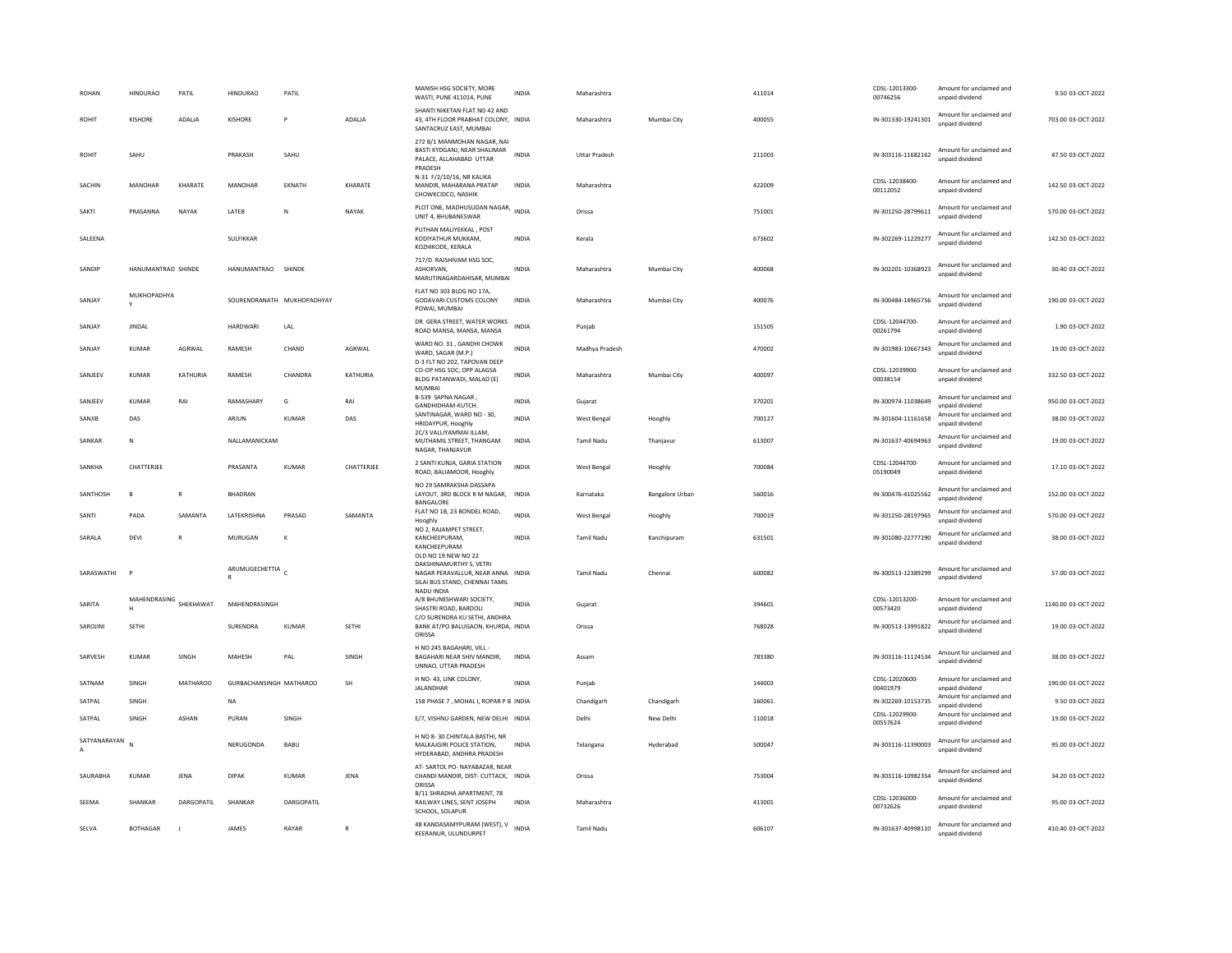| SETHURAMAN          | $\overline{A}$    |                    | <b>NA</b>                     |               |                | C-3 KADAMBARI APARTMENTS, 4<br>SUBRAMANIAM STREET,<br>CHROMPET, CHENNAI                                    | <b>INDIA</b> | Tamil Nadu           | Chennai     | 600044 | FOLIO00000023 |                            | Amount for unclaimed and<br>unpaid dividend | 95.00 03-OCT-2022   |
|---------------------|-------------------|--------------------|-------------------------------|---------------|----------------|------------------------------------------------------------------------------------------------------------|--------------|----------------------|-------------|--------|---------------|----------------------------|---------------------------------------------|---------------------|
| SETHURAMAN          | $\mathbf{v}$      |                    | VENKATASUBRAMA<br><b>NIAN</b> |               |                | VAICHIYAR THERU.<br>DHIYAGADURGAM, KALLAGURUCHI INDIA<br>TK. VILLUPURAM                                    |              | Tamil Nadu           |             | 606206 |               | CDSL-12044700<br>06249851  | Amount for unclaimed and<br>unpaid dividend | 17.10 03-OCT-2022   |
| SHAH                | PARUL             | HITEN              | SHAH                          | HITEN         | AMRITLAL       | 54 DIGVIJAY PLOT, NR. SHAH<br>BRASSIND, JAMNAGAR                                                           | <b>INDIA</b> | Gujarat              | Jamnagar    | 361005 |               | IN-301991-10590299         | Amount for unclaimed and<br>unpaid dividend | 95.00 03-OCT-2022   |
| SHAILEE             | <b>DILIPKUMAR</b> | PUJARA             | DILIPKUMAR                    | PUJARA        |                | SABAR SOCIETY, GAYATRI MANDIR<br>ROAD, MAHAVIR NAGAR<br><b>HIMATNAGAR</b>                                  | <b>INDIA</b> | Gujarat              |             | 383001 |               | CDSL-12054300-<br>00000241 | Amount for unclaimed and<br>unpaid dividend | 779.00 03-OCT-2022  |
| <b>SHAKIR</b>       | <b>IBRAHIM</b>    | SHAH               | <b>IBRAHIM</b>                | HASANALI      | SHAH           | MOTIWALA BLDG GR FLOOR.<br>ROOM 2A E S PATAN WALA RD,<br>BYCULLA EAST, MUMBAI                              | INDIA        | Maharashtra          | Mumbai City | 400027 |               | CDSL-13041400-<br>05541238 | Amount for unclaimed and<br>unpaid dividend | 1.90 03-OCT-2022    |
| SHAMSHUDAIN AZAD    |                   |                    | ABDULKHAN                     |               |                | VISHAL NAGAR, SIDD BLOCK, OLD<br>HUBLI                                                                     | <b>INDIA</b> | Karnataka            |             | 580024 |               | IN-300214-11430710         | Amount for unclaimed and<br>unpaid dividend | 285.00 03-OCT-2022  |
| SHANMUGANAT<br>HAN  | G                 |                    | GOVINDARAJAN                  | $\mathbf R$   |                | NEW NO 32 / OLD NO 15/1A,<br>I.P.KOVIL NORTH STREET,<br>TIRUVARUR, TIRUVARUR                               | <b>INDIA</b> | Tamil Nadu           |             | 610001 |               | IN-301080-22690569         | Amount for unclaimed and<br>unnaid dividend | 9.50 03-OCT-2022    |
| SHANTHI             | s                 |                    | PRABHAKAR                     | <sub>S</sub>  | s              | 215-B PLOT NO 16, KAMARAJAR<br>ROAD, NEAR ICICI BANK, MADURAI                                              | <b>INDIA</b> | Tamil Nadu           | Madurai     | 625009 |               | CDSL-12039400<br>00048910  | Amount for unclaimed and<br>unpaid dividend | 47.50 03-OCT-2022   |
| SHARMILA            | SINGHVI           |                    | MANGALCHAND                   | GOLECHHA      |                | FLAT NO 1301 2 BIRCHWOOD,<br>RAHEJA WILLOWS AKURLI RD.<br>KANDIVALI EAST, MUMBAI                           | <b>INDIA</b> | Maharashtra          | Mumbai City | 400101 |               | CDSL-12013300<br>00857480  | Amount for unclaimed and<br>unpaid dividend | 190.00 03-OCT-2022  |
| SHIBUA              | P                 | P                  | LATHEESHKUMAR E               |               | T              | <b>HOUSE NO 38/1965, EDOTH</b><br>HOUSE, MANGATTPARAMBA,<br>EDAKKAD P. O. CALICUT                          | INDIA        | Kerala               |             | 673005 |               | IN-301811-10052225         | Amount for unclaimed and<br>unpaid dividend | 190.00 03-OCT-2022  |
| SHIJURAJ            | K                 | $\overline{R}$     | RAVEENDRAN                    |               |                | KUMBALAT HOUSE, KUMBALANGI, INDIA<br>KOCHI                                                                 |              | Kerala               |             | 682007 |               | CDSL-12029800-<br>00276768 | Amount for unclaimed and<br>unpaid dividend | 47.50 03-OCT-2022   |
| SHIVAJI             | TUKARAM           | <b>ADHIKAR</b>     | <b>NA</b>                     |               |                | AT-POST-SARALAMBE, TAL-<br>SHAHAPUR, THANE<br>S/O SARAFOA HUSAIN KHAN, C/O                                 | <b>INDIA</b> | Maharashtra          |             | 421601 |               | CDSL-12044700-<br>03832226 | Amount for unclaimed and<br>unpaid dividend | 19.00 03-OCT-2022   |
| SHOAIB              | KHAN              |                    | SHRAFDAR                      | HUSAIN        |                | SHOAIB TRAVELS, GULAR NAKA,<br><b>BANDA</b>                                                                | <b>INDIA</b> | <b>Uttar Pradesh</b> |             | 210001 |               | IN-303116-10703690         | Amount for unclaimed and<br>unpaid dividend | 38.00 03-OCT-2022   |
| SHOBHA              | <b>KESHARI</b>    |                    | GOPI                          | <b>NATH</b>   | KESHARI        | FORUM PRAVESH BLOCK-E FLAT.<br>NO 203 212 GIRISH GHOSH ROAD,<br>BALLY (M) BELUR MATH, HOWRAH<br>WESTBENGAL | <b>INDIA</b> | West Bengal          |             | 711202 |               | IN-302951-20002129         | Amount for unclaimed and<br>unpaid dividend | 9.50 03-OCT-2022    |
| SHRUNGALI           | $\overline{A}$    | DESAI              | <b>ASHWIN</b>                 |               |                | 403 A SURAMYA APPT.<br>OPP.TERAPANTHI BHAVAN.<br>CITIYLIGHT ROAD, SURAT                                    | <b>INDIA</b> | Gujarat              | Surat       | 395007 |               | IN-300888-14011238         | Amount for unclaimed and<br>unpaid dividend | 95.00 03-OCT-2022   |
| SHUBHAM             | DANI              |                    | SANJAY                        | DANI          |                | 44 A BAPU NAGAR, WARD NO 31,<br>PALI, PALI RAJASTHAN                                                       | <b>INDIA</b> | Raiasthar            |             | 306401 |               | IN-303116-11538529         | Amount for unclaimed and<br>unpaid dividend | 7.60 03-OCT-2022    |
| SHUBHANG            | RATHI             |                    | <b>NA</b>                     |               |                | 11/13A SARVA PRIYA VIHAR, NEW<br>DELHI, NEW DELHI                                                          | <b>INDIA</b> | Delhi                | New Delhi   | 110016 |               | IN-301127-15387420         | Amount for unclaimed and<br>unnaid dividend | 190.00 03-OCT-2022  |
| SHUBHKARAN          | <b>IOSHI</b>      |                    | HANUMAN                       | PRASAD        | <b>IOSHI</b>   | H.NO.202, RAMAYAN APA., -,<br><b>INDORE</b>                                                                | <b>INDIA</b> | Madhya Pradesh       |             | 452001 |               | CDSL-12044700-<br>01710301 | Amount for unclaimed and<br>unpaid dividend | 1900.00 03-OCT-2022 |
| SHYAM               | SUNDER            | SHARMA             | SHIYARAM                      | SHARMA        |                | LARSEN TOUBRO LTD C O MRO<br>FACILITY M, JH SEZ KHAPRI<br>RAILWAY NAGPUR, NAGPUR<br>MAHARASHTRA            | INDIA        | Assam                |             | 783380 |               | IN-300484-15969826         | Amount for unclaimed and<br>unnaid dividend | 22.80 03-OCT-2022   |
| SHYAMAI             | SAHA              |                    | NARAYAN                       | SAHA          |                | STATION PARA, BETHUADAHARI,<br>PO BETHUADAHARI, DIST NADIA<br><b>WEST BENGAL</b>                           | <b>INDIA</b> | <b>West Bengal</b>   |             | 741137 |               | IN-301696-11742257         | Amount for unclaimed and<br>unpaid dividend | 190.00 03-OCT-2022  |
| SHYAMARANJAN MALLIK |                   |                    | SARAT                         | CHANDRA       | MALLIK         | VILLAGE NARANAPUR, GP/TOWN<br>KURUJANG PS KONARK, DISTRICT INDIA<br>PURI, PURI ODISHA                      |              | Orissa               |             | 752111 |               | IN-303116-11620183         | Amount for unclaimed and<br>unpaid dividend | 70.30 03-OCT-2022   |
| SIDHARTH            |                   |                    | LALCHAND                      |               |                | H NO 60 VILL BHARAF, TEH<br>MAHENDRAGARH, DIST<br>MAHFNDRAGARH.<br>MAHENDRAGARH HARYANA                    | INDIA        | Assam                |             | 783380 |               | IN-300513-21798983         | Amount for unclaimed and<br>unnaid dividend | 3.80 03-OCT-2022    |
| SINDHU              | RAMANATHAN        |                    | RAMACHANDRA                   | <b>MENON</b>  |                | SREEBHAVANI, VAIKAPRAYAR P O,<br>VAIKOM, KERALA<br>ALAY RESIDENCY-102, SWASTIK                             | <b>INDIA</b> | Kerala               |             | 686142 |               | IN-300239-11777940         | Amount for unclaimed and<br>unpaid dividend | 190.00 03-OCT-2022  |
| SINGH               | MANJU             | PRADEEPKUMAR SINGH |                               | PRADEEPKUMAR  | RAMAKANT       | SOCIETY, NR. KANAIYAAP<br>JAMNAGAR                                                                         | <b>INDIA</b> | Gujarat              | Jamnagar    | 361008 |               | IN-301233-10212042         | Amount for unclaimed and<br>unpaid dividend | 190.00 03-OCT-2022  |
| SIVAKUMAR           |                   |                    | RAMASAMY                      |               |                | OLD NO 4/148 NEW NO 341-4,<br>JAGIR REDDYPATTY, SALEM                                                      | INDIA        | Tamil Nadu           |             | 636302 |               | CDSL-12044700-<br>02815914 | Amount for unclaimed and<br>unpaid dividend | 22.80 03-OCT-2022   |
| SIVASUBRAMANI<br>AN |                   |                    | VENKATASUBRAMA<br><b>NIAN</b> |               |                | TIRUVANMIYUR, CHENNAI                                                                                      | <b>INDIA</b> | <b>Tamil Nadu</b>    | Chennai     | 600041 | FOLIO00000220 |                            | Amount for unclaimed and<br>unpaid dividend | 3800.00 03-OCT-2022 |
| <b>SMITA</b>        | PRASANNA          | DARNE              | <b>HFMANT</b>                 | WAMANA        | AMBRF          | 104 C-18 SECTOR-8, SHANT<br>NAGAR, MIRA ROAD EAST,<br><b>MUMBAI</b>                                        | <b>INDIA</b> | Maharashtra          |             | 401107 |               | CDSL-12044700<br>04186286  | Amount for unclaimed and<br>unpaid dividend | 7.60 03-OCT-2022    |
| SOHIL               | PRAMOD            | MEHTA              | PRAMOD                        | KANNAYALAL    | MEHTA          | 3/274 VRINDAWAN OPP SION<br>HOSPITAL . BHD GOKUL HOLL SION. INDIA<br>MUMBAI, MAHARASHTRA                   |              | Maharashtra          | Mumbai City | 400022 |               | IN-302269-11553874         | Amount for unclaimed and<br>unpaid dividend | 19.00 03-OCT-2022   |
| SOMASUNDARA S       |                   | ${\sf N}$          | NARASIMCHAR                   |               |                | MANAGER, SYNDICATE BANK, I G<br>ROAD, CHIKMAGALUR                                                          | <b>INDIA</b> | Karnataka            |             | 577101 |               | IN-301926-30511925         | Amount for unclaimed and<br>unpaid dividend | 570.00 03-OCT-2022  |
| SONIA               | KHANDELWAL        |                    | SATPAL                        | <b>BHAGAT</b> |                | BL P FL 9 KONARK CAMPUS, VIMAN<br>NAGAR, PUNE<br>MAHARASHTRAINDIA                                          | <b>INDIA</b> | Maharashtra          |             | 411014 |               | IN-302679-36857237         | Amount for unclaimed and<br>unpaid dividend | 43.70 03-OCT-2022   |
| SONU                | <b>IAISWAI</b>    |                    | KFDAF                         | NATH          | <b>IAISWAI</b> | NIZAMUDDINPURA, BY PASS ROAD, INDIA<br>MAU                                                                 |              | <b>Uttar Pradesh</b> |             | 275101 |               | IN-301774-17802669         | Amount for unclaimed and<br>unnaid dividend | 19.00 03-OCT-2022   |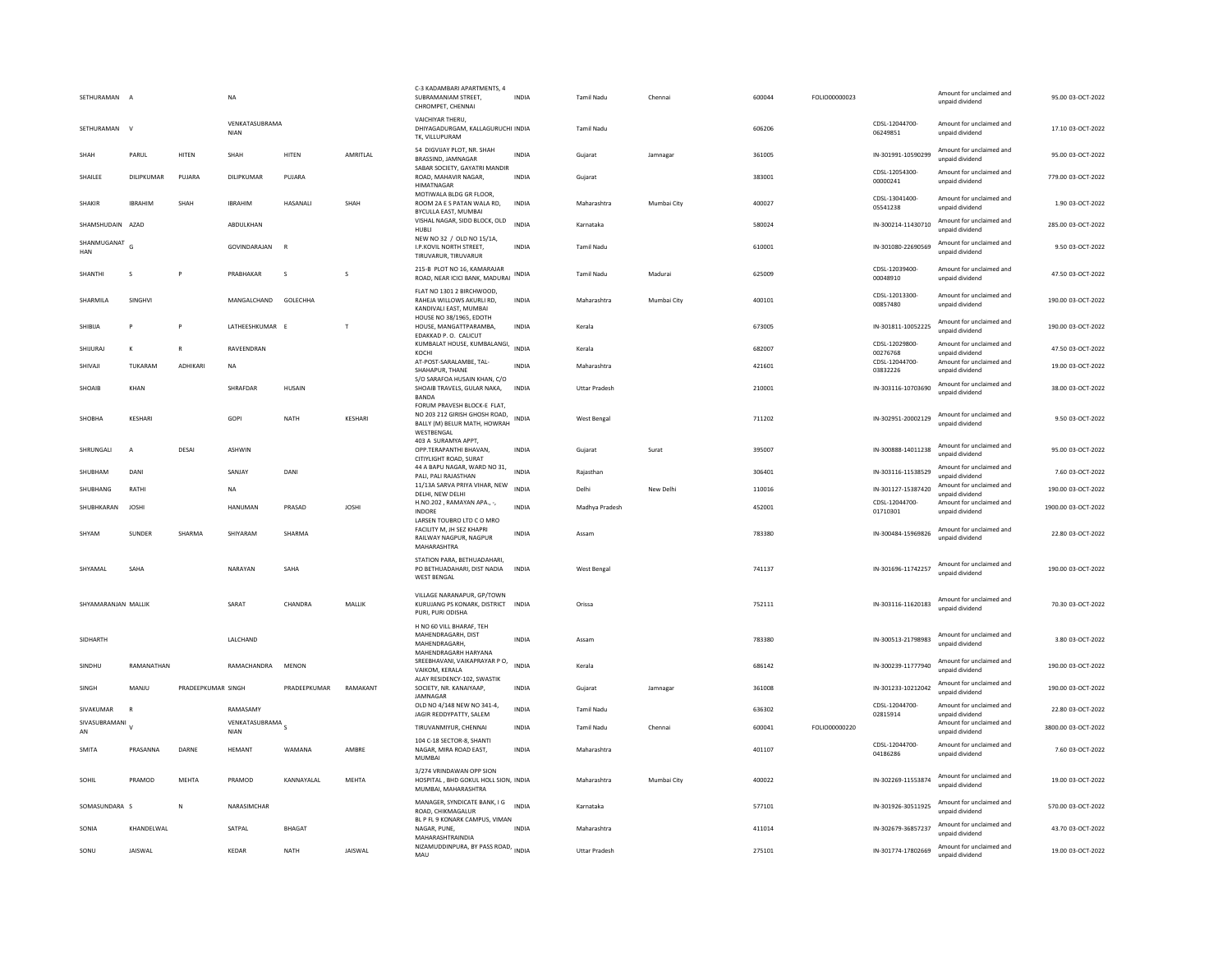| SOURAV               | <b>SINHA</b>  |               | RAMANATH         | SINHA          |               | AMBAGAN CHHOTONILPUR, PO<br>SRIPALLY BARDHAMAN,<br>BARDHAMAN, WEST BENGAL                                                         | INDIA        | <b>West Bengal</b>   |                 | 713103 | IN-300450-14492894         | Amount for unclaimed and<br>unpaid dividend | 38.00 03-OCT-2022   |
|----------------------|---------------|---------------|------------------|----------------|---------------|-----------------------------------------------------------------------------------------------------------------------------------|--------------|----------------------|-----------------|--------|----------------------------|---------------------------------------------|---------------------|
| SPANDANA             | MAKKENA       |               | MAKKENA          | ANJANEYULU     |               | 7-2-123 1ST FLOOR, KANDUKURI<br>ASHOK COLONY, SANATH NAGAR, INDIA<br><b>HYDERARAD</b>                                             |              | Telangana            | Hyderabad       | 500016 | CDSI-12010900-<br>01660268 | Amount for unclaimed and<br>unpaid dividend | 95.00 03-OCT-2022   |
| SRINIVASARARU O      |               | $\mathsf{v}$  | OLETY            | $\overline{A}$ | $\mathsf{v}$  | 83/1 1ST FLOOR, K R ROAD, OPP V<br>V PURAM COLLEGE, BANGALORE                                                                     | <b>INDIA</b> | Karnataka            | Bangalore Urban | 560004 | IN-301604-10635431         | Amount for unclaimed and<br>unpaid dividend | 1.90 03-OCT-2022    |
| SRIPAL               | C             |               | CHANDRANATHAN    |                |               | 21 KASTHURI BAI STREET.<br>VANDAVASI, VANDAVASI                                                                                   | INDIA        | <b>Tamil Nadu</b>    |                 | 604408 | CDSL-13017400-<br>00060075 | Amount for unclaimed and<br>unpaid dividend | 218.50 03-OCT-2022  |
| SUBAS                | CHANDRA       | MISHRA        | <b>JAGANNATH</b> | MISHRA         |               | VILL/WARD- PALASUNI, GP/TOWN-<br>BHUBANESWAR MUNICIPALITY, PS-<br>MANCHESWAR NR DURGA<br>MANDAP, DIST-KHURDA ORISSA               | <b>INDIA</b> | Assam                |                 | 783380 | IN-303116-10899107         | Amount for unclaimed and<br>unnaid dividend | 39.90 03-OCT-2022   |
| <b>SUBAS</b>         | CHANDRA       | PRADHAN       | LINGARAJ         | PRADHAN        |               | VILLAGE/LOCALITY-<br>KHARAVELNAGAR(PART)<br>G.P/TOWN- BHUBANESWAR, P.S- INDIA<br>KHARAVELNAGAR DISTRICT-<br>KHURDA, KHURDA ODISHA |              | Orissa               |                 | 752055 | IN-303116-11473366         | Amount for unclaimed and<br>unpaid dividend | 76.00 03-OCT-2022   |
| SUBHASH              | AGARWAL       |               | PREM             | NARAYAN        | AGARWAL       | WARD NO 31, BEHIND NO 1<br>SCHOOL, ., CHHATARPUR                                                                                  | <b>INDIA</b> | Madhya Pradesh       |                 | 471001 | CDSI-12019101-<br>02388221 | Amount for unclaimed and<br>unpaid dividend | 38.00 03-OCT-2022   |
| SUDHA                | $\mathsf{v}$  |               | VELUCHAMY        |                |               | 19 PAP COLONY,<br>CHINNAMPALAYAM, PANCHAYAT INDIA<br>POLLACHI, COIMBATORE                                                         |              | <b>Tamil Nadu</b>    |                 | 642002 | CDSL-12049200-<br>00061504 | Amount for unclaimed and<br>unpaid dividend | 19.00 03-OCT-2022   |
| SUJIT                | KUMAR         | VERMA         | LALIT            | KISHOR         | PRASAD        | 1 VILL-SHAIKH TOLI, ANCHAL-U<br>SAMASTIPUR, TOWN & DIST-<br>SAMASTIPUR, SAMASTIPUR                                                | <b>INDIA</b> | Bihar                |                 | 848101 | CDSL-12038400-<br>01410925 | Amount for unclaimed and<br>unpaid dividend | 32.30 03-OCT-2022   |
| SUJIT                | SHANTARAM     | GHARAT        | SHANTARAM        | KASHINATH      | GHARAT        | AT POST SASWANE, TAL ALIBAG,<br>ALIBAG                                                                                            | <b>INDIA</b> | Maharashtra          |                 | 402201 | CDSL-12013200<br>00268652  | Amount for unclaimed and<br>unpaid dividend | 1900.00 03-OCT-2022 |
| <b>SUJITH</b>        | <b>KUMAR</b>  | s             | SUKUMARAN        |                |               | THINDIYATH HOUSE, NEDUPUZHA<br>P O, KURKANCHERI, THRISSUR                                                                         | INDIA        | Kerala               |                 | 680007 | IN-300239-14486530         | Amount for unclaimed and<br>unpaid dividend | 58.90 03-OCT-2022   |
| SUMAN                | SRIVASTAVA    |               | GURUNARAYAN      | SRIVASTAVA     |               | E-2 / 401 SEC- F, JANKIPURAM<br>NEAR DELHI PUBLIC SCHOOL,<br>LUCKNOW, UTTAR PRADESH                                               | INDIA        | Assam                |                 | 783380 | IN-303116-11431182         | Amount for unclaimed and<br>unpaid dividend | 1.90 03-OCT-2022    |
| <b>SUMITRA</b>       |               |               | SUBHASH          | CHANDER        |               | V. P. O: BARWASNI, DISTRICT:<br>SONIPAT                                                                                           | <b>INDIA</b> | Haryana              |                 | 131001 | CDSL-12016402-<br>00084099 | Amount for unclaimed and<br>unnaid dividend | 36.10 03-OCT-2022   |
| SUNDEEP              | G             |               | GOUTHAMCHAND     |                |               | 67 / 22, V K ROAD, R A PURAM,<br>CHENNAI                                                                                          | <b>INDIA</b> | <b>Tamil Nadu</b>    | Chennai         | 600028 | CDSL-12010600-<br>00480651 | Amount for unclaimed and<br>unpaid dividend | 475.00 03-OCT-2022  |
| SUNIL                | KUMAR         | <b>JAIN</b>   | RATTAN           | LAL            | JAIN          | 3A/274, HARMU ROAD, RANCHI<br><b>JHARKHAND</b>                                                                                    | <b>INDIA</b> | Bihar                |                 | 834001 | IN-302236-10469970         | Amount for unclaimed and<br>unpaid dividend | 190.00 03-OCT-2022  |
| SUNIL                | SHARMA        |               | ARJUN            | LAL            | SHARMA        | GA 63, BHAWANI NAGAR, SIKAR<br>ROAD, JAIPUR                                                                                       | <b>INDIA</b> | Rajasthan            |                 | 302013 | IN-300484-11320114         | Amount for unclaimed and<br>unpaid dividend | 57.00 03-OCT-2022   |
| SUNITA               | DEVI          | DALMIA        | MANOJ            | <b>KUMAR</b>   | DALMIA        | 66 PATHURIA GHAT STREET,<br>Hooghly.                                                                                              | <b>INDIA</b> | West Bengal          | Hooghly         | 700006 | IN-300974-10621768         | Amount for unclaimed and<br>unpaid dividend | 570.00 03-OCT-2022  |
| SUREKHA              | KOTHARI       |               | KOTHARI          | P              | s             | B-3/6 ASHOK VIHAR, PHASE-II,<br>DELHI                                                                                             | <b>INDIA</b> | Delhi                | New Delhi       | 110052 | IN-300724-10048835         | Amount for unclaimed and<br>unpaid dividend | 570.00 03-OCT-2022  |
| SURENDRAKUM<br>AR    | REDDY         | K             | KANDULA          | SUBBA          | REDDY         | D NO 2/166, BUDDAIPALLI,<br>PRODDATUR, KADAPA DIST                                                                                | <b>INDIA</b> | Andhra Pradesh       |                 | 516360 | IN-301022-21351854         | Amount for unclaimed and<br>unpaid dividend | 237.50 03-OCT-2022  |
| <b>SURESH</b>        | BABU          | MAKKENA       | RAMAIAH          | MAKKENA        |               | 17 JAI PARKASH COLONY, SANATH<br>NAGAR, HYDERABAD ANDHRA<br>PRADESH                                                               | INDIA        | Telangana            | Hyderabad       | 500018 | IN-300513-14857515         | Amount for unclaimed and<br>unpaid dividend | 26.60 03-OCT-2022   |
| SURESH               | RAMESH        | SHIVDASANI    | RAMESH           | LACHMANDAS     | SHIVDASANI    | ECL FINANCE LTD, EDELWEISS<br>HOUSE 5TH FLOOR, OFF C S T<br>ROAD KALINA, MUMBAI                                                   | <b>INDIA</b> | Maharashtra          | Mumbai City     | 400098 | IN-302201-11246227         | Amount for unclaimed and<br>unpaid dividend | 760.00 03-OCT-2022  |
| SURESH               | SAHU          |               | GOPAL            | SAHU           |               | POST OFFICE LANE ROURKELA,<br>PLANTSITE SUNDARGARH.<br>ROURKELA ORISSA, INDIA                                                     | <b>INDIA</b> | Orissa               |                 | 769001 | IN-302269-13317636         | Amount for unclaimed and<br>unpaid dividend | 95.00 03-OCT-2022   |
| <b>SURFSH</b>        | <b>SUBRAO</b> | <b>BHUJLE</b> | <b>SUBRAO</b>    | VENKATESH      | <b>BHUJLE</b> | 9 NAVNEET CO OP HSG SOCIETY,<br>1142 SYKES EXTENSION,<br>KOLHAPUR                                                                 | <b>INDIA</b> | Maharashtra          |                 | 416001 | CDSL-12020000-<br>00025508 | Amount for unclaimed and<br>unpaid dividend | 95.00 03-OCT-2022   |
| SURYANARAYAN MOHANTY |               |               | SIBANARAYAN      | MOHANTY        |               | AT-SAROBARAPUR PO-<br>CHARIRAKABA, PS- SALIPUR,<br>DISTRICT- CUTTACK, ODISHA                                                      | <b>INDIA</b> | Orissa               |                 | 754202 | IN-303116-11406783         | Amount for unclaimed and<br>unpaid dividend | 38.00 03-OCT-2022   |
| SUTHAHARAN P         |               |               | PALANISAMY       |                |               | NO 41 VELAYUTHAM PILLAI, 2ND<br>STREET WARD 45.<br>THAVITTUSANTHU MADURAI,<br>TAMILNADU                                           | <b>INDIA</b> | <b>Tamil Nadu</b>    | Madurai         | 625001 | IN-303116-11479395         | Amount for unclaimed and<br>unpaid dividend | 95.00 03-OCT-2022   |
| SWAMINATHAN P        |               |               | GOPALAMENON      | M              | K             | RAGASUDHA ELP XI/651,<br>VANIVILASAM SCHOOL ROAD,<br>VAIDYARPEEDIKA CHOVVA P.O.,<br>KANNUF                                        | <b>INDIA</b> | Kerala               |                 | 670006 | IN-301330-19733689         | Amount for unclaimed and<br>unpaid dividend | 95.00 03-OCT-2022   |
| <b>SWAPNII</b>       | $\mathbf{s}$  | SHAH          | SUNIL            | <b>BABULAL</b> | SHAH          | 33 JAYJINNDRA TOWER OPP.<br>RAJDHAT SOCIETY FATEHPURA<br>PALDI, AHMEDABAD 380007.<br>AHMEDABAD INDIA                              | <b>INDIA</b> | Gujarat              | Ahmedahad       | 380007 | IN-302269-14302995         | Amount for unclaimed and<br>unpaid dividend | 45.60 03-OCT-2022   |
| SYED                 | SULAIMAN      | HUSAIN        | SYEDBADSHAH      | HUSAIN         | RIZWI         | 175, AFZAL MAHAL, VICTORIA<br>STREET, LUCKNOW                                                                                     | <b>INDIA</b> | <b>Uttar Pradesh</b> |                 | 226003 | IN-303116-10006953         | Amount for unclaimed and<br>unpaid dividend | 380.00 03-OCT-2022  |
| TAKMOGE              | VINAYAK       | SHANKAR       | SHANKAR          | ANKUSH         | TAKMOGE       | LAXMI HSG SOC, S NO 49 KAWADE<br>RD, GHORPADI, PUNE                                                                               | <b>INDIA</b> | Maharashtra          |                 | 411001 | CDSL-12044700<br>05200476  | Amount for unclaimed and<br>unpaid dividend | 22.80 03-OCT-2022   |
| TARIO                | AHMAD         | RATHER        | ABDUL            | SALAM          | RATHER        | PALPORA, SONWAR, SRINAGAR                                                                                                         | <b>INDIA</b> | Jammu and Kashmir    |                 | 190001 | CDSL-12028900-<br>00365506 | Amount for unclaimed and<br>unnaid dividend | 114.00 03-OCT-2022  |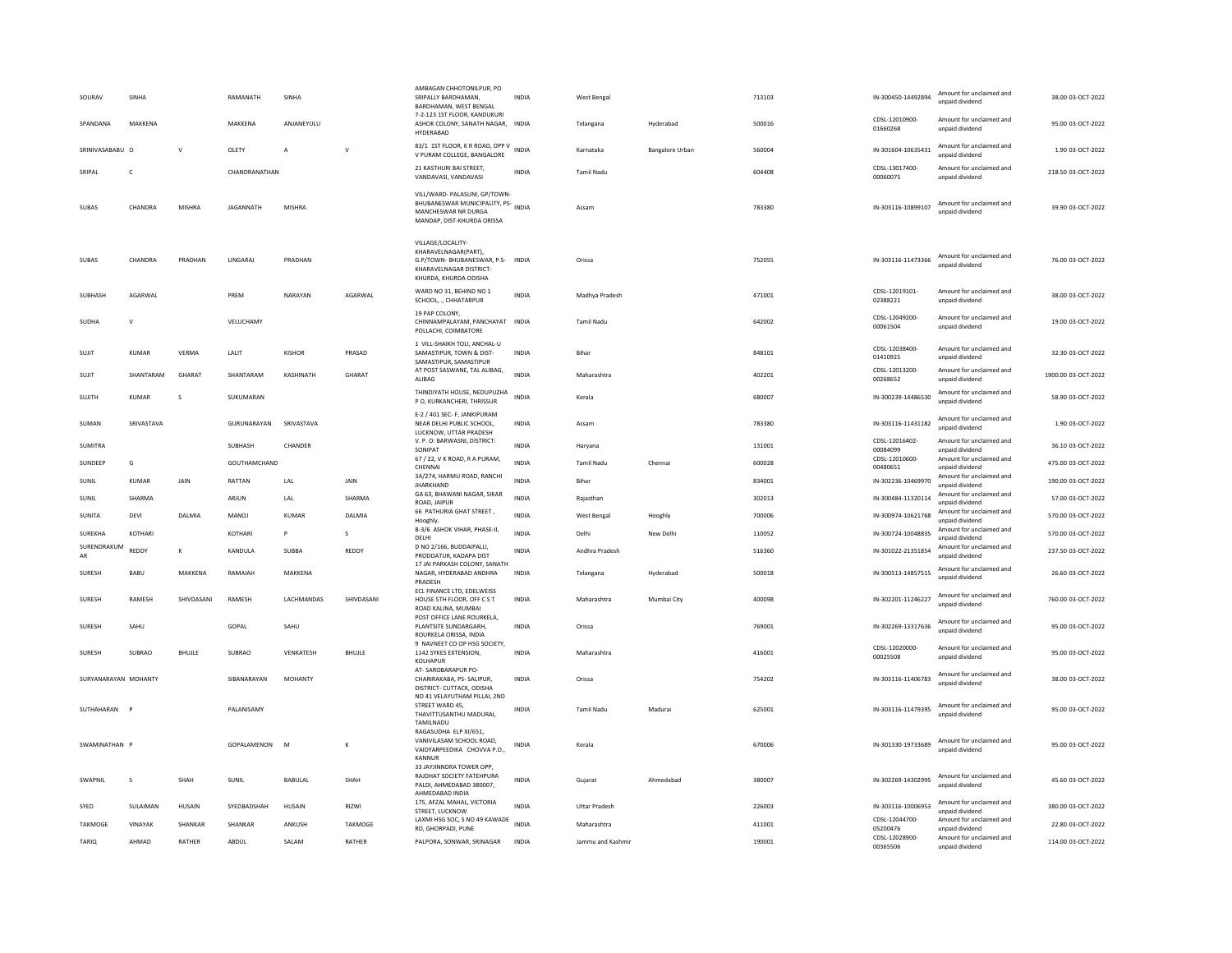| TARIT                  | KANTI         | <b>ROY</b>        | <b>HARIHAR</b> | ROY          |                | MONTESWAR, JOKARI AND<br>MADHYAPARA, MONTESWAR,<br><b>BURDWAN</b><br>14 11 2. MAHARANI PERA.       | <b>INDIA</b> | West Bengal          |                        | 713145 |               | IN-303116-10793908         | Amount for unclaimed and<br>unpaid dividend | 95.00 03-OCT-2022   |
|------------------------|---------------|-------------------|----------------|--------------|----------------|----------------------------------------------------------------------------------------------------|--------------|----------------------|------------------------|--------|---------------|----------------------------|---------------------------------------------|---------------------|
| THATAVARTHY NARAYANA   |               | VENKATESH         | VENKATA        | KRISHNA      | RAOTHATAVARTHY | VISHAKHAPATNAM,<br>VISHAKHAPATNAM ANDHRA<br>PRADESH INDIA                                          | INDIA        | Andhra Pradesh       | Vishakhapatnam         | 530002 |               | IN-300513-21000042         | Amount for unclaimed and<br>unnaid dividend | 13.30 03-OCT-2022   |
| THIRIPURASUND M<br>ARI |               |                   | PONNIAH        | KITTAPPA     |                | NEW 44 OLD 66 A B BLOCK FLAT S.<br>CRYSTAL COURT MEDAVAKKAM<br>MAIN, ROAD GANESH NAGAR,<br>CHENNAI | <b>INDIA</b> | <b>Tamil Nadu</b>    | Chennai                | 600091 |               | CDSL-12048100-<br>00076080 | Amount for unclaimed and<br>unpaid dividend | 9.50 03-OCT-2022    |
| THIRUMALAI             | THATTAI       | KALA              | RAGHAVAN       | s            |                | P O BOX 17266, DUBAI, UAE                                                                          | <b>INDIA</b> | Assam                |                        | 783380 | FOLIO00000101 |                            | Amount for unclaimed and<br>unnaid dividend | 1187.50 03-OCT-2022 |
| THOMAS                 | RAJESH        |                   | THOMAS         | E            | K              | H 92 3RD CROSS 2ND MAIN, KSRTC<br>LAYOUT 2ND PHS J P NAGAR,<br>BANGALORE, KARNATAKA                | INDIA        | Karnataka            | <b>Bangalore Urban</b> | 560078 |               | IN-300450-13926927         | Amount for unclaimed and<br>unpaid dividend | 28.50 03-OCT-2022   |
| TULSHI                 | M             | <b>BHANUSHALI</b> | MULJI          | BHANUSHALI   |                | 603 6 MAHAVIR TOWER NR<br>KAAMGAAR, HOSPITAL L B S MARG<br>MULUND W, MUMBAI<br>MAHARASHTRA         | <b>INDIA</b> | Maharashtra          | Mumbai City            | 400080 |               | IN-300214-11904784         | Amount for unclaimed and<br>unpaid dividend | 89.30 03-OCT-2022   |
| UDIT                   | PALIWAL       |                   | NARESH         | CHANDRA      | PALIWAL        | 21 MINAXI SOCIETY . RACE COURSE<br>CIRCLE, NR. UTKARSH SCHOOL<br>GADAPURA, VADODARA                | INDIA        | Gujarat              | Vadodara               | 390007 |               | CDSL-12011300-<br>00370111 | Amount for unclaimed and<br>unpaid dividend | 19.00 03-OCT-2022   |
| UMAKANTHAN D           |               |                   | DEVENDIRAN     |              |                | NO 35B E BLOCK RAJAJI ROAD.<br>WEST THANIKACHALAM NAGAR.<br>PONNIAMMAN MEDU, CHENNAI               | <b>INDIA</b> | <b>Tamil Nadu</b>    | Chennai                | 600110 |               | IN-301364-10185170         | Amount for unclaimed and<br>unpaid dividend | 1.90 03-OCT-2022    |
| UMAYAAL                | SHREE         | М                 | MEENAKSHI      | SUNDARAM     |                | NO 382 27TH STREET, 6TH SECTOR, INDIA<br>K K NAGAR, CHENNAI                                        |              | <b>Tamil Nadu</b>    | Chennai                | 600078 |               | IN-301313-21253450         | Amount for unclaimed and<br>unnaid dividend | 950.00 03-OCT-2022  |
| <b>UMESH</b>           | <b>KUMAR</b>  | AGARWAL           | KAILASH        | CHANDRA      | AGARWAL        | FLAT NO.107, K S RESIDENCY,<br>KANTESHWAR, NIZAMABAD                                               | <b>INDIA</b> | Telangana            | Nizamabad              | 503001 |               | CDSL-12030700-<br>00014805 | Amount for unclaimed and<br>unpaid dividend | 95.00 03-OCT-2022   |
| UMESH                  | <b>KUMAR</b>  | SINGH             | BINDESHWARI    | PRASAD       | SINGH          | J P ASSOCIATES, DALLA,<br>SONEBHADRA, DALLA                                                        | <b>INDIA</b> | <b>Uttar Pradesh</b> |                        | 231206 |               | CDSL-12018600-<br>00289089 | Amount for unclaimed and<br>unpaid dividend | 190.00 03-OCT-2022  |
| UMESH                  | PRABHU        | M                 | DEVARAYA       | PRABHU       |                | VENKATESH BHAVAN, BIJADY,<br><b>BIJADY</b>                                                         | <b>INDIA</b> | Karnataka            |                        | 576222 |               | CDSL-12013200-<br>00675716 | Amount for unclaimed and<br>unpaid dividend | 1.90 03-OCT-2022    |
| VAISHALI               | VIJAY         | KURBET            | VIJAY          |              |                | AZAD ROAD, SANKESHWAR,<br>HUKKERI, BELGAUM                                                         | <b>INDIA</b> | Karnataka            |                        | 591313 |               | CDSL-13041400-<br>00998978 | Amount for unclaimed and<br>unpaid dividend | 9.50 03-OCT-2022    |
| VANDANA                | NAGARKOTI     |                   | AMAR           | SINGH        | RAWAL          | HOUSE NO 227/2ND FLOOR, PWT<br>M MAJRA, CHANDIGARH,                                                | INDIA        | Chandigarh           |                        | 160101 |               | IN-303116-10747553         | Amount for unclaimed and<br>unpaid dividend | 47.50 03-OCT-2022   |
| VAROKY                 | VAREED        | VILSON            | VAROKY         | OUSEPH       | VAREED         | CHANDIGARH<br>VAROKY HOUSE, PADIYOOR POST,<br>IRINJALAKUDA, KERALA<br>PLOT NO-19 SARSWATI HSG SOC  | <b>INDIA</b> | Kerala               |                        | 680695 |               | IN-301696-11034864         | Amount for unclaimed and<br>unpaid dividend | 190.00 03-OCT-2022  |
| VARSHA                 | GAJANAN       | <b>JOSHI</b>      | GAJANAN        |              |                | KARMAVEER NAGAR, MIDC<br>SATARA, SATARA                                                            | <b>INDIA</b> | Maharashtra          |                        | 415004 |               | CDSL-12058100<br>00062875  | Amount for unclaimed and<br>unpaid dividend | 47.50 03-OCT-2022   |
| VATAN                  | SONI          |                   | PRADEEP        | SONI         |                | WIPRO TECH L SURVEY NO 203 A,<br>MANIKONDA NANAKRAGUDA,<br>HYDERABAD                               | <b>INDIA</b> | Telangana            | Hyderabad              | 500032 |               | IN-300484-14450969         | Amount for unclaimed and<br>unpaid dividend | 38.00 03-OCT-2022   |
| VEDACHALAM             | M             |                   | MURUGESAN      |              |                | NEW NO 157 1 OLD NO 54 B. K P<br>KOIL STREET, SAIDAPET, CHENNAI                                    | <b>INDIA</b> | Tamil Nadu           | Chennai                | 600015 |               | CDSL-13041400-<br>06362638 | Amount for unclaimed and<br>unpaid dividend | 146.30 03-OCT-2022  |
| VEERAIAH               | PINNINTI      |                   | BABU           | PINNINT      |                | 3/11/13 2 TO 3 99/1, SANDEPUDI<br>VILLAGE EDLAPPADU MANDAL,<br><b>GUNTUR</b>                       | <b>INDIA</b> | Andhra Pradesh       | Guntur                 | 522002 |               | IN-300095-12005182         | Amount for unclaimed and<br>unpaid dividend | 5.70 03-OCT-2022    |
| VETRISELVAN            |               |                   | PALANIVELU     | M            |                | 2/56 5TH CROSS, LIC COLONY<br>WEST EXTN, MEDICAL COLLEGE<br>ROAD, THANJAVUR TAMILNADU              | INDIA        | Tamil Nadu           | Thanjavur              | 613007 |               | IN-303116-11392365         | Amount for unclaimed and<br>unpaid dividend | 95.00 03-OCT-2022   |
| VIDYADHAR              | NIVRUTI       | KAMBLE            | NIVRUTI        | KAMBLE       |                | ROOM NO 2 BUILDING NO 28, B.<br>M. C. COLONY. SION KOLIWADA.<br>MUMBAI                             | <b>INDIA</b> | Maharashtra          | Mumbai City            | 400022 |               | CDSL-12040000-<br>00037495 | Amount for unclaimed and<br>unpaid dividend | 95.00 03-OCT-2022   |
| VIJAY                  | BAHADUR       | SINGH             | BHAWANI        | PRASAD       | SINGH          | 19/6 SAHAPUR COLONY, NR SBI<br>NEW ALIPUR, Hooghly                                                 | <b>INDIA</b> | <b>West Bengal</b>   | Hooghly                | 700053 |               | IN-300484-13685348         | Amount for unclaimed and<br>unpaid dividend | 38.00 03-OCT-2022   |
| VIJAYA                 | RAJ           | KOTHARI           | <b>NEMI</b>    | CHAND        | <b>KOTHAR</b>  | 8, MAHAVEER COLONY, EVK<br>SAMPATH ROAD VEPERY, CHENNAI                                            | INDIA        | <b>Tamil Nadu</b>    | Chennai                | 600007 |               | IN-300966-10313152         | Amount for unclaimed and<br>unpaid dividend | 9.50 03-OCT-2022    |
| VIIAYAI AXMI           | PRABHAKAR     | GOLL              | PANDURANGA     | GOVIND       | PAI            | FLAT NO 8 ACHALA APARTMENT<br>NEAR, LALIT KALA BHAVAN<br>OSMANPURA, AURANGABAD<br>MAHARASHTRA      | <b>INDIA</b> | Maharashtra          |                        | 431005 |               | IN-300214-12974936         | Amount for unclaimed and<br>unpaid dividend | 114.00.03-OCT-2022  |
| VIKAS                  | PREMCHAND     | KARAMCHANDA<br>NI | PREMCHAND      |              |                | C 2 11 A KHIRA NAGAR, S V ROAD,<br>SANTACRUZ WEST, MUMBAI                                          | <b>INDIA</b> | Maharashtra          | Mumbai City            | 400054 |               | CDSL-13041400-<br>06394704 | Amount for unclaimed and<br>unpaid dividend | 95.00 03-OCT-2022   |
| VIKRAMJIT              | <b>GUPTA</b>  |                   | DEV            | RAJ          | <b>GUPTA</b>   | GALI NO 11 SHIV NAGAR, NR<br>SUHAG PALACE POLICE LINE<br>ROAD, BATALA GURDASPUR.<br>PUNJAB         | <b>INDIA</b> | Punjab               |                        | 143505 |               | IN-303116-11050564         | Amount for unclaimed and<br>unpaid dividend | 47.50 03-OCT-2022   |
| VIKRANT                | KUMAR         | SINGH             | KRISHNA        | <b>NAND</b>  | SINGH          | AT MOHANPUR BRA BAGICHA,<br>DHARHARA, MUNGER<br>C/707 EKTA BHOOMI GARDEN                           | INDIA        | Bihar                |                        | 811201 |               | CDSL-12044700-<br>05640365 | Amount for unclaimed and<br>unpaid dividend | 1.90 03-OCT-2022    |
| VIMAL                  | JAYANTILAL    | PANCHAL           | JAYANTILAL     | $\mathbf{J}$ | PANCHAL        | DATTA, PADA ROAD BORIVALI<br>EAST, MUMBAI MAHARASHTRA.<br><b>INDIA</b>                             | <b>INDIA</b> | Maharashtra          | Mumbai City            | 400066 |               | IN-302269-13949142         | Amount for unclaimed and<br>unpaid dividend | 19.00 03-OCT-2022   |
| VINAY                  | <b>MUNOTH</b> |                   | PADAM          | SINGH        |                | 74/26 SEMBUDOSS STREET,<br>MANNADY, CHENNAL                                                        | <b>INDIA</b> | <b>Tamil Nadu</b>    | Chennai                | 600001 |               | IN-302201-10157919         | Amount for unclaimed and<br>unnaid dividend | 1.90 03-OCT-2022    |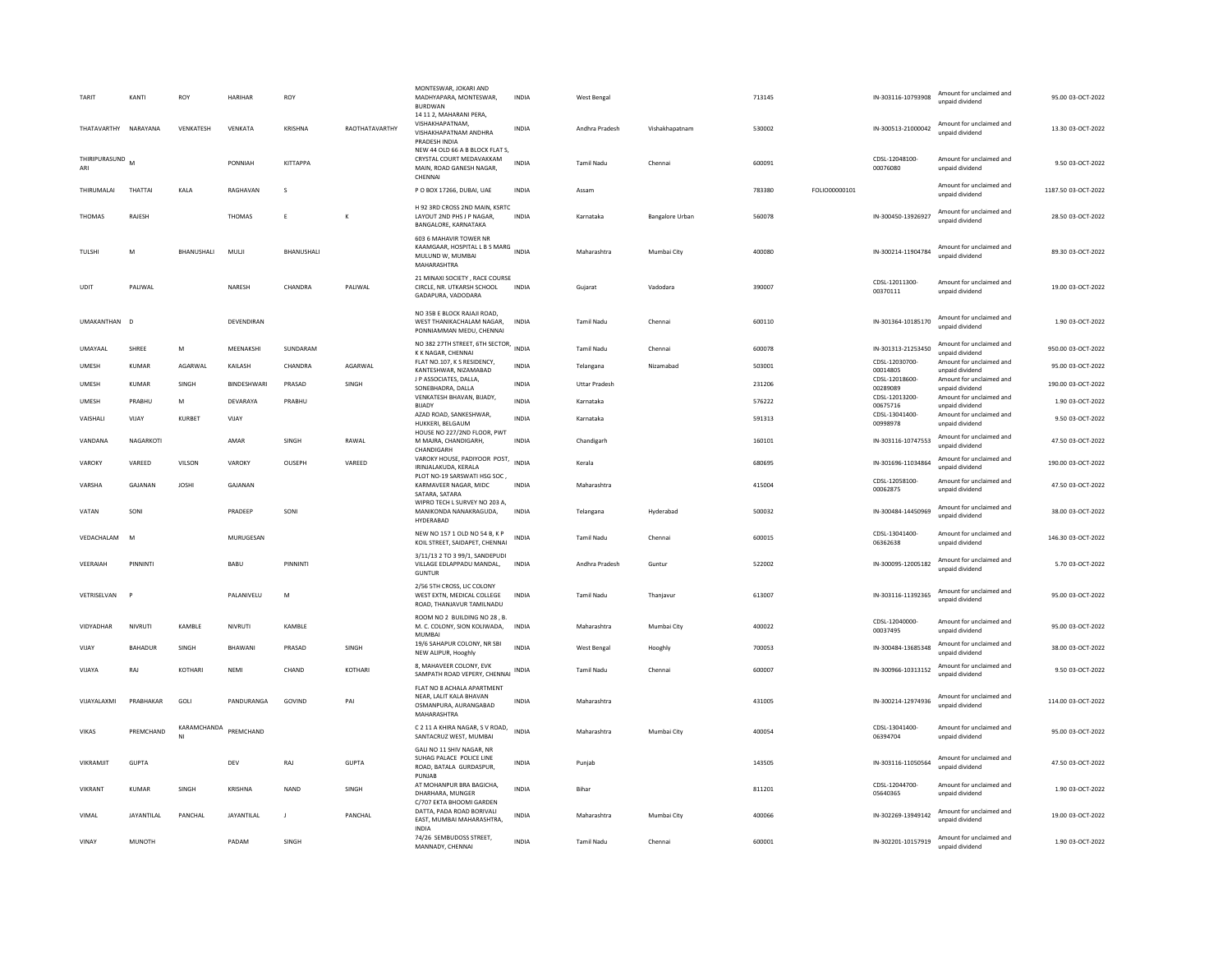| VINAYAK                       | GULAB          | JADHAV         | <b>GULAB</b>   | DADU             | JADHAV        | CHAWL NO F/2 ROOM NO 8,<br>MITHBUNDER ROAD CHENDANI<br>KOLIWADA, KHANDERAO NAGAR<br>THANE E, THANE MAHARASHTRA | INDIA        | Maharashtra          |                 |        | 400603 | IN-300513-21685284             | Amount for unclaimed and<br>unpaid dividend                    | 15.20 03-OCT-2022  |
|-------------------------------|----------------|----------------|----------------|------------------|---------------|----------------------------------------------------------------------------------------------------------------|--------------|----------------------|-----------------|--------|--------|--------------------------------|----------------------------------------------------------------|--------------------|
| VINEETA                       | SAREEN         |                | PRAMOD         | SAREEN           |               | 455 LANE-4, RAJA PARK JAIPUR,<br><b>JAIPUR</b>                                                                 | <b>INDIA</b> | Rajasthan            |                 |        | 302004 | CDSL-13025900-<br>00232150     | Amount for unclaimed and<br>unpaid dividend                    | 570.00 03-OCT-2022 |
| VINOD                         | PATFI          |                | <b>IAGDISH</b> | PATFI            |               | GRAM - SILOTIYA, TEH - SANWER,<br>POST - DAKCAHYA, INDORE (M.P.)                                               | <b>INDIA</b> | Assam                |                 |        | 783380 | IN-301983-10600817             | Amount for unclaimed and<br>unpaid dividend                    | 1.90.03-OCT-2022   |
| VIPUL                         | AGGARWAI       |                | GOVERDHAN      | DASS             | AGGARWAL      | VIPUL AGGARWAL, 897 GOLDEN<br>ENCLAVE, DEEP AVENUE, TARN<br>TARAN                                              | INDIA        | Punjab               |                 |        | 143401 | IN-301330-19364071             | Amount for unclaimed and<br>unnaid dividend                    | 570.00 03-OCT-2022 |
| VIRENDRAKUMA<br><b>RSINGH</b> | POOLA          |                | VIRENDRA       | KUMAR            | SINGH         | <b>RAMBAGH CHAURI ADRESH</b><br>COLONY, TOWN/VILL<br>MUZAFFARPUR, ANCHAL<br>MUSHAHARI, MUZAFFARPUR             | <b>INDIA</b> | <b>Bihar</b>         |                 |        | 842002 | CDSL-12019101-<br>02359739     | Amount for unclaimed and<br>unpaid dividend                    | 38.00 03-OCT-2022  |
| VISHAL                        | RAJESH         | <b>HARIANI</b> | <b>NA</b>      |                  |               | 705/706 GANGA ESTATE, G WING<br>ATUR PARK, S V ROAD CHEMBUR, INDIA<br><b>MUMBAI</b>                            |              | Maharashtra          | Mumbai City     |        | 400075 | CDSL-12010600-<br>00214121     | Amount for unclaimed and<br>unpaid dividend                    | 570.00 03-OCT-2022 |
| VISHAL                        | SOPAN          | GHANAWAT       | SOPAN          | <b>JAGANNATH</b> | GHANAWAT      | AT POST SHETRAMHAHULI, TAL<br>DIST SATARA, SATARA,<br>MAHARASHTRA                                              | INDIA        | Maharashtra          |                 |        | 415001 | IN-303116-11691995             | Amount for unclaimed and<br>unpaid dividend                    | 190.00 03-OCT-2022 |
| VISHESH                       | <b>KUMAR</b>   | <b>DUA</b>     | VIIAY          | KUMAR            | <b>DUA</b>    | VILLA NO 200 SAPPHIRE GREENS<br>VIDHAN, SABHA ROAD IN FRONT<br>OF KRISHNA, BHAWANRAIPUR,<br>CHHATTISGARHINDIA  | <b>INDIA</b> | Madhya Pradesh       |                 |        | 492001 | IN-303028-61931150             | Amount for unclaimed and<br>unpaid dividend                    | 342.00 03-OCT-2022 |
| <b>VIVEK</b>                  | <b>KUMAR</b>   |                | VIJAY          | <b>KUMAR</b>     |               | AT- NALANDA COLONY, NEAR SHIV<br>MANDIR, KHAJPURA PATNA.<br>PATNA BIHAR                                        | <b>INDIA</b> | Bihar                |                 |        | 800001 | IN-303116-11454975             | Amount for unclaimed and<br>unpaid dividend                    | 9.50 03-OCT-2022   |
| VUTUKURI                      | GOPI           | SRINIVASULU    | KOTFSWARARAO   |                  |               | 29-5-45, CHERUKUPALLI VARI<br>STREET, GOVERNOR PET,<br>VIJAYAWADA                                              | <b>INDIA</b> | Andhra Pradesh       |                 |        | 520002 | IN-300378-10201438             | Amount for unclaimed and<br>unpaid dividend                    | 570.00 03-OCT-2022 |
| YASH                          | PAL            |                | MANOHAR        | LAL              |               | 326 KALYAN NAGAR, JAGADHRI<br>YAMUNA NAGAR                                                                     | <b>INDIA</b> | Haryana              |                 |        | 135003 | IN-301774-16898939             | Amount for unclaimed and<br>unpaid dividend                    | 190.00 03-OCT-2022 |
| ZARINA                        | FIROZ          | <b>JIVANI</b>  | FIROZ          | HASAN            | <b>JIVANI</b> | UZAM. B/23 MAHAVIR SOCIETY.<br>B/H GITA MANDIR, JAMNAGAR                                                       | INDIA        | Gujarat              | Jamnagar        |        | 361008 | IN-301039-15019799             | Amount for unclaimed and<br>unpaid dividend                    | 570.00 03-OCT-2022 |
| <b>7FFNATH</b>                | M              |                | AHAMED         | MOGRAI           |               | ZAKEENA SEETHI SILVER LINE, NR<br>DEVI NAGAR, KUMBLA POST,<br>KASARGOD                                         | <b>INDIA</b> | <b>KFRAIA</b>        |                 |        | 671321 | CDSL-12056700-<br>00035481     | Amount for unclaimed and<br>unpaid dividend                    | 750.50 03-OCT-2022 |
| hemalkuma                     | rasiklal       | raja           | rasiklal       |                  | raja          | desaiwad zandachawk kheream.<br>via khergam, ta chikhli di navsari,<br>valsad                                  | INDIA        | Gujarat              | Valsad          |        | 396040 | CDSL-12010900-<br>01137394     | Amount for unclaimed and<br>unpaid dividend                    | 95.00 03-OCT-2022  |
|                               |                |                |                |                  |               |                                                                                                                |              |                      |                 |        |        |                                |                                                                |                    |
| ABDUL                         | HAMID          | <b>BHAT</b>    | GHULAM         | AHMAD            | <b>BHAT</b>   | RAWALPORA, SRINAGAR                                                                                            | <b>INDIA</b> | Jammu and Kashmir    |                 | 190005 |        | CDSL-12011300-                 | Amount for unclaimed and                                       | 420.00 27-SEP-2023 |
| ABDUL                         | MANNAN         |                | ABDUS          | SAMAD            |               | VILL RAGHUNATHPUR, PO<br>PURAPARA, DIST MURSHIDABAD, INDIA<br><b>WEST BENGAL</b>                               |              | West Bengal          |                 | 742201 |        | 00197079<br>IN-300214-12389796 | unpaid dividend<br>Amount for unclaimed and<br>unpaid dividend | 420.00 27-SEP-2023 |
| ABDUL                         | <b>QADIR</b>   |                | MOHAMMAD       | KHALIL           |               | 897, PKT 2, PASCHIM PURI, DELHI INDIA                                                                          |              | Delhi                | New Delhi       | 110063 |        | CDSL-12044700-<br>02094878     | Amount for unclaimed and<br>unpaid dividend                    | 84.00 27-SEP-2023  |
| ABHISHEK                      | KHANDELWAL     |                | KHANDELWAL     | G                | G             | JUNI HATRI, RAJNANDGAON                                                                                        | <b>INDIA</b> | Madhya Pradesh       |                 | 491441 |        | IN-302201-10504919             | Amount for unclaimed and<br>unpaid dividend                    | 315.00 27-SEP-2023 |
| ABHISHEK                      | MOHAN          |                | NARESH         | MOHAN            |               | 54 HERETI, HARAITI PURKEJI, .,<br>MUZAFFARNAGAR                                                                | INDIA        | <b>Uttar Pradesh</b> |                 | 208017 |        | CDSL-12019101-<br>02408849     | Amount for unclaimed and<br>unpaid dividend                    | 42.00 27-SEP-2023  |
| ABRAHAM                       | K              | $\mathsf J$    | <b>JOHN</b>    | К                | A             | KOONAMPARAMBIL HOUSE.<br>KAVUMBHAGOM PO,<br>THIRUVALLA, KERALA                                                 | <b>INDIA</b> | Kerala               |                 |        | 689102 | IN-300239-10969007             | Amount for unclaimed and<br>unpaid dividend                    | 525.00 27-SEP-2023 |
| ABY                           | <b>OOMMEN</b>  |                | <b>OOMMEN</b>  |                  |               | NO 218 2ND MAIN, EAST OF NGEF.<br>KASTHURI NAGAR, BANGALORE                                                    | <b>INDIA</b> | Karnataka            | Bangalore Urban |        | 560043 | IN-302871-20857930             | Amount for unclaimed and<br>unnaid dividend                    | 105.00 27-SEP-2023 |
| <b>ADITI</b>                  | <b>IOSHI</b>   |                | RAJENDRA       | KUMAR            | <b>IOSHI</b>  | KARNATAKA<br>42 RACHNA NAGAR BHAG 2,<br>RACHNA NAGAR, BHOPAL                                                   | <b>INDIA</b> | Madhya Pradesh       |                 |        | 462016 | CDSL-12017500-<br>00418646     | Amount for unclaimed and<br>unpaid dividend                    | 52.50 27-SEP-2023  |
| <b>ADITYA</b>                 | SHARMA         |                | NARESH         | SHARMA           |               | D 304 SWAGAT RAINFOREST 1, OPP<br>SWAMINARAYAN DHAM AIRPORT INDIA<br>ROAD, GANDHINAGAR GUJARAT                 |              | Gujarat              |                 |        | 382009 | IN-300513-19574084             | Amount for unclaimed and<br>unpaid dividend                    | 210.00 27-SEP-2023 |
| AFSAR                         | <b>MOIN</b>    |                | MOINUDDIN      |                  |               | H NO 160 MOU NASIRABAD WARD<br>NO 9, UMARI KALAN KANTH<br>MORADABAD, UTTAR PRADESH,<br><b>INDIA</b>            | <b>INDIA</b> | <b>Uttar Pradesh</b> |                 |        | 244001 | IN-302269-14053111             | Amount for unclaimed and<br>unpaid dividend                    | 14.70 27-SEP-2023  |
| AJAY                          | <b>KUMAR</b>   | CHADHA         | SIKANDER       | LAL              |               | H NO 43 RANJIT ENCLAVE, NEAR<br>ASHOKA NURSERY, KARNAL<br>HARYANA, INDIA                                       | <b>INDIA</b> | Harvana              |                 |        | 132001 | IN-302269-12930418             | Amount for unclaimed and<br>unpaid dividend                    | 16.80 27-SEP-2023  |
| AJEETKUMAR                    | KATARIA        | s              | SHANTILAL      |                  |               | NO 89/1 N NO 67 TO 127 80 TO<br>168, AUDIAPPAN STREET,<br>SOWCARPET, CHENNAI                                   | <b>INDIA</b> | <b>Tamil Nadu</b>    | Chennai         |        | 600079 | IN-301637-40243640             | Amount for unclaimed and<br>unpaid dividend                    | 4.20 27-SEP-2023   |
| <b>AJINDER</b>                | KAUR           | DARDI          | DILBAG         | SINGH            | DARDI         | TAMILNADU<br>203 BLOCK A, SUMANGALAM<br>APARTMENT, LINK ROAD,<br><b>BILASPUR</b>                               | <b>INDIA</b> | Madhya Pradesh       |                 |        | 495001 | CDSL-12011300<br>00159216      | Amount for unclaimed and<br>unpaid dividend                    | 525.00 27-SEP-2023 |
| AJIT                          | <b>FRANCIS</b> | MENEZES        | <b>FRANCIS</b> | <b>ANTHONY</b>   | MFNF7FS       | SWAPNA- PURTY, BHATI-<br>NANBHAT, PO- SOPARA TALUKA-<br>VASAI THANE<br>B/19 FIRST FLR JAI JYOTI CO OP          | <b>INDIA</b> | Maharashtra          |                 |        | 401203 | CDSL-12033900<br>00032011      | Amount for unclaimed and<br>unpaid dividend                    | 420.00 27-SEP-2023 |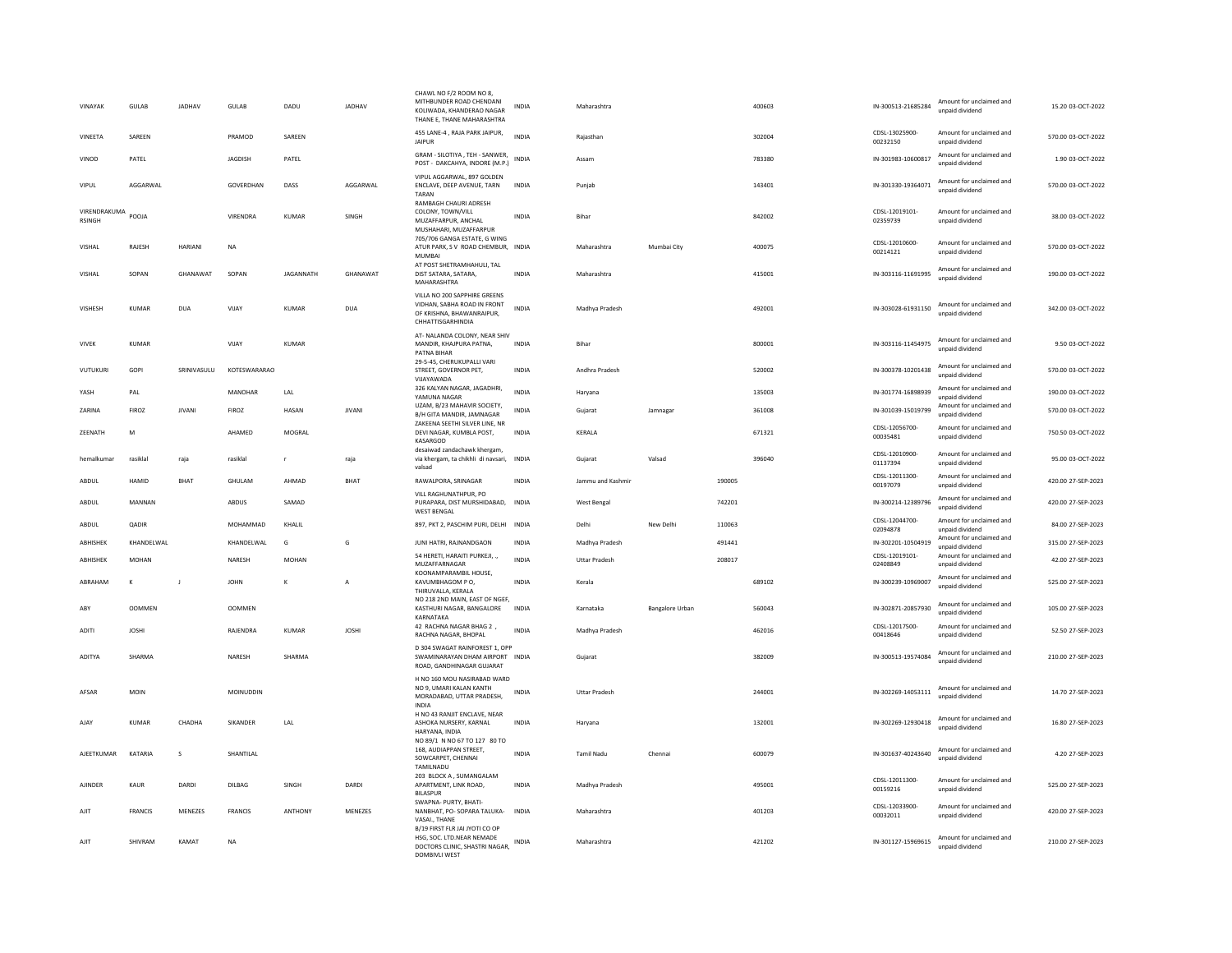| <b>AJITSINH</b> | PRABHATSINH   | GHARIA       | <b>GHARIA</b>   |                | $\mathbf{B}$    | AT AND POST SODGAM, DIST<br>BHARUCH, VALIA, GUJARAT                                                     | <b>INDIA</b> | Gujarat              |                        | 393135 | IN-300513-16679316         | Amount for unclaimed and<br>unpaid dividend | 10.50 27-SEP-2023   |
|-----------------|---------------|--------------|-----------------|----------------|-----------------|---------------------------------------------------------------------------------------------------------|--------------|----------------------|------------------------|--------|----------------------------|---------------------------------------------|---------------------|
| AIOYMATHEW      | VARGHESE      |              | VARGHESE        |                |                 | CMC HOSPITAL DEPT OF ENT 2,<br>VELLORE, TAMILNADU<br>WEST RAM KRISHNA NAGAR, NEAR                       | <b>INDIA</b> | <b>Tamil Nadu</b>    | Vellore                | 632004 | IN-300513-14021339         | Amount for unclaimed and<br>unpaid dividend | 210.00.27-SEP-2023  |
| AKHILESH        | <b>KUMAR</b>  | SINGH        | LATEJYOTISH     | PRASAD         | SINGH           | PLASTIC FACTORY, P.O. DHELWAN<br>NEW BY PASS, KANKARBAGH<br>PATNA                                       | <b>INDIA</b> | <b>Bihar</b>         |                        | 800020 | IN-301330-19953882         | Amount for unclaimed and<br>unpaid dividend | 52.50 27-SEP-2023   |
| AKHILESH        | <b>KUMAR</b>  | TIWARI       | RAJESHWAR       |                |                 | H NO 10, VILL KAMALPUR, TEH.<br>BADLAPUR, DIST JAUNPUR                                                  | <b>INDIA</b> | <b>Uttar Pradesh</b> |                        | 249403 | IN-301330-21104117         | Amount for unclaimed and<br>unpaid dividend | 136.50 27-SEP-2023  |
| AKKINEPELLI     | GOPAL         |              | NANAIAH         | AKKINEPELLI    |                 | H NO 13-78, VADRANGI VADA,<br>POST CHENNUR DIST ADILABAD.<br>CHENNUR                                    | <b>INDIA</b> | Andhra Pradesh       |                        | 504201 | CDSL-12033200-<br>03531714 | Amount for unclaimed and<br>unpaid dividend | 14.70 27-SEP-2023   |
| AKSHIT          | KAMRA         |              | RAJEEV          | KAMRA          |                 | <b>B 42 4 2 FLR DOUBLE STOREY</b><br>RAMESH N, GR, NEW DELHI DELHI                                      | INDIA        | Delhi                | New Delhi              | 110015 | IN-300484-17568260         | Amount for unclaimed and<br>unpaid dividend | 105.00 27-SEP-2023  |
| ALPA            | NIKHIL        | KAPADIA      | <b>NA</b>       |                |                 | ROOM NO 44/45 JAWAHAR,<br>MENSON IIIRD FLOOR,<br>PHANASWADI, MUMBAI                                     | <b>INDIA</b> | Maharashtra          | Mumbai City            | 400002 | CDSL-12029900-<br>01539545 | Amount for unclaimed and<br>unpaid dividend | 630.00 27-SEP-2023  |
| AMAN            | <b>KUMAR</b>  | <b>GUPTA</b> | SHIV            | <b>KUMAR</b>   | <b>GUPTA</b>    | 356/354 N ASHOK VIHAR,<br>ALAMNAGAR, LUCKNOW UTTAR<br>PRADESH                                           | <b>INDIA</b> | <b>Uttar Pradesh</b> |                        | 226017 | IN-300484-20051112         | Amount for unclaimed and<br>unpaid dividend | 210.00 27-SEP-2023  |
| AMAR            | NATH          | SHUKLA       | <b>BISHWA</b>   | NATH           | SHUKLA          | 22- FARIDI COLONY, NEAR<br>AKANSHA HIGH SCHOOL,<br>SHAHJAHANPUR                                         | INDIA        | <b>Uttar Pradesh</b> |                        | 242001 | IN-301186-20108386         | Amount for unclaimed and<br>unpaid dividend | 1050.00 27-SEP-2023 |
| AMARNATH        | $\mathbb N$   | D            | DIVAKAR         | NAGARAHALLI    |                 | LIG 2/139 2ND PHASE G,<br>SHIMOGA, KARNATAKA                                                            | <b>INDIA</b> | Karnataka            | Shimoga                | 577201 | IN-300513-12311747         | Amount for unclaimed and<br>hnebivib bisonu | 2.10 27-SEP-2023    |
| AMIN            | LOKESHKUMAR   | VASANTBHAI   | AMIN            | VASANTBHAI     | NARANDAS        | 75 SIDDHEM SOCIETY, DEESA<br>ROAD HIGHWAY, OPP.R.M.PETROL INDIA<br>PUMP, PATAN - N.G.                   |              | Gujarat              | Patan                  | 384265 | IN-300343-20078574         | Amount for unclaimed and<br>unpaid dividend | 105.00 27-SEP-2023  |
| AMIT            | KUMAR         |              | SHAMBHU         | PRASAD         |                 | S O SHAMBHU PRASAD CHATTI<br>ROAD, BEGUSARAI, BIHAR                                                     | <b>INDIA</b> | <b>Bihar</b>         |                        | 851101 | IN-300513-15883768         | Amount for unclaimed and<br>unpaid dividend | 84.00 27-SEP-2023   |
| AMIT            | SAXENA        |              | RAVINDRA        | KUMAR          | SAXENA          | NO 71 NEW SHETTYHALLI LAYOUT,<br>JALAHALLI WEST POST,<br><b>BANGALORE KARNATAKA</b>                     | INDIA        | Karnataka            | Bangalore Urban        | 560015 | IN-300214-12171861         | Amount for unclaimed and<br>unpaid dividend | 126.00 27-SEP-2023  |
| AMRUTHA         | SHIJU         |              | SIDHARTHAN      | CHETTIYANKANDY |                 | NO 320 KAVUNKAL HOUSE,<br>PULLAMBIL ROAD CHIRAKKARA<br>POST, THALASSERY, KANNUR                         | <b>INDIA</b> | Kerala               |                        | 670104 | CDSL-13041400-<br>06740115 | Amount for unclaimed and<br>unpaid dividend | 52.50 27-SEP-2023   |
| AMTUL           | <b>HAFFF7</b> | SAIIDA       | <b>MOHAMMED</b> | <b>ABDUL</b>   | A717            | 11-5-152 203, UMBRELLA TOWERS, INDIA<br>RED HILLS, HYDERABAD                                            |              | Telangana            | Hyderabad              | 500004 | IN-303116-10448629         | Amount for unclaimed and<br>unpaid dividend | 4.20 27-SEP-2023    |
| ANAND           | PRAVINBHAI    | SHETH        | PRAVINBHA       |                |                 | 15/2 VASUDEV NAGAR , PARSI<br>PANCHAYAT ROAD, ANDHERI (E),<br>MUMBAI                                    | <b>INDIA</b> | Maharashtra          | Mumbai City            | 400069 | CDSL-12071000-<br>00071328 | Amount for unclaimed and<br>unpaid dividend | 105.00 27-SEP-2023  |
| ANIL            | $\mathsf{C}$  | WILSON       | WILSON          | CHELATTU       | <b>ITHAPIRI</b> | CHELATTU H VALLUVADY PO, S<br>BATHERY WAYANAD, KERALA.<br><b>INDIA</b>                                  | <b>INDIA</b> | Kerala               |                        | 673592 | IN-302269-13630795         | Amount for unclaimed and<br>unpaid dividend | 31.50 27-SEP-2023   |
| ANII            | KFSAVAN       |              | KFSAVAN         |                |                 | FLAT NO D-1005, MANTRI<br>ELEGANCE N S PALYA,<br>BANNERGHATTA ROAD,<br>BANGALORE                        | <b>INDIA</b> | Karnataka            | <b>Bangalore Urban</b> | 560076 | IN-300610-10915712         | Amount for unclaimed and<br>unpaid dividend | 630.00 27-SEP-2023  |
| ANIL            | <b>KUMAR</b>  | <b>GUPTA</b> | OM              | PRAKASH        | <b>GUPTA</b>    | MOH SHAHADATPURA, SHANTI<br>KATRA, PO/PS MAU, MAU                                                       | INDIA        | <b>Uttar Pradesh</b> |                        | 275101 | IN-301774-17724582         | Amount for unclaimed and<br>unpaid dividend | 48.30 27-SEP-2023   |
| ANIL            | <b>KUMAR</b>  | <b>GUPTA</b> | <b>ROOP</b>     | CHAND          | <b>GUPTA</b>    | B-II 161, WARD NO. 17, MCP<br>TEH: - BAIHAR, DIST : - BALAGHAT                                          | <b>INDIA</b> | Madhya Pradesh       |                        | 481116 | CDSL-12010601-<br>00107846 | Amount for unclaimed and<br>unpaid dividend | 210.00 27-SEP-2023  |
| ANIL            | $\mathsf{v}$  | CHHATRALIA   | VALLABHBHAI     |                |                 | ASHAPURA SOCIETY, SURAJKARADI INDIA                                                                     |              | Gujarat              |                        | 361347 | IN-301276-30449796         | Amount for unclaimed and<br>unpaid dividend | 262.50 27-SEP-2023  |
| ANITHA          | $\mathsf L$   |              | KRISHNAN        |                |                 | 2/5A 1 ST FLOOR. KRISHNAMMA<br>LANE, NUNGAMBAKKAM, CHENNAI                                              | INDIA        | <b>Tamil Nadu</b>    | Chennai                | 600034 | IN-301637-41460182         | Amount for unclaimed and<br>unpaid dividend | 210.00 27-SEP-2023  |
| ANJALI          | JAIN          |              | <b>SURFSH</b>   | CHANDRA        | JAIN            | D 78, FIRST FLOOR, SHAKARPUR<br>VIKASMARG, NEW DELHI                                                    | <b>INDIA</b> | Delhi                | New Delhi              | 110092 | IN-301774-11875376         | Amount for unclaimed and<br>unnaid dividend | 315.00 27-SEP-2023  |
| ANJANA          | BHATTACHARJEE |              | BHATTACHARJEE   | D              | к               | FLAT NO C6-D- PARIAY RESIDENCY.<br>BEHIND SHANTIGRAM HOUSING<br>COMPLEX, TRIPURA ROAD,<br>GUWAHATIASSAM | <b>INDIA</b> | Assam                |                        | 781022 | IN-300214-11861031         | Amount for unclaimed and<br>unpaid dividend | 105.00 27-SEP-2023  |
| <b>ANKIT</b>    | JAIN          |              | RAMESH          | CHAND          | LODHA           | SANKHALA COLONY, COLLEGE<br>ROAD, BEAWAR                                                                | <b>INDIA</b> | Rajasthan            |                        | 305901 | CDSL-12017701-<br>00269130 | Amount for unclaimed and<br>unpaid dividend | 1050.00 27-SEP-2023 |
| ANKITA          | SWETANG       | PANDYA       | <b>UDAINATH</b> | SHRINATH       | <b>SINGH</b>    | 33 NISARG BUNGLOWS, NR.<br>PRASHIL PARK, UNIVERSITY ROAD, INDIA<br><b>RAJKOT</b>                        |              | Guiarat              | Raikot                 | 360005 | IN-303116-10517674         | Amount for unclaimed and<br>unpaid dividend | 65.10 27-SEP-2023   |
| ANKITKUMAR      | RAJENDRAKUMA  | SHAH         | RAJENDRAKUMAR   |                |                 | BANK OF INDIA SHAHIBAUG BR.<br>SAHJANAND SHOPPING CENTRE, ., INDIA<br>AHMFDARAD                         |              | Gujarat              | Ahmedabad              | 380004 | CDSL-13020800-<br>00352571 | Amount for unclaimed and<br>unpaid dividend | 10.50 27-SEP-2023   |
| <b>ANOPSINH</b> | DEVUBHA       | ZALA         | DEVUBHA         | BHAVUBHA       | ZALA            | GURUKRUPA SOCIETY, PALIYAD<br>ROADBOTAD                                                                 | <b>INDIA</b> | Gujarat              |                        | 364710 | CDSL-12049200-<br>00127022 | Amount for unclaimed and<br>unpaid dividend | 210.00 27-SEP-2023  |
| ANSUMALI        | TRIPATHY      |              | <b>UPENDRA</b>  | NATH           | DASH            | PLOT NO C 1290, SECTOR 6 CDA<br><b>BIDANASI, CUTTACK</b>                                                | <b>INDIA</b> | Gujarat              |                        | 364710 | IN-300484-14595190         | Amount for unclaimed and<br>unpaid dividend | 2.10 27-SEP-2023    |
| ANUJ            | SHARMA        |              | ANIL            | SHARMA         |                 | FIRST FLOOR H NO 3020, SECTOR<br>23, URBAN ESTATE NEAR SEC 23<br>MARKET, GURGAON HARYANA                | <b>INDIA</b> | Haryana              |                        | 122017 | IN-300513-19592816         | Amount for unclaimed and<br>unpaid dividend | 52.50 27-SEP-2023   |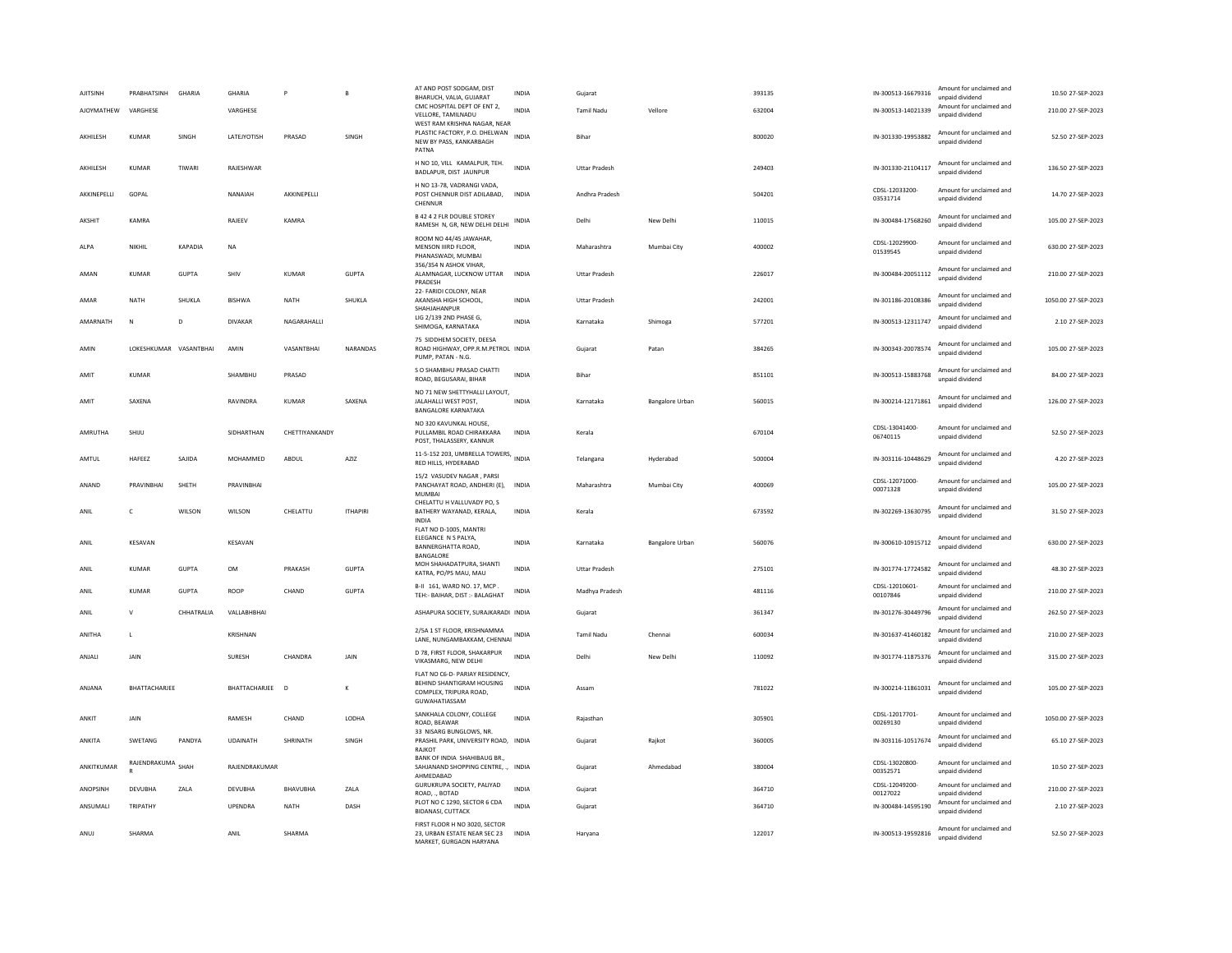| ARAVIND                     | T                      |               | THIRUNAVUKARAS<br>U             |                |               | FLAT B SRI RAMA FLATS 13 1ST S<br><b>LOGANATHAN NAGAR</b><br>CHOOLAIMEDU, LOGANATHAN<br>NAGAR CHOOLAIMEDU, CHENNAI      | <b>INDIA</b>    | <b>Tamil Nadu</b>  | Chennai         | 600094 |               | CDSL-13041400-<br>01991361 | Amount for unclaimed and<br>unpaid dividend | 81.90 27-SEP-2023   |
|-----------------------------|------------------------|---------------|---------------------------------|----------------|---------------|-------------------------------------------------------------------------------------------------------------------------|-----------------|--------------------|-----------------|--------|---------------|----------------------------|---------------------------------------------|---------------------|
| ARIC                        | <b>BARA</b>            |               | EGINIUS                         | <b>BARA</b>    |               | CHARGEMAN GDE 1, SQAE A,<br>COSSIPORE Hooghly, Hooghly                                                                  | <b>INDIA</b>    | West Bengal        | Hooghly         | 700002 |               | CDSL-12044700-<br>00856591 | Amount for unclaimed and<br>unpaid dividend | 58.80 27-SEP-2023   |
| ARNAR                       | <b>GHOSH</b>           |               | NIRMAL                          | KUMAR          | <b>GHOSH</b>  | 3 BASUNAGAR SODEPUR RD,<br>MADHYAMGRAMHORMAZVILLA<br>NR, PROGOTI K G SCHOOL24 PGS<br>(N), Hooghly                       | <b>INDIA</b>    | <b>WEST BENGAL</b> |                 | 700129 |               | CDSL-12019103-<br>00406254 | Amount for unclaimed and<br>unpaid dividend | 52.50 27-SEP-2023   |
| ARUL                        | PRAKASH                | M             | MARAPPAN                        |                |               | 181 WARD 7 MANIVILUNDAN<br>COLONY, MANIVILUNTHAN,<br>MANIVILUNDAN P. SALEM                                              | INDIA           | Tamil Nadu         |                 | 636121 |               | CDSL-12044700-<br>06147697 | Amount for unclaimed and<br>unpaid dividend | 10.50 27-SEP-2023   |
| <b>ASHISH</b>               | APPAJI                 | RANE          | APPAJI                          | NARAYAN        | RANE          | 2 /17 SHREENIWAS BLDG AYRE<br>ROAD, NEAR OM BUNGLOW,<br>DOMBIVALI E THANE                                               | <b>INDIA</b>    | Maharashtra        |                 | 421201 |               | IN-300214-13748598         | Amount for unclaimed and<br>unpaid dividend | 42.00 27-SEP-2023   |
| <b>ASHISH</b>               | GOPALDAS               | <b>BHINDE</b> | GOPALDAS                        |                |               | A-403 TRIVENI PALACE, SHIV<br>MANDIR RDBH MAHAVIR APTS.<br>RAM NAGAR DOMBIVLI (E), THANE                                | <b>INDIA</b>    | Maharashtra        |                 | 421201 |               | CDSL-12031500-<br>00104230 | Amount for unclaimed and<br>unpaid dividend | 157.50 27-SEP-2023  |
| <b>ASHIT</b>                | RAMNIKI AI             | <b>MODY</b>   | RAMNIKI AI                      |                |               | 501 SHRIMAD DARSHAN, 92-OFF<br>TILAK RD. S. R. LANE,<br>GHATKOPAR(E), MUMBAI                                            | <b>INDIA</b>    | Maharashtra        | Mumbai City     | 400077 |               | CDSL-12028100-<br>00006292 | Amount for unclaimed and<br>unpaid dividend | 420.00.27-SEP-2023  |
| <b>ASHOK</b>                | K                      | GARG          | SHAM                            | LAL            | GARG          | S O SHAM LAL GARG E9 1021 PLOT<br>NO 26, 8 ST NO 21 2 ANANDPURI<br>COLONY, NOORWALA ROAD,<br>LUDHIANA                   | <b>INDIA</b>    | Punjab             |                 | 141008 |               | IN-300484-14591725         | Amount for unclaimed and<br>unpaid dividend | 2.10 27-SEP-2023    |
| <b>ASHOK</b>                | MANDAVIA               |               | SHANTILAL                       | GIRDHARLAL     | MANDAVIA      | H H THE RULER BUILDING 312/34.<br>ST AL FALAH STREET DM-15 NR B, B UNITED ARAB<br>M E FL N 602 POST BOX 43681,<br>DUBAL | <b>EMIRATES</b> | NA                 | <b>NA</b>       |        |               | CDSL-12073700-<br>00001708 | Amount for unclaimed and<br>unpaid dividend | 1050.00 27-SEP-2023 |
|                             | ASHVINKUMAR NICHHARHAI | PATFI         | NICHHARHAI                      | VAIIRRHAI      | PATEL         | PLOT NO.5 CHHOTUBHAI PARK-2,<br>NEAR GOKULDHAM, AT-ABRAMA INDIA<br>(VALSAD), VALSAD                                     |                 | Guiarat            | Valsad          | 396001 |               | CDSL-12044000-<br>00008848 | Amount for unclaimed and<br>unpaid dividend | 262.50 27-SEP-2023  |
| ASIF                        | KAMALUDDIN             | KHAN          | <b>NA</b>                       |                |               | FLAT NO. 8 SHAMIANA COOP, HSG<br>SOC BHANU NAGAR, CINEMA VAH INDIA<br>PIR ROAD, KALYAN WEST                             |                 | Maharashtra        |                 | 421301 |               | CDSL-12017500-<br>00188971 | Amount for unclaimed and<br>unpaid dividend | 94.50 27-SEP-2023   |
| <b>BADAMI</b>               | DEVI                   |               | GEWARCHAND                      |                |               | NO 17/2 1ST FLOOR, NEW HIGH<br>SCHOOL ROAD, V V PURAM<br>BANGALORE SOUTH, BANGALORE                                     | <b>INDIA</b>    | Karnataka          | Bangalore Urban | 560004 |               | IN-302148-10691670         | Amount for unclaimed and<br>unpaid dividend | 420.00 27-SEP-2023  |
| BALACHANDAR D               |                        |               | DHASARATHAN                     |                |               | NO. 19 KAMARAJ NAGAR, 9TH<br>STREET, CHENNAI, TAMILNADU                                                                 | INDIA           | Tamil Nadu         | Chennai         | 600057 |               | IN-302269-11723378         | Amount for unclaimed and<br>unpaid dividend | 63.00 27-SEP-2023   |
| BALAMURALI                  | KRISHNA                | MULLAPUDI     | RAMACHANDRA                     | <b>RAO</b>     | MULLAPUDI     | HELLOW SOFT ROAD NO 12,<br>BANJARA HILLS, HYDERABAD,<br>ANDHRA PRADESH                                                  | <b>INDIA</b>    | Telangana          | Hyderabad       | 500034 |               | IN-300513-16105440         | Amount for unclaimed and<br>unpaid dividend | 42.00 27-SEP-2023   |
| BAPI                        | RAJU                   | D             | NARAYANA                        | RAJU           |               | SRIRAM PURAM, UNDI ROAD,<br>BHIMAVARAM                                                                                  | <b>INDIA</b>    | Andhra Pradesh     |                 | 534202 |               | IN-302324-10352685         | Amount for unclaimed and<br>unpaid dividend | 630.00 27-SEP-2023  |
| BEHNAZ                      | ANSARI                 |               | BABAJAN                         |                |               | P O BOX 38959 SHARJEH, UAE                                                                                              | INDIA           | Gujarat            |                 | 364710 | FOLIO00000158 |                            | Amount for unclaimed and<br>unpaid dividend | 2625.00 27-SEP-2023 |
| BHAGYALAKSHM                |                        |               | PARAMESHWARAN                   |                |               | 18 WARD NO 14, KARUPPUSAMY<br>NAGAR 1, SOWRIPALAYAM,<br>COIMBATORE                                                      | <b>INDIA</b>    | <b>Tamil Nadu</b>  | Coimbatore      | 641028 |               | CDSL-12044700-<br>02023584 | Amount for unclaimed and<br>unnaid dividend | 42.00 27-SEP-2023   |
| BHANUREKHA                  | $\overline{R}$         |               | RAVIKUMAR                       | $\overline{A}$ |               | 3 1012 JEEVAN BHIMANAGAR<br>ANNANAGAR, WEST EXTN,<br>CHENNAI TAMILNADU                                                  | INDIA           | Tamil Nadu         | Chennai         | 600101 |               | IN-300214-12002976         | Amount for unclaimed and<br>unpaid dividend | 6300.00 27-SEP-2023 |
| <b>BHARAT</b>               | BACHHAWAT              |               | <b>HEMANT</b>                   | BACHHAWAT      |               | 20, BAL MUKUND ROAD, Hooghly INDIA                                                                                      |                 | West Bengal        | Hooghly         | 700007 |               | CDSL-12010600-<br>01047666 | Amount for unclaimed and<br>unpaid dividend | 453.60 27-SEP-2023  |
| <b>BHARAT</b>               | KANUBHAI               | VAGHASIYA     | KANUBHAI                        | G              | VAGHASIYA     | 5TH FLR R NO - 22, H SHARAN CHS, INDIA<br>87/87A - PETIT ROAD, MUMBAI                                                   |                 | Maharashtra        | Mumbai City     | 400026 |               | CDSL-12018600-<br>00149004 | Amount for unclaimed and<br>unpaid dividend | 2100.00 27-SEP-2023 |
| BHARATHKUMA<br>$\mathbb{R}$ | LALCHANDJI             | MEHTA         | LALCHANDJI                      |                |               | 1ST FLOOR DOOR NO 61 62,<br>GOLLAR PET, KUMBAR PET MAIN INDIA<br>ROAD, BANGALORE                                        |                 | Karnataka          | Bangalore Urban | 560002 |               | CDSL-12033500-<br>00177290 | Amount for unclaimed and<br>unpaid dividend | 525.00 27-SEP-2023  |
| BHARATH                     | VASUDEVAN              |               | SRINIVASARAGHAV VASUDEVAN<br>AN |                |               | NO 4 4TH CROSS.<br>SHANKARAPURAM, BANGALORE                                                                             | INDIA           | Karnataka          | Bangalore Urban | 560004 |               | IN-302927-10237414         | Amount for unclaimed and<br>unpaid dividend | 126.00 27-SEP-2023  |
| <b>BHARTI</b>               | RAM                    | ABICHANDANI   | RAM                             | ABICHANDANI    |               | D/7 NAVDURGA SOCIETY, SAIJPUR<br>BOGHA , PATIA, AHMEDABAD                                                               | <b>INDIA</b>    | Gujarat            |                 | 382345 |               | IN-302461-10213896         | Amount for unclaimed and<br>unpaid dividend | 630.00 27-SEP-2023  |
| <b>BHAVNA</b>               | SUNILBHAI              | PATEL         | SUNILBHAI                       | н              | PATEL         | B-89/90 PARASHNAGAR SOC, OPP<br>SANSHKAR BHARTI SCHOOL.<br>ANAND MAHAL ROAD, SURAT                                      | <b>INDIA</b>    | Gujarat            | Surat           | 395009 |               | CDSL-13023400-<br>00302400 | Amount for unclaimed and<br>unpaid dividend | 924.00 27-SEP-2023  |
| BHIM                        | BAHADUR                | THAPA         | MEHARSINGH                      | THAPA          | SH            | 29/22 1ST FLOOR, EAST PATEL<br>NAGAR, NEW DELHI                                                                         | <b>INDIA</b>    | Delhi              | New Delhi       | 110008 |               | IN-302050-10085196         | Amount for unclaimed and<br>unpaid dividend | 210.00 27-SEP-2023  |
| BIMLA                       | RANI                   | MARWAHA       | RAM                             | LAL            | MARWAHA       | 455 LANE-4, RAJA PARK JAIPUR,<br>JAIPUR                                                                                 | <b>INDIA</b>    | Rajasthan          |                 | 302004 |               | CDSL-13025900-<br>00232184 | Amount for unclaimed and<br>unpaid dividend | 630.00 27-SEP-2023  |
| <b>BINDITA</b>              | D                      | BABARIYA      | DHARMESHBHAI                    | BABARIYA       |               | 32 PUJARA PLOT STREET NO 9, NR<br>VANIYAVADI 80 FEET ROAD.<br>DHEBAR ROAD SOUTH 80 FOOT<br>ROAD, RAJKOT                 | INDIA           | Gujarat            | Raikot          | 360002 |               | CDSL-12044700-<br>03845744 | Amount for unclaimed and<br>unpaid dividend | 10.50 27-SEP-2023   |
| <b>BINOD</b>                | <b>BHAGAT</b>          |               | GANESH                          | PROSAD         | <b>BHAGAT</b> | C/O - GANESH PRASAD BHAGAT,<br>BURI KALI BARI, PO-BALURGHAT,<br><b>DAKSHIN DINAIPUR</b>                                 | <b>INDIA</b>    | West Bengal        |                 | 733101 |               | CDSI-12053200-<br>00033622 | Amount for unclaimed and<br>unpaid dividend | 138.60 27-SEP-2023  |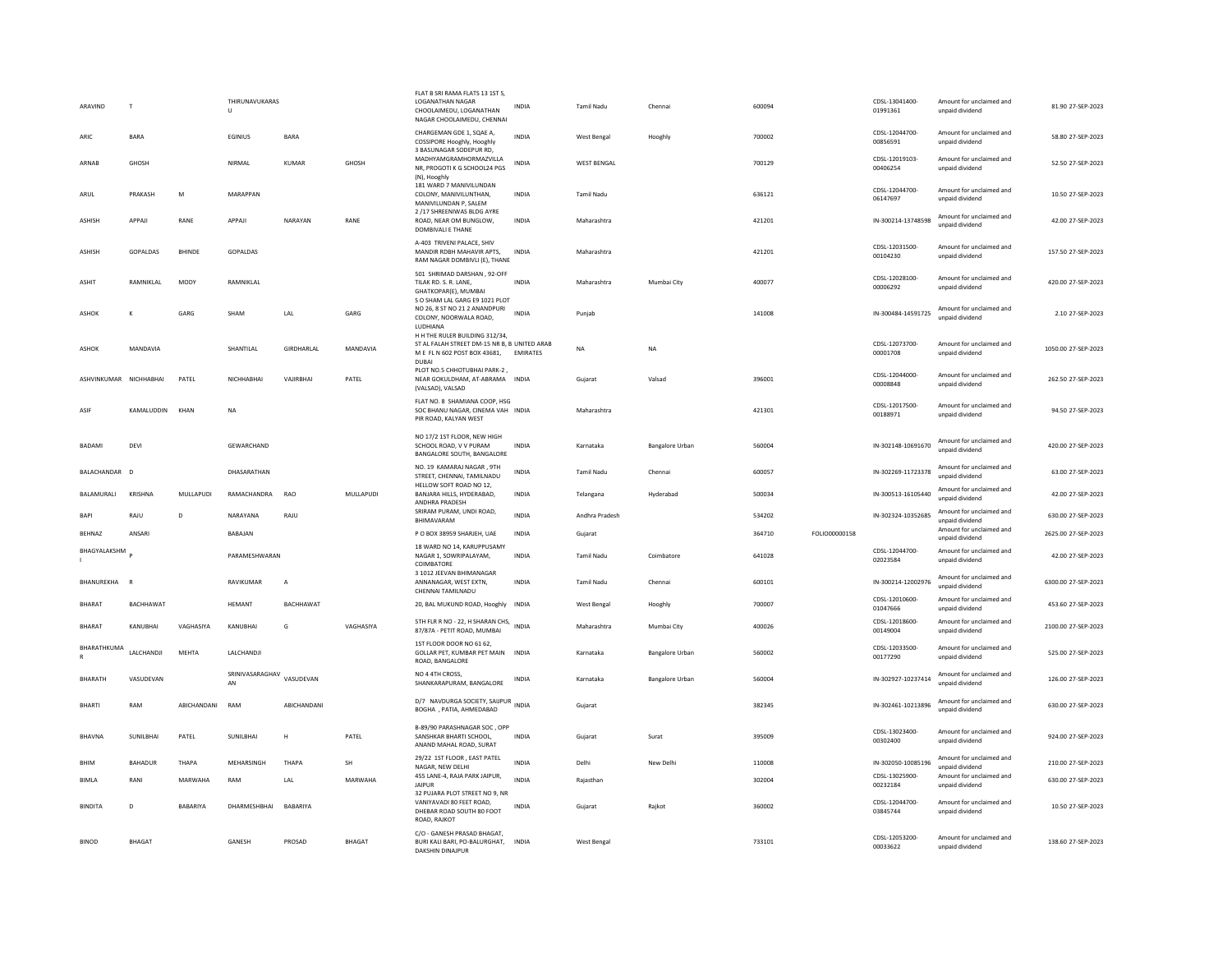| <b>BINO</b><br><b>BISWAJIT</b> | ĸ<br><b>BASAK</b> | NAIR          | KRISHNANKUTTY<br>BISHNU           | NAIR<br>CHARAN    | BASAK        | SUBIBI 7, OPPOSITE SBI, IIT POWAI, INDIA<br>MUMBAI<br>BLOCK 1, PLOT NO 107, B G                                   | <b>INDIA</b> | Maharashtra<br>West Bengal | Mumbai City<br>Hooghly | 400076<br>700094 |               | IN-300513-13039824<br>IN-301774-12385550 | Amount for unclaimed and<br>unnaid dividend<br>Amount for unclaimed and | 48.30 27-SEP-2023<br>10.50 27-SEP-2023 |
|--------------------------------|-------------------|---------------|-----------------------------------|-------------------|--------------|-------------------------------------------------------------------------------------------------------------------|--------------|----------------------------|------------------------|------------------|---------------|------------------------------------------|-------------------------------------------------------------------------|----------------------------------------|
| <b>BORNALL</b>                 | PUZARI            |               | MANTU                             | PLIZARI           |              | PATULI, Hooghly<br>BORBIL NO 2, NEAR L P SCHOOL,                                                                  | <b>INDIA</b> | Assam                      |                        | 786171           |               | IN-301250-28952710                       | unpaid dividend<br>Amount for unclaimed and                             | 105.00.27-SEP-2023                     |
| BRUESHRAJ                      | $\mathsf{C}$      | $\mathsf{C}$  | RAJAN                             | P                 | $\mathsf{C}$ | DIGBOI, TINSUKIA ASSAM<br>LULU BUILDING OFFICE NO.201,<br>OLAYA P O BOX 66120, RIYADH                             | <b>INDIA</b> | Gujarat                    |                        | 364710           | FOLIO00000216 |                                          | unpaid dividend<br>Amount for unclaimed and<br>unpaid dividend          | 2100.00 27-SEP-2023                    |
| <b>BRINDHADEVI</b>             | s                 |               | SELVARAJ                          |                   |              | 11576, K S A<br>4M SAMINATHAPURAM, 1ST<br>STREET ANNUPPARPALAYAM.<br>TIRUPPUR                                     | <b>INDIA</b> | <b>Tamil Nadu</b>          |                        | 641652           |               | IN-302814-12518940                       | Amount for unclaimed and<br>unpaid dividend                             | 6.30 27-SEP-2023                       |
| Bijav                          | Kumar             | Tibrewal      | Muralidhar                        | Tibrewal          |              | Room No.413 4th Floor, Bhartia<br>Tower, Badambadi, Cuttack                                                       | INDIA        | Orissa                     |                        | 753009           |               | CDSL-12010800-<br>00068516               | Amount for unclaimed and<br>unpaid dividend                             | 1050.00 27-SEP-2023                    |
| CHANDRA                        | <b>KUMAR</b>      | D             | DURAISAMY                         | K                 |              | NO:83 WEAVERS COLONY . SAI-<br><b>BABA MISSION POST.</b><br>COIMBATORE, COIMBATORE                                | <b>INDIA</b> | <b>Tamil Nadu</b>          | Coimbatore             | 641011           |               | CDSL-12010900-<br>00484594               | Amount for unclaimed and<br>unpaid dividend                             | 630.00 27-SEP-2023                     |
| CHANDRABABU SHANKAR            |                   |               | RAJA                              | CHANDRABABU       |              | 118, KAVARAI STREET, THIRUKKALI INDIA<br>MEDU, KANCHEEPURAM                                                       |              | <b>Tamil Nadu</b>          | Kanchipuram            | 631501           |               | IN-301696-11580380                       | Amount for unclaimed and<br>unpaid dividend                             | 42.00 27-SEP-2023                      |
| CHANDRIKADEVI V                |                   | s             | SASIKUMAR                         |                   |              | UTHRADHARA, AYAPARAMPU<br>CHERUTHANA PO.<br>KARTHIKAPALLY, ALAPPUZHA                                              | <b>INDIA</b> | Kerala                     |                        | 690563           |               | CDSL-12023900-<br>00349464               | Amount for unclaimed and<br>unpaid dividend                             | 105.00 27-SEP-2023                     |
| CHAUDHARI                      | MANISHA           | LAXMANBHAI    | LAXMANBHAI                        | KESHABHAI         | CHAUDHARI    | 384 NANI MADHADI KHANDOSAN.<br>KHANDOSAN VISNAGAR.<br>MAHESANA, GUJARAT                                           | <b>INDIA</b> | Gujarat                    |                        | 384310           |               | IN-303270-10468651                       | Amount for unclaimed and<br>unpaid dividend                             | 210.00 27-SEP-2023                     |
| CHFTHAN                        | KUMAR             | KARIYAPPA     | KARIYAPPA                         | <b>RHYRAPPA</b>   |              | DOOR NO.948/2 5TH CROOS,<br><b>BHAGATSINGH NAGAR.</b><br>DAVANGERE, KARNATAKA                                     | <b>INDIA</b> | Karnataka                  | Davanagere             | 577002           |               | IN-300239-11824217                       | Amount for unclaimed and<br>unpaid dividend                             | 2102.10 27-SEP-2023                    |
| CHIRIVIRALA                    | RAMAKRISHNA       | PRASAD        | CHIRIVIRALAVENKA CHALAPATHI<br>TA |                   | RAO          | H. NO 5-53-3/4, 6/17 BRODIPET,<br><b>GUNTUR</b>                                                                   | <b>INDIA</b> | Andhra Pradesh             | Guntur                 | 522002           |               | IN-300360-10068189                       | Amount for unclaimed and<br>unpaid dividend                             | 630.00 27-SEP-2023                     |
| DADINENI                       | LAKSHMI           | DEVI          | DADINENI                          | VENKATA           | RAMANA       | D NO 69-6-142/2, RAJENDRA<br>NAGAR, GAIGOLUPADU, KAKINADA INDIA                                                   |              | Andhra Pradesh             |                        | 533003           |               | IN-301313-21209068                       | Amount for unclaimed and<br>unpaid dividend                             | 210.00 27-SEP-2023                     |
| DADINENI                       | LAKSHMI           | DEVI          | VENKATA                           | RAMANA            | D            | D NO 69-6-142/2, RAJENDRA<br>NAGAR, GAIGOLUPADU, KAKINADA INDIA                                                   |              | Andhra Pradesh             |                        | 533003           |               | CDSL-12038100-<br>00010758               | Amount for unclaimed and<br>unpaid dividend                             | 210.00 27-SEP-2023                     |
| DAMODARAN                      | G                 |               | GOVINDARAJALU                     | $\mathbf R$       |              | #70 ARYA GOWDER ROAD, WEST<br>MAMBALAM, CHENNAI                                                                   | <b>INDIA</b> | Tamil Nadu                 | Chennai                | 600033           |               | IN-300378-10015653                       | Amount for unclaimed and<br>unpaid dividend                             | 1554.00 27-SEP-2023                    |
| DATTATRAYA                     | DAMODAR           | NIPHADE       | DAMODAR                           | MAHADU            | NIHPADE      | 37 MADHALI LANE,<br>SHIRVADEVANI, TAL NIPHAD PUNE, INDIA<br>PUNE                                                  |              | Maharashtra                |                        | 423111           |               | CDSL-12044700-<br>00192490               | Amount for unclaimed and<br>unpaid dividend                             | 42.00 27-SEP-2023                      |
| DEENA                          | DAYALAN           | Ν             | NARAYANA                          | SWAMY             | G            | 50 SOUNDARA PANDAYAN, PILLAI<br>STREET, TRICHY, TAMILNADU                                                         | <b>INDIA</b> | <b>Tamil Nadu</b>          | Tiruchirapall          | 620008           |               | IN-300476-42982609                       | Amount for unclaimed and<br>unpaid dividend                             | 210.00 27-SEP-2023                     |
| DEEPAK                         | SADANAND          | <b>SABNIS</b> | SADANAND                          | KRISHNAJI         | SABNIS       | PLOT NO 8/A, GREEN VELLY, CHOG<br>M RD, PILLERNE BARDEZ                                                           | <b>INDIA</b> | Maharashtra                |                        | 403511           |               | IN-301774-10261656                       | Amount for unclaimed and<br>unpaid dividend                             | 1050.00 27-SEP-2023                    |
| DEEPTI                         | <b>KUMARI</b>     |               | <b>DINESH</b>                     | <b>KUMAR</b>      | <b>MAHTO</b> | VILL LOVADIH PS NAMKUM, PO<br>NAMKUM DIST RANCHI, NEAR<br>CARMEL GIRLS SCHOOL, RANCHI                             | <b>INDIA</b> | <b>Bihar</b>               |                        | 834010           |               | IN-303116-10861901                       | Amount for unclaimed and<br>unpaid dividend                             | 2.10 27-SEP-2023                       |
| DEVENDRA                       | PANWAR            |               | YASHWANT                          | PANWAR            |              | 46/1 DASHEHRA MAIDAN, NEAR<br>SANJEEVANI HOSPITAL, UJJAIN,<br>UJJAIN M.P.                                         | <b>INDIA</b> | Madhya Pradesh             |                        | 456010           |               | IN-303116-11698052                       | Amount for unclaimed and<br>unpaid dividend                             | 2.10 27-SEP-2023                       |
| DHANRAJ                        | HIMMATRAO         | PAWAR         | <b>HIMMATRAO</b>                  | PAWAR             |              | BDD CHAWL NO 76 ROOM NO 33<br>WARLI, JHAMBHORI MAIDAN<br>WARLI, MUMBAI MAHARASHTRA,<br>INDIA                      | <b>INDIA</b> | Maharashtra                | Mumbai City            | 400018           |               | IN-302269-13808408                       | Amount for unclaimed and<br>unpaid dividend                             | 29.40 27-SEP-2023                      |
| DILIP                          | <b>KANTILAI</b>   | SHAH          | KANTILAL                          | <b>MORARII</b>    | SHAH         | C-56 A.P.M.C. MARKET, PHASE II<br>VASHI, NAVI MUMBAI,<br>MAHARASHTRA                                              | <b>INDIA</b> | Maharashtra                |                        | 400705           |               | IN-303116-11050476                       | Amount for unclaimed and<br>unnaid dividend                             | 2100.00 27-SEP-2023                    |
| <b>DINESH</b>                  | <b>KUMAR</b>      | GIRI          | SHIO                              | NANDAN            | GIRI         | NO.S/A/33, SUPERVISOR FLAT, L<br>TOWN SAKCHI, JAMSHEDPUR                                                          | <b>INDIA</b> | Bihar                      |                        | 831001           |               | IN-301696-10883595                       | Amount for unclaimed and<br>unpaid dividend                             | 105.00 27-SEP-2023                     |
| DINESH                         | <b>KUMAR</b>      | KATELA        | RAJENDRA                          | KUMAR             |              | KATELA KA BASS, DESHNOKE,<br><b>BIKANER</b>                                                                       | <b>INDIA</b> | Rajasthan                  |                        | 334801           |               | CDSL-12028900-<br>00679883               | Amount for unclaimed and<br>unpaid dividend                             | 126.00 27-SEP-2023                     |
| <b>DINESHRHAI</b>              | HARIBHAI          | DONDA         | <b>HARIBHAI</b>                   | <b>GANESHRHAI</b> | DONDA        | 54 DOCTOR LATHIYANA<br>DAWAKANA, TARAF NARI, TALUKA INDIA<br>BHAVNAGAR, BHAVNAGAR                                 |              | Gujarat                    | Bhavnagar              | 364004           |               | CDSL-12029900-<br>03551160               | Amount for unclaimed and<br>unpaid dividend                             | 630.00.27-SEP-2023                     |
| <b>DIPA</b>                    | MUNDRA            |               | NATHAMAL                          | MUNDRA            |              | C/O KHUSBOO, RAMBHA, GANJAM INDIA                                                                                 |              | Orissa                     |                        | 761028           |               | IN-302324-11052272                       | Amount for unclaimed and<br>unnaid dividend                             | 52.50 27-SEP-2023                      |
| <b>DOSHI</b>                   | PRANAV            | ASHOK         | <b>DOSHI</b>                      | ASHOK             | HIMATLAL     | C 201 SURENDRA NAGAR CO OP<br>HSG SOC. RAM GULLY NEAR<br>COSMOS BANK, KANDIVALI WEST,<br>MUMBAI MAHARASHTRA INDIA | INDIA        | Maharashtra                | Mumbai City            | 400067           |               | IN-300513-12356398                       | Amount for unclaimed and<br>unpaid dividend                             | 35.70 27-SEP-2023                      |
| ELANGOVAN                      | N                 |               | VIRUTHAGIRI                       | NATARAJAN         |              | NO.27 6TH CROSS ROAD.<br>RAINBOW NAGAR, PONDICHERRY, INDIA<br>PONDICHERRY                                         |              | Pondicherry                |                        | 605011           |               | CDSL-12015800-<br>00008503               | Amount for unclaimed and<br>unpaid dividend                             | 525.00 27-SEP-2023                     |
| <b>GANAPATHI</b>               | s                 |               | <b>NA</b>                         |                   |              | PLOT NO 56 DOOR NO 5/482,<br>SATSANGAM STREET.<br>MADIPAKKAM, CHENNAI                                             | <b>INDIA</b> | <b>Tamil Nadu</b>          | Chennai                | 600091           |               | IN-301549-18455545                       | Amount for unclaimed and<br>unpaid dividend                             | 1050.00 27-SEP-2023                    |
| GANESH                         | BALKRISHNA        | PANDIT        | BALKRISHNA                        | GANESH            | PANDIT       | G 2 KISHOR SMRUTI, STATION<br>ROAD, KAI WA WEST, THANE                                                            | <b>INDIA</b> | Maharashtra                |                        | 400605           |               | IN-300476-41503013                       | Amount for unclaimed and<br>unnaid dividend                             | 73.50 27-SEP-2023                      |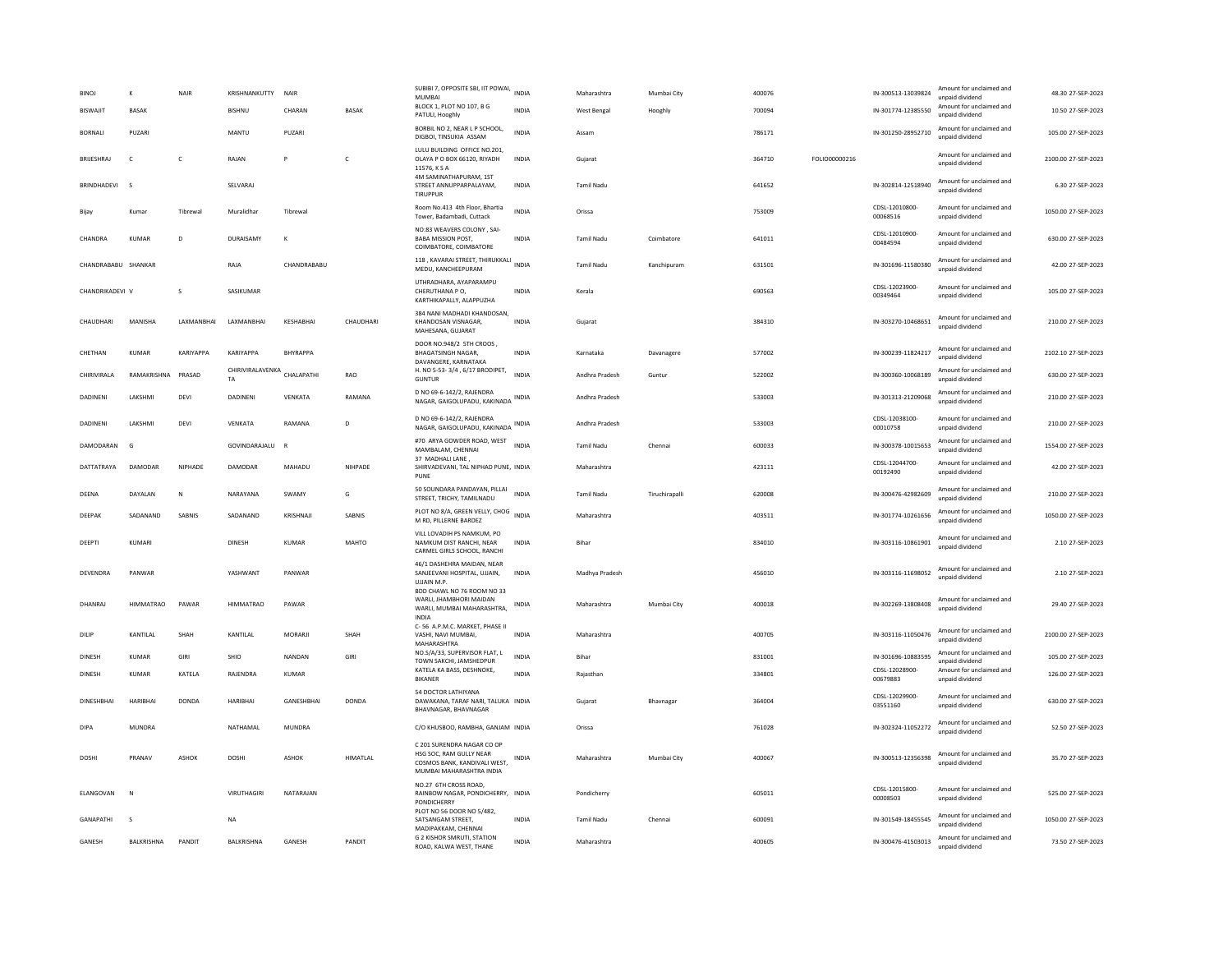| GANESH                    | <b>KUMAR</b>                             |              | RAMASAMY            | K                |                | 4/5 PUDHUPALAYAM.<br>NALLIPALAYAM, TIRUCHENGODE<br>NAMAKKAL, TAMILNADU INDIA                                                                      | <b>INDIA</b> | <b>Tamil Nadu</b>     |                 | 637201 | IN-302269-12225107         | Amount for unclaimed and<br>unpaid dividend | 4.20 27-SEP-2023    |
|---------------------------|------------------------------------------|--------------|---------------------|------------------|----------------|---------------------------------------------------------------------------------------------------------------------------------------------------|--------------|-----------------------|-----------------|--------|----------------------------|---------------------------------------------|---------------------|
| GANESH                    | M                                        |              | HARIPRASAD          | PUKOTA           |                | 7/710 R S ROAD, KODUR POST,<br>KODUR MANDAL KADAPA<br>DISTRICT, KODURU ANDHRA<br>PRADESH                                                          | INDIA        | Andhra Pradesh        |                 | 516101 | IN-303116-11665446         | Amount for unclaimed and<br>unpaid dividend | 304.50 27-SEP-2023  |
| GANESHA                   | G                                        |              | GOVINDA             | N                | SWAMY          | YALLAKAPPAKERI, D NO 48/4,<br>SHIMOGA                                                                                                             | <b>INDIA</b> | Karnataka             | Shimoga         | 577202 | IN-300239-11359435         | Amount for unclaimed and<br>unpaid dividend | 21.00 27-SEP-2023   |
| GARVIT                    | M                                        | DESAI        | MANUBHAI            | <b>GULABBHAI</b> | DESAI          | AT-PO PARNERA PARDI, DESAI<br>STREET TA-DIST-VALSAD, NR<br>HANUMAN MANDIR, VALSAD                                                                 | INDIA        | Guiarat               |                 | 396002 | CDSL-12010900-<br>03957212 | Amount for unclaimed and<br>unpaid dividend | 617.40 27-SEP-2023  |
| $\mathbb{R}$              | GAURANGKUMA PRAVINCHANDR<br>$\mathsf{A}$ | SHAH         | PRAVINCHANDRA       | $\blacksquare$   | SHAH           | NR. S.T. ROAD, AT - KANODAR, TA -<br>PALANPUR, DIST - BANASKANTHA                                                                                 | <b>INDIA</b> | Gujarat               |                 | 385520 | IN-302201-10161687         | Amount for unclaimed and<br>unpaid dividend | 630.00 27-SEP-2023  |
| <b>GEETHA</b>             | GANESH                                   | <b>BHAT</b>  | GANESH              | <b>BHAT</b>      |                | DOOR NO 5116, RAVINDRANAGAR<br>1 ST CROSS, HASSAN, HASSAN                                                                                         | <b>INDIA</b> | Karnataka             | Hassan          | 573201 | IN-301356-20403609         | Amount for unclaimed and<br>unpaid dividend | 105.00 27-SEP-2023  |
| GERSON                    | SYDNEY                                   | DIAS         | LUDOVICO            | <b>JOHN</b>      | DIAS           | P O BOX 113366, 136 AL<br>MUSHRIFAL QUASIS, DUBAI, U A E                                                                                          | INDIA        | Gujarat               |                 | 364710 | IN-300239-13605075         | Amount for unclaimed and<br>unpaid dividend | 273.00 27-SEP-2023  |
| GHATMAL                   | GANGADHAR                                | BELAJI       | BELAJI              | <b>GHATMAL</b>   |                | 4289 FLOOR - 4TH 120 CGS,<br>QUARTERS TYPE B SHAIKH MISREE INDIA<br>ROAD, CGS COLONY SECTOR 7<br>ANTOP HILL, MUMBAI                               |              | Maharashtra           | Mumbai City     | 400037 | IN-301774-11539852         | Amount for unclaimed and<br>unnaid dividend | 1050.00 27-SEP-2023 |
| GIRIJA                    | SRINIVAS                                 |              | KRISHNAMURTHY       |                  |                | NO 34/1 VASAVI TEMPLE ROAD, V<br>V PURAM BASAVANAGUDI,<br>BANGALORE                                                                               | <b>INDIA</b> | Karnataka             | Bangalore Urban | 560004 | CDSL-12044700-<br>05799471 | Amount for unclaimed and<br>unpaid dividend | 2.10 27-SEP-2023    |
| GIRIJA                    | SRINIVAS                                 |              | SRINIVAS            |                  |                | 83-1 1ST FLOOR, PADMAVATHI<br>NII AYA K R ROAD.<br>SHANKARAPURAM, BANGLORE                                                                        | <b>INDIA</b> | Karnataka             | Bangalore Urban | 560004 | CDSL-12034400-<br>00604886 | Amount for unclaimed and<br>unpaid dividend | 2.10 27-SEP-2023    |
| <b>GIRISH</b>             | <b>BHASKAR</b>                           | KADGE        | <b>BHASKAR</b>      | SAKHARAM         | KADGE          | <b>B 401 GORAI JANKALYAN CHS.</b><br>PLOT NO 22 GORAL 1 NR NEW MHB<br>COLONY, BORIVALI W MUMBAI<br>MAHARASHTRA, INDIA                             |              | Maharashtra           | Mumbai City     | 400092 | IN-302269-13561820         | Amount for unclaimed and<br>unpaid dividend | 37.80 27-SEP-2023   |
| <b>GOKUL</b>              | PATIL                                    |              | <b>BALU</b>         | PATIL            |                | A/L 25 HOUSING BOARD COLONY, INDIA<br>PITHAMPUR                                                                                                   |              | <b>MADHYA PRADESH</b> |                 | 454775 | CDSL-12010608-<br>00080361 | Amount for unclaimed and<br>unpaid dividend | 2.10 27-SEP-2023    |
| GOURAV                    | RAY                                      |              | GOPAI               | DAS              | RAY            | ATTENDING QFIC 114, AIR FORCE<br>STATION, TAMBARAM, CHENNAI                                                                                       | <b>INDIA</b> | <b>Tamil Nadu</b>     | Chennai         | 600046 | IN-300476-40193104         | Amount for unclaimed and<br>unnaid dividend | 210.00 27-SEP-2023  |
| <b>GOVINDBHAI</b>         | <b>JIVRAMBHAI</b>                        | PATEL        | <b>JIVRAMBHAI</b>   | SHIVDAS          | PATEL          | C/49 KAMLA PARK SOCIETY, HARNI INDIA<br>WARASIA RING ROAD, VADODARA                                                                               |              | Gujarat               | Vadodara        | 390006 | CDSI-13016700-<br>00438250 | Amount for unclaimed and<br>unpaid dividend | 420.00 27-SEP-2023  |
| GUNDRARAGHU RAMI          |                                          | REDDY        | CHANDRA             | <b>SEKHAR</b>    | REDDY          | D NO 27-2-1145, NEAR<br>ANANDMARG YOGASRAM, BALAJI INDIA<br>NAGAR, NELLORE                                                                        |              | Andhra Pradesh        | Nellore         | 524002 | IN-300669-10177225         | Amount for unclaimed and<br>unpaid dividend | 8.40 27-SEP-2023    |
| HARAPRASAD                | DHIR                                     | NARENDRA     | JAGANNATH           | DHIR             | NARENDRA       | UCHA SAHI, BUXI BAZAR POST,<br>CUTTACK                                                                                                            | <b>INDIA</b> | Orissa                |                 | 753001 | IN-301696-10349024         | Amount for unclaimed and<br>unpaid dividend | 420.00 27-SEP-2023  |
| HARDEV                    | SINGH                                    |              | PARTAP              | SINGH            |                | 302 EXECUTIVE BLOCK.<br>ALAKNANDA APPTS, RAMPURI NR. INDIA<br>SURYA NAGAR, GHAZIABAD                                                              |              | <b>Uttar Pradesh</b>  |                 | 201010 | CDSL-12019101-<br>00227335 | Amount for unclaimed and<br>unpaid dividend | 315.00 27-SEP-2023  |
| HARESHKUMAR KANTILAL      |                                          | MASHARU      | KANTILAL            |                  |                | AZAD CHOWK, SAVARKUNDLA                                                                                                                           | INDIA        | Gujarat               |                 | 364515 | CDSL-12019800-<br>00051471 | Amount for unclaimed and<br>unpaid dividend | 210.00 27-SEP-2023  |
| <b>HAR</b>                | <b>KRISHNA</b>                           | P            | NARAYANA            | SHASTRY          | P              | F NO 202 SWROOP NAGAR UPPAL<br>NR VENKATESHWARA TEMPLE,<br>RANGAREDDY, ANDHRA PRADESH                                                             | <b>INDIA</b> | Telangana             | Hyderabad       | 500039 | IN-303116-11315901         | Amount for unclaimed and<br>unpaid dividend | 12.60 27-SEP-2023   |
| HARI                      | $\mathbf{v}$                             | <b>RAO</b>   | CHITTORE            | $\mathbf{v}$     | RAO            | FLAT NO 102 1ST FLOOR MOIN<br>MANOR, DORESANPALAYA<br>VENKATADRI LAYOUT, OPP TO IIMB INDIA<br>NEAR PANDURANG NAGAR,<br>BANERGHETTA ROAD BANGALORE |              | Karnataka             | Bangalore Urban | 560076 | IN-300214-10793773         | Amount for unclaimed and<br>unpaid dividend | 105.00 27-SEP-2023  |
| <b>HARINATH</b>           | $\mathbb{R}$                             | $\mathbf{v}$ | NARAYANAPPA         | $\mathsf{v}$     | R              | 25/2 4th MAIN, M.S RAMAIAH<br>CITY LAYOUT. J.P NAGAR 8th<br>PHASE, BANGALORE                                                                      | <b>INDIA</b> | Karnataka             | Bangalore Urban | 560076 | CDSL-12044700-<br>01218247 | Amount for unclaimed and<br>unpaid dividend | 21.00.27-SEP-2023   |
| HARISH                    | KANTIBHAI                                | RANPARA      | NA                  |                  |                | 'SEVADAS ', 2 BALMUKUND PLOTS,<br>NIRMALA SCHOOL ROAD, RAJKOT.                                                                                    | INDIA        | Gujarat               | Rajkot          | 360005 | IN-300974-10002034         | Amount for unclaimed and<br>unpaid dividend | 766.50 27-SEP-2023  |
| HARISHKUMARA<br><b>ND</b> | SONS                                     | M            | <b>MANOHAR</b>      | RAJ              | KANKARIA       | 45/1B HOUSE CLEMENS ROAD,<br>PURASAIWALKAM, CHENNAI                                                                                               | <b>INDIA</b> | Tamil Nadu            | Chennai         | 600007 | CDSL-13017400-<br>00096910 | Amount for unclaimed and<br>unpaid dividend | 10.50 27-SEP-2023   |
| <b>HASMUK</b>             | RAI                                      | <b>JAIN</b>  | LATESHRIMANSUK<br>н | <b>BHAI</b>      | <b>GATHANI</b> | C/O KIRAN KUMAR AND SONS.,<br><b>BARAN</b>                                                                                                        | <b>INDIA</b> | Rajasthan             |                 | 325205 | IN-301055-10576152         | Amount for unclaimed and<br>unpaid dividend | 14.70 27-SEP-2023   |
| <b>HASMUKH</b>            | SAVJIBHAI                                | KHATRA       | SAVJIBHAI           | $\mathbb{R}$     | KHATRA         | FLAT NO. 101, PLAT NO.79/B3,<br>PRIME C H S SECTOR 21, NERUL<br>NAVI MUMBAI                                                                       | <b>INDIA</b> | Maharashtra           |                 | 400706 | IN-302269-11748148         | Amount for unclaimed and<br>unpaid dividend | 10.50 27-SEP-2023   |
| <b>HEMANT</b>             | <b>KUMAR</b>                             | SINGH        | YATINDER            | <b>KUMAR</b>     | SINGH          | 43 KRISHNA NAGAR AMRAWADI.<br>NEAR CHANHAR HOSPITAL, JAIPUR                                                                                       | INDIA        | Rajasthan             |                 | 302012 | IN-302105-10319351         | Amount for unclaimed and<br>unpaid dividend | 210.00 27-SEP-2023  |
| <b>HFMANTA</b>            | KUMAR                                    | TRIPATHY     | KASINATH            | TRIPATHY         |                | QTR NO B 513 SECTOR 3, NALCO<br>TOWNSHIP, DAMANJODI.<br>KORAPUT                                                                                   | <b>INDIA</b> | Orissa                |                 | 763008 | CDSL-12047200-<br>09826686 | Amount for unclaimed and<br>unpaid dividend | 126.00 27-SEP-2023  |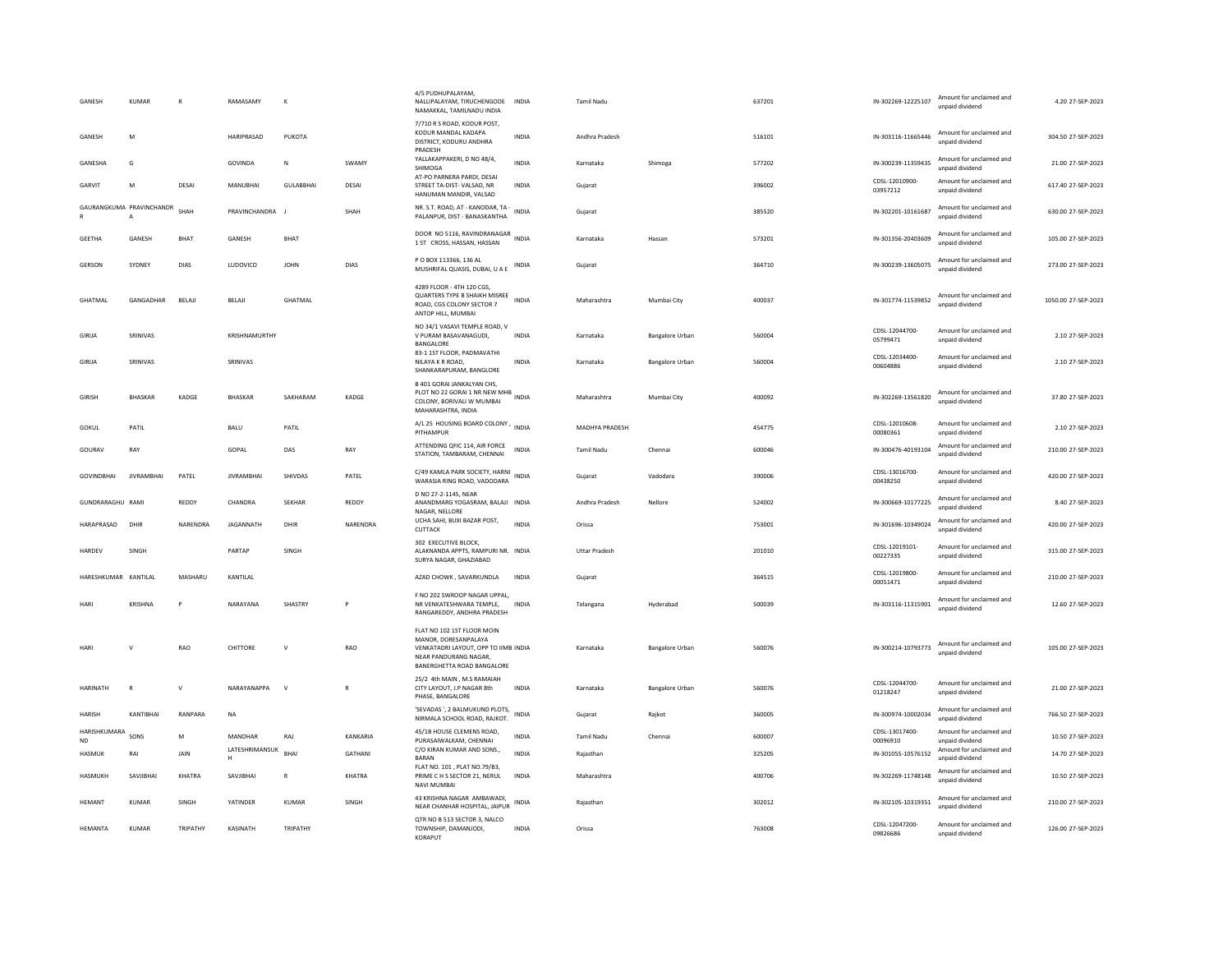| HITESH            | KUMAR              | SHARMA               | <b>BASUDEO</b>     | PRASAD         | SHARMA        | SP 40 KUKAS INDUSTRIAL AREA<br>RZZCO, JAIPUR RAJASTHAN                                                 | <b>INDIA</b> | Gujarat            |             | 364710 | IN-300484-15984795         | Amount for unclaimed and<br>unpaid dividend | 10.50 27-SEP-2023  |
|-------------------|--------------------|----------------------|--------------------|----------------|---------------|--------------------------------------------------------------------------------------------------------|--------------|--------------------|-------------|--------|----------------------------|---------------------------------------------|--------------------|
| <b>IBRAHIM</b>    | KHALIL             |                      | MOHAMMAD           | SUKURULLAH     |               | DARIEF PARA IAI PAIGURI<br>JALPAIGURI, JALPAIGURI WEST<br><b>BENGAL</b>                                | INDIA        | West Bengal        | Jalpaiguri  | 735101 | IN-300214-14994233         | Amount for unclaimed and<br>unpaid dividend | 29.40 27-SEP-2023  |
| <b>IMMADI</b>     | SRINIVAS           |                      | <b>BRAHMAIAH</b>   | <b>IMMADI</b>  |               | H NO 16-86 SHIVALAYAM ROAD,<br>PADMASHALI STREET. POST<br>CHENNUR DI ADILABAD, ADILABAD                | <b>INDIA</b> | Andhra Pradesh     |             | 504201 | CDSI-12033200-<br>01537622 | Amount for unclaimed and<br>unpaid dividend | 39.90 27-SEP-2023  |
| <b>INDRAJIT</b>   | SARKAR             |                      | PABITRA            | <b>KUMAR</b>   | SARKAR        | PO-- PREMBAZAR, HIJLI PLIT, 51<br>KHARAGPUR, KHARAGPUR                                                 | <b>INDIA</b> | <b>West Bengal</b> |             | 721306 | CDSL-12044700-<br>01056469 | Amount for unclaimed and<br>unpaid dividend | 10.50 27-SEP-2023  |
| <b>INDURALA</b>   | M                  |                      | <b>NA</b>          |                |               | 12 KALATHI PILLAI STREET,<br>SOWCARPET, CHENNAI.                                                       | <b>INDIA</b> | <b>Tamil Nadu</b>  | Chennai     | 600079 | IN-300450-10081926         | Amount for unclaimed and<br>unpaid dividend | 10.50 27-SEP-2023  |
| <b>ISHA</b>       | AGRAWAL            |                      | SURYA              | NARAIN         |               | 54/28 SURYA MARG, MAN<br>SAROVAR., JAIPUR                                                              | <b>INDIA</b> | Rajasthan          |             | 302020 | CDSL-12056000-<br>00020089 | Amount for unclaimed and<br>unpaid dividend | 210.00 27-SEP-2023 |
| <b>JASWINDER</b>  | SINGH              | JASWAL               | SWARN              | SINGH          |               | V.P.O NARUR, TEH. PHAGHARA,<br>DISTT. KAPURTHALA, KAPURTHALA                                           | INDIA        | Punjab             |             | 144401 | CDSL-12034400-<br>00043485 | Amount for unclaimed and<br>unpaid dividend | 105.00 27-SEP-2023 |
| <b>IAYAREN</b>    | <b>IASVANTRHAI</b> | DAVE                 | <b>IASVANTRHAI</b> | DAVE           |               | HARI DARSHAN TENAMENT. PLOT<br>NO 395/C, PRABHUDAS TALAV,<br>BHAVNAGAR                                 | <b>INDIA</b> | Gujarat            | Bhavnagar   | 364001 | IN-300394-12457972         | Amount for unclaimed and<br>unpaid dividend | 630.00.27-SEP-2023 |
| JAYALAKSHMI       | $\mathsf{C}$       |                      | CHELLAPPAN         | MR             |               | OLD NO 18/13A NEW NO 36, 26TH<br>STREET 18TH BLOCK, THIRU NAGAR INDIA<br>VILLIVAKKAM, CHENNAI          |              | <b>Tamil Nadu</b>  | Chennai     | 600049 | IN-300175-10203397         | Amount for unclaimed and<br>unpaid dividend | 2.10 27-SEP-2023   |
| JAYANT            | <b>BALKRISHNA</b>  | <b>KESKAR</b>        | BALKRISHNA         | MADHAV         | <b>KESKAR</b> | FL-C/204 KALPAVRUKSHA CHS.<br>PLOT-04 SEC-09 KHANDA COLONY, INDIA<br>NEW PANVEL WEST, PANVEL           |              | Maharashtra        |             | 410206 | CDSL-12013200-<br>00088620 | Amount for unclaimed and<br>unpaid dividend | 168.00 27-SEP-2023 |
| JAYASHEELA        | N                  | MAGANURMATH MALLAYYA |                    |                |               | 8TH MAIN, 8TH CROSS,<br>MRUTYUNJAYA NAGAR,<br>RANEBENNUR                                               | <b>INDIA</b> | Karnataka          |             | 581115 | CDSL-12038400-<br>01045448 | Amount for unclaimed and<br>unnaid dividend | 105.00 27-SEP-2023 |
| JAYESH            | SUNDARLAL          | SHAH                 | SHAH               | $\mathbf{s}$   | $\circ$       | 13 AMBE PARK SOC. NR SARGAM<br>PPTT, KARELIBAUG, BARODA                                                | <b>INDIA</b> | Gujarat            | Vadodara    | 390018 | CDSL-13018700-<br>00085273 | Amount for unclaimed and<br>unpaid dividend | 630.00 27-SEP-2023 |
| <b>JEETENDRA</b>  | <b>KUMAR</b>       | MISHRA               | <b>MISHRA</b>      | ${\sf R}$      | c             | BRAHMPUR, AT & PO SAKARI,<br>DARBHANGA, SAKARI                                                         | <b>INDIA</b> | Rihar              |             | 847239 | CDSL-12033200-<br>01324233 | Amount for unclaimed and<br>unpaid dividend | 105.00 27-SEP-2023 |
| JESIL             | T                  | T                    | SAIDALAVI          | THONNAM        | <b>TH</b>     | HIBA THONNAMTHODI HOUSE.<br>NEAR KWA OFFICE, KUNNAPPALLY INDIA<br>PO, PERINTHALMANNA                   |              | Kerala             |             | 679322 | IN-301637-41597373         | Amount for unclaimed and<br>unpaid dividend | 21.00 27-SEP-2023  |
| JESUBATHAM        | ARUN               | MOSES                | JESUBATHAM         |                |               | B-1/1 HIG FLATS BHARATHIDASAN,<br>COLONY KOL NAGAR CHENNAI,<br>CHENNAI                                 | <b>INDIA</b> | Tamil Nadu         | Chennai     | 600078 | CDSL-12027700-<br>00432599 | Amount for unclaimed and<br>unpaid dividend | 105.00 27-SEP-2023 |
| JHANSILAKSHMI BAI |                    | KANCHANA             | PANDURANGA         | RAO            | KANCHANA      | SO A EXP/FA CAO S OFFICE/SCR,<br>FLAT NO 305 III FLOOR, SRI BALAJI INDIA<br>APTTS ANANDBAGH, HYDERABAD |              | Telangana          | Hyderabad   | 500047 | IN-300118-11108640         | Amount for unclaimed and<br>unpaid dividend | 210.00 27-SEP-2023 |
| <b>JIGNESH</b>    | AIIT               | SUTARWALLA           | AIIT               | $\mathsf{C}$   | SUTARWALLA    | A- 1 1st FLOOR VASUKI, 7th<br>RAJAWADI ROAD.<br>GHATKOPAR(EAST), MUMBAI                                | <b>INDIA</b> | Maharashtra        | Mumbai City | 400077 | CDSL-12047800-<br>00009814 | Amount for unclaimed and<br>unpaid dividend | 105.00 27-SEP-2023 |
| <b>JITENDRA</b>   | G                  | M                    | SHANTIVEERANNA G   |                | M             | H NO 15 387/1, VICTORIA PET,<br>ADONI, KURNOOL DIST                                                    | <b>INDIA</b> | Andhra Pradesh     |             | 518301 | IN-301022-21292376         | Amount for unclaimed and<br>unpaid dividend | 630.00 27-SEP-2023 |
| <b>JITENDRA</b>   | <b>KUMAR</b>       | SAW                  | MADHO              | SAW            |               | BOMBAY BLUE KALAGHODA 18,<br>HARGOVINDAS BLDG, K DUBHASH INDIA<br>MARG FORT, MUMBAI                    |              | Maharashtra        | Mumbai City | 400001 | CDSL-13041400-<br>00811962 | Amount for unclaimed and<br>unnaid dividend | 21.00 27-SEP-2023  |
| JOSE              | T                  | <b>THOMAS</b>        | THAYIL             | <b>THOMAS</b>  |               | THAYIL HOUSE, CHAMPAKULAM P<br>O, CHAMPAKULAM, ALAPPUZHA                                               | <b>INDIA</b> | Kerala             |             | 689595 | IN-300239-13669469         | Amount for unclaimed and<br>unpaid dividend | 210.00 27-SEP-2023 |
| <b>JYOTI</b>      | KASHINATH          | DEORE                | MADHUKAR           | <b>MOTIRAM</b> | PAGAR         | 031 SHIKSHAK COLONY, NAKANE<br>ROAD, DEOPUR, DHULE                                                     | INDIA        | Maharashtra        |             | 424002 | CDSL-12028900-<br>00894291 | Amount for unclaimed and<br>unpaid dividend | 18.90 27-SEP-2023  |
| <b>JYOTI</b>      | ${\sf N}$          | TRIVEDI              | NARENDRA           | GOVIND         | GULIANA       | C 4 7 BSES NAGAR DAHANU ROAD, INDIA<br>DAHANU, THANE                                                   |              | Maharashtra        |             | 401608 | IN-301151-22479242         | Amount for unclaimed and<br>unpaid dividend | 63.00 27-SEP-2023  |
| KAILAS            | <b>JAWAHAR</b>     | VAKHARIA             | <b>IAWAHAR</b>     | M              | VAKHARIA      | C 1101 KUMARPURAM, 707<br>MUKUNDNAGAR, GULTEKDI, PUNE INDIA                                            |              | Maharashtra        |             | 411037 | IN-301098-10080732         | Amount for unclaimed and<br>unpaid dividend | 661.50 27-SEP-2023 |
| KAKULAL           | NARBHERAM          | SEDANI               | <b>NA</b>          |                |               | 204 2ND FLOOR, RAJ ARCADE<br>MAHAVIR NAGAR,<br>DHANUKARWADI KANDIVALI (W),<br><b>MUMBAI</b>            | INDIA        | Maharashtra        | Mumbai City | 400067 | CDSL-12039900-<br>00014988 | Amount for unclaimed and<br>unpaid dividend | 420.00 27-SEP-2023 |
| KAMAI             | KUMAR              | <b>I AKHOTIA</b>     | LATE               | SIWRATAN       | CAKHOTIA      | 133 SUNIKET APARTMENTS,<br>SRINAGAR EXTENSION, KHAJRANA INDIA<br>ROAD, INDORE                          |              | Madhya Pradesh     |             | 452008 | CDSL-12029900-<br>03305905 | Amount for unclaimed and<br>unpaid dividend | 168.00 27-SEP-2023 |
| KAMAL             | KUMAR              | s                    | DILLI              | RAO            | SRUNGARAPU    | C/O J B J ANAND KUMAR, H NO 8-3-<br>231/C/170, S K NAGAR<br>YOUSUFGUDA, HYDERABAD                      | <b>INDIA</b> | Telangana          | Hyderabad   | 500045 | IN-303116-10082070         | Amount for unclaimed and<br>unpaid dividend | 63.00 27-SEP-2023  |
| KANCHANADEVI S    |                    |                      | SUDHAKARAN         | $\mathsf{R}$   |               | F-3, SRI VARSHITHAM, SATYA SAI<br>NAGAR, THINDAL ERODE                                                 | <b>INDIA</b> | <b>Tamil Nadu</b>  | Erode       | 638009 | IN-300394-13552934         | Amount for unclaimed and<br>unpaid dividend | 630.00 27-SEP-2023 |
| KANKIPATI         | VENKATA            | SUBRAHMANYA<br>м     | TATHAIAH           | К              |               | DOOR NO 28-1-82, UPSTAIRS,<br>SOUTH STREET, ONGOLE                                                     | INDIA        | Andhra Pradesh     |             | 523001 | IN-300610-10759896         | Amount for unclaimed and<br>unnaid dividend | 630.00 27-SEP-2023 |
| KANNOTH           | PHILIP             | <b>JOHN</b>          | KANNOTH            | GEORGE         | PHILIP        | P O BOX 337, ABUDHABI UNITED<br>ARAB EMIRATES                                                          | <b>INDIA</b> | Gujarat            |             | 364710 | IN-301895-10322793         | Amount for unclaimed and<br>unpaid dividend | 315.00 27-SEP-2023 |
| KANTA             | LOHIYA             |                      | GIRIRAI            | LOHIYA         |               | DARAWARI, NAGAUR                                                                                       | <b>INDIA</b> | Rajasthan          |             | 341001 | CDSL-12012101-<br>00285911 | Amount for unclaimed and<br>unnaid dividend | 21.00 27-SEP-2023  |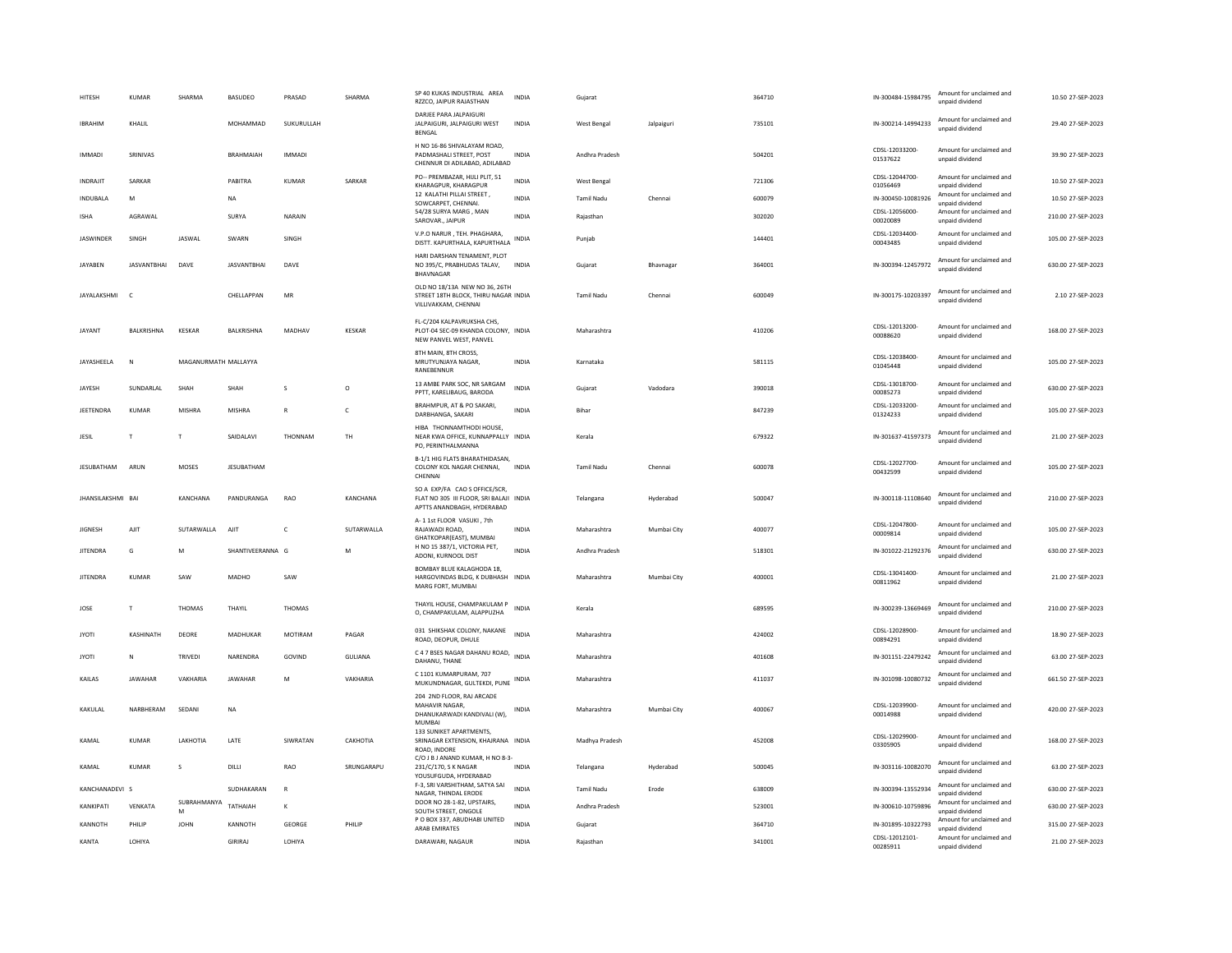| KANYALAL              | <b>I II ARAM</b> | ABICHANDANI    | <b>III ARAM</b>        | ARICHANDANI    |               | D/7 NAVDURGA SOCIETY , PATIA<br>SAIJPUR BOGHA, AHMEDABAD                                           | <b>INDIA</b>    | Gujarat              |             | 382345 |                      | IN-302461-10212336         | Amount for unclaimed and<br>unpaid dividend | 630.00 27-SEP-2023  |
|-----------------------|------------------|----------------|------------------------|----------------|---------------|----------------------------------------------------------------------------------------------------|-----------------|----------------------|-------------|--------|----------------------|----------------------------|---------------------------------------------|---------------------|
| KAPILABEN             | ARVINDBHAI       | PATEL          | DHANJIDAS              | MOTIBHAI       | PATEL         | 10. YOGESHWARI SOCIETY.<br>VISNAGAR                                                                | <b>INDIA</b>    | Gujarat              |             | 384315 |                      | IN-301774-10787219         | Amount for unclaimed and<br>unpaid dividend | 630.00 27-SEP-2023  |
| KASTURIRANGA<br>N     |                  | $\mathbf{H}$   | NA                     |                |               | FLAT GB SRINIVAS TERRACE, 52 II<br>MAIN ROAD, ADYAR, CHENNAI                                       | <b>INDIA</b>    | Tamil Nadu           | Chennai     | 600020 | <b>FOLIO00000022</b> |                            | Amount for unclaimed and<br>unpaid dividend | 105.00.27-SEP-2023  |
| KAVITA                | BHARAT           | SONAWANE       | <b>BHARAT</b>          |                |               | HUDCO COLONY, JAMNER ROAD,<br>BHUSAWAL                                                             | <b>INDIA</b>    | Maharashtra          |             | 425201 |                      | CDSL-12028900<br>00441678  | Amount for unclaimed and<br>unpaid dividend | 105.00 27-SEP-2023  |
| KETAN                 | $\mathbb{R}$     | <b>BAVISHI</b> | NA                     |                |               | <b>BAVISHI EYE HOSPITAL,</b><br>VIDYANAGAR MAIN ROAD, RAJKOT                                       | INDIA           | Gujarat              | Rajkot      | 360001 |                      | CDSL-12056600-<br>00056591 | Amount for unclaimed and<br>unpaid dividend | 210.00 27-SEP-2023  |
| KHANNA                | R                |                | HARNAM                 | DAS            | <b>KHANNA</b> | FLAT NO.1 GANGA PLOT NO.1/5A.<br>SECTOR - C, NEAR ALIGANJ POST INDIA<br>OFFICE, LUCKNOW            |                 | <b>Uttar Pradesh</b> |             | 226024 |                      | CDSL-12034600-<br>00046178 | Amount for unclaimed and<br>unnaid dividend | 105.00 27-SEP-2023  |
| KIRANKUMAR            | $\sim$           | MALPE          | <b>NA</b>              |                |               | E 203 SADHNA, DHANUKAR WADI<br>PANCHASHEEL-, ENCLA KANDIVALI INDIA<br>WEST, MUMBAI                 |                 | Maharashtra          | Mumbai City | 400067 |                      | CDSL-12044700-<br>00663094 | Amount for unclaimed and<br>unpaid dividend | 16.80 27-SEP-2023   |
| KIRTIKUMAR            | KANTILAL         | MANIYAR        | KANTILAL               | RATILAL        | MANIYAR       | 101 GUJ HOUSING BOARD.<br>PALIYAD ROAD, BOTAD, BOTAD<br>V SRINIVASAN G 1 RAMS MARUTHI              | <b>INDIA</b>    | Guiarat              |             | 364710 |                      | CDSI-12049200-<br>00111618 | Amount for unclaimed and<br>unpaid dividend | 210.00 27-SEP-2023  |
| KOUSAIYA              | NARAYAN          |                | <b>KRISHNASWAHY</b>    | VARADHARAIAN   |               | APTT, NO 24 MUTHALAMMAN<br>KOIL STREET, WEST MAMBALAM,<br>CHENNA                                   | INDIA           | Tamil Nadu           | Chennai     | 600033 |                      | IN-301774-11773844         | Amount for unclaimed and<br>unpaid dividend | 1039.50 27-SEP-2023 |
| KRISHNA               | <b>KUMAR</b>     |                | KAREKUNNATH KUNHIRAMAN | KAREKUNNATH    |               | 14 FAREEQ ABDUL AZIZ, 828 ABU UNITED ARAB<br>ABBAD, P. O.BOX 23804.                                | <b>FMIRATES</b> | <b>NA</b>            | <b>NA</b>   |        |                      | CDSL-12032800-<br>00099314 | Amount for unclaimed and<br>unnaid dividend | 1050.00 27-SEP-2023 |
| KRISHNAPRASAD         |                  | $\mathbf{R}$   | KOPALLE                | MADHUSUDHAN    | RAO           | 4-437-1 CHINNACHOWK, 4TH<br>WARD4-32 TO 4-647, CUDDAPA.<br>ANDHRA PRADESH                          | <b>INDIA</b>    | Andhra Pradesh       |             | 516001 |                      | IN-303116-10917856         | Amount for unclaimed and<br>unpaid dividend | 4.20 27-SEP-2023    |
| KRISHNA               | <b>RAO</b>       | FATF           | <b>IANNATH</b>         | FATE           |               | CM 83 JRMIG, PT<br>DINDAYALUPADHYAYA NAGAR.<br>SUKHALIA, INDORE                                    | <b>INDIA</b>    | Madhya Pradesh       |             | 452010 |                      | IN-301549-18874253         | Amount for unclaimed and<br>unpaid dividend | 630.00 27-SEP-2023  |
| KRISHNA               | SHANKER          | PANDYA         | <b>DURGA</b>           | SHANKER        | PANDYA        | K 24 92, RAMGHAT, VARANASI                                                                         | <b>INDIA</b>    | <b>Uttar Pradesh</b> |             | 221001 |                      | IN-301330-20700441         | Amount for unclaimed and<br>unpaid dividend | 210.00 27-SEP-2023  |
| KRISHNAN              | <b>UNNI</b>      | B              | BAHULEYAN              | NAIR           | s             | KOUSTHUBHAM, HILL TOP<br>GARDENS, HOUSE NO 36<br>VAZHAYILA, TRIVANDRUM                             | <b>INDIA</b>    | Kerala               |             | 695564 |                      | CDSL-12023900-<br>00217971 | Amount for unclaimed and<br>unpaid dividend | 105.00 27-SEP-2023  |
| KULDEEP               | ANANDRAO         | <b>JADHAV</b>  | ANANDRAO               | <b>BAPURAO</b> | <b>JADHAV</b> | 137 MALHAR PETH, SATARA,<br>SATARA                                                                 | <b>INDIA</b>    | Maharashtra          |             | 415002 |                      | IN-303116-10177843         | Amount for unclaimed and<br>unpaid dividend | 268.80 27-SEP-2023  |
| KUMUDHAVALLI K        |                  |                | KRISHNAN               |                |               | NO 54 A, KOLLAPURI AMMAN KOIL<br>STREET, KUMINIPET, ARKONAM                                        | <b>INDIA</b>    | <b>Tamil Nadu</b>    |             | 631001 |                      | IN-303116-10483533         | Amount for unclaimed and<br>unnaid dividend | 46.20 27-SEP-2023   |
| KUNDAPURA             | PRAKASH          | RAO            | RAMANATHRAOK S         |                | $\circ$       | NEAR FISH MARKET ROAD.<br>KUNDAPUF                                                                 | <b>INDIA</b>    | Karnataka            |             | 576201 |                      | CDSL-12033200-<br>08133578 | Amount for unclaimed and<br>unpaid dividend | 105.00 27-SEP-2023  |
| KUPPUSAMY             | JAIDEEP          |                | KUPPUSAMY              |                |               | 5/205 A, UDAYAGOUNDER<br>THOTTAM, KARADIVAVI POST,<br>PALLADAM                                     | <b>INDIA</b>    | <b>Tamil Nadu</b>    |             | 641664 |                      | CDSL-12019101-<br>02359515 | Amount for unclaimed and<br>unpaid dividend | 42.00 27-SEP-2023   |
| LAJPATRAI             | RAJKUMAR         | AGGARWAL       | RAJKUMAR               | PYARELAL       | AGGARWAL      | FLAT NO E2 02 2ND FLOOR EKVIRA,<br>DARSHAN C H S SECTOR-8 AIROLI, INDIA<br>NAVI MUMBAI MAHARASHTRA |                 | Maharashtra          |             | 400708 |                      | IN-303719-10451171         | Amount for unclaimed and<br>unpaid dividend | 42.00 27-SEP-2023   |
| LAKSHMINARASI<br>MHAN |                  |                | RAMASWAMY              |                |               | 141 A SANKALP LANE 7.<br>NANDANVAN CHS, SECTOR 17<br>NERUL, NAVI MUMBAI                            | <b>INDIA</b>    | Maharashtra          |             | 400706 |                      | IN-300476-41403010         | Amount for unclaimed and<br>unpaid dividend | 210.00 27-SEP-2023  |
| LUO                   | PETER            |                | PETER                  |                |               | FLAT NO 8, 3RD FLOOR, MOHIT<br>PARK 140 LULLANAGAR, PUNE                                           | INDIA           | Maharashtra          |             | 411048 |                      | CDSL-12036000<br>01194297  | Amount for unclaimed and<br>unpaid dividend | 4.20 27-SEP-2023    |
| LIVENPAUL             | $\mathsf{V}$     | ARACKAL        | VARGHESE               |                |               | ARAKKAL HOUSE PUTHANANGADI,<br>POST ANGADIPPURAM,<br>ANGADIPPURAM                                  | <b>INDIA</b>    | KERALA               |             | 674321 |                      | CDSL-12044700-<br>00607292 | Amount for unclaimed and<br>unpaid dividend | 105.00 27-SEP-2023  |
| LOKESH                | BHADVIYA         |                | SUJANSINGH             | BHADVIYA       |               | 44 SUBHASH MARG, BHAVDIA<br>HOUSE, UDAIPUR                                                         | <b>INDIA</b>    | Rajasthan            |             | 313001 |                      | CDSL-12013300-<br>00129623 | Amount for unclaimed and<br>unpaid dividend | 2.10 27-SEP-2023    |
| MADHAVAN              | M                |                | MANI                   |                |               | 89 D KOLATHUR M C CRESCENT,<br>PLOT THIROVALLUVAR, THEN<br>PALANI NAGAR, CHENNAI                   | <b>INDIA</b>    | <b>Tamil Nadu</b>    | Chennai     | 600099 |                      | IN-300484-14942490         | Amount for unclaimed and<br>unpaid dividend | 186.90 27-SEP-2023  |
| <b>MAHFNDRA</b>       | GIRIDHAR         | DHANANI        | DHANANI                | G              | $\mathsf{v}$  | NEAR S T COLONY.<br>PRIYADARSHANI NAGAR, SANGVI, INDIA<br>PUNE                                     |                 | Maharashtra          |             | 411027 |                      | CDSL-12044700-<br>02450637 | Amount for unclaimed and<br>unpaid dividend | 52.50 27-SEP-2023   |
| MAHENDRAKUM<br>AR     | CHAURYA          | DUBEY          | CHAURYA                |                |               | SANKTHA PANDEY CHAWL,<br>CONNITTEE GOLIBAR 5TH ROAD,<br>SANTACRUZ (E), MUMBAI                      | <b>INDIA</b>    | Maharashtra          | Mumbai City | 400055 |                      | CDSL-12020000-<br>00076173 | Amount for unclaimed and<br>unpaid dividend | 262.50 27-SEP-2023  |
| MALLIKARJUN           | PALLERLA         |                | VEERESHAM              | PALLERLA       |               | PLOT NO.134, GANGAPUTRA<br>COLONY, MUSHIRABAD,<br>HYDERABAD                                        | <b>INDIA</b>    | Telangana            | Hyderabad   | 500020 |                      | IN-303116-10135816         | Amount for unclaimed and<br>unpaid dividend | 2.10 27-SEP-2023    |
| MAMTA                 | KOTHARI          |                | DILIP                  | KOTHARI        | <b>SH</b>     | B 3/6, ASHOK VIHAR, PHASE II,<br>DELHI                                                             | <b>INDIA</b>    | Delhi                | New Delhi   | 110052 |                      | CDSL-12018800<br>00001442  | Amount for unclaimed and<br>unpaid dividend | 630.00 27-SEP-2023  |
| MAN                   | MOHAN            |                | RAM                    | CHANDRA        |               | 1 10493A, NEAR PARTAP PURA,<br>GALI NO 2 NAVEEN SHADARA,<br>DELHI                                  | <b>INDIA</b>    | Delhi                | New Delhi   | 110032 |                      | CDSL-12033500-<br>01479604 | Amount for unclaimed and<br>unpaid dividend | 79.80 27-SEP-2023   |
| MANGAT                | RAM              | VERMA          | CHOTEY                 | LAL            |               | C/O STATE BANK OF INDIA.<br>CINEMA ROAD, HARDOI                                                    | INDIA           | <b>Uttar Pradesh</b> |             | 241001 |                      | CDSL-12032700-<br>00099617 | Amount for unclaimed and<br>unpaid dividend | 210.00 27-SEP-2023  |
| MANINDER              | SINGH            |                | <b>HARKIRTAN</b>       | SINGH          | s             | H NO 201, PHASE-I, MOHALI,<br>PUNJAB                                                               | <b>INDIA</b>    | Chandigarh           | Chandigarh  | 160055 |                      | IN-301143-10115850         | Amount for unclaimed and<br>unpaid dividend | 105.00 27-SEP-2023  |
| MANISH                | DILIP            | SHAH           | DILIP                  | KANTILAL       | SHAH          | C-56 B APMC MARKET-I, PHASE-II,<br>VASHI, NAVI MUMBAI                                              | <b>INDIA</b>    | Maharashtra          |             | 400703 |                      | IN-303116-10452794         | Amount for unclaimed and<br>unpaid dividend | 2312.10 27-SEP-2023 |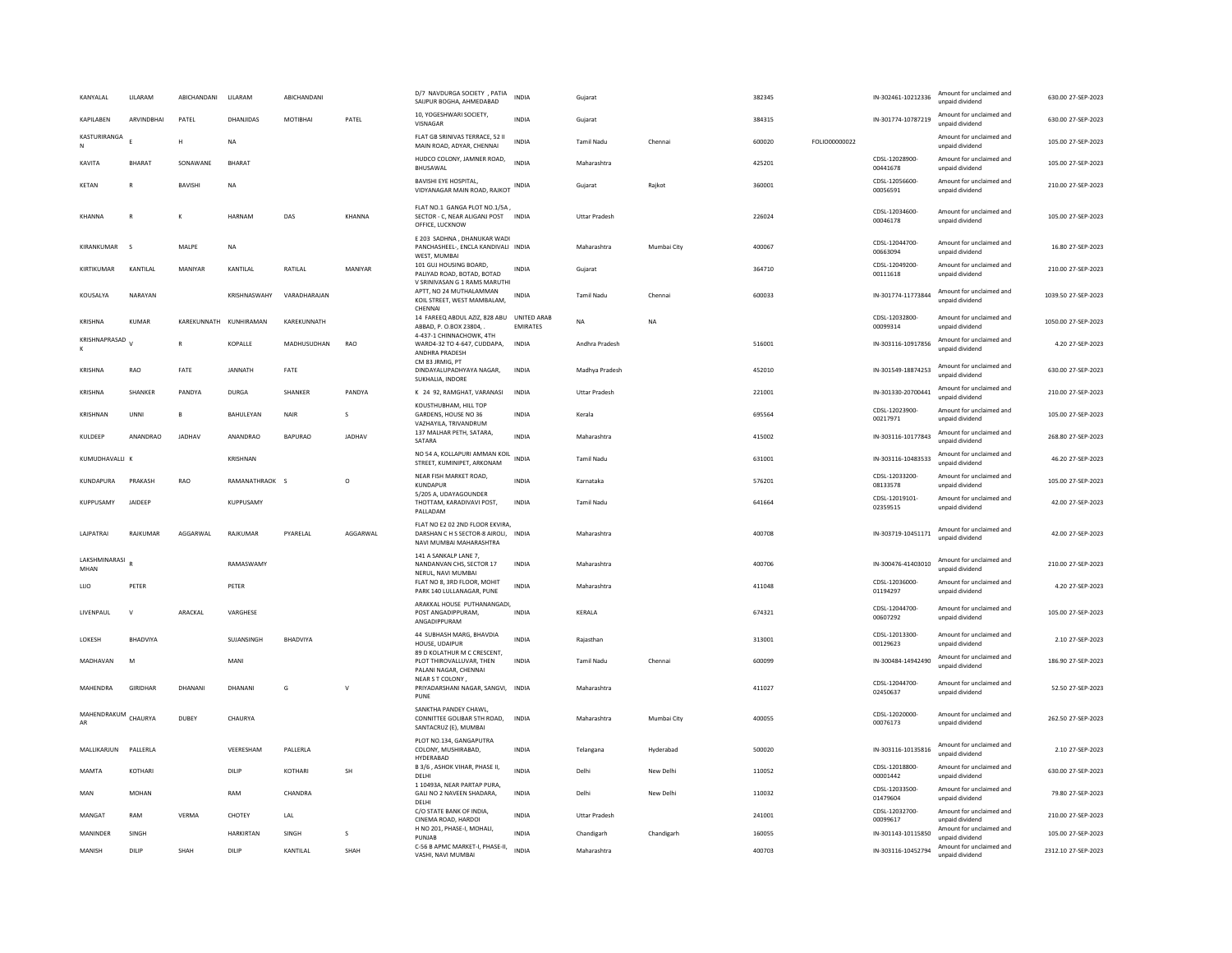| MANISH             | <b>KUMAR</b> |                | GAJENDRA             | <b>KUMAR</b> |             | BLDG B WING A FLAT 21, SAI<br>SAHEB PIMPLE SAUDAGAR JAGTAP, INDIA<br>DAIRY ROAD OPP LOTUS HOSPITAL,<br>PUNE MAHARASHTRA |              | Maharashtra          |                 | 411027 | IN-300476-41018560         | Amount for unclaimed and<br>unpaid dividend | 52.50 27-SEP-2023   |
|--------------------|--------------|----------------|----------------------|--------------|-------------|-------------------------------------------------------------------------------------------------------------------------|--------------|----------------------|-----------------|--------|----------------------------|---------------------------------------------|---------------------|
| MANJULABEN         | RAMNIKLAL    | MEHTA          | RAMNIKLAL            | MEHTA        |             | B-G-14 PANWADI, NR FATIMA<br>CONWENT, RAVI FLAT.<br>BHAVNAGAR                                                           | <b>INDIA</b> | Guiarat              | Bhavnagar       | 364001 | IN-300450-11120549         | Amount for unclaimed and<br>unpaid dividend | 630.00 27-SEP-2023  |
| MANJUNATH          | GURAPPA      | <b>IAMBAGI</b> | <b>GURAPPA</b>       |              |             | 442 - D AT - NEELAGUND, TQ -<br><b>BADAMI, BAGALKOT</b>                                                                 | <b>INDIA</b> | Karnataka            |                 | 587201 | CDSL-12044500-<br>00264136 | Amount for unclaimed and<br>unpaid dividend | 21.00 27-SEP-2023   |
| MANOJ              | <b>KUMAR</b> |                | PEETHAMBARAN PILLAI  |              |             | ITTAYAKOTTU, PANMANA,<br>VADAKKUMTHALA PO,<br>KARUNAGAPPALLY                                                            | <b>INDIA</b> | Kerala               |                 | 690536 | IN-300239-11308706         | Amount for unclaimed and<br>unpaid dividend | 21.00 27-SEP-2023   |
| <b>MARUTHI</b>     | -S           |                | SHANMUGAM            |              |             | GS5 PARAMOUNT PEARLS, DR<br>SITARAM NAGAR, VELACHERY,<br>CHENNAI TAMILNADU                                              | <b>INDIA</b> | <b>Tamil Nadu</b>    | Chennai         | 600042 | IN-300214-16737258         | Amount for unclaimed and<br>unpaid dividend | 210.00 27-SEP-2023  |
| MARY               | GEORGE       |                | MAN                  |              |             | KODIYATTU (PALAKKATTU) HOUSE,<br>KAVALANGADUNELLIMATTOM,<br>KOTHAMANGALAM.<br>KOTHAMANGALAM                             | <b>INDIA</b> | Kerala               |                 | 686691 | IN-303116-10490854         | Amount for unclaimed and<br>unpaid dividend | 52.50 27-SEP-2023   |
| MEERA              | PATHAK       |                | BHRIGU               | NATH         | TIWARI      | WARD NO-2, SHASTRI NAGAR<br>PANCHAYAT, CHANDAULI                                                                        | <b>INDIA</b> | <b>Uttar Pradesh</b> |                 | 232104 | CDSL-12059100-<br>00069763 | Amount for unclaimed and<br>unpaid dividend | 42.00 27-SEP-2023   |
| MISHRA             | л.           | N              | RADHAKANTA           | MISHRA       |             | G J PLAZA IST FLOOR, 358 LLOYDS<br>ROAD, GOPALAPURAM, CHENNAI                                                           | <b>INDIA</b> | <b>Tamil Nadu</b>    | Chennai         | 600086 | IN-302269-11330684         | Amount for unclaimed and<br>unpaid dividend | 42.00 27-SEP-2023   |
| <b>MITA</b>        | HIREN        | SANGHAVI       | HIREN                | N            | SANGHAVI    | NO 10 3rd FLOOR 2nd CROSS.<br>GOVINDAPPA STOPP U P<br>SHELTERS, KUMARA PARK WEST,<br>BANGALORE                          | <b>INDIA</b> | Karnataka            | Bangalore Urban | 560020 | CDSL-12034200-<br>00007976 | Amount for unclaimed and<br>unpaid dividend | 2100.00 27-SEP-2023 |
| MITHU              | GUHA         |                | <b>MUKTI</b>         | MILAN        | CHOWDHURY   | 368 N N ROAD, SATGACHI,<br>DUMDUM, Hooghly                                                                              | INDIA        | West Bengal          | Hooghly         | 700028 | IN-300214-14054342         | Amount for unclaimed and<br>unpaid dividend | 210.00 27-SEP-2023  |
| <b>MITUL</b>       | s            | MEHTA          | SUDHIRKUMAR          |              |             | NAGAR PANCHAYAT, TA<br>KHEDBRAHMA, DIST<br>SABARKANTHA, KHEDBRAHMA                                                      | <b>INDIA</b> | Gujarat              |                 | 383255 | CDSL-12033200-<br>01813192 | Amount for unclaimed and<br>unpaid dividend | 210.00 27-SEP-2023  |
| MOHAMMED           | SAHIR        | $\mathsf{v}$   | MUHAMMEDANVA<br>R    |              |             | HOUSE NO 9. BANK NAGAR<br>PUZHATHI, KANNUR, KERALA                                                                      | <b>INDIA</b> | Kerala               |                 | 670002 | IN-300239-10210036         | Amount for unclaimed and<br>unpaid dividend | 525.00 27-SEP-2023  |
| <b>MOHAN</b>       | KRISHNA      | CH             | CHANDRAMAHANT        | $\mathbf{v}$ | R           | CPL CH MOHAN KRISHNA, AF FIT<br>ARS 1, 3B RD AF, CHANDIGARH                                                             | <b>INDIA</b> | Chandigarh           | Chandigarh      | 160003 | CDSL-13041400-<br>01214716 | Amount for unclaimed and<br>unpaid dividend | 21.00 27-SEP-2023   |
| <b>MOHD</b>        | MAQBOOL      | BHAT           | <b>GULAM</b>         | AHMAD        | <b>BHAT</b> | WANABAL, RAWALPORA,<br>SRINAGAR                                                                                         | <b>INDIA</b> | Jammu and Kashmir    |                 | 190005 | CDSL-12011300-<br>00196567 | Amount for unclaimed and<br>unpaid dividend | 210.00 27-SEP-2023  |
| MOHMMAD            | EKRAM        |                | MOHMMAD              | ZAHUR        |             | 2A/54 MOHISKAPUR ROAD,<br>DURGAPUR                                                                                      | <b>INDIA</b> | West Bengal          |                 | 713205 | IN-300773-10301497         | Amount for unclaimed and<br>unpaid dividend | 210.00 27-SEP-2023  |
| MUKESH             | VERMA        |                | <b>JAIPAL</b>        | <b>VERMA</b> |             | 4/103/1, BALUGANJ, AGRA- U.P                                                                                            | <b>INDIA</b> | <b>Uttar Pradesh</b> |                 | 282002 | IN-300556-10353050         | Amount for unclaimed and<br>unpaid dividend | 210.00 27-SEP-2023  |
| MUNI               | DEVI         | VYAS           | GHANSHYAM            | VYAS         |             | H NO:15-1-450, FEELKHANA, DR.<br>RANGACHARY LANE, HYDERABAD                                                             | INDIA        | Telangana            | Hyderabad       | 500012 | CDSL-12035000-<br>00054951 | Amount for unclaimed and<br>unpaid dividend | 630.00 27-SEP-2023  |
| MUNUKOTI           | KALAMATA     |                | NARAYANA             | VENKATA      | TAMMANA     | 114 623 ASHIANA APART A C<br>GUARDS, HYDERABAD ANDHRA<br>PRADESH                                                        | <b>INDIA</b> | Telangana            | Hyderabad       | 500004 | IN-300214-11937979         | Amount for unclaimed and<br>unpaid dividend | 210.00 27-SEP-2023  |
| MURLIDHAR          | SHARMA       |                | NA                   |              |             | JISCO LTD, VILL VASIND, TALUKA<br>SAHAPURA, THANE                                                                       | <b>INDIA</b> | Maharashtra          |                 | 421604 | IN-300476-40404922         | Amount for unclaimed and<br>unpaid dividend | 105.00 27-SEP-2023  |
| MURUGAN            | G            |                | GOPAL                |              |             | NO-78 KVB, GARDEN RA PURAM,<br>CHENNAL                                                                                  | <b>INDIA</b> | <b>Tamil Nadu</b>    | Chennai         | 600028 | CDSL-12044700-<br>04280154 | Amount for unclaimed and<br>unpaid dividend | 14.70 27-SEP-2023   |
| MURUGHANAND<br>HAM |              |                | DHAKSHINAMOOR<br>THY |              |             | DOOR NO 1966, ANNA NAGAR,<br>THIRUGOKARNAM PO.<br>PUDUKKOTTAI                                                           | <b>INDIA</b> | <b>Tamil Nadu</b>    | Pudukkottai     | 622002 | CDSL-12044700-<br>00731244 | Amount for unclaimed and<br>unpaid dividend | 25.20 27-SEP-2023   |
| MUTHUKUMAR D       |              |                | DEIVASIKAMANI        |              |             | DOOR NO 4/55 PALAKKARAI,<br>MELA KABISTHALAM, PAPANASAM                                                                 | INDIA        | <b>Tamil Nadu</b>    |                 | 614203 | IN-300214-13028146         | Amount for unclaimed and<br>unpaid dividend | 63.00 27-SEP-2023   |
| MUTHUNAGAI         | M            |                | KALAISELVAN          | M            |             | 102 SATHYAMOORTHY ROAD.<br>RAM NAGAR, ., COIMBATORE                                                                     | <b>INDIA</b> | <b>Tamil Nadu</b>    | Coimbatore      | 641009 | CDSL-12011600-<br>00042443 | Amount for unclaimed and<br>unpaid dividend | 105.00 27-SEP-2023  |
| NAGENDRA           | RAO          | YADAV          | NAGABHUSHANA RAO     |              | YADAV       | H NO 6/4/779, RAM NAGAR.<br>ANANTAPUR                                                                                   | INDIA        | Andhra Pradesh       | Anantapur       | 515001 | CDSL-12044700-<br>02186441 | Amount for unclaimed and<br>unpaid dividend | 4.20 27-SEP-2023    |
| NAINI              | AGARWAL      |                | VINOD                | <b>KUMAR</b> | AGARWAL     | 15-8-499/1, MOTILAL BUILDING,<br>FEELKHANA, HYDERABAD                                                                   | <b>INDIA</b> | Telangana            | Hyderabad       | 500012 | CDSL-12051400-<br>00084911 | Amount for unclaimed and<br>unpaid dividend | 210.00 27-SEP-2023  |
| <b>NANDA</b>       | SWAROOP      |                | SWAROOPKUMAR B       |              | N           | 28. NATIONAL HIGH SCHOOL<br>ROAD, V V PURAM, BANGALORE                                                                  | INDIA        | Karnataka            | Bangalore Urban | 560004 | IN-300896-10254695         | Amount for unclaimed and<br>unpaid dividend | 2.10 27-SEP-2023    |
| NANIGOPAL          | PANDIT       |                | SURENDRANATH         | PANDIT       |             | STAFF QTRS KHARAGPUR,<br>GENERAL HOSPITAL, MIDNAPUR<br>KHARAGPUR, WEST BENGAL INDIA                                     | <b>INDIA</b> | West Bengal          |                 | 721301 | IN-302269-12517849         | Amount for unclaimed and<br>unpaid dividend | 42.00 27-SEP-2023   |
| NARENDER           | KUMAR        | AHUJA          | AMAR                 | <b>NATH</b>  | BHAPA       | T 33 DCM SCHOOL MARG, NEW<br>ROHTAK ROAD, NEW DELHI                                                                     | <b>INDIA</b> | Delhi                | New Delhi       | 110005 | CDSL-12029900-<br>03165275 | Amount for unclaimed and<br>unpaid dividend | 525.00 27-SEP-2023  |
| NARENDRA           | SHANKARLAL   | CHHAJED        | SHANKARLAL           | G            | CHHAJED     | 320 MAMLATDAR LANE,<br>MALEGAON                                                                                         | <b>INDIA</b> | Maharashtra          |                 | 423203 | CDSL-13017600-<br>00369712 | Amount for unclaimed and<br>unpaid dividend | 105.00 27-SEP-2023  |
| NASEEMA            | RASHEED      |                | KOCHUNNI             |              |             | 291(6/291), PAREKATTIL,<br>11ASOKAPURAM,<br>CHOORNIKKARAALUVA                                                           | INDIA        | Kerala               |                 | 683101 | IN-300239-14171316         | Amount for unclaimed and<br>unpaid dividend | 21.00 27-SEP-2023   |
| NATARAJ            | $\mathbf{B}$ |                | LATEB                | ESWARA       | SETTY       | M G ROAD. M G ROAD.<br>CHIKMANGALUR                                                                                     | <b>INDIA</b> | Karnataka            |                 | 577101 | IN-300610-10194610         | Amount for unclaimed and<br>unpaid dividend | 630.00 27-SEP-2023  |
| NAVIN              | RAIZADA      |                | LATESHVISHNU         | KRIPAL       | RAIZADA     | F-82, SHASTRI NAGAR, MEERUT<br>CITY(U.P.)                                                                               | <b>INDIA</b> | <b>Uttar Pradesh</b> |                 | 250005 | IN-302050-10030783         | Amount for unclaimed and<br>unpaid dividend | 630.00 27-SEP-2023  |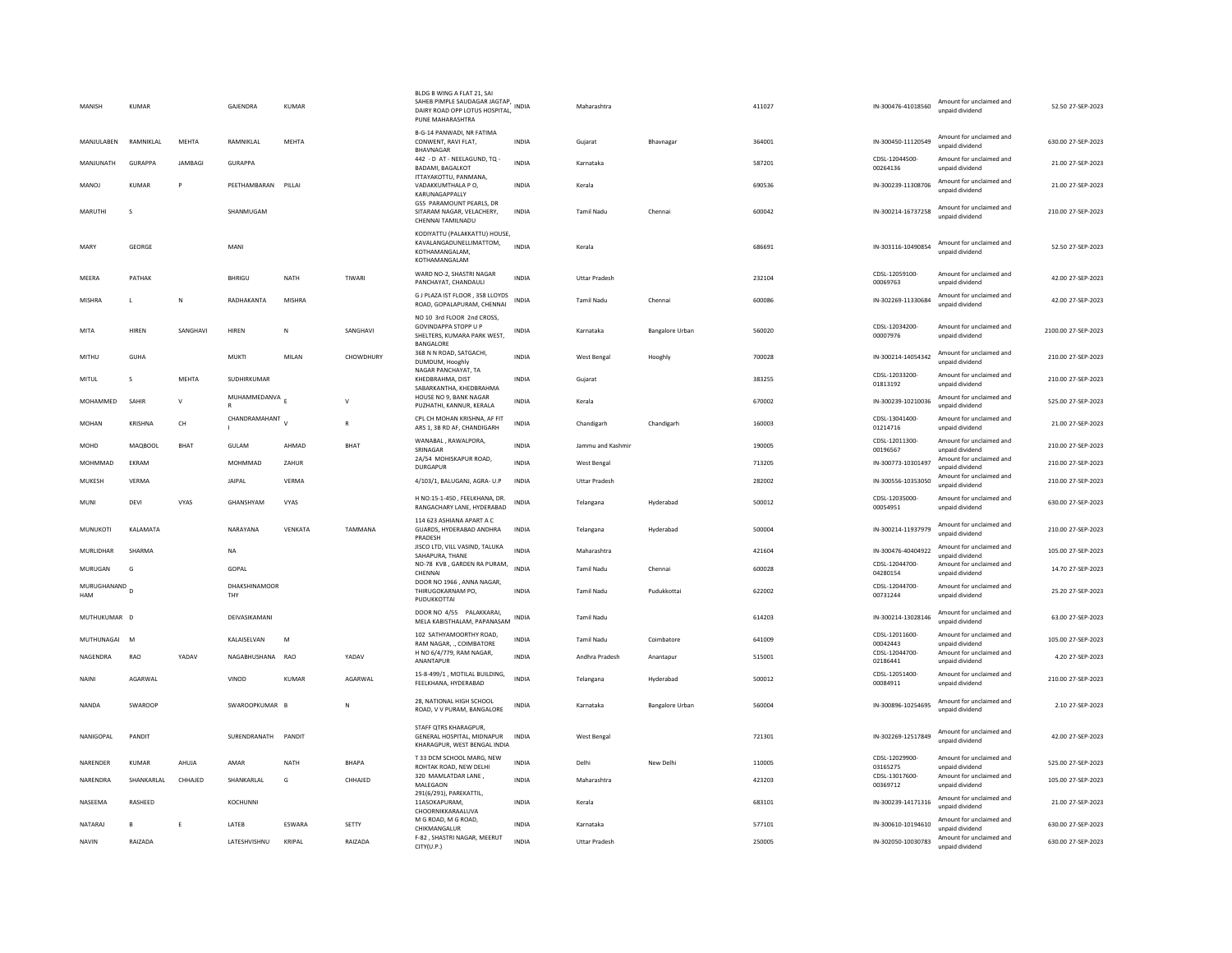| NIDHI                 | JAIN                         |                   | AMRIT                 | LAL             | JAIN         | NO 87, SECTOR-2, CHANDIGARH                                                                                                             | <b>INDIA</b> | Gujarat           |                        | 364710 |               | IN-300394-13770976         | Amount for unclaimed and<br>unpaid dividend | 630.00 27-SEP-2023  |
|-----------------------|------------------------------|-------------------|-----------------------|-----------------|--------------|-----------------------------------------------------------------------------------------------------------------------------------------|--------------|-------------------|------------------------|--------|---------------|----------------------------|---------------------------------------------|---------------------|
| NIDHI                 | KHANDELWAL                   |                   | VINEET                | KHANDELWAL      |              | 2 C 2 NEW PALASIA, 601 SAKAR<br><b>TERRACES, INDORE</b>                                                                                 | <b>INDIA</b> | Madhya Pradesh    |                        | 452001 |               | CDSL-12026200-<br>00073275 | Amount for unclaimed and<br>unpaid dividend | 105.00 27-SEP-2023  |
| NILIMA                | MANGESH                      | AKOLKAR           | MANGESH               | VASUDEV         | AKOLKAR      | 104 - A TOWER, SHAKUNTAL APPT.<br>N/R LALBAUG -, BRIDGE<br>MANIALPUR, VADODARA                                                          | <b>INDIA</b> | Gujarat           | Vadodara               | 390011 |               | CDSL-12038200-<br>00085500 | Amount for unclaimed and<br>unpaid dividend | 105.00 27-SEP-2023  |
| NIRMAI ADFVI          | $\Omega$                     | $\mathbf{v}$      | <b>GOPALAIAH</b>      | $\mathcal{S}$   | R            | NO.1471 BAZAR STREET,<br>MULBAGAL, KOLAR DISTRICT                                                                                       | <b>INDIA</b> | Karnataka         |                        | 563131 |               | IN-300239-11645416         | Amount for unclaimed and<br>unpaid dividend | 10.50 27-SEP-2023   |
| NISHANT               | THITE                        |                   | CHANDRA               | SHEKHAR         | THITE        | L 274 INDIRA NAGAR, NEEMUCH<br>MF                                                                                                       | <b>INDIA</b> | Madhya Pradesh    |                        | 458441 |               | IN-301330-20512472         | Amount for unclaimed and<br>unpaid dividend | 42.00 27-SEP-2023   |
| NITIN                 | E                            | KHALANE           | EAKNATH               | GANGARAM        | KHALANE      | PLOT NO 39 VARDHAMAN NAGAR,<br>DHULE ROAD, NANDURBAR,<br>NANDURBAR                                                                      | INDIA        | Maharashtra       |                        | 425412 |               | CDSL-12013300-<br>00382859 | Amount for unclaimed and<br>unpaid dividend | 210.00 27-SEP-2023  |
| <b>NOORKHAN</b>       | <b>ILIYAS</b>                | KHAN              | <b>ILIYAS</b>         | MURAD           | KHAN         | A/P PLOT NO 52, S NO 16 AQSA<br>NAGAR MEHRUN, TAL AND DIST<br>JALGAON, JALGAON<br>MAHARASHTRA                                           | <b>INDIA</b> | Maharashtra       |                        | 425003 |               | IN-300513-22459984         | Amount for unclaimed and<br>unpaid dividend | 42.00 27-SEP-2023   |
| OMKARAVARMA M         |                              |                   | SITARAMARAJU          |                 |              | DOOR NO 9-140A, PALAKODERU,<br>BHIMAVARAM                                                                                               | <b>INDIA</b> | Andhra Pradesh    |                        | 534210 |               | IN-302324-10825406         | Amount for unclaimed and<br>unpaid dividend | 777.00 27-SEP-2023  |
| ORPITA                | <b>MENON</b>                 |                   | NISHANT               | <b>MENON</b>    |              | 40/89, CHITTARANJAN PARK, NEW<br>DELHI                                                                                                  | <b>INDIA</b> | Delhi             | New Delhi              | 110019 |               | IN-301774-15702730         | Amount for unclaimed and<br>unpaid dividend | 31.50 27-SEP-2023   |
| OSWAL                 | <b>RITESH</b>                | DHANRAJ           | OSWAL                 | <b>DANRA</b>    |              | HSC NO L-237 ADINATH SOCIETY,<br>PUNE SATARA ROAD, PUNE                                                                                 | <b>INDIA</b> | Maharashtra       |                        | 411037 |               | IN-300280-10637032         | Amount for unclaimed and<br>unpaid dividend | 210.00 27-SEP-2023  |
| <b>PACIFIC</b>        | PVT                          | <b>ITD</b>        | <b>NA</b>             |                 |              | 13A SATISH MUKHERJEE ROAD,<br>2ND FLOOR, Hooghly                                                                                        | <b>INDIA</b> | West Bengal       | Hooghly                | 700026 |               | CDSL-12019103-<br>00254254 | Amount for unclaimed and<br>unpaid dividend | 2100.00 27-SEP-2023 |
| PADMALATHA            | M                            | RAO               | MADHUKAR              | RAO             |              | NO 583 4TH A CROSS, 8TH MAIN<br>R P C LAYOUT, VIJAYNAGAR,<br>BANGALORE                                                                  | <b>INDIA</b> | Karnataka         | <b>Bangalore Urban</b> | 560040 |               | IN-302148-10219918         | Amount for unclaimed and<br>unpaid dividend | 777.00 27-SEP-2023  |
| PALANI                | M                            |                   | MUTHU                 | $\mathbb{R}$    | M            | NO 6 2ND CROSS, NEXT TO S M<br>PHARMA RAGAVENDRA EXTN,<br>RAMURTHY NAGAR, BANGALORE                                                     | INDIA        | Karnataka         | <b>Bangalore Urban</b> | 560016 |               | IN-301926-30455802         | Amount for unclaimed and<br>unpaid dividend | 630.00 27-SEP-2023  |
| PAI ANIAPPAN M        |                              |                   | MEENAKSHISUNDA<br>RAM | PL              |              | 247, SOLAI ST, AYANAVARAM,<br>CHENNAI                                                                                                   | <b>INDIA</b> | Tamil Nadu        | Chennai                | 600023 |               | IN-301549-15770774         | Amount for unclaimed and<br>unpaid dividend | 105.00.27-SEP-2023  |
| PANKAJ                | TARACHANDJI                  | <b>BHOWATE</b>    | <b>BHOWATE</b>        | T               | $\mathsf{C}$ | 87, NAVNEET NAGAR, WADI,<br>NAGPUR                                                                                                      | <b>INDIA</b> | Maharashtra       |                        | 440025 |               | CDSL-12044700-<br>02588307 | Amount for unclaimed and<br>unpaid dividend | 21.00 27-SEP-2023   |
| PAREKH                | SIDDHARTH                    | <b>JAYANTILAL</b> | <b>JAYANTILAL</b>     | CHANGLAL        | PAREKH       | A-101 PAREKH TOWER.<br>BHAVESHWAR NAGAR, LAL TAKERI, INDIA<br>BHUJ-KUTCH.                                                               |              | Gujarat           |                        | 370001 |               | IN-300974-10866335         | Amount for unclaimed and<br>unpaid dividend | 90.30 27-SEP-2023   |
| PARIMAI A             | M                            |                   | MARIMUTHU             |                 |              | FLAT NO B3 SAI RESIDENCY, RAM<br>LOGU NAGAR PERIYA ANDAN<br>KOVIL. NEAR ST ANTONY SCHOOL<br>KARUR, TAMILNADU                            | INDIA        | <b>Tamil Nadu</b> | Karur                  | 639002 |               | IN-303116-10848390         | Amount for unclaimed and<br>unnaid dividend | 10.50 27-SEP-2023   |
| PARTHASARATHI NEOGI   |                              |                   | <b>NA</b>             |                 |              | FLAT NO.2A, ATHREYA<br>APARTMENTS, 94A ST MARYS<br>ROAD, R. A PURAM, CHENNAI                                                            | <b>INDIA</b> | Tamil Nadu        | Chennai                | 600018 | FOLIO00000018 |                            | Amount for unclaimed and<br>unpaid dividend | 105.00 27-SEP-2023  |
| PARUL                 | VAIKUNTH                     | DESAI             | VAIKUNTH              | <b>BHIMBHAI</b> | DESAI        | 14 SEEMA ROW HOUSE, ANAND<br>MAHAL ROAD, ADAJAN, SURAT                                                                                  | <b>INDIA</b> | Gujarat           | Surat                  | 395009 |               | CDSL-12011300-<br>00258874 | Amount for unclaimed and<br>unpaid dividend | 12.60 27-SEP-2023   |
| PARVATHAVARD<br>HINI  |                              |                   | GIRIDHAR              | K               |              | PLOT NO-46, RADHA SHYAM<br>AVENUE, RAJA KILPAKKAM,<br>CHENNAL                                                                           | <b>INDIA</b> | <b>Tamil Nadu</b> | Chennai                | 600073 |               | IN-303237-10093065         | Amount for unclaimed and<br>unpaid dividend | 21.00 27-SEP-2023   |
| PATHAN                | FARIDA                       | <b>IRRAHIM</b>    | <b>IBRAHIM</b>        | <b>IAFAR</b>    | PATHAN       | FUGE, BHOSARI, BHOSARI                                                                                                                  | <b>INDIA</b> | Maharashtra       |                        | 411039 |               | CDSL-12044700-<br>02347093 | Amount for unclaimed and<br>unpaid dividend | 14.70 27-SEP-2023   |
| PATTANASETTY NAGARAJA |                              |                   | VFFRAPPA              | PATTANASETTY    |              | HOUSE NO 53, BRAMIN STREET,<br>7TH WARD, SANDUR                                                                                         | <b>INDIA</b> | Karnataka         |                        | 583119 |               | IN-301135-26727712         | Amount for unclaimed and<br>unpaid dividend | 10.50 27-SEP-2023   |
| PAWAN                 | AGARWAL                      |                   | PARSURAM              | AGARWAL         |              | MAKUM ROAD, P/O<br>SUKANPUKHURI, DIST TINSUKIA,<br>TINSUKIA                                                                             | INDIA        | Assam             |                        | 786125 |               | CDSL-12024700-<br>00448550 | Amount for unclaimed and<br>unpaid dividend | 42.00 27-SEP-2023   |
| PERISETTY             | VENKATA                      | RAO               | ANJANEYULU            |                 |              | H.NO.11/2, A S LTD COLONY,<br>KOVVUR. W G DIST AP                                                                                       | <b>INDIA</b> | Andhra Pradesh    |                        | 534350 |               | IN-301022-20244847         | Amount for unclaimed and<br>unpaid dividend | 525.00 27-SEP-2023  |
| PHILIP                | <b>JOHN</b>                  |                   | GEORGE                | PHILIP          |              | THUNDIYIL HOUSE, THELLIYOOR P<br>O. PATHANAMTHITTA                                                                                      | <b>INDIA</b> | Kerala            |                        | 689544 |               | IN-300239-12813160         | Amount for unclaimed and<br>unnaid dividend | 75.60 27-SEP-2023   |
| PINTU                 | BHATTACHARYY<br>$\mathsf{A}$ |                   | NIKHII                | BHATTACHARYYA   |              | B-7/212 KALYANI, PO KALYANI,<br><b>DIST NADIA</b>                                                                                       | <b>INDIA</b> | West Bengal       |                        | 741235 |               | IN-300484-10676250         | Amount for unclaimed and<br>unpaid dividend | 210.00 27-SEP-2023  |
| PIYUSH                | B.                           | CHATURVEDI        | <b>BRJLAL</b>         | CHATURVEDI      |              | 4-A ABHILASHA, AUGUST KRANTI<br>ROAD, GOWALIA TANK, MUMBAI                                                                              | <b>INDIA</b> | Maharashtra       | Mumbai City            | 400036 |               | IN-300214-10589006         | Amount for unclaimed and<br>unpaid dividend | 2.10 27-SEP-2023    |
| PIYUSH                | DHANIIRHAI                   | CHAUDHARI         | DHANIIRHAI            | CHAUDHARI       |              | 6 MATRI VIHAR SOC., OPP<br><b>GOLDEN SILVER APTS</b><br>SUBHANPURA, VADODARA                                                            | <b>INDIA</b> | Guiarat           | Vadodara               | 390023 |               | CDSL-12038200-<br>00038411 | Amount for unclaimed and<br>unpaid dividend | 105.00.27-SEP-2023  |
| POONAM                | <b>MOTWANI</b>               |                   | KANHAIYALAL           | <b>MOTWANI</b>  | <b>SH</b>    | HOUSE NO- J-103 GROUND<br>FLOOR. MAYFIELD GARDEN<br>SECTOR-51, GURGAON, HARYANA                                                         | <b>INDIA</b> | Gujarat           |                        | 364710 |               | IN-302316-10276038         | Amount for unclaimed and<br>unpaid dividend | 105.00 27-SEP-2023  |
| PRAKASH               | s                            | SHETTY            | SANJIV                | SANKOO          | SHETTY       | SANYOGITA CO OP HSG SO LTD A<br>14 4TH, FLOOR DINDAYAL ROAD<br>ANAND NAGAR NEAR, SAMRAT<br>HOTEL DOMBIVLI WEST DOMBIVLI.<br>MAHARASHTRA | INDIA        | Maharashtra       |                        | 421202 |               | IN-300513-15193607         | Amount for unclaimed and<br>unpaid dividend | 262.50 27-SEP-2023  |
| PRAKASH               | SAWAJI                       | MALI              | SAWAJI                |                 |              | RM NO.5 GRND FLR, CHUNAWALA<br>BLDG, SONAPUR LANECHIRA<br>BAZAR, MUMBAI                                                                 | <b>INDIA</b> | Maharashtra       | Mumbai City            | 400002 |               | CDSL-12047100-<br>00027019 | Amount for unclaimed and<br>unpaid dividend | 210.00 27-SEP-2023  |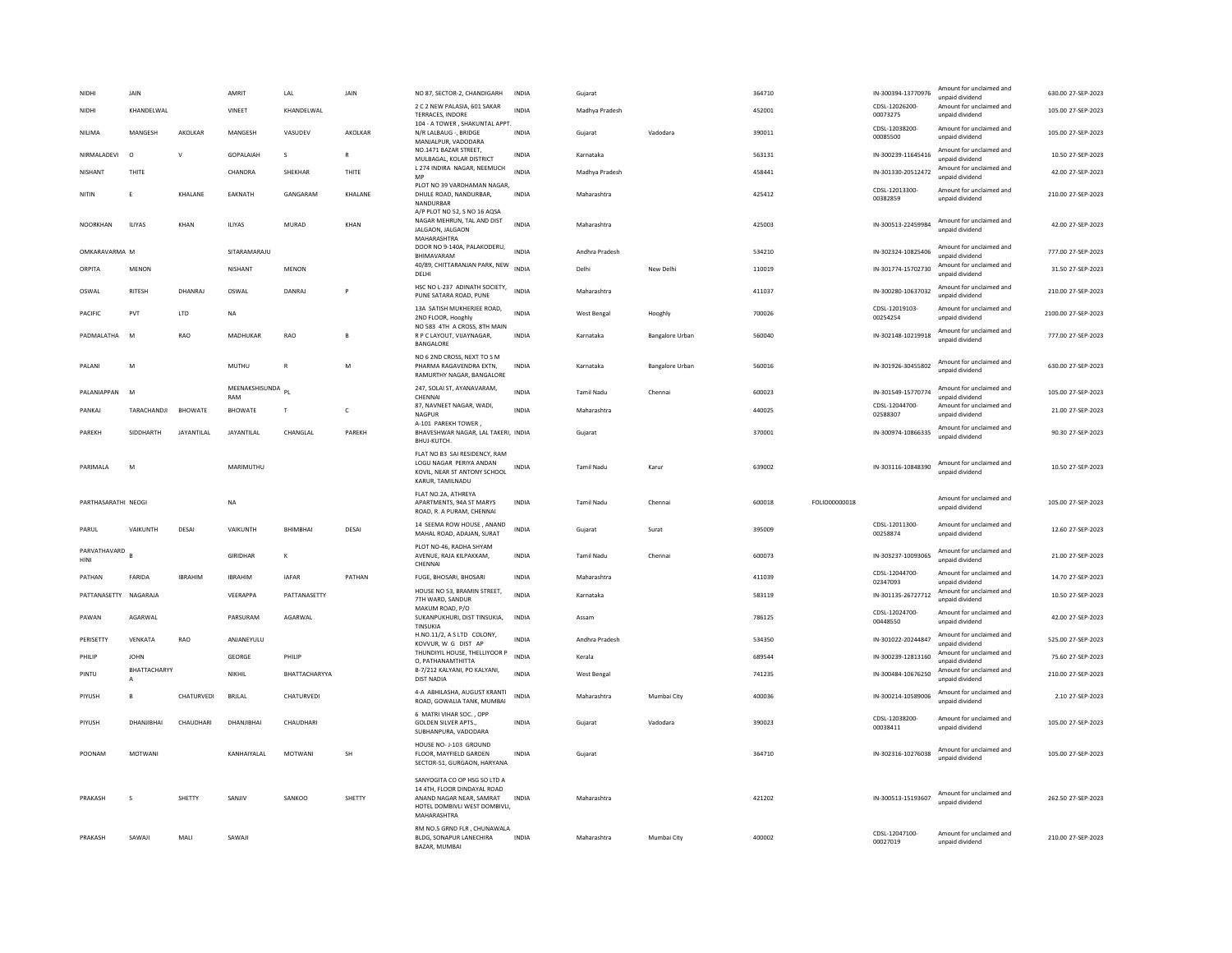| PRASANNA          |                                   |               | RAJARAMI           | REDDY        | <b>ISANAKA</b> | 7/35 PADMAVATHI PURAM.<br>TIRUPATHI ANDHRA PRADESH                                                  | INDIA        | Andhra Pradesh     |                 | 517501 | IN-300214-15243838                           | Amount for unclaimed and<br>unpaid dividend                             | 210.00 27-SEP-2023  |
|-------------------|-----------------------------------|---------------|--------------------|--------------|----------------|-----------------------------------------------------------------------------------------------------|--------------|--------------------|-----------------|--------|----------------------------------------------|-------------------------------------------------------------------------|---------------------|
| PRASANNAKUM<br>AR |                                   |               | KUNHIRAMAN         | <b>NAIR</b>  |                | 406 HARINIVAS, TRICHAMBARAM<br>TALIPARAMBA, KANNUR, KERALA                                          | INDIA        | Kerala             |                 | 670141 | IN-302269-11637679                           | Amount for unclaimed and<br>unpaid dividend                             | 105.00 27-SEP-2023  |
| PRASHANT          | SHANKARNARAY<br>AN                | THACHAPULLY   | <b>NA</b>          |              |                | NO 9 2ND PUNYA APPT. NR<br>RENUKA HALL NEHRU PARK,<br>VASTRAPUR GAM, AHMEDABAD                      | INDIA        | Gujarat            | Ahmedabad       | 380015 | IN-301549-18528210                           | Amount for unclaimed and<br>unnaid dividend                             | 42.00 27-SEP-2023   |
| PRAVEEN           |                                   | KIRANGE       | EKNATH             | KHUSHAL      | KIRANGE        | B/309 VISHWAMBHAR DARSHAN,<br>SUBHASH RD VISHNUNAGAR<br>DOMBIVLI, WEST THANE<br>MAHARASHTRA, INDIA  | INDIA        | Maharashtra        |                 | 421202 | IN-302269-13305606                           | Amount for unclaimed and<br>unpaid dividend                             | 21.00 27-SEP-2023   |
| PRAVINABEN        | HASMUKHBHAI                       | SHAH          | LAXMICHAND         | SHAH         |                | ROOM NO. 45 3RD FLR KESHAV.<br>BAUG 116 PRINCESS STREET S.G.,<br>MARG, MUMBA                        | <b>INDIA</b> | Maharashtra        | Mumbai City     | 400002 | CDSL-12027700-<br>00286172                   | Amount for unclaimed and<br>unpaid dividend                             | 8.40 27-SEP-2023    |
| PRAVINBHAI        |                                   | PATEL         | <b>BHURABHA</b>    | VASRAMBHAI   | PATEL          | AKASH GANGA 102, RUPANI<br>CIRCLE, BHAVNAGAR, GUJARAT                                               | <b>INDIA</b> | Gujarat            | Bhavnagar       | 364001 | IN-300214-14111846                           | Amount for unclaimed and<br>unpaid dividend                             | 105.00 27-SEP-2023  |
| PRAVINCHANDR      |                                   | RAVAI         | ATMARAM            | MULSHANKAR   | RAVAL          | 272 DHARMANATH PRABHU SOC,<br>NICOL ROAD NARODA.<br>AHMEDABAD, GUJARAT                              | <b>INDIA</b> | Gujarat            |                 | 382325 | IN-300513-12893792                           | Amount for unclaimed and<br>unpaid dividend                             | 630.00 27-SEP-2023  |
| PRIYANKKUMAR      | RAJENDRAKUMA SHAH                 |               | RAJENDRAKUMAR      |              |                | BANK OF INDIA, SAHJANAND<br>SHOPPING CENTRE SHAH, .,<br>AHMEDABAD                                   | <b>INDIA</b> | Gujarat            | Ahmedabad       | 380004 | CDSL-13020800-<br>00352626                   | Amount for unclaimed and<br>unpaid dividend                             | 10.50 27-SEP-2023   |
| PULOKESH          | GANGULY                           |               | SHANTI             | RAM          | GANGULY        | 25/1 DINGSAI PARA LANE, BALLY,<br>HOWRAH, WEST BENGAL                                               | <b>INDIA</b> | <b>West Bengal</b> |                 | 711201 | IN-302269-12039818                           | Amount for unclaimed and<br>unnaid dividend                             | 2.10 27-SEP-2023    |
| PURUSOTTAM        | NAIK                              |               | CHANDRA            | MANI         | NAIK           | PLOT NO 1215/1486(B), AT<br>KHANDAGIRI BARI, PO<br>KHANDAGIRI, BHUBANESWAR                          | <b>INDIA</b> | Orissa             |                 | 751030 | IN-301250-28595954                           | Amount for unclaimed and<br>unpaid dividend                             | 840.00 27-SEP-2023  |
| PUSHKAR           | BAIPAL                            |               | PRADEEP            | KUMAR        | <b>BAIPAI</b>  | 1ST FLR PLT NO 184<br>MUNNEKOLALA, MAIN RD<br>MARATHAHALLI OPP GOVT.<br>SCHOOL, BANGALORE KARNATAKA | <b>INDIA</b> | Karnataka          | Bangalore Urban | 560037 | IN-300484-18511481                           | Amount for unclaimed and<br>unpaid dividend                             | 42.00.27-SEP-2023   |
| PUSHPABEN         | MAHENDRAKUM SHAH<br>$\triangle$ R |               | MAHENDRAKUMAR      |              |                | C-3 RAJASTHAN FLAT, KABIR<br>CHOWK, SABARMATI,<br>AHMEDABAD                                         | INDIA        | Guiarat            | Ahmedabad       | 380005 | CDSL-12042200-<br>00007161                   | Amount for unclaimed and<br>unpaid dividend                             | 10.50 27-SEP-2023   |
| RADHA             | MANCHUKONDA                       |               | ALWAR              | M            |                | F NO:112 LAKSHMI TOWERS,<br>LALITHA NAGAR, AKKAYYAPALEM, INDIA<br>VISAKHAPATNAM                     |              | Andhra Pradesh     | Vishakhapatnam  | 530016 | CDSL-13041400-<br>00099804                   | Amount for unclaimed and<br>unpaid dividend                             | 21.00 27-SEP-2023   |
| RADHESHAM         | DAWALATRAM GADODIA                |               | DAWALATRAM         |              |                | C-603 LINK PALACE, SAI BABA<br>COMPLEX, CIBA ROADGOREGAON INDIA<br>(E), MUMBAI                      |              | Maharashtra        | Mumbai City     | 400063 | CDSL-12025500-<br>00120002                   | Amount for unclaimed and<br>unpaid dividend                             | 630.00 27-SEP-2023  |
| RAHUL             | JAIN                              |               | RAJENDRA           | <b>KUMAR</b> | JAIN           | A-406 PINKCITY APTS., AKAR<br>MARG BANIPARK, JAIPUR                                                 | <b>INDIA</b> | Raiasthan          | Jaipur          |        | CDSL-12017701-<br>00161276                   | Amount for unclaimed and<br>unpaid dividend                             | 157.50 27-SEP-2023  |
| RAHUL             | KISHORBHAI                        | GODHIYA       | <b>KISHORBHAI</b>  | GODHIYA      |                | 2916 25 PRADEEP NAGAR<br>CHINUBHAI NI C, HALI AMBAWADI<br>ELLISBRIDGE, AHMEDABAD<br>GUJARAT         | <b>INDIA</b> | Gujarat            | Ahmedabad       | 380006 | IN-300484-15664112                           | Amount for unclaimed and<br>unpaid dividend                             | 65.10 27-SEP-2023   |
| RAJAKUMAR         | $\mathsf{A}$                      |               | ANNAMALAI          | $\mathsf{R}$ |                | NO 37 S S R NAGAR, CUDDALORE                                                                        | <b>INDIA</b> | <b>Tamil Nadu</b>  | Cuddalore       | 607002 | IN-300175-10437416                           | Amount for unclaimed and<br>unpaid dividend                             | 1575.00 27-SEP-2023 |
| RAJAN             | M                                 |               | MANICKAVASAGA<br>M |              |                | 1277 GOLDEN COLONY, ANNA<br>NAGAR, WEST EXTENSION,<br>CHENNA                                        | <b>INDIA</b> | <b>Tamil Nadu</b>  | Chennai         | 600050 | IN-301549-16606450                           | Amount for unclaimed and<br>unpaid dividend                             | 65.10 27-SEP-2023   |
| RAJASHREE         | NEELAPPA                          | <b>FULARI</b> | NEELAPPA           | SHANKAREPPA  | <b>FULARI</b>  | I D B I BANK 11 FIRST CROSS,<br>GANDHINAGAR, P.B.NO-9931,<br>BANGALORE                              | <b>INDIA</b> | Karnataka          | Bangalore Urban | 560009 | CDSL-12020000-<br>00047509                   | Amount for unclaimed and<br>unpaid dividend                             | 787.50 27-SEP-2023  |
| RAJAT             | GARG                              |               | GARG               | PAWAN        |                | 97 EXTN-3 NANGLOI, METRO<br>STATION NILOTHI, WEST DELHI,<br>New Delh                                | <b>INDIA</b> | Delhi              | New Delhi       | 110041 | CDSL-12032300-<br>00908091                   | Amount for unclaimed and<br>unpaid dividend                             | 2.10 27-SEP-2023    |
| RAJENDRA          | KANTBHAI                          | PATEL         | KANTIBHAI          | СННОТАВНАІ   | PATEL          | 2946- SHREEJI CLINIC, MAIN<br>BAZAR, AT-PO BAREJA, BAREJA                                           | <b>INDIA</b> | Gujarat            |                 | 382425 | IN-301485-10321975                           | Amount for unclaimed and<br>unpaid dividend                             | 420.00 27-SEP-2023  |
| RAJESH            | KUMAR                             | SHARMA        | GIAN               | CHAND        | SHARMA         | WARD NO.-12, HOUSE NO.-13,<br>GALI GEETA BHAWAN,<br><b>UDHAMPUR</b>                                 | <b>INDIA</b> | Jammu and Kashmir  |                 | 182101 | CDSL-12030000-<br>00346387                   | Amount for unclaimed and<br>unpaid dividend                             | 63.00 27-SEP-2023   |
| RAIKUMAR          | к                                 | RAWI ANI      | KHEMCHAND          |              |                | FLAT NO 702 7TH FLOOR RATTAN,<br>DEEP APTS OPP SAPNA GARDEN.<br>ULHASNAGAR 3, THANE                 | <b>INDIA</b> | Maharashtra        |                 | 421003 | CDSL-12010900-<br>01157438                   | Amount for unclaimed and<br>unpaid dividend                             | 2100.00 27-SEP-2023 |
| RAJKUMARI         | <b>BHARTIA</b>                    |               | <b>SURESH</b>      | KUMAR        | GUPTA          | 120A BANGUR AVENUE BLOCK-A<br>5TH FLOOR, Hooghly WEST<br>BENGAL                                     | <b>INDIA</b> | West Bengal        | Hooghly         | 700055 | IN-300214-12559983                           | Amount for unclaimed and<br>unpaid dividend                             | 210.00 27-SEP-2023  |
| RAJKUMARI         | JAIN                              |               | RANJIT             | <b>KUMAR</b> | SARAWAGI       | RAJ KUMARI JAIN 29 2ND FLR,<br>TIRUPATI MARKETFANCY BAZAR,<br>T.R PHOOKAN ROAD, GUWAHATI            | <b>INDIA</b> | Assam              |                 | 781001 | CDSL-12010900-<br>00064276                   | Amount for unclaimed and<br>unpaid dividend                             | 714.00 27-SEP-2023  |
| RAKESH            | NAIR                              |               | DHEEPA             | PALAN        |                | POTTEKKAT, PARIYAPURAM PO,<br>TANUR, MALAPPURAM<br>H NO-3-20, POST-CHENNUR, DIST-                   | <b>INDIA</b> | Kerala             |                 | 676302 | CDSL-12047600-<br>00179877<br>CDSL-12033200- | Amount for unclaimed and<br>unpaid dividend<br>Amount for unclaimed and | 10.50 27-SEP-2023   |
| RAKHI             | GILDA                             |               | ASHISHKUMAR        | GILDA        |                | ADILABAD, ADILABAD                                                                                  | <b>INDIA</b> | Andhra Pradesh     |                 | 504201 | 02103297                                     | unpaid dividend                                                         | 359.10 27-SEP-2023  |
| RAKHI             | PATNI                             |               | SANJAY             | PATNI        |                | 8 TILAK PATH , INDORE (M.P.)                                                                        | INDIA        | Madhya Pradesh     |                 | 452004 | IN-301983-10028780                           | Amount for unclaimed and<br>unpaid dividend                             | 4.20 27-SEP-2023    |
| RAM               | <b>BABU</b>                       | $\mathbf R$   | ROKKAM             | BHEEMA       | RAO            | 12-10-7, BHARATHNAGAR,<br>KUKATPALLY, HYDERABAD                                                     | <b>INDIA</b> | Telangana          | Hyderabad       | 500018 | CDSL-12038400-<br>00987897                   | Amount for unclaimed and<br>unpaid dividend                             | 105.00 27-SEP-2023  |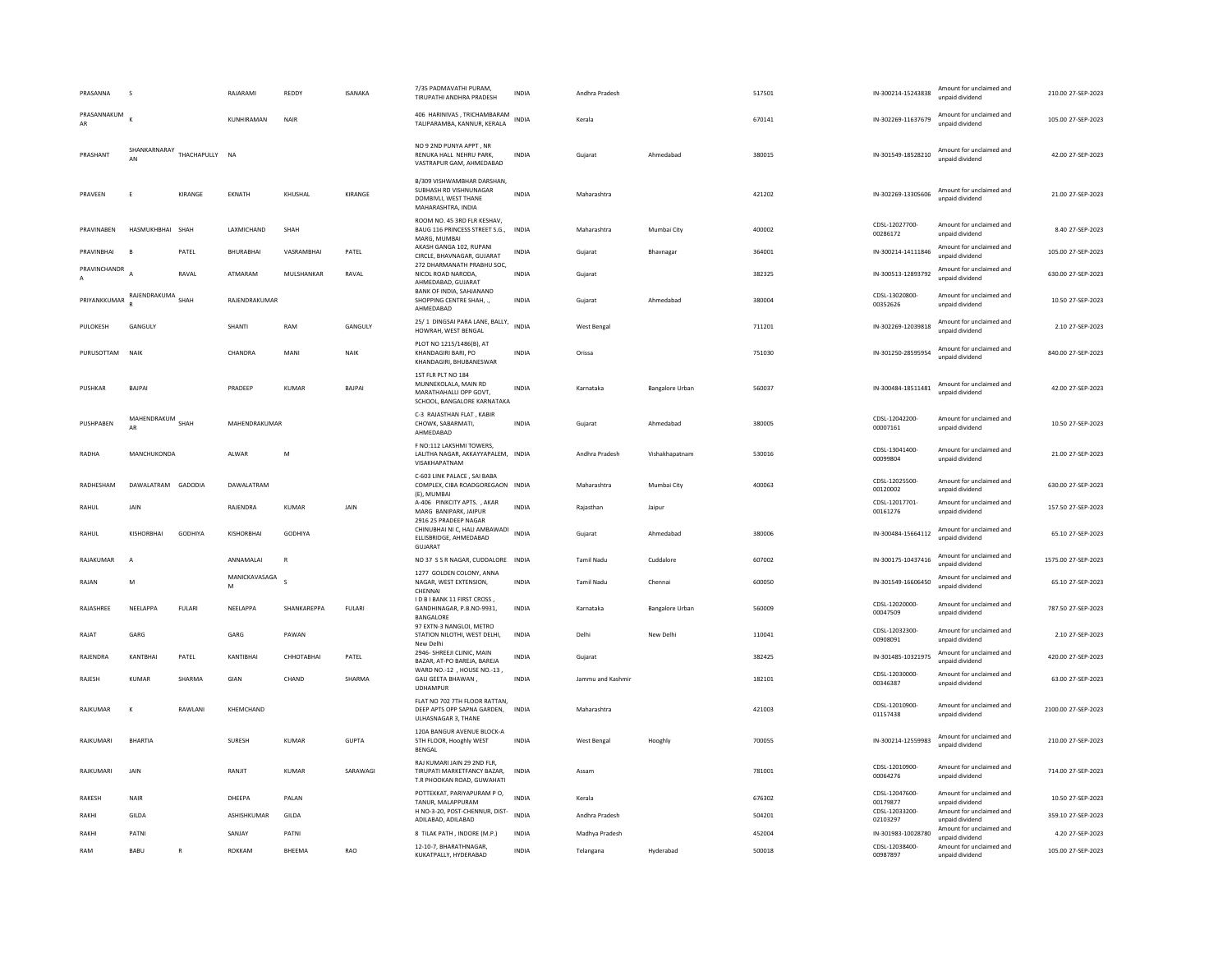|                  | REDDY              | M                    | MITAN                | PAPEYA                     | REDDY                          | S O M PAPEYA REDDY, WATER<br>WORKS RD, PURI<br>BIHIND HARSH BARDHAN, HOTEL                                            | <b>INDIA</b> | Orissa               |                        | 752002 | IN-300484-15525891         | Amount for unclaimed and<br>unpaid dividend | 75.60 27-SEP-2023   |
|------------------|--------------------|----------------------|----------------------|----------------------------|--------------------------------|-----------------------------------------------------------------------------------------------------------------------|--------------|----------------------|------------------------|--------|----------------------------|---------------------------------------------|---------------------|
| RAMAKANT         | TIWARI             |                      | TIWARI               | $\kappa$                   |                                | VIKAS COLONY PAKKA BAGH,<br>ETAWAH, ETAWAH UTTAR<br>PRADESH INDIA                                                     | <b>INDIA</b> | <b>Uttar Pradesh</b> |                        | 206001 | IN-300513-17057188         | Amount for unclaimed and<br>unpaid dividend | 44.10.27-SEP-2023   |
| RAMKRISHNA       | <b>MAROTRAO</b>    | <b>BHOSLE</b>        | MAROTRAO             | <b>BHAGAWANG</b>           | <b>BHOSLE</b>                  | QTR.NO.MQ/308, WCL UMRED,<br>MAHARASHTRA                                                                              | <b>INDIA</b> | Maharashtra          |                        | 441204 | IN-301696-10970699         | Amount for unclaimed and<br>unpaid dividend | 31.50 27-SEP-2023   |
| RATHI            | N                  |                      | LAXMI                | NARAYAN                    | RATHI                          | FLAT NO. 5, AAKASH DEEP APPT.,<br>POWER HOUSE ROAD, RATLAM (M. INDIA<br>P.                                            |              | Madhya Pradesh       |                        | 457001 | IN-301983-10016254         | Amount for unclaimed and<br>unpaid dividend | 184.80 27-SEP-2023  |
| RATHINAM         | CHANDRA            | <b>MOHAN</b>         | RETHINAM             |                            |                                | O NO 94 N NO 29,<br>MADURAIVEERAN KOIL ST,<br>PUDUERI CHENGALPET,<br>CHENGALPET                                       | <b>INDIA</b> | <b>Tamil Nadu</b>    |                        | 603001 | IN-301604-10543387         | Amount for unclaimed and<br>unpaid dividend | 63.00 27-SEP-2023   |
| RAVI             | <b>KUMAR</b>       |                      | <b>NA</b>            |                            |                                | C/O VASUDHA KULKARNI.<br>D2/24STATE BANK NAGAR, KARVE INDIA<br>NAGAR, PUNE                                            |              | Maharashtra          |                        | 411052 | CDSL-13019300-<br>00001137 | Amount for unclaimed and<br>unnaid dividend | 630.00 27-SEP-2023  |
| RAVI             | PRAKASH            | KHEMKA               | RADHESHYAM           | KHEMKA                     |                                | P-21/22, RADHA BAZAR STREET, 1 INDIA<br>ST FLOOR, Hooghly                                                             |              | <b>West Bengal</b>   | Hooghly                | 700001 | CDSL-12044700-<br>03317361 | Amount for unclaimed and<br>unpaid dividend | 2.10 27-SEP-2023    |
| RAVISHANKAR      | NINGAPPA           | NAGAGONDANA<br>HALLI | NINGAPPA             |                            | HANUMANTHAPPA NAGAGONDANAHALLI | NO 1225 3RD BLOCK, SRI M<br>VISHVESHWARAIAH, LAYOUT<br>ULLALU, BANGALORE<br>BLOCK D-5, FLAT NO.122                    | INDIA        | Karnataka            | <b>Bangalore Urban</b> | 560056 | CDSL-12049400-<br>00022703 | Amount for unclaimed and<br>unpaid dividend | 732.90 27-SEP-2023  |
| REDDI            | R                  | $\mathsf{V}$         | RAMASAMYREDDI A      |                            | $\vee$                         | KENDRIYA VIHAR, YELAHANKA,<br>BANGALORE                                                                               | INDIA        | Karnataka            | Bangalore Urban        | 560064 | IN-303340-10005638         | Amount for unclaimed and<br>unpaid dividend | 105.00 27-SEP-2023  |
| RENU             | ARVIND             | KUMAR                | ARVIND               | WEB                        |                                | PLOT NO 12-A A/12, SECTOR-06<br>NEW PANVEL (E), NEW PANVEL (E), INDIA<br><b>NAVI MUMBAI</b><br>493/B/1 G T ROAD SOUTH |              | Maharashtra          |                        | 410206 | CDSL-12013200-<br>00246651 | Amount for unclaimed and<br>unpaid dividend | 21.00 27-SEP-2023   |
| RENUKA           | SATISH             | VASHA                | SATISH               | GULABCHAND                 | VASHA                          | PANCHSHEEL, APT I BLOCK FLAT<br>201 SHIBPUR, HOWRAH WEST<br>BENGAL                                                    | INDIA        | West Bengal          | Howrah                 | 711102 | IN-300214-15471401         | Amount for unclaimed and<br>unpaid dividend | 210.00 27-SEP-2023  |
| <b>RNR</b>       | KSHEERSAGAR        |                      | <b>NA</b>            |                            |                                | B-802 CHINMAY TOWERS,<br>GURUKUL ROAD, AHMEDABAD                                                                      | <b>INDIA</b> | Guiarat              | Ahmedabad              | 380052 | IN-302269-10035912         | Amount for unclaimed and<br>unpaid dividend | 2.10 27-SEP-2023    |
| <b>ROHIT</b>     | KISHORE            | ADALIA               | <b>KISHORE</b>       | P                          | ADALIA                         | SHANTI NIKETAN FLAT NO 42 AND<br>43. 4TH FLOOR PRABHAT COLONY. INDIA<br>SANTACRUZ EAST, MUMBAI                        |              | Maharashtra          | Mumbai City            | 400055 | IN-301330-19241301         | Amount for unclaimed and<br>unpaid dividend | 777.00 27-SEP-2023  |
| <b>ROHIT</b>     | <b>KRISHNAN</b>    | s                    | SUNDARAM             |                            |                                | AT 4 3RD FLOOR, ANANTI FLATS,<br>NADU STREET MYLAPORE.<br>CHENNAI                                                     | <b>INDIA</b> | <b>Tamil Nadu</b>    | Chennai                | 600004 | CDSI-16014800-<br>00657021 | Amount for unclaimed and<br>unpaid dividend | 10.50 27-SEP-2023   |
| SACHIN           | MAHAVIR            | PATIL                | MAHAVIR              | TATYA                      | PATIL                          | 708 MATANG SAMAJ VASAHAT<br>MATANG SAMA, J TO PATIL GALLI<br>MALA A P CHIPARITAL, SHIROL,<br>SHIROL MAHARASHTRA       | <b>INDIA</b> | Maharashtra          |                        | 416101 | IN-300484-17442531         | Amount for unclaimed and<br>unnaid dividend | 46.20 27-SEP-2023   |
| <b>SACHIN</b>    | MANOHAR            | KHARATE              | MANOHAR              | <b>FKNATH</b>              | KHARATE                        | N-31 F/2/10/16, NR KALIKA<br>MANDIR, MAHARANA PRATAP<br>CHOWKCIDCO, NASHIK                                            | <b>INDIA</b> | Maharashtra          |                        | 422009 | CDSL-12038400-<br>00112052 | Amount for unclaimed and<br>unpaid dividend | 157.50 27-SEP-2023  |
| SACHIN           | SHARAD             | DANAKE               | SHARAD               | GANGARAM                   | DANAKE                         | 595/16 IRANI CHAWL, PIPE ROAD<br>NEAR RLY STATION. KURLA W<br>MUMBAI, MAHARASHTRA INDIA                               | <b>INDIA</b> | Maharashtra          | Mumbai City            | 400070 | IN-302269-12739860         | Amount for unclaimed and<br>unpaid dividend | 6.30 27-SEP-2023    |
| SADHANA          | PAI                |                      | RAJENDRA             | MUKUND                     | PAI                            | FLAT NO 305 OM SAIDHAM CHS,<br>PLOT NO 40 SECTOR 17, VASHI.<br>NAVI MUMBAI                                            | <b>INDIA</b> | Maharashtra          |                        | 400705 | IN-301127-16864364         | Amount for unclaimed and<br>unpaid dividend | 525.00 27-SEP-2023  |
| SAKTI            | PRASANNA           | NAYAK                | LATEB                | N                          | NAYAK                          | PLOT ONE, MADHUSUDAN NAGAR,<br>UNIT 4, BHUBANESWAR                                                                    | <b>INDIA</b> | Orissa               |                        | 751001 | IN-301250-28799611         | Amount for unclaimed and<br>unpaid dividend | 630.00 27-SEP-2023  |
| SALEENA          |                    |                      | SULFIKKAR            |                            |                                | PUTHAN MALIYEKKAL, POST<br>KODIYATHUR MUKKAM.<br>KOZHIKODE, KERALA                                                    | <b>INDIA</b> | Kerala               |                        | 673602 | IN-302269-11229277         | Amount for unclaimed and<br>unpaid dividend | 157.50 27-SEP-2023  |
| SANDIP           | HANUMANTRAO SHINDE |                      | HANUMANTRAO SHINDE   |                            |                                | 717/D RAJSHIVAM HSG SOC,<br>ASHOKVAN.<br>MARUTINAGARDAHISAR, MUMBAI                                                   | <b>INDIA</b> | Maharashtra          | Mumbai City            | 400068 | IN-302201-10368923         | Amount for unclaimed and<br>unpaid dividend | 33.60 27-SEP-2023   |
| SANGAMNATH JAJEE |                    |                      | NANDKUMAR            |                            |                                | H.NO.10.1/A, SANGAM NIKETAN,<br>SANGAMESHWER NAGAR.<br>GULBARGA                                                       | <b>INDIA</b> | Karnataka            | Gulbarga               | 585103 | IN-300239-11787754         | Amount for unclaimed and<br>unpaid dividend | 315.00 27-SEP-2023  |
| SANGFFTA         | KISHOR             | RAIGANDHI            | KISHOR               | RAIGANDHI                  |                                | 1792 GANDHI CHOWK, ISLAMPUR<br>TAL-WALWA, DIST-SANGLI,<br><b>ISLAMPUR</b>                                             | <b>INDIA</b> | Maharashtra          |                        | 415409 | CDSL-12020000-<br>00162543 | Amount for unclaimed and<br>unpaid dividend | 52.50 27-SEP-2023   |
| SANIAY           | MUKHOPADHYA        |                      |                      | SOURENDRANATH MUKHOPADHYAY |                                | FLAT NO 303 BLDG NO 17A,<br>GODAVARI CUSTOMS COLONY<br>POWAI, MUMBAI                                                  | <b>INDIA</b> | Maharashtra          | Mumbai City            | 400076 | IN-300484-14965756         | Amount for unclaimed and<br>unpaid dividend | 210.00 27-SEP-2023  |
| SANJAY           | CHUDAMAN           | INGLE                | CHUDAMAN             |                            |                                | KANHAIYALAL PLOT, JAMNER<br>ROAD, BHUSAWAL                                                                            | <b>INDIA</b> | Maharashtra          |                        | 425201 | CDSL-12028900-<br>00450906 | Amount for unclaimed and<br>unpaid dividend | 105.00 27-SEP-2023  |
| SANJAY           | <b>JINDAL</b>      |                      | HARDWARI             | LAL                        |                                | DR. GERA STREET, WATER WORKS<br>ROAD MANSA, MANSA, MANSA                                                              | <b>INDIA</b> | Punjab               |                        | 151505 | CDSL-12044700-<br>00261794 | Amount for unclaimed and<br>unpaid dividend | 2.10 27-SEP-2023    |
| SANJAY           | <b>KUMAR</b>       | AGRWAL               | RAMESH               | CHAND                      | AGRWAL                         | WARD NO. 31, GANDHI CHOWK<br>WARD, SAGAR (M.P.)                                                                       | <b>INDIA</b> | Madhya Pradesh       |                        | 470002 | IN-301983-10667343         | Amount for unclaimed and<br>unpaid dividend | 54.60 27-SEP-2023   |
| SANJEEV          | KUMAR              | RAI                  | RAMASHARY            | G                          | RAI                            | B-539 SAPNA NAGAR,<br>GANDHIDHAM-KUTCH.                                                                               | <b>INDIA</b> | Gujarat              |                        | 370201 | IN-300974-11038649         | Amount for unclaimed and<br>unpaid dividend | 1050.00 27-SEP-2023 |
| SANKAR           | $\mathbb{N}$       |                      | <b>NAILAMANICKAM</b> |                            |                                | 2C/3 VALLIYAMMAI ILLAM,<br>MUTHAMIL STREET. THANGAM<br>NAGAR, THANJAVUR                                               | <b>INDIA</b> | <b>Tamil Nadu</b>    | Thaniavur              | 613007 | IN-301637-40694963         | Amount for unclaimed and<br>unpaid dividend | 21.00.27-SEP-2023   |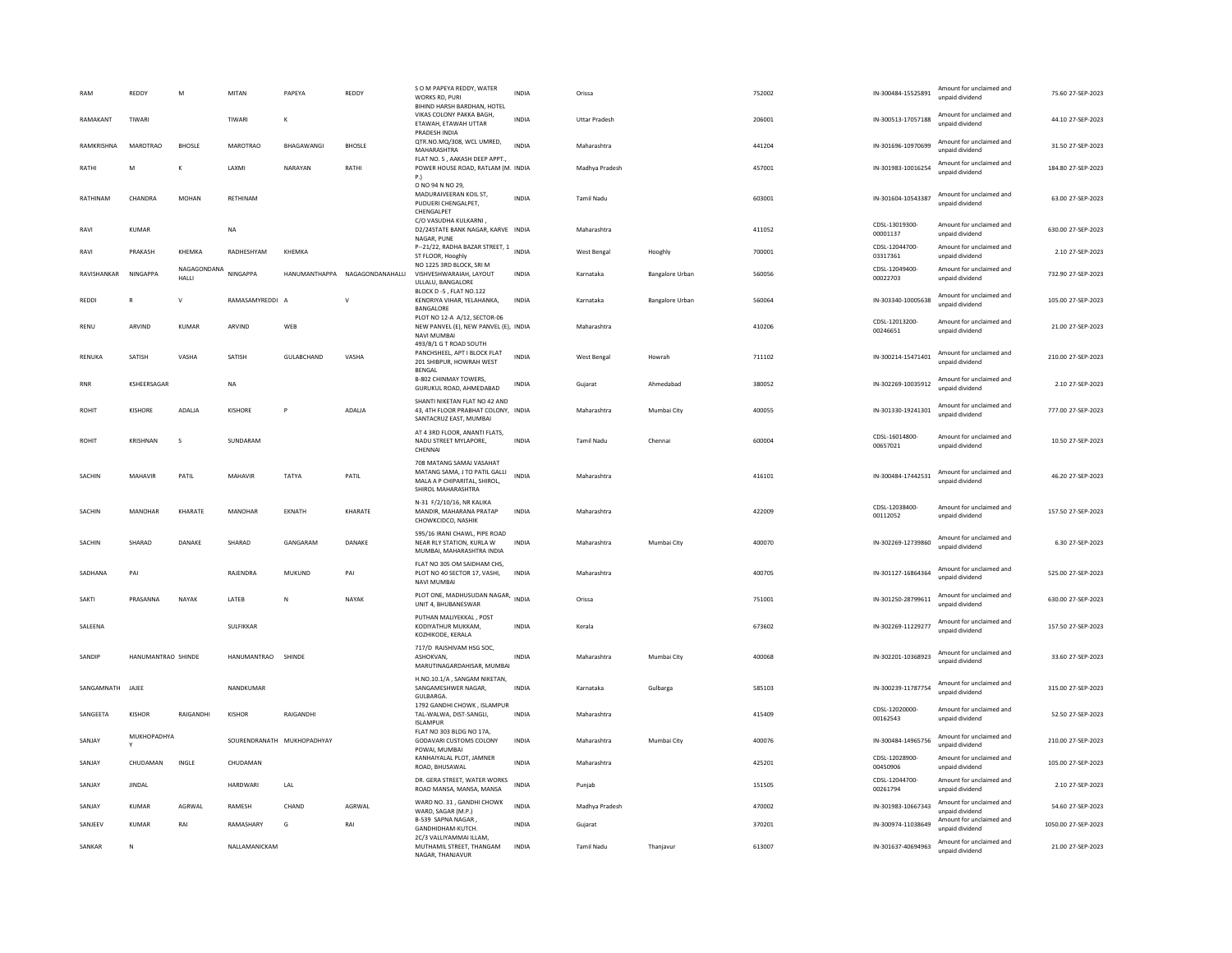| SANTHOSH            | B                | R               | <b>BHADRAN</b>                  |                |               | NO 29 SAMRAKSHA DASSAPA<br>LAYOUT, 3RD BLOCK R M NAGAR,<br>BANGALORE                            | INDIA        | Karnataka         | Bangalore Urban        | 560016 |               | IN-300476-41025562             | Amount for unclaimed and<br>unpaid dividend | 168.00 27-SEP-2023  |
|---------------------|------------------|-----------------|---------------------------------|----------------|---------------|-------------------------------------------------------------------------------------------------|--------------|-------------------|------------------------|--------|---------------|--------------------------------|---------------------------------------------|---------------------|
| SARITA              | MAHENDRASING     | SHEKHAWAT       | MAHENDRASINGH                   |                |               | A/8 BHUNESHWARI SOCIETY,                                                                        | <b>INDIA</b> | Gujarat           |                        | 394601 |               | CDSL-12013200-                 | Amount for unclaimed and                    | 1260.00 27-SEP-2023 |
| SASHIKALA           | M                |                 | <b>NA</b>                       |                |               | SHASTRI ROAD, BARDOLI<br>12 KALATHI PILLAI ST., 1ST FLOOR                                       | <b>INDIA</b> | <b>Tamil Nadu</b> | Chennai                | 600079 |               | 00573420<br>IN-300450-10081942 | unpaid dividend<br>Amount for unclaimed and | 10.50 27-SEP-2023   |
| SATHIS              | <b>KUMAR</b>     | s               | RAMASAMY                        | SUGUMAR        |               | SOWCARPET, CHENNAI.<br>HCL TECHNOLOGIES LTD, 6 A S<br>CHAMBERS FEET ROAD 6 BLOCK,               | <b>INDIA</b> | Karnataka         | Bangalore Urban        | 560095 |               | IN-303028-52508536             | unpaid dividend<br>Amount for unclaimed and | 210.00 27-SEP-2023  |
|                     |                  |                 |                                 |                |               | KORAMANGALA, BANGALORE<br>KARNATAKA                                                             |              |                   |                        |        |               |                                | unnaid dividend                             |                     |
| SATPAL              | SINGH            |                 | NA                              |                |               | 158 PHASE 7, MOHAL I, ROPAR P B INDIA                                                           |              | Chandigarh        | Chandigarh             | 160061 |               | IN-302269-10153735             | Amount for unclaimed and<br>unpaid dividend | 10.50 27-SEP-2023   |
| SATYA               | PRAKASH          | VATS            | <b>OM</b>                       | DATT           | VATS          | H.NO.-480, V.P.O-MUNDKA, DELHI INDIA                                                            |              | Delhi             | New Delhi              | 110041 |               | IN-302365-10091590             | Amount for unclaimed and<br>unpaid dividend | 105.00 27-SEP-2023  |
| SAURAV              | KUMAR            |                 | RAMJEE                          | PRASAD         | <b>BHAGAT</b> | PAKURIA PAKUR, P ADD<br>BAXIBANDH ROAD, DUMKA<br><b>JHARKHAND</b>                               | <b>INDIA</b> | Bihar             |                        | 814101 |               | IN-300484-15593038             | Amount for unclaimed and<br>unpaid dividend | 31.50 27-SEP-2023   |
| SEFALI              | DEY              |                 | <b>DIPANKAR</b>                 | DEY            |               | JAGAT BALLAVPUR, JAGAT<br>BALLAVPUR, HOWRAH, WB                                                 | <b>INDIA</b> | West Bengal       |                        | 711408 |               | IN-301250-28556718             | Amount for unclaimed and<br>unpaid dividend | 525.00 27-SEP-2023  |
| SETHURAMAN          | $\overline{A}$   |                 | <b>NA</b>                       |                |               | C-3 KADAMBARI APARTMENTS, 4<br>SUBRAMANIAM STREET.<br>CHROMPET, CHENNAL                         | <b>INDIA</b> | <b>Tamil Nadu</b> | Chennai                | 600044 | FOLIO00000023 |                                | Amount for unclaimed and<br>unpaid dividend | 105.00 27-SEP-2023  |
| SHABNAM             | <b>BADRUDDIN</b> | WANGDE          | <b>BADRUDDIN</b>                | ALI            | WANGDE        | AT - JAMA MASJID MOHALLA, TAL -<br>CHIPLUN, DIST - RATNAGIRI,<br>CHIPLUN                        | <b>INDIA</b> | Maharashtra       |                        | 415605 |               | CDSL-12018600-<br>00109765     | Amount for unclaimed and<br>unpaid dividend | 315.00 27-SEP-2023  |
| SHAH                | PARUL            | HITEN           | SHAH                            | <b>HITEN</b>   | AMRITLAL      | 54 DIGVIJAY PLOT, NR, SHAH<br>BRASSIND, JAMNAGAR                                                | <b>INDIA</b> | Gujarat           | Jamnagar               | 361005 |               | IN-301991-10590299             | Amount for unclaimed and<br>unpaid dividend | 105.00 27-SEP-2023  |
| <b>SHAKIR</b>       | <b>IBRAHIM</b>   | SHAH            | <b>IBRAHIM</b>                  | HASANALI       | SHAH          | MOTIWALA BLDG GR FLOOR<br>ROOM 2A E S PATAN WALA RD,<br>BYCULLA EAST, MUMBAI                    | <b>INDIA</b> | Maharashtra       | Mumbai City            | 400027 |               | CDSL-13041400-<br>05541238     | Amount for unclaimed and<br>unpaid dividend | 2.10 27-SEP-2023    |
| SHAKUNTALA          | KAMAI AKAR       | ZENDE           | KAMALAKAR                       | <b>7FNDF</b>   |               | 1981 CONVENT STREET,<br>PARAMOUNT APT, PUNE                                                     | <b>INDIA</b> | Maharashtra       |                        | 411001 |               | CDSL-12023000-<br>00891401     | Amount for unclaimed and<br>unpaid dividend | 210.00 27-SEP-2023  |
| SHALU               | <b>GUPTA</b>     |                 | DHEERAJ                         | <b>GUPTA</b>   | <b>SH</b>     | 1/7228E, SHIVAJI PARK, DELHI                                                                    | <b>INDIA</b> | Delhi             | New Delhi              | 110032 |               | IN-300206-10937496             | Amount for unclaimed and<br>unpaid dividend | 630.00 27-SEP-2023  |
| SHARATH             | $\overline{A}$   | M               | MGOWDAA                         | $\overline{A}$ | G             | FIRST FLOOR CAUVERY NILAYA, NO<br>158/1 BMP-18 8TH CROSS,<br>NAGVARAPALYA CV RAMANAGAR,         | <b>INDIA</b> | Karnataka         | Bangalore Urban        | 560093 |               | IN-303116-10850704             | Amount for unclaimed and<br>unpaid dividend | 75.60 27-SEP-2023   |
|                     |                  |                 |                                 |                |               | <b>BANGALORE KARNATAKA</b><br>10/18, TRUNK ROAD, A-ZONE                                         |              |                   |                        |        |               |                                | Amount for unclaimed and                    |                     |
| SHARWAN             | <b>KUMAR</b>     | SINGH           | BABULAL                         | SINGH          | <b>SH</b>     | DURGAPUR, WEST BENGAL                                                                           | <b>INDIA</b> | West Bengal       |                        | 713204 |               | IN-302316-10170020             | unpaid dividend                             | 63.00 27-SEP-2023   |
| SHASHIKALA          | RAO              | s               | SUBRAMAIAH                      |                |               | 20/15/1 2ND CROSS 9TH-<br>N.R.I.LAYOUTVARANASI-,<br>ALIASJINKETHIMANA, BANGALORE                | <b>INDIA</b> | Karnataka         | <b>Bangalore Urban</b> | 560016 |               | CDSL-12044700-<br>03233243     | Amount for unclaimed and<br>unpaid dividend | 210.00 27-SEP-2023  |
| SHIBIJA             | P                | P               | LATHEESHKUMAR                   |                | T             | HOUSE NO 38/1965, EDOTH<br>HOUSE, MANGATTPARAMBA.<br>EDAKKAD P. O. CALICUT                      | INDIA        | Kerala            |                        | 673005 |               | IN-301811-10052225             | Amount for unclaimed and<br>unpaid dividend | 210.00 27-SEP-2023  |
| SHIVAJI             | TUKARAM          | <b>ADHIKARI</b> | <b>NA</b>                       |                |               | AT-POST-SARALAMBE, TAL-<br>SHAHAPUR, THANE                                                      | <b>INDIA</b> | Maharashtra       |                        | 421601 |               | CDSL-12044700-<br>03832226     | Amount for unclaimed and<br>unpaid dividend | 21.00 27-SEP-2023   |
| SHOBANA             | <b>KANKARIA</b>  |                 | MANGILAL                        |                |               | NO 5 VINAYAKA MAISTRY STREET.<br>SOWCARPET, CHENNAI,<br>TAMILNADU                               | <b>INDIA</b> | <b>Tamil Nadu</b> | Chennai                | 600079 |               | IN-300513-12924577             | Amount for unclaimed and<br>unpaid dividend | 766.50 27-SEP-2023  |
| SHRUNGALI           | $\overline{A}$   | DESAI           | <b>ASHWIN</b>                   |                |               | 403 A SURAMYA APPT.<br>OPP.TERAPANTHI BHAVAN.<br>CITIYUGHT ROAD, SURAT                          | <b>INDIA</b> | Gujarat           | Surat                  | 395007 |               | IN-300888-14011238             | Amount for unclaimed and<br>unpaid dividend | 105.00 27-SEP-2023  |
| SHURHKARAN          | <b>IOSHI</b>     |                 | HANUMAN                         | PRASAD         | <b>IOSHI</b>  | H.NO.202, RAMAYAN APA., -,<br><b>INDORE</b>                                                     | <b>INDIA</b> | Madhya Pradesh    |                        | 452001 |               | CDSL-12044700-<br>01710301     | Amount for unclaimed and<br>unpaid dividend | 2100.00 27-SEP-2023 |
| SHYAM               | SUNDER           | SHARMA          | SHIYARAM                        | SHARMA         |               | LARSEN TOUBRO LTD C O MRO<br>FACILITY M, JH SEZ KHAPRI<br>RAILWAY NAGPUR, NAGPUR<br>MAHARASHTRA | <b>INDIA</b> | Gujarat           |                        | 364710 |               | IN-300484-15969826             | Amount for unclaimed and<br>unpaid dividend | 25.20 27-SEP-2023   |
| SHYAMAL             | SAHA             |                 | NARAYAN                         | SAHA           |               | STATION PARA, BETHUADAHARI,<br>PO BETHUADAHARI, DIST NADIA<br><b>WEST BENGAL</b>                | <b>INDIA</b> | West Bengal       |                        | 741137 |               | IN-301696-11742257             | Amount for unclaimed and<br>unpaid dividend | 210.00 27-SEP-2023  |
| SHYAMALA            | G                | MADDALI         | CHALAPATHI                      | <b>RAO</b>     | MAMIDANNA     | FLAT NO 5 2ND FLOOR, B/3 SBI<br>COLONY, SECTOR 13 NERUL, NAVI INDIA<br><b>MUMBAI</b>            |              | Maharashtra       |                        | 400706 |               | CDSL-12047200-<br>00262521     | Amount for unclaimed and<br>unpaid dividend | 210.00 27-SEP-2023  |
| <b>SITA</b>         | DEVI             | SETHI           | SUGAN                           | CHAND          | SARAWAGI      | ADINATH COMMERCIALS, SATI<br>JAYMATI ROAD, ATHGAON.<br><b>GUWAHATI</b>                          | <b>INDIA</b> | Assam             |                        | 781001 |               | CDSL-13023400-<br>00164523     | Amount for unclaimed and<br>unpaid dividend | 728.70 27-SEP-2023  |
| SIVAKUMAR           | $\mathbb{R}$     |                 | RAMASAMY                        |                |               | OLD NO 4/148 NEW NO 341-4,<br>JAGIR REDDYPATTY, SALEM                                           | <b>INDIA</b> | <b>Tamil Nadu</b> |                        | 636302 |               | CDSL-12044700-<br>02815914     | Amount for unclaimed and<br>unpaid dividend | 25.20 27-SEP-2023   |
| SIVASUBRAMANI<br>AN |                  |                 | VENKATASUBRAMA c<br><b>NIAN</b> |                |               | TIRUVANMIYUR, CHENNAI                                                                           | INDIA        | Tamil Nadu        | Chennai                | 600041 | FOLIO00000220 |                                | Amount for unclaimed and<br>unpaid dividend | 4200.00 27-SEP-2023 |
| SMARAJIT            | PATTANAIK        |                 | NITYA                           | <b>NANDA</b>   | PATNAIK       | PL NO 661/761, TANKAPANI ROAD,<br>INFRONT OF RAJARANI TEMPLE,<br>BHUBANESWAR                    | <b>INDIA</b> | Orissa            |                        | 751014 |               | IN-302324-10272827             | Amount for unclaimed and<br>unpaid dividend | 210.00 27-SEP-2023  |
| SMITA               | PRASANNA         | DARNE           | HEMANT                          | WAMANA         | AMBRE         | 104 C-18 SECTOR-8, SHANTI<br>NAGAR, MIRA ROAD EAST,<br><b>MUMBAI</b>                            | <b>INDIA</b> | Maharashtra       |                        | 401107 |               | CDSL-12044700-<br>04186286     | Amount for unclaimed and<br>unpaid dividend | 8.40 27-SEP-2023    |
| SOHIL               | PRAMOD           | MEHTA           | PRAMOD                          | KANNAYALAL     | <b>MEHTA</b>  | 3/274 VRINDAWAN OPP SION<br>HOSPITAL, BHD GOKUL HOLL SION, INDIA<br>MUMBAI, MAHARASHTRA         |              | Maharashtra       | Mumbai City            | 400022 |               | IN-302269-11553874             | Amount for unclaimed and<br>unpaid dividend | 21.00 27-SEP-2023   |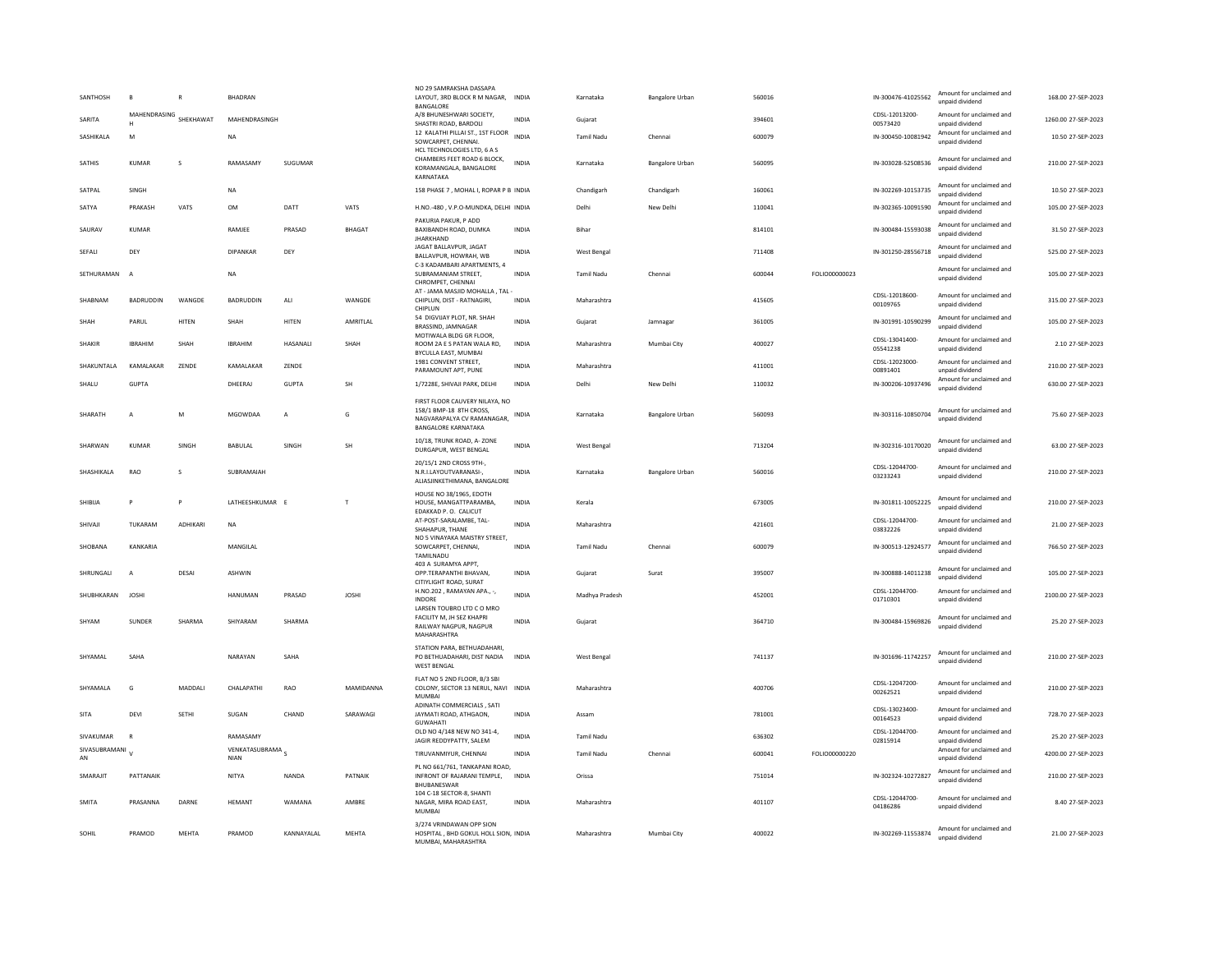| SOKALCHAND             |                     |                | VAGTAWARMAL    |                |                | SHA VAGTHAVAR MULL<br>SOKALCHAND, 8 NARAYAN MUDALI INDIA<br>LANE, CHENNAI                          |              | <b>Tamil Nadu</b>  | Chennai                | 600079 | FOLIO00000232 |                            | Amount for unclaimed and<br>unpaid dividend                             | 2.10 27-SEP-2023    |
|------------------------|---------------------|----------------|----------------|----------------|----------------|----------------------------------------------------------------------------------------------------|--------------|--------------------|------------------------|--------|---------------|----------------------------|-------------------------------------------------------------------------|---------------------|
| SOMASUNDARA S          |                     | N              | NARASIMCHAR    |                |                | MANAGER, SYNDICATE BANK, I G<br>ROAD, CHIKMAGALUR                                                  | <b>INDIA</b> | Karnataka          |                        | 577101 |               | IN-301926-30511925         | Amount for unclaimed and<br>unpaid dividend                             | 630.00 27-SEP-2023  |
| SONAL                  | NUTANRHAI           | SHAH           | MARKANDRAI     | ICHASHANKAR    | MANKODI        | 302 B WING PURNIMA 36/37<br>SHREE, NAGAR SOCIETY M G<br>ROAD, GOREGAON WEST, MUMBAI                | INDIA        | Maharashtra        | Mumbai City            | 400062 |               | CDSL-12017000<br>00018921  | Amount for unclaimed and<br>unnaid dividend                             | 2100.00 27-SEP-2023 |
| SONIA                  | KHANDELWAL          |                | SATPAL         | <b>BHAGAT</b>  |                | BL P FL 9 KONARK CAMPUS, VIMAN<br>NAGAR, PUNE,<br>MAHARASHTRAINDIA                                 | <b>INDIA</b> | Maharashtra        |                        | 411014 |               | IN-302679-36857237         | Amount for unclaimed and<br>unpaid dividend                             | 48.30 27-SEP-2023   |
| SONU                   | VIRMANI             |                | RAJESH         | KUMAR          | VIRMANI        | 271/4 RAJA PARK, VASHISHT<br>MARG, JAIPUR                                                          | <b>INDIA</b> | Rajasthan          |                        | 302004 |               | IN-301604-10148060         | Amount for unclaimed and<br>unpaid dividend                             | 777.00 27-SEP-2023  |
| SRICHAND               | MATHURADAS CHHABRIA |                | MATHURADAS     | CHABRIA        |                | NO.33 CHURCH ROAD, K M SETTY<br>LAYOUT, SHANTI NAGAR,<br>BANGALORE                                 | INDIA        | Karnataka          | <b>Bangalore Urban</b> | 560027 |               | CDSL-12030700-<br>00113699 | Amount for unclaimed and<br>unnaid dividend                             | 315.00 27-SEP-2023  |
| SRINIVASABABU O        |                     | $\mathsf{v}$   | OLETY          | $\overline{A}$ | V              | 83/1 1ST FLOOR, K R ROAD, OPP V<br>V PURAM COLLEGE, BANGALORE                                      | <b>INDIA</b> | Karnataka          | Bangalore Urban        | 560004 |               | IN-301604-10635431         | Amount for unclaimed and<br>unpaid dividend                             | 2.10 27-SEP-2023    |
| SRINIVASAN             | $\mathbb{R}$        |                | RENGAN         | s              |                | 41/2 PRASHANTHI APATRMENTS<br>WELCOME, COLONY ANNANAGAR INDIA<br>WEST EXTN, CHENNAI TAMILNADU      |              | Tamil Nadu         | Chennai                | 600101 |               | IN-300214-13413687         | Amount for unclaimed and<br>unnaid dividend                             | 4.20 27-SEP-2023    |
| SRINIVASAN             | $\mathbf{S}$        |                | SWAMINATHAN    |                |                | 19/2 SRI KRISHNA FLATS . 43 RD<br>STREET, NANGANALLUR, CHENNAI INDIA<br>TAMILNADU                  |              | Tamil Nadu         | Chennai                | 600061 |               | IN-302269-10806710         | Amount for unclaimed and<br>unpaid dividend                             | 210.00 27-SEP-2023  |
| SRIPAL                 | c                   |                | CHANDRANATHAN  |                |                | 21 KASTHURI BAI STREET.<br>VANDAVASI, VANDAVASI                                                    | INDIA        | Tamil Nadu         |                        | 604408 |               | CDSL-13017400-<br>00060075 | Amount for unclaimed and<br>unpaid dividend                             | 241.50 27-SEP-2023  |
| SUBBA                  | RAO                 | GARIGALA       | RAMAIAH        | GARIGALA       |                | PLOT 85 A SAMATHAPURI COLONY<br>RD 3, NEW NAGOLE, HYDERABAD INDIA<br>ANDHRA PRADESH                |              | Telangana          | Hyderabad              | 500035 |               | IN-300214-12315725         | Amount for unclaimed and<br>unpaid dividend                             | 630.00 27-SEP-2023  |
| SUBHASH                | AGARWAI             |                | PREM           | NARAYAN        | AGARWAI        | WARD NO 31, BEHIND NO 1<br>SCHOOL, ., CHHATARPUR                                                   | <b>INDIA</b> | Madhya Pradesh     |                        | 471001 |               | CDSL-12019101-<br>02388221 | Amount for unclaimed and<br>unpaid dividend                             | 42.00 27-SEP-2023   |
| SUBRAMANYAM A          |                     |                | PITCHAIAH      |                |                | PLOT NO 20 HOUSE NO 2, OPPX<br>IFFCO OLD GATE, SECTOR 2<br>GANDHIDHAM, KUTCH GUJARAT               | INDIA        | Gujarat            |                        | 370201 |               | IN-300214-11042821         | Amount for unclaimed and<br>unpaid dividend                             | 1050.00 27-SEP-2023 |
| SUDHA                  | $\mathsf{v}$        |                | VELUCHAMY      |                |                | 19 PAP COLONY.<br>CHINNAMPALAYAM, PANCHAYAT INDIA<br>POLLACHI, COIMBATORE                          |              | Tamil Nadu         |                        | 642002 |               | CDSL-12049200<br>00061504  | Amount for unclaimed and<br>unpaid dividend                             | 21.00 27-SEP-2023   |
| SUJIT                  | KUMAR               | VERMA          | LALIT          | KISHOR         | PRASAD         | 1 VILL-SHAIKH TOLI, ANCHAL-U<br>SAMASTIPUR, TOWN & DIST-<br>SAMASTIPUR, SAMASTIPUR                 | <b>INDIA</b> | <b>Bihar</b>       |                        | 848101 |               | CDSL-12038400<br>01410925  | Amount for unclaimed and<br>unpaid dividend                             | 35.70 27-SEP-2023   |
| SUIT                   | SHANTARAM           | <b>GHARAT</b>  | SHANTARAM      | KASHINATH      | <b>GHARAT</b>  | AT POST SASWANE, TAL ALIBAG,<br>ALIBAG                                                             | <b>INDIA</b> | Maharashtra        |                        | 402201 |               | CDSL-12013200-<br>00268652 | Amount for unclaimed and<br>unpaid dividend                             | 2100.00 27-SEP-2023 |
| SUNIL                  | <b>KUMAR</b>        | AGARWAL        | MAHABIR        | PRASAD         | AGARWAL        | SUGAM PARK195 NSC BOSE ROAD,<br>FLAT NO.-A/6 303, Hooghly                                          | <b>INDIA</b> | <b>WEST BENGAL</b> |                        | 700103 |               | CDSL-12025700-<br>00053593 | Amount for unclaimed and<br>unpaid dividend                             | 2.10 27-SEP-2023    |
| SUNIL                  | MITTAL              |                | SUMER          | CHAND          | JAIN           | 302 PRICESS GARDEN, KHAJRANA<br>ROAD, INDORE, INDORE                                               | <b>INDIA</b> | Madhya Pradesh     |                        | 452001 |               | CDSL-12049400-<br>00105735 | Amount for unclaimed and<br>unpaid dividend                             | 840.00 27-SEP-2023  |
| <b>SUNITA</b>          | KUMBHAT             |                | ANIL           | <b>KUMAR</b>   | KUMBHAT        | 17 E 330 CHOPASANI, HOUSING<br>BOARD, JODHPUR, RAJASTHAN                                           | INDIA        | Rajasthan          |                        | 342008 |               | IN-300513-12507539         | Amount for unclaimed and<br>unnaid dividend                             | 630.00 27-SEP-2023  |
| SURAJ                  | RATAN               | RATHI          | NA             |                |                | 11/13A SARVA PRIYA VIHAR, NEW<br>DELHI<br>B-3/6 ASHOK VIHAR, PHASE-II,                             | <b>INDIA</b> | Delhi              | New Delhi              | 110016 |               | IN-300888-13750502         | Amount for unclaimed and<br>unpaid dividend<br>Amount for unclaimed and | 210.00 27-SEP-2023  |
| SUREKHA<br>SURENDRAKUM | KOTHARI             |                | KOTHARI        | P              | s              | DELHI<br>D NO 2/166, BUDDAIPALLI.                                                                  | INDIA        | Delhi              | New Delhi              | 110052 |               | IN-300724-10048835         | unpaid dividend<br>Amount for unclaimed and                             | 630.00 27-SEP-2023  |
| AR                     | REDDY               | К              | KANDULA        | <b>SUBBA</b>   | REDDY          | PRODDATUR, KADAPA DIST<br>ECL FINANCE LTD, EDELWEISS                                               | INDIA        | Andhra Pradesh     |                        | 516360 |               | IN-301022-21351854         | unpaid dividend                                                         | 262.50 27-SEP-2023  |
| SURESH                 | RAMESH              | SHIVDASANI     | RAMESH         | LACHMANDAS     | SHIVDASANI     | HOUSE 5TH FLOOR, OFF C S T<br>ROAD KALINA, MUMBAI<br>POST OFFICE LANE ROURKELA,                    | <b>INDIA</b> | Maharashtra        | Mumbai City            | 400098 |               | IN-302201-11246227         | Amount for unclaimed and<br>unpaid dividend                             | 840.00 27-SEP-2023  |
| SURFSH                 | SAHU                |                | GOPAL          | SAHU           |                | PLANTSITE SUNDARGARH.<br>ROURKELA ORISSA, INDIA                                                    | <b>INDIA</b> | Orissa             |                        | 769001 |               | IN-302269-13317636         | Amount for unclaimed and<br>unpaid dividend                             | 105.00.27-SEP-2023  |
| SUSHANT                | RAMAKANT            | RANE           | RAMAKANT       | DATTATRAM      | RANE           | A/13 GUMPHA DARSHAN CHS<br>SAMARTHA, NAGAR MAJASWADI<br>JOGESHWARI E, MUMBAI<br>MAHARASHTRA, INDIA | <b>INDIA</b> | Maharashtra        | Mumbai City            | 400060 |               | IN-302269-12988865         | Amount for unclaimed and<br>unpaid dividend                             | 10.50 27-SEP-2023   |
| SUWARNA                | SANJAY              | <b>BADHE</b>   | ARUN           | JANGLU         | RANE           | C/19, EKEERA COLONY, GAJANAN<br>NAGAR, ULHASNAGAR                                                  | <b>INDIA</b> | Maharashtra        |                        | 421004 |               | CDSL-12044700-<br>02597311 | Amount for unclaimed and<br>unpaid dividend                             | 21.00 27-SEP-2023   |
| SWAMINATHAN            |                     |                | GOPALAMENON    | M              | K              | RAGASUDHA ELP XI/651,<br>VANIVILASAM SCHOOL ROAD.<br>VAIDYARPEEDIKA CHOVVA P.O.,<br>KANNUR         | <b>INDIA</b> | Kerala             |                        | 670006 |               | IN-301330-19733689         | Amount for unclaimed and<br>unpaid dividend                             | 105.00 27-SEP-2023  |
| <b>TAKMOGE</b>         | VINAYAK             | <b>SHANKAR</b> | <b>SHANKAR</b> | ANKUSH         | <b>TAKMOGE</b> | LAXMI HSG SOC, S NO 49 KAWADE<br><b>RD. GHORPADL PUNE</b>                                          | <b>INDIA</b> | Maharashtra        |                        | 411001 |               | CDSL-12044700-<br>05200476 | Amount for unclaimed and<br>unnaid dividend                             | 12.60 27-SEP-2023   |
| TARIO                  | AHMAD               | RATHER         | ABDUL          | SALAM          | RATHER         | PALPORA, SONWAR, SRINAGAR                                                                          | <b>INDIA</b> | Jammu and Kashmir  |                        | 190001 |               | CDSL-12028900-<br>00365506 | Amount for unclaimed and<br>unnaid dividend                             | 126.00 27-SEP-2023  |
| THAI                   | MAHALAKSHMI         |                | <b>ASWATH</b>  | NAGARAJU       |                | 8-3-329, CAR STREET, RAYADURG,<br><b>ANANTAPUR DIST</b>                                            | <b>INDIA</b> | Andhra Pradesh     |                        | 515865 |               | IN-300669-10172205         | Amount for unclaimed and<br>unnaid dividend                             | 420.00 27-SEP-2023  |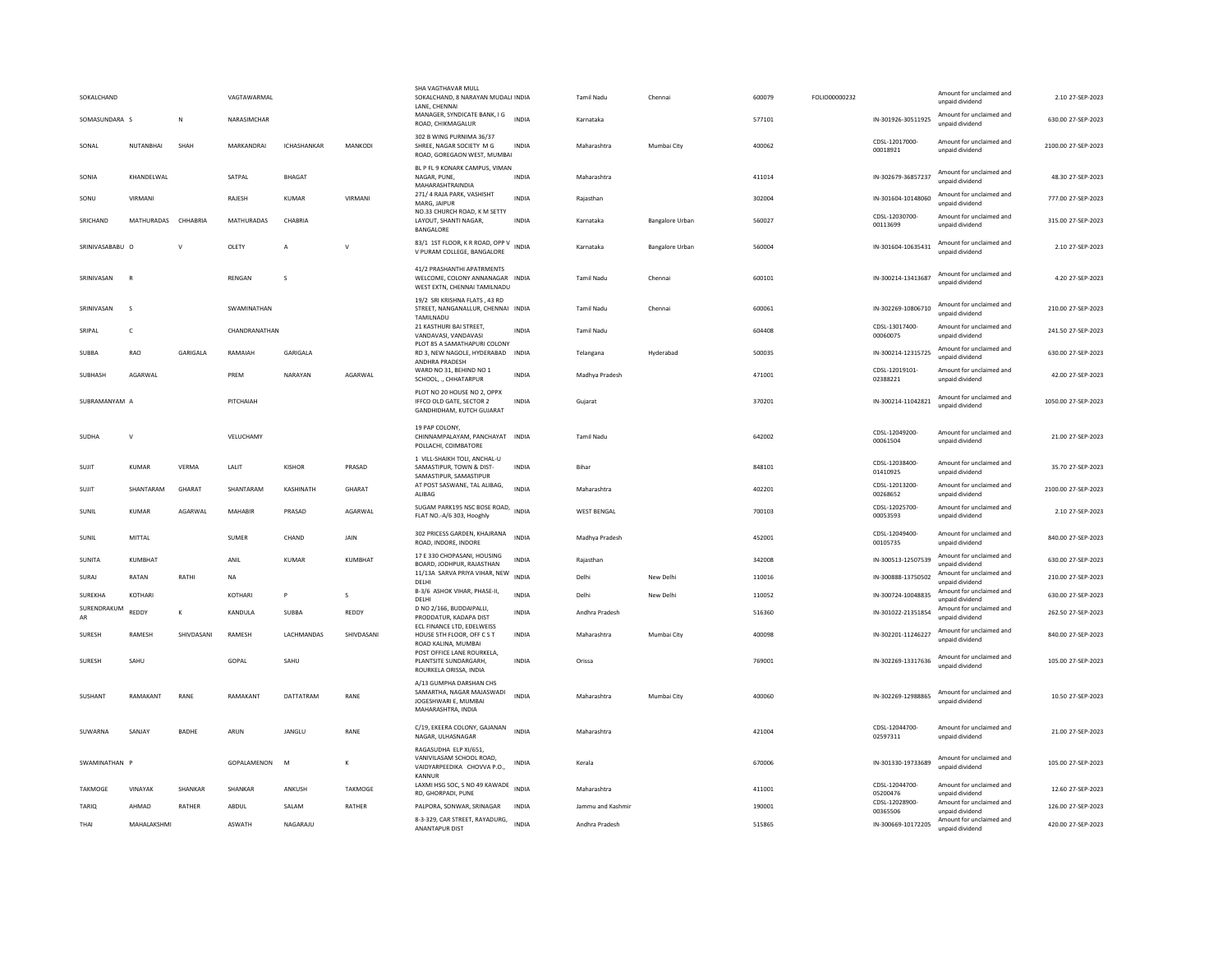| TULSHI<br>UDIT                | M<br>КАРАНІ        | <b>BHANUSHALL</b> | MULII<br><b>PARVEFN</b> | <b>BHANUSHALL</b><br><b>KAPAHF</b> |              | 603 6 MAHAVIR TOWER NR<br>KAAMGAAR, HOSPITAL L B S MARG<br>MULUND W, MUMBAI<br>MAHARASHTRA<br>H NO 1493 SEC 7E FARIDABAD, | <b>INDIA</b><br><b>INDIA</b> | Maharashtra<br>Haryana | Mumhai City            |        | 400080<br>121006 | IN-300214-11904784<br>IN-300214-18226382 | Amount for unclaimed and<br>unpaid dividend<br>Amount for unclaimed and | 98.70 27-SEP-2023<br>21.00.27-SEP-2023 |
|-------------------------------|--------------------|-------------------|-------------------------|------------------------------------|--------------|---------------------------------------------------------------------------------------------------------------------------|------------------------------|------------------------|------------------------|--------|------------------|------------------------------------------|-------------------------------------------------------------------------|----------------------------------------|
|                               |                    |                   |                         |                                    |              | <b>FARIDARAD HARYANA</b><br>NO 382 27TH STREET, 6TH SECTOR, INDIA                                                         |                              |                        |                        |        |                  |                                          | unnaid dividend<br>Amount for unclaimed and                             |                                        |
| <b>UMAYAAI</b>                | SHRFF              | M                 | MEENAKSH                | SUNDARAM                           |              | K K NAGAR, CHENNAI                                                                                                        |                              | Tamil Nadu             | Chennai                |        | 600078           | IN-301313-21253450                       | unpaid dividend                                                         | 1050.00 27-SEP-2023                    |
| UPENDRA                       | <b>BEHERA</b>      |                   | PADMA                   | <b>REHERA</b>                      |              | VILL/WARD - WARD NO - 8, NEAR<br>SRIRAM MANDIR, GP/TOWN - N A<br>C KHURDA PS - KHURDA, DIST -<br>KHURDA ORISSA            | <b>INDIA</b>                 | Orissa                 |                        |        | 752055           | IN-303116-10893216                       | Amount for unclaimed and<br>unnaid dividend                             | 52.50 27-SEP-2023                      |
| VAJRAPU                       | RAJARATNAM         |                   | VAJRAPU                 | RAMANA                             | <b>MURTY</b> | V.R.MURTY MEDICAL STORES,<br>MAIN ROAD, ICHAPURAM, DIST<br>SRIKAKULAM                                                     | <b>INDIA</b>                 | Andhra Pradesh         |                        |        | 532312           | IN-302324-10572914                       | Amount for unclaimed and<br>unpaid dividend                             | 105.00 27-SEP-2023                     |
| VALLAMKONDU NEELIMA           |                    |                   | SRIDHAR                 | $\vee$                             |              | 1 10 247/A/227 FT NO 401<br>UDAYAS, SAI MANSION ST NO 1<br>JAWAHAR NGR, HYDERABAD<br>ANDHRA PRADESH, HYDERABAD            | <b>INDIA</b>                 | Telangana              | Hyderabad              |        | 500020           | IN-301696-11312997                       | Amount for unclaimed and<br>unpaid dividend                             | 210.00 27-SEP-2023                     |
| VANDANA                       | JAIN               |                   | <b>JAYANTHILAL</b>      | JAIN                               |              | 17, NAGAMANI GARDEN STREET,<br>CHENNAI<br>HOUSE NO 227/2ND FLOOR. PWT                                                     | <b>INDIA</b>                 | Tamil Nadu             | Chennai                |        | 600001           | CDSL-12044700-<br>04696210               | Amount for unclaimed and<br>unpaid dividend                             | 2.10 27-SEP-2023                       |
| VANDANA                       | NAGARKOTI          |                   | AMAR                    | SINGH                              | RAWAL        | M MAJRA, CHANDIGARH,<br>CHANDIGARH                                                                                        | <b>INDIA</b>                 | Chandigarh             |                        |        | 160101           | IN-303116-10747553                       | Amount for unclaimed and<br>unnaid dividend                             | 52.50 27-SEP-2023                      |
| VAROKY                        | VAREED             | VILSON            | VAROKY                  | OUSEPH                             | VAREED       | VAROKY HOUSE, PADIYOOR POST, INDIA<br>IRINJALAKUDA, KERALA                                                                |                              | Kerala                 |                        |        | 680695           | IN-301696-11034864                       | Amount for unclaimed and<br>unpaid dividend                             | 210.00 27-SEP-2023                     |
| VATAN                         | SONI               |                   | PRADEEP                 | SONI                               |              | WIPRO TECH L SURVEY NO 203 A,<br>MANIKONDA NANAKRAGUDA,<br>HYDERABAD                                                      | INDIA                        | Telangana              | Hyderabad              |        | 500032           | IN-300484-14450969                       | Amount for unclaimed and<br>unpaid dividend                             | 42.00 27-SEP-2023                      |
| VIDYADHAR                     | NIVRUTI            | KAMBLE            | NIVRUTI                 | KAMBLE                             |              | ROOM NO 2 BUILDING NO 28, B.<br>M. C. COLONY, SION KOLIWADA,<br>MUMBAI                                                    | INDIA                        | Maharashtra            | Mumbai City            |        | 400022           | CDSL-12040000-<br>00037495               | Amount for unclaimed and<br>unpaid dividend                             | 105.00 27-SEP-2023                     |
| VIJAY                         | BAHADUR            | SINGH             | BHAWANI                 | PRASAD                             | SINGH        | 19/6 SAHAPUR COLONY, NR SBI<br>NEW ALIPUR, Hooghly                                                                        | <b>INDIA</b>                 | West Bengal            | Hooghly                |        | 700053           | IN-300484-13685348                       | Amount for unclaimed and<br>unpaid dividend                             | 42.00 27-SEP-2023                      |
| VIIAYA                        | RAI                | KOTHARI           | NFMI                    | CHAND                              | KOTHARI      | 8, MAHAVEER COLONY, EVK<br>SAMPATH ROAD VEPERY, CHENNAI                                                                   | INDIA                        | Tamil Nadu             | Chennai                |        | 600007           | IN-300966-10313152                       | Amount for unclaimed and<br>unpaid dividend                             | 10.50 27-SEP-2023                      |
| VIIAYAI AXMI                  | PRABHAKAR          | GOLL              | PANDURANGA              | GOVIND                             | PAI          | FLAT NO 8 ACHALA APARTMENT<br>NEAR, LALIT KALA BHAVAN<br>OSMANPURA, AURANGABAD<br>MAHARASHTRA                             | <b>INDIA</b>                 | Maharashtra            |                        |        | 431005           | IN-300214-12974936                       | Amount for unclaimed and<br>unpaid dividend                             | 126.00.27-SEP-2023                     |
| VIKRANT                       | <b>KUMAR</b>       | SINGH             | KRISHNA                 | <b>NAND</b>                        | SINGH        | AT MOHANPUR BRA BAGICHA,<br>DHARHARA, MUNGER                                                                              | <b>INDIA</b>                 | Bihar                  |                        |        | 811201           | CDSL-12044700<br>05640365                | Amount for unclaimed and<br>unpaid dividend                             | 2.10 27-SEP-2023                       |
| VINAY                         | <b>KUMAR</b>       |                   | MAHESH                  | SINGH                              |              | H NO G 1517, JAHANGIR PURI,<br>DELHI                                                                                      | <b>INDIA</b>                 | Delhi                  | New Delhi              |        | 110033           | IN-301774-15584146                       | Amount for unclaimed and<br>unpaid dividend                             | 52.50 27-SEP-2023                      |
| VINFFTA                       | SARFFN             |                   | PRAMOD                  | SARFFN                             |              | 455 LANE-4, RAJA PARK JAIPUR,<br><b>JAIPUR</b>                                                                            | <b>INDIA</b>                 | Raiasthan              |                        |        | 302004           | CDSL-13025900-<br>00232150               | Amount for unclaimed and<br>unpaid dividend                             | 630.00 27-SEP-2023                     |
| VINOD                         | PATEL              |                   | <b>JAGDISH</b>          | PATEL                              |              | GRAM - SILOTIYA , TEH - SANWER.<br>POST - DAKCAHYA, INDORE (M.P.)                                                         | <b>INDIA</b>                 | Gujarat                |                        |        | 364710           | IN-301983-10600817                       | Amount for unclaimed and<br>unpaid dividend                             | 2.10 27-SEP-2023                       |
| VIRENDRAKUMA<br><b>RSINGH</b> | POOJA              |                   | VIRENDRA                | <b>KUMAR</b>                       | SINGH        | RAMBAGH CHAURI ADRESH<br>COLONY, TOWN/VILL<br>MUZAFFARPUR, ANCHAL<br>MUSHAHARI, MUZAFFARPUR                               | INDIA                        | Bihar                  |                        |        | 842002           | CDSL-12019101-<br>02359739               | Amount for unclaimed and<br>unpaid dividend                             | 42.00 27-SEP-2023                      |
| VISWANADHARA<br>JU            |                    | К                 | RAJUK                   | $\mathsf{R}$                       | c            | DNO 3-13-59, UNDI ROAD,<br>BHIMAVARAM                                                                                     | <b>INDIA</b>                 | Andhra Pradesh         |                        |        | 534202           | IN-302324-10711280                       | Amount for unclaimed and<br>unpaid dividend                             | 777.00 27-SEP-2023                     |
| <b>VIVEK</b>                  | JAGDISH            | <b>BIDWAI</b>     | JAGDISH                 |                                    |              | SHANKAR NAGAR, JATHER PETH,<br>AKOLA                                                                                      | <b>INDIA</b>                 | Maharashtra            |                        |        | 444005           | CDSL-13023100-<br>00018972               | Amount for unclaimed and                                                | 525.00 27-SEP-2023                     |
| YASHIKA                       | DNYANESHWAR JADHAV |                   | DNYANESHWAR             |                                    |              | 10 GIRIRAJ APTS, KADAM WADI<br>ANDHERI KURLA RD, ANDHERI (E), INDIA<br><b>MUMBAI</b>                                      |                              | Maharashtra            | Mumbai City            |        | 400059           | CDSL-12028900-<br>00718856               | unpaid dividend<br>Amount for unclaimed and<br>unpaid dividend          | 126.00 27-SEP-2023                     |
| YOGESH                        | ASHOK              | SAWANT            | NA                      |                                    |              | 17/10 ARYA NAGAR, NEAR<br>TULSIWADI POST OFFICE, TARDEO, INDIA                                                            |                              | Maharashtra            | Mumbai City            |        | 400034           | IN-301549-17829317                       | Amount for unclaimed and<br>unpaid dividend                             | 21.00 27-SEP-2023                      |
| ZEENATH                       | M                  |                   | AHAMED                  | MOGRAL                             |              | MUMBAI<br>ZAKEENA SEETHI SILVER LINE, NR<br>DEVI NAGAR, KUMBLA POST,<br>KASARGOD                                          | INDIA                        | KERALA                 |                        |        | 671321           | CDSL-12056700-<br>00035481               | Amount for unclaimed and<br>unpaid dividend                             | 829.50 27-SEP-2023                     |
| ABDUL                         | HAMID              | <b>BHAT</b>       | GHULAM                  | AHMAD                              | BHAT         | RAWALPORA, SRINAGAR                                                                                                       | <b>INDIA</b>                 | Jammu and Kashmi       |                        | 190005 |                  | CDSL-12011300-<br>00197079               | Amount for unclaimed and<br>unpaid dividend                             | 400.00 16-APR-2024                     |
| ABDUL                         | <b>QADIR</b>       |                   | MOHAMMAD                | KHALIL                             |              | 897, PKT 2, PASCHIM PURI, DELHI                                                                                           | <b>INDIA</b>                 | Delhi                  | New Delhi              | 110063 |                  | CDSL-12044700-<br>02094878               | Amount for unclaimed and<br>unpaid dividend                             | 80.00 16-APR-2024                      |
| ABHISHEK                      | $\mathbf{I}$       |                   | <b>IAICHAND</b>         | PAHI AIRAI                         |              | NO 13 BANK STREET, FLAT NO 301<br>CROWN COURT, KILPAUK.<br>CHENNAI TAMIL NADU                                             | <b>INDIA</b>                 | Tamil Nadu             | Chennai                | 600010 |                  | IN-301637-41359155                       | Amount for unclaimed and<br>unpaid dividend                             | 2.00 16-APR-2024                       |
| ABHISHEK                      | MOHAN              |                   | NARESH                  | <b>MOHAN</b>                       |              | 54 HERETI, HARAITI PURKEJI, .,<br>MUZAFFARNAGAR                                                                           | <b>INDIA</b>                 | Uttar Pradesh          |                        | 208017 |                  | CDSL-12019101-<br>02408849               | Amount for unclaimed and<br>unpaid dividend                             | 40.00 16-APR-2024                      |
| ABY                           | <b>OOMMEN</b>      |                   | <b>OOMMEN</b>           |                                    |              | NO 218 2ND MAIN, EAST OF NGEF<br>KASTHURI NAGAR, BANGALORE<br>KARNATAKA                                                   | <b>INDIA</b>                 | Karnataka              | <b>Bangalore Urban</b> | 560043 |                  | IN-302871-20857930                       | Amount for unclaimed and<br>unpaid dividend                             | 100.00 16-APR-2024                     |
| <b>ACHUTHA</b>                | KAMATH             | M                 | NAGESH                  | KAMATH                             | M            | 6/16/662/1, BEHIND MISSION<br>GHORI, MANNAGUDDA,<br>MANGALORE                                                             | <b>INDIA</b>                 | Karnataka              |                        |        | 575003           | IN-301135-26168983                       | Amount for unclaimed and<br>unpaid dividend                             | 1400.00 16-APR-2024                    |
| ADITYA                        | SHARMA             |                   | NARESH                  | SHARMA                             |              | D 304 SWAGAT RAINFOREST 1, OPP<br>SWAMINARAYAN DHAM AIRPORT INDIA<br>ROAD, GANDHINAGAR GUIARAT                            |                              | Gujarat                |                        |        | 382009           | IN-300513-19574084                       | Amount for unclaimed and<br>unpaid dividend                             | 200.00 16-APR-2024                     |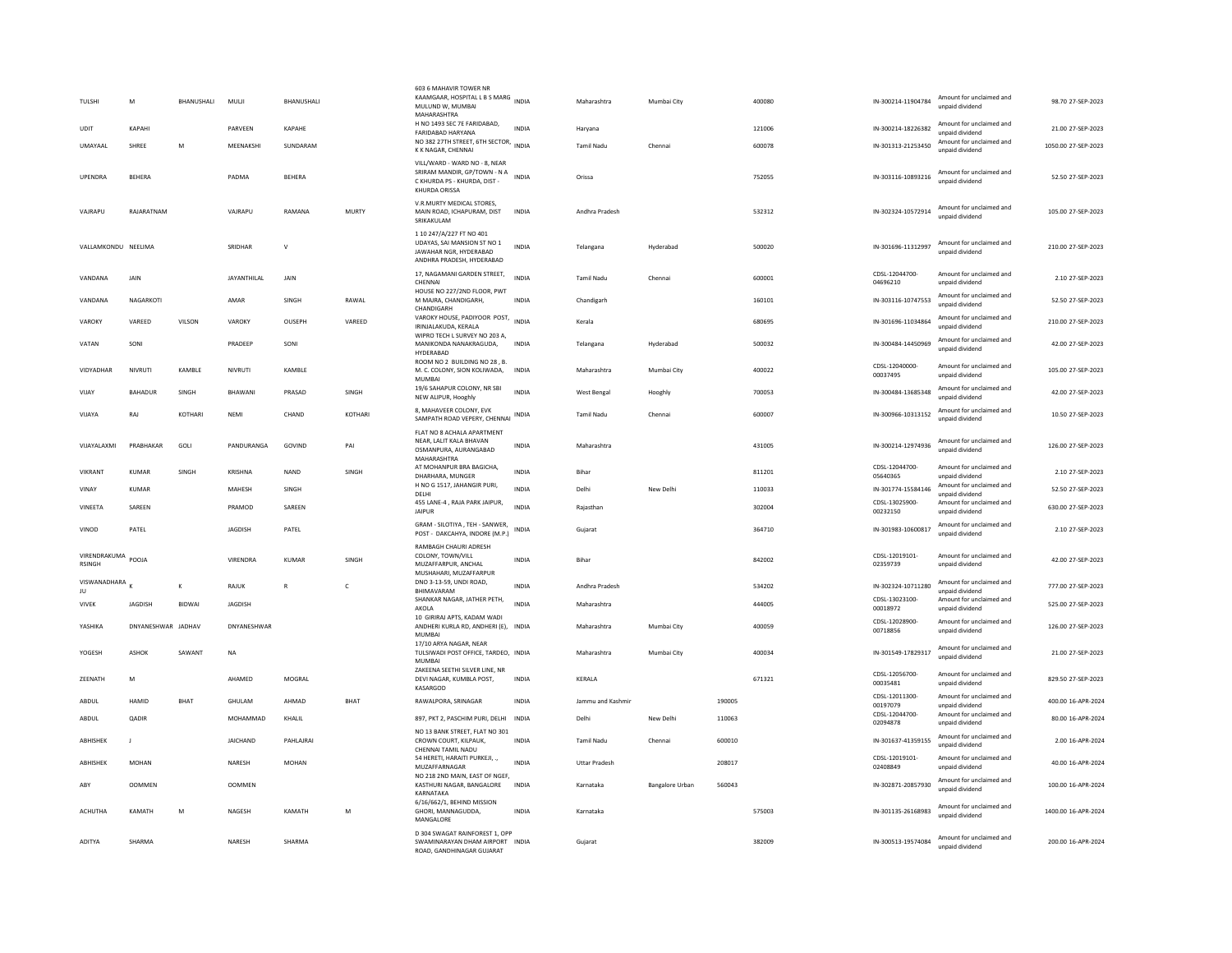| AJAY           | KUMAR             | CHADHA       | SIKANDER                       | LAL                |                 | H NO 43 RANJIT ENCLAVE, NEAR<br>ASHOKA NURSERY, KARNAL<br>HARYANA, INDIA                                     | INDIA        | Haryana              |                 | 132001 | IN-302269-12930418         | Amount for unclaimed and<br>unpaid dividend | 4.00 16-APR-2024    |
|----------------|-------------------|--------------|--------------------------------|--------------------|-----------------|--------------------------------------------------------------------------------------------------------------|--------------|----------------------|-----------------|--------|----------------------------|---------------------------------------------|---------------------|
| AJAY           | KUMAR             | G            | GYANCHAND                      |                    |                 | NO 23 SHANNUGARAYAN STREET,<br>OWDWASHERMAN PET, CHENNAI                                                     | <b>INDIA</b> | <b>Tamil Nadu</b>    | Chennai         | 600021 | CDSL-12029900-<br>01691250 | Amount for unclaimed and<br>unpaid dividend | 600.00 16-APR-2024  |
| AJEETKUMAR     | KATARIA           | s            | SHANTILAL                      |                    |                 | NO 89/1 N NO 67 TO 127 80 TO<br>168. AUDIAPPAN STREET.<br>SOWCARPET, CHENNAI<br>TAMILNADU                    | INDIA        | Tamil Nadu           | Chennai         | 600079 | IN-301637-40243640         | Amount for unclaimed and<br>unpaid dividend | 4.00 16-APR-2024    |
| <b>AJINDER</b> | KAUR              | DARDI        | DILBAG                         | SINGH              | DARDI           | 203 BLOCK A, SUMANGALAM<br>APARTMENT, LINK ROAD,<br><b>BILASPUR</b>                                          | <b>INDIA</b> | Madhya Pradesh       |                 | 495001 | CDSL-12011300-<br>00159216 | Amount for unclaimed and<br>unpaid dividend | 500.00 16-APR-2024  |
| AJIT           | SHIVRAM           | KAMAT        | <b>NA</b>                      |                    |                 | B/19 FIRST FLR JAI JYOTI CO OP<br>HSG. SOC. LTD.NEAR NEMADE<br>DOCTORS CLINIC, SHASTRI NAGAR,                | <b>INDIA</b> | Maharashtra          |                 | 421202 | IN-301127-15969615         | Amount for unclaimed and<br>unpaid dividend | 200.00 16-APR-2024  |
| AJITSINH       | PRABHATSINH       | GHARIA       | GHARIA                         | P                  | R               | <b>DOMBIVLI WEST</b><br>AT AND POST SODGAM, DIST<br>BHARUCH, VALIA, GUJARAT<br>WEST RAM KRISHNA NAGAR, NEAR  | <b>INDIA</b> | Gujarat              |                 | 393135 | IN-300513-16679316         | Amount for unclaimed and<br>unpaid dividend | 10.00 16-APR-2024   |
| AKHILESH       | <b>KUMAR</b>      | SINGH        | LATEJYOTISH                    | PRASAD             | SINGH           | PLASTIC FACTORY, P.O. DHELWAN<br>NEW BY PASS, KANKARBAGH<br>PATNA                                            | <b>INDIA</b> | Bihar                |                 | 800020 | IN-301330-19953882         | Amount for unclaimed and<br>unpaid dividend | 50.00 16-APR-2024   |
| AKKINEPELLI    | GOPAL             |              | NANAIAH                        | AKKINEPELLI        |                 | H NO 13-78, VADRANGI VADA,<br>POST CHENNUR DIST ADILABAD.<br>CHENNUE                                         | <b>INDIA</b> | Andhra Pradesh       |                 | 504201 | CDSL-12033200-<br>03531714 | Amount for unclaimed and<br>unpaid dividend | 14.00 16-APR-2024   |
| <b>AKSHIT</b>  | KAMRA             |              | RAJEEV                         | KAMRA              |                 | <b>B 42 4 2 FLR DOUBLE STOREY</b><br>RAMESH N, GR, NEW DELHI DELHI                                           | INDIA        | Delhi                | New Delhi       | 110015 | IN-300484-17568260         | Amount for unclaimed and<br>unpaid dividend | 100.00 16-APR-2024  |
| ALPA           | NIKHIL            | KAPADIA      | <b>NA</b>                      |                    |                 | ROOM NO 44/45 JAWAHAR,<br>MENSON IIIRD FLOOR.<br>PHANASWADI, MUMBAI                                          | <b>INDIA</b> | Maharashtra          | Mumbai City     | 400002 | CDSL-12029900-<br>01539545 | Amount for unclaimed and<br>unpaid dividend | 600.00 16-APR-2024  |
| AMAR           | NATH              | GOYAL        | BHUSHAN                        | LAL                |                 | H NO 203/14, AMMEDGARH, DISTT<br>SANGROR, AMMEDGARH                                                          | <b>INDIA</b> | Punjab               |                 | 148021 | CDSL-12019101-<br>02322854 | Amount for unclaimed and<br>unpaid dividend | 40.00 16-APR-2024   |
| AMAR           | NATH              | SHUKLA       | <b>BISHWA</b>                  | NATH               | SHUKLA          | 22- FARIDI COLONY, NEAR<br>AKANSHA HIGH SCHOOL,<br>SHAHJAHANPUR                                              | INDIA        | <b>Uttar Pradesh</b> |                 | 242001 | IN-301186-20108386         | Amount for unclaimed and<br>unnaid dividend | 1000.00 16-APR-2024 |
| AMARNATH       | $\mathbb N$       | <sup>D</sup> | <b>DIVAKAR</b>                 | <b>NAGARAHALLI</b> |                 | LIG 2/139 2ND PHASE G,<br>SHIMOGA, KARNATAKA                                                                 | <b>INDIA</b> | Karnataka            | Shimoga         | 577201 | IN-300513-12311747         | Amount for unclaimed and<br>unpaid dividend | 2.00 16-APR-2024    |
| AMIT           | <b>KUMAR</b>      |              | SHAMBHU                        | PRASAD             |                 | S O SHAMBHU PRASAD CHATTI<br>ROAD, BEGUSARAI, BIHAR                                                          | <b>INDIA</b> | Bihar                |                 | 851101 | IN-300513-15883768         | Amount for unclaimed and<br>unpaid dividend | 80.00 16-APR-2024   |
| AMIT           | SAXENA            |              | RAVINDRA                       | KUMAR              | SAXENA          | NO 71 NEW SHETTYHALLI LAYOUT,<br>JALAHALLI WEST POST.<br><b>BANGALORE KARNATAKA</b>                          | <b>INDIA</b> | Karnataka            | Bangalore Urban | 560015 | IN-300214-12171861         | Amount for unclaimed and<br>unpaid dividend | 120.00 16-APR-2024  |
| AMRIT          | LAL               | RATHI        | KANHAIYA                       | LAL                | RATHI           | PAWAN HOSIERY, IKAZI BAZAR,<br>PIPAR CITY, JODHPUR                                                           | <b>INDIA</b> | Raiasthan            |                 | 342601 | IN-301604-20016448         | Amount for unclaimed and<br>unpaid dividend | 200.00 16-APR-2024  |
| AMTUL          | HAFEEZ            | SAJIDA       | MOHAMMED                       | ABDUL              | AZIZ            | 11-5-152 203, UMBRELLA TOWERS,<br>RED HILLS, HYDERABAD                                                       | <b>INDIA</b> | Telangana            | Hyderabad       | 500004 | IN-303116-10448629         | Amount for unclaimed and<br>unpaid dividend | 4.00 16-APR-2024    |
| ANAND          | PRAVINBHAI        | SHETH        | PRAVINBHAI                     |                    |                 | 15/2 VASUDEV NAGAR, PARSI<br>PANCHAYAT ROAD, ANDHERI (E),<br><b>MUMBA</b><br>CHELATTU H VALLUVADY PO. S      | <b>INDIA</b> | Maharashtra          | Mumbai City     | 400069 | CDSL-12071000-<br>00071328 | Amount for unclaimed and<br>unpaid dividend | 100.00 16-APR-2024  |
| ANIL           | C                 | WILSON       | WILSON                         | CHELATTU           | <b>ITHAPIRI</b> | BATHERY WAYANAD, KERALA,<br><b>INDIA</b>                                                                     | INDIA        | Kerala               |                 | 673592 | IN-302269-13630795         | Amount for unclaimed and<br>unpaid dividend | 30.00 16-APR-2024   |
| ANIL           | KESAVAN           |              | KESAVAN                        |                    |                 | FLAT NO D-1005, MANTRI<br>ELEGANCE N S PALYA,<br>BANNERGHATTA ROAD.<br>BANGALORE                             | <b>INDIA</b> | Karnataka            | Bangalore Urban | 560076 | IN-300610-10915712         | Amount for unclaimed and<br>unpaid dividend | 600.00 16-APR-2024  |
| ANIL           | NATH              |              | MAHENDER                       | NATH               |                 | HOUSE NO 202 B-6, SECTOR 3<br>ROHINI, ., DELHI                                                               | <b>INDIA</b> | Delhi                | New Delhi       | 110085 | CDSL-12047200<br>10634585  | Amount for unclaimed and<br>unpaid dividend | 2.00 16-APR-2024    |
| ANIL           | $\mathsf{V}$      | CHHATRALIA   | VALLABHBHAI                    |                    |                 | ASHAPURA SOCIETY, SURAJKARADI INDIA                                                                          |              | Gujarat              |                 | 361347 | IN-301276-30449796         | Amount for unclaimed and<br>unpaid dividend | 250.00 16-APR-2024  |
| ANJALI         | GARG              |              | FAKIR                          | CHAND              |                 | H NO 3334 CHAHAN KAMAL ROAD,<br>V P O MACHHIWARA, DISTT<br>LUDHIANA, MACHHIWARA PUNJAB                       | <b>INDIA</b> | Punjab               |                 | 141115 | IN-300513-17145680         | Amount for unclaimed and<br>unpaid dividend | 2000.00 16-APR-2024 |
| ANKITKUMAR     | RAJENDRAKUMA SHAH |              | RAJENDRAKUMAR                  |                    |                 | BANK OF INDIA SHAHIBAUG BR.,<br>SAHJANAND SHOPPING CENTRE, ., INDIA<br>AHMEDABAD                             |              | Guiarat              | Ahmedabad       | 380004 | CDSL-13020800-<br>00352571 | Amount for unclaimed and<br>unpaid dividend | 10.00 16-APR-2024   |
| ANNAMRAJU      | RAVINDRANATH      |              | KRISHNAMURTY                   | ANNAMRAJU          |                 | S 1 VEERABHADRA PURAM APTS,<br>SYAMALA NAGAR, RAJAHMUNDRY                                                    | <b>INDIA</b> | Andhra Pradesh       |                 | 533103 | IN-300476-41120533         | Amount for unclaimed and<br>unpaid dividend | 100.00 16-APR-2024  |
| ANSUMALI       | TRIPATHY          |              | UPENDRA                        | <b>NATH</b>        | DASH            | PLOT NO C 1290, SECTOR 6 CDA<br><b>BIDANASI, CUTTACK</b>                                                     | <b>INDIA</b> | Gujarat              | Ahmedabad       | 380004 | IN-300484-14595190         | Amount for unclaimed and<br>unpaid dividend | 2.00 16-APR-2024    |
| ANUPAMA        | $\epsilon$        |              | NATARAIAN                      | $\sim$             |                 | NEW NO 40, 53RD STREET,<br>ASHOKNAGAR, CHENNAI                                                               | <b>INDIA</b> | Tamil Nadu           | Chennai         | 600083 | IN-301696-10556250         | Amount for unclaimed and<br>unpaid dividend | 50.00 16-APR-2024   |
| ARAVIND        | $\mathbf{I}$      |              | THIRUNAVUKARAS<br>$\mathbf{U}$ |                    |                 | FLAT B SRI RAMA FLATS 13 1ST S.<br>LOGANATHAN NAGAR<br>CHOOLAIMEDU, LOGANATHAN<br>NAGAR CHOOLAIMEDU, CHENNAI | INDIA        | <b>Tamil Nadu</b>    | Chennai         | 600094 | CDSL-13041400-<br>01991361 | Amount for unclaimed and<br>unpaid dividend | 78.00 16-APR-2024   |
| ARCHANA        |                   |              | <b>JAICHAND</b>                |                    |                 | CROWN COURT FLAT NO 301, OLD<br>NO 13 NEW NO 8 BANK STREET, INDIA<br>KILPAUK, CHENNAI                        |              | <b>Tamil Nadu</b>    | Chennai         | 600010 | IN-300441-10674334         | Amount for unclaimed and<br>unpaid dividend | 2.00 16-APR-2024    |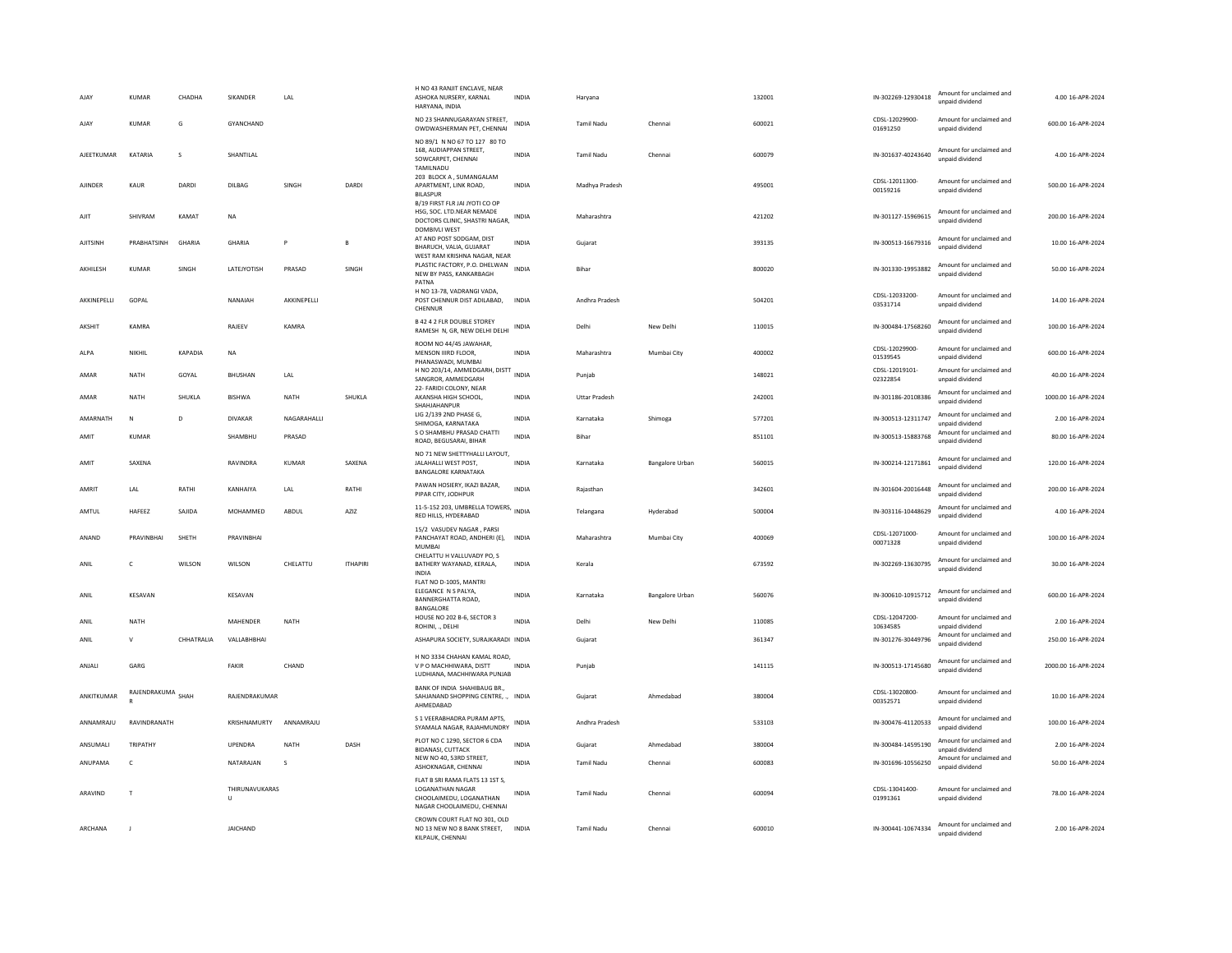| <b>ARCHIT</b>          | <b>BHISE</b>        |                  | SATISH           | KESHAVRAO      | <b>BHISE</b> | C 102 MAHAVIR VIHAR, PLOT NO<br>10 SECTOR 25, NERUL, NAVI<br>MUMBAI MAHARASHTRA                                | <b>INDIA</b> | Maharashtra       |                 | 400706 |               | IN-300513-20823013         | Amount for unclaimed and<br>unpaid dividend | 130.00 16-APR-2024  |
|------------------------|---------------------|------------------|------------------|----------------|--------------|----------------------------------------------------------------------------------------------------------------|--------------|-------------------|-----------------|--------|---------------|----------------------------|---------------------------------------------|---------------------|
| ARIC                   | <b>BARA</b>         |                  | <b>FGINIUS</b>   | <b>BARA</b>    |              | CHARGEMAN GDE 1, SQAE A,<br>COSSIPORE Hooghly, Hooghly                                                         | <b>INDIA</b> | West Bengal       | Hooghly         | 700002 |               | CDSL-12044700-<br>00856591 | Amount for unclaimed and<br>unpaid dividend | 56.00 16-APR-2024   |
| ARTHI                  | $\blacksquare$      |                  | JAICHAND         | P              |              | OLD NO 13 BANK STREET, FLAT<br>NO.301 CROWN COURT, 3RD<br>FLOOR KILPAUK, CHENNAI                               | <b>INDIA</b> | <b>Tamil Nadu</b> | Chennai         | 600010 |               | IN-301637-41480802         | Amount for unclaimed and<br>unpaid dividend | 2.00 16-APR-2024    |
| ARVIND                 | ACHLESHWAR          | OZA              | ACHLESHWAR       | HANSRAJ        | OZA          | D 17 VEENA APT. SEJAL PARK LINK<br>ROAD, OSHIWARA DEPO<br>GOREGOAN W, MUMBAI                                   | <b>INDIA</b> | Maharashtra       | Mumbai City     | 400062 |               | CDSL-12013300-<br>00666491 | Amount for unclaimed and<br>unpaid dividend | 300.00 16-APR-2024  |
| ARVIND                 | <b>BALASO</b>       | KADAM            | <b>NA</b>        |                |              | A/P VARANGE TAL KARVEER, DIST<br>KOLHAPUR, KOLHAPUR                                                            | <b>INDIA</b> | MAHARASHTRA       |                 | 416229 |               | CDSL-12033200-<br>07195891 | Amount for unclaimed and<br>unpaid dividend | 8.00 16-APR-2024    |
| ASARAF                 | ALI                 | A                | ABDULWAHID       |                |              | 16 RICEMAN STREET, P KONDAGAI<br>TITACHERY, NAGAI (DT),<br>TITACHERY                                           | <b>INDIA</b> | Tamil Nadu        |                 | 609703 |               | CDSI-12038400-<br>01233970 | Amount for unclaimed and<br>unpaid dividend | 400.00 16-APR-2024  |
| ASHA                   | VITTHAI             | CHAVHAN          | VITTHAL          |                |              | KASHINATH PAWSHE CHAWL,<br>NEAR SAI MANDIR, BEHIND DR<br>KALES DISP KALYAN-E, THANE                            | <b>INDIA</b> | Maharashtra       |                 | 421306 |               | CDSL-12033200-<br>02670937 | Amount for unclaimed and<br>unpaid dividend | 20.00 16-APR-2024   |
| <b>ASHISH</b>          | APPAJI              | RANE             | APPAJI           | NARAYAN        | RANE         | 2 /17 SHREENIWAS BLDG AYRE<br>ROAD, NEAR OM BUNGLOW,<br><b>DOMBIVALI E THANE</b>                               | <b>INDIA</b> | Maharashtra       |                 | 421201 |               | IN-300214-13748598         | Amount for unclaimed and<br>unpaid dividend | 40.00 16-APR-2024   |
| ASHOK                  | К                   | GARG             | SHAM             | LAL            | GARG         | S O SHAM LAL GARG E9 1021 PLOT<br>NO 26, 8 ST NO 21 2 ANANDPURI<br>COLONY, NOORWALA ROAD,<br>LUDHIANA          | <b>INDIA</b> | Punjab            |                 | 141008 |               | IN-300484-14591725         | Amount for unclaimed and<br>unpaid dividend | 2.00 16-APR-2024    |
| ASHOK                  | SHIVAIIRAO          | UPADE            | SHIVAJIRAO       | UPADE          |              | A/19 RELIANCE TOWNSHIP, PO<br>CHOWK, TAL KHALAPUR, DIST<br>RAIGAD                                              | <b>INDIA</b> | Maharashtra       |                 | 410206 |               | IN-301549-15672806         | Amount for unclaimed and<br>unpaid dividend | 200.00 16-APR-2024  |
| ASHVINKUMAR NICHHABHAI |                     | PATEL            | NICHHABHAI       | VAJIRBHAI      | PATEL        | PLOT NO.5 CHHOTUBHAI PARK-2<br>NEAR GOKULDHAM, AT-ABRAMA INDIA<br>(VALSAD), VALSAD                             |              | Gujarat           | Valsad          | 396001 |               | CDSL-12044000-<br>00008848 | Amount for unclaimed and<br>unpaid dividend | 250.00 16-APR-2024  |
| ASIF                   | KAMALUDDIN          | KHAN             | <b>NA</b>        |                |              | FLAT NO. 8 SHAMIANA COOP, HSG<br>SOC BHANU NAGAR, CINEMA VAH INDIA<br>PIR ROAD, KALYAN WEST                    |              | Maharashtra       |                 | 421301 |               | CDSI-12017500-<br>00188971 | Amount for unclaimed and<br>unpaid dividend | 90.00 16-APR-2024   |
| BADAMI                 | DEVI                |                  | GEWARCHAND       |                |              | NO 17/2 1ST FLOOR, NEW HIGH<br>SCHOOL ROAD, V V PURAM<br>BANGALORE SOUTH, BANGALORE                            | INDIA        | Karnataka         | Bangalore Urban | 560004 |               | IN-302148-10691670         | Amount for unclaimed and<br>unpaid dividend | 400.00 16-APR-2024  |
| BALACHANDAR            | $\overline{D}$      |                  | DHASARATHAN      |                |              | NO. 19 KAMARAJ NAGAR, 9TH<br>STREET. CHENNAL TAMILNADU                                                         | INDIA        | Tamil Nadu        | Chennai         | 600057 |               | IN-302269-11723378         | Amount for unclaimed and<br>unnaid dividend | 60.00 16-APR-2024   |
| BEENA                  | D                   |                  | <b>JOSEPH</b>    | $\overline{A}$ | $\vee$       | 41/1194, ADHIKARATHIL, C.P<br>UMMER ROAD, ERNAKULAM                                                            | <b>INDIA</b> | Kerala            |                 | 682035 |               | CDSL-12011300-<br>00221514 | Amount for unclaimed and<br>unpaid dividend | 16.00 16-APR-2024   |
| <b>BFHNA7</b>          | ANSARI              |                  | <b>BABAIAN</b>   |                |              | P O BOX 38959 SHARJEH, UAE                                                                                     | INDIA        | Gujarat           | Ahmedabad       | 380004 | FOLIO00000158 |                            | Amount for unclaimed and<br>unpaid dividend | 2500.00 16-APR-2024 |
| <b>BHAGWAN</b>         | $\blacksquare$      | KHUSHI ANI       | <b>IFVANTRAM</b> | KHUSHI ANI     |              | SATGURU SADAN, FLAT NO<br>201/202 2ND FLOOR, CHOPRA<br>COURT, ULHASNAGAR                                       | <b>INDIA</b> | Maharashtra       |                 | 421003 |               | CDSL-12039900<br>00016841  | Amount for unclaimed and<br>unpaid dividend | 840.00 16-APR-2024  |
| BHAGYALAKSHM           |                     |                  | PARAMESHWARAN    |                |              | 18 WARD NO 14, KARUPPUSAMY<br>NAGAR 1, SOWRIPALAYAM,<br>COIMBATORE                                             | <b>INDIA</b> | <b>Tamil Nadu</b> | Coimbatore      | 641028 |               | CDSL-12044700-<br>02023584 | Amount for unclaimed and<br>unpaid dividend | 40.00 16-APR-2024   |
| BHAJITH                | KUMAR               | К                | <b>BHASKARAN</b> | $\mathbf{K}$   |              | JITH NIVAS, KAVUMBHAGAM P.O,<br>THALASSERY                                                                     | <b>INDIA</b> | Kerala            |                 | 670110 |               | IN-301811-10029900         | Amount for unclaimed and<br>unpaid dividend | 200.00 16-APR-2024  |
| <b>BHANDARI</b>        | KAMALKANT           |                  | <b>BHANDARI</b>  | $\mathsf{L}$   | P            | VADBAJAR, JHALOD, JHALOD<br>NP 9/51 F4 KK ROAD                                                                 | INDIA        | Gujarat           |                 | 389170 |               | CDSL-13016700-<br>00736919 | Amount for unclaimed and<br>unpaid dividend | 172.00 16-APR-2024  |
| <b>BHANU</b>           | PRAKASH             | MEHTA            | PARAS            | RAJ            |              | KALYANAPURAM, PRAGATHI<br>APARTMENT AMBATTUR,<br>CHENNAI, TAMIL NADU                                           | <b>INDIA</b> | <b>Tamil Nadu</b> | Chennai         | 600053 |               | IN-301637-40142889         | Amount for unclaimed and<br>unpaid dividend | 2.00 16-APR-2024    |
| <b>BHANU</b>           | PRAKASH             | MEHTA            | PARAS            | RAJ            |              | OLD NO 51 NEW NO 9, K K ROAD<br>2ND STREET, PRAGTHI APART<br>AMBATTUR, CHENNAI                                 | <b>INDIA</b> | <b>Tamil Nadu</b> | Chennai         | 600053 |               | IN-300302-10023427         | Amount for unclaimed and<br>unpaid dividend | 2.00 16-APR-2024    |
| BHARATHKUMA            | <b>I AI CHANDII</b> | <b>MEHTA</b>     | LALCHANDJI       |                |              | 1ST FLOOR DOOR NO 61 62.<br>GOLLAR PET, KUMBAR PET MAIN<br>ROAD, BANGALORE                                     | <b>INDIA</b> | Karnataka         | Bangalore Urban | 560002 |               | CDSL-12033500-<br>00177290 | Amount for unclaimed and<br>unpaid dividend | 500.00 16-APR-2024  |
| <b>BHARATHA</b>        | <b>LAKSHMI</b>      | M                | SRINIVASA        | MUDDALA        |              | QR. 24, LIC QUARTARS, GUN<br>FOUNDRY, HYDERABAD                                                                | <b>INDIA</b> | Telangana         | Hyderabad       | 500001 |               | CDSL-12038400-<br>00399599 | Amount for unclaimed and<br>unpaid dividend | 80.00 16-APR-2024   |
| BHARATHKUMA            |                     | Α                | ALAGAPPAN        | P              | B            | AMRITAVARSHINI DELTA BLOCK<br>FLAT N28, III FLR 5 DODLA<br>SUNDARRAM RD, B/H BANYAN<br>MOGAPPAIR EAST, CHENNAI | <b>INDIA</b> | <b>Tamil Nadu</b> | Chennai         | 600058 |               | IN-300214-10226460         | Amount for unclaimed and<br>unpaid dividend | 10.00 16-APR-2024   |
| BHARATIBEN             | $\top$              | SUTARIYA         | TULSIBHAI        | SUTARIYA       |              | 49 NILKANTH SOC, KAPODRA CHAR INDIA<br>RASTA, VARCHHA ROAD, SURAT                                              |              | Gujarat           | Surat           | 395006 |               | IN-303052-10196079         | Amount for unclaimed and<br>unnaid dividend | 690.00 16-APR-2024  |
| <b>BHARTI</b>          | RAM                 | ABICHANDANI      | RAM              | ABICHANDANI    |              | D/7 NAVDURGA SOCIETY, SAIJPUR<br>INDIA<br>BOGHA , PATIA, AHMEDABAD                                             |              | Guiarat           |                 | 382345 |               | IN-302461-10213896         | Amount for unclaimed and<br>unpaid dividend | 600.00 16-APR-2024  |
|                        |                     |                  |                  |                |              |                                                                                                                |              |                   |                 |        |               |                            |                                             |                     |
| BHAVESH                | <b>BABUBHAI</b>     | <b>DUNGARANI</b> | <b>BABUBHAI</b>  | DEVJIBHAI      | DUNGARANI    | 304 SECTOR III SHANTI NAGAR,<br>BLDG NO A56, MIRAROAD EAST,<br>THANE<br>32 PUJARA PLOT STREET NO 9, NR         | INDIA        | Maharashtra       |                 | 401107 |               | IN-302269-11839975         | Amount for unclaimed and<br>unpaid dividend | 10.00 16-APR-2024   |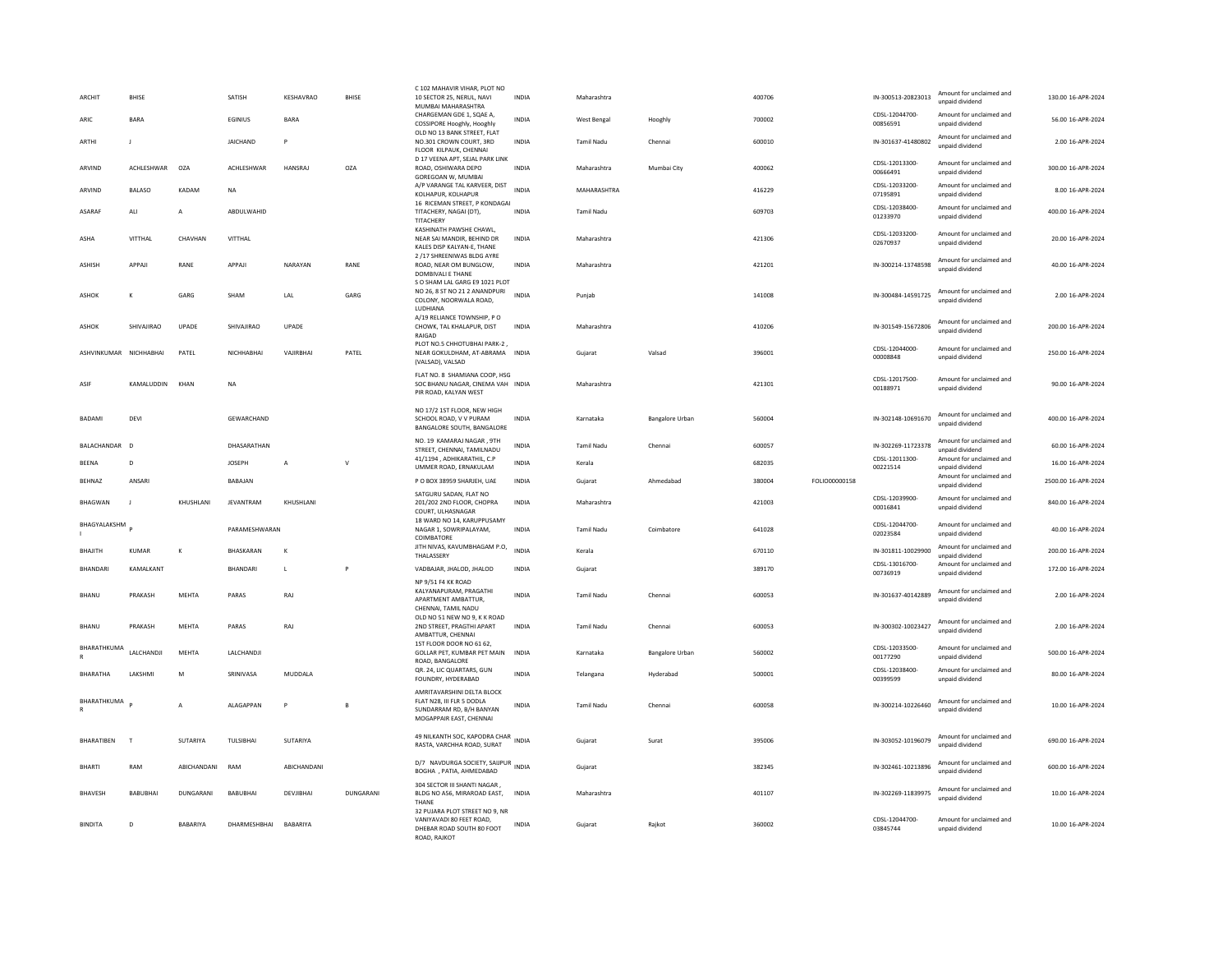| <b>BINOD</b>         | BHAGAT          |                        | GANESH                                   | PROSAD          | <b>BHAGAT</b>  | C/O - GANESH PRASAD BHAGAT<br>BURI KALI BARI, PO-BALURGHAT, INDIA<br><b>DAKSHIN DINAIPUR</b> |              | <b>West Bengal</b>   |                        | 733101 |               | CDSL-12053200-<br>00033622 | Amount for unclaimed and<br>unpaid dividend | 132.00 16-APR-2024  |
|----------------------|-----------------|------------------------|------------------------------------------|-----------------|----------------|----------------------------------------------------------------------------------------------|--------------|----------------------|------------------------|--------|---------------|----------------------------|---------------------------------------------|---------------------|
| <b>BINOI</b>         | К               | NAIR                   | KRISHNANKUTTY                            | <b>NAIR</b>     |                | SUBIBI 7, OPPOSITE SBI, IIT POWAI, INDIA<br><b>MUMBAI</b><br>ROOM NO-5 SHANTARAM CHAWL       |              | Maharashtra          | Mumbai City            | 400076 |               | IN-300513-13039824         | Amount for unclaimed and<br>unpaid dividend | 46.00 16-APR-2024   |
| BIPIN                | K               | SOLANKI                | KARSAN                                   | <b>BHAI</b>     |                | . KHOTKUVA ROAD NR KALA<br>HANUMAN, MANDIR MALAD (E),<br><b>MUMBAI</b>                       | INDIA        | Maharashtra          | Mumbai City            | 400097 |               | CDSL-12028500-<br>00015930 | Amount for unclaimed and<br>unpaid dividend | 300.00 16-APR-2024  |
| <b>BISWAJIT</b>      | <b>BASAK</b>    |                        | <b>BISHNU</b>                            | CHARAN          | <b>BASAK</b>   | BLOCK 1, PLOT NO 107, B G<br>PATULI, Hooghly                                                 | <b>INDIA</b> | <b>West Bengal</b>   | Hooghly                | 700094 |               | IN-301774-12385550         | Amount for unclaimed and<br>unpaid dividend | 10.00 16-APR-2024   |
| <b>BORNALI</b>       | PUZARI          |                        | MANTU                                    | PUZARI          |                | BORBIL NO 2, NEAR L P SCHOOL,<br>DIGBOI, TINSUKIA ASSAM                                      | <b>INDIA</b> | Assam                |                        | 786171 |               | IN-301250-28952710         | Amount for unclaimed and<br>unpaid dividend | 100.00 16-APR-2024  |
| BRIJESHRAJ           | $\mathsf{C}$    | $\mathsf{C}$           | RAJAN                                    | <b>P</b>        | c              | LULU BUILDING OFFICE NO.201.<br>OLAYA P O BOX 66120, RIYADH<br>11576, KSA                    | <b>INDIA</b> | Gujarat              | Ahmedabad              | 380004 | FOLIO00000216 |                            | Amount for unclaimed and<br>unnaid dividend | 2000.00 16-APR-2024 |
| BRINDHADEVI          | - S             |                        | SELVARAJ                                 |                 |                | 4M SAMINATHAPURAM, 1ST<br>STREET ANNUPPARPALAYAM,<br>TIRUPPUF                                | <b>INDIA</b> | <b>Tamil Nadu</b>    |                        | 641652 |               | IN-302814-12518940         | Amount for unclaimed and<br>unpaid dividend | 6.00 16-APR-2024    |
| Bijay                | Kumar           | Tibrewal               | Muralidhar                               | Tibrewa         |                | Room No.413 4th Floor, Bhartia<br>Tower, Badambadi, Cuttack                                  | <b>INDIA</b> | Orissa               |                        | 753009 |               | CDSL-12010800-<br>00068516 | Amount for unclaimed and<br>unpaid dividend | 800.00 16-APR-2024  |
| RAJUC                | $\mathsf{v}$    | $\mathbf{s}$           | RAJUC                                    | $\mathbb{R}$    | К              | DR.NO.3.13.59, UNDI ROAD.<br>BHIMAVARAM                                                      | <b>INDIA</b> | Andhra Pradesh       |                        | 534202 |               | IN-302324-10670488         | Amount for unclaimed and<br>unpaid dividend | 600.00 16-APR-2024  |
| CHANCHAL             | JAIN            |                        | KANAKRAJ                                 | MOHANLAL        | JAIN           | 9 NUTANDEEP BLDG, 2ND FLOOR<br>PRABHAT COLONY, SANTACRUZ<br>(EAST), MUMBA                    | <b>INDIA</b> | Maharashtra          | Mumbai City            | 400055 |               | IN-301604-10246908         | Amount for unclaimed and<br>unpaid dividend | 100.00 16-APR-2024  |
| CHANDRA              | KUMAR           | D                      | DURAISAMY                                |                 |                | NO:83 WEAVERS COLONY, SAI-<br><b>BABA MISSION POST,</b><br>COIMBATORE, COIMBATORE            | <b>INDIA</b> | <b>Tamil Nadu</b>    | Coimbatore             | 641011 |               | CDSL-12010900<br>00484594  | Amount for unclaimed and<br>unpaid dividend | 600.00 16-APR-2024  |
| CHANDRABABU SHANKAR  |                 |                        | RAJA                                     | CHANDRABABU     |                | 118, KAVARAI STREET, THIRUKKALI INDIA<br>MEDU, KANCHEEPURAM                                  |              | <b>Tamil Nadu</b>    | Kanchipuram            | 631501 |               | IN-301696-11580380         | Amount for unclaimed and<br>unpaid dividend | 40.00 16-APR-2024   |
| CHANDRAMOHA<br>N     | NAIR            |                        | NAIR                                     |                 |                | SREE RAGAM XXVI/1243 A, SOUTH<br>OF STONE BRIDGE, ALAPPUZHA                                  | <b>INDIA</b> | Kerala               |                        | 688011 |               | CDSL-12051800-<br>00056052 | Amount for unclaimed and<br>unpaid dividend | 22.00 16-APR-2024   |
| CHELLAPPA            |                 | N                      | RANGANATHAN                              | NARASIMHACHARI  |                | 1547 39TH F CROSS, 18TH MAIN<br>4TH T BLOCK, JAYANAGAR,<br>BANGALORE                         | <b>INDIA</b> | Karnataka            | <b>Bangalore Urban</b> | 560041 |               | IN-302871-20031219         | Amount for unclaimed and<br>unpaid dividend | 250.00 16-APR-2024  |
| CHELLAPPAN           |                 |                        | MURUGAPPAN                               | <b>RM</b>       |                | NO. 18/13A/2 26TH STREET, 18TH<br><b>BLOCK THIRU NAGAR,</b><br>VILLIVAKKAM, CHENNA           | <b>INDIA</b> | Tamil Nadu           | Chennai                | 600049 |               | CDSL-13017400-<br>00119031 | Amount for unclaimed and<br>unpaid dividend | 2.00 16-APR-2024    |
| CHINNALAKSHM<br>ANAN | N               |                        | NATESAN                                  |                 |                | 3 106 STREET NO 8<br>RANGAMSAMUDRAM.<br>SATHYAMANGALAM, ERODE                                | <b>INDIA</b> | Tamil Nadu           |                        | 638402 |               | IN-300239-13124167         | Amount for unclaimed and<br>unpaid dividend | 50.00 16-APR-2024   |
| CHIRAG               | NATTHUBHAI      | PATEL                  | NATTHUBHAI                               | AMBALAL         | PATEL          | VETANARI DAIRY, BAYAD, BAYAD                                                                 | <b>INDIA</b> | Gujarat              |                        | 383325 |               | CDSL-12034500<br>00565861  | Amount for unclaimed and<br>unpaid dividend | 200.00 16-APR-2024  |
| CHIRIVIRALA          | RAMAKRISHNA     | PRASAD                 | CHIRIVIRALAVENKA CHALAPATHI<br><b>TA</b> |                 | RAO            | H. NO 5-53-3/4, 6/17 BRODIPET,<br><b>GUNTUR</b>                                              | <b>INDIA</b> | Andhra Pradesh       | Guntur                 | 522002 |               | IN-300360-10068189         | Amount for unclaimed and<br>unpaid dividend | 600.00 16-APR-2024  |
| DADINENI             | LAKSHMI         | DEVI                   | DADINENI                                 | VENKATA         | RAMANA         | D NO 69-6-142/2, RAJENDRA<br>NAGAR, GAIGOLUPADU, KAKINADA                                    | <b>INDIA</b> | Andhra Pradesh       |                        | 533003 |               | IN-301313-21209068         | Amount for unclaimed and<br>unpaid dividend | 200.00 16-APR-2024  |
| <b>DADINEN</b>       | <b>I AKSHMI</b> | DEVI                   | VFNKATA                                  | RAMANA          | D.             | D NO 69-6-142/2, RAJENDRA<br>NAGAR, GAIGOLUPADU, KAKINADA                                    | <b>INDIA</b> | Andhra Pradesh       |                        | 533003 |               | CDSL-12038100-<br>00010758 | Amount for unclaimed and<br>unpaid dividend | 200.00 16-APR-2024  |
| DAKSHA               | VINOD           | KOTAK                  | VITHALDAS                                | <b>MOHANDAS</b> | <b>RUGHANI</b> | JANG BAHADURPANDEY CHAL NO<br>2, KARTER ROAD NO-4, BORIVALI INDIA<br><b>EAST, MUMBAI</b>     |              | Maharashtra          | Mumbai City            | 400066 |               | CDSL-12010900-<br>05694766 | Amount for unclaimed and<br>unpaid dividend | 4.00 16-APR-2024    |
| DAMMU                | RAMARAO         |                        | RAMAKOTAIAH                              | KOTAIAH         | DAMMU          | H NO 646/ C CEMENT CHAWL,<br>GADAG ROAD, HUBLI, HUBLI                                        | <b>INDIA</b> | Karnataka            |                        | 580020 |               | CDSL-12029900-<br>01816596 | Amount for unclaimed and<br>unpaid dividend | 10.00 16-APR-2024   |
| DAMODARAN            | G               |                        | GOVINDARAJALU                            |                 |                | #70 ARYA GOWDER ROAD, WEST<br>MAMBALAM, CHENNAI                                              | <b>INDIA</b> | Tamil Nadu           | Chennai                | 600033 |               | IN-300378-10015653         | Amount for unclaimed and<br>unpaid dividend | 1480.00 16-APR-2024 |
| DATTATRAYA           | DAMODAR         | NIPHADE                | DAMODAR                                  | MAHADU          | NIHPADE        | 37 MADHALI LANE,<br>SHIRVADEVANI, TAL NIPHAD PUNE, INDIA<br>PUNE                             |              | Maharashtra          |                        | 423111 |               | CDSL-12044700-<br>00192490 | Amount for unclaimed and<br>unpaid dividend | 40.00 16-APR-2024   |
| DEBASIS              | NANDA           |                        | GAGAN                                    | <b>BIHARI</b>   | NANDA          | AT-MADANMOHAN PADA, PO-<br>DIST- ANGUL, ANGUL                                                | <b>INDIA</b> | Orissa               |                        | 759122 |               | CDSL-12044700-<br>02413022 | Amount for unclaimed and<br>unpaid dividend | 18.00 16-APR-2024   |
| DEENA                | DAYALAN         | N                      | NARAYANA                                 | SWAMY           | G              | 50 SOUNDARA PANDAYAN, PILLAI<br>STREET, TRICHY, TAMILNADU                                    | <b>INDIA</b> | <b>Tamil Nadu</b>    | Tiruchirapalli         | 620008 |               | IN-300476-42982609         | Amount for unclaimed and<br>unpaid dividend | 200.00 16-APR-2024  |
| DEEPAK               |                 |                        | PRABHU                                   |                 |                | 38 SITAPUR, JWALAPUR,<br>HARIDWAR, HARIDWAR                                                  | INDIA        | <b>Uttar Pradesh</b> |                        | 249407 |               | CDSL-12033500<br>01557340  | Amount for unclaimed and<br>unpaid dividend | 400.00 16-APR-2024  |
| DEEPAK               | SADANAND        | <b>SABNIS</b>          | SADANAND                                 | KRISHNAJI       | <b>SABNIS</b>  | PLOT NO 8/A, GREEN VELLY, CHOG<br>M RD, PILLERNE BARDEZ                                      | <b>INDIA</b> | Maharashtra          |                        | 403511 |               | IN-301774-10261656         | Amount for unclaimed and<br>unpaid dividend | 1000.00 16-APR-2024 |
| DHARMENDRA           | CHAMPAKLAL      | SHAH                   | CHAMPAKLAL                               | KANTILAL        | SHAH           | M/23/362 SHIV APTS.<br>KRISHNANAGAR, SAIJPUR,<br>AHMEDABAD                                   | INDIA        | Gujarat              |                        | 382346 |               | IN-302927-10082180         | Amount for unclaimed and<br>unpaid dividend | 100.00 16-APR-2024  |
| DHARNA               | PRAJAPATI       |                        | GAJANAND                                 |                 |                | 35 ARIHANT SOCIETY. NEAR VASNA<br>BUS STOP, VASNA, AHMEDABAD                                 | <b>INDIA</b> | Gujarat              | Ahmedabad              | 380007 |               | IN-302461-10002793         | Amount for unclaimed and<br>unpaid dividend | 44.00 16-APR-2024   |
| DHIRENDRA            | PRASAD          | MISHRA                 | DHROO                                    | PRASAD          | <b>MISHRA</b>  | 7/140, SWAROOP NAGAR, KANPUR INDIA                                                           |              | Gujarat              | Ahmedabad              | 380004 |               | IN-303028-50839765         | Amount for unclaimed and<br>unnaid dividend | 22.00 16-APR-2024   |
| DIGVIJAY             |                 | BHALCHANDRA VARDHAMANE | BHALACHANDRA                             | NEMANA          | VARDHAMANE     | 339, E WARD, STATION ROAD KOP, INDIA<br>KOLHAPUR                                             |              | Maharashtra          |                        | 416001 |               | CDSL-12035000-<br>00363141 | Amount for unclaimed and<br>unpaid dividend | 10.00 16-APR-2024   |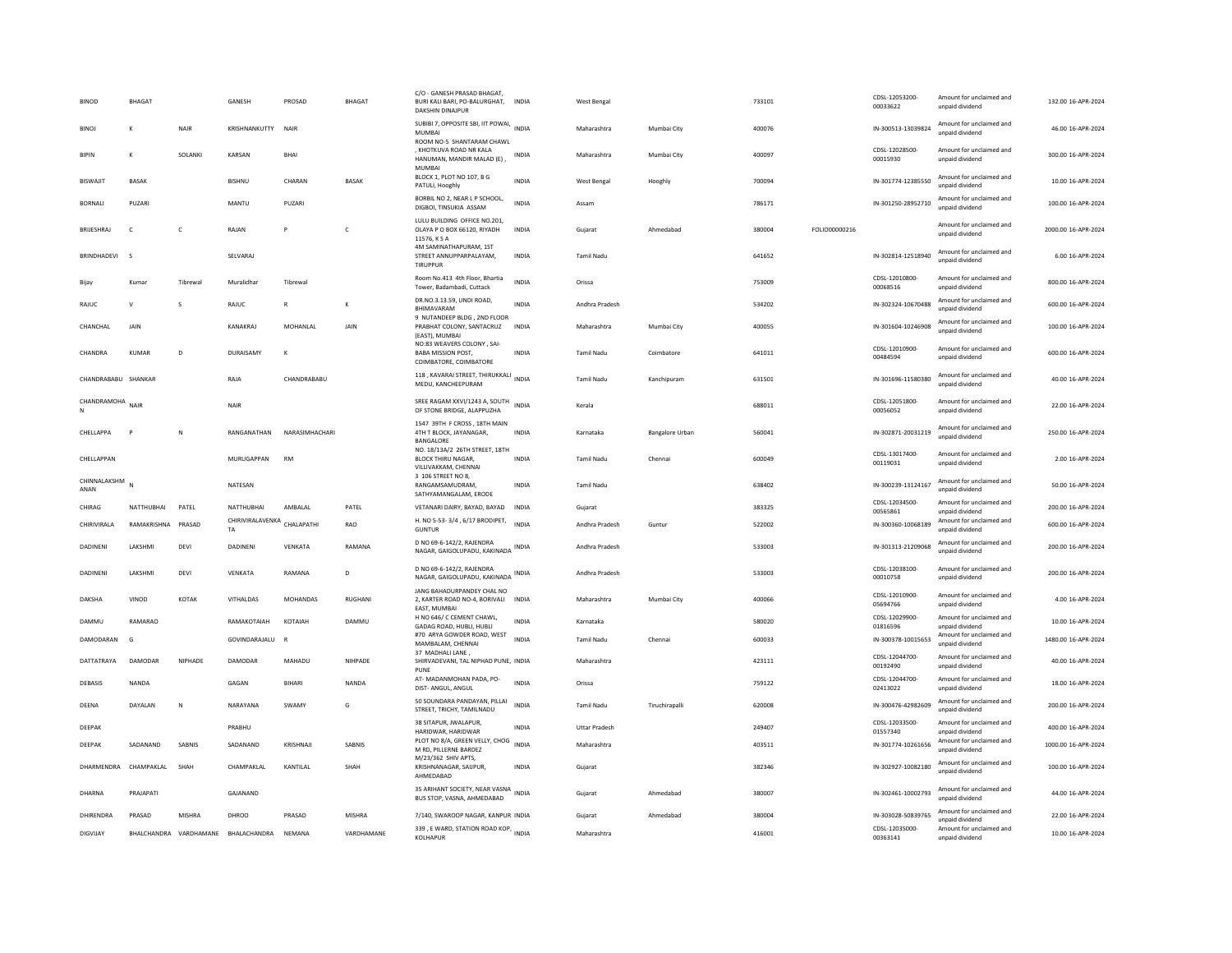| <b>DINESH</b>                            | <b>DIPAK</b>   | <b>BHOGLE</b> | DIPAK               | SANTRAM          | <b>BHOGLE</b> | A- 6 VRAJRAJ CO - OP HSG SOC,<br>SECTOR - 11. NERUL NAVI<br>MUMBAI, NAVI MUMBAI                                                                   | <b>INDIA</b> | Maharashtra       |                        | 400706 | IN-301604-10437026                   | Amount for unclaimed and<br>unpaid dividend                             | 252.00 16-APR-2024  |
|------------------------------------------|----------------|---------------|---------------------|------------------|---------------|---------------------------------------------------------------------------------------------------------------------------------------------------|--------------|-------------------|------------------------|--------|--------------------------------------|-------------------------------------------------------------------------|---------------------|
| DINESH                                   | <b>KUMAR</b>   | GIRI          | SHIO                | NANDAN           | GIRI          | NO.S/A/33, SUPERVISOR FLAT, L<br>TOWN SAKCHI, JAMSHEDPUR<br>KATELA KA BASS, DESHNOKE                                                              | <b>INDIA</b> | Bihar             |                        | 831001 | IN-301696-10883595<br>CDSL-12028900- | Amount for unclaimed and<br>unpaid dividend<br>Amount for unclaimed and | 100.00 16-APR-2024  |
| <b>DINESH</b>                            | KUMAR          | KATELA        | RAJENDRA            | KUMAR            |               | <b>BIKANER</b>                                                                                                                                    | INDIA        | Rajasthan         |                        | 334801 | 00679883                             | unpaid dividend                                                         | 120.00 16-APR-2024  |
| DIPA                                     | MUNDRA         |               | NATHAMAL            | MUNDRA           |               | C/O KHUSBOO, RAMBHA, GANJAM INDIA                                                                                                                 |              | Orissa            |                        | 761028 | IN-302324-11052272                   | Amount for unclaimed and<br>unpaid dividend                             | 50.00 16-APR-2024   |
| DOSHI                                    | PRANAV         | ASHOK         | <b>DOSH</b>         | ASHOK            | HIMATLAL      | C 201 SURENDRA NAGAR CO OP<br>HSG SOC. RAM GULLY NEAR<br>COSMOS BANK, KANDIVALI WEST,<br>MUMBAI MAHARASHTRA INDIA                                 | INDIA        | Maharashtra       | Mumbai City            | 400067 | IN-300513-12356398                   | Amount for unclaimed and<br>unpaid dividend                             | 34.00 16-APR-2024   |
| DRISTIELECTRICA<br>LS.                   | PRIVATE        | LIMITED       | $_{\sf NA}$         |                  |               | GC 06, SHIVAJI ENCLAVE, NEW<br>DELHI                                                                                                              | <b>INDIA</b> | Delhi             | New Delhi              | 110027 | IN-301774-10567237                   | Amount for unclaimed and<br>unnaid dividend                             | 1000.00 16-APR-2024 |
| <b>FI ANGOVAN</b>                        | - N            |               | VIRUTHAGIRI         | NATARAIAN        |               | NO.27 6TH CROSS ROAD,<br>RAINBOW NAGAR, PONDICHERRY, INDIA<br>PONDICHERRY                                                                         |              | Pondicherry       |                        | 605011 | CDSL-12015800-<br>00008503           | Amount for unclaimed and<br>unpaid dividend                             | 500.00 16-APR-2024  |
| FARAUQ                                   | DHINGRA        |               | MADAN               | LAL              | DHINGRA       | 1821 PAVITAR NAGAR, HAIBOWAL<br>KALAN, MAIN GALL LUDHIANA                                                                                         | <b>INDIA</b> | Punjab            |                        | 141001 | CDSL-12010900-<br>02095597           | Amount for unclaimed and<br>unnaid dividend                             | 50.00 16-APR-2024   |
| GANESH                                   | BALKRISHNA     | PANDIT        | BALKRISHNA          | GANESH           | PANDIT        | <b>G 2 KISHOR SMRUTI, STATION</b><br>ROAD, KALWA WEST, THANE                                                                                      | <b>INDIA</b> | Maharashtra       |                        | 400605 | IN-300476-41503013                   | Amount for unclaimed and<br>unpaid dividend                             | 70.00 16-APR-2024   |
| GANESH                                   | BHAT           |               | RAMA                | <b>BHAT</b>      |               | DOOR NO 5116, 1ST CROSS.<br>RAVINDRA NAGAR, HASSAN                                                                                                | INDIA        | Karnataka         | Hassan                 | 573201 | IN-301356-20397885                   | Amount for unclaimed and<br>unpaid dividend                             | 60.00 16-APR-2024   |
| GANESH                                   | <b>KUMAR</b>   | $\mathbf R$   | RAMASAMY            | к                |               | 4/5 PUDHUPALAYAM,<br>NALLIPALAYAM, TIRUCHENGODE<br>NAMAKKAL, TAMILNADU INDIA                                                                      | <b>INDIA</b> | <b>Tamil Nadu</b> |                        | 637201 | IN-302269-12225107                   | Amount for unclaimed and<br>unpaid dividend                             | 4.00 16-APR-2024    |
| GANESH                                   | SHIVRAM        | SAMANT        | SHIVRAM             | GANESH           | SAMANT        | FLAT NO 240 IIND FLOOR, SUMAN<br>III/C CO OP SOCIETY, SUMAN<br>COMPLEX AGASHI ROAD, VIRAR<br>(WEST) MUMBAI                                        | <b>INDIA</b> | Maharashtra       |                        | 401303 | IN-301549-15204286                   | Amount for unclaimed and<br>unpaid dividend                             | 80.00 16-APR-2024   |
| GANESHA                                  | G              |               | GOVINDA             | N                | SWAMY         | YALLAKAPPAKERI, D NO 48/4,<br>SHIMOGA                                                                                                             | <b>INDIA</b> | Karnataka         | Shimoga                | 577202 | IN-300239-11359435                   | Amount for unclaimed and<br>unpaid dividend                             | 20.00 16-APR-2024   |
| GAURANGKUMA PRAVINCHANDR<br>$\mathbb{R}$ | $\overline{A}$ | SHAH          | PRAVINCHANDRA J     |                  | SHAH          | NR. S.T. ROAD, AT - KANODAR, TA -<br>PALANPUR, DIST - BANASKANTHA                                                                                 | <b>INDIA</b> | Gujarat           |                        | 385520 | IN-302201-10161687                   | Amount for unclaimed and<br>unpaid dividend                             | 600.00 16-APR-2024  |
| GERSON                                   | SYDNEY         | DIAS          | LUDOVICO            | <b>JOHN</b>      | DIAS          | P O BOX 113366, 136 AL<br>MUSHRIFAL QUASIS, DUBAI, U A E                                                                                          | INDIA        | Gujarat           | Ahmedabad              | 380004 | IN-300239-13605075                   | Amount for unclaimed and<br>unpaid dividend                             | 260.00 16-APR-2024  |
| GIRIJA                                   | SRINIVAS       |               | KRISHNAMURTHY       |                  |               | NO 34/1 VASAVI TEMPLE ROAD. V<br>V PURAM BASAVANAGUDI.<br>BANGALORE                                                                               | <b>INDIA</b> | Karnataka         | <b>Bangalore Urban</b> | 560004 | CDSL-12044700-<br>05799471           | Amount for unclaimed and<br>unpaid dividend                             | 2.00 16-APR-2024    |
| GIRIJA                                   | SRINIVAS       |               | SRINIVAS            |                  |               | 83-1 1ST FLOOR, PADMAVATHI<br>NILAYA K R ROAD,<br>SHANKARAPURAM, BANGLORE                                                                         | INDIA        | Karnataka         | Bangalore Urban        | 560004 | CDSL-12034400-<br>00604886           | Amount for unclaimed and<br>unnaid dividend                             | 2.00 16-APR-2024    |
| GIRISH                                   | <b>BHASKAR</b> | KADGE         | <b>BHASKAR</b>      | SAKHARAM         | KADGE         | B 401 GORAI JANKALYAN CHS.<br>PLOT NO 22 GORAL 1 NR NEW MHB<br>COLONY, BORIVALI W MUMBAI<br>MAHARASHTRA, INDIA                                    |              | Maharashtra       | Mumhai City            | 400092 | IN-302269-13561820                   | Amount for unclaimed and<br>unpaid dividend                             | 36.00 16-APR-2024   |
| GIRISH                                   | VRAIL AL       | <b>JANI</b>   | <b>VRAILAL</b>      | <b>JANI</b>      |               | GAYATRI KUNJ, 5 RANCHOD<br>NAGAR COCIETY, RAJKOT                                                                                                  | <b>INDIA</b> | Guiarat           | Raikot                 | 360003 | CDSL-12018000-<br>00233955           | Amount for unclaimed and<br>unpaid dividend                             | 600.00 16-APR-2024  |
| GOKUL                                    | PATIL          |               | <b>BALU</b>         | PATIL            |               | A/L 25 HOUSING BOARD COLONY, INDIA<br>PITHAMPUR                                                                                                   |              | MADHYA PRADESH    |                        | 454775 | CDSL-12010608-<br>00080361           | Amount for unclaimed and<br>unpaid dividend                             | 2.00 16-APR-2024    |
| GOPUM                                    | K              | T             | THANDAVAMURTH<br>Y  |                  |               | DOOR NO 53/26, SEVENWELLS<br>STREET, SEVEN WELLS, CHENNAI                                                                                         | INDIA        | Tamil Nadu        | Chenna                 | 600001 | IN-303093-10242370                   | Amount for unclaimed and<br>unpaid dividend                             | 4.00 16-APR-2024    |
| GOURAV                                   | RAY            |               | GOPAL               | DAS              | RAY           | ATTENDING QFIC 114, AIR FORCE<br>STATION, TAMBARAM, CHENNAI                                                                                       | <b>INDIA</b> | Tamil Nadu        | Chennai                | 600046 | IN-300476-40193104                   | Amount for unclaimed and<br>unpaid dividend                             | 200.00 16-APR-2024  |
| GOUTAM                                   | $\mathbf{H}$   | SANGLI        | HANUMANTAPPA SANGLI |                  |               | ANANYA H NO 13 A VINAY<br>COLONY, NEAR BSNL, TELEPHONE INDIA<br><b>EXCHANGE, HUBLI</b>                                                            |              | Karnataka         |                        | 580023 | IN-300484-15142371                   | Amount for unclaimed and<br>unpaid dividend                             | 10.00 16-APR-2024   |
| GOVINDARAJ                               | PANEERSELVAM   |               | GOVINDARAJ          |                  |               | NO 28 SAVITHRI NIVAS B MAIN.<br>GIDDAMMA LAYOUT A<br>NARAYANAPURA, EXTN DOORVANI INDIA<br>NAGAR POST, BENGALURU                                   |              | Karnataka         | Bangalore Urban        | 560016 | CDSL-12033200-<br>00195232           | Amount for unclaimed and<br>unpaid dividend                             | 400.00 16-APR-2024  |
| GUNAVALAGAN K                            |                |               | KATHIRVELN          |                  |               | NO.29 A. KASTHURIBAI STREET.<br>SESHAYEE NAGAR KK NAGAR,<br>TRICHY                                                                                | <b>INDIA</b> | Tamil Nadu        | Tiruchirapalli         | 620021 | IN-301637-41116245                   | Amount for unclaimed and<br>unpaid dividend                             | 20.00 16-APR-2024   |
| HANSABEN                                 | TAMBEDIA       |               | <b>JETHALAL</b>     | TAMBEDIA         |               | 89, NAVNATH NAGAR, GOTRI<br>ROAD, BARODA                                                                                                          | <b>INDIA</b> | Gujarat           | Vadodara               | 390021 | IN-300394-11462774                   | Amount for unclaimed and<br>unpaid dividend                             | 1500.00 16-APR-2024 |
| HARDIK                                   | KISHOR         | PATEL         | <b>KISHOR</b>       | <b>BHANABHAI</b> | PATEL         | B/29 SAMARPAN SOCIETY, VASNA<br>TANDALJA ROAD, B/H RANESHWAR INDIA<br>TEMPLETANDALJA, VADODARA                                                    |              | Gujarat           | Vadodara               | 390007 | CDSL-13016700-<br>00241202           | Amount for unclaimed and<br>unnaid dividend                             | 1000.00 16-APR-2024 |
| HARESHKUMAR KANTILAL                     |                | MASHARU       | KANTILAL            |                  |               | AZAD CHOWK, SAVARKUNDLA                                                                                                                           | <b>INDIA</b> | Gujarat           |                        | 364515 | CDSL-12019800-<br>00051471           | Amount for unclaimed and<br>unpaid dividend                             | 200.00 16-APR-2024  |
| HARI                                     | $\mathsf{v}$   | RAO           | CHITTORE            | $\mathsf{v}$     | RAO           | FLAT NO 102 1ST FLOOR MOIN<br>MANOR, DORESANPALAYA<br>VENKATADRI LAYOUT, OPP TO IIMB INDIA<br>NEAR PANDURANG NAGAR,<br>BANERGHETTA ROAD BANGALORE |              | Karnataka         | Bangalore Urban        | 560076 | IN-300214-10793773                   | Amount for unclaimed and<br>unnaid dividend                             | 100.00 16-APR-2024  |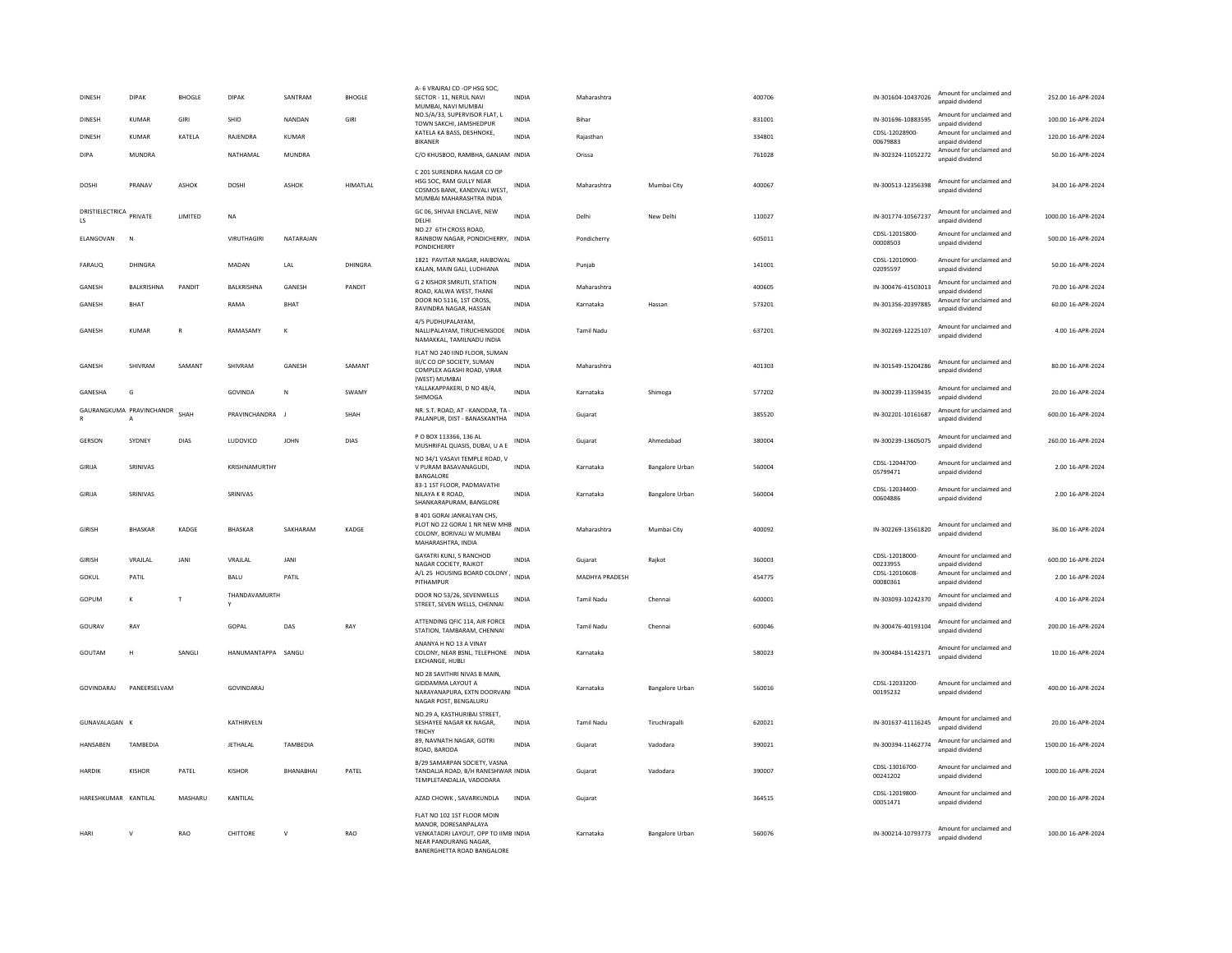| <b>HARINATH</b>        | $\mathsf{R}$ | $\mathsf{v}$         | NARAYANAPPA              | $\mathbf{v}$     |                | 25/2 4th MAIN . M.S RAMAIAH<br>CITY LAYOUT, J.P NAGAR 8th<br>PHASE, BANGALORE                          | <b>INDIA</b> | Karnataka      | Bangalore Urban | 560076 | CDSL-12044700-<br>01218247 | Amount for unclaimed and<br>unpaid dividend | 20.00 16-APR-2024   |
|------------------------|--------------|----------------------|--------------------------|------------------|----------------|--------------------------------------------------------------------------------------------------------|--------------|----------------|-----------------|--------|----------------------------|---------------------------------------------|---------------------|
| <b>HARISH</b>          | KANTIBHAI    | RANPARA              | <b>NA</b>                |                  |                | 'SEVADAS ', 2 BALMUKUND PLOTS,<br>NIRMALA SCHOOL ROAD, RAJKOT.                                         | <b>INDIA</b> | Gujarat        | Raikot          | 360005 | IN-300974-10002034         | Amount for unclaimed and<br>unpaid dividend | 730.00 16-APR-2024  |
| HASMUK                 | RAI          | JAIN                 | LATESHRIMANSUK BHAI<br>H |                  | GATHANI        | C/O KIRAN KUMAR AND SONS.<br>BARAN                                                                     | <b>INDIA</b> | Rajasthan      |                 | 325205 | IN-301055-10576152         | Amount for unclaimed and<br>unpaid dividend | 14.00 16-APR-2024   |
| HASMUKH                | SAVJIBHAI    | KHATRA               | SAVJIBHAI                | $\mathsf R$      | KHATRA         | FLAT NO. 101, PLAT NO.79/B3,<br>PRIME C H S SECTOR 21, NERUL<br><b>NAVI MUMBAI</b>                     | INDIA        | Maharashtra    |                 | 400706 | IN-302269-11748148         | Amount for unclaimed and<br>unpaid dividend | 10.00 16-APR-2024   |
| HEMANTA                | KUMAR        | TRIPATHY             | KASINATH                 | TRIPATHY         |                | QTR NO B 513 SECTOR 3, NALCO<br>TOWNSHIP, DAMANJODI.<br>KORAPUT                                        | <b>INDIA</b> | Orissa         |                 | 763008 | CDSL-12047200-<br>09826686 | Amount for unclaimed and<br>unpaid dividend | 120.00 16-APR-2024  |
| <b>HETAL</b>           | н            | RAICHURA             | AMRUTLAL                 | NAGARDAS         | THAKKAR        | 12 JALARAM KRUPA, SNEH SAGAR<br>SOCIETY, RD, NO, 1 NEAR SINDHI INDIA<br>CAMP., NAVSARI                 |              | Gujarat        | Navsari         | 396445 | IN-301991-10472606         | Amount for unclaimed and<br>unpaid dividend | 12.00 16-APR-2024   |
| <b>HINA</b>            | MEHIL        | SHAH                 | MEHIL                    | $\mathsf{C}$     | SHAH           | E/1/6 GANESH KUNJ SOC., B/H<br>DHARNIDHAR ROAD, VASNA,<br>AHMEDABAD                                    | <b>INDIA</b> | Guiarat        | Ahmedabad       | 380007 | CDSI-12046200-<br>00006565 | Amount for unclaimed and<br>unpaid dividend | 2.00 16-APR-2024    |
| HITESH                 | <b>KUMAR</b> | SHARMA               | BASUDEO                  | PRASAD           | SHARMA         | SP 40 KUKAS INDUSTRIAL AREA<br>RZZCO, JAIPUR RAJASTHAN                                                 | <b>INDIA</b> | Gujarat        | Ahmedabad       | 380004 | IN-300484-15984795         | Amount for unclaimed and<br>unpaid dividend | 10.00 16-APR-2024   |
| <b>IBRAHIM</b>         | SHAH         |                      | SARFARAZ                 | AZIM             | SHAH           | ROOM NO. 765 BABA HOME<br>DARGA, HOME TEKDI HAJI<br>MALANG ROAD, KALYAN (EAST),<br>KALYAN              | <b>INDIA</b> | Maharashtra    |                 | 421306 | CDSL-13023400-<br>00259121 | Amount for unclaimed and<br>unpaid dividend | 20.00 16-APR-2024   |
| <b>IMMADI</b>          | SRINIVAS     |                      | BRAHMAIAH                | <b>IMMADI</b>    |                | H NO 16-86 SHIVALAYAM ROAD.<br>PADMASHALI STREET, POST<br>CHENNUR DI ADILABAD, ADILABAD                | INDIA        | Andhra Pradesh |                 | 504201 | CDSL-12033200-<br>01537622 | Amount for unclaimed and<br>unpaid dividend | 38.00 16-APR-2024   |
| <b>INDER</b>           | PRFFT        | KAUR                 | AMARJEET                 | SINGH            |                | H.NO.- A-7/63 IST FLOOR, SECTOR-<br>18, ROHINI, DELHI                                                  | <b>INDIA</b> | Delhi          | New Delhi       | 110085 | IN-302365-10748249         | Amount for unclaimed and<br>unpaid dividend | 398.00 16-APR-2024  |
| <b>INDRAILT</b>        | SARKAR       |                      | PARITRA                  | KUMAR            | SARKAR         | PO-- PREMBAZAR, HIJLI PLIT, 51<br>KHARAGPUR, KHARAGPUR                                                 | <b>INDIA</b> | West Bengal    |                 | 721306 | CDSL-12044700-<br>01056469 | Amount for unclaimed and<br>unpaid dividend | 10.00 16-APR-2024   |
| <b>JAGDISH</b>         | KAUL         |                      | BABULALI                 | KAUL             |                | 42 PARDESHIPURA, STREET NO 5,<br><b>INDORE</b>                                                         | <b>INDIA</b> | Madhya Pradesh |                 | 452003 | CDSL-12026200-<br>00007931 | Amount for unclaimed and<br>unpaid dividend | 600.00 16-APR-2024  |
| <b>JAICHAND</b>        | P            |                      | PAHLARAI                 | TIKAMDAS         | KALRA          | NO 13 BANK STREET, FLAT NO 301<br>CROWN COURT, KILPAUK,<br>CHENNAI                                     | INDIA        | Tamil Nadu     | Chennai         | 600010 | IN-301637-41159143         | Amount for unclaimed and<br>unpaid dividend | 2.00 16-APR-2024    |
| <b>JANAKI</b>          | B            |                      | RAAJKUMAR                | B                |                | GANDHI ROAD, THIRUVARUR<br>B/H BHAGVAT PETROL PUMP.                                                    | INDIA        | Tamil Nadu     |                 | 610001 | IN-301637-40981647         | Amount for unclaimed and<br>unnaid dividend | 1400.00 16-APR-2024 |
| JASHVANTLAL BHOGILAL   |              | SHAH                 | <b>BHOGILAL</b>          | <b>NAGINDAS</b>  | SHAH           | NEAR GOKUL HOTEL<br><b>GANDHINAGAR SARKHEJ</b><br>HIGHWAY, AHMEDABAD                                   | <b>INDIA</b> | Gujarat        |                 | 382481 | IN-300214-10849703         | Amount for unclaimed and<br>unpaid dividend | 102.00 16-APR-2024  |
| <b>IASWINDER</b>       | SINGH        | JASWAL               | SWARN                    | SINGH            |                | V.P.O NARUR, TEH. PHAGHARA,<br>DISTT. KAPURTHALA, KAPURTHALA                                           | INDIA        | Punjab         |                 | 144401 | CDSL-12034400-<br>00043485 | Amount for unclaimed and<br>unpaid dividend | 100.00 16-APR-2024  |
| JAYALAKSHMI            | $\mathsf{C}$ |                      | CHELLAPPAN               | $\sf MR$         |                | OLD NO 18/13A NEW NO 36, 26TH<br>STREET 18TH BLOCK, THIRU NAGAR INDIA<br>VILLIVAKKAM, CHENNAI          |              | Tamil Nadu     | Chennai         | 600049 | IN-300175-10203397         | Amount for unclaimed and<br>unnaid dividend | 2.00 16-APR-2024    |
| JAYAN                  | c            | к                    | KARUNAKARAN              | NAIR             |                | PALLIPARAMBIL HOUSE.<br>KUNDOOR, THRISSUR                                                              | <b>INDIA</b> | Kerala         |                 | 680734 | IN-301637-41009900         | Amount for unclaimed and<br>unpaid dividend | 14.00 16-APR-2024   |
| <b>IAYANT</b>          | BALKRISHNA   | KESKAR               | BALKRISHNA               | MADHAV           | <b>KESKAR</b>  | FL-C/204 KALPAVRUKSHA CHS,<br>PLOT-04 SEC-09 KHANDA COLONY, INDIA<br>NEW PANVEL WEST, PANVEL           |              | Maharashtra    |                 | 410206 | CDSL-12013200-<br>00088620 | Amount for unclaimed and<br>unnaid dividend | 160.00 16-APR-2024  |
| JAYASHEELA             | N            | MAGANURMATH MALLAYYA |                          |                  |                | 8TH MAIN, 8TH CROSS.<br>MRUTYUNJAYA NAGAR,<br>RANEBENNUR<br>H NO 18-5/1 SRI RAMNAGAR                   | INDIA        | Karnataka      |                 | 581115 | CDSL-12038400-<br>01045448 | Amount for unclaimed and<br>unpaid dividend | 100.00 16-APR-2024  |
| JELDYNARSINGH LAKSHMAN |              | RAO                  | NARSINGHRAO              |                  | M              | COLONY, VENKATAPURAM, ALWAL INDIA<br>THIRMULGHERRY PO,<br>SECUNDERABAD                                 |              | Telangana      | Hyderabad       | 500015 | IN-301022-20599949         | Amount for unclaimed and<br>unpaid dividend | 20.00 16-APR-2024   |
| JENIL                  | NARESH       | SANGHAVI             | NARESH                   | SANGHAVI         |                | 5 OM SATLAJ CHS, PADABHAI<br>CROSS RD NO 3, VILE PARLE WEST, INDIA<br>Mumbai                           |              | Maharashtra    | Mumbai City     | 400056 | CDSL-12017701-<br>00677557 | Amount for unclaimed and<br>unpaid dividend | 200.00 16-APR-2024  |
| JHANSILAKSHMI BAI      |              | KANCHANA             | PANDURANGA               | RAO              | KANCHANA       | SO A EXP/FA CAO S OFFICE/SCR,<br>FLAT NO 305 III FLOOR, SRI BALAJI INDIA<br>APTTS ANANDBAGH, HYDERABAD |              | Telangana      | Hyderabad       | 500047 | IN-300118-11108640         | Amount for unclaimed and<br>unpaid dividend | 200.00 16-APR-2024  |
| <b>JIGARKUMAR</b>      | RASIKLAL     | VYAS                 | RASIKLAL                 | <b>BACHUBHAI</b> | VYAS           | AT- POST- KHARIGHARIYAL, TA-<br>CHANASMA, DIST- PATAN (N.G.)                                           | INDIA        | Gujarat        |                 | 384230 | IN-301233-10217523         | Amount for unclaimed and<br>unnaid dividend | 600.00 16-APR-2024  |
| <b>JITENDRA</b>        | <b>KUMAR</b> | SAW                  | MADHO                    | SAW              |                | BOMBAY BLUE KALAGHODA 18.<br>HARGOVINDAS BLDG, K DUBHASH INDIA<br>MARG FORT, MUMBAI                    |              | Maharashtra    | Mumbai City     | 400001 | CDSL-13041400-<br>00811962 | Amount for unclaimed and<br>unpaid dividend | 20.00 16-APR-2024   |
| <b>IYOTI</b>           | N            | <b>TRIVEDI</b>       | NARENDRA                 | GOVIND           | <b>GULIANA</b> | C 4 7 BSES NAGAR DAHANU ROAD,<br>DAHANU, THANE                                                         | <b>INDIA</b> | Maharashtra    |                 | 401608 | IN-301151-22479242         | Amount for unclaimed and<br>unpaid dividend | 60.00 16-APR-2024   |
| KALPANA                | ASHWIN       | MEHTA                | <b>NA</b>                |                  |                | <b>GARDEN VIEW APARTMENT</b><br>SAMANGLAM SOCIETY, PARK<br>COLONY B/H. MOTOR HOUSE,<br>JAMNAGAR.       | INDIA        | Gujarat        | Jamnagar        | 361008 | IN-300974-10105727         | Amount for unclaimed and<br>unpaid dividend | 750.00 16-APR-2024  |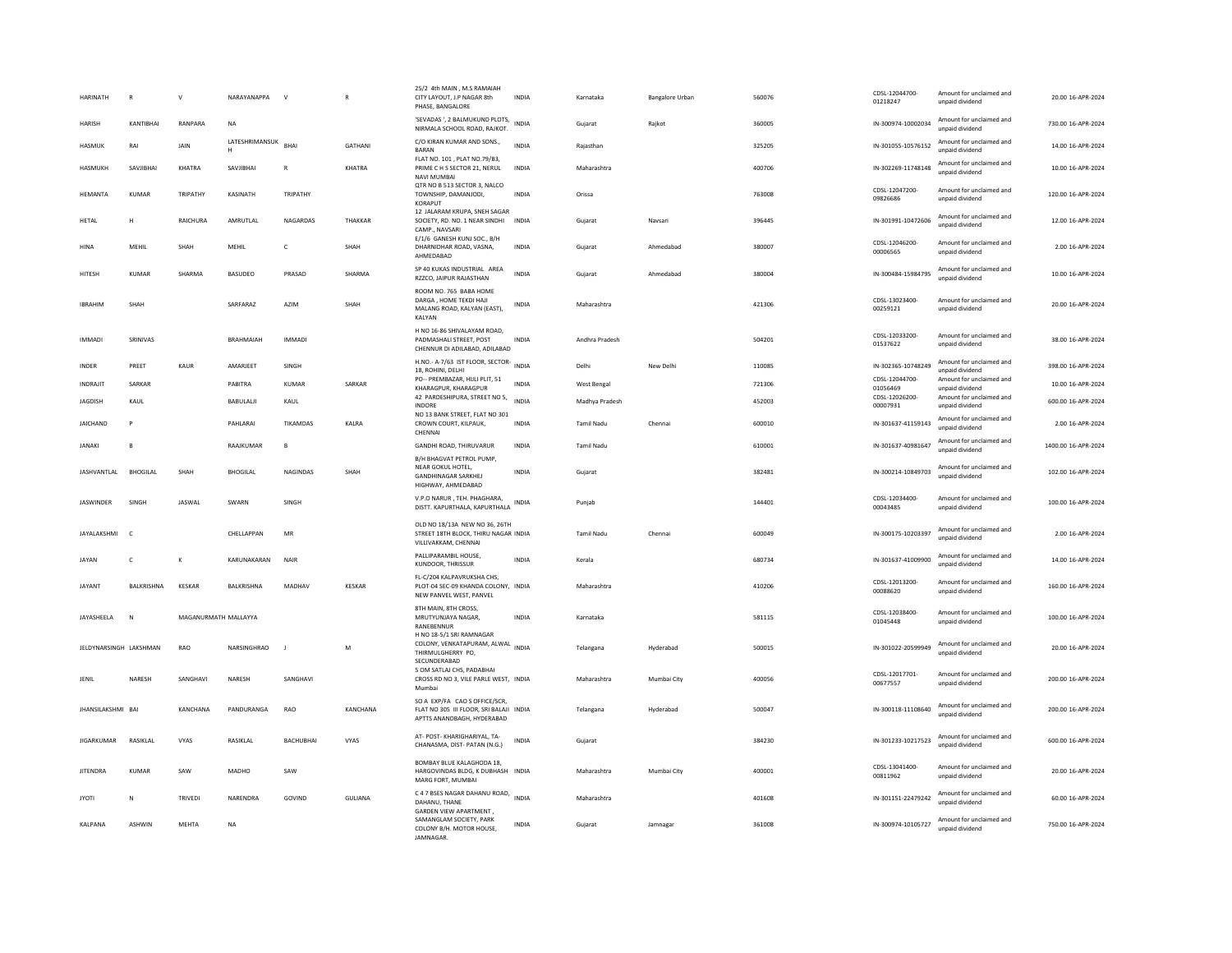| <b>KAI PANA</b>       | PRADEEP          | SONIGARA               | <b>PRADFFF</b>     | SARFMAL        | <b>JAIN</b>   | 3 C SAGAR APPARTMENT, GOVIND<br>STATION ROAD, GOVANDI (EAST), INDIA<br><b>MUMBAI</b>               |                                | Maharashtra          | Mumbai City     | 400088 | CDSL-12020000-<br>00058483 | Amount for unclaimed and<br>unpaid dividend | 200.00 16-APR-2024  |
|-----------------------|------------------|------------------------|--------------------|----------------|---------------|----------------------------------------------------------------------------------------------------|--------------------------------|----------------------|-----------------|--------|----------------------------|---------------------------------------------|---------------------|
| KALPANA               | PRAVIN           | KALSEKAR               | PRAVIN             | MADHUKAR       | KALSEKAR      | 14/A IRANI MENSION OPP<br>KAMGAR MAIDAN, GOKHALE SOC INDIA<br>LANE, PAREL, MUMBAI                  |                                | Maharashtra          | Mumbai City     | 400012 | IN-300513-12000026         | Amount for unclaimed and<br>unpaid dividend | 70.00 16-APR-2024   |
| KALPNABEN             | YAGNESHBHAI      | GAJJAR                 | YAGNESHBHAI        |                |               | C/26 AKSHARDHAM SOCIETY, NR<br>SUBODHNAGAR SOCIETY,<br>MANJALPUR, VADODARA                         | <b>INDIA</b>                   | Guiarat              | Vadodara        | 390011 | CDSL-12044400-<br>00025598 | Amount for unclaimed and<br>unpaid dividend | 600.00 16-APR-2024  |
| KAMAI                 | KUMAR            | <b>I AKHOTIA</b>       | <b>I ATF</b>       | SIWRATAN       | САКНОТІА      | 133 SUNIKET APARTMENTS,<br>SRINAGAR EXTENSION, KHAJRANA INDIA<br>ROAD, INDORE                      |                                | Madhya Pradesh       |                 | 452008 | CDSL-12029900-<br>03305905 | Amount for unclaimed and<br>unpaid dividend | 160.00 16-APR-2024  |
| KAMAI                 | KUMAR            | s                      | DILLI              | RAO            | SRUNGARAPU    | C/O J B J ANAND KUMAR, H NO 8-3-<br>231/C/170, S K NAGAR<br>YOUSUFGUDA, HYDERABAD                  | <b>INDIA</b>                   | Telangana            | Hyderabad       | 500045 | IN-303116-10082070         | Amount for unclaimed and<br>unnaid dividend | 60.00 16-APR-2024   |
| KAMLESH               | <b>DWARKADAS</b> | MUNI                   | <b>DWARKADAS</b>   | BALKRISHNA     | <b>MUNI</b>   | HIRNEN SHOPPING CENTRE, 2ND<br>FLOOR B WING FLAT NO 17, S V<br>ROAD GOREGAON (W), BOMBAY           | INDIA                          | Maharashtra          | Mumbai City     | 400062 | IN-301151-13066398         | Amount for unclaimed and<br>unnaid dividend | 400.00 16-APR-2024  |
| KANNOTH               | PHILIP           | <b>JOHN</b>            | KANNOTH            | GEORGE         | PHILIP        | P O BOX 337, ABUDHABI UNITED<br>ARAB EMIRATES                                                      | <b>INDIA</b>                   | Gujarat              | Ahmedabad       | 380004 | IN-301895-10322793         | Amount for unclaimed and<br>unpaid dividend | 300.00 16-APR-2024  |
| KANTA                 | LOHIYA           |                        | <b>GIRIRAJ</b>     | LOHIYA         |               | DARAWARI, NAGAUR                                                                                   | <b>INDIA</b>                   | Rajasthan            |                 | 341001 | CDSL-12012101-<br>00285911 | Amount for unclaimed and<br>unpaid dividend | 20.00 16-APR-2024   |
| KANYAI AI             | <b>I II ARAM</b> | ARICHANDANI            | <b>III ARAM</b>    | ARICHANDANI    |               | D/7 NAVDURGA SOCIETY, PATIA<br>SAIJPUR BOGHA, AHMEDABAD                                            | <b>INDIA</b>                   | Guiarat              |                 | 382345 | IN-302461-10212336         | Amount for unclaimed and<br>unpaid dividend | 600.00 16-APR-2024  |
| KAPILABEN             | ARVINDBHAI       | PATEL                  | DHANJIDAS          | MOTIBHAI       | PATEL         | 10. YOGESHWARI SOCIETY.<br>VISNAGAR                                                                | <b>INDIA</b>                   | Gujarat              |                 | 384315 | IN-301774-10787219         | Amount for unclaimed and<br>unpaid dividend | 600.00 16-APR-2024  |
| KARAN                 | BIMALKUMAR       | SHAH                   | BIMALKUMAR         | SHAH           |               | 5/26 ARYAN MAHAL, C-ROAD,<br>CHURCHGATE, MUMBAI                                                    | INDIA                          | Maharashtra          | Mumbai City     | 400020 | CDSL-12030300-<br>00076826 | Amount for unclaimed and<br>unpaid dividend | 58.00 16-APR-2024   |
| KARTHIKFYAN           | $\mathsf{C}$     |                        | CHAKRAVARTHI       | $\mathsf{D}$   |               | NO 2 2ND STREET, KILPAUK<br>GARDEN ROAD, KILPAUK, CHENNAI                                          | INDIA                          | Tamil Nadu           | Chennai         | 600010 | IN-301637-40885816         | Amount for unclaimed and<br>unpaid dividend | 12.00 16-APR-2024   |
| KAVITA                | BHARAT           | SONAWANE               | BHARAT             |                |               | HUDCO COLONY, JAMNER ROAD,<br>BHUSAWAL<br>PLOT NO 925/A PATEL PARK.                                | <b>INDIA</b>                   | Maharashtra          |                 | 425201 | CDSL-12028900-<br>00441678 | Amount for unclaimed and<br>unpaid dividend | 100.00 16-APR-2024  |
| KESHAVLAL             | PATEL            |                        | DAYALAL            | PATEL          |               | AERODROMME ROAD,<br>BHAVNAGAR, BHAVNAGAR                                                           | INDIA                          | Gujarat              | Bhavnagar       | 364001 | IN-301039-24278072         | Amount for unclaimed and<br>unnaid dividend | 100.00 16-APR-2024  |
| KEWAL                 | PRASAD           |                        | <b>BHOLA</b>       | PRASAD         |               | SAHADATPURA, PURANI TAHSHIL,<br>MAU                                                                | <b>INDIA</b>                   | <b>Uttar Pradesh</b> |                 | 275101 | IN-301774-17781071         | Amount for unclaimed and<br>unpaid dividend | 330.00 16-APR-2024  |
| KHALID                | YASIN            | TAMBOLI                | YASIN              | <b>IMAM</b>    | TAMBOLI       | 367, GUNJ PETH, PUNE, PUNE                                                                         | <b>INDIA</b>                   | Maharashtra          |                 | 411042 | IN-303116-10563524         | Amount for unclaimed and<br>unpaid dividend | 24.00 16-APR-2024   |
| KIRANKUMAR            | $\mathsf{s}$     | MALPE                  | <b>NA</b>          |                |               | E 203 SADHNA, DHANUKAR WADI<br>PANCHASHEEL-, ENCLA KANDIVALI INDIA<br>WEST, MUMBAI                 |                                | Maharashtra          | Mumbai City     | 400067 | CDSL-12044700-<br>00663094 | Amount for unclaimed and<br>unpaid dividend | 16.00 16-APR-2024   |
| <b>KRISHNA</b>        | <b>KUMAR</b>     | $\overline{A}$         | ANGAMUTHU          |                |               | O NO 1 N NO 3, MAILAPPA STREET,<br>PERAMBUR (Z) AYANAVARAM,<br>CHENNAI                             | INDIA                          | <b>Tamil Nadu</b>    | Chennai         | 600023 | IN-301364-10205649         | Amount for unclaimed and<br>unpaid dividend | 2.00 16-APR-2024    |
| KRISHNA               | KUMAR            | KAREKUNNATH KUNHIRAMAN |                    | KARFKUNNATH    |               | 14 FAREEQ ABDUL AZIZ, 828 ABU<br>ARBAD, P. O.BOX 23804.                                            | UNITED ARAB<br><b>FMIRATES</b> | <b>NA</b>            | <b>NA</b>       |        | CDSL-12032800<br>00099314  | Amount for unclaimed and<br>unnaid dividend | 1000.00 16-APR-2024 |
| KRISHNAPRASAD         |                  |                        | KOPALLE            | MADHUSUDHAN    | <b>RAO</b>    | 4-437-1 CHINNACHOWK, 4TH<br>WARD4-32 TO 4-647, CUDDAPA.<br>ANDHRA PRADESH                          | <b>INDIA</b>                   | Andhra Pradesh       |                 | 516001 | IN-303116-10917856         | Amount for unclaimed and<br>unpaid dividend | 4.00 16-APR-2024    |
| KRISHNA               | <b>RAO</b>       | FATE                   | <b>JANNATH</b>     | FATF           |               | CM 83 JRMIG. PT<br>DINDAYALUPADHYAYA NAGAR.<br>SUKHALIA, INDORE                                    | <b>INDIA</b>                   | Madhya Pradesh       |                 | 452010 | IN-301549-18874253         | Amount for unclaimed and<br>unpaid dividend | 600.00 16-APR-2024  |
| KRISHNAN              | UNNI             | B                      | BAHULEYAN          | NAIR           | s             | KOUSTHURHAM, HILL TOP<br>GARDENS, HOUSE NO 36<br>VAZHAYILA, TRIVANDRUM                             | <b>INDIA</b>                   | Kerala               |                 | 695564 | CDSL-12023900-<br>00217971 | Amount for unclaimed and<br>unpaid dividend | 100.00 16-APR-2024  |
| KULDEEP               | ANANDRAO         | <b>JADHAV</b>          | ANANDRAO           | <b>BAPURAO</b> | <b>JADHAV</b> | 137 MALHAR PETH, SATARA,<br>SATARA                                                                 | <b>INDIA</b>                   | Maharashtra          |                 | 415002 | IN-303116-10177843         | Amount for unclaimed and<br>unpaid dividend | 256.00 16-APR-2024  |
| KUMUDBEN              | <b>BHAGUBHAI</b> | PATEL                  | <b>BHAGUBHAI</b>   | K              | PATEL         | 7 SHIV SHAKTI SOCIETY, B/H OLD<br>RTO, THITHAL ROAD, VALSAD                                        | <b>INDIA</b>                   | Gujarat              | Valsad          | 396001 | IN-300484-10700124         | Amount for unclaimed and<br>unpaid dividend | 480.00 16-APR-2024  |
| KUPPUSAMY             | <b>IAIDEEP</b>   |                        | KUPPUSAMY          |                |               | 5/205 A, UDAYAGOUNDER<br>THOTTAM, KARADIVAVI POST,<br>PALLADAM                                     | <b>INDIA</b>                   | <b>Tamil Nadu</b>    |                 | 641664 | CDSL-12019101-<br>02359515 | Amount for unclaimed and<br>unpaid dividend | 40.00 16-APR-2024   |
| KYDALA                | CHANNAIAH        | SRINIVASU              | KYDALA             | CHANNAIAH      |               | 4 CHOUDARY COMPLEX, KC ROAD, INDIA<br>BELLARY                                                      |                                | Karnataka            | Bellary         | 583101 | CDSL-12029900-<br>04329060 | Amount for unclaimed and<br>unpaid dividend | 360.00 16-APR-2024  |
| LAJPATRAI             | RAJKUMAR         | AGGARWAL               | RAJKUMAR           | PYARELAL       | AGGARWAL      | FLAT NO E2 02 2ND FLOOR EKVIRA.<br>DARSHAN C H S SECTOR-8 AIROLI. INDIA<br>NAVI MUMBAI MAHARASHTRA |                                | Maharashtra          |                 | 400708 | IN-303719-10451171         | Amount for unclaimed and<br>unpaid dividend | 40.00 16-APR-2024   |
| LAKSHMINARASI<br>MHAN |                  |                        | RAMASWAMY          |                |               | 141 A SANKALP LANE 7,<br>NANDANVAN CHS, SECTOR 17<br>NERUL, NAVI MUMBAI                            | INDIA                          | Maharashtra          |                 | 400706 | IN-300476-41403010         | Amount for unclaimed and<br>unpaid dividend | 200.00 16-APR-2024  |
| LALIT                 | BARMECHA         |                        | <b>BACHHRAJ</b>    | BARMECHA       |               | 3-4-132/1/502 BARKATHPURA,<br>BOOMANNALANE, HYDERABAD<br>(A.P.)                                    | INDIA                          | Telangana            | Hyderabad       | 500027 | IN-301983-10557863         | Amount for unclaimed and<br>unpaid dividend | 1000.00 16-APR-2024 |
| LALITHA               | J                |                        | CHANDRASHEKAR      | - F            |               | WARD NO 22 PRASHANTH NAGAR,<br>BUDHIGERE ROAD, NEAR SBM<br>VIKAS SOUDHA, DEVANAHALLI               | INDIA                          | Karnataka            |                 | 562110 | IN-302148-11132381         | Amount for unclaimed and<br>unpaid dividend | 200.00 16-APR-2024  |
| LAVAN                 | $\mathbb{R}$     |                        | RAMACHANDRAIA<br>H | NANJUNDAPPA    |               | TATA CONSULTANCY SERVICES<br>ITPB. INNOVATOR 11TH FR.<br>WHITEFIELD RD, BANGALORE<br>KARNATAKA     | <b>INDIA</b>                   | Karnataka            | Bangalore Urban | 560066 | IN-300513-17278105         | Amount for unclaimed and<br>unpaid dividend | 1000.00 16-APR-2024 |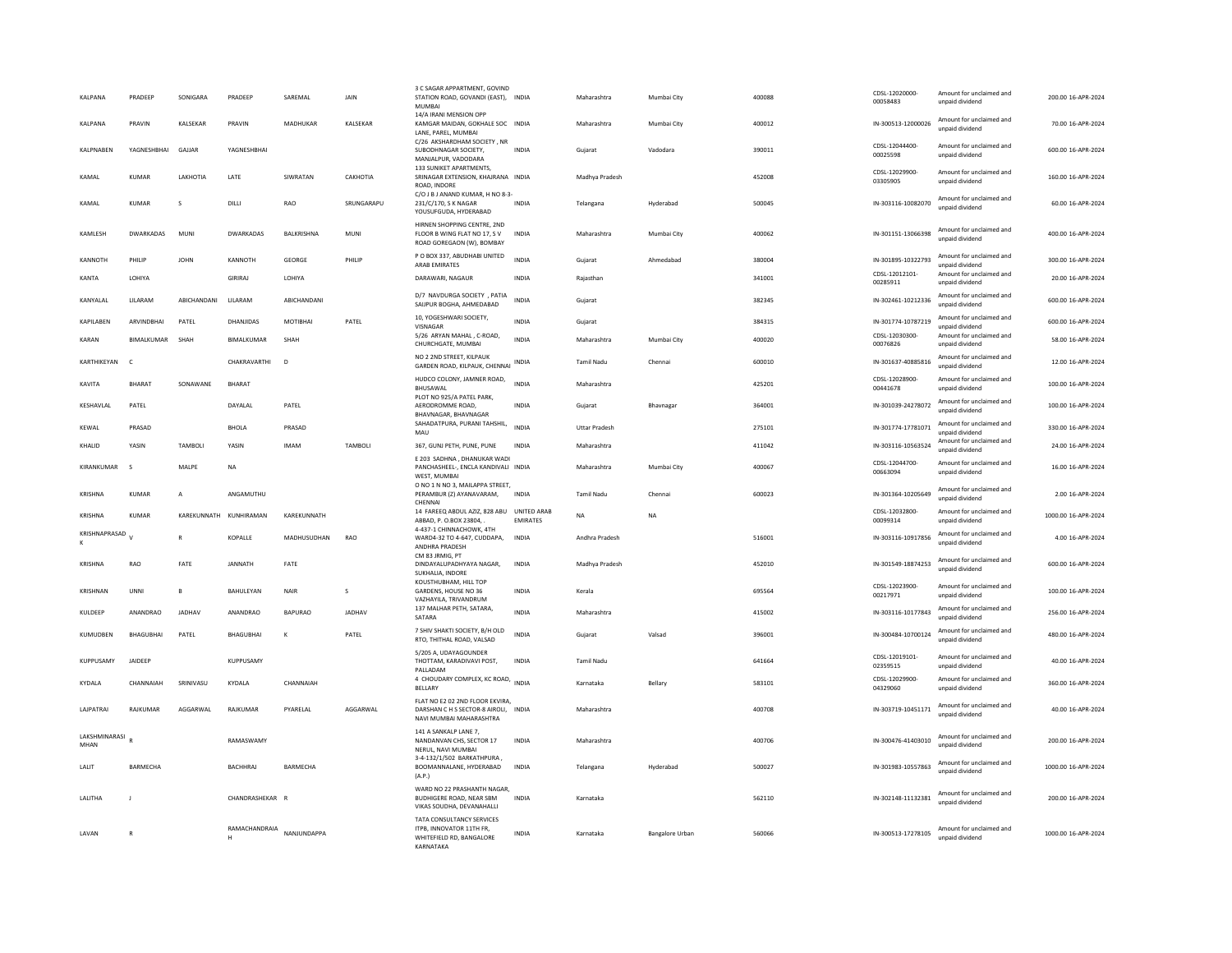| LAVANYA                                      | $\mathbf{v}$           |                  | VIJAYKUMAR          |                 |               | 11/530, 15TH STREET 4TH STREET,<br>KK NAGAR IMDS, CHENNAI                                                         | <b>INDIA</b> | <b>Tamil Nadu</b>    | Chennai     | 600078 |               | IN-301637-41091926         | Amount for unclaimed and<br>unpaid dividend | 4.00 16-APR-2024     |
|----------------------------------------------|------------------------|------------------|---------------------|-----------------|---------------|-------------------------------------------------------------------------------------------------------------------|--------------|----------------------|-------------|--------|---------------|----------------------------|---------------------------------------------|----------------------|
| LUO                                          | PETER                  |                  | PETER               |                 |               | FLAT NO 8, 3RD FLOOR, MOHIT<br>PARK 140 LULLANAGAR, PUNE                                                          | INDIA        | Maharashtra          |             | 411048 |               | CDSL-12036000-<br>01194297 | Amount for unclaimed and<br>unpaid dividend | 4.00 16-APR-2024     |
| LIVENPAUL                                    | $\mathbf{v}$           | ARACKAL          | VARGHESE            |                 |               | ARAKKAL HOUSE PUTHANANGADI,<br>POST ANGADIPPURAM,<br>ANGADIPPURAM                                                 | <b>INDIA</b> | KERALA               |             | 674321 |               | CDSL-12044700-<br>00607292 | Amount for unclaimed and<br>unpaid dividend | 100.00 16-APR-2024   |
| LOHAR                                        | M                      | c                | CHAMANASAB          | M               | LOHAR         | S/O CHAMANASAB LOHAR, ASHOK<br>NAGAR, 2ND CROSS, RANEBENNUR                                                       | <b>INDIA</b> | Karnataka            |             | 581115 |               | CDSL-12038400-<br>00334606 | Amount for unclaimed and<br>unpaid dividend | 200.00 16-APR-2024   |
| MADHAVAN                                     | M                      |                  | MANI                |                 |               | 89 D KOLATHUR M C CRESCENT,<br>PLOT THIROVALLUVAR, THEN<br>PALANI NAGAR, CHENNAI                                  | <b>INDIA</b> | <b>Tamil Nadu</b>    | Chennai     | 600099 |               | IN-300484-14942490         | Amount for unclaimed and<br>unpaid dividend | 178.00 16-APR-2024   |
| MAHADEVAN                                    | VENKATARAMA            |                  | VENKATARAMAN        |                 |               | N NO.1440 13(1), 42<br>SRFFVARAHAM.<br>THIRUVANANTHAPURAM, KERALA                                                 | <b>INDIA</b> | Kerala               |             | 695008 |               | IN-301696-11238174         | Amount for unclaimed and<br>unpaid dividend | 48.00.16-APR-2024    |
| MAHADEVISTOC <sub>p</sub><br><b>KBROKERS</b> |                        | LTD              | NA                  |                 |               | 199-A SAMTA COLONY, RAIPUR<br>(C.G), RAIPUR                                                                       | <b>INDIA</b> | Madhya Pradesh       |             | 492001 |               | CDSL-13023400-<br>00080671 | Amount for unclaimed and<br>unpaid dividend | 10.00 16-APR-2024    |
| MAHANTHAPPA KATTI                            |                        |                  | <b>SHIVAPPA</b>     | KATTI           |               | VIDYANAGAR, BEHIND IRAKAR<br>TEMPLE, BASAVANABAGEWADI,<br><b>DIST BIJAPUR</b>                                     | <b>INDIA</b> | Karnataka            |             | 586203 |               | IN-300239-10492449         | Amount for unclaimed and<br>unpaid dividend | 400.00 16-APR-2024   |
| MAHENDRA                                     | GIRIDHAR               | DHANANI          | DHANANI             | G               | v             | NEAR S T COLONY<br>PRIYADARSHANI NAGAR, SANGVI, INDIA<br>PUNE                                                     |              | Maharashtra          |             | 411027 |               | CDSL-12044700-<br>02450637 | Amount for unclaimed and<br>unpaid dividend | 50.00 16-APR-2024    |
| MAHESH                                       | $\blacksquare$         | SOMANI           | JAGDISHPRASAD       | $\overline{B}$  | SOMANI        | A- 4 SAI KRIPA, SEC 16-A VASHI,<br><b>NAVI MUMBAI</b>                                                             | <b>INDIA</b> | Maharashtra          |             | 400703 |               | IN-302164-10089335         | Amount for unclaimed and<br>unpaid dividend | 200.00 16-APR-2024   |
| MAHESH                                       | PREMCHAND              | DODEJA           | PREMCHAND           | RAMCHAND        | DODEJA        | 3 4 NAVJEEVAN NAGAR, BEHIND<br>OLD MEDICAL, COLLEGE, SOLAPUR                                                      | <b>INDIA</b> | Maharashtra          |             | 413003 |               | CDSL-12033300-<br>00579407 | Amount for unclaimed and<br>unpaid dividend | 200.00 16-APR-2024   |
| MAHESHWAR                                    |                        | PANCHANGMAT<br>H | PANCHAYARAYYA M     |                 | PANCHANGMATH  | 14 LINGRAJNAGAR, VIDYANAGAR,<br>HUBH                                                                              | <b>INDIA</b> | Karnataka            |             | 580031 |               | IN-301135-26298285         | Amount for unclaimed and<br>unpaid dividend | 200.00 16-APR-2024   |
| MAKARAND                                     | DAYAGHAN               | <b>IADHAV</b>    | DAYAGHAN            | $\mathcal{S}$   | <b>IADHAV</b> | 10/14 ARYA NAGAR , NEAR TULSI<br>WADI P.O, TARDEO, MUMBAI                                                         | <b>INDIA</b> | Maharashtra          | Mumbai City | 400034 |               | CDSL-12018600-<br>00012946 | Amount for unclaimed and<br>unpaid dividend | 200.00 16-APR-2024   |
| MALAVKUMAR JASHVANTLAL                       |                        | SHAH             | JASHVANTLAL         | <b>BHOGILAL</b> | SHAH          | B/H BHAGVAT PETROL PUMP.<br>NEAR GOKUL HOTEL,<br><b>GANDHINAGAR SARKHEJ</b><br>HIGHWAY, AHMEDABAD                 | <b>INDIA</b> | Gujarat              |             | 382481 |               | IN-300214-10849728         | Amount for unclaimed and<br>unpaid dividend | 102.00 16-APR-2024   |
| MALLIKARJUN                                  | PALLERLA               |                  | VEERESHAM           | PALLERLA        |               | PLOT NO.134, GANGAPUTRA<br>COLONY, MUSHIRABAD,<br>HYDERABAD                                                       | <b>INDIA</b> | Telangana            | Hyderabad   | 500020 |               | IN-303116-10135816         | Amount for unclaimed and<br>unpaid dividend | 2.00 16-APR-2024     |
| MAMTA                                        | ARUN                   | <b>JETHI</b>     | ARUN                |                 |               | 21/995 G T B NAGAR, SION<br>KOLIWADA, Mumbai                                                                      | <b>INDIA</b> | Maharashtra          | Mumbai City | 400022 |               | CDSL-13036500-<br>00001822 | Amount for unclaimed and<br>unpaid dividend | 740.00 16-APR-2024   |
| MAMTA                                        | KOTHARI                |                  | DILIP               | KOTHARI         | <b>SH</b>     | B 3/6, ASHOK VIHAR, PHASE II,<br>DELHI                                                                            | <b>INDIA</b> | Delhi                | New Delhi   | 110052 |               | CDSL-12018800-<br>00001442 | Amount for unclaimed and<br>unpaid dividend | 600.00 16-APR-2024   |
| MAN                                          | <b>MOHAN</b>           |                  | RAM                 | CHANDRA         |               | 1 10493A, NEAR PARTAP PURA,<br>GALI NO 2 NAVEEN SHADARA,<br>DELHI                                                 | <b>INDIA</b> | Delhi                | New Delhi   | 110032 |               | CDSL-12033500<br>01479604  | Amount for unclaimed and<br>unpaid dividend | 76.00 16-APR-2024    |
| MANGAT                                       | RAM                    | <b>VERMA</b>     | CHOTEY              | LAL             |               | C/O STATE BANK OF INDIA.<br>CINEMA ROAD, HARDOI                                                                   | <b>INDIA</b> | <b>Uttar Pradesh</b> |             | 241001 |               | CDSL-12032700-<br>00099617 | Amount for unclaimed and<br>unpaid dividend | 200.00 16-APR-2024   |
| MANISH                                       | <b>KUMAR</b>           |                  | GAJENDRA            | KUMAR           |               | BLDG B WING A FLAT 21, SAI<br>SAHEB PIMPLE SAUDAGAR JAGTAP.<br>DAIRY ROAD OPP LOTUS HOSPITAL,<br>PUNE MAHARASHTRA | <b>INDIA</b> | Maharashtra          |             | 411027 |               | IN-300476-41018560         | Amount for unclaimed and<br>unpaid dividend | 50.00 16-APR-2024    |
| MANJULABEN                                   | RAMNIKLAL              | MEHTA            | RAMNIKLAL           | MEHTA           |               | B-G-14 PANWADI, NR FATIMA<br>CONWENT, RAVI FLAT,<br>BHAVNAGAR                                                     | <b>INDIA</b> | Gujarat              | Bhavnagar   | 364001 |               | IN-300450-11120549         | Amount for unclaimed and<br>unpaid dividend | 600.00 16-APR-2024   |
| MANJUNATH                                    | GURAPPA                | <b>JAMBAGI</b>   | <b>GURAPPA</b>      |                 |               | 442 - D AT - NEELAGUND, TQ -<br><b>BADAMI, BAGALKOT</b>                                                           | <b>INDIA</b> | Karnataka            |             | 587201 |               | CDSL-12044500-<br>00264136 | Amount for unclaimed and<br>unpaid dividend | 20.00 16-APR-2024    |
| <b>MANOJ</b>                                 | <b>KUMAR</b>           | P                | PEETHAMBARAN PILLAI |                 |               | ITTAYAKOTTU, PANMANA,<br>VADAKKUMTHALA P O,<br>KARUNAGAPPALLY                                                     | <b>INDIA</b> | Kerala               |             | 690536 |               | IN-300239-11308706         | Amount for unclaimed and<br>unpaid dividend | 20.00 16-APR-2024    |
| <b>MARY</b>                                  | <b>GEORGE</b>          |                  | MANI                |                 |               | KODIYATTU (PALAKKATTU) HOUSE,<br>KAVALANGADUNELLIMATTOM,<br>KOTHAMANGALAM.<br>KOTHAMANGALAM                       | <b>INDIA</b> | Kerala               |             | 686691 |               | IN-303116-10490854         | Amount for unclaimed and<br>unpaid dividend | 50.00 16-APR-2024    |
| MEENA                                        | HEMENDRA               | MEHTA            | <b>NA</b>           |                 |               | E/1.FIRST FLOOR VIVEKANAND,<br>APARTMENTSVIVEKANAND ROAD, INDIA<br>RAJKOT                                         |              | Guiarat              | Raikot      | 360002 |               | CDSL-13019900-<br>00208390 | Amount for unclaimed and<br>unpaid dividend | 600.00 16-APR-2024   |
| MEENAKSHI                                    | s                      |                  | SETHU               |                 |               | DOOR NO. 18/13A/2,<br>THIRUNAGAR 18TH BLOCK,<br>VILLIVAKKAM, CHENNAI                                              | <b>INDIA</b> | Tamil Nadu           | Chennai     | 600049 |               | CDSL-12041600-<br>00033470 | Amount for unclaimed and<br>unpaid dividend | 2.00 16-APR-2024     |
| MEENAKSHI                                    | HARINARAYAN            |                  | <b>HAR</b>          | NARAYAN         | $\vee$        | KESHWANI NAGAR-1640, NR<br>SWAMINARAYAN PARK, VASNA<br>GAUM, AHMEDABAD                                            | <b>INDIA</b> | Gujarat              | Ahmedabad   | 380007 | FOLIO00000154 |                            | Amount for unclaimed and<br>unpaid dividend | 12500.00 16-APR-2024 |
| MEHUL                                        | K                      | MEHTA            | KIRIT               | SHANTILAL       | <b>MEHTA</b>  | 21 SANGHAVI SADAN 1ST FLOOR,<br>ROOM NO 1 4TH KHETWADI LANE, INDIA<br>MAINROAD, MUMBAI                            |              | Maharashtra          | Mumbai City | 400004 |               | IN-302269-11295034         | Amount for unclaimed and<br>unpaid dividend | 740.00 16-APR-2024   |
|                                              | MEHULKUMAR VASUDEVBHAI | RAVAL            | RAVAL               | $\vee$          | s             | <b>B 902 NRI TOWER JUDGES</b><br>BUNGLOW ROAD, BODAKDEV,<br>AHMEDARAD, GUIARATINDIA                               | <b>INDIA</b> | Gujarat              | Ahmedabad   | 380015 |               | IN-303028-59094205         | Amount for unclaimed and<br>unpaid dividend | 2.00 16-APR-2024     |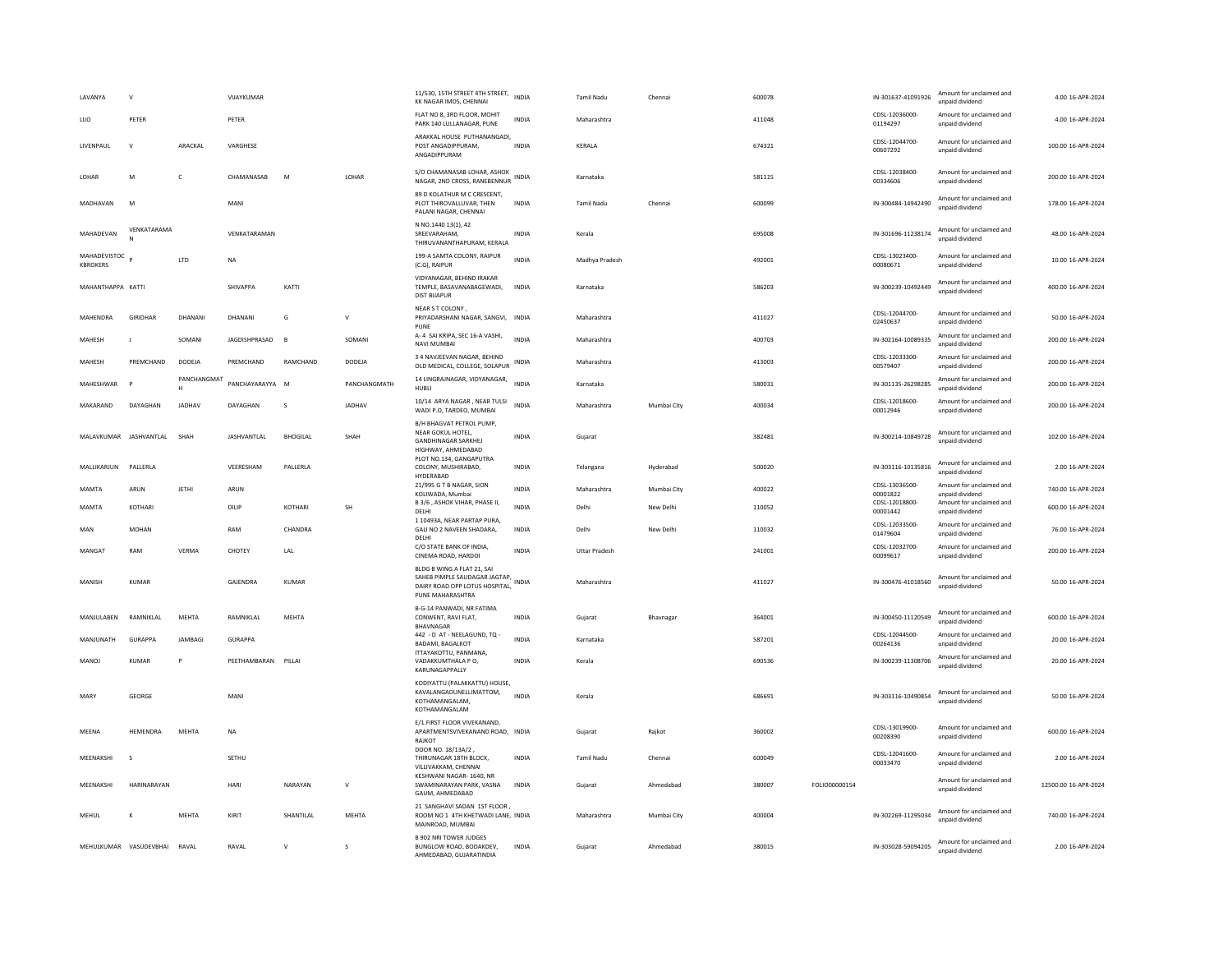| <b>MISHRA</b>                          | $\mathsf{L}$   | N            | RADHAKANTA           | MISHRA              |                  | G J PLAZA IST FLOOR, 358 LLOYDS<br>ROAD, GOPALAPURAM, CHENNAI                                          | INDIA        | Tamil Nadu           | Chennai                | 600086 | IN-302269-11330684         | Amount for unclaimed and<br>unpaid dividend | 40.00 16-APR-2024   |
|----------------------------------------|----------------|--------------|----------------------|---------------------|------------------|--------------------------------------------------------------------------------------------------------|--------------|----------------------|------------------------|--------|----------------------------|---------------------------------------------|---------------------|
| MITHU                                  | GUHA           |              | MUKTI                | MII AN              | CHOWDHURY        | 368 N N ROAD, SATGACHI,<br>DUMDUM, Hooghly                                                             | <b>INDIA</b> | West Bengal          | Hooghly                | 700028 | IN-300214-14054342         | Amount for unclaimed and<br>unpaid dividend | 200.00 16-APR-2024  |
| MITHUNSECURIT<br><b>IES</b>            | PVT            | LTD          | $_{\sf NA}$          |                     |                  | 1224/5 1ST FLOOR SUCHET<br>CHAMBS, NAIWALA BANK STREET, INDIA<br>KAROL BAGH, NEW DELHI                 |              | Delhi                | New Delhi              | 110005 | CDSL-11000011-<br>00016546 | Amount for unclaimed and<br>unpaid dividend | 100.00 16-APR-2024  |
| <b>MITUL</b>                           | s              | MEHTA        | SUDHIRKUMAR          |                     |                  | NAGAR PANCHAYAT, TA<br>KHEDBRAHMA, DIST<br>SABARKANTHA, KHEDBRAHMA                                     | INDIA        | Gujarat              |                        | 383255 | CDSL-12033200-<br>01813192 | Amount for unclaimed and<br>unpaid dividend | 200.00 16-APR-2024  |
| <b>MOHAN</b>                           | <b>KRISHNA</b> | CH           | CHANDRAMAHANT V      |                     | F                | CPL CH MOHAN KRISHNA, AF FIT<br>ARS 1, 3B RD AF, CHANDIGARH                                            | <b>INDIA</b> | Chandigarh           | Chandigarh             | 160003 | CDSL-13041400-<br>01214716 | Amount for unclaimed and<br>unpaid dividend | 20.00 16-APR-2024   |
| <b>MOHAN</b>                           | $\mathsf{v}$   |              | VELUSAMY             |                     |                  | OLD NO 12 NEW NO 23,<br>VALIPALAYAM 3RD STREET,<br>TIRUPUR. TIRUPUR TAMILNADU                          | INDIA        | Tamil Nadu           |                        | 641601 | IN-303116-11450553         | Amount for unclaimed and<br>unnaid dividend | 4.00 16-APR-2024    |
| MOHD                                   | <b>MAQBOOL</b> | <b>BHAT</b>  | GULAM                | AHMAD               | <b>BHAT</b>      | WANABAL, RAWALPORA,<br>SRINAGAR                                                                        | <b>INDIA</b> | Jammu and Kashmir    |                        | 190005 | CDSL-12011300-<br>00196567 | Amount for unclaimed and<br>unpaid dividend | 200.00 16-APR-2024  |
| MUGILAN                                | K              |              | KALIA                | PERUMAL             |                  | NO 38 . ANGALAMMAN KOIL<br>STREET, ANGALAMMAN NAGAR,<br>MUTHIALPET PUDUCHERRY                          | INDIA        | Pondicherry          |                        | 605003 | IN-303116-11586543         | Amount for unclaimed and<br>unpaid dividend | 16.00 16-APR-2024   |
| MUKESH                                 | MATHEW         |              | <b>JOY</b>           | THIRUMOOLAPURA<br>M |                  | KANAKALAYAM, CHUNGAM,<br>KUMARANELLUR, KOTTAYAM                                                        | <b>INDIA</b> | Kerala               |                        | 686027 | CDSL-12047600-<br>00219621 | Amount for unclaimed and<br>unpaid dividend | 322.00 16-APR-2024  |
| MUNNA                                  | LAL            |              | MAHAVIR              |                     |                  | ALLAHABAD BANK, VIDYA MANDIR<br>ROAD, ., HAMIRPUR                                                      | <b>INDIA</b> | <b>Uttar Pradesh</b> |                        | 210301 | CDSL-13031900<br>00044235  | Amount for unclaimed and<br>unpaid dividend | 498.00 16-APR-2024  |
| MURALI                                 | s              |              | SUNDARAM             | $\mathsf{s}$        |                  | 112, PP CHAVADI MAIN, MADURAI INDIA                                                                    |              | <b>Tamil Nadu</b>    | Madurai                | 625010 | CDSL-12044700-<br>03291777 | Amount for unclaimed and<br>unpaid dividend | 200.00 16-APR-2024  |
| MURALITHARAN S                         |                |              | SANKARLINGAM         | $\mathbb{R}$        |                  | 38 OLD NO 23/1, BHAGIRATHI<br>AMMAL STREET, T NAGAR,<br>CHENNAI                                        | <b>INDIA</b> | <b>Tamil Nadu</b>    | Chennai                | 600017 | IN-300175-10037482         | Amount for unclaimed and<br>unpaid dividend | 110.00 16-APR-2024  |
| <b>MURLIDHAR</b>                       | SHARMA         |              | <b>NA</b>            |                     |                  | JISCO LTD, VILL VASIND, TALUKA<br>SAHAPURA, THANE                                                      | <b>INDIA</b> | Maharashtra          |                        | 421604 | IN-300476-40404922         | Amount for unclaimed and<br>unpaid dividend | 100.00 16-APR-2024  |
| MURUGAN                                | G              |              | GOPAL                |                     |                  | NO-78 KVB, GARDEN RA PURAM,<br>CHENNAI<br>BLOCK C1 FLAT T2 V G N                                       | <b>INDIA</b> | <b>Tamil Nadu</b>    | Chennai                | 600028 | CDSL-12044700-<br>04280154 | Amount for unclaimed and<br>unpaid dividend | 14.00 16-APR-2024   |
| MURUGESAN                              | $\sim$         | s            | SUBBIAH              | ENAMUTHU            |                  | MINERVA, NOLAMBUR,<br>MOGAPPAIR WEST.<br>CHENNAITAMIL NADU                                             | <b>INDIA</b> | Tamil Nadu           | Chennai                | 600095 | IN-300214-11351909         | Amount for unclaimed and<br>unpaid dividend | 400.00 16-APR-2024  |
| MURUGHANAND <sub>D</sub><br><b>HAM</b> |                |              | DHAKSHINAMOOR<br>THY |                     |                  | DOOR NO 1966 , ANNA NAGAR.<br>THIRUGOKARNAM PO,<br>PUDUKKOTTAI                                         | INDIA        | Tamil Nadu           | Pudukkottai            | 622002 | CDSL-12044700-<br>00731244 | Amount for unclaimed and<br>unpaid dividend | 24.00 16-APR-2024   |
| MUTHUKUMAR D                           |                |              | DEIVASIKAMANI        |                     |                  | DOOR NO 4/55 PALAKKARAI,<br>MELA KABISTHALAM, PAPANASAM                                                | <b>INDIA</b> | <b>Tamil Nadu</b>    |                        | 614203 | IN-300214-13028146         | Amount for unclaimed and<br>unpaid dividend | 60.00 16-APR-2024   |
| MUTHUNAGAI                             | M              |              | KALAISELVAN          | M                   |                  | 102 SATHYAMOORTHY ROAD<br>RAM NAGAR, ., COIMBATORE                                                     | INDIA        | Tamil Nadu           | Coimbatore             | 641009 | CDSL-12011600<br>00042443  | Amount for unclaimed and<br>unpaid dividend | 100.00 16-APR-2024  |
| Malti                                  | lain           |              | Raghver              | Prasad              | lain             | C/O. Ashok Kumar Jain, Opp. Bus<br>Stand Main Road, Nohata Dist-<br>Damoh Tah-Jabera, Nohata           | <b>INDIA</b> | Madhya Pradesh       |                        | 470663 | CDSL-12029700-<br>00029583 | Amount for unclaimed and<br>unpaid dividend | 2000.00 16-APR-2024 |
| NAGARAJ                                | $\mathsf{K}$   | s            | SEETHARAM            | <b>JOIS</b>         |                  | 1ST CROSS, GUNDAPPA SHED,<br>NEAR GANAPATHI GUDI, SHIMOGA                                              | INDIA        | Karnataka            | Shimoga                | 577201 | CDSL-16010100-<br>00153603 | Amount for unclaimed and<br>unpaid dividend | 18.00 16-APR-2024   |
| NAGARAI                                | $\mathsf{v}$   | BELAVADI     | LATEB                | N                   | VENKATAKRISHNIAH | T-4101 PRESTIGE SOUTH RIDGE.<br>HOSKEREHALLI NEAR NCERT.<br><b>BANASHAKERI 3RD STAGE,</b><br>BANGALORE | <b>INDIA</b> | Karnataka            | <b>Bangalore Urban</b> | 560085 | IN-301926-30204765         | Amount for unclaimed and<br>unpaid dividend | 200.00 16-APR-2024  |
| NAGENDRA                               | RAO            | YADAV        | NAGABHUSHANA         | RAO                 | YADAV            | H NO 6/4/779, RAM NAGAR.<br>ANANTAPUR                                                                  | <b>INDIA</b> | Andhra Pradesh       | Anantapur              | 515001 | CDSL-12044700-<br>02186441 | Amount for unclaimed and<br>unpaid dividend | 16.00 16-APR-2024   |
| NAINI                                  | AGARWAL        |              | VINOD                | KUMAR               | AGARWAL          | 15-8-499/1, MOTILAL BUILDING,<br>FEELKHANA, HYDERABAD                                                  | <b>INDIA</b> | Telangana            | Hyderabad              | 500012 | CDSL-12051400-<br>00084911 | Amount for unclaimed and<br>unnaid dividend | 200.00 16-APR-2024  |
| <b>NALINI</b>                          | s              | <b>BAFNA</b> | SANJAY               | <b>BAFNA</b>        |                  | NO 1 PALLIAPPAN STREET, IST<br>FLOOR, SOWCARPET, CHENNAI                                               | <b>INDIA</b> | <b>Tamil Nadu</b>    | Chennai                | 600079 | IN-301080-22127094         | Amount for unclaimed and<br>unpaid dividend | 2000.00 16-APR-2024 |
| <b>NANDA</b>                           | SWAROOP        |              | SWAROOPKUMAR         |                     | N                | 28. NATIONAL HIGH SCHOOL<br>ROAD, V V PURAM, BANGALORE                                                 | INDIA        | Karnataka            | <b>Bangalore Urban</b> | 560004 | IN-300896-10254695         | Amount for unclaimed and<br>unpaid dividend | 2.00 16-APR-2024    |
| NANDALAL                               | G              |              | <b>GOPINATH</b>      | $\mathbf{J}$        |                  | NEW NO 8 OLD NO 10, CROSS<br>STREET POSTAL COLONY, WEST<br>MAMBALAM, CHENNAI                           | <b>INDIA</b> | <b>Tamil Nadu</b>    | Chennai                | 600033 | IN-301356-40036805         | Amount for unclaimed and<br>unpaid dividend | 50.00 16-APR-2024   |
| NANIGOPAL                              | PANDIT         |              | SURENDRANATH PANDIT  |                     |                  | STAFF QTRS KHARAGPUR,<br>GENERAL HOSPITAL, MIDNAPUR<br>KHARAGPUR, WEST BENGAL INDIA                    | <b>INDIA</b> | West Bengal          |                        | 721301 | IN-302269-12517849         | Amount for unclaimed and<br>unpaid dividend | 40.00 16-APR-2024   |
| NARENDRA                               | KUMAR          | CHOUDHARI    | $_{\sf NA}$          |                     |                  | 17 / 1 KALA SERI, UJJAIN, MADHYA<br>PRADESH                                                            | <b>INDIA</b> | Madhya Pradesh       |                        | 456010 | IN-300450-12700610         | Amount for unclaimed and<br>unpaid dividend | 20.00 16-APR-2024   |
| NARENDRA                               | SHANKARLAL     | CHHAJED      | SHANKARLAL           | G                   | CHHAJED          | 320 MAMLATDAR LANE,<br>MALEGAON                                                                        | <b>INDIA</b> | Maharashtra          |                        | 423203 | CDSL-13017600-<br>00369712 | Amount for unclaimed and<br>unpaid dividend | 100.00 16-APR-2024  |
| <b>NARFSH</b>                          | KUMAR          | KHIRWAI      | <b>NA</b>            |                     |                  | MADHU BAZAR, CHAIBASA, DIST<br>SINGHBHUM(WEST), BIHAR                                                  | <b>INDIA</b> | <b>Bihar</b>         |                        | 833201 | IN-301250-28010954         | Amount for unclaimed and<br>unpaid dividend | 2.00.16-APR-2024    |
| NARESH                                 | SONI           |              | RAMESHWAR            | SONI                |                  | 43 THATHA MUTHIAPPAN ST. NEAR<br>SELECT TALKIES, SOWCARPET,<br>CHENNAL                                 | <b>INDIA</b> | <b>Tamil Nadu</b>    | Chennai                | 600079 | IN-301637-60063904         | Amount for unclaimed and<br>unpaid dividend | 10.00 16-APR-2024   |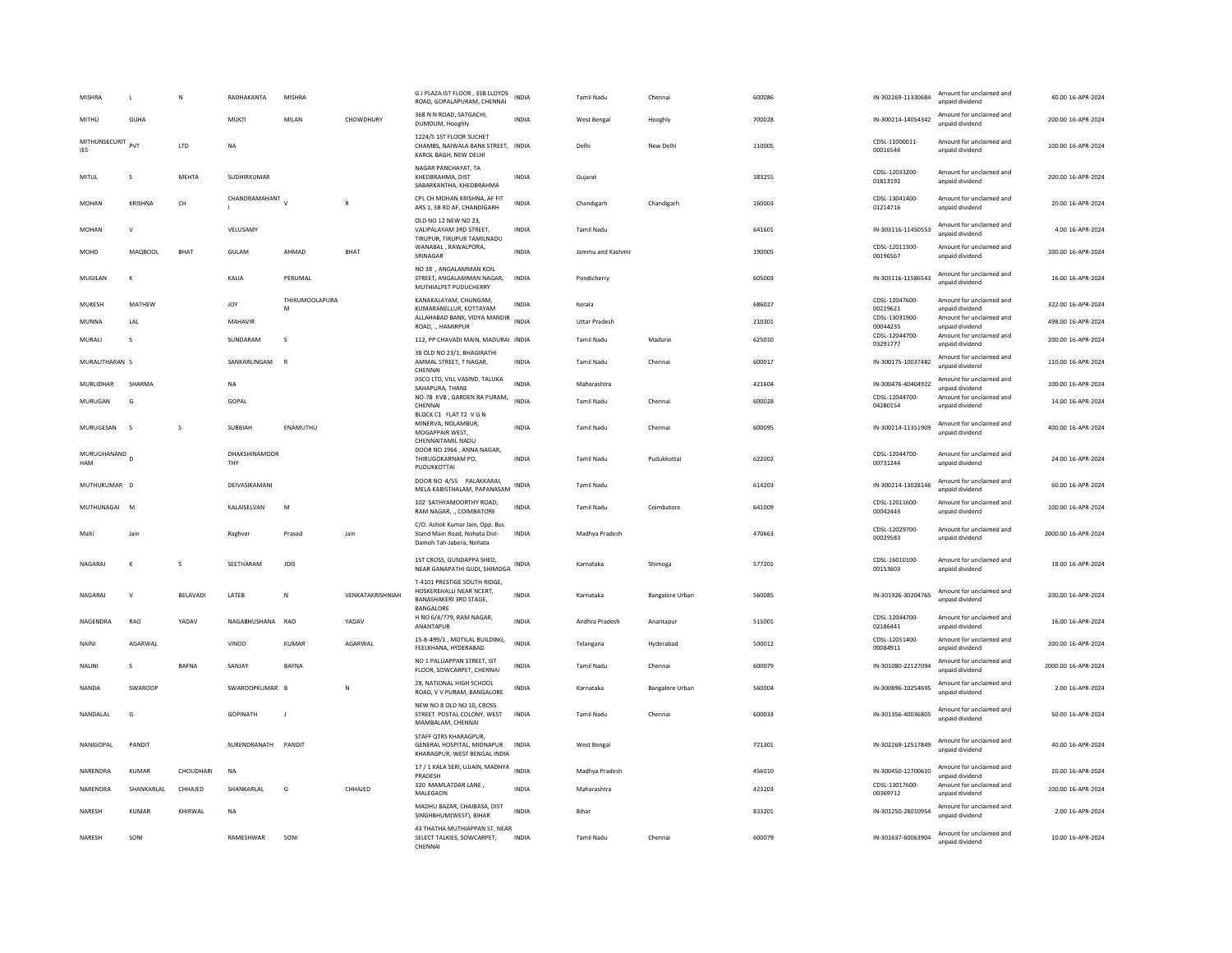| NATARAJ<br>NAVIN      | $\,$ B<br>RAIZADA  | $\mathsf E$       | LATEB<br>LATESHVISHNU | ESWARA<br>KRIPAL | SETTY<br>RAIZADA | M G ROAD. M G ROAD.<br>CHIKMANGALUR<br>F-82, SHASTRI NAGAR, MEERUT                                                                      | <b>INDIA</b><br><b>INDIA</b> | Karnataka<br><b>Uttar Pradesh</b> |                        | 577101<br>250005 |                      | IN-300610-10194610<br>IN-302050-10030783 | Amount for unclaimed and<br>unnaid dividend<br>Amount for unclaimed and | 600.00 16-APR-2024<br>600.00 16-APR-2024 |
|-----------------------|--------------------|-------------------|-----------------------|------------------|------------------|-----------------------------------------------------------------------------------------------------------------------------------------|------------------------------|-----------------------------------|------------------------|------------------|----------------------|------------------------------------------|-------------------------------------------------------------------------|------------------------------------------|
| <b>NEETA</b>          | CHANDAK            |                   | <b>MANOJ</b>          | KUMAR            | CHANDAK          | CITY(U.P.)<br>BAHETI STREET, NAGAUR, NAGAUR INDIA                                                                                       |                              | Rajasthan                         |                        | 341001           |                      | CDSL-12017701-                           | unpaid dividend<br>Amount for unclaimed and                             | 400.00 16-APR-2024                       |
|                       | CHITRANJAN         |                   |                       | DESAI            |                  | 3 SARJAN SOCIETY, OPP SARGAM                                                                                                            |                              |                                   |                        |                  |                      | 00528394                                 | unpaid dividend<br>Amount for unclaimed and                             |                                          |
| <b>NEHA</b>           |                    | DESAI             | CHITRANJAN            |                  |                  | SHOPPING CENTER, PARLE POINT, INDIA<br>SURAT                                                                                            |                              | Gujarat                           | Surat                  | 395001           |                      | IN-300394-15778119                       | unnaid dividend<br>Amount for unclaimed and                             | 60.00 16-APR-2024                        |
| NIDHI                 | JAIN               |                   | AMRIT                 | LAL              | JAIN             | NO 87, SECTOR-2, CHANDIGARH<br>1001/A RAJ RESIDENCY, 1-                                                                                 | <b>INDIA</b>                 | Gujarat                           | Ahmedabad              | 380004           |                      | IN-300394-13770976                       | unpaid dividend                                                         | 600.00 16-APR-2024                       |
| NIKHIL                | AMRUTLAL           | RATHOD            | AMRUTLAL              |                  |                  | MAHAVIR NAGAR, KANDIVALI (W), INDIA<br>MUMBAI<br>13 101 C C I COLONY UNNATH                                                             |                              | Maharashtra                       | Mumbai City            | 400067           |                      | CDSL-12010800-<br>00022481               | Amount for unclaimed and<br>unpaid dividend                             | 800.00 16-APR-2024                       |
| NILESH                | SHRIDHAR           | CHAVAN            | SHRIDHAR              | LAXMAN           | CHAVAN           | NGR, NO IV M G ROAD,<br><b>GOREGAON WEST, MUMBAI</b>                                                                                    | INDIA                        | Maharashtra                       | Mumbai City            | 400062           |                      | IN-301604-10526826                       | Amount for unclaimed and<br>unpaid dividend                             | 154.00 16-APR-2024                       |
| NIRMAI ADFVI          | $\Omega$           | $\mathsf{V}$      | <b>GOPALAIAH</b>      | $\mathbf{S}$     | $\mathbb{R}$     | NO.1471 BAZAR STREET,<br>MULBAGAL, KOLAR DISTRICT                                                                                       | <b>INDIA</b>                 | Karnataka                         |                        | 563131           |                      | IN-300239-11645416                       | Amount for unclaimed and<br>unpaid dividend                             | 10.00 16-APR-2024                        |
| NITTALAVISWES<br>WARA | SUBRAHMANYA SARMA  |                   | NITTALA               | <b>BHOGARAJA</b> | AVADHANI         | 20-6-62 RAMALINGESWARAPET, II<br>LINE LEET, VIJAYAWADA                                                                                  | <b>INDIA</b>                 | Andhra Pradesh                    |                        | 520003           |                      | IN-300020-10759289                       | Amount for unclaimed and<br>unpaid dividend                             | 600.00 16-APR-2024                       |
| NUSRATH               | <b>JAHAN</b>       |                   | FAISAL                | AHMED            |                  | 17/21 IIND FLOOR SPENCER, ROAD INDIA<br>CROSS, BANGALORE, BANGALORE                                                                     |                              | Karnataka                         | <b>Bangalore Urban</b> | 560005           |                      | CDSL-12044700-<br>05535231               | Amount for unclaimed and<br>unpaid dividend                             | 2.00 16-APR-2024                         |
| OMKARAVARMA M         |                    |                   | SITARAMARAILI         |                  |                  | DOOR NO 9-140A, PALAKODERU,<br><b>BHIMAVARAM</b>                                                                                        | <b>INDIA</b>                 | Andhra Pradesh                    |                        | 534210           |                      | IN-302324-10825406                       | Amount for unclaimed and<br>unnaid dividend                             | 740.00 16-APR-2024                       |
| ORPITA                | MENON              |                   | <b>NISHANT</b>        | MENON            |                  | 40/89, CHITTARANJAN PARK, NEW<br>DELHI                                                                                                  | <b>INDIA</b>                 | Delhi                             | New Delhi              | 110019           |                      | IN-301774-15702730                       | Amount for unclaimed and<br>unpaid dividend                             | 30.00 16-APR-2024                        |
| OSWAL                 | <b>RITESH</b>      | DHANRAJ           | OSWAL                 | DANRAJ           | P                | HSC NO L-237 ADINATH SOCIETY,<br>PUNE SATARA ROAD, PUNE                                                                                 | <b>INDIA</b>                 | Maharashtra                       |                        | 411037           |                      | IN-300280-10637032                       | Amount for unclaimed and<br>unpaid dividend                             | 200.00 16-APR-2024                       |
| PACIFIC               | PVT                | LTD               | NA                    |                  |                  | 13A SATISH MUKHERJEE ROAD,<br>2ND FLOOR, Hooghly                                                                                        | <b>INDIA</b>                 | West Bengal                       | Hooghly                | 700026           |                      | CDSL-12019103-<br>00254254               | Amount for unclaimed and<br>unpaid dividend                             | 2000.00 16-APR-2024                      |
| PADMAJA               | P                  |                   | AVPRASADP             | N                | $\mathsf{v}$     | Q NO 332/A, SECTOR 5,<br>UKKUNAGARAM, VISAKHAPATNAM INDIA                                                                               |                              | Andhra Pradesh                    | Vishakhapatnam         | 530032           |                      | IN-302324-10414814                       | Amount for unclaimed and<br>unpaid dividend                             | 20.00 16-APR-2024                        |
| PADMAWATI             | YADAV              |                   | <b>UDAI</b>           | <b>BHAN</b>      | YADAV            | J-106, GOVIND PURAM,<br><b>GHAZIABAD</b>                                                                                                | <b>INDIA</b>                 | <b>Uttar Pradesh</b>              |                        | 201002           |                      | CDSL-12019101-<br>00160184               | Amount for unclaimed and<br>unnaid dividend                             | 360.00 16-APR-2024                       |
| PAI ANIAPPAN          | <b>M</b>           |                   | MEENAKSHISUNDA<br>RAM | $\mathsf{p}_\ $  |                  | 247, SOLAI ST, AYANAVARAM,<br>CHENNAL                                                                                                   | <b>INDIA</b>                 | <b>Tamil Nadu</b>                 | Chennai                | 600023           |                      | IN-301549-15770774                       | Amount for unclaimed and<br>unnaid dividend                             | 100.00 16-APR-2024                       |
| PALLAVI               | SANJAY             | SHAH              | SANJAY                | SHAH             |                  | 205 ANIKET BUILDING KOLBAD<br>ROAD BEHI, ND ANTHONY BAKERY<br>THANE BEHIND ANTHO, NY<br>BAKERY, THANE MAHARASHTRA                       | <b>INDIA</b>                 | Maharashtra                       |                        | 400601           |                      | IN-300513-21089740                       | Amount for unclaimed and<br>unpaid dividend                             | 300.00 16-APR-2024                       |
| PANKAJ                | TARACHANDJI        | <b>BHOWATE</b>    | BHOWATE               | $\mathbf{r}$     | $\epsilon$       | 87, NAVNEET NAGAR, WADI,<br>NAGPUR                                                                                                      | <b>INDIA</b>                 | Maharashtra                       |                        | 440025           |                      | CDSL-12044700-<br>02588307               | Amount for unclaimed and<br>unpaid dividend                             | 20.00 16-APR-2024                        |
| PAREKH                | SIDDHARTH          | <b>JAYANTILAL</b> | JAYANTILAL            | CHANGLAL         | PAREKH           | A-101 PAREKH TOWER.<br>BHAVESHWAR NAGAR, LAL TAKERI, INDIA<br>BHUJ-KUTCH.                                                               |                              | Gujarat                           |                        | 370001           |                      | IN-300974-10866335                       | Amount for unclaimed and<br>unpaid dividend                             | 86.00 16-APR-2024                        |
| PARTHASARATHI NEOGI   |                    |                   | <b>NA</b>             |                  |                  | FLAT NO.2A, ATHREYA<br>APARTMENTS, 94A ST MARYS<br>ROAD, R. A PURAM, CHENNAI                                                            | <b>INDIA</b>                 | <b>Tamil Nadu</b>                 | Chennai                | 600018           | <b>EQLIO00000018</b> |                                          | Amount for unclaimed and<br>unpaid dividend                             | 100.00 16-APR-2024                       |
| PATEL                 | PRAKASHCHAND<br>RA | MAGANBHAI         | MAGANBHAI             |                  |                  | 3 KRUPAL SOCIETY NO 3, NEAR<br>JAIN TEMPLE, MANJALPUR,<br><b>BARODA</b>                                                                 | INDIA                        | Gujarat                           | Vadodara               | 390011           |                      | IN-300183-11319650                       | Amount for unclaimed and<br>unpaid dividend                             | 3000.00 16-APR-2024                      |
| PATHAN                | FARIDA             | <b>IRRAHIM</b>    | <b>IBRAHIM</b>        | <b>IAFAR</b>     | PATHAN           | FUGE, BHOSARI, BHOSARI                                                                                                                  | <b>INDIA</b>                 | Maharashtra                       |                        | 411039           |                      | CDSL-12044700-<br>02347093               | Amount for unclaimed and<br>unpaid dividend                             | 2.00 16-APR-2024                         |
| PATTANASETTY NAGARAJA |                    |                   | VEERAPPA              | PATTANASETTY     |                  | HOUSE NO 53, BRAMIN STREET,<br>7TH WARD, SANDUR                                                                                         | <b>INDIA</b>                 | Karnataka                         |                        | 583119           |                      | IN-301135-26727712                       | Amount for unclaimed and<br>unpaid dividend                             | 10.00 16-APR-2024                        |
| PAWAN                 | AGARWAI            |                   | PARSURAM              | AGARWAI          |                  | MAKUM ROAD, P/O<br>SUKANPUKHURI, DIST TINSUKIA,<br>TINSUKIA                                                                             | <b>INDIA</b>                 | Assam                             |                        | 786125           |                      | CDSL-12024700-<br>00448550               | Amount for unclaimed and<br>unpaid dividend                             | 40.00 16-APR-2024                        |
| PHILIP                | <b>JOHN</b>        |                   | <b>GEORGE</b>         | PHILIP           |                  | THUNDIYIL HOUSE, THELLIYOOR P<br>O, PATHANAMTHITTA                                                                                      | <b>INDIA</b>                 | Kerala                            |                        | 689544           |                      | IN-300239-12813160                       | Amount for unclaimed and<br>unpaid dividend                             | 72.00 16-APR-2024                        |
| PHOOLWATI             | CHAUHAN            |                   | VIRENDRA              | SINGH            | CHAUHAN          | 37/208 - A, SARAN NAGAR, DAYAL<br><b>BAGH ROAD, AGRA</b>                                                                                | <b>INDIA</b>                 | <b>Uttar Pradesh</b>              |                        | 282005           |                      | IN-301006-10092132                       | Amount for unclaimed and<br>unpaid dividend                             | 184.00 16-APR-2024                       |
| PIYUSH                | B                  | CHATURVEDI        | <b>BRJLAL</b>         | CHATURVEDI       |                  | 4-A ABHILASHA, AUGUST KRANTI<br>ROAD, GOWALIA TANK, MUMBAI                                                                              | <b>INDIA</b>                 | Maharashtra                       | Mumbai City            | 400036           |                      | IN-300214-10589006                       | Amount for unclaimed and<br>unpaid dividend                             | 2.00 16-APR-2024                         |
| PIYUSH                | DHANJIBHAI         | CHAUDHARI         | DHANIIRHAI            | CHAUDHARI        |                  | 6 MATRI VIHAR SOC., OPP<br><b>GOLDEN SILVER APTS.,</b><br>SUBHANPURA, VADODARA                                                          | <b>INDIA</b>                 | Gujarat                           | Vadodara               | 390023           |                      | CDSL-12038200-<br>00038411               | Amount for unclaimed and<br>unnaid dividend                             | 100.00 16-APR-2024                       |
| <b>POLUR</b>          | SAMPATH            | <b>KUMAR</b>      | PULLAIAH              |                  |                  | H NO 2 2 1164 1 UPSTAIRS DINESH.<br>MEDICAL TILAK NGR MAIN ROAD, INDIA<br>NEW NALLAKUNTA, HYDERABAD                                     |                              | Telangana                         | Hyderabad              | 500044           |                      | IN-300484-15114191                       | Amount for unclaimed and<br>unpaid dividend                             | 2.00 16-APR-2024                         |
| POTHULAVEERA VENKATA  |                    | RAMANA            | KRISHNA               | MURTHY           |                  | ANDHRA BANK, GOVERNOR PET<br>BR, VIJAYAWADA, AP                                                                                         | <b>INDIA</b>                 | Andhra Pradesh                    |                        | 520002           |                      | IN-301022-20701178                       | Amount for unclaimed and<br>unpaid dividend                             | 600.00 16-APR-2024                       |
| PRAKASH               | $\mathbf{S}$       | <b>SHETTY</b>     | SANIIV                | SANKOO           | SHETTY           | SANYOGITA CO OP HSG SO LTD A<br>14 4TH, FLOOR DINDAYAL ROAD<br>ANAND NAGAR NEAR. SAMRAT<br>HOTEL DOMBIVLI WEST DOMBIVLI,<br>MAHARASHTRA | <b>INDIA</b>                 | Maharashtra                       |                        | 421202           |                      | IN-300513-15193607                       | Amount for unclaimed and<br>unpaid dividend                             | 250.00 16-APR-2024                       |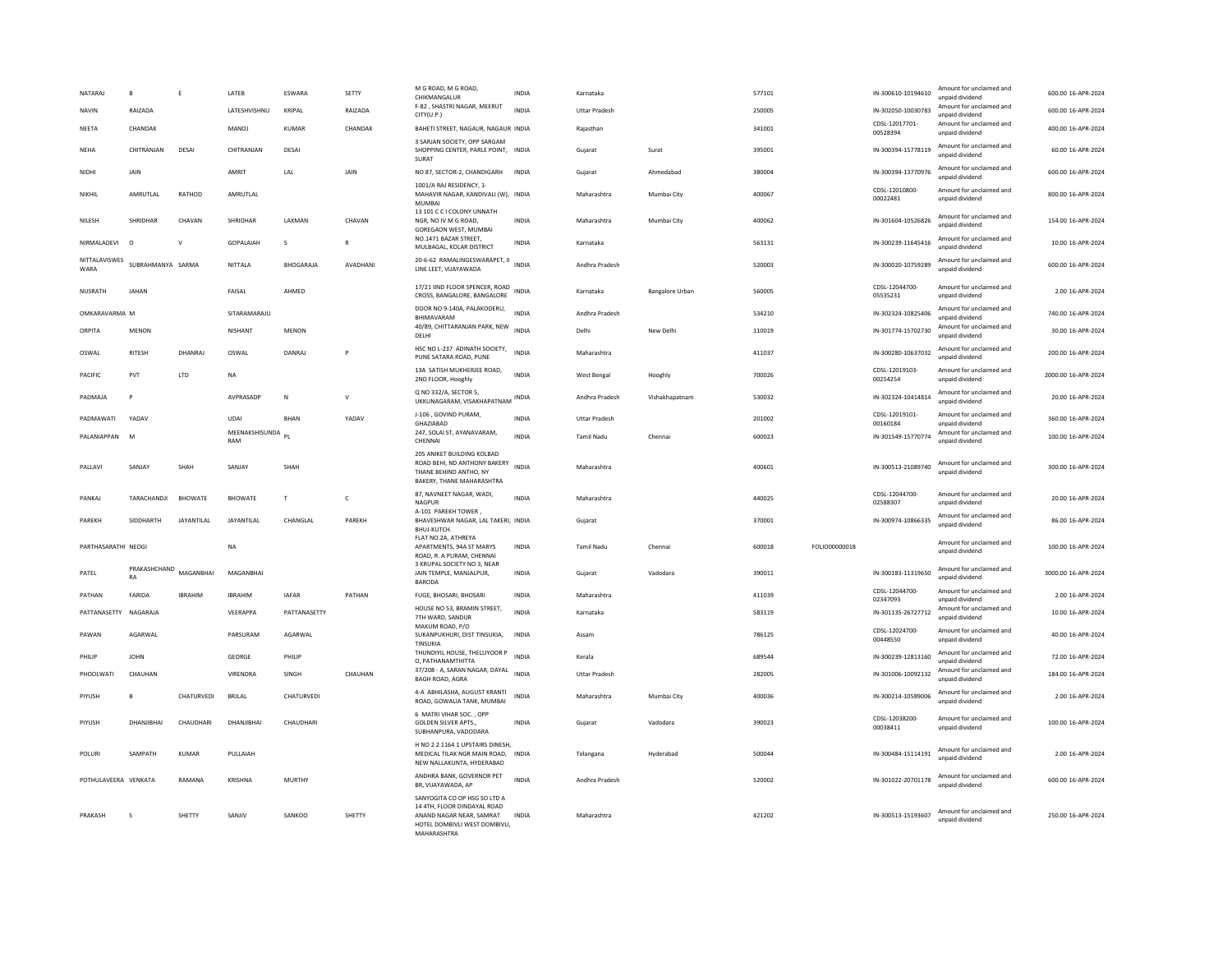| PRAMILA            |                    |             | <b>NA</b>        |               |                 | NO 13/8 PATTABIRAM, STREET<br>2ND FLOOR, KONDITHOPE,<br>CHENNAL                                                             | <b>INDIA</b> | Tamil Nadu           | Chennai         | 600079 | CDSL-12010600-<br>00614674 | Amount for unclaimed and<br>unpaid dividend | 2.00 16-APR-2024    |
|--------------------|--------------------|-------------|------------------|---------------|-----------------|-----------------------------------------------------------------------------------------------------------------------------|--------------|----------------------|-----------------|--------|----------------------------|---------------------------------------------|---------------------|
| PRAMOD             | <b>BHASKAR</b>     | SHIDHAYE    | <b>BHASKAR</b>   | SHIDHAYE      |                 | BHATLAWANDE, BANSILAL NAGAR,<br>4 VIDYA NAGAR, AURANGABAD                                                                   | <b>INDIA</b> | Maharashtra          |                 | 431001 | IN-301774-10888099         | Amount for unclaimed and<br>unpaid dividend | 200.00 16-APR-2024  |
| PRAMOD             | $\mathbf{L}$       | SUPE        | LAXMAN           | ${\sf N}$     | <b>SUPE</b>     | 22/681 BUILDING NO 22 TAGOR<br>NAGAR, VIKROLI EAST, MUMBAI<br>MAHARASHTRA INDIA                                             | <b>INDIA</b> | Maharashtra          | Mumbai City     | 400083 | IN-300513-13548543         | Amount for unclaimed and<br>unpaid dividend | 200.00 16-APR-2024  |
| PRAMOD             | VALLABHDAS         | CHHATRALA   | VALLABHDAS       | KESHAVJI      | CHHATRALA       | LIC OF INDIA N/R TALAVGATE,<br>INDRALOK ARCADE 2ND FLR, JND INDIA<br>CBO 28077, JUNAGADH                                    |              | Gujarat              | Junagadh        | 362001 | IN-302201-11092002         | Amount for unclaimed and<br>unpaid dividend | 100.00 16-APR-2024  |
| PRASANNA           | s                  |             | RAJARAMI         | REDDY         | <b>ISANAKA</b>  | 7/35 PADMAVATHI PURAM,<br>TIRUPATHI ANDHRA PRADESH                                                                          | INDIA        | Andhra Pradesh       |                 | 517501 | IN-300214-15243838         | Amount for unclaimed and<br>unpaid dividend | 200.00 16-APR-2024  |
| PRASANTA           | <b>KUMAR</b>       | DAS         | SANATAN          | DAS           |                 | ADANI MINING PVT LTD, AT BIKASH<br>NAGARTUR, NR NARAYANI INDUST, INDIA<br>ANGUL                                             |              | Orissa               |                 | 759123 | IN-300484-14892919         | Amount for unclaimed and<br>unpaid dividend | 100.00 16-APR-2024  |
| PRASHANT           | MOHAN              |             | DAYA             | SHANAR        | <b>BHARDWAI</b> | D D-1 A, AVANTIKA CHIRANJEEV<br>VIHAR, KAVI NAGAR, GHAZIABAD                                                                | <b>INDIA</b> | <b>Uttar Pradesh</b> |                 | 201001 | CDSL-12019101-<br>00619830 | Amount for unclaimed and<br>unpaid dividend | 400.00 16-APR-2024  |
| PRASHANT           | PARSHURAM          | KADAM       | PARSHURAM        | <b>JAYRAM</b> | KADAM           | A WING ROOM NO 1. NAVSIDHHI<br>VINAYAK PARK TISGAON, PADA<br>PUNA LINK ROAD KALYAN E,<br>THANE                              | <b>INDIA</b> | Maharashtra          |                 | 421306 | IN-301604-10611602         | Amount for unclaimed and<br>unpaid dividend | 80.00 16-APR-2024   |
| PRASHANT           | SHANKARNARAY<br>AN | THACHAPULLY | <b>NA</b>        |               |                 | NO 9 2ND PUNYA APPT, NR<br>RENUKA HALL NEHRU PARK.<br>VASTRAPUR GAM, AHMEDABAD                                              | <b>INDIA</b> | Guiarat              | Ahmedabad       | 380015 | IN-301549-18528210         | Amount for unclaimed and<br>unpaid dividend | 40.00 16-APR-2024   |
| PRATHEEK           | T                  | K           | KISHORE          |               |                 | THOZHUTHUMPARAMBIL HOUSE,<br>VALAPAD P.O, THRISSUR DISTRICT, INDIA<br>KERALA                                                |              | Kerala               |                 | 680567 | IN-300896-10524425         | Amount for unclaimed and<br>unpaid dividend | 160.00 16-APR-2024  |
| PRAVEEN            | E                  | KIRANGE     | EKNATH           | KHUSHAL       | KIRANGE         | B/309 VISHWAMBHAR DARSHAN,<br>SURHASH RD VISHNUNAGAR<br>DOMBIVLI, WEST THANE<br>MAHARASHTRA, INDIA                          | <b>INDIA</b> | Maharashtra          |                 | 421202 | IN-302269-13305606         | Amount for unclaimed and<br>unpaid dividend | 20.00 16-APR-2024   |
| PRAVEEN            | JAIN               |             | JAIN             | $\mathbf{B}$  |                 | 10 - C SUPRIYA APARTMENTS.<br>POCKET A/6, PASCHIM VIHAR,<br>NEW DELHI                                                       | <b>INDIA</b> | Delhi                | New Delhi       | 110063 | IN-300589-10059772         | Amount for unclaimed and<br>unnaid dividend | 400.00 16-APR-2024  |
| PRAVINABEN         | HASMUKHBHAI SHAH   |             | LAXMICHAND       | SHAH          |                 | ROOM NO. 45 3RD FLR KESHAV,<br>BAUG 116 PRINCESS STREET S.G., INDIA<br>MARG, MUMBAI                                         |              | Maharashtra          | Mumbai City     | 400002 | CDSL-12027700-<br>00286172 | Amount for unclaimed and<br>unpaid dividend | 8.00 16-APR-2024    |
| PRERANA            | PRATAP             | RANE        | $_{\sf NA}$      |               |                 | C 205 GORAI SHREE DATTAGURU<br>CHS LTD. PLOT NO 15 RSC 19 NEAR<br>STATUS HOTEL, GORAI 2 BORIVALI<br>WEST, MUMBAIMAHARASHTRA | <b>INDIA</b> | Maharashtra          | Mumbai City     | 400092 | IN-300214-10938430         | Amount for unclaimed and<br>unpaid dividend | 1000.00 16-APR-2024 |
| PRITHIDHARA        | MISHRA             |             | KUMUDA           | RANJAN        | <b>MISHRA</b>   | 303. BLDG 8. GREEN FIELDS, BOM<br>60. JOGESHWARI VIKROLI,<br>ROAD.JOGHESHWARI(EAST),<br>MUMBA                               | <b>INDIA</b> | Maharashtra          | Mumbai City     | 400060 | CDSL-12029900-<br>02960323 | Amount for unclaimed and<br>unpaid dividend | 400.00 16-APR-2024  |
| PRIYANKKUMAR       | RAJENDRAKUMA SHAH  |             | RAJENDRAKUMAR    |               |                 | BANK OF INDIA, SAHJANAND<br>SHOPPING CENTRE SHAH, .,<br>AHMEDABAD                                                           | <b>INDIA</b> | Gujarat              | Ahmedabad       | 380004 | CDSL-13020800-<br>00352626 | Amount for unclaimed and<br>unpaid dividend | 10.00 16-APR-2024   |
| PULOKESH           | GANGULY            |             | SHANTI           | RAM           | GANGULY         | 25/1 DINGSAI PARA LANE, BALLY,<br>HOWRAH, WEST BENGAL                                                                       | <b>INDIA</b> | <b>West Bengal</b>   |                 | 711201 | IN-302269-12039818         | Amount for unclaimed and<br>unnaid dividend | 2.00 16-APR-2024    |
| PUSHKAR            | BAIPAL             |             | PRADEEP          | KUMAR         | <b>BAIPAL</b>   | 1ST FLR PLT NO 184<br>MUNNEKOLALA, MAIN RD<br>MARATHAHALLI OPP GOVT,<br>SCHOOL, BANGALORE KARNATAKA                         | <b>INDIA</b> | Karnataka            | Bangalore Urban | 560037 | IN-300484-18511481         | Amount for unclaimed and<br>unpaid dividend | 240.00 16-APR-2024  |
| QUTBUDDIN          | M                  | KAGZI       | M                |               |                 | 517 ADRASH NAGAR MHB COL,<br>NEW LK ROAD, JOGESHWARI<br>WEST, MUMBAI                                                        | <b>INDIA</b> | Maharashtra          | Mumbai City     | 400102 | CDSL-12028700-<br>00055064 | Amount for unclaimed and<br>unpaid dividend | 50.00 16-APR-2024   |
| RADHA              | MANCHUKONDA        |             | ALWAR            | M             |                 | F NO:112 LAKSHMI TOWERS,<br>LALITHA NAGAR, AKKAYYAPALEM. INDIA<br>VISAKHAPATNAM                                             |              | Andhra Pradesh       | Vishakhapatnam  | 530016 | CDSL-13041400-<br>00099804 | Amount for unclaimed and<br>unpaid dividend | 20.00 16-APR-2024   |
| RAGHAVENDRA RAIKAR |                    |             | ASHOK            | RAIKAR        |                 | NO 853 VADIRAJ NILAY, 1ST MAIN<br>5TH CROSS, NUALINGAPPA<br>LAYOUT, DAVANGERE                                               | <b>INDIA</b> | Karnataka            | Davanagere      | 577001 | IN-302148-10329738         | Amount for unclaimed and<br>unpaid dividend | 2.00 16-APR-2024    |
| RAHUL              | PATIDAR            |             | <b>BIHARILAL</b> | PATIDAR       |                 | 91 KANYA SHALA ROAD NEAR<br>BHAWANIMATA, KASRAWAD,<br>KHARGONE MADHYA PRADESH                                               | <b>INDIA</b> | Madhya Pradesh       |                 | 451228 | IN-300484-17736256         | Amount for unclaimed and<br>unpaid dividend | 20.00 16-APR-2024   |
| RAHUL              | JAIN               |             | RAJENDRA         | KUMAR         | JAIN            | A-406 PINKCITY APTS., AKAR<br>MARG BANIPARK, JAIPUR<br>2916 25 PRADEEP NAGAR                                                | <b>INDIA</b> | Rajasthan            | Jaipur          |        | CDSL-12017701-<br>00161276 | Amount for unclaimed and<br>unpaid dividend | 150.00 16-APR-2024  |
| RAHUL              | KISHORBHAI         | GODHIYA     | KISHORBHAI       | GODHIYA       |                 | CHINUBHAI NI C, HALI AMBAWADI<br>ELLISBRIDGE, AHMEDABAD<br>GUJARAT                                                          | <b>INDIA</b> | Gujarat              | Ahmedabad       | 380006 | IN-300484-15664112         | Amount for unclaimed and<br>unpaid dividend | 62.00 16-APR-2024   |
| RAJ                | <b>KISHOR</b>      | SINGH       | SP               | SINGH         | SH              | 13/288 CHAI TANYA COLONY, NR<br>VAKOLA BRIDGE, SANTACRUZ(W), INDIA<br>MUMBAI                                                |              | Gujarat              | Ahmedabad       | 380004 | IN-300142-10289486         | Amount for unclaimed and<br>unpaid dividend | 600.00 16-APR-2024  |
| RAJA               | GOPAL              | VINOD       | RAJA             | GOPAL         | MANAYIL         | PB NO 26904, ABU DHABI, UAE                                                                                                 | <b>INDIA</b> | Gujarat              | Ahmedabad       | 380004 | IN-300239-10823830         | Amount for unclaimed and<br>unnaid dividend | 200.00 16-APR-2024  |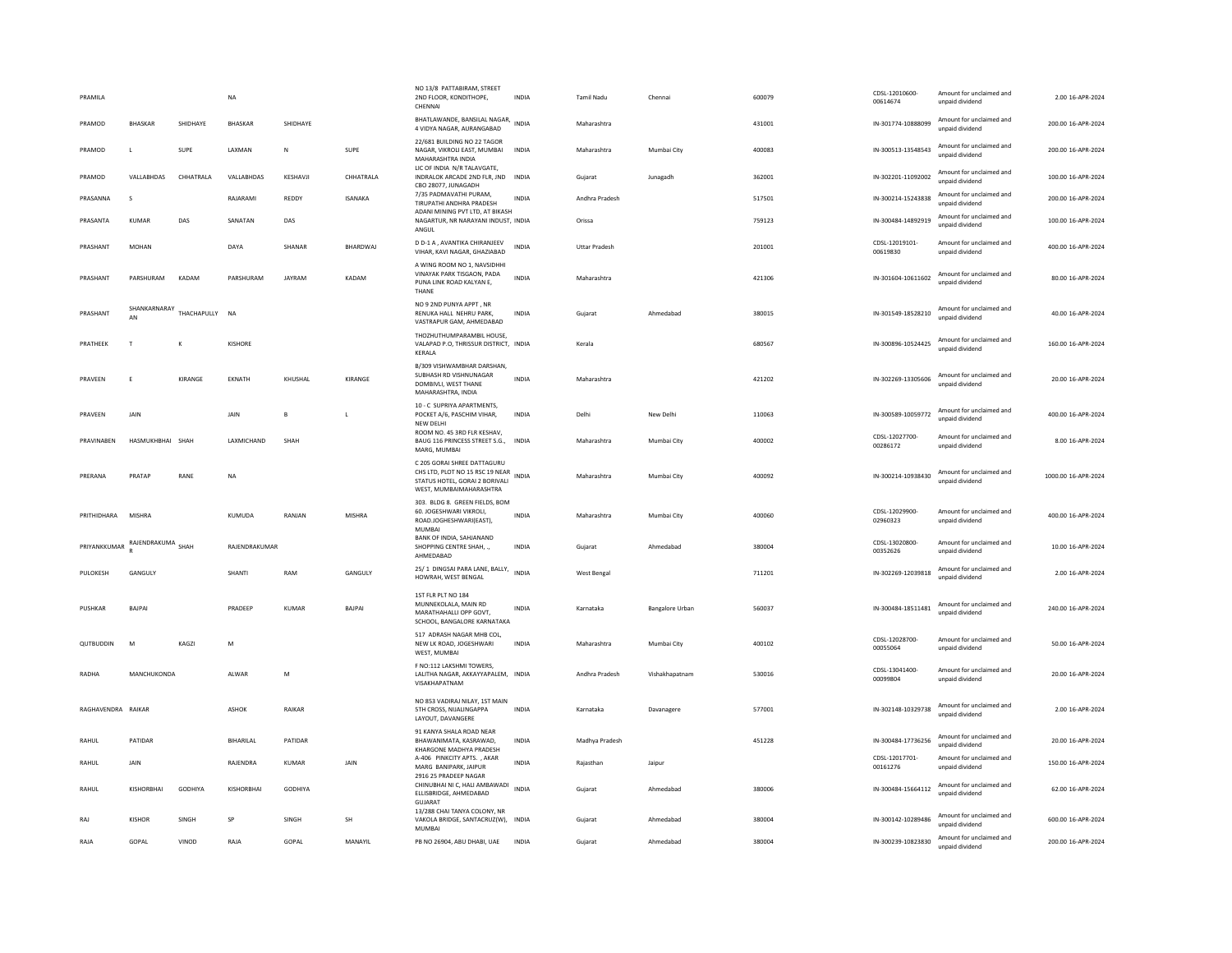| RAJALAKSHMI           | s                |                 | SEETHARAMAN        | K                             | A               | L 28 G BHARATHI DASAN COLONY, INDIA<br>K K NAGAR, CHENNAI, CHENNAI                                       |              | Tamil Nadu           | Chennai         | 600078 | IN-301080-22160425         | Amount for unclaimed and<br>unpaid dividend | 5000.00 16-APR-2024 |
|-----------------------|------------------|-----------------|--------------------|-------------------------------|-----------------|----------------------------------------------------------------------------------------------------------|--------------|----------------------|-----------------|--------|----------------------------|---------------------------------------------|---------------------|
| RAIAN                 | M                |                 | MANICKAVASAGA<br>M |                               |                 | 1277 GOLDEN COLONY, ANNA<br>NAGAR, WEST EXTENSION.<br>CHENNA                                             | <b>INDIA</b> | Tamil Nadu           | Chennai         | 600050 | IN-301549-16606450         | Amount for unclaimed and<br>unpaid dividend | 62.00 16-APR-2024   |
| RAJASHREE             | NEELAPPA         | FULARI          | NEELAPPA           | SHANKAREPPA                   | <b>FULARI</b>   | I D B I BANK 11 FIRST CROSS,<br>GANDHINAGAR, P.B.NO-9931,<br>BANGALORE                                   | INDIA        | Karnataka            | Bangalore Urban | 560009 | CDSL-12020000<br>00047509  | Amount for unclaimed and<br>unpaid dividend | 750.00 16-APR-2024  |
| RAJEEV                | UPPAL            |                 | UPPAL              |                               | $\overline{R}$  | BE-43, SHALIMAR BAGH (WEST),<br>DELHI                                                                    | <b>INDIA</b> | Delhi                | New Delhi       | 110088 | CDSL-12018800-<br>00002178 | Amount for unclaimed and<br>unpaid dividend | 900.00 16-APR-2024  |
| RAJENDRA              | <b>KUMAR</b>     | ADHIKARI        | LAXMI              | NARAYAN                       | ADHIKARI        | MAIN ROAD, NEAR KRUSHAK<br>BANDHU AGENCY, JEYPORE,<br>KORAPUT DIST.                                      | INDIA        | Orissa               |                 | 764001 | IN-302324-10254282         | Amount for unclaimed and<br>unpaid dividend | 300.00 16-APR-2024  |
| RAJENDRA              | PATEL            |                 | <b>NA</b>          |                               |                 | VIDYANAGAR SOC, VILLAGE SOJA,<br>TA KALOL, GANDHINAGAR                                                   | <b>INDIA</b> | Gujarat              |                 | 382721 | IN-300476-41429587         | Amount for unclaimed and<br>unpaid dividend | 20.00 16-APR-2024   |
| RAJENDRA              | SHRAVAN          | <b>DUDURKAR</b> | SHRAVAN            | RAMAJI                        | <b>DUDURKAR</b> | 162 B LAXMINARAYAN NAGAR,<br>NEAR HANUMANNAGAR, SUTGIRNI INDIA<br>HINGNA, NAGPUR                         |              | Maharashtra          |                 | 440001 | CDSL-12038400<br>01231857  | Amount for unclaimed and<br>unpaid dividend | 6.00 16-APR-2024    |
| RAJESH                | KUMAR            | SHARMA          | GIAN               | CHAND                         | SHARMA          | WARD NO.-12 , HOUSE NO.-13<br>GALI GEETA BHAWAN,<br><b>UDHAMPUR</b>                                      | <b>INDIA</b> | Jammu and Kashmir    |                 | 182101 | CDSL-12030000-<br>00346387 | Amount for unclaimed and<br>unpaid dividend | 60.00 16-APR-2024   |
| RAJESH                | TRILOKCHAND      | JAIN            | TRILOKCHAND        | JAIN                          |                 | 63 VITHAL NAGAR, KARELI BAUG,<br>VADODARA                                                                | <b>INDIA</b> | Gujarat              | Vadodara        | 390018 | IN-300757-11644692         | Amount for unclaimed and<br>unnaid dividend | 10.00 16-APR-2024   |
| RAJESHBHAI            | $\overline{A}$   | PATEL           | ARVINDBHAI         | PARSHOTTAMDAS                 | PATEL           | 16 PUNITNAGAR PART 3 NR<br>ASHWAMEGH, BUNGLOW CROSS<br>RD SATELIT RD, AHMEDABAD<br><b>GUJARAT, INDIA</b> | INDIA        | Gujarat              | Ahmedabad       | 380015 | IN-302269-13931112         | Amount for unclaimed and<br>unpaid dividend | 16.00 16-APR-2024   |
| RAJESHKUMAR           | DHARAMSHIBHA     | SHAH            | DHARAMSHIBHAI      |                               | SHAH            | 154, KAGDA SHERI, KHADIA,<br>AHMEDABAD                                                                   | <b>INDIA</b> | Gujarat              | Ahmedabad       | 380001 | CDSL-12019101-<br>01090336 | Amount for unclaimed and<br>unpaid dividend | 36.00 16-APR-2024   |
| RAJESWARI             | E                | H               | VAIDYANATHAN       | $\mathsf{s}$                  |                 | 2 HIGH COURT COLONY, 1ST CROSS INDIA<br>STREET, VILLIVAKKAM, CHENNAI                                     |              | Tamil Nadu           | Chennai         | 600049 | IN-300708-10276078         | Amount for unclaimed and<br>unpaid dividend | 740.00 16-APR-2024  |
| RAJESWARI             | s                |                 | SELVAKUMAR         | $\overline{A}$                |                 | 131 ADHI SAKTHIPURAM,<br>ANGAMMAL COLONY, SALEM                                                          | INDIA        | Tamil Nadu           | Salem           | 636009 | IN-300175-10500668         | Amount for unclaimed and<br>unpaid dividend | 4.00 16-APR-2024    |
| RAJKUMAR              | $\mathsf{K}$     | RAWLANI         | KHEMCHAND          |                               |                 | FLAT NO 702 7TH FLOOR RATTAN,<br>DEEP APTS OPP SAPNA GARDEN, INDIA<br>ULHASNAGAR 3, THANE                |              | Maharashtra          |                 | 421003 | CDSL-12010900-<br>01157438 | Amount for unclaimed and<br>unpaid dividend | 2000.00 16-APR-2024 |
| RAJKUMARI             | JAIN             |                 | RANJIT             | <b>KUMAR</b>                  | SARAWAGI        | RAJ KUMARI JAIN 29 2ND FLR.<br>TIRUPATI MARKETFANCY BAZAR,<br>T.R PHOOKAN ROAD, GUWAHATI                 | INDIA        | Assam                |                 | 781001 | CDSL-12010900-<br>00064276 | Amount for unclaimed and<br>unpaid dividend | 680.00 16-APR-2024  |
| RAJN                  | SAXENA           |                 | ARUN               | KUMAR                         | SAXENA          | A-47/1 MIGDS RAMGANGA<br>VIHAR, OPP. SHIV SHAKTI MANDIR, INDIA<br>SANCHETNA STREET, MORADABAD            |              | <b>Uttar Pradesh</b> |                 | 244001 | IN-300183-11401919         | Amount for unclaimed and<br>unpaid dividend | 60.00 16-APR-2024   |
| RAJU                  | UKHARDU          | SONAWANE        | UKHARDU            | $\mathsf{s}$                  | SONAWANE        | B-63 GAJANAN NAGAR , NEAR BK-<br>A 562 SECTION-32, ULHASNAGAR, INDIA<br>THANE                            |              | Maharashtra          |                 | 421004 | CDSI-12011200-<br>00249974 | Amount for unclaimed and<br>unpaid dividend | 30.00 16-APR-2024   |
| RAKESH                | GOLIYA           |                 | PRAKASH            | CHAND                         | GOLIYA          | 29 UDAY RAI KA BAGH, K N HALL<br>ROAD, JODHPUR                                                           | <b>INDIA</b> | Raiasthan            |                 | 342006 | IN-300450-10873846         | Amount for unclaimed and<br>unpaid dividend | 400.00 16-APR-2024  |
| <b>RAKESH</b>         | NAIR             |                 | DHEEPA             | PALAN                         |                 | POTTEKKAT, PARIYAPURAM PO,<br>TANUR, MALAPPURAM                                                          | INDIA        | Kerala               |                 | 676302 | CDSI-12047600-<br>00179877 | Amount for unclaimed and<br>unpaid dividend | 10.00 16-APR-2024   |
| RAKHI                 | PATNI            |                 | SANJAY             | PATNI                         |                 | 8 TILAK PATH , INDORE (M.P.)                                                                             | <b>INDIA</b> | Madhya Pradesh       |                 | 452004 | IN-301983-10028780         | Amount for unclaimed and<br>unpaid dividend | 4.00 16-APR-2024    |
| RAM                   | REDDY            | M               | MITAN              | PAPFYA                        | REDDY           | S O M PAPEYA REDDY, WATER<br>WORKS RD, PURI<br>1 B RAMACHANDRA IYER ST,                                  | <b>INDIA</b> | Orissa               |                 | 752002 | IN-300484-15525891         | Amount for unclaimed and<br>unpaid dividend | 72.00 16-APR-2024   |
| RAMAKRISHNAN B        |                  |                 |                    | KRISHNAMURTHI BALASUBRAMANIAN |                 | NEHRU NAGAR, CHROMEPET,<br>CHENNAI                                                                       | <b>INDIA</b> | <b>Tamil Nadu</b>    | Chennai         | 600044 | IN-302269-10958339         | Amount for unclaimed and<br>unpaid dividend | 12.00 16-APR-2024   |
| RAMAN                 | G                |                 | GOPAL              | $\mathsf{R}$                  |                 | NO 11/4, THANGAVEL GARDEN<br>STREET, OLD WASHERMENPET,<br>CHENNAL                                        | <b>INDIA</b> | <b>Tamil Nadu</b>    | Chenna          | 600021 | IN-301774-10427945         | Amount for unclaimed and<br>unpaid dividend | 2.00 16-APR-2024    |
| RAMESH                | CHARAN           |                 | SHANWAL            | DAN                           | CHARAN          | R. NO. 3 A, HIGH COURT COLONY,<br>RATANADA, JODHPUR RAJASTHAN                                            | <b>INDIA</b> | Rajasthan            |                 | 303001 | IN-302269-11827778         | Amount for unclaimed and<br>unpaid dividend | 90.00 16-APR-2024   |
| RAMESH                | RAGHURAM         | MALLYA          | <b>BAILOOR</b>     | RAGHURAM                      | MALLYA          | 4TH FLR RADHA BLDG, N S RD<br>DOMBIVLI W, OPP GOPI TALKIES, INDIA<br>THANE                               |              | Maharashtra          |                 | 421202 | IN-300484-14592280         | Amount for unclaimed and<br>unpaid dividend | 20.00 16-APR-2024   |
| RAMKRISHNA            | MAROTRAO         | <b>BHOSLE</b>   | <b>MAROTRAO</b>    | BHAGAWANGI                    | <b>BHOSLE</b>   | QTR.NO.MQ/308, WCL UMRED,<br>MAHARASHTRA                                                                 | <b>INDIA</b> | Maharashtra          |                 | 441204 | IN-301696-10970699         | Amount for unclaimed and<br>unpaid dividend | 30.00 16-APR-2024   |
| RANGANATHAN GURURAJAN |                  |                 | RANGANATHAN        |                               |                 | FLAT A SRI KARUMARI AMMAN<br>FLATS, DOOR NO 18 37TH STREET INDIA<br>EXTN, NANGANALLUR, CHENNAI           |              | Tamil Nadu           | Chennai         | 600061 | IN-303237-10103628         | Amount for unclaimed and<br>unpaid dividend | 30.00 16-APR-2024   |
| RASHIKRHAI            | <b>BACHURHAL</b> | <b>VYAS</b>     | <b>BACHURHAL</b>   | MANII AI                      | <b>VYAS</b>     | 370-2, BRAHAMANVAS,<br>KHRIDHRIYAL, KHRI DHAIYAL                                                         | <b>INDIA</b> | Gujarat              |                 | 384220 | IN-300343-20001070         | Amount for unclaimed and<br>unpaid dividend | 600.00 16-APR-2024  |
| RASHMIBEN             | SANJAYKUMAR SHAH |                 | SANJAYKUMAR        | PRABHUDAS                     | SHAH            | 202-203 MIRA APTS., OPP.<br>MANJALPUR TOWNSHIP - 1.<br>MANJALPUR, VADODARA                               | <b>INDIA</b> | Guiarat              | Vadodara        | 390011 | CDSL-12011300<br>00337635  | Amount for unclaimed and<br>unpaid dividend | 200.00 16-APR-2024  |
| RATHI                 | M                | K               | LAXM               | NARAYAN                       | RATHI           | FLAT NO. 5, AAKASH DEEP APPT.,<br>POWER HOUSE ROAD, RATLAM (M. INDIA<br>P.                               |              | Madhya Pradesh       |                 | 457001 | IN-301983-10016254         | Amount for unclaimed and<br>unpaid dividend | 176.00 16-APR-2024  |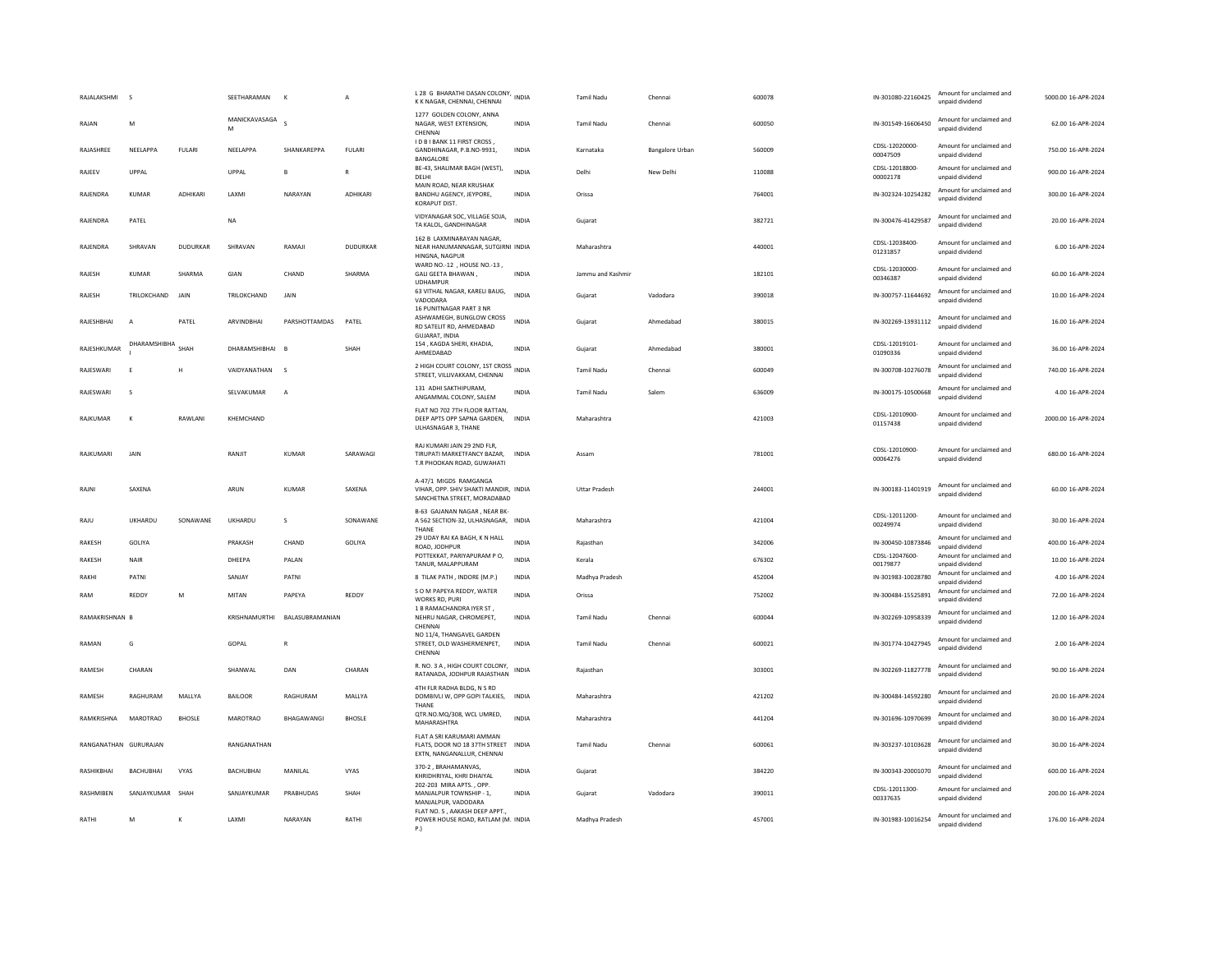| RATHINAM       | CHANDRA            | MOHAN          | RETHINAM           |                            |          | O NO 94 N NO 29,<br>MADURAIVEERAN KOIL ST,<br>PUDUERI CHENGALPET,<br>CHENGALPET                                       | <b>INDIA</b> | <b>Tamil Nadu</b> |                        | 603001 | IN-301604-10543387         | Amount for unclaimed and<br>unpaid dividend | 60.00 16-APR-2024   |
|----------------|--------------------|----------------|--------------------|----------------------------|----------|-----------------------------------------------------------------------------------------------------------------------|--------------|-------------------|------------------------|--------|----------------------------|---------------------------------------------|---------------------|
| RAVI           | KUMAR              |                | NA                 |                            |          | SBI PANAJI MAIN BRANCH, NEAR<br>MANDOVI HOTEL, PANAJI NORTH INDIA<br>GOA, PANJI                                       |              | Maharashtra       |                        | 403001 | CDSL-12047200-<br>11458612 | Amount for unclaimed and<br>unpaid dividend | 600.00 16-APR-2024  |
| RAVI           | PRAKASH            | KHEMKA         | RADHESHYAM         | KHEMKA                     |          | P--21/22, RADHA BAZAR STREET, 1 INDIA<br>ST FLOOR, Hooghly                                                            |              | West Bengal       | Hooghly                | 700001 | CDSL-12044700-<br>03317361 | Amount for unclaimed and<br>unpaid dividend | 2.00 16-APR-2024    |
| RAVICHANDRAN P |                    |                | <b>PAI ANISAMY</b> |                            |          | 87. BHARATHIYAR STREET, SATTUR INDIA                                                                                  |              | Tamil Nadu        |                        | 626203 | IN-300394-14990836         | Amount for unclaimed and<br>unpaid dividend | 100.00 16-APR-2024  |
| RINKUBEN       | VIPUL              | PATEL          | VIPUL              |                            |          | KUNJ GALI BLOCK NO 25,<br>VIVEKANAND NAGAR 1, RAVAPAR INDIA<br>ROAD, MORBI                                            |              | Guiarat           |                        | 363641 | CDSL-12018000-<br>00254192 | Amount for unclaimed and<br>unpaid dividend | 200.00 16-APR-2024  |
| <b>RISHABH</b> | JAIN               |                | PREM               | CHAND                      | JAIN     | 1256/87 SHANTI NAGAR, TRI<br>NAGAR NORTH, WEST DELHI, New INDIA<br>delhi                                              |              | Delhi             | New Delhi              | 110035 | CDSL-12032300-<br>00913057 | Amount for unclaimed and<br>unpaid dividend | 50.00 16-APR-2024   |
| RITU           | BHARTI             |                | SANJAY             | GOLANI                     |          | 42 MUNIRKA ENCLAVE, NEW DELHI INDIA                                                                                   |              | Delhi             | New Delhi              | 110067 | IN-300644-10084997         | Amount for unclaimed and<br>unpaid dividend | 600.00 16-APR-2024  |
| RITU           | GARG               |                | UJWAL              | GARG                       |          | NO.4. KALIAMMAN NAGAR.<br>BEHIND CHERAN NAGAR, G.N<br>MILLS POST COIMBATORE<br>ORIENTAL BANK OF COMMERCE,             | INDIA        | <b>Tamil Nadu</b> | Coimbatore             | 641029 | IN-300239-11308069         | Amount for unclaimed and<br>unpaid dividend | 500.00 16-APR-2024  |
| <b>RITU</b>    | RAJ                | KRISHNA        | KRISHNA            | <b>KUMAR</b>               |          | 302 9HM 1ST BLOCK, BASI REDDY<br>COMPLEX HRBR LAYOUT,<br>BANGALORE                                                    | <b>INDIA</b> | Karnataka         | <b>Bangalore Urban</b> | 560043 | CDSL-13014900-<br>00015802 | Amount for unclaimed and<br>unpaid dividend | 730.00 16-APR-2024  |
| <b>RNR</b>     | KSHEERSAGAR        |                | <b>NA</b>          |                            |          | B-802 CHINMAY TOWERS,<br>GURUKUL ROAD, AHMEDABAD                                                                      | <b>INDIA</b> | Gujarat           | Ahmedabad              | 380052 | IN-302269-10035912         | Amount for unclaimed and<br>unpaid dividend | 2.00 16-APR-2024    |
| <b>ROHIT</b>   | <b>KISHORE</b>     | ADALJA         | <b>KISHORE</b>     | Ð                          | ADALJA   | SHANTI NIKETAN FLAT NO 42 AND<br>43, 4TH FLOOR PRABHAT COLONY, INDIA<br>SANTACRUZ EAST, MUMBAI                        |              | Maharashtra       | Mumbai City            | 400055 | IN-301330-19241301         | Amount for unclaimed and<br>unnaid dividend | 740.00 16-APR-2024  |
| ROSHAN         | NANDKISHOR         | <b>BHUTADA</b> | NA                 |                            |          | HUM SAFAR BANGLOW, CHOPDA<br>ESTATE NEAR CHOPDA, LAWNS<br>GAGAPUR ROAD, NASHIK                                        | <b>INDIA</b> | Maharashtra       |                        | 422002 | CDSL-13041400-<br>07460198 | Amount for unclaimed and<br>unpaid dividend | 400.00 16-APR-2024  |
| SACHIN         |                    |                | OM                 | PRAKASH                    |          | B 7/68/2, S J ENCLAVE, NEW DELHI INDIA                                                                                |              | Delhi             | New Delhi              | 110029 | IN-302236-10621006         | Amount for unclaimed and<br>unpaid dividend | 100.00 16-APR-2024  |
| SACHIN         | MAHAVIR            | PATIL          | MAHAVIR            | TATYA                      | PATIL    | 708 MATANG SAMAJ VASAHAT<br>MATANG SAMA, J TO PATIL GALLI<br>MALA A P CHIPARITAL, SHIROL,<br>SHIROL MAHARASHTRA       | <b>INDIA</b> | Maharashtra       |                        | 416101 | IN-300484-17442531         | Amount for unclaimed and<br>unpaid dividend | 44.00 16-APR-2024   |
| SACHIN         | SHARAD             | DANAKE         | SHARAD             | GANGARAM                   | DANAKE   | 595/16 IRANI CHAWL, PIPE ROAD<br>NEAR RLY STATION, KURLA W<br>MUMBAI, MAHARASHTRA INDIA                               | <b>INDIA</b> | Maharashtra       | Mumbai City            | 400070 | IN-302269-12739860         | Amount for unclaimed and<br>unnaid dividend | 6.00 16-APR-2024    |
| SAGAR          | DILIP              | MAHADIK        | DILIP              | MAHADEV                    | MAHADIK  | 301 SUPREME IKON BANER RD NR<br>SAKAL, NAGAR, PUNE<br>MAHARASHTRA                                                     | <b>INDIA</b> | Maharashtra       |                        | 411003 | IN-300484-15799253         | Amount for unclaimed and<br>unpaid dividend | 40.00 16-APR-2024   |
| SAJIT          | $\mathbf{K}$       | VARGHESE       | PAPPYCHERIAN       | $\mathbf{I}$               | K        | THONDATHARA KIZHAKEDATHU,<br>VENMONEY PO, ALAPPUZHA<br>KERALA                                                         | <b>INDIA</b> | Kerala            |                        | 689509 | IN-302902-47219615         | Amount for unclaimed and<br>unpaid dividend | 66.00 16-APR-2024   |
| SAKTI          | PRASANNA           | NAYAK          | LATEB              | N                          | NAYAK    | PLOT ONE, MADHUSUDAN NAGAR, INDIA<br>UNIT 4. BHUBANESWAR                                                              |              | Orissa            |                        | 751001 | IN-301250-28799611         | Amount for unclaimed and<br>unpaid dividend | 600.00 16-APR-2024  |
| SALEENA        |                    |                | SULFIKKAR          |                            |          | PUTHAN MALIYEKKAL, POST<br>KODIYATHUR MUKKAM,<br>KOZHIKODE, KERALA                                                    | INDIA        | Kerala            |                        | 673602 | IN-302269-11229277         | Amount for unclaimed and<br>unpaid dividend | 150.00 16-APR-2024  |
| SAMEER         | $\mathsf{C}$       | PATANKAR       | CHANDRAKANT        | $\mathsf{v}$               | PATANKAR | SARASWATI DHURI CHOWL,<br>ROOM NO 2 VAKOLA BRIDGE.<br>DHOBI TALAO SANTACRUZ,<br>MUMBAI                                | <b>INDIA</b> | Maharashtra       | Mumbai City            | 400055 | CDSL-12044700-<br>01114655 | Amount for unclaimed and<br>unpaid dividend | 32.00 16-APR-2024   |
| SANDIP         | HANUMANTRAO SHINDE |                | HANUMANTRAO SHINDE |                            |          | 717/D RAJSHIVAM HSG SOC.<br>ASHOKVAN,<br>MARUTINAGARDAHISAR, MUMBAI                                                   | <b>INDIA</b> | Maharashtra       | Mumbai City            | 400068 | IN-302201-10368923         | Amount for unclaimed and<br>unpaid dividend | 32.00 16-APR-2024   |
| SANGITA        | GOTAMKUMAR SALECHA |                | GOTAMKUMAR         | SALECHA                    |          | 10 NALA COMPLEX, DAFNALA,<br>SHAHIBAUG, AHMEDABAD                                                                     | <b>INDIA</b> | Gujarat           | Ahmedabad              | 380004 | IN-301485-10254407         | Amount for unclaimed and<br>unpaid dividend | 10.00 16-APR-2024   |
| SANJAY         | MUKHOPADHYA        |                |                    | SOURENDRANATH MUKHOPADHYAY |          | FLAT NO 303 BLDG NO 17A.<br>GODAVARI CUSTOMS COLONY<br>POWAI, MUMBAI                                                  | INDIA        | Maharashtra       | Mumbai City            | 400076 | IN-300484-14965756         | Amount for unclaimed and<br>unpaid dividend | 200.00 16-APR-2024  |
| SANJAY         | CHUDAMAN           | INGLE          | CHUDAMAN           |                            |          | KANHAIYALAL PLOT, JAMNER<br>ROAD, BHUSAWAL                                                                            | <b>INDIA</b> | Maharashtra       |                        | 425201 | CDSL-12028900-<br>00450906 | Amount for unclaimed and<br>unpaid dividend | 100.00 16-APR-2024  |
| SANJAY         | JINDAL             |                | HARDWARI           | LAL                        |          | DR. GERA STREET, WATER WORKS<br>ROAD MANSA, MANSA, MANSA                                                              | <b>INDIA</b> | Puniab            |                        | 151505 | CDSL-12044700-<br>00261794 | Amount for unclaimed and<br>unpaid dividend | 2.00 16-APR-2024    |
| SANJAY         | MANHARLAL          | GANDHI         | MANHARLAL          | GIRDHARLAL                 | GANDHI   | 202 2ND FLOOR HANSHPRIYA CHS<br>LTD, 132 62 NOTPS III OFF<br>FACTORY LANE, BORIVALI WEST,<br>MUMBAI MAHARASHTRA INDIA | INDIA        | Maharashtra       | Mumbai City            | 400092 | IN-300513-10180625         | Amount for unclaimed and<br>unpaid dividend | 740.00 16-APR-2024  |
| SANJEEV        | KUMAR              | RAI            | RAMASHARY          | G                          | RAI      | B-539 SAPNA NAGAR<br>GANDHIDHAM-KUTCH.                                                                                | <b>INDIA</b> | Gujarat           |                        | 370201 | IN-300974-11038649         | Amount for unclaimed and<br>unnaid dividend | 1000.00 16-APR-2024 |
| SANJIB         | <b>KUMAR</b>       | SINGH          | SADHU              | CHARAN                     | SINGH    | H 38 SATYA NAGAR,<br><b>BHUBANESWAR</b>                                                                               | <b>INDIA</b> | Orissa            |                        | 751007 | IN-302201-10993820         | Amount for unclaimed and<br>unpaid dividend | 40.00 16-APR-2024   |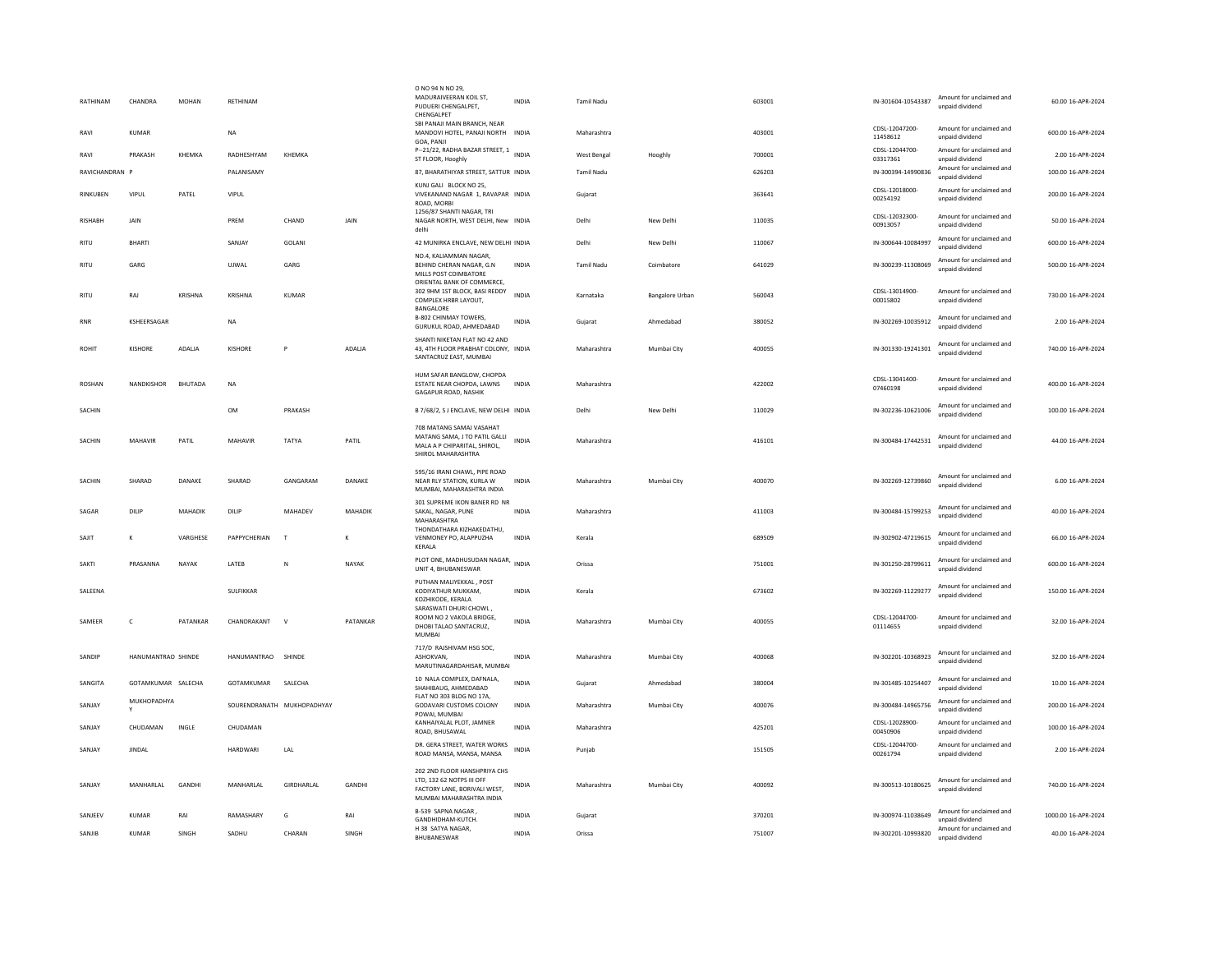| SANKAR                | N                 |                          | NALLAMANICKAM   |                   |               | 2C/3 VALLIYAMMAI ILLAM,<br>MUTHAMIL STREET, THANGAM<br>NAGAR, THANJAVUR                                               | <b>INDIA</b> | <b>Tamil Nadu</b>    | Thaniavur              | 613007 |               | IN-301637-40694963         | Amount for unclaimed and<br>unpaid dividend | 20.00 16-APR-2024   |
|-----------------------|-------------------|--------------------------|-----------------|-------------------|---------------|-----------------------------------------------------------------------------------------------------------------------|--------------|----------------------|------------------------|--------|---------------|----------------------------|---------------------------------------------|---------------------|
| SANTOSH               | BANDI             |                          | SAJJANLAL       | <b>BANDI</b>      |               | 39 SOUTH RAJ MOHALLA, INDORE<br>(M.P.)                                                                                | <b>INDIA</b> | Madhya Pradesh       |                        | 452002 |               | IN-301983-10127402         | Amount for unclaimed and<br>unpaid dividend | 200.00 16-APR-2024  |
| SANTOSH               | KUMAR             | AGRAWAL                  | NAGAR           | MAL               | AGARWAL       | D-78 ARJUN PATH, KEDIA PALACE<br>ROAD, MURLIPURA, JAIPUR                                                              | <b>INDIA</b> | Rajasthan            |                        | 302013 |               | CDSL-12036600-<br>00009092 | Amount for unclaimed and<br>unnaid dividend | 10.00 16-APR-2024   |
| SARITA                | MAHENDRASING<br>H | SHEKHAWAT                | MAHENDRASINGH   |                   |               | A/8 BHUNESHWARI SOCIETY,<br>SHASTRI ROAD, BARDOLI<br>C/O SURENDRA KU SETHI, ANDHRA                                    | <b>INDIA</b> | Gujarat              |                        | 394601 |               | CDSL-12013200-<br>00573420 | Amount for unclaimed and<br>unpaid dividend | 1200.00 16-APR-2024 |
| SAROJIN               | SETHI             |                          | SURENDRA        | KUMAR             | SETHI         | BANK AT/PO BALUGAON, KHURDA, INDIA<br>ORISSA                                                                          |              | Orissa               |                        | 768028 |               | IN-300513-13991822         | Amount for unclaimed and<br>unpaid dividend | 20.00 16-APR-2024   |
| SATISH                | $\kappa$          |                          | KRISHNA         | <b>MURTHY</b>     | v             | NO.2764 GIRIDARSHINI<br>CHAMUNDESHWARI ROAD.<br>CHAMUDIPURAM, Bangalore<br>Urban                                      | INDIA        | Karnataka            | <b>Bangalore Urban</b> | 570004 |               | IN-300239-10735859         | Amount for unclaimed and<br>unpaid dividend | 10.00 16-APR-2024   |
| SATPAL                | SINGH             |                          | <b>NA</b>       |                   |               | 158 PHASE 7, MOHAL I, ROPAR P B INDIA                                                                                 |              | Chandigarh           | Chandigarh             | 160061 |               | IN-302269-10153735         | Amount for unclaimed and<br>unpaid dividend | 10.00 16-APR-2024   |
| SATYAPAL              | SINGH             |                          | BALI            | RAM               | SINGH         | B-12, NALKOOP COLONY, BANNA<br>DEVI G.T.ROAD, ALIGARH U.P                                                             | <b>INDIA</b> | <b>Uttar Pradesh</b> |                        | 202001 |               | IN-303663-10025447         | Amount for unclaimed and<br>unpaid dividend | 100.00 16-APR-2024  |
| SAURAV                | KUMAR             |                          | RAMJEE          | PRASAD            | <b>BHAGAT</b> | PAKURIA PAKUR, P ADD<br>BAXIBANDH ROAD, DUMKA<br><b>JHARKHAND</b>                                                     | <b>INDIA</b> | Bihar                |                        | 814101 |               | IN-300484-15593038         | Amount for unclaimed and<br>unpaid dividend | 30.00 16-APR-2024   |
| SAVITHA               | $\mathsf{C}$      |                          | SATISH          | к                 |               | NO. 2764 GIRIDARSHINI.<br>CHAMUNDESHWARI ROAD,<br>CHAMUNDIPURAM, Bangalore<br>Urban                                   | <b>INDIA</b> | Karnataka            | <b>Bangalore Urban</b> | 570004 |               | IN-300239-10771157         | Amount for unclaimed and<br>unpaid dividend | 10.00 16-APR-2024   |
| SEEMA                 | SHANKAR           | <b>DARGOPATIL</b>        | SHANKAR         | <b>DARGOPATIL</b> |               | B/11 SHRADHA APARTMENT, 78<br>RAILWAY LINES, SENT JOSEPH<br>SCHOOL, SOLAPUR                                           | <b>INDIA</b> | Maharashtra          |                        | 413001 |               | CDSL-12036000<br>00732626  | Amount for unclaimed and<br>unpaid dividend | 100.00 16-APR-2024  |
| SEFALI                | DEY               |                          | DIPANKAR        | DEY               |               | JAGAT BALLAVPUR. JAGAT<br>BALLAVPUR, HOWRAH, WB                                                                       | <b>INDIA</b> | West Bengal          |                        | 711408 |               | IN-301250-28556718         | Amount for unclaimed and<br>unpaid dividend | 500.00 16-APR-2024  |
| SELVAMUTHUKU M<br>MAR |                   | A                        | AYYAPPAN        |                   |               | NO 37 SELVA NILAYAM, KONGU<br>NAGAR, 2ND STREET, TIRUPUR                                                              | INDIA        | Tamil Nadu           |                        | 641607 |               | IN-300175-10572062         | Amount for unclaimed and<br>unpaid dividend | 2.00 16-APR-2024    |
| <b>SENTHIL</b>        | KUMAR             | M                        | MURUGESAN       |                   |               | 4 RAJARAO STREET, TIRUPPUR                                                                                            | <b>INDIA</b> | <b>Tamil Nadu</b>    |                        | 641601 |               | IN-301696-10353982         | Amount for unclaimed and<br>unpaid dividend | 50.00 16-APR-2024   |
| SESHADRI              |                   | CHAMARAJANAG VARADARAJAN | VARADARAJAN     | SESHAIYENGAR      |               | B-5-325 THUNGABHADRA BLOCK.<br>N G V COMPLEX, KORAMANGALA, INDIA<br>BANGALORE                                         |              | Karnataka            | Bangalore Urban        | 560047 |               | IN-302236-11558269         | Amount for unclaimed and<br>unpaid dividend | 150.00 16-APR-2024  |
| SETHURAMAN            | $\overline{A}$    |                          | <b>NA</b>       |                   |               | C-3 KADAMBARI APARTMENTS, 4<br>SUBRAMANIAM STREET,<br>CHROMPET, CHENNAI                                               | <b>INDIA</b> | Tamil Nadu           | Chennai                | 600044 | FOLIO00000023 |                            | Amount for unclaimed and<br>unpaid dividend | 100.00 16-APR-2024  |
| SHAH                  | CHANDNI           | VIMAL                    | <b>KISHOR</b>   | PRABHUDAS         | MAKWANA       | 102 MAHESH APT, NR<br>SHRIMADRAJCHANDRA COLONY, S INDIA<br>R MARG OPP LIONS RD, MUMBAI                                |              | Maharashtra          | Mumbai City            | 400077 |               | IN-303116-10479248         | Amount for unclaimed and<br>unpaid dividend | 170.00 16-APR-2024  |
| SHAH                  | PARUL             | HITEN                    | SHAH            | HITEN             | AMRITI AI     | 54 DIGVIJAY PLOT, NR. SHAH<br>BRASSIND, JAMNAGAR                                                                      | <b>INDIA</b> | Gujarat              | Jamnagar               | 361005 |               | IN-301991-10590299         | Amount for unclaimed and<br>unpaid dividend | 100.00 16-APR-2024  |
| SHAKIR                | <b>IBRAHIM</b>    | SHAH                     | <b>IBRAHIM</b>  | HASANALI          | SHAH          | MOTIWALA BLDG GR FLOOR,<br>ROOM 2A E S PATAN WALA RD,<br>BYCULLA EAST, MUMBAI                                         | <b>INDIA</b> | Maharashtra          | Mumbai City            | 400027 |               | CDSL-13041400<br>05541238  | Amount for unclaimed and<br>unpaid dividend | 2.00 16-APR-2024    |
| SHALINI               | RAJESH            | SITLANI                  | RAJESH          |                   |               | 191/26 SHAHANI COLONY, 2ND<br>FLOOR R C MARG, CHEMBUR,<br>MUMBAI                                                      | <b>INDIA</b> | Maharashtra          | Mumbai City            | 400071 |               | CDSL-12033200-<br>00971776 | Amount for unclaimed and<br>unpaid dividend | 380.00 16-APR-2024  |
| SHALU                 | GUPTA             |                          | DHEERAJ         | GUPTA             | <b>SH</b>     | 1/7228E, SHIVAJI PARK, DELHI                                                                                          | INDIA        | Delhi                | New Delhi              | 110032 |               | IN-300206-10937496         | Amount for unclaimed and<br>unpaid dividend | 600.00 16-APR-2024  |
| SHARATH               | $\overline{A}$    | M                        | MGOWDAA         | $\mathsf{A}$      | G             | FIRST FLOOR CAUVERY NILAYA, NO<br>158/1 BMP-18 8TH CROSS,<br>NAGVARAPALYA CV RAMANAGAR,<br><b>BANGALORE KARNATAKA</b> | <b>INDIA</b> | Karnataka            | <b>Bangalore Urban</b> | 560093 |               | IN-303116-10850704         | Amount for unclaimed and<br>unpaid dividend | 72.00 16-APR-2024   |
| SHARON                | FERNS             |                          | <b>EUGENE</b>   | FERNS             |               | DSK VISHWA PLOT NO 103.<br>SAYANTARA CO OPERATIVE<br>SOCIETY DIARY, PUNE,                                             | <b>INDIA</b> | Maharashtra          | Mumbai City            | 400041 |               | IN-300450-80207714         | Amount for unclaimed and<br>unpaid dividend | 2000.00 16-APR-2024 |
| SHARWAN               | <b>KUMAR</b>      | SINGH                    | BABULAL         | SINGH             | <b>SH</b>     | MAHARASHTRA<br>10/18, TRUNK ROAD, A-ZONE<br>DURGAPUR, WEST BENGAL                                                     | <b>INDIA</b> | West Bengal          |                        | 713204 |               | IN-302316-10170020         | Amount for unclaimed and<br>unpaid dividend | 60.00 16-APR-2024   |
| SHASHIDHAR            | KATAKOL           | SHAKUNTALA               | VIRUPAXAGOWDA D |                   | PATIL         | Shakuntala Shashidhar Katakol, H<br>No 123 5th Cross, Sanmati Nagar,<br>Dharwad                                       | <b>INDIA</b> | Karnataka            | Dharwad                | 580001 |               | CDSL-12029900-<br>05503628 | Amount for unclaimed and<br>unpaid dividend | 1000.00 16-APR-2024 |
| SHASHIKALA            | RAO               | s                        | SUBRAMAIAH      |                   |               | 20/15/1 2ND CROSS 9TH-.<br>N.R.I.LAYOUTVARANASI-,<br>ALIASJINKETHIMANA, BANGALORE                                     | <b>INDIA</b> | Karnataka            | <b>Bangalore Urban</b> | 560016 |               | CDSL-12044700-<br>03233243 | Amount for unclaimed and<br>unpaid dividend | 400.00 16-APR-2024  |
| SHEEMA                | NABI              | QASBA                    | GHULAM          | <b>NABI</b>       | QASBA         | 103 AHOKA ESTATE, 24<br>BARAKHAMBA RD N, NEW DELHI                                                                    | INDIA        | Delhi                | New Delhi              | 110001 |               | IN-300484-14578324         | Amount for unclaimed and<br>unnaid dividend | 4.00 16-APR-2024    |
| SHIBIJA               |                   |                          | LATHEESHKUMAR E |                   | T             | HOUSE NO 38/1965, EDOTH<br>HOUSE, MANGATTPARAMBA,<br>EDAKKAD P. O. CALICUT                                            | INDIA        | Kerala               |                        | 673005 |               | IN-301811-10052225         | Amount for unclaimed and<br>unpaid dividend | 200.00 16-APR-2024  |
| SHISHIR               | PANDEY            |                          | SURESH          | PANDEY            |               | M 1 531, VINAY KHAND 1, GOMTI<br>NAGAR, LUCKNOW                                                                       | <b>INDIA</b> | <b>Uttar Pradesh</b> |                        | 226010 |               | IN-300214-13007744         | Amount for unclaimed and<br>unpaid dividend | 400.00 16-APR-2024  |
| SHIV                  | RATTAN            | GARG                     | <b>NA</b>       |                   |               | D-44, LORD KRISHNA RAOD,<br>ADARSH NAGAR. DELHI                                                                       | <b>INDIA</b> | Delhi                | New Delhi              | 110033 |               | IN-300966-10144985         | Amount for unclaimed and<br>unnaid dividend | 200.00 16-APR-2024  |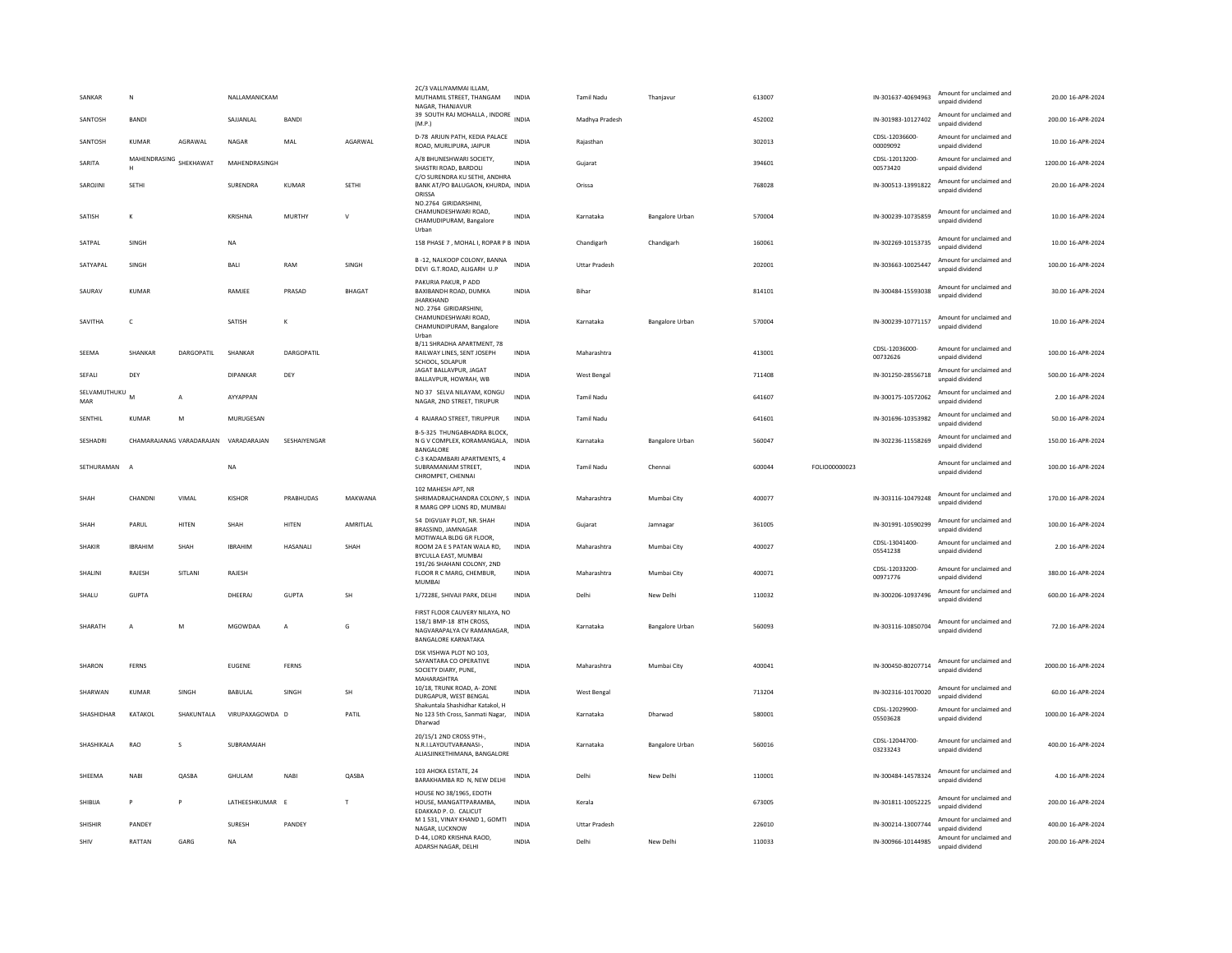| SHIVAII               | TUKARAM             | ADHIKARI            | <b>NA</b>                       |                 |              | AT-POST-SARALAMBE, TAL-<br>SHAHAPUR, THANE<br>PATTARAVUTHANAHALLI,                                | <b>INDIA</b> | Maharashtra          |                 | 421601 |               | CDSL-12044700-<br>03832226<br>CDSL-12044700- | Amount for unclaimed and<br>unpaid dividend<br>Amount for unclaimed and | 20.00 16-APR-2024   |
|-----------------------|---------------------|---------------------|---------------------------------|-----------------|--------------|---------------------------------------------------------------------------------------------------|--------------|----------------------|-----------------|--------|---------------|----------------------------------------------|-------------------------------------------------------------------------|---------------------|
| SHIVAKUMARA           | N                   |                     | <b>NA</b>                       | NINGARAILI      |              | SETHENAHALLI GUBBI, TUMKUR<br>FORUM PRAVESH BLOCK-E FLAT,                                         | <b>INDIA</b> | Karnataka            | Tumkur          | 572104 |               | 03124041                                     | unpaid dividend                                                         | 20.00 16-APR-2024   |
| SHOBHA                | <b>KESHARI</b>      |                     | GOPI                            | NATH            | KESHARI      | NO 203 212 GIRISH GHOSH ROAD.<br>BALLY (M) BELUR MATH, HOWRAH<br>WESTBENGAL                       | <b>INDIA</b> | West Bengal          |                 | 711202 |               | IN-302951-20002129                           | Amount for unclaimed and<br>unpaid dividend                             | 10.00 16-APR-2024   |
| SHOBHNABEN            | <b>IASHVANTI AI</b> | SHAH                | <b>JASHVANTLAL</b>              | <b>BHOGILAL</b> | SHAH         | B/H BHAGVAT PETROL PUMP,<br>NEAR GOKUL HOTEL,<br><b>GANDHINAGAR SARKHEJ</b><br>HIGHWAY, AHMEDABAD | <b>INDIA</b> | Gujarat              |                 | 382481 |               | IN-300214-10849710                           | Amount for unclaimed and<br>unpaid dividend                             | 102.00 16-APR-2024  |
| SHREESH               | $\overline{D}$      | $\vee$              | BALANNAYER                      |                 |              | NO 4/7 RYSHRES NEW STREET.<br>VINAYAGAPURAM AMBATTUR,<br>CHENNAI, TAMILNADU                       | <b>INDIA</b> | <b>Tamil Nadu</b>    | Chennai         | 600053 |               | IN-302269-11533567                           | Amount for unclaimed and<br>unnaid dividend                             | 2.00 16-APR-2024    |
| SHRUNGALI             | $\overline{A}$      | DESAI               | ASHWIN                          |                 |              | 403 A SURAMYA APPT,<br>OPP.TERAPANTHI BHAVAN,<br>CITIYLIGHT ROAD, SURAT                           | INDIA        | Gujarat              | Surat           | 395007 |               | IN-300888-14011238                           | Amount for unclaimed and<br>unpaid dividend                             | 100.00 16-APR-2024  |
| SHUBHANG              | RATHI               |                     | <b>NA</b>                       |                 |              | 11/13A SARVA PRIYA VIHAR, NEW<br>DELHI, NEW DELHI                                                 | <b>INDIA</b> | Delhi                | New Delhi       | 110016 |               | IN-301127-15387420                           | Amount for unclaimed and<br>hnebivib bisonu                             | 200.00 16-APR-2024  |
| SHWETA                | SINGH               |                     | SHAILENDRA                      | PRATAP          | SINGH        | VILLAGE AND POST DHARAULI,<br>MUFRID KOHANDAUR.<br>PRATAPGARH                                     | <b>INDIA</b> | <b>Uttar Pradesh</b> |                 | 230001 |               | CDSL-12010900-<br>03290938                   | Amount for unclaimed and<br>unpaid dividend                             | 200.00 16-APR-2024  |
| SHYAM                 | SUNDER              | SHARMA              | SHIYARAM                        | SHARMA          |              | LARSEN TOUBRO LTD C O MRO<br>FACILITY M, JH SEZ KHAPRI<br>RAILWAY NAGPUR, NAGPUR<br>MAHARASHTRA   | <b>INDIA</b> | Gujarat              | Ahmedahad       | 380004 |               | IN-300484-15969826                           | Amount for unclaimed and<br>unpaid dividend                             | 24.00.16-APR-2024   |
| SHYAMAL               | SAHA                |                     | NARAYAN                         | SAHA            |              | STATION PARA, BETHUADAHARI,<br>PO BETHUADAHARI, DIST NADIA<br><b>WEST BENGAL</b>                  | <b>INDIA</b> | West Bengal          |                 | 741137 |               | IN-301696-11742257                           | Amount for unclaimed and<br>unpaid dividend                             | 200.00 16-APR-2024  |
| SIMPSON               | <b>THOMAS</b>       | VALLOOKKARAN THOMAS |                                 | MATHEWS         | VALLOOKKARAN | KURUTHUKULANGARA,<br>VALLOOKKARAN HOUSE.<br>KANDASSANKADAVU P O                                   | <b>INDIA</b> | Kerala               |                 | 680613 |               | CDSL-13027900-<br>00202572                   | Amount for unclaimed and<br>unpaid dividend                             | 50.00 16-APR-2024   |
| SIVAKUMAR             | $\mathbf R$         |                     | RAMASAMY                        |                 |              | PADIYUM, THRISSUR<br>OLD NO 4/148 NEW NO 341-4,<br>JAGIR REDDYPATTY, SALEM                        | <b>INDIA</b> | <b>Tamil Nadu</b>    |                 | 636302 |               | CDSL-12044700-<br>02815914                   | Amount for unclaimed and<br>unpaid dividend                             | 24.00 16-APR-2024   |
| SIVANANDAM            | - S                 |                     | SUBBRAMANIYAN                   |                 |              | 76 N NO 85, SOUTH ULL VEETHI, T<br>V KOIL, TRICHY                                                 | <b>INDIA</b> | <b>Tamil Nadu</b>    | Tiruchirapalli  | 620005 |               | IN-300597-10284931                           | Amount for unclaimed and<br>unpaid dividend                             | 2.00 16-APR-2024    |
| SIVASUBRAMANI V<br>AN |                     |                     | VENKATASUBRAMA S<br><b>NIAN</b> |                 |              | TIRUVANMIYUR, CHENNAI                                                                             | INDIA        | <b>Tamil Nadu</b>    | Chennai         | 600041 | FOLIO00000220 |                                              | Amount for unclaimed and<br>unpaid dividend                             | 4000.00 16-APR-2024 |
| SOHIL                 | PRAMOD              | MEHTA               | PRAMOD                          | KANNAYALAL      | <b>MEHTA</b> | 3/274 VRINDAWAN OPP SION<br>HOSPITAL, BHD GOKUL HOLL SION, INDIA<br>MUMBAI, MAHARASHTRA           |              | Maharashtra          | Mumbai City     | 400022 |               | IN-302269-11553874                           | Amount for unclaimed and<br>unpaid dividend                             | 4.00 16-APR-2024    |
| SONALBEN              | SAMIRRHAI           | SHAH                | SAMIRBHAI                       | SHAH            |              | 1 AMRAPAL SOCIETY, NEAR<br>AMRAPAL COMP., KARELIBAUG,<br>VADODARA                                 | <b>INDIA</b> | Gujarat              | Vadodara        | 390018 |               | IN-301991-10577714                           | Amount for unclaimed and<br>unpaid dividend                             | 600.00 16-APR-2024  |
| SONI                  | B                   | RAVAL               | BHARGAV                         | ${\sf N}$       | RAVAL        | C/O BURNS PHILIP INDIA LIMITED.<br>2/15 GANAPATHY COLONY,<br>TEYNAMPET, CHENNAI                   | <b>INDIA</b> | <b>Tamil Nadu</b>    | Chennai         | 600018 |               | IN-300360-20682032                           | Amount for unclaimed and<br>unnaid dividend                             | 100.00 16-APR-2024  |
| SONIA                 | KHANDELWAL          |                     | SATPAL                          | <b>BHAGAT</b>   |              | BL P FL 9 KONARK CAMPUS, VIMAN<br>NAGAR, PUNE,<br>MAHARASHTRAINDIA                                | <b>INDIA</b> | Maharashtra          |                 | 411014 |               | IN-302679-36857237                           | Amount for unclaimed and<br>unpaid dividend                             | 46.00 16-APR-2024   |
| SOVINDER              | SINGH               |                     | RAIBIR                          | SINGH           |              | 720/A GALI NO. 6 7, GOVIND PURI, INDIA<br>KALKAJI. NEW DELHI                                      |              | Delhi                | New Delhi       | 110019 |               | IN-303663-10000376                           | Amount for unclaimed and<br>unpaid dividend                             | 200.00 16-APR-2024  |
| SRIDHAR               | NALLAMOTHU          |                     | NARASIMHARAO                    | NALLAMOTHU      |              | NETLOGIC SEMICONADUCTOR PVT,<br>LTD NO 3 FERN BK, REST HOUSE INDIA<br>ROAD, BANGALORE             |              | Karnataka            | Bangalore Urban | 560001 |               | CDSL-12036000-<br>00635533                   | Amount for unclaimed and<br>unpaid dividend                             | 324.00 16-APR-2024  |
| SRINIVASARARLI O      |                     | $\mathbf{v}$        | <b>OLETY</b>                    | $\overline{A}$  | $\mathsf{v}$ | 83/1 1ST FLOOR, K R ROAD, OPP V<br>V PURAM COLLEGE, BANGALORE                                     | <b>INDIA</b> | Karnataka            | Bangalore Urban | 560004 |               | IN-301604-10635431                           | Amount for unclaimed and<br>unpaid dividend                             | 2.00 16-APR-2024    |
| SRINIVASAN            | ARUN                |                     | <b>NA</b>                       |                 |              | 407 ATTRIUM CENTRE, KHALEED<br>BIN WALEED ROAD, BUR DUBAI PO INDIA<br>17266, DUBAI                |              | Gujarat              | Ahmedabad       | 380004 | FOLIO00000234 |                                              | Amount for unclaimed and<br>unpaid dividend                             | 6000.00 16-APR-2024 |
| SRINIVASAN            | $\mathbf{S}$        |                     | SWAMINATHAN                     |                 |              | 19/2 SRI KRISHNA FLATS, 43 RD<br>STREET, NANGANALLUR, CHENNAI INDIA<br>TAMILNADU                  |              | <b>Tamil Nadu</b>    | Chennai         | 600061 |               | IN-302269-10806710                           | Amount for unclaimed and<br>unpaid dividend                             | 200.00 16-APR-2024  |
| SRIPAL                | $\mathsf{C}$        |                     | CHANDRANATHAN                   |                 |              | 21 KASTHURI BAI STREET,<br>VANDAVASI, VANDAVASI                                                   | <b>INDIA</b> | <b>Tamil Nadu</b>    |                 | 604408 |               | CDSL-13017400-<br>00060075                   | Amount for unclaimed and<br>unpaid dividend                             | 230.00 16-APR-2024  |
| SRISAILAM             | $\kappa$            |                     | MARKONDAYYA K                   |                 |              | H NO 4-4-562, BEHIND NALANDA<br>COLLEGE, BHUKTAPUR, ADILABAD                                      | <b>INDIA</b> | Telangana            | Adilabad        | 504001 |               | IN-300669-10118139                           | Amount for unclaimed and<br>unpaid dividend                             | 400.00 16-APR-2024  |
| <b>SUBBA</b>          | RAJU                | M                   | RAJUM                           | $\mathsf{v}$    | N            | DOOR NO 10-9-20, G V CANAL<br>ROAD, BHIMAVARAM                                                    | <b>INDIA</b> | Andhra Pradesh       |                 | 534203 |               | IN-302324-10825545                           | Amount for unclaimed and<br>unpaid dividend                             | 730.00 16-APR-2024  |
| SUBHASH               | AGARWAL             |                     | PREM                            | NARAYAN         | AGARWAL      | WARD NO 31, BEHIND NO 1<br>SCHOOL, ., CHHATARPUR                                                  | INDIA        | Madhya Pradesh       |                 | 471001 |               | CDSL-12019101-<br>02388221                   | Amount for unclaimed and<br>unpaid dividend                             | 40.00 16-APR-2024   |
| SUBHASIS              | NANDA               |                     | GAGAN                           | <b>BEHARI</b>   | NANDA        | MADAN MOHAN PADA, PO DIST<br>ANGUL, ORISSA                                                        | <b>INDIA</b> | Orissa               |                 | 759122 |               | IN-300484-10534814                           | Amount for unclaimed and<br>unpaid dividend                             | 150.00 16-APR-2024  |
| SUDHA                 | $\mathbf{v}$        |                     | VELUCHAMY                       |                 |              | 19 PAP COLONY,<br>CHINNAMPALAYAM, PANCHAYAT INDIA<br>POLLACHI, COIMBATORE                         |              | <b>Tamil Nadu</b>    |                 | 642002 |               | CDSL-12049200-<br>00061504                   | Amount for unclaimed and<br>unpaid dividend                             | 20.00 16-APR-2024   |
| <b>SUDHEFSH</b>       | $\mathbf{K}$        | $\overline{B}$      | <b>BHASKARAN</b>                | K               | $\mathbf{s}$ | PRANAMAM AKKARAPPURAM,<br>KURUCHIKKARA, TRICHUR, KERALA                                           | <b>INDIA</b> | Kerala               |                 | 680028 |               | IN-301637-10340066                           | Amount for unclaimed and<br>unpaid dividend                             | 600.00 16-APR-2024  |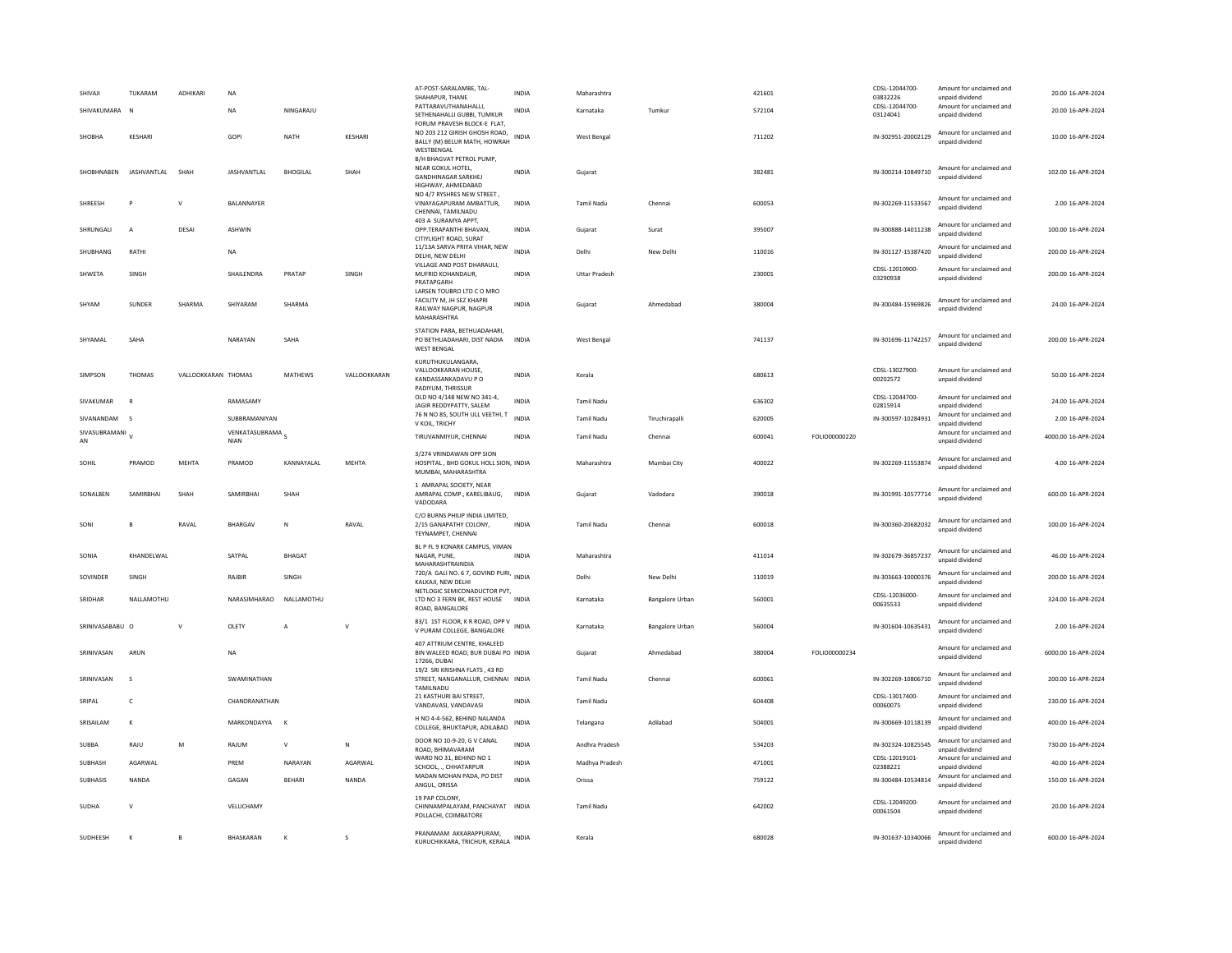| SUJIT             | KUMAR         | VERMA          | LALIT                | <b>KISHOR</b> | PRASAD       | 1 VILL-SHAIKH TOLI, ANCHAL-U<br>SAMASTIPUR, TOWN & DIST-<br>SAMASTIPUR, SAMASTIPUR                             | <b>INDIA</b> | Bihar             |                        | 848101 | CDSL-12038400<br>01410925  | Amount for unclaimed and<br>unpaid dividend | 34.00 16-APR-2024   |
|-------------------|---------------|----------------|----------------------|---------------|--------------|----------------------------------------------------------------------------------------------------------------|--------------|-------------------|------------------------|--------|----------------------------|---------------------------------------------|---------------------|
| SUJIT             | SHANTARAM     | GHARAT         | SHANTARAM            | KASHINATH     | GHARAT       | AT POST SASWANE, TAL ALIBAG,<br>ALIBAG                                                                         | <b>INDIA</b> | Maharashtra       |                        | 402201 | CDSL-12013200<br>00268652  | Amount for unclaimed and<br>unpaid dividend | 2000.00 16-APR-2024 |
| SUIITA            | $\mathcal{S}$ |                | <b>SURFSH</b>        | $\mathbb{R}$  | P            | H 1/7 NEW BEACH ROAD,<br>THIRUVALLUVAR NAGAR, THIRU<br>VANMIYUR, CHENNAI                                       | <b>INDIA</b> | Tamil Nadu        | Chennai                | 600041 | IN-300175-10226003         | Amount for unclaimed and<br>unpaid dividend | 420.00 16-APR-2024  |
| SUMIT             | GULLA         |                | HRIDEY               | <b>NATH</b>   | GULLA        | H.NO.-D-2/6, IIIRD FLOOR, RANA<br>PRATAP BAGH, DELHI                                                           | <b>INDIA</b> | Delhi             | New Delhi              | 110007 | IN-302365-10972537         | Amount for unclaimed and<br>unpaid dividend | 200.00 16-APR-2024  |
| SUNIL             | $\mathbf{B}$  | s              | SENUGURL             | B             | $\mathbf{B}$ | 1/89 HOSAKERI STREET, BEAR<br>HUTTY VILLAGE AND POST. THE<br><b>NILGIRIS</b>                                   | <b>INDIA</b> | <b>Tamil Nadu</b> |                        | 643231 | IN-301637-40300292         | Amount for unclaimed and<br>unpaid dividend | 100.00 16-APR-2024  |
| SURAJ             | RATAN         | RATHI          | <b>NA</b>            |               |              | 11/13A SARVA PRIYA VIHAR, NEW<br>DELHI                                                                         | <b>INDIA</b> | Delhi             | New Delhi              | 110016 | IN-300888-13750502         | Amount for unclaimed and<br>unpaid dividend | 200.00 16-APR-2024  |
| SUREKHA           | KOTHARI       |                | KOTHARI              | P             | s            | B-3/6 ASHOK VIHAR, PHASE-II.<br>DELHI                                                                          | <b>INDIA</b> | Delhi             | New Delhi              | 110052 | IN-300724-10048835         | Amount for unclaimed and<br>unpaid dividend | 600.00 16-APR-2024  |
| SURENDRAKUM<br>AR | REDDY         | К              | KANDULA              | SUBBA         | REDDY        | D NO 2/166, BUDDAIPALLI.<br>PRODDATUR, KADAPA DIST                                                             | <b>INDIA</b> | Andhra Pradesh    |                        | 516360 | IN-301022-21351854         | Amount for unclaimed and<br>unpaid dividend | 250.00 16-APR-2024  |
| <b>SURFSH</b>     | KANIIRHAI     | <b>BHAYANI</b> | <b>NA</b>            |               |              | VIMA NAGAR NO 2. VARDHMAN,<br>RAIYA ROAD, RAJKOT                                                               | <b>INDIA</b> | Gujarat           | Raikot                 | 360007 | CDSL-13019900-<br>00134158 | Amount for unclaimed and<br>unpaid dividend | 4.00 16-APR-2024    |
| SURESH            | RAMLAL        | <b>BAROT</b>   | RAMLAL               |               |              | 302 KIRTAN KUNI APARTMENT.<br>MODH - CHAMPANER SOCIETY,<br>USMANPURA, AHMEDABAD                                | INDIA        | Gujarat           | Ahmedabad              | 380013 | CDSL-13025900-<br>00256790 | Amount for unclaimed and<br>unpaid dividend | 600.00 16-APR-2024  |
| SURESH            | SAHU          |                | GOPAL                | SAHU          |              | POST OFFICE LANE ROURKELA,<br>PLANTSITE SUNDARGARH.<br>ROURKELA ORISSA, INDIA                                  | <b>INDIA</b> | Orissa            |                        | 769001 | IN-302269-13317636         | Amount for unclaimed and<br>unpaid dividend | 100.00 16-APR-2024  |
| SURESH            | VISHNU        | SHEWALE        | VISHNU               | SHRIPATI      | SHEWALE      | B/38 RAJVAIBHAV<br>CO.OP.HSG.SOC., EKSAR ROAD,<br>BORIVALI (W), MUMBAI                                         | <b>INDIA</b> | Maharashtra       | Mumbai City            | 400091 | CDSL-12010600-<br>00985139 | Amount for unclaimed and<br>unpaid dividend | 14.00 16-APR-2024   |
| SUSHAMA           | DASSANI       |                | NA                   |               |              | 706 GAYATRI APT.<br>MANDAPESHWAR ROAD, BORIVALI INDIA<br>(WEST), MUMBAI                                        |              | Maharashtra       | Mumbai City            | 400092 | CDSL-12010900-<br>01359762 | Amount for unclaimed and<br>unpaid dividend | 100.00 16-APR-2024  |
| SUSHANT           | RAMAKANT      | RANE           | RAMAKANT             | DATTATRAM     | RANE         | A/13 GUMPHA DARSHAN CHS<br>SAMARTHA, NAGAR MAJASWADI<br>JOGESHWARI E. MUMBAI<br>MAHARASHTRA, INDIA             | <b>INDIA</b> | Maharashtra       | Mumbai City            | 400060 | IN-302269-12988865         | Amount for unclaimed and<br>unpaid dividend | 10.00 16-APR-2024   |
| SUWARNA           | SANIAY        | <b>BADHE</b>   | ARUN                 | <b>JANGLU</b> | RANE         | C/19, EKEERA COLONY, GAJANAN<br>NAGAR, ULHASNAGAR                                                              | <b>INDIA</b> | Maharashtra       |                        | 421004 | CDSL-12044700-<br>02597311 | Amount for unclaimed and<br>unpaid dividend | 20.00 16-APR-2024   |
| SWEETLYN          | <b>ESTHER</b> |                | SELVARAJ             |               |              | NEW NO 57 OLD NO 82. TNHB II<br>STREET, KORATTUR, CHENNAI                                                      | <b>INDIA</b> | Tamil Nadu        | Chennai                | 600080 | IN-301604-10936855         | Amount for unclaimed and<br>unpaid dividend | 2.00 16-APR-2024    |
| SYED              | OBEDULLA      |                | SYED                 | RAHMATULLA    |              | 28 HOSPITAL ROAD, SHIVAJI                                                                                      | INDIA        | Karnataka         | <b>Bangalore Urban</b> | 560001 | IN-300095-11209413         | Amount for unclaimed and                    | 200.00 16-APR-2024  |
| TAKMOGE           | VINAYAK       | SHANKAR        | SHANKAR              | ANKUSH        | TAKMOGE      | NAGAR, BANGALORE<br>LAXMI HSG SOC. S NO 49 KAWADE                                                              | <b>INDIA</b> | Maharashtra       |                        | 411001 | CDSL-12044700-             | unpaid dividend<br>Amount for unclaimed and | 12.00 16-APR-2024   |
| <b>TAMILARASI</b> | $\kappa$      |                | <b>BAI ACHANDRAN</b> | M             |              | RD, GHORPADI, PUNE<br>CANARA BANK, FOREIGN<br>DEPTT(SOUTH), NEHRU PLACE,                                       | <b>INDIA</b> | Delhi             | New Delhi              | 110019 | 05200476<br>CDSL-16010100  | unpaid dividend<br>Amount for unclaimed and | 100.00 16-APR-2024  |
|                   |               |                |                      |               |              | NEW DELH                                                                                                       |              |                   |                        |        | 00081600<br>CDSL-12028900- | unpaid dividend<br>Amount for unclaimed and |                     |
| TARIQ             | AHMAD         | RATHER         | ABDUL                | SALAM         | RATHER       | PALPORA, SONWAR, SRINAGAR                                                                                      | INDIA        | Jammu and Kashmi  |                        | 190001 | 00365506                   | unpaid dividend                             | 120.00 16-APR-2024  |
| <b>TEJAS</b>      | $\mathbf{I}$  |                | SOHANNA              | JAGADEESH     |              | B4 40, HOLALKERE ROAD,<br>CHITRADURGA, KARNATAKA<br>EMRITA, H/NO X1/721, BISHOP                                | <b>INDIA</b> | Karnataka         | Chitradurga            | 577501 | IN-303116-11271949         | Amount for unclaimed and<br>unpaid dividend | 44.00 16-APR-2024   |
| TESSY             | GUEIZELAR     |                | <b>IVAN</b>          | GUEIZELAR     |              | GARDENPATTALAM,<br>FORTCOCHINCOCHIN                                                                            | <b>INDIA</b> | Kerala            |                        | 682001 | CDSL-12023900-<br>00004071 | Amount for unclaimed and<br>unpaid dividend | 70.00 16-APR-2024   |
| THOMAS            | KURIAN        |                | <b>OOMMEN</b>        | $\mathsf{V}$  | K            | PRASANTH, WEST FORT<br>MAVELIKARA, MAVELIKARA<br>B 202 MAHAVIR RACHANA, PLOT                                   | <b>INDIA</b> | Kerala            |                        | 690101 | CDSI-12023900<br>00128748  | Amount for unclaimed and<br>unpaid dividend | 88.00 16-APR-2024   |
| <b>TRIPTY</b>     | SAIKIA        |                | <b>DIPONKAR</b>      | DASS          | LT           | NO 54 SECTOR 15, CBD BELAPUR,<br>NAVI MUMBAI                                                                   | INDIA        | Maharashtra       |                        | 400614 | IN-300513-13188634         | Amount for unclaimed and<br>unpaid dividend | 600.00 16-APR-2024  |
| TULSHI            | M             | BHANUSHALI     | MULJI                | BHANUSHALI    |              | 603 6 MAHAVIR TOWER NR<br>KAAMGAAR, HOSPITAL L B S MARG INDIA<br>MULUND W. MUMBAI<br>MAHARASHTRA               |              | Maharashtra       | Mumbai City            | 400080 | IN-300214-11904784         | Amount for unclaimed and<br>unnaid dividend | 94.00 16-APR-2024   |
| UDIT              | KAPAHI        |                | PARVEEN              | KAPAHE        |              | H NO 1493 SEC 7E FARIDABAD,<br>FARIDABAD HARYANA                                                               | INDIA        | Haryana           |                        | 121006 | IN-300214-18226382         | Amount for unclaimed and<br>unpaid dividend | 20.00 16-APR-2024   |
| <b>UMA</b>        | SARAF         |                | MANAV                | SARAF         |              | FE - 157 SEC -III, SALT LAKE,<br>Hooghly                                                                       | INDIA        | West Bengal       | Hooghly                | 700091 | CDSL-12019103<br>00055281  | Amount for unclaimed and<br>unpaid dividend | 500.00 16-APR-2024  |
| UMAYAAL           | SHREE         | M              | MEENAKSHI            | SUNDARAM      |              | NO 382 27TH STREET, 6TH SECTOR,<br>K K NAGAR, CHENNAI                                                          | <b>INDIA</b> | <b>Tamil Nadu</b> | Chennai                | 600078 | IN-301313-21253450         | Amount for unclaimed and<br>unpaid dividend | 1000.00 16-APR-2024 |
| UPENDRA           | <b>BEHERA</b> |                | PADMA                | BEHERA        |              | VILL/WARD - WARD NO - 8, NEAR<br>SRIRAM MANDIR, GP/TOWN - N A<br>C KHURDA PS - KHURDA, DIST -<br>KHURDA ORISSA | <b>INDIA</b> | Orissa            |                        | 752055 | IN-303116-10893216         | Amount for unclaimed and<br>unpaid dividend | 50.00 16-APR-2024   |
| UPENDRA           | SOMNATH       | TIPRE          | PAVITRA              | UPENDRA       | TIPRE        | 1 SAI VIHAR, PARIJAT NAGAR,<br>NASIK<br>20/1 B/H L.R.T COLLEGE, RAM                                            | <b>INDIA</b> | Maharashtra       |                        | 422005 | CDSI-12035000<br>00708307  | Amount for unclaimed and<br>unpaid dividend | 10.00 16-APR-2024   |
| <b>USHA</b>       | VIJAY         | KHORIA         | VIIAY                | SHRIRAM       | KHORIA       | NAGAR RATANLAL PLOT, AKOLA,<br>AKOLA                                                                           | INDIA        | Maharashtra       |                        | 444001 | CDSL-12020000-<br>00028055 | Amount for unclaimed and<br>unnaid dividend | 50.00 16-APR-2024   |
| VAISHNAVI         | $\mathbf{v}$  | <b>ACHARYA</b> | MANJUNATHA           | KALLADKA      | RAO          | 8 1 71A RAMATRIVIKRAMA NILAYA<br>OPP MGM COLLEGE, KUNJIBETTU<br>POST AREA UDUPI, UDUPI<br>KARNATAKA INDIA      | <b>INDIA</b> | Karnataka         | Udupi                  | 576102 | IN-300513-13913924         | Amount for unclaimed and<br>unpaid dividend | 200.00 16-APR-2024  |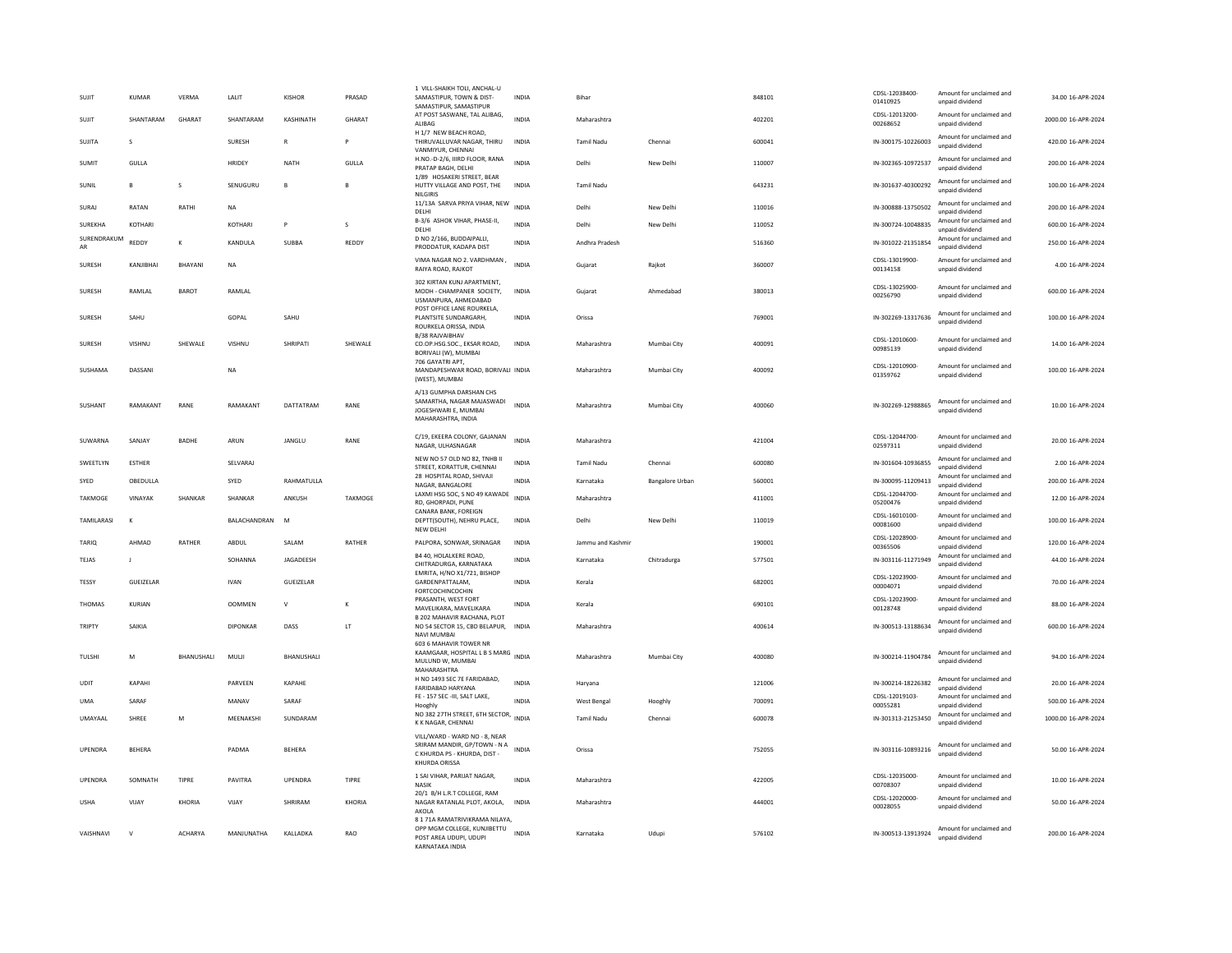| VAJRAPU                       | RAJARATNAM     |                | VAJRAPU              | RAMANA       | MURTY          | V.R.MURTY MEDICAL STORES<br>MAIN ROAD, ICHAPURAM, DIST<br>SRIKAKULAM                        | <b>INDIA</b> | Andhra Pradesh    |                 |        | 532312 |               | IN-302324-10572914         | Amount for unclaimed and<br>unpaid dividend | 100.00 16-APR-2024  |
|-------------------------------|----------------|----------------|----------------------|--------------|----------------|---------------------------------------------------------------------------------------------|--------------|-------------------|-----------------|--------|--------|---------------|----------------------------|---------------------------------------------|---------------------|
| VANAIA                        | P              |                | VASUDEVAN            | THAMPAN      |                | PALIYAM CHEMBAIPURI, SUNDER<br>IYER ROAD, OTTAPALAM,<br>OTTAPLAM                            | <b>INDIA</b> | Kerala            |                 |        | 679101 |               | CDSL-12056700-<br>00053380 | Amount for unclaimed and<br>unpaid dividend | 10.00 16-APR-2024   |
| VARGHESE                      | LINC)          |                | AQUIN                | GEORGE       |                | REDINGTON GULF, ATRIUM<br>CENTRE, BANK STREET, DUBAI                                        | <b>INDIA</b> | Gujarat           | Ahmedabad       |        | 380004 | FOLIO00000160 |                            | Amount for unclaimed and<br>unpaid dividend | 5000.00 16-APR-2024 |
| VAROKY                        | VAREED         | VILSON         | VAROKY               | OUSEPH       | VAREED         | VAROKY HOUSE, PADIYOOR POST, INDIA<br>IRINJALAKUDA, KERALA                                  |              | Kerala            |                 |        | 680695 |               | IN-301696-11034864         | Amount for unclaimed and<br>unpaid dividend | 200.00 16-APR-2024  |
| VATAN                         | SONI           |                | PRADEEP              | SONI         |                | WIPRO TECH L SURVEY NO 203 A,<br>MANIKONDA NANAKRAGUDA.<br>HYDERABAD                        | INDIA        | Telangana         | Hyderabad       |        | 500032 |               | IN-300484-14450969         | Amount for unclaimed and<br>unpaid dividend | 40.00 16-APR-2024   |
| VEENA                         | KANUBHAI       | PATEL          | KANUBHAI             | AMBALAL      | PATEL          | 1 ROOP MADHURI SOCIETY, NEAR<br>SANGHVI HIGH SCHOOL CROSSING. INDIA<br>NARANPURA, AHMEDABAD |              | Gujarat           | Ahmedabad       |        | 380013 |               | IN-300126-11032090         | Amount for unclaimed and<br>unpaid dividend | 730.00 16-APR-2024  |
| VEERAPPASETTY O               |                | $\overline{A}$ | ASHWATHANARAY<br>ANA | SETTY        | OLETY          | NO.29 1ST FLOOR, NATIONAL<br>HIGH SCHOOL ROAD, V V PURAM, INDIA<br>BANGALORI                |              | Karnataka         | Bangalore Urban |        | 560004 |               | IN-300239-30054974         | Amount for unclaimed and<br>unpaid dividend | 10.00 16-APR-2024   |
| VEERENDRA                     | CHOUDHARY      |                | HANUMANRAM           | CHOUDHARY    |                | 6-A-97, KUDI BHAGTASNI<br>HOUSING, BOARD, JODHPUR                                           | INDIA        | Rajasthar         |                 |        | 342003 |               | CDSL-12012101-<br>00250050 | Amount for unclaimed and<br>unpaid dividend | 100.00 16-APR-2024  |
| VELLACHI                      |                |                | MURUGAPPAN           | <b>RM</b>    |                | 18/13A 18TH BLOCK, THIRU<br>NAGAR, VILLIVAKKAM, CHENNAI                                     | <b>INDIA</b> | <b>Tamil Nadu</b> | Chennai         |        | 600049 |               | CDSL-12041600-<br>00039092 | Amount for unclaimed and<br>unpaid dividend | 2.00 16-APR-2024    |
| VENU                          | R              |                | RADHAKRISHNAN        | $\mathbf{P}$ |                | SADANANDAPURAM.<br>KURUPPANKULANGARA.P.O.,<br>CHERTHALA, ALAPPUZHA                          | <b>INDIA</b> | Kerala            |                 |        | 688539 |               | IN-300239-13069239         | Amount for unclaimed and<br>unpaid dividend | 260.00 16-APR-2024  |
| VIDYADHAR                     | NIVRUTI        | KAMBLE         | NIVRUTI              | KAMBLE       |                | ROOM NO 2 BUILDING NO 28 . B.<br>M. C. COLONY, SION KOLIWADA,<br><b>MUMBAI</b>              | <b>INDIA</b> | Maharashtra       | Mumbai City     |        | 400022 |               | CDSL-12040000<br>00037495  | Amount for unclaimed and<br>unpaid dividend | 100.00 16-APR-2024  |
| VIJAYA                        | RAJ            | KOTHARI        | NEMI                 | CHAND        | KOTHARI        | 8. MAHAVEER COLONY, EVK<br>SAMPATH ROAD VEPERY, CHENNAI                                     | INDIA        | <b>Tamil Nadu</b> | Chennai         |        | 600007 |               | IN-300966-10313152         | Amount for unclaimed and<br>unpaid dividend | 10.00 16-APR-2024   |
| VIJAYARAGAVAN S               |                |                | SRINIVASAN           |              |                | 1A ARMUGA STREET. 2ND CROSS.<br>PACHAPATTI MAIN ROAD, SALEM                                 | <b>INDIA</b> | <b>Tamil Nadu</b> | Salem           |        | 636015 |               | CDSL-12044700<br>04564937  | Amount for unclaimed and<br>unpaid dividend | 10.00 16-APR-2024   |
| VIIAYARAI                     | KOTHARI        |                | <b>NFMICHAND</b>     | KOTHARI      |                | NO.8 MAHAVEER COLONY, E.V.K<br>SAMPATH ROAD, VEPERY,<br>CHENNA                              | <b>INDIA</b> | Tamil Nadu        | Chennai         |        | 600007 |               | IN-303116-10063364         | Amount for unclaimed and<br>unpaid dividend | 10.00 16-APR-2024   |
| <b>VIKAS</b>                  | <b>GUPTA</b>   |                | BRIJ                 | <b>MOHAN</b> | <b>GUPTA</b>   | 6 C 28 JAWAHAR NAGAR, SRI<br><b>GANGA NAGAR</b>                                             | <b>INDIA</b> | Rajasthan         |                 |        | 335001 |               | CDSL-12033500-<br>00917016 | Amount for unclaimed and<br>unpaid dividend | 26.00 16-APR-2024   |
| VIKAS                         | <b>JHALANI</b> |                | LATESUNIL            | KUMAR        | <b>JHALANI</b> | 461 KATJU NAGAR, RATLAM<br>(M.P.)                                                           | <b>INDIA</b> | Madhya Pradesh    |                 |        | 457001 |               | IN-301983-10051069         | Amount for unclaimed and<br>unpaid dividend | 200.00 16-APR-2024  |
| VIKRANT                       | <b>KUMAR</b>   | SINGH          | <b>KRISHNA</b>       | <b>NAND</b>  | SINGH          | AT MOHANPUR BRA BAGICHA,<br>DHARHARA, MUNGER                                                | <b>INDIA</b> | Bihar             |                 |        | 811201 |               | CDSL-12044700-<br>05640365 | Amount for unclaimed and<br>unpaid dividend | 2.00 16-APR-2024    |
| VIMALA                        | MEHTA          |                | PRAKASH              | MEHTA        |                | NEW NO 22A, OLD ESI ROAD,<br>RAMAPURAM AMBATTUR,<br>CHENNAL                                 | INDIA        | Tamil Nadu        | Chennai         |        | 600053 |               | IN-301696-10903585         | Amount for unclaimed and<br>unpaid dividend | 2.00 16-APR-2024    |
| VINAY                         | KUMAR          |                | <b>MAHFSH</b>        | SINGH        |                | H NO G 1517, JAHANGIR PURI,<br>DELHI                                                        | <b>INDIA</b> | Delhi             | New Delhi       |        | 110033 |               | IN-301774-15584146         | Amount for unclaimed and<br>unpaid dividend | 50.00 16-APR-2024   |
| VINFFTA                       | SARFFN         |                | PRAMOD               | SARFFN       |                | 455 LANE-4, RAJA PARK JAIPUR,<br>JAIPUR                                                     | <b>INDIA</b> | Raiasthan         |                 |        | 302004 |               | CDSL-13025900<br>00232150  | Amount for unclaimed and<br>unpaid dividend | 600.00 16-APR-2024  |
| VINOD                         | PATEL          |                | JAGDISH              | PATEL        |                | GRAM - SILOTIYA, TEH - SANWER,<br>POST - DAKCAHYA, INDORE (M.P.)                            | <b>INDIA</b> | Delhi             | New Delhi       |        | 110033 |               | IN-301983-10600817         | Amount for unclaimed and<br>unpaid dividend | 2.00 16-APR-2024    |
| VINODRAI                      | AMRITI AI      | DESAI          | AMRITI AI            | CHHAGANI AI  | DESAI          | KANKUNAGAR SOCIETY, OPP<br>SARDAR SOCIETY, UNJHA<br>TRIDENT BANDRA KURLA, C 56 G            | <b>INDIA</b> | Gujarat           |                 |        | 384170 |               | IN-300476-41737442         | Amount for unclaimed and<br>unpaid dividend | 300.00 16-APR-2024  |
| VIPUL                         | <b>KUMAR</b>   | <b>GUPTA</b>   | ARVIND               | <b>KUMAR</b> | <b>GUPTA</b>   | BLOCK BKC, BANDRA EAST,<br><b>MUMBAI</b>                                                    | <b>INDIA</b> | Maharashtra       | Mumbai City     |        | 400051 |               | IN-300484-14278462         | Amount for unclaimed and<br>unpaid dividend | 200.00 16-APR-2024  |
| VIRENDRAKUMA<br><b>RSINGH</b> | POOJA          |                | VIRENDRA             | <b>KUMAR</b> | SINGH          | RAMBAGH CHAURI ADRESH<br>COLONY, TOWN/VILL<br>MUZAFFARPUR, ANCHAL<br>MUSHAHARI, MUZAFFARPUF | <b>INDIA</b> | Bihar             |                 |        | 842002 |               | CDSL-12019101-<br>02359739 | Amount for unclaimed and<br>unpaid dividend | 40.00 16-APR-2024   |
| VISALAKSHI                    |                |                | LAKSHMANAN           | AR           |                | 20 RAM LAKSHMAN NAGAR,<br>SOWRI PALAYAM, COIMBATORE                                         | INDIA        | <b>Tamil Nadu</b> | Coimbatore      |        | 641028 |               | CDSL-16014800-<br>00296657 | Amount for unclaimed and<br>unpaid dividend | 20.00 16-APR-2024   |
| VISWANADHARA<br>JU            |                | K              | RAJUK                | $\mathbb{R}$ | $\mathsf{C}$   | DNO 3-13-59, UNDI ROAD,<br>BHIMAVARAM                                                       | <b>INDIA</b> | Andhra Pradesh    |                 |        | 534202 |               | IN-302324-10711280         | Amount for unclaimed and<br>unpaid dividend | 740.00 16-APR-2024  |
| WILSON                        | A              |                | AHULDASS             |              |                | 21 1ST MAIN 8TH CROSS<br>BALAJINAGAR, S.G PALYA,<br><b>BANGALORE KARNATAKA</b>              | INDIA        | Karnataka         | Bangalore Urban |        | 560029 |               | IN-300214-19316607         | Amount for unclaimed and<br>unpaid dividend | 20.00 16-APR-2024   |
| YOGESH                        | <b>ASHOK</b>   | SAWANT         | $_{\sf NA}$          |              |                | 17/10 ARYA NAGAR, NEAR<br>TULSIWADI POST OFFICE, TARDEO, INDIA<br><b>MUMBAI</b>             |              | Maharashtra       | Mumbai City     |        | 400034 |               | IN-301549-17829317         | Amount for unclaimed and<br>unpaid dividend | 20.00 16-APR-2024   |
| YUGANDHARA                    | REDDY          | KUSAM          | <b>REDDY</b>         | SUBBA        | KUSAM          | 3-63 PANDURANGAPURAM,<br>CHAPIREVULA, NANDYAL,<br><b>KURNOOL DIST</b>                       | <b>INDIA</b> | Andhra Pradesh    |                 |        | 518501 |               | IN-303116-10472086         | Amount for unclaimed and<br>unpaid dividend | 70.00 16-APR-2024   |
| ZALA                          | SAHDEVSINH     | RANUBHA        | RANUBHA              | DUNGARSINH   | ZALA           | <b>GUJARAT HOUSING BOARD, BLOCK INDIA</b><br>NO. L/86, MORBI.                               |              | Gujarat           |                 |        | 363642 |               | IN-300974-10605927         | Amount for unclaimed and<br>unpaid dividend | 330.00 16-APR-2024  |
| ABDUL                         | HAMID          | <b>BHAT</b>    | GHULAM               | AHMAD        | BHAT           | RAWALPORA, SRINAGAR                                                                         | <b>INDIA</b> | Jammu and Kashmi  |                 | 190005 |        |               | CDSL-12011300<br>00197079  | Amount for unclaimed and<br>unpaid dividend | 460.00 28-SEP-2024  |
| ABDUL                         | <b>OADIR</b>   |                | MOHAMMAD             | KHAI II      |                | 897, PKT 2, PASCHIM PURI, DELHI                                                             | <b>INDIA</b> | Delhi             | New Delhi       | 110063 |        |               | CDSL-12044700-<br>02094878 | Amount for unclaimed and<br>unpaid dividend | 92.00 28-SEP-2024   |
| ABHISHEK                      | $\mathbf{J}$   |                | <b>JAICHAND</b>      | PAHLAJRAI    |                | NO 13 BANK STREET, FLAT NO 301<br>CROWN COURT, KILPAUK,<br>CHENNALTAMIL NADU                | <b>INDIA</b> | <b>Tamil Nadu</b> | Chennai         | 600010 |        |               | IN-301637-41359155         | Amount for unclaimed and<br>unpaid dividend | 2.30 28-SEP-2024    |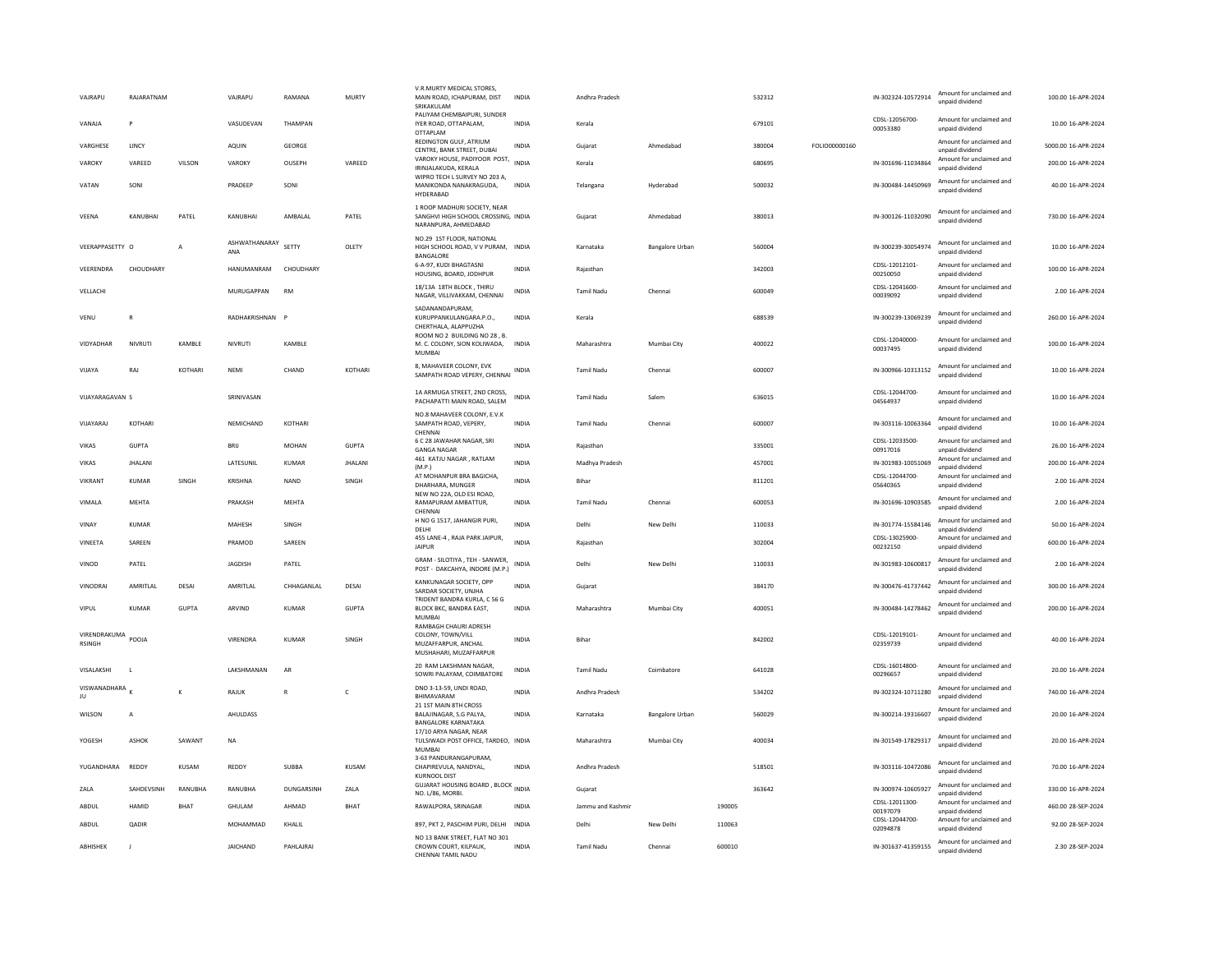| ABHISHEK        | MOHAN              |               | NARESH          | <b>MOHAN</b>   |                 | 54 HERETI, HARAITI PURKEJI, .,<br>MUZAFFARNAGAR                                                           | <b>INDIA</b> | <b>Uttar Pradesh</b> |                        | 208017 |        | CDSL-12019101-<br>02408849 | Amount for unclaimed and<br>unpaid dividend | 46.00 28-SEP-2024   |
|-----------------|--------------------|---------------|-----------------|----------------|-----------------|-----------------------------------------------------------------------------------------------------------|--------------|----------------------|------------------------|--------|--------|----------------------------|---------------------------------------------|---------------------|
| ABY             | <b>OOMMEN</b>      |               | <b>OOMMEN</b>   |                |                 | NO 218 2ND MAIN, EAST OF NGEF,<br>KASTHURI NAGAR, BANGALORE<br>KARNATAKA                                  | INDIA        | Karnataka            | <b>Bangalore Urban</b> | 560043 |        | IN-302871-20857930         | Amount for unclaimed and<br>unpaid dividend | 115.00 28-SEP-2024  |
| ADITYA          | SHARMA             |               | NARESH          | SHARMA         |                 | D 304 SWAGAT RAINFOREST 1, OPP<br>SWAMINARAYAN DHAM AIRPORT INDIA<br>ROAD, GANDHINAGAR GUJARAT            |              | Gujarat              |                        |        | 382009 | IN-300513-19574084         | Amount for unclaimed and<br>unpaid dividend | 230.00 28-SEP-2024  |
| <b>ADWITIYA</b> | <b>BENEFICIARY</b> | TRUST         | <b>NA</b>       |                |                 | 1 SAROJINI NAIDU SARANI, 505<br>5TH FLOOR, Hooghly                                                        | <b>INDIA</b> | West Bengal          | Hooghly                |        | 700017 | IN-300685-10457330         | Amount for unclaimed and<br>unpaid dividend | 851.00.28-SEP-2024  |
| AHAMED          | $\mathsf{V}$       | $\mathsf{A}$  | ABOOBACKER      |                |                 | VELIPARAMBIL HOUSE, VALAPAD<br>PO, THRISSUR DISTRICT, KERALA                                              | <b>INDIA</b> | Kerala               |                        |        | 680567 | IN-300896-10529881         | Amount for unclaimed and<br>unpaid dividend | 55.20 28-SEP-2024   |
| AJAY            | <b>KUMAR</b>       | CHADHA        | SIKANDER        | LAL            |                 | H NO 43 RANJIT ENCLAVE, NEAR<br>ASHOKA NURSERY, KARNAL<br>HARYANA, INDIA                                  | INDIA        | Haryana              |                        |        | 132001 | IN-302269-12930418         | Amount for unclaimed and<br>unpaid dividend | 4.60 28-SEP-2024    |
| AJAY            | KUMAR              | DUBEY         | TEJ             | <b>BAHADUR</b> | DUBEY           | POLYPLEX CORPORATE LTD PLOT<br>NO 227, MI 228 MI VIKRAMPUR<br>BANNAKHERA ROAD, BAZPUR US<br>NAGAR, BAZPUR | INDIA        | <b>Uttar Pradesh</b> |                        |        | 262401 | IN-300484-14591901         | Amount for unclaimed and<br>unpaid dividend | 230.00 28-SEP-2024  |
| AJEETKUMAR      | KATARIA            | $\mathsf S$   | SHANTILAL       |                |                 | NO 89/1 N NO 67 TO 127 80 TO<br>168, AUDIAPPAN STREET,<br>SOWCARPET, CHENNAL<br>TAMILNADU                 | <b>INDIA</b> | Tamil Nadu           | Chennai                |        | 600079 | IN-301637-40243640         | Amount for unclaimed and<br>unnaid dividend | 4.60 28-SEP-2024    |
| AJINDER         | KAUR               | DARDI         | DILBAG          | SINGH          | DARDI           | 203 BLOCK A, SUMANGALAM<br>APARTMENT, LINK ROAD,<br><b>BILASPUR</b><br>B/19 FIRST FLR JAI JYOTI CO OP     | INDIA        | Madhya Pradesh       |                        |        | 495001 | CDSL-12011300-<br>00159216 | Amount for unclaimed and<br>unpaid dividend | 575.00 28-SEP-2024  |
| AIIT            | SHIVRAM            | KAMAT         | <b>NA</b>       |                |                 | HSG, SOC. LTD.NEAR NEMADE<br>DOCTORS CLINIC, SHASTRI NAGAR,<br>DOMBIVLI WEST                              | INDIA        | Maharashtra          |                        |        | 421202 | IN-301127-15969615         | Amount for unclaimed and<br>unpaid dividend | 230.00 28-SEP-2024  |
| AJITSINH        | PRABHATSINH        | GHARIA        | GHARIA          | P              | $\mathbf{B}$    | AT AND POST SODGAM, DIST<br>BHARUCH, VALIA, GUJARAT<br>WEST RAM KRISHNA NAGAR, NEAR                       | <b>INDIA</b> | Gujarat              |                        |        | 393135 | IN-300513-16679316         | Amount for unclaimed and<br>unpaid dividend | 11.50 28-SEP-2024   |
| AKHILESH        | KUMAR              | SINGH         | LATEJYOTISH     | PRASAD         | SINGH           | PLASTIC FACTORY, P.O. DHELWAN<br>NEW BY PASS, KANKARBAGH<br>PATNA                                         | <b>INDIA</b> | <b>Bihar</b>         |                        |        | 800020 | IN-301330-19953882         | Amount for unclaimed and<br>unpaid dividend | 57.50 28-SEP-2024   |
| AKKINEPELLI     | GOPAL              |               | NANAIAH         | AKKINEPELLI    |                 | H NO 13-78, VADRANGI VADA.<br>POST CHENNUR DIST ADILABAD,<br>CHENNUR                                      | INDIA        | Andhra Pradesh       |                        |        | 504201 | CDSL-12033200-<br>03531714 | Amount for unclaimed and<br>unpaid dividend | 16.10 28-SEP-2024   |
| AKRITI          | JAIN               |               | SULABH          | JAIN           |                 | NEAR MLA ABHAY MISHRA<br>RESIDENCE, H. N. 24 218 DWARIKA INDIA<br>NAGAR, REWA (M.P.)                      |              | Madhya Pradesh       |                        |        | 486001 | IN-301983-10730619         | Amount for unclaimed and<br>unpaid dividend | 230.00 28-SEP-2024  |
| AKSHIT          | KAMRA              |               | RAIFFV          | KAMRA          |                 | <b>B 42 4 2 FLR DOUBLE STOREY</b><br>RAMESH N, GR, NEW DELHI DELHI                                        | INDIA        | Delhi                | New Delhi              |        | 110015 | IN-300484-17568260         | Amount for unclaimed and<br>unpaid dividend | 115.00 28-SEP-2024  |
| ALPA            | NIKHIL             | KAPADIA       | NA              |                |                 | ROOM NO 44/45 JAWAHAR,<br>MENSON IIIRD FLOOR,<br>PHANASWADI. MUMBAI                                       | INDIA        | Maharashtra          | Mumbai City            |        | 400002 | CDSL-12029900-<br>01539545 | Amount for unclaimed and<br>unpaid dividend | 690.00 28-SEP-2024  |
| AMAR            | NATH               | <b>SHUKLA</b> | <b>RISHWA</b>   | <b>NATH</b>    | SHUKLA          | 22- FARIDI COLONY, NEAR<br>AKANSHA HIGH SCHOOL.<br>SHAHJAHANPUR                                           | <b>INDIA</b> | <b>Uttar Pradesh</b> |                        |        | 242001 | IN-301186-20108386         | Amount for unclaimed and<br>unpaid dividend | 1150.00 28-SEP-2024 |
| AMTUL           | HAFEEZ             | SAJIDA        | MOHAMMED        | ABDUL          | AZIZ            | 11-5-152 203, UMBRELLA TOWERS, INDIA<br>RED HILLS, HYDERABAD                                              |              | Telangana            | Hyderabad              |        | 500004 | IN-303116-10448629         | Amount for unclaimed and<br>unpaid dividend | 4.60 28-SEP-2024    |
| ANIL            | ANANT              | CHATE         | ANANT           | APPAJI         | CHATE           | 56 B 96 REVENEW COLONY SHAHU,<br>PARK RAJENDRA NAGAR<br>KOLHAPUR, KOLHAPUR                                | INDIA        | Maharashtra          |                        |        | 416004 | CDSL-12010900-<br>04695540 | Amount for unclaimed and<br>unpaid dividend | 27.60 28-SEP-2024   |
| ANIL            | $\mathsf{C}$       | WILSON        | WILSON          | CHELATTU       | <b>ITHAPIRI</b> | CHELATTU H VALLUVADY PO, S<br>BATHERY WAYANAD, KERALA,<br><b>INDIA</b>                                    | INDIA        | Kerala               |                        |        | 673592 | IN-302269-13630795         | Amount for unclaimed and<br>unpaid dividend | 34.50 28-SEP-2024   |
| ANII            | KESAVAN            |               | KFSAVAN         |                |                 | FLAT NO D-1005, MANTRI<br>ELEGANCE N S PALYA,<br>BANNERGHATTA ROAD.<br>BANGALORE                          | <b>INDIA</b> | Karnataka            | <b>Bangalore Urban</b> |        | 560076 | IN-300610-10915712         | Amount for unclaimed and<br>unpaid dividend | 690.00 28-SEP-2024  |
| ANILKUMAR       | P                  | G             | GOVINDAN        | P              |                 | MANKARA HOUSE " ANJALY ", H<br>NO 298/V EAST KADUNGALLUR, V<br>C COLLEGE PO ALUVA.<br>ERNAKULAM KERALA    | <b>INDIA</b> | Kerala               |                        |        | 683102 | IN-300394-12118380         | Amount for unclaimed and<br>unpaid dividend | 690.00 28-SEP-2024  |
| ANIL            | ${\sf V}$          | CHHATRALIA    | VALLABHBHAI     |                |                 | ASHAPURA SOCIETY, SURAJKARADI INDIA                                                                       |              | Gujarat              |                        |        | 361347 | IN-301276-30449796         | Amount for unclaimed and<br>unpaid dividend | 287.50 28-SEP-2024  |
| ANIT            | BHATTACHARYY<br>Α  |               | RANIIT          | BHATTACHARYYA  |                 | 33 ROY FLAT NO-4, M C LAHIRI<br>STREET, SERAMPORE, HOOGHLY<br>(WEST BENGAL)                               | <b>INDIA</b> | West Bengal          |                        |        | 712201 | IN-300966-10233193         | Amount for unclaimed and<br>unpaid dividend | 23.00 28-SEP-2024   |
| ANIANA          | BHATTACHARJEE      |               | BHATTACHARJEE D |                | K               | FLAT NO C6-D- PARIAY RESIDENCY,<br>BEHIND SHANTIGRAM HOUSING<br>COMPLEX, TRIPURA ROAD.<br>GUWAHATIASSAM   | <b>INDIA</b> | Assam                |                        |        | 781022 | IN-300214-11861031         | Amount for unclaimed and<br>unpaid dividend | 115.00 28-SEP-2024  |
| ANSUMALI        | TRIPATHY           |               | UPENDRA         | <b>NATH</b>    | DASH            | PLOT NO C 1290, SECTOR 6 CDA<br><b>BIDANASL CUTTACK</b>                                                   | <b>INDIA</b> | <b>Uttar Pradesh</b> |                        |        | 242001 | IN-300484-14595190         | Amount for unclaimed and<br>unnaid dividend | 2.30 28-SEP-2024    |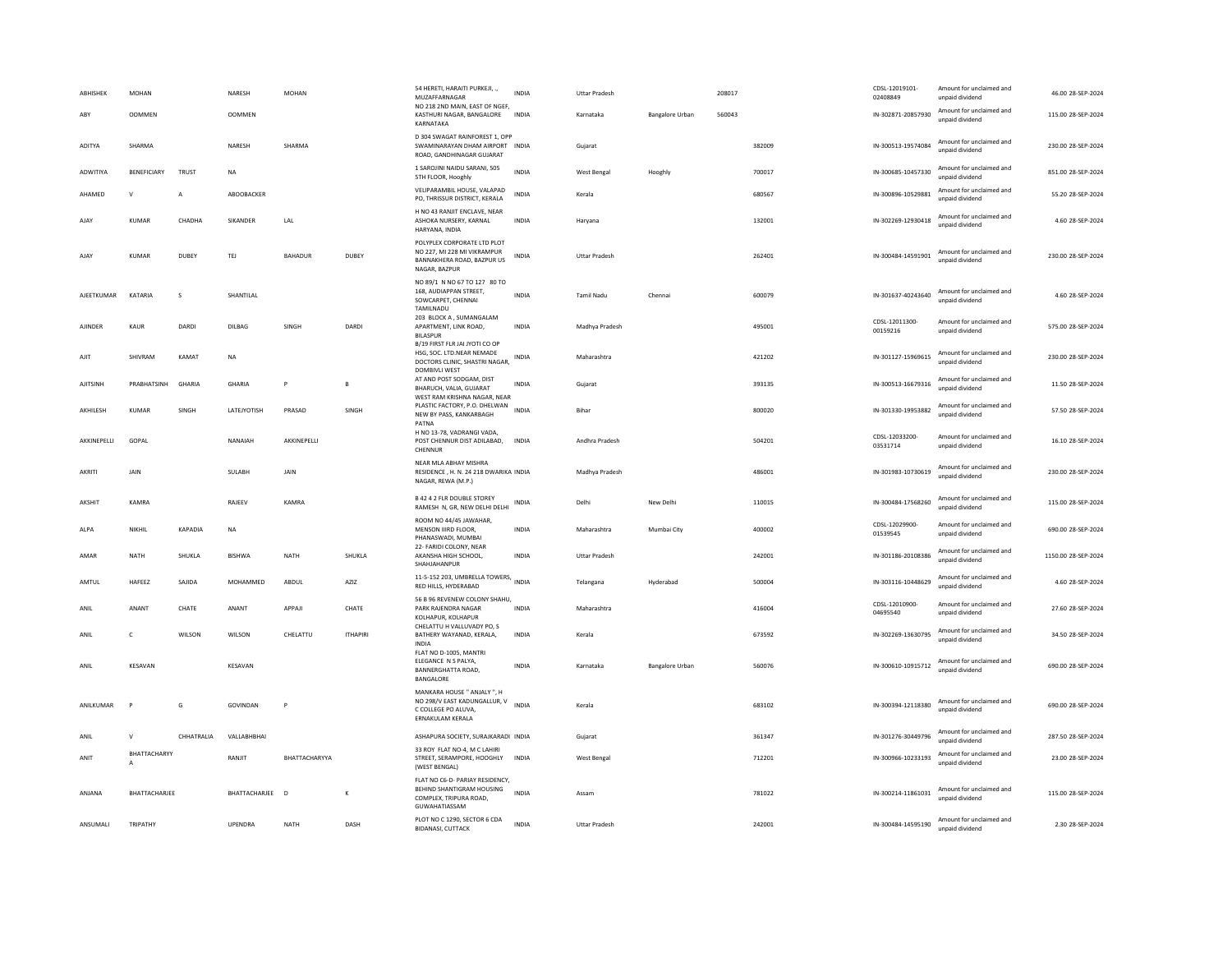| ARAVIND                | $\mathbf{L}$    |                 | THIRUNAVUKARAS<br>U |                  |              | FLAT B SRI RAMA FLATS 13 1ST S<br>LOGANATHAN NAGAR<br>CHOOLAIMEDU, LOGANATHAN<br>NAGAR CHOOLAIMEDU, CHENNAI  | <b>INDIA</b> | <b>Tamil Nadu</b>    | Chennai                | 600094 |               | CDSL-13041400-<br>01991361 | Amount for unclaimed and<br>unpaid dividend | 89.70.28-SEP-2024   |
|------------------------|-----------------|-----------------|---------------------|------------------|--------------|--------------------------------------------------------------------------------------------------------------|--------------|----------------------|------------------------|--------|---------------|----------------------------|---------------------------------------------|---------------------|
| ARCHANA                |                 |                 | JAICHAND            |                  |              | CROWN COURT FLAT NO 301, OLD<br>NO 13 NEW NO 8 BANK STREET, INDIA<br>KILPAUK, CHENNAI                        |              | Tamil Nadu           | Chennai                | 600010 |               | IN-300441-10674334         | Amount for unclaimed and<br>unpaid dividend | 2.30 28-SEP-2024    |
| ARCHANA                | SATHEESH        | <b>KUMAR</b>    | SOORAJ              | SUBHAS           |              | KALARICKAL HOUSE, MEKKARA<br>ROAD, PUTHIYAKAVU,<br>TRIPUNITHURA ERNAKULAM DT                                 | INDIA        | Kerala               |                        | 682301 |               | IN-301516-10257607         | Amount for unclaimed and<br>unpaid dividend | 4.60 28-SEP-2024    |
| ARCHIT                 | <b>BHISE</b>    |                 | SATISH              | KESHAVRAO        | <b>BHISE</b> | C 102 MAHAVIR VIHAR, PLOT NO<br>10 SECTOR 25, NERUL, NAVI<br>MUMBAI MAHARASHTRA                              | INDIA        | Maharashtra          |                        | 400706 |               | IN-300513-20823013         | Amount for unclaimed and<br>unpaid dividend | 149.50 28-SEP-2024  |
| ARIC                   | <b>BARA</b>     |                 | EGINIUS             | <b>BARA</b>      |              | CHARGEMAN GDE 1, SQAE A,<br>COSSIPORE Hooghly, Hooghly<br>KALAPPADAN HOUSE,                                  | <b>INDIA</b> | West Bengal          | Hooghly                | 700002 |               | CDSL-12044700-<br>00856591 | Amount for unclaimed and<br>unpaid dividend | 57.50 28-SEP-2024   |
| ARIF                   | K               |                 | SAIDALI             | KALAPPADAN       |              | PATTARKADAVU POST,<br>PATTARKADAVU POST,<br>MALAPPURAM                                                       | <b>INDIA</b> | Kerala               |                        | 676519 |               | IN-301774-14683894         | Amount for unclaimed and<br>unpaid dividend | 575.00 28-SEP-2024  |
| <b>ARTHI</b>           | $\mathbf{I}$    |                 | <b>JAICHAND</b>     | D.               |              | OLD NO 13 BANK STREET, FLAT<br>NO.301 CROWN COURT, 3RD<br>FLOOR KILPAUK, CHENNAI                             | <b>INDIA</b> | <b>Tamil Nadu</b>    | Chennai                | 600010 |               | IN-301637-41480802         | Amount for unclaimed and<br>unpaid dividend | 2.30 28-SEP-2024    |
| ARUN                   | <b>KUMAR</b>    |                 | PADMANABHANNA<br>IR |                  | s            | REDINGTON GULF FZE, GALLERIA<br>BUILDING #57, FARWANIYA.<br>DHAJEEJ, KUWAIT                                  | <b>INDIA</b> | <b>Uttar Pradesh</b> |                        | 242001 | FOLIO00000149 |                            | Amount for unclaimed and<br>unpaid dividend | 2875.00 28-SEP-2024 |
| ARVIND                 | <b>BALASO</b>   | KADAM           | <b>NA</b>           |                  |              | A/P VARANGE TAL KARVEER, DIST<br>KOLHAPUR, KOLHAPUR                                                          | <b>INDIA</b> | MAHARASHTRA          |                        | 416229 |               | CDSL-12033200-<br>07195891 | Amount for unclaimed and<br>unpaid dividend | 18.40 28-SEP-2024   |
| ARVIND                 | Y               | MAHADIK         | MAHADIK             | Y                | D            | 3/B/326 VAHTUK NAGAR, AMBOLI<br>GAON, ANDHERI W, MUMBAI                                                      | INDIA        | Maharashtra          | Mumbai City            | 400058 |               | IN-301151-28535182         | Amount for unclaimed and<br>unpaid dividend | 460.00 28-SEP-2024  |
| ASHA                   | VITTHAL         | CHAVHAN         | VITTHAL             |                  |              | KASHINATH PAWSHE CHAWL.<br>NEAR SAI MANDIR, BEHIND DR<br>KALES DISP KALYAN-E, THANE                          | INDIA        | Maharashtra          |                        | 421306 |               | CDSL-12033200-<br>02670937 | Amount for unclaimed and<br>unpaid dividend | 23.00 28-SEP-2024   |
| <b>ASHISH</b>          | APPAJI          | RANE            | APPAIL              | NARAYAN          | RANE         | 2 /17 SHREENIWAS BLDG AYRE<br>ROAD, NEAR OM BUNGLOW,<br>DOMBIVALI E THANE                                    | <b>INDIA</b> | Maharashtra          |                        | 421201 |               | IN-300214-13748598         | Amount for unclaimed and<br>unpaid dividend | 46.00 28-SEP-2024   |
| ASHOK                  | MOGHA           |                 | <b>NA</b>           |                  |              | 155 RADHA BAZAR STREET,<br>CALCUTTA.                                                                         | <b>INDIA</b> | <b>West Bengal</b>   | Hooghly                | 700001 |               | IN-300159-10072629         | Amount for unclaimed and<br>unpaid dividend | 4600.00 28-SEP-2024 |
| <b>ASHOK</b>           | к               | GARG            | SHAM                | LAL              | GARG         | S O SHAM LAL GARG E9 1021 PLOT<br>NO 26, 8 ST NO 21 2 ANANDPURI<br>COLONY, NOORWALA ROAD,<br><b>IUDHIANA</b> | <b>INDIA</b> | Punjab               |                        | 141008 |               | IN-300484-14591725         | Amount for unclaimed and<br>unpaid dividend | 2.30 28-SEP-2024    |
| ASHVINKUMAR NICHHABHAI |                 | PATEL           | NICHHABHAI          | VAJIRBHAI        | PATEL        | PLOT NO.5 CHHOTUBHAI PARK-2,<br>NEAR GOKULDHAM, AT-ABRAMA INDIA<br>(VALSAD), VALSAD                          |              | Gujarat              | Valsad                 | 396001 |               | CDSL-12044000-<br>00008848 | Amount for unclaimed and<br>unnaid dividend | 287.50 28-SEP-2024  |
| <b>BADAM</b>           | DEVI            |                 | GEWARCHAND          |                  |              | NO 17/2 1ST FLOOR. NEW HIGH<br>SCHOOL ROAD, V V PURAM<br>BANGALORE SOUTH, BANGALORE                          | <b>INDIA</b> | Karnataka            | <b>Bangalore Urban</b> | 560004 |               | IN-302148-10691670         | Amount for unclaimed and<br>unpaid dividend | 460.00 28-SEP-2024  |
| BALACHANDAR D          |                 |                 | DHASARATHAN         |                  |              | NO. 19 KAMARAJ NAGAR, 9TH<br>STREET, CHENNAI, TAMILNADU                                                      | INDIA        | Tamil Nadu           | Chennai                | 600057 |               | IN-302269-11723378         | Amount for unclaimed and<br>unpaid dividend | 69.00 28-SEP-2024   |
| BALAGOPALANN<br>AIR    |                 | T               | KUNHAMBU            | NAIR             |              | ANNAPOORNA, P O NARATH, VIA<br>CHIRAKKAL, KANNUR<br>18 WARD NO 14, KARUPPUSAMY                               | <b>INDIA</b> | Kerala               |                        | 670603 |               | IN-301330-19914960         | Amount for unclaimed and<br>unpaid dividend | 230.00 28-SEP-2024  |
| BHAGYALAKSHM           |                 |                 | PARAMESHWARAN       |                  |              | NAGAR 1, SOWRIPALAYAM,<br>COIMBATORE                                                                         | <b>INDIA</b> | <b>Tamil Nadu</b>    | Coimbatore             | 641028 |               | CDSL-12044700-<br>02023584 | Amount for unclaimed and<br>unpaid dividend | 46.00 28-SEP-2024   |
| <b>BHARAT</b>          | BACHHAWAT       |                 | HEMANT              | <b>BACHHAWAT</b> |              | 20, BAL MUKUND ROAD, Hooghly                                                                                 | INDIA        | West Bengal          | Hooghly                | 700007 |               | CDSL-12010600-<br>01047666 | Amount for unclaimed and<br>unpaid dividend | 496.80 28-SEP-2024  |
| BHARATHI               | M               | K               | KUPPUSWAMY          | M                | $\mathsf{V}$ | 12/8 KESAVA IYER STREET, PARK<br>TOWN, CHENNAI<br>A/402 SAI RAJESH CHS LTD,                                  | <b>INDIA</b> | <b>Tamil Nadu</b>    | Chennai                | 600003 |               | IN-301637-40397133         | Amount for unclaimed and<br>unpaid dividend | 2.30 28-SEP-2024    |
| <b>BHARATI</b>         | s               | <b>DOSHI</b>    | <b>NAGINDAS</b>     | VARDHAMAN        | SHAH         | <b>HARIDAS NAGAR NEAR.</b><br>VAMANASHRAM HALL BORIVALI<br>W, MUMBAI                                         | INDIA        | Maharashtra          | Mumbai City            | 400092 |               | CDSL-12023000-<br>01124221 | Amount for unclaimed and<br>unpaid dividend | 230.00 28-SEP-2024  |
| BHARATIBEN             | $\mathbf{I}$    | SUTARIYA        | TULSIBHAI           | SUTARIYA         |              | 49 NILKANTH SOC, KAPODRA CHAR<br>RASTA, VARCHHA ROAD, SURAT                                                  | <b>INDIA</b> | Gujarat              | Surat                  | 395006 |               | IN-303052-10196079         | Amount for unclaimed and<br>unpaid dividend | 793.50 28-SEP-2024  |
| <b>BHARTI</b>          | RAM             | ABICHANDANI     | RAM                 | ABICHANDANI      |              | D/7 NAVDURGA SOCIETY, SAIJPUR<br>BOGHA , PATIA, AHMEDABAD                                                    | <b>INDIA</b> | Gujarat              |                        | 382345 |               | IN-302461-10213896         | Amount for unclaimed and<br>unpaid dividend | 690.00 28-SEP-2024  |
| <b>BHAVESH</b>         | <b>BABUBHAI</b> | DUNGARANI       | BABUBHAI            | DEVJIBHAI        | DUNGARANI    | 304 SECTOR III SHANTI NAGAR<br>BLDG NO A56, MIRAROAD EAST,<br>THANE                                          | <b>INDIA</b> | Maharashtra          |                        | 401107 |               | IN-302269-11839975         | Amount for unclaimed and<br>unpaid dividend | 11.50 28-SEP-2024   |
| BHIKHABHAI             | LAVJIBHAI       | PRAJAPATI       | LAVJIBHAI           | <b>HARIBHAI</b>  | PRAJAPATI    | AT & P.O. SOKHADA, TA. VIJAPUR,<br>DIST. MEHSANA, MEHSANA                                                    | <b>INDIA</b> | GUJARAT              |                        | 382830 |               | CDSL-12028900-<br>00157742 | Amount for unclaimed and<br>unpaid dividend | 862.50 28-SEP-2024  |
| <b>BINDITA</b>         | $\overline{D}$  | <b>BABARIYA</b> | DHARMESHRHAI        | <b>BABARIYA</b>  |              | 32 PUJARA PLOT STREET NO 9, NR<br>VANIYAVADI 80 FEET ROAD,<br>DHEBAR ROAD SOUTH 80 FOOT<br>ROAD, RAJKOT      | INDIA        | Gujarat              | Rajkot                 | 360002 |               | CDSL-12044700-<br>03845744 | Amount for unclaimed and<br>unpaid dividend | 11.50 28-SEP-2024   |
| BINDIYA                | AGARWALA        |                 | SAWARMAL            | AGARWALA         |              | C/O-SAWARMAL AGARWALA, P.O-<br>HILI, DI-DAKSHIN DINAJPUR, HILI INDIA<br><b>BAZAR</b>                         |              | West Bengal          |                        | 733126 |               | CDSL-12034500-<br>00236179 | Amount for unclaimed and<br>unpaid dividend | 1140.80 28-SEP-2024 |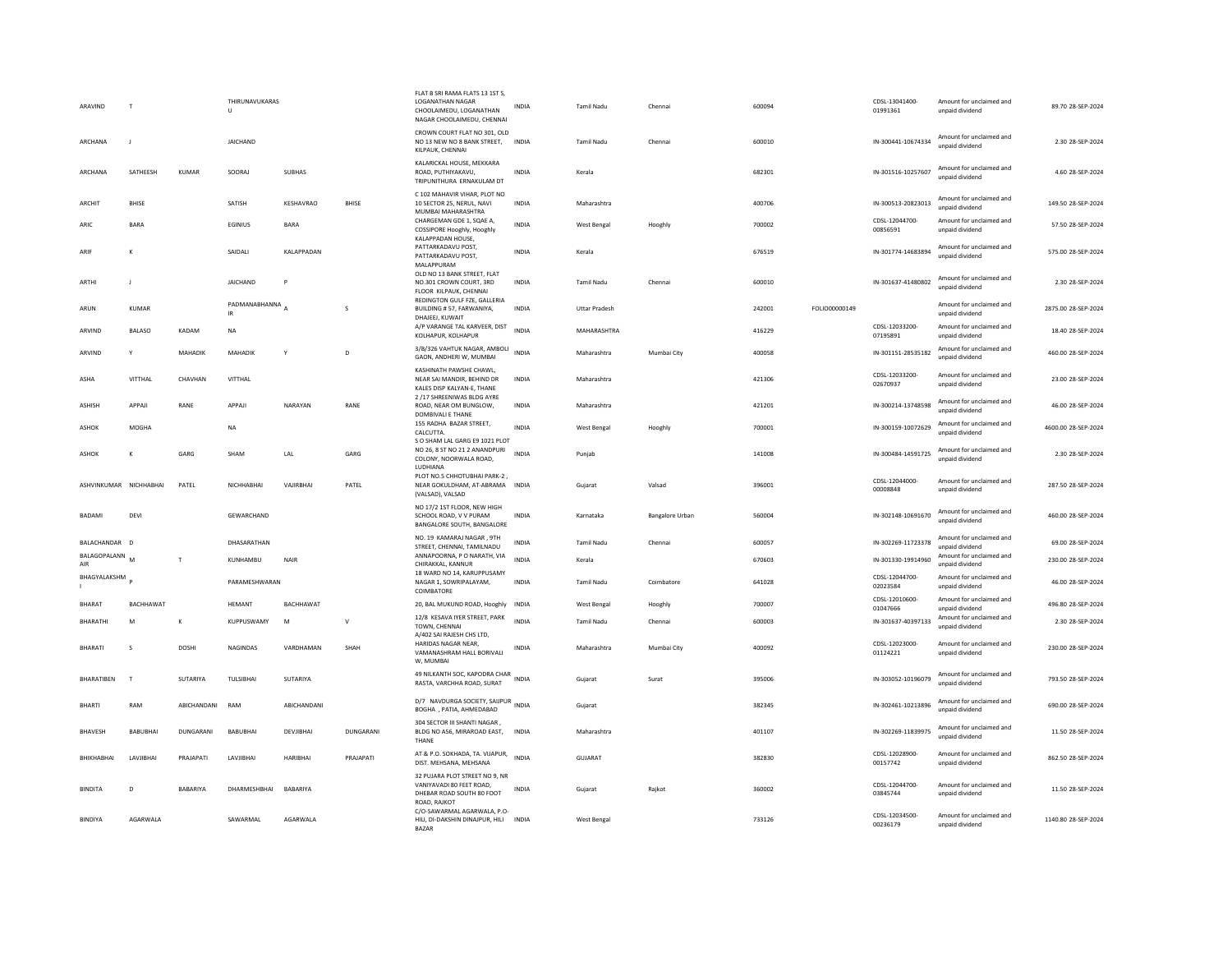| <b>BINOD</b>        | <b>BHAGAT</b>      |            | GANESH                                   | PROSAD       | <b>BHAGAT</b> | C/O - GANESH PRASAD BHAGAT<br>BURI KALI BARI, PO-BALURGHAT, INDIA<br>DAKSHIN DINAJPUR                             |              | West Bengal          |             | 733101 |               | CDSL-12053200-<br>00033622 | Amount for unclaimed and<br>unpaid dividend | 151.80 28-SEP-2024  |
|---------------------|--------------------|------------|------------------------------------------|--------------|---------------|-------------------------------------------------------------------------------------------------------------------|--------------|----------------------|-------------|--------|---------------|----------------------------|---------------------------------------------|---------------------|
| <b>BINOJ</b>        | к                  | NAIR       | KRISHNANKUTTY                            | <b>NAIR</b>  |               | SUBIBI 7, OPPOSITE SBI, IIT POWAI,<br>MUMBAI                                                                      | <b>INDIA</b> | Maharashtra          | Mumbai City | 400076 |               | IN-300513-13039824         | Amount for unclaimed and<br>unnaid dividend | 52.90 28-SEP-2024   |
| <b>BISWAIIT</b>     | <b>BASAK</b>       |            | <b>BISHNU</b>                            | CHARAN       | <b>RASAK</b>  | BLOCK 1, PLOT NO 107, B G<br>PATULI, Hooghly                                                                      | <b>INDIA</b> | West Bengal          | Hooghly     | 700094 |               | IN-301774-12385550         | Amount for unclaimed and<br>unpaid dividend | 11.50 28-SEP-2024   |
| <b>BORNALI</b>      | PUZARI             |            | MANTU                                    | PUZARI       |               | BORBIL NO 2, NEAR L P SCHOOL,<br>DIGBOI, TINSUKIA ASSAM                                                           | <b>INDIA</b> | Assam                |             | 786171 |               | IN-301250-28952710         | Amount for unclaimed and<br>unpaid dividend | 115.00 28-SEP-2024  |
| BRUESHRAJ           | C                  | C          | RAJAN                                    | P            | c             | LULU BUILDING OFFICE NO.201.<br>OLAYA P O BOX 66120, RIYADH<br>11576, K S A                                       | <b>INDIA</b> | <b>Uttar Pradesh</b> |             | 242001 | FOLIO00000216 |                            | Amount for unclaimed and<br>unpaid dividend | 2300.00 28-SEP-2024 |
| BRINDHADEVI         | $\sim$             |            | SELVARAJ                                 |              |               | 4M SAMINATHAPURAM, 1ST<br>STREET ANNUPPARPALAYAM,<br><b>TIRUPPUR</b>                                              | <b>INDIA</b> | Tamil Nadu           |             | 641652 |               | IN-302814-12518940         | Amount for unclaimed and<br>unnaid dividend | 6.90 28-SEP-2024    |
| Binov               | Vasant             | Chheda     | Vasant                                   | Gangji       | Chheda        | 901 SHRINIDHI PLOT NO.76,<br>BHAUDAJI ROADOPP BANK OF,<br>BARODAMATUNGA CENTRAL<br>RAILWAY, Mumbai                | <b>INDIA</b> | Maharashtra          | Mumbai City | 400019 |               | CDSL-12029700-<br>00027854 | Amount for unclaimed and<br>unpaid dividend | 839.50 28-SEP-2024  |
| RAJUC               | $\mathsf{v}$       | s          | RAJUC                                    | $\mathbb{R}$ | к             | DR.NO.3.13.59, UNDI ROAD,<br>BHIMAVARAM                                                                           | <b>INDIA</b> | Andhra Pradesh       |             | 534202 |               | IN-302324-10670488         | Amount for unclaimed and<br>unpaid dividend | 690.00 28-SEP-2024  |
| CHAINRAJ            |                    |            | CHANDMULL                                | JEE          |               | NO 430 MINT STREET.<br>SOWCARPET, CHENNAI                                                                         | <b>INDIA</b> | Tamil Nadu           | Chennai     | 600001 |               | CDSL-12010600<br>01267108  | Amount for unclaimed and<br>unpaid dividend | 2.30 28-SEP-2024    |
| CHAITANYA           | PRAMOD             | PARAB      | PRAMOD                                   |              |               | SHRI NARAYAN PANCHAL CHAWL,<br>NATWAR NAGAR ROAD NO 1<br>JOGESHW, MUMBAI                                          | <b>INDIA</b> | Maharashtra          | Mumbai City | 400060 |               | CDSL-12013200-<br>01081426 | Amount for unclaimed and<br>unpaid dividend | 80.50 28-SEP-2024   |
| CHANDRA             | KUMAR              | D.         | DURAISAMY                                | $\kappa$     |               | NO:83 WEAVERS COLONY, SAI-<br><b>BABA MISSION POST.</b><br>COIMBATORE, COIMBATORE                                 | <b>INDIA</b> | <b>Tamil Nadu</b>    | Coimbatore  | 641011 |               | CDSL-12010900<br>00484594  | Amount for unclaimed and<br>unpaid dividend | 690.00.28-SEP-2024  |
| CHANDRABABU SHANKAR |                    |            | RAJA                                     | CHANDRABABU  |               | 118, KAVARAI STREET, THIRUKKALI INDIA<br>MEDU, KANCHEEPURAM                                                       |              | <b>Tamil Nadu</b>    | Kanchipuram | 631501 |               | IN-301696-11580380         | Amount for unclaimed and<br>unpaid dividend | 46.00 28-SEP-2024   |
| CHANDRAMOHA         | NAIR               |            | NAIR                                     |              |               | SREE RAGAM XXVI/1243 A, SOUTH<br>OF STONE BRIDGE, ALAPPUZHA                                                       | <b>INDIA</b> | Kerala               |             | 688011 |               | CDSI-12051800-<br>00056052 | Amount for unclaimed and<br>unpaid dividend | 25.30 28-SEP-2024   |
| CHELLAMMAL J        |                    |            | JAYAKUMAR                                |              |               | 12 4/20 1ST STREET, SASTHA<br>NAGAR, MUDAKATHAN, MADURAI INDIA<br><b>TAMIL NADU</b>                               |              | <b>Tamil Nadu</b>    | Madurai     | 625017 |               | IN-300513-20611834         | Amount for unclaimed and<br>unpaid dividend | 27.60.28-SEP-2024   |
| CHELLAPPAN          |                    |            | MURUGAPPAN                               | <b>RM</b>    |               | NO. 18/13A/2 26TH STREET, 18TH<br><b>BLOCK THIRU NAGAR,</b><br>VILLIVAKKAM, CHENNAI                               | <b>INDIA</b> | Tamil Nadu           | Chennai     | 600049 |               | CDSL-13017400-<br>00119031 | Amount for unclaimed and<br>unpaid dividend | 2.30 28-SEP-2024    |
| CHELLAPPAN          | MR                 |            | MURUGAPPAN                               | <b>RM</b>    |               | 18/13A 26TH STREET, 18TH BLOCK<br>THIRU NAGAR, VILLIVAKKAM,<br>CHENNAI                                            | <b>INDIA</b> | <b>Tamil Nadu</b>    | Chennai     | 600049 |               | IN-300175-10482374         | Amount for unclaimed and<br>unpaid dividend | 4.60 28-SEP-2024    |
| CHHITAR             | MAL                | KUMAWAT    | LATESHRIGOVIND RAM                       |              | KUMAWAT       | B-125, KIRTI NAGAR, TONK ROAD,<br>JAIPUR (RAJ)                                                                    | <b>INDIA</b> | Rajasthan            |             | 302018 |               | IN-301160-30277294         | Amount for unclaimed and<br>unpaid dividend | 839.50 28-SEP-2024  |
| CHIRIVIRALA         | RAMAKRISHNA PRASAD |            | CHIRIVIRALAVENKA CHALAPATHI<br><b>TA</b> |              | RAO           | H. NO 5-53-3/4, 6/17 BRODIPET,<br>GUNTUR                                                                          | <b>INDIA</b> | Andhra Pradesh       | Guntur      | 522002 |               | IN-300360-10068189         | Amount for unclaimed and<br>unnaid dividend | 690.00 28-SEP-2024  |
| DAMMU               | RAMARAO            |            | RAMAKOTAIAH                              | KOTAIAH      | <b>DAMMU</b>  | H NO 646/C CEMENT CHAWL,<br>GADAG ROAD, HUBLI, HUBLI                                                              | <b>INDIA</b> | Karnataka            |             | 580020 |               | CDSL-12029900-<br>01816596 | Amount for unclaimed and<br>unpaid dividend | 11.50 28-SEP-2024   |
| DAMODARAN           | G                  |            | GOVINDARAJALU                            | <b>R</b>     |               | #70 ARYA GOWDER ROAD, WEST<br>MAMBALAM, CHENNAI                                                                   | <b>INDIA</b> | <b>Tamil Nadu</b>    | Chennai     | 600033 |               | IN-300378-10015653         | Amount for unclaimed and<br>unpaid dividend | 1702.00 28-SEP-2024 |
| DATTATRAYA          | DAMODAR            | NIPHADE    | DAMODAR                                  | MAHADU       | NIHPADE       | 37 MADHALI LANE,<br>SHIRVADEVANI, TAL NIPHAD PUNE, INDIA<br>PUNE                                                  |              | Maharashtra          |             | 423111 |               | CDSL-12044700<br>00192490  | Amount for unclaimed and<br>unpaid dividend | 20.70 28-SEP-2024   |
| DEEPAK              |                    |            | PRABHU                                   |              |               | 38 SITAPUR, JWALAPUR,<br>HARIDWAR, HARIDWAR                                                                       | INDIA        | <b>Uttar Pradesh</b> |             | 249407 |               | CDSL-12033500-<br>01557340 | Amount for unclaimed and<br>unpaid dividend | 460.00 28-SEP-2024  |
| DEEPAK              | <b>KUMAR</b>       | <b>DUA</b> | BHARATBHUSHAN DUA                        |              | <b>SH</b>     | 4/13, ASHOK NAGAR, NEW DELHI                                                                                      | <b>INDIA</b> | Delhi                | New Delhi   | 110018 |               | IN-300861-10063810         | Amount for unclaimed and<br>unpaid dividend | 230.00 28-SEP-2024  |
| DEEPAK              | LAKHERA            |            | <b>ROHINI</b>                            | LAKHERA      |               | C/O DEEPAK JEWELLERS, ANAND<br>COLONY DEVDARA, MANDLA,<br>MANDLA                                                  | <b>INDIA</b> | Madhya Pradesh       |             | 491661 |               | CDSL-12047200-<br>10475829 | Amount for unclaimed and<br>unpaid dividend | 172.50 28-SEP-2024  |
| DEEPAK              | PATIDAR            |            | SUKHDEV                                  | PATIDAR      |               | 12 GRAM GULJHARA, WARD NO<br>04. DHAMNOD DHAR, DHAR<br>MADHYA PRADESH                                             | <b>INDIA</b> | Madhya Pradesh       |             | 454552 |               | IN-300513-80979260         | Amount for unclaimed and<br>unpaid dividend | 138.00 28-SEP-2024  |
| DHIRENDRA           | PRASAD             | MISHRA     | DHROO                                    | PRASAD       | <b>MISHRA</b> | 7/140, SWAROOP NAGAR, KANPUR INDIA                                                                                |              | Uttar Pradesh        |             | 242001 |               | IN-303028-50839765         | Amount for unclaimed and<br>unpaid dividend | 25.30 28-SEP-2024   |
| DILMOHANSING        |                    | SANDHU     | PARAMJITSINGH                            | JASWANTSINGH | SANDHU        | A/7/1 SHASTRI PARK SOCIETY,<br>KARELIBAUG, BARODA                                                                 | <b>INDIA</b> | Guiarat              | Vadodara    | 390018 |               | IN-301991-10473560         | Amount for unclaimed and<br>unpaid dividend | 69.00 28-SEP-2024   |
| DINESH              | <b>KUMAR</b>       | GIRI       | SHIO                                     | NANDAN       | GIRI          | NO.S/A/33, SUPERVISOR FLAT, L<br>TOWN SAKCHI, JAMSHEDPUR                                                          | <b>INDIA</b> | Bihar                |             | 831001 |               | IN-301696-10883595         | Amount for unclaimed and<br>unpaid dividend | 115.00 28-SEP-2024  |
| <b>DINESH</b>       | KUMAR              | KATELA     | RAJENDRA                                 | KUMAR        |               | KATELA KA BASS, DESHNOKE,<br><b>BIKANER</b>                                                                       | INDIA        | Rajasthan            |             | 334801 |               | CDSL-12028900-<br>00679883 | Amount for unclaimed and<br>unpaid dividend | 138.00 28-SEP-2024  |
| DINESH              | RATILAL            | SIDDHPURA  | RATILAL                                  | SIDDHPURA    |               | B-15 44 SHIVDHAM COMPLEX,<br>FILM CITY ROAD DINDOSHI.<br>(MHADA) MALAD EAST, MUMBAI                               | INDIA        | Maharashtra          | Mumbai City | 400097 |               | CDSL-12071000-<br>00075951 | Amount for unclaimed and<br>unpaid dividend | 575.00 28-SEP-2024  |
| <b>DIPTI</b>        | HARISH             | SOONDERJI  | <b>NA</b>                                |              |               | 38 B NARIMAN BHAVAN, NARIMAN INDIA<br>POINT, MUMBAI, MUMBAI                                                       |              | Maharashtra          | Mumbai City | 400021 |               | IN-301127-15235247         | Amount for unclaimed and<br>unpaid dividend | 2783.00 28-SEP-2024 |
| DOSHI               | PRANAV             | ASHOK      | <b>DOSHI</b>                             | ASHOK        | HIMATLAL      | C 201 SURENDRA NAGAR CO OP<br>HSG SOC. RAM GULLY NEAR<br>COSMOS BANK, KANDIVALI WEST,<br>MUMBAI MAHARASHTRA INDIA | INDIA        | Maharashtra          | Mumbai City | 400067 |               | IN-300513-12356398         | Amount for unclaimed and<br>unpaid dividend | 39.10 28-SEP-2024   |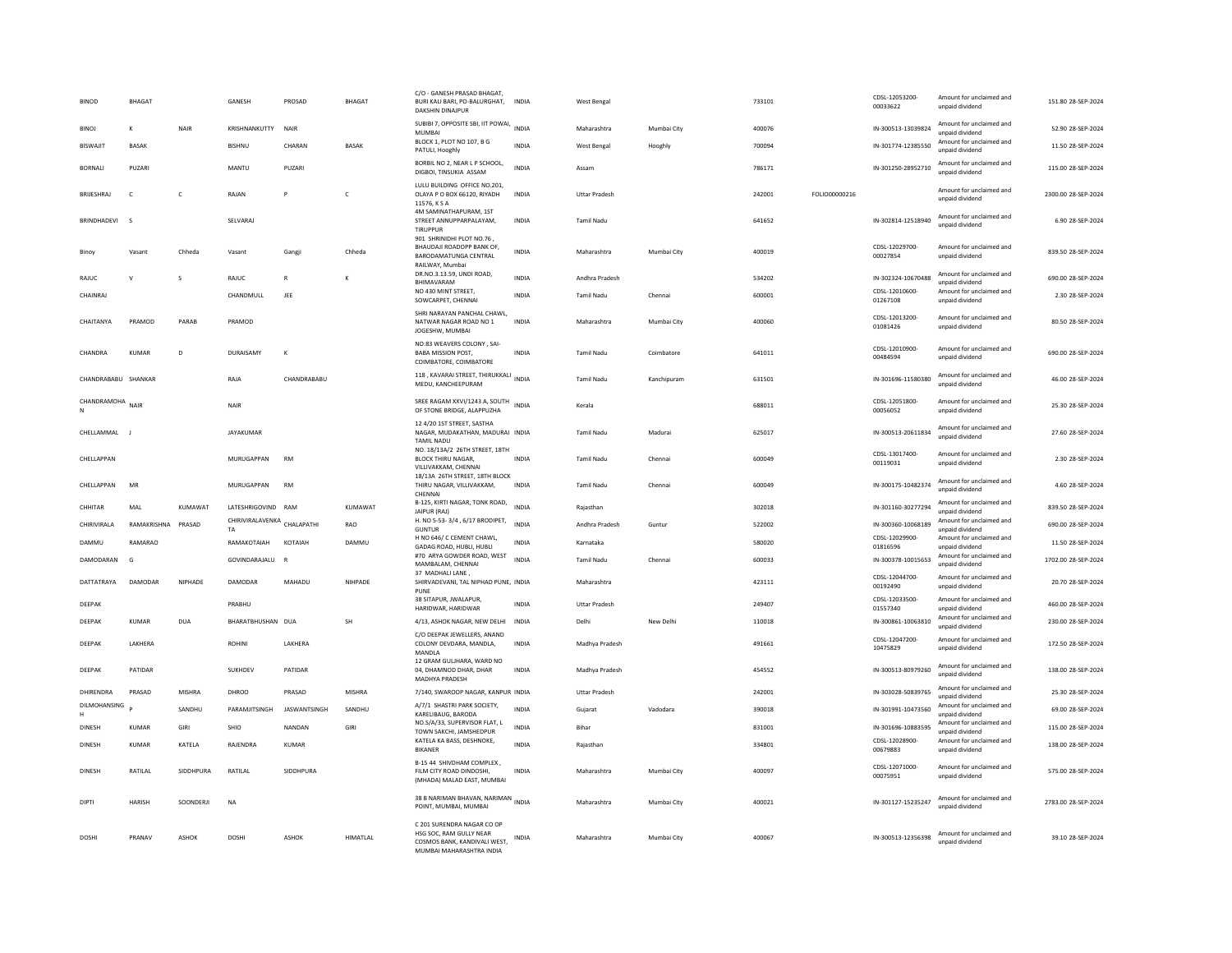| ELYSIUMINVEST<br><b>MENT</b> | ADVISORS                      | <b>LLP</b>     | NA                  |                  |                | 302 REGENT CHAMBERS, NARIMAN<br>POINT, MUMBAI, MAHARASHTRA                                                                                       | INDIA        | Maharashtra       | Mumbai City            | 400021 |               | IN-303567-10004722         | Amount for unclaimed and<br>unpaid dividend | 43992.10 28-SEP-2024 |
|------------------------------|-------------------------------|----------------|---------------------|------------------|----------------|--------------------------------------------------------------------------------------------------------------------------------------------------|--------------|-------------------|------------------------|--------|---------------|----------------------------|---------------------------------------------|----------------------|
| FARAUQ                       | DHINGRA                       |                | MADAN               | LAL              | DHINGRA        | 1821 PAVITAR NAGAR, HAIBOWAL INDIA<br>KALAN, MAIN GALI, LUDHIANA                                                                                 |              | Punjab            |                        | 141001 |               | CDSL-12010900-<br>02095597 | Amount for unclaimed and<br>unpaid dividend | 57.50 28-SEP-2024    |
| GAJARA                       | DEVI                          |                | SOKALCHAND          | JAIN             |                | 8/1 NARAYAN MUDALI LANE,<br>SOWCARPET, CHENNAI                                                                                                   | INDIA        | Tamil Nadu        | Chennai                | 600079 | FOLIO00000224 |                            | Amount for unclaimed and<br>unpaid dividend | 2.30 28-SEP-2024     |
| GAJARA                       | DEVI                          |                | SOKALCHAND          |                  |                | NO.8/1 NARAYANA MUDALI LANE, INDIA<br>SOWCARPET, CHENNAI                                                                                         |              | <b>Tamil Nadu</b> | Chennai                | 600079 | FOLIO00000227 |                            | Amount for unclaimed and<br>unpaid dividend | 2.30 28-SEP-2024     |
| <b>GANAPATHI</b>             | RAIU                          | $\overline{D}$ | RAJUD               | $\mathsf S$      | N              | NARASAYYA AGRAHARAM.<br><b>BHIMAVARAM</b>                                                                                                        | <b>INDIA</b> | Andhra Pradesh    |                        | 534203 |               | IN-302324-10820664         | Amount for unclaimed and<br>hnebivib bisonu | 851.00 28-SEP-2024   |
| GANESH                       | <b>BAIKRISHNA</b>             | PANDIT         | <b>BAI KRISHNA</b>  | GANESH           | PANDIT         | G 2 KISHOR SMRUTI, STATION<br>ROAD, KALWA WEST, THANE                                                                                            | <b>INDIA</b> | Maharashtra       |                        | 400605 |               | IN-300476-41503013         | Amount for unclaimed and<br>unpaid dividend | 80.50 28-SEP-2024    |
| GANESH                       | KUMAR                         | $\overline{R}$ | RAMASAMY            | K                |                | 4/5 PUDHUPALAYAM,<br>NALLIPALAYAM, TIRUCHENGODE<br>NAMAKKAL, TAMILNADU INDIA                                                                     | <b>INDIA</b> | Tamil Nadu        |                        | 637201 |               | IN-302269-12225107         | Amount for unclaimed and<br>unpaid dividend | 4.60 28-SEP-2024     |
| GANESHA                      | G                             |                | <b>GOVINDA</b>      | N                | SWAMY          | YALLAKAPPAKERI, D NO 48/4,<br>SHIMOGA                                                                                                            | <b>INDIA</b> | Karnataka         | Shimoga                | 577202 |               | IN-300239-11359435         | Amount for unclaimed and<br>unpaid dividend | 23.00 28-SEP-2024    |
| ${\sf R}$                    | GAURANGKUMA PRAVINCHANDR<br>A | SHAH           | PRAVINCHANDRA J     |                  | SHAH           | NR. S.T. ROAD, AT - KANODAR, TA<br>PALANPUR, DIST - BANASKANTHA                                                                                  | <b>INDIA</b> | Gujarat           |                        | 385520 |               | IN-302201-10161687         | Amount for unclaimed and<br>unpaid dividend | 690.00 28-SEP-2024   |
| GEETA                        | YADAV                         |                | RAJINDERSINGH       | YADAV            | SH             | C/O R.S. YADAV, INDIAN BANK,<br>BHIWANI                                                                                                          | <b>INDIA</b> | Haryana           |                        | 127021 |               | CDSL-12037200<br>00058311  | Amount for unclaimed and<br>unpaid dividend | 690.00 28-SEP-2024   |
| GIRIJA                       | SRINIVAS                      |                | KRISHNAMURTHY       |                  |                | NO 34/1 VASAVI TEMPLE ROAD, V<br>V PURAM BASAVANAGUDI,<br>BANGALORE                                                                              | <b>INDIA</b> | Karnataka         | <b>Bangalore Urban</b> | 560004 |               | CDSL-12044700-<br>05799471 | Amount for unclaimed and<br>unpaid dividend | 2.30 28-SEP-2024     |
| GIRIJA                       | SRINIVAS                      |                | SRINIVAS            |                  |                | 83-1 1ST FLOOR, PADMAVATHI<br>NILAYA K R ROAD,<br>SHANKARAPURAM, BANGLORE                                                                        | INDIA        | Karnataka         | <b>Bangalore Urban</b> | 560004 |               | CDSL-12034400-<br>00604886 | Amount for unclaimed and<br>unnaid dividend | 2.30 28-SEP-2024     |
| <b>GIRISH</b>                | BHASKAR                       | KADGE          | BHASKAR             | SAKHARAM         | KADGE          | <b>B 401 GORAI JANKALYAN CHS</b><br>PLOT NO 22 GORAI 1 NR NEW MHB INDIA<br>COLONY, BORIVALI W MUMBAI<br>MAHARASHTRA, INDIA                       |              | Maharashtra       | Mumbai City            | 400092 |               | IN-302269-13561820         | Amount for unclaimed and<br>unnaid dividend | 41.40 28-SEP-2024    |
| GIRISH                       | VRAJLAL                       | JANI           | VRAJLAL             | JANI             |                | GAYATRI KUNJ, 5 RANCHOD<br>NAGAR COCIETY, RAJKOT                                                                                                 | <b>INDIA</b> | Gujarat           | Rajkot                 | 360003 |               | CDSL-12018000-<br>00233955 | Amount for unclaimed and<br>unpaid dividend | 690.00 28-SEP-2024   |
| GOKUL                        | PATIL                         |                | BALU                | PATIL            |                | A/L 25 HOUSING BOARD COLONY<br>PITHAMPUR                                                                                                         | <b>INDIA</b> | MADHYA PRADESH    |                        | 454775 |               | CDSL-12010608-<br>00080361 | Amount for unclaimed and<br>unpaid dividend | 2.30 28-SEP-2024     |
| GOPAL                        | ${\sf N}$                     | SARVE          | NATTHU              | <b>ISTAR</b>     | SARVE          | 17 SHASTRI NAGAR, PARISAR<br>BHANDARA, BHANDARA                                                                                                  | <b>INDIA</b> | Maharashtra       |                        | 441904 |               | IN-300484-13735568         | Amount for unclaimed and<br>unpaid dividend | 92.00 28-SEP-2024    |
| GOURAV                       | RAY                           |                | GOPAL               | DAS              | RAY            | ATTENDING QFIC 114, AIR FORCE<br>STATION, TAMBARAM, CHENNAI                                                                                      | <b>INDIA</b> | <b>Tamil Nadu</b> | Chennai                | 600046 |               | IN-300476-40193104         | Amount for unclaimed and<br>unpaid dividend | 230.00 28-SEP-2024   |
| GOUTAM                       | H                             | SANGLI         | HANUMANTAPPA        | SANGLI           |                | ANANYA H NO 13 A VINAY<br>COLONY, NEAR BSNL, TELEPHONE INDIA<br>EXCHANGE, HUBLI                                                                  |              | Karnataka         |                        | 580023 |               | IN-300484-15142371         | Amount for unclaimed and<br>unnaid dividend | 11.50 28-SEP-2024    |
| GULZAR                       | CHADHA                        |                | ASHWANI             | CHADHA           |                | 30 ADARSH NAGAR, JALANDHAR                                                                                                                       | INDIA        | Puniab            |                        | 144008 |               | IN-300214-10447800         | Amount for unclaimed and<br>unpaid dividend | 230.00 28-SEP-2024   |
| GUNDRARAGHU RAMI             |                               | REDDY          | CHANDRA             | <b>SEKHAR</b>    | REDDY          | D NO 27-2-1145, NEAR<br>ANANDMARG YOGASRAM, BALAJI INDIA<br>NAGAR, NELLORE                                                                       |              | Andhra Pradesh    | Nellore                | 524002 |               | IN-300669-10177225         | Amount for unclaimed and<br>unpaid dividend | 9.20 28-SEP-2024     |
| HANSABEN                     | MUKESHBHAI                    | PARMAR         | RANCHHODBHAI        | MITHABHAI        | PARMAR         | A-24 PANKAJ SOCIETY, CHAKALIA<br>ROAD, DAHOD                                                                                                     | <b>INDIA</b> | Gujarat           | Dahod                  | 389151 |               | CDSL-12010900-<br>03577208 | Amount for unclaimed and<br>unpaid dividend | 57.50 28-SEP-2024    |
| HANSABEN                     | TAMBEDIA                      |                | JETHALAL            | TAMBEDIA         |                | 89, NAVNATH NAGAR, GOTRI<br>ROAD, BARODA                                                                                                         | <b>INDIA</b> | Gujarat           | Vadodara               | 390021 |               | IN-300394-11462774         | Amount for unclaimed and<br>unpaid dividend | 1725.00 28-SEP-2024  |
| <b>HARDIN</b>                | <b>KISHOR</b>                 | PATEL          | <b>KISHOR</b>       | <b>BHANABHAI</b> | PATEL          | B/29 SAMARPAN SOCIETY, VASNA<br>TANDALJA ROAD, B/H RANESHWAR INDIA<br>TEMPLETANDALJA, VADODARA                                                   |              | Gujarat           | Vadodara               | 390007 |               | CDSL-13016700-<br>00241202 | Amount for unclaimed and<br>unpaid dividend | 1150.00 28-SEP-2024  |
| HARENKUMAR VINODRAY          |                               | GANDHI         | VINODRAY            | GANDHI           |                | 9 MANGAL APT, MANINAGAR,<br>AHMEDABAD                                                                                                            | <b>INDIA</b> | Gujarat           | Ahmedabad              | 380008 |               | IN-302201-10222673         | Amount for unclaimed and<br>unpaid dividend | 34.50 28-SEP-2024    |
| HARFSHKUMAR KANTILAI         |                               | MASHARLI       | KANTII AI           |                  |                | AZAD CHOWK, SAVARKUNDLA                                                                                                                          | <b>INDIA</b> | Gujarat           |                        | 364515 |               | CDSL-12019800<br>00051471  | Amount for unclaimed and<br>unpaid dividend | 230.00.28-SEP-2024   |
| <b>HAR</b>                   | $\mathsf{V}$                  | RAO            | CHITTORE            | $\mathsf{V}$     | RAO            | FLAT NO 102 1ST FLOOR MOIN<br>MANOR, DORESANPALAYA<br>VENKATADRI LAYOUT, OPP TO IIMB INDIA<br>NEAR PANDURANG NAGAR<br>BANERGHETTA ROAD BANGALORE |              | Karnataka         | Bangalore Urban        | 560076 |               | IN-300214-10793773         | Amount for unclaimed and<br>unpaid dividend | 115.00 28-SEP-2024   |
| HARINATH                     | $\mathsf{R}$                  | $\vee$         | NARAYANAPPA         | $\mathsf{v}$     | $\overline{R}$ | 25/2 4th MAIN . M.S RAMAIAH<br>CITY LAYOUT, J.P NAGAR 8th<br>PHASE, BANGALORE                                                                    | INDIA        | Karnataka         | <b>Bangalore Urban</b> | 560076 |               | CDSL-12044700-<br>01218247 | Amount for unclaimed and<br>unpaid dividend | 23.00 28-SEP-2024    |
| <b>HARISH</b>                | KANTIBHAI                     | RANPARA        | <b>NA</b>           |                  |                | 'SEVADAS ', 2 BALMUKUND PLOTS,<br>NIRMALA SCHOOL ROAD, RAJKOT.                                                                                   | <b>INDIA</b> | Gujarat           | Raikot                 | 360005 |               | IN-300974-10002034         | Amount for unclaimed and<br>unpaid dividend | 839.50 28-SEP-2024   |
| HARISHKUMARA<br><b>ND</b>    | SONS                          | M              | MANOHAR             | RAJ              | KANKARIA       | 45/1B HOUSE CLEMENS ROAD.<br>PURASAIWALKAM, CHENNAI                                                                                              | INDIA        | <b>Tamil Nadu</b> | Chenna                 | 600007 |               | CDSL-13017400<br>00096910  | Amount for unclaimed and<br>unpaid dividend | 11.50 28-SEP-2024    |
| HASMUK                       | RAI                           | JAIN           | LATESHRIMANSUK<br>н | <b>BHAI</b>      | <b>GATHANI</b> | C/O KIRAN KUMAR AND SONS.,<br><b>BARAN</b>                                                                                                       | <b>INDIA</b> | Rajasthan         |                        | 325205 |               | IN-301055-10576152         | Amount for unclaimed and<br>unpaid dividend | 16.10 28-SEP-2024    |
| HASMUKH                      | SAVIIBHAI                     | KHATRA         | SAVIIBHAI           | $\mathbb{R}$     | KHATRA         | FLAT NO. 101, PLAT NO.79/B3,<br>PRIME C H S SECTOR 21. NERUL                                                                                     | <b>INDIA</b> | Maharashtra       |                        | 400706 |               | IN-302269-11748148         | Amount for unclaimed and<br>unpaid dividend | 11.50 28-SEP-2024    |
| HEMANTA                      | <b>KUMAR</b>                  | TRIPATHY       | KASINATH            | TRIPATHY         |                | NAVI MUMBA<br>OTR NO B 513 SECTOR 3, NALCO<br>TOWNSHIP, DAMANJODI,<br>KORAPLIT                                                                   | <b>INDIA</b> | Orissa            |                        | 763008 |               | CDSL-12047200-<br>09826686 | Amount for unclaimed and<br>unpaid dividend | 138.00 28-SEP-2024   |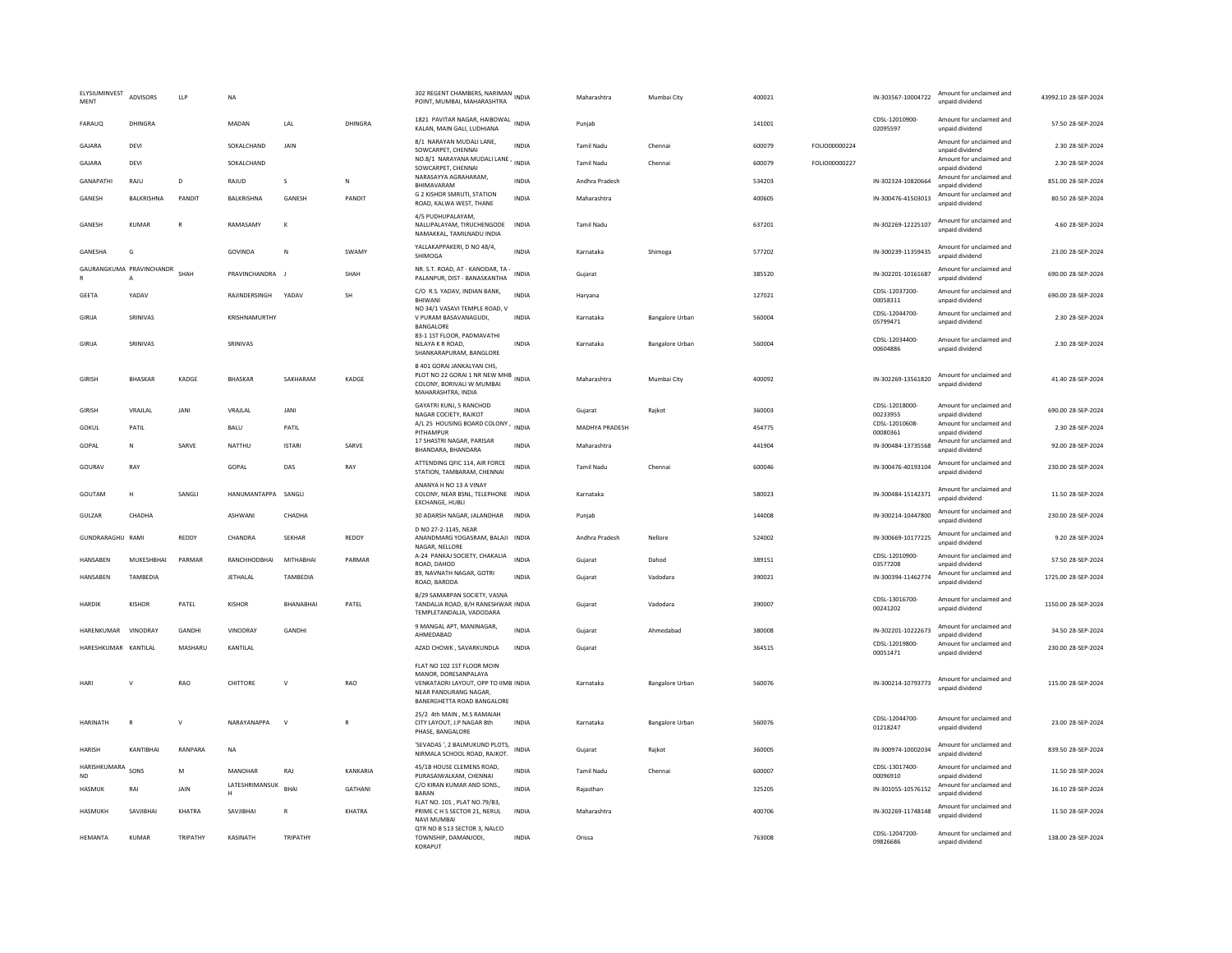| HINA                        | MEHIL             | SHAH             | MEHIL           | c             | SHAH     | E/1/6 GANESH KUNJ SOC., B/H<br>DHARNIDHAR ROAD, VASNA,<br>AHMEDABAD                                    | INDIA        | Gujarat              | Ahmedabad              | 380007 |               | CDSL-12046200-<br>00006565 | Amount for unclaimed and<br>unpaid dividend | 2.30 28-SEP-2024    |
|-----------------------------|-------------------|------------------|-----------------|---------------|----------|--------------------------------------------------------------------------------------------------------|--------------|----------------------|------------------------|--------|---------------|----------------------------|---------------------------------------------|---------------------|
| HITESH                      | <b>KUMAR</b>      | SHARMA           | BASUDEO         | PRASAD        | SHARMA   | SP 40 KUKAS INDUSTRIAL AREA<br>RZZCO, JAIPUR RAJASTHAN                                                 | <b>INDIA</b> | <b>Uttar Pradesh</b> |                        | 242001 |               | IN-300484-15984795         | Amount for unclaimed and<br>unpaid dividend | 11.50 28-SEP-2024   |
| <b>HITESH</b>               | MAHENDRA          | SHAH             | MAHENDRA        | MANGALDAS     | SHAH     | 53/55 SUTAR CHAWL 4 TH FLOOR.<br>ZAVERI BAZARTBZ SHOW ROOM.<br>MUMBAI, MUMBAI                          | <b>INDIA</b> | Maharashtra          | Mumbai City            | 400002 |               | CDSI-12034900-<br>00064760 | Amount for unclaimed and<br>unpaid dividend | 230.00 28-SEP-2024  |
| <b>IBRAHIM</b>              | SHAH              |                  | SARFARAZ        | AZIM          | SHAH     | ROOM NO. 765 BABA HOME<br>DARGA, HOME TEKDI HAJI<br>MALANG ROAD, KALYAN (EAST).<br>KALYAN              | INDIA        | Maharashtra          |                        | 421306 |               | CDSL-13023400-<br>00259121 | Amount for unclaimed and<br>unpaid dividend | 23.00 28-SEP-2024   |
| <b>IMMADI</b>               | SRINIVAS          |                  | BRAHMAIAH       | <b>IMMADI</b> |          | H NO 16-86 SHIVALAYAM ROAD,<br>PADMASHALI STREET, POST<br>CHENNUR DI ADILABAD, ADILABAD                | <b>INDIA</b> | Andhra Pradesh       |                        | 504201 |               | CDSL-12033200-<br>01537622 | Amount for unclaimed and<br>unpaid dividend | 43.70 28-SEP-2024   |
| <b>INDRAJIT</b>             | SARKAR            |                  | PABITRA         | <b>KUMAR</b>  | SARKAR   | PO-- PREMBAZAR, HIJLI PLIT, 51<br>KHARAGPUR, KHARAGPUR                                                 | <b>INDIA</b> | West Bengal          |                        | 721306 |               | CDSL-12044700-<br>01056469 | Amount for unclaimed and<br>unpaid dividend | 11.50 28-SEP-2024   |
| <b>INDUBALA</b>             | M                 |                  | MANOHAR         | RAJKANKARIA   |          | 12 KALATHI PILLAI ST, 1ST FLOOR,<br>SOWCARPET, CHENNAI                                                 | <b>INDIA</b> | <b>Tamil Nadu</b>    | Chennai                | 600001 |               | CDSL-13028600-<br>00002029 | Amount for unclaimed and<br>unpaid dividend | 11.50 28-SEP-2024   |
| <b>INDUBALA</b>             | M                 |                  | NA              |               |          | 12 KALATHI PILLAI STREET.<br>SOWCARPET, CHENNAI,                                                       | <b>INDIA</b> | Tamil Nadu           | Chennai                | 600079 |               | IN-300450-10081926         | Amount for unclaimed and<br>unpaid dividend | 11.50 28-SEP-2024   |
| JAICHAND                    | P                 |                  | <b>PAHI ARA</b> | TIKAMDAS      | KALRA    | NO 13 BANK STREET, FLAT NO 301<br>CROWN COURT, KILPAUK,<br>CHENNAI                                     | <b>INDIA</b> | <b>Tamil Nadu</b>    | Chennai                | 600010 |               | IN-301637-41159143         | Amount for unclaimed and<br>unpaid dividend | 2.30 28-SEP-2024    |
| JANE                        | <b>JOHN</b>       |                  | <b>JOHN</b>     | BARNARD       |          | HOUSE NP 901 BLOCK N, SHRIRAM<br>SAMRUDDHI APPTS, VARTHUR<br>MAIN RD, BANGALORE                        | <b>INDIA</b> | Karnataka            | <b>Bangalore Urban</b> | 560066 |               | CDSL-12081600-<br>00677287 | Amount for unclaimed and<br>unpaid dividend | 71.30 28-SEP-2024   |
| <b>JASWINDER</b>            | SINGH             | JASWAL           | SWARN           | SINGH         |          | V.P.O NARUR, TEH. PHAGHARA,<br>DISTT. KAPURTHALA, KAPURTHALA                                           | <b>INDIA</b> | Punjab               |                        | 144401 |               | CDSL-12034400-<br>00043485 | Amount for unclaimed and<br>unpaid dividend | 115.00 28-SEP-2024  |
| JAYALAKSHMI                 | $\mathfrak{c}$    |                  | CHELLAPPAN      | ${\sf MR}$    |          | OLD NO 18/13A NEW NO 36, 26TH<br>STREET 18TH BLOCK, THIRU NAGAR INDIA<br>VILLIVAKKAM, CHENNAI          |              | <b>Tamil Nadu</b>    | Chennai                | 600049 |               | IN-300175-10203397         | Amount for unclaimed and<br>unpaid dividend | 2.30 28-SEP-2024    |
| JAYANT                      | BALKRISHNA        | KESKAR           | BALKRISHNA      | MADHAV        | KESKAR   | FL-C/204 KALPAVRUKSHA CHS.<br>PLOT-04 SEC-09 KHANDA COLONY, INDIA<br>NEW PANVEL WEST, PANVEL           |              | Maharashtra          |                        | 410206 |               | CDSL-12013200-<br>00088620 | Amount for unclaimed and<br>unpaid dividend | 184.00 28-SEP-2024  |
| <b>JAYANT</b>               | VAYDA             |                  | RAMII           |               |          | BLDG A3/ FLAT-602 6TH FLR, NEW<br>ANAND PARK RAGHUNATH NGR. INDIA<br>SANKAPAL CHOWK THANE, THANE       |              | Maharashtra          |                        | 400604 |               | IN-301330-18907342         | Amount for unclaimed and<br>unpaid dividend | 575.00.28-SEP-2024  |
| JAYESH                      | RAMNIKLAL         | THAR             | RAMNIKLAL       | THAR          |          | 101 MEENA APT;, KASTURBA<br>ROAD, MALAD WEST., MUMBAI                                                  | INDIA        | Maharashtra          | Mumbai City            | 400064 |               | CDSL-12069200-<br>00007100 | Amount for unclaimed and<br>unnaid dividend | 5750.00 28-SEP-2024 |
| JENIL                       | NARESH            | SANGHAVI         | NARESH          | SANGHAVI      |          | 5 OM SATLAJ CHS, PADABHAI<br>CROSS RD NO 3, VILE PARLE WEST, INDIA<br>Mumbai                           |              | Maharashtra          | Mumbai City            | 400056 |               | CDSL-12017701-<br>00677557 | Amount for unclaimed and<br>unpaid dividend | 230.00 28-SEP-2024  |
| JHANSILAKSHMI BAI           |                   | KANCHANA         | PANDURANGA      | RAO           | KANCHANA | SO A EXP/FA CAO S OFFICE/SCR,<br>FLAT NO 305 III FLOOR, SRI BALAJI INDIA<br>APTTS ANANDBAGH, HYDERABAD |              | Telangana            | Hyderabad              | 500047 |               | IN-300118-11108640         | Amount for unclaimed and<br>unpaid dividend | 230.00 28-SEP-2024  |
| <b>JITENDRA</b>             | <b>KUMAR</b>      | SAW              | MADHO           | SAW           |          | BOMBAY BLUE KALAGHODA 18.<br>HARGOVINDAS BLDG, K DUBHASH INDIA<br>MARG FORT, MUMBAI                    |              | Maharashtra          | Mumbai City            | 400001 |               | CDSL-13041400-<br>00811962 | Amount for unclaimed and<br>unpaid dividend | 23.00 28-SEP-2024   |
| KALPANA                     | <b>ASHWIN</b>     | MEHTA            | <b>NA</b>       |               |          | <b>GARDEN VIEW APARTMENT.</b><br>SAMANGLAM SOCIETY, PARK<br>COLONY B/H. MOTOR HOUSE,<br>JAMNAGAR.      | <b>INDIA</b> | Gujarat              | Jamnagar               | 361008 |               | IN-300974-10105727         | Amount for unclaimed and<br>unpaid dividend | 862.50 28-SEP-2024  |
| KALPANA                     | <b>VIPIN</b>      | SHAH             | <b>VIPIN</b>    | SHAH          |          | 4/114 ANAND NAGAR 60 FEET RD,<br>OPP NAKODA HOSPITAL,<br>BHAYANDER (WEST), THANE                       | <b>INDIA</b> | Maharashtra          |                        | 401101 |               | CDSL-12023500-<br>00257554 | Amount for unclaimed and<br>unpaid dividend | 115.00 28-SEP-2024  |
| KAMAI                       | KUMAR             | <b>I AKHOTIA</b> | <b>I ATF</b>    | SIWRATAN      | САКНОТІА | 133 SUNIKET APARTMENTS,<br>SRINAGAR EXTENSION, KHAJRANA INDIA<br>ROAD, INDORE                          |              | Madhya Pradesh       |                        | 452008 |               | CDSL-12029900-<br>03305905 | Amount for unclaimed and<br>unpaid dividend | 184.00.28-SEP-2024  |
| KAMLESHKUMA<br>$\mathbb{R}$ | <b>BHIMIIBHAI</b> | DAVE             | BHIMJIBHAI      | DAVE          |          | VELAVADAR SHALA, TA.<br>GARIADHAR, DIST. BHAVANAGAR., INDIA<br>VELVADAR.                               |              | Gujarat              |                        | 364505 |               | IN-300974-11220575         | Amount for unclaimed and<br>unpaid dividend | 230.00 28-SEP-2024  |
| KANTA                       | LOHIYA            |                  | GIRIRAJ         | LOHIYA        |          | DARAWARI, NAGAUR                                                                                       | <b>INDIA</b> | Rajasthan            |                        | 341001 |               | CDSL-12012101-<br>00285911 | Amount for unclaimed and<br>unpaid dividend | 23.00 28-SEP-2024   |
| KANYALAL                    | LILARAM           | ABICHANDANI      | LILARAM         | ABICHANDANI   |          | D/7 NAVDURGA SOCIETY , PATIA<br>SAIJPUR BOGHA, AHMEDABAD                                               | <b>INDIA</b> | Gujarat              |                        | 382345 |               | IN-302461-10212336         | Amount for unclaimed and<br>unpaid dividend | 690.00 28-SEP-2024  |
| KARTHIKEYAN                 | $\mathsf{C}$      |                  | CHAKRAVARTHI    | D             |          | NO 2 2ND STREET, KILPAUK<br>GARDEN ROAD, KILPAUK, CHENNAI INDIA                                        |              | Tamil Nadu           | Chenna                 | 600010 |               | IN-301637-40885816         | Amount for unclaimed and<br>unnaid dividend | 13.80 28-SEP-2024   |
| KASTURIRANGA<br>N           |                   | H                | <b>NA</b>       |               |          | FLAT GB SRINIVAS TERRACE, 52 II<br>MAIN ROAD, ADYAR, CHENNAI                                           | <b>INDIA</b> | <b>Tamil Nadu</b>    | Chennai                | 600020 | FOLIO00000022 |                            | Amount for unclaimed and<br>unpaid dividend | 115.00 28-SEP-2024  |
| KAVITA                      | <b>BHARAT</b>     | SONAWANE         | <b>BHARAT</b>   |               |          | HUDCO COLONY, JAMNER ROAD,<br>BHUSAWAL                                                                 | <b>INDIA</b> | Maharashtra          |                        | 425201 |               | CDSL-12028900-<br>00441678 | Amount for unclaimed and<br>unpaid dividend | 115.00 28-SEP-2024  |
| KESHAVLAL                   | PATEL             |                  | DAYALAL         | PATEL         |          | PLOT NO 925/A PATEL PARK,<br>AERODROMME ROAD,<br><b>BHAVNAGAR BHAVNAGAR</b>                            | INDIA        | Gujarat              | Bhavnagar              | 364001 |               | IN-301039-24278072         | Amount for unclaimed and<br>unpaid dividend | 115.00 28-SEP-2024  |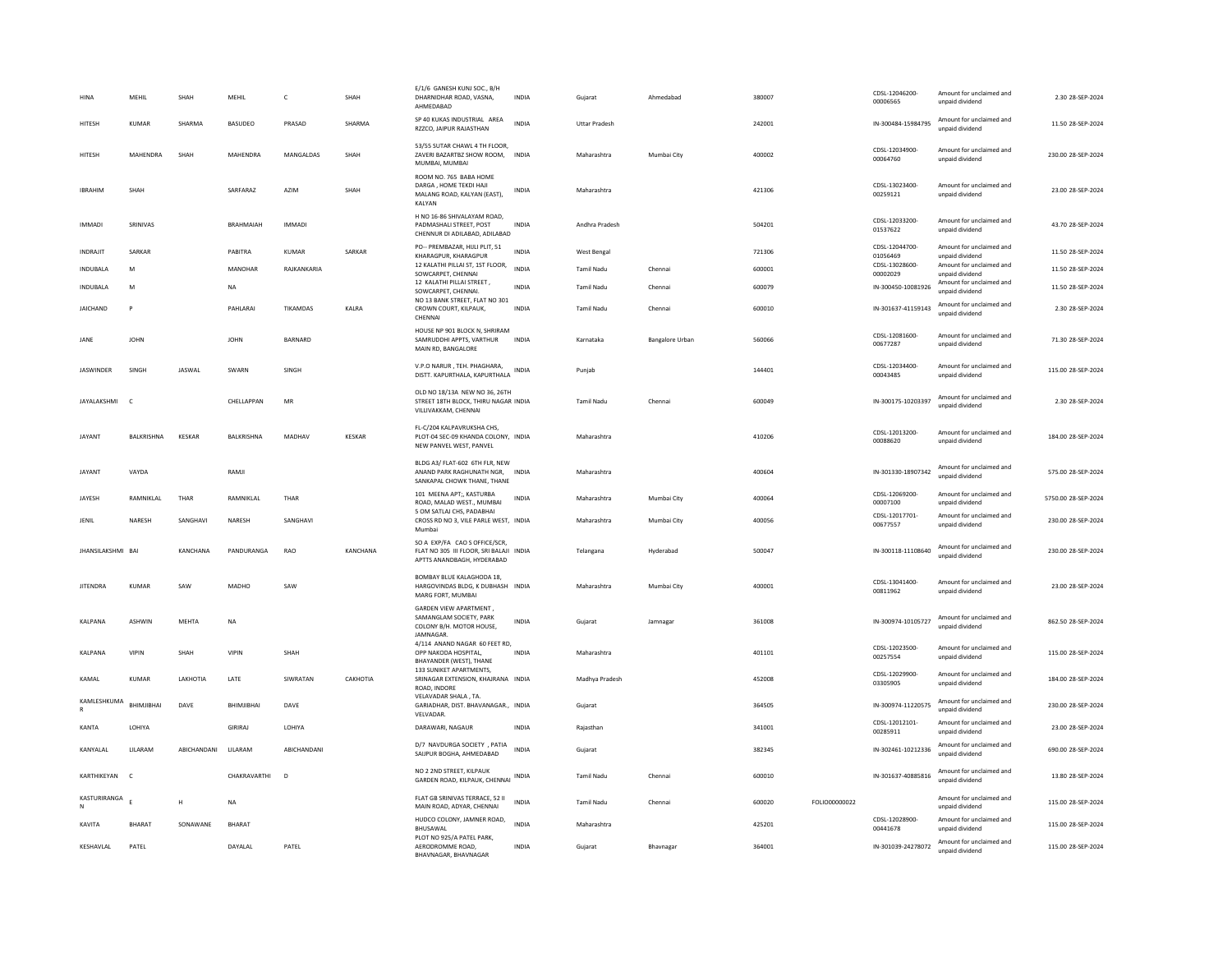| KHALID                | YASIN          | TAMBOLI                | YASIN                               | <b>IMAM</b>    | TAMBOLI     | 367, GUNJ PETH, PUNE, PUNE                                                                            | <b>INDIA</b>    | Maharashtra       |                 | 411042 | IN-303116-10563524         | Amount for unclaimed and<br>unpaid dividend                    | 27.40 28-SEP-2024   |
|-----------------------|----------------|------------------------|-------------------------------------|----------------|-------------|-------------------------------------------------------------------------------------------------------|-----------------|-------------------|-----------------|--------|----------------------------|----------------------------------------------------------------|---------------------|
| KHEMRAJ               | KUMAWAT        |                        | CHHITARMAL                          | KUMAWAT        |             | B-125, KIRTI NAGAR, TONK ROAD,<br>JAIPUR (RAJ.)                                                       | <b>INDIA</b>    | Rajasthan         |                 | 302018 | IN-301160-30279247         | Amount for unclaimed and<br>unpaid dividend                    | 851.00 28-SEP-2024  |
| KIRANKUMAR            | $\sim$         | MALPE                  | NA                                  |                |             | E 203 SADHNA, DHANUKAR WADI<br>PANCHASHEEL-, ENCLA KANDIVALI INDIA<br>WEST, MUMBA                     |                 | Maharashtra       | Mumbai City     | 400067 | CDSL-12044700-<br>00663094 | Amount for unclaimed and<br>unpaid dividend                    | 18.40 28-SEP-2024   |
| KRISHNA               | KUMAR          | KAREKUNNATH KUNHIRAMAN |                                     | KAREKUNNATH    |             | 14 FAREEQ ABDUL AZIZ, 828 ABU UNITED ARAB<br>ABBAD, P. O.BOX 23804,                                   | <b>EMIRATES</b> | <b>NA</b>         | <b>NA</b>       |        | CDSL-12032800-<br>00099314 | Amount for unclaimed and<br>unpaid dividend                    | 1150.00 28-SEP-2024 |
| KRISHNAPRASAD         |                | R                      | KOPALLE                             | MADHUSUDHAN    | RAO         | 4-437-1 CHINNACHOWK, 4TH<br>WARD4-32 TO 4-647, CUDDAPA,<br><b>ANDHRA PRADESH</b>                      | <b>INDIA</b>    | Andhra Pradesh    |                 | 516001 | IN-303116-10917856         | Amount for unclaimed and<br>unpaid dividend                    | 4.60 28-SEP-2024    |
| KRISHNA               | RAO            | FATE                   | JANNATH                             | FATE           |             | CM 83 JRMIG, PT<br>DINDAYALUPADHYAYA NAGAR.<br>SUKHALIA, INDORE                                       | <b>INDIA</b>    | Madhya Pradesh    |                 | 452010 | IN-301549-18874253         | Amount for unclaimed and<br>unpaid dividend                    | 690.00 28-SEP-2024  |
| <b>KRISHNAM</b>       | $\kappa$       |                        | KAVERIRENGA                         | <b>IYER</b>    |             | K 30 B/8 SHAKTHI APARTMENTS.<br>1ST MAIN ROAD, ANNANAGAR<br>EAST                                      | <b>INDIA</b>    | <b>Tamil Nadu</b> | Chenna          | 600102 | IN-301549-14463060         | Amount for unclaimed and<br>unpaid dividend                    | 34.50 28-SEP-2024   |
| KRISHNAN              | UNNI           | B                      | BAHULEYAN                           | NAIR           | s           | KOUSTHUBHAM, HILL TOP<br>GARDENS, HOUSE NO 36<br>VAZHAYILA, TRIVANDRUM                                | <b>INDIA</b>    | Kerala            |                 | 695564 | CDSL-12023900-<br>00217971 | Amount for unclaimed and<br>unpaid dividend                    | 115.00 28-SEP-2024  |
| KULDEEP               | ANANDRAO       | <b>JADHAV</b>          | ANANDRAO                            | <b>BAPURAO</b> | JADHAV      | 137 MALHAR PETH, SATARA,<br>SATARA                                                                    | <b>INDIA</b>    | Maharashtra       |                 | 415002 | IN-303116-10177843         | Amount for unclaimed and<br>unpaid dividend                    | 294.40 28-SEP-2024  |
| <b>KUMAR</b>          | $\overline{A}$ |                        | ADAVAYYA                            | <b>IRAYYA</b>  | YALAVARMATH | H NO-826, KAMBAR GALLI BILGI,<br>BAGALKOT                                                             | <b>INDIA</b>    | Karnataka         | Bagalkot        | 587116 | IN-300394-17528925         | Amount for unclaimed and<br>unpaid dividend                    | 80.50 28-SEP-2024   |
| KUNJANNAMMA JOHN      |                |                        | <b>JOSEPH</b>                       | ZACHARIAH      |             | PATHALIL HOUSE, MYLAPRA TOWN INDIA<br>P O. PATHANAMTHITTA                                             |                 | Kerala            |                 | 689678 | CDSL-12023900-<br>00235317 | Amount for unclaimed and<br>unpaid dividend                    | 11.50 28-SEP-2024   |
| KUPPUSAMY             | JAIDEEP        |                        | KUPPUSAMY                           |                |             | 5/205 A, UDAYAGOUNDER<br>THOTTAM, KARADIVAVI POST,<br>PALLADAM                                        | INDIA           | <b>Tamil Nadu</b> |                 | 641664 | CDSL-12019101-<br>02359515 | Amount for unclaimed and<br>unpaid dividend                    | 46.00 28-SEP-2024   |
| KUPPUSWAMY            | M              | $\vee$                 | <b>VENKATACHALAMA</b> CHETTY<br>IAH |                | M           | 12/8, KESAVA IYER STREET, PARK<br>TOWN, CHENNAI                                                       | <b>INDIA</b>    | <b>Tamil Nadu</b> | Chennai         | 600003 | IN-301637-60039075         | Amount for unclaimed and<br>unpaid dividend                    | 2.30 28-SEP-2024    |
| <b>KYDALA</b>         | CHANNAIAH      | SRINIVASU              | KYDALA                              | CHANNAIAH      |             | 4 CHOUDARY COMPLEX, KC ROAD, INDIA<br>BELLARY                                                         |                 | Karnataka         | Bellary         | 583101 | CDSL-12029900-<br>04329060 | Amount for unclaimed and<br>unpaid dividend                    | 414.00 28-SEP-2024  |
| Khimji                | Liladhar       | Bhanushali             | Liladhar                            | Bhanushali     |             | Liladhar Bhanushali, Room No<br>4Abas Manzil., ChakalaAndheri(E), INDIA<br>Mumhai                     |                 | Maharashtra       | Mumbai City     | 400093 | CDSL-12010600-<br>00179719 | Amount for unclaimed and<br>unpaid dividend                    | 805.00 28-SEP-2024  |
| LAKSHMINARASI<br>MHAN |                |                        | RAMASWAMY                           |                |             | 141 A SANKALP LANE 7.<br>NANDANVAN CHS, SECTOR 17<br>NERUL, NAVI MUMBAI                               | <b>INDIA</b>    | Maharashtra       |                 | 400706 | IN-300476-41403010         | Amount for unclaimed and<br>unpaid dividend                    | 230.00 28-SEP-2024  |
| LALAN                 | <b>KUMAR</b>   | ROY                    | SITARAM                             | ROY            |             | C-47- OFFICER COLONY, TOPA-<br>COLLIERY RAMGARH, HAZARIBAG, INDIA<br>RAMGARH                          |                 | <b>Bihar</b>      |                 | 825330 | CDSL-12010926-<br>00342181 | Amount for unclaimed and<br>unpaid dividend                    | 230.00 28-SEP-2024  |
| LAVAN                 | $\mathbb{R}$   |                        | RAMACHANDRAIA<br>H                  | NANJUNDAPPA    |             | TATA CONSULTANCY SERVICES<br>ITPB, INNOVATOR 11TH FR,<br>WHITEFIELD RD, BANGALORE<br>KARNATAKA        | <b>INDIA</b>    | Karnataka         | Bangalore Urban | 560066 | IN-300513-17278105         | Amount for unclaimed and<br>unpaid dividend                    | 1150.00 28-SEP-2024 |
| LAVANYA               | $\mathsf{v}$   |                        | VIJAYKUMAR                          |                |             | 11/530, 15TH STREET 4TH STREET,<br>KK NAGAR IMDS, CHENNAI                                             | <b>INDIA</b>    | Tamil Nadu        | Chennai         | 600078 | IN-301637-41091926         | Amount for unclaimed and<br>unpaid dividend                    | 4.60 28-SEP-2024    |
| LUO                   | PETER          |                        | PETER                               |                |             | FLAT NO 8, 3RD FLOOR, MOHIT<br>PARK 140 LULLANAGAR, PUNE                                              | INDIA           | Maharashtra       |                 | 411048 | CDSL-12036000<br>01194297  | Amount for unclaimed and<br>unpaid dividend                    | 4.60 28-SEP-2024    |
| LIVENPAUL             | $\mathsf{v}$   | ARACKAL                | VARGHESE                            |                |             | ARAKKAL HOUSE PUTHANANGADI,<br>POST ANGADIPPURAM,<br>ANGADIPPURAM                                     | <b>INDIA</b>    | KERALA            |                 | 674321 | CDSL-12044700-<br>00607292 | Amount for unclaimed and<br>unpaid dividend                    | 115.00 28-SEP-2024  |
| <b>SASHIKAI A</b>     | M              |                        | MANOHAR                             | RAI            | KANKARIA    | C/0.MRK CONSULTANCY, 12<br>KALATHI PILLAI STREET, 1ST FLOOR INDIA<br>SOWCARPET, CHENNAI               |                 | <b>Tamil Nadu</b> | Chennai         | 600001 | CDSL-13017400-<br>00006494 | Amount for unclaimed and<br>unpaid dividend                    | 11.50 28-SEP-2024   |
| MADHAVAN              | M              |                        | MANI                                |                |             | 89 D KOLATHUR M C CRESCENT.<br>PLOT THIROVALLUVAR, THEN<br>PALANI NAGAR, CHENNAI                      | <b>INDIA</b>    | Tamil Nadu        | Chennai         | 600099 | IN-300484-14942490         | Amount for unclaimed and<br>unpaid dividend                    | 204.70 28-SEP-2024  |
| MAHANTHAPPA KATTI     |                |                        | <b>SHIVAPPA</b>                     | KATTI          |             | VIDYANAGAR, BEHIND IRAKAR<br>TEMPLE, BASAVANABAGEWADI,<br><b>DIST BIJAPUR</b>                         | <b>INDIA</b>    | Karnataka         |                 | 586203 | IN-300239-10492449         | Amount for unclaimed and<br>unpaid dividend                    | 460.00 28-SEP-2024  |
| MAHENDRA              | GIRIDHAR       | DHANANI                | DHANANI                             | ${\mathsf G}$  | $\mathbf v$ | NEAR S T COLONY,<br>PRIYADARSHANI NAGAR, SANGVI, INDIA<br>PUNE                                        |                 | Maharashtra       |                 | 411027 | CDSL-12044700-<br>02450637 | Amount for unclaimed and<br>unpaid dividend                    | 57.50 28-SEP-2024   |
| MALLIKARJUN           | PALLERLA       |                        | VEFRESHAM                           | PALLERLA       |             | PLOT NO.134, GANGAPUTRA<br>COLONY, MUSHIRABAD,<br>HYDERABAD                                           | <b>INDIA</b>    | Telangana         | Hyderabad       | 500020 | IN-303116-10135816         | Amount for unclaimed and<br>unpaid dividend                    | 2.30 28-SEP-2024    |
| MAMTA                 | ARUN           | <b>JETHI</b>           | ARUN                                |                |             | 21/995 G T B NAGAR, SION<br>KOLIWADA, Mumbai                                                          | <b>INDIA</b>    | Maharashtra       | Mumbai City     | 400022 | CDSL-13036500<br>00001822  | Amount for unclaimed and                                       | 851.00 28-SEP-2024  |
| MAMTA                 | KOTHARI        |                        | DILIP                               | KOTHARI        | <b>SH</b>   | B 3/6, ASHOK VIHAR, PHASE II,<br>DELHI                                                                | <b>INDIA</b>    | Delhi             | New Delhi       | 110052 | CDSL-12018800-<br>00001442 | unpaid dividend<br>Amount for unclaimed and<br>unpaid dividend | 690.00 28-SEP-2024  |
| MAN                   | <b>MOHAN</b>   |                        | RAM                                 | CHANDRA        |             | 1 10493A, NEAR PARTAP PURA,<br>GALI NO 2 NAVEEN SHADARA,<br>DELHI                                     | <b>INDIA</b>    | Delhi             | New Delhi       | 110032 | CDSL-12033500-<br>01479604 | Amount for unclaimed and<br>unpaid dividend                    | 87.40 28-SEP-2024   |
| MANGLA                | KAMAL          | CHHABLANI              | KAMAL                               |                |             | C 1 DEEPAK APPTS NR<br>GURUDWARA, BALVATIKA ROAD. INDIA<br>MANINAGAR, Ahmedabad                       |                 | Guiarat           | Ahmedabad       | 380008 | CDSL-13020800<br>00334011  | Amount for unclaimed and<br>unpaid dividend                    | 690.00 28-SEP-2024  |
| MANICKAVASAG<br>AM    |                |                        | GOPAL                               | M              |             | DR. G MANICKAVASAGAM, SR.<br>MANAGER THI N.I.A.CO. LTD, 39-C INDIA<br><b>BYE PASS RD., DHARMAPURI</b> |                 | <b>Tamil Nadu</b> | Dharmapur       | 636701 | CDSL-12029900-<br>00037835 | Amount for unclaimed and<br>unpaid dividend                    | 103.50 28-SEP-2024  |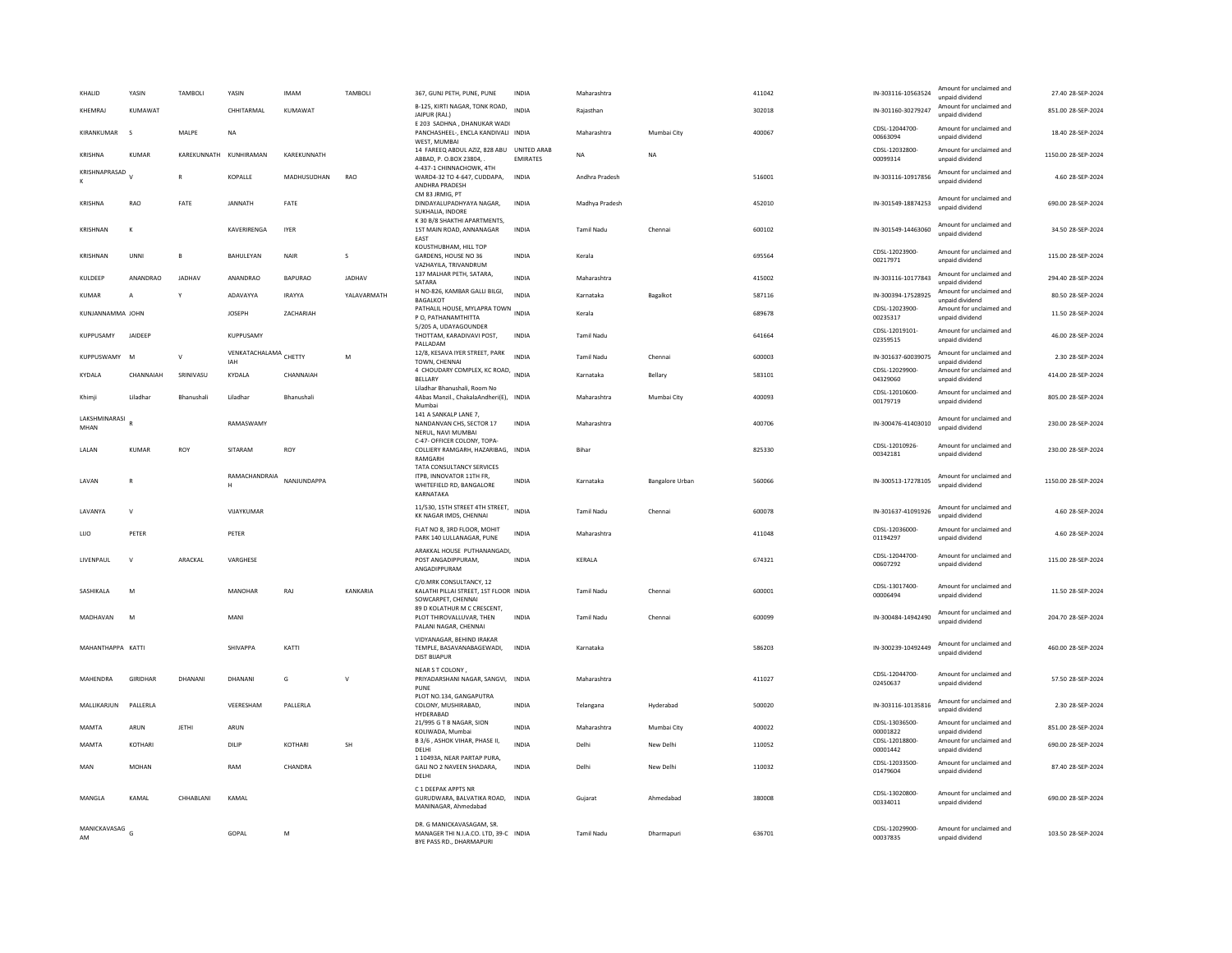| MANJULABEN                             | RAMNIKLAL              | MEHTA          | RAMNIKLAL            | MEHTA         |              | B-G-14 PANWADI, NR FATIMA<br>CONWENT, RAVI FLAT,<br><b>BHAVNAGAR</b>                         | <b>INDIA</b> | Gujarat              | Bhavnagar   | 364001 |                      | IN-300450-11120549         | Amount for unclaimed and<br>unpaid dividend | 690.00 28-SEP-2024  |
|----------------------------------------|------------------------|----------------|----------------------|---------------|--------------|----------------------------------------------------------------------------------------------|--------------|----------------------|-------------|--------|----------------------|----------------------------|---------------------------------------------|---------------------|
| MANJUNATH                              | <b>GURAPPA</b>         | <b>JAMBAGI</b> | <b>GURAPPA</b>       |               |              | 442 - D AT - NEELAGUND, TQ -<br><b>BADAMI, BAGALKOT</b>                                      | <b>INDIA</b> | Karnataka            |             | 587201 |                      | CDSL-12044500-<br>00264136 | Amount for unclaimed and<br>unpaid dividend | 23.00 28-SEP-2024   |
| MEENA                                  | HEMENDRA               | MEHTA          | <b>NA</b>            |               |              | E/1.FIRST FLOOR VIVEKANAND,<br>APARTMENTSVIVEKANAND ROAD. INDIA<br>RAJKOT                    |              | Guiarat              | Raikot      | 360002 |                      | CDSL-13019900-<br>00208390 | Amount for unclaimed and<br>unpaid dividend | 690.00 28-SEP-2024  |
| MFFNAKSHI                              | $\mathbf{S}$           |                | SETHU                |               |              | DOOR NO. 18/13A/2,<br>THIRUNAGAR 18TH BLOCK,<br>VILLIVAKKAM, CHENNA                          | <b>INDIA</b> | <b>Tamil Nadu</b>    | Chennai     | 600049 |                      | CDSL-12041600-<br>00033470 | Amount for unclaimed and<br>unpaid dividend | 2.30 28-SEP-2024    |
| MEHUL                                  | К                      | MEHTA          | KIRIT                | SHANTILAL     | <b>MFHTA</b> | 21 SANGHAVI SADAN 1ST FLOOR,<br>ROOM NO 1 4TH KHETWADI LANE, INDIA<br>MAINROAD, MUMBAI       |              | Maharashtra          | Mumbai City | 400004 |                      | IN-302269-11295034         | Amount for unclaimed and<br>unpaid dividend | 851.00 28-SEP-2024  |
| MEHUL                                  | KIRITKUMAR             | MEHTA          | <b>NA</b>            |               |              | 18/3RD PANJARAPAL LANE,<br>KAPOLWADI R NO23, C P TANK,<br><b>MUMBA</b>                       | INDIA        | Maharashtra          | Mumbai City | 400004 |                      | IN-302269-11460105         | Amount for unclaimed and<br>unpaid dividend | 441.60 28-SEP-2024  |
|                                        | MEHULKUMAR VASUDEVBHAI | RAVAL          | RAVAL                | $\mathsf{V}$  | s            | <b>B 902 NRI TOWER JUDGES</b><br>BUNGLOW ROAD, BODAKDEV,<br>AHMEDABAD, GUJARATINDIA          | <b>INDIA</b> | Gujarat              | Ahmedabad   | 380015 |                      | IN-303028-59094205         | Amount for unclaimed and<br>unnaid dividend | 2.30 28-SEP-2024    |
| MILIND                                 | HEMANT                 | GOVILKAR       | HEMANT               | GOPALRAO      | GOVILKAR     | 01 PRATIK APARTMENT. NR<br>HANUMAN MANDIR CHANAKA,<br>NAGAR KAMATWADA SIWAR.<br>NASIK        | <b>INDIA</b> | Maharashtra          |             | 422008 |                      | CDSL-12044700-<br>06755473 | Amount for unclaimed and<br>unpaid dividend | 34.50 28-SEP-2024   |
| MITHU                                  | GUHA                   |                | <b>MUKTI</b>         | MILAN         | CHOWDHURY    | 368 N N ROAD, SATGACHI,<br>DUMDUM, Hooghly                                                   | <b>INDIA</b> | West Bengal          | Hooghly     | 700028 |                      | IN-300214-14054342         | Amount for unclaimed and<br>unpaid dividend | 230.00 28-SEP-2024  |
| MITUL                                  | s                      | MEHTA          | SUDHIRKUMAR          |               |              | NAGAR PANCHAYAT, TA<br>KHEDBRAHMA, DIST<br>SABARKANTHA, KHEDBRAHMA                           | INDIA        | Gujarat              |             | 383255 |                      | CDSL-12033200-<br>01813192 | Amount for unclaimed and<br>unpaid dividend | 230.00 28-SEP-2024  |
| MOHAMMEDAB<br>DUL                      | HAFFF7                 | KHAN           | <b>HAFFF7KHAN</b>    | M             | A            | C/O REDINGTON ARABIA LTD, PO<br>BOX 62918, RIYADH                                            | <b>INDIA</b> | <b>Uttar Pradesh</b> |             | 242001 | <b>EOLIO00000172</b> |                            | Amount for unclaimed and<br>unpaid dividend | 7187.50 28-SEP-2024 |
| MOHAMMEDSAL AKHTAR<br><b>IM</b>        |                        | SHAIKH         | AKHTAR               | REHMAN        | SHAIKH       | 401 SEA GREEN IP ROAD, SEVEN<br>BUNGLOWS, ANDHERI WEST,<br><b>MUMBAI</b>                     | <b>INDIA</b> | Maharashtra          | Mumbai City | 400061 |                      | CDSL-12044700-<br>01725151 | Amount for unclaimed and<br>unpaid dividend | 243.80 28-SEP-2024  |
| <b>MOHAN</b>                           | <b>KRISHNA</b>         | CH             | CHANDRAMAHANT        |               | $\mathbb{R}$ | CPL CH MOHAN KRISHNA, AF FIT<br>ARS 1, 3B RD AF, CHANDIGARH                                  | INDIA        | Chandigarh           | Chandigarh  | 160003 |                      | CDSL-13041400-<br>01214716 | Amount for unclaimed and<br>unpaid dividend | 23.00 28-SEP-2024   |
| <b>MOHAN</b>                           | $\mathbf{v}$           |                | VELUSAMY             |               |              | OLD NO 12 NEW NO 23,<br>VALIPALAYAM 3RD STREET.<br>TIRUPUR, TIRUPUR TAMILNADU                | <b>INDIA</b> | <b>Tamil Nadu</b>    |             | 641601 |                      | IN-303116-11450553         | Amount for unclaimed and<br>unpaid dividend | 4.60 28-SEP-2024    |
| MOHANAKUMA<br>RAN                      | NAIR                   |                | KRISHNAN             | <b>NAIR</b>   |              | RES SANTHINIKETHAN, NEAR<br>NEMOM RLY STN, NEMOM P O T V INDIA<br>M, TRIVANDRUM              |              | Kerala               |             | 695020 |                      | CDSL-12047200-<br>10596280 | Amount for unclaimed and<br>unpaid dividend | 23.00 28-SEP-2024   |
| <b>MOHD</b>                            | <b>MAOBOOL</b>         | BHAT           | <b>GULAM</b>         | AHMAD         | <b>BHAT</b>  | WANABAL, RAWALPORA,<br>SRINAGAR<br>S/O MOKATESAWALARAM 12-5-                                 | <b>INDIA</b> | Jammu and Kashmir    |             | 190005 |                      | CDSL-12011300-<br>00196567 | Amount for unclaimed and<br>unpaid dividend | 230.00 28-SEP-2024  |
| MOKATE                                 | SRINIVAS               |                | SAWALARAM            | MOKATE        |              | 55/A 29, VIJAYAPURI COLONY<br>TARNAKA, SECUNDERARAD<br>LALLAGUDA, HYDERABAD                  | <b>INDIA</b> | Telangana            | Hyderabad   | 500017 |                      | IN-301774-18054711         | Amount for unclaimed and<br>unnaid dividend | 16.10 28-SEP-2024   |
| MUGILAN                                | $\mathbf{K}$           |                | KALIA                | PFRUMAL       |              | NO 38 , ANGALAMMAN KOIL<br>STREET. ANGALAMMAN NAGAR.<br>MUTHIALPET PUDUCHERRY                | <b>INDIA</b> | Pondicherry          |             | 605003 |                      | IN-303116-11586543         | Amount for unclaimed and<br>unpaid dividend | 18.40 28-SEP-2024   |
| MUKESH                                 | VFRMA                  |                | <b>IAIPAI</b>        | VERMA         |              | 4/103/1, BALUGANJ, AGRA- U.P                                                                 | <b>INDIA</b> | <b>Uttar Pradesh</b> |             | 282002 |                      | IN-300556-10353050         | Amount for unclaimed and<br>unnaid dividend | 230.00 28-SEP-2024  |
| MURALI                                 | <b>KRISHNA</b>         | $\mathsf{C}$   | SRINIVASA            | MURTHY        |              | PLOT NO 1327, DOOR NO 27 18TH<br>MAIN ROAD, ANNANAGAR,<br>CHENNAL                            | <b>INDIA</b> | <b>Tamil Nadu</b>    | Chennai     | 600040 |                      | IN-300394-12856753         | Amount for unclaimed and<br>unpaid dividend | 575.00 28-SEP-2024  |
| MURALITHARAN S                         |                        |                | SANKARLINGAM         | $\mathbf{R}$  |              | 38 OLD NO 23/1, BHAGIRATHI<br>AMMAL STREET, T NAGAR,<br>CHENNA                               | <b>INDIA</b> | <b>Tamil Nadu</b>    | Chennai     | 600017 |                      | IN-300175-10037482         | Amount for unclaimed and<br>unpaid dividend | 92.00 28-SEP-2024   |
| MURUGESAN                              | VENUGOPAL              |                | MURUGESAN            | E             | $\vee$       | B/104 SUBHASREE APARTMENTS,<br>98 MT POONAMALLEE ROAD,<br>PORUR, CHENNAI                     | <b>INDIA</b> | <b>Tamil Nadu</b>    | Chennai     | 600116 |                      | IN-301313-20389433         | Amount for unclaimed and<br>unpaid dividend | 105.80 28-SEP-2024  |
| MURUGHANAND <sub>D</sub><br><b>HAM</b> |                        |                | DHAKSHINAMOOR<br>THY |               |              | DOOR NO 1966 , ANNA NAGAR.<br>THIRUGOKARNAM PO,<br>PUDUKKOTTAI                               | <b>INDIA</b> | <b>Tamil Nadu</b>    | Pudukkottai | 622002 |                      | CDSL-12044700-<br>00731244 | Amount for unclaimed and<br>unpaid dividend | 27.60 28-SEP-2024   |
| MUTHUKUMAR D                           |                        |                | DEIVASIKAMANI        |               |              | DOOR NO 4/55 PALAKKARAI,<br>MELA KABISTHALAM, PAPANASAM                                      | INDIA        | <b>Tamil Nadu</b>    |             | 614203 |                      | IN-300214-13028146         | Amount for unclaimed and<br>unpaid dividend | 69.00 28-SEP-2024   |
| MUTHUNAGAI M                           |                        |                | KALAISELVAN          | M             |              | 102 SATHYAMOORTHY ROAD.<br>RAM NAGAR, ., COIMBATORE                                          | <b>INDIA</b> | <b>Tamil Nadu</b>    | Coimbatore  | 641009 |                      | CDSL-12011600-<br>00042443 | Amount for unclaimed and<br>unpaid dividend | 115.00 28-SEP-2024  |
| Malti                                  | lain                   |                | Raghver              | Prasad        | Jain         | C/O. Ashok Kumar Jain, Opp. Bus<br>Stand Main Road, Nohata Dist-<br>Damoh Tah-Jabera, Nohata | <b>INDIA</b> | Madhya Pradesh       |             | 470663 |                      | CDSL-12029700-<br>00029583 | Amount for unclaimed and<br>unpaid dividend | 2300.00 28-SEP-2024 |
| NAGENDRAKUM<br>AR                      | GORAKHNATH             | SINGH          | GORAKHNATH           | SINGH         |              | 457 AMBEDKAR NAGAR, 90FT<br>ROAD, MULUND (EAST), MUMBAI                                      | INDIA        | Maharashtra          | Mumbai City | 400081 |                      | CDSL-12031500<br>00100240  | Amount for unclaimed and<br>unpaid dividend | 690.00 28-SEP-2024  |
| NAGESH                                 | VEMULA                 |                | VEMULA               | SATYANARAYANA |              | H NO 1-123 MAIN ROAD<br>ANNAPUREDDYPALLY VILLAGE,<br>CHANDRUGONDA MANDAL<br>KHAMMAM DISTRICT | <b>INDIA</b> | Andhra Pradesh       |             | 507316 |                      | CDSL-12036900-<br>00140306 | Amount for unclaimed and<br>unnaid dividend | 230.00 28-SEP-2024  |
| NAINI                                  | AGARWAL                |                | VINOD                | <b>KUMAR</b>  | AGARWAL      | 15-8-499/1, MOTILAL BUILDING,<br>FFFI KHANA. HYDFRARAD                                       | <b>INDIA</b> | Telangana            | Hyderabad   | 500012 |                      | CDSL-12051400<br>00084911  | Amount for unclaimed and<br>unnaid dividend | 230.00 28-SEP-2024  |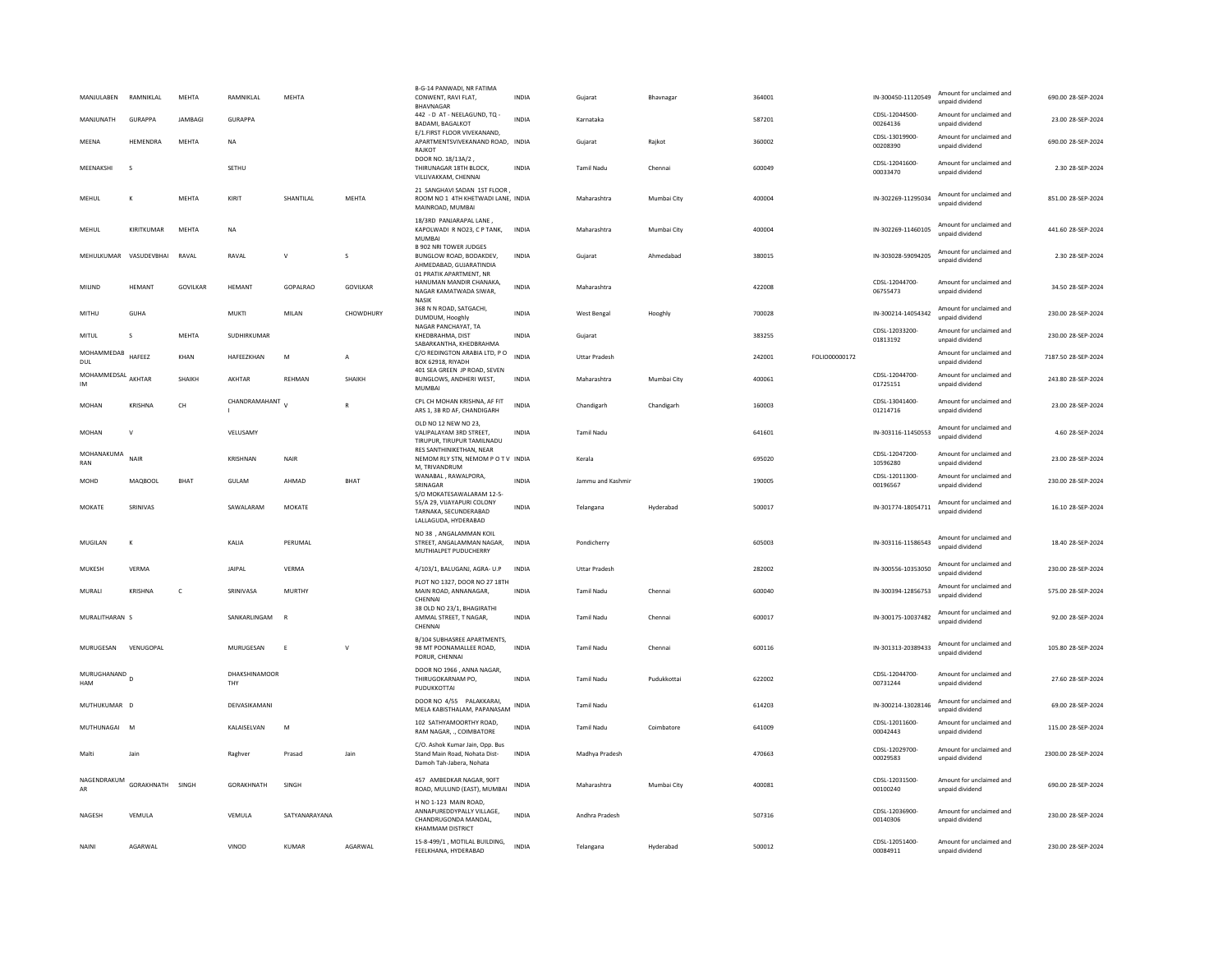| NALINI         | B                  |                | BALASUBRAMANIA<br>N   |                    |                | B2 SNEHA SADAN, 94 SANTHOME<br>HIGH ROAD, KARPAGAM AVENUE, INDIA<br>CHENNAI               |              | <b>Tamil Nadu</b>    | Chennai         | 600028 |               | IN-301313-20863461         | Amount for unclaimed and<br>unpaid dividend | 575.00 28-SEP-2024  |
|----------------|--------------------|----------------|-----------------------|--------------------|----------------|-------------------------------------------------------------------------------------------|--------------|----------------------|-----------------|--------|---------------|----------------------------|---------------------------------------------|---------------------|
| NANDU          | MANSUKH            | SHIVJI         | SHIVJ                 | <b>HEMRA</b>       |                | NANDU VILLA PLOT 7, J.NEHRU<br>ROAD, MULUND (W), MUMBAI                                   | <b>INDIA</b> | Maharashtra          | Mumbai City     | 400080 |               | IN-300907-10481910         | Amount for unclaimed and<br>unpaid dividend | 851.00 28-SEP-2024  |
| NANIGOPAL      | PANDIT             |                | SURENDRANATH          | PANDIT             |                | STAFF OTRS KHARAGPUR.<br>GENERAL HOSPITAL, MIDNAPUR<br>KHARAGPUR, WEST BENGAL INDIA       | <b>INDIA</b> | West Bengal          |                 | 721301 |               | IN-302269-12517849         | Amount for unclaimed and<br>unpaid dividend | 46.00 28-SEP-2024   |
| NARENDER       | <b>KUMAR</b>       | AHUJA          | AMAR                  | <b>NATH</b>        | <b>BHAPA</b>   | T 33 DCM SCHOOL MARG, NEW<br>ROHTAK ROAD, NEW DELHI                                       | <b>INDIA</b> | Delhi                | New Delhi       | 110005 |               | CDSL-12029900-<br>03165275 | Amount for unclaimed and<br>unpaid dividend | 575.00 28-SEP-2024  |
| NARENDRA       | <b>SHANKARIAI</b>  | CHHAJED        | SHANKARLAL            | G                  | CHHAJED        | 320 MAMLATDAR LANE,<br>MALEGAON                                                           | <b>INDIA</b> | Maharashtra          |                 | 423203 |               | CDSL-13017600-<br>00369712 | Amount for unclaimed and<br>unpaid dividend | 115.00 28-SEP-2024  |
| NARESH         | <b>KUMAR</b>       | KHIRWAL        | <b>NA</b>             |                    |                | MADHU BAZAR, CHAIBASA, DIST<br>SINGHBHUM(WEST), BIHAR                                     | <b>INDIA</b> | Bihar                |                 | 833201 |               | IN-301250-28010954         | Amount for unclaimed and<br>unpaid dividend | 2.30 28-SEP-2024    |
| NARESH         | SONI               |                | RAMESHWAR             | SONI               |                | 43 THATHA MUTHIAPPAN ST, NEAR<br>SELECT TALKIES, SOWCARPET,<br>CHENNAI                    | <b>INDIA</b> | <b>Tamil Nadu</b>    | Chennai         | 600079 |               | IN-301637-60063904         | Amount for unclaimed and<br>unpaid dividend | 11.50 28-SEP-2024   |
| NATARAI        | B.                 | F              | <b>I ATFR</b>         | <b>FSWARA</b>      | SETTY          | M G ROAD, M G ROAD,<br>CHIKMANGALUR                                                       | <b>INDIA</b> | Karnataka            |                 | 577101 |               | IN-300610-10194610         | Amount for unclaimed and<br>unpaid dividend | 690.00 28-SEP-2024  |
| NAVIN          | RAIZADA            |                | LATESHVISHNU          | KRIPAL             | RAIZADA        | F-82, SHASTRI NAGAR, MEERUT<br>CITY(U.P.)                                                 | <b>INDIA</b> | <b>Uttar Pradesh</b> |                 | 250005 |               | IN-302050-10030783         | Amount for unclaimed and<br>unpaid dividend | 690.00 28-SEP-2024  |
| NIDHI          | JAIN               |                | AMRIT                 | LAL                | JAIN           | NO 87, SECTOR-2, CHANDIGARH                                                               | <b>INDIA</b> | <b>Uttar Pradesh</b> |                 | 242001 |               | IN-300394-13770976         | Amount for unclaimed and<br>unpaid dividend | 690.00 28-SEP-2024  |
| NIDHI          | MUKESH             | MEHTA          | <b>NA</b>             |                    |                | PO BOB NO 17266, DUBAI                                                                    | <b>INDIA</b> | <b>Uttar Pradesh</b> |                 | 242001 | FOLIO00000200 |                            | Amount for unclaimed and<br>unpaid dividend | 2875.00 28-SEP-2024 |
| NIKHIL         | LAMBA              |                | LAMBA                 | R.                 | К              | A - 126, PRIYADARSHINI VIHAR,<br>LAXMI NAGAR, DELHI                                       | <b>INDIA</b> | Delhi                | New Delhi       | 110092 |               | IN-301590-10066679         | Amount for unclaimed and<br>unpaid dividend | 230.00 28-SEP-2024  |
| NIKHIL         | SASHANK            | MANJREKAR      | SASHANK               | MANJREKAR          |                | A-403 VISHWABHARATI, PRAMILA<br>NAGARKANDER PADA, DAHISAR-<br>WEST, MUMBAI                | INDIA        | Maharashtra          | Mumbai City     | 400068 |               | CDSL-12010900-<br>02126303 | Amount for unclaimed and<br>unpaid dividend | 230.00 28-SEP-2024  |
| NILESH         | <b>DEORAO</b>      | <b>GOKHARE</b> | DEORAO                | RAGOBAJI           | <b>GOKHARE</b> | SNEHA NAGAR WARD NO 53<br>GAJANAN MANDI, R ROAD,<br><b>CHANDRAPUR DIST</b><br>MAHARASHTRA | <b>INDIA</b> | Maharashtra          |                 | 442401 |               | IN-300484-17545395         | Amount for unclaimed and<br>unnaid dividend | 66.70 28-SEP-2024   |
| NIRAJ          | R                  | TAYDE          | RAJUBHAI              | $\mathbf{s}$       | TAYDE          | 3 SHAILGANGA, CHANDKHEDA,<br>AHMEDABAD                                                    | <b>INDIA</b> | Gujarat              | Ahmedabac       | 380001 |               | IN-300343-10637567         | Amount for unclaimed and<br>unpaid dividend | 230.00 28-SEP-2024  |
| NIRMALABEN     | RANCHHODBHAI DABHI |                | RANCHHODBHAI          | DABH               |                | B 54 MA MAHEGIBA NAGAR,<br>MOTERA, MOTERA                                                 | INDIA        | Gujarat              |                 | 382424 |               | CDSL-12010600-<br>00513042 | Amount for unclaimed and<br>unpaid dividend | 230.00 28-SEP-2024  |
| <b>NISHA</b>   | MUKUND             | SATARKAR       | MUKUND                | SHARADCHANDRA      | SATARKAR       | A/1. YASHWANT APPT.LANE NO-<br>07, DAHANUKAR<br>COLONYKOTHRUD, PUNE                       | <b>INDIA</b> | Maharashtra          |                 | 411029 |               | CDSL-12010919-<br>00160565 | Amount for unclaimed and<br>unpaid dividend | 230.00 28-SEP-2024  |
| NITIN          | E                  | KHALANE        | EAKNATH               | GANGARAM           | KHALANE        | PLOT NO 39 VARDHAMAN NAGAR,<br>DHULE ROAD, NANDURBAR,<br>NANDURBAR                        | <b>INDIA</b> | Maharashtra          |                 | 425412 |               | CDSL-12013300-<br>00382859 | Amount for unclaimed and<br>unpaid dividend | 230.00 28-SEP-2024  |
| NITIN          | GULATI             |                | NARINDER              | KUMAR              | GULATI         | 10 BLOCK BK 1, SHALIMAR BAGH,<br>NEW DELHI                                                | <b>INDIA</b> | Delhi                | New Delhi       | 110088 |               | CDSL-12029900-<br>04036394 | Amount for unclaimed and<br>unpaid dividend | 416.30 28-SEP-2024  |
| NUSRATH        | <b>JAHAN</b>       |                | FAISAL                | AHMED              |                | 17/21 IIND FLOOR SPENCER, ROAD<br>CROSS, BANGALORE, BANGALORE                             | <b>INDIA</b> | Karnataka            | Bangalore Urban | 560005 |               | CDSL-12044700-<br>05535231 | Amount for unclaimed and<br>unpaid dividend | 2.30 28-SEP-2024    |
| Neelam         | Vasant             | Chheda         | Vasant                | Gangji             | Chheda         | 901 SHREENIDHI, 76BHAUDAJI<br>ROAD, MATUNGA CENTRAL<br>RAILWAY, Mumba                     | <b>INDIA</b> | Maharashtra          | Mumbai City     | 400019 |               | CDSL-12029700-<br>00027869 | Amount for unclaimed and<br>unpaid dividend | 851.00 28-SEP-2024  |
| ORPITA         | <b>MENON</b>       |                | <b>NISHANT</b>        | <b>MENON</b>       |                | 40/89, CHITTARANJAN PARK, NEW<br>DELHI                                                    | <b>INDIA</b> | Delhi                | New Delhi       | 110019 |               | IN-301774-15702730         | Amount for unclaimed and<br>unpaid dividend | 34.50 28-SEP-2024   |
| OSWAL          | <b>RITESH</b>      | DHANRAI        | OSWAL                 | DANRAJ             | P              | HSC NO L-237 ADINATH SOCIETY,<br>PUNE SATARA ROAD, PUNE                                   | <b>INDIA</b> | Maharashtra          |                 | 411037 |               | IN-300280-10637032         | Amount for unclaimed and<br>unpaid dividend | 230.00 28-SEP-2024  |
| PACIFIC        | PVT                | LTD            | <b>NA</b>             |                    |                | 13A SATISH MUKHERJEE ROAD.<br>2ND FLOOR, Hooghly                                          | <b>INDIA</b> | <b>West Bengal</b>   | Hooghly         | 700026 |               | CDSL-12019103-<br>00254254 | Amount for unclaimed and<br>unpaid dividend | 2300.00 28-SEP-2024 |
| PADMAJA        | P                  |                | AVPRASADP             | N                  | $\mathsf{V}$   | Q NO 332/A, SECTOR 5.<br>UKKUNAGARAM, VISAKHAPATNAM                                       | <b>INDIA</b> | Andhra Pradesh       | Vishakhapatnam  | 530032 |               | IN-302324-10414814         | Amount for unclaimed and<br>unpaid dividend | 23.00 28-SEP-2024   |
| PADMAWATI      | YADAV              |                | UDAI                  | <b>BHAN</b>        | YADAV          | J-106, GOVIND PURAM,<br><b>GHAZIARAD</b>                                                  | <b>INDIA</b> | <b>Uttar Pradesh</b> |                 | 201002 |               | CDSL-12019101-<br>00160184 | Amount for unclaimed and<br>unpaid dividend | 414.00 28-SEP-2024  |
| PALANIAPPAN    | M                  |                | MEENAKSHISUNDA<br>RAM | P <sub>1</sub>     |                | 247, SOLAI ST, AYANAVARAM,<br>CHENNAI                                                     | <b>INDIA</b> | Tamil Nadu           | Chennai         | 600023 |               | IN-301549-15770774         | Amount for unclaimed and<br>unpaid dividend | 115.00 28-SEP-2024  |
| PANKAJ         | TARACHANDJI        | <b>BHOWATE</b> | <b>BHOWATE</b>        |                    | c              | 87, NAVNEET NAGAR, WADI,<br>NAGPUR                                                        | <b>INDIA</b> | Maharashtra          |                 | 440025 |               | CDSL-12044700-<br>02588307 | Amount for unclaimed and<br>unpaid dividend | 23.00 28-SEP-2024   |
| PANNA          | SHAH               |                | NARESH                |                    |                | 52-54 DHANJI STREET, DIAMOND<br>HOUSE 4TH FLOOR, ZAVERI BAZAR, INDIA<br>MUMBAI            |              | Maharashtra          | Mumbai City     | 400003 |               | IN-300644-10217367         | Amount for unclaimed and<br>unpaid dividend | 690.00 28-SEP-2024  |
| PARAG          | RASHMIKANT         | PARPANI        | RASHMIKANT            | GOKALDAS           | PARPANI        | B 103 RAM SHYAM SOC. S V ROAD<br>OPP N L HIGH SCHOOL, MALAD<br>WEST, MUMBA                | INDIA        | Maharashtra          | Mumbai City     | 400064 |               | IN-300907-10367382         | Amount for unclaimed and<br>unpaid dividend | 920.00 28-SEP-2024  |
| PARAMESHWARI M |                    | K              | KUPPUSWAMY            | M                  | $\mathsf{V}$   | 8/12 KESAVA IYER STREET, PARK<br>TOWN, CHENNAI, TAMILNADU                                 | <b>INDIA</b> | <b>Tamil Nadu</b>    | Chennai         | 600003 |               | IN-301637-40184312         | Amount for unclaimed and<br>unpaid dividend | 2.30 28-SEP-2024    |
| PARESH         | PANDYA             |                | DHIRAJLAL             | <b>HARISHANKAR</b> | PANDYA         | 21 KRISHNA BAUG, STATION<br>ROAD, MALAD WEST, MUMBAI                                      | <b>INDIA</b> | Maharashtra          | Mumbai City     | 400064 |               | IN-300907-10160386         | Amount for unclaimed and<br>unpaid dividend | 690.00 28-SEP-2024  |
| PARTHIV        | KANUBHAI           | PATEL          | KANUBHAI              |                    |                | 1/A JAIJALARAM NAGAR SOC,<br>NEAR MOTHERS SCHOOL, GOTRI<br>ROAD, VADODARA                 | <b>INDIA</b> | Gujarat              | Vadodara        | 390021 |               | CDSL-13016700-<br>00242356 | Amount for unclaimed and<br>unpaid dividend | 11.50 28-SEP-2024   |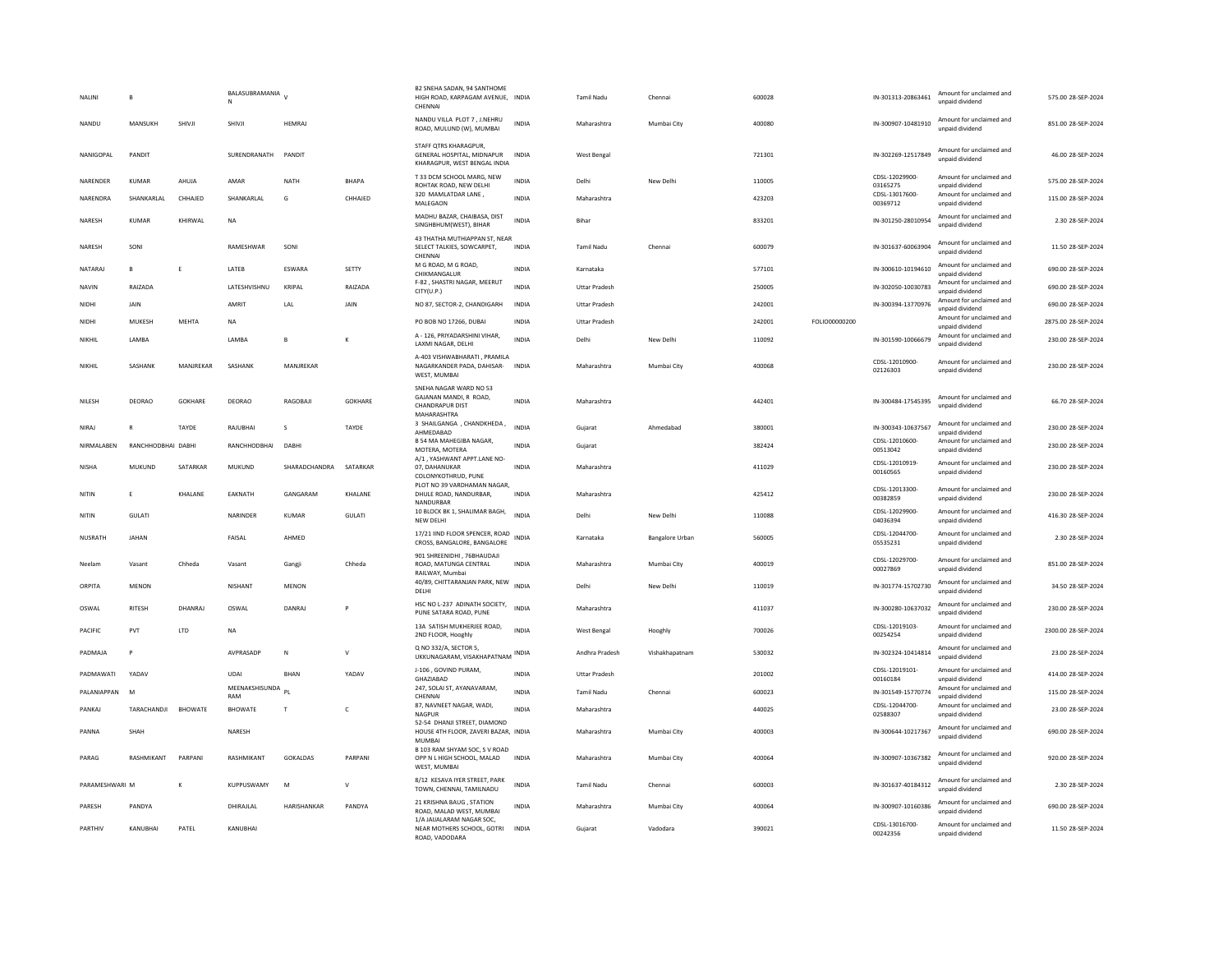| PATEL                | PRAKASHCHAND<br>RA | MAGANBHAI     | MAGANBHAI      |               |                 | 3 KRUPAL SOCIETY NO 3, NEAR<br>JAIN TEMPLE, MANJALPUR,<br>BARODA                                                                        | <b>INDIA</b> | Gujarat              | Vadodara    | 390011 | IN-300183-11319650         | Amount for unclaimed and<br>unpaid dividend | 3450.00 28-SEP-2024 |
|----------------------|--------------------|---------------|----------------|---------------|-----------------|-----------------------------------------------------------------------------------------------------------------------------------------|--------------|----------------------|-------------|--------|----------------------------|---------------------------------------------|---------------------|
| PAWAN                | AGARWAL            |               | PARSURAM       | AGARWAL       |                 | MAKUM ROAD, P/O<br>SUKANPUKHURI, DIST TINSUKIA,<br>TINSUKIA                                                                             | <b>INDIA</b> | Assam                |             | 786125 | CDSI-12024700-<br>00448550 | Amount for unclaimed and<br>unpaid dividend | 46.00 28-SEP-2024   |
| PINTU                | BHATTACHARYY<br>A  |               | NIKHIL         | BHATTACHARYYA |                 | B-7/212 KALYANI, PO KALYANI,<br><b>DIST NADIA</b>                                                                                       | <b>INDIA</b> | West Bengal          |             | 741235 | IN-300484-10676250         | Amount for unclaimed and<br>unpaid dividend | 230.00 28-SEP-2024  |
| PIYUSH               | B                  | CHATURVEDI    | BRJLAL         | CHATURVEDI    |                 | 4-A ABHILASHA, AUGUST KRANTI<br>ROAD, GOWALIA TANK, MUMBAI                                                                              | <b>INDIA</b> | Maharashtra          | Mumbai City | 400036 | IN-300214-10589006         | Amount for unclaimed and<br>unpaid dividend | 2.30 28-SEP-2024    |
| POLURI               | SAMPATH            | KUMAR         | PULLAIAH       |               |                 | H NO 2 2 1164 1 UPSTAIRS DINESH.<br>MEDICAL TILAK NGR MAIN ROAD. INDIA<br>NEW NALLAKUNTA, HYDERABAD                                     |              | Telangana            | Hyderabad   | 500044 | IN-300484-15114191         | Amount for unclaimed and<br>unpaid dividend | 2.30 28-SEP-2024    |
| POTHULAVEERA VENKATA |                    | RAMANA        | KRISHNA        | <b>MURTHY</b> |                 | ANDHRA BANK, GOVERNOR PET<br>BR, VIJAYAWADA, AP                                                                                         | <b>INDIA</b> | Andhra Pradesh       |             | 520002 | IN-301022-20701178         | Amount for unclaimed and<br>unpaid dividend | 690.00 28-SEP-2024  |
| PRAKASHREDDY A       |                    | s             | SURYAPRAKASH   | <b>MOHAN</b>  | REDDY           | 25 A D REGIMENT, C/O 56 APO,<br>AMBALA CANTT                                                                                            | <b>INDIA</b> | Harvana              |             | 133001 | IN-300476-42435822         | Amount for unclaimed and<br>unpaid dividend | 69.00 28-SEP-2024   |
| PRAKASH              | $\sim$             | <b>SHETTY</b> | SANIIV         | SANKOO        | SHETTY          | SANYOGITA CO OP HSG SO LTD A<br>14 4TH, FLOOR DINDAYAL ROAD<br>ANAND NAGAR NEAR. SAMRAT<br>HOTEL DOMBIVLI WEST DOMBIVLI,<br>MAHARASHTRA | <b>INDIA</b> | Maharashtra          |             | 421202 | IN-300513-15193607         | Amount for unclaimed and<br>unpaid dividend | 287.50.28-SEP-2024  |
| PRAMOD               | <b>BHASKAR</b>     | SHIDHAYE      | <b>BHASKAR</b> | SHIDHAYE      |                 | BHATLAWANDE, BANSILAL NAGAR,<br>4 VIDYA NAGAR, AURANGABAD                                                                               | <b>INDIA</b> | Maharashtra          |             | 431001 | IN-301774-10888099         | Amount for unclaimed and<br>unpaid dividend | 230.00 28-SEP-2024  |
| PRAMOD               | VALLABHDAS         | CHHATRALA     | VALLABHDAS     | KESHAVJI      | CHHATRALA       | LIC OF INDIA N/R TALAVGATE,<br>INDRALOK ARCADE 2ND FLR, JND INDIA<br>CBO 28077, JUNAGADH                                                |              | Gujarat              | Junagadh    | 362001 | IN-302201-11092002         | Amount for unclaimed and<br>unpaid dividend | 115.00 28-SEP-2024  |
| PRASANNA             | $\mathbf{S}$       |               | RAIARAMI       | REDDY         | <b>ISANAKA</b>  | 7/35 PADMAVATHI PURAM.<br>TIRUPATHI ANDHRA PRADESH                                                                                      | <b>INDIA</b> | Andhra Pradesh       |             | 517501 | IN-300214-15243838         | Amount for unclaimed and<br>unpaid dividend | 230.00.28-SEP-2024  |
| PRASANTA             | <b>KUMAR</b>       | DAS           | SANATAN        | DAS           |                 | ADANI MINING PVT LTD. AT BIKASH<br>NAGARTUR, NR NARAYANI INDUST, INDIA<br>ANGUL                                                         |              | Orissa               |             | 759123 | IN-300484-14892919         | Amount for unclaimed and<br>unpaid dividend | 115.00 28-SEP-2024  |
| PRASHANT             | <b>MOHAN</b>       |               | DAYA           | SHANAR        | <b>BHARDWAI</b> | D D-1 A, AVANTIKA CHIRANJEEV<br>VIHAR, KAVI NAGAR, GHAZIABAD                                                                            | <b>INDIA</b> | <b>Uttar Pradesh</b> |             | 201001 | CDSL-12019101-<br>00619830 | Amount for unclaimed and<br>unpaid dividend | 460.00 28-SEP-2024  |
| PRASHANT             | PARSHURAM          | KADAM         | PARSHURAM      | JAYRAM        | KADAM           | A WING ROOM NO 1, NAVSIDHHI<br>VINAYAK PARK TISGAON, PADA<br>PUNA LINK ROAD KALYAN E,<br>THANE                                          | <b>INDIA</b> | Maharashtra          |             | 421306 | IN-301604-10611602         | Amount for unclaimed and<br>unnaid dividend | 92.00 28-SEP-2024   |
| PRASHANT             | SHANKARNARAY<br>AN | THACHAPULLY   | <b>NA</b>      |               |                 | NO 9 2ND PUNYA APPT, NR<br>RENUKA HALL NEHRU PARK,<br>VASTRAPUR GAM, AHMEDABAD                                                          | <b>INDIA</b> | Gujarat              | Ahmedabad   | 380015 | IN-301549-18528210         | Amount for unclaimed and<br>unpaid dividend | 46.00 28-SEP-2024   |
| PRATAP               | s                  | SHINDE        | SHINDE         | s             | B               | FLAT NO 4 AASAWARI<br>APARTMENT, PLOT NO 21<br>BHOSALE NAGAR, GANESHKHIND<br>RD, PUNE                                                   | INDIA        | Maharashtra          |             | 411007 | IN-301549-14139605         | Amount for unclaimed and<br>unpaid dividend | 92.00 28-SEP-2024   |
| PRAVEEN              | F                  | KIRANGE       | <b>FKNATH</b>  | KHUSHAI       | KIRANGE         | B/309 VISHWAMBHAR DARSHAN.<br>SUBHASH RD VISHNUNAGAR<br>DOMBIVLI, WEST THANE<br>MAHARASHTRA, INDIA                                      | <b>INDIA</b> | Maharashtra          |             | 421202 | IN-302269-13305606         | Amount for unclaimed and<br>unpaid dividend | 23.00 28-SEP-2024   |
| PRAVIN               | LILADHAR           | HARIA         | LILADHAR       |               |                 | 5 KAPIL KUNJ, BHATWADI BEHIND<br>MAHANAGAR, CO-OP BANDK<br>GHATKOPAR (W), MUMBAI                                                        | <b>INDIA</b> | Maharashtra          | Mumbai City | 400084 | CDSL-12045200-<br>00021999 | Amount for unclaimed and<br>unpaid dividend | 230.00 28-SEP-2024  |
| PREMLATHA            | $\mathbf{S}$       |               | SRICHAND       |               |                 | OLD NO/ 50 NEW NO 101,<br>ARUNACHALA NAICKEN STREET,<br>CHENNAL                                                                         | <b>INDIA</b> | <b>Tamil Nadu</b>    | Chennai     | 600002 | IN-301637-40856045         | Amount for unclaimed and<br>unpaid dividend | 115.00 28-SEP-2024  |
| PRERANA              | AMIT               | SAWANT        | <b>NA</b>      |               |                 | C 205 GORAI SHREE DATTAGURU<br>CHS LTD, PLOT NO 15 RSC 19 NEAR<br>STATUS HOTEL, GORAI 2 BORIVALI<br>WEST, MUMBAIMAHARASHTRA             | <b>INDIA</b> | Maharashtra          | Mumbai City | 400092 | IN-300214-10938430         | Amount for unclaimed and<br>unpaid dividend | 1150.00 28-SEP-2024 |
| PRITHIDHARA          |                    |               |                |               |                 |                                                                                                                                         |              |                      |             |        |                            |                                             |                     |
|                      | <b>MISHRA</b>      |               | KUMUDA         | RANJAN        | MISHRA          | 303. BLDG 8. GREEN FIELDS, BOM<br>60. JOGESHWARI VIKROLI.<br>ROAD.JOGHESHWARI(EAST),<br>MUMBAI                                          | INDIA        | Maharashtra          | Mumbai City | 400060 | CDSL-12029900-<br>02960323 | Amount for unclaimed and<br>unpaid dividend | 460.00 28-SEP-2024  |
| PRIYANKKUMAR         | RAJENDRAKUMA SHAH  |               | RAJENDRAKUMAR  |               |                 | BANK OF INDIA, SAHJANAND<br>SHOPPING CENTRE SHAH, .,<br>AHMEDABAD                                                                       | <b>INDIA</b> | Guiarat              | Ahmedahad   | 380004 | CDSL-13020800-<br>00352626 | Amount for unclaimed and<br>unpaid dividend | 11.50 28-SEP-2024   |
| PULOKESH             | GANGULY            |               | SHANTI         | RAM           | GANGULY         | 25/1 DINGSAI PARA LANE, BALLY,<br>HOWRAH, WEST BENGAL                                                                                   | <b>INDIA</b> | West Bengal          |             | 711201 | IN-302269-12039818         | Amount for unclaimed and<br>unpaid dividend | 2.30 28-SEP-2024    |
| PUNEET               | CHADHA             |               | ASHWANI        | CHADHA        |                 | 30 ADARSH NAGAR, JALANDHAR INDIA                                                                                                        |              | Punjab               |             | 144008 | IN-300214-10447826         | Amount for unclaimed and<br>unpaid dividend | 230.00 28-SEP-2024  |
| PUSHPA               | HARICHAND          | SAMAT         | HARICHAND      | SUNDERDAS     | SAMAT           | JANATA CLOTH STORES, S.R. MILL<br>CHAWL, AKOLA                                                                                          | <b>INDIA</b> | Maharashtra          |             | 444001 | CDSL-13023100-<br>00006804 | Amount for unclaimed and<br>unpaid dividend | 161.00 28-SEP-2024  |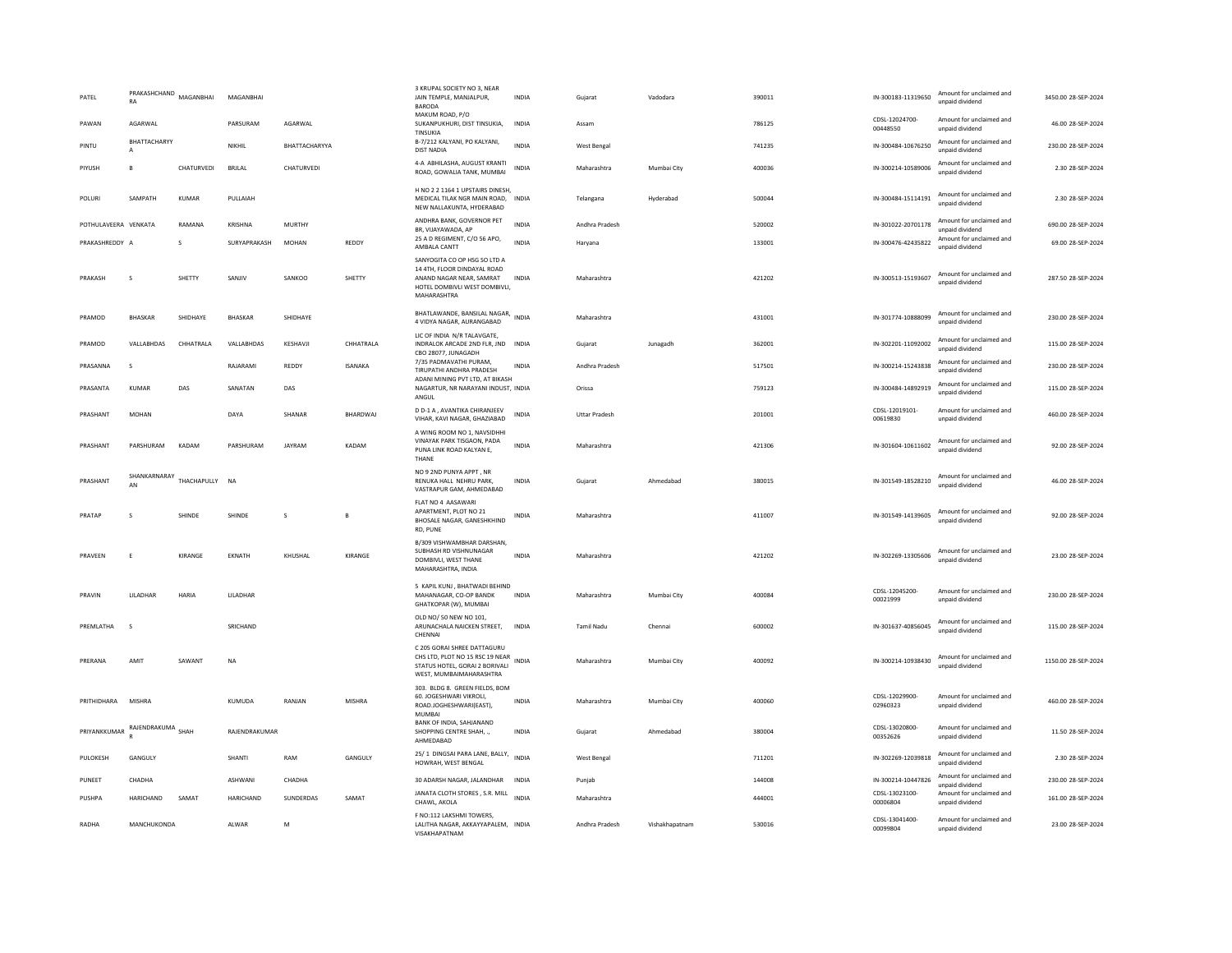| RAGHAVENDRA RAIKAR         |                 |               | <b>ASHOK</b>        | RAIKAR          |               | NO 853 VADIRAJ NILAY, 1ST MAIN<br>5TH CROSS, NIJALINGAPPA<br>LAYOUT, DAVANGERE                            | <b>INDIA</b> | Karnataka            | Davanagere      | 577001 |               | IN-302148-10329738         | Amount for unclaimed and<br>unpaid dividend | 2.30 28-SEP-2024    |
|----------------------------|-----------------|---------------|---------------------|-----------------|---------------|-----------------------------------------------------------------------------------------------------------|--------------|----------------------|-----------------|--------|---------------|----------------------------|---------------------------------------------|---------------------|
| RAGHAVENDRA RAO            |                 | M             | RAMACHANDRA         | RAO             |               | MUDHOL RAGHAVENDRA RAO, S/O<br>M RAMACHANDRA RAO NO<br>12/266, D V MARKET BANAGAR<br>LANE BELLARY, HOSPET | INDIA        | Karnataka            |                 | 583201 |               | IN-301774-17920031         | Amount for unclaimed and<br>unnaid dividend | 2.30 28-SEP-2024    |
| RAHUL                      | PATIDAR         |               | <b>BIHARILAL</b>    | PATIDAR         |               | 91 KANYA SHALA ROAD NEAR<br>BHAWANIMATA, KASRAWAD,<br>KHARGONE MADHYA PRADESH                             | <b>INDIA</b> | Madhya Pradesh       |                 | 451228 |               | IN-300484-17736256         | Amount for unclaimed and<br>unpaid dividend | 23.00 28-SEP-2024   |
| RAHUL                      | KISHORBHAI      | GODHIYA       | KISHORBHAI          | <b>GODHIYA</b>  |               | 2916 25 PRADEEP NAGAR<br>CHINUBHAI NI C, HALI AMBAWADI<br>ELLISBRIDGE, AHMEDABAD<br>GUJARAT               | <b>INDIA</b> | Gujarat              | Ahmedabad       | 380006 |               | IN-300484-15664112         | Amount for unclaimed and<br>unpaid dividend | 71.30 28-SEP-2024   |
| RAJALAKSHMI                | <b>s</b>        |               | SEETHARAMAN         | $\mathsf{K}$    | А             | L 28 G BHARATHI DASAN COLONY, INDIA<br>K K NAGAR, CHENNAI, CHENNAI                                        |              | Tamil Nadu           | Chenna          | 600078 |               | IN-301080-22160425         | Amount for unclaimed and<br>unnaid dividend | 5750.00 28-SEP-2024 |
| RAJAN                      | M               |               | MANICKAVASAGA<br>M  | $\mathbf{s}$    |               | 1277 GOLDEN COLONY, ANNA<br>NAGAR, WEST EXTENSION,<br>CHENNAL                                             | <b>INDIA</b> | <b>Tamil Nadu</b>    | Chennai         | 600050 |               | IN-301549-16606450         | Amount for unclaimed and<br>unpaid dividend | 71.30 28-SEP-2024   |
| RAJASHREE                  | NEELAPPA        | <b>FULARI</b> | NEELAPPA            | SHANKAREPPA     | <b>FULARI</b> | I D B I BANK 11 FIRST CROSS,<br>GANDHINAGAR, P.B.NO-9931,<br>BANGALORE                                    | <b>INDIA</b> | Karnataka            | Bangalore Urban | 560009 |               | CDSL-12020000-<br>00047509 | Amount for unclaimed and<br>unpaid dividend | 862.50 28-SEP-2024  |
| RAJENDRA                   | SHRAVAN         | DUDURKAR      | SHRAVAN             | RAMAJI          | DUDURKAR      | 162 B LAXMINARAYAN NAGAR.<br>NEAR HANUMANNAGAR, SUTGIRNI INDIA<br>HINGNA, NAGPUR                          |              | Maharashtra          |                 | 440001 |               | CDSL-12038400-<br>01231857 | Amount for unclaimed and<br>unpaid dividend | 6.90 28-SEP-2024    |
| RAJESH                     | <b>KUMAR</b>    | к             | KUPPUSWAMI          |                 |               | NO 3 422 J J NAGAR, MUGAPPAIR<br>EAST, CHENNAI<br>16 PUNITNAGAR PART 3 NR                                 | <b>INDIA</b> | <b>Tamil Nadu</b>    | Chennai         | 600050 |               | IN-300484-14383735         | Amount for unclaimed and<br>unpaid dividend | 126.50 28-SEP-2024  |
| RAJESHBHAI                 | $\overline{A}$  | PATEL         | ARVINDBHAI          | PARSHOTTAMDAS   | PATEL         | ASHWAMEGH, BUNGLOW CROSS<br>RD SATELIT RD, AHMEDABAD<br>GUJARAT, INDIA                                    | <b>INDIA</b> | Gujarat              | Ahmedabad       | 380015 |               | IN-302269-13931112         | Amount for unclaimed and<br>unpaid dividend | 18.40 28-SEP-2024   |
| RAJESWARI                  | E               | H             | VAIDYANATHAN        | $\mathsf{s}$    |               | 2 HIGH COURT COLONY, 1ST CROSS<br>STREET, VILLIVAKKAM, CHENNAI                                            |              | <b>Tamil Nadu</b>    | Chennai         | 600049 |               | IN-300708-10276078         | Amount for unclaimed and<br>unpaid dividend | 851.00 28-SEP-2024  |
| RAIKUMAR                   | К               | RAWI ANI      | KHFMCHAND           |                 |               | FLAT NO 702 7TH FLOOR RATTAN,<br>DEEP APTS OPP SAPNA GARDEN, INDIA<br>ULHASNAGAR 3, THANE                 |              | Maharashtra          |                 | 421003 |               | CDSL-12010900-<br>01157438 | Amount for unclaimed and<br>unpaid dividend | 2300.00 28-SEP-2024 |
| RAJKUMARI                  | JAIN            |               | RANJIT              | <b>KUMAR</b>    | SARAWAGI      | RAJ KUMARI JAIN 29 2ND FLR,<br>TIRUPATI MARKETFANCY BAZAR. INDIA<br>T.R PHOOKAN ROAD, GUWAHATI            |              | Assam                |                 | 781001 |               | CDSL-12010900<br>00064276  | Amount for unclaimed and<br>unpaid dividend | 552.00 28-SEP-2024  |
| RAILI                      | UKHARDU         | SONAWANE      | UKHARDU             | $\mathcal{S}$   | SONAWANE      | B-63 GAJANAN NAGAR, NEAR BK-<br>A 562 SECTION-32, ULHASNAGAR, INDIA<br>THANE                              |              | Maharashtra          |                 | 421004 |               | CDSL-12011200-<br>00249974 | Amount for unclaimed and<br>unpaid dividend | 34.50.28-SEP-2024   |
| RAKHI                      | PATNI           |               | SANJAY              | PATNI           |               | 8 TILAK PATH , INDORE (M.P.)                                                                              | <b>INDIA</b> | Madhya Pradesh       |                 | 452004 |               | IN-301983-10028780         | Amount for unclaimed and<br>unpaid dividend | 4.60 28-SEP-2024    |
| RAM                        | REDDY           | M             | MITAN               | PAPEYA          | REDDY         | S O M PAPEYA REDDY, WATER<br>WORKS RD, PURI                                                               | INDIA        | Orissa               |                 | 752002 |               | IN-300484-15525891         | Amount for unclaimed and<br>unpaid dividend | 82.80 28-SEP-2024   |
| RAMAKRISHNAJV V            |                 | s             | VEERABHADRA         | RAO             | -1            | GF/A SAI SADAN APTS, NO<br>47/9/39, DWARAKANAGAR,<br>VISAKHAPATNAM                                        | <b>INDIA</b> | Andhra Pradesh       | Vishakhapatnam  | 530017 |               | IN-301696-10839235         | Amount for unclaimed and<br>unpaid dividend | 230.00 28-SEP-2024  |
| RAMAN                      | s               | К             | KRISHNASARMA        | s.              | M             | NEW NO 14, MAHADEVAN STREET, INDIA<br>WEST MAMBALAM, CHENNAI                                              |              | Tamil Nadu           | Chennai         | 600033 |               | IN-300394-15750649         | Amount for unclaimed and<br>unpaid dividend | 115.00 28-SEP-2024  |
| RAMASUBRAMA<br><b>NIAN</b> |                 |               | JAGANNATHAN         | R               |               | nutech royalite flat D, old<br>no.107/4new no.186,<br>rangarajapuram main rdkodamba,<br>chennai           | INDIA        | <b>Tamil Nadu</b>    | Chennai         | 600024 |               | CDSL-13027900-<br>00088125 | Amount for unclaimed and<br>unnaid dividend | 690.00 28-SEP-2024  |
| RAMESH                     | <b>BUDHARUP</b> |               | SOMNATH             | <b>BUDHARUP</b> |               | P O BOX 17266, DUBAI, UAE                                                                                 | <b>INDIA</b> | <b>Uttar Pradesh</b> |                 | 242001 | FOLIO00000138 |                            | Amount for unclaimed and<br>unpaid dividend | 4600.00 28-SEP-2024 |
| RAMESH                     | CHARAN          |               | SHANWAL             | DAN             | CHARAN        | R. NO. 3 A, HIGH COURT COLONY,<br>RATANADA, JODHPUR RAJASTHAN                                             | <b>INDIA</b> | Rajasthan            |                 | 303001 |               | IN-302269-11827778         | Amount for unclaimed and<br>unpaid dividend | 103.50 28-SEP-2024  |
| RAMESH                     | RAGHURAM        | MALLYA        | <b>BAILOOR</b>      | RAGHURAM        | MALLYA        | 4TH FLR RADHA BLDG, N S RD<br>DOMBIVLI W, OPP GOPI TALKIES, INDIA<br>THANE                                |              | Maharashtra          |                 | 421202 |               | IN-300484-14592280         | Amount for unclaimed and<br>unpaid dividend | 23.00 28-SEP-2024   |
| RAMKRISHNA                 | <b>MAROTRAO</b> | <b>BHOSLE</b> | <b>MAROTRAO</b>     | BHAGAWANGI      | <b>BHOSLE</b> | QTR.NO.MQ/308, WCL UMRED,<br>MAHARASHTRA                                                                  | <b>INDIA</b> | Maharashtra          |                 | 441204 |               | IN-301696-10970699         | Amount for unclaimed and<br>unpaid dividend | 34.50 28-SEP-2024   |
| RASHMI                     | RAJIV           | KHARA         | RAJIV               | KHARA           |               | C/O SHAPHARIA & MEHTA, 1/19<br>SAGAR NIWAS BHAUDAJI, CROSS INDIA<br>ROAD NO-10 MATUNGA, MUMBAI            |              | Maharashtra          | Mumbai City     | 400019 |               | CDSL-12063000-<br>00013419 | Amount for unclaimed and<br>unnaid dividend | 2300.00 28-SEP-2024 |
| RATHI                      | M               | к             | LAXMI               | NARAYAN         | RATHI         | FLAT NO. 5, AAKASH DEEP APPT.,<br>POWER HOUSE ROAD, RATLAM (M. INDIA<br>P.)                               |              | Madhya Pradesh       |                 | 457001 |               | IN-301983-10016254         | Amount for unclaimed and<br>unnaid dividend | 202.40 28-SEP-2024  |
| RATHINAM                   | CHANDRA         | MOHAN         | RETHINAM            |                 |               | O NO 94 N NO 29,<br>MADURAIVEERAN KOIL ST,<br>PUDUERI CHENGALPET,<br>CHENGALPET                           | INDIA        | <b>Tamil Nadu</b>    |                 | 603001 |               | IN-301604-10543387         | Amount for unclaimed and<br>unpaid dividend | 69.00 28-SEP-2024   |
| RAVI                       | BASURAJ         | DADAL         | <b>BASURAJ</b>      | DADAL           |               | BLDG NO 27 ROOM NO 425.<br>KANNAMWARNAGAR 1, VIKHROLI INDIA<br>FAST. MUMBAL                               |              | Maharashtra          | Mumbai City     | 400083 |               | IN-300476-10136854         | Amount for unclaimed and<br>unpaid dividend | 115.00 28-SEP-2024  |
| RAVI                       | HARSHADKUMA     | PATHAK        | HARSHADKUMAR PATHAK |                 |               | 1 MATRU ASHISH, PATELVADI, B/H INDIA<br>T B HOSPITAL, JAMNAGAR                                            |              | Gujarat              | Jamnagar        | 361008 |               | CDSL-12010600-<br>00522678 | Amount for unclaimed and<br>unpaid dividend | 506.00.28-SEP-2024  |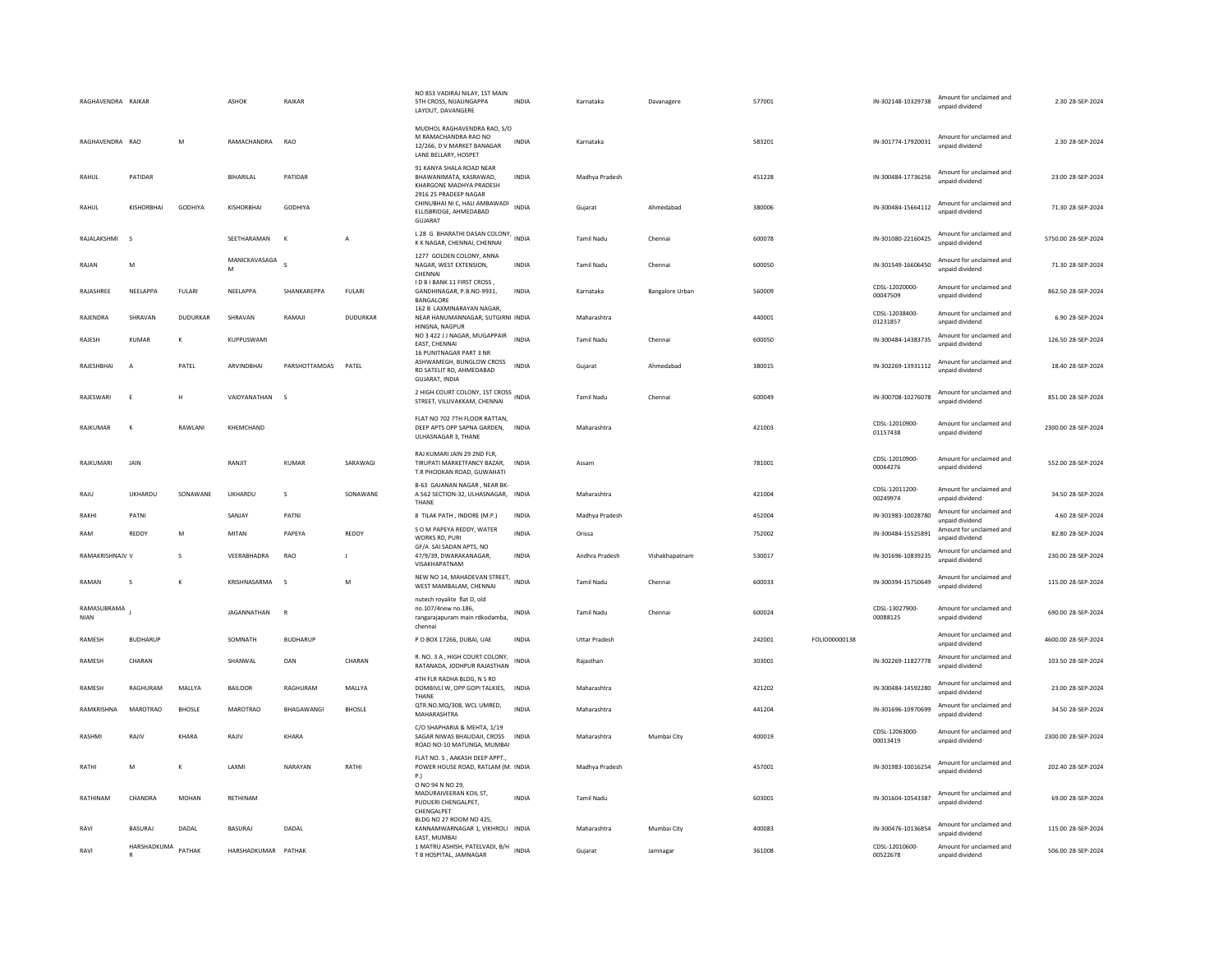| RAVI                            | KAILASH            | KESWANI        | KAILASH            | KESWANI                    |               | GROUND FLOOR, BHADGAON<br>ROAD, MAH TRANSPORT STATION INDIA<br>ROAD, PACHORA                                          |              | Maharashtra       |                 | 424201 | IN-300476-40938912         | Amount for unclaimed and<br>unpaid dividend | 126.50 28-SEP-2024  |
|---------------------------------|--------------------|----------------|--------------------|----------------------------|---------------|-----------------------------------------------------------------------------------------------------------------------|--------------|-------------------|-----------------|--------|----------------------------|---------------------------------------------|---------------------|
| RAVI                            | KUMAR              |                | <b>NA</b>          |                            |               | SBI PANAJI MAIN BRANCH, NEAR<br>MANDOVI HOTEL, PANAJI NORTH INDIA<br>GOA, PANJI                                       |              | Maharashtra       |                 | 403001 | CDSL-12047200-<br>11458612 | Amount for unclaimed and<br>unpaid dividend | 690.00.28-SEP-2024  |
| RAVI                            | PRAKASH            | KHEMKA         | RADHESHYAM         | KHEMKA                     |               | P-21/22, RADHA BAZAR STREET, 1 INDIA<br>ST FLOOR, Hooghly                                                             |              | West Bengal       | Hooghly         | 700001 | CDSL-12044700-<br>03317361 | Amount for unclaimed and<br>unpaid dividend | 2.30 28-SEP-2024    |
| RAVIKANT                        | CHOUDHARY          |                | <b>NA</b>          |                            |               | 312 VAIBHAV APARTMENTS, 62 E<br>V K SAMPATH ROAD, VEPERY,<br>CHENNAI                                                  | <b>INDIA</b> | <b>Tamil Nadu</b> | Chennai         | 600007 | IN-300095-10934340         | Amount for unclaimed and<br>unpaid dividend | 851.00 28-SEP-2024  |
| RIAZ                            | <b>ISMAIL</b>      |                | ABDUL              | RASHID                     | <b>ISMAIL</b> | BLOCK A-3 OCEAN HEIGHTS<br>TALEIGAO, DONAPAULA, GOA<br>DE SHAW AND CO SANALI                                          | INDIA        | Maharashtra       |                 | 403004 | IN-300214-12844359         | Amount for unclaimed and<br>unpaid dividend | 115.00 28-SEP-2024  |
| <b>RIKSHIT</b>                  | JAIN               |                | MAHAVIR            | PRASAD                     | JAIN          | INFOPARK 8 2, 120 113 ROAD NO 2 INDIA<br>BANJARA HILLS, HYDERABAD<br>ANDHRA PRADESH                                   |              | Telangana         | Hyderabad       | 500034 | IN-300214-13453601         | Amount for unclaimed and<br>unpaid dividend | 230.00 28-SEP-2024  |
| RISHABH                         | JAIN               |                | PREM               | CHAND                      | JAIN          | 1256/87 SHANTI NAGAR, TRI<br>NAGAR NORTH, WEST DELHI, New INDIA<br>delhi                                              |              | Delhi             | New Delhi       | 110035 | CDSL-12032300-<br>00913057 | Amount for unclaimed and<br>unpaid dividend | 57.50 28-SEP-2024   |
| RITU                            | RAJ                | <b>KRISHNA</b> | KRISHNA            | <b>KUMAR</b>               |               | ORIENTAL BANK OF COMMERCE,<br>302 9HM 1ST BLOCK, BASI REDDY<br>COMPLEX HRBR LAYOUT,<br>BANGALORE                      | <b>INDIA</b> | Karnataka         | Bangalore Urban | 560043 | CDSL-13014900<br>00015802  | Amount for unclaimed and<br>unpaid dividend | 839.50 28-SEP-2024  |
| <b>RNR</b>                      | KSHEERSAGAR        |                | NA                 |                            |               | B-802 CHINMAY TOWERS,<br>GURUKUL ROAD, AHMEDABAD                                                                      | <b>INDIA</b> | Gujarat           | Ahmedabad       | 380052 | IN-302269-10035912         | Amount for unclaimed and<br>unpaid dividend | 2.30 28-SEP-2024    |
| <b>RUCHI</b>                    | SHIVPRAKASH        | SARDA          | SHIVPRAKASH        | SARDA                      |               | B-25 MANGAL KARNI, 17TH<br>SIDDHARTH NAGAR, GOREGAON<br>(WEST), MUMBAI                                                | <b>INDIA</b> | Maharashtra       | Mumbai City     | 400062 | CDSL-13015400-<br>00175155 | Amount for unclaimed and<br>unpaid dividend | 287.50 28-SEP-2024  |
| RUNA                            | GHOSH              |                | ASHOKE             | KUMAR                      | GANGULY       | KRISHNA KALITALA, P.O-<br>MAKDUMPUR, DIST- MALDA                                                                      | <b>INDIA</b> | West Bengal       |                 | 732103 | IN-302646-10026765         | Amount for unclaimed and<br>unpaid dividend | 1150.00 28-SEP-2024 |
| SACHIN                          |                    |                | <b>OM</b>          | PRAKASH                    |               | B 7/68/2, S J ENCLAVE, NEW DELHI INDIA                                                                                |              | Delhi             | New Delhi       | 110029 | IN-302236-10621006         | Amount for unclaimed and<br>unpaid dividend | 115.00 28-SEP-2024  |
| SACHIN                          | MAHAVIR            | PATIL          | MAHAVIR            | TATYA                      | PATIL         | 708 MATANG SAMAJ VASAHAT<br>MATANG SAMA, J TO PATIL GALLI<br>MALA A P CHIPARITAL, SHIROL,<br>SHIROL MAHARASHTRA       | <b>INDIA</b> | Maharashtra       |                 | 416101 | IN-300484-17442531         | Amount for unclaimed and<br>unpaid dividend | 50.60 28-SEP-2024   |
| SACHIN                          | SHARAD             | DANAKE         | SHARAD             | GANGARAM                   | DANAKE        | 595/16 IRANI CHAWL, PIPE ROAD<br>NEAR RLY STATION, KURLA W<br>MUMBAI, MAHARASHTRA INDIA                               | <b>INDIA</b> | Maharashtra       | Mumbai City     | 400070 | IN-302269-12739860         | Amount for unclaimed and<br>unpaid dividend | 6.90 28-SEP-2024    |
| SAFFRONGLOBA<br><b>LMARKETS</b> | PRVATE             | LIMITED        | NA                 |                            |               | FIRST FLOOR WESTERN TOWER<br>WESTERN EXPRESS HIGHWAY,<br>PARSIWADA VILE PARLE EAST.<br><b>MUMBA</b>                   | <b>INDIA</b> | Maharashtra       | Mumbai City     | 400057 | CDSL-11000011-<br>00017495 | Amount for unclaimed and<br>unpaid dividend | 5750.00 28-SEP-2024 |
| SAGAR                           | DILIP              | MAHADIK        | DILIP              | MAHADEV                    | MAHADIK       | 301 SUPREME IKON BANER RD NR<br>SAKAL, NAGAR, PUNE<br>MAHARASHTRA                                                     | INDIA        | Maharashtra       |                 | 411003 | IN-300484-15799253         | Amount for unclaimed and<br>unpaid dividend | 46.00 28-SEP-2024   |
| SAGAR                           | RAMCHANDRA         | KADAM          | RAMCHANDRA         | NARAYAN                    | KADAM         | SHIV DARSHAN CHS C29 ROOM NO<br>7. SECTOR 48 NERUL. NAVI<br>MUMBAI MAHARASHTRA                                        | <b>INDIA</b> | Maharashtra       |                 | 400706 | IN-300513-17455810         | Amount for unclaimed and<br>unpaid dividend | 27.60 28-SEP-2024   |
| SAKTI                           | PRASANNA           | NAYAK          | LATEB              | N                          | NAYAK         | PLOT ONE, MADHUSUDAN NAGAR, INDIA<br>UNIT 4, BHUBANESWAR                                                              |              | Orissa            |                 | 751001 | IN-301250-28799611         | Amount for unclaimed and<br>unnaid dividend | 690.00 28-SEP-2024  |
| SALEENA                         |                    |                | SULFIKKAR          |                            |               | PUTHAN MALIYEKKAL, POST<br>KODIYATHUR MUKKAM,<br>KOZHIKODE, KERALA                                                    | <b>INDIA</b> | Kerala            |                 | 673602 | IN-302269-11229277         | Amount for unclaimed and<br>unpaid dividend | 172.50 28-SEP-2024  |
| SAMIR                           | MODI               |                | PURSHOTTAM         | DAS                        | <b>MODI</b>   | C/O LIBAS NEW MARKET, SUBHASH<br>CHOWK, RAIGARH, CHATTISGARH                                                          | <b>INDIA</b> | Madhya Pradesh    |                 | 496001 | IN-300214-14080676         | Amount for unclaimed and<br>unpaid dividend | 230.00 28-SEP-2024  |
| SANDIP                          | HANUMANTRAO SHINDE |                | HANUMANTRAO SHINDE |                            |               | 717/D RAJSHIVAM HSG SOC.<br>ASHOKVAN.<br>MARUTINAGARDAHISAR, MUMBAI                                                   | <b>INDIA</b> | Maharashtra       | Mumbai City     | 400068 | IN-302201-10368923         | Amount for unclaimed and<br>unpaid dividend | 36.80 28-SEP-2024   |
| SANJAY                          | MUKHOPADHYA<br>Y   |                |                    | SOURENDRANATH MUKHOPADHYAY |               | FLAT NO 303 BLDG NO 17A.<br>GODAVARI CUSTOMS COLONY<br>POWAI, MUMBAI                                                  | INDIA        | Maharashtra       | Mumbai City     | 400076 | IN-300484-14965756         | Amount for unclaimed and<br>unpaid dividend | 230.00 28-SEP-2024  |
| SANJAY                          | <b>JINDAL</b>      |                | <b>HARDWARI</b>    | LAL                        |               | DR. GERA STREET, WATER WORKS<br>ROAD MANSA, MANSA, MANSA                                                              | <b>INDIA</b> | Puniab            |                 | 151505 | CDSL-12044700-<br>00261794 | Amount for unclaimed and<br>unpaid dividend | 2.30 28-SEP-2024    |
| SANJAY                          | KUMAR              | VERMA          | DHARAM             | PAL                        | VERMA         | V/326/1198, GANDHI COLONY NIT, INDIA<br>FARIDABAD                                                                     |              | Haryana           |                 | 121001 | IN-301774-15882256         | Amount for unclaimed and<br>unpaid dividend | 230.00 28-SEP-2024  |
| SANJAY                          | MANHARLAL          | GANDHI         | MANHARLAL          | GIRDHARLAL                 | GANDHI        | 202 2ND FLOOR HANSHPRIYA CHS<br>LTD, 132 62 NOTPS III OFF<br>FACTORY LANE, BORIVALI WEST,<br>MUMBAI MAHARASHTRA INDIA | <b>INDIA</b> | Maharashtra       | Mumbai City     | 400092 | IN-300513-10180625         | Amount for unclaimed and<br>unpaid dividend | 851.00 28-SEP-2024  |
| SANJEEV                         | KUMAR              | RAI            | RAMASHARY          | G                          | RAI           | B-539 SAPNA NAGAR<br>GANDHIDHAM-KUTCH                                                                                 | <b>INDIA</b> | Gujarat           |                 | 370201 | IN-300974-11038649         | Amount for unclaimed and<br>unpaid dividend | 1150.00 28-SEP-2024 |
| SANKAR                          | N                  |                | NALLAMANICKAM      |                            |               | 2C/3 VALLIYAMMAI ILLAM.<br>MUTHAMIL STREET, THANGAM<br>NAGAR, THANJAVUR                                               | INDIA        | Tamil Nadu        | Thanjavur       | 613007 | IN-301637-40694963         | Amount for unclaimed and<br>unpaid dividend | 23.00 28-SEP-2024   |
| SANTOSH                         | <b>KELKAR</b>      |                | RAMCHANDRA         | KELKAR                     |               | M/S SHAUNAK ARTS, 9-B RUPALI<br>HEIGHTS, SUVARN BAUG COLONY, INDIA<br>KOTHRUD PUNE                                    |              | Maharashtra       |                 | 411029 | IN-300214-10738466         | Amount for unclaimed and<br>unpaid dividend | 805.00 28-SEP-2024  |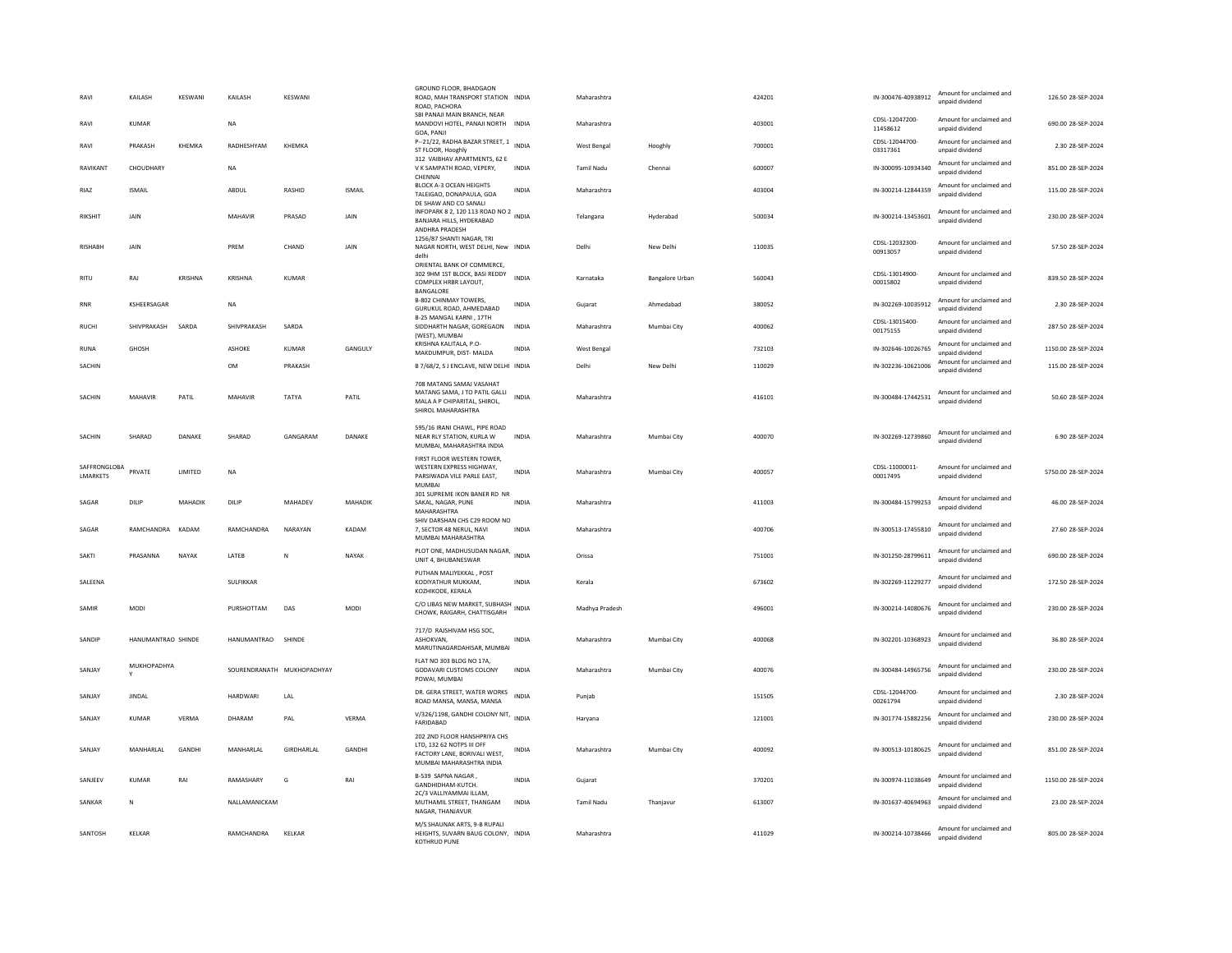| SANTOSH         | <b>KUMAR</b>      | AGRAWAL                              | <b>NAGAR</b>       | MAL          | AGARWAL      | D-78 ARJUN PATH, KEDIA PALACE<br>ROAD, MURLIPURA, JAIPUR                                                  | <b>INDIA</b> | Rajasthan         |                        | 302013 |               | CDSL-12036600-<br>00009092 | Amount for unclaimed and<br>unpaid dividend | 11.50 28-SEP-2024   |
|-----------------|-------------------|--------------------------------------|--------------------|--------------|--------------|-----------------------------------------------------------------------------------------------------------|--------------|-------------------|------------------------|--------|---------------|----------------------------|---------------------------------------------|---------------------|
| SARADAKUMARI    |                   | $\mathbf{I}$                         | GURUNATH           | $\circ$      | $\mathsf{v}$ | NO.29 FIRST FLOOR, NATIONAL<br>HIGH SCHOOL ROAD, V V PURAM, INDIA<br>BANGALORE                            |              | Karnataka         | Bangalore Urban        | 560004 |               | IN-300239-10688077         | Amount for unclaimed and<br>unpaid dividend | 11.50 28-SEP-2024   |
| SARALA          | DEVI              | <b>BHUPALAM</b>                      | <b>NA</b>          |              |              | W/O NAGA PRAKASH B, H NO 18-<br>194/5, DWARAKA NAGAR<br>VELGODU, KURNOOL (DIST)                           | <b>INDIA</b> | Andhra Pradesh    |                        | 518533 |               | IN-300394-10068701         | Amount for unclaimed and<br>unpaid dividend | 230.00 28-SEP-2024  |
| SARITA          | MAHENDRASING<br>H | SHEKHAWAT                            | MAHENDRASINGH      |              |              | A/8 BHUNESHWARI SOCIETY,<br>SHASTRI ROAD, BARDOLI                                                         | <b>INDIA</b> | Gujarat           |                        | 394601 |               | CDSL-12013200-<br>00573420 | Amount for unclaimed and<br>unpaid dividend | 1380.00 28-SEP-2024 |
| SARITA          | NAHATA            |                                      | SANJAY             | NAHATA       |              | 471 RAMPURIYON MOHALLA,<br>UPASARE KE SAMANE, ., BIKANER                                                  | <b>INDIA</b> | Rajasthan         |                        | 334005 |               | CDSL-12017701-<br>00710931 | Amount for unclaimed and<br>unpaid dividend | 287.50 28-SEP-2024  |
| SASHIKALA       | JAIN              |                                      | JAIN               | M            | $\mathsf{R}$ | 12 KALATHI PILLAI ST, 1ST FLOOR,<br>SOWCARPET, CHENNAI                                                    | <b>INDIA</b> | <b>Tamil Nadu</b> | Chennai                | 600001 |               | CDSL-13028600-<br>00001010 | Amount for unclaimed and<br>unpaid dividend | 11.50 28-SEP-2024   |
| SASHIKALA       | M                 |                                      | MANOHAR            | RAJKANKARIA  |              | 12 KALATHI PILLAI ST, 1ST FLOOR,<br>SOWCARPET, CHENNAI                                                    | <b>INDIA</b> | <b>Tamil Nadu</b> | Chennai                | 600001 |               | CDSL-13028600-<br>00002033 | Amount for unclaimed and<br>unpaid dividend | 11.50 28-SEP-2024   |
| SASHIKALA       | M                 |                                      | <b>NA</b>          |              |              | 12 KALATHI PILLAI ST., 1ST FLOOR<br>SOWCARPET, CHENNAI.<br>NO.2764 GIRIDARSHINI                           | <b>INDIA</b> | <b>Tamil Nadu</b> | Chennai                | 600079 |               | IN-300450-10081942         | Amount for unclaimed and<br>unpaid dividend | 11.50 28-SEP-2024   |
| SATISH          | $\kappa$          |                                      | KRISHNA            | MURTHY       | V            | CHAMUNDESHWARI ROAD,<br>CHAMUDIPURAM, Bangalore<br>Urban                                                  | <b>INDIA</b> | Karnataka         | Bangalore Urban        | 570004 |               | IN-300239-10735859         | Amount for unclaimed and<br>unpaid dividend | 11.50 28-SEP-2024   |
| SATPAI          | SINGH             |                                      | <b>NA</b>          |              |              | 158 PHASE 7, MOHAL I, ROPAR P B INDIA                                                                     |              | Chandigarh        | Chandigarh             | 160061 |               | IN-302269-10153735         | Amount for unclaimed and<br>unpaid dividend | 11.50 28-SEP-2024   |
| SAURAV          | KUMAR             |                                      | RAMJEE             | PRASAD       | BHAGAT       | PAKURIA PAKUR, P ADD<br>BAXIBANDH ROAD, DUMKA<br>JHARKHAND                                                | <b>INDIA</b> | Bihar             |                        | 814101 |               | IN-300484-15593038         | Amount for unclaimed and<br>unpaid dividend | 34.50 28-SEP-2024   |
| SAVITHA         | $\mathsf{C}$      |                                      | SATISH             | к            |              | NO. 2764 GIRIDARSHINI.<br>CHAMUNDESHWARI ROAD,<br>CHAMUNDIPURAM, Bangalore<br>Urbar                       | <b>INDIA</b> | Karnataka         | Bangalore Urban        | 570004 |               | IN-300239-10771157         | Amount for unclaimed and<br>unpaid dividend | 11.50 28-SEP-2024   |
| SEEMA           | SHANKAR           | DARGOPATIL                           | SHANKAR            | DARGOPATIL   |              | B/11 SHRADHA APARTMENT, 78<br>RAILWAY LINES, SENT JOSEPH<br>SCHOOL, SOLAPUR                               | <b>INDIA</b> | Maharashtra       |                        | 413001 |               | CDSL-12036000-<br>00732626 | Amount for unclaimed and<br>unpaid dividend | 115.00 28-SEP-2024  |
| SEFALI          | DEY               |                                      | <b>DIPANKAR</b>    | DEY          |              | JAGAT BALLAVPUR, JAGAT<br>BALLAVPUR, HOWRAH, WB                                                           | <b>INDIA</b> | West Bengal       |                        | 711408 |               | IN-301250-28556718         | Amount for unclaimed and<br>unnaid dividend | 575.00 28-SEP-2024  |
| SENTHIL         | KUMAR             | M                                    | MURUGESAN          |              |              | 4 RAJARAO STREET, TIRUPPUR                                                                                | <b>INDIA</b> | <b>Tamil Nadu</b> |                        | 641601 |               | IN-301696-10353982         | Amount for unclaimed and<br>unpaid dividend | 57.50 28-SEP-2024   |
| <b>SESHADRI</b> |                   | CHAMARAIANAG VARADARAIAN VARADARAIAN |                    | SESHAIYENGAR |              | B-5-325 THUNGABHADRA BLOCK<br>N G V COMPLEX, KORAMANGALA, INDIA<br>BANGALORE                              |              | Karnataka         | <b>Bangalore Urban</b> | 560047 |               | IN-302236-11558269         | Amount for unclaimed and<br>unpaid dividend | 172.50.28-SEP-2024  |
| SETHURAMAN      | $\overline{A}$    |                                      | NA                 |              |              | C-3 KADAMBARI APARTMENTS, 4<br>SUBRAMANIAM STREET,<br>CHROMPET, CHENNAI                                   | <b>INDIA</b> | Tamil Nadu        | Chennai                | 600044 | FOLIO00000023 |                            | Amount for unclaimed and<br>unpaid dividend | 115.00 28-SEP-2024  |
| SHAH            | HITESH            |                                      | MADHUSUDAN         |              |              | 301/ACME GHAR 3RD FLOOR 290-<br>A, KHANDUBHAI DESAI MARG<br>BEHIND, RASRAJ HOTEL VILE<br>PARLE(W), MUMBAI | INDIA        | Maharashtra       | Mumbai City            | 400056 |               | IN-300907-10196285         | Amount for unclaimed and<br>unpaid dividend | 690.00 28-SEP-2024  |
| SHAH            | $\mathbf{S}$      |                                      | RAGHAVAN           | $\mathbf{T}$ | NARAYANAN    | TC 16/882 5 THYCAUD P.O,<br>JAGATHY, TRIVANDRUM,<br>TRIVANDRUN                                            | <b>INDIA</b> | Kerala            |                        | 695014 |               | IN-301637-40733105         | Amount for unclaimed and<br>unnaid dividend | 345.00 28-SEP-2024  |
| SHAIKH          | NAHIDA            | ZAKIR                                | SALIMUDDIN         | BADESAHEB    | SHAIKH       | 332 GHORPADE PETH, ZOHARA<br>COMPLEX, PUNE, PUNE                                                          | <b>INDIA</b> | Maharashtra       |                        | 411042 |               | IN-303116-10716508         | Amount for unclaimed and<br>unpaid dividend | 2.30 28-SEP-2024    |
| SHAKIR          | <b>IBRAHIM</b>    | SHAH                                 | <b>IBRAHIM</b>     | HASANALI     | SHAH         | MOTIWALA BLDG GR FLOOR,<br>ROOM 2A E S PATAN WALA RD.<br>BYCULLA EAST, MUMBAI                             | <b>INDIA</b> | Maharashtra       | Mumbai City            | 400027 |               | CDSL-13041400-<br>05541238 | Amount for unclaimed and<br>unpaid dividend | 2.30 28-SEP-2024    |
| SHALINI         | RAJESH            | SITLANI                              | RAJESH             |              |              | 191/26 SHAHANI COLONY, 2ND<br>FLOOR R C MARG, CHEMBUR,<br><b>MUMBA</b>                                    | INDIA        | Maharashtra       | Mumbai City            | 400071 |               | CDSL-12033200-<br>00971776 | Amount for unclaimed and<br>unpaid dividend | 437.00 28-SEP-2024  |
| SHARAD          | RAMAKANT          | PARAB                                | RAMAKANT           | SHIVRAM      | PARAB        | A 6 VARAJRAJ CO OP HS LTD,<br>SECTOR 11, NERUL, NAVI MUMBAI                                               | <b>INDIA</b> | Maharashtra       |                        | 400706 |               | IN-301604-10436226         | Amount for unclaimed and<br>unpaid dividend | 4991.00 28-SEP-2024 |
| SHARWAN         | <b>KUMAR</b>      | SINGH                                | BABULAL            | SINGH        | <b>SH</b>    | 10/18, TRUNK ROAD, A-ZONE<br>DURGAPUR, WEST BENGAL                                                        | INDIA        | West Bengal       |                        | 713204 |               | IN-302316-10170020         | Amount for unclaimed and<br>unpaid dividend | 69.00 28-SEP-2024   |
| SHASHIKALA      | JAYAPRAKASH       | MUNDADA                              | <b>JAYAPRAKASH</b> |              |              | HOUSE NO.3-2-266.<br>GAVALIPURASTATION ROAD,<br>NANDED, NANDED                                            | INDIA        | Maharashtra       |                        | 431601 |               | CDSL-12010900-<br>00944331 | Amount for unclaimed and<br>unpaid dividend | 57.50 28-SEP-2024   |
| SHEEMA          | <b>NABI</b>       | QASBA                                | GHULAM             | <b>NABI</b>  | QASBA        | 103 AHOKA ESTATE, 24<br>BARAKHAMBA RD N, NEW DELHI                                                        | <b>INDIA</b> | Delhi             | New Delhi              | 110001 |               | IN-300484-14578324         | Amount for unclaimed and<br>unpaid dividend | 4.60 28-SEP-2024    |
| SHIBIJA         | $\mathsf{P}$      | P                                    | LATHEESHKUMAR      | E            | T            | HOUSE NO 38/1965, EDOTH<br>HOUSE, MANGATTPARAMBA,<br>EDAKKAD P. O. CALICUT                                | <b>INDIA</b> | Kerala            |                        | 673005 |               | IN-301811-10052225         | Amount for unclaimed and<br>unpaid dividend | 230.00 28-SEP-2024  |
| SHIV            | RATTAN            | GARG                                 | NA                 |              |              | D-44, LORD KRISHNA RAOD,<br>ADARSH NAGAR, DELHI                                                           | <b>INDIA</b> | Delhi             | New Delhi              | 110033 |               | IN-300966-10144985         | Amount for unclaimed and<br>unpaid dividend | 230.00 28-SEP-2024  |
| SHIVAJI         | TUKARAM           | ADHIKAR                              | NA                 |              |              | AT-POST-SARALAMBE, TAL-<br>SHAHAPUR, THANE                                                                | <b>INDIA</b> | Maharashtra       |                        | 421601 |               | CDSL-12044700-<br>03832226 | Amount for unclaimed and<br>unpaid dividend | 23.00 28-SEP-2024   |
| SHORANA         | KANKARIA          |                                      | MANGILAI           |              |              | NO 5 VINAYAKA MAISTRY STREET,<br>SOWCARPET, CHENNAI,<br>TAMILNADL                                         | <b>INDIA</b> | <b>Tamil Nadu</b> | Chennai                | 600079 |               | IN-300513-12924577         | Amount for unclaimed and<br>unpaid dividend | 839.50 28-SEP-2024  |
| SHOBHA          | PRAVINKUMAR DUGAD |                                      | PRAVINKUMAR        | SARUPCHAND   | DUGAD        | 9 GANESH GANGA HSG SOC.<br>DATTANAGAR PETH ROAD,<br>PANCHAVATI NASIK, NASIK                               | <b>INDIA</b> | Maharashtra       |                        | 422003 |               | CDSL-12010907-<br>00084084 | Amount for unclaimed and<br>unpaid dividend | 69.00 28-SEP-2024   |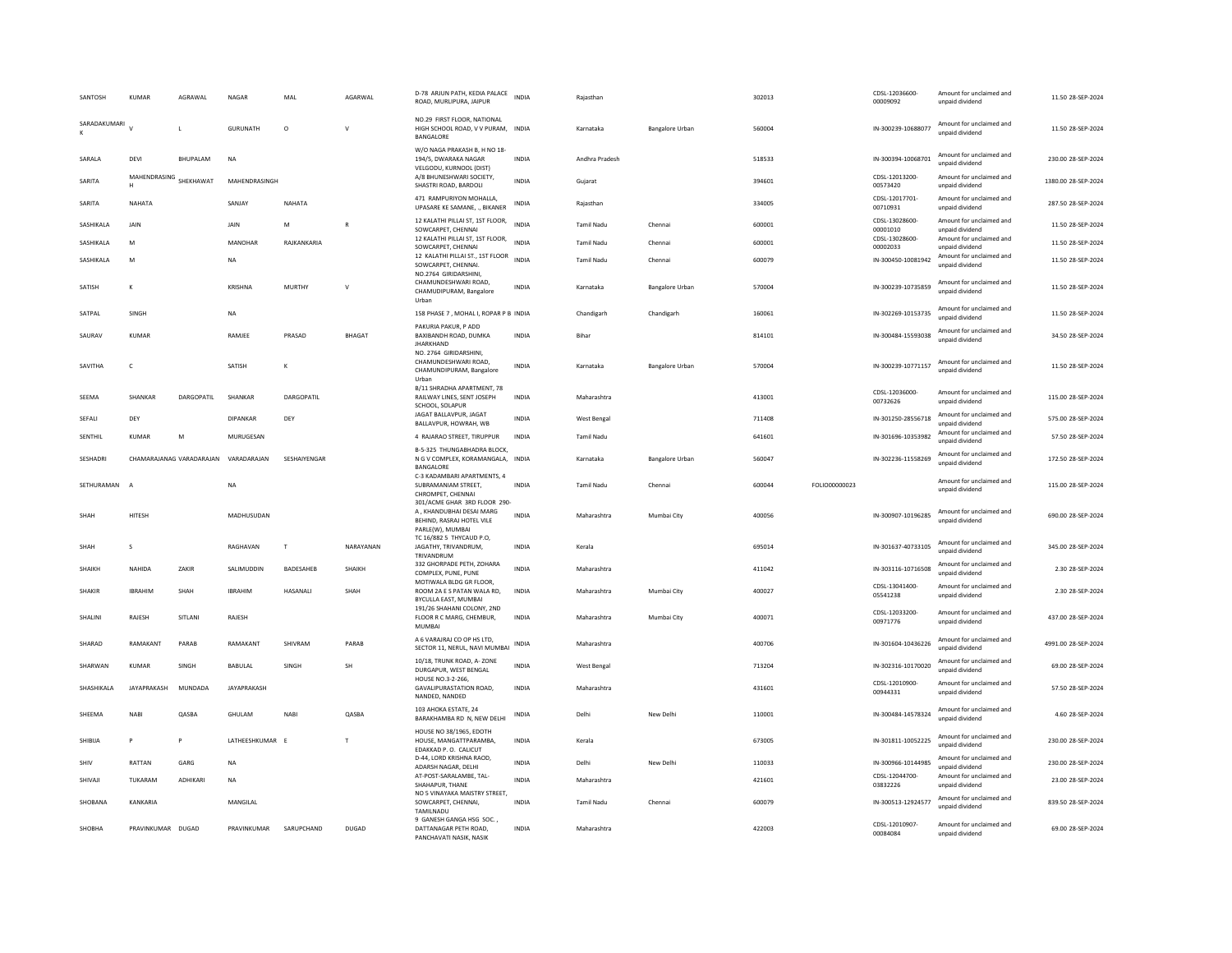| SHREENIVAS                         | KALLIANPUR   |                     | MADHUSOODAN K            |                 |              | SHRIKESH NIVAS, 5TH MAIN ROAD<br>V P NAGAR, KUNJIBETTU POST,<br>INDRALI UDUPI                   | INDIA        | Karnataka            | Udupi           | 576102 |               | IN-301135-26723523         | Amount for unclaimed and<br>unpaid dividend | 690.00 28-SEP-2024  |
|------------------------------------|--------------|---------------------|--------------------------|-----------------|--------------|-------------------------------------------------------------------------------------------------|--------------|----------------------|-----------------|--------|---------------|----------------------------|---------------------------------------------|---------------------|
| SHREESH                            | P            | $\mathbf{v}$        | BALANNAYER               |                 |              | NO 4/7 RYSHRES NEW STREET,<br>VINAYAGAPURAM AMBATTUR.<br>CHENNAI, TAMILNADU                     | <b>INDIA</b> | <b>Tamil Nadu</b>    | Chennai         | 600053 |               | IN-302269-11533567         | Amount for unclaimed and<br>unpaid dividend | 2.30 28-SEP-2024    |
| SHRIKANT                           | SHAMRAO      | KHOBARAGADE SHAMRAO |                          | <b>MAROTRAO</b> | KHOBARAGADE  | 121 OLD SUBHEDAR LAY-OUT,<br>MAHARASHTRA, NAGPUR                                                | <b>INDIA</b> | Maharashtra          |                 | 440024 |               | IN-303001-10019013         | Amount for unclaimed and<br>unpaid dividend | 115.00 28-SEP-2024  |
| SHRIVATHSAN                        | $\mathsf{C}$ |                     | CHANDRASEKARAN           |                 |              | 21 SRI SAILAM NAGAR<br>KANGEYANALLORE, ROAD GANDHI INDIA<br>NAGAR, VELLORE                      |              | <b>Tamil Nadu</b>    | Vellore         | 632006 |               | IN-300095-11807629         | Amount for unclaimed and<br>unpaid dividend | 13.80 28-SEP-2024   |
| SHYAM                              | SHARMA       |                     | RADHAMOHAN               | SHARMA          |              | BH 23, DEEN DAYAL NAGAR, NR DR<br>JOHRI, GWALIOR MADHYA<br>PRADESH                              | <b>INDIA</b> | Madhya Pradesh       |                 | 474005 |               | IN-300513-18265292         | Amount for unclaimed and<br>unpaid dividend | 11.50 28-SEP-2024   |
| SHYAM                              | SUNDER       | SHARMA              | SHIYARAM                 | SHARMA          |              | LARSEN TOUBRO LTD C O MRO<br>FACILITY M, JH SEZ KHAPRI<br>RAILWAY NAGPUR, NAGPUR<br>MAHARASHTRA | <b>INDIA</b> | <b>Uttar Pradesh</b> |                 | 242001 |               | IN-300484-15969826         | Amount for unclaimed and<br>unpaid dividend | 27.60 28-SEP-2024   |
| SHYAMAL                            | SAHA         |                     | NARAYAN                  | SAHA            |              | STATION PARA, BETHUADAHARI.<br>PO BETHUADAHARI, DIST NADIA<br><b>WEST BENGAL</b>                | <b>INDIA</b> | West Bengal          |                 | 741137 |               | IN-301696-11742257         | Amount for unclaimed and<br>unpaid dividend | 230.00 28-SEP-2024  |
| SIVAKUMAR                          | $\mathbb{R}$ |                     | RAMASAMY                 |                 |              | OLD NO 4/148 NEW NO 341-4,<br>JAGIR REDDYPATTY, SALEM                                           | <b>INDIA</b> | <b>Tamil Nadu</b>    |                 | 636302 |               | CDSL-12044700-<br>02815914 | Amount for unclaimed and<br>unpaid dividend | 27.60 28-SEP-2024   |
| SIVANANDAM                         | - 5          |                     | SUBBRAMANIYAN            |                 |              | 76 N NO 85, SOUTH ULL VEETHI, T<br>V KOIL, TRICHY                                               | <b>INDIA</b> | Tamil Nadu           | Tiruchirapalli  | 620005 |               | IN-300597-10284931         | Amount for unclaimed and<br>unpaid dividend | 2.30 28-SEP-2024    |
| SIVASUBRAMANI<br>AN                |              |                     | VENKATASUBRAMA S<br>NIAN |                 |              | TIRUVANMIYUR, CHENNAI                                                                           | <b>INDIA</b> | <b>Tamil Nadu</b>    | Chennai         | 600041 | FOLIO00000220 |                            | Amount for unclaimed and<br>unpaid dividend | 4600.00 28-SEP-2024 |
| SONIA                              | KHANDELWAL   |                     | SATPAL                   | <b>BHAGAT</b>   |              | BL P FL 9 KONARK CAMPUS, VIMAN<br>NAGAR, PUNE,<br>MAHARASHTRAINDIA                              | <b>INDIA</b> | Maharashtra          |                 | 411014 |               | IN-302679-36857237         | Amount for unclaimed and<br>unpaid dividend | 52.90 28-SEP-2024   |
| SOVINDER                           | SINGH        |                     | RAIRIR                   | <b>SINGH</b>    |              | 720/A GALI NO. 6 7, GOVIND PURI, INDIA<br>KALKAJI, NEW DELHI                                    |              | Delhi                | New Delhi       | 110019 |               | IN-303663-10000376         | Amount for unclaimed and<br>unpaid dividend | 230.00.28-SEP-2024  |
| SRIDHAR                            | NALLAMOTHU   |                     | NARASIMHARAO NALLAMOTHU  |                 |              | NETLOGIC SEMICONADUCTOR PVT.<br>LTD NO 3 FERN BK, REST HOUSE INDIA<br>ROAD, BANGALORE           |              | Karnataka            | Bangalore Urban | 560001 |               | CDSL-12036000-<br>00635533 | Amount for unclaimed and<br>unpaid dividend | 230.00 28-SEP-2024  |
| SRINIVASAN                         | -S           |                     | SWAMINATHAN              |                 |              | 19/2 SRI KRISHNA FLATS . 43 RD<br>STREET, NANGANALLUR, CHENNAI INDIA<br>TAMILNADU               |              | <b>Tamil Nadu</b>    | Chennai         | 600061 |               | IN-302269-10806710         | Amount for unclaimed and<br>unpaid dividend | 230.00 28-SEP-2024  |
| SRIPAL                             | c            |                     | CHANDRANATHAN            |                 |              | 21 KASTHURI BAI STREET,<br>VANDAVASI, VANDAVASI                                                 | INDIA        | Tamil Nadu           |                 | 604408 |               | CDSL-13017400-<br>00060075 | Amount for unclaimed and<br>unpaid dividend | 264.50 28-SEP-2024  |
| SSJFINANCEAND<br><b>SECURITIES</b> | PVT          | LTD                 | <b>NA</b>                |                 |              | 1ST FLOOR MERCHANT<br>CHAMBERS, OPP PATKAR HALL 41, INDIA<br>NEW MARINE LINES, MUMBAI           |              | Maharashtra          | Mumbai City     | 400020 |               | CDSL-11000011-<br>00018372 | Amount for unclaimed and<br>unpaid dividend | 1242.00 28-SEP-2024 |
| SUBHASH                            | AGARWAL      |                     | PREM                     | NARAYAN         | AGARWAL      | WARD NO 31, BEHIND NO 1<br>SCHOOL CHHATARPUR                                                    | <b>INDIA</b> | Madhya Pradesh       |                 | 471001 |               | CDSL-12019101-<br>02388221 | Amount for unclaimed and<br>unnaid dividend | 46.00 28-SEP-2024   |
| <b>SUDHA</b>                       | $\mathsf{V}$ |                     | VELUCHAMY                |                 |              | NO 1 19. SECOND STREET. PAP<br>COLONY POLLACHI, COIMBATORE                                      | <b>INDIA</b> | <b>Tamil Nadu</b>    |                 | 642001 |               | CDSI-13014400-<br>01606964 | Amount for unclaimed and<br>unpaid dividend | 23.00 28-SEP-2024   |
| SUJIT                              | KUMAR        | VERMA               | LALIT                    | <b>KISHOR</b>   | PRASAD       | 1 VILL-SHAIKH TOLI, ANCHAL-U<br>SAMASTIPUR, TOWN & DIST-<br>SAMASTIPUR, SAMASTIPUR              | <b>INDIA</b> | Bihar                |                 | 848101 |               | CDSL-12038400-<br>01410925 | Amount for unclaimed and<br>unnaid dividend | 39.10 28-SEP-2024   |
| SUJIT                              | SHANTARAM    | GHARAT              | SHANTARAM                | KASHINATH       | GHARAT       | AT POST SASWANE, TAL ALIBAG,<br>ALIBAG                                                          | <b>INDIA</b> | Maharashtra          |                 | 402201 |               | CDSI-12013200-<br>00268652 | Amount for unclaimed and<br>unpaid dividend | 2300.00 28-SEP-2024 |
| SUNANDA                            | <b>GUPTA</b> |                     | SANDIP                   | KUMAR           | <b>GUPTA</b> | A-2 B B TOWER, 819 NEW<br>SITARAMDERA, PO AGRICO,<br>JAMSHEDPUR (JHARKHAND)                     | <b>INDIA</b> | Bihar                |                 | 831009 |               | IN-300394-14636359         | Amount for unclaimed and<br>unpaid dividend | 230.00 28-SEP-2024  |
| SUNIL                              |              | s                   | SENUGURU                 | $\mathbf{B}$    | B            | 1/89 HOSAKERI STREET, BEAR<br>HUTTY VILLAGE AND POST, THE<br>NILGIRIS                           | <b>INDIA</b> | <b>Tamil Nadu</b>    |                 | 643231 |               | IN-301637-40300292         | Amount for unclaimed and<br>unpaid dividend | 115.00 28-SEP-2024  |
| SUPARNA                            | $\mathbf{S}$ | KAMATH              | MITHUN                   | <b>SHENOY</b>   | K            | KMC QUARTERS NO 92, MADHAV<br>NAGAR, MANIPAL, UDUPI<br>KARNATAKA                                | <b>INDIA</b> | Karnataka            | Udupi           | 576104 |               | IN-300513-21446207         | Amount for unclaimed and<br>unpaid dividend | 230.00 28-SEP-2024  |
| SUREKHA                            | KOTHARI      |                     | KOTHARI                  | P               | $\mathbf{S}$ | B-3/6 ASHOK VIHAR, PHASE-II.<br>DELHI                                                           | <b>INDIA</b> | Delhi                | New Delhi       | 110052 |               | IN-300724-10048835         | Amount for unclaimed and<br>unpaid dividend | 690.00 28-SEP-2024  |
| SURENDRAKUM<br>AR                  | REDDY        | $\kappa$            | KANDULA                  | SUBBA           | REDDY        | D NO 2/166, BUDDAIPALLI.<br>PRODDATUR, KADAPA DIST                                              | <b>INDIA</b> | Andhra Pradesh       |                 | 516360 |               | IN-301022-21351854         | Amount for unclaimed and<br>unpaid dividend | 287.50 28-SEP-2024  |
| SURENDRA                           | <b>KUMAR</b> | SURANA              | <b>HIRA</b>              | LAL             | SURANA       | 4TH FLOOR SAINI BUILDING, 3007<br>BAHADURGARH ROAD, DELHI                                       | <b>INDIA</b> | Delhi                | New Delhi       | 110006 |               | IN-300724-10025212         | Amount for unclaimed and<br>unpaid dividend | 690.00 28-SEP-2024  |
| SURESH                             | KANJIBHAI    | <b>BHAYANI</b>      | <b>NA</b>                |                 |              | VIMA NAGAR NO 2. VARDHMAN,<br>RAIYA ROAD, RAJKOT                                                | <b>INDIA</b> | Gujarat              | Rajkot          | 360007 |               | CDSI-13019900-<br>00134158 | Amount for unclaimed and<br>unpaid dividend | 4.60 28-SEP-2024    |
| <b>SURFSH</b>                      | SAHU         |                     | GOPAL                    | SAHU            |              | POST OFFICE LANE ROURKELA,<br>PLANTSITE SUNDARGARH,<br>ROURKELA ORISSA, INDIA                   | <b>INDIA</b> | Orissa               |                 | 769001 |               | IN-302269-13317636         | Amount for unclaimed and<br>unpaid dividend | 115.00.28-SEP-2024  |
| SURESH                             | VISHNU       | SHEWALE             | VISHNU                   | SHRIPATI        | SHEWALE      | <b>B/38 RAJVAIBHAV</b><br>CO.OP.HSG.SOC., EKSAR ROAD,<br>BORIVALI (W), MUMBAI                   | INDIA        | Maharashtra          | Mumbai City     | 400091 |               | CDSL-12010600-<br>00985139 | Amount for unclaimed and<br>unnaid dividend | 16.10 28-SEP-2024   |
| <b>SURINDER</b>                    | KUMAR        | <b>GULATI</b>       | <b>GULATI</b>            | $\mathbb{R}$    | $\mathbf{I}$ | H-92 KIRTI NAGAR, NEW DELHI,<br>DELHI                                                           | <b>INDIA</b> | Delhi                | New Delhi       | 110015 |               | CDSL-12019101-<br>02092529 | Amount for unclaimed and<br>unpaid dividend | 1863.00 28-SEP-2024 |
| SUSANTA                            |              |                     |                          |                 |              | C/O MANIK DAS, 19 DURGADAS                                                                      |              |                      |                 |        |               | CDSL-12053200-             | Amount for unclaimed and                    |                     |
|                                    | <b>BARAI</b> |                     | <b>NA</b>                |                 |              | BANERJEE RAOD, ASHRAMPARA,<br>SILIGURI                                                          | <b>INDIA</b> | <b>WEST BENGAL</b>   |                 | 734001 |               | 00029962                   | unpaid dividend                             | 57.50 28-SEP-2024   |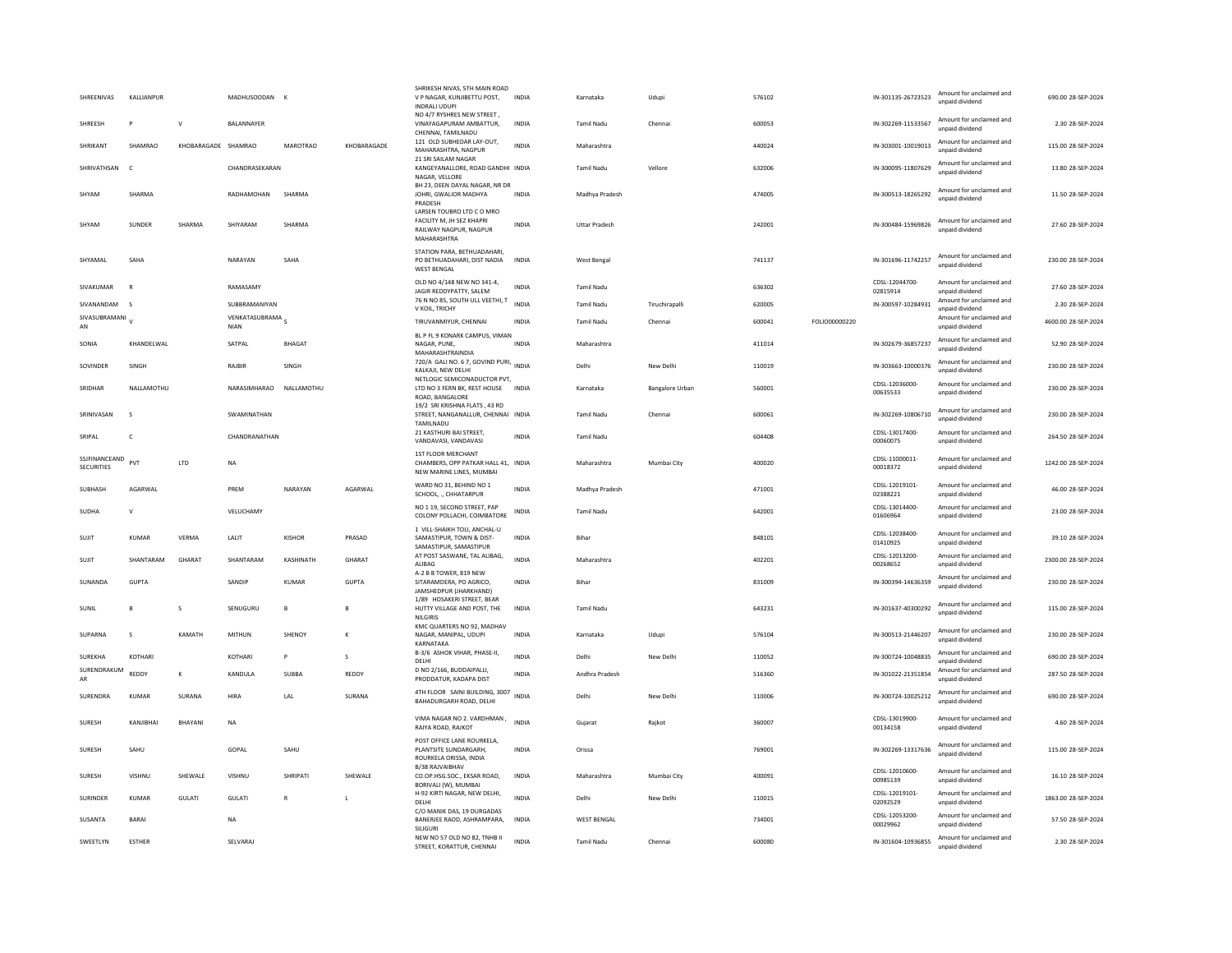| <b>TAKMOGE</b>                    | VINAYAK       | SHANKAR           | SHANKAR         | ANKUSH        | <b>TAKMOGE</b>       | LAXMI HSG SOC, S NO 49 KAWADE INDIA<br>RD, GHORPADI, PUNE                                                                    |              | Maharashtra          |             | 411001 |               | CDSL-12044700-<br>05200476 | Amount for unclaimed and<br>unpaid dividend | 13.80 28-SEP-2024   |
|-----------------------------------|---------------|-------------------|-----------------|---------------|----------------------|------------------------------------------------------------------------------------------------------------------------------|--------------|----------------------|-------------|--------|---------------|----------------------------|---------------------------------------------|---------------------|
| TAMILARASI                        |               |                   | BALACHANDRAN    | M             |                      | CANARA BANK, FOREIGN<br>DEPTT(SOUTH), NEHRU PLACE,<br>NEW DELHI                                                              | INDIA        | Delhi                | New Delhi   | 110019 |               | CDSL-16010100-<br>00081600 | Amount for unclaimed and<br>unpaid dividend | 115.00 28-SEP-2024  |
| TEJAS                             | J.            |                   | SOHANNA         | JAGADEESH     |                      | B4 40, HOLALKERE ROAD.<br>CHITRADURGA, KARNATAKA<br>PEETECH PERIPHERAL                                                       | <b>INDIA</b> | Karnataka            | Chitradurga | 577501 |               | IN-303116-11271949         | Amount for unclaimed and<br>unpaid dividend | 50.60 28-SEP-2024   |
| THADATHILKUKZ BUESH<br>HI         |               |                   | THADATHILKUZHI  | SREEDHARAN    |                      | TRCHNOLOGIES, 3RD FLOOR<br>MANGADAN CENTRE IG ROAD.<br>CALICUT KERALA                                                        | <b>INDIA</b> | Kerala               |             | 673004 |               | IN-302269-11728583         | Amount for unclaimed and<br>unpaid dividend | 57.50 28-SEP-2024   |
| THIRUVENKATES<br>WARAN            |               | P                 | PONGISAMY       | $\mathsf E$   | A                    | 1/46 ERUMAKKARAN PALAYAM.<br>KADATHUR PO, GOBI TK, ERODE INDIA<br><b>DISTRICT</b>                                            |              | Tamil Nadu           |             | 638466 |               | IN-302269-11145028         | Amount for unclaimed and<br>unpaid dividend | 23.00 28-SEP-2024   |
| TRIPTY                            | SAIKIA        |                   | <b>DIPONKAR</b> | DASS          | $\mathsf{LT}\xspace$ | B 202 MAHAVIR RACHANA, PLOT<br>NO 54 SECTOR 15, CBD BELAPUR, INDIA<br>NAVI MUMBAI                                            |              | Maharashtra          |             | 400614 |               | IN-300513-13188634         | Amount for unclaimed and<br>unpaid dividend | 690.00 28-SEP-2024  |
| TULSHI                            | M             | <b>BHANUSHALI</b> | MULJI           | BHANUSHALI    |                      | 603 6 MAHAVIR TOWER NR<br>KAAMGAAR, HOSPITAL L B S MARG INDIA<br>MULUND W, MUMBAI<br>MAHARASHTRA                             |              | Maharashtra          | Mumbai City | 400080 |               | IN-300214-11904784         | Amount for unclaimed and<br>unpaid dividend | 108.10 28-SEP-2024  |
| <b>UDIT</b>                       | КАРАНІ        |                   | <b>PARVEEN</b>  | KAPAHF        |                      | H NO 1493 SEC 7E FARIDABAD,<br>FARIDABAD HARYANA                                                                             | <b>INDIA</b> | Harvana              |             | 121006 |               | IN-300214-18226382         | Amount for unclaimed and<br>unpaid dividend | 23.00 28-SEP-2024   |
| <b>UMA</b>                        | DEVI          | D                 | NA              |               |                      | NEW NO 2/OLD NO 5, BALAJI<br>NAGAR6TH CROSS STREET,<br>EKKADUTHANGAL, CHENNAI                                                | INDIA        | Tamil Nadu           | Chennai     | 600097 |               | IN-301080-10562980         | Amount for unclaimed and<br>unpaid dividend | 92.00 28-SEP-2024   |
| <b>UMA</b>                        | SARAF         |                   | MANAV           | SARAF         |                      | FE - 157 SEC -III, SALT LAKE,<br>Hooghly                                                                                     | <b>INDIA</b> | West Bengal          | Hooghly     | 700091 |               | CDSL-12019103-<br>00055281 | Amount for unclaimed and<br>unpaid dividend | 575.00 28-SEP-2024  |
| UMAYAAL                           | SHREE         | M                 | MEENAKSHI       | SUNDARAM      |                      | NO 382 27TH STREET, 6TH SECTOR, INDIA<br>K K NAGAR, CHENNAI                                                                  |              | <b>Tamil Nadu</b>    | Chenna      | 600078 |               | IN-301313-21253450         | Amount for unclaimed and<br>unpaid dividend | 1150.00 28-SEP-2024 |
| UPENDRA                           | <b>BEHERA</b> |                   | PADMA           | <b>BEHERA</b> |                      | VILL/WARD - WARD NO - 8, NEAR<br>SRIRAM MANDIR, GP/TOWN - N A INDIA<br>C KHURDA PS - KHURDA, DIST -<br>KHURDA ORISSA         |              | Orissa               |             | 752055 |               | IN-303116-10893216         | Amount for unclaimed and<br>unpaid dividend | 57.50 28-SEP-2024   |
| UPENDRA                           | SOMNATH       | TIPRE             | PAVITRA         | UPENDRA       | TIPRE                | 1 SAI VIHAR, PARUAT NAGAR,<br><b>NASIK</b>                                                                                   | <b>INDIA</b> | Maharashtra          |             | 422005 |               | CDSL-12035000-<br>00708307 | Amount for unclaimed and<br>unpaid dividend | 11.50 28-SEP-2024   |
| VAJRAPU                           | RAJARATNAM    |                   | VAJRAPU         | RAMANA        | <b>MURTY</b>         | V.R.MURTY MEDICAL STORES,<br>MAIN ROAD, ICHAPURAM, DIST<br>SRIKAKULAM                                                        | <b>INDIA</b> | Andhra Pradesh       |             | 532312 |               | IN-302324-10572914         | Amount for unclaimed and<br>unpaid dividend | 115.00 28-SEP-2024  |
| VANAJA                            | P             |                   | VASUDEVAN       | THAMPAN       |                      | PALIYAM CHEMBAIPURI, SUNDER<br>IYER ROAD, OTTAPALAM,<br>OTTAPLAM                                                             | <b>INDIA</b> | Kerala               |             | 679101 |               | CDSL-12056700-<br>00053380 | Amount for unclaimed and<br>unpaid dividend | 11.50 28-SEP-2024   |
| VARGHESE                          | LINCY         |                   | AQUIN           | GEORGE        |                      | REDINGTON GULF, ATRIUM<br>CENTRE, BANK STREET, DUBAI                                                                         | <b>INDIA</b> | <b>Uttar Pradesh</b> |             | 242001 | FOLIO00000160 |                            | Amount for unclaimed and<br>unpaid dividend | 5750.00 28-SEP-2024 |
| VAROKY                            | VAREED        | VILSON            | VAROKY          | OUSEPH        | VAREED               | VAROKY HOUSE, PADIYOOR POST, INDIA<br>IRINJALAKUDA, KERALA                                                                   |              | Kerala               |             | 680695 |               | IN-301696-11034864         | Amount for unclaimed and<br>unpaid dividend | 230.00 28-SEP-2024  |
| VASANTLAL                         | CHHAKANLAL    | <b>GHATALIA</b>   | NA              |               |                      | 401/402 SOBHAG BHUVAN.<br>NAWROJI LANE, GHATKOPAR<br>WEST, MUMBAI                                                            | INDIA        | Maharashtra          | Mumbai City | 400086 |               | IN-300011-10777116         | Amount for unclaimed and<br>unnaid dividend | 230.00 28-SEP-2024  |
| VATAN                             | SONI          |                   | PRADEEP         | SONI          |                      | WIPRO TECH L SURVEY NO 203 A,<br>MANIKONDA NANAKRAGUDA.<br>HYDERABAD                                                         | <b>INDIA</b> | Telangana            | Hyderabad   | 500032 |               | IN-300484-14450969         | Amount for unclaimed and<br>unpaid dividend | 46.00 28-SEP-2024   |
| VEENA                             | KANUBHAI      | PATEL             | KANUBHAI        | AMBALAL       | PATEL                | 1 ROOP MADHURI SOCIETY, NEAR<br>SANGHVI HIGH SCHOOL CROSSING, INDIA<br>NARANPURA, AHMEDABAD                                  |              | Gujarat              | Ahmedabad   | 380013 |               | IN-300126-11032090         | Amount for unclaimed and<br>unpaid dividend | 839.50 28-SEP-2024  |
| VELLACHI                          |               |                   | MURUGAPPAN      | <b>RM</b>     |                      | 18/13A 18TH BLOCK, THIRU<br>NAGAR, VILLIVAKKAM, CHENNAI                                                                      | INDIA        | <b>Tamil Nadu</b>    | Chennai     | 600049 |               | CDSL-12041600-<br>00039092 | Amount for unclaimed and<br>unpaid dividend | 2.30 28-SEP-2024    |
| VENKATASARAD DEVI<br>$\mathsf{A}$ |               | <b>BONDA</b>      | NAGFSWARA       | <b>RAO</b>    | <b>BONDA</b>         | D NO 68 10 35, NANCY STREET,<br>VIDYUTH NAGAR, KAKINADA<br>ANDHRA PRADESH                                                    | <b>INDIA</b> | Andhra Pradesh       |             | 533003 |               | IN-300513-19483702         | Amount for unclaimed and<br>unpaid dividend | 423.20 28-SEP-2024  |
| VENKATESHAN                       | M             | s                 | SUBRAMANIAN     | $\mathbb{R}$  |                      | PROD QUAL ASSUR CONTROL<br>MANAGER, ESTLLC IRM ENOC<br>ENOC HOUSE 1, 4TH FLOOR SH<br>RASHID RD, OUD METHA P.BOX<br>6442DUBAI | <b>INDIA</b> | <b>Uttar Pradesh</b> |             | 242001 |               | IN-300239-11798246         | Amount for unclaimed and<br>unpaid dividend | 747.50 28-SEP-2024  |
| VIDYA                             | HEMANT        | KULKARNI          | <b>HEMANT</b>   |               |                      | FLAT NO-1001 BLDG.NO.A, ROHAN<br>NILAY PHASE 2, NEAR SPICER<br>COLLEGE AUNDH, PUNE                                           | <b>INDIA</b> | Maharashtra          |             | 411007 |               | IN-303647-10014264         | Amount for unclaimed and<br>unpaid dividend | 6290.50 28-SEP-2024 |
| VIDYADHAR                         | NIVRUTI       | KAMBLE            | NIVRUTI         | KAMBLE        |                      | ROOM NO 2 BUILDING NO 28, B.<br>M. C. COLONY. SION KOLIWADA.<br>MUMBAI                                                       | <b>INDIA</b> | Maharashtra          | Mumbai City | 400022 |               | CDSL-12040000-<br>00037495 | Amount for unclaimed and<br>unpaid dividend | 115.00 28-SEP-2024  |
| VIJAYA                            | RAJ           | KOTHARI           | NEMI            | CHAND         | KOTHARI              | 8, MAHAVEER COLONY, EVK<br>SAMPATH ROAD VEPERY, CHENNAI                                                                      | <b>INDIA</b> | <b>Tamil Nadu</b>    | Chennai     | 600007 |               | IN-300966-10313152         | Amount for unclaimed and<br>unpaid dividend | 11.50 28-SEP-2024   |
| VIIAYARAGAVAN S                   |               |                   | SRINIVASAN      |               |                      | 1A ARMUGA STREET, 2ND CROSS,<br>PACHAPATTI MAIN ROAD, SALEM                                                                  | <b>INDIA</b> | <b>Tamil Nadu</b>    | Salem       | 636015 |               | CDSL-12044700-<br>04564937 | Amount for unclaimed and<br>unpaid dividend | 11.50 28-SEP-2024   |
| VIKRAM                            | <b>KISHOR</b> | VAJIR             | <b>KISHOR</b>   | KAPURCHAND    | VAJIR                | A /14 JAY SUKHSAGAR CHS. M G<br>ROAD NR SWIMMING POOL.<br>KANDIVALI WEST, MUMBAI                                             | <b>INDIA</b> | Maharashtra          | Mumbai City | 400067 |               | IN-302164-10119316         | Amount for unclaimed and<br>unpaid dividend | 690.00 28-SEP-2024  |
| VIKRANT                           | <b>KUMAR</b>  | SINGH             | <b>KRISHNA</b>  | <b>NAND</b>   | SINGH                | AT MOHANPUR BRA BAGICHA.<br>DHARHARA, MUNGER                                                                                 | <b>INDIA</b> | Bihar                |             | 811201 |               | CDSL-12044700-<br>05640365 | Amount for unclaimed and<br>unnaid dividend | 2.30 28-SEP-2024    |